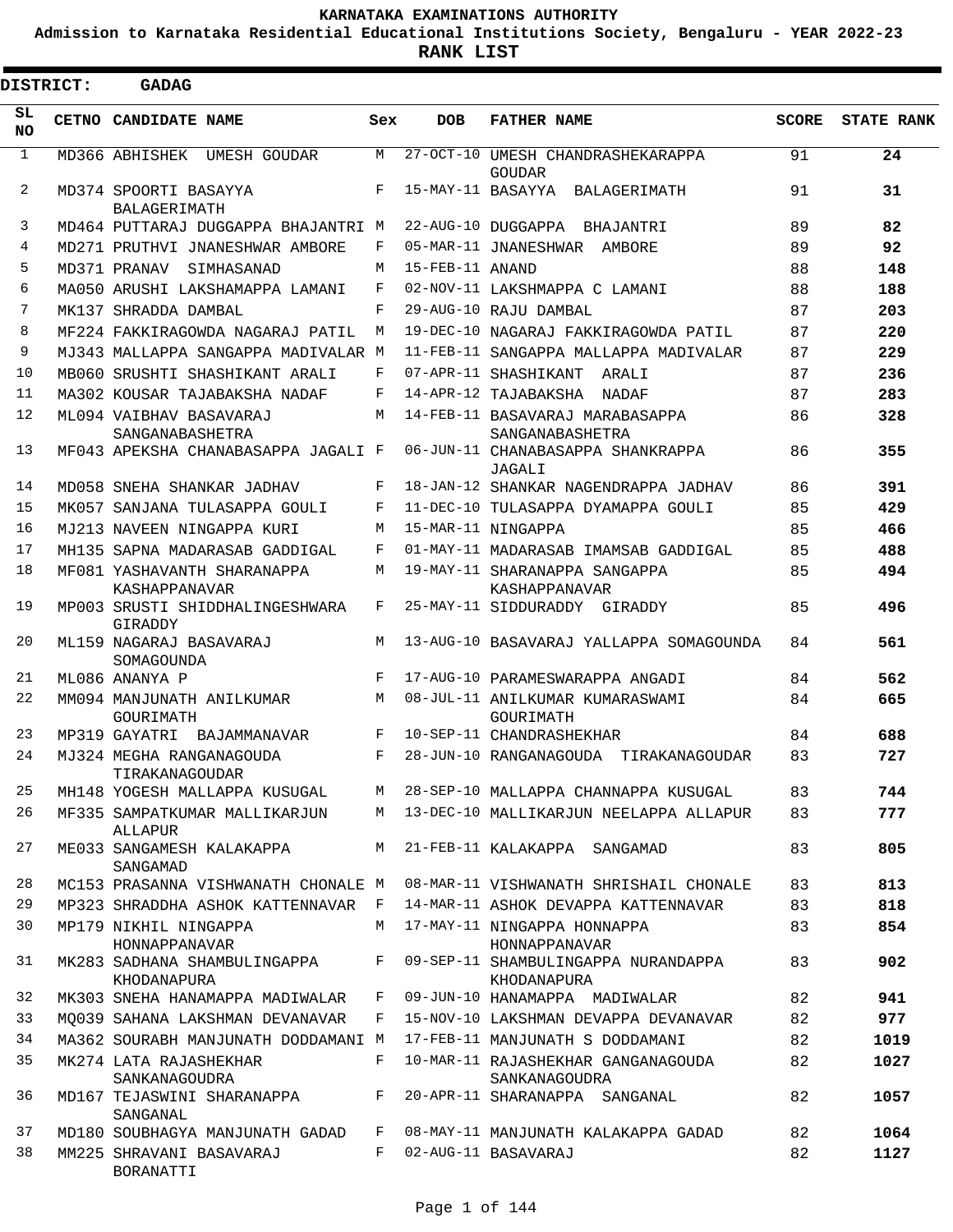**Admission to Karnataka Residential Educational Institutions Society, Bengaluru - YEAR 2022-23**

**RANK LIST**

|           | <b>DISTRICT:</b> | <b>GADAG</b>                                          |     |                  |                                                        |              |                   |
|-----------|------------------|-------------------------------------------------------|-----|------------------|--------------------------------------------------------|--------------|-------------------|
| SL<br>NO. |                  | CETNO CANDIDATE NAME                                  | Sex | <b>DOB</b>       | <b>FATHER NAME</b>                                     | <b>SCORE</b> | <b>STATE RANK</b> |
| 39        |                  | MF584 PUSHPA<br>LAMANI                                | F   |                  | 19-DEC-11 PARAMESH TUKKAPPA LAMANI                     | 82           | 1176              |
| 40        |                  | MN325 SAVITA SHARANAPPA KAMBALI                       | F   |                  | 28-MAY-10 SHARANAPPA GURAPPA KAMBALI                   | 81           | 1197              |
| 41        |                  | MN220 CHANNAKESHAVARADDI<br>SHARANAPPA RADDER         | М   |                  | 30-SEP-10 SHARANAPPA RADDER                            | 81           | 1218              |
| 42        |                  | MM146 SNEHA YACHCHARAPPA HUGAR                        | F   |                  | 02-OCT-10 YACHCHARAPPA MAHADEVAPPA<br>HUGAR            | 81           | 1220              |
| 43        |                  | MA363 PRASANNA PAKKIRAPPA AARER                       | М   |                  | 02-DEC-10 PAKKIRAPPA RAMANNA AARER                     | 81           | 1251              |
| 44        |                  | MD005 VIDYA VEERANNA AMARAGATTI                       | F   |                  | 09-DEC-10 VEERANNA VEERABHADRAPPA<br>AMARAGATTI        | 81           | 1255              |
| 45        |                  | MK277 SNEHA IRAPPA SUNKAD                             | F   | 11-JAN-11 IRAPPA |                                                        | 81           | 1272              |
| 46        |                  | MK105 KRUTIKA ASHOK NEELARADDI                        | F   | 03-MAR-11 ASHOK  |                                                        | 81           | 1307              |
| 47        |                  | MO116 SANDEEP MAHESH DAMBALA                          | М   |                  | 05-MAR-11 MAHESH IRAPPA DAMBALA                        | 81           | 1311              |
| 48        |                  | MB191 RAJU MANJUNATA VAGGAR                           | M   |                  | 19-MAY-11 MANJUNATA MALLAPPA VAGGAR                    | 81           | 1358              |
| 49        |                  | MP253 GEETA GUDDAPPA<br><b>BADABHEEMAPPANAVAR</b>     | F   |                  | 20-MAY-11 GUDDAPPA                                     | 81           | 1359              |
| 50        |                  | MF309 MAHESH ANAND ELUMAGGAD                          | М   |                  | 22-MAY-11 ANAND SOMANN ELUMAGGAD                       | 81           | 1360              |
| 51        |                  | MH192 BHARATI SHARANAPPA KIRIKIRI F                   |     |                  | 25-AUG-11 SHARANAPPA HANUMAPPA KIRIKIRI                | 81           | 1425              |
| 52        |                  | MK302 LAVANYA RAJU MARIGUDDI                          | F   |                  | 16-SEP-11 RAJU VEERAPPA MARIGUDDI                      | 81           | 1435              |
| 53        |                  | MG136 BHUVANRAJ PRADEEPKUMAR<br>ILIGER                | М   |                  | 31-OCT-11 PRADEEPKUMAR                                 | 81           | 1453              |
| 54        |                  | MH080 SNEHA GANGADHAR HIREMATH                        | F   |                  | 06-NOV-11 GANGADHAR HIREMATH                           | 81           | 1455              |
| 55        |                  | MD346 SHREEDHAR MAHANTESH<br>MARANABASARI             | М   |                  | 28-NOV-11 MAHANTESH SHEKHAPPA<br>MARANABASARI          | 81           | 1459              |
| 56        |                  | MF044 SNEHA SANTHOSH KALLIMANI                        | F   |                  | 29-DEC-11 SANTHOSH GIRIYAPPA KALLIMANI                 | 81           | 1465              |
| 57        |                  | MK063 YASHAVANTH BHIRAPPA DOLLIN                      | М   |                  | 28-SEP-10 BHIRAPPA YALLAPPA DOLLIN                     | 80           | 1516              |
| 58        |                  | MN034 MANOJAKUMAR MAHANTESH ARALI M                   |     |                  | 10-DEC-10 MAHANTESH VEERAPPA ARALI                     | 80           | 1547              |
| 59        |                  | MP047 GOUTAMA KRISHNAPPA LAMANI                       | М   |                  | 07-JAN-11 KRISHNAPPA GANGAPPA LAMANI                   | 80           | 1566              |
| 60        |                  | MF461 AISHA SULEMAN SURANAGI                          | F   |                  | 28-JAN-11 SULEMAN ANVARSAB SURANAGI                    | 80           | 1580              |
| 61        |                  | ME181 SIDDHANGOUDA VEERANAGOUDA<br>PATIL              | М   |                  | 04-APR-11 VEERANAGOUDA RUDRAGOUDA PATIL                | 80           | 1619              |
| 62        |                  | MK205 SHREYA SHARANAPPAGOUDA<br>TIRAKANAGOUDRA        | F   |                  | 05-APR-11 SHARANAPPAGOUDA                              | 80           | 1620              |
| 63        |                  | MP370 SHASHIKUMAR ASHOK JOGIN                         | M   |                  | 22-APR-11 ASHOK PRAKASH JOGIN                          | 80           | 1628              |
| 64        |                  | MD029 ARJUN JAGADISHWAR KURI                          | М   |                  | 30-MAY-11 JAGADISHWAR BHEEMAPPA KURI                   | 80           | 1661              |
| 65        |                  | ML277 NAGARAJ BALAPPA BALAGOD                         | М   |                  | 03-AUG-11 BALAPPA RANGAPPA BALAGOD                     | 80           | 1714              |
| 66        |                  | MP268 KAVERI SHREENIVAS<br>GOURIHALLI                 | F   |                  | 20-SEP-11 SHREENIVAS HANAMANTAPPA<br>GOURIHALLI        | 80           | 1741              |
| 67        |                  | MK296 SAHANA NARAYANAGOUDA<br>KAGADAL                 | F   |                  | 23-OCT-11 NARAYANAGOUDA KAGADAL                        | 80           | 1753              |
| 68        |                  | MG701 MADHU SADANAND ALADI                            | F   |                  | 13-DEC-11 SADANAND ALADI                               | 80           | 1777              |
| 69        |                  | MO150 GANESHGOUD<br>CHANNABASANAGOUD<br>NINGANAGOUDRA | M   |                  | 23-AUG-09 CHANNABASANAGOUD NAGANAGOUD<br>NINGANAGOUDRA | 79           | 1796              |
| 70        |                  | MH247 DEVARAJ MANJUNATH BANAKAR                       | М   |                  | 22-JAN-10 MANJUNATH                                    | 79           | 1801              |
| 71        |                  | MA371 POOJA BASAVARAJ ALUR                            | F   |                  | 27-APR-10 BASAVARAJ RUDRAPPA ALUR                      | 79           | 1810              |
| 72        |                  | MP122 MUSKAN BEGUM HUSENSAB<br>HALEMANI               | F   |                  | 02-AUG-10 HUSENSAB KAREEMSAB HALEMANI                  | 79           | 1824              |
| 73        |                  | ME136 SAMEER SHOUKAT ALI<br>TAHASHILDAR               | М   |                  | 26-SEP-10 SHOUKAT ALI TAHASHILDAR                      | 79           | 1837              |
| 74        |                  | MM181 VIDYALAKSHMI JAGADEESH<br>PATTANASHETTI         | F   |                  | 13-NOV-10 JAGADEESH PATTANASHETTI                      | 79           | 1863              |
| 75        |                  | MD328 JANAVI KUMAR RATHOD                             | F   | 06-JAN-11 KUMAR  |                                                        | 79           | 1898              |
| 76        |                  | MF369 VEENA NAGARAJ KATTIMANI                         | F   |                  | 14-FEB-11 NAGARAJ KATTIMANI                            | 79           | 1920              |
| 77        |                  | MA457 SAMARTH BASAVARAJ JADI                          | М   |                  | 11-APR-11 BASAVARAJ DEVAPPA JADI                       | 79           | 1960              |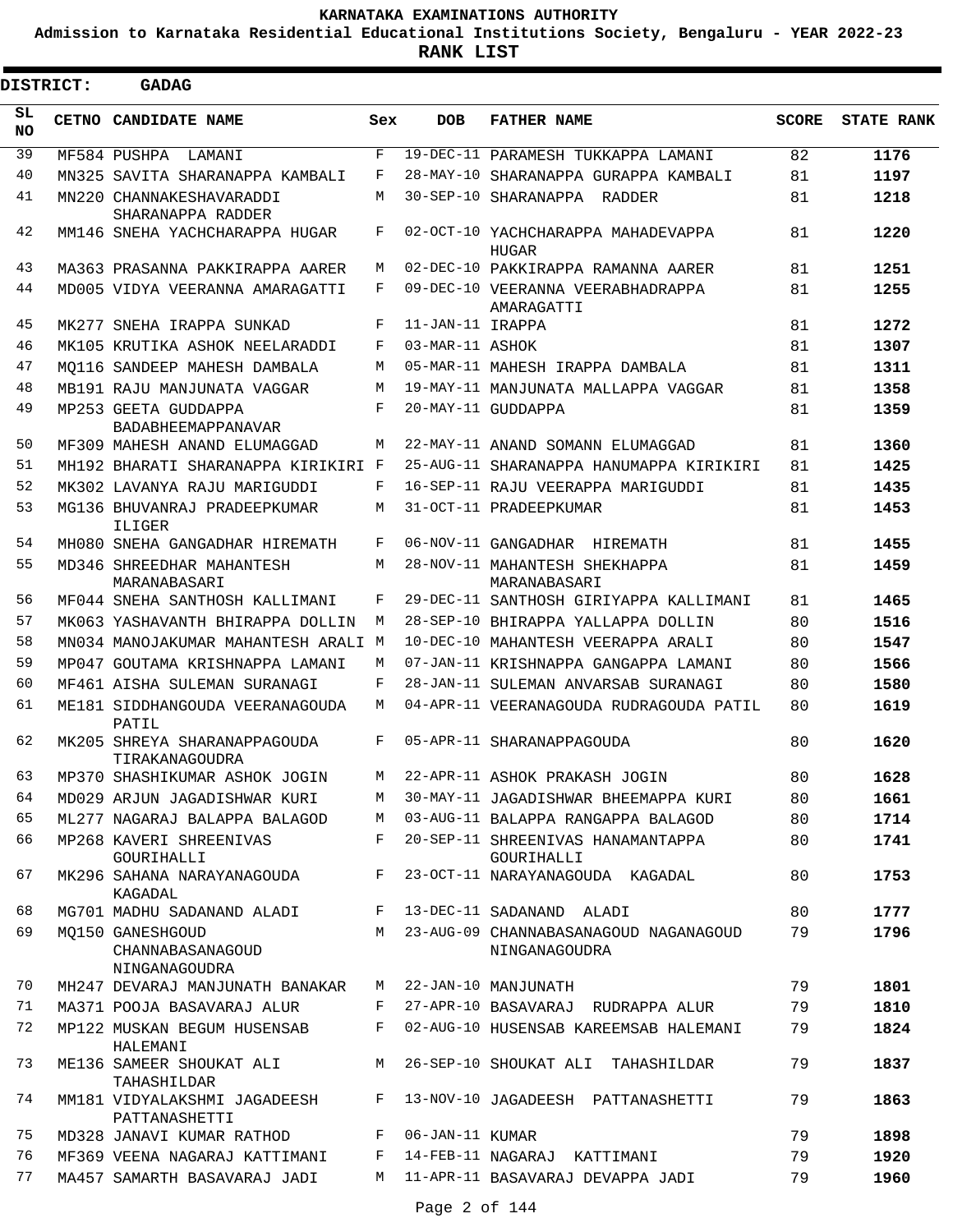**Admission to Karnataka Residential Educational Institutions Society, Bengaluru - YEAR 2022-23**

 $\blacksquare$ 

**RANK LIST**

| <b>DISTRICT:</b> | <b>GADAG</b>                                   |     |                   |                                                    |              |                   |
|------------------|------------------------------------------------|-----|-------------------|----------------------------------------------------|--------------|-------------------|
| SL.<br><b>NO</b> | CETNO CANDIDATE NAME                           | Sex | <b>DOB</b>        | <b>FATHER NAME</b>                                 | <b>SCORE</b> | <b>STATE RANK</b> |
| 78               | MD235 SHWETA BALANAGOUDA GOUDRA                | F   |                   | 13-MAY-11 BALANAGOUDA GOUDRA                       | 79           | 1985              |
| 79               | MC263 PAYAL RAVI<br>LAMANI                     | F   |                   | 24-MAY-11 RAVI LAMANI                              | 79           | 2002              |
| 80               | MJ035 NIKHIT PRAKASH CHANDANNAVAR M            |     |                   | 14-JUN-11 PRAKASH CHANDANNAVAR                     | 79           | 2017              |
| 81               | MK048 JEEVAN VEMANAGOUDA<br>HOOLAGERI          | M   |                   | 01-JUL-11 VEMANAGOUDA                              | 79           | 2033              |
| 82               | MB186 PAVANKUMAR DEVARADDI<br>CHAVAKKANAVAR    | M   |                   | 16-JUL-11 DEVARADDI V CHAVAKKANAVAR                | 79           | 2044              |
| 83               | MJ191 SANJANA SANGAPPA<br>KHODANAPURA          | F   |                   | 09-AUG-11 SANGAPPA NURANDAPPA<br>KHODANAPURA       | 79           | 2063              |
| 84               | ML142 BHAGYASHREE MANJUNATH JORAL F            |     |                   | 11-AUG-11 MANJUNATH JORAL                          | 79           | 2065              |
| 85               | MA482 KARTIK PARASHURAM KORI                   | M   |                   | 11-AUG-11 PARASHURAM MAHADEVAPPA KORI              | 79           | 2066              |
| 86               | MP077 BHAGYALAXMI IRANAGOUDA<br>PATIL          | F   |                   | 12-AUG-11 IRANAGOUDA SHEKHARAGOUDA<br>PATIL        | 79           | 2067              |
| 87               | MP011 VAISHNAVI NAGAPPA HADAPAD                | F   |                   | 17-AUG-11 NAGAPPA N HADAPAD                        | 79           | 2072              |
| 88               | MN189 SOUMYA SHRIKANT MAMANI                   | F   |                   | 18-SEP-11 SHRIKANT MAMANI                          | 79           | 2091              |
| 89               | MP361 PUNEETHREDDY N A                         | М   |                   | 02-NOV-11 ASHWATHREDDY HUCHACHANNAVAR              | 79           | 2107              |
| 90               | ME017 SARASWATI IRAPPA MADIVALAR               | F   |                   | 09-DEC-11 IRAPPA MALLAPPA MADIVALAR                | 79           | 2128              |
| 91               | MN251 SHASHIDHAR VEERESH JAGAPUR               | M   | 31-DEC-11 VEERESH |                                                    | 79           | 2134              |
| 92               | MK307 SHIVANAND HANAMAPPA<br><b>BADANNAVAR</b> | M   |                   | 17-APR-10 HANAMAPPA TIRAKAPPA<br><b>BADANNAVAR</b> | 78           | 2164              |
| 93               | MJ084 ASHWINI DEVENDRAPPA<br>MADAGUNAKI        | F   |                   | 10-JUN-10 DEVENDRAPPA MADAGUNAKI                   | 78           | 2167              |
| 94               | MD387 PRASHANT BASAVARAJ<br>HOSAGOUDAR         | M   |                   | 27-AUG-10 BASAVARAJ LINGANGOUDA<br>HOSAGOUDAR      | 78           | 2179              |
| 95               | MP203 PRADEEP SHANTAVEERAPPA<br>MENASINAKAYI   | M   |                   | 29-OCT-10 SHANTAVEERAPPA V MENASINAKAYI            | 78           | 2209              |
| 96               | MK044 MEHAK AKBARSAB ASHEKHAN                  | F   |                   | 02-DEC-10 AKBARSAB ASHEKHAN                        | 78           | 2225              |
| 97               | MJ262 RACHANAGOUD JAYAPPAGOUD<br>PATIL         | M   |                   | 23-JAN-11 JAYAPPAGOUD RUDRAGOUDA PATIL             | 78           | 2280              |
| 98               | MG497 PRAJWAL SHIVARUDRAYYA<br>HIREMATH        | M   |                   | 21-MAR-11 SHIVARUDRAYYA PATADAYYA<br>HIREMATH      | 78           | 2345              |
| 99               | MH198 SOWNDARYA PATIL                          | F   |                   | 11-APR-11 SHEKAR GOWDA PATIL                       | 78           | 2364              |
| 100              | MO060 GEETA MALATESH DOLLIN                    | F   |                   | 26-APR-11 MALATESH NINGAPPA DOLLIN                 | 78           | 2390              |
| 101              | MC168 AKASH IARAPPA YALAVIGI                   | М   |                   | 05-MAY-11 IRAPPA BASAPPA YALAVIGI                  | 78           | 2400              |
| 102              | ME212 VEERESH BASAVARAJ ADAVI                  | М   |                   | 05-MAY-11 BASAVARAJ ADAVI                          | 78           | 2403              |
| 103              | MK104 SPOORTI GOVINDGOUDRA<br>HIREGOUDRA       | F   |                   | 25-MAY-11 GOVINDGOUDRA YANKANAGOUDRA<br>HIREGOUDRA | 78           | 2422              |
| 104              | MJ344 MAHESH UMESH KITTUR                      | М   |                   | 15-JUN-11 UMESH KITTUR                             | 78           | 2446              |
| 105              | MF605 VEDANT SHANKARAYYA<br>KAREWADIMATH       | M   |                   | 17-AUG-11 SHANKARAYYA RACHOTAYYA<br>KAREWADIMATH   | 78           | 2502              |
| 106              | ML309 YOGESH M PATIL                           | М   |                   | 03-OCT-11 MUTTANGOUDA<br>PATIL                     | 78           | 2539              |
| 107              | MM274 BUMIKA AMBASI RANGAREJ                   | F   |                   | 02-NOV-11 AMBASI ARJUNASA RANGAREJ                 | 78           | 2552              |
| 108              | MF311 PRIYANKA KUMARSWAMI<br>VIRAKTAMATH       | F   |                   | 23-MAY-10 KUMARSWAMI MURIGAYYA<br>VIRAKTAMATH      | 77           | 2603              |
| 109              | MJ260 VIJAYAKUMAR IRAYYA HOSAMANI M            |     |                   | 17-JUN-10 IRAYYA SHIDDAYYA HOSAMANI                | 77           | 2609              |
| 110              | MN259 SOUBHAGYALAXMI SHIVANAND<br>VANNOOR      | F   |                   | 07-OCT-10 SHIVANAND VANNOOR                        | 77           | 2653              |
| 111              | MF063 RAHUL KUBERAPPA LAMANI                   | М   |                   | 10-OCT-10 KUBERAPPA GOVINDAPPA LAMANI              | 77           | 2654              |
| 112              | MM062 SHIVARAJ SHARANAPPA<br>YANDIGERI         | M   |                   | 01-NOV-10 SHARANAPPA IRAPPA YANDIGERI              | 77           | 2673              |
| 113              | MB091 SAHANA MADEVAPPA KAMMAR                  | F   |                   | 01-DEC-10 MADEVAPPA MADIWALAPPA KAMMAR             | 77           | 2701              |
| 114              | MM230 APSAN NABISAB MULLA                      | F   |                   | 18-DEC-10 NABISAB MODINSAB MULLA                   | 77           | 2714              |
| 115              | MJ295 SNEHA HURAKADLI                          | F   |                   | 18-DEC-10 SUDHA PRAKASH HURAKADLI                  | 77           | 2715              |
| 116              | MK185 SHRADDHA ANANDARADDI METI                | F   |                   | 21-MAR-11 ANANDARADDI BASAVARADDI METI             | 77           | 2812              |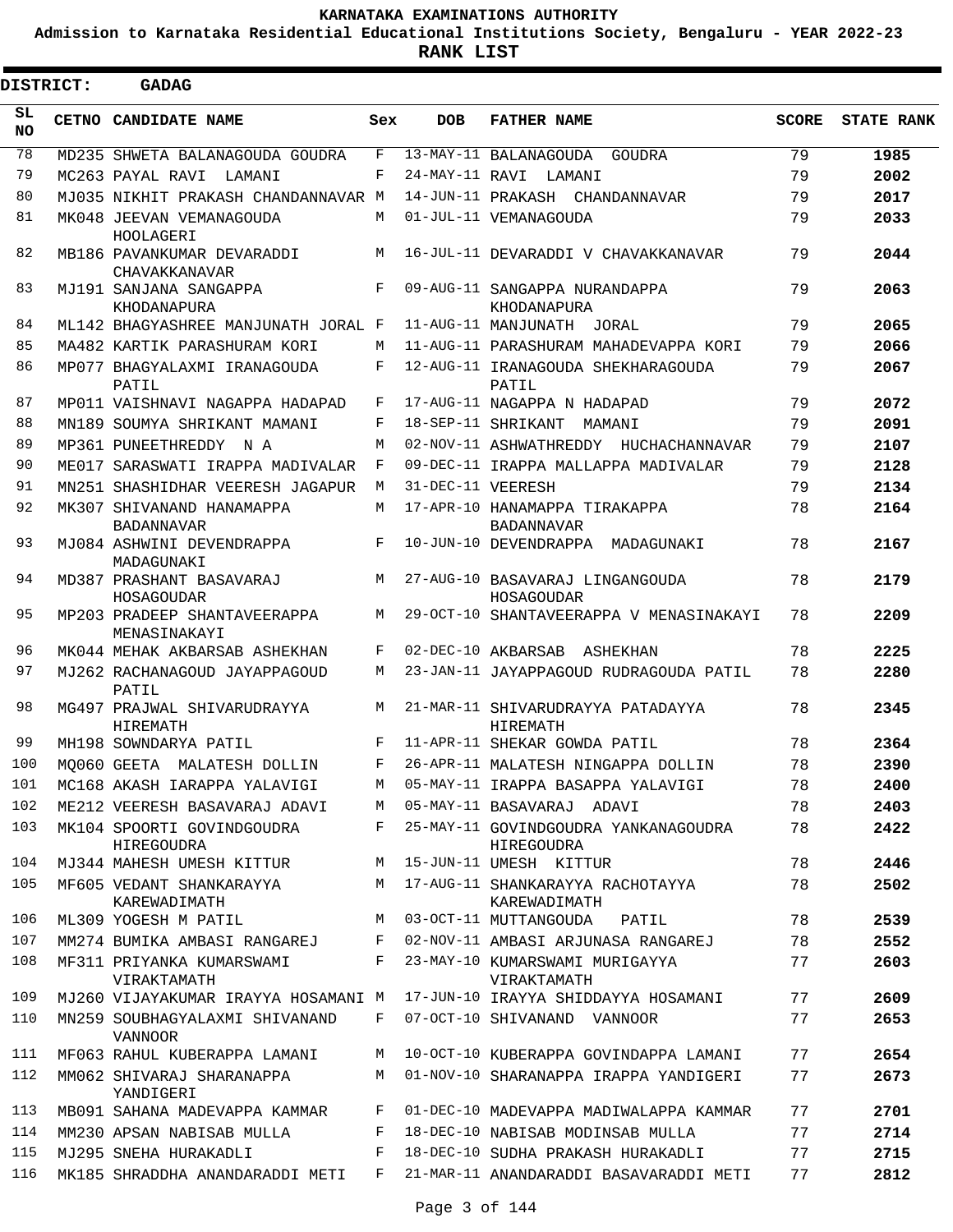**Admission to Karnataka Residential Educational Institutions Society, Bengaluru - YEAR 2022-23**

**RANK LIST**

Ξ

| DISTRICT:       | <b>GADAG</b>                                      |            |                   |                                                          |              |                   |
|-----------------|---------------------------------------------------|------------|-------------------|----------------------------------------------------------|--------------|-------------------|
| SL<br><b>NO</b> | CETNO CANDIDATE NAME                              | Sex        | <b>DOB</b>        | <b>FATHER NAME</b>                                       | <b>SCORE</b> | <b>STATE RANK</b> |
| 117             | MP375 SANGEETA DYAMANNA LAMANI                    | F          |                   | 21-JUN-11 DYAMANNA HANAMANTAPPA LAMANI                   | 77           | 2915              |
| 118             | MK295 ADITYA MANJUNATH NAGANUR                    | М          |                   | 08-JUL-11 MANJUNATH NAGANUR                              | 77           | 2938              |
| 119             | MQ171 BASAVARAJ MAHESH SHETTIKERI M               |            |                   | 12-JUL-11 MAHESH BASAVANNEPPA<br>SHETTIKERI              | 77           | 2940              |
| 120             | MD446 SWAPNA SHANMUKHAPPA BANKAD                  | F          |                   | 19-AUG-11 SHANMUKHAPPA BHEEMAPPA BANKAD                  | 77           | 2975              |
| 121             | ML122 PRUTHAVIRAJA YALLAPPA<br>GADAGI             | М          |                   | 12-OCT-11 YALLAPPA VIRUPAKSHAPPA GADAGI                  | 77           | 3009              |
| 122             | MJ297 VIKASH PRAKASH KHODANAPUR                   | M          | 10-DEC-11 PRAKASH |                                                          | 77           | 3042              |
| 123             | ML066 UDAYA DHARMAPPA CHAKARI                     | М          |                   | 10-JAN-12 DHARMAPPA NEELAPPA CHAKARI                     | 77           | 3054              |
| 124             | MN150 ADARSH SURESH BATAKHANI                     | М          |                   | 28-JAN-10 SURESH BASAPPA BATAKHANI                       | 76           | 3076              |
| 125             | MN320 PRADEEP RANGAPPA HEGRI                      | М          |                   | 14-MAY-10 RANGAPPA BALAPPA HEGRI                         | 76           | 3092              |
| 126             | MG671 JYOTHI M KARIGAR                            | F          |                   | 13-JUL-10 MUTTANNA T KARIGAR                             | 76           | 3100              |
| 127             | MG036 KOUSAR MEHBUBSAB KAVLUR                     | F          |                   | 28-AUG-10 MEHBUBSAB MARDANSAB KAVLUR                     | 76           | 3119              |
| 128             | MF197 SIDDARTHA N MAGI                            | M          |                   | 20-SEP-10 NAGARAJU V MAGI                                | 76           | 3139              |
| 129             | MH098 SHIVARAJ HALAPPA<br>CHIKENAKOPPA            | M          | 30-OCT-10 HALAPPA |                                                          | 76           | 3164              |
| 130             | MN159 LAKSHMI VEEARANAGOUDA PATIL F               |            |                   | 18-DEC-10 VEEARANAGOUDA VIRUPAKSHAGOUDA<br>PATIL         | 76           | 3200              |
| 131             | MG079 KEERTHI AJJAAYYA ITAGIMATH                  | F          |                   | 01-JAN-11 AJJAAYYA GAVISIDDAYYA<br>ITAGIMATH             | 76           | 3213              |
| 132             | ME080 SANJANA HANAMANTAPPA<br>LAKKALKATTI         | F          |                   | 27-JAN-11 HANAMANTAPPA BASAPPA<br>LAKKALKATTI            | 76           | 3239              |
| 133             | MK114 VIKAS VIJAY KOTIN                           | М          | 06-FEB-11 VIJAY   |                                                          | 76           | 3251              |
| 134             | MG649 SAHANA HUSENASAB JAVALAGERI F               |            |                   | 07-FEB-11 HUSENASAB<br>JAVALAGERI                        | 76           | 3253              |
| 135             | MA361 NANDITA DODDABASAPPA<br>SAJJANAR            | $_{\rm F}$ |                   | 10-FEB-11 DODDABASAPPA<br>SAJJANAR                       | 76           | 3257              |
| 136             | MC198 NANDANI VEERABASAYYA MUDHOL F               |            |                   | 24-FEB-11 VEERABASAYYA NINAGAYYA MUDHOL                  | 76           | 3272              |
| 137             | MF148 SHARANYA BASAVARAJ BATTUR                   | F          |                   | 07-MAR-11 BASAVARAJ GUNDAPPA BATTUR                      | 76           | 3280              |
| 138             | MM128 SHIVAPRAKSHA<br>SIDDALINGAYYA M<br>HIREMATH |            |                   | 11-MAR-11 SIDDALINGAYYA SADDALNGAYYA<br>HIREMATH         | 76           | 3287              |
| 139             | MH282 NAGARAJ MALLAPPA BALIGER                    | М          |                   | 23-APR-11 MALLAPPA<br>BALIGER                            | 76           | 3343              |
| 140             | MG665 SUDEEP VASANTAKUMAR<br>ALAWANDI             | M          |                   | 11-MAY-11 VASANTAKUMAR ANDANAPPA<br>ALAWANDI             | 76           | 3379              |
| 141             | MA313 POOJA KALLAPPA KUMBAR                       | F          |                   | 24-MAY-11 KALLAPPA TIPPANNA KUMBAR                       | 76           | 3399              |
| 142             | MK250 SANJU BASAVARAJ KUMBAR                      | М          |                   | 08-JUN-11 BASAVARAJ HUCHHAPPA KUMBAR                     | 76           | 3422              |
| 143             | MD424 GAVISIDDHA SHIVARUDRAPPA<br>METT.           | M          |                   | 09-JUN-11 SHIVARUDRAPPA NEELAPPA METI                    | 76           | 3423              |
| 144             | MH206 SUDHA HULIGAPPA DODDAMANI                   | F          |                   | 15-JUN-11 HULIGAPPA SIDDAPPA DODDAMANI                   | 76           | 3432              |
| 145             | MP022 ABHISHEK BASAVARAJ<br>GAMANAGATTI           | М          |                   | 26-JUN-11 BASAVARAJ YALAPPA GAMANAGATTI                  | 76           | 3445              |
| 146             | MD294 SHARANAVVA MANTESH PUJAR                    | F          |                   | 29-JUN-11 MANTESH NAGAPPA PUJAR                          | 76           | 3450              |
| 147             | ML130 SHRISHAIL YACHCHARAGOUDA<br>KENCHANAGOUDRA  | M          |                   | 21-JUL-11 YACHCHARAGOUDA BHEEMANAGOUDA<br>KENCHANAGOUDRA | 76           | 3478              |
| 148             | MJ184 BHARAT MUDAKAPPA HONGAL                     | М          |                   | 25-JUL-11 MUDAKAPPA BASHETTEPPA HONGAL                   | 76           | 3483              |
| 149             | ML236 VINAYAK KASHAPPA ARAHUNASI                  | M          |                   | 02-OCT-11 KASHAPPA KUBERAPPA ARAHUNASI                   | 76           | 3534              |
| 150             | MM240 RAVI YALLAPPA CHIKKABAVI                    | M          |                   | 25-OCT-11 YALLAPPA BASAPPA CHIKKABAVI                    | 76           | 3554              |
| 151             | MA016 SHREYA SHIVANAND PATIL                      | F          |                   | 24-MAR-12 SHIVANAND                                      | 76           | 3590              |
| 152             | MM156 PRADEEP HIREBASAPPA HADAPAD M               |            |                   | 04-JAN-10 HIREBASAPPA DODDABASAPPA<br>HADAPAD            | 75           | 3602              |
| 153             | MF087 KARTIK DODDABASAPPA HATTI                   | М          |                   | 12-MAR-10 DODDABASAPPA KARIYALLAPPA<br>HATTI             | 75           | 3609              |
| 154             | MB133 MADHUMATI BASAVARAJ MAGADI                  | F          |                   | 04-SEP-10 BASAVARAJ SHEKAPPA MAGADI                      | 75           | 3649              |
| 155             | MM047 PRATIKSHA MANJUNATH SAGARA                  | F          |                   | 14-NOV-10 MANJUNATH VEERAPPA SAGARA                      | 75           | 3720              |
| 156             | MO014 BHARATH GANJIHAL                            | М          |                   | 23-DEC-10 HANUMANTAPPA                                   | 75           | 3755              |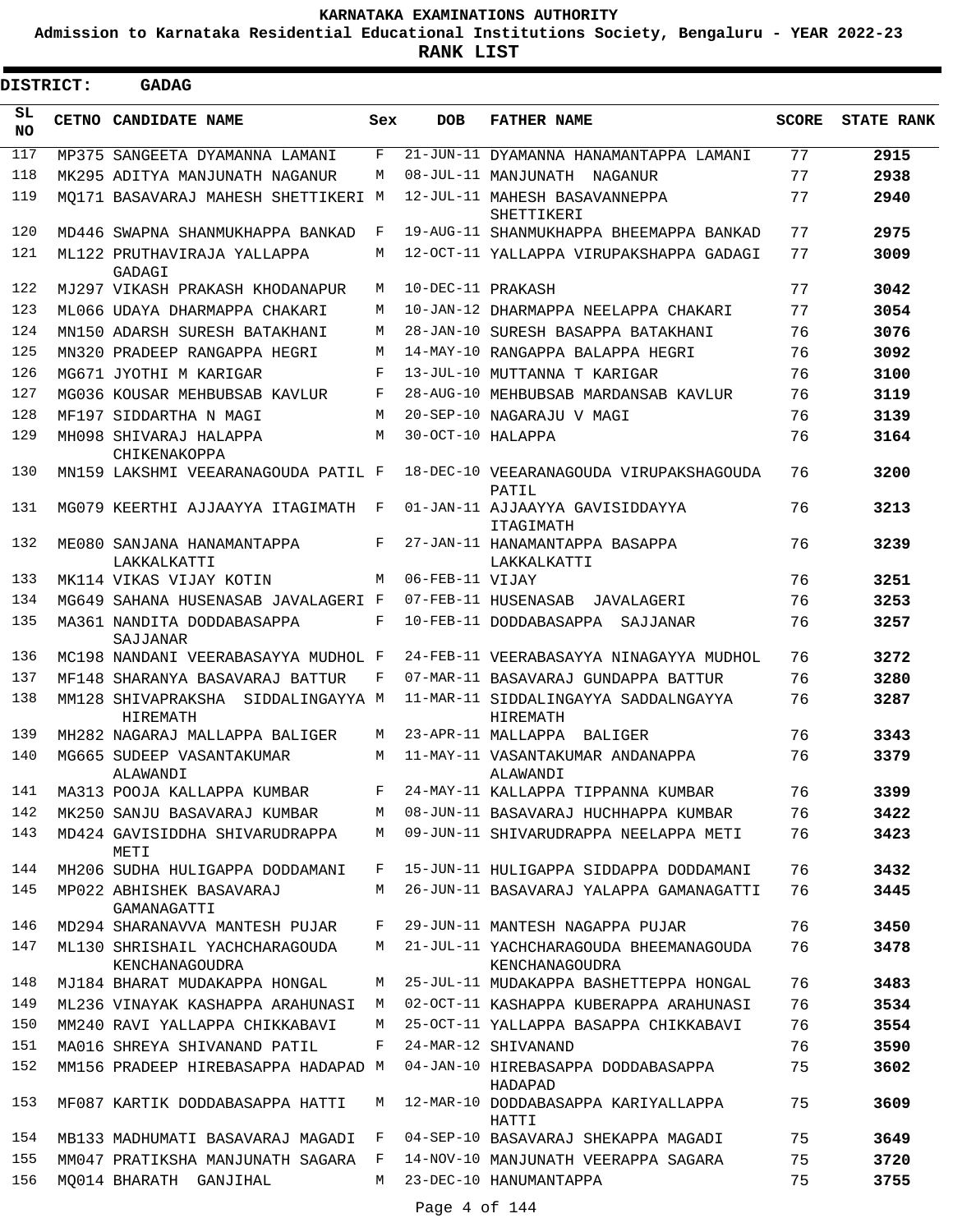**Admission to Karnataka Residential Educational Institutions Society, Bengaluru - YEAR 2022-23**

|                 | DISTRICT: | <b>GADAG</b>                                    |     |                  |                                                          |              |                   |
|-----------------|-----------|-------------------------------------------------|-----|------------------|----------------------------------------------------------|--------------|-------------------|
| SL<br><b>NO</b> |           | CETNO CANDIDATE NAME                            | Sex | <b>DOB</b>       | <b>FATHER NAME</b>                                       | <b>SCORE</b> | <b>STATE RANK</b> |
| 157             |           | MD382 SOUMYA GANESH JUCHANI                     | F   |                  | 06-JAN-11 GANESH VIRUPAXAPPA JUCHANI                     | 75           | 3776              |
| 158             |           | MH202 IJAKKA HEMAPPA NAYAK                      | F   |                  | 13-JAN-11 HEMAPPA PANDAPPA NAYAKA                        | 75           | 3780              |
| 159             |           | MK132 SHABAJ MAINUDDIN ASHEKHAN                 | M   |                  | 30-JAN-11 MAINUDDIN GANNUSAB ASHEKHAN                    | 75           | 3795              |
| 160             |           | MD398 ANUPAMA UMESH KOPPAD                      | F   |                  | 14-FEB-11 UMESH KALAKAPPA KOPPAD                         | 75           | 3811              |
| 161             |           | MF402 ROHINI ASHOK GODDEMMI                     | F   |                  | 23-FEB-11 ASHOK GODDEMMI                                 | 75           | 3819              |
| 162             |           | MD287 ANUSHA LAXMAPPA BADIGER                   | F   |                  | 25-MAR-11 LAXMAPPA                                       | 75           | 3851              |
| 163             |           | MG488 DARSHINI BASAVARAJ RATHOD                 | F   |                  | 04-APR-11 BASAVARAJ YANKAPPA RATHOD                      | 75           | 3861              |
| 164             |           | ME177 UMA MUDAKAYYA SALIMATH                    | F   |                  | 07-APR-11 MUDAKAYYA SALIMATH                             | 75           | 3865              |
| 165             |           | MP143 RASMITA MARTANDAPPA HARIJAN F             |     |                  | 18-APR-11 MARTANDAPPA HUCHHAPPA HARIJAN                  | 75           | 3883              |
| 166             |           | ML043 ARPITA KALLAPPA KEMPASHI                  | F   |                  | 08-MAY-11 KALLAPPA BASAPPA KEMPASHI                      | 75           | 3912              |
| 167             |           | MN142 SHANKARAGOUDA NINGANAGOUDA<br>AMATIGOUDRA | M   |                  | 12-MAY-11 NINGANAGOUDA PARUTAGOUDA<br>AMATIGOUDRA        | 75           | 3920              |
| 168             |           | ME186 MAHAMMADSADIK MURTUJASAB<br>SUNKAD        | M   |                  | 08-JUN-11 MURTUJASAB CHANDUSAB SUNKAD                    | 75           | 3956              |
| 169             |           | MK170 PRAVEEN SHIVANAND BEELAGI                 | M   |                  | 17-JUN-11 SHIVANAND SHIVAPUTRAPPA<br><b>BEELAGI</b>      | 75           | 3970              |
| 170             |           | ME042 VEERESH KALAKAPPA ITAGI                   | M   |                  | 17-JUL-11 KALAKAPPA ITAGI                                | 75           | 4011              |
| 171             |           | MF031 TANISH PRABHU NOOLVI                      | M   |                  | 07-AUG-11 PRABHU NOOLVI                                  | 75           | 4040              |
| 172             |           | MK300 KAVITA VEERABADRAYYA<br>SHIROOR           | F   |                  | 24-AUG-11 VEERABADRAYYA GURAYYA SHIROOR                  | 75           | 4062              |
| 173             |           | MN137 SURAYYA AKABAR NADAF                      | F   |                  | 06-NOV-11 AKABAR DAVALASAB NADAF                         | 75           | 4132              |
| 174             |           | MN298 SHREEGOURI MAHAKUTAYYA<br>HIREMAT         | F   |                  | 10-NOV-11 MAHAKUTAYYA CHADRASHEKARAYYA<br><b>HIREMAT</b> | 75           | 4136              |
| 175             |           | MM242 DIVYA KIRANAKUMAR MAVINKAYI F             |     |                  | 19-APR-12 KIRANAKUMAR SHEKAPPA<br>MAVINKAYI              | 75           | 4175              |
| 176             |           | MF498 SUMANN ALLABAXI NADAF                     | M   |                  | 26-JUN-10 ALLABAXI HUSENASAB NADAF                       | 74           | 4216              |
| 177             |           | MP325 SAGAR MANTESH NADIGATTI                   | M   |                  | 11-JUL-10 MANTESH DEVAPPA NADIGATTI                      | 74           | 4222              |
| 178             |           | MG470 BHOOMIKA FAKKIRAGOUD PATIL                | F   |                  | 18-JUL-10 FAKKIRAGOUD DYAMANAGOUD PATIL                  | 74           | 4223              |
| 179             |           | MK241 SANTOSH SHARANAPPA ANGADI                 | M   |                  | 19-JUL-10 SHARANAPPA ANGADI                              | 74           | 4224              |
| 180             |           | MK311 ABHINAY IRAPPA NEELGUND                   | F   | 18-AUG-10 IRAPPA |                                                          | 74           | 4233              |
| 181             |           | MD192 AKASH NAGAPPA ANGADI                      | M   |                  | 21-AUG-10 NAGAPPA KALAKAPPA ANGADI                       | 74           | 4235              |
| 182             |           | MN348 VENKATESH HANAMAGOUDA<br>GANGAL           | M   |                  | 08-NOV-10 HANAMAGOUDA                                    | 74           | 4297              |
| 183             |           | MP207 DANESHWARI SURESH AKKI                    | F   |                  | 10-NOV-10 SURESH VEERAPPA AKKI                           | 74           | 4300              |
| 184             |           | MG143 SIDDAMMA CHIDANANDAPPA<br>VENKATAPUR      | F   |                  | 21-NOV-10 CHIDANANDAPPA VENKATAPUR                       | 74           | 4316              |
| 185             |           | MG076 ASHWINI TAKAPPA ILAGER                    | F   |                  | 11-DEC-10 TAKAPPA HALAPPA ILAGER                         | 74           | 4342              |
| 186             |           | MC173 ABHISHEK M ROLLI                          | М   |                  | 20-DEC-10 MAHALINGAPPA B ROLLI                           | 74           | 4351              |
| 187             |           | MJ024 SUMANT RANGAPPA BALARADDI                 | М   |                  | 28-DEC-10 RANGAPPA PANDAPPA BALARADDI                    | 74           | 4362              |
| 188             |           | MG033 RAXITA TOTANAGOUDA PATIL                  | F   |                  | 29-DEC-10 TOTANAGOUDA BASANAGOUDA PATIL                  | 74           | 4364              |
| 189             |           | MD024 SOUMYA SHIVAPPA<br><b>HULLANNAVAR</b>     | F   |                  | 24-JAN-11 SHIVAPPA HANAMANTA<br>HULLANNAVAR              | 74           | 4394              |
| 190             |           | MF284 ANUSHA SURESH KURUBAR                     | F   |                  | 27-JAN-11 SURESH MALLESHAPPA KURUBAR                     | 74           | 4398              |
| 191             |           | ML297 SAHANA ASHOK KALLUR                       | F   |                  | 15-MAR-11 ASHOK VEERAPAA KALLUR                          | 74           | 4455              |
| 192             |           | MJ054 MEGHANA MALLANAGOUDA<br>SHIRIYAPPAGOUDRA  | F   |                  | 18-MAR-11 MALLANAGOUDA BASANAGOUDA<br>SHIRIYAPPAGOUDRA   | 74           | 4460              |
| 193             |           | MB239 Sandeep Raju KARABHARI                    | М   |                  | 25-APR-11 RAJU NEELAPPA KARABHARI                        | 74           | 4513              |
| 194             |           | MP151 VEERESHGOUD ANANDAGOUD<br>PATIL           | М   |                  | 17-MAY-11 ANANDAGOUDA C PATIL                            | 74           | 4539              |
| 195             |           | MJ272 PALLAVI PRABHULINGAYYA<br>KANAKAGIRIMATH  | F   |                  | 04-JUL-11 PRABHULINGAYYA<br>KANAKAGIRIMATH               | 74           | 4610              |
| 196             |           | ME093 MALINGARAYA SHARANAPPA<br>TEKKED          | M   |                  | 16-AUG-11 SHARANAPPA TEKKED                              | 74           | 4667              |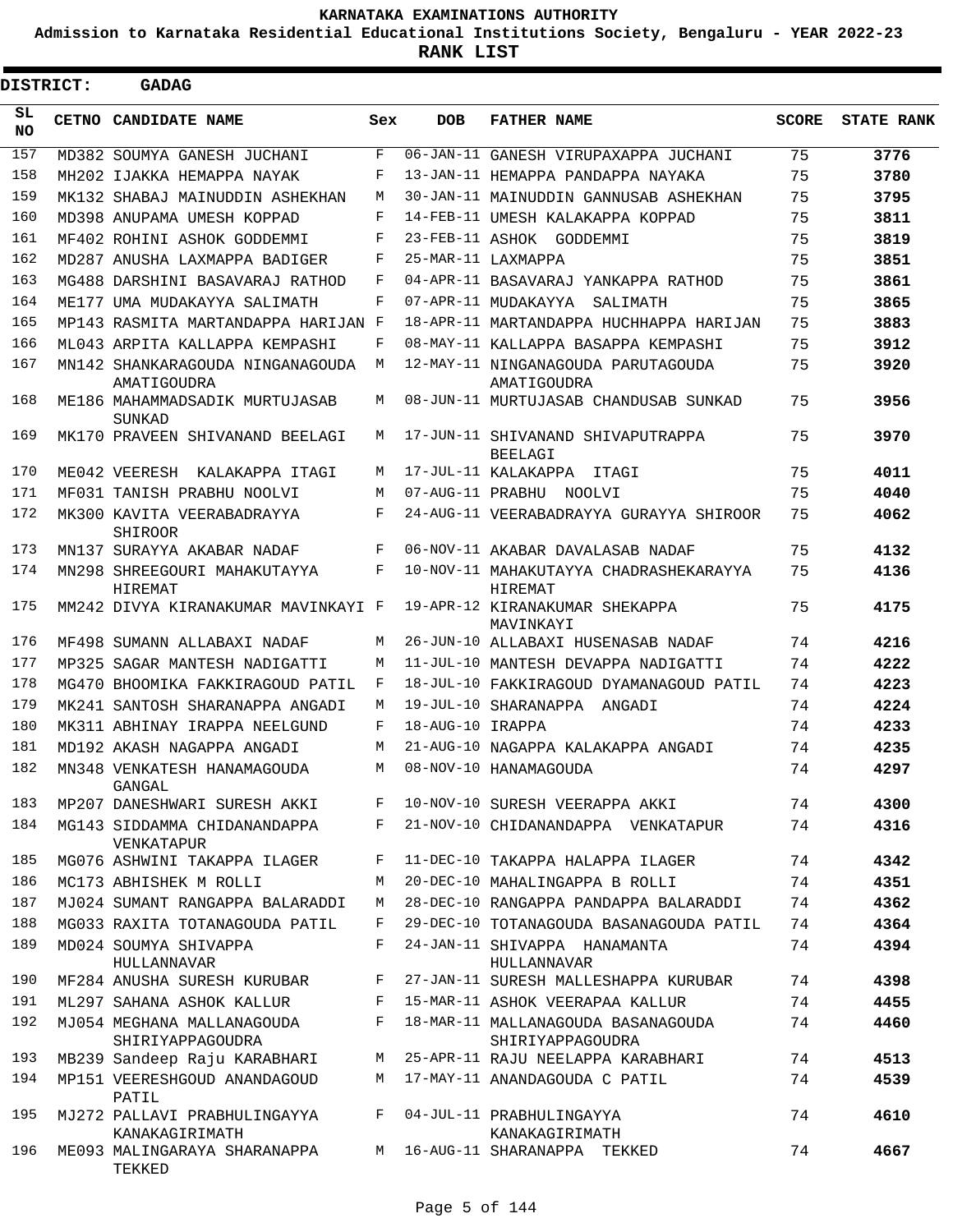**Admission to Karnataka Residential Educational Institutions Society, Bengaluru - YEAR 2022-23**

 $\blacksquare$ 

| <b>DISTRICT:</b> | <b>GADAG</b>                                    |     |                        |                                                        |              |                   |
|------------------|-------------------------------------------------|-----|------------------------|--------------------------------------------------------|--------------|-------------------|
| SL<br>NO.        | CETNO CANDIDATE NAME                            | Sex | <b>DOB</b>             | <b>FATHER NAME</b>                                     | <b>SCORE</b> | <b>STATE RANK</b> |
| 197              | MJ204 SAMARTH VEERAPPA METI                     | M   |                        | 22-OCT-11 VEERAPPA SHIVAPUTRAPPA METI                  | 74           | 4720              |
| 198              | MD421 PUTTARAJ SHIVASHARANAYYA<br>VASTRAD       | M   |                        | 11-NOV-11 SHIVASHARANAYYA SHANKRAYYA<br>VASTRAD        | 74           | 4738              |
| 199              | ML263 SRASHTI SHIVANAND KOLLAR                  | F   |                        | 30-NOV-11 SHIVANAND<br>KOLLAR                          | 74           | 4755              |
| 200              | MJ021 TIMMANAGOUDA RAVI NITTUR                  | М   | 03-AUG-10 RAVI         |                                                        | 73           | 4825              |
| 201              | ML225 NITAN SHREEDHAR GONDALE                   | M   |                        | 21-AUG-10 SHREEDHAR PUNDALIKA GONDALE                  | 73           | 4833              |
| 202              | MP171 NANDINI<br>BANAGAR                        | F   | $02 - \text{NOV} - 10$ | SHIVALNGAPPA                                           | 73           | 4900              |
| 203              | MF348 PRAGATI IRAPPA TEGGELLI                   | F   |                        | 03-NOV-10 IRAPPA BASAPPA TEGGELLI                      | 73           | 4902              |
| 204              | MJ304 CHETAN<br>LAMANI                          | M   | 19-NOV-10              | SHANKARAPPA LAMANI                                     | 73           | 4915              |
| 205              | MH181 MOHAN MANJUNATH VADDAR                    | M   |                        | 23-NOV-10 MANJUNATH GIDDAPPA VADDAR                    | 73           | 4923              |
| 206              | MK166 SIDDAMMA MAHANTESHWARA<br><b>VIJAPUR</b>  | F   |                        | 08-DEC-10 MAHANTESHWARA VIJAPUR                        | 73           | 4942              |
| 207              | MP365 DANESH MANJUNATH<br>CHADACHANNAVAR        | M   |                        | 22-DEC-10 MANJUNATH MALLESHAPPA<br>CHADACHANNAVAR      | 73           | 4954              |
| 208              | MK234 AFREENA MAHAMMADALI NADHAF                | F   |                        | 26-JAN-11 MAHAMMADALI JANSAB NADHAF                    | 73           | 4993              |
| 209              | MJ233 JASMIN MADARSAB<br>MUKAPPANAVAR           | F   |                        | 11-FEB-11 MADARSAB MUKAPPANAVAR                        | 73           | 5011              |
| 210              | MG730 RADHA RANGAPPA GANJI                      | F   |                        | 22-FEB-11 RANGAPPA BHARAMAPPA GANJI                    | 73           | 5022              |
| 211              | MJ289 PARVATI BASAPPA MADAR                     | F   |                        | 03-MAR-11 BASAPPA KARIYAPPA MADAR                      | 73           | 5030              |
| 212              | MO009 NANDISH NINGAPPA LAKKUNDI                 | M   |                        | 03-APR-11 NINGAPPA<br>IRAPPA LAKKUNDI                  | 73           | 5080              |
| 213              | MA176 MOHAN MANJAPPA MALLADAD                   | М   |                        | 14-APR-11 MANAJAPPA BUDDAPPA MALADAD                   | 73           | 5105              |
| 214              | MD444 RITESH BASAVARAJ BADIGER                  | M   |                        | 15-MAY-11 BASAVARAJ BHASKARAPPA BADIGER                | 73           | 5145              |
| 215              | MD442 RANJEETH DURGAPPA BHAJENTRI M             |     |                        | 16-MAY-11 DURGAPPA BHAJENTRI                           | 73           | 5149              |
| 216              | MB035 VAISHNAVI M GAJI                          | F   |                        | 24-MAY-11 MALLAPPA A GAJI                              | 73           | 5164              |
| 217              | MD212 PRATIKSHA PUNDALIKAPPA<br>JOSHI           | F   |                        | 25-MAY-11 PUNDALIKAPPA JOSHI                           | 73           | 5167              |
| 218              | ME069 DEV HEMANTHGOUDA MALIPATIL                | M   |                        | 09-JUN-11 HEMANTHGOUDA<br>MALIPATIL                    | 73           | 5195              |
| 219              | MF381 AMIT HANAMANTAPPA KORAVAR                 | M   |                        | 10-JUN-11 HANAMANTAPPA RAMAPPA KORAVAR                 | 73           | 5197              |
| 220              | MD369 ISHWARI VASU RATHOD                       | F   |                        | 28-JUL-11 VASU RATHOD                                  | 73           | 5269              |
| 221              | MF349 KAVERI NINGARADDI RADDER                  | F   |                        | 28-JUL-11 NINGARADDI BASAVARADDI RADDER                | 73           | 5270              |
| 222              | MP400 CHANDAN CHANAVEERAPPA<br>MUDAKANNAVAR     | M   |                        | 29-SEP-11 CHANAVEERAPPA                                | 73           | 5335              |
| 223              | MP130 PRAJWAL FAKKIRESH BADIGER                 | М   |                        | 14-OCT-11 FAKKIRESH BADIGER                            | 73           | 5351              |
| 224              | MD236 NANDITA BASAVANNEPPA<br>GOTAGONDA         | F   |                        | 25-OCT-11 BASAVANNEPPA SHARANAPPA<br>GOTAGONDA         | 73           | 5362              |
| 225              | MN309 MAHALAKSHMI KIDIYAPPAGOUDA F<br>KUDAGUNTI |     |                        | 14-DEC-11 KIDIYAPPAGOUDA MALLANAGOUDA<br>KUDAGUNTI     | 73           | 5401              |
| 226              | MD193 SAMPREETGOUD UMESHGOUD<br>TIMMANAGOUDAR   | M   |                        | 31-DEC-11 UMESHGOUD TIMMANAGOUDAR                      | 73           | 5413              |
| 227              | MF577 SHREYA AMRESH HUGAR                       | F   |                        | 15-AUG-12 AMRESH HUGAR                                 | 73           | 5435              |
| 228              | MM284 AKASH HANAMANTAPPA NAYKAR                 | M   |                        | 07-FEB-10 HANAMANTAPPA BHIMAPPA NAYKAR                 | 72           | 5444              |
| 229              | MG657 ANUSHA KRISHNA<br>NALLINGYYANAVAR         | F   | 19-JUL-10 KRISHNA      |                                                        | 72           | 5473              |
| 230              | MC170 PRIYANK SHARANAPPA HULAGUR                | F   |                        | 14-SEP-10 SHARANAPPA HULAGUR                           | 72           | 5504              |
| 231              | ML235 SUSHMITA CHANNAPPAGOUDA<br>PATIL          | F   |                        | 27-SEP-10 CHANNAPPAGOUDA SHIVANAGOUDA<br>PATIL         | 72           | 5513              |
| 232              | ML032 SHRADDHA HANAMANTARAO<br>BELGUMKAR        | F   |                        | 03-NOV-10 HANAMANTARAO PRAHLADARAO<br><b>BELGUMKAR</b> | 72           | 5544              |
| 233              | ML167 PRIYANKA PARVATHAGOUD<br>BHIMAPPANAVAR    | F   |                        | 05-NOV-10 PARVATHAGOUD BASANAGOUD<br>BHIMAPPANAVAR     | 72           | 5546              |
| 234              | MA138 DEEPA BASURAJ KAMATAR                     | F   |                        | 06-NOV-10 BASURAJ KAMATAR                              | 72           | 5548              |
| 235              | MD183 PRARTHANA SUBHAS MADALAGERI F             |     |                        | 01-DEC-10 SUBHAS MADALAGERI                            | 72           | 5586              |
| 236              | MA267 VINAYAK MALLAJJA<br><b>DODDANNAVAR</b>    | M   |                        | 24-DEC-10 MALLAJJA BASAVANNEPA<br>DODDANNAVAR          | 72           | 5614              |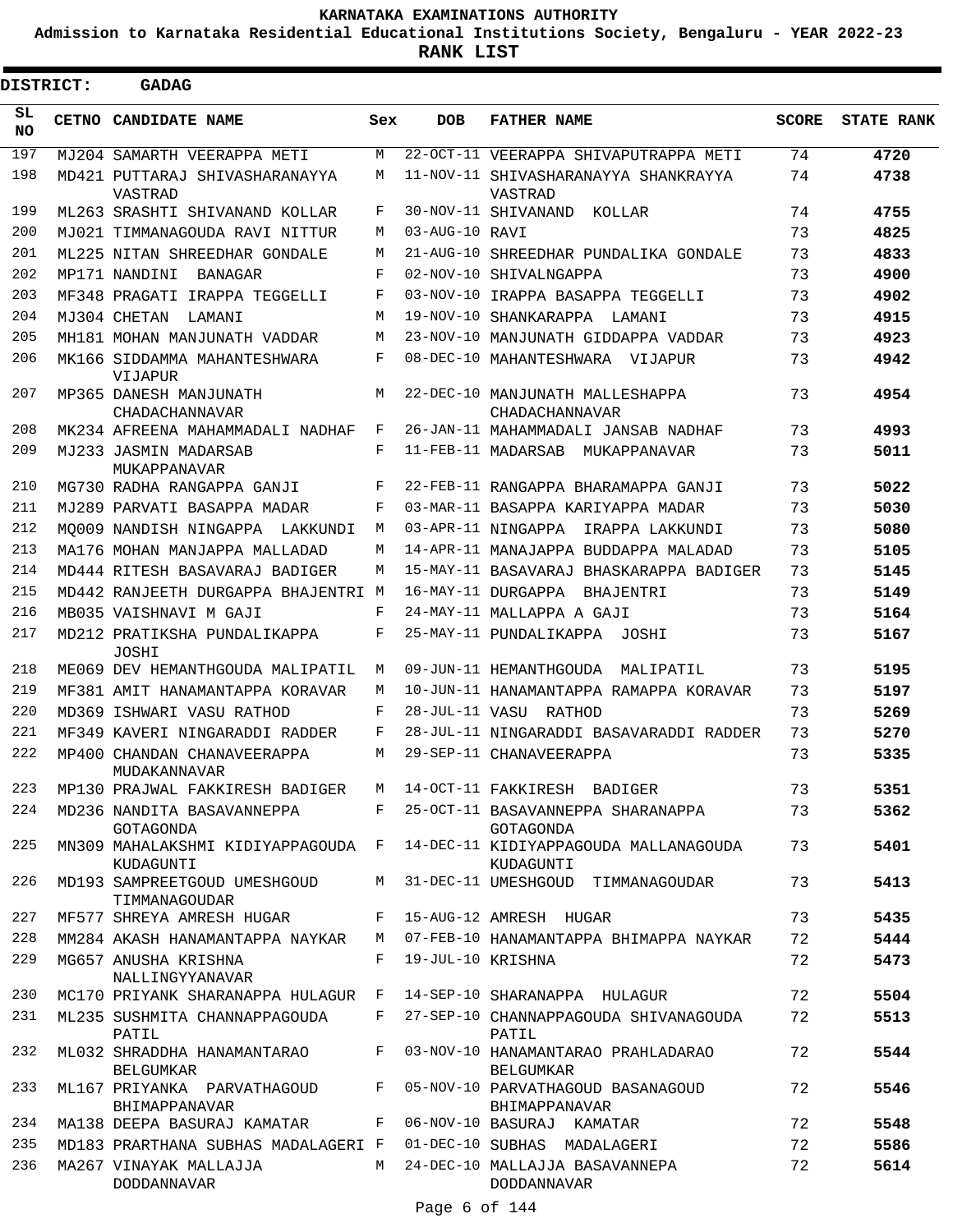**Admission to Karnataka Residential Educational Institutions Society, Bengaluru - YEAR 2022-23**

**RANK LIST**

| <b>DISTRICT:</b> | <b>GADAG</b>                                             |        |                   |                                                                               |              |                   |
|------------------|----------------------------------------------------------|--------|-------------------|-------------------------------------------------------------------------------|--------------|-------------------|
| SL<br><b>NO</b>  | CETNO CANDIDATE NAME                                     | Sex    | <b>DOB</b>        | <b>FATHER NAME</b>                                                            | <b>SCORE</b> | <b>STATE RANK</b> |
| 237              | MP190 ABHILASHA ASHOK<br>NAVANI                          | М      |                   | 30-DEC-10 ASHOK ANDANEPPA NAVANI                                              | 72           | 5618              |
| 238              | MF403 DYAMAVVA BASAVARAJ ARALI                           | F      |                   | 14-JAN-11 BASAVARAJ SHEKHAPPA ARALI                                           | 72           | 5646              |
| 239              | MH183 JYOTI SHARANAPPA GONISWAMI                         | F      |                   | 26-JAN-11 SHARANAPPA BASAPPA GONISWAMI                                        | 72           | 5665              |
| 240              | MK197 VINOD VEERANNA<br>DODDANINGAPPANAVAR               | M      |                   | 04-MAR-11 VEERANNA                                                            | 72           | 5714              |
| 241              | ME068 JIYANAZ MIRAJGALIB TALIKOTI F                      |        |                   | 08-MAR-11 MIRAJGALIB ALLABAKSHA<br>TALIKOTI                                   | 72           | 5722              |
| 242              | ML232 SHRAVANAKUMAR MALLAPPA<br><b>MADAR</b>             | M      |                   | 06-MAY-11 MALLAPPA                                                            | 72           | 5804              |
| 243              | MP349 ROHANARADDI VISHNURADDI<br><b>BALARADDI</b>        | M      |                   | 12-MAY-11 VISHNURADDI HEMARADDI<br>BALARADDI                                  | 72           | 5812              |
| 244              | MD391 PRAKRUTI MALLIKARJUN<br>HIREKOPPA                  | F      |                   | 15-MAY-11 MALLIKARJUN                                                         | 72           | 5819              |
| 245              | MK160 PREETAM MUTTANNA<br><b>GURUNATHANAVAR</b>          | M      |                   | 20-MAY-11 MUTTANNA GURUNATHANAVAR                                             | 72           | 5833              |
| 246              | MM036 SURAYYA KHAJESAB BADODAGI                          | F      |                   | 26-MAY-11 KHAJESAB KASHIMSAB BADODAGI                                         | 72           | 5846              |
| 247              | ML280 MANIKANTHA MAHADEVAPPA<br>HADIMANI                 | М      |                   | 28-MAY-11 MAHADEVAPPA YAMANOORAPPA<br>HADIMANI                                | 72           | 5850              |
| 248              | ML048 PRAGATI JAGADEESH<br>CHINIVALAR                    | F      |                   | 02-JUN-11 JAGADEESH CHINIVALAR                                                | 72           | 5857              |
| 249              | MP333 TEJASHWINI R DEVANNAVAR                            | F      |                   | 10-JUN-11 RANGAPPA S DEVANNAVAR                                               | 72           | 5875              |
| 250              | MG687 VINAYAKA NINGAPPA UPPAR                            | М      |                   | 13-JUL-11 NINGAPPA PAKKIRAPPA UPPAR                                           | 72           | 5925              |
| 251              | MG720 PRAJWAL SHEKHAPPA KALASAPUR M                      |        |                   | 16-JUL-11 SHEKHAPPA IRAPPA KALASAPUR                                          | 72           | 5931              |
| 252              | ML138 SALIMA HUSENSAB DOTIHAL                            | F      |                   | 31-AUG-11 HUSENSAB DASTAGEERSAB DOTIHAL                                       | 72           | 5994              |
| 253              | ME166 TANUSHREE MALLARAPPA CHABBI F                      |        |                   | 03-SEP-11 MAILARAPPA CHABBI                                                   | 72           | 5996              |
| 254              | MD164 PRASHANT SHRIKANT ANGADI                           | M      |                   | 08-SEP-11 SHRIKANT BASAVARAJ ANGADI                                           | 72           | 6001              |
| 255              | MJ302 PURNANAND BASAPPA<br><b>BADANNAVAR</b>             | М      | 19-SEP-11 BASAPPA |                                                                               | 72           | 6011              |
| 256              | MO160 NANDINI MALLAPPA DUGANI                            | F      |                   | 20-SEP-11 MALLAPPA DEVAPPA DUGANI                                             | 72           | 6012              |
| 257              | MF133 VAMSHIKA BASAVARAJ<br><b>BETAGERI</b>              | F      |                   | 15-NOV-11 BASAVARAJ ADIVEPPA BETAGERI                                         | 72           | 6059              |
| 258              | MF310 PREETAM GUNDAPPA HULAGUR                           | М      |                   | 18-NOV-11 GUNDAPPA NEELAPPA HULAGUR                                           | 72           | 6063              |
| 259              | MN004 SATISH SHARANAPPA HATTI                            | M      |                   | 11-OCT-09 SHARANAPPA VEERAPPA HATTI                                           | 71           | 6105              |
| 260              | MH252 DEVAMMA RAJENDRA HUJARATTI                         | F      |                   | 15-JUN-10 RAJENDRA BASAPPA HUJARATTI                                          | 71           | 6142              |
| 261              | MA478 SANJEEV MAHANTESH UPPAR                            | М      |                   | 06-JUL-10 MAHANTESH UPPAR                                                     | 71           | 6146              |
| 262              | MM218 BHAGYALAXMI RAMANNA HANDI                          | F      |                   | 09-OCT-10 RAMANNA SHIVAPUTRAPPA HANDI                                         | 71           | 6200              |
| 263              | MP159 VINAYAK FAKEERADDI MUTTAL                          | M      |                   | 17-OCT-10 FAKEERADDI ANDAPPA MUTTAL                                           | 71           | 6204              |
| 264              | MN103 SHIVALILA GHOLAPPA<br>SOMAGONDA                    | F      |                   | 22-OCT-10 GHOLAPPA NINGAPPA SOMAGONDA                                         | 71           | 6210              |
| 265              | ML145 AKASH SHANKRAPPA VAGGAR                            | М      |                   | 29-OCT-10 SHANKRAPPA HANAMAPPA VAGGAR                                         | 71           | 6218              |
| 266              | MJ351 MAKTUMHUSEN MAHAMMADASAB<br>NAVALAGUND             | М      |                   | 04-NOV-10 MAHAMMADASAB MAKTUMSAB<br>NAVALAGUND                                | 71           | 6228              |
| 267              | MH107 PRAJWAL BASANAGOUD PATIL                           | М      |                   | 07-NOV-10 BASANAGOUD SHNAMUKHAGOUD<br>PATIL                                   | 71           | 6230              |
| 268              | MM177 KALAKESHA BUDESH VANAGERI                          | М      |                   | 08-DEC-10 BUDESH SHARANAPPA VANAGERI                                          | 71           | 6262              |
| 269              | MD084 RAHUL V DEVAR                                      | М      |                   | 10-DEC-10 VEERESH APPA K DEVAR                                                | 71           | 6266              |
| 270              | MC071 RIYA SHRIDHAR RAIBAGI                              | F      |                   | 16-DEC-10 SHRIDHAR RAIBAGI                                                    | 71           | 6274              |
| 271              | MN115 RACHANA CHANNABASAPPA<br>AMBIGER                   | F      |                   | 29-DEC-10 CNAMNNABASAPPA DYAMAPPA<br>AMBIGER                                  | 71           | 6287              |
| 272              | MJ093 ADITI JAGADEESH NANDI                              | F      |                   | 01-JAN-11 JAGADEESH                                                           | 71           | 6291              |
| 273<br>274       | MF021 DHANUSH IRAPPA MUGALI<br>MN094 VAISHNAVI BASAVARAJ | М<br>F |                   | 08-FEB-11 IRAPPA SHIVALINGAPPA MUGALI<br>14-FEB-11 BASAVARAJ SANGANABASHETTAR | 71<br>71     | 6347<br>6366      |
| 275              | SANGANABASHETTAR<br>MN290 AKSHATA CHANDRASHEKHAR         | F      |                   | 14-APR-11 CHANDRASHEKHAR DEVAPPA                                              | 71           | 6459              |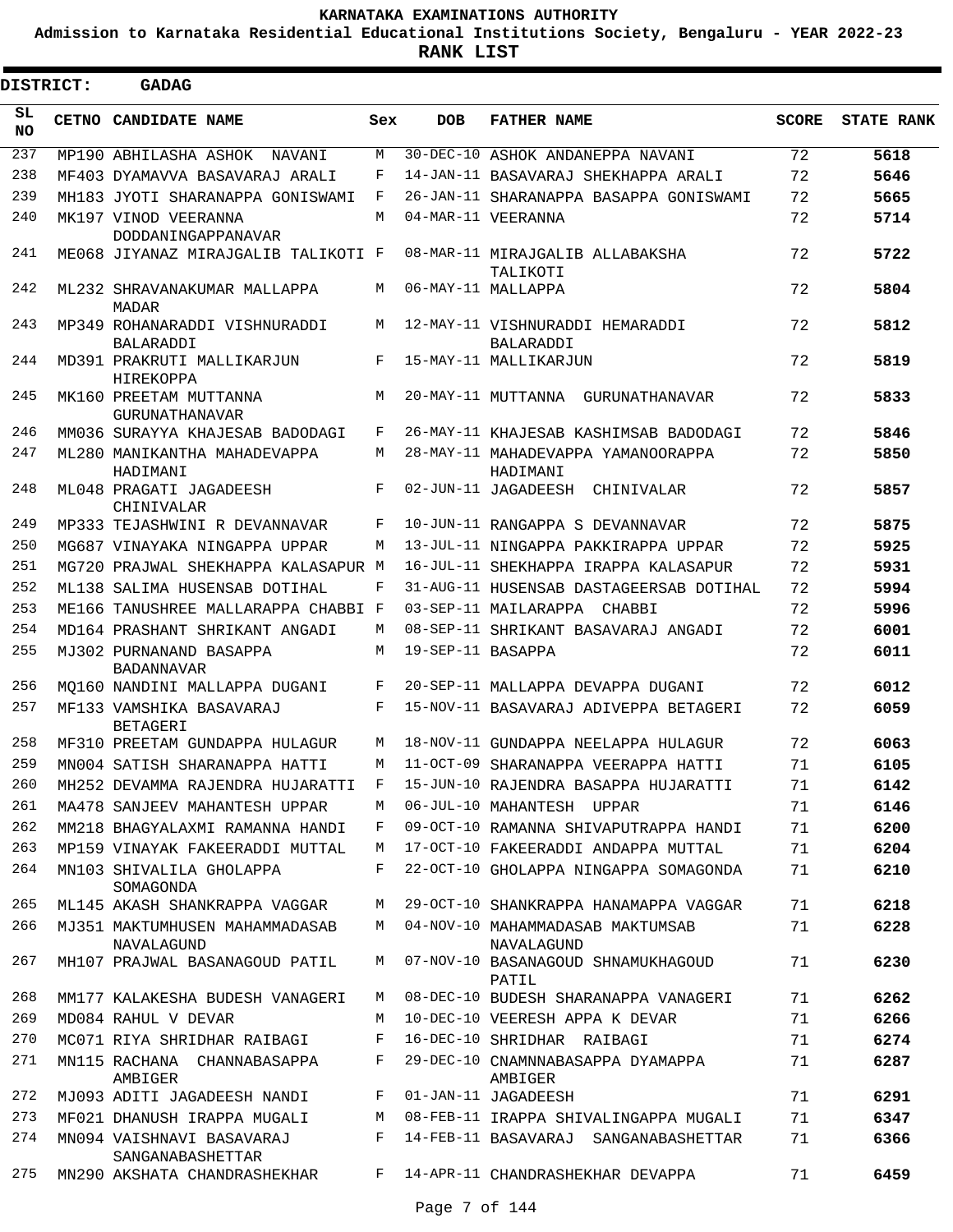**Admission to Karnataka Residential Educational Institutions Society, Bengaluru - YEAR 2022-23**

| <b>DISTRICT:</b> |  | GADAG                                                  |       |                   |                                                    |              |                   |
|------------------|--|--------------------------------------------------------|-------|-------------------|----------------------------------------------------|--------------|-------------------|
| SL<br>NO.        |  | CETNO CANDIDATE NAME                                   | Sex   | <b>DOB</b>        | <b>FATHER NAME</b>                                 | <b>SCORE</b> | <b>STATE RANK</b> |
|                  |  | SHEGANI                                                |       |                   | SHAGANI                                            |              |                   |
| 276              |  | MH013 RANJEETA RAMAPPA<br>HULAKANNAVAR                 | F     |                   | 10-MAY-11 RAMAPPA HANAMANTHAPPA<br>HULAKANNAVAR    | 71           | 6504              |
| 277              |  | MJ128 MALLIKARJUN DEVENDRAPPA<br>HOLEYANNAVAR          | М     |                   | 18-MAY-11 DEVENDRAPPA HANAMANAT<br>HOLEYANNAVAR    | 71           | 6518              |
| 278              |  | MF071 PREETAM GIRISH HUBBALLI                          | М     |                   | 19-MAY-11 GIRISH DATTAPPA HUBBALLI                 | 71           | 6519              |
| 279              |  | MA395 SHIVARAJ MALLAPPA BASAPUR                        | М     |                   | 21-MAY-11 MALLAPPA HANUMATAGOUD BASAPUR            | 71           | 6523              |
| 280              |  | MN314 ABHISHEK RAMAPPA HUGAR                           | M     | 14-JUN-11 RAMAPPA | HUGAR                                              | 71           | 6575              |
| 281              |  | MJ186 DEVARAJ BASAVARAJ<br>PIDDANNAVAR                 | M     |                   | 18-JUN-11 BASAVARAJ DEVAPPA PIDDANNAVAR            | 71           | 6581              |
| 282              |  | MG263 PRATIKSHA SURESH BANAGAR                         | F     |                   | 20-JUN-11 SURESH GUNDAPPA BANAGAR                  | 71           | 6590              |
| 283              |  | MG190 SHREYA NAGAPPA CHAVHAN                           | F     |                   | 27-JUN-11 NAGAPPA CHANNAPPA CHAVHAN                | 71           | 6602              |
| 284              |  | MC117 VIDYA KALLANGOUD DODDGOUDAR F                    |       |                   | 06-AUG-11 KALLANGOUD BASNGOUD<br><b>DODDGOUDAR</b> | 71           | 6679              |
| 285              |  | MG619 CHANDRASHEKAAR                                   | M     |                   | 20-AUG-11 GUDADAPPA ALWANDI                        | 71           | 6699              |
| 286              |  | MP276 GANESH LAXMAN LAMANI                             | M     |                   | 03-SEP-11 LAXMAN TIPPANNA LAMANI                   | 71           | 6717              |
| 287              |  | MM141 KARTIK KARAVEERAYYA<br>GANACHARI                 | M     |                   | 04-NOV-11 KARAVEERAYYA MALLAYYA<br>GANACHARI       | 71           | 6779              |
| 288              |  | MD275 ANDAVVA MALLIKARJUN<br>DALAWAYI                  | F     |                   | 07-NOV-11 MALLIKARJUN<br>SANGAPPA<br>DALAWAYI      | 71           | 6782              |
| 289              |  | MM114 PAVANKUMAR<br>ANDAPPA<br>MADIWALAR               | M     |                   | 11-NOV-11 ANDAPPA PURSHOTHAMA MADIWALAR            | 71           | 6787              |
| 290              |  | ML184 SANKET BASAVANTAPPA HAVAJI                       | М     |                   | 26-FEB-10 BASAVANTAPPA SHANKARAPPA<br>HAVAJI       | 70           | 6849              |
| 291              |  | MN071 SHOYABA KHASIMASAB KOPPAD                        | М     |                   | 11-MAY-10 KHASIMASAB FAKIRASAB KOPPAD              | 70           | 6863              |
| 292              |  | MF167 MANTESH MALLAPPA POOJAR                          | M     |                   | 23-JUN-10 MALLAPPA SIDDAPPA POOJAR                 | 70           | 6871              |
| 293              |  | MK153 SAGARAGOUDA YALLAPPAGOUDAR<br>BANAHATTI          | M     |                   | 18-OCT-10 YALLAPPAGOUD BASANAGOUDA<br>BANAHATTI    | 70           | 6961              |
| 294              |  | ML132 HANAMANT VITTHAL CHAVADAKI                       | M     | 26-OCT-10 VITTHAL |                                                    | 70           | 6968              |
| 295              |  | MM193 PUSHPA NINGAPPA MADIVALAR                        | F     |                   | 30-NOV-10 NINGAPPA<br>MADIVALAR                    | 70           | 7011              |
| 296              |  | MA037 JYOTI UDAYAKUMAR HAIGAR                          | F     |                   | 11-DEC-10 UDAYAKUMAR FAKKIRAPPA HAIGAR             | 70           | 7022              |
| 297              |  | MG273 BASAMMA PRABHU SANKANNAVAR                       | F     |                   | 06-JAN-11 PRABHU LAKSHMAPPA SANKANNAVAR            | 70           | 7056              |
| 298              |  | MK179 SANJAY CHANDRASHEKHAR<br>KARIYAPPANAVAR          | М     |                   | 10-JAN-11 CHANDRASHEKHAR<br>KARIYAPPANAVAR         | 70           | 7066              |
| 299              |  | MH223 SHWETHA YALLAPPA SOGATI                          | $F$ – |                   | 13-JAN-11 YALLAPPA SOGATI                          | 70           | 7069              |
| 300              |  | MH320 YASHAVNT RAVI KATTIMANI                          | M     |                   | 30-JAN-11 RAVVI YALLAPPA KATTIMANI                 | 70           | 7098              |
| 301              |  | MB053 ARJUN YESUKUMAR HOSAMANI                         |       |                   | M 17-FEB-11 YESUKUMAR HOSAMANI                     | 70           | 7124              |
| 302              |  | MK021 VISHWANATH GANGADHAR<br><b>HEBASUR</b>           | M     |                   | 19-FEB-11 GANGADHAR                                | 70           | 7132              |
| 303              |  | MN341 JEEVAN S                                         |       |                   | M 01-MAR-11 S BASAPPA                              | 70           | 7151              |
| 304              |  | ML082 ABHISHEK SOMASHEKHARAGOUD<br>LAKKANAGOUDAR       |       |                   | M 13-MAR-11 SOMASHEKKHARAGOUD<br>LAKKANAGOUDAR     | 70           | 7176              |
| 305              |  | ML168 VAISHNAVI MAHESHWAR GADAGIN F                    |       |                   | 14-MAR-11 MAHESHWAR CHANNABASAPPA<br>GADAGIN       | 70           | 7180              |
| 306              |  | MD017 VEENA BASAVARAJ<br>PATTANASHETTAR                | F     |                   | 16-MAR-11 BASAVARAJ SANGAPPA<br>PATTANASHETTAR     | 70           | 7189              |
| 307              |  | MD394 SRUJAN SHIVAPPA UKKISAL                          | M     |                   | 26-APR-11 SHIVAPPA UKKISAL                         | 70           | 7261              |
| 308              |  | MP090 IMARAN NAZEER CHANDASAB<br>MULGUNDA              |       |                   | M 27-APR-11 CHANDASAB MAHAMMDSAB MULGUNDA          | 70           | 7262              |
| 309              |  | MK221 BASAVARAJ SHIVASHANKRAPPA<br>GANIGER             | M     |                   | 28-APR-11 SHIVASHANKRAPPA PUTTAPPA<br>GANIGER      | 70           | 7264              |
| 310              |  | MB098 VIVEK<br>VAGGANI                                 |       |                   | M 08-MAY-11 MARUTI NAGAPPA VAGGANI                 | 70           | 7279              |
| 311              |  | MJ028 BHUMIKA PRAKASH NANDI                            |       |                   | F 22-MAY-11 PRAKASH NANDI                          | 70           | 7299              |
| 312              |  | MF392 MANOJ JAGADISH TEJAPPANAVAR M 27-JUN-11 JAGADISH |       |                   |                                                    | 70           | 7368              |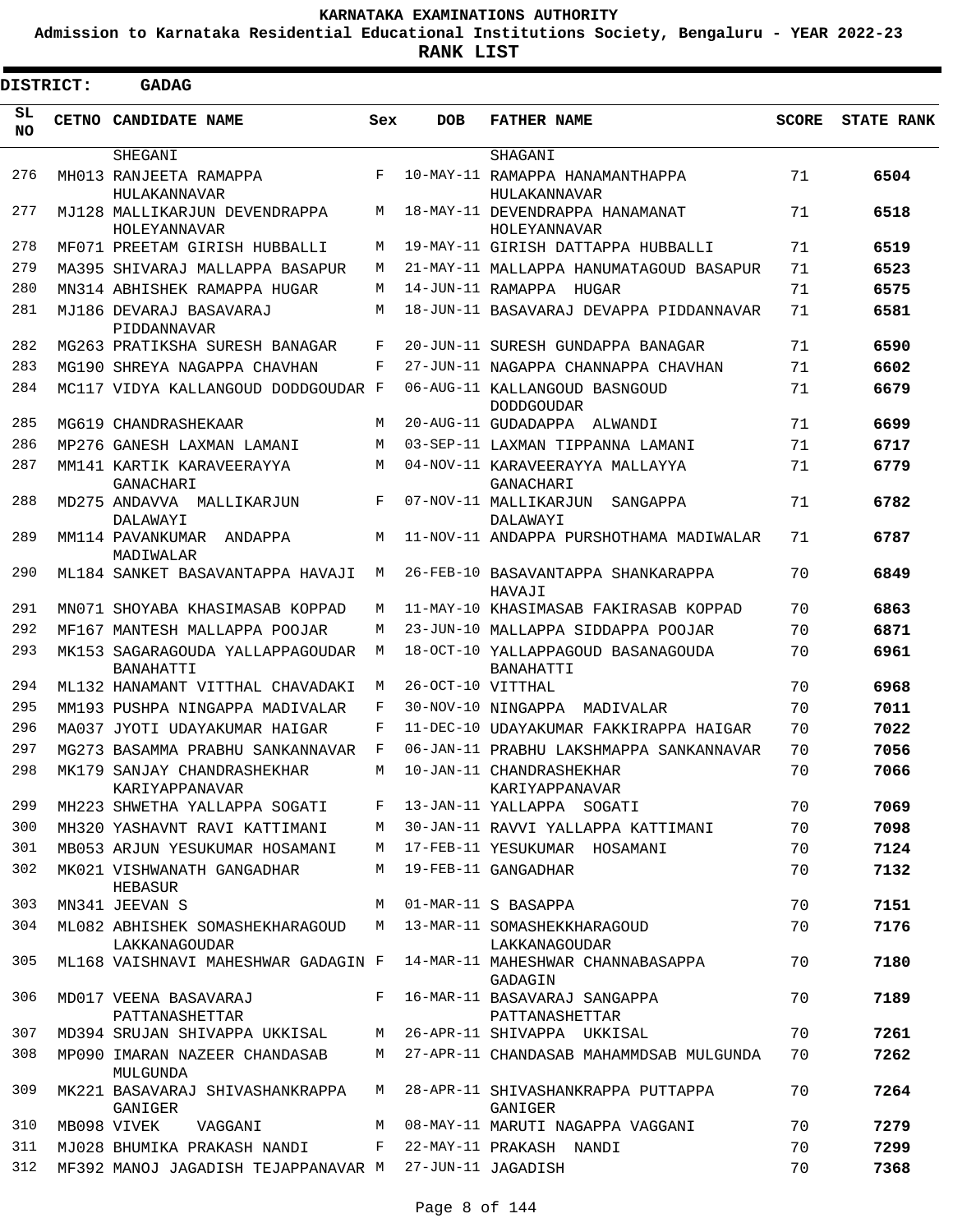**Admission to Karnataka Residential Educational Institutions Society, Bengaluru - YEAR 2022-23**

**RANK LIST**

Е

| <b>DISTRICT:</b> | <b>GADAG</b>                                             |              |            |                                                       |              |                   |
|------------------|----------------------------------------------------------|--------------|------------|-------------------------------------------------------|--------------|-------------------|
| SL<br><b>NO</b>  | CETNO CANDIDATE NAME                                     | Sex          | <b>DOB</b> | <b>FATHER NAME</b>                                    | <b>SCORE</b> | <b>STATE RANK</b> |
| 313              | MN031 VASANT MUTTAYYA KARADI                             | M            |            | 05-JUL-11 MUTTAYYA SANGAYYA KARADI                    | 70           | 7388              |
| 314              | MC016 APOORVA PARMESH KANAVI                             | F            |            | 11-JUL-11 PARMESH VEERAPPA KANAVI                     | 70           | 7399              |
| 315              | MN216 PRAJWALGOUDA NAGANGOUDA<br>PATIL                   | M            |            | 14-JUL-11 NAGANGOUDA VEERANAGOUDA PATIL               | 70           | 7408              |
| 316              | MA340 SANA NAJEERAHAMED<br>HAMPASAGAR                    | F            |            | 22-JUL-11 NAJEERAHAMED HAMPASAGAR                     | 70           | 7427              |
| 317              | MD273 SONAKSHI SHIVANAPPA KOPPAD                         | F            |            | 09-OCT-11 SHIVANAPPA APPANNA KOPPAD                   | 70           | 7537              |
| 318              | MH213 KEERTI EERANNA KARADIKOLLA                         | F            |            | 20-OCT-11 EERANNA HULAGEPPA KARADIKOLLA               | 70           | 7551              |
| 319              | MF587 SIDDHARTH GADDI                                    | M            |            | 28-OCT-11 MALLAPPA HEGGAPPA GADDI                     | 70           | 7562              |
| 320              | ME007 KHUTIJA MAHAMMADAHUSEN<br>MULLA                    | F            |            | 10-DEC-11 MAHAMMADAHUSEN BUDANSAHEB<br>MULLA          | 70           | 7597              |
| 321              | MH284 HEMAGIRISH NAGARAJ MADDIN                          | M            |            | 19-JAN-10 NAGARAJ YALLAPPA MADDIN                     | 69           | 7654              |
| 322              | MA071 SHRSHTI MAHANTESH<br>KUDUVAKKALIGAR                | F            |            | 17-AUG-10 MAHANTESH RAMAPPA<br>KUDUVAKKALIGAR         | 69           | 7724              |
| 323              | MP374 GOURI SATEESH MUDHOLKAR                            | F            |            | 14-SEP-10 SATEESH NAGESH MUDHOLKAR                    | 69           | 7745              |
| 324              | MN087 VEDA CHANDRASHEKHAR<br>LAKKANAGOUDRA               | F            |            | 27-OCT-10 CHANDRASHEKHAR BASANAGOUDA<br>LAKKANAGUODRA | 69           | 7788              |
| 325              | MA201 NEELAMMA ASHOK MAGADI                              | F            |            | 08-NOV-10 ASHOK BASAPPA MAGADI                        | 69           | 7803              |
| 326              | MK161 SANGAMESH NEELAKANTH TORAVI M                      |              |            | 01-DEC-10 NEELAKANTH SANGAPPA TORAVI                  | 69           | 7831              |
| 327              | MP201 PRJWLA JADAR                                       | M            |            | 29-DEC-10 SHANKRAPPA DEVENDRAPPA JADAR                | 69           | 7861              |
| 328              | MM063 AISHWARYA VEERANAGOUDA<br><b>HIREGOUDRA</b>        | F            |            | 30-DEC-10 VEERANAGOUDA                                | 69           | 7862              |
| 329              | MJ258 JAYARAJ MAHESH ARBAN                               | M            |            | 05-JAN-11 MAHESH MAHADEVAPPA ARBAN                    | 69           | 7876              |
| 330              | MP322 MALLIKARJUNA SHIVAYOGISWAMI M<br><b>HIREMATH</b>   |              |            | 06-JAN-11 SHIVAYOGISWAMI ANDANAYYA<br>HIREMATH        | 69           | 7879              |
| 331              | MJ052 PRATEEKSHA RAMANAGOUDA<br>PATIL                    | F            |            | 07-JAN-11 RAMANAGOUDA PATIL                           | 69           | 7882              |
| 332              | ML056 EAMPANA BASAVARAJ GEDAGERI                         | F            |            | 19-JAN-11 BASAVARAJ SANGAPPA GEDAGERI                 | 69           | 7897              |
| 333              | MP024 ASHWINI HANUMANTAPPA<br>SURANAGI                   | F            |            | 12-FEB-11 HANUMANTAPPA SHEKAPPA<br>SURANAGI           | 69           | 7934              |
| 334              | MJ105 RAJASHEKHARAYYA BASAYYA<br>CHIKKAMATH              | M            |            | 13-FEB-11 BASAYYA S CHIKKAMATH                        | 69           | 7936              |
| 335              | MK239 HARISH SHIDDALINGAPPA<br>RAMADURG                  | M            |            | 01-MAR-11 SHIDDANLINGAPPA HANMANTAPPA<br>RAMADURG     | 69           | 7959              |
| 336              | MJ176 PREETAM VITTAL BEVINAGIDAD M                       |              |            | 04-MAR-11 VITTAL BEVINAGIDAD                          | 69           | 7973              |
| 337              | MM297 SNEHA ASHOKA KALLUR                                | F            |            | 15-MAR-11 ASHOKA VEERANAGOUDA KALLUR                  | 69           | 7997              |
| 338              | MD187 SPOORTI SHARANAPPA GURIKAR                         | $\mathbf{F}$ |            | 31-MAR-11 SHARANAPPA GURIKAR                          | 69           | 8037              |
| 339              | MJ291 SUBHAS MUTTURAM MUDALIYAR                          | M            |            | 08-APR-11 MUTTURAM SUBBAYYA MUDALIYAR                 | 69           | 8060              |
| 340              | MH007 JEEVAN KRISHNAPPA DODDAMANI M                      |              |            | 25-APR-11 KRISHNAPPA                                  | 69           | 8095              |
| 341              | MJ096 KAVYA GANGAPPA ANNIGERI                            | F            |            | 25-APR-11 GANGAPPA YALLAPPA ANNIGERI                  | 69           | 8097              |
| 342              | ME015 PALLAVI KAMBALI                                    | F            |            | 11-MAY-11 SHARNAPPA                                   | 69           | 8136              |
| 343              | MC200 PRASHANTAGOUDA SANKANAGOUD M<br><b>BARAMGOUDRA</b> |              |            | 21-MAY-11 SANKANAGOUDA BARAMGOUDRA                    | 69           | 8152              |
| 344              | MD365 SUDEEP SURESH KONNUR                               | M            |            | 03-JUN-11 SURESH SHIVAPPA KONNUR                      | 69           | 8181              |
| 345              | MB152 GOUTAMI VITTHAL HATTALAGERI F                      |              |            | 15-JUN-11 VITTHAL SHEKAPPA HATTALAGERI                | 69           | 8205              |
| 346              | MK192 SUHANI IRANNA VASTRAD                              | F            |            | 30-JUN-11 IRANNA MANOHAR VASTRAD                      | 69           | 8232              |
| 347              | MG007 SHRADHA SOMASHEKHAR<br>GULADALLI                   | F            |            | 01-JUL-11 SOMASHEKHAR SHIVALINGAPPA<br>GULADALLI      | 69           | 8233              |
| 348              | MH045 D C PRUTHVISHREE                                   | F            |            | 09-JUL-11 D C GURUSHANTHAGOUDA                        | 69           | 8245              |
| 349              | MB192 PRANEET RAGHAVENDRA RAMPUR M                       |              |            | 13-JUL-11 RAGHAVENDRA RAMAPUR                         | 69           | 8254              |
| 350              | MK214 SUPRITHA ADAPPA KENCHAGALLI F                      |              |            | 24-JUL-11 ADAPPA BASAPPA KENCHAGALLI                  | 69           | 8274              |
| 351              | MA255 PRIYANKA CHANDRU LAMANI                            | F            |            | 26-JUL-11 CHANDRU LAMANI                              | 69           | 8278              |
| 352              | MB264 SAMARTH AMARESH KAMATAR                            | М            |            | 28-JUL-11 AMARESH M KAMATAR                           | 69           | 8285              |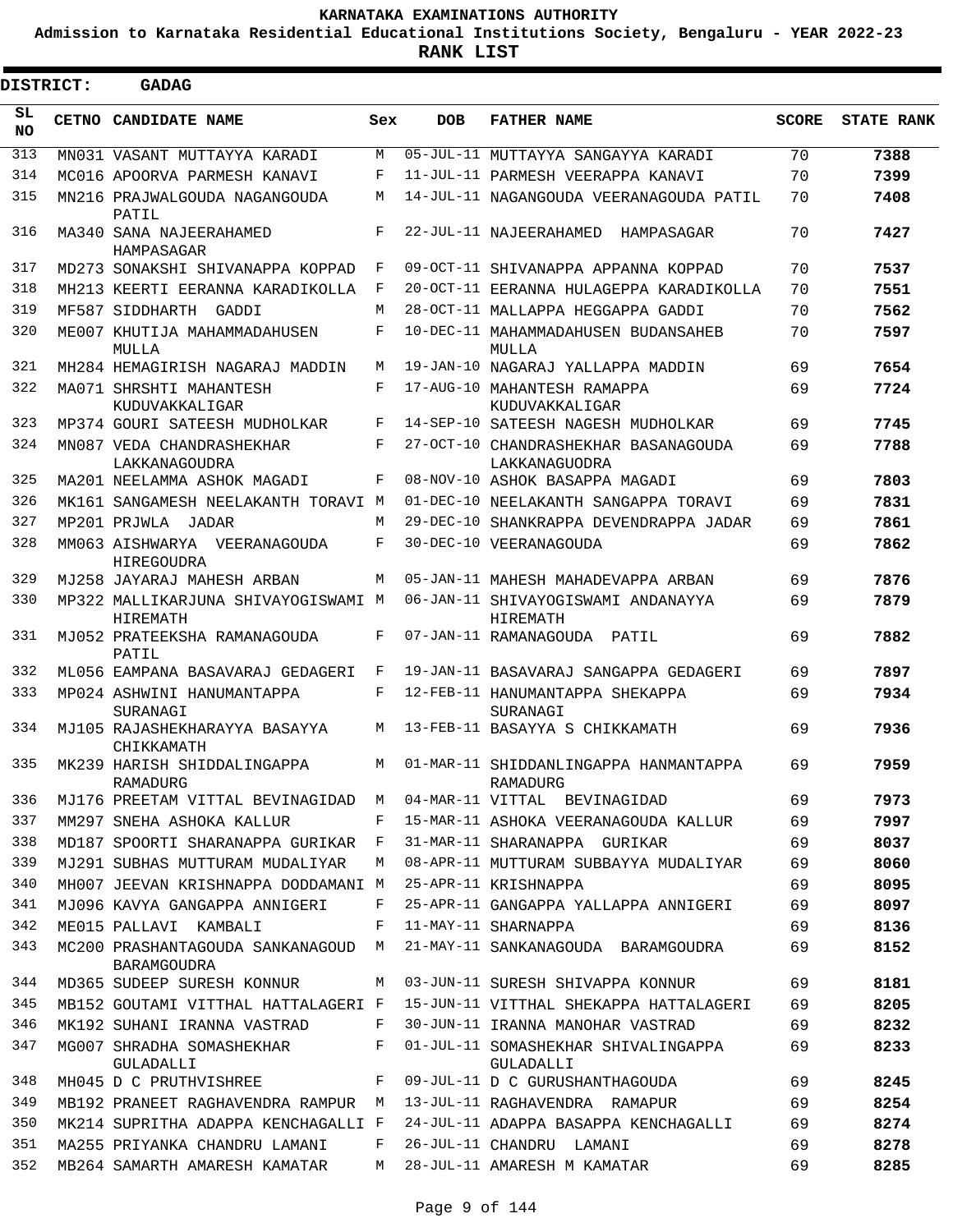**Admission to Karnataka Residential Educational Institutions Society, Bengaluru - YEAR 2022-23**

ı

| <b>DISTRICT:</b> | <b>GADAG</b>                                                  |     |                  |                                                                                        |              |                   |
|------------------|---------------------------------------------------------------|-----|------------------|----------------------------------------------------------------------------------------|--------------|-------------------|
| SL<br><b>NO</b>  | CETNO CANDIDATE NAME                                          | Sex | <b>DOB</b>       | <b>FATHER NAME</b>                                                                     | <b>SCORE</b> | <b>STATE RANK</b> |
| 353              | MH112 NAVEEN HALESH KOLACHI                                   | M   |                  | 15-AUG-11 HALESH KOLACHI                                                               | 69           | 8321              |
| 354              | MG645 VINOD IRANNA HADAPAD                                    | М   | 23-AUG-11 IRANNA | HADAPAD                                                                                | 69           | 8342              |
| 355              | MG744 PRAJWAL FAKEERAPPA<br>RYAVANAKI                         | M   |                  | 24-AUG-11 FAKEERAPPA BHIMAPPA RYAVANAKI                                                | 69           | 8343              |
| 356              | MF169 DANAMMA DILLEPPA GHANTI                                 | F   |                  | 07-SEP-11 DILLEPPA YALLAPPA GHANTI                                                     | 69           | 8366              |
| 357              | MO153 CHAITRA BARADURMATH                                     | F   |                  | 16-OCT-11 MUDAKAYYA                                                                    | 69           | 8420              |
| 358              | MG293 DEEPA PRAKASH KABBERAHALLI                              | F   |                  | 15-DEC-11 PRAKASH KABBERAHALLI                                                         | 69           | 8485              |
| 359              | MP030 AMRUTHA JAGADISH HUBBALLI                               | F   |                  | 03-JAN-12 JAGADISH HUBBALLI                                                            | 69           | 8501              |
| 360              | MN328 RENUKA VASANTA TALAWAR                                  | F   |                  | 31-DEC-09 VASANT HANAMAPPA TALAWAR                                                     | 68           | 8533              |
| 361              | ML008 MANJULA MALLAPPA HUGAR                                  | F   |                  | 11-APR-10 MALLAPPA YAMANAPPA HUGAR                                                     | 68           | 8558              |
| 362              | MH160 SAMANVITHA BASAVARAJ ASUTI                              | F   |                  | 25-APR-10 BASAVARAJ                                                                    | 68           | 8563              |
| 363              | MN357 KEDAR UMESH SALIMATH                                    | М   |                  | 18-AUG-10 UMESH VISHWANATH SALIMATH                                                    | 68           | 8614              |
| 364              | MN118 SANGAMESH MALLAPPA JALIHAL                              | M   |                  | 24-AUG-10 MALLAPPA GURAPPA JALIHAL                                                     | 68           | 8620              |
| 365              | MJ337 SIDDARTHREDDI IRAPPA<br>MAMATAGERI                      | М   | 20-SEP-10 IRAPPA |                                                                                        | 68           | 8645              |
| 366              | MD455 PALLAVI VEERAYYA<br>GURUNANJAYYANAMATH                  | F   |                  | 23-SEP-10 VEERAYYA SADANANDAYYA<br>GURUNANJAYYANAMATH                                  | 68           | 8649              |
| 367              | MF240 ADARSHA HANUMANTAPPA RADDER M                           |     |                  | 06-OCT-10 HANUMANTAPPA MURIGEPPA RADDER                                                | 68           | 8661              |
| 368              | MH014 VIJAYA ASHOK KARJAGI                                    | М   |                  | 07-OCT-10 ASHOK SUBHASA KARJAGI                                                        | 68           | 8666              |
| 369              | MF014 SHRADDHA BALAPPA KONCHIGERI F                           |     |                  | 04-NOV-10 BALAPPA SOMAPPA KONCHIGERI                                                   | 68           | 8701              |
| 370              | MA318 JAYAPRAKASHA SHARANAPPA<br><b>BARADWADA</b>             | М   |                  | 09-DEC-10 SHARANAPPA                                                                   | 68           | 8738              |
| 371              | MD390 SHREYAS RAJENDRA CHALAMARAD M                           |     |                  | 13-JAN-11 RAJENDRA CHALAMARAD                                                          | 68           | 8790              |
| 372              | MM084 SRUSTI SIDDAPPA GAJI                                    | F   |                  | 23-JAN-11 SIDDAPPA ADIVEPPA GAJI                                                       | 68           | 8807              |
| 373              | MC206 GOUTAMI HIREMATH                                        | F   |                  | 04-FEB-11 RUDRAYYA                                                                     | 68           | 8829              |
| 374              | MN067 BRUNDA RANGAPPA TALAWAR                                 | F   |                  | 07-FEB-11 RANGAPPA PUNDAPPA TALAWAR                                                    | 68           | 8838              |
| 375              | MF368 VARSHA NAGARAJ KATTIMANI                                | F   |                  | 14-FEB-11 NAGARAJ LAKSHMAN KATTIMANI                                                   | 68           | 8853              |
| 376              | MF601 SWETA SHANMUKHA HESARUR                                 | F   |                  | 18-FEB-11 SHANMUKHA AJJAPPA HESARUR                                                    | 68           | 8859              |
| 377              | ML079 BHUMIKA JUMESHA ARAHUNASI                               | F   |                  | 05-MAR-11 JUMESHA VEERUPAKSHAPPA<br>ARAHUNASI                                          | 68           | 8896              |
| 378              | MA256 AKSHAY MALLESH LAMANI                                   | М   |                  | 06-MAR-11 MALLESH PANDAPPA LAMANI                                                      | 68           | 8898              |
| 379              | MF379 DIVYA B BALIGAR                                         | F   |                  | 13-MAR-11 BASAVARAJ V BALIGAR                                                          | 68           | 8914              |
| 380              | MD379 BHUMIKA BASAVARAJ<br>SHEELAVANTAR                       | F   |                  | 28-MAR-11 BASAVARAJ SANGAPPA<br>SHEELAVANTAR                                           | 68           | 8948              |
| 381              | KALASANNAVAR                                                  |     |                  | ML308 POORVI MALLAPPA F 04-APR-11 MALLAPPA HONAKERAPPA<br>KALASANNAVAR                 | 68           | 8972              |
| 382              | MARANABASARI                                                  |     |                  | MD154 VIJAYAMAHANTESH UMESH M 15-APR-11 UMESH SHARANAPPA MARANABASARI                  | 68           | 9009              |
| 383              |                                                               |     |                  | MK058 PRABHU VEERANNA SASALLI MATA 20-APR-11 VEERANNA VEERANNA SASALLI                 | 68           | 9022              |
| 384              | BALARADDI                                                     |     |                  | MP089 CHETANARADDI HANUMANTARADDI M 29-MAY-11 HANUMANTARADDI LAXMANARADDI<br>BALARADDI | 68           | 9117              |
| 385              | MG262 UMA SHIVAPPA SUNAGAR F                                  |     |                  | 29-MAY-11 SHIVAPPA                                                                     | 68           | 9119              |
| 386              | MP153 PADMA BELAHUNASI                                        | F   |                  | 31-MAY-11 BHUMARADDI                                                                   | 68           | 9123              |
| 387              | MG279 AMBAREESH SHIVAPPA SHIRUND M 14-JUN-11 SHIVAPPA SHIRUND |     |                  |                                                                                        | 68           | 9170              |
| 388              | MA330 BHARATHKUMAR SHARANAPPA<br>JAGGAL                       | M   |                  | 17-JUN-11 SHARANAPPA YALLAPPA JAGGAL                                                   | 68           | 9180              |
| 389              | ML276 SACHIN SHIVARAJ HULLUR                                  | M   |                  | 26-JUN-11 SHIVARAJ NINGAPPA HULLUR                                                     | 68           | 9206              |
| 390              | MM019 APPANNA ANDANAPPA HADAPAD                               |     |                  | M 25-JUL-11 ANDANAPPA DEVENDRAPPA HADAPAD                                              | 68           | 9273              |
| 391              | MP181 VEERSH SIDDHAPPA MUDHOL                                 | M   |                  | 09-SEP-11 SIDDHAPPA S MUDHOL                                                           | 68           | 9365              |
| 392              | ME086 MOHAN BASAVARAJ JADHAV                                  | M   |                  | 19-NOV-11 BASAVARAJ KRUSHNAJAPPA JADHAV                                                | 68           | 9456              |
| 393              | MB050 TANU NINGAPPA PUJAR                                     | F   |                  | 20-NOV-11 NINGAPPA TULAJAPPA PUJAR                                                     | 68           | 9459              |
| 394              | MG024 MRUNALINI KUMAR HALAWAGALI F 11-DEC-11 KUMAR            |     |                  |                                                                                        | 68           | 9481              |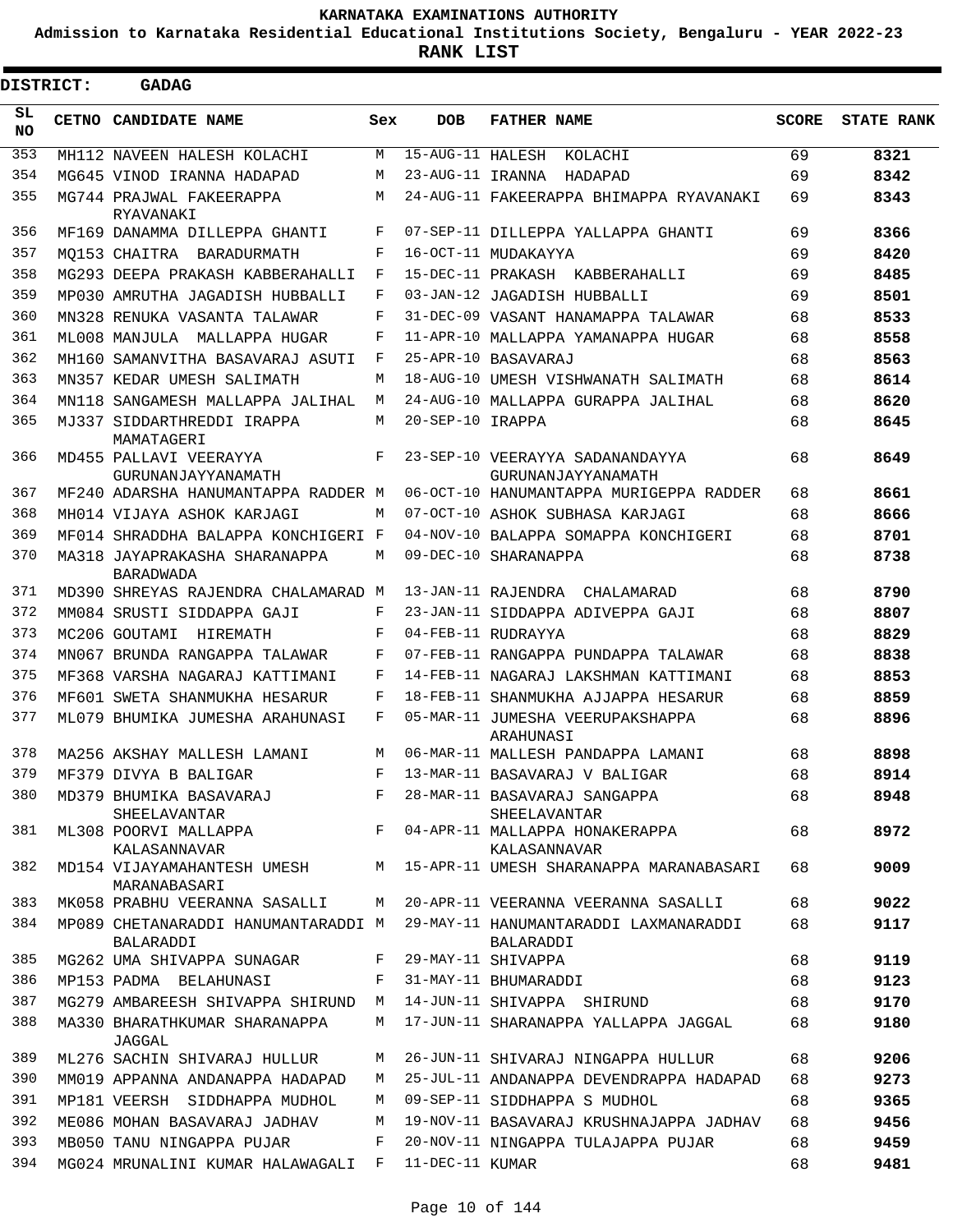**Admission to Karnataka Residential Educational Institutions Society, Bengaluru - YEAR 2022-23**

 $\blacksquare$ 

**RANK LIST**

Ξ

| <b>DISTRICT:</b> | <b>GADAG</b>                                   |              |                   |                                                      |              |                   |
|------------------|------------------------------------------------|--------------|-------------------|------------------------------------------------------|--------------|-------------------|
| SL.<br><b>NO</b> | CETNO CANDIDATE NAME                           | Sex          | <b>DOB</b>        | <b>FATHER NAME</b>                                   | <b>SCORE</b> | <b>STATE RANK</b> |
| 395              | ML295 AKASH MEGHARAJ DASAR                     | M            |                   | 10-MAR-12 MEGARAJ PUNDALIKAPPA DASAR                 | 68           | 9512              |
| 396              | MG287 SANJAY LAKKAPPA BENDIGERI                | M            |                   | 14-MAY-09 LAKKAPPA<br>BENDIGERI                      | 67           | 9522              |
| 397              | MP184 ISHWAR CHANDRU LAMANI                    | M            |                   | 19-MAR-10 CHANDRU DAVAJI LAMANI                      | 67           | 9548              |
| 398              | MF482 DURGADEVI<br>LAMANI                      | F            |                   | 17-OCT-10 SHEKAPPA LAMANI                            | 67           | 9643              |
| 399              | MK244 VINAYAK MAHADEVAPPA<br>JALAWADAGI        | М            |                   | 23-OCT-10 MAHADEVAPPA JALAWADAGI                     | 67           | 9650              |
| 400              | MK175 PRAJWALGOUDA CHANDRAGOUDA<br>MUNENAKOPPA | M            |                   | 28-OCT-10 CHANDRAGOUDA RAYANAGOUDA<br>MUNENAKOPPA    | 67           | 9656              |
| 401              | MG695 CHETAN VEERAPPA YALIGAR                  | М            |                   | 11-DEC-10 VEERAPPA CHANNAPPA YALIGAR                 | 67           | 9727              |
| 402              | MD267 SPANDANA DURGESH GUGALOTTAR F            |              | 15-DEC-10 DURGESH |                                                      | 67           | 9731              |
| 403              | MJ026 SPANDANA MUTTAPPA MADAR                  | F            |                   | 15-DEC-10 MUTTAPPA                                   | 67           | 9732              |
| 404              | MJ077 BHOMIKA<br>BARAKER                       | F            | 23-DEC-10 NAGAPPA | BARAKERI                                             | 67           | 9745              |
| 405              | MJ305 GOUTAMI SHRIKANTH MANNUR                 | F            |                   | 08-JAN-11 SHRIKANTH<br>MANNUR                        | 67           | 9784              |
| 406              | MD299 SANIYA MOULASAB BELLATTI                 | F            |                   | 25-JAN-11 MOULASAB BELLATTI                          | 67           | 9810              |
| 407              | MG329 RAJESHWARI<br>MALLIKARJUN<br>MATHAD      | F            |                   | 04-FEB-11 MALLIKARJUN BASAVANTAYYA<br>MATHAD         | 67           | 9827              |
| 408              | MK291 SAMARTH MARUTI KALAL                     | M            | 06-FEB-11 MARUTI  | KALAL                                                | 67           | 9834              |
| 409              | MA013 KAVYA MANJUNATH BASHETTI                 | F            |                   | 21-FEB-11 MANJUNATH HANUMANTHAPPA<br><b>BASHETTI</b> | 67           | 9862              |
| 410              | MF243 DAMOODAR<br>LAMANI                       | M            |                   | 28-FEB-11 CHATRAPPA VENAPPA LAMANI                   | 67           | 9880              |
| 411              | MP080 SHARANAPPA HALAPPA ILAGER                | M            |                   | 27-MAR-11 HALAPPA ILAGER                             | 67           | 9946              |
| 412              | MH067 VIRESH UMESH KABBINAD                    | M            |                   | 05-APR-11 UMESH SIDDANAGOUDA KABBINAD                | 67           | 9964              |
| 413              | MH054 K BHANUPRIYA                             | F            |                   | 20-APR-11 MALATESHNAIK K                             | 67           | 9994              |
| 414              | MC056 ADARSH VEERAYYA MUDHOL                   | M            |                   | 23-APR-11 VEERAYYA VEERABHADRAYYA<br>MUDHOL          | 67           | 10002             |
| 415              | MP210 CHANDAN SHIVAPPA LAMANI                  | M            |                   | 01-MAY-11 SHIVAPPA<br>LAMANI                         | 67           | 10019             |
| 416              | MN287 SHWETA VEERANNA<br>MULIMANI              | F            |                   | 02-MAY-11 VEERANNA<br>MULIMANI                       | 67           | 10026             |
| 417              | ME077 BASAVARAJ MUDAKAPPA VYAPARI M            |              |                   | 04-JUN-11 MUDAKAPPA SUGEERAPPA VYAPARI               | 67           | 10113             |
| 418              | MJ174 SOUJANYA SURESH NESARAGI                 | F            |                   | 24-JUN-11 SURESH NESARAGI                            | 67           | 10172             |
| 419              | MD430 KALAKESH SHARNAPPA<br>METI               | M            |                   | 29-JUN-11 SHARNAPPA KALAKAPPA METI                   | 67           | 10181             |
| 420              | MJ056 SHRADDHA SHIVARADDI AJJI                 | F            |                   | 02-AUG-11 SHIVARADDI MALLARADDI AJJI                 | 67           | 10274             |
| 421              | MF153 ANUGRAHA RAMESH MUTNALA                  |              |                   | 04-AUG-11 RAMESH DYAMAPPA MUTNALA                    | 67           | 10276             |
| 422              | MD468 HANAMANTA MUTTANNA<br>BHAJANTRI          | M            |                   | 15-AUG-11 MUTTANNA HANAMANTA BHAJANTRI               | 67           | 10297             |
| 423              | MF407 AKHILA PARASHURAMASING<br>RAJAPUT        | F            |                   | 27-SEP-11 PARASHURAMASING HALAPPASING<br>RAJAPUT     | 67           | 10366             |
| 424              | MA325 AMRUTA GADAG                             | F            |                   | 29-SEP-11 MAHADEVAPPA CHANDRASHEKAR<br><b>GADAG</b>  | 67           | 10368             |
| 425              | ML004 DEEPA PRAKASH HANAMANAL                  | F            |                   | 26-OCT-11 PRAKASH BASAPPA HANAMANAL                  | 67           | 10399             |
| 426              | MO185 GAGAN SURESH TENKEPPANAVAR               | M            | 30-OCT-11 SURESH  |                                                      | 67           | 10405             |
| 427              | MG223 HEMANTH                                  | M            |                   | 15-JUL-09 DEVAPPA VEERANNAVAR                        | 66           | 10500             |
| 428              | ML204 PRAJWAL RAJKUMAR BENAHAL                 | M            |                   | 15-APR-10 RAJKUMAR BASAPPA BENAHAL                   | 66           | 10541             |
| 429              | MF107 TASMEEYTAJ ABDULMUNAF<br>KOLKAR          | F            |                   | 15-JUN-10 ABDULMUNAF KOLKAR                          | 66           | 10559             |
| 430              | ML201 AKASH BASAVARAJ<br>PATTANASHETTI         | M            |                   | 01-JUL-10 BASAVARAJ GURUPADAPPA<br>PATTANASHETTI     | 66           | 10567             |
| 431              | MF456 SARVESH PRAKASH RAJAPUT                  | М            |                   | 24-JUL-10 PRAKASH NAGAPPA RAJAPUT                    | 66           | 10578             |
| 432              | MD250 BHAGYALAXMI RAVI JIGERI                  | F            |                   | 16-AUG-10 RAVI YAMANURAPPA JIGERI                    | 66           | 10590             |
| 433              | MP262 SAVITRI UMESH YARAGUDDI                  | F            |                   | 03-SEP-10 UMESH KENCHAPPA YARAGUDDI                  | 66           | 10608             |
| 434              | MJ207 VAISHNAVI HANAMANTH KONNUR               | $\mathbf{F}$ |                   | 07-SEP-10 HANAMANTH MELAGERIYPPA KONNUR              | 66           | 10614             |
| 435              | ML301 SHREYA MAILARAGOUDA<br>KAREGOUDRA        | F            |                   | 02-OCT-10 MAILARAGOUDA KAREGOUDRA                    | 66           | 10632             |
| 436              | MJ316 SHREYA ISWARAGOUDA                       | F            |                   | 10-OCT-10 ISWARAGOUDA MUDINGOUDA                     | 66           | 10642             |
|                  |                                                |              | Page 11 of 144    |                                                      |              |                   |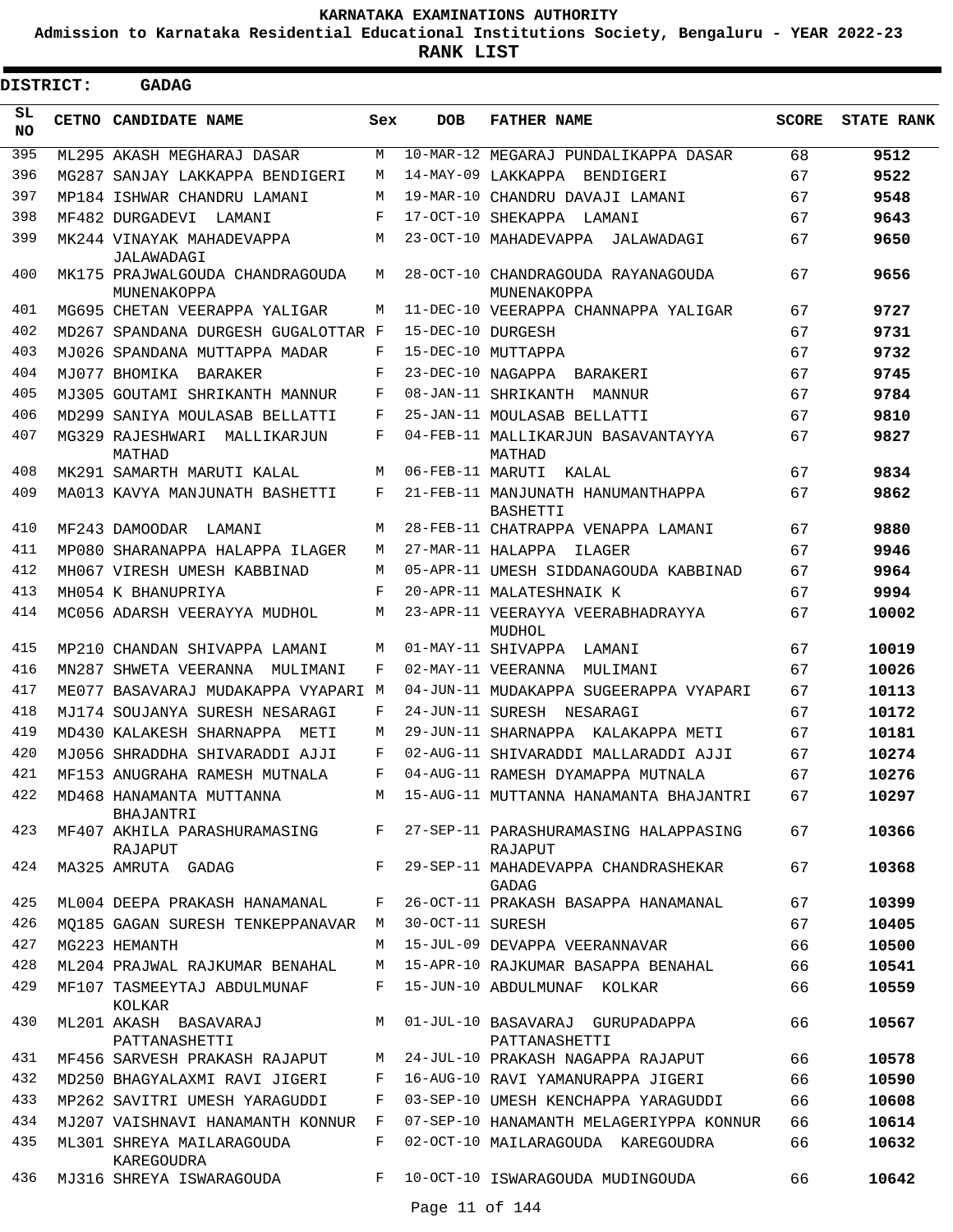**Admission to Karnataka Residential Educational Institutions Society, Bengaluru - YEAR 2022-23**

 $\blacksquare$ 

| <b>DISTRICT:</b> |  | <b>GADAG</b>                                       |     |            |                                                             |              |                   |
|------------------|--|----------------------------------------------------|-----|------------|-------------------------------------------------------------|--------------|-------------------|
| SL.<br>NO.       |  | CETNO CANDIDATE NAME                               | Sex | <b>DOB</b> | <b>FATHER NAME</b>                                          | <b>SCORE</b> | <b>STATE RANK</b> |
|                  |  | NEELANNAVAR                                        |     |            | NEELANNAVAR                                                 |              |                   |
| 437              |  | MG297 LAXMI YALLANAGOUDA<br><b>DODDAGOUDRA</b>     | F   |            | 16-OCT-10 YALLANAGOUDA SHIVAPUTRAGOUDA<br><b>DODDAGOUDA</b> | 66           | 10653             |
| 438              |  | MP055 KISHAN CHANDRU LAMANI                        | M   |            | 19-OCT-10 CHANDRU DHAVAJI LAMANI                            | 66           | 10661             |
| 439              |  | ML118 MANJULA MAHESH ODAKKANAVAR                   | F   |            | 30-OCT-10 MAHESH BASAPPA ODAKKANAVAR                        | 66           | 10675             |
| 440              |  | MF238 LAXMI SIDDAPPA MAJJIGUDDA                    | F   |            | 08-NOV-10 SIDDAPPA SOMAPPA MAJJIGUDDA                       | 66           | 10687             |
| 441              |  | MM046 GANGADHARAGOUDA<br>KALAKANAGOUDA OSANAGOUDRA | M   |            | 14-NOV-10 KALAKANAGOUDA VEERANAGOUDA<br>OSANAGOUDRA         | 66           | 10693             |
| 442              |  | MA153 SHRADDHA KUMAR CHIKKAMATH                    | F   |            | 20-NOV-10 KUMAR GANGAYYA CHIKKAMATH                         | 66           | 10701             |
| 443              |  | MF547 PRADEEP BARAMAPPA BHAJANTRI M                |     |            | 11-DEC-10 BARAMAPPA NINGAPPA BHAJANTRI                      | 66           | 10732             |
| 444              |  | MB073 REETU SHRIDHAR RAIBAGI                       | F   |            | 16-DEC-10 SHRIDHAR<br>RAIBAGI                               | 66           | 10741             |
| 445              |  | MO145 POORNIMA<br>HONAKERI                         | F   |            | 18-DEC-10 MANJAPPA                                          | 66           | 10743             |
| 446              |  | MH040 POORNIMA BASAVARAJ RAGATI                    | F   |            | 24-JAN-11 BSAVARAJ CHANNAPPA RAGATI                         | 66           | 10810             |
| 447              |  | MF400 RESHMA SAKRAPPA LAMANI                       | F   |            | 08-MAR-11 SAKRAPPA DENAPPA LAMANI                           | 66           | 10896             |
| 448              |  | MN121 KARTIK BASAVARAJ HUNAGUND                    | M   |            | 14-MAR-11 BASAVARAJ<br>HUNAGUND                             | 66           | 10913             |
| 449              |  | MA155 MAHALAXMI VANKALKUNTI                        | F   |            | 18-MAR-11 MALLIKARJUN IARANNA<br>VANKALKUNTI                | 66           | 10930             |
| 450              |  | MP037 SANTOSH<br>MARADDI                           | M   |            | 20-MAR-11 VILASRADDI                                        | 66           | 10936             |
| 451              |  | MJ022 PAVITRA BASAVARAJ BARAKER                    | F   |            | 23-MAR-11 BASAVARAJ                                         | 66           | 10941             |
| 452              |  | MK002 PRAVEEN HANAMAPPA KURI                       | М   |            | 25-MAR-11 HANAMAPPA RAMAPPA KURI                            | 66           | 10944             |
| 453              |  | MD259 SURAJ SATISH GARALE                          | M   |            | 06-APR-11 SATISH NAMDEV GARALE                              | 66           | 10971             |
| 454              |  | MK025 PRANAVAKUMAR SIDDAPPA<br>GORAVARA            | M   |            | 12-APR-11 SIDDAPPA FAKIRAPPA GIRAVARA                       | 66           | 10986             |
| 455              |  | MF182 SOUBHAGYA NINGAPPA<br>MADIVALAR              | F   |            | 23-APR-11 NINGAPPA GUDDAPPA MADIVALAR                       | 66           | 11019             |
| 456              |  | MM237 CHAITRA IRAPPA HOSALLI                       | F   |            | 01-MAY-11 IRAPPA YALLAPPA HOSALLI                           | 66           | 11037             |
| 457              |  | MC185 CHAITANA SHIDDAPPA UPPAR                     | F   |            | 13-MAY-11 SHIDDAPPA KENGAPPA UPPAR                          | 66           | 11063             |
| 458              |  | MD137 DIVYA RAVI KALAL                             | F   |            | 15-MAY-11 RAVI DYAMANNA KALAL                               | 66           | 11070             |
| 459              |  | MM051 GAGANRAJ                                     | M   |            | 23-MAY-11 CHANDRASHEKHAR KALLUR                             | 66           | 11092             |
| 460              |  | MN069 VINUTA MALLAPPA NAIKAR                       | F   |            | 01-JUN-11 MALLAPPA VIRUPAKSHAPPA NAIKAR                     | 66           | 11119             |
| 461              |  | MH176 NAVEENKUMAR PRAKASH<br>BAMMANPAD             | M   |            | 08-JUN-11 PRAKASH DHAKAPPA BAMMANPAD                        | 66           | 11136             |
| 462              |  | MC149 FAIRAZDIN SHALVADI                           | M   |            | 11-JUN-11 DAVALASAB FAKKIRASAB SHALVADI                     | 66           | 11145             |
| 463              |  | MA278 MAHESHVARI SHIDANAGOUDA<br>PATIL             | F   |            | 26-JUN-11 SHIDANAGOUDA VIRUPASHIGOUDA<br>PATIL              | 66           | 11183             |
| 464              |  | MN242 ABHINAVAGOUDA MALLANAGOUDA M<br>PATIL        |     |            | 05-JUL-11 MALLANAGOUDA VIRUPAKSHAGOUDA<br>PATIL             | 66           | 11205             |
| 465              |  | MH074 SANGANAGOUDA<br>PARASHURAMAGOUDA PATIL       | M   |            | 05-JUL-11 PARASHURAMAGOUDA                                  | 66           | 11207             |
| 466              |  | ME135 MOHAMMADYUNUS PEERSAB<br>ANNIGERI            | M   |            | 09-JUL-11 PEERSAB MUKSHISAB ANNIGERI                        | 66           | 11217             |
| 467              |  | ME147 NAGARAJ RUDRAPPA RATHOD                      | М   |            | 11-JUL-11 RUDRAPPA                                          | 66           | 11225             |
| 468              |  | MO051 ANITA UMESH RATHOD                           | F   |            | 18-JUL-11 UMESH GANGAPP RATHOD                              | 66           | 11241             |
| 469              |  | MA276 SUJANA RAVI PRASAR                           | F   |            | 05-SEP-11 RAVI PRASAR                                       | 66           | 11342             |
| 470              |  | MA080 JYOTI SHARANAPPA VAGGAR                      | F   |            | 08-SEP-11 SHARANAPPA FAKKIRAPPA VAGGAR                      | 66           | 11347             |
| 471              |  | MH010 SANJEEVAREDDI PRAKASHA<br>MEGALAMANI         | M   |            | 11-SEP-11 PRAKASHA SUBHASCHANDRA<br>MEGALAMANI              | 66           | 11351             |
| 472              |  | MF145 PRIYANKA SHIVAPPA JALLIGERI F                |     |            | 17-SEP-11 SHIVAPPA PADDANNA JALLIGERI                       | 66           | 11361             |
| 473              |  | MM194 MANJUNATH ANDAPPA<br>BASEVADEYAR             | M   |            | 28-SEP-11 ANDAPPA IRAPPA BASEVADEYAR                        | 66           | 11378             |
| 474              |  | MM267 RAKESHGOUDA SURESH JALIHAL M                 |     |            | 02-OCT-11 SURESH SHANKARAGOUDA JALIHAL                      | 66           | 11383             |
| 475              |  | MJ048 LAXMI RANGANAGOUDA<br>TIRAKANAGOUDRA         | F   |            | 07-OCT-11 RANGANAGOUDA                                      | 66           | 11388             |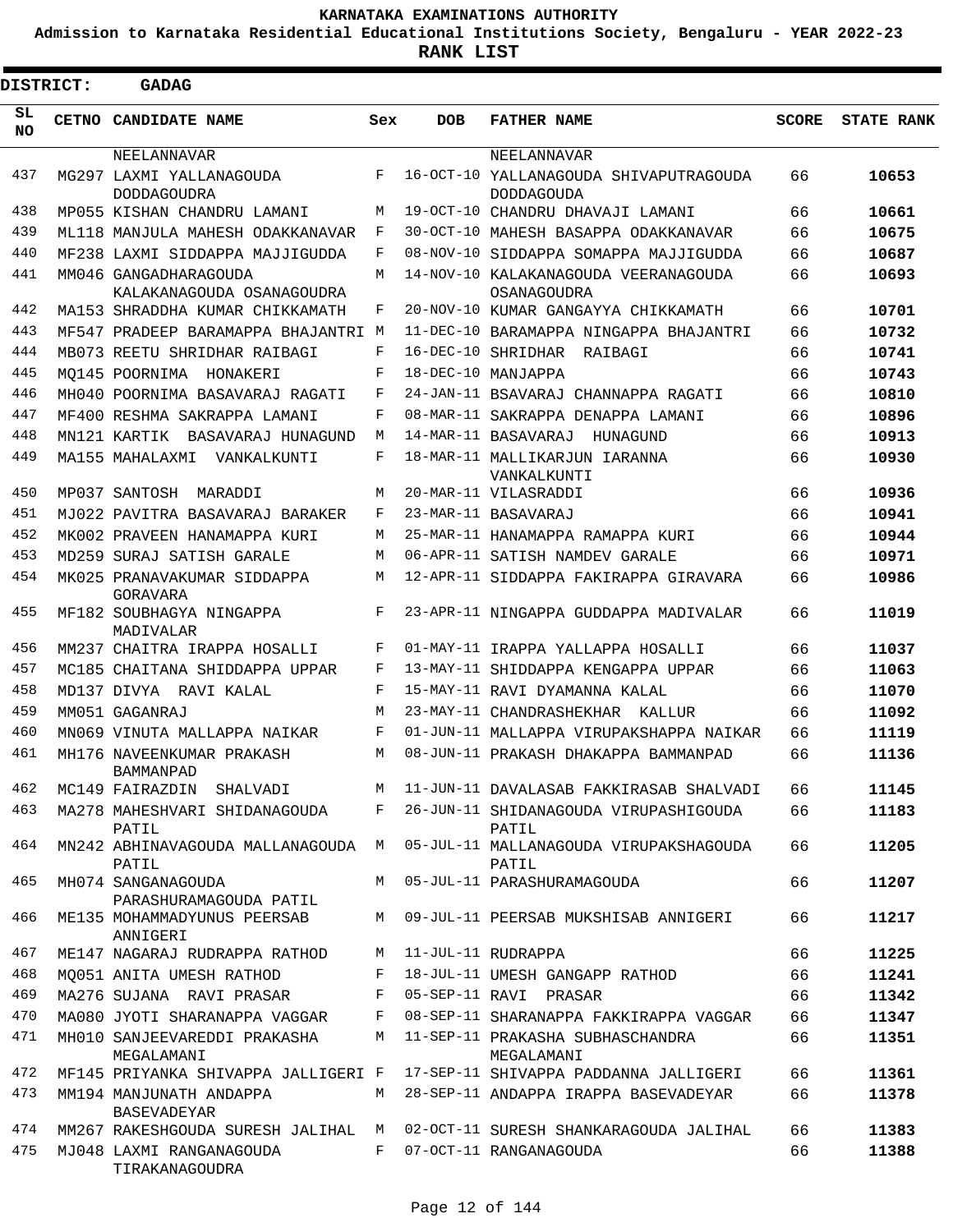**Admission to Karnataka Residential Educational Institutions Society, Bengaluru - YEAR 2022-23**

 $\blacksquare$ 

**RANK LIST**

| <b>DISTRICT:</b> | <b>GADAG</b>                                    |       |                  |                                                       |              |                   |
|------------------|-------------------------------------------------|-------|------------------|-------------------------------------------------------|--------------|-------------------|
| SL<br>NO.        | CETNO CANDIDATE NAME                            | Sex   | <b>DOB</b>       | <b>FATHER NAME</b>                                    | <b>SCORE</b> | <b>STATE RANK</b> |
| 476              | ML042 SANGAYYA SHARANAYYA<br>VEERAPURAMATH      | M     |                  | 08-OCT-11 SHARANAYYA SANGAYYA<br>VEERAPURAMATH        | 66           | 11393             |
| 477              | MO101 VIKAS MANJAPPA RAGATI                     | M     |                  | 13-NOV-11 MANJAPPA MALLAPPA RAGATI                    | 66           | 11433             |
| 478              | MB182 DEEPA RAMCHANDRA VANTI                    | F     |                  | 28-NOV-11 RAMCHANDRA LAKSHMAPPA VANTI                 | 66           | 11455             |
| 479              | MA012 KUMAR RAVI LAMANI                         | M     |                  | 30-NOV-11 RAVI HARIYAPPA LAMANI                       | 66           | 11459             |
| 480              | MK308 PAVANI SHANKRAPPA BADIGERI                | F     |                  | 21-DEC-11 SHANKRAPPA LAKSHMANA BADIGERI               | 66           | 11477             |
| 481              | MA281 YASHODHA SHANKRAPPA<br>MUDARADDI          | F     |                  | 01-FEB-12 SHANKRAPPA                                  | 66           | 11500             |
| 482              | MN322 DHANURAJ SHANTAPPA<br>HATTIMANI           | M     |                  | 18-DEC-09 SHANTAPPA PADIYAPPA HATTIMANI               | 65           | 11521             |
| 483              | MF161 VINAYAK SHREESHAILA KAMMAR                | M     |                  | 08-MAR-10 SHREESHAILA KAMMAR                          | 65           | 11552             |
| 484              | MJ259 BHAGYASHREE SHANTAGOUDA<br>HIREGOUDRA     | F     |                  | 20-MAR-10 SHANTAGOUDA HIREGOUDRA                      | 65           | 11553             |
| 485              | MA460 RAMYA RAMESH NAYAK                        | F     | 21-MAY-10 RAMESH |                                                       | 65           | 11573             |
| 486              | MP316 RAHUL KRUSHNAPPA LAMANI                   | M     |                  | 25-MAY-10 KRISHNAPPA YAMANAPPA LAMANI                 | 65           | 11575             |
| 487              | MN084 SOMALINGA YALLAPPA ANAVALAD M             |       |                  | 03-AUG-10 YALLAPPA DYAMAPPA ANAVALAD                  | 65           | 11613             |
| 488              | MA390 VIKAS MAHESH NILOOGAL                     | M     |                  | 03-AUG-10 MAHESH SHYAM RAO NILOOGAL                   | 65           | 11614             |
| 489              | MN358 SHRUSHTI VENKAPPA<br>TULASIGERI           | F     |                  | 30-SEP-10 VENKAPPA TULASIGERI                         | 65           | 11666             |
| 490              | MD393 SUPRITA HANAMAPPA KAMBALI                 | F     |                  | 08-OCT-10 HANAMAPPA VEERAPPA KAMBALI                  | 65           | 11675             |
| 491              | MM245 VINAYAKGOUDA ANDANAGOUDA<br>DANAPPAGOUDRA | M     |                  | 14-OCT-10 ANDANAGOUDA DANAPPAGOUDRA                   | 65           | 11682             |
| 492              | MK008 SANGANAGOUD SHARANAPPAGOUD<br>POLICEPATIL | M     |                  | 06-NOV-10 SHARANAPPAGOUD HANAMANTAGOUD<br>POLICEPATIL | 65           | 11709             |
| 493              | MF488 YASHAVANTA GULAPPA KORADUR                | М     |                  | 09-NOV-10 GULAPPA KALLAPPA KORADUR                    | 65           | 11715             |
| 494              | MG431 RAJESHWARI BASAVARAJ<br>DODDAMANI         | F     |                  | 29-NOV-10 BASAVARAJ HANAMAPPA DODDAMANI               | 65           | 11753             |
| 495              | MD314 PRIYANKA VEERABADRAPPA<br>MUNENKOPPA      | F     |                  | 08-DEC-10 VEERABADRAPPA RAMAPPA<br>MUNENAKOPPA        | 65           | 11767             |
| 496              | MC067 JEEVANGOUDA<br>CHANDRASHEKARAGOUDA PATIL  | M     |                  | 04-JAN-11 CHANDRASHEKARAGOUDA PATIL                   | 65           | 11821             |
| 497              | MG184 NAVEEN SIDDAPPA BEVINAMARAD M             |       |                  | 16-JAN-11 SIDDAPPA YALLAPPA BEVINAMARAD               | 65           | 11852             |
| 498              | MF179 KAVERI MANJUNATH MADIVALAR                | F     |                  | 26-JAN-11 MANJUNATH GADIGEPPA MADIVALAR               | 65           | 11871             |
| 499              | MD411 BHARAT IRANNA KINNAL                      | M     |                  | 27-FEB-11 IRANNA KINNAL                               | 65           | 11935             |
| 500              | MN262 SHAILA SHARANAPPAGOUDA<br>HALEGOUDRA      | F     |                  | 10-MAR-11 SHARANAPPAGOUDA BHEEMANAGOUDA<br>HALEGOUDRA | 65           | 11959             |
| 501              | MJ112 HARSHITA UMESH<br>SHIVAPPAYYANAMATH       | $F -$ |                  | 13-MAR-11 UMESH S SHIVAPPAYYANAMATH                   | 65           | 11968             |
| 502              | MG191 SRIRAM RAVI CHAVAN                        | M     | 16-MAR-11 RAVI C |                                                       | 65           | 11975             |
| 503              | MD364 SHREENIDHI SHIVANANDA<br>MALAGI           | F     |                  | 14-APR-11 SHIVANANDA CHANNAPPA MALAGI                 | 65           | 12046             |
| 504              | MK012 BASAMMA SANGAPPA ANKALI                   | F     |                  | 17-APR-11 SANGAPPA IRAPPA ANKALI                      | 65           | 12056             |
| 505              | ML089 AISHWARYA KALAKAPPA GADAGI F              |       |                  | 18-APR-11 KALAKAPPA GADAGI                            | 65           | 12061             |
| 506              | MF446 CHAITRA SHANKRAPPA JADAR                  | F     |                  | 13-MAY-11 SHANKRAPPA RAMAPPA JADAR                    | 65           | 12119             |
| 507              | MF486 ANILKUMAR HEMANTA LAMANI                  | М     |                  | 15-MAY-11 HEMANTA PARASAPPA LAMANI                    | 65           | 12123             |
| 508              | ML125 SHRISHAILA MALLIKARJUNGOUDA M<br>PATIL    |       |                  | 16-MAY-11 MALLIKARJUNGOUDA                            | 65           | 12128             |
| 509              | MG090 RAGINI HANAMANTAPPA<br>ANIYAVAR           | F     |                  | 01-JUN-11 HANAMANTAPPA RAMAPPA ANIYAVAR               | 65           | 12164             |
| 510              | ML169 VAIBHAVAKUMAR NIJALINGAPPA M<br>NASHIPUDI |       |                  | 27-JUN-11 NIJALINGAPPA NAGAPPA<br>NASHIPUDI           | 65           | 12245             |
| 511              | ML091 BHAGYA BASAVARAJ ADNUR                    | F     |                  | 15-JUL-11 BASAVARAJ SHARANAPPA ADNUR                  | 65           | 12289             |
| 512              | MH350 HEMANT KUMAR KAVALUR                      | M     |                  | 31-JUL-11 KUMAR RAMANNA KAVALUR                       | 65           | 12331             |
| 513              | MD277 ANUSHA VEERABHADRAPPA<br>NAVALAGUND       | F     |                  | 08-AUG-11 VEERABHADRAPPA SHANKARAPPA<br>NAVALAGUND    | 65           | 12356             |

Page 13 of 144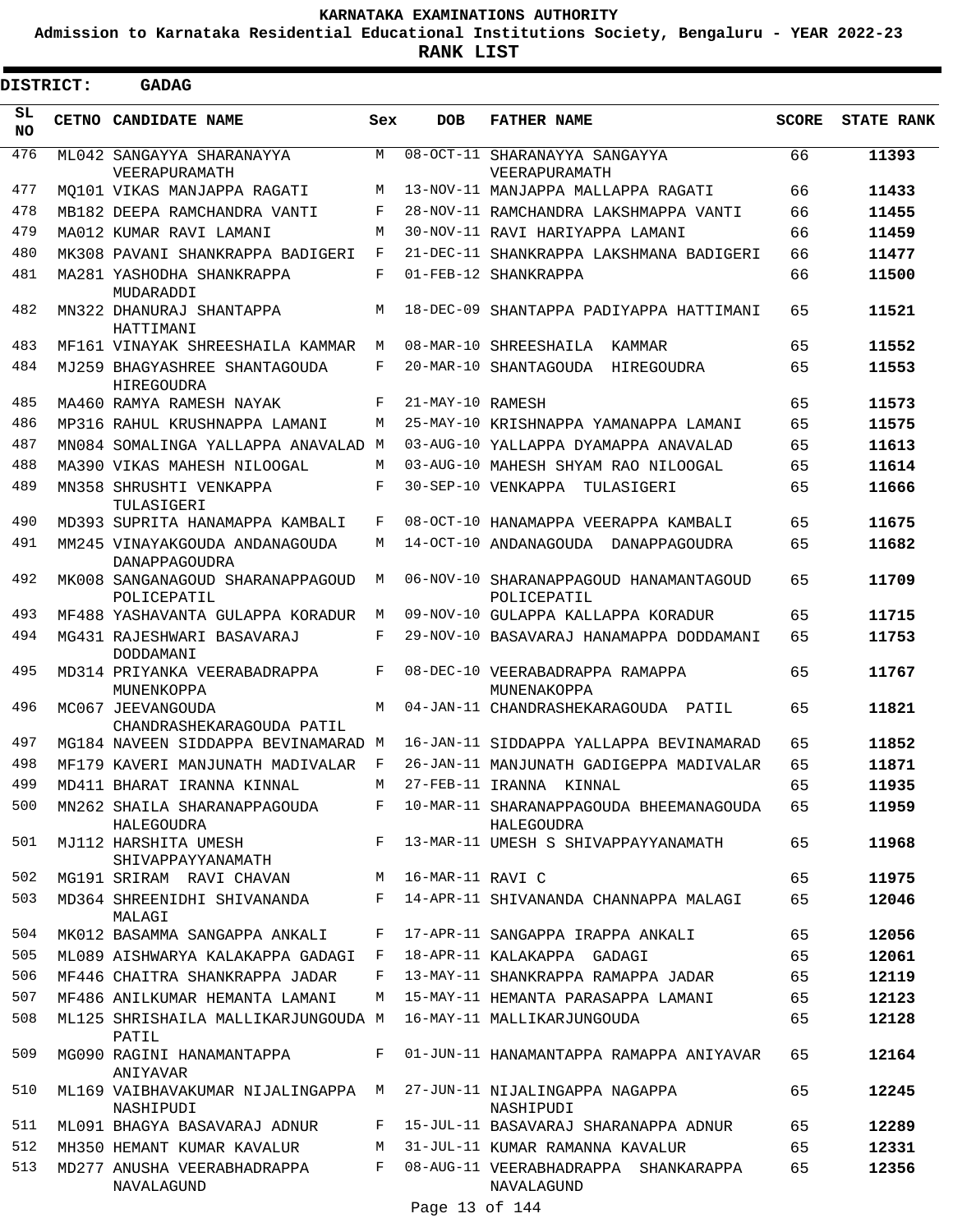**Admission to Karnataka Residential Educational Institutions Society, Bengaluru - YEAR 2022-23**

 $\blacksquare$ 

**RANK LIST**

Е

| <b>DISTRICT:</b> | <b>GADAG</b>                                                       |     |            |                                                    |              |                   |
|------------------|--------------------------------------------------------------------|-----|------------|----------------------------------------------------|--------------|-------------------|
| SL<br><b>NO</b>  | CETNO CANDIDATE NAME                                               | Sex | <b>DOB</b> | <b>FATHER NAME</b>                                 | <b>SCORE</b> | <b>STATE RANK</b> |
| 514              | MK119 IRANNA SHRISHAIL TADAHAL                                     | М   |            | 13-AUG-11 SHRISHAIL IRAPPA TADAHAL                 | 65           | 12370             |
| 515              | MA444 CHANDAN MANJUNATH SATHE                                      | М   |            | 19-AUG-11 MANJUNATH                                | 65           | 12383             |
| 516              | MJ268 RUDRAPPA SHARANAPPA<br>TEGGINAMANI                           | М   |            | 20-AUG-11 SHARANAPPA                               | 65           | 12384             |
| 517              | MH133 ISHWAR VASANATH ABBIGERI                                     | М   |            | 30-AUG-11 VASANATH HALAPPA ABBIGERI                | 65           | 12407             |
| 518              | MJ222 PALLAVI SHRIKANT MALASHETTI F                                |     |            | 30-AUG-11 SHRIKANT ISHWARAPPA<br>MALASHETTI        | 65           | 12410             |
| 519              | MG471 KALLANAGOWDA GURUPADA GOWDA M<br>PATIL                       |     |            | 25-SEP-11 GURUPADA GOWDA ANDANA GOWDA<br>PATIL     | 65           | 12473             |
| 520              | MP404 RITU BASAVARADDI<br>BHARAMARADDI                             | F   |            | 05-NOV-11 BASAVARADDI S BHARAMARADDI               | 65           | 12546             |
| 521              | MO092 ANNAPURNA NINGAPPA WAGGAR                                    | F   |            | 26-DEC-09 NINGAPPA ADIVEPPA WAGGAR                 | 64           | 12647             |
| 522              | MN264 BASAVARAJ CHANDAPPA<br>HALAKERI                              | М   |            | 19-MAY-10 CHANDAPPA HALAKERI                       | 64           | 12685             |
| 523              | MP189 UMESH GIDDAPPA BHOVI                                         | М   |            | 04-AUG-10 GIDDAPPA                                 | 64           | 12714             |
| 524              | MG553 MAHIN DASTAGIRASAB<br>HOSABHAVI                              | F   |            | 14-AUG-10 DASTAGIRASAB MABUSAB<br>HOSABHAVI        | 64           | 12722             |
| 525              | MA456 CHANNAPPA SHARANAPPA BINGI                                   | М   |            | 01-SEP-10 SHARANAPPA CHANNAPPA BINGI               | 64           | 12734             |
| 526              | MK133 VINAYAK MALLAPPA TALAVAR                                     | М   |            | 11-SEP-10 MALLAPPA TALAVAR                         | 64           | 12742             |
| 527              | MP238 APOORVA JANGANNANAVAR                                        | F   |            | 19-NOV-10 NINGAPPA JANGANNANAVAR                   | 64           | 12841             |
| 528              | MG433 BASAVARAJ GURUPADAPPA<br>YALAVATTI                           | M   |            | 02-DEC-10 GURUPADAPPA BASAPPA YALAVATTI            | 64           | 12866             |
| 529              | MD135 NATARAJ YALLAPPA BENAKANAL                                   | M   |            | 02-DEC-10 YALLAPPA BHEEMAPPA BENAKANAL             | 64           | 12867             |
| 530              | MB168 MANOJ BASHETTEPPA HARAKUNI                                   | M   |            | 04-JAN-11 BASHETTEPPA BASAPPA HARAKUNI             | 64           | 12944             |
| 531              | MD254 PRAJWAL SURESH BHAJANTRI                                     | М   |            | 23-JAN-11 SURESH YAMANURAPPA BHAJANTRI             | 64           | 12991             |
| 532              | MD241 SONA LAXMAN KALGUDI                                          | F   |            | 03-FEB-11 LAXMAN LOKAPPA KALGUDI                   | 64           | 13013             |
| 533              | MD089 BASAVARAJ FAKIRAPPA KAMMAR                                   | M   |            | 09-FEB-11 FAKIRAPPA DURAGAPPA KAMMAR               | 64           | 13025             |
| 534              | MM068 RENUKA YALLAPPA SAVADI                                       | F   |            | 16-FEB-11 YALLAPPA TIPPANNA SAVADI                 | 64           | 13035             |
| 535              | MD023 SHASHIDHAR NEELAPPA<br>JULAGUDDA                             | М   |            | 19-FEB-11 NEELAPPA YAMANAPPA JULAGUDDA             | 64           | 13040             |
| 536              | MA275 SPOORTI MANJUNATH KURI                                       | F   |            | 15-MAR-11 MANJUNATH HANAMANTAPPA KURI              | 64           | 13098             |
| 537              | MO168 YASHAVANTA MANJUNATH<br><b>BERAGANNAVAR</b>                  | М   |            | 16-MAR-11 MANJUNATH SHIDDAPPA<br>BERAGANNAVAR      | 64           | 13104             |
| 538              | MB046 SAMPREET ANANDARADDI HOMBAL M 02-APR-11 ANANDARADDI G HOMBAL |     |            |                                                    | 64           | 13151             |
| 539              | MF113 BASAYYA CHANNAVERAYYA<br>HIREMATH                            |     |            | M 25-APR-11 CHANNAVERAYYA HIREMATH                 | 64           | 13215             |
| 540              | MK017 SHAKUNTALA SANNABHIMAPPA<br>SUDI                             |     |            | F 30-APR-11 SANNABHIMAPPA SUDI                     | 64           | 13231             |
| 541              | MG281 ROHITAKUMAR BASANAGOUDA<br>HARTI                             |     |            | M 16-MAY-11 BASANAGOUDA TOTANAGOUDA HARTI          | 64           | 13278             |
| 542              | MG587 SHRIDAR SHIVAPPA<br>MAREGOUDARA                              |     |            | M 19-MAY-11 SHIVAPPA ADIVAEPPA MAREGOUDAR          | 64           | 13286             |
| 543              | ML010 DIVYAPRABHA PRABHUGOUDA<br>SOMANAKATTI                       | F   |            | 29-MAY-11 PRABHUGOUDA BHEEMANAGOUDA<br>SOMANAKATTI | 64           | 13315             |
| 544              | MF480 MANOJ MALLESH LAMANI                                         |     |            | M 08-JUN-11 MALLESH DEVALAPPA LAMANI               | 64           | 13352             |
| 545              | MG337 NEELAVVA RAMANAGOUDA                                         |     |            | F 13-JUN-11 RAMANAGOUDA SANGANAGOUDA               | 64           | 13360             |
| 546              | CHIKKANAGOUDRA<br>MD094 GAVISIDDAYYA SHARANAYYA                    |     |            | CHIKKANAGOUDRA<br>M 15-JUN-11 SHARANAYYA KATRAL    | 64           | 13366             |
| 547              | KATRAL                                                             | F   |            | 16-JUN-11 SOMAPPA HANAMAPPA LAMANI                 |              |                   |
|                  | MO174 REKHA SOMAPPA LAMANI                                         |     |            |                                                    | 64           | 13370             |
| 548              | MN041 PRATHAM MURALIDHAR NAVALE                                    | M   |            | 22-JUN-11 MURALIDHAR YACCHARAPPA NAVALE            | 64           | 13383             |
| 549              | MB243 RAVIRAJ SHIVAPUTRAPPA<br>CHAKRASALI                          |     |            | M 25-JUN-11 SHIVAPUTRAPPA NAGAPPA<br>CHAKRASALI    | 64           | 13392             |
| 550              | MJ007 PRAJWAL SHIVANAND<br>BHUSAPPANAVAR                           |     |            | M 26-JUN-11 SHIVANAND                              | 64           | 13396             |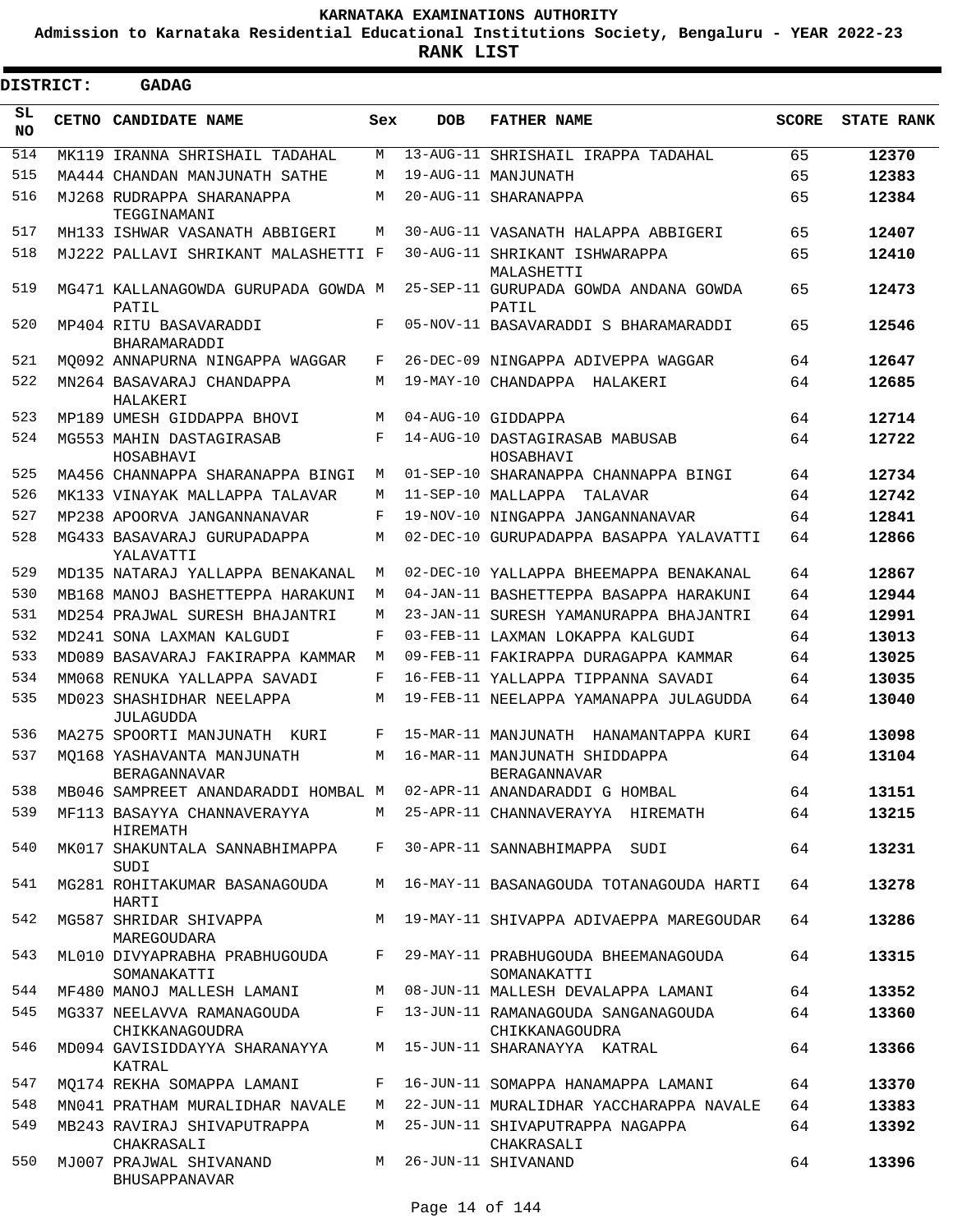**Admission to Karnataka Residential Educational Institutions Society, Bengaluru - YEAR 2022-23**

ı

| <b>DISTRICT:</b> | <b>GADAG</b>                                            |     |                   |                                                       |              |                   |
|------------------|---------------------------------------------------------|-----|-------------------|-------------------------------------------------------|--------------|-------------------|
| SL<br><b>NO</b>  | CETNO CANDIDATE NAME                                    | Sex | <b>DOB</b>        | <b>FATHER NAME</b>                                    | <b>SCORE</b> | <b>STATE RANK</b> |
| 551              | MP338 NAGARAJ BADNI                                     | M   | 08-JUL-11 SHIVAJI |                                                       | 64           | 13425             |
| 552              | MN009 PARTA MANJUNATH MULLUR                            | М   |                   | 28-JUL-11 MANJUNATH<br>MULLUR                         | 64           | 13487             |
| 553              | MF007 SHREEDHAR<br>SHAMBU BAMNALLI                      | М   |                   | 04-AUG-11 SHAMBU CHANNABASAPPA BAMNALLI               | 64           | 13508             |
| 554              | MG146 SRUSHTI KOTRAPPA BELATTI                          | F   |                   | 10-AUG-11 KOTRAPPA YALAPPA BELATTI                    | 64           | 13522             |
| 555              | MG072 BALAMMA RAMAPPA SORATUR                           | F   |                   | 30-AUG-11 RAMAPPA MUDAKAPPA SORATUR                   | 64           | 13569             |
| 556              | MH164 YASHODA UTTAPPA KONCHIGERI                        | F   |                   | 06-SEP-11 UTTAPPA GOVINDAPPA KONCHIGERI               | 64           | 13595             |
| 557              | MJ265 ANAND MAHANTESH MYAGERI                           | М   |                   | 15-OCT-11 MAHANTESH EESHWARAPPA MYAGERI               | 64           | 13653             |
| 558              | MG474 ANKUSHAGOUDA MAHADEGOUDA<br>HIREGOUDARA           | M   |                   | 22-DEC-11 MAHADEGOUD SHIVANAGOUDA<br>HIREGOUDARA      | 64           | 13744             |
| 559              | MN234 ARJUN MANJUNATH PATIL                             | M   |                   | 14-MAY-10 MANJUNATH VEERANAGOUDA PATIL                | 63           | 13852             |
| 560              | MD245 CHAITRA NEELAPPA GURIKAR                          | F   |                   | 06-AUG-10 NEELAPPA LAKSHMAPPA GURIKAR                 | 63           | 13898             |
| 561              | MN032 SANJAYYA MANJUNATH HIREMATH M                     |     |                   | 19-SEP-10 MANJUNATH SHIVAYYA HIREMATH                 | 63           | 13949             |
| 562              | MA409 OMKAR MANJUNATH<br>MENASINAKAYI                   | M   |                   | 28-SEP-10 MANJUNATH BASAPPA<br>MENASINAKAYI           | 63           | 13962             |
| 563              | MG352 RAKESH PAKKIRAYYA HIREMATHA M                     |     |                   | 09-OCT-10 PAKKIRAYYA HIREMATHA                        | 63           | 13977             |
| 564              | ML213 SHANKRGOUDA<br>HANAMANTGOUDA<br>SIRAGUMPI         | M   |                   | 12-OCT-10 HANAMANTGOUDA YALLANGOUDA<br>SIRAGUMPI      | 63           | 13985             |
| 565              | ME059 PRATIBHA CHANNABASAPPA<br><b>SHANTAGOUDR</b>      | F   |                   | 21-OCT-10 CHANNABASAPPA                               | 63           | 14006             |
| 566              | MP336 SOUBHAGYA SHIDDALINGAYYA<br>MUNDARAGI             | F   |                   | 15-NOV-10 SHIDDALINGAYYA                              | 63           | 14059             |
| 567              | MN015 RAJESH SIDDALINGAYYA<br>HIREMATH                  | M   |                   | 01-JAN-11 SIDDALINGAYYA RACHAYYA<br>HIREMATH          | 63           | 14150             |
| 568              | MP096 RADHA NAGARAJ EMMIYAVAR                           | F   |                   | 02-JAN-11 NAGAPPA PARAMESHAPPA<br>EMMIYAVAR           | 63           | 14159             |
| 569              | MP118 DEVARAJ VISHWANATH<br>MUNDARAGI                   | М   |                   | 10-JAN-11 VISHWANATH D MUNDRAGI                       | 63           | 14175             |
| 570              | MF363 YUVARAJ UMESH LAMANI                              | M   |                   | 16-MAR-11 UMESH CHANNAPPA LAMANI                      | 63           | 14320             |
| 571              | MJ055 PRATHIKSHA SHANKARAGOUDA<br><b>HOSUR</b>          | F   |                   | 21-MAR-11 SHANKARAGOUDA DYAVAPPA HOSUR                | 63           | 14329             |
| 572              | MD214 NIKHIL KALAKAPPA<br>MARANABASARI                  | M   |                   | 24-MAR-11 KALAKAPPA BASAPPA<br>MARANABASARI           | 63           | 14343             |
| 573              | MD408 SAHANA SUBHAS BADIGER                             | F   |                   | 25-MAR-11 SUBHAS SHANKRAPPA BADIGER                   | 63           | 14348             |
| 574              | MD210 POORVITA SHATESH TUGGANI                          | F   |                   | 14-APR-11 SHATESH SHARANAPPA TUGGANI                  | 63           | 14403             |
| 575              | MF330 REKHA RAJENDRA KAMMAR                             | F   |                   | 18-APR-11 RAJENDRA DINGALEPPA KAMMAR                  | 63           | 14412             |
| 576              | MJ250 PRIYA NOORALI MADAR                               | F   |                   | 28-APR-11 NOORALI DURGAPPA MADAR                      | 63           | 14442             |
| 577              | MN177 RAMYA ISHAPPA JAKKALI                             | F   | 30-APR-11 ISHAPPA |                                                       | 63           | 14444             |
| 578              | MN197 NANDEESH MANJUANATH<br>HOSAHALLI                  | М   |                   | 04-MAY-11 MANJUANATH BASAPPA HOSAHALLI                | 63           | 14447             |
| 579              | MP160 REVANT MAHANTESH<br>KARIBHARAMAGOUDRA             |     |                   | M 10-MAY-11 MAHANTESH BASANAGOUD<br>KARIBHARAMAGOUDRA | 63           | 14460             |
| 580              | MF458 TANUSHRI LAMANI                                   |     |                   | F 14-MAY-11 SHANKRAPPA                                | 63           | 14471             |
| 581              | MG618 AKASH IRANNA SAJJANAR                             | M   | 19-MAY-11 IRANNA  |                                                       | 63           | 14487             |
| 582              | MC186 BASAVARAJ MAHANTESH<br>CHAVADI                    | M   |                   | 23-MAY-11 MAHANTESH<br>CHAVADI                        | 63           | 14495             |
| 583              | MM136 SAMRINA RAJESAB YALIGAR                           | F   |                   | 26-MAY-11 RAJESAB YALIGAR                             | 63           | 14508             |
| 584              | MD172 SANDEEP KALAKAPPA DINDOOR                         | M   |                   | 29-MAY-11 KALAKAPPA ANDAPPA DINDOOR                   | 63           | 14516             |
| 585              | MM139 BINDUSHREE BALAPPA BADIGER F                      |     |                   | 16-JUN-11 BALAPPA VEERAPPA BADIGER                    | 63           | 14580             |
| 586              | MA484 GURUPADAGOUDA PRAKASH                             | M   |                   | 20-JUN-11 PRAKASH SIDDANAGOUDA                        | 63           | 14594             |
| 587              | DHARANEPPAGOUDRA<br>MM280 MUTTAPPA BASAPPA MUDENAGUDI M |     |                   | DHARANEPPAGOUDRA<br>20-JUN-11 BASAPPA YAMANURAPPA     | 63           | 14596             |
|                  |                                                         |     |                   | MUDENAGUDI                                            |              |                   |
| 588              | MF136 SHREYA SIDDALINGESH F<br>VADAKANNAVAR             |     |                   | 20-JUN-11 SIDDALINGESH VEERABADRAPPA<br>VADAKANNAVAR  | 63           | 14597             |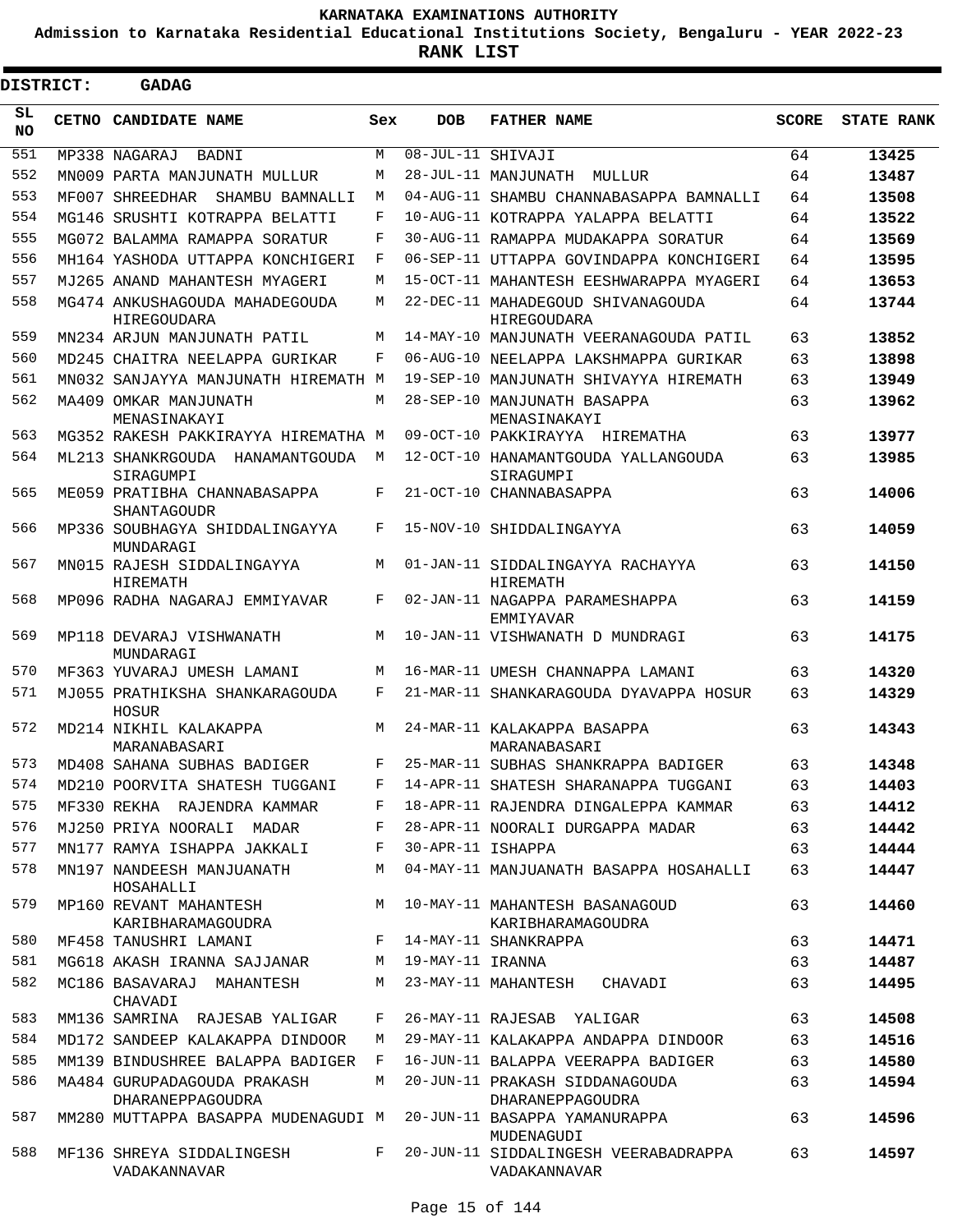**Admission to Karnataka Residential Educational Institutions Society, Bengaluru - YEAR 2022-23**

**RANK LIST**

Ξ

| <b>DISTRICT:</b> | <b>GADAG</b>                                         |     |                  |                                                                    |              |                   |
|------------------|------------------------------------------------------|-----|------------------|--------------------------------------------------------------------|--------------|-------------------|
| SL<br>NO         | <b>CETNO CANDIDATE NAME</b>                          | Sex | <b>DOB</b>       | <b>FATHER NAME</b>                                                 | <b>SCORE</b> | <b>STATE RANK</b> |
| 589              | MF254 SHASHIDHAR S HULIKATTI                         | М   | 06-JUL-11 SURESH | HULIKATTI                                                          | 63           | 14646             |
| 590              | MD467 ANUSHA HULAGAPPA HOSUR                         | F   |                  | 18-JUL-11 HULAGAPPA HOSUR                                          | 63           | 14677             |
| 591              | MH105 HULAGAPPA RANGAPPA<br>KOTRANNAVAR              | М   |                  | 03-AUG-11 RANGAPPA DEVAPPA KOTRANNAVAR                             | 63           | 14729             |
| 592              | MA498 KAVYA MANJUNATH HUDDAR                         | F   |                  | 11-AUG-11 MANJUNATH MOTEPPA HUDDAR                                 | 63           | 14748             |
| 593              | MP250 AMREENBANU MABUSAB MUJAVAR                     | F   |                  | 13-AUG-11 MABUSAB BUDDESAB MUJAVAR                                 | 63           | 14750             |
| 594              | MC077 CHINMAYI MAHESH BADIGER                        | F   |                  | 09-SEP-11 MAHESH ISWAR BADIGER                                     | 63           | 14808             |
| 595              | MH267 AFHARA NURAHMAD USTAD                          | F   |                  | 15-SEP-11 NURAHMAD KHADARKHAN USTAD                                | 63           | 14819             |
| 596              | MJ227 CHETAN SHARANAPPA GODI                         | М   |                  | 15-SEP-11 SHARANAPPA GODI                                          | 63           | 14820             |
| 597              | MF054 VAISHNAVI VINAYAK HEBBALLI                     | F   |                  | 19-SEP-11 VINAYAK MAHADEVAPPA HEBBALLI                             | 63           | 14828             |
| 598              | MN212 AKSHATA HANAMANTAPPA<br>KURLAGERI              | F   |                  | 27-SEP-11 HANAMANTAPPA KURLAGERI                                   | 63           | 14844             |
| 599              | ML287 PRASAD SHARANAPPA KADEMANI                     | M   |                  | 30-SEP-11 SHARANAPPA ISHWARAPPA<br>KADEMANI                        | 63           | 14849             |
| 600              | MM185 MADHAVI MAHESHAKUMAR<br>HADAPAD                | F   |                  | 04-OCT-11 MAHESHAKUMAR SHANKRAPPA<br>HADAPAD                       | 63           | 14859             |
| 601              | MD163 VISHAL BASAVARAJ SAJJANAR                      | М   |                  | 05-NOV-11 BASAVARAJ<br>SAJJANAR                                    | 63           | 14914             |
| 602              | MP200 RAVIKUMAR REVANAPPA<br>ANEPPANAVAR             | М   |                  | 12-DEC-11 REVANAPPA YALLPPA ANEPPANAVAR                            | 63           | 14958             |
| 603              | MP131 CHAITRA SOMAPPA JOGI                           | F   |                  | 03-JAN-12 SOMAPPA LAXMAPPA JOGI                                    | 63           | 14985             |
| 604              | MH280 SAHANA FAKEERESH ANGADI                        | F   |                  | 22-OCT-12 FAKEERESH ANGADI                                         | 63           | 15019             |
| 605              | MM292 SHARANPPA RAVI SHIRAGUNPI                      | М   |                  | 20-JUN-09 RAVI BHEEMAPPA SHIRAGUNPI                                | 62           | 15025             |
| 606              | MP002 KEERTI SHEKHAPPA LAMANI                        | F   |                  | 07-MAY-10 SHEKHAPPA HOBEPPA LAMANI                                 | 62           | 15060             |
| 607              | MP245 MUBASHAR MUSTAKAHMAD MULLA                     | М   |                  | 15-JUL-10 MUSTAKAHMAD HAIDARSAB MULLA                              | 62           | 15091             |
| 608              | MH172 HARISH KUBERAPPA DEVARAMANI M                  |     |                  | 04-SEP-10 KUBERAPPA RAMAPPA DEVARAMANI                             | 62           | 15134             |
| 609              | MN331 PRAGNYA SHIVAPPAYYASWAMI<br>YACHCHARASWAMIMATH | F   |                  | 22-SEP-10 SHIVAPPAYYASWAMI<br>MEGHARAJASWAMI<br>YACHCHARASWAMIMATH | 62           | 15159             |
| 610              | MM183 SHREYA VEERAYYA CHOUKIMATH                     | F   |                  | 22-SEP-10 VEERAYYA ADIVEYYA CHOUKIMATH                             | 62           | 15161             |
| 611              | MK264 SHRUSHTTI MAHADEVAPPA<br>KUMBAR                | F   |                  | 01-OCT-10 MAHADEVAPPA BASAPPA KUMBAR                               | 62           | 15176             |
| 612              | MG258 MANOJ RAJASHEKHAR RAJUR                        | М   |                  | 06-OCT-10 RAJASHEKHAR                                              | 62           | 15179             |
| 613              | MJ239 SHRISHAIL BASAVARAJ<br>CHINIVALAR              |     |                  | M 11-OCT-10 BASAVARAJ                                              | 62           | 15189             |
| 614              | MB170 DIKSHITAGOUDA NINGANAGOUDA M<br>PATIL          |     |                  | 14-OCT-10 NINGANAGOUDA                                             | 62           | 15193             |
| 615              | ME019 DIVYA VEERESH SANGALAD                         | F   |                  | 25-OCT-10 VEERESH BASAPPA SANGALAD                                 | 62           | 15213             |
| 616              | MF424 TEJASHWINI P HATTAL                            | F   |                  | 27-OCT-10 PARAMESHAPPA                                             | 62           | 15220             |
| 617              | MP402 SWATI HANAMANT LAMANI                          | F   |                  | 31-OCT-10 HANAMANT SEVAPPA LAMANI                                  | 62           | 15227             |
| 618              | MA210 VINAYAK YALLAPPA KORI                          | М   |                  | 29-NOV-10 YALLAPPA ISHWRAPPA KORI                                  | 62           | 15291             |
| 619              | MG089 SANDESHGOUDA C PATIL                           | М   |                  | 04-DEC-10 CHANABASANAGOUD PATIL                                    | 62           | 15300             |
| 620              | MF453 JAYASHREE UMESH GOJAGOJI                       | F   |                  | 09-DEC-10 UMESH NINGAPPA GOJAGOJI                                  | 62           | 15316             |
| 621              | MF604 PREETI SHAMBANNA YALAVATTI                     | F   |                  | 09-DEC-10 SHAMBANNA SHANMUKAPPA<br>YALAVATTI                       | 62           | 15320             |
| 622              | MD420 PRAMOD SHIVANANDA<br>PATTANASHETTAR            | M   |                  | 10-DEC-10 SHIVANANDA SANGAPPA<br>PATTANASHETTAR                    | 62           | 15322             |
| 623              | MP083 KOTESH RUPLEPPA LAMANI                         | М   |                  | 11-DEC-10 RUPLEPPA DANAPPA LAMANI                                  | 62           | 15327             |
| 624              | MJ168 JAGADISH MANJUNATH<br>TEGGINAMANI              | М   |                  | 18-DEC-10 MANJUNATH RAJAPPA TEGGINAMANI                            | 62           | 15342             |
| 625              | MG017 VASAVI RAGHAVENDRA ELLURR                      | F   |                  | 29-DEC-10 RAGHAVENDRA MARUTESH ELLURR                              | 62           | 15366             |
| 626              | MA183 SHREYA SHIVAPPA KALAWAD                        | F   |                  | 13-JAN-11 SHIVAPPA SURENDRAPPA KALAWAD                             | 62           | 15412             |
| 627              | MC148 ANUSHRI SURESH BATTUR                          | F   |                  | 25-JAN-11 SURESH BATTUR                                            | 62           | 15440             |
| 628              | MP014 SHANKUNTALA DEVENDRAPPA<br>GULED               | F   |                  | 29-JAN-11 DEVENDRAPPA KARIBASAPPA GULED                            | 62           | 15455             |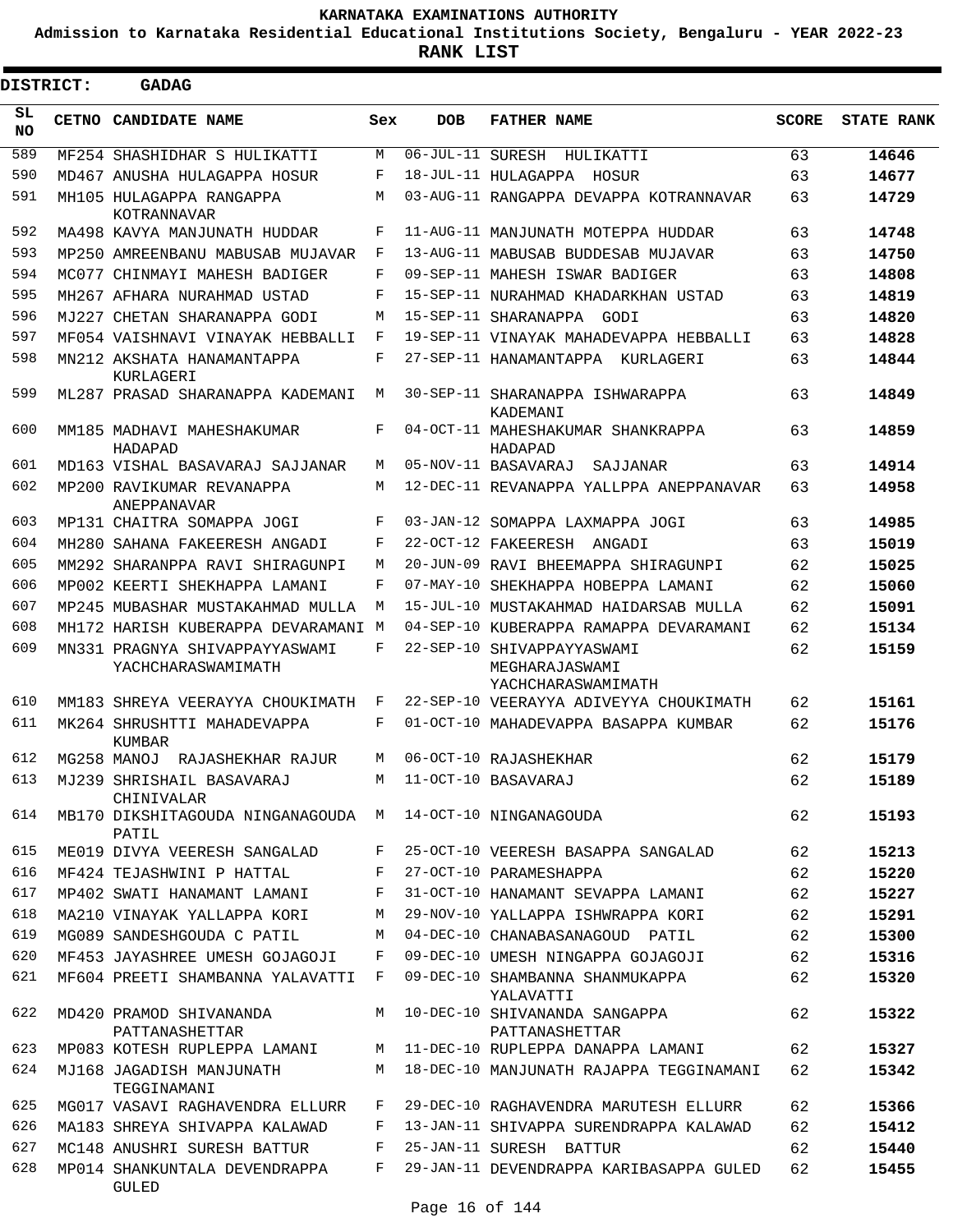**Admission to Karnataka Residential Educational Institutions Society, Bengaluru - YEAR 2022-23**

**RANK LIST**

| DISTRICT:       |  | <b>GADAG</b>                                     |     |                   |                                                       |              |                   |
|-----------------|--|--------------------------------------------------|-----|-------------------|-------------------------------------------------------|--------------|-------------------|
| SL<br><b>NO</b> |  | CETNO CANDIDATE NAME                             | Sex | <b>DOB</b>        | <b>FATHER NAME</b>                                    | <b>SCORE</b> | <b>STATE RANK</b> |
| 629             |  | MK142 SHRISHAIL SHANKARAPPA<br>CHAVADI           | M   |                   | 03-FEB-11 SHANKARAPPA RUDRAPPA CHAVADI                | 62           | 15462             |
| 630             |  | ME211 SINCHANA RONAPPA HALAGI                    | F   | 05-MAR-11 RONAPPA |                                                       | 62           | 15538             |
| 631             |  | MF215 CHANDANA ASHOK RADDER                      | F   |                   | 09-MAR-11 ASHOK MALLAPPA RADDER                       | 62           | 15560             |
| 632             |  | ML044 KAVYA PARASAPPA CHINI                      | F   |                   | 26-MAR-11 PARASAPPA KANAKAPPA CHINI                   | 62           | 15625             |
| 633             |  | MP264 VINOD<br>HARLAPUR                          | М   |                   | 08-APR-11 SHANKRAPPA                                  | 62           | 15678             |
| 634             |  | MA178 PRUTVI PRABAKAR DEVARAVAR                  | F   |                   | 18-APR-11 PRABAKAR DEVARAVAR                          | 62           | 15715             |
| 635             |  | MM222 FAYAJ ABDULSAB MULIMANI                    | М   |                   | 21-APR-11 ABDULSAB MODINASAB MULIMANI                 | 62           | 15724             |
| 636             |  | MP012 VEENAYA SHIVAPUTRA AKKI                    | М   |                   | 27-APR-11 SHIVAPUTRA SHEKHARAPPA AKKI                 | 62           | 15742             |
| 637             |  | ML182 PRAVEEN PRABHU DANAREDDI                   | М   | 10-MAY-11 PRABHU  | DANAREDDI                                             | 62           | 15776             |
| 638             |  | MC110 FAKKIRESH MANJUNATH MODI                   | М   |                   | 13-MAY-11 MANJUNATH FAKKIRAPPA MODI                   | 62           | 15786             |
| 639             |  | MM037 PRAVEEN<br>SANTOSH<br><b>BELAKOPPADA</b>   | М   |                   | 15-MAY-11 SANTOSH KOTHLEPPA BELAKOPPADA               | 62           | 15790             |
| 640             |  | MG353 PRABHAVATI PARASAPPA RATI<br>UARF PUJAR    | F   |                   | 21-MAY-11 PARASAPPA DEVAPPA RATI UARF<br><b>PUJAR</b> | 62           | 15812             |
| 641             |  | MF600 AMRUTA KIRAN SATAPUTE                      | F   |                   | 25-MAY-11 KIRAN SATAPUTE SATAPUTE                     | 62           | 15818             |
| 642             |  | MF545 BHUMIKA NAGAPPA PATTED                     | F   |                   | 16-JUN-11 NAGAPPA ISHWARAPPA PATTED                   | 62           | 15901             |
| 643             |  | MF270 NEEKHITA SHIVAPUTRAPPA<br>LAMANI           | F   |                   | 20-JUN-11 SHIVAPUTRAPPA<br>T.AMANT                    | 62           | 15914             |
| 644             |  | MD109 PRAJWAL SURESH VADEGOL                     | М   |                   | 22-JUN-11 SURESH GADIGEPPA VADEGOL                    | 62           | 15926             |
| 645             |  | MA003 SAHANA BHIMASEN KULAKARNI                  | F   |                   | 30-JUN-11 BHIMASEN NARAYAN KULAKARNI                  | 62           | 15955             |
| 646             |  | MF289 RANJITA ANAND DASAR                        | F   |                   | 02-SEP-11 ANAND SHANKRAPPA DASAR                      | 62           | 16154             |
| 647             |  | MF242 VEDHA SURESH KATTIMANI                     | F   | 05-SEP-11 SURESH  |                                                       | 62           | 16157             |
| 648             |  | MN225 KANAKACHALAPATI GOVINDAPPA<br>HOSAMANI     | М   |                   | 07-OCT-11 GOVINDAPPA PUNDALIKAPPA<br>HOSAMANI         | 62           | 16222             |
| 649             |  | MC215 NETRAVATI ANESH LAMANI                     | F   |                   | 07-NOV-11 ANESH LOKAPPA LAMANI                        | 62           | 16279             |
| 650             |  | MK200 LAXMI YALLAPPA MADIVALAR                   | F   |                   | 11-NOV-11 YALLAPPA HANAMANTHAPPA<br>MADIVALAR         | 62           | 16282             |
| 651             |  | MF457 ROHAN HANUMANTH MYATANNAVAR M              |     |                   | 16-NOV-11 HANUMANTAPPA                                | 62           | 16289             |
| 652             |  | MA084 VASANT GURAPPA VADDAR                      | М   |                   | 17-DEC-11 GURAPPA SIDDAPPA VADDAR                     | 62           | 16331             |
| 653             |  | MN329 CHAITRA YALLAPPA CHAVADI                   | F   |                   | 31-JAN-10 YALLAPPA MAHADEVAPPA CHAVADI                | 61           | 16409             |
| 654             |  | MQ036 MABUSAB MALIKASAB PINJAR                   | M   |                   | 20-FEB-10 MALIKASAB PINJAR                            | 61           | 16417             |
| 655             |  | MP255 ANAND PUJAR                                | M   | 05-APR-10 UMESH   |                                                       | 61           | 16429             |
| 656             |  | ML196 LAXMAN RAMAPPA CHALAGERI                   | M   |                   | 08-MAY-10 RAMAPPA BASAPPA CHALAGERI                   | 61           | 16440             |
| 657             |  | MD104 BINDU BASALINGAPPA GADAGOLI F              |     |                   | 17-MAY-10 BASALINGAPPA CHANNAPPA<br>GADAGOLI          | 61           | 16445             |
| 658             |  | MP288 VINUTA VRUSHIKETU<br>SHANKINADASAR         | F   |                   | 05-JUL-10 VRUSHIKETU                                  | 61           | 16469             |
| 659             |  | MJ296 ARUNA MALLARADDI RITTI                     | F   |                   | 30-JUL-10 MALLARADDI RITTI                            | 61           | 16493             |
| 660             |  | ME005 PURVI KALLAPPA PUJAR                       | F   |                   | 08-SEP-10 KALLAPPA KALAKAPPA PUJAR                    | 61           | 16538             |
| 661             |  | MG100 VEERESH MAHANTAPPA ANKAD                   | M   |                   | 02-OCT-10 MAHANTAPPA ANDAPPA ANKAD                    | 61           | 16577             |
| 662             |  | MK053 GIREESHAGOUDA MALLANAGOUDA<br>MULIMANI     | M   |                   | 18-OCT-10 MALLANAGOUDA GURANAGAOUDA<br>MULIMANI       | 61           | 16605             |
| 663             |  | MB255 AJAY GANGADAR LAMANI                       | M   |                   | 04-NOV-10 GANGADAR AMARPPA LAMANI                     | 61           | 16635             |
| 664             |  | MM311 CHAITRA BASAVARAJ ANGADI                   | F   |                   | 19-NOV-10 BASAVARAJ BASAPPA ANGADI                    | 61           | 16657             |
| 665             |  | MD303 SHREEGOWRI SHIVANAGOUDA<br>SANKANAGOUDRA   | F   |                   | 20-NOV-10 SHIVANAGOUDA KALAKANAGOUDA<br>SANKANAGOUDRA | 61           | 16661             |
| 666             |  | MB228 MANOJAGOUDA SHIVANANDGOUDA<br>TIMMANAGOUDR | M   |                   | 27-NOV-10 SHIVANANDGOUDA TIMMANAGOUDR                 | 61           | 16672             |
| 667             |  | MJ270 LALSAB SALEEMASAB SANNI                    | М   |                   | 10-DEC-10 SALEEMASAB SANNI                            | 61           | 16708             |
| 668             |  | MK099 SWAPNA                                     | F   |                   | 27-DEC-10 TULIGERI GADIGEPPA KUMBARA                  | 61           | 16746             |
| 669             |  | MD296 MANJUNATH PRABHAKAR METI                   | M   |                   | 28-DEC-10 PRABHAKAR KALAKAPPA METI                    | 61           | 16748             |
| 670             |  | MF108 MAHAMAD SOHAIL RIYAZAHMAD                  | M   |                   | 20-JAN-11 RIYAZAHMAD BABUSAB MAHAMADALI               | 61           | 16810             |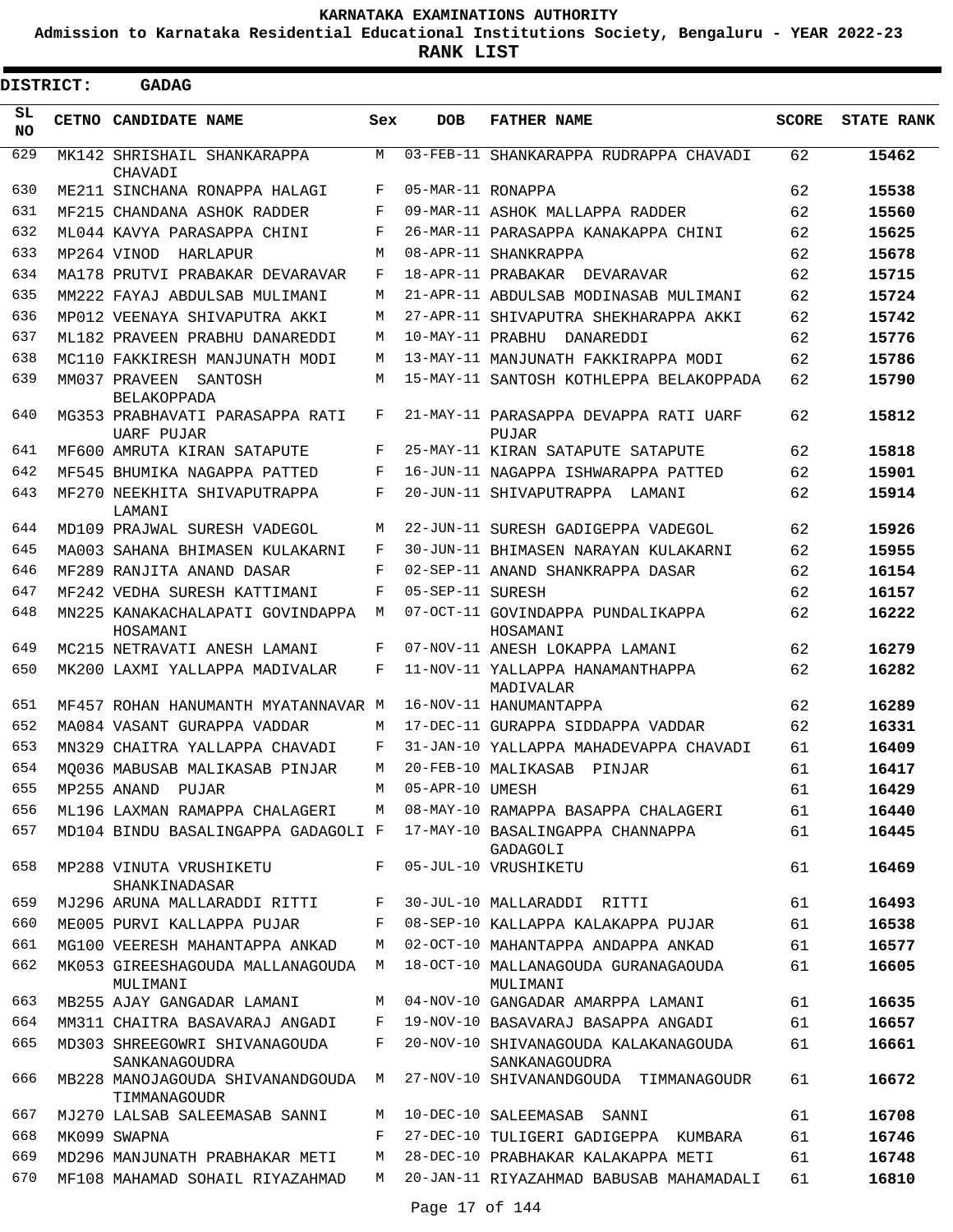**Admission to Karnataka Residential Educational Institutions Society, Bengaluru - YEAR 2022-23**

ı

**RANK LIST**

| <b>DISTRICT:</b> |              | <b>GADAG</b>                                                    |              |                 |                                                                           |              |                   |
|------------------|--------------|-----------------------------------------------------------------|--------------|-----------------|---------------------------------------------------------------------------|--------------|-------------------|
| SL<br>NO.        | <b>CETNO</b> | <b>CANDIDATE NAME</b>                                           | Sex          | <b>DOB</b>      | <b>FATHER NAME</b>                                                        | <b>SCORE</b> | <b>STATE RANK</b> |
|                  |              | MAHAMADALI                                                      |              |                 |                                                                           |              |                   |
| 671<br>672       |              | MM171 AISHVARYA MAILARAPPA BYALI                                | F<br>F       |                 | 21-JAN-11 MAILARAPPA NINGAPPA BYALI<br>08-FEB-11 HANAMAPPA VEERABHADRAPPA | 61           | 16812             |
|                  |              | MN179 LAXMI HANAMAPPA HUGAR                                     |              |                 | HUGAR                                                                     | 61           | 16858             |
| 673              |              | MH033 THANUJA                                                   | $_{\rm F}$   |                 | 09-MAR-11 RAVINDRA LACHAPPA MUDLAPUR                                      | 61           | 16951             |
| 674              |              | MJ308 BASAMMA KALLAYYA POOJAR                                   | F            |                 | 20-MAR-11 KALLAYYA RACHAYYA POOJAR                                        | 61           | 16983             |
| 675              |              | MF302 KALPANA VALAPPA KARABHARI                                 | F            |                 | 21-MAR-11 VALAPPA PANDAPPA KARABHARI                                      | 61           | 16989             |
| 676              |              | MF595 PARASHURAM SUBHAS VALIKAR                                 | M            |                 | 22-MAR-11 SUBHAS PARAMESHWARAPPA<br>VALIKAR                               | 61           | 16993             |
| 677              |              | MH158 ARJUN RAVI LAMANI                                         | М            |                 | 23-MAR-11 RAVI MANAPPA LAMANI                                             | 61           | 16997             |
| 678              |              | MN151 BHAVYA HANAMANTPPA RATOD                                  | F            |                 | 25-MAR-11 HANAMANTPPA RATOD                                               | 61           | 17001             |
| 679              |              | MF146 BHUVANESHWARI DUNDAPPA<br>PUTANIKAR                       | F            |                 | 25-MAR-11 DUNDAPPA SHAMBANNA PUTANIKAR                                    | 61           | 17002             |
| 680              |              | MD117 SHIVARAJ KUMAR RATHOD                                     | М            |                 | 29-MAR-11 KUMAR RATHOD                                                    | 61           | 17012             |
| 681              |              | MG002 GANGAYYA SHIVAYOGAYYA<br>SASIMATH                         | М            |                 | 02-APR-11 SHIVAYOGAYYA MUDAKAYYA<br>SASIMATH                              | 61           | 17026             |
| 682              |              | MA076 SANGARADDI HANUMARADDI<br><b>MANDUR</b>                   | М            |                 | 02-APR-11 HANUMARADDI SANGARADDI MANDUR                                   | 61           | 17027             |
| 683              |              | ML026 VIJAYKUMAR MURIGEPPA KAMBI                                | M            |                 | 14-APR-11 MURIGEPPA VEERAPPA KAMBI                                        | 61           | 17075             |
| 684              |              | ME052 KALESH PARASAPPA GUGALOTTAR M                             |              |                 | 28-APR-11 PARASAPPA<br>GUGALOTTAR                                         | 61           | 17119             |
| 685              |              | MA040 LAXMI MANJUNATH SWAMIYAVAR                                | F            |                 | 12-MAY-11 MANJUNATH SHANMUKHAPPA<br>SWAMIYAVAR                            | 61           | 17161             |
| 686              |              | MA473 KAVYA BASAPPA HADAGALI                                    | F            |                 | 03-JUN-11 BASAPPA SHIVAMARTEPPA<br>HADAGALI                               | 61           | 17245             |
| 687              |              | MO003 SHRIKRISHNAGOUDA<br>YALLAPPAGOUDA PATIL                   | M            |                 | 04-JUN-11 YALLAPPAGOUDA PATIL                                             | 61           | 17252             |
| 688              |              | MF581 SHASHANK SHIVANAND HUGAR                                  | М            |                 | 09-JUN-11 SHIVANAND BASAVANNEPPA HUGAR                                    | 61           | 17265             |
| 689              |              | MG037 ACHITA NEELANAGOUDA GOUDAR                                | F            |                 | 11-JUN-11 NEELANAGOUDA ADAVIGOUDA<br>GOUDAR                               | 61           | 17269             |
| 690<br>691       |              | MB023 SAGARGOUDA GOVINDAGOUDA<br>PATIL                          | М            |                 | 21-JUN-11 GOVINDAGOUDA RAMANAGOUDA<br>PATIL                               | 61           | 17305             |
|                  |              | MJ158 ROHIT PARAMESHWARAPPA<br>SATANNAVAR                       | М            | 25-JUN-11 MOHAN | 23-JUN-11 PARAMESHWARAPPA IRAPPA<br>SATANNAVAR                            | 61           | 17313             |
| 692              |              | ML291 CHIRANJEEVI MOHAN RATHOD                                  | М            |                 |                                                                           | 61           | 17319             |
| 693              |              | MF307 DIGANT ISHWAR MADAPURMATH                                 | M            |                 | 04-JUL-11 ISHWAR FAKKIRAYYA MADAPURMATH                                   | 61           | 17355             |
| 694              |              | MP392 SANVI S M                                                 | F            |                 | 04-JUL-11 SHIVARAJ<br>М                                                   | 61           | 17357             |
| 695<br>696       |              | MA445 SOMANATH BASAPPA NAYAKAR<br>ML155 IRAMMA MAHANTESH PALLED | М<br>F       |                 | 11-JUL-11 BASAPPA NARASAPPA NAYAKAR<br>14-JUL-11 MAHANTESH VEERUPAKSHAPPA | 61<br>61     | 17382<br>17393    |
| 697              |              | MG608 SHAYIDABHANU IBRAHIM<br>WALIKAR                           | F            |                 | PALLED<br>16-JUL-11 IBRAHIM WALIKAR                                       | 61           | 17404             |
| 698              |              | MF531 MANJUNATH VASUDEV BADIGER                                 | М            |                 | 29-JUL-11 VASUDEV PRADANAPPA BADIGER                                      | 61           | 17445             |
| 699              |              | MF116 CHINMAYI UMESH MARAGUR                                    | F            |                 | 25-AUG-11 UMESH VEERAPPA MARAGUR                                          | 61           | 17534             |
| 700              |              | MB064 VEDAVATI SOMAPPA VALMIKI                                  | F            |                 | 30-AUG-11 SOMAPPA BASAVANNEPPA VALMIKI                                    | 61           | 17553             |
| 701              |              | MH021 AADASHR MANJUNATH<br>KURUVISHETTI                         | M            |                 | 23-SEP-11 MANJUNATH AMRUTAPPA<br>KURUVINASHEETTI                          | 61           | 17609             |
| 702              |              | MJ320 SUDEEP HALLI                                              | М            |                 | 05-OCT-11 GURUNATH HALLI                                                  | 61           | 17636             |
| 703              |              | MA114 VIJAY HANUMANTA GADADAVAR                                 | М            |                 | 20-OCT-11 HANUMANTA                                                       | 61           | 17669             |
| 704              |              | MN019 SHRIDEVI BASANAGOUDA<br>BAGALATTI                         | F            |                 | 14-NOV-11 BASANAGOUDA MUDDANAGOUDA<br>BAGALATTI                           | 61           | 17708             |
| 705              |              | MP005 PRAJWAL MANAPPA<br>SHESHAPPANAVAR                         | M            |                 | 16-DEC-11 MANAPPPA ISHWARAPPA<br>SHESHAPPANAVAR                           | 61           | 17750             |
| 706              |              | MB199 SPANDANA PARASHURAMA<br>VERNEKAR                          | $\mathbf{F}$ |                 | 29-DEC-11 PARASHURAMA SHIVARAM VERNEKAR                                   | 61           | 17762             |
| 707              |              | MN291 ARPITA PRASHNT MUGANUR                                    | F            |                 | 28-JUL-12 PRASHNT AJJAPPPA MUGANUR                                        | 61           | 17793             |
|                  |              |                                                                 |              | Page 18 of 144  |                                                                           |              |                   |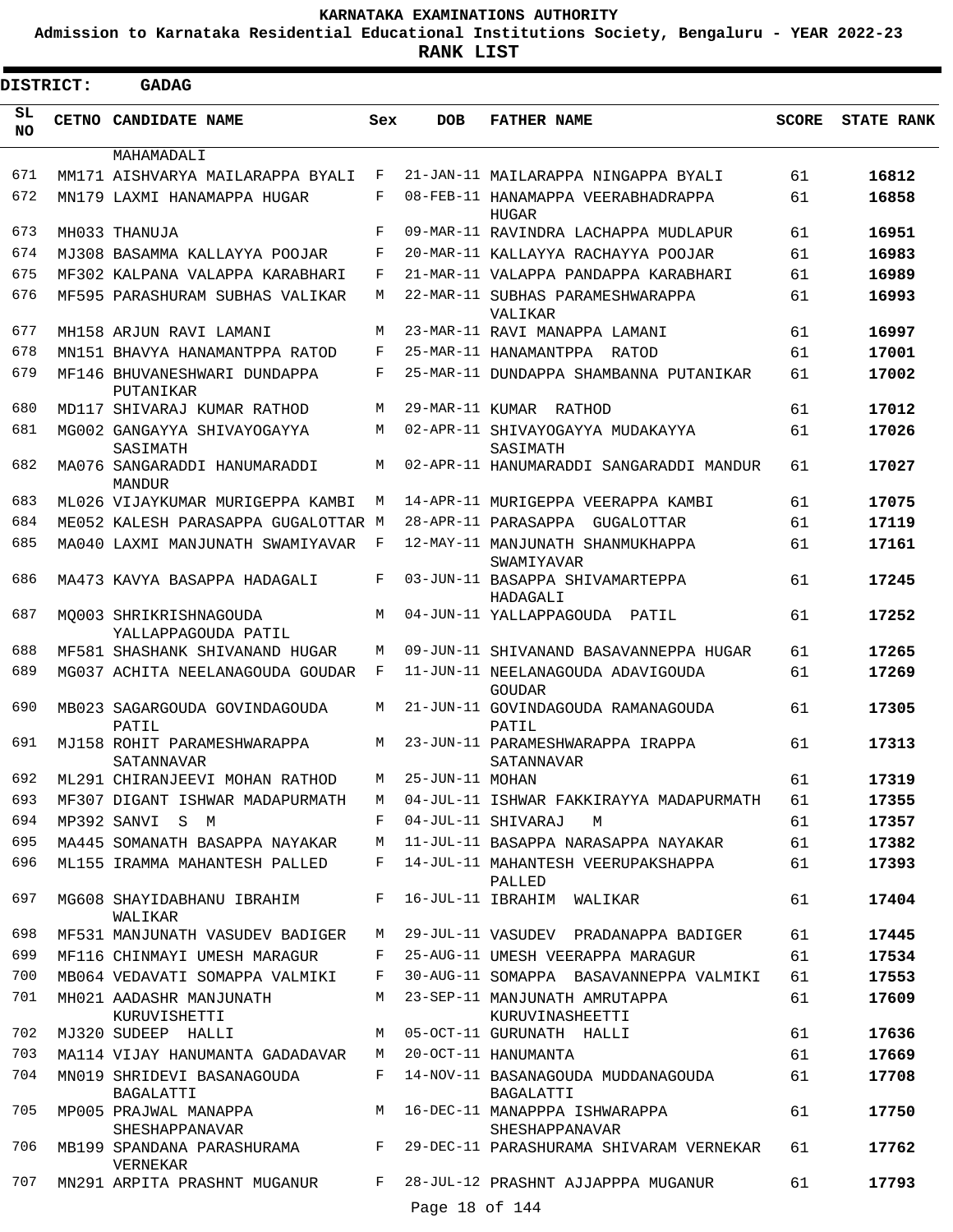**Admission to Karnataka Residential Educational Institutions Society, Bengaluru - YEAR 2022-23**

**RANK LIST**

| <b>DISTRICT:</b> | <b>GADAG</b>                                 |     |                   |                                                   |              |                   |
|------------------|----------------------------------------------|-----|-------------------|---------------------------------------------------|--------------|-------------------|
| SL<br><b>NO</b>  | <b>CETNO CANDIDATE NAME</b>                  | Sex | <b>DOB</b>        | <b>FATHER NAME</b>                                | <b>SCORE</b> | <b>STATE RANK</b> |
| 708              | MJ033 SAMEER BUDNESAB<br>KUTAKANAKERI        | M   |                   | 30-SEP-09 BUDNESAB SADUSAB KUTAKANAKERI           | 60           | 17813             |
| 709              | MJ095 BASIRAHAMAD MAHAMADSAB<br><b>NADAF</b> | М   |                   | 07-APR-10 MAHAMADSAB                              | 60           | 17858             |
| 710              | MN057 SUKANYA MAHANTESH<br>AYYANAGOUDRA      | F   |                   | 13-MAY-10 MAHANTESH AYYANAGOUDRA                  | 60           | 17874             |
| 711              | MP149 LAXMI NEELAPPA<br>SHIDDANAGOUDRA       | F   |                   | 11-JUL-10 NEELAPPA ANDAPPA<br>SHIDDANAGOUDRA      | 60           | 17906             |
| 712              | ML166 SACHIN BASAPPA BENAHAL                 | M   |                   | 06-SEP-10 BASAPPA KUBERAPPA BENAHAL               | 60           | 17964             |
| 713              | MD076 BHUMIKA MANJUNATH KAMATAR              | F   |                   | 16-SEP-10 MANJUNATH                               | 60           | 17974             |
| 714              | MH142 PRADEEP MAHANTESH BUDIHAL              | M   |                   | 02-OCT-10 MAHANTESH BUDIHAL                       | 60           | 18002             |
| 715              | MD145 PRAVEN MANGALEPPA CHAVHAN              | М   |                   | 20-OCT-10 MANGALEPPA KRISHNAPPA CHAVHAN           | 60           | 18036             |
| 716              | MB126 SANJU SUBHASA BHAJANTRI                | М   |                   | 24-OCT-10 SUBHASA MARUTEPPA BHAJANTRI             | 60           | 18051             |
| 717              | MD226 VISHNU YAMANAPPA MADAR                 | М   |                   | 29-OCT-10 YAMANAPPA DURAGAPPA MADAR               | 60           | 18064             |
| 718              | MA048 BINDU<br>WALMIKI                       | F   | 21-NOV-10 BHUSHAN | WALMIKI                                           | 60           | 18107             |
| 719              | MJ133 PALAKSHA YALLAPPA MUNDASAD             | M   |                   | 01-DEC-10 YALLAPPA SHIDDAPPA MUNDASAD             | 60           | 18132             |
| 720              | MH339 VISHNUVARDAN SIDDALINGOUD<br>HARTI     | М   |                   | 08-DEC-10 SIDDALINGOUD TOTANAGOUDA<br>HARTI       | 60           | 18144             |
| 721              | ML311 SAMPATHKUMAR BANAPPA<br>SANKANNAVAR    | М   |                   | 20-DEC-10 BANAPPA SANKAPPA SANKANNAVAR            | 60           | 18161             |
| 722              | MJ331 KEERTI RAJASHEKHAR<br>SHIRASANGI       | F   |                   | 22-DEC-10 RAJASHEKHAR                             | 60           | 18162             |
| 723              | MN233 UDAYAKUMAR SHREESHAILAPPA<br>ANGADI    | М   |                   | 23-DEC-10 SHREESHAILAPPA SHIVAPPA<br>ANGADI       | 60           | 18166             |
| 724              | MM198 CHAITRA PARASAPPA YARAGOPPA F          |     |                   | 12-JAN-11 PARASAPPA BASAPPA YARAGOPPA             | 60           | 18228             |
| 725              | MA396 PRAJWAL PRAKASH JAGADALE               | M   |                   | 14-JAN-11 PRAKASH RAMESH JAGADALE                 | 60           | 18236             |
| 726              | MF306 SUMANTH VEERENDRA BAJANTRI             | М   |                   | 17-JAN-11 VEERENDRA BAJANTRI                      | 60           | 18242             |
| 727              | MH286 ANJANA BASAVRAJ<br>PARAMANNANAVAR      | F   |                   | 31-JAN-11 BASAVRAJ TIPPANNA<br>PARAMANNANAVAR     | 60           | 18268             |
| 728              | ME010 PREETAM BASURAJ BHAJANTRI              | M   |                   | 02-MAR-11 BASURAJ YAMANURAPPA BHAJANTRI           | 60           | 18355             |
| 729              | MD158 SANIYA MARTUJASAB VASTAD               | F   |                   | 13-MAR-11 MARTUJASAB                              | 60           | 18394             |
| 730              | MO188 PAVAN RAVI KOLKAR                      | М   | 19-MAR-11 RAVI    |                                                   | 60           | 18408             |
| 731              | MH341 KAVYA GALEPPA PUJAR                    |     |                   | F 02-APR-11 GALEPPA MAYAPPA PUJAR                 | 60           | 18449             |
| 732              | MG415 SHAHISTA RAJESAB HALLIKERI             | F   |                   | 03-APR-11 RAJESAB BASHASAB HALLIKERI              | 60           | 18453             |
| 733              | MG088 HARISHA NAGAPPA CHABBI                 | M   |                   | 09-APR-11 NAGAPPA DAKAPPA CHABBI                  | 60           | 18474             |
| 734              | MP377 SANJEEV MUTTANNA<br>BANDIWADDAR        | M   |                   | 14-APR-11 MUTTANNA SOMANNA BANDIWADDAR            | 60           | 18509             |
| 735              | MC092 CHANDRU MUDIYAPPA GAVARAWAD M          |     |                   | 15-APR-11 MUDIYAPPA                               | 60           | 18511             |
| 736              | MF384 SINCHANA BASAVARAJ BELLAD              | F   |                   | 28-APR-11 BASAVARAJ BELLAD                        | 60           | 18569             |
| 737              | MA353 SOUMYA YALLAPPA<br>SATYAMMANAVAR       | F   |                   | 04-MAY-11 YALLAPA FAKKIRAPPA<br>SATYAMMANAVAR     | 60           | 18584             |
| 738              | MA309 NAGANGOUDA VEERANGOUDA<br>MALLANGOUDA  | M   |                   | 02-JUN-11 VEERANGOUDA BASANGOUDA<br>MALLANGOUDA   | 60           | 18687             |
| 739              | MG685 RANJITAKUMAR RAVI<br>DAVANAGERI        | M   |                   | 04-JUN-11 RAVI DODDAHANUMAPPA<br>DAVANAGERI       | 60           | 18697             |
| 740              | MP252 DARSHAN HANAMANTAPPA ARER              | М   |                   | 07-JUN-11 HANAMANTAPPA PARASAPPA ARER             | 60           | 18712             |
| 741              | MO042 JNYANESHWARI BHIMAPPA KOLI             | F   |                   | 01-JUL-11 BHIMAPPA PUNDLIKAPPA KOLI               | 60           | 18803             |
| 742              | MA060 SHREYA CHANDRAPPA BENAHAL              | F   |                   | 01-JUL-11 CHANDRAPPA                              | 60           | 18805             |
| 743              | MD402 SANDEEPA SHIVAPUTRAPPA<br>BALUTAGI     | М   |                   | 11-JUL-11 SHIVAPUTRAPPA SANNATIMMANNA<br>BALUTAGI | 60           | 18849             |
| 744              | MD124 RENUKA RAMESH DODAMANI                 | F   |                   | 12-JUL-11 RAMESH KALAKAPPA DODAMANI               | 60           | 18853             |
| 745              | MD412 JAYASINGARAO MALLIKARJUN<br>GARAGI     | М   |                   | 18-JUL-11 MALLIKARJUN JAYASINGARAO<br>GARAGI      | 60           | 18873             |
| 746              | MG577 SANGEETA CHANDRASHEKAR                 | F   |                   | 28-AUG-11 CHANDRASHEKAR GURAPPA HADAPAD           | 60           | 18996             |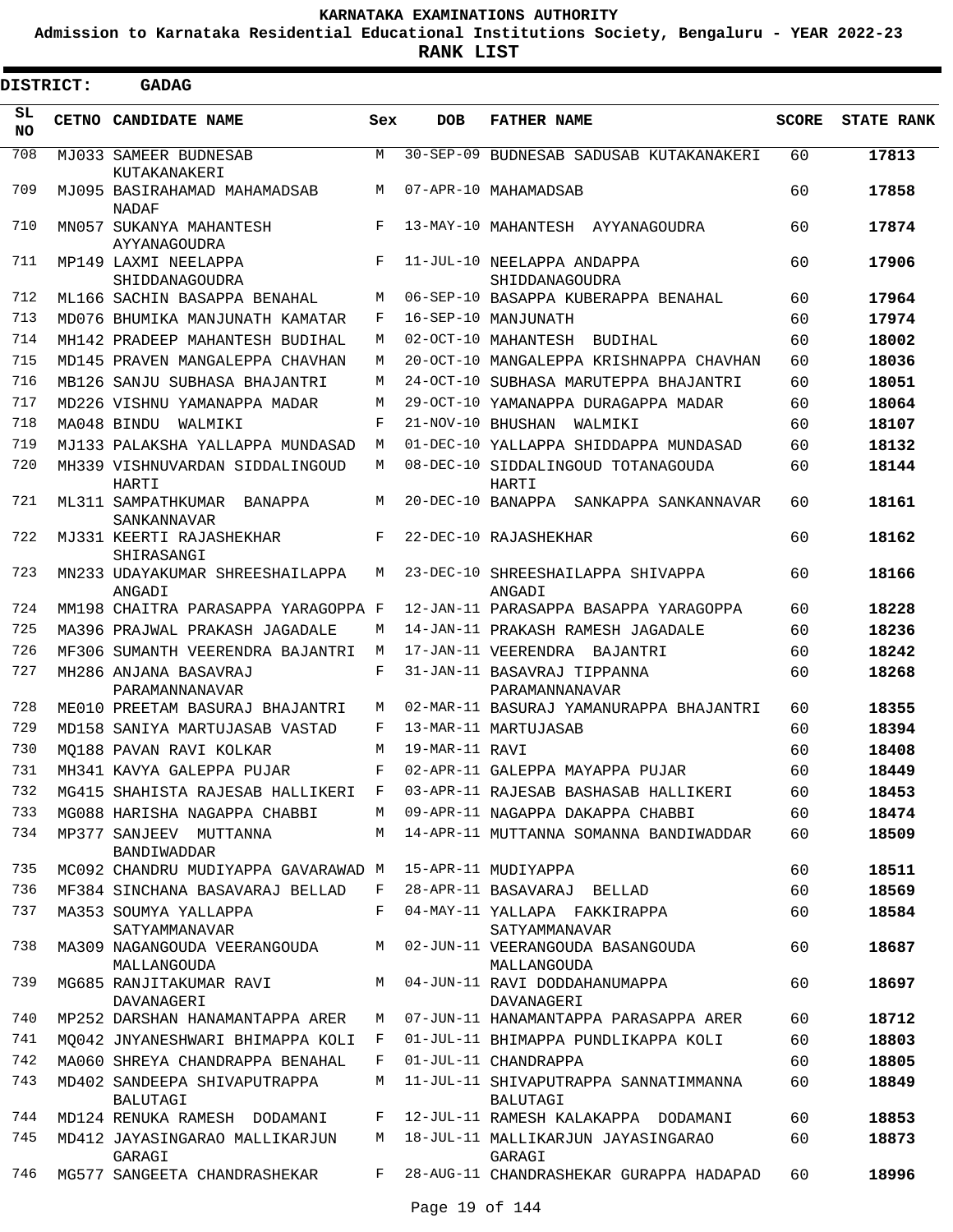**Admission to Karnataka Residential Educational Institutions Society, Bengaluru - YEAR 2022-23**

ı

|                 | <b>DISTRICT:</b> | GADAG                                                        |     |                  |                                                    |              |                   |
|-----------------|------------------|--------------------------------------------------------------|-----|------------------|----------------------------------------------------|--------------|-------------------|
| SL<br><b>NO</b> |                  | CETNO CANDIDATE NAME                                         | Sex | <b>DOB</b>       | <b>FATHER NAME</b>                                 | <b>SCORE</b> | <b>STATE RANK</b> |
|                 |                  | HADAPAD                                                      |     |                  |                                                    |              |                   |
| 747             |                  | MF154 TEJASWINI SHANKRAPPA<br><b>BALIGAR</b>                 | F   |                  | 03-SEP-11 SHANKRAPPA PUTTAPPA BALIGAR              | 60           | 19019             |
| 748             |                  | MA315 YOGINI GIRISH HOSAMANI                                 | F   |                  | 06-SEP-11 GIRISH BASAVARADDI HOSAMANI              | 60           | 19026             |
| 749             |                  | MC087 SHREYA RAMESH BADIGER                                  | F   | 12-SEP-11 RAMESH | <b>BADIGER</b>                                     | 60           | 19042             |
| 750             |                  | MM113 CHETAN MANJUNATH GANIGER                               | M   |                  | 14-SEP-11 MANJUNATH GANIGER                        | 60           | 19049             |
| 751             |                  | MK121 SANDYA MALLAYYA HATTIMATH                              | F   |                  | 17-SEP-11 MALLAYYA                                 | 60           | 19058             |
| 752             |                  | MN020 LAKSHMI NAGAPPA MUTTAL                                 | F   |                  | 07-OCT-11 NAGAPPA SHARANAPPA MUTTAL                | 60           | 19100             |
| 753             |                  | MA386 PRAVEENAGOUDA                                          | M   |                  | 15-OCT-11 HANAMANTAGOUDA KELADEPPA                 | 60           | 19116             |
| 754             |                  | HANAMANTAGOUDA HITTALAMANI<br>MJ210 BASAVARAJ SHEKHAPPA JEER | М   |                  | HITTALAMANI<br>22-OCT-11 SHEKHAPPA SHANKRAPPA JEER | 60           | 19133             |
| 755             |                  | MA260 REVATI GOVIND LAMANI                                   | F   |                  | 26-OCT-11 GOVIND RAMESH LAMANI                     | 60           | 19142             |
| 756             |                  | MC248 JAYAPRIYA PEERAPPA<br>TULASIMANI                       | F   |                  | 02-NOV-11 PEERAPPA                                 | 60           | 19154             |
| 757             |                  | MK009 SRUSHTI SHIVANDA CHINCHALI                             | F   |                  | 08-NOV-11 SHIVANDA BASETAPPA CHINCHALI             | 60           | 19173             |
| 758             |                  | MD118 BRAMHENDRA AKKASALIGAR                                 | М   |                  | 23-NOV-11 RAGHAVENDRA                              | 60           | 19198             |
| 759             |                  | MD071 JYOTI GAVIYAPPA GARAGI                                 | F   |                  | 24-JAN-12 GAVIYAPPA                                | 60           | 19260             |
| 760             |                  | MG613 RACHANA VISHVANATH<br>TAMRAGUNDI                       | F   |                  | 13-FEB-12 VISHVANATH                               | 60           | 19264             |
| 761             |                  | ML310 ROHIT VASUDEV ABBIGERI                                 | M   |                  | 01-JAN-10 VASUDEV HANAMANTAPPA ABBIGERI            | 59           | 19302             |
| 762             |                  | MP327 MANOJ MARUTI LAMANI                                    | M   |                  | 02-FEB-10 MARUTI HANAMAPPA LAMANI                  | 59           | 19316             |
| 763             |                  | MG594 PREETI SANGAPPA                                        | F   |                  | 29-MAR-10 SANGAPPA SHEKHARAPPA                     | 59           | 19334             |
| 764             |                  | HUNASHIKATTI<br>MK204 KISHOR HANAMARADDI<br>KENCHARADDI      | М   |                  | HUNASHIKATTI<br>08-MAY-10 HANAMARADDI              | 59           | 19348             |
| 765             |                  | MK145 AISHWARYA SURESH HALYAL                                | F   | $10-MAY-10$      | SURESH SHIVAPPA HALYAL                             | 59           | 19350             |
| 766             |                  | MO010 BHAVANI GANESH KALAL                                   | F   |                  | 28-JUN-10 GANESH L KALAL                           | 59           | 19380             |
| 767             |                  | ME095 SUNEEL SHARANAPPA PUJAR                                | М   |                  | 31-JUL-10 SHARANAPPA TAKAREPPA PUAR                | 59           | 19403             |
| 768             |                  | MO167 ARJUN BASAVANNEPPA SUNAGAR                             | M   |                  | 08-AUG-10 BASAVANNEPPA NEELAPPA SUNAGAR            | 59           | 19413             |
| 769             |                  | MN024 SHARANAPPA SHIVANAGOUD<br>PAVADIGOUDRA                 | М   |                  | 16-AUG-10 SHIVANAGOUD RUDRAGOUD<br>PAVADIGOUDRA    | 59           | 19430             |
| 770             |                  | ML113 SANTOSH KALLAPPA KATI                                  | М   |                  | 14-SEP-10 KALLAPPA HANAMAPPA KATI                  | 59           | 19457             |
| 771             |                  | MP126 KAVYA MALLIKARJUNA GANIGER                             | F   |                  | 19-SEP-10 MALLIKARJUNA                             | 59           | 19461             |
| 772             |                  | ML253 VIJAYALAKSHMI<br>SHAMBHULINGAPPA KOTAGI                | F   |                  | 02-OCT-10 SHAMBHULINGAPPA MAGUNDAPPA<br>KOTAGI     | 59           | 19488             |
| 773             |                  | MD395 BASAVARAJ MAHANTAGOPUDA<br>PATIL                       | M   |                  | 25-OCT-10 MAHANTAGOPUDA PATIL                      | 59           | 19537             |
| 774             |                  | MD361 KARTIK RAJESHEKHAR<br>NAYAKVADI                        | M   |                  | 29-OCT-10 RAJESHEKHAR CHANNAMALLAPA<br>NAYAKVADI   | 59           | 19550             |
| 775             |                  | MP308 VISHNU LALSING LAMANI                                  | М   |                  | 10-NOV-10 LALASING CHANDRAPPA LAMANI               | 59           | 19575             |
| 776             |                  | MH309 SRINIVAS HANUMAPPA DONNI                               | М   |                  | 16-NOV-10 HANUMAPPA SIDDAPPA DONNI                 | 59           | 19584             |
| 777             |                  | MG646 SHIVARAJ ESHWARAPPA GODI                               | М   |                  | 21-NOV-10 ESHWARAPPA SHIVAPPA GODI                 | 59           | 19595             |
| 778             |                  | MD276 SWAPNA VIRAPPA JALIHAL                                 | F   |                  | 04-DEC-10 VIRAPPA TAKAPPA JALIHAL                  | 59           | 19626             |
| 779             |                  | ML194 ANUSHA AMARESH HADLLI                                  | F   |                  | 07-DEC-10 AMARESH ADAPPA HADLLI                    | 59           | 19628             |
| 780             |                  | MN240 SNEHA SHARANAPPA VALMIKI                               | F   |                  | 08-DEC-10 SHARANAPPA TIPPANNA VALMIKI              | 59           | 19633             |
| 781             |                  | MN096 SAHIL DAVALASAB JAKKALI                                | М   |                  | 10-DEC-10 DAVALASAB KASHIMSAB JAKKALI              | 59           | 19641             |
| 782             |                  | MG632 SWATHI BASAVARAJ<br>HALLITALAWAR                       | F   |                  | 11-DEC-10 BASAVARAJ SHIVAPPA<br>HALLITALAWAR       | 59           | 19644             |
| 783             |                  | MM306 PAVITRA MANJUNATH KAMMAR                               | F   |                  | 20-DEC-10 MANJUNATH BASAPPA KAMMAR                 | 59           | 19660             |
| 784             |                  | MK174 SIDDESH IRAPPA KUMBAR                                  | М   |                  | 05-JAN-11 IRAPPA KUMBAR                            | 59           | 19719             |
| 785             |                  | MN174 SHREYA SUBHASAREDDI HADLI                              | F   |                  | 13-JAN-11 SUBHASAREDDI HADLI                       | 59           | 19730             |
| 786             |                  | MK259 SUKANYA GURUPUTRAYYA<br>HIREMATH                       | F   |                  | 17-JAN-11 CHANDRAGOUDA                             | 59           | 19739             |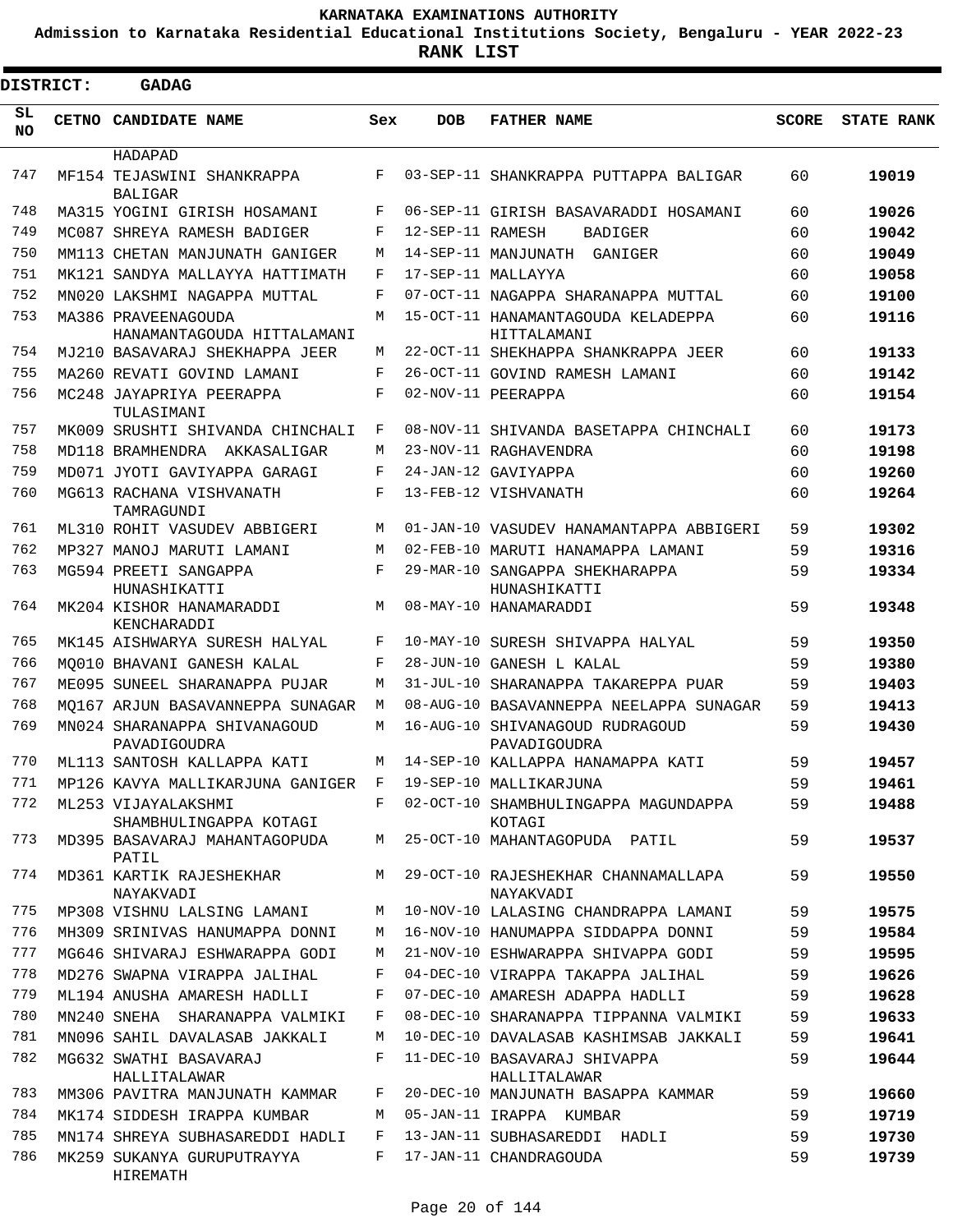**Admission to Karnataka Residential Educational Institutions Society, Bengaluru - YEAR 2022-23**

**RANK LIST**

Ξ

| <b>DISTRICT:</b> | <b>GADAG</b>                                                     |     |                |                                                          |              |                   |
|------------------|------------------------------------------------------------------|-----|----------------|----------------------------------------------------------|--------------|-------------------|
| SL.<br><b>NO</b> | CETNO CANDIDATE NAME                                             | Sex | <b>DOB</b>     | <b>FATHER NAME</b>                                       | <b>SCORE</b> | <b>STATE RANK</b> |
| 787              | MF378 PRIYANKA NINGAPPA<br>PASHUPATIHAL                          | F   |                | 24-JAN-11 NINGAPPA BASAVANNEPPA<br>PASHUPATIHAL          | 59           | 19759             |
| 788              | MA347 AKSHATA MALLAPPA RAVADI                                    | F   |                | 26-JAN-11 MALLAPPA BASAPPA RAVADI                        | 59           | 19763             |
| 789              | MF354 SANJANA SUNKAPPA                                           | F   |                | 27-JAN-11 SUNKAPPA BISHTAGANNANAVAR                      | 59           | 19770             |
| 790              | <b>BISHTAGANNANAVAR</b><br>MH349 SANJANA BASAVARAJA<br>BHAJANTRI | F   |                | 28-JAN-11 BASAVARAJA DEVAPPA BHAJANTRI                   | 59           | 19774             |
| 791              | MM264 ANKITA BASAVARAJ<br><b>GULAPPANAVAR</b>                    | F   |                | 02-FEB-11 BASAVARAJ BHIMAPPA<br>GULAPPANAVAR             | 59           | 19788             |
| 792              | MG623 NAGARAJ SHANKRAPPA GUDAGERI M                              |     |                | 02-FEB-11 SHANKRAPPA NAGAPPA GUDAGERI                    | 59           | 19789             |
| 793              | MG246 ANJALI NAGAPPA KORAVAR                                     | F   |                | 13-FEB-11 NAGAPPA MALAKAPPA KORAVAR                      | 59           | 19819             |
| 794              | MA454 MINAKSHI RATHOD                                            | F   |                | 19-FEB-11 KESHAPPA LAXMAN ROTHOD                         | 59           | 19836             |
| 795              | MC042 MUSKAN MAINUDDIN MATTI                                     | F   |                | 22-FEB-11 MAINUDDIN<br>MATTI                             | 59           | 19845             |
| 796              | MM085 YALLAPPA CHANNABASAPPA<br>MARILINGANNAVARA                 | M   |                | 01-MAR-11 CHANNABASAPPA BHIMAPPA<br>MARILINGANNAVARA     | 59           | 19871             |
| 797              | MH141 NIKITA HAHANAMANTAPPA<br>DODDAMANI                         | F   |                | 05-MAR-11 HAHANAMANTAPPA MALLAPPA<br><b>DODDAMAN</b>     | 59           | 19886             |
| 798              | MA115 VARSHA BASAPPA TUPPAD                                      | F   |                | 08-MAR-11 BASAPPA MALLESHAPPA TUPPAD                     | 59           | 19897             |
| 799              | MO163 VANDANA DEVENDRAPPA MALLARI F                              |     |                | 12-MAR-11 DEVENDRAPPA PARSAPPA MALLARI                   | 59           | 19916             |
| 800              | MC114 KRUTIKA SHRIKANTAGOUDA<br>CHIKKANGOUDARA                   | F   |                | 14-MAR-11 SHRIKANTAGOUDA SAKKARGOUDARA<br>CHIKKANGOUDARA | 59           | 19923             |
| 801              | MG605 MADHU SURESH HALLIKERI                                     | F   |                | 17-MAR-11 SURESH SHIVAPPA HALLIKERI                      | 59           | 19937             |
| 802              | MC176 MANOJ MANJUNATH HAIGAR                                     | М   |                | 18-MAR-11 MANJUNATH SURESH HAIGAR                        | 59           | 19940             |
| 803              | MK050 PRASANN RAJU PRASAD                                        | М   |                | 18-MAR-11 RAJU SHNKARAPPA PRASAD                         | 59           | 19942             |
| 804              | MG568 PRITAM SHIVARUDRAYYA<br>HIREMATH                           | M   |                | 21-MAR-11 SHIVARUDRAYYA PATADAYYA<br>HIREMATH            | 59           | 19950             |
| 805              | MM215 NINGARAJ MAHESHA METI                                      | М   |                | 01-APR-11 MAHESHA NEELAPPA METI                          | 59           | 19989             |
| 806              | MF184 MANOJA RAMESH DODAMANI                                     | М   |                | 14-APR-11 RAMESH DHARMAPPA DODAMANI                      | 59           | 20037             |
| 807              | MM159 NETRA SANGANAGOUDA SAVADI                                  | F   |                | 24-APR-11 SANGANAGOUDA NAGANAGOUDA<br>SAVADI             | 59           | 20066             |
| 808              | MP043 MALATESH CHANDRASHEKAR<br><b>SUTAR</b>                     | M   |                | 30-APR-11 CHANDRASHEKAR SUTAR                            | 59           | 20088             |
| 809              | MG247 CHADRAKANT SHARANAPPA<br>DODDAMANI                         | М   |                | 01-MAY-11 SHARANAPPA DODDAMANI                           | 59           | 20092             |
| 810              | MG480 HULIGEVVA RAMANNA UPPAR                                    | F   |                | 16-MAY-11 RAMANNA VEERAPPA UPPAR                         | 59           | 20146             |
| 811              | MG150 BHAGYA ISHAPPA BARADUR                                     | F   |                | 21-MAY-11 ISHAPPA RACHAPPA BARADUR                       | 59           | 20163             |
| 812              | MD179 RAJASHEKHAR MALLAPPA KOLOOR M                              |     |                | 21-MAY-11 MALLAPPA SANGAPPA KOLOOR                       | 59           | 20166             |
| 813              | MB048 RENUKADEVI DASHARTARAJ<br><b>BETAGERI</b>                  | F   |                | 31-MAY-11 DASHARTARAJ SHIVAPPA BETAGERI                  | 59           | 20218             |
| 814              | MG151 VINODAGOUDA JAGADESHAGOUDA M<br>PATIL                      |     |                | 03-JUN-11 JAGADESHAGOUDA YALLAPPAGOUDA<br>PATIL          | 59           | 20236             |
| 815              | MA335 SAKKU SOMAPPA LAMANI                                       | F   |                | 10-JUN-11 SOMAPPA HARIYAPPA LAMANI                       | 59           | 20261             |
| 816              | MN293 VEERESHA SHEKHARAPPA JUTLA                                 | M   |                | 14-JUN-11 SHEKHARAPPA HANUMAPPA JUTLA                    | 59           | 20279             |
| 817              | MG292 ROHINI MARUTEPPA TALAVAR                                   | F   |                | 19-JUN-11 MARUTEPPA NINGAPPA TALAVAR                     | 59           | 20293             |
| 818              | MF377 AAKASH MOUNESH TAVARI                                      | М   |                | 20-JUN-11 MOUNESG VEERUPAKSHAPPA TAVARI                  | 59           | 20297             |
| 819              | MF249 SHRUSHTI SHIDDALINGAYYA<br>MATHAPATI                       | F   |                | 21-JUN-11 SHIDDALINGAYYA MALLIKARJUNA<br>MATHAPATI       | 59           | 20306             |
| 820              | MD388 KHUSHI VIJAYKUMAR<br>MARANABASARI                          | F   |                | 03-JUL-11 VIJAYKUMAR                                     | 59           | 20366             |
| 821              | MF017 PRAJWAL SHIDLINGESH<br>MARALIHALLI                         | М   |                | 06-JUL-11 SHIDLINGESH MALLIKARJUNAPPA<br>MARALIHALLI     | 59           | 20382             |
| 822              | ML046 LAXMI IRAPPA MARAKUMBI                                     | F   |                | 22-JUL-11 IRAPPA MAHADEVAPPA MARAKUMBI                   | 59           | 20436             |
| 823              | MJ275 SPANDANA MALLAPPA<br>KARAKIKATTI                           | F   |                | 22-JUL-11 MALLAPPA                                       | 59           | 20437             |
| 824              | MA264 SHREYA VEERUPAXAPPA                                        | F   |                | 29-JUL-11 VEERUPAXAPPA GORAPPA                           | 59           | 20467             |
|                  |                                                                  |     | Page 21 of 144 |                                                          |              |                   |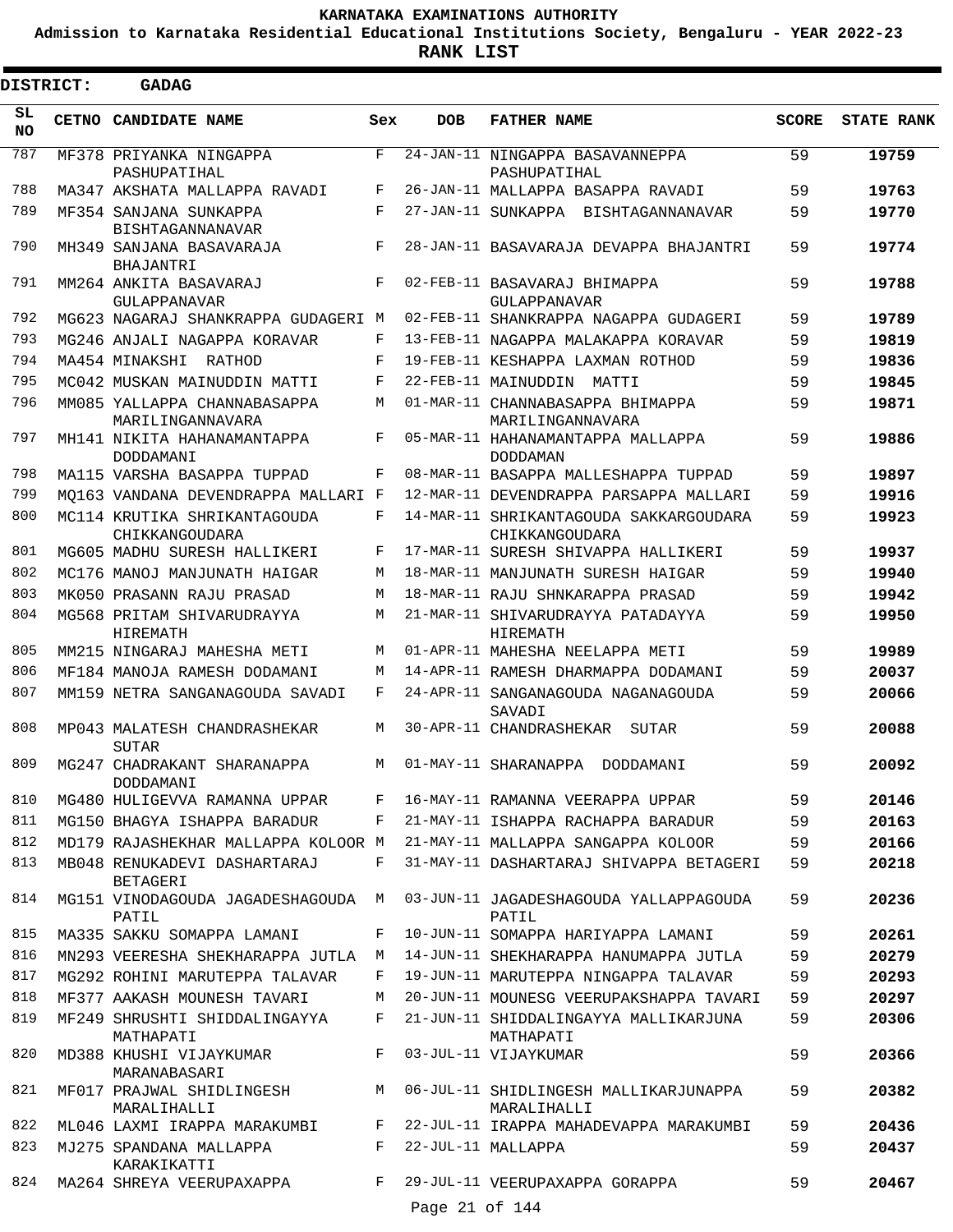**Admission to Karnataka Residential Educational Institutions Society, Bengaluru - YEAR 2022-23**

**RANK LIST**

| <b>DISTRICT:</b> | <b>GADAG</b>                                         |             |                  |                                                              |              |                   |
|------------------|------------------------------------------------------|-------------|------------------|--------------------------------------------------------------|--------------|-------------------|
| SL<br><b>NO</b>  | <b>CETNO CANDIDATE NAME</b>                          | Sex         | <b>DOB</b>       | <b>FATHER NAME</b>                                           | <b>SCORE</b> | <b>STATE RANK</b> |
|                  | KANAGINAHAL                                          |             |                  | KANAGINAHAL                                                  |              |                   |
| 825              | MP029 TARUNAKUMAR FAKKIRESH<br><b>BADIGER</b>        | M           |                  | 12-AUG-11 FAKKIRESH SUBHASH BADIGER                          | 59           | 20520             |
| 826              | MJ012 MALLESH MUTTAPPA<br>MALASIDDANAVAR             | M           |                  | 13-AUG-11 MUTTAPPA MALLAPPA<br>MALASIDDANAR                  | 59           | 20522             |
| 827              | MG283 SHREEDEVI MALLAPPA KEMPAR                      | F           |                  | 16-AUG-11 MALLAPPA BHEEMAPPA KEMPAR                          | 59           | 20533             |
| 828              | MF130 RANJITA HANUMANTAPPA<br>MALLADAD               | F           |                  | 23-AUG-11 HANUMANTAPPA BASAVANNEPPA<br>MALLADAD              | 59           | 20555             |
| 829              | MK069 MEGHA VENKANNA MANE                            | F           |                  | 31-AUG-11 VENKANNA                                           | 59           | 20578             |
| 830              | MH017 NIKHIL KUMAR<br>UNKI                           | М           |                  | 04-SEP-11 UNKI RAJU                                          | 59           | 20588             |
| 831              | MA123 SHREYA VASANTH KUMAR<br><b>BIDAROOR</b>        | F           |                  | 17-OCT-11 VASANTH KUMAR RINDAPPA<br><b>BIDAROOR</b>          | 59           | 20681             |
| 832              | MP084 NANDINI HONNANAGOUDA<br>HONNANAGOUDRA          | $\mathbf F$ |                  | 20-OCT-11 HONNANAGOUDA<br>HONNANAGOUDRA                      | 59           | 20688             |
| 833              | MG459 HEMANT SHIDLINGESH TIPPAPUR M                  |             |                  | 13-NOV-11 SHIDLINGESH SIDDAPPA TIPPAPUR                      | 59           | 20746             |
| 834              | MA078 PAVANI MAHESH CHANNADASAR                      | F           |                  | 03-DEC-11 MAHESH SANNEPPA CHANNADASAR                        | 59           | 20792             |
| 835              | MB013 NISHA VITTAL LAMANI                            | F           |                  | 03-JAN-12 VITHAL BHIMAPPA LAMANI                             | 59           | 20844             |
| 836              | MD352 AISHWARYA MANJUNATH<br>MALOTTAR                | F           |                  | 02-FEB-10 MANJUNATH<br>MALOTTAR                              | 58           | 20915             |
| 837              | MJ034 JEEVANASAB FAKRUSAB BUDIHAL M                  |             |                  | 09-FEB-10 FAKRUSAB RAHIMANSAB BUDIHAL                        | 58           | 20920             |
| 838              | MD228 ANITHA PARASAPPA RATHOD                        | F           |                  | 06-APR-10 PARASAPPA                                          | 58           | 20933             |
| 839              | ME108 NIVEDITA SURESH TALAVAR                        | F           |                  | 11-AUG-10 SURESH SHIVAPUTRAPPA TALAVAR                       | 58           | 20999             |
| 840              | ML013 KAVYA ANDANAGOUDA PATIL                        | F           |                  | 05-SEP-10 ANDANAGOUDA BASAVANAGOUDA<br>PATIL                 | 58           | 21032             |
| 841              | MA343 PRIYA ERAYYA HIREMATH                          | F           |                  | 09-SEP-10 ERAYYA HIREMATH                                    | 58           | 21037             |
| 842              | MK128 SPOORTI SHANKRAPPA JAVALI                      | F           |                  | 20-SEP-10 SHANKRAPPA BASAVANTAPPA<br>JAVALI                  | 58           | 21061             |
| 843              | MD105 BAGYASREE HANAMANTAPPA<br>DODDAMANI            | F           |                  | 13-OCT-10 HANAMANTAPPA MALLAPPA<br>DODDAMANI                 | 58           | 21094             |
| 844              | MN350 SHREYA VENKANNA HALLIKERI                      | F           |                  | 15-OCT-10 VENKANNA HALLIKERI                                 | 58           | 21100             |
| 845              | MC106 SHRADDA UDAYA HUDED                            | F           |                  | 05-NOV-10 UDAYA GURUPADAPPA HUDED                            | 58           | 21144             |
| 846              | MK155 ADARSH GULAPPA HANCHANAL                       | М           |                  | 09-NOV-10 GULAPPA BASAPPA HANCHANAL                          | 58           | 21147             |
| 847              | MN236 SOWMYA DEVENDRAPPA<br>KAMITKARA                | F           |                  | 20-NOV-10 DEVENDRAPPA KAMITKAR                               | 58           | 21170             |
| 848              | MD386 SHRINIDHI BIRANAYAKAR                          | M           |                  | 24-NOV-10 SREENIVAS<br>BERNAYKAR                             | 58           | 21176             |
| 849              | MA001 SRUSTI BANGARAPPA BASHETTI                     | F           |                  | 25-NOV-10 BANGARAPPA HANUMANTHPPA<br>BASETTI                 | 58           | 21178             |
| 850              | MG708 BHUMIKA HARISHCHANDRA URP<br>BAHADDUR CHAVAN   | F           |                  | 09-DEC-10 HARISHCHANDRA URP BAHADDUR<br>SANNASHIVAPPA CHAVAN | 58           | 21209             |
| 851              | MD130 SANJAY CHANDRAPPA JALIHAL                      | M           |                  | 18-DEC-10 CHANDRAPPA TAKAPPA JALIHAL                         | 58           | 21240             |
| 852              | MO085 VEDASHREE PRAKASH KAMBALI                      | F           |                  | 20-DEC-10 PRAKASH CHANNAPPA KAMBALI                          | 58           | 21243             |
| 853              | MF374 SHIVAKUMARSWAMI<br>GANGADARAYYA HARAVIHIREMATH | M           |                  | 07-JAN-11 GANGADARAYYA GADIGAYYA<br>HARAVIHIREMATH           | 58           | 21305             |
| 854              | MN046 PAVITRA SHIVAPRAKASH<br>BHOPALAPUR             | F           |                  | 15-JAN-11 SHIVAPRAKASH GADIGEPFP<br><b>BHOPALAPUR</b>        | 58           | 21336             |
| 855              | MA368 SADASHIV SHASHIDHAR<br>MULAGUND                |             |                  | M 15-JAN-11 SHASHIDHAR MULAGUND                              | 58           | 21337             |
| 856              | MK134 SANGEETA DHARIYAPPA HALOLLI F                  |             |                  | 20-JAN-11 DHARIYAPPA NAGAPPA HALOLLI                         | 58           | 21354             |
| 857              | MP007 RABBANI MAHMADRAFIK<br>MULAGUND                | М           |                  | 06-FEB-11 MAHMADRAFIK BASHASAB MULAGUND                      | 58           | 21401             |
| 858              | MH348 ARPITA RAVI MUNDARAGI                          | F           |                  | 15-FEB-11 RAVI MUNDARAGI                                     | 58           | 21424             |
| 859              | MG722 KARTIK RAMESH HEBBALLI                         | М           | 01-MAR-11 RAMESH |                                                              | 58           | 21468             |
| 860              | MB141 SUMANGALA RAMAPPA PUJAR                        | F           |                  | 06-MAR-11 RAMAPPA HANUMAPPA PUJAR                            | 58           | 21484             |
| 861              | MM078 MANTAVVA MANJUNATH<br>VANKLAKUNTI              | F           |                  | 07-MAR-11 MANJUNATH ANDANAPPA<br>VANKLAKUNTI                 | 58           | 21490             |

Page 22 of 144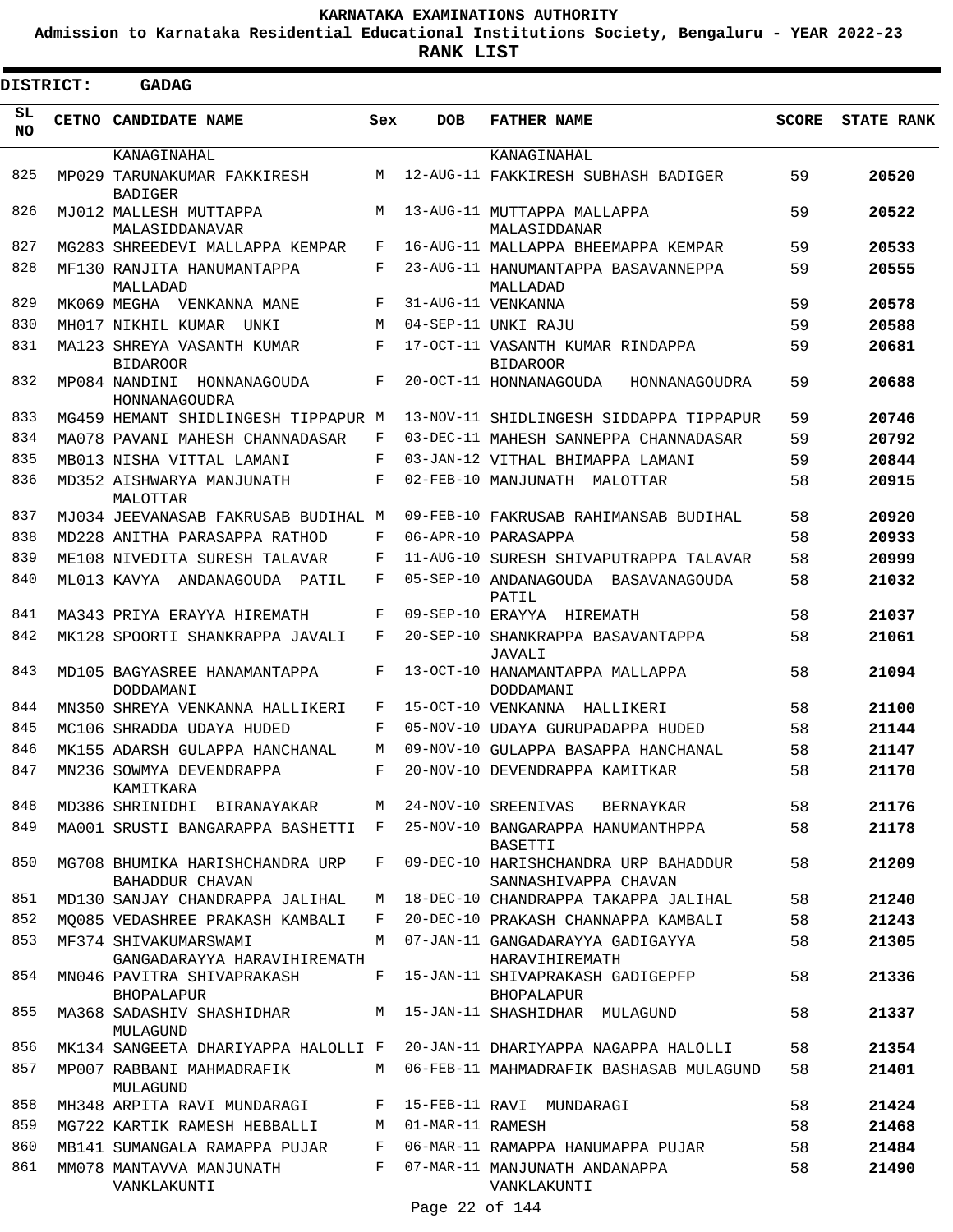**Admission to Karnataka Residential Educational Institutions Society, Bengaluru - YEAR 2022-23**

**RANK LIST**

|                  | <b>DISTRICT:</b> | <b>GADAG</b>                                          |     |                  |                                                       |              |                   |
|------------------|------------------|-------------------------------------------------------|-----|------------------|-------------------------------------------------------|--------------|-------------------|
| SL.<br><b>NO</b> |                  | CETNO CANDIDATE NAME                                  | Sex | <b>DOB</b>       | <b>FATHER NAME</b>                                    | <b>SCORE</b> | <b>STATE RANK</b> |
| 862              |                  | MC089 GANGAMMA SHANMUKHAPPA<br>HOMBAL                 | F   |                  | 08-MAR-11 SHANMUKHAPPA DASHARTHA HOMBAL               | 58           | 21495             |
| 863              |                  | MK266 SEVANTI SURESH SUNKAD                           | F   | 12-MAR-11 SURESH |                                                       | 58           | 21507             |
| 864              |                  | MP225 VAISHNAVI PUTTAPPA BANAKAR                      | F   |                  | 12-MAR-11 PUTTAPPA BASAPPA BANAKAR                    | 58           | 21509             |
| 865              |                  | MN272 PRUTVI ANANDA MALAGOUDRA                        | F   |                  | 17-MAR-11 ANANDA ANDAPPA MALAGOUDRA                   | 58           | 21524             |
| 866              |                  | MF282 CHANNAMMA PARASAPPA MAGADI                      | F   |                  | 05-APR-11 PARASAPPA GULAPPA MAGADI                    | 58           | 21612             |
| 867              |                  | MF156 VEERESH SHARANAYYA PUJAR                        | M   |                  | 12-APR-11 SHARANAYYA MALLAYYA PUJAR                   | 58           | 21652             |
| 868              |                  | MC001 JAGADEESHWARAYYA VEERAYYA<br>HIREMATH           | М   |                  | 19-APR-11 VEERAYYA JAGADEESHWARAYYA<br>HIREMATH       | 58           | 21678             |
| 869              |                  | MM207 GEETA KUBERAPPA SOMANAKATTI F                   |     |                  | 27-APR-11 KUBERAPPA MAHADEVAPPA<br>SOMANAKATTI        | 58           | 21714             |
| 870              |                  | MJ335 VIKAS MARUTI BHAGALE                            | M   |                  | 14-MAY-11 MARUTI SHIVAJI BHAGALE                      | 58           | 21793             |
| 871              |                  | MD062 PALLAVI RAMAPPA KUMBAR                          | F   |                  | 15-MAY-11 RAMAPPA BHIMAPPA KUMBAR                     | 58           | 21796             |
| 872              |                  | MP032 NIKEEL B KONCHIGERI                             | М   |                  | 21-MAY-11 BHUKANTH R KONCHIGERI                       | 58           | 21816             |
| 873              |                  | MC085 SOUMYA DEVENDRAPPA<br>MENASINAKAYI              | F   |                  | 21-MAY-11 DEVENDRAPPA SHANKARAPPA<br>MENASINAKAYI     | 58           | 21817             |
| 874              |                  | MK226 CHINNMI MAHANTESH<br>NAGALOTIMATH               | F   |                  | 23-MAY-11 MAHANTESH SHEKHARAYYA<br>NAGALOTIMATH       | 58           | 21822             |
| 875              |                  | MM210 AKSHATA BASAVARAJ HALLALLI                      | F   |                  | 31-MAY-11 BASAVARAJ VEERAPPA HALLALLI                 | 58           | 21848             |
| 876              |                  | MB165 NAVEEN MAHESH MARANABASARI                      | M   |                  | 31-MAY-11 MAHESH BASAVANNEPPA<br>MARANABASARI         | 58           | 21851             |
| 877              |                  | MG724 MAHADEVAGOUDA HALANAGOUDA<br>NANDAGAVI          | М   |                  | 02-JUN-11 HALANAGOUDA KENCHANAGOUDA<br>NANDAGAVI      | 58           | 21863             |
| 878              |                  | MG302 TASMIYA ABDULRAJAK<br>DODDAMANI                 | F   |                  | 03-JUN-11 ABDULRAJAK PEERSAB DODDAMANI                | 58           | 21874             |
| 879              |                  | MG052 RENUKA SHARANAPPA CHUNGIN                       | F   |                  | 23-JUN-11 SHARANAPPA SOMANNA CHUNGIN                  | 58           | 21958             |
| 880              |                  | MK203 CHETAN SHARANAPPA HANDIGOL                      | М   |                  | 27-JUN-11 SHARANAPPA RACHAPPA HANDIGOL                | 58           | 21972             |
| 881              |                  | MN351 SHANTADEVI BASAVARAJ<br><b>BASAVARADDER</b>     | F   |                  | 29-JUN-11 BASAVARAJ<br>BASAVARADDER                   | 58           | 21981             |
| 882              |                  | MH109 MEGHA BASAPPA ALAWANDI                          | F   |                  | 05-JUL-11 BASAPPA NINGAPPA ALAWANDI                   | 58           | 22004             |
| 883              |                  | MF230 BHAVANA SIDDAPPA SANDLI                         | F   |                  | 10-JUL-11 SIDDAPPA SHIVAPPA SANDLI                    | 58           | 22027             |
| 884              |                  | MP372 BALAPPA MALLAPPA TALLALLI                       | M   |                  | 12-JUL-11 MALLAPPA NEELAPPA TALLALLI                  | 58           | 22035             |
| 885              |                  | MF603 GANGAMMA LAKKANAGOWDA PATIL F                   |     |                  | 14-JUL-11 LAKKANAGOWDA RAMANAGOWDA<br>PATIL           | 58           | 22048             |
| 886              |                  | MH312 SHRINIVASAGOUDA<br>MALLANAGOUDA PATIL           |     |                  | M 16-JUL-11 MALLANAGOUDA KANAKAGOUDA<br>PATIL         | 58           | 22060             |
| 887              |                  | MB244 ARUNKUMAR SURESH PATTED                         | M   |                  | 29-AUG-11 SURESH KALAKAPPA PATTED                     | 58           | 22221             |
| 888              |                  | MF437 PUTTAMMA NAGAPPA GORAVAR                        | F   |                  | 03-OCT-11 NAGAPPA BHARAMAPPA GORAVAR                  | 58           | 22309             |
| 889              |                  | ML249 SAHANA VIRUPAKSHAPPA<br><b>BASAVARADDAR</b>     | F   |                  | 05-OCT-11 VIRUPAKSHAPPA SHANKRAPPA<br>BASAVARADDAR    | 58           | 22314             |
| 890              |                  | MG377 SAHANA MAHADEVAPPA KALAKERI F                   |     |                  | 08-OCT-11 MAHADEVAPPA DODDAHANAMAPPA<br>KALAKERI      | 58           | 22324             |
| 891              |                  | MP093 RUPA NINGAPPA WAGGAR                            | F   |                  | 29-OCT-11 NINGAPPA ADIVEPPA WAGGAR                    | 58           | 22356             |
| 892              |                  | MM212 JAYALAKSHMI GANGADHAR<br>KAMMAR                 | F   |                  | 16-NOV-11 GANGADHAR SHEKHARAPPA KAMMAR                | 58           | 22393             |
| 893              |                  | MC192 AJAYA CHINNAPPA GADADAVAR                       |     |                  | M 01-DEC-11 CHINNAPPA                                 | 58           | 22427             |
| 894              |                  | MC025 AJAYAKUMAR MAILARAPPA<br>KAMAGULI               | M   |                  | 05-DEC-11 MAILARAPPA NIMBANNA KAMAGULI                | 58           | 22436             |
| 895              |                  | MD265 AYAN SHAFIRALI SANKANOOR                        |     |                  | M 12-DEC-11 SHAFIRALI MAHAMMADAUMARSAHEB<br>SANKANOOR | 58           | 22445             |
| 896              |                  | MK127 SVATI RAYANAGOUDA<br>CHINNAPPAGOUDRA            | F   |                  | 27-DEC-11 RAYANAGOUDA BASANAGOUDA<br>CHINNAPPAGOUDRA  | 58           | 22471             |
| 897              |                  | MG707 NIRMALA SHIDDAPPA ANDANI                        | F   |                  | 10-FEB-10 SHIDDAPPA YALLAPPA ANDANI                   | 57           | 22553             |
| 898              |                  | MN125 YALLALING BABU MADAR                            | M   |                  | 26-MAR-10 BABU NURELLEPPA MADAR                       | 57           | 22566             |
| 899              |                  | MG493 BHARATHAKUMAR PRAKASH KELUR M 05-APR-10 PRAKASH |     |                  |                                                       | 57           | 22571             |
|                  |                  |                                                       |     | Page 23 of 144   |                                                       |              |                   |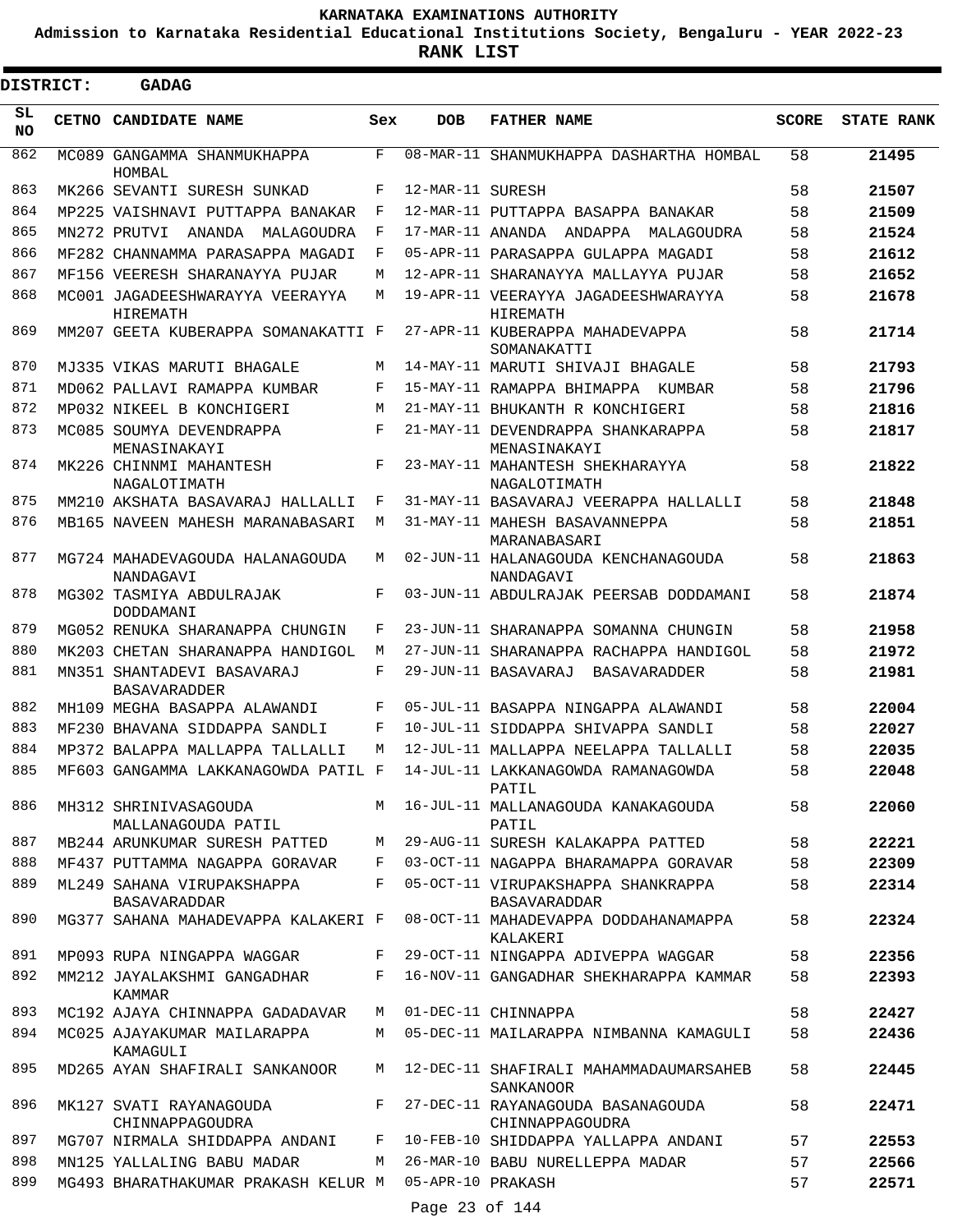**Admission to Karnataka Residential Educational Institutions Society, Bengaluru - YEAR 2022-23**

**RANK LIST**

Ξ

| <b>DISTRICT:</b> | <b>GADAG</b>                              |     |                  |                                                    |              |                   |
|------------------|-------------------------------------------|-----|------------------|----------------------------------------------------|--------------|-------------------|
| SL<br><b>NO</b>  | CETNO CANDIDATE NAME                      | Sex | <b>DOB</b>       | <b>FATHER NAME</b>                                 | <b>SCORE</b> | <b>STATE RANK</b> |
| 900              | ML227 SHAHIL TIPPUSULTAN PINJAR           | M   |                  | 12-APR-10 TIPPUSULTAN<br>PINJAR                    | 57           | 22573             |
| 901              | MD416 ESHWARAYYA VASTRAD                  | М   | 18-APR-10 ADAYYA |                                                    | 57           | 22576             |
| 902              | MJ050 NEELAVVA SANNAMARIYAPPA<br>HADAPAD  | F   |                  | 09-JUN-10 SANNAMARIYAPPA                           | 57           | 22600             |
| 903              | MO114 SOUMYA PRABHU CHANNADASAR           | F   | 24-JUN-10 PRABHU |                                                    | 57           | 22610             |
| 904              | ME106 MANIKANTA SANGAPPA LAGUBAGI M       |     |                  | 03-AUG-10 SANGAPPA HUCHCHIRAPPA<br>LAGUBAGI        | 57           | 22643             |
| 905              | MM191 SANGEETA SHARANAPPA<br>SATTIGERI    | F   |                  | 19-SEP-10 SHARANAPPA NURANDAPPA<br>SATTIGERI       | 57           | 22700             |
| 906              | MA404 KUSUMA MALLAPPA KUNDAGOL            | F   |                  | 30-SEP-10 MALLAPPA MAILARAPPA KUNDAGOL             | 57           | 22721             |
| 907              | MF097 UMESH RAMESH PUJAR                  | M   |                  | 01-OCT-10 RAMESH HAMAPPA PUJAR                     | 57           | 22722             |
| 908              | MG242 HEMANTA CHANNAPPA LAMANI            | M   |                  | 03-OCT-10 CHANNAPPA SOMALAPPA LAMANI               | 57           | 22728             |
| 909              | MP393 MANJUNATH MURIGEPPA<br>KUSALAPUR    | M   |                  | 05-OCT-10 MURIGEPPA MALLAPPA KUSALAPUR             | 57           | 22737             |
| 910              | MF477 VISHWAS VIVEKANANDA PATIL           | M   |                  | 02-NOV-10 VIVEKANANDA ASHOKGOUDA PATIL             | 57           | 22811             |
| 911              | MF012 CHINMAYI SHIVAJOGAYYA<br>HIREMATH   | F   |                  | 05-NOV-10 SHIVAJOGAYYA PANCHAKSHARAYYA<br>HIREMATH | 57           | 22818             |
| 912              | MB208 NAVARIN SHARIFSAB NADAF             | F   |                  | 15-NOV-10 SHARIFSAB NADAF                          | 57           | 22836             |
| 913              | MG231 LATHA CHANNABASAPPA HADAPAD F       |     |                  | 19-NOV-10 CHANNABASAPPA SANKAPPA<br>HADAPAD        | 57           | 22840             |
| 914              | MF032 SHEKHAR PRAKASH KERI                | M   |                  | 19-NOV-10 PRAKASH GANGAPPA KERI                    | 57           | 22842             |
| 915              | MK107 SHARANU GOURISH GODI                | М   |                  | 21-NOV-10 GOURISH GODI                             | 57           | 22848             |
| 916              | MA187 KAVERI CHANNABASAPPA<br>BHAJANTRI   | F   |                  | 03-DEC-10 CHANNABASAPPA DEVAPPA<br>BHAJANTRI       | 57           | 22872             |
| 917              | MH078 HARISH MOUNESH PATTAR               | M   |                  | 05-DEC-10 MOUNESH PATTAR                           | 57           | 22882             |
| 918              | MG162 HEGGAPPA HANAMNTAPPA<br>MAJJAGI     | M   |                  | 10-DEC-10 HANAMNTAPPA HEGGAPPA MAJJAGI             | 57           | 22893             |
| 919              | MG241 MAIMUTAJ SHAMSHUDDIN<br>HAMMIGI     | F   |                  | 10-DEC-10 SHAMSHUDDIN<br>HAMMIGI                   | 57           | 22895             |
| 920              | MG585 AISHWARYA SIDDANNA<br>NANJAPPANAVAR | F   |                  | 11-DEC-10 SIDDANNA IRAPPA NANJAPPANAVAR            | 57           | 22899             |
| 921              | MA358 GANESH ASHOK HADAGALI               | M   |                  | 11-DEC-10 ASHOK HADAGALI                           | 57           | 22900             |
| 922              | MF512 PAVAN GANGARAM PAWAR                | M   |                  | 12-DEC-10 GANGARAM PANDU PAWAR                     | 57           | 22903             |
| 923              | MO159 MEENAKSHI IRAPPA SHIGLI             | F   |                  | 25-DEC-10 IRAPPA CHANNAVEERAPPA SHIGLI             | 57           | 22932             |
| 924              | MH219 PRAJWAL NAGAPPA BASENAYKAR M        |     |                  | 16-FEB-11 NAGAPPA BASAPPA BASENAYKAR               | 57           | 23115             |
| 925              | MB183 RAMYA VEERESH BADIGER               | F   |                  | 23-FEB-11 VEERESH MALIYAPPA BADIGER                | 57           | 23146             |
| 926              | ME041 NAGARATNA MAHANTESH<br>KITAGERI     | F   |                  | 25-MAR-11 MAHANTESH ANNAPPA KITAGERI               | 57           | 23240             |
| 927              | MF497 DIVYA MUTTAPPA BHAJANTRI            | F   |                  | 05-APR-11 MUTTAPPA HANUMANTAPPA<br>BHAJANTRI       | 57           | 23284             |
| 928              | MG576 HEMAVATI YALLAPPA BADAGANDI F       |     |                  | 18-APR-11 YALLAPPA SIDDAPPA BADAGANDI              | 57           | 23333             |
| 929              | MD309 CHETAN RAVIKUMAR INGALADAL          | M   |                  | 20-APR-11 RAVIKUMAR S INGALADAL                    | 57           | 23338             |
| 930              | MD338 VINAYAK RAMESH HUBBALLI             | M   |                  | 04-MAY-11 RAMESH<br>HUBBALLI                       | 57           | 23412             |
| 931              | MO140 PRAJWAL HANAMANT LAMANI             | M   |                  | 05-MAY-11 HANAMANT UMLEPPA LAMANI                  | 57           | 23415             |
| 932              | MJ131 ASHVINE UMESH JAKKANNAVAR           | F   |                  | 08-MAY-11 UMESH BASAPPA JAKKANNAVAR                | 57           | 23428             |
| 933              | MP081 BASAVA SHEKHAPPA LAMANI             | M   |                  | 20-MAY-11 SHEKHAPPA MANGALAPPA LAMANI              | 57           | 23475             |
| 934              | MG339 SANJANA RAMESH SOGI                 | F   |                  | 25-MAY-11 RAMESH NINGAPPA SOGI                     | 57           | 23499             |
| 935              | MC247 SAMARTH KUDLAPPA ANGADI             | M   |                  | 26-MAY-11 KUDLAPPA BASAVARAJ ANGADI                | 57           | 23503             |
| 936              | MG309 ANNAPURNA FAKKIRAYYA<br>HOSAMATH    | F   |                  | 28-MAY-11 FAKKIRAYYA MAHANTAYYA HOSAMTH            | 57           | 23507             |
| 937              | ML207 NETRAVATI HANAMAGOUDA<br>GOUDRA     | F   |                  | 05-JUN-11 HANAMAGOUDA RAMANAGOUDA<br>GOUDRA        | 57           | 23544             |
| 938              | MP063 SUBHASH SHEKHAPPA LAMANI            | M   |                  | 05-JUN-11 SHEKHAPPA TAVAREPPA LAMANI               | 57           | 23547             |
| 939              | MN152 JYOTI SHARANAPPA KOUJAGERI F        |     |                  | 06-JUN-11 SHARANAPPA BHEEMAPPA                     | 57           | 23552             |
|                  |                                           |     | Page 24 of 144   |                                                    |              |                   |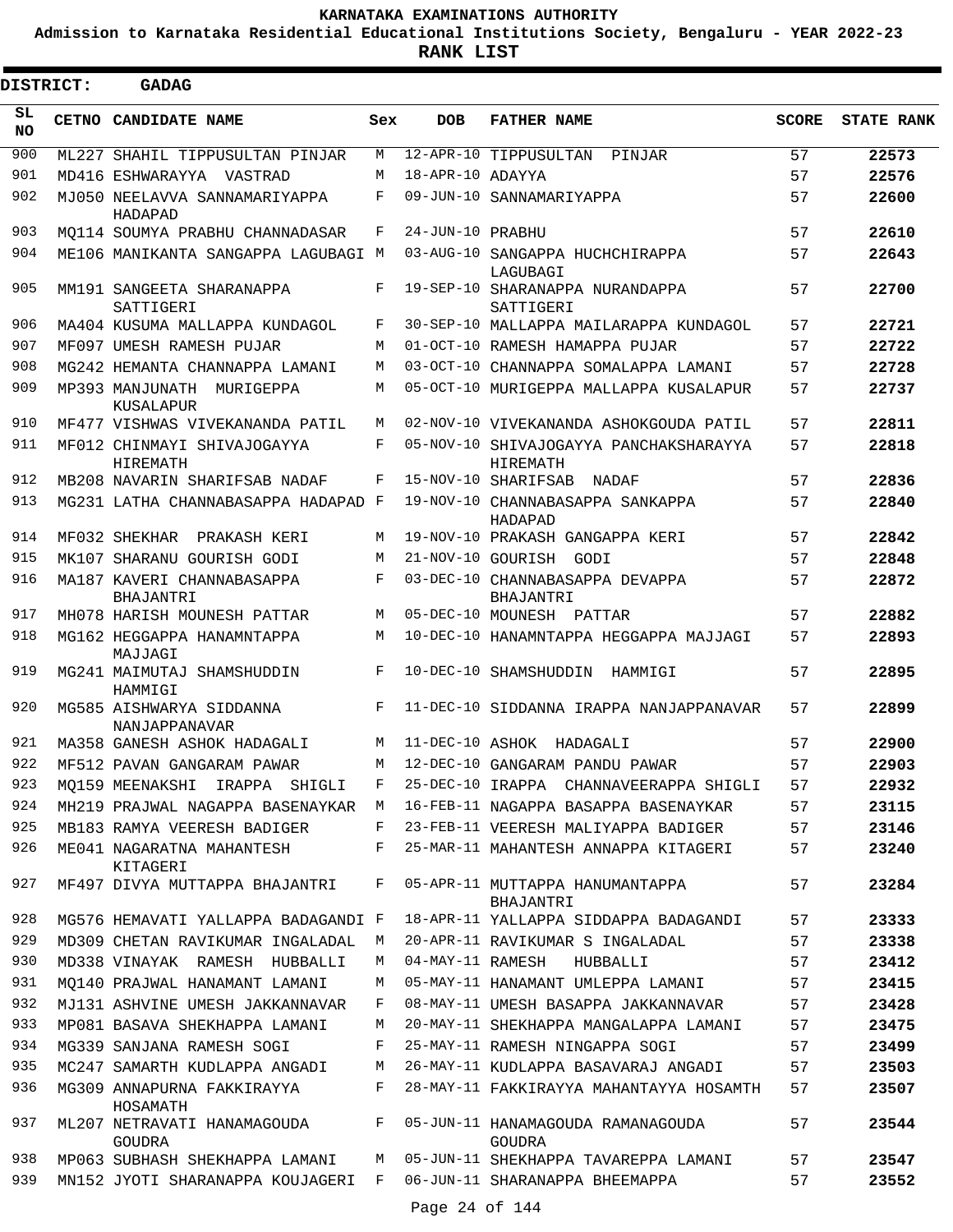**Admission to Karnataka Residential Educational Institutions Society, Bengaluru - YEAR 2022-23**

| <b>DISTRICT:</b> | GADAG                                                                       |     |            |                                                       |              |                   |
|------------------|-----------------------------------------------------------------------------|-----|------------|-------------------------------------------------------|--------------|-------------------|
| SL<br><b>NO</b>  | <b>CETNO CANDIDATE NAME</b>                                                 | Sex | <b>DOB</b> | <b>FATHER NAME</b>                                    | <b>SCORE</b> | <b>STATE RANK</b> |
|                  |                                                                             |     |            | KOUJAGERI                                             |              |                   |
| 940              | MA273 VAISHNAVI JAYAVANTH KALAL                                             | F   |            | 10-JUN-11 JAYAVANTH<br>KALAL                          | 57           | 23574             |
| 941              | MF080 BHAVANA RAMESH BANAVAT                                                | F   |            | 28-JUN-11 RAMESH RAMAPPA BANAVAT                      | 57           | 23653             |
| 942              | MM279 SRUSTI ASHOK CHINI                                                    | F   |            | 02-JUL-11 ASHOK CHANDAPPA CHINI                       | 57           | 23670             |
| 943              | MA311 NASAREENBANU<br><b>SHAREEFSAB</b><br>NEERALAGI                        | F   |            | 04-JUL-11 SHAREEFSAB<br>NEERALAGI                     | 57           | 23678             |
| 944              | ME001 MOHAMMED ABRAR RAJESAB<br><b>BAGAWAN</b>                              | M   |            | 08-JUL-11 RAJESAB KHAJESAB BAGAWAN                    | 57           | 23697             |
| 945              | MN306 SAYIPRIYA NINGAPPA<br><b>BHUMANNAVAR</b>                              | F   |            | 23-JUL-11 NINGAPPA SHARANAPPA<br>BHUMANNAVAR          | 57           | 23773             |
| 946              | MJ040 VIJAYLAXMI KALLAPPA HADAPAD F                                         |     |            | 30-JUL-11 KALLAPPA IRAPPA HADAPAD                     | 57           | 23805             |
| 947              | MF578 PRANAM DURGAPPA HINDI                                                 | M   |            | 05-AUG-11 DURGAPPA                                    | 57           | 23828             |
| 948              | MN155 BASAVARAJ SURESH HDAGALI                                              | М   |            | 15-AUG-11 SURESH BASAPPA HDAGALI                      | 57           | 23875             |
| 949              | MB100 HEMANTH KUMAR CHANDRASHEKAR M<br><b>RATHOD</b>                        |     |            | 27-AUG-11 CHANDRASHEKAR<br>RATHOD                     | 57           | 23928             |
| 950              | MG046 D PADMA                                                               | F   |            | 14-OCT-11 D JAYANAIK                                  | 57           | 24067             |
| 951              | MG167 SANJEEV NAGARAJ BOMBAYI                                               | М   |            | 21-OCT-11 NAGARAJ HANAMAPPA BOMBAYI                   | 57           | 24092             |
| 952              | ME058 YALLAPPA SHARANAPPA NAIKAR                                            | M   |            | 11-NOV-11 SHARANAPPA YALLAPPA NAIKAR                  | 57           | 24148             |
| 953              | MK305 ANAND ASHOK DODAKANNI                                                 | М   |            | 05-DEC-11 ASHOK SHIVAPPA DODAKANNI                    | 57           | 24199             |
| 954              | MP165 CHANDAN BASAVARAJ<br>CHANNAPURMATH                                    | F   |            | 04-FEB-12 BASAVARAJ GANGAYYA<br>CHANNAPURMATH         | 57           | 24262             |
| 955              | MC260 NANDINI<br>RAJU LAMANI                                                | F   |            | 15-DEC-09 RAJU TIPPANNA LAMANI                        | 56           | 24307             |
| 956              | ME122 SUCHITRA MANJUNATH MALOTTAR F                                         |     |            | 01-JUL-10 MANJUNATH MALOTTAR                          | 56           | 24384             |
| 957              | ME190 GOUTAM VEERESH HEBBAL                                                 | М   |            | 24-AUG-10 VEERESH SHEKARAPPA HEBBAL                   | 56           | 24435             |
| 958              | MN002 SHANKRAMMA RAVI<br>PATTANASHETTI                                      | F   |            | 28-AUG-10 RAVI GURUPADAPPA<br>PATTANASHETTI           | 56           | 24442             |
| 959              | MN086 PUSHPA BASAVARAJ TALAVAGERI F                                         |     |            | 31-AUG-10 BASAVARAJ MALLAPPA TALAVAGERI               | 56           | 24445             |
| 960              | MN106 PUTTARAJ MRUTYUNJAYA<br><b>HIREMATH</b>                               | M   |            | 04-SEP-10 MRUTYUNJAYA GURUSHANTAYYA<br>HIREMATH       | 56           | 24450             |
| 961              | MB169 PRASHNAT SHARANAPPA NEGALI                                            | М   |            | 23-SEP-10 SHARANAPPA SHIVAPPA NEGALI                  | 56           | 24483             |
| 962              | MF283 VIDYASHRI SHANKRAPPA GODI                                             | F   |            | 29-SEP-10 SHANKRAPPA RAMANNA GODI                     | 56           | 24496             |
| 963              | MP175 SWETA UDACHAPPA<br>KANNAPPANAVAR                                      | F   |            | 01-OCT-10 UDACHAPPA KANNAPPANAVAR                     | 56           | 24500             |
| 964              | MB032 FATIMA YAMANURSAB KADADI     F   05-OCT-10 YAMANURSAB HASANSAB KADADI |     |            |                                                       | 56           | 24510             |
| 965              | MP213 SHASHIDAR BASAVARAJ DHALALI M                                         |     |            | 13-OCT-10 BASAVARAJ DALALI                            | 56           | 24531             |
| 966              | MJ328 SAMARTH PARAMESHWAR TORAGAL M                                         |     |            | 19-OCT-10 PARAMESHWAR GADIGEPPA TORAGAL               | 56           | 24547             |
| 967              | MO045 SANJEEVA GOPI LAMANI                                                  | М   |            | 10-NOV-10 GOPI PURAPPA LAMANI                         | 56           | 24591             |
| 968              | MB087 JAGANNATH RAMCHANDRAPPA<br>JANIVARD                                   | M   |            | 01-DEC-10 RAMCHANDRAPPA JAGANNATH<br>JANIVARD         | 56           | 24650             |
| 969              | MG135 POOJA RAMAPPA HAIGAR                                                  | F   |            | 01-DEC-10 RAMAPPA HANAMAPPA HAIGAR                    | 56           | 24654             |
| 970              | MN248 SHREESHAILGOUDA<br>VEERANAGOUDA LINGANAGOUDRA                         | M   |            | 07-DEC-10 VEERANAGOUDA KALAKANAGOUDA<br>LINGANAGOUDRA | 56           | 24668             |
| 971              | MP099 POORNIMA NAGARAJ<br>BANDIVADDAR                                       | F   |            | 10-DEC-10 NAGARAJA GIRIYAPPA<br>NANDIVADDAR           | 56           | 24676             |
| 972              | ME187 MITHUN BHIMAPPA LAMANI                                                | М   |            | 14-DEC-10 BHIMAPPA LAMANI                             | 56           | 24683             |
| 973              | MG134 HARISHA SHIVEARADDI KUSUGAL M                                         |     |            | 24-DEC-10 SHIVARADDI CHANNAPPA KUSUGAL                | 56           | 24707             |
| 974              | MD177 BHUVANESHWARI BASAVARAJ<br>VANKALKUNTI                                | F   |            | 25-DEC-10 BASAVARAJ ISHAPPA<br>VANKALKUNTI            | 56           | 24711             |
| 975              | MJ252 SARASWATI MOHAN KUMBAR                                                | F   |            | 25-DEC-10 MOHAN BASAPPA KUMBAR                        | 56           | 24712             |
| 976              | MA469 NUTHAN BASAVARAJ HUAGAR                                               | M   |            | 01-JAN-11 BASAVARAJ                                   | 56           | 24737             |
| 977              | MG109 GEETA ARJUN BUDIHAL                                                   | F   |            | 09-JAN-11 ARJUN NAGAPPA BUDIHAL                       | 56           | 24773             |
| 978              | MF427 YALLAMMA AJJAYYA KADEMANI                                             | F   |            | 23-JAN-11 AJJAYYA YALLAPPA KADEMANI                   | 56           | 24827             |
| 979              | MF128 DEVARAJ RAMESH LAMANI                                                 | M   |            | 29-JAN-11 RAMESH BHEEMAPPA LAMANI                     | 56           | 24836             |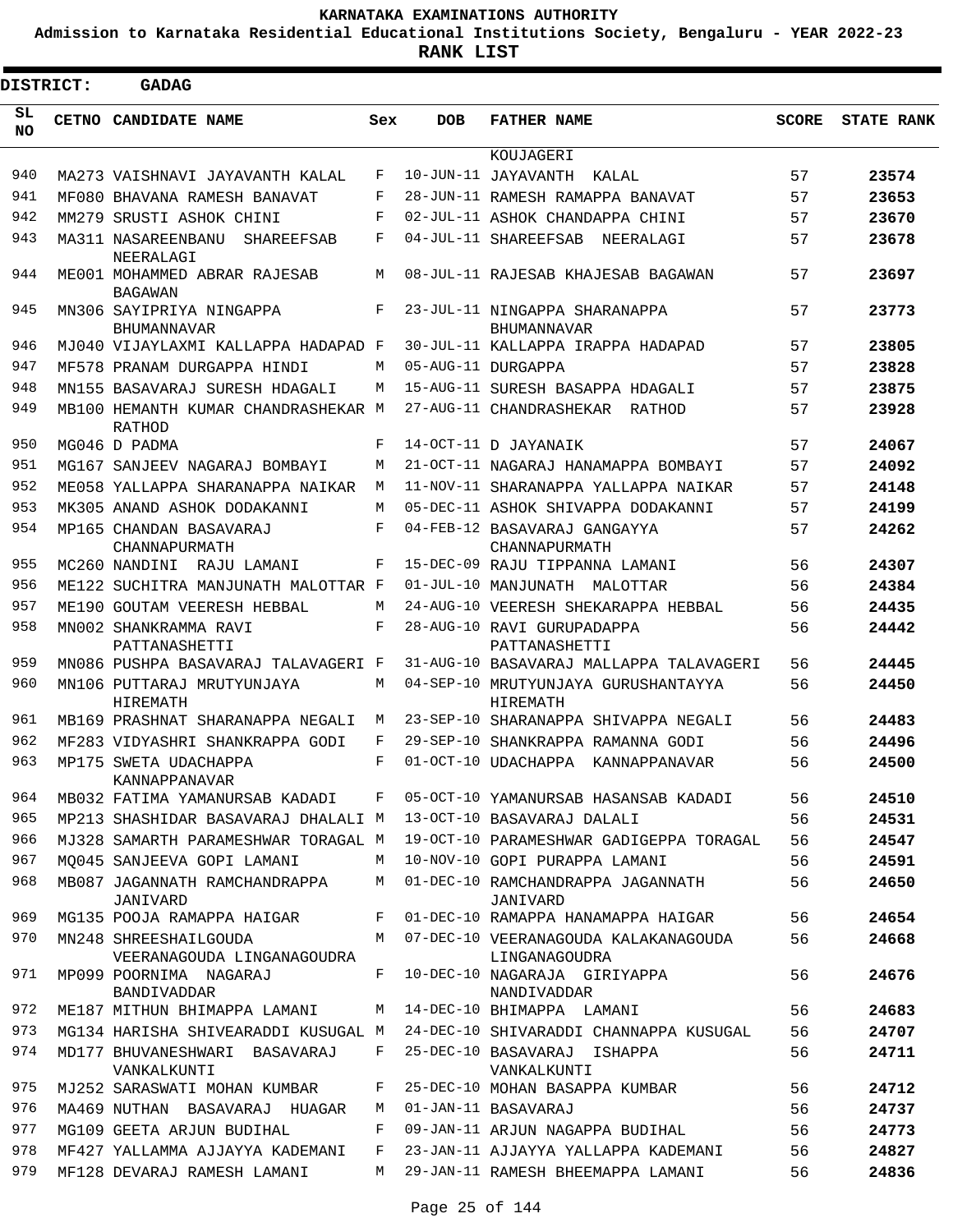**Admission to Karnataka Residential Educational Institutions Society, Bengaluru - YEAR 2022-23**

 $\blacksquare$ 

**RANK LIST**

| <b>DISTRICT:</b> | <b>GADAG</b>                                         |     |                   |                                                                    |              |                   |
|------------------|------------------------------------------------------|-----|-------------------|--------------------------------------------------------------------|--------------|-------------------|
| SL<br>NO.        | CETNO CANDIDATE NAME                                 | Sex | <b>DOB</b>        | <b>FATHER NAME</b>                                                 | <b>SCORE</b> | <b>STATE RANK</b> |
| 980              | MB216 SAMARTH ASHOK SINDHE                           | M   |                   | 05-FEB-11 ASHOK VITTALAPPA SINDHE                                  | 56           | 24861             |
| 981              | MJ169 YOGARAJ PARASHURAM PANDHARI M                  |     |                   | 26-FEB-11 PARASHURAM H PANDHARI                                    | 56           | 24932             |
| 982              | MO124 HONNAKERIMALLAYYA HANAMAPPA M<br>BALLARI       |     |                   | 11-MAR-11 HANAMAPPA SHIVAPPA BALLARI                               | 56           | 24985             |
| 983              | MF338 DEEPIKA ARJUN JEKINAKATTI                      | F   |                   | 13-MAR-11 ARJUN BHIMANNA JEKINAKATTI                               | 56           | 24991             |
| 984              | MD162 VIKASA MALLIKARJUN<br>KADETOTAD                | М   |                   | 17-MAR-11 MALLIKARJUN VEERAPPA<br>KADETOTAD                        | 56           | 25004             |
| 985              | MF562 SHRAVANTI IRANNA KODLIWAD                      | F   |                   | 27-MAR-11 IRANNA SHIVARUDRAPPA KODLIWAD                            | 56           | 25044             |
| 986              | MJ120 ROHINI VENKARADDI SIDNALA                      | F   |                   | 28-MAR-11 VENKARADDI SHIVARADDI SIDNALA                            | 56           | 25048             |
| 987              | MK238 SACHIN AIYAPPA GHALI                           | M   | 31-MAR-11 AIYAPPA |                                                                    | 56           | 25069             |
| 988              | ML156 SAHANA MAHESHA<br>LAKKANAGOUDARA               | F   | 04-APR-11 MAHESHA |                                                                    | 56           | 25086             |
| 989              | MH004 PRAVITRA SHEKHAPPA PAWAR                       | F   |                   | 08-APR-11 SHEKHAPPA PAWAR                                          | 56           | 25104             |
| 990              | MQ132 BHAVANI NAGAPPA RANATHUR                       | F   |                   | 10-APR-11 NAGAPPA FAKEERAPPA RANATHUR                              | 56           | 25115             |
| 991              | MM231 SHIVARAJ P                                     | M   |                   | 20-APR-11 PADIYAPPA YAMANAPPA MADAR                                | 56           | 25177             |
| 992              | MH153 PAVITRA JAGADEESH ALAWANDI                     | F   |                   | 22-APR-11 JAGADEESH IRAPPA ALAWANDI                                | 56           | 25184             |
| 993              | MG677 SNEHA KRASHNA MADIVALAR                        | F   |                   | 28-APR-11 KRASHNA YALLAPPA MADIVALAR                               | 56           | 25207             |
| 994              | MF355 SUDEEPA KIRAPPA LAMANI                         | M   |                   | 02-MAY-11 KIRAPPA LALAPPA LAMANI                                   | 56           | 25223             |
| 995              | ME137 PANCHAKSHARI ANDANAYYA<br>HIREMATH             | M   |                   | 10-MAY-11 ANDANAYYA BASAYYA HIREMATH                               | 56           | 25256             |
| 996              | MA406 VARSHA SHARANABASAPPA GODI                     | F   |                   | 21-MAY-11 SHARANABASAPPA SANGAPPA GODI                             | 56           | 25301             |
| 997              | MH136 MALLIKARJUN BASAVARAJ<br>ANGADI                | М   |                   | 27-MAY-11 BASAVARAJ NINGAPPA ANGADI                                | 56           | 25325             |
| 998              | MJ152 SAHANA SHIVANAND SURAKODA                      | F   |                   | 31-MAY-11 SHIVANAND SURAKODA                                       | 56           | 25346             |
| 999              | MP106 NAGARADDI ALAVANDI                             | M   |                   | 03-JUN-11 SHRINIVASARADDI                                          | 56           | 25366             |
| 1000             | MG739 BHUVANESHWARI FAKKIRAPPA<br>TALWAR             | F   |                   | 20-JUN-11 FAKKIRAPPA<br>TALWAR                                     | 56           | 25440             |
| 1001             | MG697 ANUSHKA SHEKHARAGOUDA PATIL F                  |     |                   | 28-JUN-11 SHEKHARAGOUDA SHANKARAGOUDA<br>PATIL                     | 56           | 25481             |
| 1002             | MM096 FARHANAHMAD BASHEERAHAMAD<br>DESAI             | М   |                   | 10-JUL-11 BASHEERAHAMAD                                            | 56           | 25544             |
|                  | 1003 MQ005 AMRUTH BASAVARAJ BALIGERI                 | М   |                   | 22-JUL-11 BASAVARAJ VEERAPPA BALIGERI                              | 56           | 25589             |
|                  | 1004 MF611 SAVITRI MAHABALESHWARAPPA<br>ANGADI       |     |                   | F 23-JUL-11 MAHABALESHWARAPPA MAHADEVAPPA<br>ANGADI                | 56           | 25598             |
| 1005             | MQ011 ROOPA SHANTAYYA MUNDARAGI                      | F   |                   | 06-AUG-11 SHANTAYYA NAGAYYA MUNDARAGI                              | 56           | 25650             |
| 1006             | MK081 TEJASWINI CHENNAPPAGOUD<br>PATIL               | F   |                   | 11-AUG-11 CHENNAPPAGOUDA RUDRAGOUD<br>PATIL                        | 56           | 25673             |
| 1007             | MM082 MANJUNATHA GANGADHARA<br>GUDLANUR              | М   |                   | 12-AUG-11 GANGADHARA SHIVANAGOUDA<br><b>GUDLANUR</b>               | 56           | 25675             |
| 1008             | MF191 SURAKSHA DHARMARAJ<br>BATAGURKI                | F   |                   | 13-AUG-11 DHARMARAJ PARAMESHWARAPPA<br>BATAGURKI                   | 56           | 25679             |
| 1009             | ME146 CHAITRA THAKAPPA BANDA                         | F   |                   | 19-AUG-11 THAKAPPA                                                 | 56           | 25694             |
| 1010             | ME197 NAVYA RAGHUNATHSA RAIBAGI                      | F   |                   | 22-AUG-11 RAGHUNATHSA VITTALASA RAIBAGI                            | 56           | 25707             |
| 1011             | MJ319 LAXMI HANAMAREDDY RITTI                        | F   |                   | 29-AUG-11 HANAMAREDDY RITTI                                        | 56           | 25734             |
| 1012             | MG716 PRAVEENAKUMARA TIRUPATI<br>KAVALAKERI          | M   |                   | 30-AUG-11 TIRUPATI HANAMAPPA KAVALAKERI                            | 56           | 25739             |
| 1013             | ME085 KRISHNAPPA SHIVAJI RATHOD                      | М   |                   | 08-SEP-11 SHIVAJI KRISHNAPPA RATHOD                                | 56           | 25775             |
| 1014             | MJ244 NESHRITHA DAYAANANDA BURJUY F                  |     |                   | 17-SEP-11 DAYANANDA BASAPPA BURJUY                                 | 56           | 25801             |
| 1015             | MB130 FARID MAHAMMADASHAFI                           | M   |                   | 20-SEP-11 MAHAMMADASHAFI                                           | 56           | 25814             |
| 1016             | DODDAMANI<br>MH039 VIJAYAKUMAR BASAPPA               | М   |                   | MAHAMMADUMARSAB DODDAMANI<br>27-SEP-11 BASAPPA HANAMAPPA BELAGATTI | 56           | 25835             |
| 1017             | BELAGATTI<br>MH234 KHAJABANNI HUSENSAB<br>GARADIMANI | F   |                   | 14-OCT-11 HUSENSAB RAMJANSAB GARADIMANI                            | 56           | 25882             |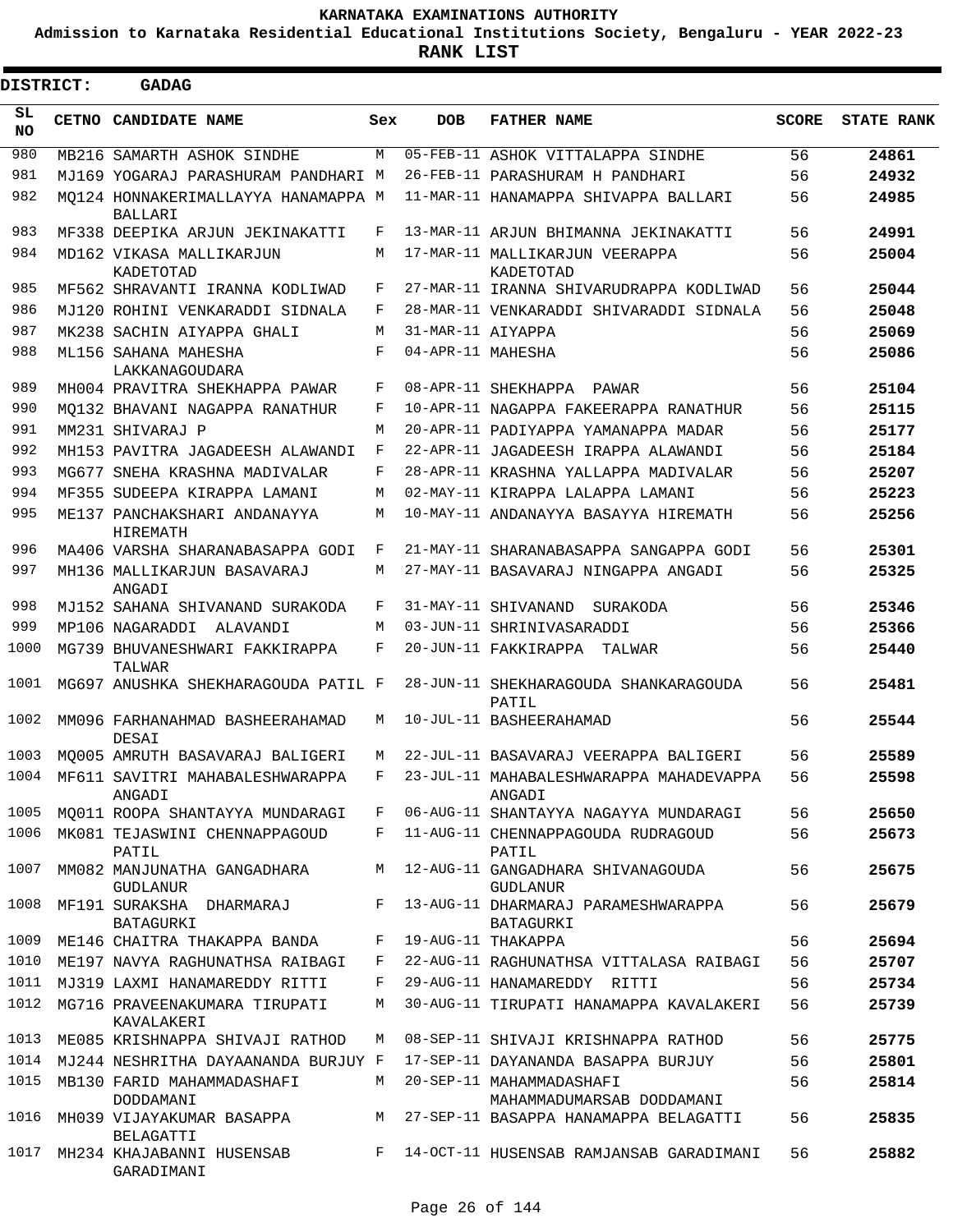**Admission to Karnataka Residential Educational Institutions Society, Bengaluru - YEAR 2022-23**

| <b>DISTRICT:</b> | <b>GADAG</b>                                                                |     |            |                                                         |              |                   |
|------------------|-----------------------------------------------------------------------------|-----|------------|---------------------------------------------------------|--------------|-------------------|
| SL<br><b>NO</b>  | CETNO CANDIDATE NAME                                                        | Sex | <b>DOB</b> | <b>FATHER NAME</b>                                      | <b>SCORE</b> | <b>STATE RANK</b> |
| 1018             | MF185 BHUMIKA SIDDAPPA KARIGAR                                              | F   |            | 16-OCT-11 SIDDAPPA<br>KARIGAR                           | 56           | 25888             |
| 1019             | MC210 YASHAVANT ISHWARAPPA KHAWAS M                                         |     |            | 30-OCT-11 ISHWARAPPA SHANKRAPPA KHAVAS                  | 56           | 25937             |
| 1020             | MJ298 SNEHA BALAPPA HADAGALL                                                | F   |            | 08-NOV-11 BALAPPA IRAPPA HADAGALL                       | 56           | 25958             |
| 1021             | MK075 MADHU BASAPPA MADAR                                                   | F   |            | 13-NOV-11 BASAPPA SUNDRAVVA MADAR                       | 56           | 25970             |
| 1022             | ML119 KUMAR MALLAYYA GANACHARI                                              | M   |            | 14-NOV-11 MALLAYYA FAKEERAYYA GANACHARI                 | 56           | 25973             |
| 1023             | ME140 YAMANURAPPA HONNAPPA SONTI                                            | M   |            | 30-NOV-11 HONNAPPA KALAKAPPA SONTI                      | 56           | 26030             |
| 1024             | MF494 SAMREENABANU MOULASAB<br>SHIRABADAGI                                  | F   |            | 11-DEC-11 MOULASAB UMRESAB SHIRABADAGI                  | 56           | 26053             |
| 1025             | MB076 POOJA SHEKARAPPA DODDAMANI                                            | F   |            | 12-DEC-11 SHEKARAPPA YAMANAPPA<br>DODDAMANI             | 56           | 26056             |
| 1026             | MO190 YASHVANTH BASAVARAJ<br>BELAGATTI                                      | M   |            | 24-DEC-11 BASAVARAJ<br>GANGAPPA BELAGATTI               | 56           | 26074             |
| 1027             | MJ053 VARSHA MALLANAGOUDA<br>KENCHANAGOUDAR                                 | F   |            | 01-JAN-12 MALLANAGOUDA BASANAGOUDA<br>KENCHANAGOUDAR    | 56           | 26092             |
| 1028             | ML252 NEMANAGOUDA YOGANANDA<br>HUNAGUNDI                                    | M   |            | 21-AUG-09 YOGANANDA SHIVARUDRAGOUDA<br><b>HUNAGUNDI</b> | 55           | 26139             |
| 1029             | MN307 VEERANNA ANDANAGOUD<br>PAVADIGOUDRA                                   | M   |            | 08-FEB-10 ANDANAGOUD SHANKARAGOUD<br>PAVADIGOUDRA       | 55           | 26168             |
| 1030             | MG016 GEETA RAMESH BANDIVADDAR                                              | F   |            | 13-MAR-10 RAMESH GURAPPA BANDIVADDAR                    | 55           | 26185             |
| 1031             | MG008 SPOORTI PARAMESH NAYAK                                                | F   |            | 02-JUN-10 PARAMESH                                      | 55           | 26235             |
| 1032<br>1033     | MM298 MANOHAR ISHWARASWAMI HALAGI M<br>MJ100 VASANTAKUMAR MALIYAPPA         | M   |            | 13-AUG-10 ISHWARASWAMI<br>HALAGI<br>18-AUG-10 MALIYAPPA | 55<br>55     | 26293<br>26299    |
| 1034             | <b>BARAKER</b><br>MG390 PUTTARAJ RAMESH<br>HEBASUR                          | M   |            | 16-SEP-10 RAMESH HEBASUR                                | 55           | 26339             |
| 1035             | MM275 ABHISHEK MAHANTESH GEDAGERI M                                         |     |            | 24-SEP-10 MAHANTESH GURAPPA GEDAGERI                    | 55           | 26355             |
| 1036             | MM250 MAHAMMADSAAD ABUBKAR NADAF                                            | M   |            | 30-SEP-10 ABUBKAR FEERSDAB NADAF                        | 55           | 26363             |
| 1037             | MB106 SAMGAMESH SHARANAPPA<br>HOSAMANI                                      | M   |            | 03-OCT-10 SHARANAPPA HOSAMANI                           | 55           | 26373             |
| 1038             | MG579 PRAJWAL PARAMESHWARAYYA<br>HIREMATH                                   | M   |            | 12-OCT-10 PARAMESHWARAYYA ANDANAYYA<br>HIREMATH         | 55           | 26390             |
| 1039             | MG058 AKSHAY SURESH MALAGIMANI                                              | M   |            | 25-OCT-10 SURESH PEERAPPA MALAGIMANI                    | 55           | 26414             |
| 1040             | MA441 SOUMYA MAHADEVPPA<br>SASWIHALLI                                       | F   |            | 04-NOV-10 MAHADEVPPA<br>SASWIHALLI                      | 55           | 26436             |
| 1041             | MG328 BHAGYA SHETAPPA BASAPUR                                               | F   |            | 05-NOV-10 SHETTEPPA VIRUPAKSHAPPA<br>BASAPUR            | 55           | 26437             |
| 1042             | MK236 SHASHIKALA BASAVARAJ KURI                                             | F   |            | 09-NOV-10 BASAVARAJ KURI                                | 55           | 26454             |
| 1043             | MF353 SANJIV JAYAPPA DODAGANNAVAR M                                         |     |            | 16-NOV-10 JAYAPPA HALAPPA DODAGANNAVAR                  | 55           | 26481             |
| 1044             | MK089 SAKSHI JNANESHWAR BAJANTRTI F                                         |     |            | 19-NOV-10 JNANESHWAR BAJANTRTI                          | 55           | 26490             |
| 1045             | MO030 PRATIBHA MANJUNATH ADINA                                              | F   |            | 20-NOV-10 MANJUNATH MUTTAPPA ADINA                      | 55           | 26493             |
| 1046             | MH229 SHANTALA BHIMANAGOUDA PATIL F                                         |     |            | 27-NOV-10 BHIMANAGOUDA HANAMANTAGOUDA<br>PATIL          | 55           | 26515             |
| 1047             | MA052 ASIHWARYLAXMI SHIVARADDI<br>MAINALLI                                  | F   |            | 17-DEC-10 SHIVARADDI VENKARADDI<br>MAINALLI             | 55           | 26568             |
| 1048             | MB051 PRAVEENA KAMMAR                                                       | М   |            | 25-DEC-10 RAVI HANAMANTAPPA KAMMAR                      | 55           | 26589             |
| 1049             | MN224 SARAFARAJ RAFIKASAB<br>UMACHAGI                                       | M   |            | 25-DEC-10 RAFIKASAB JIVANASAB UMACHAGI                  | 55           | 26590             |
| 1050             | MN184 SANTOSH IRANNA MUDAKAVI                                               | М   |            | 27-DEC-10 IRANNA VEERUPAKSHAPPA<br>MUDAKAVI             | 55           | 26595             |
|                  | 1051 MC154 DHANALAXMI<br>CHANNABASANAGOUDA ALAGAVADI                        | F   |            | 04-JAN-11 CHANNABASANAGOUDA                             | 55           | 26642             |
|                  | 1052 MM199 BASAMMA SIDDANAGOUDA<br>DODDANAGOUDRA                            | F   |            | 05-JAN-11 SIDDANAGOUDA RUDRAGOUDA<br>DODDANAGOUDRA      | 55           | 26645             |
| 1053             | MD316 SHARATKUMAR VENKATESH<br>BANKAD                                       | M   |            | 09-JAN-11 VENKATESH DHARMAPPA BANKAD                    | 55           | 26655             |
|                  | 1054 MA317 NETRAVATI MANJUNATH MANNUR F 28-JAN-11 MANJUNATH NINGAPPA MANNUR |     |            |                                                         | 55           | 26721             |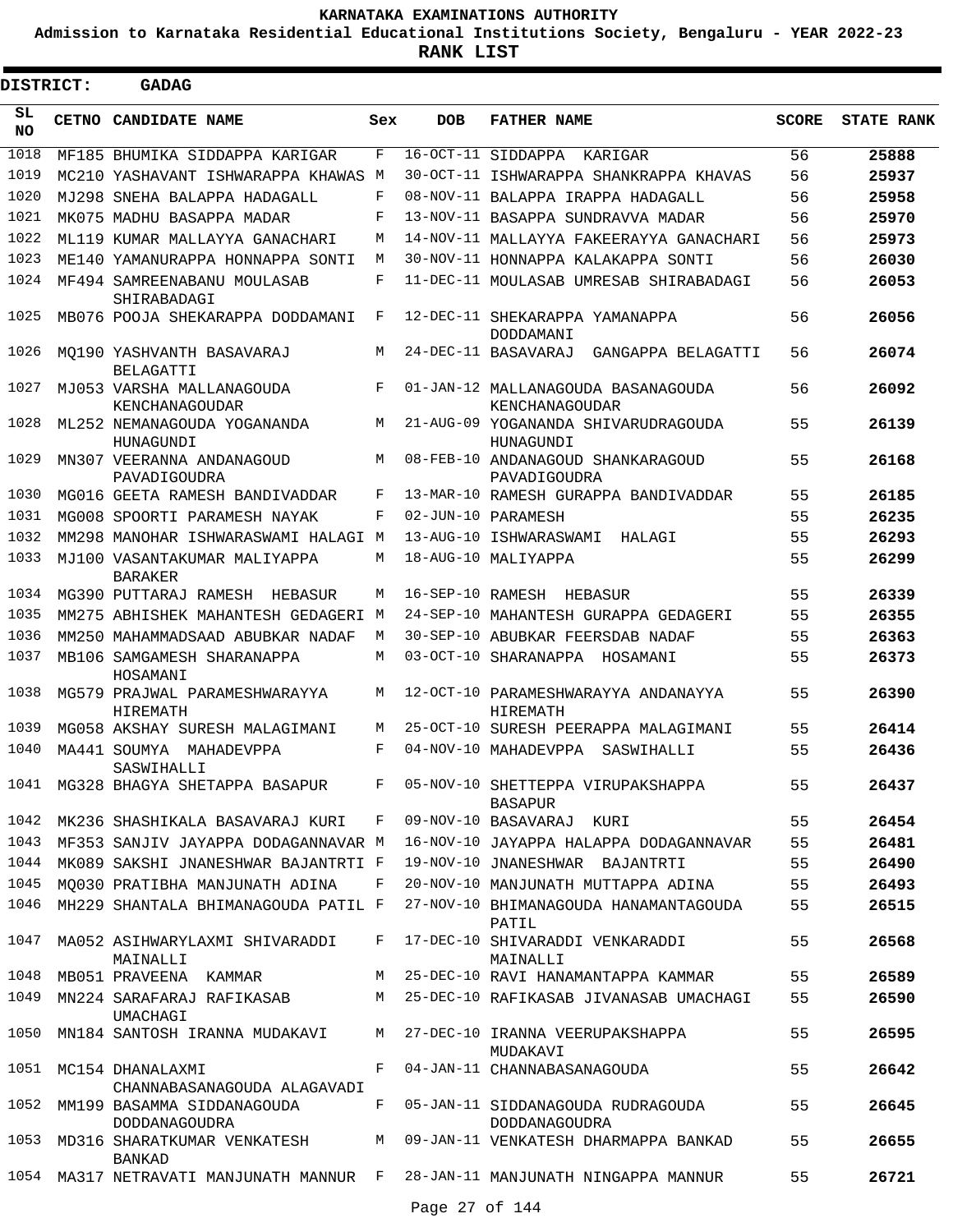**Admission to Karnataka Residential Educational Institutions Society, Bengaluru - YEAR 2022-23**

 $\blacksquare$ 

| <b>DISTRICT:</b> |  | <b>GADAG</b>                                                                    |         |                   |                                                   |              |                   |
|------------------|--|---------------------------------------------------------------------------------|---------|-------------------|---------------------------------------------------|--------------|-------------------|
| SL<br>NO         |  | CETNO CANDIDATE NAME                                                            | Sex     | <b>DOB</b>        | <b>FATHER NAME</b>                                | <b>SCORE</b> | <b>STATE RANK</b> |
| 1055             |  | MA378 SINCHANA VEERANAGOUDA<br>MARIGOUDRA                                       | F       |                   | 31-JAN-11 VEERANAGOUDA SHIVANAGOUDA<br>MARIGOUDRA | 55           | 26732             |
| 1056             |  | MO097 SAHANA TIRAKAPPA MADAR                                                    | F       |                   | 09-FEB-11 TIRAKAPPA GALEPPA MADAR                 | 55           | 26763             |
| 1057             |  | MB084 NIKITA RAMESH RATHOD                                                      | F       | 14-FEB-11 RAMESH  |                                                   | 55           | 26782             |
| 1058             |  | MC164 SHREEDAVI CHANNAPPA HALLI                                                 | F       |                   | 18-FEB-11 CHANNAPPA NAGAPPA HALLI                 | 55           | 26794             |
| 1059             |  | MG450 PALLAVI VEERAYYA HIREMATHA                                                | F       |                   | 20-FEB-11 VEERAYYA SHANKRAYYA HIREMATHA           | 55           | 26800             |
| 1060             |  | MK235 SIDDAYYA RAVI ODEYAR                                                      | M       |                   | 22-FEB-11 RAVI HEMAYYA ODEYAR                     | 55           | 26809             |
| 1061             |  | MP307 YOGESHA HANAMANTAPPA<br><b>BERAGANNAVAR</b>                               | M       |                   | 25-FEB-11 HANAMANTAPPA FAKKIRAPPA<br>BERAGANNAVAR | 55           | 26821             |
| 1062             |  | MJ094 MAINUDDIN KHAJESAB SANNI                                                  | M       |                   | 28-FEB-11 KHAJESAB SANNI                          | 55           | 26826             |
| 1063             |  | MA342 SUPREET RAJASHEKAR<br>UJJANNAVAR                                          | M       |                   | 01-MAR-11 RAJASHEKAR BASAVANNEPPA<br>UJJANNAVAR   | 55           | 26830             |
| 1064             |  | MG419 RAKESH GOPAL LAMANI                                                       | M       | $04-MAR-11$ G     |                                                   | 55           | 26845             |
| 1065             |  | MJ173 SAMPAT MUDIRAPPA MENASAGI                                                 | M       |                   | 19-MAR-11 MUDIRAPPA GURAPPA MENASAGI              | 55           | 26917             |
| 1066             |  | MG517 NAVEEN BASAPPA AJJAPPANAVAR M                                             |         |                   | 24-MAR-11 BASAPPA HALAPPA AJJAPPANAVAR            | 55           | 26944             |
| 1067             |  | MD119 PREETAM VEERESH RATHOD                                                    | M       | 30-MAR-11 VEERESH |                                                   | 55           | 26969             |
| 1068             |  | MC241 AKSHATA SHARANAPPA<br>LAXMESHWAR                                          | F       |                   | 12-APR-11 SHARANAPPA SHIVAPPA<br>LAXMESHWAR       | 55           | 27029             |
| 1069             |  | ML114 SUDHA VACHU LAMANI                                                        | F       | 15-APR-11 VACHU   |                                                   | 55           | 27051             |
| 1070             |  | MD377 GURUSIDDAPPA DIVATAR                                                      | M       |                   | 19-APR-11 GANGADHAR DIVATAR                       | 55           | 27064             |
| 1071             |  | ML062 TRIVENI SHARANAPPA<br>NARAGUNDA                                           | F       |                   | 19-APR-11 SHARANAPPA VEERAPPA NARAGUNDA           | 55           | 27067             |
| 1072             |  | MG054 BHUPEN M K                                                                | M       |                   | 20-APR-11 MALATESHANAIK                           | 55           | 27069             |
| 1073             |  | MN181 KALESHA SURESHA NIRALOTI                                                  | M       |                   | 24-APR-11 SURESHA KASHAPPA NIRALOTI               | 55           | 27086             |
| 1074             |  | MH028 SOWMYA SHARANAPPA GOWDA<br>PATIL                                          | F       |                   | 28-APR-11 SHARANAPPA GOWDA PATIL                  | 55           | 27102             |
| 1075             |  | MG224 DHIRAJ GOWDA PATIL                                                        | M       |                   | 29-APR-11 SHRIKANTH GOWDA PATIL                   | 55           | 27105             |
| 1076             |  | MG721 JAYSHREE TEJAPPA NAYAK                                                    | F       |                   | 30-APR-11 TEJAPPA RAMSINGH NAYAK                  | 55           | 27114             |
| 1077             |  | MB167 VASANT SOMALINGAPPA HADAPAD M                                             |         |                   | 05-MAY-11 SOMALINGAPPA HADAPAD                    | 55           | 27145             |
| 1078             |  | MA126 SNEHA NINGABASAPPA<br>GATTENNAVARA                                        | F       |                   | 08-MAY-11 NINGABASAPPA YALLAPPA<br>GATTENNAVARA   | 55           | 27167             |
| 1079             |  | MQ007 Shrikantagouda Veeranagouda M 08-MAY-11 Veeranagouda Takanagouda<br>Patil |         |                   | Patil                                             | 55           | 27169             |
| 1080             |  | MF323 VINUT IRANNA BADIGER                                                      |         |                   | M 06-JUN-11 IRANNA DEVINDRAPPA BADIGER            | 55           | 27322             |
|                  |  | 1081 MJ108 SHRIDEVI HANUMAPPA<br>MURAGANNAVAR                                   | $F$ and |                   | 20-JUN-11 HANUMAPPA SIDDAPPA<br>MURAGANNAVAR      | 55           | 27390             |
| 1082             |  | MM167 HANAMANTA SHARANAPPA GADAD                                                | M       |                   | 23-JUN-11 SHARANAPPA HANAMANTAPPA GADAD           | 55           | 27401             |
| 1083             |  | MA488 PRATISHA SAKRAPPA MATTI                                                   | F       |                   | 14-JUL-11 SAKRAPPA BASAVNNEPPA MATTI              | 55           | 27490             |
| 1084             |  | MA072 PALLAVI ARKASALI                                                          | F       |                   | 16-JUL-11 SHRINIVAS ARKASALI                      | 55           | 27503             |
| 1085             |  | MF121 SHRADDHA MANJUNATHARADDI<br>IRADDI                                        | F       |                   | 22-JUL-11 MANJUNATHARADDI IRADDI                  | 55           | 27533             |
| 1086             |  | MD073 SHARANAPPA HANAMANTAPPA<br>MADAR                                          | M       |                   | 24-JUL-11 HANAMANTAPPA KENCHAPPA MADAR            | 55           | 27543             |
| 1087             |  | MB207 SWATI RAVICHANDRA HUGAR                                                   | F       |                   | 26-JUL-11 RAVICHANDRA KALLAPPA HUGAR              | 55           | 27552             |
| 1088             |  | MN295 ABHISHEK YALLAPPA MADARA                                                  | M       |                   | 07-AUG-11 YALLAPPA MADARA                         | 55           | 27599             |
| 1089             |  | MG442 GIRISH KOTEPPA KILARI                                                     | M       |                   | 14-AUG-11 KOTEPPA NINGAPPA KILARI                 | 55           | 27633             |
| 1090             |  | MG185 SUNIL TIPPANNA KALYANADAVAR M                                             |         |                   | 20-AUG-11 TIPPANNA FAKKIRAPPA<br>KALYANADAVAR     | 55           | 27658             |
| 1091             |  | MF217 SANJANA DEVAPPA<br>MARIBASANNAVAR                                         | F       |                   | 09-SEP-11 DEVAPPA HANAMAPPA<br>MARIBASANNAVAR     | 55           | 27716             |
| 1092             |  | MA471 NIVEDITA SOMAPPA BARADWAD                                                 | F       |                   | 28-SEP-11 SOMAPPA BASAPPA BARADWAD                | 55           | 27780             |
| 1093             |  | MJ045 RAMU GANGAPPA TALAWAR                                                     | M       |                   | 11-OCT-11 GANGAPPA TALAWAR                        | 55           | 27819             |
| 1094             |  | MP057 VISHNU VAKIL LAMANI                                                       | M       |                   | 15-OCT-11 VAKIL LALAPPA LAMANI                    | 55           | 27833             |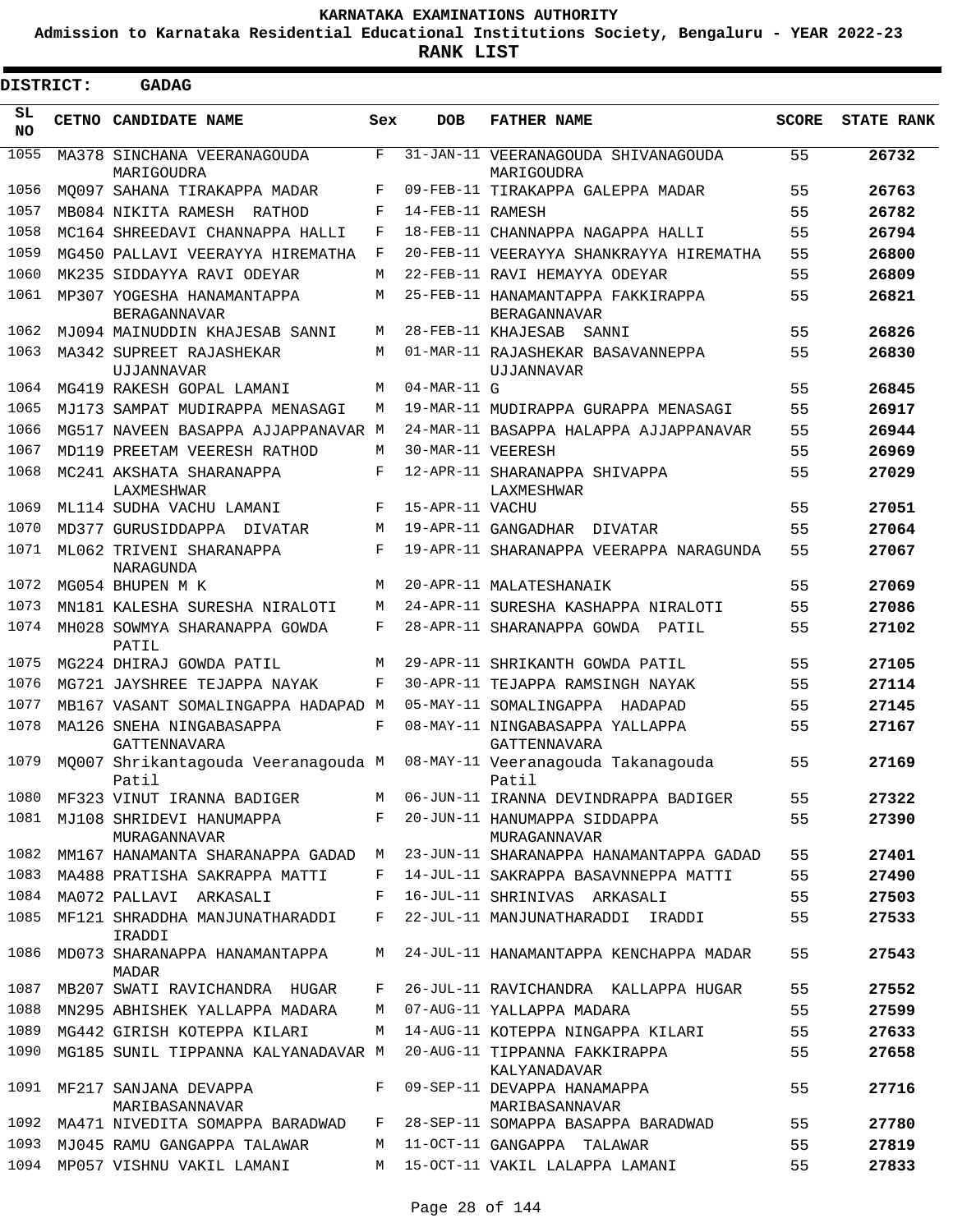**Admission to Karnataka Residential Educational Institutions Society, Bengaluru - YEAR 2022-23**

| <b>DISTRICT:</b> | <b>GADAG</b>                               |     |                   |                                                   |              |                   |
|------------------|--------------------------------------------|-----|-------------------|---------------------------------------------------|--------------|-------------------|
| SL<br><b>NO</b>  | CETNO CANDIDATE NAME                       | Sex | <b>DOB</b>        | <b>FATHER NAME</b>                                | <b>SCORE</b> | <b>STATE RANK</b> |
| 1095             | MB015 ASADULLA MAHAMMADIBRAHIM<br>KADAMPUR | М   |                   | 19-OCT-11 MAHAMMADIBRAHIM DAVALSAB<br>KADAMPUR    | 55           | 27845             |
| 1096             | MD272 PREETI MANJUNATH AGNOOR              | F   |                   | 25-OCT-11 MANJUNATH DANAPPA AGNOOR                | 55           | 27863             |
| 1097             | MD079 BASAVARAJ NEELAPPA RATHOD            | M   |                   | 01-NOV-11 NEELAPPA PARASAPPA RATHOD               | 55           | 27880             |
| 1098             | MC205 GOUSUSAB RAJESAB DHALAYAT            | M   | 01-NOV-11 RAJESAB | DHALAYAT                                          | 55           | 27882             |
| 1099             | MK124 RENUKA MALLAPPA SHIDDAGERI           | F   |                   | 01-NOV-11 MALLAPPA                                | 55           | 27883             |
| 1100             | ME111 RABHIYA DAVALASAB KALAKAPUR F        |     |                   | 14-NOV-11 DAVALASAB BUDNESAB KALAKAPUR            | 55           | 27924             |
| 1101             | ML239 MAHESHWARI MAILARAPPA ETI            | F   |                   | 26-NOV-11 MAILARAPPA ETI                          | 55           | 27952             |
| 1102             | MA150 SAHANA BASAVARAJ GOTUR               | F   |                   | 31-JAN-12 BASAVARAJ KALAKAPPA GOTUR               | 55           | 28049             |
| 1103             | ML203 RAJESWARI KRISHANAPPA<br>ASUNDI      | F   |                   | 25-MAY-10 KRISHANAPPA ASUNDI                      | 54           | 28170             |
| 1104             | MF573 RAHUL MUTTAPPA ANGADI                | М   |                   | 05-SEP-10 MUTTAPPA NILAPPA ANGADI                 | 54           | 28277             |
| 1105             | MA428 ARUN MANJUNATH MANAKWAD              | M   |                   | 08-SEP-10 MANJUNATH BUDAPPA MANAKWAD              | 54           | 28284             |
| 1106             | MB145 MALLIKARJUN YALLAPPA<br>KURAHATTI    | M   |                   | 07-OCT-10 YALLAPPA<br>KURAHATTI                   | 54           | 28334             |
| 1107             | MJ200 MAHESHWARI VEERANGOUD PATIL F        |     |                   | 11-OCT-10 VEERANGOUD RUDRAGOUD PATIL              | 54           | 28344             |
| 1108             | MM124 CHETAN ANDAPPA ARALI                 | M   |                   | 23-OCT-10 ANDAPPA ARALI                           | 54           | 28378             |
| 1109             | MD422 SAVITRI KALAKAPPA HADIMANI           | F   |                   | 01-NOV-10 KALAKAPPA YALLAPPA HADIMANI             | 54           | 28394             |
| 1110             | MF181 SHIVARAJ<br>NINGAPPA KALIWAL         | М   |                   | 06-NOV-10 NINGAPPA YALLAPPA KALIWAL               | 54           | 28406             |
| 1111             | MC093 DEEPA RAMAPPA TOLANAVAR              | F   |                   | 16-NOV-10 RAMAPPA SAKRAPPA TOLANAVAR              | 54           | 28425             |
| 1112             | MG691 DEEPIKA RAJASHEKAR<br>RATHOD         | F   |                   | 17-NOV-10 RAJASHEKHAR<br>RATHOD                   | 54           | 28427             |
| 1113             | MG654 SNEHA UMESH SAVENAHALLI              | F   |                   | 20-NOV-10 UMESH SHIVAPPA SAVENAHALLI              | 54           | 28443             |
| 1114             | MO096 NANDINI PRASHANTH MEGOOR             | F   |                   | 23-NOV-10 PRASHANTH YELLAPPA MEGOOR               | 54           | 28446             |
| 1115             | MM312 KAVERI MUPPAYYA HIREMATH             | F   |                   | 25-NOV-10 MUPPAYYA BASAYYA HIREMATH               | 54           | 28452             |
| 1116             | MK055 TANUJA SHIDDAPPA KYADAD              | F   | $03 - DEC - 10$   | SHIDDAPPA JUMMAPPA KYADAD                         | 54           | 28477             |
| 1117             | MF196 BINDUSHRI SURESH HULAKOTI            | F   |                   | 12-DEC-10 SURESH BALAPPA HULAKOTI                 | 54           | 28512             |
| 1118             | ME200 SANJAY<br>PRABHUSWAMI PURANIK M      |     |                   | 13-DEC-10 PRABHUSWAMI                             | 54           | 28518             |
| 1119             | MB037 FAKKIRESH PARABHAPPA<br>SALAVADI     | М   |                   | 16-DEC-10 PARABHAPPA HUCHCHAPPA<br>SALAVADI       | 54           | 28528             |
| 1120             | MN136 SUHANA DAVALSAB AROGERI              | F   |                   | 22-DEC-10 DAVALSAB<br>AROGERI                     | 54           | 28547             |
| 1121             | MG504 AKSHYAKUMAR RANGAPPA KATAGI M        |     |                   | 23-DEC-10 RANGAPPA GOVINDAPPA KATAGI              | 54           | 28549             |
| 1122             | MG334 NAJEEMA SAIYAD NADAF                 | F   |                   | 20-JAN-11 SAIYAD NADAF                            | 54           | 28642             |
| 1123             | MM093 SAMARTH VEERESH<br>NANDIKOLAMATH     | M   |                   | 26-JAN-11 VEERESH VEERUPAKSHAYYA<br>NANDIKOLAMATH | 54           | 28664             |
| 1124             | MG219 SHREYA PATIL                         | F   |                   | 30-JAN-11 NEELANA GOUDA PATIL                     | 54           | 28682             |
| 1125             | MA116 POOJA BASAVARAJ HUGAR                | F   |                   | 31-JAN-11 BASAVARAJ GURAPPA HUGAR                 | 54           | 28685             |
| 1126             | ML257 ABHISHEK SHARANAPPA HAVAJI M         |     |                   | 11-FEB-11 SHARANAPPA HAVAJI                       | 54           | 28721             |
| 1127             | MC216 MANU MAHANTESH BUDIHAL               | М   |                   | 17-FEB-11 MAHANTESH GANGAVVA BUDIHAL              | 54           | 28747             |
| 1128             | MB253 SUMYYA MARATOJASAB<br>NURABASHA      | F   |                   | 18-FEB-11 MARATOJASAB SANNARAJESAB<br>NURABASHA   | 54           | 28754             |
| 1129             | MA314 BASAVARAJ AMARESH GANAGER M          |     |                   | 19-FEB-11 AMARESH BASAPPA GANAGER                 | 54           | 28757             |
| 1130             | ML220 ADARSH SANGAPPA HUGAR                | M   |                   | 28-FEB-11 SANGAPPA BASAPPA HUGAR                  | 54           | 28791             |
| 1131             | MF149 VINAYAK HANUMANTAPPA PAKKED M        |     |                   | 10-MAR-11 HANUMANTAPPA NAGAPPA PAKKED             | 54           | 28843             |
| 1132             | MD315 PREETAM VEERANNA SOBAGIN             | М   |                   | 16-MAR-11 VEERANNA KERIYAPPA SOBAGIN              | 54           | 28871             |
| 1133             | MO094 SNEHA FAKKIREESH MANNUR              | F   |                   | 17-MAR-11 FAKKIREESH                              | 54           | 28875             |
| 1134             | MN173 MADAN SHARANAPPA RADDER              | M   |                   | 30-MAR-11 SHARANAPPA LAXMAPPA RADDER              | 54           | 28937             |
| 1135             | MG468 SUDHA BASAVARAJ UPPAR                | F   |                   | 30-MAR-11 BASAVARAJ RAMAPPA UPPAR                 | 54           | 28947             |
| 1136             | MH318 RENUKA HANAMANTA KARABARI            | F   |                   | 06-APR-11 HANAMANTA RATNAPPA KARABARI             | 54           | 28984             |
| 1137             | MM064 CHAITHRA SHIVALLI                    | F   |                   | 08-APR-11 GIRIYAPPA GOWDA SHIVALLI                | 54           | 28992             |
| 1138             | MG018 GURU GANESH PATTAR                   | M   |                   | 10-APR-11 GANESH GURAPPA PATTAR                   | 54           | 29002             |
| 1139             | MQ041 JAYANT HANAMANT LAMANI               | M   |                   | 12-APR-11 HANAMANT KUBERAPPA LAMANI               | 54           | 29017             |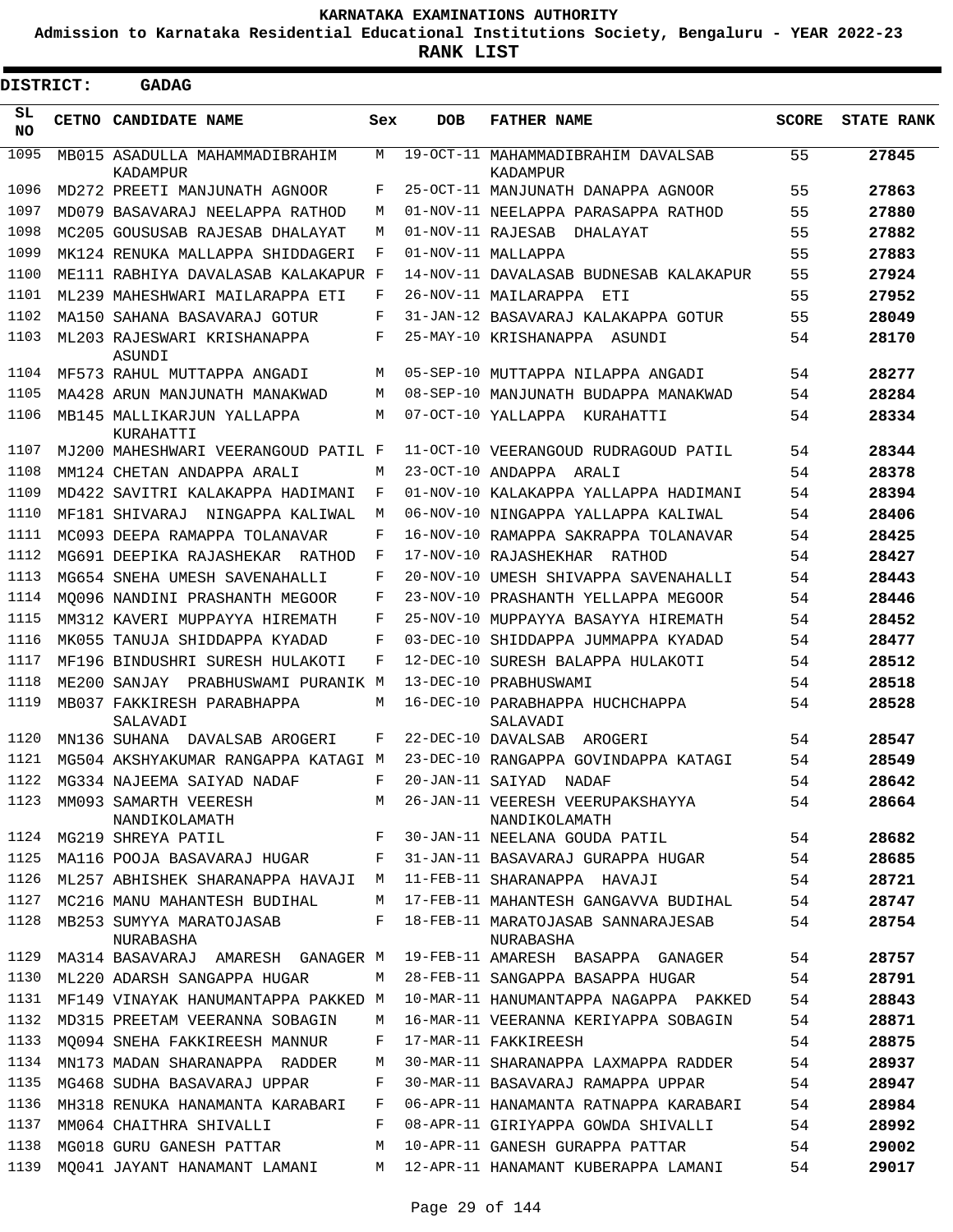**Admission to Karnataka Residential Educational Institutions Society, Bengaluru - YEAR 2022-23**

**RANK LIST**

| <b>DISTRICT:</b> | <b>GADAG</b>                                        |     |            |                                                                                 |              |                   |
|------------------|-----------------------------------------------------|-----|------------|---------------------------------------------------------------------------------|--------------|-------------------|
| SL<br><b>NO</b>  | CETNO CANDIDATE NAME                                | Sex | <b>DOB</b> | <b>FATHER NAME</b>                                                              | <b>SCORE</b> | <b>STATE RANK</b> |
| 1140             | MA106 SATISHRADDI RAVIRADDI<br>MULLUR               | M   |            | 28-APR-11 RAVIRADDI SOMARADDI MULLUR                                            | 54           | 29115             |
| 1141             | MG477 YASHODA MANJAYYA HIREMATH                     | F   |            | 04-MAY-11 MANJAYYA VIRUPAKSHAYYA<br>HIREMATH                                    | 54           | 29153             |
| 1142             | MF551 RAKSHITA DEVENDRAPPA<br>JALAVADAGI            | F   |            | 05-MAY-11 DEVENDRAPPA HANUMAPPA<br>JALAVADAGI                                   | 54           | 29154             |
| 1143             | MD046 SUPREETA MUTTAPPA TANGADAGI F                 |     |            | 16-MAY-11 MUTTAPPA YAMANAPPA TANGADAGI                                          | 54           | 29209             |
| 1144             | MF267 RENUKA SURESH MAKARABBI                       | F   |            | 21-MAY-11 SURESH HANUMAVVA MAKARABBI                                            | 54           | 29232             |
| 1145             | MP296 RADIKA TUKARAMA DASARA                        | F   |            | 30-MAY-11 TUKARAMA KAMALAPPA DASARA                                             | 54           | 29285             |
| 1146             | MJ282 KARTIK KANAKAPPA WADDAR                       | М   |            | 04-JUN-11 KANAKAPPA YALLAPPA WADDAR                                             | 54           | 29315             |
| 1147             | MN167 KEERTHI MRUTYUNJAJA<br>HIRAMATA               | F   |            | 15-JUN-11 MRUTYUNJAYA KALKAY HIRAMATA                                           | 54           | 29377             |
| 1148             | MD165 HARSHA HIREMATH                               | F   |            | 16-JUN-11 MAHANTAYYA                                                            | 54           | 29385             |
| 1149             | MJ060 AMRUTHA YALLAPPA BARAKER                      | F   |            | 25-JUN-11 YALLAPPA BASAPPA YALLAPPA                                             | 54           | 29428             |
| 1150             | MD129 ANNAPURN VIRUPAKSHAYYA<br><b>BHUSANURMATH</b> | F   |            | 15-JUL-11 VIRUPAKSHAYYA                                                         | 54           | 29547             |
| 1151             | ME201 KARTIK LEELAGANGAYYA<br><b>HIREMATH</b>       | M   |            | 29-JUL-11 LEELAGANGAYYA KALAKAYYA<br>HIREMATH                                   | 54           | 29633             |
| 1152             | MF265 NAGARAJ RAMESH OMKARI                         | M   |            | 02-AUG-11 RAMESH YALLAPPA OMKARI                                                | 54           | 29658             |
| 1153             | MB006 VAISHNAVI ASHOK MYAGERI                       | F   |            | 08-AUG-11 ASHOK SHANKRAPPA MYAGERI                                              | 54           | 29694             |
| 1154             | MH154 DARSHAN BASAVARAJ RADDER                      | M   |            | 19-AUG-11 BASAVARAJ RADDER                                                      | 54           | 29742             |
| 1155             | MP348 AISHWARYA TIPPANNA VADDATTI F                 |     |            | 17-SEP-11 TIPPANNA BASAVANNEPPA<br>VADDATTI                                     | 54           | 29860             |
| 1156             | MC022 SRUSTI IRANNA HARTI                           | F   |            | 19-SEP-11 IRANNA SHIVARAYAPPA HARTI                                             | 54           | 29867             |
| 1157             | MD286 UMA VEERAPPA NARAGUND                         | F   |            | 02-OCT-11 VEERAPPA BASAPPA NARAGUND                                             | 54           | 29898             |
| 1158             | MJ286 SANJANA MURAGAYYA SALI                        | F   |            | 16-OCT-11 MURAGAYYA SHANTAVEERAYYA SALI                                         | 54           | 29951             |
| 1159             | ML015 PRUTVIKUMAR SHARANAPPAGOUDA M<br>CHAVADI      |     |            | 14-NOV-11 SHARANAPPAGOUDA MAHADEVGOUDA<br>CHAVADI                               | 54           | 30044             |
| 1160             | MN223 SAMEER HUSENSAB PATIL                         | М   |            | 14-NOV-11 HUSENSAB FAKEERAGOUD PATIL                                            | 54           | 30045             |
| 1161             | MN119 MEGHARAJ PARASAPPA<br>KANDAGALLA              | M   |            | 12-DEC-11 PARASAPPA BASAPPA KANDAGALLA                                          | 54           | 30118             |
| 1162             | MP054 JYOTHI N PUJAR                                | F   |            | 05-JAN-09 NARASAPPA PUJAR                                                       | 53           | 30215             |
|                  |                                                     |     |            | 1163 MG205 BASAVARAJ GANGAPPA HANAVAL M 19-SEP-09 GANGAPPA HANAMANTAPPA HANAVAL | 53           | 30232             |
| 1164             | ML216 VEERANAGOUDA MALLANAGOUDA<br>PATIL            | M   |            | 01-JAN-10 MALLANAGOUDA SHANKARGOUDA<br>PATIL                                    | 53           | 30253             |
| 1165             | MP150 YUVARAJ VENKATESH PAWAR                       | M   |            | 29-MAY-10 VENKATESH HEGGAPPA PAWAR                                              | 53           | 30332             |
| 1166             | ML106 PURVI MANJUNATH GADAD                         | F   |            | 27-JUN-10 MANJUNATH GADAD                                                       | 53           | 30361             |
| 1167             | ML189 SACHIN BASAYYA RUDRA<br>PURMATH               | М   |            | 20-JUL-10 BASAYYA P                                                             | 53           | 30381             |
| 1168             | MF223 SHILPA MARIGOUDRA<br>NINGANAGOUDRA            | F   |            | 10-AUG-10 MARIGOUDRA BASANAGOUDA<br>NINGANAGOUDRA                               | 53           | 30406             |
| 1169             | MA197 CHIRANTH SATISHA BUDIHAL                      | M   |            | 26-AUG-10 SATISHA PARPPA BUDIHAL                                                | 53           | 30433             |
| 1170             | MH251 MEGHA MANJUNATH SHELAVADI                     | F   |            | 02-SEP-10 MANJUNATH VIRABHADRAPPA<br>SHELAVADI                                  | 53           | 30447             |
| 1171             | MK199 KALLANAGOUDA RUDRAGOUDA<br>KOPPANAGOUDRA      | M   |            | 16-SEP-10 RUDRAGOUDA KALLANAGOUDA<br>KOPPANAGOUDRA                              | 53           | 30468             |
| 1172             | MJ205 SHRADDHA SHIVANAGOUDA<br>VEERANAGOUDRA        | F   |            | 20-SEP-10 SHIVANGOUDA VEERANAGOUDRA                                             | 53           | 30474             |
| 1173             | MF088 PREMA HANAMANTAPPA LAMANI                     | F   |            | 10-OCT-10 HANAMANTAPPA PANDAPPA LAMANI                                          | 53           | 30516             |
| 1174             | MF606 BASAVARAJ SHANMUK TAGGALLI                    | M   |            | 10-NOV-10 SHANMUK TAGGALLI                                                      | 53           | 30597             |
| 1175             | MD302 RANGAVVA FAKIRAPPA<br>URANNAVAR               | F   |            | 11-NOV-10 FAKIRAPPA RAMAPPA URANNAVAR                                           | 53           | 30600             |
| 1176             | MA083 PRAKASHA RAMESHA HUILAGOL                     | M   |            | 15-NOV-10 RAMESHA FAKKIRAPPA HUILAGOL                                           | 53           | 30609             |
| 1177             | MP188 ANNAPURNA JUNJAPPA HOUNSHI F                  |     |            | 25-NOV-10 JUNJAPPA                                                              | 53           | 30630             |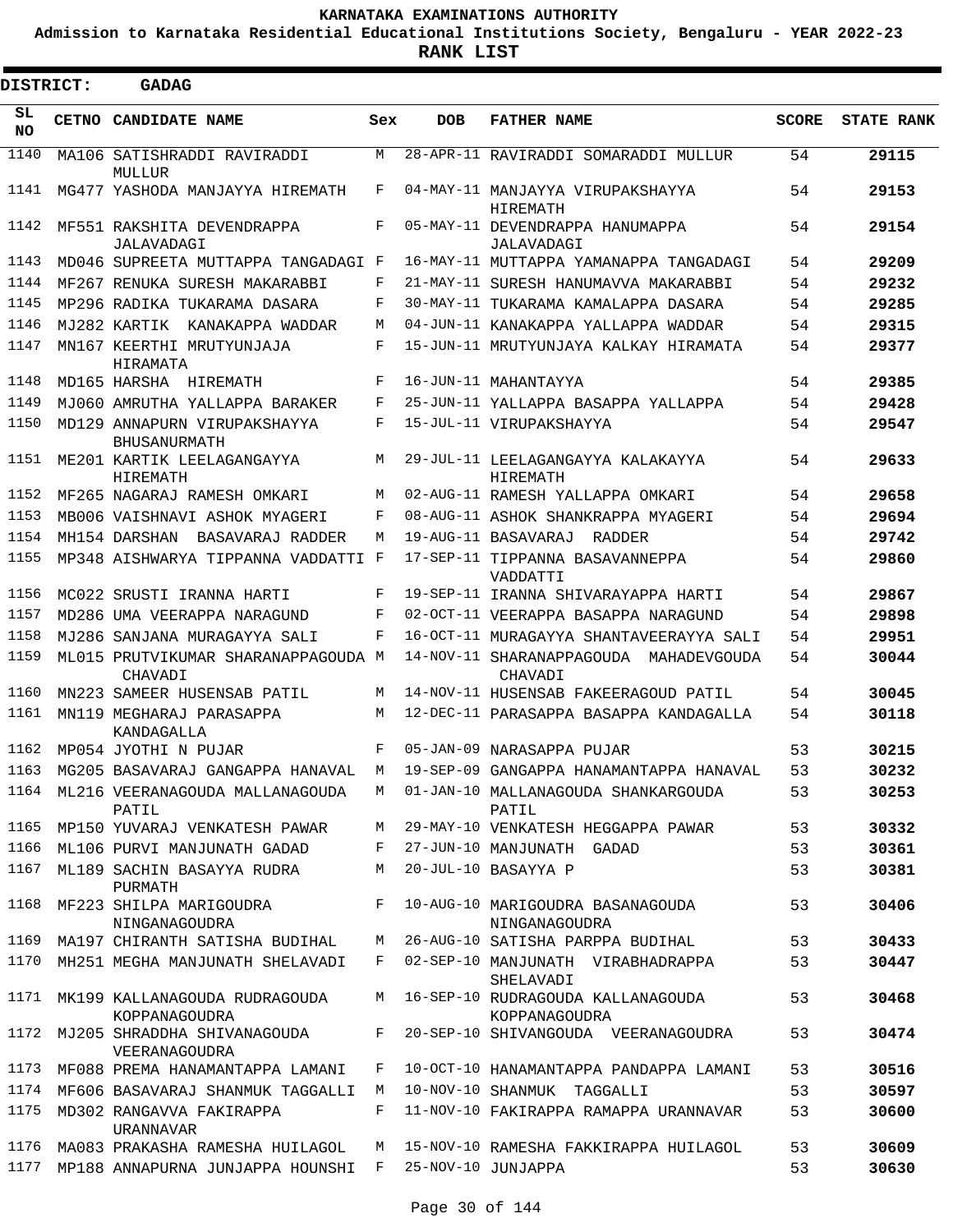**Admission to Karnataka Residential Educational Institutions Society, Bengaluru - YEAR 2022-23**

| DISTRICT:  | <b>GADAG</b>                                             |            |                   |                                                                                    |              |                   |
|------------|----------------------------------------------------------|------------|-------------------|------------------------------------------------------------------------------------|--------------|-------------------|
| SL.<br>NO. | CETNO CANDIDATE NAME                                     | Sex        | <b>DOB</b>        | <b>FATHER NAME</b>                                                                 | <b>SCORE</b> | <b>STATE RANK</b> |
| 1178       | ML289 KIRAN MAHANTESHA<br>PATTANASHETTI                  | M          |                   | 27-NOV-10 MAHANTESHA BASAPPA<br>PATTANASHETTI                                      | 53           | 30641             |
| 1179       | MO082 MANOJ MUTTAPPA KABBERALLI                          | M          |                   | 27-NOV-10 MUTTAPPA KOTEPPA KABBERALLI                                              | 53           | 30642             |
| 1180       | MF506 ANUSHREE FAKKIRESH MARAGUR                         | F          |                   | 28-NOV-10 FAKKIRESH VEERAPPA MARAGUR                                               | 53           | 30644             |
| 1181       | MJ333 APOORVA BASAVARAJ WADDAR                           | F          |                   | 15-DEC-10 BASAVARAJ YAMANAPPA WADDAR                                               | 53           | 30697             |
| 1182       | MA497 YASHAVANTA GURUVAPPA<br><b>BADIGER</b>             | M          |                   | 02-JAN-11 GURUVAPPA KOTREPPA BADIGER                                               | 53           | 30770             |
| 1183       | MC060 SNEHA CHANDRAGOUDA PATIL                           | F          |                   | 08-JAN-11 CHANDRAGOUDA SHEKARGOUDA<br>PATIL                                        | 53           | 30795             |
| 1184       | MH227 AKHILESH SHREENIVAS<br>KORLAGATTI                  | M          |                   | 14-JAN-11 SHREENIVAS                                                               | 53           | 30824             |
| 1185       | MB089 AKSHATA PARAPPA KORI                               | F          |                   | 15-JAN-11 PARAPPA YALLAPPPA KORI                                                   | 53           | 30827             |
| 1186       | MF419 MANOJ LAXMAN LAMANI                                | M          |                   | 28-JAN-11 LAXMAN RAMAPPA LAMANI                                                    | 53           | 30866             |
| 1187       | MF134 BRUNDA GURUBASANAGOUDA<br>PATIL                    | F          |                   | 31-JAN-11 GURUBASANAGOUDA F PATIL                                                  | 53           | 30880             |
| 1188       | ML183 NITHISH VEERABHADRAPPA<br>CHALAGERI                | M          |                   | 11-FEB-11 VEERABHADRAPPA VEERAPPA<br>CHALAGERI                                     | 53           | 30928             |
| 1189       | MB068 PRIYANKA PRASHANT BAGALKOTI F                      |            |                   | 13-FEB-11 PRASHANT<br>BAGALKOTI                                                    | 53           | 30937             |
| 1190       | MP209 SACHIN MEGARAJ LAMANI                              | M          |                   | 23-FEB-11 MEGARAJ DEVAPPA LAMANI                                                   | 53           | 30984             |
| 1191       | MM040 NIDHA SALIMSAB HIREMANI                            | F          |                   | 24-FEB-11 SALIMSAB RAJESAB HIREMANI                                                | 53           | 30989             |
| 1192       | MA221 SHRUTI BASAVARAJ BALLARI                           | F          |                   | 02-MAR-11 BASAVARAJ MALLAPPA BALLARI                                               | 53           | 31012             |
| 1193       | MC041 KRISHNA SHARANAPPA GUTTUR                          | M          |                   | 11-MAR-11 SHARANAPPA GUTTUR                                                        | 53           | 31062             |
| 1194       | MG659 N K VIKAS                                          | M          |                   | 18-MAR-11 K NAGENDRA NAIK                                                          | 53           | 31096             |
| 1195       | MB187 SPOORTI GANGADHAR<br>BANDAKKANAVAR                 | F          |                   | 18-MAR-11 GANGADHAR PARAPPA<br>BANDAKKANAVAR                                       | 53           | 31097             |
| 1196       | MN169 SUNITA BASAPPA SANDIMANI                           | F          |                   | 30-MAR-11 BASAPPA NINGAPPA SANDIMANI                                               | 53           | 31151             |
| 1197       | MJ115 DIVYA KALAKAPPA TEJI                               | F          |                   | 02-APR-11 KALAKAPPA<br>TEJI                                                        | 53           | 31165             |
| 1198       | MG428 ASHWINI SOMASHEKHAR CHAVAN                         | F          |                   | 06-APR-11 SOMASHEKHAR BHIMAPPA CHAVAN                                              | 53           | 31179             |
| 1199       | MM208 HANAMAVVA PRAKASH HANDI                            | F          | 11-APR-11 PRAKASH |                                                                                    | 53           | 31199             |
| 1200       | MK278 JYOTHI RUDRAPPA PUJAR                              | F          |                   | 19-APR-11 RUDRAPPA SHANKRAPPA PUJAR                                                | 53           | 31237             |
| 1201       | MK016 NETRA GIRIYAPPA KITTALI                            | $_{\rm F}$ |                   | 19-APR-11 GIRIYAPPA SHIDDAPPA KITTALI                                              | 53           | 31238             |
| 1202       | ME003 POORNIMA RAJAPPA PUJAR                             | $_{\rm F}$ |                   | 25-APR-11 RAJAPPA RAMESH PUJAR                                                     | 53           | 31273             |
|            | 1203 MA448 RAKHESH SHIVAPUTRAPPA<br>HIREHAL              |            |                   | M 02-MAY-11 SHIVAPUTRAPPA SATYAPPA<br>HIREHAL                                      | 53           | 31319             |
|            | 1204 MQ144 FAKRUDDIN CHANDUSAB NADAF                     |            |                   | M 13-MAY-11 CHANDUSAB HASANASAB NADAF                                              | 53           | 31377             |
| 1205       | MB124 SHRIDHAR ASHOK KARIGAR                             | M          |                   | 25-MAY-11 ASHOK FAKKIRAPPA KARIGAR                                                 | 53           | 31451             |
| 1206       | MF141 SRINIVAS SHIVAPPA LAMANI                           | M          |                   | 01-JUN-11 SHIVAPPA NARASINGAPPA LAMANI                                             | 53           | 31497             |
|            | 1207 MC242 JEEVAN SHIVANAND BAVIKATTI M                  |            |                   | 06-JUN-11 SHIVANAND BASAPOA BAVILATTI                                              | 53           | 31521             |
| 1208       | ML210 PALLAVI BASANAGOUDA<br>HIRESAKKARAGOUDRA           | $F$ –      |                   | 10-JUN-11 BASANAGOUDA DUNDANAGOUDA<br>HIRESAKKARAGOUDRA                            | 53           | 31543             |
|            | 1209 MC244 PRAJWAL TIMMANNA<br>BANDIVADDAR               |            |                   | M 10-JUN-11 TIMMANNA SHIDDAPPA<br>BANDIVADDAR                                      | 53           | 31544             |
|            | SHIVASHIMPAR                                             |            |                   | 1210 MG414 KAVERI SHIVAMURTEPPA F 18-JUN-11 SHIVAMURTEPPA RUDRAPPA<br>SHIVASHIMPAR | 53           | 31603             |
|            | 1211 MK090 SHASHIDHARAGOUDA<br>PRAKASHAGOUDA POLICEPATIL | M          |                   | 18-JUN-11 PRAKASHAGOUDA POLICEPATIL                                                | 53           | 31608             |
|            | 1212 ML085 PRAKASH MUDAKAPPA AIHOLLI                     | M          |                   | 30-JUN-11 MUDAKAPPA BASAPPA AIHOLLI                                                | 53           | 31653             |
| 1213       | MM074 VIJAYLAXMI ASHOK MUGALI                            | F          |                   | 16-JUL-11 ASHOK FAKHIRAPPA MUGALI                                                  | 53           | 31739             |
|            | 1214 MA374 SOMANATH VEERANNA KURLI                       | M          |                   | 26-JUL-11 VEERANNA KURLI                                                           | 53           | 31786             |
| 1215       | ME031 SHARANABASAV PARASHURAM<br>DOLLIN                  | M          |                   | 29-JUL-11 PARASHURAM KALAKAPPA DOLLIN                                              | 53           | 31805             |
|            | 1216 MA268 AKUL SHIVANANDA PATIL                         |            |                   | M 30-JUL-11 SHIVANANDA                                                             | 53           | 31808             |
|            | 1217 MA024 SONIKA SHRIKANT PUJAR                         |            |                   | F 02-AUG-11 SHRIKANT CHATRAPPA PUJAR                                               | 53           | 31827             |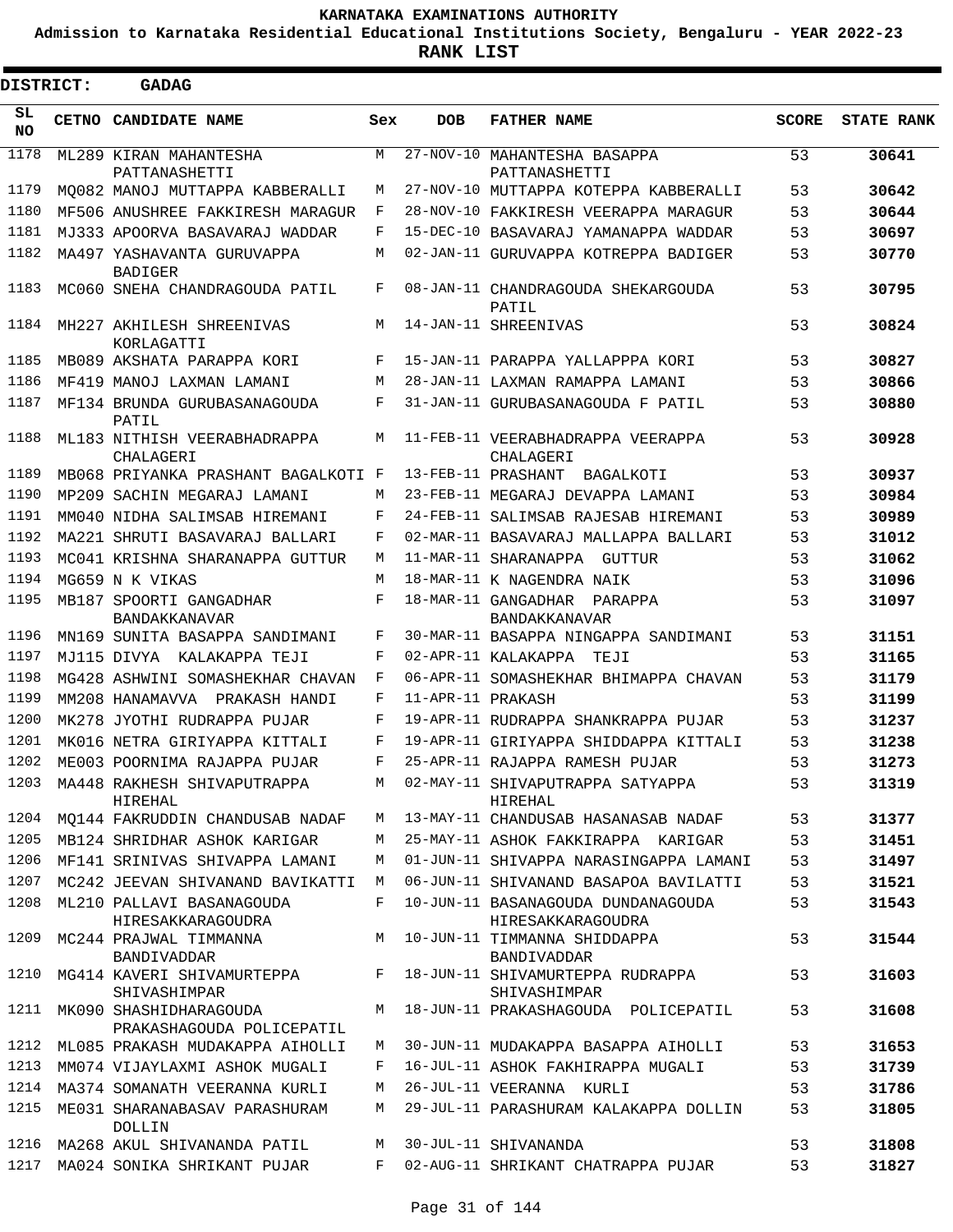**Admission to Karnataka Residential Educational Institutions Society, Bengaluru - YEAR 2022-23**

**RANK LIST**

| <b>DISTRICT:</b> | <b>GADAG</b>                                                                |         |                  |                                                                                           |              |                   |
|------------------|-----------------------------------------------------------------------------|---------|------------------|-------------------------------------------------------------------------------------------|--------------|-------------------|
| SL<br>NO.        | CETNO CANDIDATE NAME                                                        | Sex     | <b>DOB</b>       | <b>FATHER NAME</b>                                                                        | <b>SCORE</b> | <b>STATE RANK</b> |
| 1218             | MG245 KRISHANA MARUTI KONTENAVAR                                            | М       |                  | 03-AUG-11 MARUTI KOTRAPPA KONTENAVAR                                                      | 53           | 31829             |
| 1219             | MH298 CHETAN PARASHURAM BHAJANTRI M                                         |         |                  | 12-AUG-11 PARASHURAM HANUMANTA                                                            | 53           | 31871             |
| 1220             | MD229 KALESHWARI KALLAPPA                                                   | F       |                  | BHAJANTRI<br>12-AUG-11 KALLAPPA                                                           | 53           | 31873             |
| 1221             | ULLAGADDI<br>MN145 ANKITA SHIVANAND<br>KADLENNAVAR                          | F       |                  | 21-AUG-11 SHIVANAND KADLENNAVAR                                                           | 53           | 31910             |
| 1222             | MH037 PRAJVAL IRAPPA KURADAGI                                               | М       | 21-AUG-11 IRAPPA |                                                                                           | 53           | 31912             |
| 1223             | MG406 RAHIMANSAB MAJIDSAB HANAGI                                            | М       |                  | 24-AUG-11 MAJIDSAB SAIYADSAB HANAGI                                                       | 53           | 31924             |
| 1224             | MF476 VARSHA UMESH LAMANI                                                   | F       |                  | 08-SEP-11 UMESH KUBANNA LAMANI                                                            | 53           | 31982             |
| 1225             | MA240 BASAMMA RANGARADDI<br><b>BALAPPANAVAR</b>                             | F       |                  | 09-SEP-11 RANGARADDI BALAPPANAVAR                                                         | 53           | 31983             |
| 1226             | ML293 ANNAPURNA MAHESH PATTAR                                               | F       |                  | 10-SEP-11 MAHESH MANAPPA PATTAR                                                           | 53           | 31989             |
| 1227             | ML071 AFSANA GORESAB IDLI                                                   | F       |                  | 19-SEP-11 GORESAB DAWALSAB IDLI                                                           | 53           | 32012             |
| 1228             | MG277 PRADEEP GOVINDAPPA PAWAR                                              | М       |                  | 26-SEP-11 GOVINDAPPA HEMLAPPA PAWAR                                                       | 53           | 32043             |
| 1229             | MA349 MALLIKARJUN BASAVARAJ<br>GIDDIRAPPANAVAR                              | М       |                  | 28-SEP-11 BASAVARAJ ISHAPPA<br>GIDDIRAPPANAVAR                                            | 53           | 32047             |
| 1230             | MA102 SRUSHTI HANAMAPPA MULIMANI                                            | F       |                  | 29-SEP-11 HANAMAPPA ULIYAPPA MULIMANI                                                     | 53           | 32054             |
| 1231             | MF618 VISHWA SANGAMESH VAYYALI                                              | М       |                  | 29-SEP-11 SANGAMESH B VAYYALI                                                             | 53           | 32055             |
| 1232             | MF067 PRUTHVI E S                                                           | M       | 09-MAR-12 ERANNA |                                                                                           | 53           | 32375             |
| 1233             | MD091 PRAJWAL KANAKAPPA KALLODDAR M                                         |         |                  | 26-MAY-09 KANAKAPPA HOSURAPPA KALLODDAR                                                   | 52           | 32395             |
| 1234             | MF386 CHINMAY MANJUNATH NAREGAL                                             | М       |                  | 29-JUL-09 MANJUNATH NAREGAL                                                               | 52           | 32400             |
| 1235             | MG555 KAVYA BASAVANAGOUD PATIL                                              | F       |                  | 20-NOV-09 BASAVANAGOUD CHANNAPPAGOUD<br>PATIL                                             | 52           | 32406             |
| 1236             | MC029 DYAMANAGOUDA KALLANAGOUDA<br>PATIL                                    | М       |                  | 25-JAN-10 KALLANAGOUDA SHIVANAGOUD<br>PATIL                                               | 52           | 32428             |
| 1237             | MJ043 TASLIMA SHARIFASAB NADAF                                              | F       |                  | 18-MAR-10 SHARIFSAB NABISAB NADAF                                                         | 52           | 32450             |
| 1238             | MP141 SANTOSH SHIVANANDA                                                    | М       |                  | 01-JUN-10 SHIVANANDA<br>FAKKIRAPPA                                                        | 52           | 32485             |
|                  | MELINAMANI                                                                  |         |                  | MELINAMANI                                                                                |              |                   |
| 1239             | MK189 VISHWANATH SHARANAPPA HUGAR M                                         |         |                  | 17-JUL-10 SHARANAPPA                                                                      | 52           | 32525             |
| 1240             | MA231 ADHARSH SHIVAPPA HUNAKUNTI                                            | M       |                  | 23-JUL-10 SHIVAPPA                                                                        | 52           | 32528             |
| 1241             | MM001 SUSHMA GANGANAGOUDA<br>POLICEPATIL                                    | F       |                  | 23-SEP-10 GANGANAGOUDA KHANAGOUDA<br>POLICEPATIL                                          | 52           | 32615             |
|                  | BADIGER                                                                     |         |                  | 1242 MF372 VAISHNAVI DEVENDRAPPA F 14-OCT-10 DEVENDRAPPA RAMACHANDRAPPA<br><b>BADIGER</b> | 52           | 32662             |
| 1243             | MB033 SHRUTI KALLAKAPPA DOLLIN                                              | F       |                  | 18-OCT-10 KALLAKAPPA DOLLIN                                                               | 52           | 32673             |
|                  | 1244 MC174 AKUL MAHESH BUDIHAL                                              | M       |                  | 23-OCT-10 MAHESH PARAPPA BUDIHAL                                                          | 52           | 32685             |
| 1245             | MC103 SAVITA KUMAR LAMANI                                                   | F       |                  | 28-OCT-10 KUMAR MANAPPA LAMANI                                                            | 52           | 32701             |
| 1246             | MC181 REHANABEGUM MOULASAB NADAF F                                          |         |                  | 01-NOV-10 MOULASAB SHAMIDLISAB NADAF                                                      | 52           | 32711             |
| 1247             | MQ104 MAITRA NINGAPPA<br><b>OODANNANAVAR</b>                                | $F$ and |                  | 02-NOV-10 NINGAPPA NEELAPPA<br><b>OODANNANAVAR</b>                                        | 52           | 32718             |
| 1248             | MN180 RAMESH SHIVAPPA BARKER                                                | M       |                  | 13-NOV-10 SHIVAPPA RAMAPPA BARKER                                                         | 52           | 32754             |
| 1249             | MJ332 ABHISHEK BASAVARAJ<br>MALAPPANAVAR                                    |         |                  | M 26-NOV-10 BASAVARAJ FAKKIRAPPA<br>MALAPPANAVAR                                          | 52           | 32793             |
| 1250             | MM300 SUSHMITA KALAPPA KAMMAR                                               |         |                  | F 05-DEC-10 KALAPPA SHANKRAPPA KAMMAR                                                     | 52           | 32811             |
|                  | 1251 MD409 SANKET VISHNU CHANDUKAR M                                        |         |                  | 15-DEC-10 VISHNU YALLAPPA CHANDUKAR                                                       | 52           | 32843             |
| 1252             | MP041 LAXMI DHARMANNA LAMANI                                                | F       |                  | 25-DEC-10 DHARMANNA DURAGAPPA LAMANI                                                      | 52           | 32885             |
| 1253             | MN143 SUREKHA PAKEERAGOUDA<br>DESAYIGOUDRA                                  | F       |                  | 08-JAN-11 PAKEERAGOUDA DESAYIGOUDRA                                                       | 52           | 32957             |
|                  | 1254 MK215 SHRADDHA BASAVARAJ<br>KALLAMMANAVAR                              | F       |                  | 15-JAN-11 BASAVARAJ KALLAMMANAVAR                                                         | 52           | 32979             |
|                  | 1255 ME213 SANJAY CHANNAYYA M 03-FEB-11 CHANNAYA RUDRAYYA<br>SHANTAGERIMATH |         |                  | SHANTAGERIMATH                                                                            | 52           | 33054             |
|                  |                                                                             |         |                  | 1256 MN108 MANOJ SHASHIDHAR HIREMANI M 05-FEB-11 SHASHIDHAR SHIDDAPPA HIREMANI            | 52           | 33062             |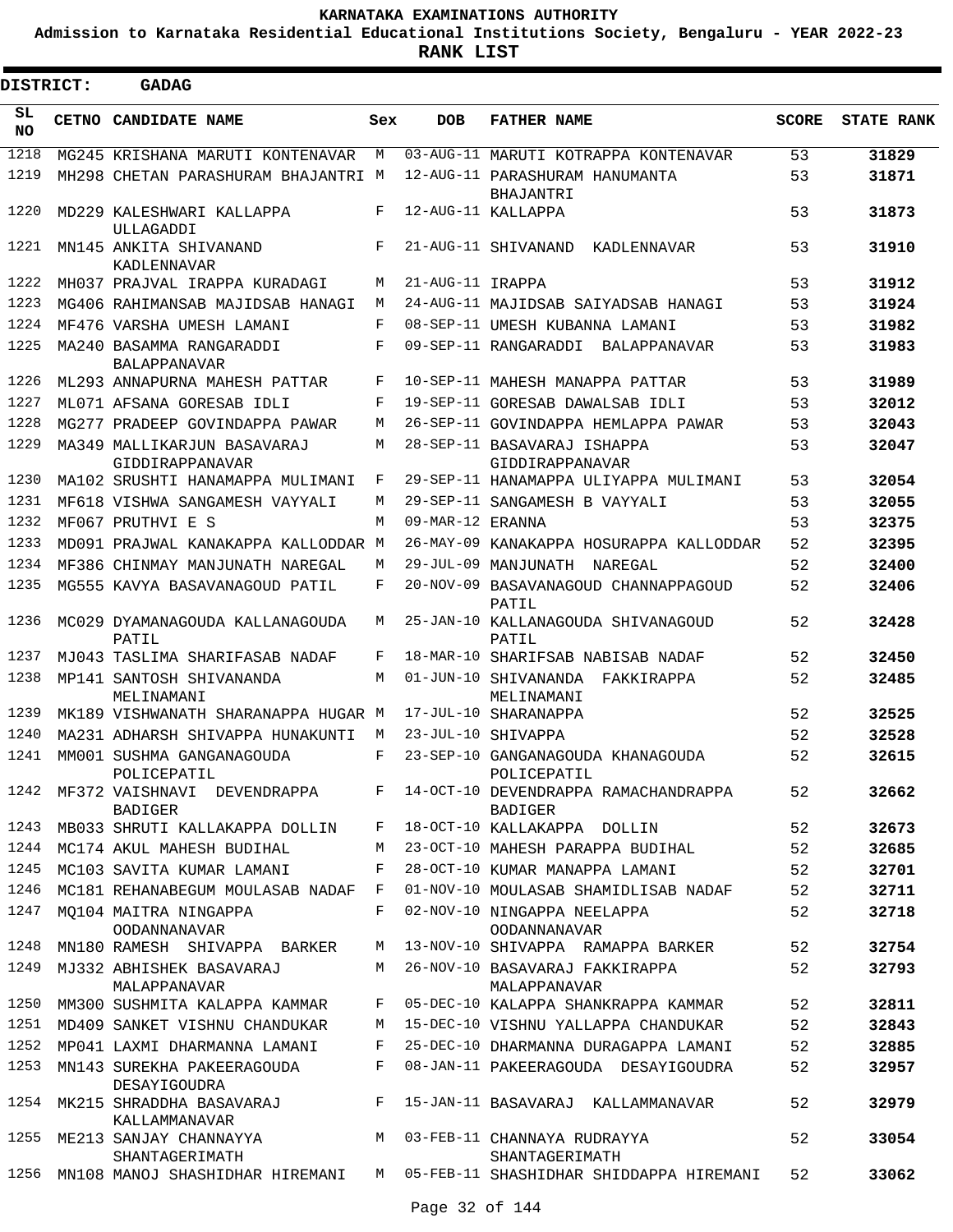**Admission to Karnataka Residential Educational Institutions Society, Bengaluru - YEAR 2022-23**

**RANK LIST**

ı

| <b>DISTRICT:</b> | <b>GADAG</b>                                                     |     |            |                                                                           |              |                   |
|------------------|------------------------------------------------------------------|-----|------------|---------------------------------------------------------------------------|--------------|-------------------|
| SL<br><b>NO</b>  | <b>CETNO CANDIDATE NAME</b>                                      | Sex | <b>DOB</b> | <b>FATHER NAME</b>                                                        | <b>SCORE</b> | <b>STATE RANK</b> |
| 1257             | MD457 VINAYAK SHIVAKUMAR ANGADI                                  | M   |            | 14-MAR-11 SHIVAKUMAR ISHWARAPPA ANGADI                                    | 52           | 33226             |
| 1258             | MF455 HALAPPA YALLAPPA KAMOJI                                    | M   |            | 18-MAR-11 YALLAPPA V KAMOJI                                               | 52           | 33239             |
| 1259             | ME116 SACHIN KUMAR RATHOD                                        | M   |            | 29-MAR-11 KUMAR RATHOD                                                    | 52           | 33295             |
| 1260             | MG598 SATHVIKA MALLAAPPA RAJUR                                   | F   |            | 30-MAR-11 MALLAAPPA                                                       | 52           | 33299             |
| 1261             | MM226 SHIVANAND YALLAPPA TALAVAR                                 | M   |            | 01-APR-11 YALLAPPA RAYAPPA TALAVAR                                        | 52           | 33314             |
| 1262             | MF334 SHRAVAN VIRUPAKSHAPPA<br>KABADAGI                          | M   |            | 03-APR-11 VIRUPAKSHAPPA SHIVAPUTRAPPA<br>KABADAGI                         | 52           | 33325             |
| 1263             | MG296 SNEHA SHREESHAILA SANDIGOD                                 | F   |            | 07-APR-11 SHREESHAILA SHEKHAPPA<br>SANDIGOD                               | 52           | 33344             |
| 1264             | MJ146 SOUBHAGYA ADIVEPPA BANDAGAR F                              |     |            | 10-APR-11 ADIVEPPA KANDAPPA BANDAGAR                                      | 52           | 33364             |
| 1265             | MM005 SOUMYA VEERAYYA KARADI                                     | F   |            | 11-APR-11 VEERAYYA RACHAYYA KARADI                                        | 52           | 33369             |
| 1266             | MF317 MAHESWARI BASAVARAJ JAVALI                                 | F   |            | 14-APR-11 BASAVARAJ SIDRAMAPPA JAVALI                                     | 52           | 33385             |
| 1267             | MC212 ABHISHEKAGOUDA<br>MALLIKARJUNAGOUDA<br>DYAMANAGOUDRA       | M   |            | 20-APR-11 MALLIKARJUNAGOUDA                                               | 52           | 33420             |
| 1268             | MD266 SAINAJBEGUM RAJESAB<br>KADEMANI                            | F   |            | 20-APR-11 RAJESAB BARESAB KADEMANI                                        | 52           | 33424             |
| 1269             | MP146 PRAJVAL KRISHNAPPA<br>HANGANAKATTI                         | M   |            | 03-MAY-11 KRISHNAPPA                                                      | 52           | 33486             |
| 1270             | MF342 ARCHANA BANNI                                              | F   |            | 17-MAY-11 RAGHAVENDRA BANNI                                               | 52           | 33552             |
| 1271             | MN154 JAYALAKSHMI JAGADEESH<br>SHIVASHIMPAR                      | F   |            | 22-MAY-11 JAGADEESH SHANTAPPA<br>SHIVASHIMPAR                             | 52           | 33584             |
| 1272             | MA298 PRATIBHA MALLAPPA KAVALUR                                  | F   |            | 31-MAY-11 MALLAPPA BASAVNNEPPA KAVALUR                                    | 52           | 33639             |
| 1273             | MG147 JYOTI HANUMANTAPPA KAGANUR                                 | F   |            | 06-JUN-11 HANUMANTAPPA RANGAPPA KAGANUR                                   | 52           | 33688             |
| 1274             | MG376 AKSHITA LAXMANNA GUDISAGAR                                 | F   |            | 07-JUN-11 LAXMANNA MALLAPPA GUDISAGAR                                     | 52           | 33694             |
| 1275             | MF339 PRASHANT MANJUNATH<br>MALODAKAR                            | M   |            | 16-JUN-11 MANJUNATH B MALODAKAR                                           | 52           | 33743             |
| 1276             | MA299 DANESHWARI NAGESH<br>KORISHETTAR                           | F   |            | 27-JUN-11 NAGESH SHIVASHANKARAPPA<br>KORISHETTAR                          | 52           | 33807             |
| 1277             | MM175 GOUTAM UMESH KANAVI                                        | M   |            | 27-JUN-11 UMESH KANAVI                                                    | 52           | 33809             |
| 1278             | ME143 SAMPATH SURESH GUGALOTTAR                                  | M   |            | 27-JUN-11 SURESH YAMANAPPA GUGALOTTAR                                     | 52           | 33813             |
| 1279             | MC017 VANISHREE SANGAYYA PUJAR                                   | F   |            | 29-JUN-11 SANGAYYA KEJODYYA PUJAR                                         | 52           | 33829             |
| 1280             | MP048 SANDEEP PRAKASH BANDIVADDAR M 30-JUL-11 PRAKASH GOVINDAPPA |     |            | BANDIVADDAR                                                               | 52           | 34003             |
| 1281             | ME156 YASHAVANTH REVANAPPA RATHOD M                              |     |            | 10-AUG-11 REVANAPPA RATHOD                                                | 52           | 34060             |
| 1282             | ME099 NIRMALA LAXMAPPA DIWANAD                                   | F   |            | 30-AUG-11 LAXMAPPA DIWANAD                                                | 52           | 34164             |
| 1283             | ML179 PUTTARAJ BASANAGOUDA<br><b>HIREKECHANGOUDRA</b>            | M   |            | 01-SEP-11 BASANAGOUDA OMKARGOUDA<br>HIREKECHANGOUDRA                      | 52           | 34179             |
| 1284             | MH338 RENUKA RAMESH MADIWALAR                                    | F   |            | 02-SEP-11 RAMESH MALLAPPA MADIWALAR                                       | 52           | 34189             |
| 1285             | MJ102 SWAPNA MALLAPPA MENASAGI                                   | F   |            | 03-SEP-11 MALLAPPA MENASAGI                                               | 52           | 34192             |
| 1286             | MF060 SHRIKANT BASAPPA KADEMANI                                  | M   |            | 19-SEP-11 BASAPPA DEVAPPA KADEMANI                                        | 52           | 34266             |
| 1287             | MA356 MARUTI PRAKASH BARAKER                                     | M   |            | 15-OCT-11 PRAKASH HANAMAPPA BARAKER                                       | 52           | 34360             |
| 1288             | MP285 TAIPIYA MAHAMMADASAB<br>SHIRAHATTI                         | F   |            | 30-NOV-11 MAHAMMADASAB MODINSAB<br>SHIRAHATTI                             | 52           | 34513             |
| 1289             | MM160 BHARATH NINGABASAPPA M<br>CHALAVADI                        |     |            | 07-DEC-11 NINGABASAPPA BHEEMAPPA<br>CHALAVADI                             | 52           | 34530             |
| 1290             | MN055 ABHISHEKA BASAVARAJ M<br>BALAGARA                          |     |            | 08-DEC-11 BASAVARAJ CHANNAPPA BALIGAR                                     | 52           | 34536             |
| 1291             | ME195 MALLIKARJUN PARASHURAM M<br>CHAVADI                        |     |            | 26-DEC-11 PARASHURAM YAMANAPPA CHAVADI                                    | 52           | 34581             |
| 1292             | ML270 MALLAMMA JAGADEESH IBRAMPUR F                              |     |            | 05-JAN-10 JAGADEESH NIGAPPA IBRAMPUR                                      | 51           | 34695             |
| 1293             | MF118 PRAJVAL UMESH TALAWAR                                      | M   |            | 11-FEB-10 UMESH TALAWAR                                                   | 51           | 34715             |
| 1294             | MG308 SUDEEP SHARANAPPA GADAG                                    | M   |            | 17-AUG-10 SHARANAPPA                                                      | 51           | 34856             |
| 1295             |                                                                  |     |            | ME128 ABHISHEK TIRUPATI HUBBALLI  M  24-AUG-10 TIRUPATI TIMMANNA HUBBALLI | 51           | 34867             |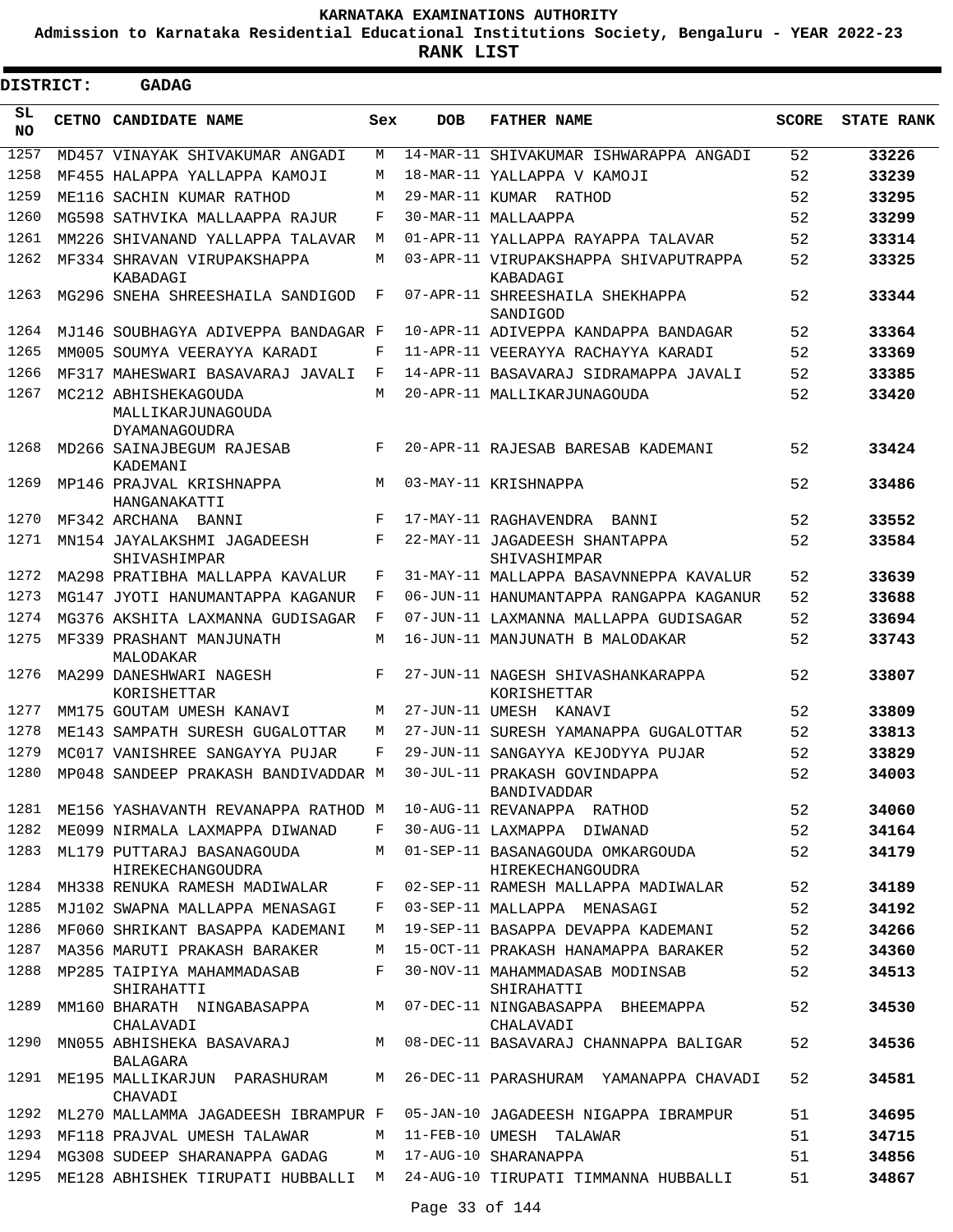**Admission to Karnataka Residential Educational Institutions Society, Bengaluru - YEAR 2022-23**

 $\blacksquare$ 

| <b>DISTRICT:</b> |  | <b>GADAG</b>                                |       |                   |                                                  |              |                   |
|------------------|--|---------------------------------------------|-------|-------------------|--------------------------------------------------|--------------|-------------------|
| SL.<br><b>NO</b> |  | CETNO CANDIDATE NAME                        | Sex   | <b>DOB</b>        | <b>FATHER NAME</b>                               | <b>SCORE</b> | <b>STATE RANK</b> |
| 1296             |  | MD415 PAVITRA VEERAYYA HIREMATH             | F     |                   | 29-AUG-10 VEERAYYA ANDANAYYA HIREMATH            | 51           | 34873             |
| 1297             |  | MN147 ANNAPURANA ANDAPPA TALAVARA F         |       |                   | 04-SEP-10 ANDAPPA SHANTAPPA TALAVARA             | 51           | 34882             |
| 1298             |  | ML140 SANGEETA BASAPPA ANGADI               | F     | 22-SEP-10         | BASAPPA SHARABANNA ANGADI                        | 51           | 34922             |
| 1299             |  | MF018 NIKITA LAXMAN LAMANI                  | F     | $25 - SEP - 10$   | LAXMAN<br>LAMANI                                 | 51           | 34932             |
| 1300             |  | MG501 IRFAN KASHIMSAB VADDATTI              | M     |                   | 02-NOV-10 KASHIMSAB BABUSAB VADDATTI             | 51           | 35030             |
| 1301             |  | MM149 RIIMTKA KALAKAPPA DHARANT             | F     | $10 - NOV - 10$   | KALAKAPPA<br>PRABHANNA<br>DHARANI                | 51           | 35059             |
| 1302             |  | MD450 CHAITRA<br>MANJUNATH<br>DOLLIN        | F     | $13 - NOV - 10$   | MANJUNATH<br>SHANKRAPPA DOLLIN                   | 51           | 35074             |
| 1303             |  | MG696 CHANDAN DODDANAGOUDA PATIL            | M     |                   | 19-NOV-10 DODDANAGOUDA SHANKARAGOUDA<br>PATIL    | 51           | 35090             |
| 1304             |  | MG422 KHAJAVALI MAHMAMADA SOMPUR            | М     |                   | 20-NOV-10 MAHMAMADA KHADARASAB SOMPUR            | 51           | 35093             |
| 1305             |  | MG152 VIDYA BASAVARAJ ANKAD                 | F     |                   | 15-DEC-10 BASAVARAJ SHANMUKHAPPA ANKAD           | 51           | 35175             |
| 1306             |  | MM249 DAVALABI<br>MABUSAB MAKANDAR          | F     | 19-DEC-10 MABUSAB | GULABSAB MAKANDAR                                | 51           | 35185             |
| 1307             |  | MF268 SANTOSH YALLAPPA PUJAR                | M     |                   | 09-JAN-11 YALLAPPA NINGAPPA PUJAR                | 51           | 35276             |
| 1308             |  | MP123 RAJABHAKSHI MABUSAB BARADUR M         |       |                   | 15-JAN-11 MABUSAB NABISABA BARADUR               | 51           | 35293             |
| 1309             |  | MP380 SANDEEP SUDHAMA ITAGI                 | M     |                   | 21-JAN-11 SUDHAMA JUNJAPPA ITAGI                 | 51           | 35307             |
| 1310             |  | MA177 PAVITRA KALASANNAVAR                  | F     |                   | 24-JAN-11 MUTTAPPA GARJAPPA<br>KALASANNAVAR      | 51           | 35318             |
| 1311             |  | MF489 SHARANAPPA MAHALINGAPPA<br>KAMAT      | M     |                   | 24-JAN-11 MAHALINGAPPA MUDAKAPPA KAMAT           | 51           | 35319             |
| 1312             |  | MJ281 VISHWAS VISHWANATH<br>VIRAKTAMATH     | M     |                   | 29-JAN-11 VISHWANATH PANCHAYYA<br>VIRAKTAMATH    | 51           | 35336             |
| 1313             |  | MN305 SANGAMESH BASAVARAJ HUVANUR M         |       |                   | 02-FEB-11 BASAVARAJ HANAMAPPA HUVANUR            | 51           | 35350             |
| 1314             |  | ME154 BHUMIKA SURESH CHAVAN                 | F     |                   | 04-FEB-11 SURESH CHAVAN                          | 51           | 35362             |
| 1315             |  | MD093 DHARMARAJ ROOPANNA JATOTTAR M         |       |                   | 07-FEB-11 ROOPANNA YAMANAPPA JATOTTAR            | 51           | 35380             |
| 1316             |  | ML158 AKASH SHARANAPPA GUDAGADDI            | M     |                   | 08-FEB-11 SHARANAPPA PARASAPPA<br>GUDAGADDI      | 51           | 35383             |
| 1317             |  | MB128 ISWARI KALAKAPPA ANGADI               | F     |                   | 12-FEB-11 KALAKAPPA IRAPPA ANGADI                | 51           | 35396             |
| 1318             |  | MF194 MANOJ NINGAPPA HADAPAD                | M     |                   | 16-FEB-11 NINGAPPA HANUMANTAPPA HADAPAD          | 51           | 35415             |
| 1319             |  | MG051 PUSHPAVATI MARUTEPPA<br>KARAKANNAVAR  | F     |                   | 21-FEB-11 MARUTEPPA DURAGAPPA<br>KARKANNAVAR     | 51           | 35429             |
| 1320             |  | MA017 SINDHU PRABHAPPA<br>HANAKANAHALLI     | F     |                   | 01-MAR-11 PRABHAPPA SHEKHAPPA<br>HANAKANAHALLI   | 51           | 35473             |
|                  |  | 1321 MA141 VARSHA PRABHULINGAYYA<br>GHANTI  |       |                   | F 13-MAR-11 PRABHULINGAYYA SHANKARAYYA<br>GHANTI | 51           | 35537             |
| 1322             |  | MO021 KAVERI FAKKEERESH HUGAR               |       |                   | F 15-MAR-11 FAKKEERESH TIRAKAPPA HUGAR           | 51           | 35542             |
| 1323             |  | MC190 NINGARAJ MALLIKARJUN<br>SHETTIKERI    |       |                   | M 19-MAR-11 MALLIKARJUN C SHETTIKERI             | 51           | 35565             |
|                  |  | 1324 ME185 AISHWARYA MALLESH RANGAM         | F     |                   | 21-MAR-11 MALLESH RANGAM                         | 51           | 35572             |
| 1325             |  | MF151 BHOOMIKA IRANNA MULAGUND              | F     |                   | 28-MAR-11 IRANNA CHANNAPPA MULAGUND              | 51           | 35607             |
| 1326             |  | MA280 RENUKA PARSHWANATH KUSUGAL F          |       |                   | 31-MAR-11 PARSHWANATH DEVAPPA KUSUGAL            | 51           | 35633             |
| 1327             |  | MB235 CHAITRASHRI GOURISH<br>CHIKKANAGOUDRA | F     |                   | 05-APR-11 GOURISH NEELANGOUDA<br>CHIKKANAGOUDRA  | 51           | 35659             |
| 1328             |  | MM196 UMA SANGAPPA DUGGALAD                 | $F$ – |                   | 06-APR-11 SANGAPPA BASAPPA DUGGALAD              | 51           | 35671             |
| 1329             |  | MF345 NEELAVVA MANJUNATH HATTI F            |       |                   | 08-APR-11 MANJUNATH YALLAPPA HATTI               | 51           | 35683             |
| 1330             |  | MG375 KALPANA LAXMANA LAMANI                | F     |                   | 09-APR-11 LAXMAN MALLAPPA LAMANI                 | 51           | 35691             |
| 1331             |  | MM190 SHIVAKUMARSWAMI ANDAYYA<br>MOKASHI    | M     |                   | 21-APR-11 ANDAYYA MAHANTAYYA MOKASHI             | 51           | 35748             |
| 1332             |  | MN215 VEENA MALLANAGOUDA PATIL              | F     |                   | 21-APR-11 MALLANAGOUDA PATIL                     | 51           | 35750             |
| 1333             |  | MH171 YASHODHA KOTEPPA<br>CHIKKANNANAVAR    |       |                   | F 21-APR-11 KOTEPPA NINGAPPA<br>CHIKKANNANAVAR   | 51           | 35751             |
|                  |  | 1334 MF073 SAHANA HANUMANTPPA VALMIKI F     |       |                   | 23-APR-11 HANUMANTPPA BASAVANNEPPA<br>VALMIKI    | 51           | 35761             |
| 1335             |  | MD008 PRADEEP KALINGAPPA<br>KONANAVAR       |       |                   | M 24-APR-11 KALINGAPPA LAKKAPPA KONANAVAR        | 51           | 35763             |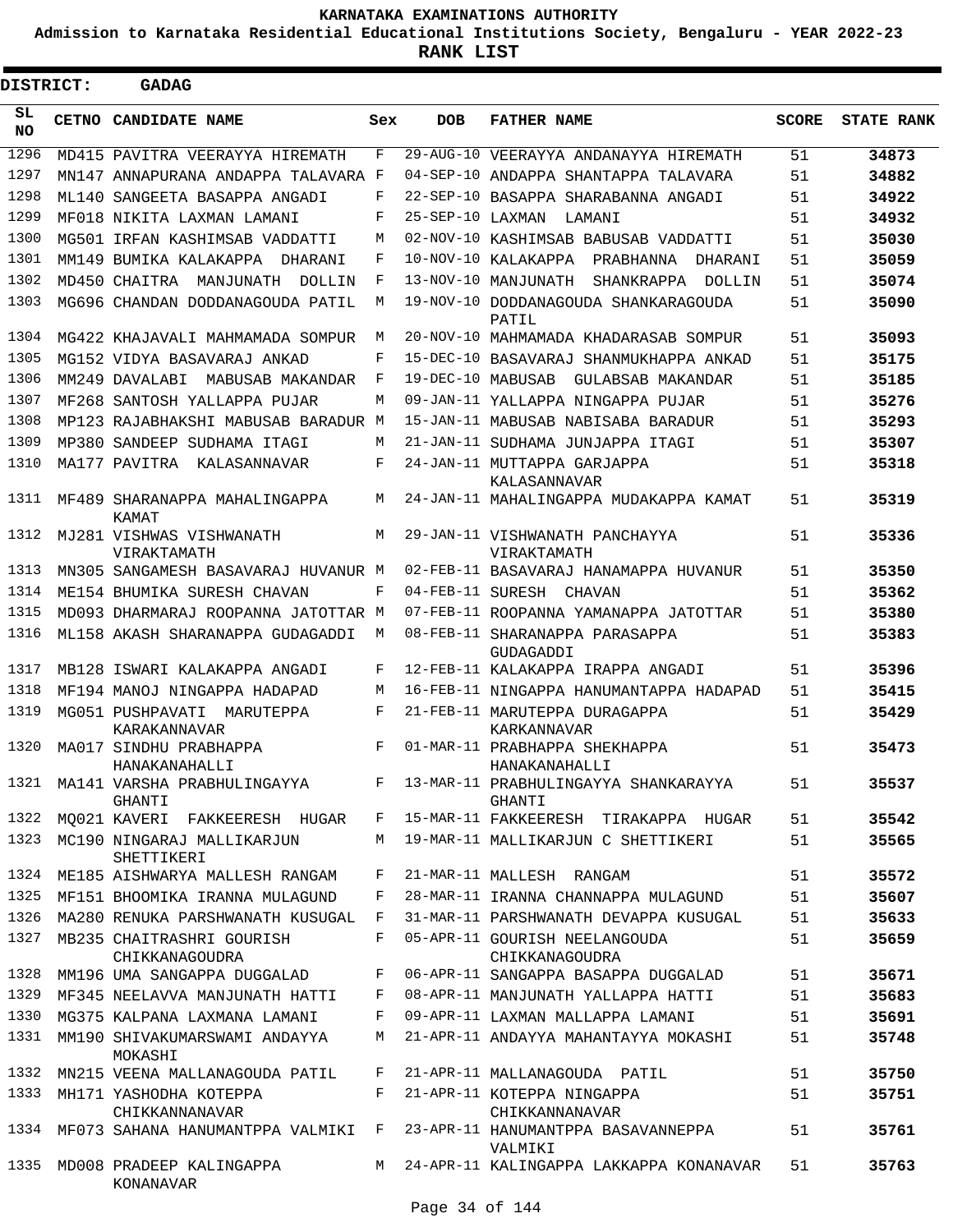**Admission to Karnataka Residential Educational Institutions Society, Bengaluru - YEAR 2022-23**

| DISTRICT:       | GADAG                                                    |     |                   |                                                        |              |                   |
|-----------------|----------------------------------------------------------|-----|-------------------|--------------------------------------------------------|--------------|-------------------|
| SL<br><b>NO</b> | CETNO CANDIDATE NAME                                     | Sex | <b>DOB</b>        | <b>FATHER NAME</b>                                     | <b>SCORE</b> | <b>STATE RANK</b> |
| 1336            | MC076 CHAITRA SHREESHAILAPPA<br><b>RONAD</b>             | F   |                   | 26-APR-11 SHREESHAILAPPA VIRUPAKSHAPPA<br>RONAD        | 51           | 35771             |
| 1337            | MK112 PRAGATI CHANDRAGOUDA PATIL                         | F   |                   | 28-APR-11 CHANDRAGOUDA                                 | 51           | 35781             |
| 1338            | MP405 GIRIJA CHANNAPPA VADAVI                            | F   |                   | 23-MAY-11 CHANNAPPA VADAVI                             | 51           | 35909             |
| 1339            | MH288 HARISH DEVENDRAPPA GUJJAL                          | M   |                   | 25-MAY-11 DEVENDRAPPA MALLAPPA GUJJAL                  | 51           | 35920             |
| 1340            | MK010 PRIYANKA RUDRAPPA KALAHAL                          | F   |                   | 29-MAY-11 RUDRAPPA BASAPPA KALAHAL                     | 51           | 35947             |
| 1341            | MP038 RASHMI HANAMANTA LAMANI                            | F   |                   | 04-JUN-11 HANAMANTA PANDAPPA LAMANI                    | 51           | 35991             |
| 1342            | MF602 PRUTHVIRAJ FAKKIRESH<br>TALAVAR                    | М   |                   | 05-JUN-11 FAKKIRESH HANUMANTAPPA<br>TALAVAR            | 51           | 35996             |
| 1343            | MN073 ASHIYA HASANASAB KOPPAD                            | F   |                   | 06-JUN-11 HASANASAB FAKIRASAB KOPPAD                   | 51           | 36003             |
| 1344            | MD075 MAHAMMADSAJID IBRAHIMSAB<br>ARAGIDDI               | М   |                   | 17-JUN-11 IBRAHIMSAB<br>ARAGIDDI                       | 51           | 36086             |
| 1345            | MF522 ANJALI MANTESH KARABHARI                           | F   |                   | 24-JUN-11 MANTESH GURAPPA KARABHARI                    | 51           | 36121             |
| 1346            | ML172 BHARATAGOUDA MANJUNATHGOUDA M<br>PATTI,            |     |                   | 02-JUL-11 MANJUNATHGOUDA<br>BASALINGANAGOUDA PATIL     | 51           | 36178             |
| 1347            | MA030 PRUTHVIRAJ<br>SHARANAPPA<br>HOSAMANI               | М   |                   | 07-JUL-11 SHARANAPPA YALLAPPA HOSAMANI                 | 51           | 36214             |
| 1348            | MA165 AISHWARYA HANAMAPPA KAMMAR                         | F   |                   | 08-JUL-11 HANAMAPPA YALLAPPA KAMMAR                    | 51           | 36218             |
| 1349            | ML025 RENUKA VEERAPPA BYALI                              | F   |                   | 21-JUL-11 VEERAPPA BYALL                               | 51           | 36302             |
| 1350            | MG444 LAKSHMI MANJUNATHA UPPAR                           | F   |                   | 29-JUL-11 MANJUNATHA HANCHANALAPPA<br><b>UPPAR</b>     | 51           | 36356             |
| 1351            | MH331 EESHWARI MALLAPPA TALAKAL                          | F   |                   | 02-AUG-11 MALLAPPA HANUMANTAPPA TALAKAL                | 51           | 36382             |
| 1352            | MN355 NAGARAJA SHARANAPPA<br>KADLENNAVAR                 | М   |                   | 03-AUG-11 SHARANAPPA VEERAPPA<br>KADLENNAVAR           | 51           | 36385             |
| 1353            | MM115 AKSHATA BHIMAPPA BEDARA                            | F   |                   | 06-AUG-11 BHIMAPPA NINGAPPA BEDARA                     | 51           | 36395             |
| 1354            | MB160 AKASH BUDDAPUR                                     | M   |                   | 24-AUG-11 VEERESH BUDDAPUR                             | 51           | 36489             |
| 1355            | MJ247 PRAJWAL BASAPPA HUJARATTI                          | М   |                   | 25-AUG-11 BASAPPA HUJARATTI                            | 51           | 36499             |
| 1356            | ML188 ISHWARAGOUDA<br>MALLIKARJUNGOUDA<br>ACHCHINAGOUDAR | M   |                   | 27-AUG-11 MALLIKARJUNGOUDA<br>ACHCHINAGOUDAR           | 51           | 36508             |
| 1357            | MJ293 TEJOMAYA GHORPADE                                  | M   | 03-SEP-11 VINAYAK |                                                        | 51           | 36529             |
| 1358            | MJ149 NETRAVATI PARASHURAM CHURI                         | F   |                   | 04-SEP-11 PARASHURAM                                   | 51           | 36533             |
| 1359            | MB016 BHAGYA MUDAKAPPA MANGALUR                          | F   |                   | 06-SEP-11 MUDAKAPPA SHIVAPUTRAPPA<br>MANGALUR          | 51           | 36541             |
| 1360            | MF373 SRASHATI FAKKIRGOUD PATIL                          | F   |                   | 06-SEP-11 FAKKIRAGOUD MADEGOUD PATIL                   | 51           | 36544             |
| 1361            | MG391 RANJITA RAVI DODDAMANI                             | F   |                   | 12-SEP-11 RAVI NINGAPPA DODDAMANI                      | 51           | 36572             |
| 1362            | MG528 MEGHA RAMANNA OLEKAR                               | F   |                   | 25-SEP-11 RAMANNA TIPPANNA OLEKAR                      | 51           | 36625             |
| 1363            | MN043 LEELAVATI NEELAPPA KURI                            | F   |                   | 06-OCT-11 NEELAPPA KURI                                | 51           | 36665             |
| 1364            | ML299 KAVANA BASAVARAJ VANAGERI                          | F   |                   | 20-OCT-11 BASAVARAJ KASHAPPA VANAGERI                  | 51           | 36718             |
| 1365            | MG332 KIRTI NAGANAGOUDA GOUDRA                           | F   |                   | 03-NOV-11 NAGANAGOUDA DEVANAGOUDA<br>GOUDRA            | 51           | 36759             |
| 1366            | MK122 SHEKHARAYYA SHIDDALINGAYYA M<br>PUJAR              |     |                   | 22-NOV-11 SHIDDALINGAYYA SHEKHARAYYA<br>PUJAR          | 51           | 36840             |
| 1367            | MQ102 POOJA SHIVAJI LAMANI                               | F   |                   | 11-JAN-12 SHIVAJI LAMANI                               | 51           | 36963             |
| 1368            | MG584 DINESH VIJAYAKUMAR ALAVANDI M                      |     |                   | 27-JAN-12 VIJAYAKUMAR ALAVANDI                         | 51           | 36980             |
| 1369            | MO191 RAMESH CHANDRAPPA LAMANI                           | M   |                   | 02-AUG-09 CHANDRAPPA LAMANI                            | 50           | 37023             |
| 1370            | ME139 ABHISHEK BUDDIVANTAPPA<br>DODDAMANI                | M   |                   | 21-NOV-09 BUDDIVANTAPPA DODDAMANI                      | 50           | 37034             |
| 1371            | MN376 KEERTHI SANJEEVAPPA BASARI F                       |     |                   | 22-APR-10 SANJEEVAPPA SHANKRAPPA BASARI                | 50           | 37075             |
| 1372            | MH279 VARSHA VENKATESH CHAVAN                            | F   |                   | 22-APR-10 VENKATESH AMARAPPA CHAVAN                    | 50           | 37076             |
| 1373            | ME150 SHREYA ASHOK ADAVI                                 | F   |                   | 17-MAY-10 ASHOK SHANKRAPPA ADAVI                       | 50           | 37089             |
| 1374            | ML024 SHAMBHAVI MUTTANAGOUDA<br>MUDIBASANAGOUDRA         | F   |                   | 07-JUN-10 MUTTANAGOUDA RAMANAGOUDA<br>MUDIBASANAGOUDRA | 50           | 37107             |
| 1375            | MD414 BHAVANA RAMESHA GEDAGERI                           | F   | Page 35 of 144    | 26-JUN-10 RAMESHA MALLAPPA GEDAGERI                    | 50           | 37119             |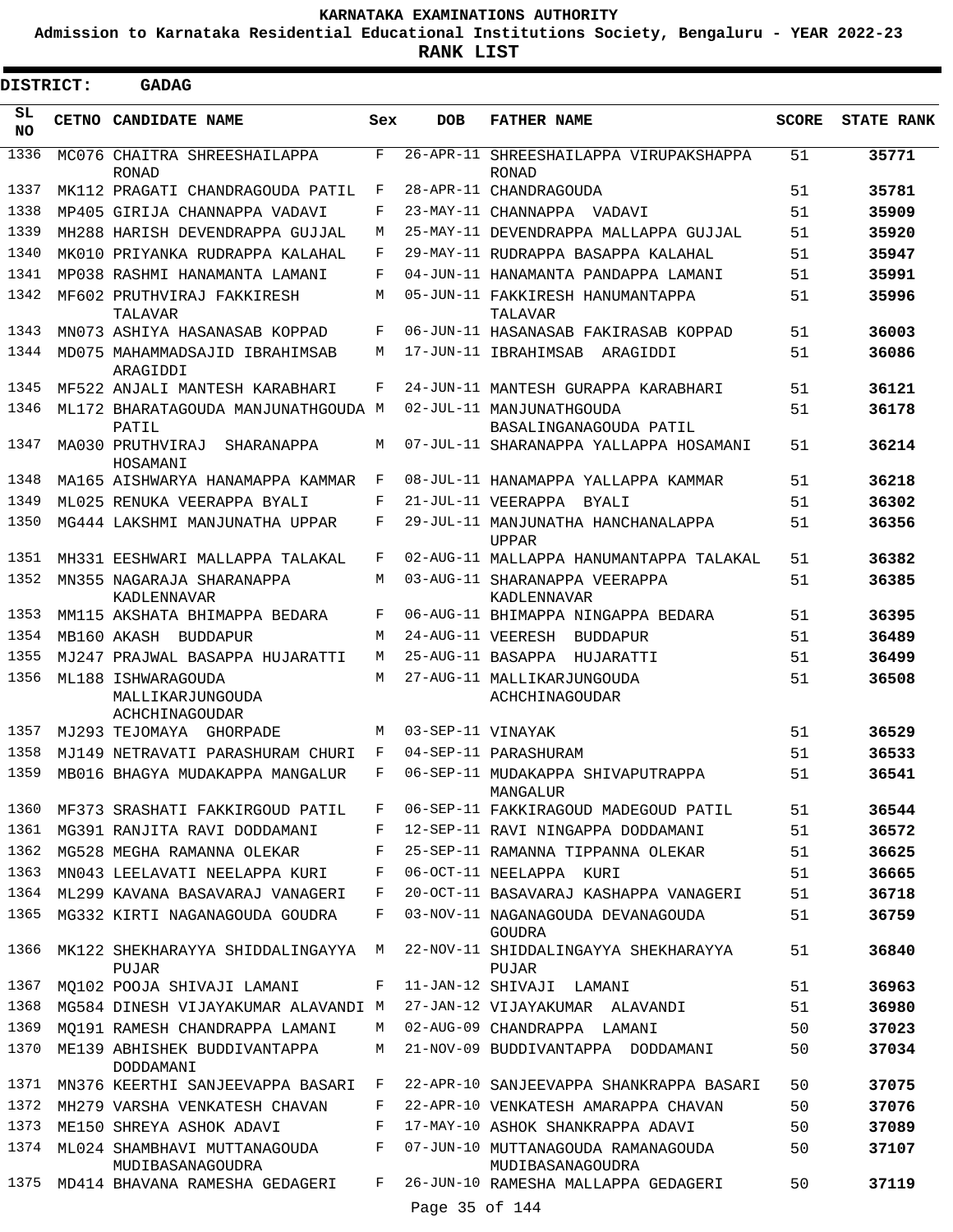**Admission to Karnataka Residential Educational Institutions Society, Bengaluru - YEAR 2022-23**

| <b>DISTRICT:</b> | <b>GADAG</b>                                        |     |                  |                                                     |              |                   |
|------------------|-----------------------------------------------------|-----|------------------|-----------------------------------------------------|--------------|-------------------|
| SL<br><b>NO</b>  | CETNO CANDIDATE NAME                                | Sex | <b>DOB</b>       | <b>FATHER NAME</b>                                  | <b>SCORE</b> | <b>STATE RANK</b> |
| 1376             | MP228 NAGARAJ RAMANNA KATTEKAR                      | М   |                  | 10-AUG-10 RAMANNA HANAMANTAPPA KATTEKAR             | 50           | 37164             |
| 1377             | MG021 MADIYABANU KHAJAMAINUDDIN<br><b>BESAGHAR</b>  | F   |                  | 22-AUG-10 KHAJAMAINUDDIN                            | 50           | 37182             |
| 1378             | MA193 PUTTARAJ BUDDAYYA<br><b>BALAGURMATH</b>       | М   |                  | 23-AUG-10 BUDDAYYA C BALAGURMATH                    | 50           | 37185             |
| 1379             | MK169 SNEHA RUDRAPPA ANGADI                         | F   |                  | 31-AUG-10 RUDRAPPA SHIVAPPA ANGADI                  | 50           | 37198             |
| 1380             | MG174 PRAJWAL MALLAPPA BANNIKOPPA M                 |     |                  | 09-SEP-10 MALLAPPA HANAMAPPA BANNIKOPPA             | 50           | 37217             |
| 1381             | MN157 YASHAVANT SHARANAPPA<br>SANGAMAD              | М   |                  | 15-SEP-10 SHARANAPPA<br>SANGAMAD                    | 50           | 37224             |
| 1382             | MG729 SARSWATI MARUTI KATTIMANI                     | F   | 19-SEP-10 MARUTI | KATTIMANI                                           | 50           | 37233             |
| 1383             | MP386 SHRUTI VAKEEL LAMANI                          | F   |                  | 06-OCT-10 VAKEEL PUTTAPPA LAMANI                    | 50           | 37271             |
| 1384             | MJ163 SARASVTI SHEKAPPA GADDI                       | F   |                  | 22-OCT-10 SHEKAPPA IRAPPA GADDI                     | 50           | 37324             |
| 1385             | MF552 UJWAL KUMARSWAMI HIREMATH                     | М   |                  | 01-NOV-10 KUMARSWAMI SHIVAYYA HIREMATH              | 50           | 37359             |
| 1386             | MG048 ASHWINI BHARAMAPPA HARIJAN                    | F   |                  | 08-NOV-10 BHARAMAPPA DURAGAPPA HARIJAN              | 50           | 37375             |
| 1387             | MK164 SHIVUKUMAR SHARANABASAPPA<br><b>NARASAPUR</b> | М   |                  | 15-NOV-10 SHARANABASAPPA                            | 50           | 37401             |
| 1388             | MK207 YALLAPPAGOUDA SHANKARGOUDA<br>MALLANAGOUDRA   | M   |                  | 23-NOV-10 SHANKARGOUDA MALLANAGOUDRA                | 50           | 37431             |
| 1389             | MF591 ADITYA THIRLAPPA VATTI                        | М   |                  | 04-DEC-10 THIRLAPPA HANAMANTAPPA VATTI              | 50           | 37459             |
| 1390             | MF485 RENUKA GANESH HARAKERI                        | F   |                  | 08-DEC-10 GANESH BASAVARAJ HARAKERI                 | 50           | 37471             |
| 1391             | MF030 MADHUMATI NAGAPPA CHHABBI                     | F   |                  | 20-DEC-10 NAGAPPA SHEKHAPPA CHHABBI                 | 50           | 37498             |
| 1392             | ME196 SANJANA PRAKASH HADAPAD                       | F   |                  | 21-DEC-10 PRAKASH BASAVATAPPA HADAPAD               | 50           | 37503             |
| 1393             | MG726 MADHU SHRISHAILAPPA<br>LIMBIKAI               | F   |                  | 26-DEC-10 SHRISHAILAPPA VEEERAPPA<br>LIMBIKAI       | 50           | 37521             |
| 1394             | MF528 RAHUL RUDRAPPAGOUDA<br>KOTRAMMANAVAR          | М   |                  | 21-JAN-11 RUDRAPPAGOUDA KOTRAMMANAVAR               | 50           | 37654             |
| 1395             | MP067 MADHU HANUMAPPA<br>HALLEMMANAVAR              | F   |                  | 23-JAN-11 HANUMAPPA HONNAPPA<br>HALLEMMANAVAR       | 50           | 37660             |
| 1396             | MK007 ROHIT MAHADEVAPPA BHAJANTRI M                 |     |                  | 23-JAN-11 MAHADEVAPPA                               | 50           | 37662             |
| 1397             | MG244 RAMESH HEGGAPPA GUDAMI                        | М   |                  | 24-JAN-11 HEGGAPPA NINGAPPA GUDAMI                  | 50           | 37666             |
| 1398             | MO068 PRAKASH HANUMANTAPPA BURUDI M                 |     |                  | 07-FEB-11 HANUMANTAPPA                              | 50           | 37714             |
| 1399             | MJ334 AMRUTA GURUNATH KURLAGERI                     | F   |                  | 08-FEB-11 GURUNATH DEVAPPA KURLAGERI                | 50           | 37718             |
| 1400             | MQ170 CHETAN DHASAR                                 | M   |                  | 08-FEB-11 CHANDRAPPA DHASAR                         | 50           | 37719             |
|                  | 1401 MB225 ANUSHA NILANAGOUDA PATIL                 |     |                  | F 13-FEB-11 NEELANAGOUDA ANDANAGOUDA<br>PATIL       | 50           | 37743             |
| 1402             | MK227 VEENA SHIVAPPA KURI                           | F   |                  | 13-FEB-11 SHIVAPPA BASAPPA KURI                     | 50           | 37745             |
| 1403             | ME032 ADITYA VEERESH KAMMAR                         | M   |                  | 08-MAR-11 VEERESH KAMMAR                            | 50           | 37831             |
| 1404             | MJ220 GANGA RAMAPPA HORAKERI                        | F   |                  | 12-MAR-11 RAMAPPA VENKAPPA HORAKERI                 | 50           | 37855             |
| 1405             | MF529 VIDYA SURESH KONI                             | F   |                  | 13-MAR-11 SURESH BASAVANNEPPA KONI                  | 50           | 37866             |
| 1406             | MG668 HARSH SHAMBULINGAPPA<br>KOTTURASHETTAR        | M   |                  | 15-MAR-11 SHAMBULINGAPPA RUDRAPPA<br>KOTTURASHETTAR | 50           | 37874             |
| 1407             | MN033 HULLAPPA MUDAKAPPA HEBBALLI M                 |     |                  | 23-MAR-11 MUDAKAPPA CHANDAPPA HEBBALLI              | 50           | 37924             |
| 1408             | MA455 PRATHANA P BELERI                             | F   |                  | 02-APR-11 PRAKASH S BELERI                          | 50           | 37981             |
| 1409             | MP194 PRAJWAL HANAMANTAPPA<br>TALAWAR               | М   |                  | 07-APR-11 HANAMANTAPPA TALAWAR                      | 50           | 38010             |
| 1410             | MH255 VIDYA VENKANNA YAKLASAPUR                     | F   |                  | 13-APR-11 VENKANNA VENKAPPA YAKLASAPUR              | 50           | 38054             |
| 1411             | MF193 TANU JAYADEVAGOWDA<br><b>DODDAGOWDRA</b>      | F   |                  | 19-APR-11 JAYADEVAGOWDA KUBERAGOWDA<br>DODDAGOWDRA  | 50           | 38080             |
| 1412             | MG507 VIJAYALAKSHMI TEERTHAPPA<br>BHAVIKATTI        | F   |                  | 22-APR-11 TEERTHAPPA BASAPPA BHAVIKATTI             | 50           | 38098             |
| 1413             | MJ117 ABHISHEK PRABHAYYA HIREMATH M                 |     |                  | 03-MAY-11 PRABHAYYA BASAVANNAYYA<br>HIREMATH        | 50           | 38152             |
| 1414             | MP059 ISHWARAGOUDA RAMANAGOUDA<br>PATIL             | M   |                  | 03-MAY-11 RAMANAGOUDA HANUMANTAGOUDA<br>PATIL       | 50           | 38155             |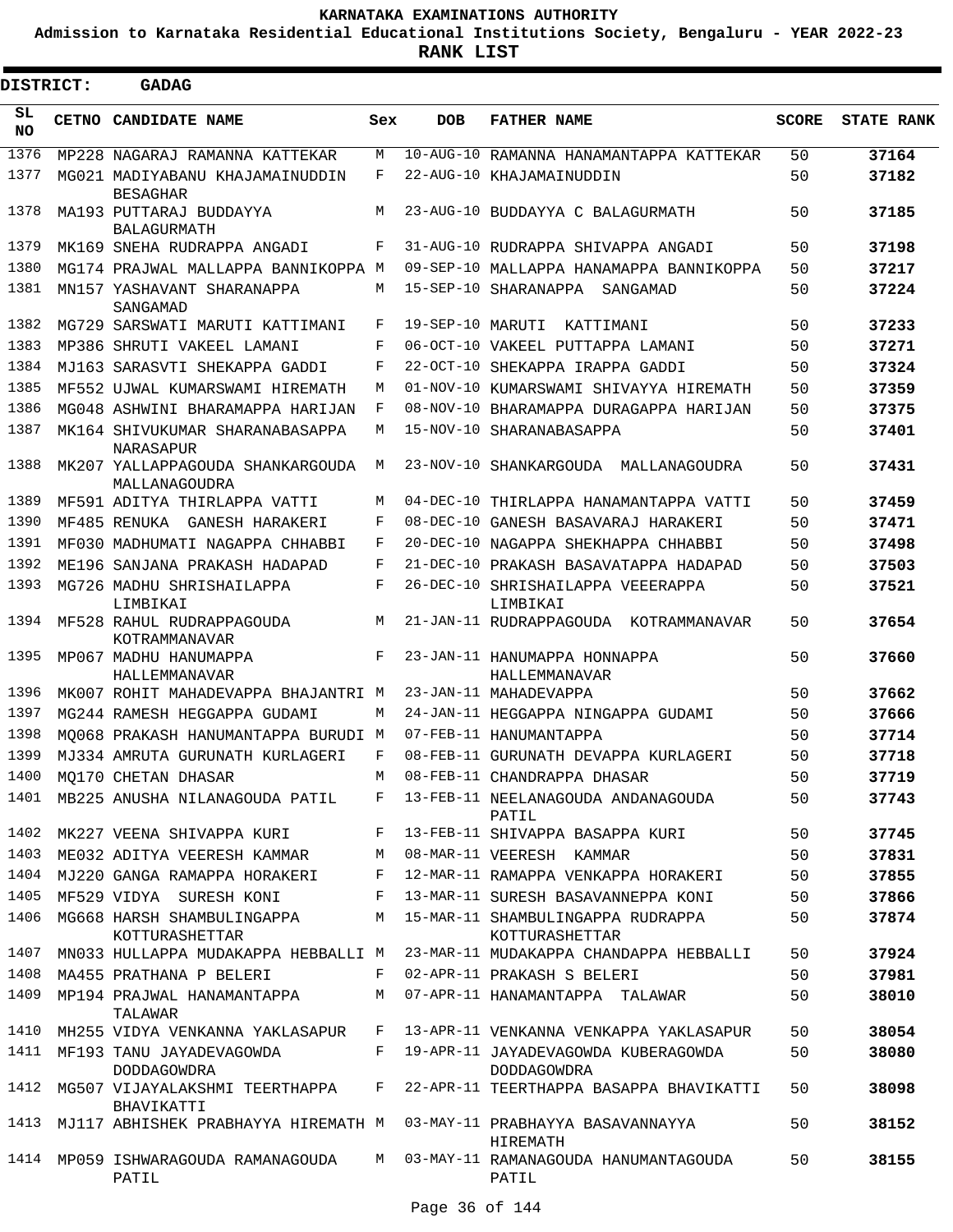**Admission to Karnataka Residential Educational Institutions Society, Bengaluru - YEAR 2022-23**

**RANK LIST**

| <b>DISTRICT:</b> | <b>GADAG</b>                              |     |                   |                                                  |              |                   |
|------------------|-------------------------------------------|-----|-------------------|--------------------------------------------------|--------------|-------------------|
| SL<br><b>NO</b>  | CETNO CANDIDATE NAME                      | Sex | <b>DOB</b>        | <b>FATHER NAME</b>                               | <b>SCORE</b> | <b>STATE RANK</b> |
| 1415             | MD120 VEENA RAMACHANDRAPPA RATHOD F       |     |                   | 10-MAY-11 RAMACHANDRAPPA<br>RATHOD               | 50           | 38200             |
| 1416             | MG554 BHEEMESH BASAPPA UPPAR              | М   |                   | 11-MAY-11 BASAPPA PAKKIRAPPA UPPAR               | 50           | 38203             |
| 1417             | MB102 SEVANTI HEMANNA ANGADI              | F   |                   | 14-MAY-11 HEMANNA BASAPPA ANGADI                 | 50           | 38221             |
| 1418             | MC243 LAKSHMI SHRIKANT UMACHAGI           | F   |                   | 31-MAY-11 SHRIKANT<br>UMACHAGI                   | 50           | 38310             |
| 1419             | ML137 FARAJAN MOULASAB BODLEKHAN          | F   |                   | 04-JUN-11 MOULASAB<br>BODLEKHAN                  | 50           | 38342             |
| 1420             | MG652 SOUJANYA NEELAKANTAPPA<br>KALASAPUR | F   |                   | 04-JUN-11 NEELAKANTAPPA DEVENDRAPPA<br>KALASAPUR | 50           | 38345             |
| 1421             | MH139 SAIRAM YALLAPPA HUGAR               | М   |                   | 06-JUN-11 YALLAPPA SHIVABASAPPA HUGAR            | 50           | 38356             |
| 1422             | MF319 AISHWARYA AMRUTAPPA HUGAR           | F   |                   | 16-JUN-11 AMRUTAPPA RAMAPPA HUGAR                | 50           | 38404             |
| 1423             | MK149 MANTESH MALLAPPA<br>TEGGINAMANI     | М   |                   | 17-JUN-11 MALLAPPA DHARMARAJ<br>TEGGINAMANI      | 50           | 38416             |
| 1424             | MH104 BHOOMIKA PRAKASHA TALAVARA          | F   |                   | 27-JUN-11 PRAKASHA JEEVAPPA TALAVARA             | 50           | 38479             |
| 1425             | MD295 PRADEEP POMAPPA RATOD               | М   |                   | 28-JUN-11 POMAPPA CHANNAPPA RATOD                | 50           | 38487             |
| 1426             | MH226 HULIGEMMA KANAKAPPA<br>DODDAMANI    | F   |                   | 02-JUL-11 KANAKAPPA RANGAPPA DODDAMANI           | 50           | 38513             |
| 1427             | MP399 ISHWARI PRAKASH HORI                | F   | 25-JUL-11 PRAKASH | HORI                                             | 50           | 38654             |
| 1428             | MA243 SHRAVANAKUMAR SHIVANANDA<br>GARAWAD | М   |                   | 28-JUL-11 SHIVANANDA BASAPPA GARAWAD             | 50           | 38673             |
| 1429             | MH083 KAVITA MARUTI VADDATTI              | F   |                   | 02-AUG-11 MARUTI HANAMAPPA VADDATTI              | 50           | 38696             |
| 1430             | MA401 SHREYA SIDDAYYA MATHAPATI           | F   |                   | 15-AUG-11 SIDDAYYA KALLAYYA MATHAPATI            | 50           | 38766             |
| 1431             | ML092 BHUMIKA MALLIKARJUN HUDED           | F   |                   | 20-AUG-11 MALLIKARJUN YALLAPPA HUDED             | 50           | 38789             |
| 1432             | ML164 LAXMI SHIDDALINGAYYA KONNUR F       |     |                   | 26-OCT-11 SHIDDALINGAYYA<br>KONNUR               | 50           | 39067             |
| 1433             | MK032 MAHESH MUDAKAPPA METI               | М   |                   | 22-NOV-11 MUDAKAPPA METI                         | 50           | 39170             |
| 1434             | MC125 SHWETA MAHADEVAGOUDA PATIL          | F   |                   | 28-DEC-11 MAHADEVAGOUDA<br>PATIL                 | 50           | 39256             |
| 1435             | MM224 ALTAF RAJESAB NADAF                 | M   |                   | 03-JAN-12 RAJESAB DADASAB NADAF                  | 50           | 39279             |
| 1436             | MA376 SACHIN SHRISHAILAPPA<br>HADAPAD     | М   | 05-JUL-09         | SHRISHAILAPPA BALAPPA HADAPAD                    | 49           | 39368             |
| 1437             | MB156 HEMANTH H TALLIHAL                  | М   |                   | 04-DEC-09 HANAMANTAPPA H TALLIHAL                | 49           | 39388             |
| 1438             | MD469 SAKSHI MAHANTESH LALAGUNDI          | F   |                   | 27-MAR-10 MAHANTESH HANAMAPPA LALAGUNDI          | 49           | 39446             |
| 1439             | MA117 AKANKSHA JAGADISH RAMPUR            | F   |                   | 16-APR-10 JAGADISH VENKTESH RAMPUR               | 49           | 39461             |
| 1440             | MK268 VIJETA SHEKHARAPPA TALAWAR          | F   |                   | 23-APR-10 SHEKHARAPPA<br>TALAWAR                 | 49           | 39467             |
| 1441             | MH179 PRASANNAGOUDA LINGANAGOUDA<br>PATIL | M   |                   | 19-JUN-10 LINGANAGOUDA PATIL                     | 49           | 39513             |
| 1442             | MP147 GIREESH MAHANTESH HARLAPUR          | M   |                   | 18-SEP-10 MAHANTESH R HARALAPUR                  | 49           | 39641             |
| 1443             | MN123 GANGADEVI MAGUNDAPPA KENGAR F       |     |                   | 05-OCT-10 MAGUNDAPPA GIRIYAPPA KENGAR            | 49           | 39682             |
| 1444             | MK163 BASAVARAJ MALLAPPA KIRESUR          | М   |                   | 17-OCT-10 MALLAPPA SHIVAPUTRAPPA<br>KIRESUR      | 49           | 39715             |
| 1445             | MD331 PREM MUTTAPPA LAMANI                | М   |                   | 17-OCT-10 MUTTAPPA LACHCHAPPA LAMANI             | 49           | 39718             |
| 1446             | MF391 SUDEEP SHREEPADAPPA<br>HADIMANI     | M   |                   | 19-OCT-10 SHREEPADAPPA IRAPPA HADIMANI           | 49           | 39728             |
| 1447             | MG060 ANITA MANJAPPA HARIJAN              | F   |                   | 24-OCT-10 MANJAPPA VIRUPANNA HARIJAN             | 49           | 39742             |
| 1448             | MF599 KUMAR VEERABHADRAPPA KOSHTI M       |     |                   | 28-OCT-10 VEERABHADRAPPA KOSHTI                  | 49           | 39762             |
| 1449             | MN246 DODDAMMA HONNAPPA MADAR             | F   |                   | 30-OCT-10 HONNAPPA SHIVALINGAPPA MADAR           | 49           | 39772             |
| 1450             | MM065 SHREYA BASAVARAJ HADLI              | F   |                   | 10-NOV-10 BASAVARAJ VEERAPPA HADLI               | 49           | 39809             |
| 1451             | MA249 MALTESH BASVARAJ ADRAKATTI          | М   |                   | 12-DEC-10 BASAVARAJ CHANNABASAPPA<br>ADRAKATTI   | 49           | 39908             |
| 1452             | ML018 DRUVA HANAUMANTAPPA MEGUR           | М   |                   | 14-DEC-10 HANUMANTAPPA MEGUR                     | 49           | 39915             |
| 1453             | MG674 SANGEETA GAVISIDDAPPA<br>SAJJANAR   | F   |                   | 18-DEC-10 GAVISIDDAPPA SHANKARAPPA<br>SAJJANAR   | 49           | 39931             |
| 1454             | MG056 RAMESHA PAKIRESHA BENNALLI          | М   |                   | 23-DEC-10 PAKIRESHA NINGAPPA BENNALLI            | 49           | 39947             |
| 1455             | MA387 PAVITRA PAWADI                      | F   |                   | 29-DEC-10 SIDDAPPA                               | 49           | 39967             |
| 1456             | MG300 REKHA SHIVAPPA DANDINA              | F   |                   | 31-DEC-10 SHIVAPPA DANDIN                        | 49           | 39981             |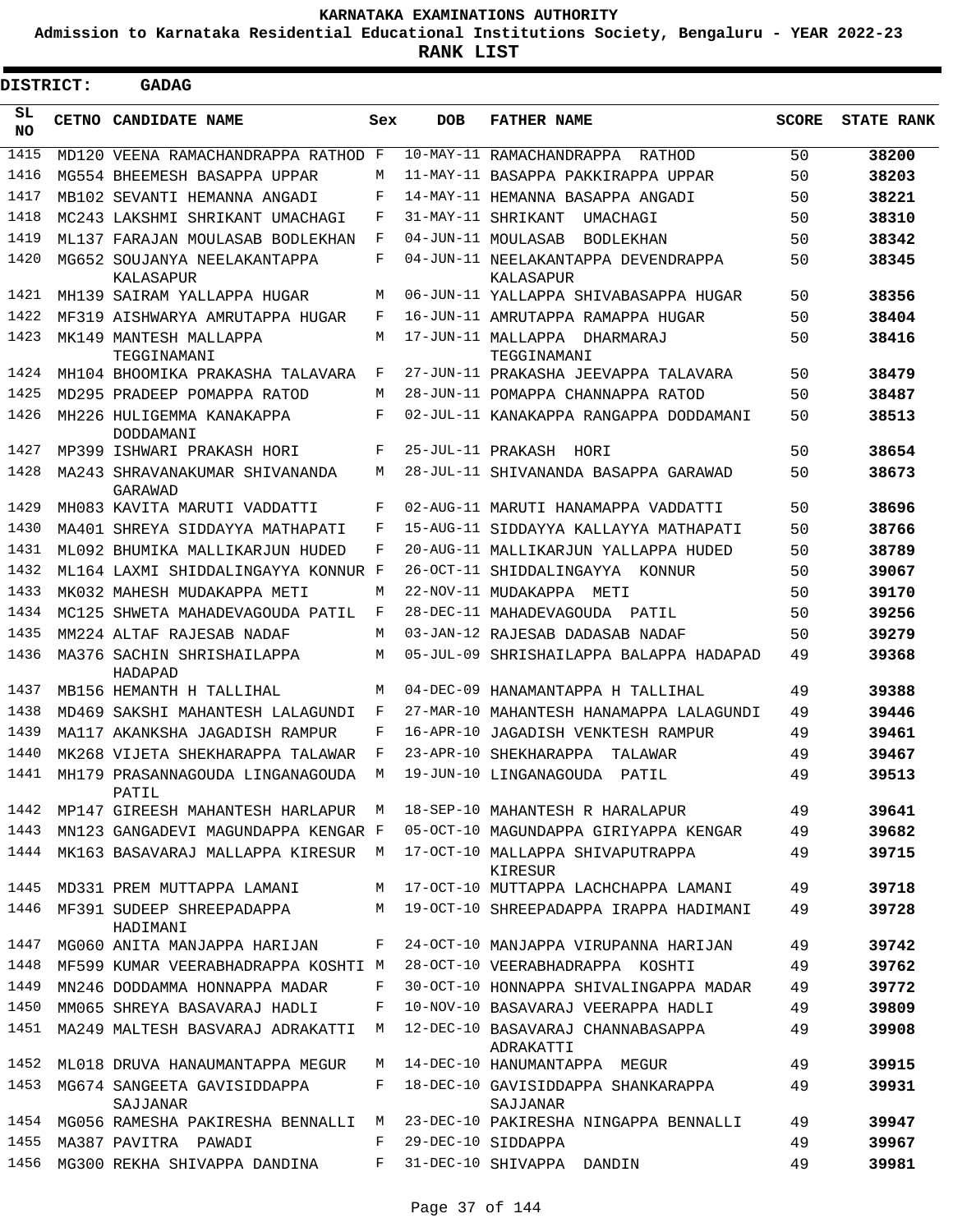**Admission to Karnataka Residential Educational Institutions Society, Bengaluru - YEAR 2022-23**

 $\blacksquare$ 

| <b>DISTRICT:</b> | <b>GADAG</b>                                     |            |                                   |                                                                       |              |                   |
|------------------|--------------------------------------------------|------------|-----------------------------------|-----------------------------------------------------------------------|--------------|-------------------|
| SL<br><b>NO</b>  | <b>CETNO CANDIDATE NAME</b>                      | Sex        | DOB                               | <b>FATHER NAME</b>                                                    | <b>SCORE</b> | <b>STATE RANK</b> |
| 1457             | MP103 PRAKASH LAXMAN BELGATTI                    | М          | $\overline{06 - JAN} - 11$ LAXMAN | BELGATTI                                                              | 49           | 40036             |
| 1458             | MD114 SOUMYA SANNAIRAPPA BIDNAL                  | F          |                                   | 15-JAN-11 SANNAIRAPPA SATYAPPA BIDNAL                                 | 49           | 40070             |
| 1459             | MD289 AKSHATA BASAVARAJ HADIMANI                 | F          |                                   | 19-JAN-11 BASAVARAJ BALAPPA HADIMANI                                  | 49           | 40083             |
| 1460             | MN158 VIJAYALAXMI BASAVARAJ<br>KADAGAD           | F          |                                   | 24-JAN-11 BASAVARAJ SHREESHAILAPPA<br>KADAGAD                         | 49           | 40111             |
| 1461             | MF308 YASHODA YALLAPPA KOUDI                     | F          |                                   | 30-JAN-11 YALLAPPA ISHWARAPPA KOUDI                                   | 49           | 40135             |
| 1462             | MA031 BALAPPA BHIMAPPA VALMIKI                   | M          |                                   | 20-FEB-11 BHIMAPPA BALAPPA VALMIKI                                    | 49           | 40214             |
| 1463             | ML160 SANTOSH YALLAPPA MADIWALAR                 | М          |                                   | 20-FEB-11 YALLAPPA VIRUPAKSHAPPA<br>MADIWALAR                         | 49           | 40218             |
| 1464             | MN303 SOUMYA<br>PADIYAPPA MADAR                  | F          |                                   | 22-FEB-11 PADIYAPPA BALAPPA<br>MADAR                                  | 49           | 40226             |
| 1465             | MH173 TIMMAVVA MAHESH DANDIN                     | F          |                                   | 25-FEB-11 MAHESH HEMAPPA DANDIN                                       | 49           | 40245             |
| 1466             | MF263 SANTOSH NAGAPPA RAMAVUT                    | М          |                                   | 28-FEB-11 NAGAPPA RAMAVUT                                             | 49           | 40260             |
| 1467             | MF570 VEERESH B TAVARI                           | М          |                                   | 06-MAR-11 BASAVARAJ V TAVARI                                          | 49           | 40288             |
| 1468             | MF553 LINGARAJ NEELAKANTHA BURADI M              |            |                                   | 10-MAR-11 NEELAKANTHA IRAPPA BURADI                                   | 49           | 40304             |
| 1469             | MP241 JYOTI MANJAPPA HUGAR                       | F          |                                   | 26-MAR-11 MANJAPPA BASAVANNEPPA HUGAR                                 | 49           | 40396             |
| 1470             | MN047 HALARAJ SHIVAPPA<br>KARALEKKANNAVAR        | М          |                                   | 04-APR-11 SHIVAPPA BHEEMAPPA<br>KARALEKKANNAVAR                       | 49           | 40440             |
| 1471             | MH167 RANJEETA DYAMAPPA PUJAR                    | F          |                                   | 05-APR-11 DYAMAPPA BHEEMAPPA PUJAR                                    | 49           | 40449             |
| 1472             | MF033 REKHA PUTTAPPA LAMANI                      | F          |                                   | 12-APR-11 PUTTAPPA GOPANNA LAMANI                                     | 49           | 40494             |
| 1473             | MA219 DIVYA<br>LAMANI                            | $_{\rm F}$ |                                   | 22-APR-11 VENKAPPA SHIVAPPA LAMANI                                    | 49           | 40545             |
| 1474             | MF431 SHWETHA FAKIRASING RAJAPOOT F              |            |                                   | 24-APR-11 FAKIRASING DHARMASING<br><b>RAJAPOOT</b>                    | 49           | 40556             |
| 1475             | MK220 PUSHPA RUDRAPPA AINAPUR                    | F          |                                   | 25-APR-11 RUDRAPPA<br>AINAPUR                                         | 49           | 40561             |
| 1476             | MG694 TANUJA SURESHAGOUDA HUDEDA                 | F          |                                   | 26-APR-11 SURESHAGOUDA VEERANAGOUDA<br>HUDEDA                         | 49           | 40567             |
| 1477             | MB154 NEHALIKA NAGARAJ BHOMAKAR                  | F          | 27-APR-11 NAGARAJ                 | BHOMAKAR                                                              | 49           | 40570             |
| 1478             | MA251 PRUTHVIRAJ VEERABHADRAPPA<br><b>RATHOD</b> | М          |                                   | 29-APR-11 VEERABHADRAPPA<br>RATHOD                                    | 49           | 40584             |
| 1479             | MP314 SANTOSH DINESH LAMANI                      | М          |                                   | 29-APR-11 DINESH CHANNAPPA LAMANI                                     | 49           | 40585             |
| 1480             | MC116 ANAND HANAMANTHAPPA PUJAR                  | М          |                                   | 04-MAY-11 HANAMANTHAPPA NURAPPA PUJAR                                 | 49           | 40607             |
| 1481             | MC003 GOUTAMI S CHITRAGAR<br>SHRINIVAS CHITRAGAR | F          |                                   | 04-MAY-11 SHRINIVAS MARUTHIRAO<br>CHITRAGAR                           | 49           | 40609             |
| 1482             | MA366 SAMARTH SHAMBHULINGA<br>DEVASHETTI         | M          |                                   | 08-MAY-11 SHAMBHULINGA YALLAPPA<br>DEVASHETTI                         | 49           | 40635             |
| 1483             | MH218 HARISH MARUTI TALAWAR                      |            |                                   | M 09-MAY-11 MARUTI NINGAPPA TALAWAR                                   | 49           | 40638             |
| 1484             | KADABALAKATTI                                    |            |                                   | ME094 KIRANAKUMAR SHANTAVEERAPPA M 12-MAY-11 SHANTAVEERAPPA KALAKAPPA | 49           | 40658             |
| 1485             | MN300 YALLAVVA LAKSHMAPPA<br>MALEKOPPA           | F          |                                   | KADABALAKATTI<br>13-MAY-11 LAKSHMAPPA PARAPPA MALEKOPPA               | 49           | 40670             |
| 1486             | MD070 MALLIKARJUN<br>KATTI                       | M          |                                   | 14-MAY-11 HANAMANTAPPA                                                | 49           | 40672             |
| 1487             | MN332 VEERESH CHANNAPPA GADAGI                   | M          |                                   | 14-MAY-11 CHANNAPPA                                                   | 49           | 40677             |
| 1488             | ME193 BHUVANESHAWARI<br>CHANDASHEKARA METI       | F          |                                   | 20-MAY-11 CHANDASHEKARA VEERAPPA METI                                 | 49           | 40712             |
| 1489             | MH200 ANKITA NAGARAJ BAVIHALLI                   | F          |                                   | 24-MAY-11 NAGARAJ SHIVALINGAPPA<br>BAVIHALLI                          | 49           | 40736             |
| 1490             | MB212 PAVITRA YALLAPPA GANIGER                   | F          |                                   | 28-MAY-11 YALLAPPA RAMANNA GANIGER                                    | 49           | 40767             |
| 1491             | ME160 SUPREETA HANAMAPPA JADADELI F              |            |                                   | 30-MAY-11 HANAMAPPA SANGAPPA JADADELI                                 | 49           | 40785             |
| 1492             | MP326 ABHISHEK CHANDRU LAMANI                    | M          |                                   | 07-JUN-11 CHANDRU KHEMAPPA LAMANI                                     | 49           | 40838             |
| 1493             | MA233 CHETAN BASAVARAJ MALAWAD                   | M          |                                   | 08-JUN-11 BASAVARAJ B MALAWAD                                         | 49           | 40845             |
| 1494             | MJ003 TANUSHRI SHANKRAPPA<br>HORAKERI            | F          |                                   | 16-JUN-11 SHANKRAPPA VENKAPPA HORAKERI                                | 49           | 40906             |
| 1495             | MM077 SINDHU VEERUPAKSHAYYA<br>HIREMATH          | F          |                                   | 17-JUN-11 VEERUPAKSHAYYA HIREMAT                                      | 49           | 40915             |
|                  | 1496 MF356 POOJA BASAPPA LAMANI                  | F          |                                   | 20-JUN-11 BASAPPA PANDAPPA LAMANI                                     | 49           | 40937             |
|                  |                                                  |            | Page 38 of 144                    |                                                                       |              |                   |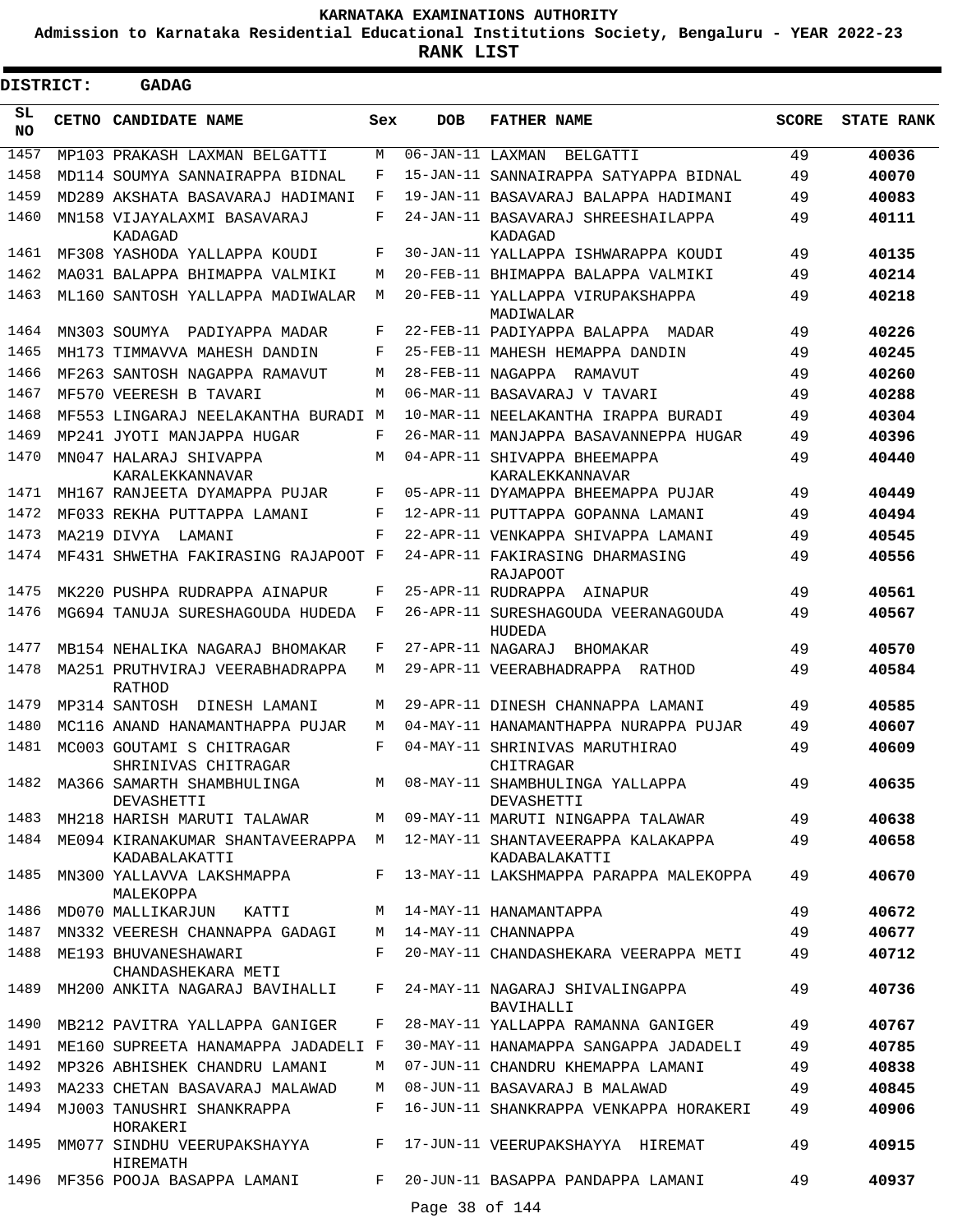**Admission to Karnataka Residential Educational Institutions Society, Bengaluru - YEAR 2022-23**

**RANK LIST**

| <b>DISTRICT:</b> |       | <b>GADAG</b>                                  |     |            |                                                      |              |                   |
|------------------|-------|-----------------------------------------------|-----|------------|------------------------------------------------------|--------------|-------------------|
| SL<br>NO.        | CETNO | <b>CANDIDATE NAME</b>                         | Sex | <b>DOB</b> | <b>FATHER NAME</b>                                   | <b>SCORE</b> | <b>STATE RANK</b> |
| 1497             |       | MP240 ANITA FAKKIRAGOUDA PATIL                | F   |            | 22-JUN-11 FAKKIRAGOUDA HUVANAGOUDA<br>PATIL          | 49           | 40946             |
| 1498             |       | ML083 KRUTIKA MAHESHAKUMAR<br>KORIGANNAVAR    | F   |            | 23-JUN-11 MAHESHAKUMAR HANAMANTHAPPA<br>KORIGANNAVAR | 49           | 40954             |
| 1499             |       | MF350 JAYALAXMI CHANDRASHEKHAR<br>MULIMANI    | F   |            | 01-JUL-11 CHANDRASHEKHAR BASAVARAJ<br>MULIMANI       | 49           | 41003             |
| 1500             |       | MF135 BHUVANESHWARI NAGARADDY<br>MALLARADDI   | F   |            | 14-JUL-11 NAGARADDY HEMARADDY<br>MALLARADDI          | 49           | 41087             |
| 1501             |       | MB193 PRAJWAL FAKKIRAPPA<br>KURTAKOTI         | М   |            | 16-JUL-11 FAKKIRAPPA RAMAPPA KURTAKOTI               | 49           | 41097             |
| 1502             |       | MN099 PRASHANT ASHOK GANIGER                  | М   |            | 16-JUL-11 ASHOK YALLAPPA GANIGER                     | 49           | 41098             |
| 1503             |       | MG193 SANJAYAGOUD SHARANAPPAGOUD<br>PATIL     | M   |            | 18-JUL-11 SHARANAPPAGOUD DEVENDRAGOUD<br>PATIL       | 49           | 41115             |
| 1504             |       | MN112 SANGAMESH HARTEPPA<br>BELAVANAKI        | М   |            | 19-JUL-11 HARTEPPA<br>BELAVANAKI                     | 49           | 41124             |
| 1505             |       | MA009 AISHWARYA ASHOK HUILAGOL                | F   |            | 26-JUL-11 ASHOK ANDAPPA HUILAGOL                     | 49           | 41159             |
| 1506             |       | MJ009 TANU BOJAPPA BAJANTRI                   | F   |            | 30-JUL-11 BOJAPPA PARASAPPA BAJANTRI                 | 49           | 41194             |
| 1507             |       | MA134 RAJIYABANU MAHMADRAFIO<br>NADAF         | F   |            | 31-JUL-11 MAHMADRAFIQ RAJESAB NADAF                  | 49           | 41203             |
| 1508             |       | MG387 SHIVARAJ PRAKASH KINNAL                 | М   |            | 05-AUG-11 PRAKASH SHIVAPPA KINNAL                    | 49           | 41230             |
| 1509             |       | MA213 ANANYA B<br>TELASANG                    | F   |            | 08-AUG-11 BHUVANESH C TELASANG                       | 49           | 41241             |
| 1510             |       | MG564 POOJA RAJU MANNAPURA                    | F   |            | 12-AUG-11 RAJU MANNAPURA                             | 49           | 41273             |
| 1511             |       | MH093 SOUMMYA K KARIBASAPPA                   | F   |            | 16-AUG-11 KARIBASAPPA S SHANTAPPA                    | 49           | 41288             |
| 1512             |       | MA413 ARENBABU ARJUN LAMANI                   | М   |            | 30-AUG-11 ARJUN PANDAPPASUMITRA                      | 49           | 41360             |
| 1513             |       | MF500 SAVITA MANTESH HAVALAD                  | F   |            | 13-SEP-11 MANTESH MURIGEPPA HAVALAD                  | 49           | 41419             |
| 1514             |       | MM095 HARSHA<br>HANAMAPPA HAKKI               | М   |            | 01-OCT-11 HANAMAPPA HONNAKERAPPA HAKKI               | 49           | 41491             |
| 1515             |       | MP231 GAYITRI SHARANAPPA<br>MUNDARAGI         | F   |            | 06-OCT-11 SHARANAPPA HANAMAPPA<br>MUNDARAGI          | 49           | 41511             |
| 1516             |       | MD433 VAISHNAVI HANAMANTAPPA<br>KENCHI        | F   |            | 12-OCT-11 HANAMANTAPPA JAGANNATHAPPA<br>KENCHI       | 49           | 41535             |
| 1517             |       | MK033 SHABANA NABISAB KILLEDARA               | F   |            | 13-OCT-11 NABISABA MAKTUMSAB KILLEDARA               | 49           | 41541             |
| 1518             |       | MH129 ISHWARYA NINAGAPPA<br>BASENAIKAR        | F   |            | 17-OCT-11 NINAGAPPA KAPPATTEPPA<br><b>BASENAIKAR</b> | 49           | 41550             |
| 1519             |       | MC033 LAXMI PRAKASH YALISHIRUND               | F   |            | 25-OCT-11 PRAKASH YALISHIRUND                        | 49           | 41582             |
| 1520             |       | MD019 VEERESH SHREESHAILA KANAKI              | M   |            | 08-NOV-11 SHREESHAILA KANAKI                         | 49           | 41640             |
| 1521             |       | MM289 KAMALA MANJUNAT DASAR                   | F   |            | 26-FEB-12 MANJUNAT MUDAKAPPA DASAR                   | 49           | 41855             |
| 1522             |       | MG509 ASHAPAK MAHEBUBALI ALUR                 | М   |            | 02-AUG-09 MAHEBUBALI HUSENASAB ALUR                  | 48           | 41897             |
| 1523             |       | MG173 DEEPA LAKSHMANA KADADI                  | F   |            | 18-FEB-10 LAKSHMANA SIDDAPPA KADADI                  | 48           | 41944             |
| 1524             |       | MB232 SUDEEP ASHOK GABASAVALAGI               | М   |            | 14-APR-10 ASHOK GABASAVALAGI                         | 48           | 41984             |
| 1525             |       | MF364 SRINIVAS PUTTAPPA LAMANI                | М   |            | 21-APR-10 PUTTAPPA BUDAPPA LAMANI                    | 48           | 41985             |
| 1526             |       | MH119 DADAKHALANDAR PEERSAB<br>KEMPASABNNAVAR | М   |            | 01-MAY-10 PEERSAB RAYESAB<br>KEMPASABNNAVAR          | 48           | 41994             |
| 1527             |       | MN054 NAVEENA VEERAPPA PAGADA                 | М   |            | 06-MAY-10 VEERAPPA RAMAPPA PAGADA                    | 48           | 42000             |
| 1528             |       | MG407 AKSHAY NEELAPPA NAYAK                   | М   |            | 07-JUN-10 NEELAPPA LOKAPPA NAYAK                     | 48           | 42017             |
| 1529             |       | MK051 VANI SANNAMARIYAPPA HADAPAD F           |     |            | 09-JUN-10 SANNAMARIYAPPA                             | 48           | 42020             |
| 1530             |       | MG506 SHRUTI TAYAPPA DODDAMANI                | F   |            | 07-AUG-10 TAYAPPA FAKIRAPPA DODDAMANI                | 48           | 42082             |
| 1531             |       | MC144 VISHWANATH VEERAPPA HARTI               | M   |            | 08-AUG-10 VEERAPPA SHIDDAPPA HARTI                   | 48           | 42087             |
| 1532             |       | ML097 UMEERA DAVALASAB YALIGAR                | F   |            | 09-AUG-10 DAVALASAB RAJESAB YALIGAR                  | 48           | 42090             |
| 1533             |       | MA011 ARUNA SIDDAPPA GEDAGERI                 | F   |            | 20-AUG-10 SIDDAPPA BALAPPA GEDAGERI                  | 48           | 42111             |
| 1534             |       | MN269 LAKSHMI GURUPRASAD MATHAD               | F   |            | 30-AUG-10 GURUPRASAD LINGAYYA MATHAD                 | 48           | 42127             |
| 1535             |       | MP138 PRIYANK RAJANIKANT HIREMATH F           |     |            | 12-SEP-10 RAJANIKANTH HIREMATH                       | 48           | 42154             |
| 1536             |       | ME149 BHAVYA MANOHAR MADIVALAR                | F   |            | 18-SEP-10 MANOHAR MADIVALAR                          | 48           | 42165             |
| 1537             |       | MN088 SWATI ISHWARAPPA TALAVAR                | F   |            | 21-SEP-10 ISHWARAPPA TALAVAR                         | 48           | 42173             |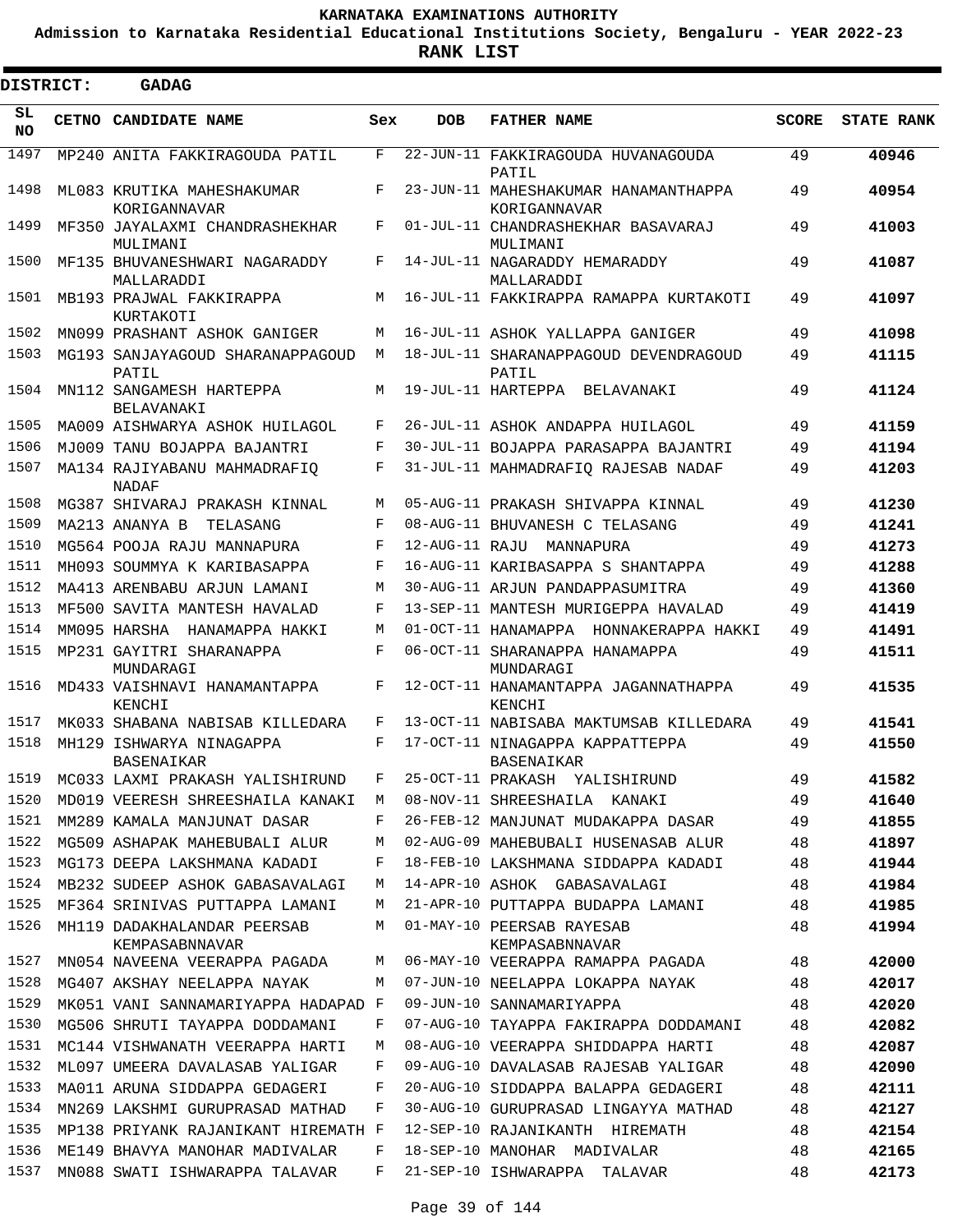**Admission to Karnataka Residential Educational Institutions Society, Bengaluru - YEAR 2022-23**

| <b>DISTRICT:</b> | GADAG                                                     |            |                   |                                                                |              |                   |
|------------------|-----------------------------------------------------------|------------|-------------------|----------------------------------------------------------------|--------------|-------------------|
| SL.<br>NO.       | CETNO CANDIDATE NAME                                      | Sex        | <b>DOB</b>        | <b>FATHER NAME</b>                                             | <b>SCORE</b> | <b>STATE RANK</b> |
| 1538             | ML039 SOUMYA KALAKAPPA KOPPADA                            | F          |                   | 27-SEP-10 KALAKESH HANAMAPPA KOPPAD                            | 48           | 42186             |
| 1539             | MK036 SANGEETA BHARAMAPPA                                 | F          |                   | 09-OCT-10 BHARAMAPPA NINGAPPA                                  | 48           | 42219             |
| 1540             | <b>BEERAGOUDRA</b><br>MF104 GURURAJ HANUMANTAPPA VADDAR M |            |                   | <b>BEERAGOUDRA</b><br>25-OCT-10 HANUMANTAPPA DODDASIDDAPPA     | 48           | 42265             |
| 1541             | MF556 VIKAS SHEKHAPPA BHAJANTRI                           | М          |                   | <b>VADDAR</b><br>30-OCT-10 SHEKHAPPA HANUMANTAPPA<br>BHAJANTRI | 48           | 42279             |
| 1542             | MG163 NOORJAHANABI RASULSAB<br>HALAWAGALI                 | F          |                   | 08-NOV-10 RASULSAB RASULSAB HALAWAGALI                         | 48           | 42311             |
| 1543             | MA140 AISHWARYA MUTTAPPA HADAPAD                          | F          |                   | 10-NOV-10 MUTTAPPA HADAPAD                                     | 48           | 42319             |
| 1544             | ME051 HAREESH MUTTAPPA HALAGI                             | M          |                   | 15-NOV-10 MUTTAPPA SIDDAVVA HALAGI                             | 48           | 42338             |
| 1545             | MG550 ROOPA VASANAPPA NAYAKA                              | F          |                   | 19-NOV-10 VASANAPPA HALAPPA NAYAKA                             | 48           | 42358             |
| 1546             | ML143 KARTIK NINGAPPA<br>ANDANAPPANAVAR                   | M          |                   | 25-NOV-10 NINGAPPA GURUSHANKRAPPA<br>ANDANAPPANAVAR            | 48           | 42379             |
| 1547             | MO105 MARUTI SURESH TALLALLI                              | М          |                   | 10-DEC-10 SURESH NEELAPPA TALLALLI                             | 48           | 42421             |
| 1548             | MD010 PRAJWAL BASAVARAJ MALLAPUR                          | M          |                   | 13-DEC-10 BASAVARAJ BASAVANTAPPA<br>MALLAPUR                   | 48           | 42430             |
| 1549             | ME175 SAGAR MAHANTESH BHAMASAGAR                          | М          |                   | 17-DEC-10 MAHANTESH SURESH BHAMASAGAR                          | 48           | 42446             |
| 1550             | MF351 SAMPATHKUMAR TIRAKAPPA<br>YALAGACHCHI               | М          |                   | 19-DEC-10 TIRAKAPPA SIDDAPPA<br>YALAGACHCHI                    | 48           | 42448             |
| 1551             | MH137 KIRAN IRANNA ITAGI                                  | M          |                   | 21-DEC-10 IRANNA VIRUPAKSHAPPA ITAGI                           | 48           | 42452             |
| 1552             | MM109 HANAMANT JAGADEESH KATARAKI M                       |            |                   | 25-DEC-10 JAGADEESH YACHCHARAPPA<br>KATARAKI                   | 48           | 42462             |
| 1553             | MC126 SHAMBHULINGA S HOLI                                 | М          |                   | 29-DEC-10 SURESH DYAMANNA HOLI                                 | 48           | 42478             |
| 1554             | MC051 MALIKARJUN SHANTAPPA PUJARI M                       |            |                   | 01-JAN-11 SHANTAPPA HUCHCHAPPA PUJARI                          | 48           | 42496             |
| 1555             | MH201 NAYANA                                              | $_{\rm F}$ |                   | 01-JAN-11 ERANNA GADDAD                                        | 48           | 42501             |
| 1556             | MJ148 PRAVEEN FAKKIRAPPA<br>RANKALAKOPPA                  | М          |                   | 04-JAN-11 FAKKIRAPPA HANAMAPPA<br>RANKALAKOPPA                 | 48           | 42530             |
| 1557             | MA079 GEETA ERANNA BANGI                                  | F          |                   | 08-JAN-11 ERANNA BANGI                                         | 48           | 42551             |
| 1558             | MA336 NANDITA THAVARAPPA LAMANI                           | F          |                   | 28-JAN-11 THAVARAPPA HUNAPPA LAMANI                            | 48           | 42628             |
| 1559             | MA352 VEERAYYA PRABHAYYA<br><b>BETASURMATH</b>            | M          |                   | 02-FEB-11 PRABHAYYA GIRIMALLAYYA<br><b>BETASURMATH</b>         | 48           | 42649             |
| 1560             | MN104 BASAVARAJ KUMAR HUILAGOL                            | M          |                   | 06-FEB-11 KUMAR HUILAGOL                                       | 48           | 42662             |
| 1561             | MF426 MEENAKSHI SURESH ITAGI                              | F          |                   | 18-FEB-11 SURESH ITAGI                                         | 48           | 42723             |
| 1562             | MG012 PUTTARAJ SHANKARAPPA KINNAL M                       |            |                   | 18-FEB-11 SHANKARAPPA                                          | 48           | 42724             |
| 1563             | MA465 PRASHANT SHEKAPPA KOPPAD                            | М          |                   | 26-FEB-11 SHEKAPPA YALLAPPA KOPPAD                             | 48           | 42762             |
| 1564             | MF382 PRABHUGOUDA PATIL                                   | M          |                   | 09-MAR-11 NINGANAGOUDA                                         | 48           | 42809             |
| 1565             | MK258 NIREEKSHA NAGARAJ HADIMANI                          | F          |                   | 10-MAR-11 NAGARAJ BASAPPA HADIMANI                             | 48           | 42819             |
| 1566             | MG593 RADHIKA KOTRAPPA MURKHANI                           | F          |                   | 15-MAR-11 KOTRAPPA RAMAPPA MURKHANI                            | 48           | 42849             |
| 1567             | MF617 PRIYA HANAMANTAPPA TALAWAR                          | F          |                   | 20-MAR-11 HANAMANTAPPA SHANKRAPPA<br>TALAWAR                   | 48           | 42871             |
| 1568             | ME062 AYASH SHARANAPPA CHAVAN                             | М          |                   | 31-MAR-11 SHARANAPPA SHEKAPPA CHAVAN                           | 48           | 42953             |
| 1569             | MP324 CHETAN BASAVARAJ MUNDAWAD                           | M          |                   | 08-APR-11 BASAVARAJ FAKKIRAPPA MUNDAWAD                        | 48           | 43001             |
| 1570             | MF195 VARSHINI PARAMESH LAMANI                            | F          |                   | 09-APR-11 PARAMESH LAMANI                                      | 48           | 43017             |
| 1571             | MJ092 KEERTHI SHIVANAND MORABAD                           | F          |                   | 10-APR-11 SHIVANAND NINGAPPA MORABAD                           | 48           | 43021             |
| 1572             | MG543 SIDDALINGESH AYYAPPA<br>HADAPAD                     | М          | 12-APR-11 AYYAPPA |                                                                | 48           | 43037             |
| 1573             | MF256 LAXMI HANAMANTAPPA DASAR                            | F          |                   | 13-APR-11 HANAMANTAPPA HUCHHAPPA DASAR                         | 48           | 43039             |
| 1574             | MC163 PARVATI UMESH KALAKANNAVAR                          | F          |                   | 18-APR-11 UMESH BASAPPA KALAKANNAVAR                           | 48           | 43063             |
| 1575             | MF567 KAVYA FAKKIRAPPA LAMANI                             | F          |                   | 20-APR-11 FAKKIRAPPA MAHADEVAPPA LAMANI                        | 48           | 43068             |
| 1576             | MF336 NAYANA RAVI DODDAMANI                               | F          |                   | 21-APR-11 RAVI SWAREPPA DODDAMANI                              | 48           | 43080             |
| 1577             | MP008 MANOJ HANUMARADDI HULLUR                            | М          |                   | 24-APR-11 HANUMARADDI IRAPPA HULLUR                            | 48           | 43095             |
| 1578             | MJ177 BRUNDA UDAY ULLAGADDI                               | F          | 06-MAY-11 UDAY    |                                                                | 48           | 43152             |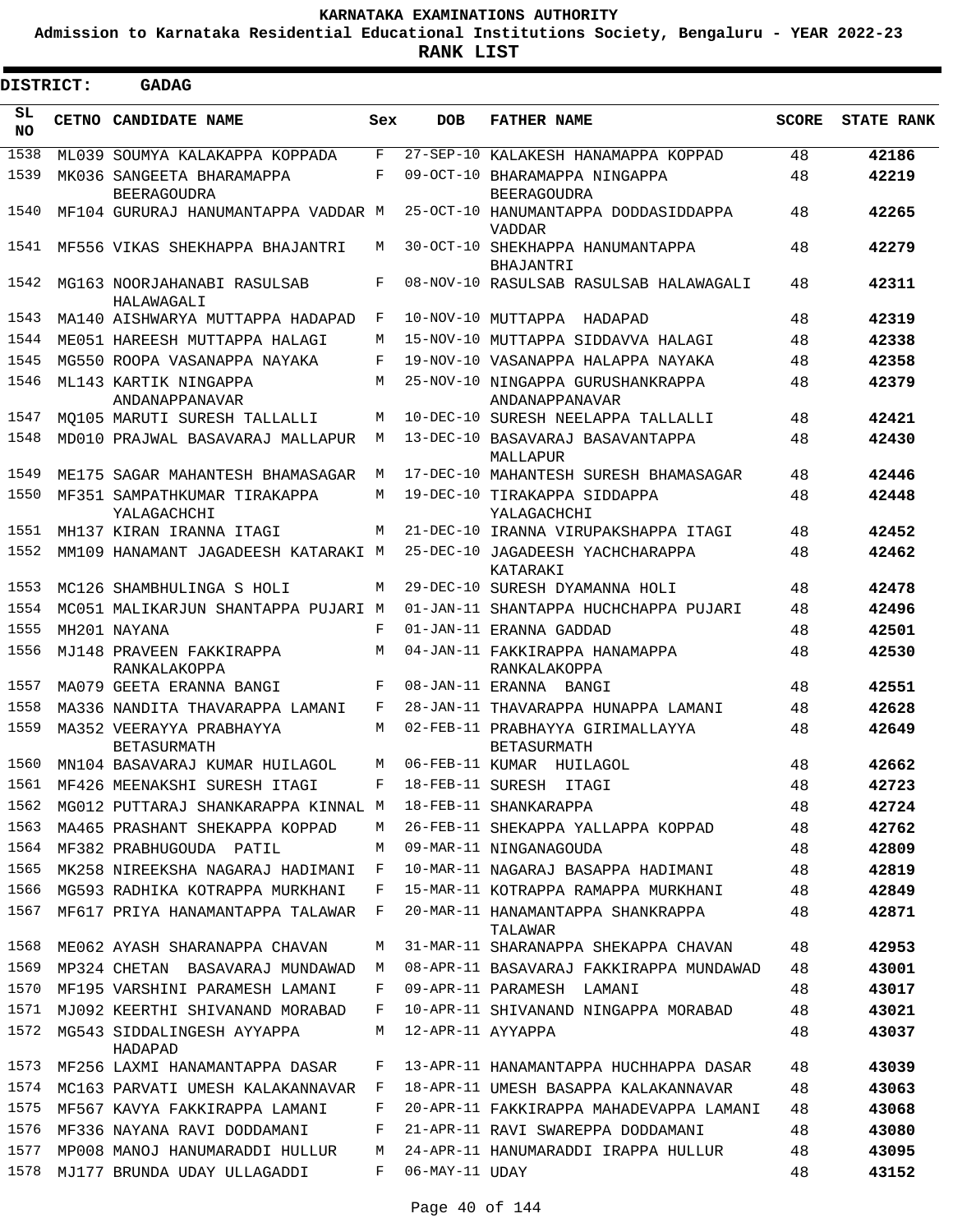**Admission to Karnataka Residential Educational Institutions Society, Bengaluru - YEAR 2022-23**

| DISTRICT: | GADAG                                                 |       |                   |                                                          |              |                   |
|-----------|-------------------------------------------------------|-------|-------------------|----------------------------------------------------------|--------------|-------------------|
| SL<br>NO. | CETNO CANDIDATE NAME                                  | Sex   | <b>DOB</b>        | <b>FATHER NAME</b>                                       | <b>SCORE</b> | <b>STATE RANK</b> |
| 1579      | MA359 SUMA BASAVARAJ BANAVI                           | F     |                   | 14-MAY-11 BASAVARAJ<br>BANAVI                            | 48           | 43210             |
| 1580      | MC165 VENKATESH MANJUNATH PUJAR                       | М     |                   | 27-MAY-11 MANJUNATH HANAMANTAPPA PUJAR                   | 48           | 43292             |
| 1581      | MJ180 VINODA CHIDANANDA BADIGER                       | M     |                   | 31-MAY-11 CHIDANANDA GANGAPPA BADIGER                    | 48           | 43319             |
| 1582      | MA397 VIDYA<br>BALLARY                                | F     |                   | 02-JUN-11 RAMESH MARUTEPPA BALLARI                       | 48           | 43329             |
| 1583      | MA195 SRAVANTI BASAVARAJ DANDIN                       | F     |                   | 07-JUN-11 BASAVARAJ<br>DANDIN                            | 48           | 43367             |
| 1584      | MN235 RANGAMMARANI JAGADISH NAYAK F                   |       |                   | 21-JUN-11 JAGADISH<br>NAYAK                              | 48           | 43473             |
| 1585      | ML110 SANJANA BASAVARAJ BADIGER                       | F     |                   | 22-JUN-11 BASAVARAJ NAGALINGAPPA<br><b>BADIGER</b>       | 48           | 43483             |
| 1586      | MA337 CHETAN<br>LAMANI                                | М     |                   | 25-JUN-11 KUMAR SHIVAPPA LAMANI                          | 48           | 43494             |
| 1587      | MK297 JEEVAN RAVI VASAN                               | M     | 26-JUN-11 RAVI    |                                                          | 48           | 43503             |
| 1588      | MA415 PRUITHVIRAJ BHIMAPPA TALWAR M                   |       |                   | 04-JUL-11 BHIMAPPA S TALWAR                              | 48           | 43546             |
| 1589      | MN286 RAKESH SHANMUKHAPPA ITAGI                       | М     |                   | 10-JUL-11 SHANMUKHAPPA FAKEERAPPA ITAGI                  | 48           | 43596             |
| 1590      | MF514 PREETAM PRAKASH KOPPAD                          | М     |                   | 18-JUL-11 PRAKASH SHANKRAPPA KOPPAD                      | 48           | 43650             |
| 1591      | MN288 SHIVANI<br>ASHOK ADI                            | F     |                   | 24-JUL-11 ASHOK AMATTEPPA<br>ADI                         | 48           | 43685             |
| 1592      | MB094 ARCHANA BASAVARAJ CHAVADI                       | F     |                   | 25-JUL-11 BASAVARAJ<br>CHAVADI                           | 48           | 43688             |
| 1593      | ML186 MANJUNATH MUTTAPPA<br>MUNDARAGI                 | M     |                   | 25-JUL-11 MUTTAPPA BHARAMAPPA MUNDARAGI                  | 48           | 43690             |
| 1594      | MO130 YASHAWANT PRAKASH KONISAGAR M                   |       | 09-AUG-11 PRAKASH | KONISAGAR                                                | 48           | 43784             |
| 1595      | MM056 BHARAT BASETTEPPA ADI                           | М     |                   | 15-AUG-11 BASETTEPPA BASAVANEPPA ADI                     | 48           | 43816             |
| 1596      | ML120 KAVERI PRAVEEN BHOPALAPUR                       | F     |                   | 16-AUG-11 PRAVEEN MALLAPPA BHOPALAPUR                    | 48           | 43830             |
| 1597      | MD396 PRAVEEN<br>CHOUHAN                              | M     |                   | 24-AUG-11 CHANDRAPPA                                     | 48           | 43872             |
| 1598      | MA198 VIJAYALAKSHMI VASAPPA KOVI                      | F     |                   | 26-AUG-11 VASAPPA MALLAPPA KORI                          | 48           | 43883             |
| 1599      | MF005 VIJAYLAXMI BASAVARAJ<br><b>BEDASUR</b>          | F     |                   | 27-SEP-11 BASAVARAJ                                      | 48           | 44023             |
| 1600      | ME013 LAXMAN YALLUSA PAWAR                            | M     |                   | 04-OCT-11 YALLUSA NARAYANSA PAWAR                        | 48           | 44053             |
| 1601      | MG161 HEMANT SANJEEVAKUMAR<br>KODIHALLI               | М     |                   | 11-OCT-11 SANJEEVAKUMAR NEELAPPA<br>KODIHALLI            | 48           | 44082             |
| 1602      | MK054 PRAMOD RUDRAYYA SHIROOR                         | M     |                   | 28-NOV-11 RUDRAYYA GURAYYA SHIROOR                       | 48           | 44271             |
| 1603      | MK309 BHAGYALAXMI ISHWARAPPA<br>AMBIGERA              | F     |                   | 25-DEC-11 ISHWARAPPA VEERABADRAPPA<br>AMBIGERA           | 48           | 44335             |
| 1604      | MN007 RENUKA MAJUNATH GUDAGI                          | F     |                   | 17-JAN-12 MAJUNATH<br>GUDAGI                             | 48           | 44381             |
| 1605      | MD121 SUPRIYA BASAPPA KURI                            | F     |                   | 06-APR-10 BASAPPA HANAMAPPA KURI                         | 47           | 44522             |
| 1606      | MC182 SHRAVANKUMAR GIRISH<br>KONDIKOPPA               | M     |                   | 08-OCT-10 GIRISH DEVAREDDY KOMDIKOPPA                    | 47           | 44735             |
| 1607      | MN107 JEEVANAKUMAR SHARANAPPA<br>BEVINAKATTI          | M     |                   | 13-NOV-10 SHARANAPPA TIPPANNA<br>BEVINAKATTI             | 47           | 44848             |
| 1608      | MO090 SAHANA HANUMANTAPP DASAR                        | F     |                   | 16-NOV-10 HANUMANTAPPA DEVENDRAPPA<br>DASAR              | 47           | 44860             |
| 1609      | MB131 FAKKEERAMMA BASAVARAJ<br><b>KATTENNAVAR</b>     | F     |                   | 18-NOV-10 BASAVARAJ KATTENNAVAR                          | 47           | 44866             |
| 1610      | MC083 JANAVI SHRIKANTH BADIGER                        | F     |                   | 18-NOV-10 SHRIKANTH BADIGER                              | 47           | 44867             |
| 1611      | MJ159 ANKITHA NINGABASAPPA<br>CHALAVADI               | F     |                   | 29-NOV-10 NINGABASAPPA HANAMAPPA<br>CHALAVADI            | 47           | 44899             |
| 1612      | ML128 BASAVANNEVVA<br>SHARANAPPAGOUDA<br>RAYANAGOUDRA | F     |                   | 06-DEC-10 SHARANAPPAGOUDA<br>BASAVANTAGOUDA RAYANAGOUDRA | 47           | 44921             |
|           | 1613 MP304 RAVI TIPPANNA ANEPPANAVAR                  |       |                   | M 07-DEC-10 TIPPANNA                                     | 47           | 44925             |
| 1614      | MG382 PAVITRA MANJUNATH HOLEYACHE F                   |       |                   | 08-DEC-10 MANJUNATH KALVIRAPPA<br>HOLEYACHE              | 47           | 44928             |
| 1615      | MN111 ARUN HEMAPPA KAMBALI                            |       |                   | M 09-DEC-10 HEMAPPA KARIYAPPA KAMBALI                    | 47           | 44930             |
| 1616      | MN056 SAMARTHA CHANDRASHEKAR<br>BETAGERI              | M     |                   | 10-DEC-10 CHANDRASHEKAR KALAKAPPA<br>BETAGERI            | 47           | 44937             |
| 1617      | MH022 PAVITRA NAGARAJ HALLIKERI                       | $F$ – |                   | 19-DEC-10 NAGARAJ SANNAHANAMAPPA<br>HALLIKERI            | 47           | 44975             |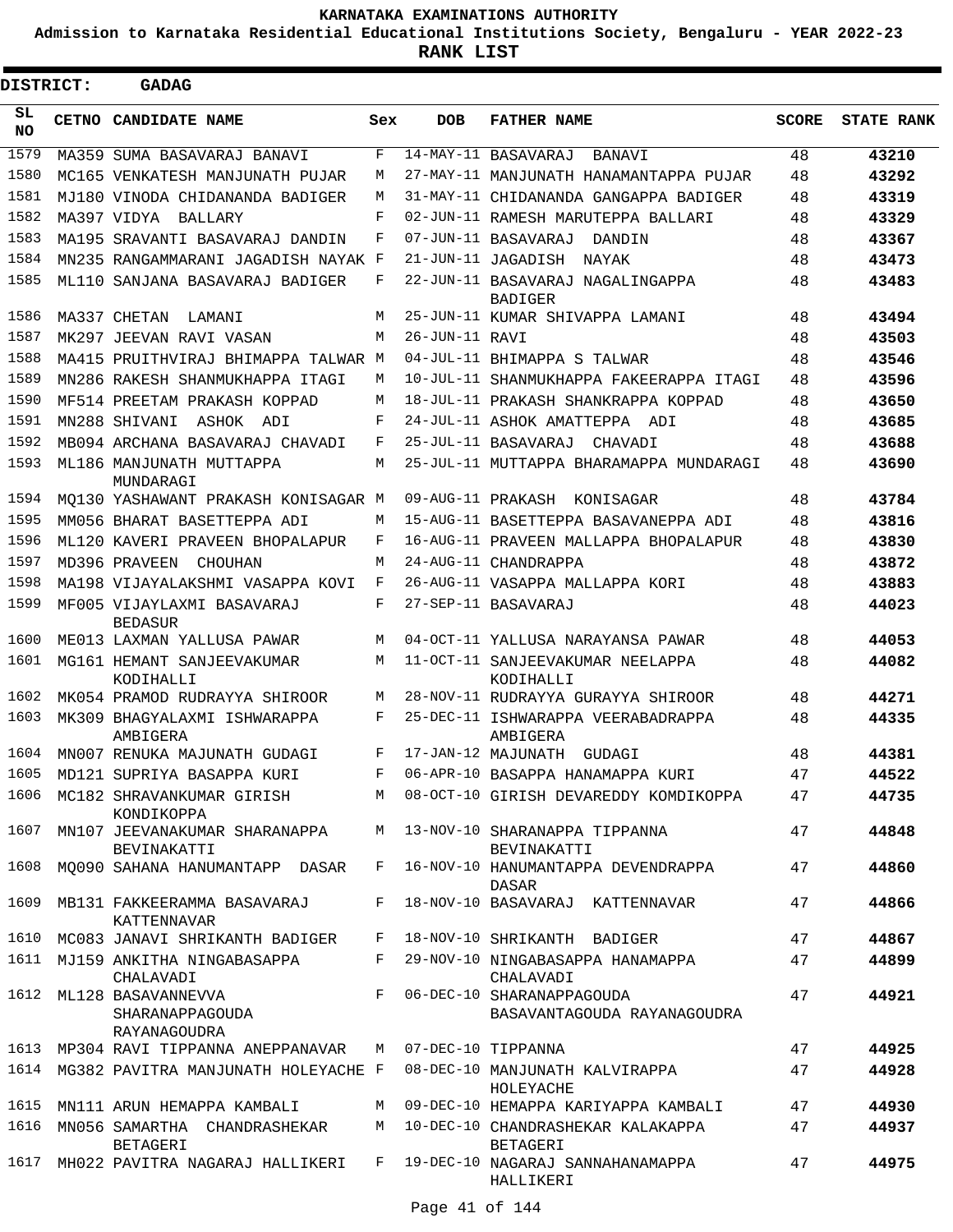**Admission to Karnataka Residential Educational Institutions Society, Bengaluru - YEAR 2022-23**

| DISTRICT:  | GADAG                                                            |     |                     |                                                      |              |                   |
|------------|------------------------------------------------------------------|-----|---------------------|------------------------------------------------------|--------------|-------------------|
| SL.<br>NO. | CETNO CANDIDATE NAME                                             | Sex | <b>DOB</b>          | <b>FATHER NAME</b>                                   | <b>SCORE</b> | <b>STATE RANK</b> |
| 1618       | MN188 AMRUTA PRAKASH JALIHAL                                     | F   | 26-DEC-10 PRAKASH   | JALIHAL                                              | 47           | 44996             |
| 1619       | MM182 SHREYAS RACHAYYA HIREMATH                                  | М   |                     | 30-JAN-11 RACHAYYA                                   | 47           | 45168             |
| 1620       | MA262 VINAYAK RAMESH GUDISAGAR                                   | М   |                     | 03-FEB-11 RAMESH HANAMAPPA GUDISAGAR                 | 47           | 45187             |
| 1621       | MF371 VISHWANATH JAGADEESH PATIL                                 | M   |                     | 09-FEB-11 JAGADEESH KALLANAGOUDA PATIL               | 47           | 45207             |
| 1622       | MF399 KAVITA MALLAPPA DIVATER                                    | F   |                     | 16-FEB-11 MALLAPPA VEERUPAKSHAPPA<br><b>DIVATER</b>  | 47           | 45236             |
| 1623       | MA384 KAVYA MANTESH LAMANI                                       | F   |                     | 17-FEB-11 MANTESH SOMLAPPA LAMANI                    | 47           | 45240             |
| 1624       | MB108 PRABHURAJ SANGAYYA<br>JAVOORAMATH                          | M   |                     | 17-FEB-11 SANGAYYA NAGAYYA JAVOORAMATH               | 47           | 45241             |
| 1625       | MM130 SHRAVAN YACHCHARAPPA KALAL                                 | M   |                     | 19-FEB-11 YACHCHARAPPA PARASHURAM KALAL              | 47           | 45255             |
| 1626       | MG253 GANGAMMA RAMANNA GONDABAL                                  | F   |                     | 23-FEB-11 RAMANNA DEVAPPA GONDABAL                   | 47           | 45269             |
| 1627       | MD449 SHIVAYYA VEERAYYA HIREMATH                                 | M   |                     | 01-MAR-11 VEERAYYA SHIVAYYA HIREMATH                 | 47           | 45297             |
| 1628       | MF558 SHREYA FAKKIRAGOUDA PATIL                                  | F   |                     | 07-MAR-11 FAKKIRAGOUDA KRISHNAGOUDA<br>PATIL         | 47           | 45332             |
| 1629       | MH166 SHILPA DEVENDRAPPA VALIKAR                                 | F   |                     | 16-MAR-11 DEVENDRAPPA CHINNAPPA VALIKAR              | 47           | 45390             |
| 1630       | MA477 AKASH MAHANTESH SOUSHI                                     | М   |                     | 18-MAR-11 MAHANTESH TIPPANNA SOUSHI                  | 47           | 45398             |
| 1631       | MM033 PRUTHVI SHEKHARAGOUDA<br>KADADALLI                         | F   |                     | 21-MAR-11 SHEKHARAGOUDA KADADALLI                    | 47           | 45420             |
| 1632       | MO169 PALLAVI DEVENDRAPPA DOLLINA F                              |     |                     | 24-MAR-11 DEVENDRAPPA BERAPPA DOLLINA                | 47           | 45443             |
| 1633       | MG718 PUTTARAJ IRAPPA METI                                       | М   |                     | 29-MAR-11 IRAPPA BASAPPA METI                        | 47           | 45476             |
| 1634       | MP097 UMA SHARNAPPA RANATHUR                                     | F   |                     | 08-APR-11 SHARNAPPA FAKEERAPPA RANATHUR              | 47           | 45530             |
| 1635       | MJ245 SAMARTH MAHANTESH MARIGUDDI M                              |     |                     | 14-APR-11 MAHANTESH MARIGUDDI                        | 47           | 45569             |
| 1636       | MM164 BHOOMIKA SADASHIVAYYA<br>VASTRAD                           | F   |                     | 27-APR-11 SADASHIVAYYA                               | 47           | 45646             |
| 1637       | MG551 SHAILA VASANTH NAYAK                                       | F   |                     | 27-APR-11 VASANTH SHIVAPPA NAYAK                     | 47           | 45648             |
| 1638       | MH076 SAMARHT EERANNA<br>KURUVINASHETTI                          | M   |                     | 09-MAY-11 EERANNA AMANADAPPA<br>KURUVINASHETTI       | 47           | 45730             |
| 1639       | MF594 SHREEHARI PANDURANGA<br>KOPARDE                            | М   |                     | 14-MAY-11 PANDURANGA PITAMBRAPPA<br>KOPARDE          | 47           | 45764             |
| 1640       | ML052 GIRISHGOUDA SHARANAPPAGOUDA M<br><b>BENAKOPPAD</b>         |     |                     | 24-MAY-11 SHARANAPPAGOUDA MALLANAGOUDA<br>BENAKOPPAD | 47           | 45825             |
| 1641       | MM058 SAHANA MAYAPPA HALANNAVAR                                  | F   |                     | 27-MAY-11 MAYAPPA REVANAPPA HALANNAVAR               | 47           | 45845             |
|            | 1642 MG597 PUSHPANJALI SHIVAPPA UPPAR F                          |     |                     | 03-JUN-11 SHIVAPPA IRAPPA UPPAR                      | 47           | 45907             |
|            | 1643 MJ283 BHAGYASHREE NINGAPPA UPPAR F 16-JUN-11 NINGAPPA UPPAR |     |                     |                                                      | 47           | 45988             |
|            | 1644 MB259 BHAGYALAXMI FAKKIRAYYA<br>HIREMATH                    |     |                     | F 17-JUN-11 FAKKIRAYYA PRABHAYYA HIREMATH            | 47           | 45994             |
|            | 1645 MJ082 YASHODA HOLABASAPPA KUMBAR F                          |     |                     | 20-JUN-11 HOLABASAPPA BASAPPA KUMBAR                 | 47           | 46024             |
| 1646       | MG259 SAMMAD MUSTAFA HARLAPUR                                    |     | M 23-JUN-11 MUSTAFA |                                                      | 47           | 46051             |
| 1647       | MD306 BHIMAVVA ABBIGERI                                          | F   |                     | 05-JUL-11 MUTTAPPA                                   | 47           | 46124             |
| 1648       | MG557 NIVEDITA MANJUNATH MEVUNDI F                               |     |                     | 12-JUL-11 MANJUNATH HANAMAPPA MEVUNDI                | 47           | 46186             |
| 1649       | MF460 ALISHA SHARIF SUNKAD                                       | F   |                     | 02-AUG-11 SHARIF MABUSAB SUNKAD                      | 47           | 46323             |
| 1650       | MH296 SHREYASH VENKATESH<br>KABBERALLI                           | M   |                     | 11-AUG-11 VRNKATESH BASAVARADDEPPA<br>KABBERALLI     | 47           | 46379             |
|            | 1651 MD308 SAHANA SHIVAPPA MALAGI                                |     |                     | F 15-AUG-11 SHIVAPPA MALAGI                          | 47           | 46392             |
| 1652       | MB144 KAVERI TIPPANNA BANAVI                                     | F   |                     | 27-AUG-11 TIPPANNA FAKKIRAPPA BANAVI                 | 47           | 46444             |
| 1653       | MN214 AVINASH KALLAPPA ALUR                                      | M   |                     | 01-SEP-11 KALLAPPA BASAPPA ALUR                      | 47           | 46463             |
| 1654       | MD399 SHIVAKUMAR ASHOK METI                                      | М   |                     | 19-SEP-11 ASHOK BASAPPA METI                         | 47           | 46564             |
| 1655       | MA220 DIVYA NINGAPPA KADADALLI                                   | F   |                     | 14-OCT-11 NINGAPPA                                   | 47           | 46659             |
| 1656       | MA137 SHREYA BASAVARAJ BHJANTRI                                  | F   |                     | 29-OCT-11 BASAVARAJ HANAMANTAPPA<br>BHAJANTRI        | 47           | 46741             |
| 1657       | MF019 PRAJWALGOUDA                                               | М   |                     | 16-NOV-11 MANTANAGOUDA                               | 47           | 46796             |
| 1658       | MA087 ANUPAMA RAGHAVENDRA MUGALI F                               |     |                     | 27-NOV-11 RAGHAVENDRA MUGALI                         | 47           | 46840             |
| 1659       | MD153 SHARANAPPA SANGANABASAPPA                                  |     |                     | M 01-DEC-11 SANGANABASAPPA SHARANAPPA                | 47           | 46859             |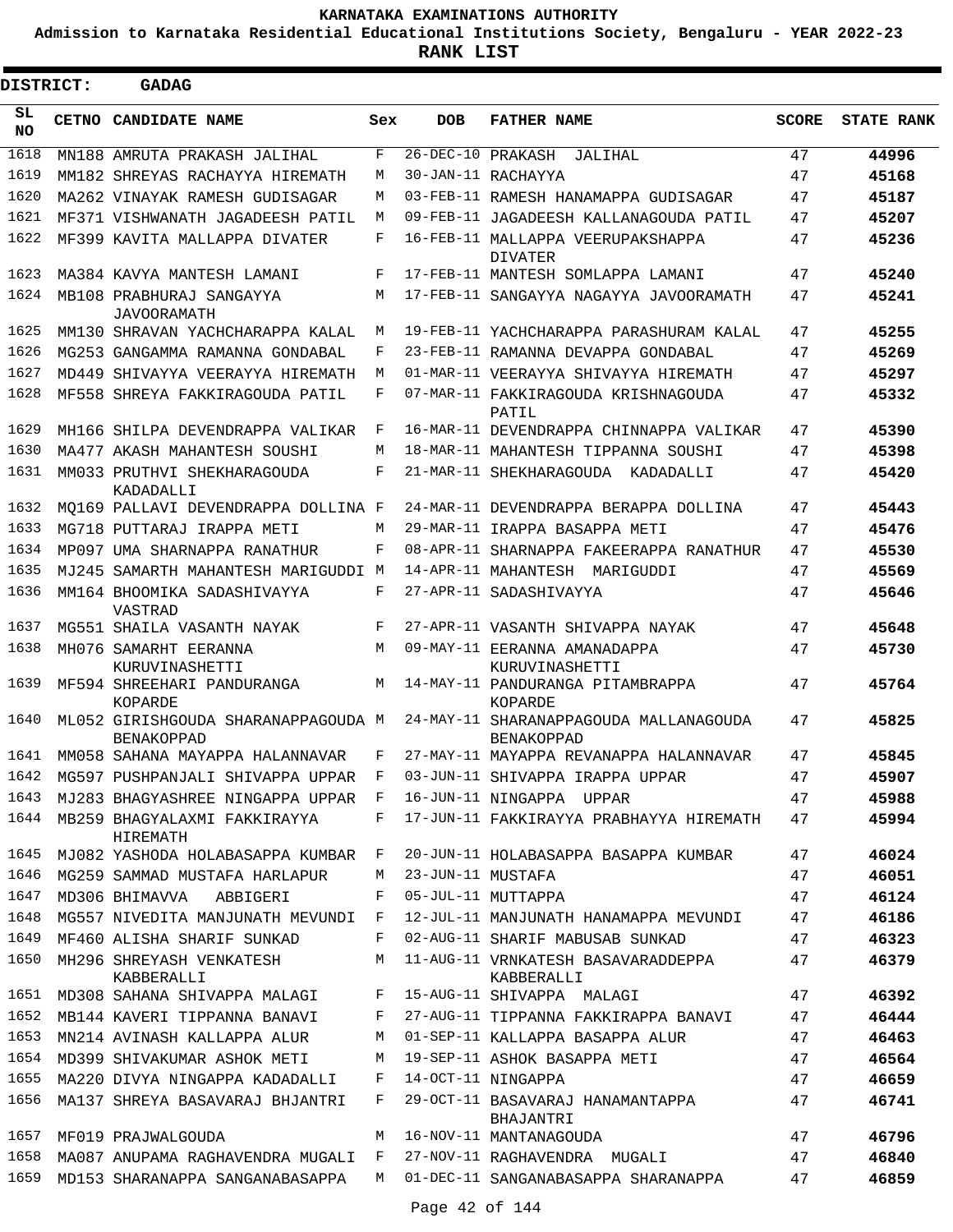**Admission to Karnataka Residential Educational Institutions Society, Bengaluru - YEAR 2022-23**

| DISTRICT:       | GADAG                                                                                   |       |                   |                                                       |              |                   |
|-----------------|-----------------------------------------------------------------------------------------|-------|-------------------|-------------------------------------------------------|--------------|-------------------|
| SL<br><b>NO</b> | CETNO CANDIDATE NAME                                                                    | Sex   | <b>DOB</b>        | <b>FATHER NAME</b>                                    | <b>SCORE</b> | <b>STATE RANK</b> |
|                 | PATTANASHETTAR                                                                          |       |                   | PATTANASHETTAR                                        |              |                   |
| 1660            | MA168 RUDRAPPA VEERUPAXAPPA<br>YALAVIGI                                                 | М     |                   | 07-DEC-11 VEERUPAXAPPA<br>YALAVIGI                    | 47           | 46887             |
| 1661            | MA459 CHANDAN PANCHAKSHARAYYA<br>YALIGAR                                                | M     |                   | 08-DEC-11 PANCHAKSHARAYYA PHAKIRAYYA<br>YALIGAR       | 47           | 46890             |
| 1662            | MP019 VANDANA RAJASHEKHAR HEGADE                                                        | F     |                   | 11-DEC-11 RAJASHEKHAR HANAMANTAPPA<br>HEGADE          | 47           | 46901             |
| 1663            | MF622 CHAITRA TIRAKAPPA SHINDHE                                                         | F     |                   | 12-DEC-11 TIRAKAPPA<br>SHINDHE                        | 47           | 46902             |
| 1664            | MN091 TANU MAHANTESHAGOUDA<br>AMATIGOUDRA                                               | F     |                   | 16-DEC-11 MAHANTESHAGOUDA SHIVANAGOUDA<br>AMATIGOUDRA | 47           | 46918             |
| 1665            | MB188 GOUTAMI MANJUNATA BATAKHANI F                                                     |       |                   | 25-JAN-12 MANJUNATA BASAVANNEPPA<br>BATAKHANI         | 47           | 46998             |
| 1666            | MH191 VISHNU RAJESH LAMANI                                                              | М     |                   | 03-FEB-12 RAJESH VALAPPA LAMANI                       | 47           | 47009             |
| 1667            | MN078 SAPIYABANU AJIMERAKHAN<br>KARADAGI                                                | F     |                   | 24-DEC-12 AJIMERAKAHAN KARADAGI                       | 47           | 47046             |
| 1668            | MF297 AKSHATA NARAYAN LAMANI                                                            | F     | 29-DEC-12 NARAYAN | LAMANI                                                | 47           | 47047             |
| 1669            | MJ228 GANGAMMA VITTALAGOUD PATIL                                                        | F     |                   | 13-DEC-09 VITTALAGOUD DODDANAGOUD PATIL               | 46           | 47084             |
| 1670            | MC261 RADHA KUBERAGOUD PATIL                                                            | F     |                   | 27-APR-10 KUBERAGOUD CHANNABASAVAGOUD<br>PATIL        | 46           | 47177             |
| 1671            | MO108 RAHUL KUMAR LAMANI                                                                | M     |                   | 14-MAY-10 KUMAR HANAMAPPA LAMANI                      | 46           | 47184             |
| 1672            | MD428 VINAYAK NEMASA RAJOLI                                                             | M     |                   | 06-JUL-10 NEMASA VISHWANATHASA RAJOLI                 | 46           | 47230             |
| 1673            | MP301 POOJA RANGAPPA GUDIMANI                                                           | F     |                   | 22-JUL-10 RANGAPPA NEELAPPA GUDIMANI                  | 46           | 47245             |
| 1674            | MF274 ANITA CHANDRASHEKHAR IRAGAR F                                                     |       |                   | 01-AUG-10 CHANDRASHEKHAR YALLAPPA<br>IRAGAR           | 46           | 47252             |
| 1675            | MO055 CHETAN MUTTAPPA TALAVAR                                                           | М     |                   | 02-AUG-10 MUTTAPPA SOMAPPA TALAVAR                    | 46           | 47254             |
| 1676            | MB020 RAKSHITA MUTTAPPA HADAPAD                                                         | F     |                   | 12-AUG-10 MUTTAPPA GYANAPPA HADAPAD                   | 46           | 47268             |
| 1677            | ME133 ANNAPURNA AMARESH PUJAR                                                           | F     |                   | 21-AUG-10 AMARESH CHANNAPPA PUJAR                     | 46           | 47286             |
| 1678            | ML241 VIJAYALAKSHMI ANDAPPA ARALI F                                                     |       | 02-SEP-10 ANDAPPA | ARALI                                                 | 46           | 47311             |
| 1679            | MF411 SHREEDHARSWAMI SHANKRAYYA<br>HIREMATH                                             | М     |                   | 21-SEP-10 SHANKRAYYA CHANNAVEERASWAMI<br>HIREMATH     | 46           | 47347             |
| 1680            | MG267 ANNAPURNA RAMAPPA TIGARI                                                          | F     | 27-SEP-10 RAMAPPA | TIGARI                                                | 46           | 47355             |
| 1681            | ML057 SHRADDA HEMAPPA KUMMI                                                             | F     | 05-OCT-10 HEMAPPA | KUMMI                                                 | 46           | 47374             |
| 1682            | MJ001 PREETAM VENKARADDI<br>BALARADDI                                                   | M     |                   | 08-OCT-10 VENKARADDI<br>BALARADDI                     | 46           | 47388             |
| 1683            | MF454 RAKSHITA YALLAPPA                                                                 |       |                   | F 09-OCT-10 YALLAPPA RAMAPPA                          | 46           | 47392             |
| 1684            | <b>HUTTAPPANAVR</b><br>MA468 JYOTI RAMAPPA KURAHATTI                                    | $F -$ |                   | HUTTAPPANAVAR<br>19-OCT-10 RAMAPPA SANNABASAPPA       | 46           | 47422             |
|                 |                                                                                         |       |                   | KURAHATTI                                             |              |                   |
| 1685            | MC062 MEGHA MUTTAPPA KURTAKOTI                                                          | F     |                   | 21-OCT-10 MUTTAPPA SHIVAPPA KURTAKOTI                 | 46           | 47432             |
| 1686            | MF404 LATA BASAVARAJ HADAPAD                                                            | F     |                   | 24-OCT-10 BASAVARAJ KAPPATTAPPA HADAPAD               | 46           | 47440             |
| 1687            | MG389 SPOORTI RAMALINGAPPA GEJJI                                                        |       |                   | F 07-NOV-10 RAMALINGAPPA VEERAPPA GEJJI               | 46           | 47479             |
| 1688            | MG586 SWAPNA MARUTI HARIJAN                                                             |       |                   | F 09-NOV-10 MARUTI SHIVALINGAPPA HARIJAN              | 46           | 47488             |
| 1689            | MJ072 MAMMAHADASHADHIK KASHIMASAB M 18-NOV-10 KASHIMASAB MADDESAB NADAF<br><b>NADAF</b> |       |                   |                                                       | 46           | 47516             |
| 1690            | MB034 PREETAM MALLESH<br><b>BHARAMANNAVAR</b>                                           | M     |                   | 20-NOV-10 MALLESH MARIYAPPA<br>BHARAMANNAVAR          | 46           | 47528             |
| 1691            | MJ193 APSANA MOHAMMEDRAFIO<br>HUSENABAYI                                                | F     |                   | 21-NOV-10 MOHAMMEDRAFIQ HUSENSAB<br>HUSENABAYI        | 46           | 47530             |
| 1692            | MG684 MOHAMMADPIROJ MEHABOOBSAB<br>SORATUR                                              | M     |                   | 30-NOV-10 MEHABOOBSAB ABDULSAB SORATUR                | 46           | 47566             |
| 1693            | MA094 SANJANA SHAMBULINGAPPA<br>HADLI                                                   | F     |                   | 11-DEC-10 SHAMBULINGAPPA ANDAPPA HADLI                | 46           | 47608             |
|                 | 1694 MF152 ASHWINI NAGAPPA BALLUR                                                       |       |                   | F 14-DEC-10 NAGAPPA MADEVAPPA BALLUR                  | 46           | 47620             |
| 1695            | MA480 PRUTHIVAK MANJUNATH<br>MULAGUND                                                   |       |                   | M 14-DEC-10 MANJUNATH BASAVANTHPPA<br>MULAGUND        | 46           | 47624             |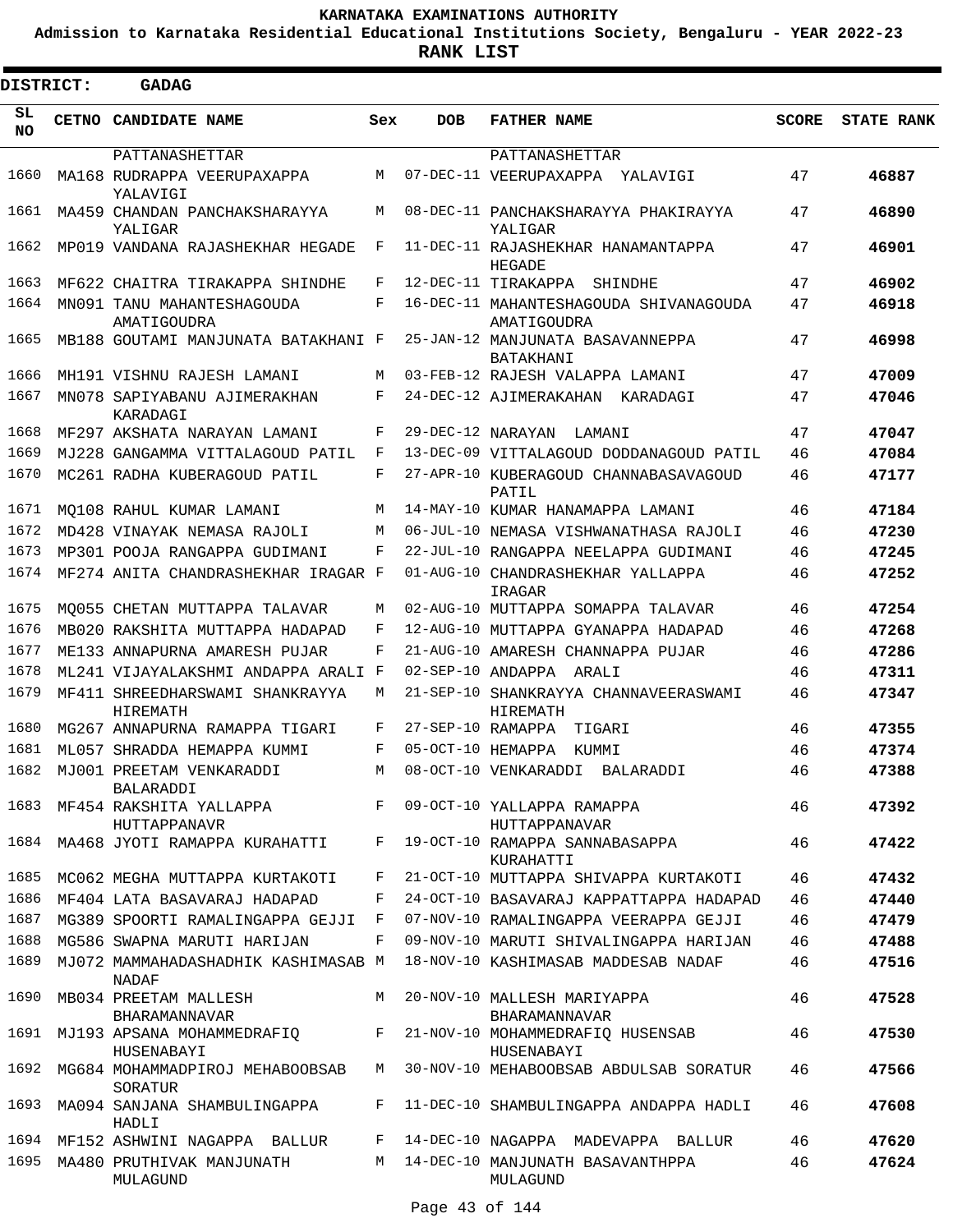**Admission to Karnataka Residential Educational Institutions Society, Bengaluru - YEAR 2022-23**

ı

| <b>DISTRICT:</b> | GADAG                                                                        |            |                   |                                                                                               |              |                   |
|------------------|------------------------------------------------------------------------------|------------|-------------------|-----------------------------------------------------------------------------------------------|--------------|-------------------|
| SL<br><b>NO</b>  | CETNO CANDIDATE NAME                                                         | Sex        | <b>DOB</b>        | <b>FATHER NAME</b>                                                                            | <b>SCORE</b> | <b>STATE RANK</b> |
| 1696             | MN210 SANJANA BASAVARAJ<br>MADIWALARA                                        | F          |                   | 02-JAN-11 BASAVARAJ BASAVANEPPA<br>MADIWALARA                                                 | 46           | 47724             |
| 1697             | ML135 SOUMYA SHIDDAPPA DOLLIN                                                | F          |                   | 02-JAN-11 SHIDDAPPA SHARANAPPA DOLLIN                                                         | 46           | 47725             |
| 1698             | MN141 SHREYA MALLIKARJUN KITTALI                                             | F          |                   | 05-JAN-11 MALLIKARJUN YALLAPPA KITTALI                                                        | 46           | 47747             |
| 1699             | MP396 KAVYA SHANMUKHAPPA HADAKAR                                             | F          |                   | 17-JAN-11 SHANMUKHAPPA BASAPPA HADAKAR                                                        | 46           | 47813             |
| 1700             | MM246 MADHU BASAVARAJ JALIKATTI                                              | F          |                   | 19-JAN-11 BASAVARAJ<br>JALIKATTI                                                              | 46           | 47824             |
| 1701             | MD003 SHIVALEELA KALLAYYA<br>HIREMATH                                        | $_{\rm F}$ |                   | 22-JAN-11 KALLAYYA SHIVAYYA HIREMATH                                                          | 46           | 47839             |
| 1702             | MF174 TANUSHA CHANDRAKANTH LAMANI F                                          |            |                   | 26-JAN-11 CHANDRAKANT HOOBAPPA LAMANI                                                         | 46           | 47860             |
| 1703             | MC122 SHASHANK SHIVARAJ KOLAKAR                                              | М          |                   | 08-FEB-11 SHIVARAJ NAGAPPA KOLAKAR                                                            | 46           | 47913             |
| 1704             | MP248 SHIVANAND GANESH LAMANI                                                | М          |                   | 13-FEB-11 GANESH SOMALAPPA LAMANI                                                             | 46           | 47939             |
| 1705             | MH275 SANGITA DHARMANNA GANTI                                                | F          |                   | 17-FEB-11 DHARMANNA HANUMANTAPPA GANTI                                                        | 46           | 47953             |
| 1706             | MH295 SANGAMESH SHIVAMURTAYYA<br>LAKKUNDIMATH                                | M          |                   | 20-FEB-11 SHIVAMURTAYYA SANNAMUDAKAYYA<br>LAKKUNDIMATH                                        | 46           | 47973             |
| 1707             | MB103 NISARGA JAGADEESH DODDAMANI F                                          |            |                   | 25-FEB-11 JAGADEESH DODDAMANI                                                                 | 46           | 48005             |
| 1708             | MP102 SHIVANANDAYYA<br>PANCHAKSHARAYYA HIREMATH                              | M          |                   | 02-MAR-11 PANCHAKSHARAYYA SHANKRAYYA<br>HIREMATH                                              | 46           | 48037             |
| 1709             | MD051 NEETIN TUKKAPPA CHAVAN                                                 | М          |                   | 03-MAR-11 TUKKAPPA CHAVAN                                                                     | 46           | 48040             |
| 1710             | MG304 HALESH BASAPPA KALAKERI                                                | M          |                   | 06-MAR-11 BASAPPA HALAPPA KALAKERI                                                            | 46           | 48056             |
| 1711             | MF231 BHUMIKA SHIVAJI PIROJ                                                  | F          |                   | 10-MAR-11 SHIVAJI DEVAPPA PIROJ                                                               | 46           | 48080             |
| 1712             | MG588 SHIVALEELA BASAVARAJ<br>ALAWANDI                                       | F          |                   | 14-MAR-11 BASAVARAJ ISHWARAPPA ALAWANDI                                                       | 46           | 48108             |
| 1713             | ML139 VIJAYLAXMI<br>PRAKASHGOUDA<br>HIREGOUDRA                               | F          |                   | 14-MAR-11 PRAKASHGOUDA VIRUPAXAGOUDA<br>HIREGOUDRA                                            | 46           | 48109             |
| 1714             | MF155 PAVANAKUMAR SHARANABASAPPA<br>KADAPATTI                                | М          |                   | 20-MAR-11 SHARANABASAPPA HALAPPA<br>KADAPATTI                                                 | 46           | 48148             |
| 1715             | MF596 NIKHIL PRABHAKAR KARJAGI                                               | M          |                   | 24-MAR-11 PRABHAKAR SHIDDAPPA KARJAGI                                                         | 46           | 48175             |
| 1716             | MA464 ANUSHRI PULAKESHI EDLI                                                 | F          |                   | 06-APR-11 PULAKESHI<br>EDLI                                                                   | 46           | 48251             |
| 1717             | MJ242 KRASHNA PRAKASH MADAR                                                  | M          |                   | 09-APR-11 PRAKASH YALLAPPA MADAR                                                              | 46           | 48270             |
| 1718             | MF331 MANU SHANKRAPPA DANI                                                   | M          |                   | 09-APR-11 SHANKRAPPA GULAPPA DANI                                                             | 46           | 48274             |
| 1719             | MB024 GOVINDAGOUDA YALLANAGOUDA<br><b>BALANAGOUDRA</b>                       | М          |                   | 13-APR-11 YALLANAGOUDA KALLANAGOUDA<br><b>BALANAGOUDRA</b>                                    | 46           | 48296             |
|                  | 1720 MD053 SANKET ASHOK ANGADI                                               |            |                   | M 16-APR-11 ASHOK VIRUPAXAPPA ANGADI                                                          | 46           | 48317             |
|                  | 1721 MB109 SAMARTH BASAVARAJ SHALAVADI M 20-APR-11 BASAVARAJ SHALAVADI       |            |                   |                                                                                               | 46           | 48338             |
| 1722             | MC169 VIJAYAKUMAR SHIDRAMAPPA<br>MENASINAKAYI                                |            |                   | M 29-APR-11 SHIDRAMAPPA SHANKARAPPA<br>MENASINAKAYI                                           | 46           | 48393             |
| 1723             | YARAGATTI                                                                    |            |                   | MJ090 HARISH MALLIKARJUN MARI MARISI MALLIKARJUN BASHATTEPPA<br>YARAGATTI                     | 46           | 48398             |
|                  | NAVALLI<br>1725 MH214 HAREESH MANJUNATH AMARAGOL M                           |            |                   | 1724 MA451 NAVEENKUMAR NINGAPPA MAN 30-APR-11 NINGAPPA BASAPPA NAVALLI<br>02-MAY-11 MANJUNATH | 46<br>46     | 48399<br>48409    |
| 1726             |                                                                              | F          |                   |                                                                                               |              |                   |
| 1727             | MP205 PRATIKSHA LINGARAJ METI<br>MD020 VIJAY BASAYYA VIRAKTAMATH             | M          |                   | 03-MAY-11 LINGARAJ SHIVABASAPPA METI<br>06-MAY-11 BASAYYA SHIDLINGAYYA                        | 46<br>46     | 48419<br>48438    |
| 1728             | MD447 SRUSHTI MALLAPPA HUDDAR                                                | F          |                   | VIRAKTAMATH<br>11-MAY-11 MALLAPPA GUNDAPPA HUDDAR                                             | 46           | 48478             |
| 1729             | MK043 MUSKAN ALLASAB ASHEKHAN                                                | F          | 29-MAY-11 ALLASAB |                                                                                               | 46           | 48604             |
| 1730             | MO093 MANJUNATHSWAMI GURUPADAYYA M<br>LAKKUMDIMATH                           |            |                   | 16-JUN-11 GURUPADAYYA                                                                         | 46           | 48742             |
| 1731             | MA006 CHAITRA LAXAMAN NAYAK                                                  | F          |                   | 21-JUN-11 LAXAMAN SANKRAVVA NAYAK                                                             | 46           | 48772             |
| 1732             | MB226 SINDHU RAJAPPA BHAJANTRI                                               | F          |                   | 22-JUN-11 RAJAPPA BHAJANTRI                                                                   | 46           | 48787             |
| 1733             | MF304 PARASAPPA YASHAVANTAPPA<br>BINKADAKATTI                                | M          |                   | 24-JUN-11 YASHAVANTAPPA HALAPPA<br>BINKADAKATTI                                               | 46           | 48806             |
|                  | 1734 MF388 ANJALI MARUTI SANGLI                                              | F          |                   | 28-JUN-11 MARUTI KARIYAPPA SANGLI                                                             | 46           | 48832             |
|                  | 1735 MP312 DHARMAVVA SHEKHAPPA LAMANI F 30-JUN-11 SHEKHAPPA HANAMAPPA LAMANI |            |                   |                                                                                               | 46           | 48848             |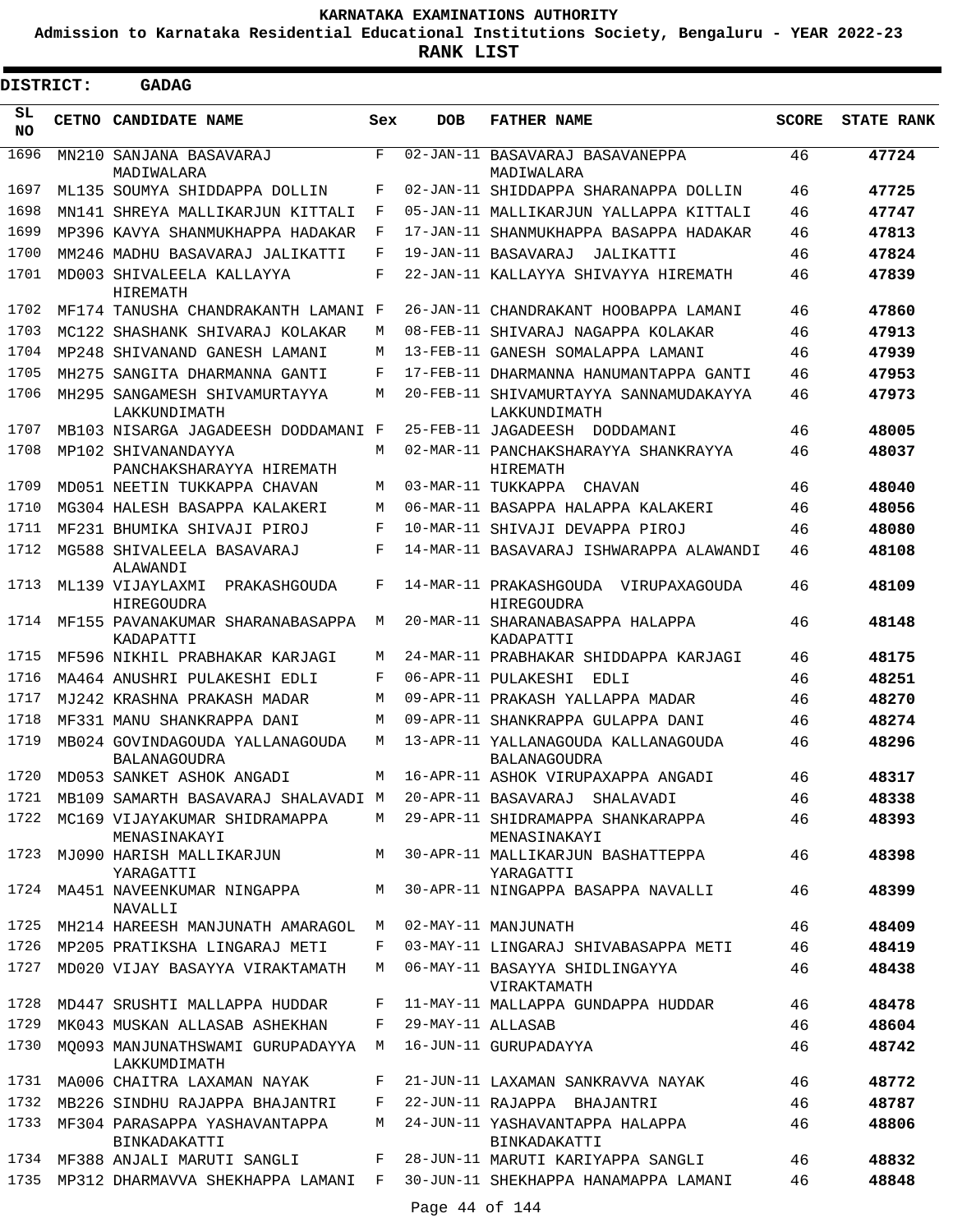**Admission to Karnataka Residential Educational Institutions Society, Bengaluru - YEAR 2022-23**

| DISTRICT:        | <b>GADAG</b>                                                      |            |                   |                                                                                   |              |                   |
|------------------|-------------------------------------------------------------------|------------|-------------------|-----------------------------------------------------------------------------------|--------------|-------------------|
| SL.<br><b>NO</b> | CETNO CANDIDATE NAME                                              | Sex        | <b>DOB</b>        | <b>FATHER NAME</b>                                                                | <b>SCORE</b> | <b>STATE RANK</b> |
| 1736             | MM004 RAJESH SHARANAPPA ARAMANAD                                  | M          |                   | 01-JUL-11 SHARANAPPA MUDIYAPPA ARAMANAD                                           | 46           | 48857             |
| 1737             | MK103 SNEHA SHIVARUDRAGOUDA<br>AYYANAGOUDRA                       | F          |                   | 02-JUL-11 SHIVARUDRAGOUDA FAKKIRAGOUDA<br>AYYANAGOUDRA                            | 46           | 48870             |
| 1738             | MF615 SAHADEVAPPA BHARAMAPPA<br>PASHUPATIHAL                      | М          |                   | 10-JUL-11 BHARAMAPPA PASHUPATIHAL                                                 | 46           | 48924             |
| 1739             | MB096 SANJU SURESH BADIGER                                        | M          |                   | 11-JUL-11 SURESH MALLAPPA BADIGER                                                 | 46           | 48931             |
| 1740             | MK023 BASAVARAJ RAGHAVENDRA<br>KAGADAL                            | M          |                   | 16-JUL-11 RAGHAVENDRA KAGADAL                                                     | 46           | 48962             |
| 1741             | MN273 SHRAVANTHI                                                  | F          |                   | 19-JUL-11 SURESH GARAWAD                                                          | 46           | 48993             |
| 1742             | MM148 SHREENIVASA BASAPPA<br>KARLEKKANAVAR                        | М          |                   | 23-JUL-11 BASAPPA FAKEERAPPA<br>KARLEKKANAVAR                                     | 46           | 49021             |
| 1743             | ML237 ANUSHA MA PATILA                                            | F          |                   | 10-AUG-11 MALLANAGOUDA                                                            | 46           | 49117             |
| 1744             | MF440 PANDURANG PRABHAKAR JADHAV                                  | M          |                   | 11-AUG-11 PRABHAKAR PANDURANG JADHAV                                              | 46           | 49125             |
| 1745             | MP202 SEVANTI SHANKRAPPA NEGALUR                                  | F          |                   | 23-AUG-11 SHANKRAPPA SHIVALINGAPPA<br>NEGALUR                                     | 46           | 49188             |
| 1746             | MF239 VAISHNAVI GAJENDRA KSHATRI                                  | $_{\rm F}$ |                   | 23-AUG-11 GAJENDRA NARAYANAPPA KSHATRI                                            | 46           | 49190             |
| 1747             | MD256 MARUTI UMESH KATAGAL                                        | M          | 28-AUG-11 UMESH   | KATAGAL                                                                           | 46           | 49225             |
| 1748             | MK228 ASHRAF ASHAPAK KHAJI                                        | M          | 31-AUG-11 ASHAPAK |                                                                                   | 46           | 49243             |
| 1749             | MK195 DRAKSHYANI YALLAPPA<br>CHALAVANNAVARA                       | F          |                   | 07-SEP-11 YALLAAPPA SIDDAPPA<br>CHALAVANNAVARA                                    | 46           | 49280             |
| 1750             | MJ170 MAHALAXMI<br>SHIVANAND<br>AVARADI                           | F          |                   | 12-SEP-11 SHIVANAND<br>MADIVALAPPA<br>AVARADI                                     | 46           | 49306             |
| 1751             | ML258 MEGHANA YALLAPPA KULAGERI                                   | F          |                   | 10-OCT-11 YALLAPPA MALIYAPPA KULAGERI                                             | 46           | 49435             |
| 1752             | MD166 SOUMYASHRI D<br>$\mathbb{T}$                                | F          | 02-NOV-11 DEVAPPA |                                                                                   | 46           | 49534             |
| 1753             | ML067 RITEESHA NAGAPPA MADAR                                      | М          |                   | 03-NOV-11 NAGAPPA<br>MADAR                                                        | 46           | 49539             |
| 1754             | ML272 MOHAMMADMUJAMMIL BUDANSAB<br>SIDDIPATEL                     | М          |                   | 11-NOV-11 BUDANSAB DILAWARSAB<br>SIDDIPATEL                                       | 46           | 49564             |
| 1755             | MG510 MUKTARALI SHOUKATALAI MULLA M                               |            |                   | 14-DEC-11 SHOUKATALAI KASHIMSAB MULLA                                             | 46           | 49674             |
| 1756             | MF110 ANANYA MALATESH BETAGERI                                    | F          |                   | 16-DEC-11 MALATESH CHENNABASAPPA<br><b>BETAGERI</b>                               | 46           | 49679             |
| 1757             | MN284 PUSHPA NAGARAJ AMBIGER                                      | F          |                   | 19-DEC-11 NAGARAJ RAMACHANDRAPPA<br>AMBIGER                                       | 46           | 49689             |
| 1758             | MG250 SAPNA KASHAPPA BHAJANTHRI                                   | F          |                   | 19-FEB-12 KASHAPPA YAMANAPPA BHAJANTHRI                                           | 46           | 49792             |
|                  | KODAGANUR                                                         |            |                   | 1759 MA206 IMAMAHUSEN SUBHANALLA M 24-FEB-12 SUBHANALLA KODAGANUR                 | 46           | 49794             |
| 1760             | MM169 MADANKUMAR SHARANAPPA DESAI M 13-FEB-10 SHARANAPPA          |            |                   |                                                                                   | 45           | 49902             |
|                  | 1761 MC091 HARASHINI MALLANAGOUDA<br>BOMMANAGOUDRA                |            |                   | F 26-FEB-10 MALLANAGOUDA NILAPPAGOUDA<br>BOMMANAGOUDRA                            | 45           | 49905             |
|                  | 1762 MP267 PUJA MANJUNATH MULAGUND                                |            |                   | F 24-MAY-10 MANJUNATH CHANNAVEERAPPA<br>MULAGUND                                  | 45           | 49961             |
| 1763             | MN101 MAHESH BASAVARAJ DOLLIN                                     |            |                   | M 09-JUN-10 BASAVARAJ BEERAPPA DOLLIN                                             | 45           | 49981             |
| 1764             |                                                                   |            |                   | MN202 AJAY RAVINDRA TALAWAR M 19-AUG-10 RAVINDRA HANAMAPPA TALAWAR                | 45           | 50077             |
| 1765             |                                                                   |            |                   | MD200 SHREYA SHARANAPPA HUGAR F 07-SEP-10 SHARANAPPA ADIVEPPA HUGAR               | 45           | 50104             |
| 1766             | MK191 PRIYANKA BABU HADAPAD                                       |            |                   | F 09-SEP-10 BABU ADIVEPPA HADAPAD                                                 | 45           | 50109             |
| 1767             | MP020 MAHESH NINGAPPA<br>MACHENAHALLI                             |            |                   | M 21-SEP-10 NINGAPPA                                                              | 45           | 50146             |
| 1768             |                                                                   |            |                   | MG249 ROHIT HALAPPA TOLANNAVAR M 21-SEP-10 HALAPPA BASAPPA TOLANNAVAR             | 45           | 50147             |
| 1769             | MN241 DARSHAN BASAVARAJ BABAJI                                    |            |                   | M 23-SEP-10 BASAVARAJ BABAJI                                                      | 45           | 50151             |
| 1770             | MM150 ADARSHA MUTTAPPA MADAR                                      |            |                   | M 10-OCT-10 MUTTAPPA RAMAPPA MADAR                                                | 45           | 50205             |
| 1771             | MN027 DYAMANNA VIJAYA HANAMAPPA<br>VACHCHI                        |            |                   | M 10-OCT-10 HANAMAPPA DYAMANNA VACHCHI                                            | 45           | 50208             |
|                  | 1772 MC098 SHIVAKUMAR ANDAPPA BARAKER M 10-OCT-10 ANDAPPA BARAKER |            |                   |                                                                                   | 45           | 50212             |
|                  | 1773 MN250 RENUKA DEVAPPA ARERA                                   |            |                   | F 17-OCT-10 DEVAPPA GYANAPPA ARERA                                                | 45           | 50239             |
|                  |                                                                   |            |                   | 1774 MD206 BHAVANI SHARANAPPA AARERA   F   25-OCT-10 SHARANAPPA LAKSHMAPPA AARERA | 45           | 50272             |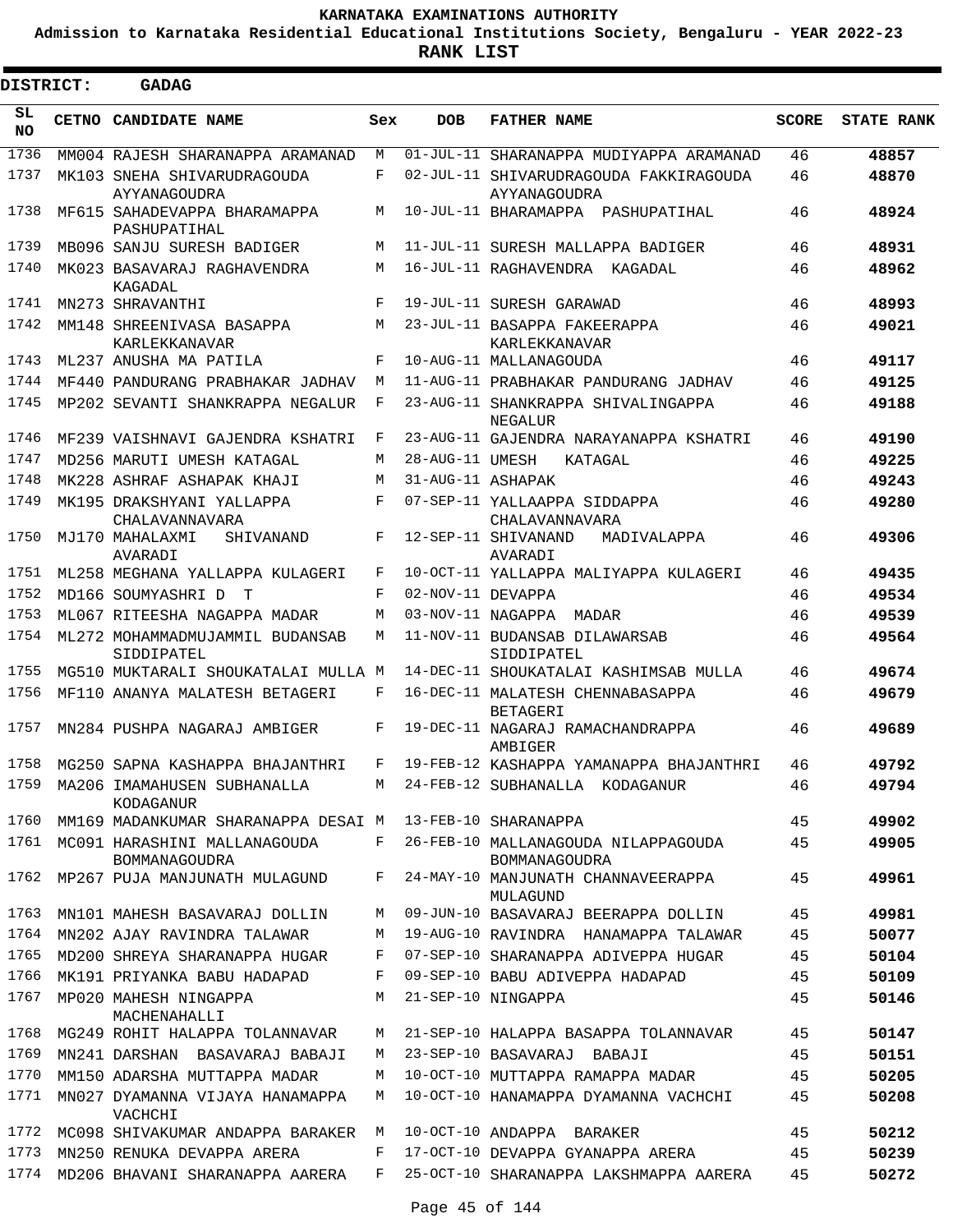**Admission to Karnataka Residential Educational Institutions Society, Bengaluru - YEAR 2022-23**

 $\blacksquare$ 

**RANK LIST**

Е

| <b>DISTRICT:</b> | <b>GADAG</b>                                     |            |                   |                                                        |              |                   |
|------------------|--------------------------------------------------|------------|-------------------|--------------------------------------------------------|--------------|-------------------|
| SL.<br>NO.       | CETNO CANDIDATE NAME                             | Sex        | <b>DOB</b>        | <b>FATHER NAME</b>                                     | <b>SCORE</b> | <b>STATE RANK</b> |
| 1775             | ME078 MADHU GONAL                                | $_{\rm F}$ |                   | 29-OCT-10 GOUDAPPAGOUD                                 | 45           | 50286             |
| 1776             | MB161 TANISHA D HUILGOL                          | F          |                   | 02-NOV-10 DILIP B HUILGOL                              | 45           | 50305             |
| 1777             | MF442 BHAGYALAXMI PRAKASH<br>HULIHONDA           | $_{\rm F}$ |                   | 07-NOV-10 PRAKASH BASAVANTAPPA<br>HULIHONDA            | 45           | 50324             |
| 1778             | MA489 PALLAVI NINAGAPPA KOLLARI                  | F          |                   | 11-NOV-10 NINAGAPPA SUBHAS KOLLARI                     | 45           | 50337             |
| 1779             | MP415 CHIRANJEEVI RAMANNA<br><b>BANDIVADDAR</b>  | М          |                   | 12-NOV-10 RAMANNA ADIVEPPA<br><b>BANDIVADDAR</b>       | 45           | 50340             |
| 1780             | MM126 CHANDRU HULLAPPA<br>CHANDANNAVAR           | М          |                   | 14-NOV-10 HULLAPPA CHANDANNAVAR                        | 45           | 50350             |
| 1781             | MG458 SUDEEP SHARANAPPA HALLIGUDI M              |            |                   | 15-NOV-10 SHARANAPPA DYAMANNA HALLIGUDI                | 45           | 50357             |
| 1782             | MG596 ARPITA SURESHA KONANNAVAR                  | F          |                   | 20-NOV-10 SURESHA SHANKRAPPA KONANNAVAR                | 45           | 50373             |
| 1783             | MM233 GIRIJA GURAPPA NAVALAGUNDA F               |            |                   | 25-NOV-10 GURAPPA ISHWARAPPA<br>NAVALAGUNDA            | 45           | 50395             |
| 1784             | ML103 SAVITA DEVENDRAPPA JORAL                   | F          |                   | 25-NOV-10 DEVENDRAPPA JORAL                            | 45           | 50398             |
| 1785             | MB008 TANUSHREE AMARESH HADI                     | F          | 28-NOV-10 AMARESH |                                                        | 45           | 50407             |
| 1786             | MN064 RENUKA PAKIRAPPA BUDIHAL                   | F          |                   | 29-NOV-10 PAKIRAPPA YALLAPPA BUDIHAL                   | 45           | 50411             |
| 1787             | MM073 RESHMA RAJESAB PINJAR                      | F          | 01-DEC-10 RAJESAB |                                                        | 45           | 50415             |
| 1788             | MH019 NASRIN BABUSAB VADDATTI                    | F          |                   | 05-DEC-10 BABUSAB PEERASAB VADDATTI                    | 45           | 50431             |
| 1789             | MH254 SHWEETA SHARANAPPA SAMSHI                  | F          |                   | 08-DEC-10 SHARANAPPA DODIRAPPA SAMSHI                  | 45           | 50448             |
| 1790             | MK263 BASAMMA SHEKHARAGOUDA<br>HIREGOUDRA        | $_{\rm F}$ |                   | 10-DEC-10 SHEKHARAGOUDA                                | 45           | 50452             |
| 1791             | MM166 SHABHAVI KAPPATTAPPA<br>SANTAPPANAVAR      | F          |                   | 10-DEC-10 KAPPATTAPPA HANAMAPPA<br>SANTAPPANAVAR       | 45           | 50457             |
| 1792             | MJ198 KOTRESH BASAVARAJ ANGADI                   | М          |                   | 25-DEC-10 BASAVARAJ PANCHAPPA ANGADI                   | 45           | 50508             |
| 1793             | MF517 SRUSHTI CHANDRAPPA BETAGERI F              |            |                   | 31-DEC-10 CHANDRAPPA CHANNABASAPPA<br>BETAGERI         | 45           | 50535             |
| 1794             | MN278 PRASANNA SANTAGOUDA<br>CHAMPANAGOUDRA      | M          |                   | 01-JAN-11 SANTAGOUDA BASANAGOUDA<br>CHAMPANAGOUDRA     | 45           | 50560             |
| 1795             | MD459 SPANDANA NEELAPPA GADAD                    | F          |                   | 08-JAN-11 NEELAPPA                                     | 45           | 50604             |
| 1796             | MC038 SHAMABANU MOULASAB<br>HANCHINAL            | F          |                   | 13-JAN-11 MOULASAB HUSENSAB HANCHINAL                  | 45           | 50632             |
| 1797             | MG216 PAVAN CHANDRASHEKHAR<br>YATNALLIT          | M          |                   | 19-JAN-11 CHANDRASHEKHAR SIDRAMAPPA<br>YATNALLIT       | 45           | 50654             |
| 1798             | MN149 SANIYA MAKTUMASAB GONAL                    | F          |                   | 28-JAN-11 MAKTUMASAB HUSENASAB GONAL                   | 45           | 50691             |
| 1799             | MK042 NAGARAJ TULASAPPA MADAR                    | М          |                   | 13-FEB-11 TULASAPPA DURAGAPPA MADAR                    | 45           | 50766             |
| 1800             | MP383 KEERTI MANJUNATHARADDI<br>ITAGI            | F          |                   | 21-FEB-11 MANJUNATHARADDI VENKARADDI<br>ITAGI          | 45           | 50808             |
| 1801             | MJ221 BASANAGOUDA SHIVANAGOUDA<br>KYATANAVAR     | М          |                   | 23-FEB-11 SHIVANAGOUDA KYATANAVAR                      | 45           | 50818             |
| 1802             | MF326 MAHANTESH MALLAPPA<br>BICHGATTI            | М          |                   | 25-FEB-11 MALLAPPA GANGAPPA BICHAGATTI                 | 45           | 50838             |
| 1803             | MD225 VINOD SHIVAPPA CHAVHAN                     | М          |                   | 01-MAR-11 SHIVAPPA RAMAPPA CHAVHAN                     | 45           | 50867             |
| 1804             | MG098 DASTAGIRA MABUSAB HOSAMANI                 | M          |                   | 07-MAR-11 MABUSAB DASTAGIR SAB HOSAMANI                | 45           | 50890             |
| 1805             | MF222 DRAKSHAYANI MANJUNATH<br>MALAGI            | F          |                   | 08-MAR-11 MANJUNATH BHEEMANNA MALAGI                   | 45           | 50897             |
| 1806             | MB258 PRAVEEN RAMESH LAMANI                      | M          |                   | 13-MAR-11 RAMESH SHIVAPPA LAMANI                       | 45           | 50937             |
| 1807             | MM253 KALLANAGOUDA YALLAPPAGOUDA<br>NAGANAGOUDRA | M          |                   | 16-MAR-11 YALLAPPAGOUDA HANAMANTAGOUDA<br>NAGANAGOUDRA | 45           | 50946             |
| 1808             | MH026 SINDHU SHARANAPPA GUNNALLI                 | F          |                   | 24-MAR-11 SHARANAPPA GUNNALLI                          | 45           | 51000             |
| 1809             | MD190 RAMANAGOUDA SHEKHARAGOUDA<br>AKKANAGOUDAR  | M          |                   | 29-MAR-11 SHEKHARGOUDA RAMCHANDRAGOUD<br>AKKANAGOUDAR  | 45           | 51038             |
| 1810             | MF487 SANJANA BASAPPA AGASIBAGIL                 | F          |                   | 01-APR-11 BASAPPA KUBERAPPA AGASIBAGIL                 | 45           | 51059             |
| 1811             | MF503 YALLAMMA SHIVAPPA KABBER                   | F          |                   | 14-APR-11 SHIVAPPA PARASAPPA KABBER                    | 45           | 51148             |
| 1812             | MF011 NAVEEN SHIRABADAGI                         | M          |                   | 20-APR-11 UMESH SHIVAPPA SHIRABADAGI                   | 45           | 51179             |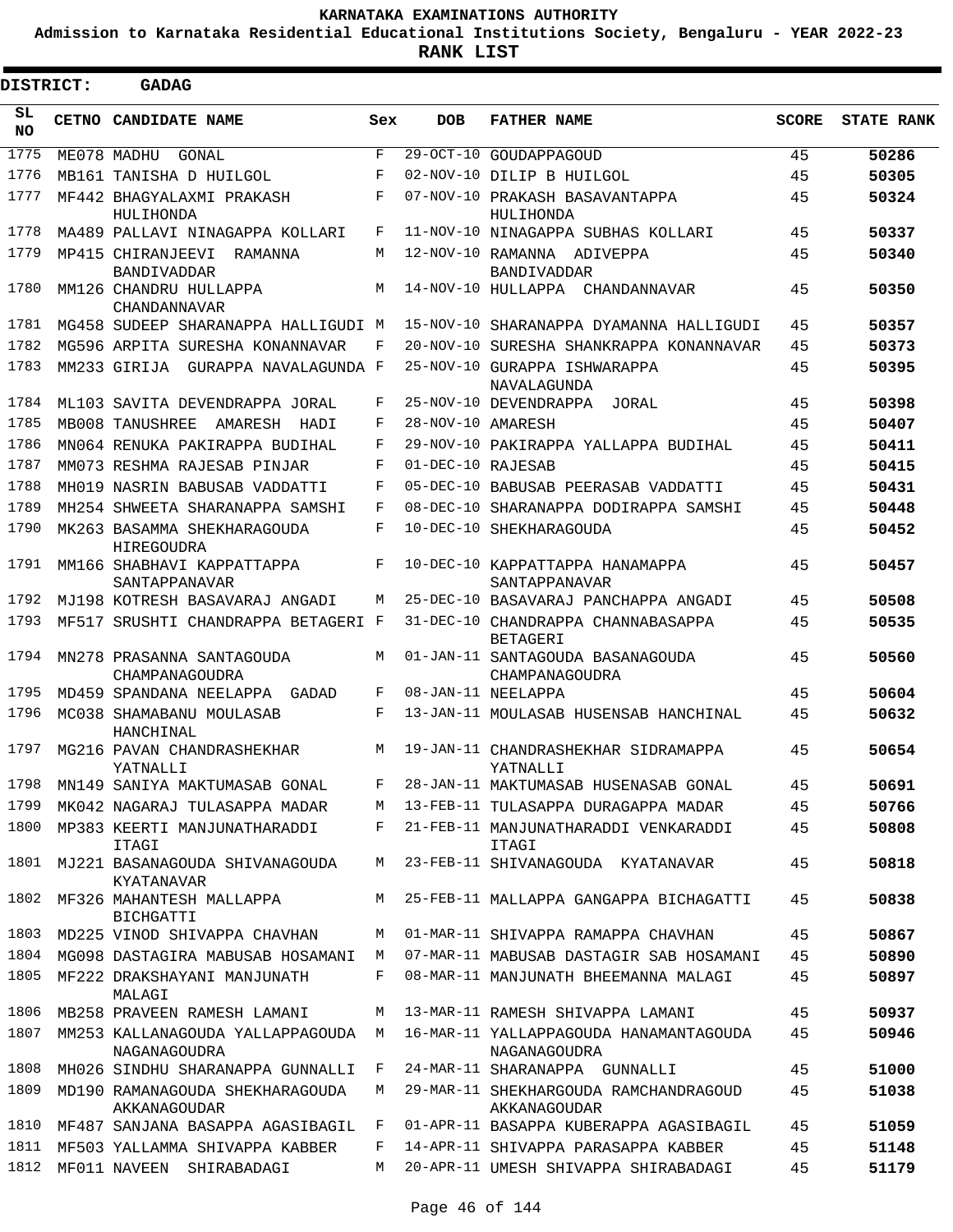**Admission to Karnataka Residential Educational Institutions Society, Bengaluru - YEAR 2022-23**

| <b>DISTRICT:</b> | GADAG                                    |     |                   |                                                       |              |                   |
|------------------|------------------------------------------|-----|-------------------|-------------------------------------------------------|--------------|-------------------|
| SL<br><b>NO</b>  | CETNO CANDIDATE NAME                     | Sex | <b>DOB</b>        | <b>FATHER NAME</b>                                    | <b>SCORE</b> | <b>STATE RANK</b> |
| 1813             | MC036 KARTIK SIDDAPPPA PUJAR             | M   |                   | 25-APR-11 SIDDAPPPA IRAPPA PUJAR                      | 45           | 51219             |
| 1814             | MF070 PRASHANT GANGADHAR LAMANI          | М   |                   | 07-MAY-11 GANGADHAR SHIVAPPA LAMANI                   | 45           | 51315             |
| 1815             | MP010 PRITI LALASING LAMANI              | F   |                   | 09-MAY-11 LALSING BHIMAPPA LAMANI                     | 45           | 51323             |
| 1816             | MA270 PRASAD<br>RAJSHEKHAR KATTI         | М   |                   | 24-MAY-11 RAJSHEKHAR N KATTI                          | 45           | 51419             |
| 1817             | MF288 AMRUTA DEVENDRAPPA MEVUNDI         | F   |                   | 01-JUN-11 DEVENDRAPPA<br>MEVUNDI                      | 45           | 51469             |
| 1818             | MB061 JYOTI PARAMESH KEMPOODI            | F   |                   | 06-JUN-11 PARAMESH SIDDAPPA KEMPOODI                  | 45           | 51510             |
| 1819             | MG107 PALLAVI SHIVAPPA CHABBI            | F   |                   | 06-JUN-11 SHIVAPPA DHANASINGAPPA CHABBI               | 45           | 51511             |
| 1820             | MK184 PREETAM<br>BHIMAPPA TALAVAR        | M   |                   | 18-JUN-11 BHIMAPPA<br>TALAVAR                         | 45           | 51624             |
| 1821             | ML245 BASAVARAJ ADIVEPPA KENDUR          | M   |                   | 29-JUN-11 ADIVEPPA<br>KENDUR                          | 45           | 51705             |
| 1822             | MK286 SIDDARTH RAVI MADIHAL              | M   |                   | 01-JUL-11 RAVI ANNAPPA MADIHAL                        | 45           | 51728             |
| 1823             | ML084 RENUKA MAHANTESH BELAVANAKI F      |     |                   | 10-JUL-11 MAHANTESH MALLAPPA BELAVANAKI               | 45           | 51787             |
| 1824             | MH264 REKHA MARUTI ELIGAR                | F   |                   | 11-JUL-11 MARUTI BASAVANTAPPA ELIGAR                  | 45           | 51793             |
| 1825             | MN001 KAVERI GIRIYAPPAGOUDA<br>MALLAPUR  | F   |                   | 03-AUG-11 GIRIYAPPAGOUDA BASANAGOUDA<br>MALLAPUR      | 45           | 51956             |
| 1826             | MB105 SHRINIVAS RAMESH LAMANI            | М   |                   | 01-SEP-11 RAMESH HANAMANTHPPA LAMANI                  | 45           | 52126             |
| 1827             | MG207 MALIKA KENCHAPPA TALAVARA          | F   |                   | 07-SEP-11 KENCHAPPA<br>TALAVARA                       | 45           | 52156             |
| 1828             | MD201 NITIN BASAVARAJ MANVI              | М   |                   | 08-SEP-11 BASAVARAJ CHANDAPPA MANVI                   | 45           | 52160             |
| 1829             | MP335 SAHANA SHRISHAILA RONAD            | F   |                   | 20-SEP-11 SHRISHAILA RONAD                            | 45           | 52216             |
| 1830             | MA410 VAISHANVI RAMAPPA KUTNI            | F   |                   | 24-SEP-11 RAMAPPA MALLAPPA KUTNI                      | 45           | 52237             |
| 1831             | MO115 SHRIDEVI BASAVARAJ ILAGER          | F   |                   | 25-SEP-11 BASAVARAJ NAGAPPA ILAGER                    | 45           | 52242             |
| 1832             | MH132 LAKSHMI SHIVANAND KURI             | F   |                   | 26-SEP-11 SHIVANAND DEVAPPA KURI                      | 45           | 52244             |
| 1833             | MM243 PAVAN RAMESH CHIKKOPPA             | М   |                   | 04-OCT-11 RAMESH ANDANAPPA CHIKKOPPA                  | 45           | 52280             |
| 1834             | MA171 VAISHNAVI PARASAPPA<br>SHIRAHATTI  | F   |                   | 09-OCT-11 PARASAPPA MALLAPPA<br>SHIRAHATTI            | 45           | 52313             |
| 1835             | MB227 VIDYSHREE SHANMUKHAPPA<br>ANGADI   | F   |                   | 16-OCT-11 SHANMUKHAPPA KALLAPPA ANGADI                | 45           | 52349             |
| 1836             | MA199 MADHUMITA PRAKASH GADAGI           | F   | 31-OCT-11 PRAKASH |                                                       | 45           | 52420             |
| 1837             | MG378 HANAMANTA MAILARAPPA<br>HAMMIGI    | М   |                   | 09-NOV-11 MAILARAPPA BHEEMAPPA HAMMIGI                | 45           | 52469             |
| 1838             | ML268 SANJEEVINI IRAPPA ANGADI           | F   |                   | 14-NOV-11 IRAPPA VEDASHTTI ANGADI                     | 45           | 52494             |
| 1839             | MF164 AKKAMMA FAKKIRAPPA KARJAGI         | F   |                   | 17-NOV-11 FAKKIRAPPA NINGAPPA KARJAGI                 | 45           | 52508             |
| 1840             | MC118 NIKHITA MAHESH PUJAR               | F   |                   | 18-NOV-11 MAHESH NINGAPPA PUJAR                       | 45           | 52516             |
| 1841             | ML077 PRIYANKA SHIVAKUMAR BHAVI          | F   |                   | 20-NOV-11 SHIVAKUMAR M BHAVI                          | 45           | 52524             |
| 1842             | MA035 PRATHAMKUMAR HALAPPA<br>HOSAMANI   | М   |                   | 27-NOV-11 HALAPPA BASAPPA HOSAMANI                    | 45           | 52560             |
| 1843             | MC194 NIKHITA AMRUTAPPA LAMANI           | F   |                   | 10-DEC-11 AMRUTAPPA BHIMAPPA LAMANI                   | 45           | 52610             |
| 1844             | MF436 AKSHATA MALLAPPA GORAVAR           | F   |                   | 15-DEC-11 MALLAPPA KARIYAPPA GORAVAR                  | 45           | 52624             |
| 1845             | MK253 ARFA IMAMSAB NAVADI                | F   | 18-DEC-11 IMAMSAB |                                                       | 45           | 52635             |
| 1846             | MF160 SNEHA PANDURANGAPPA HULAGUR F      |     |                   | 19-DEC-11 PANDURANGAPPA MAHADEVAPPA<br><b>HULAGUR</b> | 45           | 52643             |
| 1847             | MP243 SHREENIVAS SHIVAPPA LAMANI         | M   |                   | 18-MAR-12 SHIVAPPA SOMAPPA LAMANI                     | 45           | 52760             |
| 1848             | MD404 PRAJWALAGOUDA UMESHAGOUDA<br>PATIL | М   |                   | 14-APR-12 UMESHAGOUDA VIRUPAXAGOUDA<br>PATIL          | 45           | 52772             |
| 1849             | MD381 SACHIN DEVAPPA PUJAR               | М   |                   | 03-SEP-21 DEVAPPA PUJAR                               | 45           | 52779             |
| 1850             | MK193 ANWAR DADESAB MAKANDHAR            | М   |                   | 31-DEC-09 DADESAB MAKANDHAR                           | 44           | 52825             |
| 1851             | MC102 SHIVARAJ HEMANNA ANGADI            | М   |                   | 12-FEB-10 HEMANNA BASAPPA ANGADI                      | 44           | 52862             |
| 1852             | MN221 VEENA SHIVAPPA HEBBALLI            | F   |                   | 18-FEB-10 SHIVAPPA NINGAPPA HEBBALLI                  | 44           | 52867             |
| 1853             | MC020 MANIKANTH PARAPPA BUDIHAL          | М   |                   | 01-JUL-10 PARAPPA SOMAPPA BUDIHAL                     | 44           | 52964             |
| 1854             | MK194 KAMALAVVA SIDDAPPA KURI            | F   |                   | 16-JUL-10 SIDDAPPA                                    | 44           | 52984             |
| 1855             | MD261 BHAVYA BHOJAPPA PUJAR              | F   |                   | 26-JUL-10 BHOJAPPA UMALEPPA PUJAR                     | 44           | 52996             |
| 1856             | MJ066 SHIDDAPPA IRAPPA HADAGALI          | М   |                   | 02-AUG-10 IRAPPA SHIDDAPPA HADAGALI                   | 44           | 53012             |
| 1857             | ML104 SUPRITA HANUMANTHAPPA              | F   |                   | 09-AUG-10 HANUMANTHAPPA YALLAPPA MAGADI               | 44           | 53023             |
|                  |                                          |     | Page 47 of 144    |                                                       |              |                   |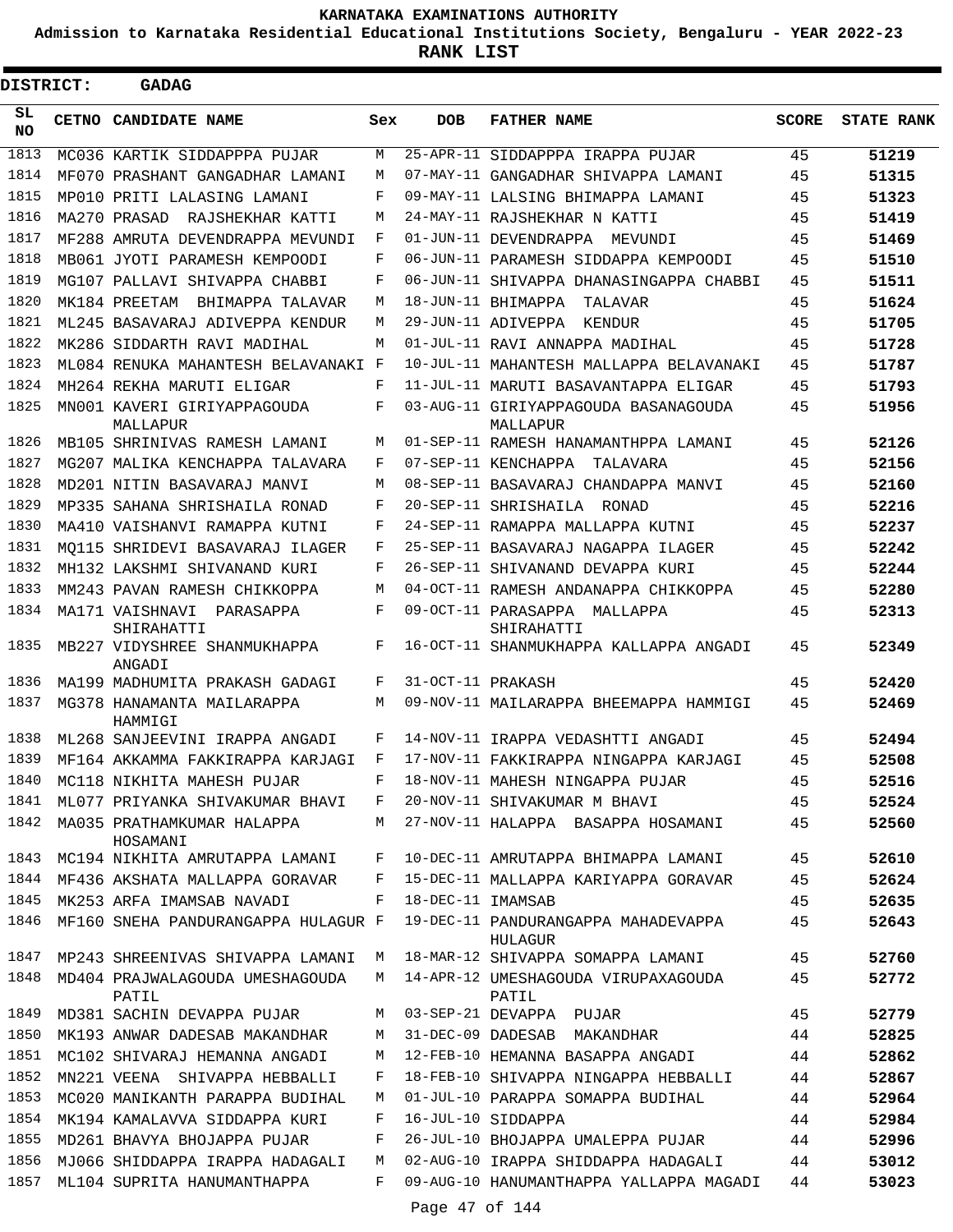**Admission to Karnataka Residential Educational Institutions Society, Bengaluru - YEAR 2022-23**

| <b>DISTRICT:</b> | GADAG                                          |            |                   |                                                                                |              |                   |
|------------------|------------------------------------------------|------------|-------------------|--------------------------------------------------------------------------------|--------------|-------------------|
| SL<br><b>NO</b>  | CETNO CANDIDATE NAME                           | Sex        | <b>DOB</b>        | <b>FATHER NAME</b>                                                             | <b>SCORE</b> | <b>STATE RANK</b> |
|                  | MAGADI                                         |            |                   |                                                                                |              |                   |
| 1858             | MD343 BHIMAMBIKA HANUMAPPA<br>KADARALLI        | F          |                   | 24-SEP-10 HANUMAPPA BASAPPA KADARALLI                                          | 44           | 53119             |
| 1859             | ML035 GUNDAYYA MARISHANTAVIRAYYA<br>HIREMATH   | M          |                   | 03-OCT-10 MARISHANTAVIRAYYA GUNDAYYA<br>HIREMATH                               | 44           | 53141             |
| 1860             | MO151 NEELA CHANDRU LAMANI                     | F          |                   | 11-OCT-10 CHANDRU LOKAPPA LAMANI                                               | 44           | 53176             |
| 1861             | MP195 VIJAYAKUMAR ISHWARAPPA<br>SHIRAHATTI     | M          |                   | 16-OCT-10 ISHWARAPPA SHIVAPPA<br>SHIRAHATTI                                    | 44           | 53188             |
| 1862             | MP234 SHIVARAJ THIPPANNA PYATI                 | M          |                   | 17-OCT-10 THIPPANNA SHIDRAMAPPA PYATI                                          | 44           | 53190             |
| 1863             | MG625 SHIVAKUMAR MALLAPPA<br>MALEKOPPA         | M          |                   | 25-OCT-10 MALLAPPA HANUMAPPA MALEKOPPA                                         | 44           | 53219             |
| 1864             | MN285 SAGAR SANGAPPA RAYANAYKAR                | M          |                   | 29-OCT-10 SANGAPPA SHARANAPPA<br>RAYANAYKAR                                    | 44           | 53228             |
| 1865             | MA172 FAKKIRESH BASAVARAJ METHI                | M          |                   | 02-NOV-10 BASAVARAJ SHIVAPPA METHI                                             | 44           | 53242             |
| 1866             | MM235 SANJEEV RAJU TALAWAR                     | M          | 10-NOV-10 RAJU    |                                                                                | 44           | 53265             |
| 1867             | ML150 DADAKHALANDAR<br>NAJEERAHAMMADA BETAGERI | M          |                   | 11-NOV-10 NAJEERAHAMMADA IBRAHINSAB<br><b>BETAGERI</b>                         | 44           | 53268             |
| 1868             | MO012 JEEVAN SURESH TALAVAR                    | М          |                   | 20-NOV-10 SURESH LAXMAPPA TALAVAR                                              | 44           | 53306             |
| 1869             | MN182 VIJAYALAXMEE BASAVARAJ<br>MAMATAGERI     | F          |                   | 23-NOV-10 BASAVARAJ MAMATAGERI                                                 | 44           | 53318             |
| 1870             | MP028 SHRADDHA SHARANAPPA ANGADI               | F          |                   | 01-DEC-10 SHARANAPPA VEERAPPA ANGADI                                           | 44           | 53345             |
| 1871             | MP272 CHAITRA BASAPPA<br>TALAWAR               | F          |                   | 02-DEC-10 BASAPPA HANUMAPPA TALAWAR                                            | 44           | 53346             |
| 1872             | MF112 PRAMOD UMESH HULLUR                      | M          |                   | 02-DEC-10 UMESH BASAPPA HULLUR                                                 | 44           | 53347             |
| 1873             | MN364 PUTTARAJ BASAVARAJ MADAR                 | M          |                   | 03-DEC-10 BASAVARAJ<br>MADAR                                                   | 44           | 53351             |
| 1874             | MA292 MAHAMADYASIN DAVALSAB ATTAR M            |            |                   | 05-DEC-10 DAVALSAB JEEVANSAB ATTAR                                             | 44           | 53362             |
| 1875             | MJ234 FAKIRASAB MAKTUMSAB ATTAR                | M          |                   | 13-DEC-10 MAKTUMSAB FAKIRASAB ATTAR                                            | 44           | 53397             |
| 1876             | MA254 SHREYAS<br>PATTANASHETTI                 | M          |                   | 13-DEC-10 GANGADHAR PATTANASHETTI                                              | 44           | 53399             |
| 1877             | MF492 ANASUYA MOUNESH JATTENNAVAR F            |            |                   | 01-JAN-11 MOUNESH MALLAPPA JATTENNAVAR                                         | 44           | 53479             |
| 1878             | MF066 SHRAVANI GANESH VADDAR                   | F          |                   | 01-JAN-11 GANESH HANAMANTAPPA VADDAR                                           | 44           | 53510             |
| 1879             | MG210 MALLIKARJUN NINGAPPA KOVI                | M          |                   | 12-JAN-11 NINGAPPA IRAPPA KOVI                                                 | 44           | 53559             |
| 1880             | ML298 KOUSHALYA BASAVARAJA<br>KATTIMANI        | $_{\rm F}$ |                   | 23-JAN-11 BASAVARAJA KATTIMANI                                                 | 44           | 53611             |
|                  |                                                |            |                   | 1881 MK289 SAYINATH MANJUNATH MATAGERI M 25-JAN-11 MANJUNATH NINGAPPA MATAGERI | 44           | 53624             |
|                  |                                                |            |                   | 1882 MG346 HULIGEVVA SATYAPPPA GUJALAR F 29-JAN-11 SATYAPPA RAMAPPA GUJALAR    | 44           | 53641             |
| 1883             | MD191 SNEHA BALAPPA CHALAGERI                  | F          |                   | 13-FEB-11 BALAPPA BHEEMAPPA CHALAGERI                                          | 44           | 53702             |
| 1884             | MD471 BHIMAVVA                                 | F          |                   | 15-FEB-11 VIRUPAKSHAPPA GADDI                                                  | 44           | 53710             |
| 1885             | MQ013 ROOPA DEVADASA<br>SHANKINADASAR          | F          |                   | 19-FEB-11 DEVADASA                                                             | 44           | 53736             |
| 1886             | MM110 VAISHNAVI CHANNAPPA PUJAR F              |            |                   | 22-FEB-11 CHANNAPPA SHIVALINGAPPA PUJAR                                        | 44           | 53754             |
| 1887             | MM180 PRIYANKA SHANKRAPPA<br>SHETTEPPANAVAR    |            |                   | F 24-FEB-11 SHANKRAPPA GANGAPPA<br>SHETTEPPANAVAR                              | 44           | 53761             |
| 1888             | ML294 YOGESH VEERESH RESHMI                    | М          | 26-FEB-11 VEERESH |                                                                                | 44           | 53777             |
| 1889             | ML007 TUSHAR AHAMED MABUSAB RONAD M            |            |                   | 27-FEB-11 MABUSAB RONAD                                                        | 44           | 53782             |
| 1890             | MM080 AKASH SUBHAS KOLKAR                      | М          |                   | 15-MAR-11 SUBHAS C KOLAKAR                                                     | 44           | 53872             |
| 1891             | MJ300 SUJATA SHIVANAND ROLLI                   | F          |                   | 19-MAR-11 SHIVANAND                                                            | 44           | 53903             |
| 1892             | MG192 VISHALA SHARANAPPA<br>KADANNAVARA        | F          |                   | 19-MAR-11 SHARANAPPA NINGAPPA<br>KADANNAVARA                                   | 44           | 53904             |
| 1893             | ML282 SAHANA MUTTAPPA BEDASUR                  | F          |                   | 28-MAR-11 MUTTAPPA MALAKAJAPPA BEDASUR                                         | 44           | 53970             |
| 1894             | ME071 KAVYA DURAGAPPA PUJAR                    | F          |                   | 30-MAR-11 DURAGAPPA BHOJAPPA PUJAR                                             | 44           | 53995             |
| 1895             | MG690 SACHIN SURESH BASENAYKAR                 | M          |                   | 12-APR-11 SURESH HANAMAPPA BASENAYKAR                                          | 44           | 54097             |
| 1896             | MF481 PRAKASH PANCHAPPA KARJAGI                | M          |                   | 19-APR-11 PANCHAPPA FAKKIRAPPA KARJAGI                                         | 44           | 54138             |
| 1897             | MG211 KAVYA SHARANAPPA HIREMANI                | F          |                   | 27-APR-11 SHARANAPPA GURAPPA HIREMANI                                          | 44           | 54189             |
| 1898             | MP006 LAKSHMI KUSHYAPPA LAMANI                 | F          |                   | 04-MAY-11 KUSHYAPPA KHEMAPPA LAMANI                                            | 44           | 54248             |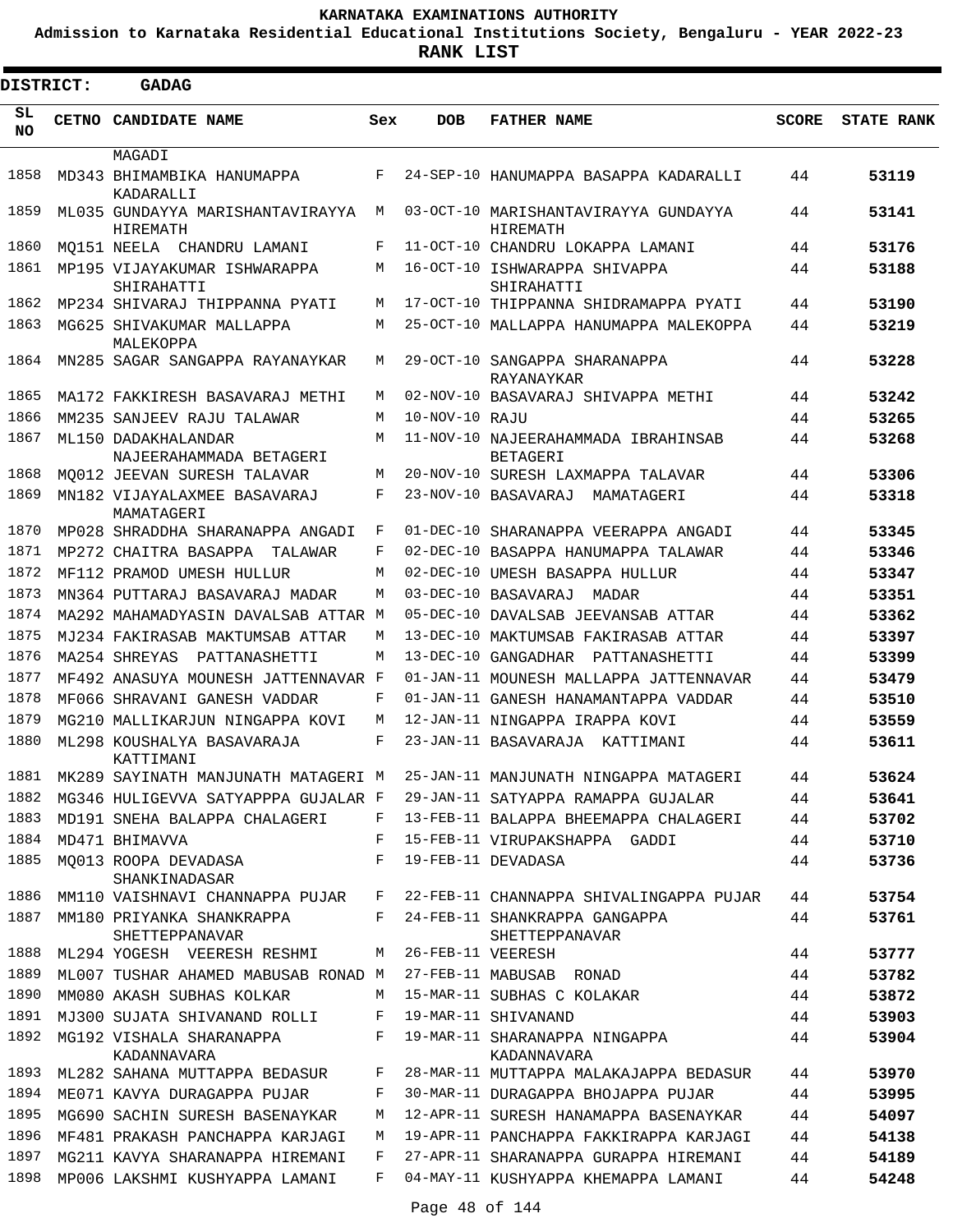**Admission to Karnataka Residential Educational Institutions Society, Bengaluru - YEAR 2022-23**

ı

| DISTRICT:       | <b>GADAG</b>                                     |              |                   |                                                        |              |                   |
|-----------------|--------------------------------------------------|--------------|-------------------|--------------------------------------------------------|--------------|-------------------|
| SL<br><b>NO</b> | CETNO CANDIDATE NAME                             | Sex          | <b>DOB</b>        | <b>FATHER NAME</b>                                     | <b>SCORE</b> | <b>STATE RANK</b> |
| 1899            | MG138 VEERESH JAGADEESH KARJIGI                  | М            | $04$ -MAY-11      | JAGADEESH BASAVRAJ KARJIGI                             | 44           | 54255             |
| 1900            | ME104 KRUTIKA HANAMANT PAWAR                     | F            |                   | 08-MAY-11 HANAMANT LAXMANA PAWAR                       | 44           | 54279             |
| 1901            | MP085 SUMANGALA MALLIKARJUN PATIL F              |              |                   | 10-MAY-11 MALLIKARJUN KRISHNEGOUDA<br>PATIL            | 44           | 54301             |
| 1902            | MH261 SANTOSH RAMESH RATHOD                      | M            |                   | 15-MAY-11 RAMESH HANAMAPPA RATHOD                      | 44           | 54337             |
| 1903            | MA472 PRASHANTH AMBARISH BADIGER                 | M            |                   | 16-MAY-11 AMBARISH NEELKANTAPPA BADIGER                | 44           | 54340             |
| 1904            | MM248 RENUKA RUDRAPPA JAGGAL                     | F            |                   | 28-MAY-11 RUDRAPPA RAMAPPA JAGGAL                      | 44           | 54425             |
| 1905            | MJ325 SHEKHAPPA RAVI<br>MARCHAPPANAVARA          | М            |                   | 28-MAY-11 RAVI SHEKHAPPA<br>MARCHAPPANAVARA            | 44           | 54427             |
| 1906            | MP339 ABHISHEKA MAHANTESH JOGI                   | М            |                   | 30-MAY-11 MAHANTESH JOGI                               | 44           | 54436             |
| 1907            | MF536 LOHITAGOUDA BASAVANAGOUDA<br>PATIL         | М            |                   | 30-MAY-11 BASAVANAGOUDA B PATIL                        | 44           | 54444             |
| 1908            | MG692 PRIYA KARIYAPPA HADAGALI                   | F            |                   | 01-JUN-11 KARIYAPPA BHOJAPPA HADAGALI                  | 44           | 54475             |
| 1909            | MA110 SHREYA VEERESH KARATAGI                    | F            |                   | 02-JUN-11 VEERESH KARATAGI                             | 44           | 54494             |
| 1910            | MB011 ASHWINI SIDDHALINGAYYA<br>MATAD            | F            |                   | 11-JUN-11 SIDDHALINGAYYA SHIVAYYA MATAD                | 44           | 54562             |
| 1911            | MB010 RAVI SHIVANAND NAVALGUND                   | M            |                   | 11-JUN-11 SHIVANAND HANAMANTAPPA<br>NAVALGUND          | 44           | 54570             |
| 1912            | ML222 RAMYA SHEKHAPPA GUDADUR                    | F            |                   | 13-JUN-11 SHEKHAPPA NINGAPPA GUDADUR                   | 44           | 54580             |
| 1913            | MN316 PARAVVA SHARANAPPAGOUD<br>HIREGOUDRA       | F            |                   | 14-JUN-11 SHARANAPPAGOUD MALLANAGOUDRU<br>HIREGOUDRA   | 44           | 54590             |
| 1914            | MN081 BASAMMA SHIVAYYA PUJAR                     | F            |                   | 18-JUN-11 SHIVAYYA RACHAYYA PUJAR                      | 44           | 54617             |
| 1915            | MM032 ARUNA MAHADEVAPPA CHALAVADI F              |              |                   | 28-JUN-11 MAHADEVAPPA NINGABASAPPA<br>CHALAVADI        | 44           | 54693             |
| 1916            | MM184 SUBRAMANYA HANAMANTAPPA<br>YAVAGAL         | M            |                   | 04-JUL-11 HANAMANTAPPA YAVAGAL                         | 44           | 54739             |
| 1917            | ML260 SANJANA SURESH BASAVARADDER F              |              |                   | 06-JUL-11 SURESH SHIVAPUTRAPPA<br><b>BASAVARADDER</b>  | 44           | 54755             |
| 1918            | MH216 SAMARTHRADDI CHANRASHEKAR<br>KAVALUR       | М            |                   | 07-JUL-11 CHANRASHEKAR VIRABHADRAPPA<br>KAVALUR        | 44           | 54768             |
| 1919            | MJ006 SOUMYA SUBHAS HOSAMANI URF<br><b>DASAR</b> | F            | 11-JUL-11 SUBHAS  | HOSAMANI URF DASAR                                     | 44           | 54801             |
| 1920            | MN342 TANUSHREE AMRUTAPPA KUMBAR                 | F            |                   | 15-JUL-11 AMRUTAPPA SANGAPPA KUMBAR                    | 44           | 54832             |
| 1921            | MP104 GEETA NINGAPPA NEGALUR                     | $\mathbf{F}$ |                   | 18-JUL-11 NINGPPA SHIVALINGAPPA NEGALUR                | 44           | 54846             |
| 1922            | MO120 SPANDANA VEERAPPA HATTIKAL                 | F            |                   | 18-JUL-11 VEERAPPA MAHADEVAPPA HATTIKAL                | 44           | 54851             |
| 1923            | MN375 ADARSH SANGAPPA TALAWAR                    | М            |                   | 21-JUL-11 SANGAPPA RAMAPPA TALAWAR                     | 44           | 54877             |
| 1924            | MC136 ANUSHA MALLIKARJUN VADDAR                  | F            |                   | 23-JUL-11 MALLIKARJUN YAMANAPPA VADDAR                 | 44           | 54895             |
| 1925            | MH023 SHASHAVALI HUSENSAB<br>HOSAMANI            | M            |                   | 30-JUL-11 HUSENSAB HOSAMANI                            | 44           | 54946             |
| 1926            | MP076 SUMANT KERUR                               | M            |                   | 31-JUL-11 RAGHAVENDRA                                  | 44           | 54958             |
| 1927            | MG573 PRATIBHA ANAND CHALAVADI                   | F            |                   | 01-AUG-11 ANAND NAGAPPA CHALAVADI                      | 44           | 54963             |
| 1928            | MJ266 SOUMYA VIRUPAKSHAPPA<br>SATAMMANAVARA      | F            |                   | 17-AUG-11 VIRUPAKSHAPPA KARIYAPPA<br>SATAMMANAVARA     | 44           | 55069             |
| 1929            | MK190 SHANKRAMMA HANUMANTHGOUDA<br>SANKANAGOUDRA | F            |                   | 23-AUG-11 HANUMANTHGOUDA SHANKARGOUDA<br>SANKANAGOUDRA | 44           | 55105             |
| 1930            | MK138 SPOORTHI RAVI TALAWAR                      | F            | 23-AUG-11 RAVI    |                                                        | 44           | 55107             |
| 1931            | ML209 PRASHANT SHEKHARAPPA VAGATI M              |              |                   | 27-AUG-11 SHEKHARAPPA ANDAPPA VAGATI                   | 44           | 55132             |
| 1932            | MA167 PREETI MAHANTESH LAMANI                    | F            |                   | 28-AUG-11 MAHANTESH SHIVAPPA LAMANI                    | 44           | 55138             |
| 1933            | MC119 POOJA NARAYANAPPA POLEPALLI F              |              |                   | 06-SEP-11 NARAYANAPPA HANUMANTAPPA<br>POLEPALLI        | 44           | 55196             |
| 1934            | MJ196 ABHISHEK ANNAPPA MORE                      | M            | 07-SEP-11 ANNAPPA |                                                        | 44           | 55198             |
| 1935            | MG333 MABUSAB HAJARESAB HOMBAL                   | M            |                   | 20-SEP-11 HAJARESAB MABUSAB HOMBAL                     | 44           | 55260             |
| 1936            | MN144 ADARSH SHANKRAGOUD<br>SHIRAGUMPI           | M            |                   | 21-SEP-11 SHANKRAGOUD SHIRAGUMPI                       | 44           | 55265             |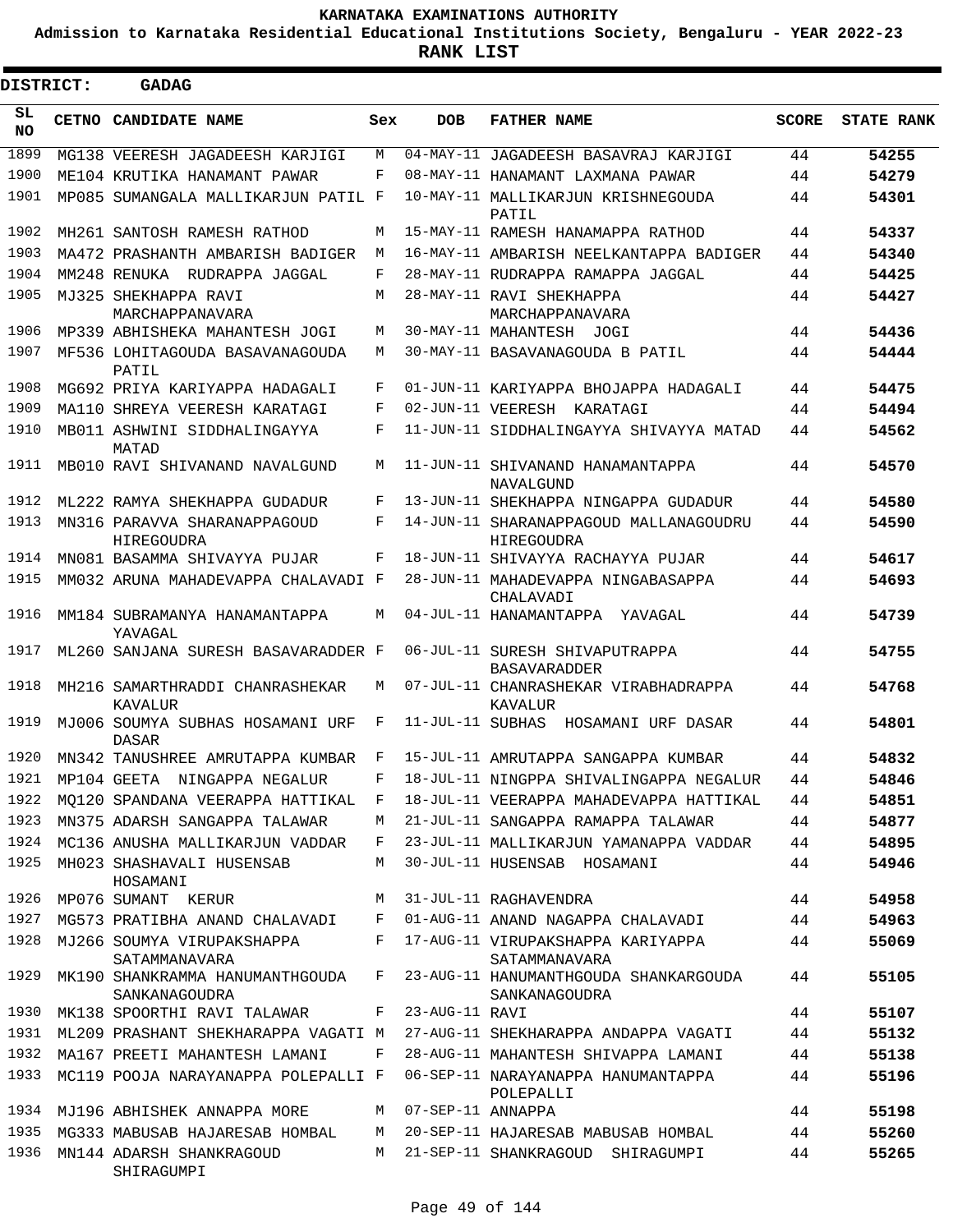**Admission to Karnataka Residential Educational Institutions Society, Bengaluru - YEAR 2022-23**

| <b>DISTRICT:</b> | <b>GADAG</b>                                                                      |        |            |                                                                                     |              |                   |
|------------------|-----------------------------------------------------------------------------------|--------|------------|-------------------------------------------------------------------------------------|--------------|-------------------|
| SL.<br>NO.       | CETNO CANDIDATE NAME                                                              | Sex    | <b>DOB</b> | <b>FATHER NAME</b>                                                                  | <b>SCORE</b> | <b>STATE RANK</b> |
| 1937             | MK176 PRASHANT HANAMANTAPPA EITI                                                  | M      |            | 29-SEP-11 HANAMANTAPPA<br>EITI                                                      | 44           | 55303             |
| 1938             | ML261 SUJATA KUMARASWAMI                                                          | F      |            | 30-SEP-11 KUMARASWAMI                                                               | 44           | 55312             |
|                  | KADASHIDDESWARAMATH                                                               |        |            | KADASHIDDESWARAMATH                                                                 |              |                   |
| 1939             | MG592 SANJANA KENCHAPPA KAMBALI                                                   | F      |            | 02-OCT-11 KENCHAPPA NINGAPPA KAMBALI                                                | 44           | 55330             |
| 1940             | MG441 SAVITA KOTEPPA CHOUDKI                                                      | F      |            | 10-OCT-11 KOTEPPA GUDADAPPA CHOUDKI                                                 | 44           | 55373             |
| 1941<br>1942     | MJ223 SHRAVAN SURESH HUJARATTI                                                    | M<br>F |            | 25-OCT-11 SURESH HANAMAPPA HUJARATTI                                                | 44           | 55451             |
| 1943             | MA475 BHAGYALAKSHMI FAKIRAPPA<br>KURTAKOTI<br>MF398 LAXMI MAILARAPPA RODDANAVAR F |        |            | 26-OCT-11 FAKIRAPPA FAKIRAPPA KURTAKOTI<br>26-OCT-11 MAILARAPPA BHIMAPPPA           | 44<br>44     | 55453<br>55456    |
|                  |                                                                                   |        |            | RODDANAVAR                                                                          |              |                   |
| 1944             | MJ336 KARTHIKA BASAPPA KUDARI                                                     | М      |            | 04-NOV-11 BASAPPA YALLAPPA KUDARI                                                   | 44           | 55494             |
| 1945             | MJ029 PRUTHVI PRAKASH<br>GOBBARAGUMPI                                             | М      |            | 07-NOV-11 PRAKASH BEERAPPA GOBBARAGUMPI                                             | 44           | 55510             |
| 1946             | MM014 ARPANA NAGESH NILIGALL                                                      | F      |            | 10-NOV-11 NAGESH SHANTAPPA NILIGALL                                                 | 44           | 55515             |
| 1947             | MM165 KRISHNA PARVATHAGOUD<br>BHIMAPPANAVAR                                       | М      |            | 13-NOV-11 PARVATHAGOUD BASANAGOUD<br>BHIMAPPANAVAR                                  | 44           | 55533             |
| 1948             | MA483 MAHANTESH VIRUPAKSHAPPA<br><b>BANDIVAD</b>                                  | М      |            | 14-NOV-11 VIRUPAKSHAPPA BASAPPA<br>BANDIVAD                                         | 44           | 55538             |
| 1949             | MJ235 DILLEEPSAB SAIDUSAB NADAF                                                   | М      |            | 17-NOV-11 SAIDUSAB CHANDUSAB NADAF                                                  | 44           | 55553             |
| 1950             | MF312 SNEHA PARASHURAM MELLIGATTI F                                               |        |            | 18-NOV-11 PARASHURAM BARAMAPPA<br>MELLIGATTI                                        | 44           | 55563             |
| 1951             | MK041 TANUJA BASAVARAJ TALAWAR                                                    | F      |            | 23-NOV-11 BASAVARAJ MAGUNDAPPA TALAWAR                                              | 44           | 55585             |
| 1952             | MC245 FAKRUDDIN MAHAMMADRAFIO<br>DHALAYAT                                         | M      |            | 04-DEC-11 MAHAMMADRAFIQ RAJESAB<br>DHALAYAT                                         | 44           | 55626             |
| 1953             | MJ019 KAVERI SHIVAPPA ANGADI                                                      | F      |            | 04-DEC-11 SHIVAPPA SANGAPPA ANGADI                                                  | 44           | 55627             |
| 1954             | MC074 AFRIN MOULASAB MULLA                                                        | F      |            | 06-DEC-11 MOULASAB<br>MULLA                                                         | 44           | 55633             |
| 1955             | MP100 Praveen BASAVARAJ PUJAR                                                     | M      |            | 07-DEC-11 BASAVARAJ HANAMANTAPPA PUJAR                                              | 44           | 55638             |
| 1956             | MA190 RAJASAB NADAF                                                               | M      |            | 08-DEC-11 SHARIF SAB                                                                | 44           | 55641             |
| 1957             | ML215 MALLAMMA LAXMAN NILUGAL                                                     | F      |            | 13-DEC-11 LAXMAN SANTAPPA NILUGAL                                                   | 44           | 55661             |
| 1958             | MG239 PARVATI YANKAPPA KOOLI                                                      | F      |            | 29-DEC-11 YANKAPPA LAXMAPPA KOOLI                                                   | 44           | 55721             |
| 1959             | MK270 MANOJKUMAR BASAVARAJ PAWAR                                                  | M      |            | 01-MAR-12 BASAVARAJ RAMACHANDRAPPA<br>PAWAR                                         | 44           | 55781             |
| 1960             | MQ178 MEGHA HANAMANTAPPA GOJANUR                                                  | F      |            | 30-MAR-12 HANAMANTAPPA HALAPPA GOJANUR                                              | 44           | 55793             |
| 1961             | MG682 JAYASHREE HALAPPA<br>KABBERALLI                                             | F      |            | 28-APR-12 HALAPPA BHEEMAPPA KABBERALLI                                              | 44           | 55803             |
|                  | 1962 MF048 SHAKUNTALA PARAMESHAPPA<br>LAMANI                                      |        |            | F 04-MAR-08 PARAMESHAPPA LALAPPA LAMANI                                             | 43           | 55821             |
| 1963             | MA162 CHANDRU VEERAPPA METI                                                       |        |            | M 05-AUG-09 VEERAPPA NINGAPPA METI                                                  | 43           | 55843             |
| 1964             | MN381 NAJEEYABEGUM DAVALASAB<br>NADAF                                             |        |            | F 15-NOV-09 DAVALASAB NADAF                                                         | 43           | 55858             |
|                  | 1965 MF468 IRANNA SHARANAPPA GANADINNI M 02-APR-10 SHARANAPPA GAVISHIDDAPPA       |        |            | GANANDINNI                                                                          | 43           | 55925             |
| 1966             | MF561 SINDHU FAKKIRAPPA<br>KOTEPPANAVAR                                           | $F$ –  |            | 10-APR-10 FAKKIRAPPA HONNAPPA<br>KOTEPPANAVAR                                       | 43           | 55930             |
| 1967             | MN315 MAHESHAGOUD RUDRAGOUD<br>LINGANAGOUDR                                       |        |            | M 12-APR-10 RUDRAGOUD VEERANAGOUD<br>LINGANAGOUDR                                   | 43           | 55933             |
| 1968             | MC178 VEERESHA RUDRAYYA PUJARA                                                    | M      |            | 06-MAY-10 RUDRAYYA KOWSHAYYA PUJARA                                                 | 43           | 55948             |
| 1969             |                                                                                   |        |            | MJ118 ADARSH RAMACHANDRAPPA DASAR M  08-MAY-10 RAMACHANDRAPPA PUNDALIKAPPA<br>DASAR | 43           | 55950             |
| 1970             | MA202 BASAVARAJ KANAGINAHAL                                                       | М      |            | 16-MAY-10 KALLAPPA VEERAPPA KANAGINAHAL                                             | 43           | 55955             |
|                  |                                                                                   |        |            | 1971 MD312 BHAAGYA SHEKHAPPA BHAJANTRI F 21-JUN-10 SHEKAPPA YALLAPPA BHAJANTRI      | 43           | 56000             |
| 1972             | MN258 VIDYA                                                                       | F      |            | 28-JUN-10 BASAVARAJ MARIBASAPPA NAVR                                                | 43           | 56006             |
| 1973             | MH144 MALLIKA HANUMAPPA KARIGAR                                                   | F      |            | 10-JUL-10 HANUMAPPA BASAPPA KARIGAR                                                 | 43           | 56023             |
| 1974             | MM010 RAGHU ASHOKA MANNODDARA                                                     |        |            | M 16-JUL-10 ASHOKA YALLAPPA MANNODDARA                                              | 43           | 56030             |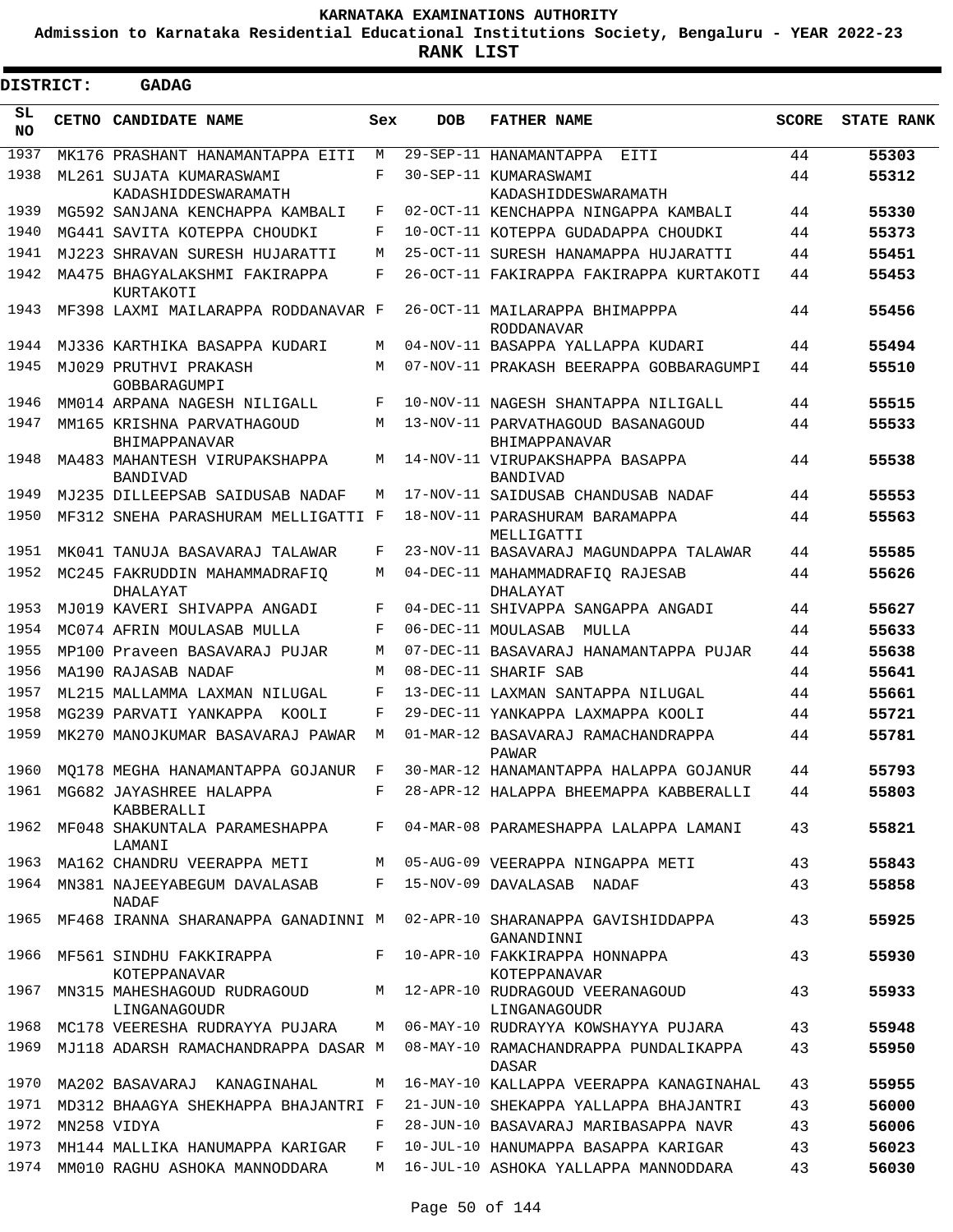**Admission to Karnataka Residential Educational Institutions Society, Bengaluru - YEAR 2022-23**

**RANK LIST**

Е

| <b>DISTRICT:</b> |            | <b>GADAG</b>                                                 |        |                   |                                                                                |              |                   |
|------------------|------------|--------------------------------------------------------------|--------|-------------------|--------------------------------------------------------------------------------|--------------|-------------------|
| SL.<br><b>NO</b> |            | CETNO CANDIDATE NAME                                         | Sex    | <b>DOB</b>        | <b>FATHER NAME</b>                                                             | <b>SCORE</b> | <b>STATE RANK</b> |
| 1975             |            | MD285 PRAJWALKUMAR GANGADHAR<br>HALLAD                       | M      |                   | 17-JUL-10 GANGADHAR VEERBHADRAPPA<br>HALLAD                                    | 43           | 56031             |
| 1976             |            | MF625 NAVEEN MOUNESH KUNDRALLI                               | М      |                   | 21-JUL-10 MOUNESH IRAPPA KUNDRALI                                              | 43           | 56033             |
| 1977             |            | MA064 VENKATESH HANUMANTAPPA<br>SABANNAVAR                   | M      |                   | 01-AUG-10 HANUMANTAPPA YANKANNA<br>SABANNAVAR                                  | 43           | 56047             |
| 1978             |            | MG222 SURESH SHARANAPPA<br>HOLALAMMANAVAR                    | М      |                   | 21-AUG-10 SHARANAPPA HALAPPA<br>HOLALAMMANAVAR                                 | 43           | 56095             |
| 1979             |            | MJ208 YALLAPPA SURESH KORI                                   | М      |                   | 23-AUG-10 SURESH KELUDEPPA KORI                                                | 43           | 56098             |
| 1980             |            | MC191 MALLANAGOUDA NINGANAGOUDA<br>PATIL                     | М      |                   | 30-AUG-10 NINGANAGOUDA HALANAGOUDA<br>PATIL                                    | 43           | 56109             |
| 1981             |            | MG199 CHETANKUMAR GURUSIDDAYA<br>HIREMATH                    | М      |                   | 04-SEP-10 GURUSIDDAYA HIREMATH                                                 | 43           | 56120             |
| 1982             |            | MH131 SANTOSH NINGAPPA GUDDAD                                | M      |                   | 27-SEP-10 NINGAPPA HALAPPA GUDDAD                                              | 43           | 56182             |
| 1983             |            | MG148 SATYESWARI MAILARAPPA<br>GUDAGERI                      | F      |                   | 19-OCT-10 MAILARAPPA SIDDAPPA GUDAGERI                                         | 43           | 56245             |
| 1984             |            | MJ276 IRANNA KALASAPPA<br>KALASANNAVARA                      | M      |                   | 20-OCT-10 KALASAPPA IRAPPA<br>KALASANNAVARA                                    | 43           | 56247             |
| 1985             | MA286 TANU | BANKADAMANI                                                  | F      |                   | 20-OCT-10 MANJUNATH HANAMANTAPPA<br>BANKADAMANI                                | 43           | 56248             |
| 1986             |            | MC026 HASINABEGAM<br>KANCHAGAR                               | F      | 27-OCT-10 RAJESAB | KANCHAGAR                                                                      | 43           | 56271             |
| 1987             |            | MA205 MANOJ PRAKASH BADIGER                                  | M      |                   | 07-NOV-10 PRAKASHA VASAPPA BADIGER                                             | 43           | 56310             |
| 1988             |            | MB049 SAGAR IRAPPA PUJAR                                     | M      |                   | 25-NOV-10 IRAPPA HANAMAPPA PUJAR                                               | 43           | 56384             |
| 1989             |            | ML105 PREETI<br>MAHESH<br>YATNALLI                           | F      |                   | 27-NOV-10 MAHESH PUNDAPPA YATNALLI                                             | 43           | 56392             |
| 1990             |            | MC008 TEJASHREE AMARESH HADI                                 | F      | 28-NOV-10 AMARESH |                                                                                | 43           | 56396             |
| 1991             |            | MG230 NINGAMMA HANAMANTAPPA<br>HEGGANNAVARA                  | F      |                   | 05-DEC-10 HANAMANTAPPA SATYAPPA<br>HEGGANNAVARA                                | 43           | 56418             |
| 1992             |            | MH016 PRATAP YALLAPPA BIDARAHALLI M                          |        |                   | 05-DEC-10 YALLAPPA SIMANNA BIDARAHALLI                                         | 43           | 56420             |
| 1993             |            | ML060 ANNAPURNA SHARANAPPA BHAVI                             | F      |                   | 20-DEC-10 SHARANAPPA RAMAPPA BHAVI                                             | 43           | 56476             |
| 1994             |            | MH290 PAVITRA MALLAPPA MARADI                                | F      |                   | 22-DEC-10 MALLAPPA GONEPPA MARADI                                              | 43           | 56487             |
| 1995             |            | MB155 PRASHANT SATYAPPA<br>YELUBENCHI                        | М      |                   | 23-DEC-10 SATYAPPA                                                             | 43           | 56491             |
| 1996             |            | MM217 MALLAPPA PARASAPPA<br>MADIWALAR                        | M      |                   | 01-JAN-11 PARASAPPA RAMAPPA MADIWALAR                                          | 43           | 56540             |
| 1997             |            | MN362 LAXMI SURESH TALAVAGERI                                | F      |                   | 08-JAN-11 SURESH IRAPPA TALAVAGERI                                             | 43           | 56582             |
| 1998             |            | MH346 NIKHIL SURESH HADAPAD                                  | M      |                   | 11-JAN-11 SURESH PALAXAPPA HADAPAD                                             | 43           | 56597             |
| 1999<br>2000     |            | MG448 SACHIN THAVAREPPA LAMANI<br>MM147 SHIVALEELA SHIDDAYYA | М<br>F |                   | 13-JAN-11 THAVAREPPA RAMAPPA LAMANI<br>15-JAN-11 SHIDDAYYA SANTAYYA MASTAGATTI | 43<br>43     | 56607<br>56613    |
|                  |            | MASTAGATTI                                                   |        |                   |                                                                                |              |                   |
| 2001             |            | ML208 MANJULA SHEKHAPPA MADAR                                | F      |                   | 20-JAN-11 SHEKHAPPA DURAGAPPA MADAR                                            | 43           | 56636             |
| 2002             |            | MD042 SWATI SHARANAPPA KALAKAPUR                             | F      |                   | 09-FEB-11 SHARANAPPA FAKIRAPPA<br>KALAKAPUR                                    | 43           | 56726             |
| 2003             |            | MP347 HARSHITA JAGADEESH VALMIKI                             | F      |                   | 16-FEB-11 JAGADEESH SHANKRAPPA VALMIKI                                         | 43           | 56760             |
| 2004             |            | MC010 BHARAT SHIVANANDA MULIMANI                             | M      |                   | 18-FEB-11 SHIVANANDA SATYAPPA MULIMANI                                         | 43           | 56775             |
| 2005             |            | MG485 DHANARAJ SHEKAPPA HUGAR                                | M      |                   | 18-FEB-11 SHEKAPPA MADEVAPPA HUGAR                                             | 43           | 56776             |
| 2006             |            | MC096 AKSHATA VIRUPAKSHAPPA MASKI F                          |        |                   | 25-FEB-11 VIRUPAKSHAPPA RAMAPPA MASKI                                          | 43           | 56814             |
| 2007<br>2008     |            | ME161 DURGA SUNKAPPA NAVALAGUND F                            |        |                   | 25-FEB-11 SUNKAPPA NAVALAGUND                                                  | 43           | 56815             |
|                  |            | MP295 PRADEEP SURESH BAVI                                    | М      |                   | 27-FEB-11 SURESH SHIVAPPA BAVI                                                 | 43           | 56826             |
| 2009             |            | MF585 HARSHA MAHANTESH BADIGER                               | М      |                   | 16-MAR-11 MAHANTESH VEERABASAPPA<br>BADIGER                                    | 43           | 56942             |
| 2010             |            | MG582 MANJULA SURESH HALLIKERI                               | F      |                   | 17-MAR-11 SURESH SHIVAPPA HALLIKERI                                            | 43           | 56948             |
| 2011             |            | MG630 MADHU SHADAKSHARI<br>KONCHAGERI                        | F      |                   | 18-MAR-11 SHADAKSHARI MAHALINGAPPA<br>KONCHAGERI                               | 43           | 56957             |
| 2012             |            | MA402 ANKITA HANUMANT HADAPAD                                | F      |                   | 26-MAR-11 HANUMANT                                                             | 43           | 57024             |
| 2013             |            | MG675 YASHODA BASAVARAJ BALIGAR                              | F      |                   | 26-MAR-11 BASAVARAJ SHIVAPPA BALIGAR                                           | 43           | 57030             |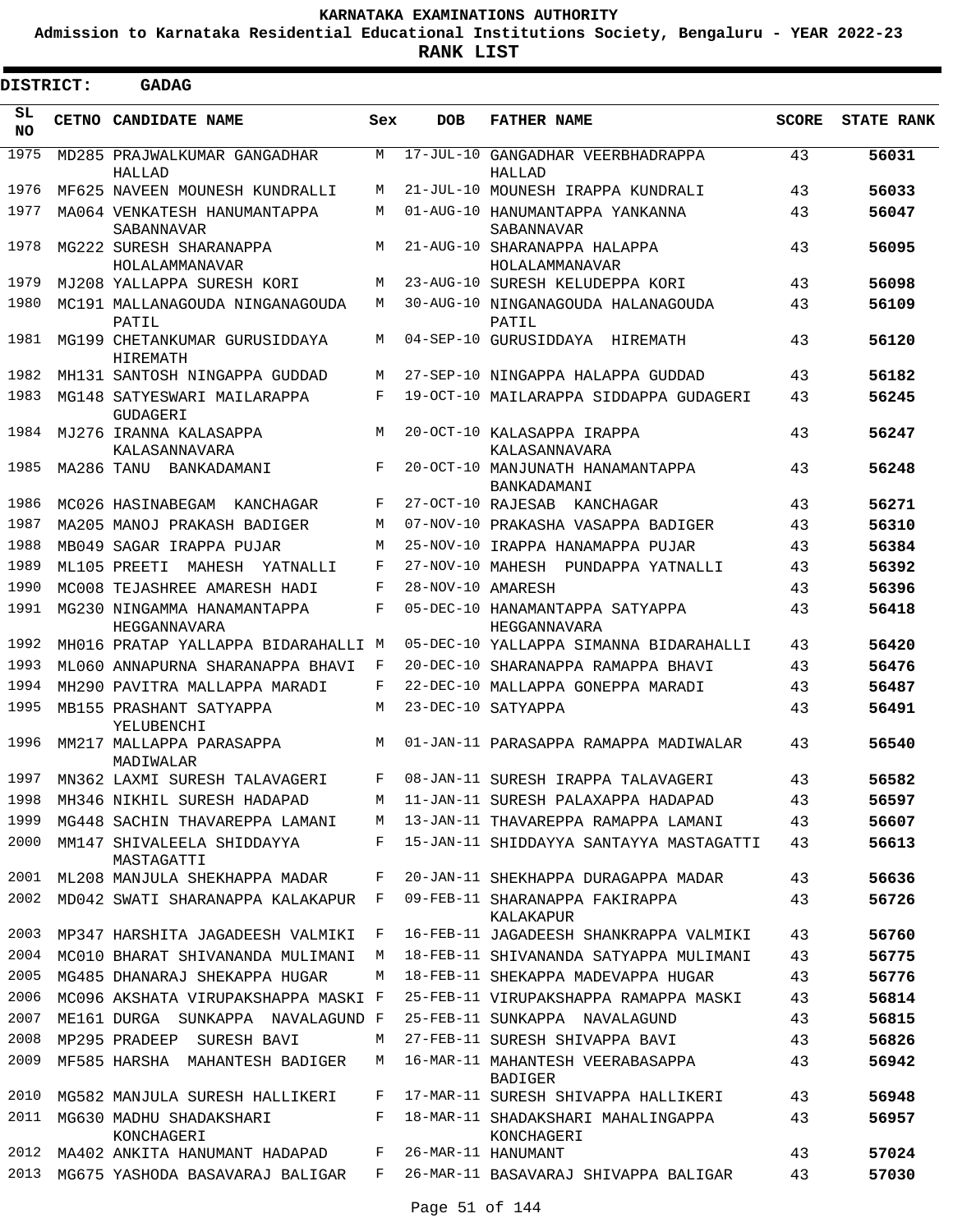**Admission to Karnataka Residential Educational Institutions Society, Bengaluru - YEAR 2022-23**

 $\blacksquare$ 

| <b>DISTRICT:</b> | <b>GADAG</b>                                     |     |            |                                                           |              |                   |
|------------------|--------------------------------------------------|-----|------------|-----------------------------------------------------------|--------------|-------------------|
| SL.<br><b>NO</b> | <b>CETNO CANDIDATE NAME</b>                      | Sex | <b>DOB</b> | <b>FATHER NAME</b>                                        | <b>SCORE</b> | <b>STATE RANK</b> |
| 2014             | MG489 MAAJANA MOHMMEDALI VADDATTI F              |     |            | 27-MAR-11 MOHMMEDALI BABUSAAB VADDATTI                    | 43           | 57034             |
| 2015             | MF188 VISHALA HALASHANKRAPPA<br>KALASAD          | F   |            | 28-MAR-11 HALASHANKRAPPA FAKKIRAPPA<br>KALASAD            | 43           | 57048             |
| 2016             | MF271 SAHANA<br>SHIRAHATTI                       | F   |            | 31-MAR-11 SIDDAPPA                                        | 43           | 57066             |
| 2017             | MG294 ANITA RAMAPPA DHARANI                      | F   |            | 06-APR-11 RAMAPPA BASAPPA DHARANI                         | 43           | 57112             |
| 2018             | MD307 PRAJWAL SHARANAPPA RATHOD                  | М   |            | 06-APR-11 SHARANAPPA RATHOD                               | 43           | 57116             |
| 2019             | MK066 PRIYANKA PRAKASH LAMANI                    | F   |            | 08-APR-11 PRAKASH DHARMAPPA LAMANI                        | 43           | 57128             |
| 2020             | ME199 PUTTARAJ SHARANAPPA<br>VEERASHETTI         | М   |            | 08-APR-11 SHARANAPPA                                      | 43           | 57129             |
| 2021             | MC237 PALLAVI NAGARAJ TALAVAR                    | F   |            | 15-APR-11 NAGARAJ MALLAPPA TALAVAR                        | 43           | 57178             |
| 2022             | MF192 TRUPTI JAYADEVAGOUDA<br><b>DODDAGOUDAR</b> | F   |            | 19-APR-11 JAYADEVAGOUDA KUBERAGOUDA<br><b>DODDAGOUDAR</b> | 43           | 57206             |
| 2023             | MN334 SOUJANYA IRAPPA AKKI                       | F   |            | 23-APR-11 IRAPPA GANGAPPA AKKI                            | 43           | 57241             |
| 2024             | MC049 RAMYA ISHWARAPPA KURTAKOTI                 | F   |            | 24-APR-11 ISHWARAPPA KALAKAPPA<br>KURTAKOTI               | 43           | 57246             |
| 2025             | MD156 POORNIMA PRABHAKAR HARIJAN                 | F   |            | 14-MAY-11 PRABHAKAR SOMAPPA HARIJAN                       | 43           | 57378             |
| 2026             | MC157 YALLAMMA MALLAPPA GUNJALAD                 | F   |            | 14-MAY-11 MALLAPPA FAKKIRAPPA GUNJALAD                    | 43           | 57386             |
| 2027             | MM223 MAHAMADYUSUF HASANBADSHA<br>MULLANAVAR     | М   |            | 19-MAY-11 HASANBADSHA MULLANAVAR                          | 43           | 57412             |
| 2028             | MC023 SAHANA MAHADEVPPA<br>LANDETTINAVAR         | F   |            | 24-MAY-11 MAHADEVAPPA SOMAPPA<br>LANDETTINAVAR            | 43           | 57442             |
| 2029             | MF459 TASHVIN MABUSAB NADAF                      | F   |            | 29-MAY-11 MABUSAB AMBARSAB NADAF                          | 43           | 57482             |
| 2030             | MN292 KEERTI<br>BASAPPA ALLANNAVAR               | F   |            | 12-JUN-11 BASAPPA BHEEMAPPA ALLANNAVAR                    | 43           | 57611             |
| 2031             | MJ015 MALLIKARJUN SHANKRAPPA<br><b>BARAKER</b>   | М   |            | 16-JUN-11 SHANKRAPPA MALLAPPA BARAKER                     | 43           | 57647             |
| 2032             | MB005 SANJANA SHARANAYYA<br>PRABHAYYANAMATH      | F   |            | 16-JUN-11 SHARANAYYA MURAGAYYA<br>PRABHAYYANAMATH         | 43           | 57653             |
| 2033             | MO026 BASAVARAJ MANJAPPA AADIN                   | М   |            | 21-JUN-11 MANJAPPA DEVAPPA AADIN                          | 43           | 57684             |
| 2034             | MC208 SABIYABANU MAHMADRAFIK<br>DARAGAD          | F   |            | 29-JUN-11 MAHMADRAFIK GAREEBSAB DARAGAD                   | 43           | 57753             |
| 2035             | MG476 PRAJWAL MANJAPPA BHAJANTRI                 | М   |            | 04-JUL-11 MANJAPPA BHIMAPPA BHAJANTRI                     | 43           | 57791             |
| 2036             | MM026 MUTTU<br>YALLAPA BARKER                    | М   |            | 10-JUL-11 YALLAPA VIRAPPA BARKER                          | 43           | 57836             |
| 2037             | MG234 BHARATHKUMAR PRABHU CHAVAN                 | M   |            | 14-JUL-11 PRABHU PARASAPPA CHAVAN                         | 43           | 57876             |
| 2038             | MN026 POOJASHREE BASAPPA ITAGI                   | F   |            | 15-JUL-11 BASAPPA HANUMAPPA ITAGI                         | 43           | 57888             |
| 2039             | MC250 PRADEEP SHEKHAPPA LAMANI                   | M   |            | 15-JUL-11 SHEKHAPPA TAKREPPA LAMANI                       | 43           | 57889             |
| 2040             | MF466 SHRUTI NEELAKANTAYYA<br>HIREMATH           | F   |            | 20-JUL-11 NEELAKANTAYYA FAKKIRAYYA<br>HIREMATH            | 43           | 57933             |
| 2041             | ME162 NETRAVATI HEMALEPPA<br>MALOTTAR            | F   |            | 22-JUL-11 HEMALEPPA NARAYANAPPA<br>MALOTTAR               | 43           | 57949             |
| 2042             | MG514 VENKATESH KARIGAR                          | M   |            | 23-JUL-11 SHIDDAPPA MARIBASAPPA KARIGAR                   | 43           | 57957             |
| 2043             | MP079 MANTESH FAKKIRESH KARIGAR                  | M   |            | 27-JUL-11 FAKKIRESH CHANNABASAPPA<br>KARIGAR              | 43           | 57979             |
| 2044             | MG119 ANUSHA MAIBUSAB NAGARAHALLI F              |     |            | 28-JUL-11 MAIBUSAB RAJESAB NAGARAHALLI                    | 43           | 57985             |
| 2045             | MA261 PRAVEEN MANJUNATH LAMANI                   | М   |            | 28-JUL-11 MANJUNATH HALAPPA LAMANI                        | 43           | 57992             |
| 2046             | MN134 SHIVANANDA SHARANAPPA GAJI                 | М   |            | 06-AUG-11 SHARANAPPA SHIVAPPA GAJI                        | 43           | 58059             |
| 2047             | MK139 BASAVARAJ DURAGAPPA<br>CHALAWADI           | M   |            | 12-AUG-11 DURAGAPPA MARUTEPPA CHALAWADI                   | 43           | 58092             |
| 2048             | MF131 SAMARTH SHIVAPPA TOTAGER                   | M   |            | 16-AUG-11 SHIVAPPA MAHADEVAPPA TOTAGER                    | 43           | 58117             |
| 2049             | MK211 SARASWATI SHIVAPPA<br>NARASAPUR            | F   |            | 19-AUG-11 SHIVAPPA BASAPPA NARASAPUR                      | 43           | 58140             |
| 2050             | MN359 TANUJA MAHANTHESHA JAKKALI                 | F   |            | 30-AUG-11 MAHANTHESHA VEERAPPA JAKKALI                    | 43           | 58219             |
| 2051             | MF052 POOJA NAGARAJ MADIVALAR                    | F   |            | 01-SEP-11 NAGARAJ MUDAKAPPA MADIVALAR                     | 43           | 58225             |
| 2052             | MC024 VIDYA PANDURANGA PATTAR                    | F   |            | 02-SEP-11 PANDURANGA B PATTAR                             | 43           | 58239             |
| 2053             | MG541 RAM SHEKAR RATHOD                          | M   |            | 03-SEP-11 SHEKAR SHANKAR RATHOD                           | 43           | 58245             |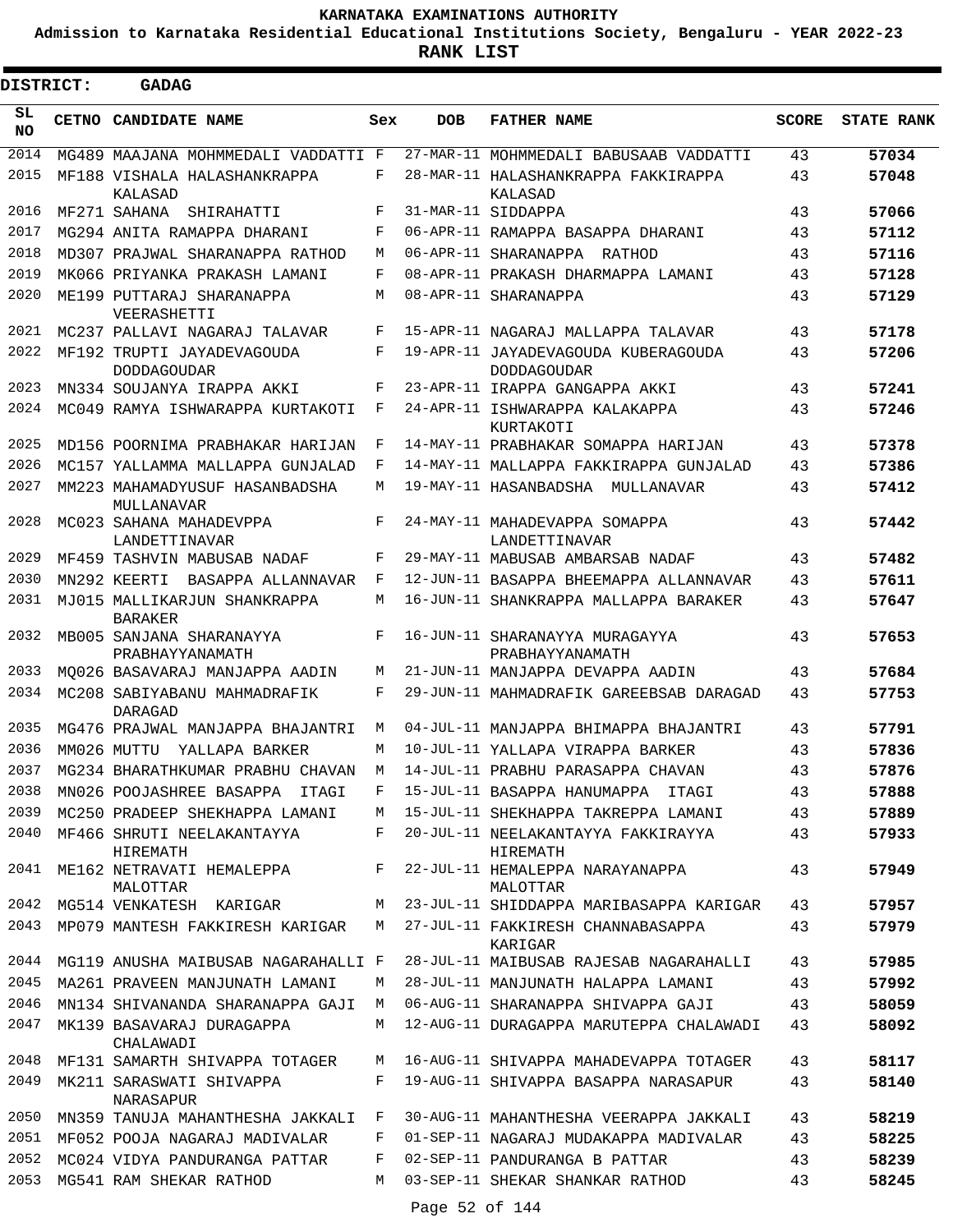**Admission to Karnataka Residential Educational Institutions Society, Bengaluru - YEAR 2022-23**

 $\blacksquare$ 

**RANK LIST**

Е

| <b>DISTRICT:</b> | <b>GADAG</b>                                                      |        |                   |                                                                             |              |                   |
|------------------|-------------------------------------------------------------------|--------|-------------------|-----------------------------------------------------------------------------|--------------|-------------------|
| SL<br><b>NO</b>  | CETNO CANDIDATE NAME                                              | Sex    | <b>DOB</b>        | <b>FATHER NAME</b>                                                          | <b>SCORE</b> | <b>STATE RANK</b> |
| 2054             | ML001 ABHISHEK ASHOK PAGAD                                        | М      |                   | 10-SEP-11 ASHOK SHEKHARAPPA PAGAD                                           | 43           | 58285             |
| 2055             | MK065 PARASHURAM BASAVARAJ SUNKAD M                               |        |                   | 18-SEP-11 BASAVARAJ                                                         | 43           | 58329             |
| 2056             | MP358 SWAPNA HONNAPPA CHABBI                                      | F      |                   | 21-SEP-11 HONNAPPA ADIVEPPA CHABBI                                          | 43           | 58345             |
| 2057             | MA458 SHREEVATSA PRASHANTH<br>GACHCHINAMANI                       | M      |                   | 22-SEP-11 PRASHANTH GACHCHINAMANI                                           | 43           | 58349             |
| 2058             | MN028 NEELAMBARI SHEKHAPPA<br>GUNDIYAVAR                          | F      |                   | 29-SEP-11 SHEKHAPPA MUDAKAPPA<br>GUNDIYAVAR                                 | 43           | 58378             |
| 2059             | MP251 AKASH HANUMANTAPPA CHOORI                                   | М      |                   | 23-OCT-11 HANUMANTAPPA CHOORI                                               | 43           | 58488             |
| 2060             | MD264 SAMREEN DAVALSAB DALAYAT                                    | F      |                   | 06-NOV-11 DAVALSAB HUSENSAB DALAYAT                                         | 43           | 58555             |
| 2061             | MD197 DURGA SHARANAPPA<br><b>BANDIVADDAR</b>                      | F      |                   | 11-NOV-11 SHARANAPPA HANAMAPPA<br><b>BANDIVADDAR</b>                        | 43           | 58579             |
| 2062             | MG678 MUDAKAPPA MALLAPPA UPPARA                                   | М      |                   | 27-NOV-11 MALLAPPA MUDAKAPPA UPPARA                                         | 43           | 58650             |
| 2063             | MF464 VIKAS NAGARAJ MEKKI                                         | M      | 01-DEC-11 NAGARAJ | MEKKI                                                                       | 43           | 58671             |
| 2064             | MP242 ANITA PUNDALEEK JADHAV                                      | F      |                   | 12-DEC-11 PUNDALEEK SHIVAJAPPA JADHAV                                       | 43           | 58710             |
| 2065             | MG068 PUSHPA VIRUPAKSHGOUDA<br>MARIGOUDRA                         | F      |                   | 27-DEC-11 VIRUPAKSHAGOUDA HALAPPAGOUDA<br>MARIGOUDRA                        | 43           | 58762             |
| 2066             | MP216 SHARADA FAKKIRAGOUDA PATIL                                  | F      |                   | 20-SEP-09 FAKKIRAGOUDA HALANNAGOUD<br>PATIL                                 | 42           | 58896             |
| 2067             | MF035 MAHESH BHARAMAPPA<br>HALLIGORVAR                            | М      |                   | 23-MAR-10 BHARAMAPPA                                                        | 42           | 58967             |
| 2068             | MF557 SPURTI SUBHASGOUDA PATIL                                    | F      |                   | 03-APR-10 SUBHASGOUDA SHIVANAGOUDA<br>PATIL                                 | 42           | 58974             |
| 2069             | MP344 DARSHAN YALLAPPA<br>SHEKAMMANAVAR                           | M      |                   | 01-MAY-10 YALLAPPA BASAPPA<br>SHEKAMMANAVAR                                 | 42           | 58998             |
| 2070             | MG638 NIRANJAN BHIMAPPA DASAR                                     | М      |                   | 18-MAY-10 BHIMAPPA NAGAPPA DASAR                                            | 42           | 59021             |
| 2071             | MF065 ABHISHEK SANTOSH LAMANI                                     | М      |                   | 29-JUN-10 SANTOSH NANAPPA LAMANI                                            | 42           | 59072             |
| 2072             | MH100 GAYITRI BHOJARAJAPPA<br>CHOUTAGI                            | F      |                   | 20-JUL-10 BHOJARAJAPPA RAMAPPA CHOUTAGI                                     | 42           | 59100             |
| 2073             | MD347 SUDEEP PARASAPPA CHAVHAN                                    | М      |                   | 25-JUL-10 PARASAPPA BHIMAPPA CHAVHAN                                        | 42           | 59113             |
| 2074             | MF276 SHARAT SOMANATH KERI                                        | М      |                   | 31-JUL-10 SOMANATH SHIVAPUTRAPPA KERI                                       | 42           | 59128             |
| 2075             | MF292 PRAVEEN CHANDRU LAMANI                                      | М      |                   | 11-AUG-10 CHANDRU AMARAPPA LAMANI                                           | 42           | 59149             |
| 2076             | MK085 NIRANJANA MALLAPPA KANAVI                                   | M      |                   | 24-AUG-10 MALLAPPA FAKIRAPPA KANAVI                                         | 42           | 59171             |
|                  | 2077 MK014 KUMAR IRANNA BADODAGI                                  |        |                   | M 04-SEP-10 IRANNA BASAPPA BADODAGI                                         | 42           | 59204             |
| 2078             | MG122 VINAYAKA HANUMANTA PUJAR                                    | M      |                   | 10-SEP-10 HANUMANTA GOVINDAPPA PUJAR                                        | 42           | 59219             |
|                  | 2079 MP341 NETRA SHARANAPPA                                       | F      |                   | 28-SEP-10 SHARANAPPA BASAPPA                                                | 42           | 59266             |
| 2080             | ARISHINAGODI<br>MA285 CHETANA MAHANTESH                           |        |                   | ARISHINAGODI<br>F 02-OCT-10 MAHANTESH MUTTAPPA                              | 42           | 59276             |
|                  | GURAMMANAVAR<br>2081 MF593 SHRISHANKGOUDA                         |        |                   | GURAMMANAVAR<br>M 14-OCT-10 NEELAKHANTGOUDA PATIL                           | 42           | 59318             |
|                  | NEELAKHANTGOUDA PATIL                                             |        |                   |                                                                             |              |                   |
| 2083             | 2082 MF225 PRIYA NAGARAJ TAVARI<br>MD288 PRADEEPA KALAKAPPA HUGAR | F      |                   | 17-OCT-10 NAGARAJ CHANDRAPPA TAVARI                                         | 42           | 59333             |
| 2084             | MN263 LAXMI BASAPPA YARAGUDDI                                     | M<br>F |                   | 18-OCT-10 KALAKAPPA HUGAR<br>30-OCT-10 BASAPPA YARAGUDDI                    | 42<br>42     | 59338<br>59386    |
| 2085             | MC226 SAVITA RAJENDRA KAMMAR                                      | F      |                   | 02-NOV-10 RAJENDRA ISHWARAPPA KAMMAR                                        | 42           | 59396             |
|                  | 2086 MA218 ANNAPOORNAVVA SHARANAPPA                               | F      |                   | 13-NOV-10 SHARANAPPA ANDAPPA GANIGER                                        | 42           | 59446             |
|                  | GANIGER                                                           |        |                   |                                                                             |              |                   |
| 2087             | MM107 SAHANA SANKAPPA KORI                                        | F      |                   | 20-NOV-10 SANKAPPA PARAPPA KORI                                             | 42           | 59479             |
| 2088             | MC104 NANDINI NEELAPPA HALLI                                      | F      |                   | 05-DEC-10 NEELAPPA HANAMANTAPPA HALLI                                       | 42           | 59540             |
| 2089             | MP371 VINODA DYAMANNA KURI                                        | М      |                   | 12-DEC-10 DYAMANNA KARIYALLAPA KURI                                         | 42           | 59570             |
| 2090<br>2091     | MG061 PRIYANKA VASANT GUJJAL<br>MJ023 BASAVARAJ BHIMAPPA          | F<br>M |                   | 14-DEC-10 VASANT VENKAPPA GUJJAL<br>19-DEC-10 BHIMAPPA BASAPPA KADAPPANAVAR | 42<br>42     | 59578<br>59595    |
| 2092             | KADAPPANAVAR                                                      |        |                   |                                                                             |              |                   |
|                  | MD067 KANAKAPPA KARIYAPPA<br>HUNASIGIDAD                          |        |                   | M 01-JAN-11 KARIYAPPA KANAKAPPA<br>HUNASIGIDAD                              | 42           | 59663             |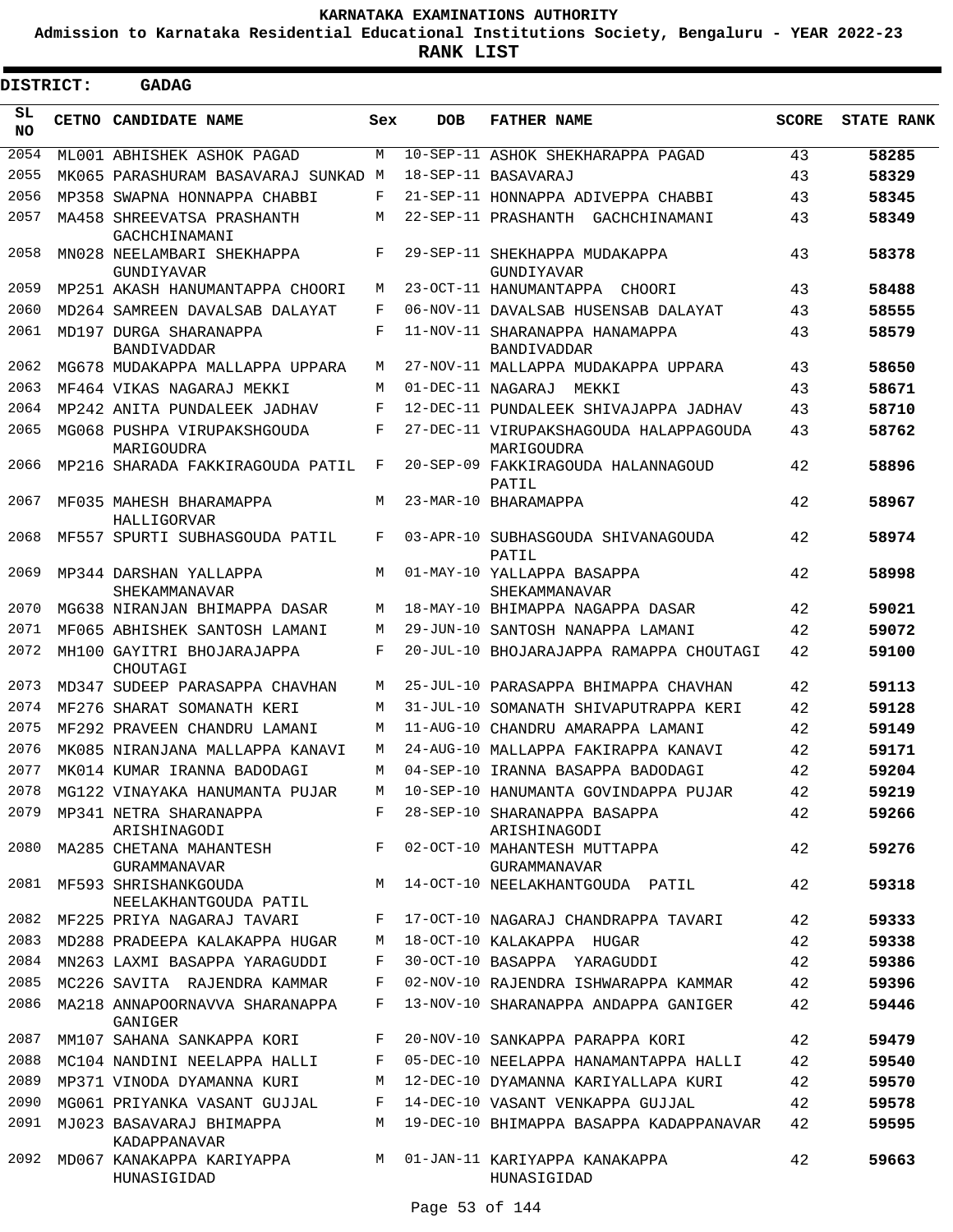**Admission to Karnataka Residential Educational Institutions Society, Bengaluru - YEAR 2022-23**

| DISTRICT:       | <b>GADAG</b>                                  |            |            |                                                   |              |                   |
|-----------------|-----------------------------------------------|------------|------------|---------------------------------------------------|--------------|-------------------|
| SL<br><b>NO</b> | <b>CETNO CANDIDATE NAME</b>                   | Sex        | <b>DOB</b> | <b>FATHER NAME</b>                                | <b>SCORE</b> | <b>STATE RANK</b> |
| 2093            | MP035 NIRMALA KOTEPPA<br>MARADAJJANAVAR       | F          |            | 04-JAN-11 KOTEPPA BASAVANNEPPA<br>MARADAJJANAVAR  | 42           | 59700             |
| 2094            | MK233 MUKTUMBI RAJESAB CHAVARAD               | F          |            | 09-JAN-11 RAJESAB IMAMSAB CHAVARAD                | 42           | 59724             |
| 2095            | MM296 SNEHA                                   | F          |            | 09-JAN-11 MALLAPPA BASAVARADDER                   | 42           | 59727             |
| 2096            | MQ087 DIVYA BHIMAPPA BHALEHOSURA              | F          |            | 10-JAN-11 BHIMAPPA BHALEHOSURA                    | 42           | 59730             |
| 2097            | MH024 VEENA ADIVEPPA BHAJANTRI                | F          |            | 16-JAN-11 ADIVEPPA YALLAPPA BHAJANTRI             | 42           | 59763             |
| 2098            | MC262 BHUMIKA TAVNAPPA MALLADADH              | $_{\rm F}$ |            | 02-FEB-11 TAVNAPPA DEVENDRAPPA<br>MALLADADH       | 42           | 59846             |
| 2099            | MK093 AKASH VISHWANATH HURAKADLI              | M          |            | 03-FEB-11 VISHWANATH VEERABHADRAPPA<br>HURAKADLI  | 42           | 59851             |
| 2100            | MM203 ANKITA MUTTAPPA KIRESOORA               | F          |            | 10-FEB-11 MUTTAPPA AYYAPPA KIRESOORA              | 42           | 59877             |
| 2101            | MD160 PARASURAMA MARUTI BHOSALE               | M          |            | 14-FEB-11 MARUTI KALAKAPPA BHOSALE                | 42           | 59898             |
| 2102            | MD203 ANJUMA MAHAMMADASAB<br>SARAKAVAS        | F          |            | 15-FEB-11 MAHAMMADASAB KHADIRASAB<br>SARAKAVAS    | 42           | 59900             |
| 2103            | MF075 APPU JAGADEESH KARABHARI                | M          |            | 15-FEB-11 JAGADEESH PANDAPPA KARABHARI            | 42           | 59901             |
| 2104            | MD157 PRADNYA CHANDRASHEKAR<br>NIDAGUNDI      | F          |            | 02-MAR-11 CHANDRASHEKAR HULAGAPP<br>NIDAGUNDI     | 42           | 59994             |
| 2105            | MF094 DEEPA<br>SHIVANAND<br>CHOTAGAL          | F          |            | 03-MAR-11 SHIVANAND SHIVASHARANAPPA<br>CHOTAGAL   | 42           | 59999             |
| 2106            | MG518 ASHWINI BASAVARAJ VADDAR                | F          |            | 10-MAR-11 BASAVARAJ HANAMAPPA VADDAR              | 42           | 60050             |
| 2107            | MD397 SURAJ SAKRAPPA MALOTTAR                 | M          |            | 11-MAR-11 SAKRAPPA DEVALAPPA MALOTTAR             | 42           | 60062             |
| 2108            | MA179 VIDYA SHARANAPPA ILAGER                 | F          |            | 23-MAR-11 SHARANAPPA YALLAPPA ILAGER              | 42           | 60148             |
| 2109            | MG206 SANTOSH HEMAPPA YAKALASPUR              | M          |            | 24-MAR-11 HEMAPPA KARIYAPPA YAKALASPUR            | 42           | 60154             |
| 2110            | MB118 SACHIN MAHADEVAPPA<br>KURUVINASHETTY    | M          |            | 30-MAR-11 MAHADEVAPPA BASAPPA<br>KURUVINASHETTY   | 42           | 60189             |
| 2111            | MC160 NANDA YALLAPPA KAVALUR                  | F          |            | 01-APR-11 YALLAPPA SHIVAPPA KAVALUR               | 42           | 60208             |
| 2112            | MK022 MANJUNATH BHARAMAGOUDA<br>PATIL         | M          |            | 12-APR-11 BHARAMAGOUDA PUNDALIKAGOUDA<br>PATIL    | 42           | 60289             |
| 2113            | MG650 MADHUSHREE SOMASHEKHAR<br>NADAGOUDAR    | F          |            | 15-APR-11 SOMASHEKHAR                             | 42           | 60305             |
| 2114            | MA120 SAVITA PRAKASHA LAMANI                  | F          |            | 24-APR-11 PRAKASHA NEMAPPA LAMANI                 | 42           | 60369             |
| 2115            | MH246 PUTTARAJ PARAMESHWARAPPA<br>KAVALUR     | M          |            | 08-MAY-11 PARAMESHWARAPPA BASAPPA<br>KAVALUR      | 42           | 60473             |
| 2116            | MN126 PARVATI MALIYAPPA KADADALLI F           |            |            | 10-MAY-11 MALIYAPPA KADADALI                      | 42           | 60496             |
| 2117            | MG590 LAKSHMI DYAMAPPA TALAWAR                | F          |            | 18-MAY-11 DYAMAPPA IRAPPA TALAWAR                 | 42           | 60549             |
| 2118            | MG610 SWETA BASAPPA HARIJANA                  | F          |            | 18-MAY-11 BASAPPA HANAMAPPA HARIJANA              | 42           | 60555             |
| 2119            | MF115 PRATIKSHA SHAMBANNA<br>MOOLIMANI        | F          |            | 21-MAY-11 SHAMBANNA SHEKAPPA MOOLIMANI            | 42           | 60572             |
| 2120            | MG110 SINDHU TIMMANNA VADDAR                  | F          |            | 23-MAY-11 TIMMANNA RAMANNA VADDAR                 | 42           | 60589             |
| 2121            | MG737 SUNILKUMAR MALLAPPA BELLADA M           |            |            | 25-MAY-11 MALLAPPA BALAPPA BELLADA                | 42           | 60606             |
| 2122            | MA408 CHANDANA MAHANTESH GULED                | F          |            | 29-MAY-11 MAHANTESH SHANKARAPPA GULED             | 42           | 60625             |
| 2123            | MD258 VAHEED BABUSAB NADAF                    | M          |            | 03-JUN-11 BABUSAB NADAF                           | 42           | 60684             |
| 2124            | MK298 MANOJA SHARANABASAPPA<br>GADAGOLI       | М          |            | 08-JUN-11 SHARANABASAPPA GADAGOLI                 | 42           | 60732             |
| 2125            | MD095 NANDINI SHARANAPPA PUJAR                | F          |            | 16-JUN-11 SHARANAPPA TAKAREPPA PUJAR              | 42           | 60800             |
| 2126            | MP161 PALLAVI PARAMESHWARA HATTI              | F          |            | 16-JUN-11 PARAMESHWARA BASAPPA HATTI              | 42           | 60801             |
| 2127            | MM137 ARASHIYA RAJESAB<br>TAHASHILDAR         | F          |            | 20-JUN-11 RAJESAB YAMANURASAB<br>TAHASHILDAR      | 42           | 60828             |
| 2128            | MA236 SHWETA MANJUNATH HARLAPUR               | F          |            | 22-JUN-11 MANJUNATH HARLAPUR                      | 42           | 60854             |
| 2129            | ML223 SHIRAJ HASANASAB VALIKAR                | М          |            | 23-JUN-11 HASANASAB VALIKAR                       | 42           | 60864             |
| 2130            | MA027 KANAKAMBARI SHARANAYYA<br>YALABUGRIMATH | F          |            | 30-JUN-11 SHARANAYYA SHANTAYYA<br>YALABUGRIMATH   | 42           | 60908             |
| 2131            | MQ076 LAXMI BASAVARAJ<br>KAREKENCHAPPANAVAR   | F          |            | 01-JUL-11 BASAVARAJ NAGAPPA<br>KAREKENCHAPPANAVAR | 42           | 60922             |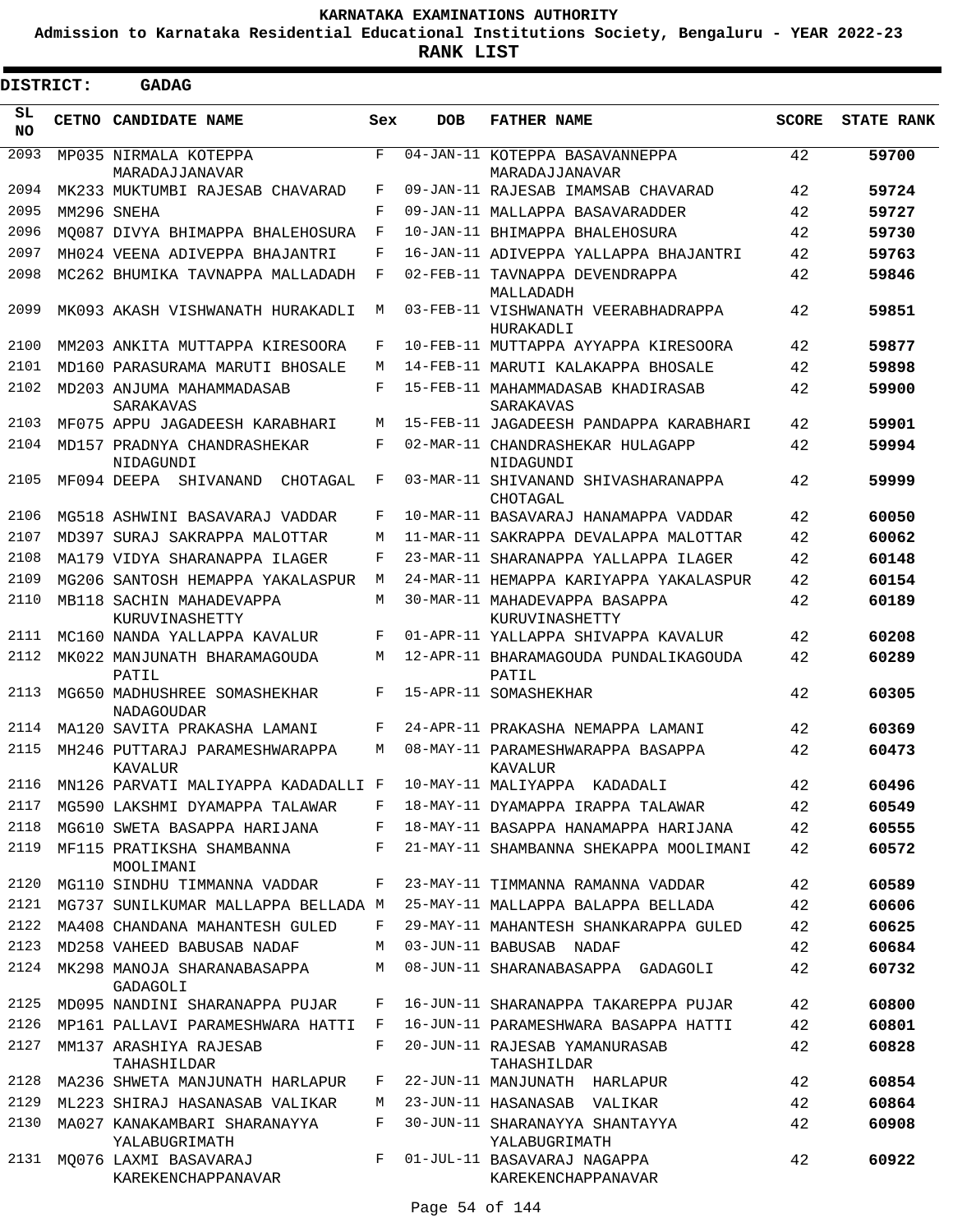**Admission to Karnataka Residential Educational Institutions Society, Bengaluru - YEAR 2022-23**

| <b>DISTRICT:</b> |       | <b>GADAG</b>                                                    |         |                   |                                                  |              |                   |
|------------------|-------|-----------------------------------------------------------------|---------|-------------------|--------------------------------------------------|--------------|-------------------|
| SL<br><b>NO</b>  | CETNO | CANDIDATE NAME                                                  | Sex     | <b>DOB</b>        | <b>FATHER NAME</b>                               | <b>SCORE</b> | <b>STATE RANK</b> |
| 2132             |       | MD413 PREETHAM PRASHANT SHIROL                                  | М       |                   | 08-JUL-11 PRASHANT<br>SHIROL                     | 42           | 60984             |
| 2133             |       | MF020 SHWETA BALLARI                                            | F       |                   | 11-JUL-11 MAHANTESH                              | 42           | 61015             |
| 2134             |       | MG288 IRANNA BASAPPA PARIMALAD                                  | М       |                   | 18-JUL-11 BASAPPA IRAPPA PARIMALAD               | 42           | 61052             |
| 2135             |       | MJ005 SHREENIVASRADDY RAGHU                                     | М       | 21-JUL-11 RAGHU   |                                                  | 42           | 61074             |
| 2136             |       | SOMAPUR<br>MG227 CHAITANYA PRABHULINGA<br>ILAKALA               | F       |                   | 22-JUL-11 PRABHULINGA RAMACHANDRA<br>ILAKALA     | 42           | 61076             |
| 2137             |       | MF554 KALPANA REKHAPPA CHAVHAN                                  | F       |                   | 24-JUL-11 REKHAPPA LALAPPA CHAVHAN               | 42           | 61092             |
| 2138             |       | MF511 PREETAM DEVAPPA NADAWALKERI M                             |         |                   | 24-JUL-11 DEVAPPA ISHAPPA NADAWALKERI            | 42           | 61095             |
| 2139             |       | MC162 KAVERI BASAVANTAPPA NAYAK                                 | F       |                   | 28-JUL-11 BASAVANTAPPA NEELAPPA NAYAK            | 42           | 61131             |
| 2140             |       | MB062 REKHA VIRESH MAVINKAI                                     | F       | 29-JUL-11 VEERESH | MAVINKAI                                         | 42           | 61139             |
| 2141             |       | MF586 SPOORTI ARAVIND                                           | F       | 01-AUG-11 ARAVIND | KALAPPANAVAR                                     | 42           | 61166             |
| 2142             |       | KALAPPANAVAR<br>MF303 BASAVARAJ YALLAPPA ULLATTI                | М       |                   | 08-AUG-11 YALLAPPA RAMANNA ULLATTI               | 42           | 61205             |
| 2143             |       | MB234 KAVERI GANGADHAR RAYACHUR                                 | F       |                   | 10-AUG-11 GANGADHAR MANANDAPPA RAYACHUR          | 42           | 61219             |
| 2144             |       | MA447 BHAVANA NILANAGOUDA                                       | F       |                   | 11-AUG-11 NILANAGOUDA BASANAGOUDA                | 42           | 61226             |
|                  |       | SANKANAGOUDRA                                                   |         |                   | SANKANAGOUDAR                                    |              |                   |
| 2145             |       | MB203 PRIYANKA PRAKASHGOUDA PATIL F                             |         |                   | 24-AUG-11 PRAKASHGOUDA PATIL                     | 42           | 61313             |
| 2146             |       | MH061 PREMA HANAMANTHAPPA AGASAR                                | F       |                   | 01-SEP-11 HANAMANTHAPPA NINGAPPA AGASAR          | 42           | 61362             |
| 2147             |       | MJ091 SINDU PRAVEEN CHIKKARADDI                                 | F       |                   | 06-SEP-11 PRAVEEN BASAVANTAPPA<br>CHIKKARADDI    | 42           | 61397             |
| 2148             |       | MP168 PRATIBHA MAHESH ILAGERA                                   | F       |                   | 10-SEP-11 MAHESH FAKKIRESH ILAGERA               | 42           | 61425             |
| 2149             |       | MA399 TARUN VITHAL JAKKALI                                      | М       |                   | 14-SEP-11 VITHAL HANUMAPPA JAKKALI               | 42           | 61438             |
| 2150             |       | MA435 MAHANTAYYA SIDDALINGAYYA<br>ARAKERIMATH                   | M       |                   | 24-SEP-11 SIDDALINGAYYA SUGIRAYYA<br>ARAKERIMATH | 42           | 61486             |
| 2151             |       | MG700 SANJANA<br>SIDDAPPA ANKAD                                 | F       |                   | 26-SEP-11 SIDDAPPA ANKAD                         | 42           | 61497             |
| 2152             |       | MF253 BAANU NINGAPPA HOSUR                                      | F       |                   | 02-OCT-11 NINGAPPA                               | 42           | 61527             |
| 2153             |       | MN050 ABDULRAJAKASAB CHANDUSAB<br><b>NADAF</b>                  | М       |                   | 23-OCT-11 CHANDUSAB HATELSAB NADAF               | 42           | 61621             |
| 2154             |       | MJ030 SAVITA SHANKARAPPA AINAPUR                                | F       |                   | 24-OCT-11 SHANKARAPPA DYAMAPPA AINAPUR           | 42           | 61628             |
| 2155             |       | MF247 KOTEPPA SHANKRAPPA MAYAKOND M                             |         |                   | 03-NOV-11 SHANKRAPPA SHIVAPPA MAYAKOND           | 42           | 61677             |
| 2156             |       | MC084 SHREEDEVI LAXMENDRA<br>KULKARNI                           | F       |                   | 05-NOV-11 LAXMENDRA                              | 42           | 61687             |
| 2157             |       | MG732 POOJA BASAVARAJ POOJAR                                    | $F$ and |                   | 08-NOV-11 BASAVARAJ HANUMAPPA POOJAR             | 42           | 61700             |
| 2158             |       | MM030 PURASHOTHAMA SUBHAS<br>MADIWALAR                          |         |                   | M 10-NOV-11 SUBHAS PURASHOTHAMA<br>MADIWALAR     | 42           | 61715             |
| 2159             |       | MJ147 ANUSHA SHIVANAND HALAKATTI F                              |         |                   | 11-NOV-11 SHIVANAND IRAPPA HALAKATTI             | 42           | 61718             |
| 2160             |       | MN109 LAXMI RAMANNA HOMBAL                                      | F       |                   | 13-NOV-11 RAMANNA IRABASAPPA HOMBAL              | 42           | 61727             |
| 2161             |       | MF258 MAHADEVAKKA HANAMANTAPPA<br>SATYAMMANAVAR                 | $F -$   |                   | 21-NOV-11 HANAMANTAPPA RAMAPPA<br>SATYAMMANAVAR  | 42           | 61772             |
| 2162             |       | MN171 SHRUSHTI MAILARAPPA<br>KARAMADI                           | F       |                   | 24-NOV-11 MAILARAPPA YALLAPPA KARAMADI           | 42           | 61788             |
| 2163             |       | MA403 KAVYA SANGAPPA ANNIGERI                                   | F       |                   | 25-DEC-11 SANGAPPA LINGAPPA ANNIGERI             | 42           | 61920             |
|                  |       | 2164 MG289 HEMANTAGOUDA MALLANAGOUDA<br>PATIL                   | M       |                   | 25-AUG-12 MALLANAGOUDA NINGANGOUDA<br>PATIL      | 42           | 62045             |
| 2165             |       | MN301 NEELARAJ UMAMAHESHWAR<br>RAMANNAVAR                       | M       |                   | 09-DEC-09 UMAMAHESHWAR VEERAPPA<br>RAMANNAVAR    | 41           | 62086             |
| 2166             |       | MH165 PUNITH                                                    | M       |                   | 30-JAN-10 K CHINNANAIK                           | 41           | 62113             |
| 2167             |       | MP204 SAMARTH SHARANAPPA BELUR                                  | M       |                   | 13-FEB-10 SHARANAPPA BASAPPA BELUR               | 41           | 62120             |
| 2168             |       | MF337 PRAJWAL SHASHIKANT KUMBAR                                 | M       |                   | 01-MAR-10 SHASHIKANT CHANNABASAPPA<br>KUMBAR     | 41           | 62129             |
| 2169             |       | MJ182 HARISH PUNDALIK HANASI                                    | М       |                   | 25-MAR-10 PUNDALIK BASAPPA HANASI                | 41           | 62148             |
| 2170             |       | MD339 SIDDU SANTAPPA JALIHAL                                    | M       |                   | 08-APR-10 SANTAPPA BASAPPA JALIHAL               | 41           | 62160             |
| 2171             |       | MQ048 NAVEENA RAGAVEENDRA RATHOD M 28-APR-10 RAGAVEENDRA RATHOD |         |                   |                                                  | 41           | 62180             |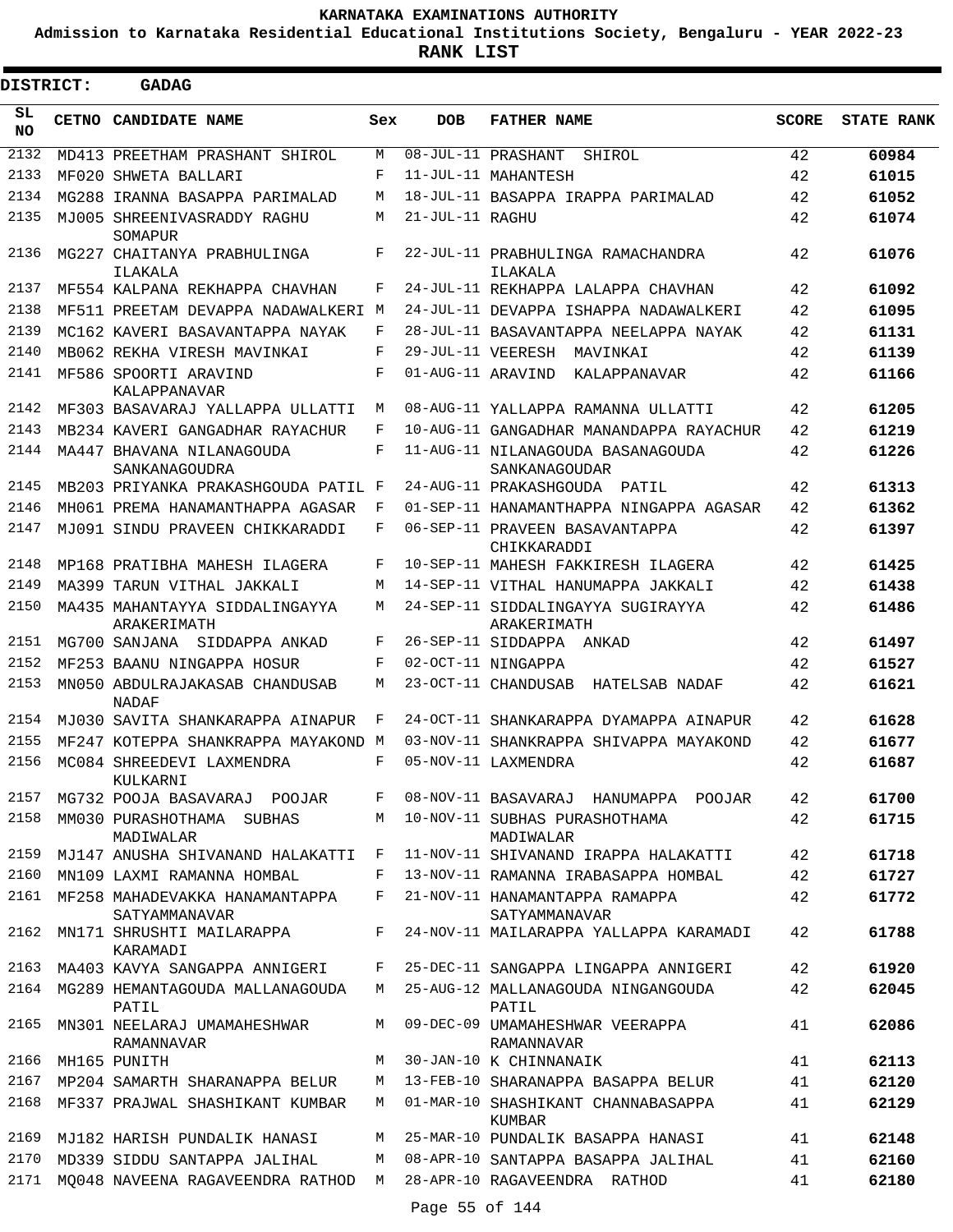**Admission to Karnataka Residential Educational Institutions Society, Bengaluru - YEAR 2022-23**

**RANK LIST**

E

| <b>DISTRICT:</b> | <b>GADAG</b>                                 |            |                   |                                                   |              |                   |
|------------------|----------------------------------------------|------------|-------------------|---------------------------------------------------|--------------|-------------------|
| SL<br><b>NO</b>  | CETNO CANDIDATE NAME                         | Sex        | <b>DOB</b>        | <b>FATHER NAME</b>                                | <b>SCORE</b> | <b>STATE RANK</b> |
| 2172             | MP313 BHAGHY TIPPAN LAMANI                   | F          | 08-JUN-10 TIPPAN  |                                                   | 41           | 62217             |
| 2173             | ML217 IRAVVA NAGAPPA SHIRAHATTI              | F          |                   | 24-JUL-10 NAGAPPA HANAMAPPA SHIRAHATTI            | 41           | 62265             |
| 2174             | MD132 YOGESH MALLAPPA GULI                   | М          |                   | 27-JUL-10 MALLAPPA GULI                           | 41           | 62273             |
| 2175             | MH163 DAVALSAB ISMAILSAB KHATEEB             | М          | 28-JUL-10         | ISMAILSAB DAVALSAB KHATEEB                        | 41           | 62275             |
| 2176             | ME096 MALLIKARJUN<br>GONAL                   | M          |                   | 07-AUG-10 SHARANAPPA                              | 41           | 62303             |
| 2177             | MM161 SNEHA MAHADEVGOUDA GOUDAR              | F          |                   | 11-AUG-10 MAHADEVGOUDA<br>GOUDAR                  | 41           | 62315             |
| 2178             | MO001 PAVITRA HANAMANTAPPA GONDED F          |            |                   | 25-AUG-10 HANAMANTAPPA NINGAPPA GONDED            | 41           | 62347             |
| 2179             | MB195 POORNIMA BHEEMAPPA<br>KONDIYAVAR       | F          |                   | 10-SEP-10 BHEEMAPPA VEERAPPA KONDIYAVAR           | 41           | 62384             |
| 2180             | MP073 MUTTURAJ FAKKIRESH LAMANI              | М          |                   | 24-SEP-10 FAKKIRESH SOMALAPPA LAMANI              | 41           | 62425             |
| 2181             | MG067 VANAJAKSHI SHANKARAPPA<br>SHEERI       | F          |                   | 29-SEP-10 SHANKARAPPA ISHWARAPPA SHEERI           | 41           | 62441             |
| 2182             | MC166 AKASH NAGAPPA<br>GIDDAHANAMANNAVAR     | M          | 02-OCT-10 NAGAPPA |                                                   | 41           | 62447             |
| 2183             | MN093 GANGA MALLAPPA<br>HADLI                | F          |                   | 10-OCT-10 MALLAPPA                                | 41           | 62487             |
| 2184             | MM290 NEETRA CHIDANAND TALLUR                | F          |                   | 10-OCT-10 CHIDANAND HANAMAPPA TALLUR              | 41           | 62490             |
| 2185             | MG418 GANGAVVA ANANDA PUJAR                  | F          |                   | 23-OCT-10 ANANDA SOMAPPA PUJAR                    | 41           | 62530             |
| 2186             | MP095 SHAMBU KAPPATAPPA NHAVI                | М          |                   | 23-OCT-10 KAPPATAPPA<br>NHAVI                     | 41           | 62534             |
| 2187             | MH042 TARUN CHANNABASAPPA<br>HIRASANNAVAR    | M          |                   | 26-OCT-10 CHANNABASAPPA KALLAPPA<br>HIRASANNAVAR  | 41           | 62546             |
| 2188             | MF516 VIDYA NARASINGHAPPA NAYAK              | F          |                   | 26-OCT-10 NARASINGHAPPA MOTEPPA NAYAK             | 41           | 62547             |
| 2189             | MM133 KAMALAKSHI<br>FAKKIRAPPA<br>KHADIYAVAR | F          |                   | 14-NOV-10 FAKKIRAPPA KHADIYAVAR                   | 41           | 62624             |
| 2190             | ML199 SOUMYA SHREESHAILAPPA<br>SHIPARAMATTI  | $_{\rm F}$ |                   | 25-NOV-10 SHREESHAILAPPA<br>SHIPARAMATTI          | 41           | 62668             |
| 2191             | MA479 PRAJWAL MANJUNATH MULAGUND             | М          |                   | 14-DEC-10 MANJUNATH BASAVANTHPPA<br>MULAGUND      | 41           | 62742             |
| 2192             | MH114 PRASHANT BASAPPA GONDABAL              | М          | 14-DEC-10 BASAPPA | GONDABAL                                          | 41           | 62743             |
| 2193             | MH157 VINODA KESHAPPA LAMANI                 | М          |                   | 20-DEC-10 KESHAPPA LALAPPA LAMANI                 | 41           | 62770             |
| 2194             | MC188 ARUNDATI MANJUNATH                     | F          |                   | 22-DEC-10 MANJUNATH MUTTAPPA                      | 41           | 62777             |
| 2195             | KARIYALLAPPANAVAR                            | F          |                   | KARIYALLAPPANAVAR                                 | 41           | 62873             |
|                  | MP318 BHAVANI MUTTAPPA<br>CHANNADASAR        |            |                   | 03-JAN-11 MUTTAPPA                                |              |                   |
| 2196             | MA021 MANOJKUMAR                             |            |                   | M 11-JAN-11 RAJASHEKHAR SHREESHAILAPPA<br>HADAPAD | 41           | 62925             |
| 2197             | ML098 VIDYASHREE BASAVARAJ<br>ANAVALAD       | F          |                   | 16-JAN-11 BASAVARAJ KESHAPPA ANAVALAD             | 41           | 62950             |
| 2198             | MD232 SHREENIVAS ANJANEYA<br>MUTTUGAR        |            |                   | M 21-JAN-11 ANJANEYA                              | 41           | 62972             |
| 2199             | MQ027 SAMARTH NARASAPPA MARATHE              | M          |                   | 23-JAN-11 NARASAPPA BASAPPA MARATHE               | 41           | 62980             |
| 2200             | MJ130 SHIVAKUMAR GADIGEPPA<br>SULLADA        | M          |                   | 24-JAN-11 GADIGEPPA                               | 41           | 62984             |
|                  | 2201 MG703 SANDESHA HANAMANTA TALAWAR M      |            |                   | 26-JAN-11 HANAMANTA RAMANNA TALAWAR               | 41           | 62995             |
| 2202             | MH232 MINAXI RAMAPPA ABBIGERI                | F          |                   | 27-JAN-11 RAMAPPA ABBIGERI                        | 41           | 62998             |
| 2203             | MO131 HANUMATH NARAYAN LAMANI                | М          |                   | 28-JAN-11 NARAYAN KHEMAPPA LAMANI                 | 41           | 63005             |
| 2204             | MK079 MAHANTESH BASAVARAJ<br>MUCHAGANDIMATH  | M          |                   | 28-JAN-11 BASAVARAJ MALLAYYA<br>MUCHAGANDIMATH    | 41           | 63007             |
| 2205             | MK006 NAVEEN ANNADANESHWAR<br>KADADEVARAMATH | M          |                   | 29-JAN-11 ANNADANESHWAR                           | 41           | 63010             |
| 2206             | MD134 SAVITA MAHADEVA VADDAR                 | F          |                   | 30-JAN-11 MAHADEVA KRISHNAPPA VADDAR              | 41           | 63018             |
| 2207             | MJ348 GOVINDARADDI HANAMARADDI               | M          |                   | 10-FEB-11 HANAMARADDI GOVINDARADDI                | 41           | 63074             |
| 2208             | KALAVAD<br>MB220 LAVANNYA VENKATESH          | F          |                   | KALAVAD<br>11-FEB-11 VENKATESH                    | 41           | 63079             |
| 2209             | KATTIMANI<br>MF010 BINDU SOMAPPA LAMANI      |            |                   | F 22-FEB-11 SOMAPPA LIKAPPA LAMANI                | 41           | 63137             |
|                  |                                              |            | Page 56 of 144    |                                                   |              |                   |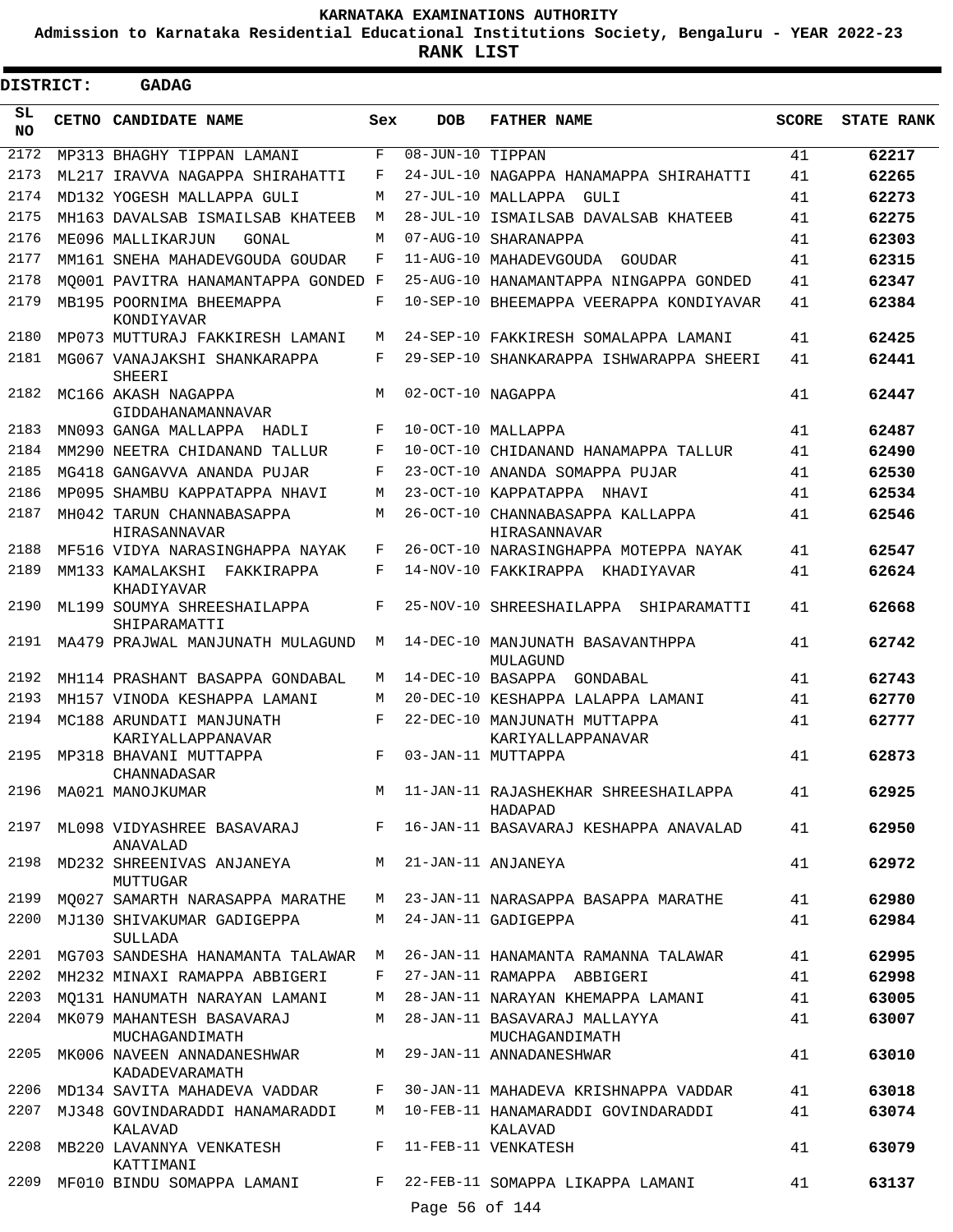**Admission to Karnataka Residential Educational Institutions Society, Bengaluru - YEAR 2022-23**

**RANK LIST**

Е

| <b>DISTRICT:</b> | <b>GADAG</b>                                       |     |                   |                                                         |              |                   |
|------------------|----------------------------------------------------|-----|-------------------|---------------------------------------------------------|--------------|-------------------|
| SL<br><b>NO</b>  | CETNO CANDIDATE NAME                               | Sex | <b>DOB</b>        | <b>FATHER NAME</b>                                      | <b>SCORE</b> | <b>STATE RANK</b> |
| 2210             | MB057 ILIYAS GUDUSAB SHIRAHATTI                    | М   |                   | 25-FEB-11 GUDUSAB MUNAFSHAB SHIRAHATTI                  | 41           | 63155             |
| 2211             | MA203 SRUJAN NEELAPPA BIDANAL                      | M   |                   | 07-MAR-11 NEELAPPA BIDANAL                              | 41           | 63240             |
| 2212             | MA215 NANDITA<br>UMACHAGI                          | F   |                   | 08-MAR-11 SIDHALINGAPPA<br>UMACHAGI                     | 41           | 63250             |
| 2213             | MK049 MAHALAKSHMI VASANT<br>CHALAVADI              | F   | 17-MAR-11 VASANT  |                                                         | 41           | 63297             |
| 2214             | MH184 MANOJ VEERANNA BHANDARI                      | M   |                   | 17-MAR-11 VEERANNA YALLAPPA BHANDARI                    | 41           | 63298             |
| 2215             | MC246 ZAEEMKHAN                                    | M   |                   | 26-MAR-11 FIROZKHAN ABDULKHAN HOSPETI                   | 41           | 63374             |
| 2216             | MB097 MALLIKAJURNA PRASHANTA<br>MADIKERI           | М   |                   | 27-MAR-11 PRASHANTA YALLAPPA MADIKERI                   | 41           | 63380             |
| 2217             | MA096 CHINMAYA RAVIKUMAR TATTI                     | М   |                   | 04-APR-11 RAVIKUMAR FAKIRAPPA TATTI                     | 41           | 63446             |
| 2218             | MG490 SIMBRAIN REHAMANSAB<br>TOTAGANTI             | F   |                   | 09-APR-11 REHAMANSAB MOULASAB TOTAGANTI                 | 41           | 63494             |
| 2219             | MP254 CHETAN BARKER UDACHAPPA<br><b>BARAKER</b>    | М   |                   | 10-APR-11 UDACHAPPA HANUMANTAPPA<br><b>BARAKER</b>      | 41           | 63497             |
| 2220             | MF015 SANTOSH RAMESH HAKKI                         | М   |                   | 13-APR-11 RAMESH HAKKI                                  | 41           | 63523             |
| 2221             | MC132 SHRAVANAKUMAR HANAMANTAPPA<br>GOUDAR         | M   |                   | 18-APR-11 HANAMANTAPPA RUDRAPPA GOUDAR                  | 41           | 63558             |
| 2222             | MJ155 MAHADEVI CHANDRAGOUDA<br>CHIKKANNAVAR        | F   |                   | 20-APR-11 CHANDRAGOUDA MALLIKARJUNGOUDA<br>CHIKKANNAVAR | 41           | 63566             |
| 2223             | MF262 YASHODHA MANJAPPA<br>SAKRANNAVAR             | F   |                   | 26-APR-11 MANJAPPA FAKKIRAPPA<br>SAKRANNAVAR            | 41           | 63618             |
| 2224             | MB245 RAHIMANABI ABDULSAMAD<br>DODDAMANI           | F   |                   | 29-APR-11 ABDULSAMAD MAHAMADHUSENSAB<br>DODDAMANI       | 41           | 63633             |
| 2225             | MK178 SHIVANAND IRAPPA SAJJAN                      | М   | 02-MAY-11 IRAPPA  |                                                         | 41           | 63657             |
| 2226             | MB123 ARCHANA VEERAPPA<br>CHOLAPPANAVAR            | F   |                   | 06-MAY-11 VEERAPPA CHOLAPPANAVAR                        | 41           | 63680             |
| 2227             | MD060 BASAVARAJ BHIMAPPA RATHOD                    | М   |                   | 06-MAY-11 BHIMAPPA RATHOD                               | 41           | 63682             |
| 2228             | MO142 TEJASHWINI MAHESH BOODI                      | F   |                   | 13-MAY-11 MAHESH BASAPPA BOODI                          | 41           | 63734             |
| 2229             | MM044 SANGEETA SANGANAGOUDA<br>SHETTANAGOUDRA      | F   |                   | 15-MAY-11 SANGANAGOUDA BHEEMANAGOUD<br>SHETTANAGOUDRA   | 41           | 63752             |
| 2230             | MA360 ARPITA DEVAPPA VALMIKI                       | F   |                   | 17-MAY-11 DEVAPPA LAXMAPPA VALMIKI                      | 41           | 63761             |
| 2231             | ME170 TARUN MUTTAPPA RATHOD                        | М   |                   | 17-MAY-11 MUTTAPPA ANDAPPA RATHOD                       | 41           | 63767             |
| 2232             | MM241 YACHCHARAPPA BALAPPA MUDHOL M                |     |                   | 17-MAY-11 BALAPPA KALAKAPPA MUDHOL                      | 41           | 63771             |
| 2233             | MM154 MAHESH JAGADEESH RAYKAR                      | М   |                   | 18-MAY-11 JAGADEESH PRABHAKAR RAYKAR                    | 41           | 63773             |
| 2234             | MG252 SUMA MARUTI KIRIKIRI                         | F   |                   | 18-MAY-11 MARUTI HANAMAPPA KIRIKIRI                     | 41           | 63778             |
| 2235             | MN190 CHINMAYI ASHOK CHOUKIMATH                    | F   |                   | 19-MAY-11 ASHOK NINGAYYA CHOUKIMATH                     | 41           | 63785             |
| 2236             | MN131 ABHISHEK RAMESH SANDIMANI                    | М   |                   | 25-MAY-11 RAMESH KANAKAPPA SANDIMANI                    | 41           | 63821             |
| 2237             | ME141 PARASHURAM MALLAPPA VADEGOL M                |     |                   | 25-MAY-11 MALLAPPA PARASAPPA VADEGOL                    | 41           | 63826             |
| 2238             | MJ217 KRISHNA GURUNATH MULLUR                      | М   |                   | 01-JUN-11 GURUNATH NINGAPPA MULLUR                      | 41           | 63870             |
| 2239             | MH005 SUCHITRA TIMMAPPA<br>MADALAGATTI             | F   |                   | 05-JUN-11 TIMMAPPA MAILARAPPA<br>MADALAGATTI            | 41           | 63920             |
| 2240             | MK095 ASHWINI MANJAPPA<br>VITTAPPANAVAR            | F   |                   | 06-JUN-11 MANJAPPA VITTAPPANAVAR                        | 41           | 63921             |
| 2241             | ML198 BHUVANESHWARI NINGANAGOUDA<br>BHEEMANAGOUDRA | F   |                   | 14-JUN-11 NINGANAGOUDA BHADRAGOUDA<br>BHEEMANAGOUDRA    | 41           | 64005             |
| 2242             | MG505 RENUKA SHANTAPPA MULAGUND                    | F   |                   | 16-JUN-11 SHANTAPPA RAYAPPA MULAGUND                    | 41           | 64025             |
| 2243             | MJ309 ANU MAHADEVAPPA SUNKAD                       | F   |                   | 24-JUN-11 MAHADEVAPPA CHANNABASAPPA<br>SUNKAD           | 41           | 64096             |
| 2244             | MP284 SAMEER BUDNESAB DARAGAD                      | М   |                   | 26-JUN-11 BUDNESAB BASUSAB DARAGAD                      | 41           | 64116             |
| 2245             | MG077 HITESH DEVENDRA RATHOD                       | М   |                   | 03-JUL-11 DEVENDRA                                      | 41           | 64177             |
| 2246             | MP291 SANJANA SHRIDHARAGOUDA<br>PATIL              | F   |                   | 04-JUL-11 SHRIDHARAGOUDA SHIDDANAGOUDA<br>PATIL         | 41           | 64191             |
| 2247             | MC139 DEEPA MANJUNATH TALAWAR                      | F   |                   | 14-JUL-11 MANJUNATH LAXMANA YALAWAR                     | 41           | 64281             |
| 2248             | MH300 JIVAN HARIJAN                                | М   | 16-JUL-11 MARUTHI |                                                         | 41           | 64302             |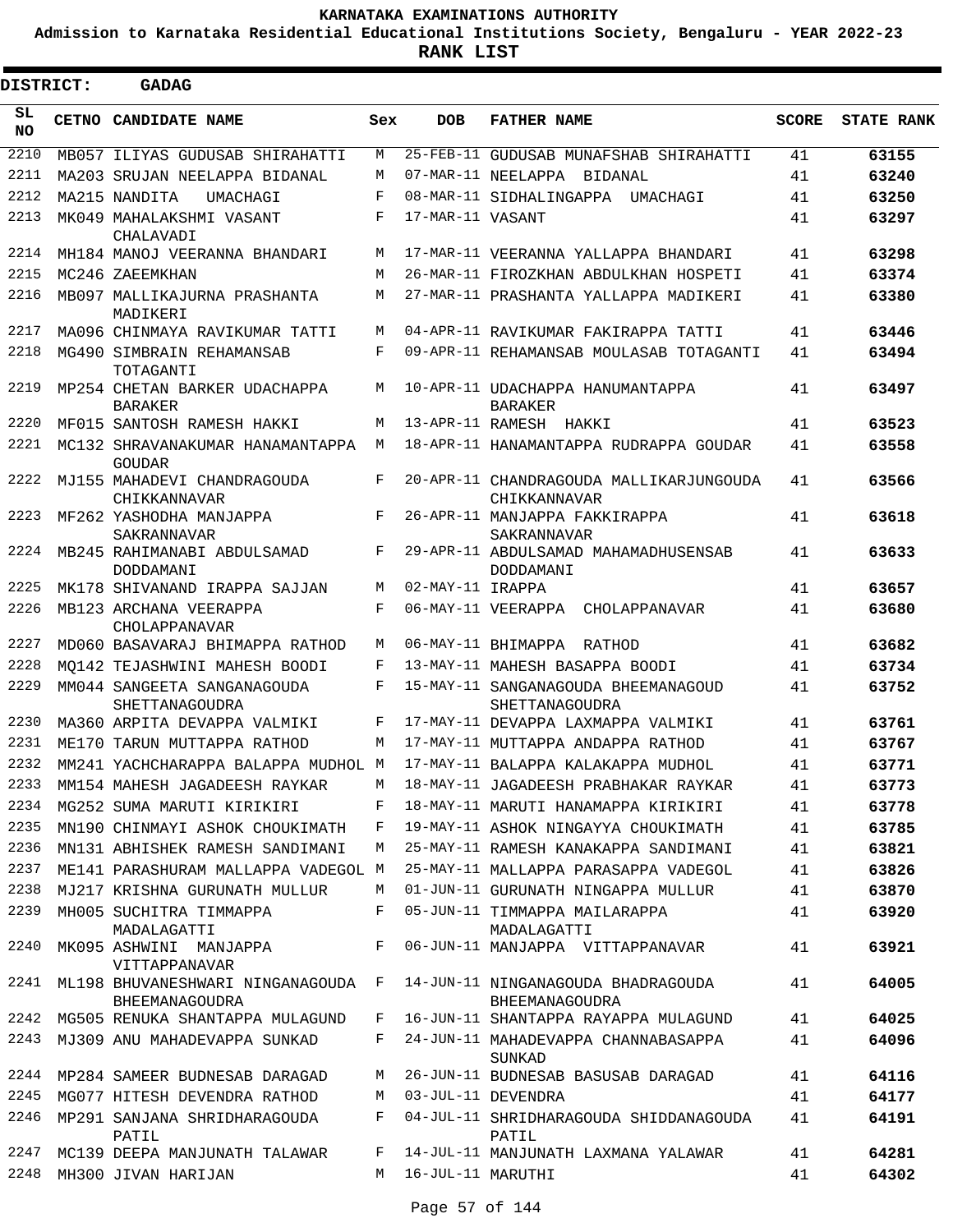**Admission to Karnataka Residential Educational Institutions Society, Bengaluru - YEAR 2022-23**

| DISTRICT:       | <b>GADAG</b>                                  |     |                |                                                  |              |                   |
|-----------------|-----------------------------------------------|-----|----------------|--------------------------------------------------|--------------|-------------------|
| SL<br><b>NO</b> | <b>CETNO CANDIDATE NAME</b>                   | Sex | <b>DOB</b>     | <b>FATHER NAME</b>                               | <b>SCORE</b> | <b>STATE RANK</b> |
| 2249            | MF301 SHILPA SHIVAPUTRAPPA PYATI              | F   |                | 18-JUL-11 SHIVAPUTRAPPA MAHADEVAPPA<br>PYATI     | 41           | 64324             |
| 2250            | MM251 ADARSHAGOUDA TAMMANAGOUDA<br>PATIL      | М   |                | 23-JUL-11 TAMMANAGOUDA<br>PATIL                  | 41           | 64354             |
| 2251            | MB066 BIBIKHUTEJA MOHMADYUSUF<br>KHAJT        | F   |                | 24-JUL-11 MHAMADYUSUF<br>KHAJI                   | 41           | 64368             |
| 2252            | ME105 SHWETHA MALLANGOUDA GOUDRU              | F   |                | 24-JUL-11 MALLANGOUDA MUDAKANGOUDA<br>GOUDRU     | 41           | 64372             |
| 2253            | MF029 AKUL RAJASHEKHAR SATAPUTE               | М   |                | 25-JUL-11 RAJASHEKHAR NINGAPPA SATAPUTE          | 41           | 64374             |
| 2254            | ME055 SARSWATI JAGADISH KINNAL                | F   |                | 06-AUG-11 JAGADISH VEERAPPA KINNAL               | 41           | 64468             |
| 2255            | MJ238 UMERUMANA MAHMADARAFIK<br>SANNI         | F   |                | 15-AUG-11 MAHMADARAFIK HASANSAB SANNI            | 41           | 64541             |
| 2256            | MM027 RENUKA GULAPPA KALLAPUR                 | F   |                | 24-AUG-11 GULAPPA BASAPPA KALLAPUR               | 41           | 64608             |
| 2257            | MF159 KUSUMA DYAMANNA HULIKATTI               | F   |                | 26-AUG-11 DYAMANNA KRISHNAPPA HULIKATTI          | 41           | 64614             |
| 2258            | MN008 PRAVEEN BASAVARAJ HANDI                 | M   |                | 02-SEP-11 BASAVARAJ SHIDLINGAPPA HANDI           | 41           | 64666             |
| 2259            | MM254 SANGEETA NINGANAGOUDA<br>TOTANAGOUDRA   | F   |                | 08-SEP-11 NINGANAGOUDA BAPUGOUDA<br>TOTANAGOUDRA | 41           | 64704             |
| 2260            | MM091 POOJA LAXMAPPA RADDER                   | F   |                | 21-SEP-11 LAXMAPPA BASAPPA RADDER                | 41           | 64778             |
| 2261            | MF362 KAVITA RAMESH LAMANI                    | F   |                | 01-OCT-11 RAMESH TAVAREPPA LAMANI                | 41           | 64824             |
| 2262            | MF245 SHARADA NINGAPPA MADIVALA               | F   |                | 01-OCT-11 NINGAPPA MALLAPPA MADIVALA             | 41           | 64826             |
| 2263            | ME006 VAISHNAVI MANJUNATHA<br>SURYAVAMSHI     | F   |                | 01-OCT-11 MANJUNATHA SHANMUKHARAO<br>SURYAVAMSHI | 41           | 64828             |
| 2264            | MF208 KASTURI PARAMESHAPPA<br>MULAGUND        | F   |                | 05-OCT-11 PARAMESHAPPA NEELAPPA<br>MULAGUND      | 41           | 64847             |
| 2265            | MF228 HARISH SHIVAPPA LAMANI                  | M   |                | 09-OCT-11 SHIVAPPA SAKRAPPA LAMANI               | 41           | 64869             |
| 2266            | MG482 SHRIDEVI SANNAHANAMAPPA<br>VIRAPUR      | F   |                | 10-OCT-11 SANNAHANAMAPPA RANGAPPA<br>VIRAPUR     | 41           | 64875             |
| 2267            | MN195 ANNAPURNA RACHAPPA HADAPAD              | F   |                | 11-OCT-11 RACHAPPA SHEKAPPA<br>HADAPAD           | 41           | 64879             |
| 2268            | MH188 MADHU MALLAPPA ITAGI                    | F   |                | 18-OCT-11 MALLAPPA HANAMAPPA ITAGI               | 41           | 64914             |
| 2269            | MF352 BHIMANNA BASAPPA<br>BINKADAKATTI        | M   |                | 19-OCT-11 BASAPPA HALAPPA BINKADAKATTI           | 41           | 64918             |
| 2270            | MA089 VIJAYLAXMI ASHOK JANOPANTAR F           |     |                | 26-OCT-11 ASHOK VIRABADRAPPA JANOPANTAT          | 41           | 64962             |
| 2271            | MA242 PARVATI SHARANAPPA<br>LENKENNAVAR       | F   |                | 04-NOV-11 SHARANAPPA TAMMANNA<br>LENKENNAVAR     | 41           | 65002             |
| 2272            | MP198 SANJANA MARUTI YARALAKATTI              | F   |                | 07-NOV-11 MARUTI SHIVAPPA YARALAKATTI            | 41           | 65029             |
| 2273            | MB201 JEEVAN BASAVARAJ HAIGAR                 | М   |                | 08-NOV-11 BASAVARAJ FAKKIRAPPA HAIGAR            | 41           | 65035             |
| 2274            | ML009 PRAJWAL NAGAPPA ARERA                   | M   |                | 11-NOV-11 NAGAPPA RAMAPPA ARER                   | 41           | 65058             |
| 2275            | MP373 MEGHA RAMANNA HATTI                     | F   |                | 22-NOV-11 RAMANNA GURUSHIDDAPPA HATTI            | 41           | 65114             |
| 2276            | MG128 PRAVEENKUMAR JAGADISH<br>HOSAMANI       | М   |                | 23-NOV-11 JAGADISH                               | 41           | 65120             |
| 2277            | MN310 SRISHTI BASAVARAJ SURAKOD               | F   |                | 02-DEC-11 BASAVARAJ                              | 41           | 65169             |
| 2278            | MK151 ABDULRAZAK PEERSAB ATTAR                | М   |                | 08-DEC-11 PEERSAB ATTAR                          | 41           | 65190             |
| 2279            | MN072 SAVITA MALLIKARJUNAGOUDA<br>PYATIGOUDRA | F   |                | 10-DEC-11 MALLIKARJUNAGOUDA<br>PYATIGOUDRA       | 41           | 65198             |
| 2280            | MF077 DIVYA MANAPPA LAMANI                    | F   |                | 14-DEC-11 MANAPPA HEMLAPPA LAMANI                | 41           | 65215             |
| 2281            | MF623 RAJATAKUMAR HANAMANTAPPA<br>TAMBE       | М   |                | 02-JAN-12 HANAMANTAPPA PANDAPPA TAMBE            | 41           | 65305             |
| 2282            | MN249 SUHANA MABUSAB MAKANDARA                | F   |                | 22-MAR-12 MABUSAB GULABSAB MAKANDARA             | 41           | 65371             |
| 2283            | MH195 PRIYANKA MANJAPPA BUDIHAL               | F   |                | 28-AUG-09 MANJAPPA NOORAPPA BUDIHAL              | 40           | 65418             |
| 2284            | MH322 APPU RAMAPPA LAMANI                     | М   |                | 15-SEP-09 RAMAPPA PANDAPPA LAMANI                | 40           | 65422             |
| 2285            | MH046 PRAJWAL MALLAYYA HIREMATH               | М   |                | 20-MAR-10 MALLAYYA HIREMATH                      | 40           | 65515             |
| 2286            | MA104 ANITA MAHESH KOTI                       | F   |                | 24-APR-10 MAHESH BALAPPA KOTI                    | 40           | 65544             |
| 2287            | MG454 MANJUNATH HALAPPA PUJAR                 | М   |                | 26-JUN-10 HALAPPA SOMAPPA PUJAR                  | 40           | 65598             |
| 2288            | MF508 NAGARAJ MUDAKAPPA KICHCHADI M           |     | Page 58 of 144 | 15-JUL-10 MUDAKAPPA HANUMAPPA KICHCHADI          | 40           | 65624             |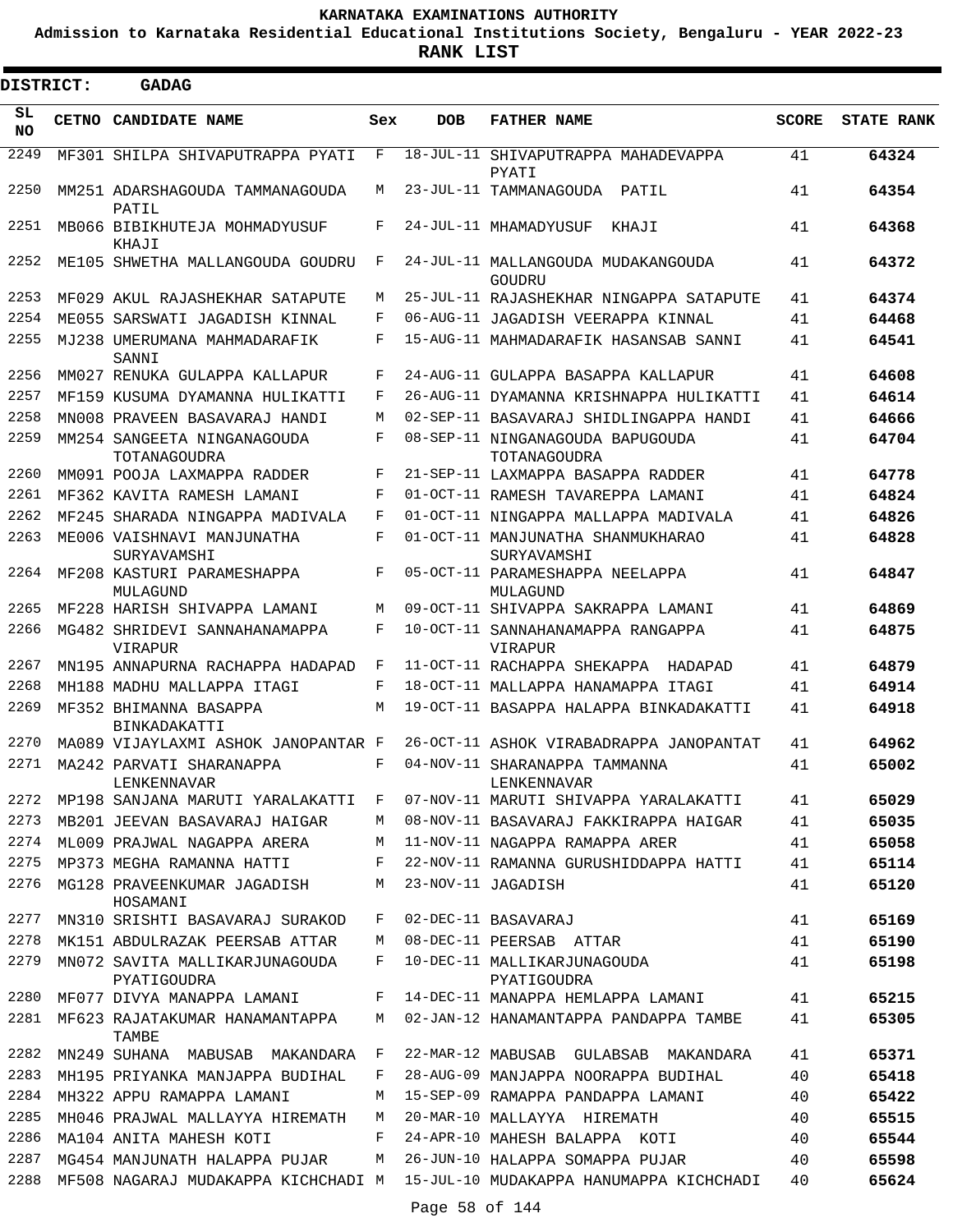**Admission to Karnataka Residential Educational Institutions Society, Bengaluru - YEAR 2022-23**

ı

| <b>DISTRICT:</b> | <b>GADAG</b>                                         |             |                   |                                                      |              |                   |
|------------------|------------------------------------------------------|-------------|-------------------|------------------------------------------------------|--------------|-------------------|
| SL<br><b>NO</b>  | <b>CETNO CANDIDATE NAME</b>                          | Sex         | DOB               | <b>FATHER NAME</b>                                   | <b>SCORE</b> | <b>STATE RANK</b> |
| 2289             | MG319 LAKSHMI NAGARAJ BANNIMATTI                     | F           |                   | 11-AUG-10 NAGARAJ MALLAPPA BANNIMATTI                | 40           | 65666             |
| 2290             | MA014 SACHIN RAJASHEKHAR MUDHOL                      | М           |                   | 11-AUG-10 RAJASHEKHAR                                | 40           | 65667             |
| 2291             | MD047 SANJANA SHIVPPA MALOTTAR                       | F           | 20-AUG-10         | SHIVAPPA DURAGAPPA MALOTTAR                          | 40           | 65686             |
| 2292             | ML136 ANVARA ALLASABA NADAF                          | М           |                   | 28-AUG-10 ALLASABA YAMANURASABA NADAF                | 40           | 65706             |
| 2293             | MJ075 PRAKASH IRAPP NARASANNAVAR                     | М           | 09-SEP-10 IRAPP   | NARASANNAVAR                                         | 40           | 65730             |
| 2294             | MG093 GODBOLE SONIA<br>INDRAJEET                     | F           |                   | 14-SEP-10 GODABOLE INDRAJEET                         | 40           | 65741             |
| 2295             | MK130 MANJU JAGADISH MADAR                           | М           | 28-SEP-10         | JAGADISH RAMANNA MADAR                               | 40           | 65782             |
| 2296             | MD147 DAYANAND RAMAJAPPA RATHOD                      | М           |                   | 07-OCT-10 RAMAJAPPA                                  | 40           | 65816             |
| 2297             | MG078 SACHIN SURESH RATHOD                           | М           | 11-OCT-10         | SURESH RATHOD                                        | 40           | 65840             |
| 2298             | MD050 ANDANAPPA SHIDDAPPA MALAGI                     | М           | 14-OCT-10         | SHIDDAPPA                                            | 40           | 65850             |
| 2299             | MG130 AKSHATA                                        | F           | $17-OCT-10$       | SURYAPPA KUMBALI URF TALAKAL                         | 40           | 65859             |
| 2300             | MD436 SHANKRAPPA KALAKAPPA<br>PATTANASHETTAR         | М           |                   | 20-OCT-10 KALAKAPPA SHANKRAPPA<br>PATTANASHETTAR     | 40           | 65868             |
| 2301             | MA216 PRABHU ASHOK MADIWALAR                         | М           |                   | 05-NOV-10 ASHOK DODDABASAPPA MADIWALAR               | 40           | 65939             |
| 2302             | MK129 PURNIMA SHIVANANDA HOSAMANI F                  |             |                   | 05-NOV-10 SHIVANANDA DESAYI HOSAMANI                 | 40           | 65941             |
| 2303             | MF421 VIJAYLAXMI MARUTI SAVANUR                      | F           |                   | 05-NOV-10 MARUTI TIRAKAPPA SAVANUR                   | 40           | 65942             |
| 2304             | MP332 TANUSHRI<br>PRAKASH<br>ROOTTI                  | F           |                   | 10-NOV-10 PRAKASH YALAPPA ROOTTI                     | 40           | 65966             |
| 2305             | MM294 BASAVARAJ ARAVINDA HADLI                       | М           |                   | 11-NOV-10 ARAVINDA BASALINGAPPA HADLI                | 40           | 65968             |
| 2306             | MC002 LAXMI BASAVARAJ JAGGAL                         | F           |                   | 11-NOV-10 BASAVARAJ SHIVALINGAPPA<br>JAGGAL          | 40           | 65973             |
| 2307             | MK144 ROHIT SHIVANANDA DASARADDI                     | М           |                   | 14-NOV-10 SHIVANANDA RAMAPPA DASARADDI               | 40           | 65987             |
| 2308             | MJ071 CHANDRU UMESH JAINAR                           | М           |                   | 16-NOV-10 UMESH CHANDRAPPA JAINAR                    | 40           | 65997             |
| 2309             | MH211 BHEERAJJA TIPPANNA KURI                        | М           |                   | 19-NOV-10 TIPPANNA PHAKIRAPPA KURI                   | 40           | 66005             |
| 2310             | MF327 YALLAMMA MALLESHAPPA GHANTI F                  |             |                   | 07-DEC-10 MALLESHAPPA YALLAPPA GHANTI                | 40           | 66075             |
| 2311             | MO044 IMANVAL YESAPPA BANDI                          | М           | 11-DEC-10 YESAPPA |                                                      | 40           | 66100             |
| 2312             | MC214 RAKESH SHARANAPPA MULGUND                      | М           |                   | 15-DEC-10 SHARANAPPA DODDAMALLAPPA<br>MULGUND        | 40           | 66114             |
| 2313             | MN363 GANGAMMA KALLAPPA KURI                         | F           |                   | 16-DEC-10 KALLAPPA KURI                              | 40           | 66117             |
| 2314             | ME073 PUNDAPPA MAHADEVAPPA PUJAR                     | М           |                   | 20-DEC-10 MAHADEVAPPA HEMAPPA PUJAR                  | 40           | 66134             |
| 2315             | MH315 HEMA SHREEKANTA KONANAVAR                      | F           |                   | 24-DEC-10 SHREEKANTA MAHADEVAPPA<br>KONANAVAR        | 40           | 66145             |
| 2316             | MC075 ASHWINI HALLIKERI                              | $\mathbf F$ | $29 - DEC - 10$   | CHANDRASHEKAR BASAPPA<br>HALLIKERI                   | 40           | 66166             |
| 2317             | ML101 RAVI YACHARAPPA BHAJANTRI                      | M           |                   | 01-JAN-11 YACHARAPPA BARAMAPPA<br>BHAJANTRI          | 40           | 66214             |
| 2318             | MA339 SACHIN RAMAPPA PURAD                           | М           |                   | 01-JAN-11 RAMAPPA SIDDAPPA PURAD                     | 40           | 66216             |
| 2319             | MF443 KEERTI PRAKASH SURANAGI                        | F           |                   | 06-JAN-11 PRAKASH MUDAKAPPA SURANAGI                 | 40           | 66258             |
| 2320             | MK031 NANDEESH SHEKHANAGOUDA<br>RAYANAGOUDRA         | М           |                   | 11-JAN-11 SHEKHANAGOUDA BHARAMAGOUDA<br>RAYANAGOUDRA | 40           | 66278             |
| 2321             | MK037 DILEEP DEVENDRA PAWAR                          | М           |                   | 14-JAN-11 DEVENDRA SAHADEVAPPA PAWAR                 | 40           | 66293             |
| 2322             | MG425 RAKSHITA GOVINDAPPA LAMANI                     | F           |                   | 24-JAN-11 GOVINDAPPA MANGALEPPA LAMANI               | 40           | 66351             |
| 2323             | MJ187 PRIYANKA RAMESH MULLUR                         | F           |                   | 29-JAN-11 RAMESH YALLAPPA MULLUR                     | 40           | 66383             |
| 2324             | MO099 BOMMANAGOUDA BASANAGOUDA<br>CHIKKANAGOUDA      | М           |                   | 30-JAN-11 BASANAGOUDA CHIKKANAGOUDA                  | 40           | 66387             |
| 2325             | MC133 SAMEER ALLASAB NADAF                           | М           |                   | 04-FEB-11 ALLASAB SHAMIDSAB NADAF                    | 40           | 66424             |
| 2326             | MH319 MAHANTESH NINGAPPA BARAKER                     | M           |                   | 11-FEB-11 NINGAPPA MARIYAPPA BARAKER                 | 40           | 66460             |
| 2327             | MG388 ANNAPURNA RAJAPPA BADNI                        | F           |                   | 18-FEB-11 RAJAPPA MAHADEVAPPA BADNI                  | 40           | 66490             |
| 2328             | MJ301 HARSHADALI JANGLISAB NADHAF M                  |             |                   | 19-FEB-11 JANGLISAB YAMANOORSAB NADHAF               | 40           | 66500             |
| 2329             | ML153 LATA MALLESHAPPA MANNODDAR F                   |             |                   | 22-FEB-11 MALLESHAPPA HANAMANTAPPA<br>MANNODDAR      | 40           | 66511             |
| 2330             | MK013 SHANKARAGOUDA SANGANAGOUDA M<br>KHANAPPAGOUDRA |             |                   | 28-FEB-11 SANGANAGOUDA                               | 40           | 66561             |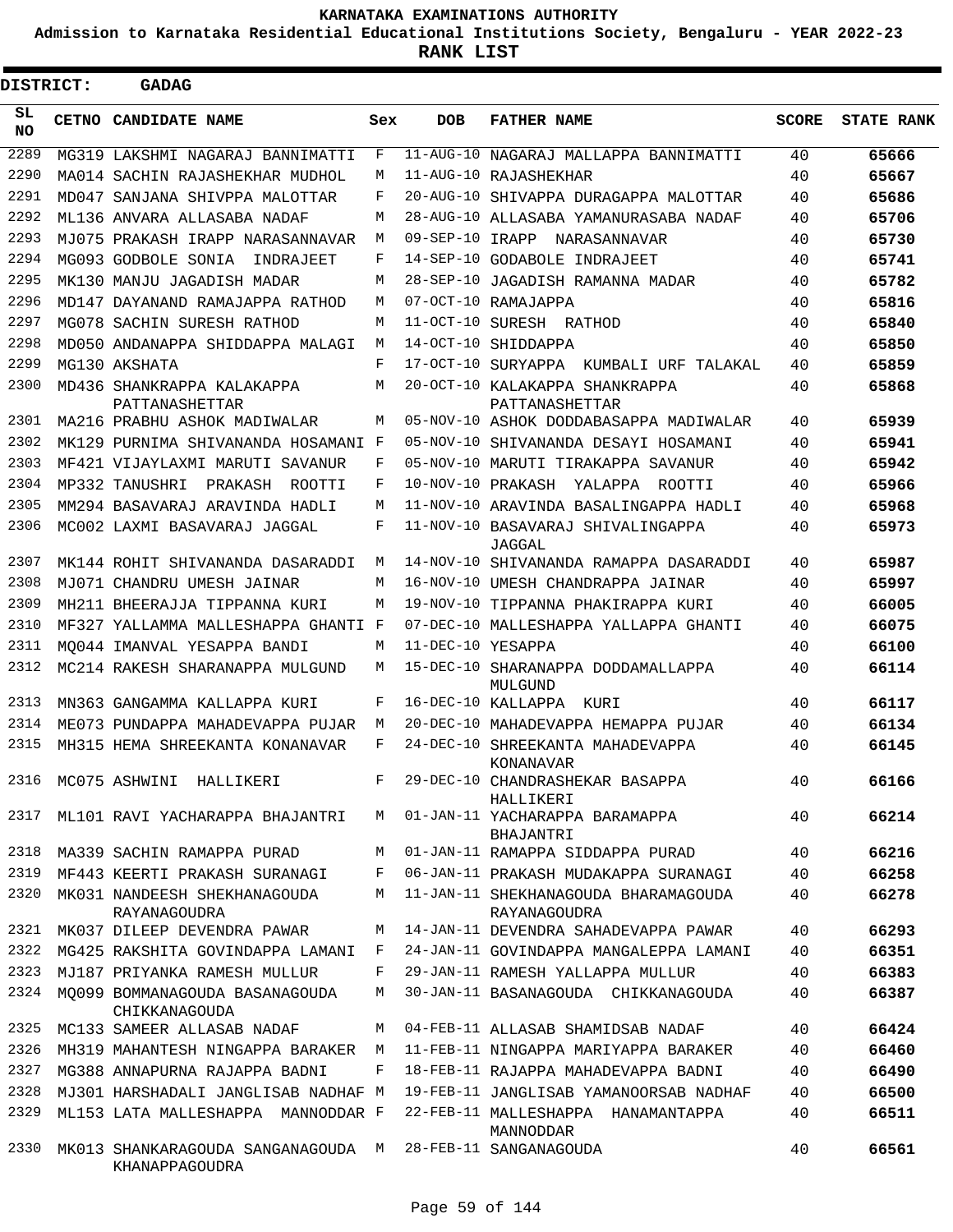**Admission to Karnataka Residential Educational Institutions Society, Bengaluru - YEAR 2022-23**

**RANK LIST**

| <b>DISTRICT:</b> |       | <b>GADAG</b>                                 |            |                   |                                                    |              |                   |
|------------------|-------|----------------------------------------------|------------|-------------------|----------------------------------------------------|--------------|-------------------|
| SL<br>NO.        | CETNO | <b>CANDIDATE NAME</b>                        | Sex        | <b>DOB</b>        | <b>FATHER NAME</b>                                 | <b>SCORE</b> | <b>STATE RANK</b> |
| 2331             |       | MA379 TANU SHIVAKUMAR TOPAGI                 | F          |                   | 28-FEB-11 SHIVAKUMAR MAHESHWARAPPA<br>TOPAGI       | 40           | 66562             |
| 2332             |       | MA234 SAVITA FAKKIRAPPA<br>LAXMESHWAR        | F          |                   | 01-MAR-11 FAKKIRAPPA CHANNAVERAPPA<br>LAXMESHWAR   | 40           | 66567             |
| 2333             |       | MH035 RAJABAXI MAIBUSAB<br>GARADIMANI        | М          |                   | 14-MAR-11 MAIBUSAB SUBHANSAB GARADIMANI            | 40           | 66659             |
| 2334             |       | MP360 HARSHA GIRIYAPPA POOJAR                | F          |                   | 15-MAR-11 GIRIIYAPPA                               | 40           | 66662             |
| 2335             |       | MO043 JYOTI GONEPPA DOLLIN                   | F          |                   | 17-MAR-11 GONEPPA BHIMAPPA<br>DOLLIN               | 40           | 66679             |
| 2336             |       | MH027 JYOTI DEVAPPA CHAVHANNAVAR             | F          |                   | 28-MAR-11 DEVAPPA RUDRAPPA CHAVHANNAVAR            | 40           | 66752             |
| 2337             |       | MH012 KARTIK BASAVARADDI RAJUR               | М          |                   | 30-MAR-11 BASAVARADDI CHANNAPPA RAJUR              | 40           | 66771             |
| 2338             |       | MP009 YALLAMMA NINGAPPA IMADI                | F          |                   | 31-MAR-11 NINGAPPA RAMAPPA IMADI                   | 40           | 66786             |
| 2339             |       | MK301 BASAVARAJ MALLAPPA MADAR               | M          |                   | 02-APR-11 MALLAPPA HANAMAPPA MADAR                 | 40           | 66803             |
| 2340             |       | MA297 CHAYA GIRISHA JANGAMANI                | F          | 04-APR-11 GIRISHA | JANGAMANI                                          | 40           | 66824             |
| 2341             |       | MD355 SUSHMITA FAKIRAPPA GURIKAR             | $_{\rm F}$ |                   | 06-APR-11 FAKIRAPPA KALAKAPPA GURIKAR              | 40           | 66849             |
| 2342             |       | MD378 NAGAVENI SHARANAPPA<br>NARAGUND        | F          |                   | 08-APR-11 SHARANAPPA                               | 40           | 66862             |
| 2343             |       | MD456 MADHU SHAMBHULIGAYYA<br>HIREMATH       | F          |                   | 19-APR-11 SHAMBHULIGAYYA RACHAYYA<br>HIREMATH      | 40           | 66949             |
| 2344             |       | MA265 YALLAMMA SATYAPPA KANNER               | F          |                   | 21-APR-11 SATYAPPA YALLAPPA KANNER                 | 40           | 66969             |
| 2345             |       | MD013 ROOPA PARASHURAMAPPA SHIGLI F          |            |                   | 04-MAY-11 PARASHURAMAPPA DEVENDRAPPA<br>SHIGLI     | 40           | 67068             |
| 2346             |       | MG348 AHAMMAD RAJA ALLABAKSHI<br>HOMBAL      | М          |                   | 10-MAY-11 ALLABAKSHI RAJESAB HOMBAL                | 40           | 67111             |
| 2347             |       | MG513 ANU SHARANAPPA RONAD                   | F          |                   | 11-MAY-11 SHARANAPPA HANAMAPPA RONAD               | 40           | 67123             |
| 2348             |       | MH094 BASAVARAJ JAGADISHA<br>DODDAYAPPANAVAR | M          |                   | 16-MAY-11 JAGADISHA DODDNINGAPPA<br>DODDYAPPANAVAR | 40           | 67170             |
| 2349             |       | MK004 BHOOMIKA LAXMANAGOUDA<br>LINGADAL      | F          |                   | 20-MAY-11 LAXMANAGOUDA BASANAGOUDA<br>LINGADAL     | 40           | 67202             |
| 2350             |       | MF022 SAMPREET RAMESH JANTLI                 | М          |                   | 20-MAY-11 RAMESH JANTLI                            | 40           | 67206             |
| 2351             |       | MD233 VINAYA                                 | M          |                   | 22-MAY-11 PARASAPPA KUMKUMGAR                      | 40           | 67221             |
| 2352             |       | MP152 BASAVANNEVVA HANUMAPPA<br>HARIJAN      | F          |                   | 25-MAY-11 HANUMAPPA MALLAPPA HARIJAN               | 40           | 67230             |
| 2353             |       | MK212 ABHISHEK SHARANAPPA<br>KULAGERI        | M          |                   | 26-MAY-11 SHARANAPPA                               | 40           | 67241             |
| 2354             |       | MJ011 SHRIDEVI DEVARADDI KAGADAL             | F          |                   | 02-JUN-11 DEVARADDI AJJAPPA KAGADAL                | 40           | 67303             |
| 2355             |       | MN035 IRAFAN MABUSAB BADIN                   | М          |                   | 07-JUN-11 MABUSAB YAMANURSAB BADIN                 | 40           | 67358             |
| 2356             |       | MB003 SURAJ PAWAR                            | М          |                   | 20-JUN-11 MANJUNATH PAWAR                          | 40           | 67502             |
| 2357             |       | MB072 YALLAMMA JAGADEESH JADI                | F          |                   | 20-JUN-11 JAGADEESHA BASAPPA JADI                  | 40           | 67503             |
| 2358             |       | MP345 CHAITRA JAGADEESH BANKAPUR             | F          |                   | 25-JUN-11 JAGADEESH                                | 40           | 67543             |
| 2359             |       | MH043 REKHA DEVAPPA HADEGARA                 | F          |                   | 27-JUN-11 DEVAPPA HUCCHAPPA HADEGARA               | 40           | 67565             |
| 2360             |       | MJ318 BASAVARAJ MANJUNATH<br>SHIRAHATTI      | М          |                   | 29-JUN-11 MANJUNATH                                | 40           | 67582             |
| 2361             |       | MA160 POOJA TIPPANNA MALAGIMANI              | F          |                   | 29-JUN-11 TIPPANNA MALAGIMANI                      | 40           | 67584             |
| 2362             |       | MB197 MANJUNATH SHARANAPPA<br>HADAPAD        | M          |                   | 04-JUL-11 SHARANAPPA SHIVAPUTRAPPA<br>HADAPAD      | 40           | 67636             |
| 2363             |       | MF360 PRIYADARSHINI MADEVAPPA<br>JALAVADAGI  | F          |                   | 17-JUL-11 MADEVAPPA HANUMAPPA<br>JALAVADAGI        | 40           | 67755             |
| 2364             |       | MF201 KARTHIK CHANDRASHEKAR<br>DODDAMANI     | М          |                   | 21-JUL-11 CHANDRASHEKAR BASAVANNEPPA<br>DODDAMANI  | 40           | 67788             |
| 2365             |       | MJ215 SUMITRAMMA BASAPPA TALAWAR F           |            |                   | 21-JUL-11 BASAPPA BHIMAPPA TALAWAR                 | 40           | 67795             |
| 2366             |       | MG291 SAHANA MALLIKARJUN SAJJANAR F          |            |                   | 24-JUL-11 MALLIKARJUN IWHWARAPPA<br>SAJJANAR       | 40           | 67821             |
| 2367             |       | MK182 SRUSHTI BASAPPA KONANNAVAR F           |            |                   | 27-JUL-11 BASAPPA RUDRAPPA KONANNAVAR              | 40           | 67848             |
| 2368             |       | MA208 UMMEHABEEBA LALASAB PATHAN F           |            |                   | 28-JUL-11 LALASAB IMAMASAB PATHAN                  | 40           | 67858             |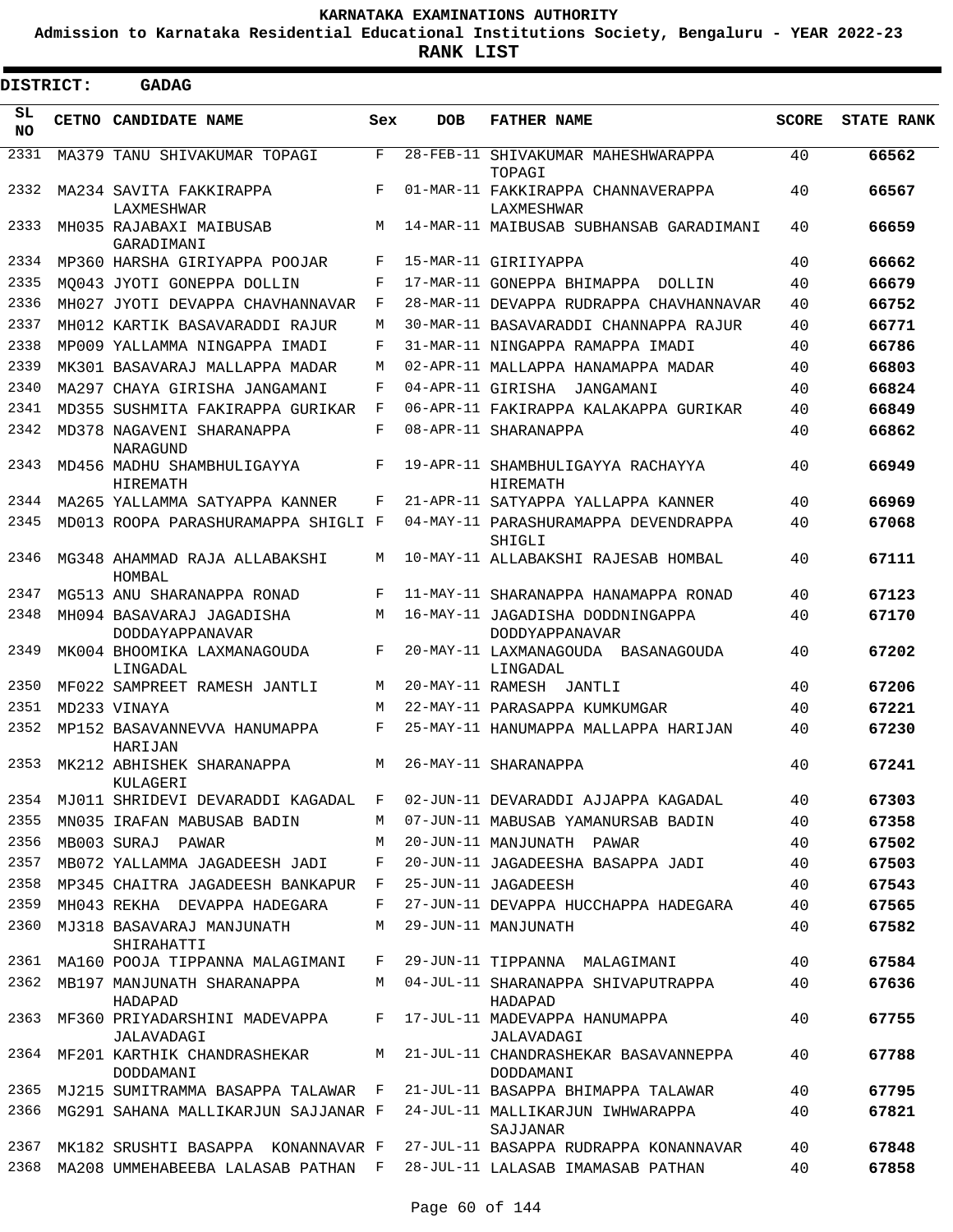**Admission to Karnataka Residential Educational Institutions Society, Bengaluru - YEAR 2022-23**

| <b>DISTRICT:</b> | GADAG                                                                      |            |                   |                                                                                      |              |                   |
|------------------|----------------------------------------------------------------------------|------------|-------------------|--------------------------------------------------------------------------------------|--------------|-------------------|
| SL<br><b>NO</b>  | CETNO CANDIDATE NAME                                                       | Sex        | <b>DOB</b>        | <b>FATHER NAME</b>                                                                   | <b>SCORE</b> | <b>STATE RANK</b> |
| 2369             | MA436 PRAVEEN MUDAKAYYA<br>NANDIKOLMATH                                    | M          |                   | 05-AUG-11 MUDAKAYYA GANGAYYA<br>NANDIKOLMATH                                         | 40           | 67910             |
| 2370             | MF429 CHAITANYA BASAVARAJ<br>DEESALLI                                      | $_{\rm F}$ |                   | 25-AUG-11 BASAVARAJ LAXMAPPA DEESALLI                                                | 40           | 68042             |
| 2371             | MN153 SAVITA BASAVARAJ TOTAR                                               | F          |                   | 27-AUG-11 BASAVARAJ<br>TOTAR                                                         | 40           | 68066             |
| 2372             | MO025 MENAKA SHIVARAJ TALAWAR                                              | F          |                   | 29-AUG-11 SHIVARAJ BASAPPA TALAWAR                                                   | 40           | 68081             |
| 2373             | MG542 PRAJWAL VASANTA MALAGIMANI                                           | M          |                   | 01-SEP-11 VASANTA MEGHAPPA MALAGIMANI                                                | 40           | 68101             |
| 2374             | MJ087 REKHA SHARANABASAPPA<br>SURAKOD                                      | F          |                   | 01-SEP-11 SHARANABASAPPA NINGAPPA<br>SURAKOD                                         | 40           | 68104             |
| 2375             | MG484 GAYTRI SHARANAPPA SALERA                                             | F          |                   | 03-SEP-11 SHARANAPPA BHOJAPPA SALERA                                                 | 40           | 68116             |
| 2376             | ME027 PRAJWAL VITHOB KANADE                                                | M          |                   | 11-SEP-11 VITHOB KANADE                                                              | 40           | 68173             |
| 2377             | MG349 DIKSHA BASAVARAJ<br>SANNAMANISHIRI                                   | $_{\rm F}$ |                   | 23-SEP-11 BASAVARAJ KALLAPPA<br>SANNAMANISHIRI                                       | 40           | 68260             |
| 2378             | MK087 RUDRAGOUDA MALLANAGOUDA<br>MUDIGOUDRA                                | М          |                   | 25-SEP-11 MALLANAGOUDA MUDIGOUDRA                                                    | 40           | 68281             |
| 2379             | MF491 MANISH MANJUNATHRAO<br>KADEMANI                                      | M          |                   | 26-SEP-11 MANJUNATHRAO PARASHURAM<br>KADEMANI                                        | 40           | 68285             |
| 2380             | MD243 MANOJ MANJUNATH LALAGUNDI                                            | M          |                   | 27-SEP-11 MANJUNATH SHANTAPPA LALAGUNDI                                              | 40           | 68294             |
| 2381             | ME130 REKHA GANESH KANAKI                                                  | F          |                   | 29-SEP-11 GANESH JEEVAPPA KANAKI                                                     | 40           | 68307             |
| 2382             | MJ171 TAISEEN RAJESAB IBRAHIMPUR                                           | F          | 13-OCT-11 RAJESAB |                                                                                      | 40           | 68401             |
| 2383             | MF490 NIVEDITA MALATESH KAMBALI                                            | F          |                   | 15-OCT-11 MALATESH YALLAPPA KAMBLI                                                   | 40           | 68410             |
| 2384             | MK067 IBRAHIMSAB RASULSAB NADAF                                            | M          |                   | 18-OCT-11 RASULSAB                                                                   | 40           | 68423             |
| 2385             | MO077 ADIVEPPA NEELAPPA WAGGAR                                             | M          |                   | 19-OCT-11 NEELAPPA ADIVEPPA WAGGAR                                                   | 40           | 68433             |
| 2386             | MB031 MOULASAB KASHIMSAB SURANAGI M                                        |            |                   | 19-OCT-11 KASHIMSAB MOULASAB SURANAGI                                                | 40           | 68437             |
| 2387             | MB229 LAXMAVVA PARASAPPA HINJEDDI F                                        |            |                   | 20-OCT-11 PARASAPPA GONEPPA HINJEDDI                                                 | 40           | 68446             |
| 2388             | MF493 KEERTHAN MALLESHAPPA LAMANI M                                        |            |                   | 02-NOV-11 MALLESHAPPA PURAPPA LAMANI                                                 | 40           | 68531             |
| 2389             | MG713 SUSMITHA MANOJAKUMARA<br>SANADI                                      | F          |                   | 10-NOV-11 MANOJAKUMARA DEVAPPA SANADI                                                | 40           | 68579             |
| 2390             | MH292 RADHA NINGAPPA YAKALSPURA                                            | F          |                   | 14-NOV-11 NINGAPPA KARIYAPPA YAKLASPURA                                              | 40           | 68598             |
| 2391             | MJ110 HARISH PARASHURAM HANAGI                                             | M          |                   | 28-NOV-11 PARASHURAM HOOVAPPA HANAGI                                                 | 40           | 68675             |
| 2392             | MA420 DEVIPRASANNA CHINNAPPA<br>NIRALAKATTI                                | M          |                   | 17-DEC-11 CHINNAPPA KARAVEERAPPA<br>NIRALAKATTI                                      | 40           | 68766             |
|                  | 2393 MB074 MALLIKA SALEEMSAB RONAD                                         | F          |                   | 08-JAN-12 SALEEMSAB PAKARUSAB RONAD                                                  | 40           | 68860             |
|                  | 2394 MC225 UMESH PRADEEP KALAL                                             |            |                   | M 14-FEB-12 PRADEEP IMMANNA KALAL                                                    | 40           | 68908             |
| 2395             | AYYANAGOUDRA                                                               |            |                   | MN200 AKSHATA BASANAGOUDA F 27-FEB-12 BASANAGOUDA JAKKANAGOUDA<br>AYYANAGOUDRA       | 40           | 68915             |
| 2396             |                                                                            |            |                   | MA393 DEEPA TIMMARASU DEVARAKONDI F 24-MAR-12 TIMMARASU RAMAKRASHNAPA<br>DEVARAKONDI | 40           | 68927             |
| 2397             | MA047 VIKAS RAGHAVENDR KAMMAR                                              |            |                   | M 24-FEB-10 RAGHAVENDR KAMMAR                                                        | 39           | 69055             |
| 2398             | MG565 CHETAN NAGAPPA PAVAR                                                 | М          |                   | 15-APR-10 NAGAPPA BHEEMAPPA PAVAR                                                    | 39           | 69082             |
| 2399             | MF519 KAVERI KALLAPPA LAMANI                                               | F          |                   | 08-MAY-10 KALLAPPA LOKAPPA LAMANI                                                    | 39           | 69105             |
| 2400             | MN337 PRAVEEN NINGABASAPPA<br>CHALAVADI                                    | M          |                   | 16-JUN-10 NINGABASAPPA PARASAPPA<br>CHALAVADI                                        | 39           | 69145             |
| 2401             | MD333 NAVYA SHARANAPPA JAVOOR                                              | F          |                   | 20-JUL-10 SHARANAPPA CHANNABASAPPA<br><b>JAVOOR</b>                                  | 39           | 69183             |
| 2402             | MN205 VINUTA SURESH BASEVADEYAR                                            | F          |                   | 27-JUL-10 SURESH BASAVATAPPA<br>BASEVADEYAR                                          | 39           | 69188             |
| 2403             | MK229 PUSHPALATA KASHAPPA<br>CHALAWADI                                     | $F$ –      |                   | 30-JUL-10 KASHAPPA CHANABASAPPA<br>CHALAWADI                                         | 39           | 69193             |
| 2404             | ML273 POORNIMA SHRISHILAPPA F 14-AUG-10 SHRISHILAPPA GIRIYAPPA<br>SASVIHAL |            |                   | SASVIHAL                                                                             | 39           | 69220             |
| 2405             |                                                                            |            |                   | MP236 MAHALAKSHMI YALLAPPA DANDIN F  15-AUG-10 YALLAPPA AJJAPPA DANDINA              | 39           | 69225             |
| 2406             | MC207 MAHAMEDJAVEED ADAMASAB<br>MULLA                                      |            |                   | M 19-AUG-10 ADAMASAB MULLA                                                           | 39           | 69233             |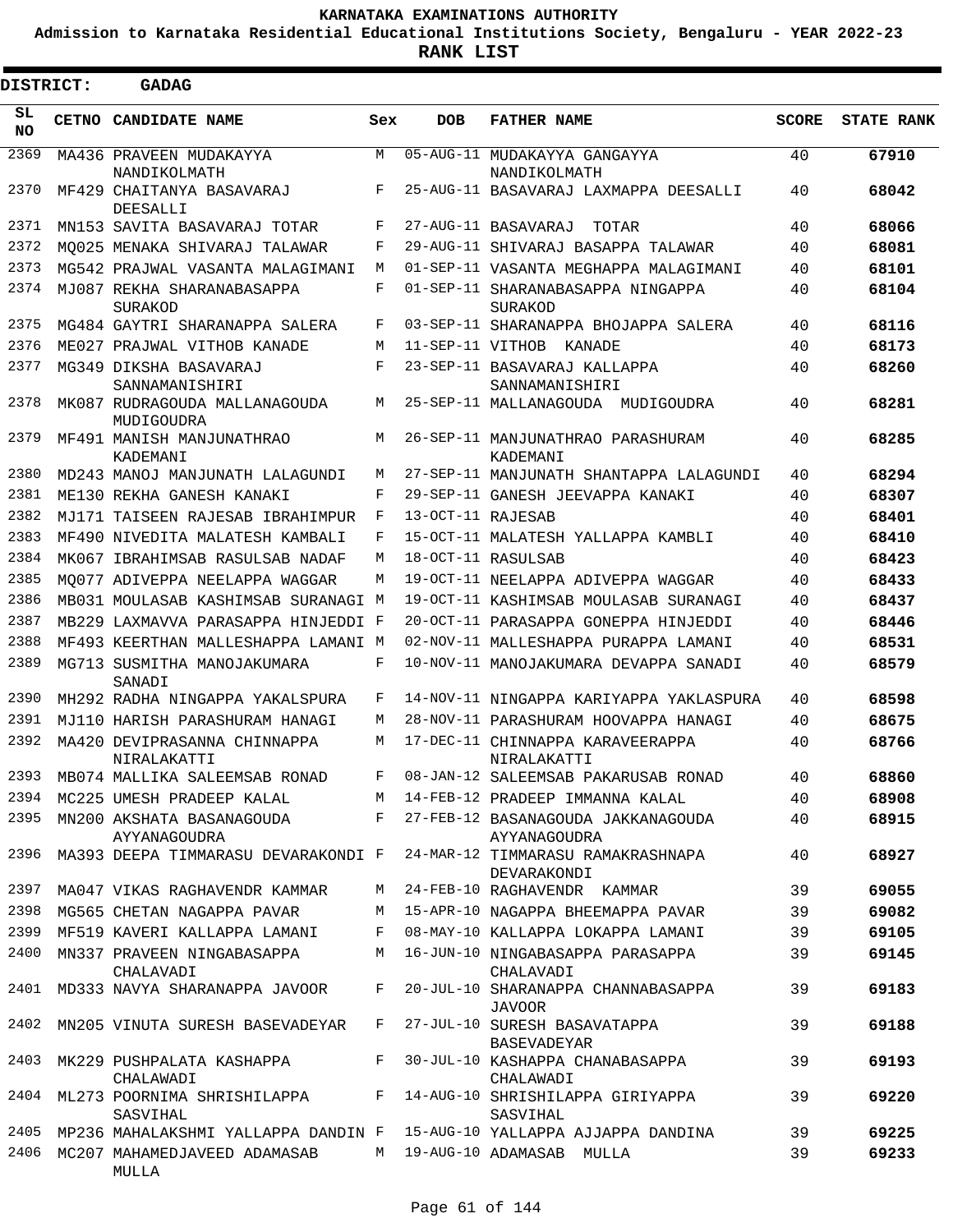**Admission to Karnataka Residential Educational Institutions Society, Bengaluru - YEAR 2022-23**

**RANK LIST**

Е

| <b>DISTRICT:</b> |  | <b>GADAG</b>                                                                 |     |                        |                                                                                |              |                   |
|------------------|--|------------------------------------------------------------------------------|-----|------------------------|--------------------------------------------------------------------------------|--------------|-------------------|
| SL<br>NO.        |  | CETNO CANDIDATE NAME                                                         | Sex | <b>DOB</b>             | <b>FATHER NAME</b>                                                             | <b>SCORE</b> | <b>STATE RANK</b> |
| 2407             |  | ML109 ANJALI SHIVAYOGI JAGGAL                                                | F   | $31 - \text{AUG} - 10$ | SHIVAYOGI<br>JAGGAL                                                            | 39           | 69259             |
| 2408             |  | MG540 DEVARAJ RAMAPPA KAKKUR                                                 | M   | 06-SEP-10 RAMAPPA      | KAKKUR                                                                         | 39           | 69276             |
| 2409             |  | MD452 MAHESHWARI BASAVARAJ MARADI F                                          |     |                        | 07-SEP-10 BASAVARAJ ANDAPPA MARADI                                             | 39           | 69281             |
| 2410             |  | MG556 SHRIDEVI HANAMAPPA HARIJAN                                             | F   |                        | 18-SEP-10 HANAMAPPA BHARAMAPPA HARIJAN                                         | 39           | 69314             |
| 2411             |  | ML003 SOMASHEKHAR SHARANAPPA<br>TALLIHAL                                     | M   |                        | 04-OCT-10 SHARANAPPA BASAPPA TALLIHAL                                          | 39           | 69376             |
| 2412             |  | MN255 SHREEDEVI BHIMAPPA GANTI                                               | F   |                        | 08-OCT-10 BHIMAPPA SHARANAPPA GANTI                                            | 39           | 69394             |
| 2413             |  | ML256 JYOTI HALAPPA HUGAR                                                    | F   |                        | 09-OCT-10 HALAPPA BASAPPA HUGAR                                                | 39           | 69397             |
| 2414             |  | MG503 KIRANKUMAR FAKKEERAPPA<br>MUSUNDI                                      | M   |                        | 10-OCT-10 FAKKEERAPPA HULIGEPPA MUSUNDI                                        | 39           | 69401             |
| 2415             |  | MA044 NETRAVATI IRAPPA TOLNAVAR                                              | F   |                        | 11-OCT-10 IRAPPA PARAPPA TOLANAVAR                                             | 39           | 69409             |
| 2416             |  | MN030 SHREEDEVI SURESHGOUDA<br>MALLANAGOUDRA                                 | F   | 11-OCT-10              | SURESHGOUDA SHIVANAGOUD<br>MALLANAGOUDRA                                       | 39           | 69413             |
| 2417             |  | MD072 PRATIBHA YAMANAPPA BANDI                                               | F   |                        | 14-OCT-10 YAMANAPPA PARASAPPA BANDI                                            | 39           | 69423             |
| 2418             |  | MM132 RAJAGURU BASAVARAJ HOSAMANI M<br>OORF SASVIHAL                         |     |                        | 14-OCT-10 BASAVARAJ SHANKARAPPA<br>HOSAMANI OORF SASVIHAL                      | 39           | 69424             |
| 2419             |  | MK223 DHANARAJ SURESH SONAKOPPA                                              | M   | 16-NOV-10              | SURESH BHARAMAPPA SONAKOPPA                                                    | 39           | 69551             |
| 2420             |  | MC213 SUDHA MANJUNATH SHANUBHOGAR F                                          |     |                        | 21-NOV-10 MANJUNATH CHANNABASAPPA<br>SHANUBHOGAR                               | 39           | 69571             |
| 2421             |  | MD122 SUBHASH DODDABASAPPA<br><b>BHOSALE</b>                                 | M   |                        | 05-DEC-10 DODDABASAPPA NINGAPPA BHOSALE                                        | 39           | 69633             |
| 2422             |  | MN203 KARTIKA RACHAPPA BEDAGALLA                                             | M   |                        | 24-DEC-10 RACHAPPA BASAPPA BEDAGALLA                                           | 39           | 69697             |
| 2423             |  | MO181 BHOOMIKA BHARAMAPPA<br>GOSANAVAR                                       | F   |                        | 30-DEC-10 BHARAMAPPA MALLAPPA GOSANAVAR                                        | 39           | 69720             |
| 2424             |  | MN279 VIVEKANANDA BHARAMARADDI<br>HIREMANI                                   | M   |                        | 30-DEC-10 BHARAMARADDI FAKEERAPPA<br>HIREMANI                                  | 39           | 69725             |
| 2425             |  | MM003 YASHODHA SHIVAPPA<br>SHETTEPPANAVAR                                    | F   |                        | 02-JAN-11 SHIVAPPA BALAPPA<br>SHETTEPPANAVAR                                   | 39           | 69815             |
| 2426             |  | MJ068 SAHIRHUSEN RAJESAB TAMBULI                                             | M   | 05-JAN-11 RAJESAB      |                                                                                | 39           | 69828             |
| 2427             |  | MP229 SAROJA RANGAPPA AGASI                                                  | F   |                        | 06-JAN-11 RANGAPPA HUCHAPPA AGASI                                              | 39           | 69840             |
| 2428             |  | MF294 JYOTI<br>KUMAR TALAGERI                                                | F   |                        | 14-JAN-11 KUMAR HOLALAPPA TALAGERI                                             | 39           | 69877             |
| 2429             |  | MA333 YOGISH LOKAPPA KATTIMANI                                               | M   |                        | 02-FEB-11 LOKAPPA KATTIMANI                                                    | 39           | 69999             |
|                  |  |                                                                              |     |                        | 2430 MF183 GURURAJ RAMANAGOUDA PATIL M 06-FEB-11 RAMANAGOUDA GURUNAGOUDA PATIL | 39           | 70019             |
| 2431             |  | MJ236 SHIVANAND GADIGEPPA<br>SANNAVADI                                       |     |                        | M 19-FEB-11 GADIGEPPA                                                          | 39           | 70091             |
|                  |  | 2432 MK152 PRAJWAL KALMESHWAR M 23-FEB-11 KALMESHWAR BASAPPA<br>BANAPPANAVAR |     |                        | BANAPPANAVAR                                                                   | 39           | 70114             |
| 2433             |  |                                                                              |     |                        | MK110 NIKHIL SHIVANAND SURAKOD M 26-FEB-11 SHIVANAND YALLAPPA SURAKOD          | 39           | 70128             |
|                  |  | 2434 MA463 DAARIDEEPAN GANGADHAR<br><b>BANDANAVAR</b>                        | M   |                        | 05-MAR-11 GANGADHAR BANDANAVAR                                                 | 39           | 70168             |
| 2435             |  | MG265 SHILPA RAJU KORLAHALLI                                                 | F   |                        | 10-MAR-11 RAJU SANGANABASAPPA<br>KORLAHALLI                                    | 39           | 70199             |
| 2436             |  | MF300 SUNIL RAVIKUMAR DODDAMANI                                              | M   |                        | 10-MAR-11 RAVIKUMAR NINGAPPA DODDAMANI                                         | 39           | 70201             |
| 2437             |  | MG038 IMAMBI                                                                 | F   |                        | 18-MAR-11 RUSTUMALI BUDANAIKAR                                                 | 39           | 70261             |
| 2438             |  | MF502 PAVAN MALLESHAPPA PUJAR                                                | М   |                        | 27-MAR-11 MALLESHAPPA MOTAPPA PUJAR                                            | 39           | 70325             |
| 2439             |  | MB112 BASAVARAJ SHEKAPPA ASUNDI                                              | М   |                        | 28-MAR-11 SHEKAPPA HANAMAPPA ASUNDI                                            | 39           | 70330             |
| 2440             |  | MP244 ABHISHEK SURESHA MANDRE                                                | M   |                        | 05-APR-11 SURESHA BABANNA MANDRE                                               | 39           | 70383             |
| 2441             |  | ML095 SPANDANA CHANDRASHEKHAR<br>KAVADIMATTI                                 | F   |                        | 17-APR-11 CHANDRASHEKHAR NAGAPPA<br>KAVADIMATTI                                | 39           | 70485             |
| 2442             |  | MG535 PAVITRA KRINAPPA LAMANI                                                | F   |                        | 19-APR-11 KRINAPPA SHANKRAPPA LAMANI                                           | 39           | 70496             |
| 2443             |  | MF409 PAVAN RAVI MALAGIMANI                                                  | M   |                        | 20-APR-11 RAVI TAKARAPPA MALAGIMANI                                            | 39           | 70506             |
| 2444             |  | MH066 PRIYANK RAVI SOMENHALLI                                                | F   |                        | 23-APR-11 RAVI KOTRAPPA SOMENHALLI                                             | 39           | 70525             |
| 2445             |  | ME123 MANOJRAJ PARASHURAM SAVANUR M                                          |     |                        | 24-APR-11 PARASHURAM SAVANUR                                                   | 39           | 70532             |
| 2446             |  | MB042 SAHANABEGUM BUDNESAB NADAF F                                           |     |                        | 28-APR-11 BUDNESAB MUDAKASAB NADAF                                             | 39           | 70565             |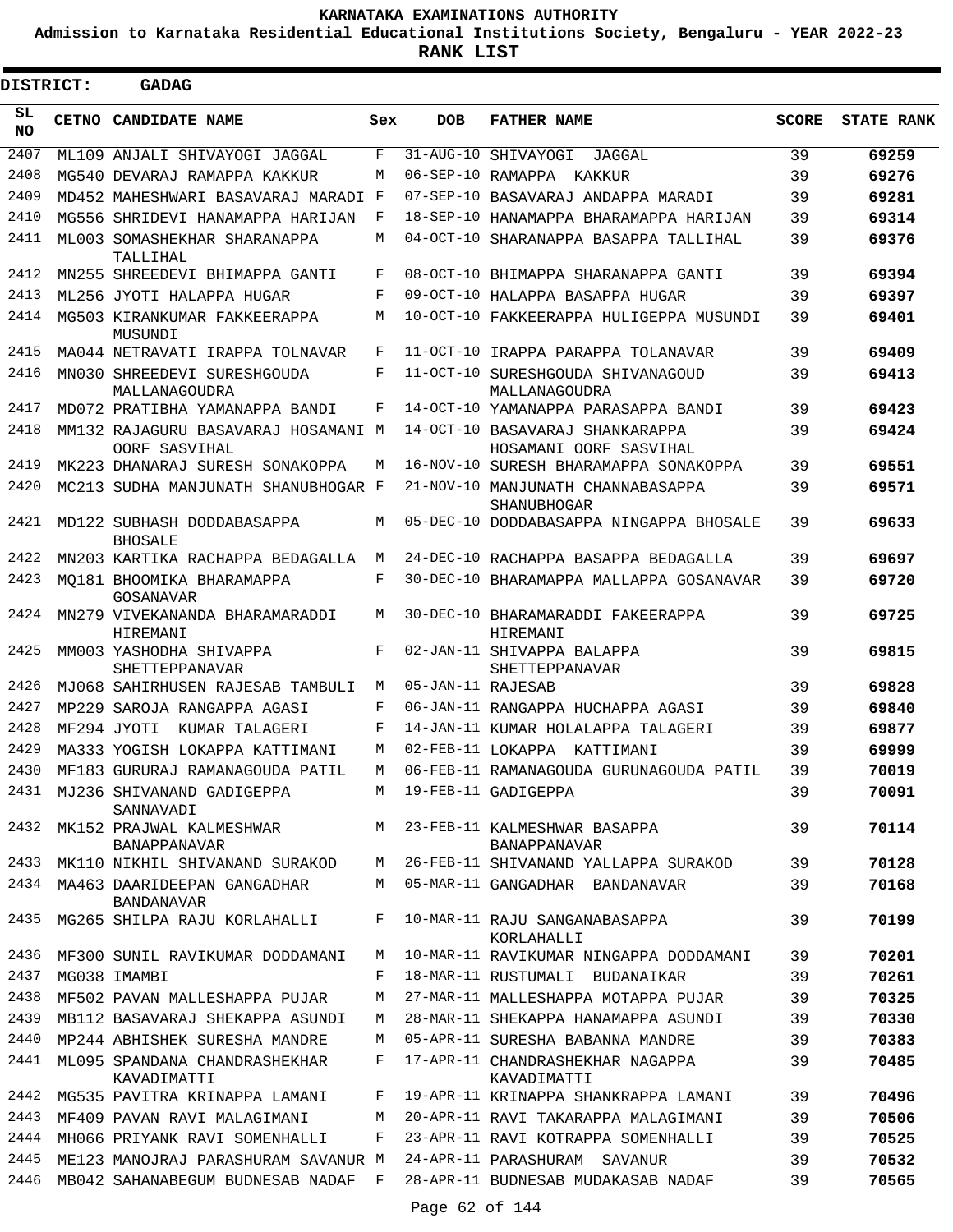**Admission to Karnataka Residential Educational Institutions Society, Bengaluru - YEAR 2022-23**

| <b>DISTRICT:</b> | GADAG                                                        |     |                |                                                                             |              |                   |
|------------------|--------------------------------------------------------------|-----|----------------|-----------------------------------------------------------------------------|--------------|-------------------|
| SL<br><b>NO</b>  | <b>CETNO CANDIDATE NAME</b>                                  | Sex | <b>DOB</b>     | <b>FATHER NAME</b>                                                          | <b>SCORE</b> | <b>STATE RANK</b> |
| 2447             | MN175 VISHAL YALLAPPA HIREMANI                               | М   |                | 28-APR-11 YALLAPPA SIDDAPPA HIREMANI                                        | 39           | 70570             |
| 2448             | MO166 BHARATARAJ TIPPANNA CHITTI                             | M   |                | 02-MAY-11 TIPPANNA DEVAPPA CHITTI                                           | 39           | 70594             |
| 2449             | ME112 ANITA MUTTAPPA AJAMIR                                  | F   |                | 06-MAY-11 MUTTAPPA                                                          | 39           | 70624             |
| 2450             | MF610 GAGAN SOMASHEKHAR PUJAR                                | М   |                | 08-MAY-11 SOMASHEKHAR HANAMANTAPPA<br>PUJAR                                 | 39           | 70647             |
| 2451             | MJ046 ANKITA SHIVAPPA MADIVALAR                              | F   |                | 13-MAY-11 SHIVAPPA MADIVALAPPA<br>MADIVALAR                                 | 39           | 70679             |
| 2452             | MB164 PRAJWAL CHANDRAKANTH GARWAD M                          |     |                | 17-MAY-11 CHANDRAKANTH HANAMANTHAPPA<br>GARWAD                              | 39           | 70711             |
| 2453             | ML254 RUKSHANA IMAMASAB DARAGAD                              | F   |                | 22-MAY-11 IMAMASAB<br>DARAGAD                                               | 39           | 70756             |
| 2454             | MC088 PRATIKSHA UMESH MUDAKAVI                               | F   |                | 23-MAY-11 UMESH VIRABHADRAPPA MUDAKAVI                                      | 39           | 70766             |
| 2455             | MA151 GAYATRI SHANKRAPPA HUDED                               | F   |                | 25-MAY-11 SHANKRAPPA HUDED                                                  | 39           | 70779             |
| 2456             | MG663 SANTOSH MAHESH DAMBAL                                  | M   |                | 25-MAY-11 MAHESH SANNAVEERAPPA DAMBAL                                       | 39           | 70785             |
| 2457             | MM310 KARIYAVVA PUDALIKA MADAR                               | F   |                | 27-MAY-11 PUDALIKA<br>MADAR                                                 | 39           | 70804             |
| 2458             | MG317 VEERESHA HEMANTAKUMARA<br>SADASHIVAPPANAVARA           | М   |                | 28-MAY-11 HEMANTAKUMARA KOTESHAPPA<br>SADASHIVAPPANAVAR                     | 39           | 70821             |
| 2459             | MQ157 DIVYASHREE BASAPPA MUNDAWAD F                          |     |                | 29-MAY-11 BASAPPA HANAMANTAPPA MUNDAWAD                                     | 39           | 70825             |
| 2460             | MG634 PRAJWALAGOUDA OMKARAGOUDA<br>GOUDAR                    | M   |                | 03-JUN-11 OMKARAGOUDA MARIGOUDA GOUDAR                                      | 39           | 70893             |
| 2461             | ML228 YALLAMMA HANAMAPPA TALAVAR                             | F   |                | 14-JUN-11 HANAMAPPA GOVINDAPPA TALAVAR                                      | 39           | 71013             |
| 2462             | MA470 PRAJWAL BARAMAPPA MADIWALAR M                          |     |                | 19-JUN-11 BARAMAPPA                                                         | 39           | 71061             |
| 2463             | MF472 SHOBHA LAXMAN MULAGUND                                 | F   |                | 20-JUN-11 LAXMAN NEELAPPA MULAGUND                                          | 39           | 71085             |
| 2464             | MB017 CHAITHRA RAMAPPA GANIGER                               | F   |                | 25-JUN-11 RAMAPPA FAKKIRAPPA GANIGER                                        | 39           | 71124             |
| 2465             | MJ150 RAMESH HANAMANTAPPA<br>KARAGOOLI                       | М   |                | 29-JUN-11 HANAMANTAPPA KARAGOOLI                                            | 39           | 71168             |
| 2466             | MG369 SHIVARAJ FAKKIRESH KAVALUR                             | М   |                | 29-JUN-11 FAKKIRESH SHIVAPPA KAVALUR                                        | 39           | 71169             |
| 2467             | ML190 VIDYASHREE SHASHIDHARAYYA<br>HIREMATH                  | F   |                | 01-JUL-11 SHASHIDHARAYYA REVANASIDDAYYA<br>HIREMATH                         | 39           | 71189             |
| 2468             | MK030 MAILARI CHURACHAPPA TOTAD                              | M   |                | 06-JUL-11 CHURACHAPPA BASAPPA TOTAD                                         | 39           | 71229             |
| 2469             | MG365 TANUSHREE ASHOK BHAJANTRI                              | F   |                | 08-JUL-11 ASHOK BIDDADEPPA BHAJANTRI                                        | 39           | 71259             |
| 2470             | MN075 ANUSHA PARASAPPA TURAYADA                              | F   |                | 13-JUL-11 PARASAPPA SHARANAPPA TURAYADA                                     | 39           | 71302             |
| 2471             | MP119 BHAVANA MANJUNATHA NAVHI                               | F   |                | 14-JUL-11 MANJUNATHA FALAKSHAPPA NAVHI                                      | 39           | 71316             |
| 2472             | MP410 ASHOK CHIKKAPPA TALLALLI                               | M   |                | 24-JUL-11 CHIKKAPPA NEELAPPA TALLALLI                                       | 39           | 71382             |
| 2473             | MN198 YALLAMMA SHARANAPPA BARAKER F                          |     |                | 24-JUL-11 SHARANAPPA VEERAPPA BARAKER                                       | 39           | 71392             |
| 2474             |                                                              |     |                | MD318 PRASHANTH BASAVARAJ JAKKALI M  25-JUL-11 BASAVARAJ FAKIRAPPA JAKKALI  | 39           | 71397             |
| 2475             | MF385 VARSHITA MANJUNATH<br>KONANAVAR                        | F   |                | 23-AUG-11 MANJUNATH BASAVARAJ KONANAVAR                                     | 39           | 71602             |
|                  | 2476 ME047 SANJANA SHARANAPPA KAMBALI F 24-AUG-11 SHARANAPPA |     |                |                                                                             | 39           | 71607             |
| 2477             | MP180 CHAITRA SHARANAMUTTU<br>HADAPAD                        | F   |                | 01-SEP-11 SHARANAMUTTU BASAPPA HADAPAD                                      | 39           | 71660             |
| 2478             | MM131 SHARANAPPAGOUDA<br>MAILARAGOUDA DYAMANAGOUDRA          |     |                | M 18-SEP-11 MAILARAGOUDA GURANAGOUDA<br>DYAMANAGOUDRA                       | 39           | 71775             |
| 2479             | MG299 VINAYA ASHOK GUDNAL                                    |     |                | F 20-SEP-11 ASHOK GUDNAL                                                    | 39           | 71796             |
| 2480             | MK126 SANJANA SHIVARUDRAPPA<br>DIBBADAMANI                   |     |                | F 22-SEP-11 SHIVARUDRAPPA<br>CHANDRASHEKHARAPPA<br>DIBBADAMANI              | 39           | 71808             |
| 2481             |                                                              |     |                | MF220 NILESH HANAMANTAPPA LAMANI  M  02-OCT-11 HANAMANTAPPA TIPPANNA LAMANI | 39           | 71877             |
| 2482             | MF613 YASHODA RAMANNA HALERITTI                              | F   |                | 03-OCT-11 RAMANNA NEELAPPA HALERITTI                                        | 39           | 71884             |
| 2483             | ML096 SANIYA BANDAGISAB BUKITAGAR F                          |     |                | 31-OCT-11 BANDAGISAB KASHIMSAB<br>BUKITAGAR                                 | 39           | 72035             |
| 2484             | MF358 SHRINIVAS JAYANNA<br><b>BORAGAVNKAR</b>                | М   |                | 05-NOV-11 JAYANNA BORAGAVNKAR                                               | 39           | 72059             |
| 2485             | MF041 YASHAVANT RAJU AKKASALIGA                              | M   |                | 25-NOV-11 RAJU AKKASALIGA                                                   | 39           | 72154             |
| 2486             | MJ314 SRUSHTI GADIGEPPA NAYKAR                               | F   |                | 03-DEC-11 GADIGEPPA BHEEMAPPA NAYKAR                                        | 39           | 72193             |
|                  |                                                              |     | Page 63 of 144 |                                                                             |              |                   |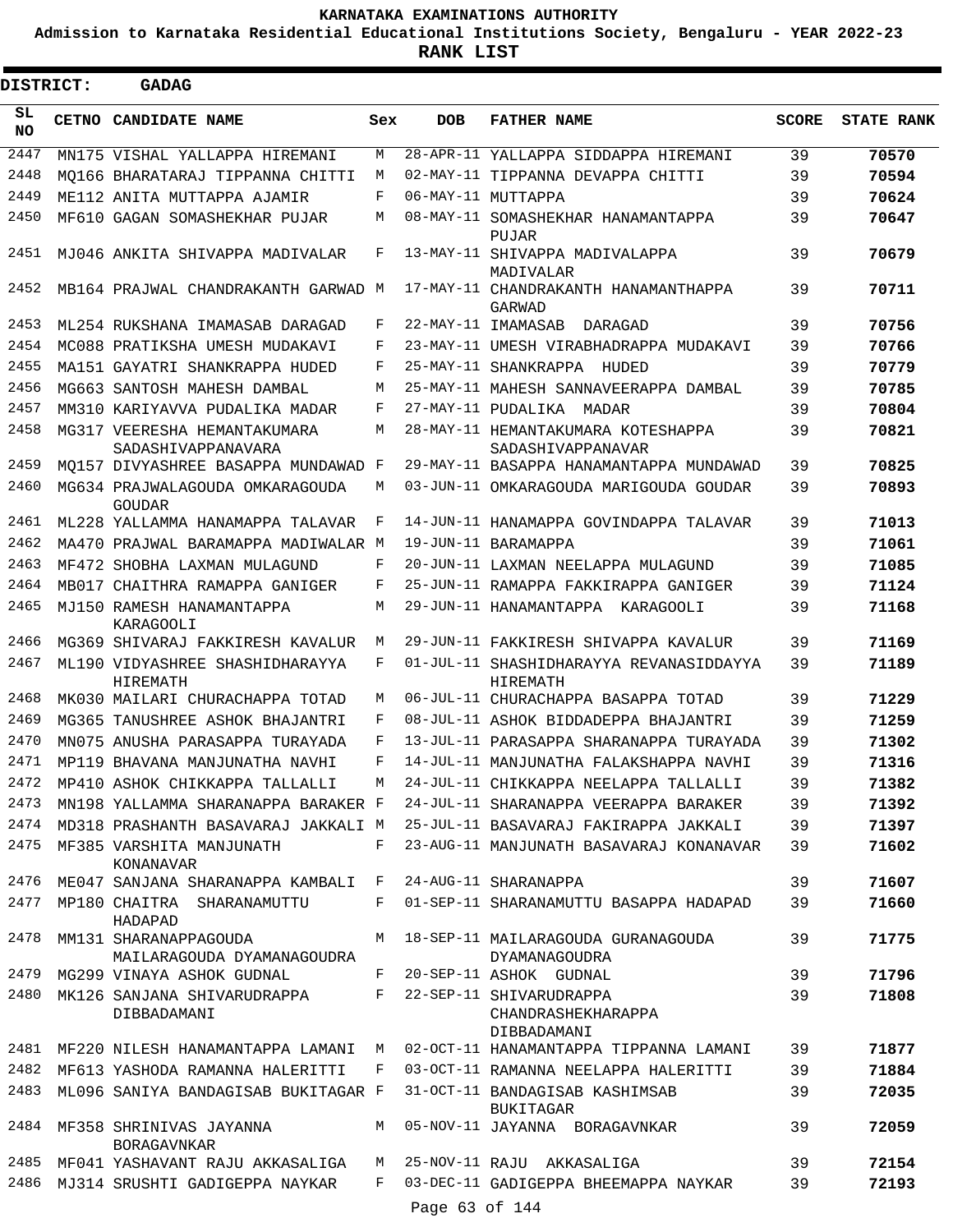**Admission to Karnataka Residential Educational Institutions Society, Bengaluru - YEAR 2022-23**

.

**RANK LIST**

| <b>DISTRICT:</b> | GADAG                                             |     |                 |                                                       |              |                   |
|------------------|---------------------------------------------------|-----|-----------------|-------------------------------------------------------|--------------|-------------------|
| SL<br>NO.        | CETNO CANDIDATE NAME                              | Sex | <b>DOB</b>      | <b>FATHER NAME</b>                                    | <b>SCORE</b> | <b>STATE RANK</b> |
| 2487             | MN014 KUSHALA RNGAPPA KALADAGI                    | F   |                 | 08-JAN-12 RANGAPPA NINGAPPA KALADAGI                  | 39           | 72355             |
| 2488             | MD045 DEEPA CHANNAPPA MALAVATTA                   | F   | $07 - FEB - 10$ | CHANNAPPA RAMAPPA MALAVATTA                           | 38           | 72564             |
| 2489             | MN237 LAXMI PARASAPPA JAVUR                       | F   |                 | 09-FEB-10 PARASAPPA JAVUR                             | 38           | 72566             |
| 2490             | MF186 MANJAVVA DURGAPPA MADAR URF F<br>HARIJAN    |     |                 | 24-FEB-10 DURGAPPA BASAPPA MADAR URF<br>HARIJAN       | 38           | 72576             |
| 2491             | MP086 ADARSH SHANKARAGOUDA<br>MALLANAGOUDRA       | M   |                 | 30-MAR-10 SHANKARAGOUDA NURANDAGOUDA<br>MALLANAGOUDRA | 38           | 72600             |
| 2492             | MJ219 BASAVARAJ NINGAPPA HADIMANI M               |     |                 | 20-MAY-10 NINGAPPA BASAPPA HADIMANI                   | 38           | 72635             |
| 2493             | MJ069 BHEEMARADDI VENKARADDI<br>CHULAKI           | М   |                 | 20-MAY-10 VENKARADDI                                  | 38           | 72636             |
| 2494             | MM285 BASAVARAJ RAMESH BETAGERI                   | M   |                 | 21-JUN-10 RAMESH BASAVANTAPPA BETAGERI                | 38           | 72670             |
| 2495             | MF434 REVANNA HANUMANTAPPA VADDAR M               |     |                 | 19-JUL-10 HANUMANTAPPA TAMMAPPA VADDAR                | 38           | 72692             |
| 2496             | MB175 SANGAMESH MALLIKARJUN<br>PALLED             | M   |                 | 21-AUG-10 MALLIKARJUN GANGAPPA PALLED                 | 38           | 72763             |
| 2497             | MP275 MAHESH FAKKIRAPPA HAMMIGI                   | М   |                 | 23-AUG-10 FAKKIRAPPA NINGAPPA HAMMIGI                 | 38           | 72768             |
| 2498             | ME060 VIJAYALAXMI BASAVARAJ<br>HALAKERI           | F   |                 | 24-AUG-10 BASAVARAJ VEERBHADRAYYA<br>HALAKERI         | 38           | 72775             |
| 2499             | MM272 ATIF SALIM DADAN                            | М   |                 | 25-AUG-10 SALIM FAJAL DADAN                           | 38           | 72776             |
| 2500             | MM009 RAHUL MAILARAPPA<br>CHALLAMARAD             | М   |                 | 25-AUG-10 MAILARAPPA VEERAPPA<br>CHALLAMARAD          | 38           | 72778             |
| 2501             | MN095 ASFIYA BAVASAB BETAGERI                     | F   |                 | 13-SEP-10 BAVASAB IBRAHIMSAB BETAGERI                 | 38           | 72841             |
| 2502             | ME131 PUTTARAJ KALAKAPPA MYAGERI                  | M   |                 | 13-SEP-10 KALAKAPPA BASAPPA MYAGERI                   | 38           | 72845             |
| 2503             | MF251 SHANKRAMMA MAHADEVAPPA<br>PUJAR             | F   |                 | 21-SEP-10 MAHADEVAPPA HANAMAPPA PUJAR                 | 38           | 72871             |
| 2504             | MD329 POOJA MALLAPPA HULAGI                       | F   |                 | 26-SEP-10 MALLAPPA                                    | 38           | 72880             |
| 2505             | MP132 NEELAMMA PUTTAPPA ROTTI                     | F   |                 | 30-SEP-10 PUTTAPPA CHIKKAPPA ROTTI                    | 38           | 72888             |
| 2506             | ML112 SHIDDALINGESH YALLAPPA<br>HANGARAGI         | M   |                 | 12-OCT-10 YALLAPPA BHIMAPPA HANGARAGI                 | 38           | 72935             |
| 2507             | MD224 PRABHU SHEKHAPPA KURUMANAL                  | М   |                 | 14-OCT-10 SHEKHAPPA BASAPPA KURUMANAL                 | 38           | 72943             |
| 2508             | MF621 LILAVATI RAMANNA<br>JADARAKATTI             | F   |                 | 25-OCT-10 RAMANNA HANAMAPPA JADARAKATTI               | 38           | 72981             |
| 2509             | MN324 SANGAMESH MANJUNATH<br>NADUVINAMANI         | М   |                 | 26-OCT-10 MANJUNATH BHEEMAPPA<br>NADUVINAMANI         | 38           | 72987             |
| 2510             | MK310 POORNIMA VENKARADDI<br>KENCHARADDI          | F   |                 | 28-OCT-10 VENKARADDI LAXMANARADDI<br>KENCHARADDI      | 38           | 72995             |
|                  | 2511 MP222 SOUBHAGYA MANJUNATH<br><b>BYAHATTI</b> | F   |                 | 13-NOV-10 MANJUNATH SHIVAPPA BYAHATTI                 | 38           | 73066             |
| 2512             | MF367 NANDINI NEMANAGOUDA PADESUR F               |     |                 | 16-NOV-10 NEMANAGOUDA MALLANAGOUDA<br>PADESUR         | 38           | 73081             |
| 2513             | ML231 RUKHAIYYA RAHIMANSAB KOPPAL F               |     |                 | 21-NOV-10 RAHIMANSAB KOPPA                            | 38           | 73099             |
| 2514             | MJ303 MANJUNATHAGOUDA<br>SHIVANAGOUDA PATIL       | M   |                 | 22-NOV-10 SHIVANAGOUDA MALLANAGOUDA<br>PATIL          | 38           | 73106             |
| 2515             | MD280 ANUSHREE KALAKANAGOUDA<br>PATIL             | F   |                 | 27-NOV-10 KALAKANGOUDA SANGANGOUDA<br>PATIL           | 38           | 73126             |
| 2516             | ME066 BHIMESH KALAKAPPA BAVI                      | M   |                 | 27-NOV-10 KALAKAPPA BHEEMAPPA BAVI                    | 38           | 73127             |
| 2517             | MH269 KOUSHALYA SAREPPA PUJAR                     | F   |                 | 28-NOV-10 SAREPPA DEVAPPA PUJAR                       | 38           | 73132             |
| 2518             | MM066 ANITA DURAGAPPA VADDAR                      | F   |                 | 29-NOV-10 DURAGAPPA SOMAPPA VADDAR                    | 38           | 73137             |
| 2519             | MF045 MANU PARAMESHWAR KARJAGI                    | M   |                 | 30-NOV-10 PARAMESHWAR SHIDDAPPA KARJAGI               | 38           | 73146             |
| 2520             | ML033 SARITA MOHAN BHUMANNAVAR                    | F   |                 | 01-DEC-10 MOHAN SIDDAPPA BHUMANNAVAR                  | 38           | 73154             |
| 2521             | MN267 LAXMIBAYI HANAMANATAPPA<br><b>BARAKER</b>   | F   |                 | 08-DEC-10 HANAMANATAPPA SHIVAPPA<br><b>BARAKER</b>    | 38           | 73174             |
| 2522             | MM282 SANGAMESH RAMAPPA VAKKAR                    | M   |                 | 08-DEC-10 RAMAPPA SANGAPPA VAKKAR                     | 38           | 73179             |
| 2523             | MF218 GOUTAMABUDDA MARUTI<br>DODDAMANI            | M   |                 | 13-DEC-10 MARUTI DUNDAPPA DODDAMANI                   | 38           | 73193             |
| 2524             | MA382 RAVI MARUTI GOLLAGOUDRA                     | M   |                 | 16-DEC-10 MARUTI DYAMANGOUDA                          | 38           | 73212             |
|                  |                                                   |     | Page 64 of 144  |                                                       |              |                   |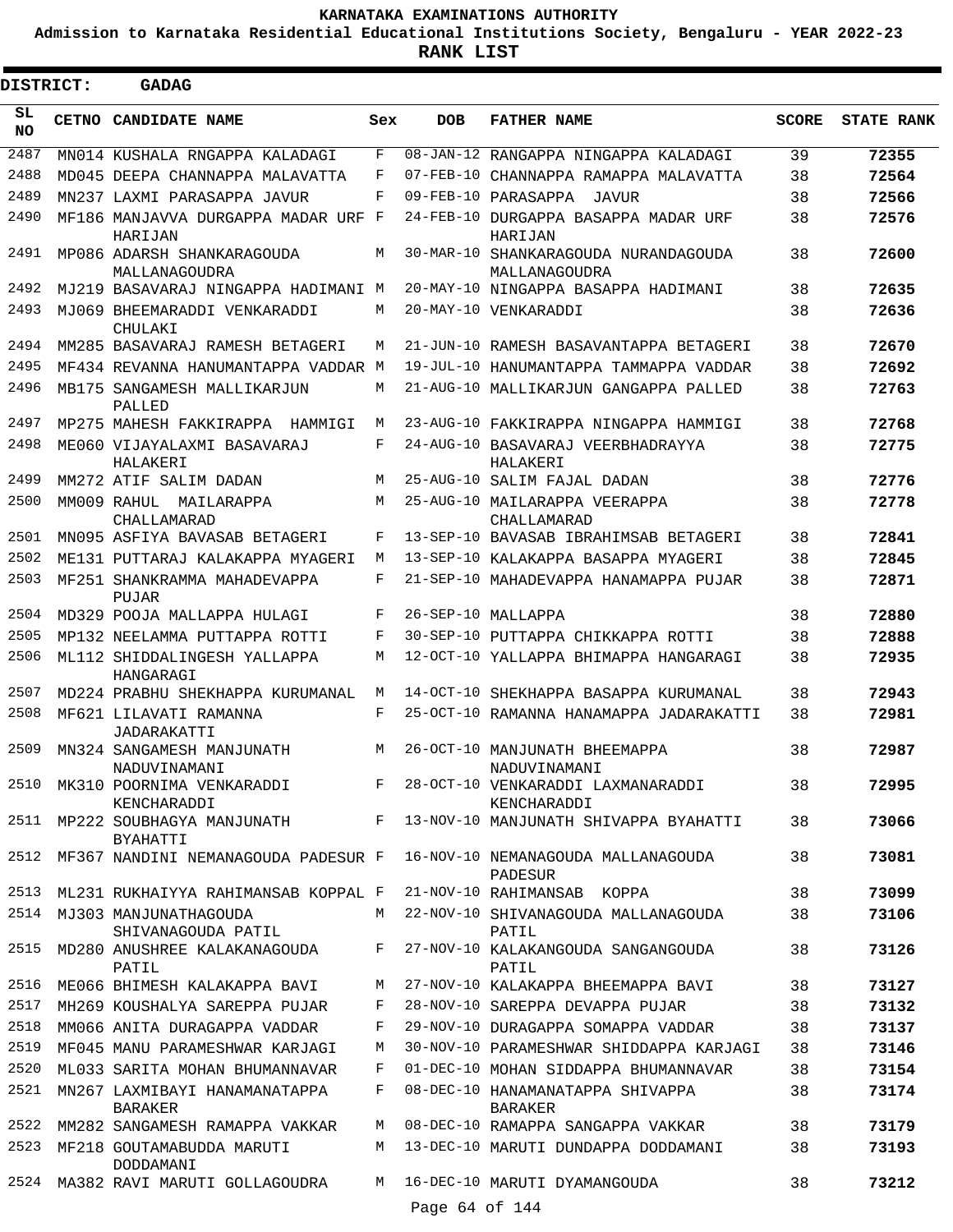**Admission to Karnataka Residential Educational Institutions Society, Bengaluru - YEAR 2022-23**

**RANK LIST**

| DISTRICT: | <b>GADAG</b>                                     |            |                   |                                                          |              |                   |
|-----------|--------------------------------------------------|------------|-------------------|----------------------------------------------------------|--------------|-------------------|
| SL<br>NO. | CETNO CANDIDATE NAME                             | Sex        | <b>DOB</b>        | <b>FATHER NAME</b>                                       | <b>SCORE</b> | <b>STATE RANK</b> |
|           |                                                  |            |                   | <b>GOLLAGOUDRA</b>                                       |              |                   |
| 2525      | ME102 SIDDU NAGARAJ MADAR                        | M          | 16-DEC-10 NAGARAJ |                                                          | 38           | 73213             |
| 2526      | MG666 UMESHA DEVAPPA RANGANNAVAR                 | M          |                   | 19-DEC-10 DEVAPPA SANNAYANKAPPA<br>RANGANNAVAR           | 38           | 73226             |
| 2527      | MD304 AMBARIN ABDULASAB GADAG                    | F          |                   | 24-DEC-10 ABDULASAB RAIMANSAB GADAG                      | 38           | 73249             |
| 2528      | MG394 GANESH SHANKRAPPA<br>BAGEVADI M            |            |                   | 27-DEC-10 SHANKRAPPA<br>CHANNABASAPPA<br><b>BAGEVADI</b> | 38           | 73270             |
| 2529      | MA026 FAREEN HASANSAB DONGRI                     | F          |                   | 01-JAN-11 HASANSAB RAJESAB DONGRI                        | 38           | 73304             |
| 2530      | MJ078 SHWETA CHANDRASHEKAR<br>RAYARADDI          | $_{\rm F}$ |                   | 08-JAN-11 CHANDRASHEKAR                                  | 38           | 73383             |
| 2531      | MF204 TANUJA LIMBANNA LAMANI                     | F          |                   | 11-JAN-11 LIMBANNA GOVINDAPPA LAMANI                     | 38           | 73401             |
| 2532      | MP398 MALIKREHAN IBRAHIMSAB<br><b>BUKKITAGAR</b> | M          |                   | 14-JAN-11 IBRAHIMSAB ABDUL BUKKITAGAR                    | 38           | 73419             |
| 2533      | MD376 DEEPA RAMANNA KAMMAR                       | $_{\rm F}$ |                   | 06-FEB-11 RAMANNA BHEEMAPPA<br>KAMMAR                    | 38           | 73534             |
| 2534      | MG324 HEMANT MALLESH MURADI                      | M          |                   | 10-FEB-11 MALLESH LALAPPA MURADI                         | 38           | 73557             |
| 2535      | MA082 ABHISHEKA MALAWAD                          | M          |                   | 11-FEB-11 KRISHNAPPA MALAWAD MADAPPA<br>MALWAD           | 38           | 73566             |
| 2536      | MB261 EKTA RAJEEV KUBBALLI                       | F          |                   | 12-FEB-11 RAJEEV VASANT KUBBALLI                         | 38           | 73573             |
| 2537      | MG733 PREMA BEERAPPA HALLI                       | F          |                   | 15-FEB-11 BEERAPPA VEERAPPA HALLI                        | 38           | 73595             |
| 2538      | MD460 BALAMMA ANANDAPPA BHOSALE                  | F          |                   | 20-FEB-11 ANANDAPPA BHEEMARAO BHOSALE                    | 38           | 73617             |
| 2539      | MG325 CHINMAI LINGAYYA EELAGER                   | M          |                   | 22-FEB-11 LINGAYYA BHEEMAYYA EELAGER                     | 38           | 73635             |
| 2540      | ME016 SUVARNA<br>CHOTI                           | $_{\rm F}$ |                   | 02-MAR-11 SHARANAPPA                                     | 38           | 73693             |
| 2541      | MB135 GIRISH DURAGAPPA<br>BANDIVADDAR            | M          |                   | 04-MAR-11 DURAGAPPA MUDUKAPPA<br>BANDIVADDAR             | 38           | 73702             |
| 2542      | MK222 RAMESH SIDDAPPA PUJAR                      | M          |                   | 04-MAR-11 SIDDAPPA RAMAPPA PUJAR                         | 38           | 73703             |
| 2543      | ML019 AKSHATA RAJAKUMAR TORAGAL                  | F          |                   | 05-MAR-11 RAJAKUMAR                                      | 38           | 73708             |
| 2544      | MA490 BASANAGOUDA PRAKASH KAWAS                  | M          |                   | 05-MAR-11 PRAKASH SHANKRAPPA KAWAS                       | 38           | 73709             |
| 2545      | MA429 SOUMYA BOODAPPA GOUDELLAR                  | F          |                   | 06-MAR-11 BOODAPPA SHIVAMURTHYAPPA<br><b>GOUDELLAR</b>   | 38           | 73725             |
| 2546      | MM273 DODDABASANAGOUDA MALLAPPA<br>GANIGER       | M          |                   | 10-MAR-11 MALLAPPA                                       | 38           | 73751             |
| 2547      | MJ063 BHARAT SHIVANAND<br>MARACHAKKANAVAR        | M          |                   | 11-MAR-11 SHIVANAND SANGAPPA<br>MARACHAKKANAVAR          | 38           | 73761             |
| 2548      | MN349 JYOTI  TIPPANNA JAKKALI                    | F          |                   | 12-MAR-11 TIPPANNA                                       | 38           | 73770             |
| 2549      | MK092 ANU SANGAPPA AYATTI                        | F          |                   | 16-MAR-11 SANGAPPA AYATTI                                | 38           | 73808             |
| 2550      | MH110 MALLAMMA HNUMANTAPPA ANVERI F              |            |                   | 20-MAR-11 HANUMANTAPPA BHARAMAPPA<br>ANVERI              | 38           | 73828             |
| 2551      | MK060 RAHUL CHANDRAGOUDA<br>KENCHANAGOUDAR       | М          |                   | 23-MAR-11 CHANDRAGOUDA                                   | 38           | 73856             |
| 2552      | MO067 ALFIYA MUJAHID MAKANDAR                    | F          |                   | 26-MAR-11 MUJAHID MAKANDAR                               | 38           | 73879             |
| 2553      | MA499 ABISHEKA RAVI HADAPAD                      | M          |                   | 27-MAR-11 RAVI GURAPPA HADAPAD                           | 38           | 73888             |
| 2554      | MF140 NIRMALA YALLAPPA KORADAL                   | F          |                   | 28-MAR-11 YALLAPPA BHARAMANNA KORADAL                    | 38           | 73897             |
| 2555      | MK252 ANUSHA NAGAPPA HADAPAD                     | F          |                   | 30-MAR-11 NAGAPPA SIDDAPPA HADAPAD                       | 38           | 73906             |
| 2556      | MJ138 SHREEKANT NINGAPPA DIVATAGI M              |            |                   | 31-MAR-11 NINGAPPA                                       | 38           | 73919             |
| 2557      | MD332 ASHWINI SHANKRAPPA CHAVHAN                 | F          |                   | 01-APR-11 SHANKRAPPA YANKAPPA CHAVHAN                    | 38           | 73921             |
| 2558      | ML051 ANNAPURN MALLIKARJUN<br>GADAGIN            | F          |                   | 09-APR-11 MALLIKARJUN AMARAPP GADAGIN                    | 38           | 73982             |
| 2559      | MG571 PRADEEP PRABHAKAR RANGARI                  | M          |                   | 13-APR-11 PRABHAKAR RUDRAPPA RANGARI                     | 38           | 74025             |
| 2560      | MQ020 RAJU MARUTI BUDIHAL                        | M          |                   | 13-APR-11 MARUTI HANUMAPPA BUDIHAL                       | 38           | 74026             |
| 2561      | MM153 ANITA BASANAGOUDA<br>PYATIGOUDRA           | F          |                   | 15-APR-11 BASANAGOUDA MAGUNDAGOUDA<br>PYATIGOUDRA        | 38           | 74044             |
| 2562      | MC031 SHAHIDAA GOUSUSAB AKKI                     | F          |                   | 15-APR-11 GOUSUSAB KADARASAB AKKI                        | 38           | 74050             |
| 2563      | MF510 PRIYANKA MURAGAYYA<br>AMOGIMATH            | F          |                   | 16-APR-11 MURAGAYYA                                      | 38           | 74055             |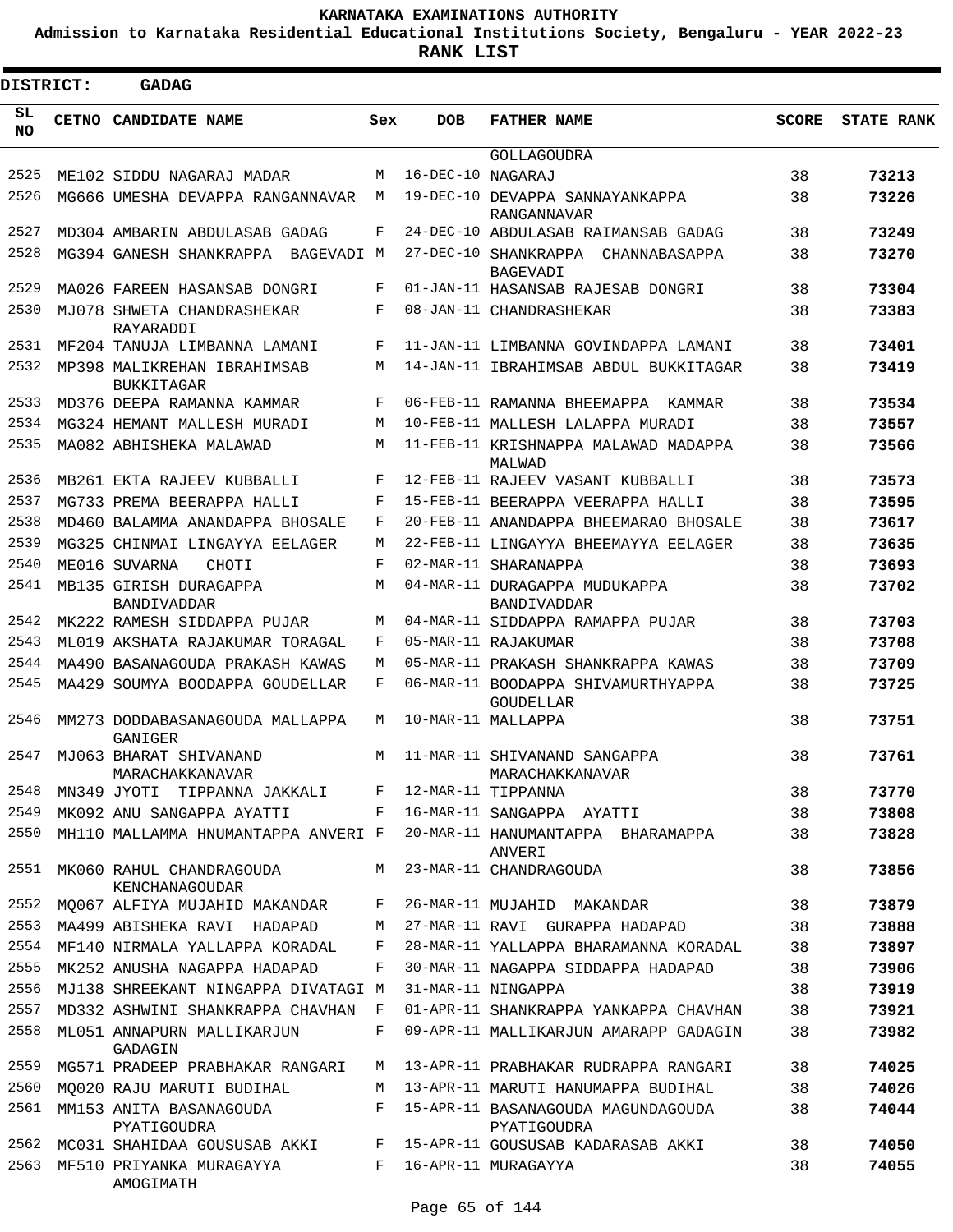**Admission to Karnataka Residential Educational Institutions Society, Bengaluru - YEAR 2022-23**

**RANK LIST**

| <b>DISTRICT:</b> | <b>GADAG</b>                             |       |            |                                                       |              |                   |
|------------------|------------------------------------------|-------|------------|-------------------------------------------------------|--------------|-------------------|
| SL<br><b>NO</b>  | <b>CETNO CANDIDATE NAME</b>              | Sex   | <b>DOB</b> | <b>FATHER NAME</b>                                    | <b>SCORE</b> | <b>STATE RANK</b> |
| 2564             | MK306 BHAGYA ULAVAYYA MATHAD             | F     |            | 19-APR-11 ULAVAYYA SANGAYYA MATHAD                    | 38           | 74079             |
| 2565             | MG049 RAHUL HALESH SOGIHAL               | M     |            | 08-MAY-11 HALESH MALLAPPA SOGIHAL                     | 38           | 74229             |
| 2566             | MG669 SUNIL BASU CHAVAN                  | M     |            | 08-MAY-11 BASU RUPLAPPA CHAVAN                        | 38           | 74233             |
| 2567             | MD403 SHIVABASAPPA UMESHA<br>SUDI        | М     |            | 09-MAY-11 UMESHA KALAKAPPA SUDI                       | 38           | 74240             |
| 2568             | MP218 YOGESHA HANAMANTAPPA<br>BARAKERA   | M     |            | 20-MAY-11 HANAMANTAPPA<br>BHIMAPPA<br><b>BARAKERA</b> | 38           | 74336             |
| 2569             | MG345 BASAVARAJ PARASAPPA CHOORI         | М     |            | 22-MAY-11 PARASAPPA BHARAMAPPA CHOORI                 | 38           | 74344             |
| 2570             | MF287 CHETAN ASHOK SORATUR               | M     |            | 28-MAY-11 ASHOK ISHVARAPPA SORATUR                    | 38           | 74389             |
| 2571             | MK118 BHARAT RAMAPPA KITTUR              | М     |            | 29-MAY-11 RAMAPPA SANNABASAPPA KITTUR                 | 38           | 74403             |
| 2572             | ME182 MANJUNATH YALLAPPA<br>BHAJANTRI    | М     |            | 02-JUN-11 YALLAPPA RANGAPPA BHAJANTRI                 | 38           | 74451             |
| 2573             | MG316 PAVAN EKANTHAPPA TELAGI            | М     |            | 11-JUN-11 EKANTHAPPA PANCHAPPA TELAGI                 | 38           | 74557             |
| 2574             | MA099 JEEVAN ANJANEYA BALLARI            | М     |            | 18-JUN-11 ANJANEYA HANAMANTAPPA BALLARI               | 38           | 74634             |
| 2575             | MP355 PRAJWAL SHEKAPPA ALLIPUR           | М     |            | 18-JUN-11 SHEKAPPA VALAPPA ALLIPUR                    | 38           | 74639             |
| 2576             | MM173 SHIVALEELA PRAKASH KOTAGI          | F     |            | 22-JUN-11 PRAKASH SHRESHAIL KOTAGI                    | 38           | 74686             |
| 2577             | MF036 RAJESHWARI LAMANI                  | F     |            | 24-JUN-11 DHANJAPPA                                   | 38           | 74709             |
| 2578             | MM002 BHAVANI RAMANAGOUD PATIL           | F     |            | 27-JUN-11 RAMANAGOUD SHANKARAGOUD PATIL               | 38           | 74731             |
| 2579             | MD400 SHREELAXMI SHANTAYYA<br>HIREMATH   | F     |            | 01-JUL-11 SHANTAYYA PATADAYYA HIREMATH                | 38           | 74785             |
| 2580             | MB132 REKHA CHINNAPPA KATIGGAR           | F     |            | 11-JUL-11 CHINNAPPA KATIGGAR                          | 38           | 74873             |
| 2581             | MP111 GANESHA RAMAPPA LAMANI             | М     |            | 18-JUL-11 RAMAPPA DEVAPPA LAMANI                      | 38           | 74939             |
| 2582             | MJ073 SALEEMA BAVASAB<br>HONGAL          | F     |            | 20-JUL-11 BAVASAB MABUSAB HONGAL                      | 38           | 74960             |
| 2583             | MF209 DIVYA PARASHURAM LAMANI            | F     |            | 23-JUL-11 PARASHURAM SHANKRAPPA LAMANI                | 38           | 74984             |
| 2584             | MG280 LAVANY DEVAPPA KOTRANNAVAR         | F     |            | 24-JUL-11 DEVAPPA HUCHCHAPPA<br>KOTRANNAVAR           | 38           | 74995             |
| 2585             | MP409 LAXMI FAKKIRESH<br>TAMMANNANAVAR   | F     |            | 24-JUL-11 FAKKIRESH JOGEPPA<br>TAMMANNANAVAR          | 38           | 74996             |
| 2586             | MC095 PRAVEENA MKAHESH SHYAVI            | М     |            | 04-AUG-11 MAHESH CHENNABASAPPA SHYAVI                 | 38           | 75100             |
| 2587             | MG392 PRIYANKA RAVI LAMANI               | F     |            | 05-AUG-11 RAVI LAKSHMAN LAMANI                        | 38           | 75107             |
| 2588             | MN016 MANJUNATH PRAKASH CHITRAGAR M      |       |            | 07-AUG-11 PRAKASH MAHADEVAPPA CHITRAGAR               | 38           | 75116             |
| 2589             | MB222 SOUNDARYA BUDAPPA JAINAR           | F     |            | 14-AUG-11 BUDAPPA BUDAPPA JAINAR                      | 38           | 75170             |
| 2590             | MO054 SANTOSH NAGARAJ LAMANI             | М     |            | 17-AUG-11 NAGARAJ KHEMAPPA LAMANI                     | 38           | 75188             |
| 2591             | ML180 TANUSHRE KUMARESH KURI             | F     |            | 17-AUG-11 KUMARESH PUNDAPPA KURI                      | 38           | 75190             |
| 2592             | MG149 SUJATA HALAPPA HIREMANI            | F     |            | 20-AUG-11 HALAPPA DEVAPPA HIREMANI                    | 38           | 75211             |
| 2593             | MD384 SAHANA SHARANAPPA VADDAR           | $F -$ |            | 22-AUG-11 SHARANAPPA HANAMANTAPPA<br>VADDAR           | 38           | 75228             |
| 2594             | MB052 SHIVAKARTIK VASAPPA<br>KANAVALLI   | M     |            | 24-AUG-11 VASAPPA KANAVALLI                           | 38           | 75243             |
| 2595             | MB122 PUSHPA SHIVAPPA LAMANI             | F     |            | 28-AUG-11 SHIVAPPA PANDAPPA LAMANI                    | 38           | 75274             |
| 2596             | MN186 MAHESHWARI SHIDDANAGOUDA<br>PATIL  | $F -$ |            | 06-SEP-11 SHIDDANAGOUDA MUTTANAGOUDA<br>PATIL         | 38           | 75333             |
| 2597             | MF055 MAHESHWARI SHIVAPPA<br>HURKANAVAR  | $F -$ |            | 08-SEP-11 SHIVAPPA DEVAPPA HURKANAVAR                 | 38           | 75346             |
| 2598             | ML124 GEETA MALLAPPA BADIGER             | F     |            | 10-SEP-11 MALLAPPA BADIGER                            | 38           | 75356             |
| 2599             | MP215 SANGEETA FAKKIRAGOUD PATIL F       |       |            | 10-SEP-11 FAKKIRAGOUD HALANAGOUD PATIL                | 38           | 75361             |
| 2600             | ME025 SAFA IMAMSAB RONAD                 | F     |            | 19-SEP-11 IMAMSAB GAIBUSAB RONAD                      | 38           | 75427             |
| 2601             | MB138 UDAYAKUMAR GADEGEPPA<br>SOMANKOPPA | М     |            | 21-SEP-11 GADEGEPPA NINGAPPA SOMANKOPPA               | 38           | 75442             |
| 2602             | MC007 GANESH PRAKASH KOTABAL             | M     |            | 31-OCT-11 PRAKASH VEERAPPA KOTABAL                    | 38           | 75694             |
| 2603             | MA283 RADHA BASAVARAJ CHIKARAR           | F     |            | 03-NOV-11 BASAVARAJ HANAMAPPA CHIKARAR                | 38           | 75712             |
| 2604             | MF219 YALLAPPA GANAPATI<br>TUMBANNAVAR   | M     |            | 14-NOV-11 GANAPATI YALLAPPA TUMBANNAVAR               | 38           | 75787             |
| 2605             | MB067 SHASHIKUMAR BASAVARAJ KURI M       |       |            | 26-NOV-11 BASAVARAJ YALLAPPA KURI                     | 38           | 75856             |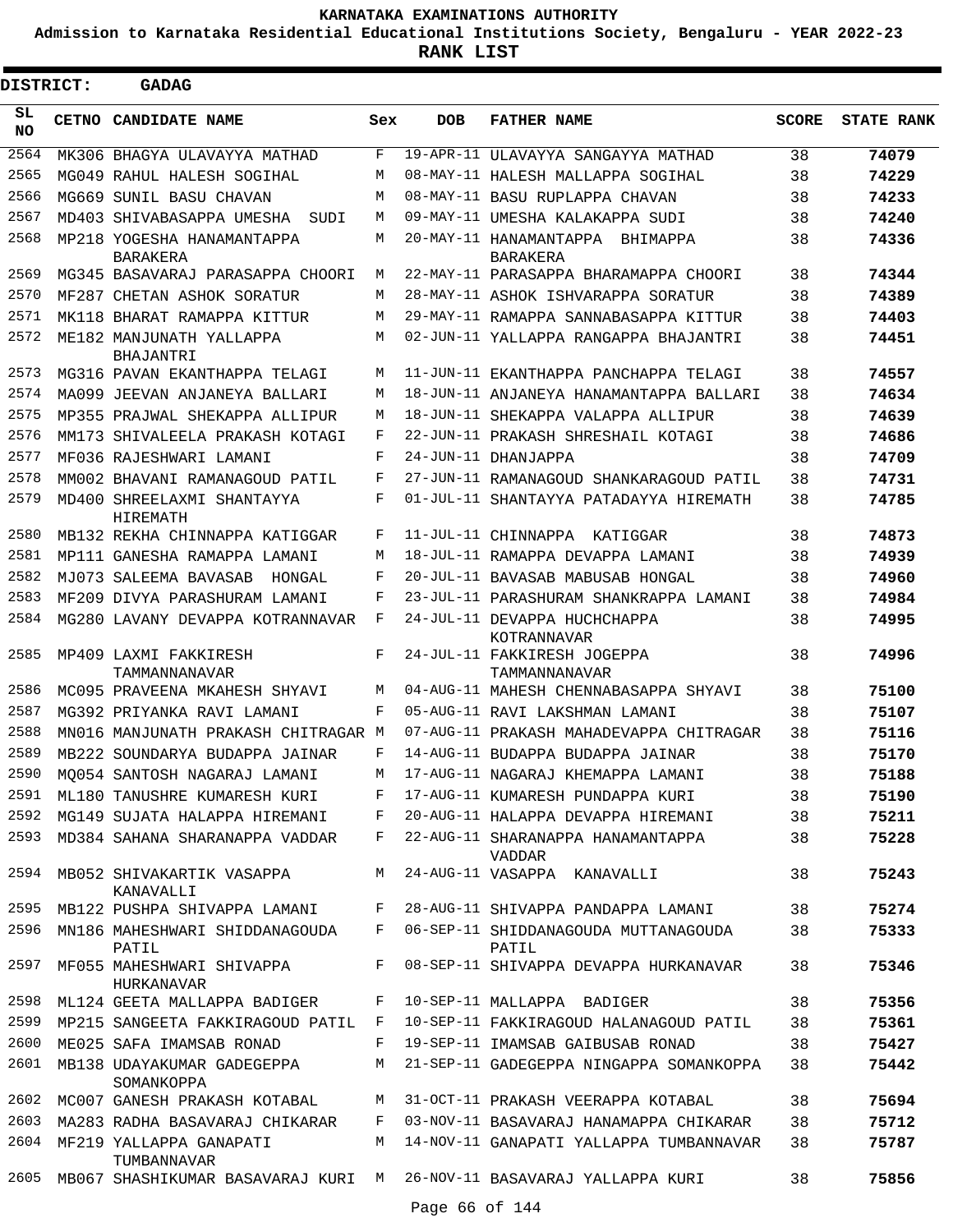**Admission to Karnataka Residential Educational Institutions Society, Bengaluru - YEAR 2022-23**

 $\blacksquare$ 

**RANK LIST**

Е

| <b>DISTRICT:</b> |  | <b>GADAG</b>                                                                  |     |                  |                                                 |              |                   |
|------------------|--|-------------------------------------------------------------------------------|-----|------------------|-------------------------------------------------|--------------|-------------------|
| SL<br><b>NO</b>  |  | CETNO CANDIDATE NAME                                                          | Sex | <b>DOB</b>       | <b>FATHER NAME</b>                              | <b>SCORE</b> | <b>STATE RANK</b> |
| 2606             |  | MG039 BASKARAGOUDA PRAKASHAGOUDA M<br>PATIL                                   |     |                  | 27-NOV-11 PRAKASHAGOUDA HANAMANTAGOUDA<br>PATIL | 38           | 75858             |
| 2607             |  | MP343 JAYASHRI VENKANAGOUDA PATIL F                                           |     |                  | 28-NOV-11 VENKANAGOUDA BHIMANAGOUDA<br>PATIL    | 38           | 75864             |
| 2608             |  | MP206 GIRISH SHRISHAIL HYADLA                                                 | M   |                  | 25-JAN-12 SHRISHAIL MANAPPA HYADLA              | 38           | 76080             |
| 2609             |  | MJ057 NAGARATNA SIDDAPPA KURI                                                 | F   |                  | 23-OCT-12 SIDDAPPA KURI                         | 38           | 76168             |
| 2610             |  | MG430 JYOTI BASAVARAJ CHAVHAN                                                 | F   |                  | 09-SEP-09 BASAVARAJ ADIVEPPA CHAVHAN            | 37           | 76201             |
| 2611             |  | MN229 ABDUL RAJAK GUDUR                                                       | M   |                  | 04-OCT-09 MURTUZASAB ISMILSAB GUDUR             | 37           | 76212             |
| 2612             |  | MN164 REKHA BHIMAPPA DODDAMANI                                                | F   |                  | 21-FEB-10 BHIMAPPA YALLAPPA DODDAMANI           | 37           | 76282             |
| 2613             |  | MB030 VIJAYA GURESHA KICHADI                                                  | M   |                  | 03-MAR-10 GURESHA HANAMANAPPA KICHADI           | 37           | 76295             |
| 2614             |  | MH055 UDAYAKUMAR GUDADEERAPPA<br>PYATI                                        | M   |                  | 11-MAR-10 GUDADEERAPPA SHANKARPPA PYATI         | 37           | 76303             |
| 2615             |  | ME163 VISHWESHWARI SANGAYYA<br>KARADI                                         | F   |                  | 23-MAR-10 SANGAYYA SHIDRAMAYYA KARADI           | 37           | 76310             |
| 2616             |  | MM045 ARACHANA KALAKAPPA<br>MADIVALAR                                         | F   |                  | 01-APR-10 KALAKAPPA VEERUPAKSHAPPA<br>MADIVALAR | 37           | 76321             |
| 2617             |  | MP164 ABHISHEK ANGADI                                                         | М   |                  | 10-MAY-10 MANJUNATH                             | 37           | 76361             |
| 2618             |  | MK285 BASAVARAJ MARUTI<br>TIGALANNAVAR                                        | М   |                  | 15-MAY-10 MARUTI SHIVAPPA TIGALANNAVAR          | 37           | 76369             |
| 2619             |  | ME180 BHAGYA SHARANAPPA BODOOR                                                | F   |                  | 19-MAY-10 SHARANAPPA HANAMAPPA BODOOR           | 37           | 76374             |
| 2620             |  | MF143 ARUN RAMANNA KURABAR                                                    | M   |                  | 10-JUN-10 RAMANNA GULAPPA KURABAR               | 37           | 76401             |
| 2621             |  | MF475 HARISH SHEKHAPPA LAMANI                                                 | M   |                  | 01-JUL-10 SHEKHAPPA DHASHARATHA LAMANI          | 37           | 76428             |
| 2622             |  | MC249 SANTOSH LAXMANA<br><b>DASAPPANAVAR</b>                                  | M   |                  | 16-JUL-10 LAXMANA MARUTEPPA<br>DASAPPANAVAR     | 37           | 76456             |
| 2623             |  | MN289 SAMARTH SURESH PATTAR                                                   | M   |                  | 03-AUG-10 SURESH SHANKRAPPA PATTAR              | 37           | 76490             |
| 2624             |  | MD327 VAMAN SINDURLAXMAN RATHOD                                               | M   |                  | 06-AUG-10 SINDURLAXMAN RATHOD                   | 37           | 76496             |
| 2625             |  | MK156 SHRIDHAR SHRISHILAPPA<br><b>BEVINAKATTI</b>                             | M   |                  | 10-AUG-10 SHRISHILAPP BASAPPA<br>BEVINAKATTI    | 37           | 76511             |
| 2626             |  | MD443 BASAVARAJESHWARI<br>SHANKARAYYA HALAKERI                                | F   |                  | 11-AUG-10 SHANKRAYYA VEERABHADRAYYA<br>HALAKERI | 37           | 76512             |
| 2627             |  | ME002 ABISHEK JAGADEESH HALAGERI                                              | М   |                  | 15-AUG-10 JAGADEESH BEERAPPA HALAGERI           | 37           | 76520             |
| 2628             |  | MJ038 LINGAPPA IRAPPA HULLIKERI                                               | М   | 21-AUG-10 IRAPPA |                                                 | 37           | 76542             |
|                  |  | 2629 MN070 BASAVARAJ PARAPPA<br><b>JANGANNAVAR</b>                            | M   |                  | 24-AUG-10 PARAPPA JANGANNAVAR                   | 37           | 76545             |
| 2630             |  | MN090 SHRAVANAKUMAR<br>BASAVALINGAPPA ITAGI                                   |     |                  | M 27-AUG-10 BASAVALINGAPPA ISHWARAPPA<br>ITAGI  | 37           | 76551             |
| 2631             |  | MJ273 SUJIT BASAVARAJ RAMADURG                                                | M   |                  | 02-SEP-10 BASAVARAJ RAMADURG                    | 37           | 76567             |
| 2632             |  | MA320 YUVARAJ BASAVARAJ KOTAMBARI M                                           |     |                  | 15-SEP-10 BASAVARAJ GURAPPA KOTAMBARI           | 37           | 76615             |
| 2633             |  | MA291 MAINUDDIN HAJISAB BARADUR                                               | M   |                  | 29-SEP-10 HAJISAB BARADUR                       | 37           | 76656             |
| 2634             |  | MG601 SARASVATI RANGAPPA<br>BIDARALLI                                         | F   |                  | 03-OCT-10 RANGAPPA NINGAPPA BIDARALLI           | 37           | 76667             |
| 2635             |  | MG436 VISWAS KENCHAPPA DOLLIN                                                 | M   |                  | 05-OCT-10 KENCHAPPA DOLLIN                      | 37           | 76678             |
| 2636             |  | MP045 PRATIBHA MARIYAPPA MYAGERI F                                            |     |                  | 08-OCT-10 MARIYAPP                              | 37           | 76689             |
| 2637             |  | MP378 PANAPPA RAMANNA LAMANI                                                  | M   |                  | 14-OCT-10 RAMANNA PANAPPA LAMANI                | 37           | 76721             |
| 2638             |  | MA136 DEVARAJ DURAGAPPA HONNAPUR M                                            |     |                  | 23-OCT-10 DURAGAPPA                             | 37           | 76755             |
| 2639             |  | MA323 KARTIK NINGAPPA PUJAR                                                   | M   |                  | 27-OCT-10 NINGAPPA RAMAPPA PUJAR                | 37           | 76771             |
| 2640             |  | MG200 IRANNA MALLIKARJUNA KUMBAR M                                            |     |                  | 30-OCT-10 MALLIKARJUNA IRAPPA KUMBAR            | 37           | 76782             |
| 2641             |  | MG735 ANITA GAVISHIDDAPPA<br>YALAVATTI                                        | F   |                  | 31-OCT-10 GAVISHIDDAPPA YALAVATTI               | 37           | 76784             |
| 2642             |  | MM098 KANAKARAJ GURAPPA<br>MADANNAVAR                                         | M   |                  | 09-NOV-10 GURAPPA TIPPANNA MADANNAVAR           | 37           | 76820             |
| 2643             |  | MF620 VENKATESH BASAVANNEPPA M 09-NOV-10 BASAVANNEPPA KARIYAPPA<br>DASANNAVAR |     |                  | DASANNAVAR                                      | 37           | 76823             |
|                  |  | 2644 MK257 SAMARTH CHANDRAKANT M 24-NOV-10 CHANDRAKANT SHEKRAPPA              |     |                  |                                                 | 37           | 76881             |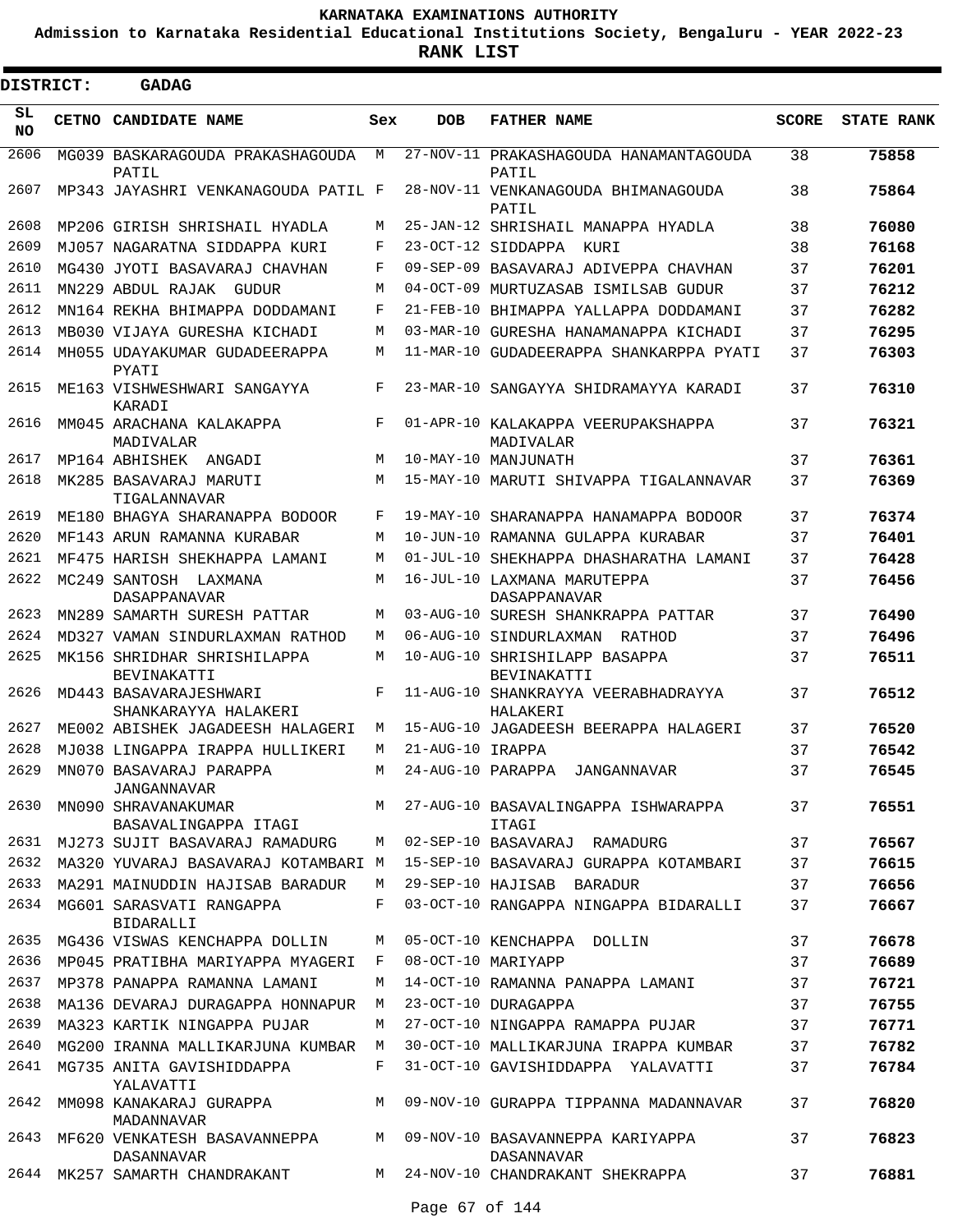**Admission to Karnataka Residential Educational Institutions Society, Bengaluru - YEAR 2022-23**

| <b>DISTRICT:</b> | <b>GADAG</b>                                                   |        |            |                                                                     |              |                   |
|------------------|----------------------------------------------------------------|--------|------------|---------------------------------------------------------------------|--------------|-------------------|
| SL<br><b>NO</b>  | CETNO CANDIDATE NAME                                           | Sex    | <b>DOB</b> | <b>FATHER NAME</b>                                                  | <b>SCORE</b> | <b>STATE RANK</b> |
|                  | MENASAGI                                                       |        |            | MENASAGI                                                            |              |                   |
| 2645             | MG624 PRITAM HANUMANTAPPA<br>DODDAMANI                         | M      |            | 01-DEC-10 HANUMANTAPPA DODDAMANI                                    | 37           | 76914             |
| 2646             | MC035 KAVITA NINGAPPA OLEKAR                                   | F      |            | 03-DEC-10 NINGAPPA MALLAPPA OLEKAR                                  | 37           | 76921             |
| 2647             | ML090 SAHANA IRANNA MATHAPATI                                  | F      |            | 03-DEC-10 IRANNA CHAMBAYYA MATHAPATI                                | 37           | 76926             |
| 2648             | MB129 LAXMI RAMESH MALLARADDI                                  | F      |            | 05-DEC-10 RAMESH MALLAPPA MALLARADDI                                | 37           | 76935             |
| 2649             | MN345 JANAKI SHARANAPPAGOUDA<br>KARAMADI                       | F      |            | 09-DEC-10 SHARANAPPAGOUDA NINGANAGOUDA<br>KARAMADI                  | 37           | 76950             |
| 2650             | MF357 SOMASHEKAR CHANDRAPPA<br>LAMANI                          | M      |            | 12-DEC-10 CHANDRAPPA SOMAPPA LAMANI                                 | 37           | 76967             |
| 2651             | MB196 SHREEDEVI LENKEPPA TALAWAR                               | F      |            | 14-DEC-10 LENKEPPA BASAPPA TALAWAR                                  | 37           | 76977             |
| 2652             | MD139 AKASH BUDIVANTAPPA<br>DODDAMANI                          | M      |            | 30-DEC-10 BUDIVANTAPPA                                              | 37           | 77058             |
| 2653             | MH314 PRADEEP DEVAPPA TANGODI                                  | М      |            | 05-JAN-11 DEVAPPA DODDABASAPPA TANGODI                              | 37           | 77140             |
| 2654             | MH328 VINAYAKGOUD SIDLINGANAGOUD<br>PATIL                      | M      |            | 06-JAN-11 SIDLINGANAGOUD SIDDANAGOUD<br>PATIL                       | 37           | 77150             |
| 2655             | MG254 BHOMIKA SHARANABASAPPA<br>GAVIYAPPANAVAR                 | F      |            | 15-JAN-11 SHARANABASAPPA CHINNAPPA<br>GAVIYAPPANAVAR                | 37           | 77197             |
| 2656             | MG578 ARCHANA MUTTAPPA SWAGI                                   | F      |            | 22-JAN-11 MUTTAPPA NAGAPPA SWAGI                                    | 37           | 77239             |
| 2657             | ML055 SURESHGOUDA ANDANAGOUDA<br>KHANDEPPAGOUDAR               | М      |            | 23-JAN-11 ANDANAGOUDA SHIVANAGOUDA<br>KHANDEPPAGOUDAR               | 37           | 77247             |
| 2658             | ML088 PRAJVAL DURAGAPPA MADAR                                  | М      |            | 24-JAN-11 DURAGAPPA IRAPPA MADAR                                    | 37           | 77249             |
| 2659             | MM121 VIKAS VEERAPPA MADAR                                     | М      |            | 28-JAN-11 VEERAPPA HANAMAPPA MADAR                                  | 37           | 77274             |
| 2660             | MP397 NITISHAKUMAR SUNIL METI                                  | М      |            | 30-JAN-11 SUNIL BASAPPA METI                                        | 37           | 77280             |
| 2661             | MF394 VIJAY PUTTAPPA BARKI                                     | М      |            | 31-JAN-11 PUTTAPPA HALAPPA BARKI                                    | 37           | 77282             |
| 2662             | MJ058 ARCHANA UMESH MALASAMUDRA                                | F      |            | 03-FEB-11 UMESH RAMAPPA MALASAMUDRA                                 | 37           | 77297             |
| 2663             | MO165 PRAMODA JAYAPPA HOSAMANI                                 | М      |            | 18-FEB-11 JAYAPPA HANUMANTAPPA HOSAMANI                             | 37           | 77385             |
| 2664             | MM213 GANGA HANAMANTHA<br>BANDIVADDAR                          | F      |            | 20-FEB-11 HANAMANTHA TIMMANNA<br>BANDIVADDAR                        | 37           | 77395             |
| 2665             | MG463 SANJANA HANUMANTAPPA ENAGI                               | F      |            | 20-FEB-11 HANUMANTAPPA NAGAPPA ENAGI                                | 37           | 77400             |
| 2666             | MM301 RAJASHEKHAR MUTTURADDI<br>BARADDI                        | M      |            | 22-FEB-11 MUTTURADDI<br>BARADDI                                     | 37           | 77412             |
| 2667             | MF210 GEETA RACHAYYA HIREMATH                                  | F      |            | 03-MAR-11 RACAYYA SHIDLINGAYYA HIREMATH                             | 37           | 77479             |
| 2668             | MD175 LAKSHMI MARILINGAPPA<br>BOMMASAGAR                       | F      |            | 04-MAR-11 MARILINGAPPA HANAMAPPA<br>BOMMASAGAR                      | 37           | 77488             |
| 2669             | MN053 MALLIKARJUN                                              | M      |            | 04-MAR-11 HANAMAPPA KYYADAD                                         | 37           | 77490             |
| 2670             | MG512 POOJA IRANNA HALEMANI                                    | F      |            | 08-MAR-11 IRANNA GURAPPA HALEMANI                                   | 37           | 77517             |
| 2671             | MG188 NEELAMMA JAGADEESHA ITAGI                                | F      |            | 09-MAR-11 JAGADEESHA FAKKIRAPPA ITAGI                               | 37           | 77527             |
| 2672             | MN317 BHUMIKA SHEKHAPPA TALAWAR                                | F      |            | 12-MAR-11 SHEKHAPPA BALAPPA TALAWAR                                 | 37           | 77550             |
| 2673<br>2674     | MM299 ABHISHEK BASETAPPA ANGADI<br>MA332 BASAVANNEVVA YALLAPPA | М<br>F |            | 13-MAR-11 BASETAPPA ANGADI<br>16-MAR-11 YALLAPPA BASAPPA KANDAGALLA | 37<br>37     | 77559<br>77579    |
| 2675             | KANDAGALLA<br>ML100 MANIKANTA MARIYAPPA MADAR                  | М      |            | 16-MAR-11 MARIYAPPA IRAPPA MADAR                                    | 37           | 77585             |
| 2676             | ML177 MAHAMMADSHAHID USMANSAB<br>HIREHAL                       | М      |            | 19-MAR-11 USMANSAB HIREHAL                                          | 37           | 77604             |
| 2677             | MK108 SPOORTI KALMESH KALLAPUR                                 | F      |            | 21-MAR-11 KALMESH GANGAPPA KALLAPUR                                 | 37           | 77621             |
| 2678             | MA077 ABHISHEK SOMASHEKHAR AKKI                                | M      |            | 23-MAR-11 SOMAEKHARSH VEERABHADRAPPA<br>AKKI                        | 37           | 77627             |
| 2679             | ME168 SHIVAKUMAR SHARANAPPA SUDI                               | М      |            | 28-MAR-11 SHARANAPPA BASAPPA SUDI                                   | 37           | 77676             |
| 2680             | MM041 SACHIN VEERAPPA KOTAGI                                   | М      |            | 31-MAR-11 VEERAPPA                                                  | 37           | 77701             |
| 2681             | MD205 BHAGYALAKSHMI MALLIKARJUN<br>KEMPANAL                    | F      |            | 01-APR-11 MALLIKARJUN SANNAKALAKAPPA<br>KEMPANAL                    | 37           | 77707             |
| 2682             | MH190 DIVYA NEELAPPA BARKI                                     | F      |            | 02-APR-11 NEELAPPA CHINTAPPA BARKI                                  | 37           | 77724             |
| 2683             | MH008 PREETAM CHANNAPPA                                        | M      |            | 07-APR-11 CHANNAPPA HUCHAPPA                                        | 37           | 77777             |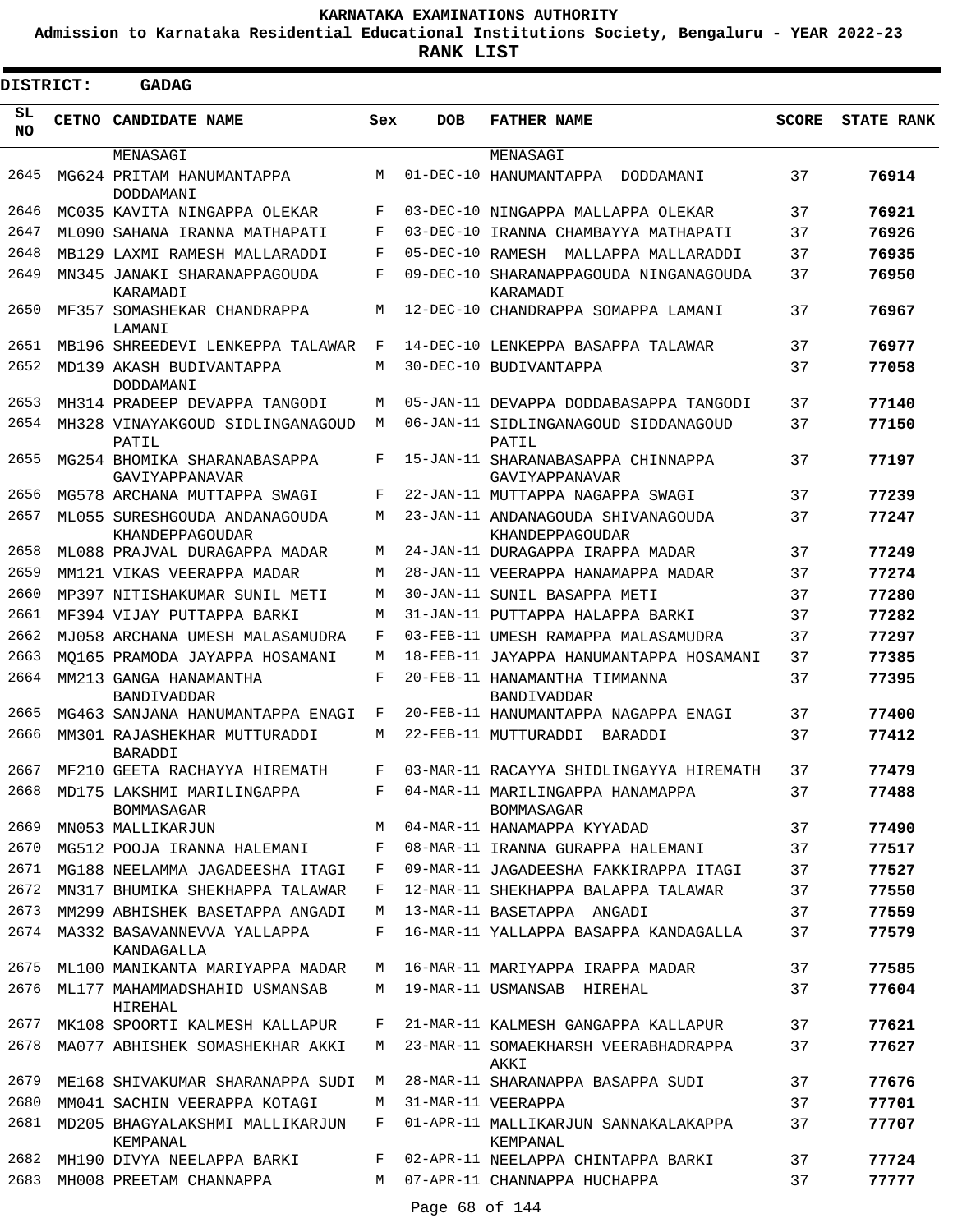**Admission to Karnataka Residential Educational Institutions Society, Bengaluru - YEAR 2022-23**

**RANK LIST**

Е

| <b>DISTRICT:</b> |  | <b>GADAG</b>                                     |            |                  |                                                               |              |                   |
|------------------|--|--------------------------------------------------|------------|------------------|---------------------------------------------------------------|--------------|-------------------|
| SL<br><b>NO</b>  |  | CETNO CANDIDATE NAME                             | Sex        | <b>DOB</b>       | <b>FATHER NAME</b>                                            | <b>SCORE</b> | <b>STATE RANK</b> |
|                  |  | KOTRANNAVAR                                      |            |                  | KOTRANNAVAR                                                   |              |                   |
| 2684             |  | MK111 DYAMANNA SUBHASA<br>GOBBARAGUMPI           | M          |                  | 10-APR-11 SUBHASA DODDADYAMANNA<br>GOBBARAGUMPI               | 37           | 77801             |
| 2685             |  | MM138 MANOJA EIRAPPA HIREHOLI                    | M          |                  | 14-APR-11 EIRAPPA HIREHOLI                                    | 37           | 77838             |
| 2686             |  | MO033 SACHIN MANJU HALLEMMANAVAR                 | M          |                  | 20-APR-11 MANJU MAHADEVAPPA<br>HALLEMMANAVAR                  | 37           | 77879             |
| 2687             |  | MB038 FATIMABANU SHAREEF SAB<br>AGASIMANI        | F          |                  | 21-APR-11 SHAREEF SAB MAMMUSAB<br>AGASIMANI                   | 37           | 77880             |
| 2688             |  | MJ214 VISHNU RAMESH KAVADE                       | М          | 25-APR-11 RAMESH |                                                               | 37           | 77932             |
| 2689             |  | MM052 AKSHATA GANGAVVA KADADALLI                 | F          | 29-APR-11 G      |                                                               | 37           | 77954             |
| 2690             |  | MH325 ARUNKUMAR                                  | M          |                  | 04-MAY-11 ISHWARAPPA BADNI                                    | 37           | 78000             |
| 2691             |  | MA086 SANJANA FAKKIRAGOUDA<br>BETTAKUSUGALLA     | $_{\rm F}$ |                  | 04-MAY-11 FAKKIRAGOUDA DEVENDRAGOUDA<br><b>BETTAKUSUGALLA</b> | 37           | 78007             |
| 2692             |  | MK026 SATHYAVVA ISHWAR CHALAVADI                 | F          |                  | 06-MAY-11 ISHWAR MALLAPPA CHALAVADI                           | 37           | 78021             |
| 2693             |  | MG743 VIJAY YALLAPPA BOMBAYI                     | М          |                  | 06-MAY-11 YALLAPPA BOMBAYI                                    | 37           | 78024             |
| 2694             |  | MG117 POORNIMA SHANKRAPPA KINNALA F              |            |                  | 07-MAY-11 SHANKRAPPA BHEEMAPPA KINNALA                        | 37           | 78028             |
| 2695             |  | MM295 RAXITA RANGAPPA DASAR                      | F          |                  | 08-MAY-11 RANGAPPA BHIMAPPA DASAR                             | 37           | 78043             |
| 2696             |  | MG132 SHRINIVAS PARASHURAM GEJJI                 | M          |                  | 08-MAY-11 PARASHURAM SHOMALINGAPPA<br>GEJJI                   | 37           | 78044             |
| 2697             |  | MC115 KOTESHA GUDADAPPA SANDIMANI M              |            |                  | 12-MAY-11 GUDADAPPA YALLAPPA<br>SANDIMANI                     | 37           | 78076             |
| 2698             |  | MN201 SAHANA BASAVARAJ<br>PATTANASHETTI          | F          |                  | 13-MAY-11 BASAVARAJ SANGANABASAPPA<br>PATTANASHETTI           | 37           | 78088             |
| 2699             |  | MK158 PREETAM SHIVANAND HANCHINAL M              |            |                  | 20-MAY-11 SHIVANAND YALLAPPA HANCHINAL                        | 37           | 78138             |
| 2700             |  | MC222 PRASAD FAKKIRAPPA GANIGER                  | М          |                  | 21-MAY-11 FAKKIRAPPA SIDDAPPA GANIGER                         | 37           | 78146             |
| 2701             |  | MP369 MANOJ HANUMANTAPPA<br>BHAJANTRI            | M          |                  | 30-MAY-11 HANUMANTAPPA                                        | 37           | 78221             |
| 2702             |  | MC040 AKASH TIMMANNA BANDIVADDAR                 | M          |                  | 01-JUN-11 TIMMANNA GEDDEPPA BANDIVADDAR                       | 37           | 78238             |
| 2703             |  | MM270 SANKET SHEKHARAPPA<br>KADIYAVAR            | M          |                  | 02-JUN-11 SHEKHARAPPA CHOLAVVA<br>KADIYAVAR                   | 37           | 78270             |
| 2704             |  | MN012 KARTIK ISHWARAPPA ANGADI                   | М          |                  | 03-JUN-11 ISHWARAPPA<br>ANGADI                                | 37           | 78282             |
| 2705             |  | MF001 SAVITA UMESH LAMANI                        | F          |                  | 04-JUN-11 UMESH BHOJAPPA LAMANI                               | 37           | 78293             |
| 2706             |  | MG680 AKKAMAHADEVI SHREEKANTA<br><b>HEBASOOR</b> | F          |                  | 08-JUN-11 SHREEKANTA<br>HEBSOOR                               | 37           | 78323             |
| 2707             |  | MG562 KAVYA SIDDAPPA TALAWAR                     | F          |                  | 19-JUN-11 SIDDAPPA DEVAPPA TALAWAR                            | 37           | 78420             |
| 2708             |  | MA214 SAMARTH MARIYAPPA<br>KONDIKOPPA            | M          |                  | 19-JUN-11 MARIYAPPA GOVINDPPA<br>KODDIKOPPA                   | 37           | 78423             |
| 2709             |  | MA407 BASAVARAJ KOTRAPPA CHATRI                  | М          |                  | 23-JUN-11 KOTRAPPA MARUTI CHATRI                              | 37           | 78462             |
| 2710             |  | MF527 ANNAPURNA TUKARAM LAMANI                   | F          |                  | 27-JUN-11 TUKARAM TIPPANNA LAMANI                             | 37           | 78502             |
| 2711             |  | MM016 SOUMYA YALLAPPAGOUDA<br>FAKEERAGOUDRA      | F          |                  | 28-JUN-11 YALLAPPAGOUDA RUDRAGOUDA<br>FAKEERAGOUDRA           | 37           | 78518             |
| 2712             |  | MA306 PRUTHVI BAPUGOUDA GOUDAR                   | F          |                  | 01-JUL-11 BAPUGOUDA SAKKARAGOUDA GOUDAR                       | 37           | 78546             |
| 2713             |  | MG014 SUCHITRA                                   | F          |                  | 01-JUL-11 SUNKAPPA EERAPPA BAGALI                             | 37           | 78549             |
| 2714             |  | ME020 BASAVARAJA KALAKAPPA SARVI                 | М          |                  | 03-JUL-11 KALAKAPPA BASAVANEPPA SARVI                         | 37           | 78565             |
| 2715             |  | MB252 GOVINDAREDDI NARAYANARADDI<br>MULLUR       | М          |                  | 05-JUL-11 NARAYANARADDI G MULLUR                              | 37           | 78580             |
| 2716             |  | MF451 RAMYA SURESH NEELANNANAVAR                 | F          |                  | 09-JUL-11 SURESH NAGAPPA NEELANNANAVAR                        | 37           | 78628             |
| 2717             |  | MF580 BHOOMIKA BASAVARAJ ANGADI                  | F          |                  | 15-JUL-11 BASAVARAJ MAHADEVAPPA ANGADI                        | 37           | 78678             |
| 2718             |  | MN254 BHARATHI VIRUPAKSHAGOUDA<br>PATIL          | F          |                  | 17-JUL-11 VIRUPAKSHAGOUDA BHIMANAGOUDA<br>PATIL               | 37           | 78703             |
| 2719             |  | MK020 DIVYA FAKEERAPPA<br>HONNAPPANAVAR          | F          |                  | 21-JUL-11 FAKEERAPPA HONNAPPANAVAR                            | 37           | 78747             |
| 2720             |  | MF504 DEIVYA VEERYYA HOSALLIMATH                 | F          |                  | 29-JUL-11 VEERAYYA SIDDALINGYYA<br>HOSALLIMATH                | 37           | 78824             |
| 2721             |  | MK213 RUDRESH VENKAPPA KORI                      | М          |                  | 01-AUG-11 VENKAPPA                                            | 37           | 78862             |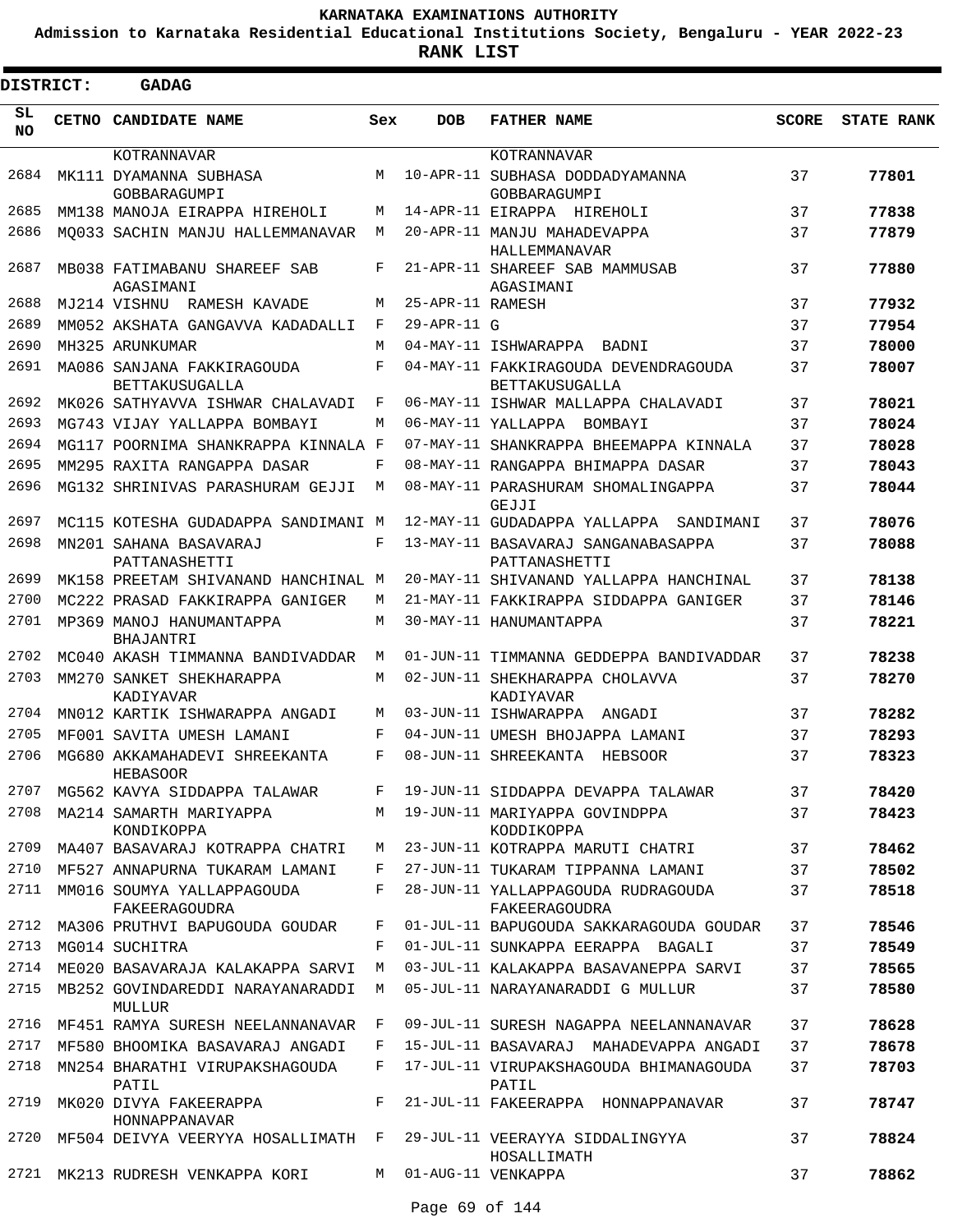**Admission to Karnataka Residential Educational Institutions Society, Bengaluru - YEAR 2022-23**

| <b>DISTRICT:</b> |       | <b>GADAG</b>                                      |     |                   |                                                |              |                   |
|------------------|-------|---------------------------------------------------|-----|-------------------|------------------------------------------------|--------------|-------------------|
| SL<br><b>NO</b>  | CETNO | <b>CANDIDATE NAME</b>                             | Sex | <b>DOB</b>        | <b>FATHER NAME</b>                             | <b>SCORE</b> | <b>STATE RANK</b> |
| 2722             |       | MH053 PRAVEEN HANAMAPPA KATTI                     | M   |                   | 02-AUG-11 HANAMAPPA BASAPPA KATTI              | 37           | 78869             |
| 2723             |       | MG379 SHRAVANAKUMAR MALINGAPPA<br>SHIRUND         | М   |                   | 03-AUG-11 MALINGAPPA HANAMAPPA SHIRUND         | 37           | 78884             |
| 2724             |       | MJ329 PUNITH VENKANAGOUDA<br>HALEMANI             | M   |                   | 06-AUG-11 VENKANAGOUDA                         | 37           | 78904             |
| 2725             |       | MP082 SANJU FAKKIRESH KALLALLI                    | M   |                   | 06-AUG-11 FAKKIRESH NINGAPPA KALLOLLI          | 37           | 78906             |
| 2726             |       | MG057 RENUKA SIDDAPPA KAMBALI                     | F   |                   | 09-AUG-11 SIDDAPPA DEVAPPA KAMBALI             | 37           | 78927             |
| 2727             |       | MF550 SANJANA DEVAPPA<br><b>BARAKER</b>           | F   |                   | 18-AUG-11 DEVAPPA CHANNAPPA BARAKER            | 37           | 79001             |
| 2728             |       | ML200 VEERANAGOUDA KUBERAGOUDA<br>MUDAKANAGOUDRA  | M   |                   | 18-AUG-11 KUBERAGOUDA                          | 37           | 79005             |
| 2729             |       | MD291 BHAGYA HANAMANTAPPA<br>KAPPARAD             | F   |                   | 20-AUG-11 HANAMANTAPPA<br>KAPPARAD             | 37           | 79018             |
| 2730             |       | MD281 PREETI MADAGOND ODEYAR                      | F   |                   | 21-AUG-11 MADAGONDA MAHANTAPPA ODEYAR          | 37           | 79036             |
| 2731             |       | MG616 SUSHMITA UDACHAPPA<br>TIGARI                | F   |                   | 23-AUG-11 UDACHAPPA<br>HANAMAPPA TIGARI        | 37           | 79054             |
| 2732             |       | MK187 SWATHI MAHANTESH KUNDARGI                   | F   |                   | 23-AUG-11 MAHANTESH MUDAKAPPA KUNDARAGI        | 37           | 79055             |
| 2733             |       | ME021 AMARESH BASAPPA TALAGERI                    | М   |                   | 24-AUG-11 BASAPPA RUDRAPPA TALAGERI            | 37           | 79058             |
| 2734             |       | MO086 SHASHIKALA SHIVAYOGI<br><b>BALLOLLI</b>     | F   |                   | 12-SEP-11 SHIVAYOGI<br>MAHADEVAPPA<br>BALLOLLI | 37           | 79209             |
| 2735             |       | MB179 POORNIMA SHARANAPPA MEGERI                  | F   |                   | 28-SEP-11 SHARANAPPA SHIVAPPA MEGERI           | 37           | 79326             |
| 2736             |       | MN370 RONAMMA<br>MALLAPPA<br><b>JOGANNAVAR</b>    | F   |                   | 05-OCT-11 MALLAPPA KANTEPPA JOGANNAVAR         | 37           | 79378             |
| 2737             |       | MP170 VISHALAKSHI FAKKIRAYYA<br>MATHAPATI         | F   |                   | 16-OCT-11 FAKKIRAYYA KARABASAYYA<br>MATHAPATI  | 37           | 79458             |
| 2738             |       | MM103 DILIPA DURAGAPPA MADARA                     | М   |                   | 22-OCT-11 DURAGAPPA DURAGAVVA MADARA           | 37           | 79495             |
| 2739             |       | MK159 MANJUNATH BASAVARAJ BADIGER                 | M   |                   | 27-OCT-11 BASAVARAJ MALLAPPA BADIGER           | 37           | 79536             |
| 2740             |       | MG278 CHAITRA PRAKASH MUNDARAGI                   | F   |                   | 03-NOV-11 PRAKASH MARADEPPA MUNDARAGI          | 37           | 79585             |
| 2741             |       | MD274 LAXMI MARUTI<br>MALAGITTI                   | F   | 17-NOV-11 MARUTI  |                                                | 37           | 79677             |
| 2742             |       | MF318 SHREYA RAMESH MAGADI                        | F   | 19-NOV-11 RAMESH  |                                                | 37           | 79690             |
| 2743             |       | MP110 DHARAMARAJA PARASAPPA<br><b>BANDIVADDAR</b> | М   |                   | 29-NOV-11 PARASAPPA HONNAPPA<br>BANDIVADDAR    | 37           | 79743             |
| 2744             |       | MN297 SPANDANA BASAVARAJ GADAGOLI F               |     |                   | 01-DEC-11 BASAVARAJ<br>GADAGOLI                | 37           | 79764             |
| 2745             |       | MN231 MUTTURAJA RAMAPPA HOSAMANI                  | M   | 05-DEC-11 RAMAPPA | HOSAMANI                                       | 37           | 79786             |
| 2746             |       | MK294 KARTIK VEERAPPA BENTUR                      | М   |                   | 31-JAN-12 VEERAPPA                             | 37           | 79945             |
| 2747             |       | MG260 JALALASAB MABUSAB<br><b>BUDENAYAKAR</b>     |     |                   | M 16-JAN-09 MABUSAB BUDENAYAKAR                | 36           | 80047             |
| 2748             |       | MC257 GOPAL PRAKASH PUJAR                         | M   |                   | 30-JUL-09 PRAKASH LAKSHMAN PUJAR               | 36           | 80059             |
| 2749             |       | MN282 ADITYA AMARESH ABBIGERI                     | М   | 18-NOV-09 AMARESH |                                                | 36           | 80084             |
| 2750             |       | MG500 SAMREENA ILATABASHA<br>MAKANADAR            | F   |                   | 11-FEB-10 ILATABASHA FEERASABA<br>MAKANADAR    | 36           | 80145             |
| 2751             |       | MN260 SUDHA KALAKAPPA RONAD                       | F   |                   | 28-APR-10 KALAKAPPA HANAMAPPA RONAD            | 36           | 80215             |
| 2752             |       | MD357 MAILARI UMESH PUJAR                         | М   |                   | 06-MAY-10 UMESH DODDAHUTTAPPA PUJAR            | 36           | 80225             |
| 2753             |       | MH197 RENUKA DEVAPPA PUJAR                        | F   |                   | 01-JUN-10 DEVAPPA VENKAPPA PUJAR               | 36           | 80261             |
| 2754             |       | MN006 ASIF MAHAMMAD RAFIK KHANSAB M<br>NADAF      |     |                   | 21-JUN-10 MAHAMMAD RAFIK KHANSAB               | 36           | 80298             |
| 2755             |       | MB116 SURESH GURUNATH KURTAKOTI                   | M   |                   | 14-JUL-10 GURUNATH KURTAKOTI                   | 36           | 80337             |
| 2756             |       | MH059 ULLAS                                       | М   |                   | 21-JUL-10 SHEKAPPA KATTIMANI                   | 36           | 80355             |
| 2757             |       | MM104 KOUSHALYA KUBERAPPA PALLED                  | F   |                   | 08-AUG-10 KUBERAPPA REVANASHIDDAPPA<br>PALLED  | 36           | 80390             |
| 2758             |       | MF103 ANIL HALAPPA VADDAR                         | М   |                   | 16-AUG-10 HALAPPA SIDDAPPA VADDAR              | 36           | 80411             |
| 2759             |       | MM268 KALPANA ISHWARAPPA KURI                     | F   |                   | 05-SEP-10 ISHWARAPPA BASAVANTAPPA KURI         | 36           | 80459             |
| 2760             |       | ME205 GIRISH MALLIKARJUN                          | M   |                   | 14-SEP-10 MALLIKARJUNA NINGAPPA                | 36           | 80483             |
| 2761             |       | NANDIKESHWAR<br>MP382 LAXMI SOUNSHI               | F   | 15-SEP-10 IRAPPA  | NANDIKESHWAR                                   | 36           | 80486             |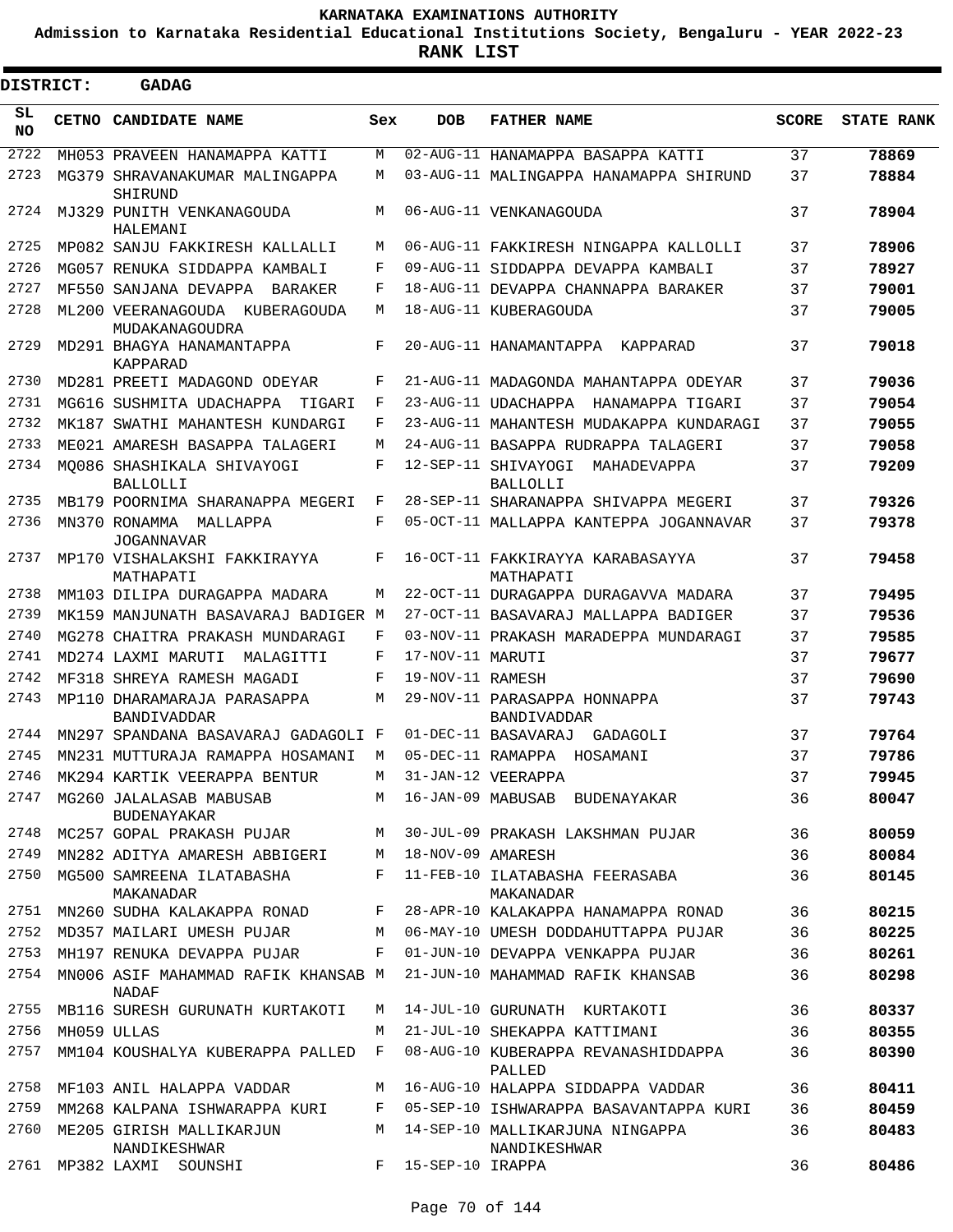**Admission to Karnataka Residential Educational Institutions Society, Bengaluru - YEAR 2022-23**

ı

| <b>DISTRICT:</b> |       | <b>GADAG</b>                                  |     |                   |                                                       |              |                   |
|------------------|-------|-----------------------------------------------|-----|-------------------|-------------------------------------------------------|--------------|-------------------|
| SL<br><b>NO</b>  | CETNO | <b>CANDIDATE NAME</b>                         | Sex | DOB               | <b>FATHER NAME</b>                                    | <b>SCORE</b> | <b>STATE RANK</b> |
| 2762             |       | MG373 AKSHATHA KUBERAPPA<br>HOLEYACHE         | F   | $27 - SEP - 10$   | KUBERAPPA KALAVEERAPPA<br>HOLEYACHE                   | 36           | 80516             |
| 2763             |       | MG108 SUVARNA RAMAPPA KONTIKALL               | F   |                   | 02-OCT-10 RAMAPPA CHANNAPPA KONTIKALL                 | 36           | 80538             |
| 2764             |       | MA238 MANJUNATH NAVALAGUND                    | М   | $11 - OCT - 10$   | SOMANNA NAVALAGUND                                    | 36           | 80573             |
| 2765             |       | MF101 PAVITRA NINGAPPA DOLLIN                 | F   |                   | 11-OCT-10 NINGAPPA                                    | 36           | 80574             |
| 2766             |       | MD059 SPANDANA YAMANURAPPA<br>NARASAPPANAVAR  | F   |                   | 12-OCT-10 YAMANURAPPA MAHANTAGOUDA<br>NARASAPPANAVAR  | 36           | 80579             |
| 2767             |       | MG475 SANTHOSHA MALLAPPA<br><b>BELAGATTI</b>  | М   |                   | 18-OCT-10 MALLAPPA SHANKRAPPA BELAGATTI               | 36           | 80604             |
| 2768             |       | MA018 SANIKA DYAMANAGOUDA KADAKOL F           |     |                   | 19-OCT-10 DYAMANAGOUDA TIRAKANAGOUDA<br>KADAKOL       | 36           | 80612             |
| 2769             |       | MM209 SANJEEV APPANNA BHANDIWADA              | М   |                   | 19-OCT-10 APPANNA HANAMAPPA BHANDIWADA                | 36           | 80613             |
| 2770             |       | MF085 HEMANT JAYANAND ULLATTI                 | М   |                   | 30-OCT-10 JAYANAND KARIYAPPA ULLATTI                  | 36           | 80668             |
| 2771             |       | MC180 PUTTARAJ VEERESH METI                   | М   |                   | 03-NOV-10 VEERESH SOMAPPA METI                        | 36           | 80683             |
| 2772             |       | MA034 DHANALAXMI VEERANNA ANGADI              | F   |                   | 07-NOV-10 VEERANNA BASETEPPA ANGADI                   | 36           | 80697             |
| 2773             |       | MK125 CHANDANA HOLEYAPPA KUMBAR               | F   |                   | 10-NOV-10 HOLEYAPPA MAHADEVAPPA KUMBAR                | 36           | 80713             |
| 2774             |       | MF093 DARSHAN PRAKASH LAMANI                  | М   |                   | 10-NOV-10 PRAKASH TAVAREPPA LANAMI                    | 36           | 80714             |
| 2775             |       | MF520 GANGADHAR KRISHNAPPA LAMANI M           |     | $12 - NOV - 10$   | KRISHNAPPA SOMLEPPA LAMANI                            | 36           | 80726             |
| 2776             |       | MH075 DEVIPRIYA PARASURAM PUJAR               | F   |                   | 18-NOV-10 PARASURAM MAYAPPA PUJAR                     | 36           | 80753             |
| 2777             |       | MB150 VISHWANATH GURAPPA VANAGERI M           |     | 20-NOV-10         | GURAPPA MALLAPPA VANAGERI                             | 36           | 80763             |
| 2778             |       | MD363 BHAVANA LOKESH BHAJANTRI                | F   |                   | 26-NOV-10 LOKESH CHANDRASHEKHAR<br>BHAJANTRI          | 36           | 80799             |
| 2779             |       | MA069 SANNABEERESH PUNDEERAPPA<br>PUJAR       | М   |                   | 05-DEC-10 PUNDEERAPPA<br>PUJAR                        | 36           | 80843             |
| 2780             |       | MN319 AMRUTA SHARANAPPA JALIHAL               | F   | $18 - DEC - 10$   | SHARANAPPA AMARAPPA JALIHAL                           | 36           | 80901             |
| 2781             |       | ME127 SANJU<br>REKHAPPA CHAVHAN               | М   |                   | 01-JAN-11 REKHAPPA HANAMAPPA CHAVHAN                  | 36           | 81011             |
| 2782             |       | MN066 BASAVARAJ MUTTAPPA KENDUR               | М   |                   | 03-JAN-11 MUTTAPPA YALLAPPA KENDUR                    | 36           | 81033             |
| 2783             |       | MJ307 MALATESH BASAVARAJ BARAKER              | М   |                   | 04-JAN-11 BASAVARAJ HANAMANTAPPA<br><b>BARAKER</b>    | 36           | 81046             |
| 2784             |       | MD146 BHAVYA BASAPPA MADIWALAR                | F   | 05-JAN-11 BASAPPA |                                                       | 36           | 81049             |
| 2785             |       | MD362 SOUMYA BASAPPA BOSALE                   | F   |                   | 05-JAN-11 BASAPPA KALAKAPPA BOSALE                    | 36           | 81051             |
| 2786             |       | MN127 VARSHINI SHARANAPPAGOUDA<br>CHOUDARADDI | F   |                   | 11-JAN-11 SHARANAPPAGOUDA BHARAMAGOUDA<br>CHOUDARADDI | 36           | 81090             |
| 2787             |       | MB158 AMRUTA MANOHAR RATHOD                   | F   |                   | 18-JAN-11 MANOHAR SOMAPPA RATHOD                      | 36           | 81129             |
| 2788             |       | MA502 IRFAN IMAMSAB DAYAMMANAVAR M            |     |                   | 19-JAN-11 IMAMSAB HASANASAB<br>DAYAMMANAVAR           | 36           | 81138             |
| 2789             |       | MG689 POOJA SHARANAPPA SUNKADA                | F   |                   | 26-JAN-11 SHARANAPPA VIRUPAKSHAPPA<br>SUNKADA         | 36           | 81167             |
| 2790             |       | MN166 BHARATI MUTTAPPA JAGGAL                 | F   |                   | 29-JAN-11 MUTTAPPA RAMAPPA JAGGAL                     | 36           | 81183             |
| 2791             |       | MB044 HONNAVVA PRABANNA DOOLIN                | F   |                   | 29-JAN-11 PRABANNA RANGAPPA DOOLIN                    | 36           | 81184             |
| 2792             |       | MF178 DANAPPAGOUDA MALLANAGOUDA<br>PATIL      | М   |                   | 31-JAN-11 MALLANAGOUDA NEELAPPAGOUDA<br>PATIL         | 36           | 81198             |
| 2793             |       | MA200 ASHWINI RAVI RALADODDI                  | F   |                   | 02-FEB-11 RAVI NAGARAJ RALADODDI                      | 36           | 81208             |
| 2794             |       | MB209 DIVYA KALAPPA KARJAGI                   | F   |                   | 05-FEB-11 KALAPPA BHEEMAPPA KARJAGI                   | 36           | 81228             |
| 2795             |       | MG742 MAITRA MANJUNATHA<br>KORLAHALLI         | F   |                   | 07-FEB-11 MANJUNATHA SHANKRAPPA<br>KORLAHALLI         | 36           | 81248             |
| 2796             |       | MF132 NEELAPPA PUTTAPPA BETAGERI M            |     |                   | 11-FEB-11 PUTTAPPA NEELAPPA BETAGERI                  | 36           | 81282             |
| 2797             |       | MF496 GANGAMMA MANJUNATH<br>BHAVIKATTI        | F   |                   | 18-FEB-11 MANJUNATH KHANAPPA BHAVIKATTI               | 36           | 81329             |
| 2798             |       | MJ160 B PRAJWAL MARUTI DODAMANI               | М   |                   | 19-FEB-11 MARUTI BIMAPPA DODAMANI                     | 36           | 81332             |
| 2799             |       | MN372 BASAVVA PARKASH JANTLI                  | F   |                   | 20-FEB-11 PARKASH BASAPPA JANTLI                      | 36           | 81340             |
| 2800             |       | ME018 CHITRA MALLESH GUDADUR                  | F   |                   | 03-MAR-11 MALLESH SHEKARAPPA GUDADUR                  | 36           | 81394             |
| 2801             |       | MA174 SAMARTH MAHAVEER BANNIKOPPA M           |     |                   | 05-MAR-11 MAHAVEER PADMAPPA BANNIKOPPA                | 36           | 81419             |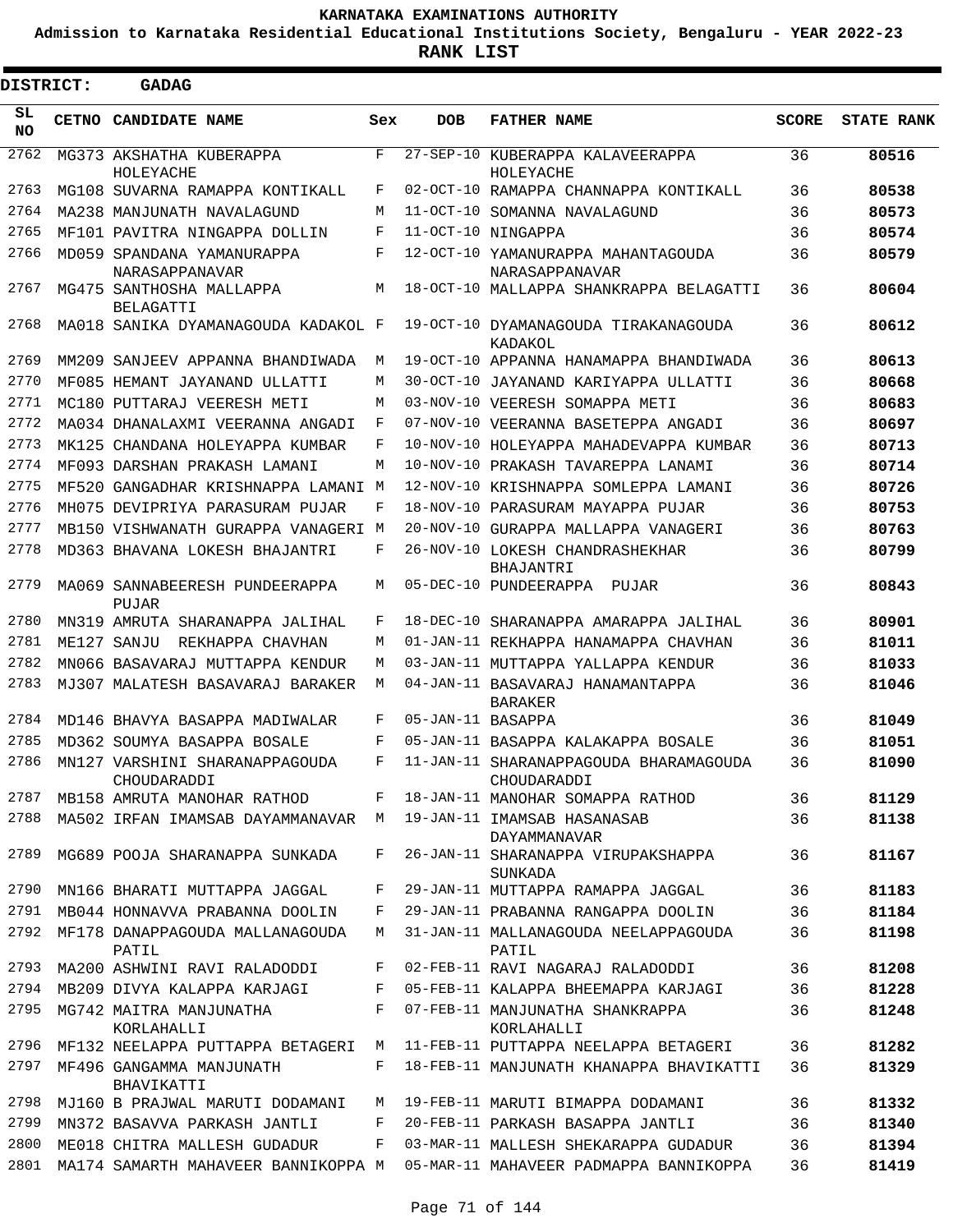**Admission to Karnataka Residential Educational Institutions Society, Bengaluru - YEAR 2022-23**

 $\blacksquare$ 

**RANK LIST**

| DISTRICT: | <b>GADAG</b>                                    |     |                   |                                                       |              |                   |
|-----------|-------------------------------------------------|-----|-------------------|-------------------------------------------------------|--------------|-------------------|
| SL<br>NO. | CETNO CANDIDATE NAME                            | Sex | <b>DOB</b>        | <b>FATHER NAME</b>                                    | <b>SCORE</b> | <b>STATE RANK</b> |
| 2802      | MA434 BASAMMA MAHADEVAPPA MEVUNDI F             |     |                   | 08-MAR-11 MAHADEVAPPA VEERABASAPPA<br>MEVUNDI         | 36           | 81441             |
| 2803      | MP058 CHETAN MANAPPA LAMANI                     | M   | 13-MAR-11 MANAPPA |                                                       | 36           | 81483             |
| 2804      | MA443 SACHINAGOUDA RAMANAGOUDA<br>PATIL         | M   |                   | 13-MAR-11 RAMANAGOUDA HANUMANTHGOUDA<br>PATIL         | 36           | 81489             |
| 2805      | MP302 SNEHA SANKANAGOUD GOUDRA                  | F   |                   | 14-MAR-11 SANKANAGOUD RAMANAGOUDA<br>GOUDRA           | 36           | 81499             |
| 2806      | MM127 PRAJWAL SHARANAPPAGOUD<br>HIREGOUDRA      | M   |                   | 19-MAR-11 SHARANAPPAGOUD BASANAGOUD<br>HIREGOUDRA     | 36           | 81534             |
| 2807      | MN352 SAHANA BASAVARAJ<br>MALIPPANAVAR          | F   |                   | 19-MAR-11 BASAVARAJ MALIPPANAVAR                      | 36           | 81535             |
| 2808      | MF560 SHASHIDHAR BASAVARAJ KATTI                | M   |                   | 19-MAR-11 BASAVARAJ<br>KATTI                          | 36           | 81536             |
| 2809      | MJ246 ADITI SHRIKANTH RITTI                     | F   |                   | 20-MAR-11 SHRIKANTH GIRADDI RITTI                     | 36           | 81540             |
| 2810      | ML250 TAJ SULTAN<br>MULLA                       | F   |                   | 22-MAR-11 GOUSUSAB MAHAMADASAB MULLA                  | 36           | 81566             |
| 2811      | MP227 KOTESHA RAMANNA BANDIVADDAR M             |     |                   | 29-MAR-11 RAMANNA SANNATIPPANNA<br><b>BANDIVADDAR</b> | 36           | 81605             |
| 2812      | MH125 SUMA THAKRAPPA RATHOD                     | F   |                   | 30-MAR-11 THAKRAPPA BHIMSINGH RATHOD                  | 36           | 81627             |
| 2813      | MP280 IMAMSAB SAKRESAB NADAF                    | M   |                   | 31-MAR-11 SAKRESAB IMAMSAB NADAF                      | 36           | 81633             |
| 2814      | MA225 KOTRESH NAGARAJ DESAI                     | M   |                   | 15-APR-11 NAGARAJ CHANNAPPA DESAI                     | 36           | 81773             |
| 2815      | MG620 KRISHNA BASAVARAJ<br>CHANNADASAR          | М   |                   | 16-APR-11 BASAVARAJ NAGAPPA CHANNADASAR               | 36           | 81779             |
| 2816      | MN168 PUNIT YALLAPPA MADAR                      | М   |                   | 18-APR-11 YALLAPPA SHIVALINGAPPA MADAR                | 36           | 81794             |
| 2817      | MG105 ASHWINI RANGAPPA GONDABAL                 | F   |                   | 25-APR-11 RANGAPPA DEVAPPA GONDABAL                   | 36           | 81852             |
| 2818      | MD300 YAMANURA MEDAR                            | M   | 28-APR-11 VIJAYA  |                                                       | 36           | 81886             |
| 2819      | MH285 SRUSHTHI SHIVAKUMAR UDANDI                | F   |                   | 30-APR-11 SHIVAKUMAR BHARAMAPPA UDANDI                | 36           | 81899             |
| 2820      | MG215 SWAPNA NINGAPPA CHOUDAKI                  | F   |                   | 01-MAY-11 NINGAPPA CHOUDAKI                           | 36           | 81911             |
| 2821      | MN074 VASANT BASAVARAJ JALIHAL                  | М   |                   | 03-MAY-11 BASAVARAJ YECHARAPPA JALIHAL                | 36           | 81930             |
| 2822      | MF390 VISHAL LAMANI                             | М   |                   | 11-MAY-11 GOVINDAPPA SAKRAPPA LAMANI                  | 36           | 82010             |
| 2823      | MK038 KIRAN MAILARAPPA<br>MARACHAKKANAVAR       | М   |                   | 23-MAY-11 MAILARAPPA MAHADEVAPPA<br>MARACHAKKANAVAR   | 36           | 82114             |
| 2824      | MA388 SHRIKANTHGOUDA BASANAGOUDA M<br>JALARADDI |     |                   | 03-JUN-11 BASANAGOUDA HANAMANTHGOUDA<br>JALARADDI     | 36           | 82236             |
|           | 2825 MD437 SANJAYAKUMAR VEERANNA<br>ANGADI      |     |                   | M 04-JUN-11 VEERANNA GOSAPPA ANGADI                   | 36           | 82246             |
| 2826      | MA036 SATISH RAVI MALAGIMANI                    | M   |                   | 13-JUN-11 RAVI VIJAY MALAGIMANI                       | 36           | 82367             |
| 2827      | MF296 YOGESHGOUDA MALLANAGOUDA<br>PATIL         | M   |                   | 16-JUN-11 MALLANAGOUDA BASANAGOUDA<br>PATIL           | 36           | 82401             |
| 2828      | MJ278 RAJU PARASHURAM HADAMANI                  | M   |                   | 17-JUN-11 PARASHURAM YALLAPPA HADAMANI                | 36           | 82403             |
| 2829      | MG113 CHAITRA HANAMANTA<br>BHOVIVADDAR          | F   |                   | 25-JUN-11 HANAMANTA YAMANAPPA<br>BHOVIVADDAR          | 36           | 82500             |
| 2830      | MC209 SUSHANTH SURANAGI                         | M   |                   | 27-JUN-11 MANJUNATH HANMANTHAPPA<br>SURANAGI          | 36           | 82533             |
| 2831      | MG362 VINUTA GANESH HATALAGERI                  | F   | 28-JUN-11 GANESH  |                                                       | 36           | 82545             |
| 2832      | MG208 KAVANA MALLIKARJUN KAMMAR                 | F   |                   | 29-JUN-11 MALLIKARJUN REVANEPPA KAMMAR                | 36           | 82549             |
| 2833      | MP217 PRAVEENA FAKKIRESH HOSAMANI M             |     |                   | 29-JUN-11 FAKKIRESH NINGAPPA HOSAMANI                 | 36           | 82550             |
| 2834      | MG403 BHAGYALAKSHMI YALLAPPA<br>MADDI           | F   |                   | 01-JUL-11 YALLAPPA FAKKEERAPPA MADDI                  | 36           | 82567             |
| 2835      | MF214 BHOOMIKA KALYANAPPA<br>HALLIKERI          | F   |                   | 02-JUL-11 KALYANAPPA SHIVAPUTRAPPA<br>HALLIKERI       | 36           | 82577             |
| 2836      | MA113 HRUTIK SHANKARAPPA NAYAK                  | М   |                   | 08-JUL-11 SHANKARAPPA                                 | 36           | 82645             |
| 2837      | MD438 ANITA VENKATESH GULED                     | F   |                   | 11-JUL-11 VENKATESH LAXMAN GULED                      | 36           | 82681             |
| 2838      | MJ059 SHIVABHODH VITTAL HEBASUR                 | М   |                   | 15-JUL-11 VITTAL RAMAPPA HEBASUR                      | 36           | 82718             |
| 2839      | MP177 KRISHNA JAGADEESH DASAR                   | M   |                   | 16-JUL-11 JAGADEESH DASAR                             | 36           | 82722             |
| 2840      | ME215 SPOORTI RAMESH HADIMANI                   | F   |                   | 19-JUL-11 RAMESH DHARMAPPA HADIMANI                   | 36           | 82762             |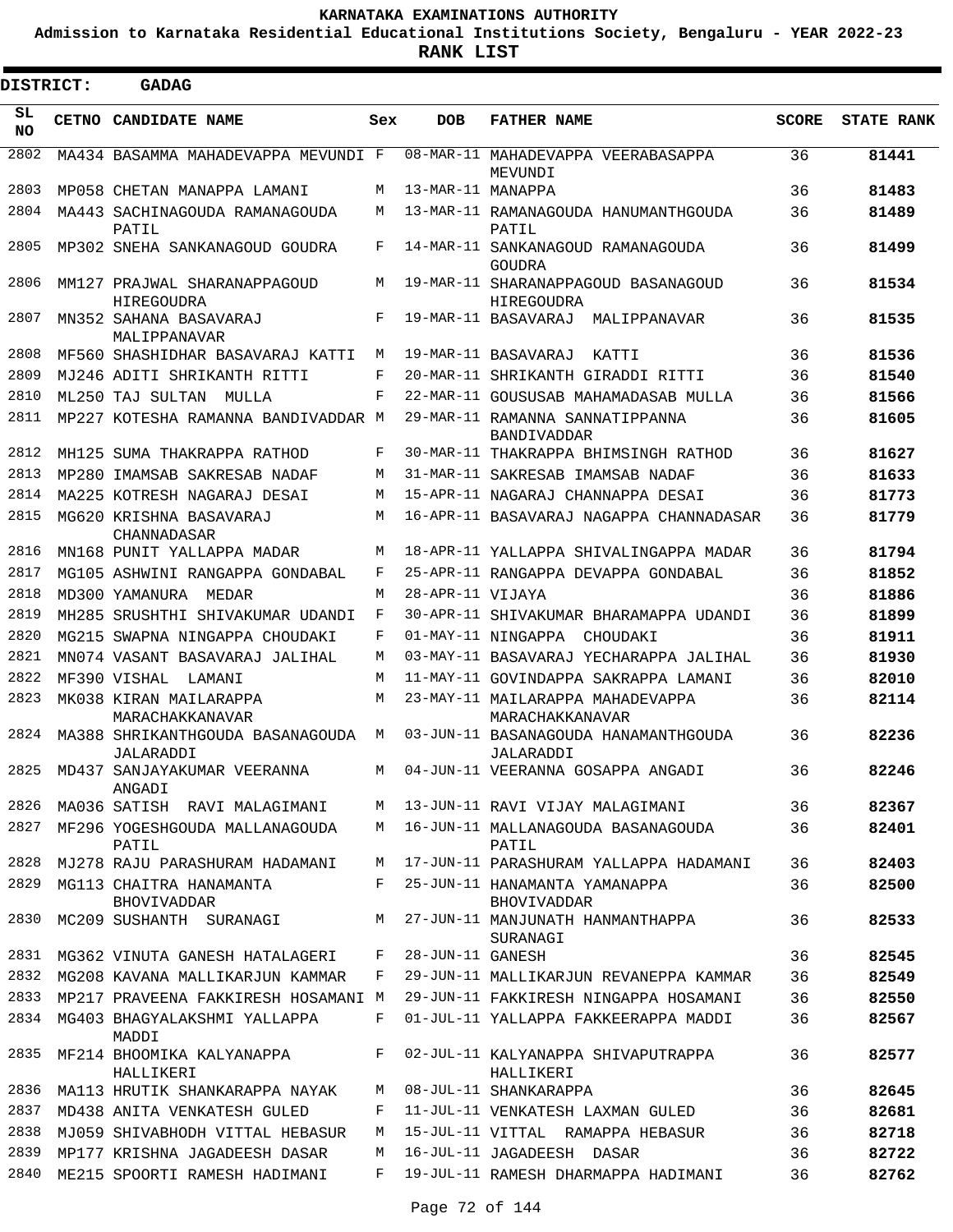**Admission to Karnataka Residential Educational Institutions Society, Bengaluru - YEAR 2022-23**

 $\blacksquare$ 

**RANK LIST**

| <b>DISTRICT:</b> |       | <b>GADAG</b>                                       |              |            |                                                |              |                   |
|------------------|-------|----------------------------------------------------|--------------|------------|------------------------------------------------|--------------|-------------------|
| SL<br>NO.        | CETNO | <b>CANDIDATE NAME</b>                              | Sex          | <b>DOB</b> | <b>FATHER NAME</b>                             | <b>SCORE</b> | <b>STATE RANK</b> |
| 2841             |       | MG085 ANU REVANASIDDAPPA PALLED                    | F            |            | 26-JUL-11 REVANASIDDAPPA YALLAPPA<br>PALLED    | 36           | 82836             |
| 2842             |       | ML005 BASAVARAJ SHIVASHANKARAPPA<br>GANIGER        | М            |            | 28-JUL-11 SHIVASHANKARAPPA ADIVEPPA<br>GANIGER | 36           | 82866             |
| 2843             |       | MG238 SHARANAPPA KRISHNAPPA<br>DODDAMANI           | М            |            | 01-AUG-11 KRISHNAPPA TAVAREPPA<br>DODDAMANI    | 36           | 82909             |
| 2844             |       | MD392 SHREYAS<br>RADDER                            | M            |            | 01-AUG-11 SHIVARADDEPPA RADDER                 | 36           | 82910             |
| 2845             |       | ML021 PRADEEP RAMESH GANIGER                       | М            |            | 16-AUG-11 RAMESH VEERAPPA GANIGER              | 36           | 83040             |
| 2846             |       | MB080 KALPANA FAKKIRAPPA<br>DODDAMANI              | F            |            | 20-AUG-11 FAKKIRAPPA DEVAPPA DODDAMANI         | 36           | 83073             |
| 2847             |       | MA346 SOUBHAGYA BASAVARAJ<br>SAIDAPUR              | F            |            | 24-AUG-11 BASAVARAJ FAKKIRAPPA SAIDAPUR        | 36           | 83104             |
| 2848             |       | MP069 LAXMAVVA DEVENDRAPPA KUDARI F                |              |            | 26-AUG-11 DEVENDRAPPA<br>KUDARI                | 36           | 83119             |
| 2849             |       | MK061 PRIYANKA MUTTANAGOUDA PATIL F                |              |            | 27-AUG-11 MUTTANAGOUDA PARTHAGOUDA<br>PATIL    | 36           | 83128             |
| 2850             |       | MB092 GOURAVVA<br>PARASAPPA<br>BHAJANTRI           | F            |            | 30-AUG-11 PARASAPPA YALLAPPA BHAJANTRI         | 36           | 83150             |
| 2851             |       | MF206 VEENA NEMANNA LAMANI                         | F            |            | 30-AUG-11 NEMANNA PARAPPA LAMANI               | 36           | 83156             |
| 2852             |       | MA328 DEEPIKA RAMACHANDRA CHAVHAN F                |              |            | 10-SEP-11 RAMACHANDRA CHANNAPPA CHAVHAN        | 36           | 83236             |
| 2853             |       | MA103 CHANNABASAYYA IRAYYA<br>GUDDIMATH            | М            |            | 14-SEP-11 IRAYYA GAMGAYYA GUDDIMATH            | 36           | 83271             |
| 2854             |       | MB086 RANJITA PARAPPA CHAVADI                      | F            |            | 07-OCT-11 PARAPPA SANGAPPA CHAVADI             | 36           | 83428             |
| 2855             |       | MD034 SNEHA CHIDANAND PARANGI                      | F            |            | 07-OCT-11 CHIDANAND<br>PARANGI                 | 36           | 83430             |
| 2856             |       | MF616 SHIVARAJ BHIMSHE VALEKAR                     | M            |            | 08-OCT-11 BHIMSHE IRAPPA VALEKAR               | 36           | 83436             |
| 2857             |       | MJ310 SUPREETH RAMACHANDRA MANE                    | М            |            | 11-OCT-11 RAMACHANDRA                          | 36           | 83455             |
| 2858             |       | MJ264 ANAND FAKIRAPPA HARALAKATTI M                |              |            | 12-OCT-11 FAKIRAPPA HARALAKATTI                | 36           | 83457             |
| 2859             |       | MJ342 SUSMITA MARUTI VAGGAR                        | F            |            | 12-OCT-11 MARUTI RAMAPPA VAGGAR                | 36           | 83463             |
| 2860             |       | MB018 ANUPAMA KARIYAPPA CHIKARAR                   | F            |            | 15-OCT-11 KARIYAPPA HANAMAPPA CHIKARAR         | 36           | 83480             |
| 2861             |       | MM228 RAJESHWARI TEERTHAPPA<br>RAGATI              | F            |            | 22-OCT-11 TEERTHAPPA SHIVAPPA RAGATI           | 36           | 83527             |
| 2862             |       | MA289 VIDYA TIPPANNA HADAGALI                      | F            |            | 25-OCT-11 TIPPANNA SHIVAMURTEPPA<br>HADAGALI   | 36           | 83549             |
| 2863             |       | MG710 PRIYA BASAVAREDDEPPA<br>ABBIGERI             | F            |            | 27-OCT-11 BASAVAREDDEPPA KARIYAPPA<br>ABBIGERI | 36           | 83559             |
| 2864             |       | ML233 VIKAS ADIVEPPA METI                          | M            |            | 28-OCT-11 ADIVEPPA VEERUPAKSHAPPA METI         | 36           | 83570             |
| 2865             |       | MJ162 AISHWARYA BARAMAPPA KANAVI                   | $\mathbf{F}$ |            | 07-NOV-11 BARAMAPPA MAHADEVAPPA KANAVI         | 36           | 83632             |
| 2866             |       | ML141 SHIVAKUMARAYYA<br>GURUSHIDDAYYA SAVALAGIMATH | M            |            | 14-NOV-11 GURUSHIDDAYYA SAVALAGIMATH           | 36           | 83699             |
| 2867             |       | MG347 SAVITA TIRAKAPPA CHOUTNAVAR F                |              |            | 16-NOV-11 TIRAKAPPA FAKKIRAPPA<br>CHOUTNAVAR   | 36           | 83714             |
| 2868             |       | MF098 ANNAPURNA ANAND JADAV                        | F            |            | 17-NOV-11 ANAND GHANEYAPPA JADAV               | 36           | 83715             |
| 2869             |       | MP320 KAVERI HALESH SANADI                         | F            |            | 24-NOV-11 HALESH BIRAPPA SANADI                | 36           | 83758             |
| 2870             |       | MM069 SHRAVANI BASAVARAJ ANGADI                    | F            |            | 24-NOV-11 BASAVARAJ PRABHULINGAPPA<br>ANGADI   | 36           | 83760             |
| 2871             |       | ML187 SHREYA YAMANAPPA SUNAGAR                     | F            |            | 25-NOV-11 YAMANAPPA LAKKAPPA SUNAGAR           | 36           | 83765             |
| 2872             |       | MB166 KARTHIK SHIVANAND POOJAR                     | М            |            | 26-NOV-11 SHIVANAND BHIMAPPA POOJAR            | 36           | 83768             |
| 2873             |       | MP004 ABHI RAVI LAMANI                             | M            |            | 27-NOV-11 RAVI VEEREPPA LAMANI                 | 36           | 83774             |
| 2874             |       | MD085 SAHANABEGUM ALLABHAKSHI<br>KADADI            | F            |            | 17-DEC-11 ALLABHAKSHI MUKTUM SAB KADADI        | 36           | 83875             |
| 2875             |       | MD429 AISHWARY BASAVARAJ<br>VEERASHETTI            | F            |            | 22-DEC-11 BASAVARAJ                            | 36           | 83897             |
| 2876             |       | MD148 PADMA                                        | F            |            | 30-DEC-11 BASAVANTARAY HAVALDAR                | 36           | 83939             |
| 2877             |       | MA068 KAVERI LAXMAN VADDAR                         | F            |            | 16-JAN-12 LAXMAN SOMAPPA VADDAR                | 36           | 83985             |
| 2878             |       | MG343 DEVARAJ NAGAPPA TALAWAR                      | M            |            | 27-JAN-12 NAGAPPA DEVAPPA TALAWAR              | 36           | 84005             |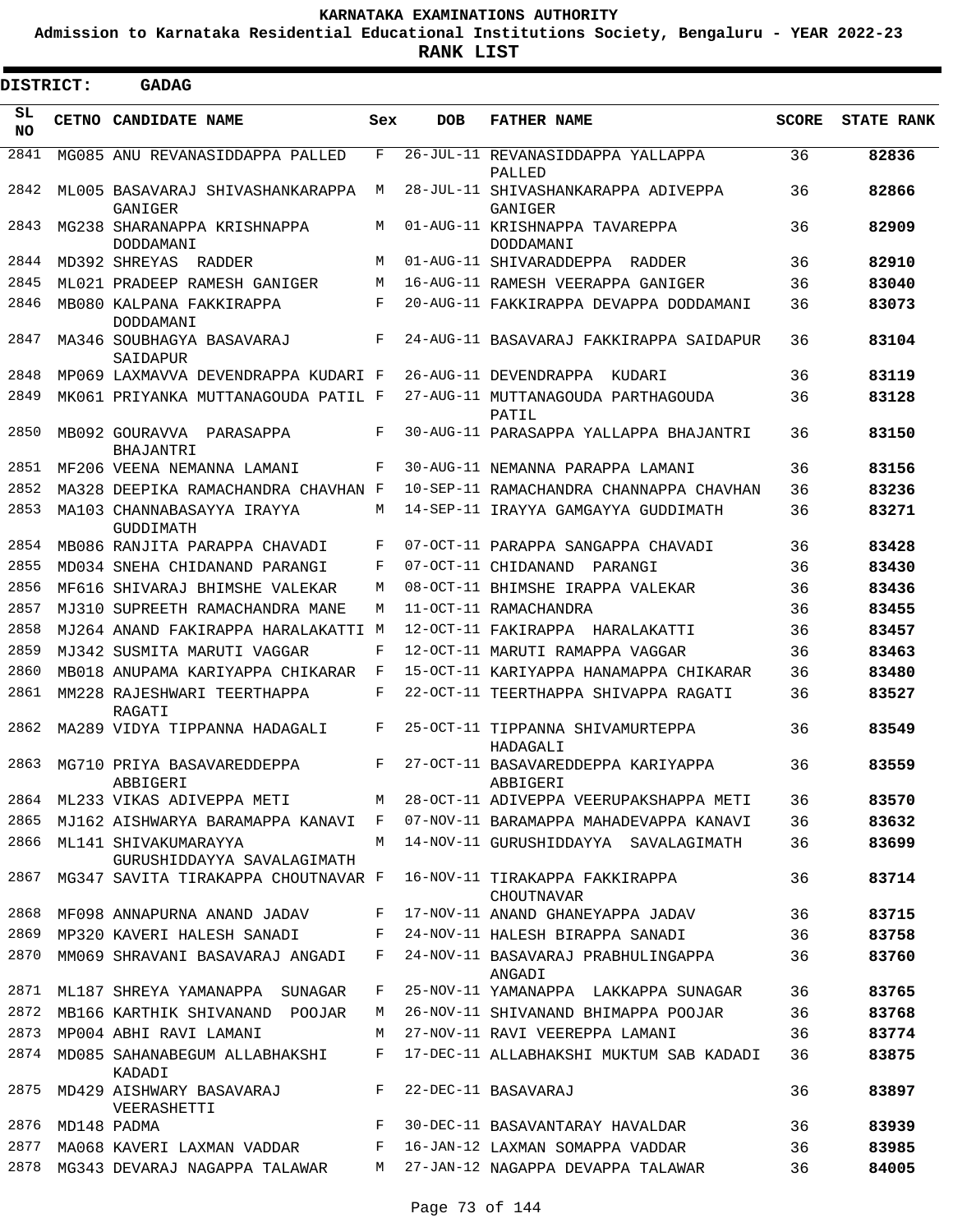**Admission to Karnataka Residential Educational Institutions Society, Bengaluru - YEAR 2022-23**

 $\blacksquare$ 

**RANK LIST**

| DISTRICT:  | <b>GADAG</b>                                    |     |            |                                                |              |                   |
|------------|-------------------------------------------------|-----|------------|------------------------------------------------|--------------|-------------------|
| SL.<br>NO. | CETNO CANDIDATE NAME                            | Sex | <b>DOB</b> | <b>FATHER NAME</b>                             | <b>SCORE</b> | <b>STATE RANK</b> |
| 2879       | MD063 KAVYA GOURAVVA HIREMANI                   | F   |            | 05-DEC-12 GOURAVVA                             | 36           | 84080             |
| 2880       | MJ212 ARATI VENKAPPA MADAR                      | F   |            | 14-DEC-09 VENKAPPA<br>MADAR                    | 35           | 84121             |
| 2881       | ML218 SHANKRAMMA PRAKASH<br>HUYILAGOL           | F   |            | 01-JAN-10 PRAKASH SHIVAPPA HUYILGOL            | 35           | 84138             |
| 2882       | MH124 SAHEEL GOUSUSAB BUDENAYKAR                | М   |            | 28-JAN-10 GOUSUSAB KASHIMSAB BUDENAYKAR        | 35           | 84158             |
| 2883       | MK072 TRSHAD BASAPUR                            | М   |            | 04-FEB-10 MAKTUMSAB HUSENSAB BASAPUR           | 35           | 84164             |
| 2884       | ML278 SUSHMITA NAGAPPA RAJUR                    | F   |            | 05-MAR-10 NAGAPPA VEERABHADRAPPA RAJUR         | 35           | 84184             |
| 2885       | MF126 NARAYAN KRISHNAPPA LAMANI                 | М   |            | 02-APR-10 KRISHNAPPA<br>LAMANI                 | 35           | 84208             |
| 2886       | MJ269 VINUTA SHEKHARAPPA TALAWAR                | F   | 23-APR-10  | SHEKHARAPPA<br>TALAWAR                         | 35           | 84225             |
| 2887       | MA462 NAVEENAKUMAR                              | М   |            | 30-APR-10 DYAMANNA<br>BADIGERA                 | 35           | 84232             |
| 2888       | MP389 LOHIT PARASHURAM LAMANI                   | М   |            | 22-MAY-10 PARASHURAM TAVAREPPA LAMANI          | 35           | 84254             |
| 2889       | MP182 AASHEEF PEERASAB PINJAR                   | М   |            | 25-MAY-10 PEERASAB CHAMANASAB PINJAR           | 35           | 84258             |
| 2890       | MF076 PUNIT KALLAPPA LAMANI                     | М   |            | 29-MAY-10 KALLAPPA DEVAPPA LAMANI              | 35           | 84265             |
| 2891       | MK242 KIRAN SHIVAPPA KAKNUR                     | М   |            | 04-JUN-10 SHIVAPPA                             | 35           | 84277             |
| 2892       | MG197 PREETI VASANTH LAMANI                     | F   |            | 04-JUN-10 VASANTH YESHAPPA LAMANI              | 35           | 84278             |
| 2893       | MH249 PUSHPA HANAMAPPA KARADANI                 | F   |            | 19-JUN-10 HANAMAPPA KARISIDDAPPA<br>KARADANI   | 35           | 84300             |
| 2894       | MD186 BASAMMA PARASAPPA<br>PARAMANNAVAR         | F   |            | 07-JUL-10 PARASAPPA BHEEMAPPA<br>PARAMANNAVAR  | 35           | 84316             |
| 2895       | MF280 JEEVAN ANAND DESAI                        | M   |            | 14-JUL-10 ANAND HANAMATAPPA DESAI              | 35           | 84326             |
| 2896       | MA041 FAKKIRESH HANUMANTAPPA<br>CHABBI          | М   |            | 27-JUL-10 HANUMANTAPPA CHANNAPPA CHABBI        | 35           | 84342             |
| 2897       | ME050 VIRUPAKSHI BASAVARAJ<br><b>VYAPARI</b>    | M   |            | 27-JUL-10 BASAVARAJ                            | 35           | 84344             |
| 2898       | MN025 SAGAR VEERABHADRAPPA<br>JADAMALLI         | M   |            | 29-JUL-10 VEERABHADRAPPA BASAPPA<br>JADAMALLI  | 35           | 84345             |
| 2899       | MJ315 AMULYA HANAMARADDI METI                   | F   |            | 17-AUG-10 HANAMARADDI SHIDDARADDI METI         | 35           | 84389             |
| 2900       | ML073 BASAVARAJ RAMAPPA HUNAGUNDI M             |     |            | 18-AUG-10 RAMAPPA SUBHAS HUNAGUNDI             | 35           | 84393             |
| 2901       | MM089 CHETAN CHANDRAKANTAPPA<br>KUMBAR          | М   |            | 25-AUG-10 CHANDRAKANTAPPA BASAPPA<br>KUMBAR    | 35           | 84410             |
| 2902       | MD027 GANESH SURESH MALOTTAR                    | М   |            | 20-SEP-10 SURESH YAMANAPPA MALOTTAR            | 35           | 84490             |
| 2903       | MK148 SACHIN KASHAPPA TALAWAR                   | М   |            | 25-SEP-10 KASHAPPA                             | 35           | 84508             |
| 2904       | MG186 VIKRAM BASAVARAJ PARADDI                  | M   |            | 26-SEP-10 BASAVARAJ SANGANABASAPPA<br>PARADDI  | 35           | 84513             |
| 2905       | MD354 SHIVAKUMAR BASAVARAJ<br>NADAKATTIN        | M   |            | 01-OCT-10 BASAVARAJ NADAKATTIN                 | 35           | 84533             |
| 2906       | ML181 INUS YAMANURSAB ALAGUNDI                  | М   |            | 03-OCT-10 YAMANURSAB TAJUSAB ALAGUNDI          | 35           | 84544             |
| 2907       | MD427 NIRMALA GANESH RATHOD                     | F   |            | 06-OCT-10 GANESH SHANKRAPPA RATHOD             | 35           | 84564             |
| 2908       | MO081 GANESH CHANDRAPPA LAMANI                  | М   |            | 12-OCT-10 CHANDRAPPA MUNIYAPPA LAMANI          | 35           | 84592             |
| 2909       | MG126 MATIN JANDIFEER GARADIMANI                | М   |            | 12-OCT-10 JANDIFEER DADASAB GARADIMANI         | 35           | 84596             |
| 2910       | MD169 VIJAYAKUMAR MUTTANAGOUDA<br>PATIL         | M   |            | 12-OCT-10 MUTTANAGOUDA                         | 35           | 84599             |
| 2911       | MP066 GIRISH DURAGAPPA SORATUR                  | М   |            | 18-OCT-10 DURAGAPPA GOVINDAPPA SORATUR         | 35           | 84622             |
| 2912       | MF523 AJAY NINGAPPA LAMANI                      | М   |            | 23-OCT-10 NINGAPPA HOMBANNA LAMANI             | 35           | 84644             |
| 2913       | MD021 VIJAYALAKSHMI BASAPPA KURI                | F   |            | 28-OCT-10 BASAPPA CHENNAPPA KURI               | 35           | 84677             |
| 2914       | ME039 DEEPA IRAPPA LAMANI                       | F   |            | 01-NOV-10 IRAPPA POMAPPA LAMANI                | 35           | 84685             |
| 2915       | MG570 LAKSHMAVVA BULLAPPA<br><b>CHOUTANAVAR</b> | F   |            | 06-NOV-10 BULLAPPA SIDDAPPA CHOUTANAVAR        | 35           | 84707             |
| 2916       | MF111 ANITA SHANKAR LAMANI                      | F   |            | 15-NOV-10 SHANKAR GURAPPA LAMANI               | 35           | 84746             |
| 2917       | MG251 KARISIDDAPPA MALLAPPA UPPAR M             |     |            | 16-NOV-10 MALLAPPA SIDDAPPA UPPAR              | 35           | 84756             |
| 2918       | MP246 YASHMEEN HUSAINSAB KURTKOTI F             |     |            | 20-NOV-10 HUSAINSAB KURTKOTI                   | 35           | 84777             |
| 2919       | MM034 SUSHMITA FAKKIRAPPA<br>SANNAKKANAVAR      | F   |            | 21-NOV-10 FAKKIRAPPA SHIVAPPA<br>SANNAKKANAVAR | 35           | 84781             |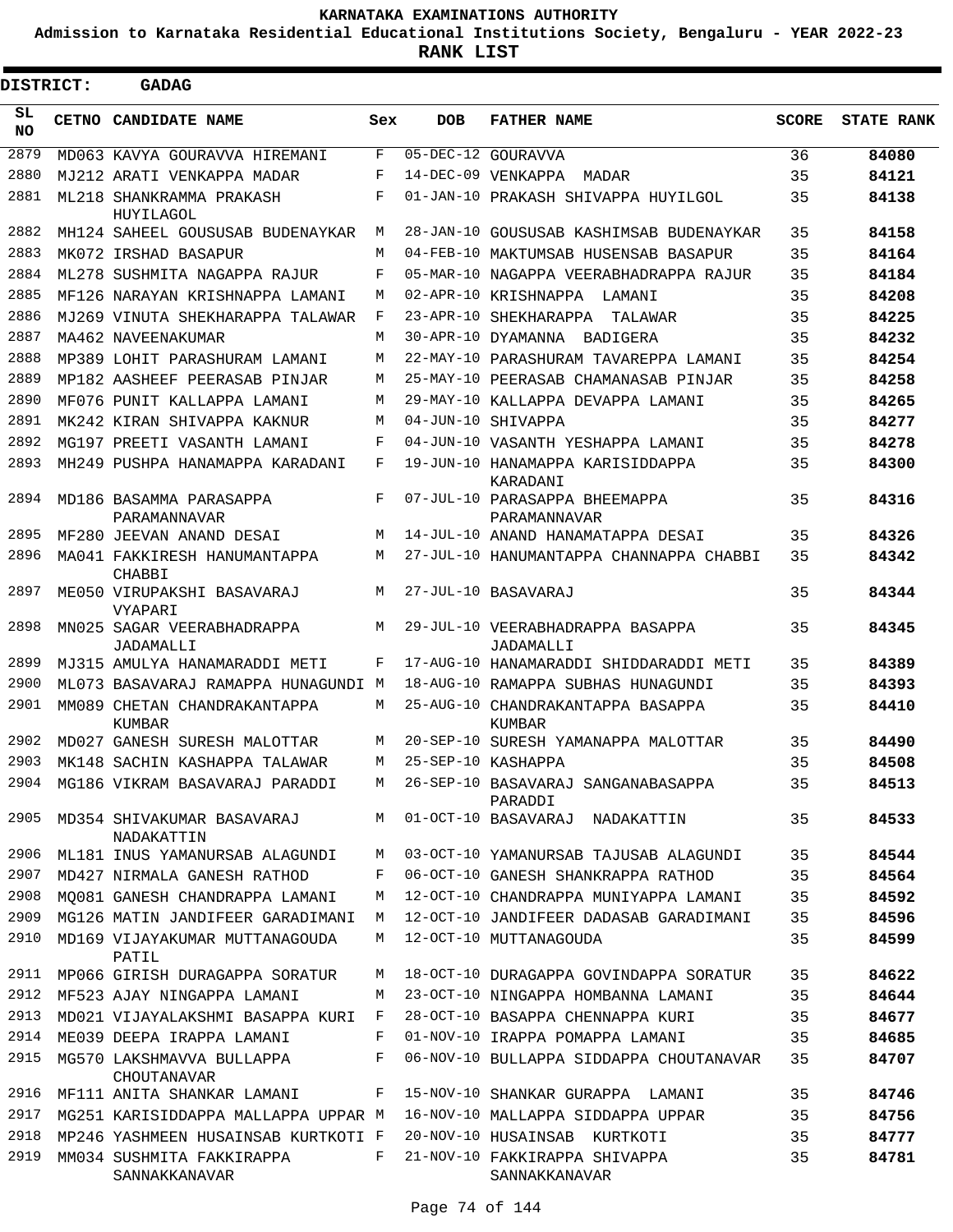**Admission to Karnataka Residential Educational Institutions Society, Bengaluru - YEAR 2022-23**

 $\blacksquare$ 

**RANK LIST**

Е

| <b>DISTRICT:</b> | <b>GADAG</b>                                   |     |                    |                                                  |              |                   |
|------------------|------------------------------------------------|-----|--------------------|--------------------------------------------------|--------------|-------------------|
| SL<br>NO         | CETNO CANDIDATE NAME                           | Sex | <b>DOB</b>         | <b>FATHER NAME</b>                               | <b>SCORE</b> | <b>STATE RANK</b> |
| 2920             | MN227 PRASHANT VENKAPPA MAJJAGI                | M   |                    | 28-NOV-10 VENKAPPA                               | 35           | 84797             |
| 2921             | ME132 REKHA TIPPANNA MARANABASARI F            |     |                    | 29-NOV-10 TIPPANNA JAGADEESHAPPA<br>MARANABASARI | 35           | 84804             |
| 2922             | MJ241 SANGEETA<br>FAKKIRAPPA NAYKAR F          |     |                    | 01-DEC-10 FAKKIRAPPA YALLAPPA NAYKAR             | 35           | 84814             |
| 2923             | MO070 SANIYABEGUM DODDAMOULASAB<br>NADAF       | F   |                    | 05-DEC-10 DODDAMOULASAB DASTAGEERSAB<br>NADAF    | 35           | 84836             |
| 2924             | ME075 SAMEERALI HUSENSAB TOTAD                 | М   |                    | 06-DEC-10 HUSENSAB                               | 35           | 84844             |
| 2925             | MJ285 MAILARI JAGADISH HADAPAD                 | М   |                    | 09-DEC-10 JAGADISH<br>HADAPAD                    | 35           | 84858             |
| 2926             | MJ142 SHIVANAGOUD SALIGOUD<br>SALIGOUDR        | М   | 09-DEC-10 SALIGOUD |                                                  | 35           | 84863             |
| 2927             | MD136 MUTTAPPA BASAPPA PUJAR                   | M   |                    | 13-DEC-10 BASAPPA HANAMAPPA PUJAR                | 35           | 84879             |
| 2928             | MB189 SANGEETA SHIVAPPA JADI                   | F   |                    | 22-DEC-10 SHIVAPPA MAHADEVAPPA JADI              | 35           | 84919             |
| 2929             | MJ340 SUVARNA BHEERAPPA KALAHAL                | F   |                    | 29-DEC-10 BHEERAPPA                              | 35           | 84959             |
| 2930             | MP156 BHARATH DEVINDRAPPA TALAWAR M            |     |                    | 03-JAN-11 DEVINDRAPPA                            | 35           | 85038             |
| 2931             | MK290 PRAJWAL GANAPATI KAMBAR                  | М   |                    | 04-JAN-11 GANAPATI KALAPPA KAMBAR                | 35           | 85053             |
| 2932             | MP113 KAVYA YALLAPPA<br>KENCHAKKANAVAR         | F   |                    | 06-JAN-11 YALLAPPA KENCHAKKANAVAR                | 35           | 85062             |
| 2933             | MG140 RAKSHITA HANAMANTAPPA<br>BANDIVADDAR     | F   |                    | 14-JAN-11 HANAMANTAPPA<br>BANDIVADDAR            | 35           | 85113             |
| 2934             | MP053 EKALAVYA NANAPPA LAMANI                  | M   | 15-JAN-11 NANAPPA  |                                                  | 35           | 85119             |
| 2935             | MG472 NETRA KADAPPA KAMBALI                    | F   |                    | 15-JAN-11 KADAPPA KARIYAPPA KAMBALI              | 35           | 85121             |
| 2936             | MH313 TOUHEEDAHMADA MABUSAB<br>MOOLIMANI       | M   |                    | 18-JAN-11 MABUSAB MUSTUSAB MOOLIMANI             | 35           | 85142             |
| 2937             | MD240 BHEEMAVVA KALLAPPA KUMBAR                | F   |                    | 20-JAN-11 KALLAPPA SIDDAPPA KUMBAR               | 35           | 85150             |
| 2938             | MG094 PRIYANKA IRANNA SHIRAHATTI               | F   |                    | 24-JAN-11 IRANNA RAMAPPA SHIRAHATTI              | 35           | 85179             |
| 2939             | MN377 ANU YALLAPPA MADAR                       | F   |                    | 29-JAN-11 YALLAPPA GALEPPA MADAR                 | 35           | 85201             |
| 2940             | MN178 VIJAYALAXMI SHIVAPPA<br>KADEMANI         | F   |                    | 04-FEB-11 SHIVAPPA BASAPPA KADEMANI              | 35           | 85248             |
| 2941             | MN339 ARPITA ADIVEPPA<br>CHIMMANKATTI          | F   |                    | 06-FEB-11 ADIVEPPA SANGAPPA<br>CHIMMANKATTI      | 35           | 85254             |
| 2942             | MC014 MANYASHRI NINGAPPA GUNJALAD F            |     |                    | 06-FEB-11 NINGAPPA VEERAPPA GUNJALAD             | 35           | 85257             |
| 2943             | MB248 MOHAMADYASEEN HUCHCHUSAB<br>NADAF        | М   |                    | 07-FEB-11 HUCHCHUSAB ALLISAB NADAF               | 35           | 85265             |
| 2944             | MF069 PURNIMA GANESH LAMANI                    | F   |                    | 12-FEB-11 GANESH TULCHAPPA LAMANI                | 35           | 85297             |
| 2945             | MN371 AKASH MALLAPPA MADAR                     | M   |                    | 15-FEB-11 MALLAPPA LAXMAPPA MADAR                | 35           | 85321             |
| 2946             | MF158 REVATI SHIVAPPA LAMANI                   | F   |                    | 23-FEB-11 SHIVAPPA HIRAPPA LAMANI                | 35           | 85371             |
| 2947             | MM008 NAVEEN MUTTAPPA MULIMANI                 | M   |                    | 25-FEB-11 MUTTAPPA SANTAPPA MULIMANI             | 35           | 85393             |
| 2948             | MH050 SALAVVA LALAPPA LAMANI                   | F   |                    | 03-MAR-11 LALAPPA GANGAPPA LAMANI                | 35           | 85439             |
| 2949             | MM043 PRIYA MANOHARA HADIMANI                  | F   |                    | 12-MAR-11 MANOHARA LAKSHMAPPA HADIMANI           | 35           | 85509             |
| 2950             | MF142 KIRAN SURESH LAMANI                      | M   |                    | 13-MAR-11 SURESH HALAPPA LAMANI                  | 35           | 85521             |
| 2951             | MQ015 KAVERI FAKKIRESHA<br>BHAIRAMMANAVAR      | F   |                    | 15-MAR-11 FAKKIRESHA DURUGAPPA<br>BHAIRAMMANAVAR | 35           | 85541             |
| 2952             | MG548 HEMANTA MUDAKAPPA SORATUR                | М   |                    | 16-MAR-11 MUDAKAPPA SOMAPPA SORATUR              | 35           | 85552             |
| 2953             | MG367 HANAMANTA BHARAMAPPA HALLI               | м   |                    | 19-MAR-11 BHARAMAPPA TIMMAPPA HALLI              | 35           | 85582             |
| 2954             | MJ121 RAJESHWARI BASAPPA<br>GOBBARGUMPI        | F   | 21-MAR-11 BASAPPA  |                                                  | 35           | 85606             |
| 2955             | MK018 SHRINIVASRADDI SHASARADDI<br>KENCHARADDI | М   |                    | 31-MAR-11 SHASARADDI LAXMANRADDI<br>KENCHARADDI  | 35           | 85697             |
| 2956             | MN366 GOVINDARAJ HANAMANTAPPA<br>KOPPAD        | M   |                    | 01-APR-11 HANAMANTAPPA YALLAPPA KOPPAD           | 35           | 85702             |
| 2957             | ML271 JOYTI NIGABASPPA GUDAGI                  | F   |                    | 01-APR-11 NIGABASPPA GUDAGI                      | 35           | 85703             |
| 2958             | MF125 MANOJ MANJUNATH AGASIBAGIL               | M   |                    | 04-APR-11 MANJUNATH BASAPPA AGASIBAGIL           | 35           | 85732             |
| 2959             | MA226 SAGAR PRAKASH DOLLIN                     | M   |                    | 04-APR-11 PRAKASH HONAKERAPPA DOLLIN             | 35           | 85735             |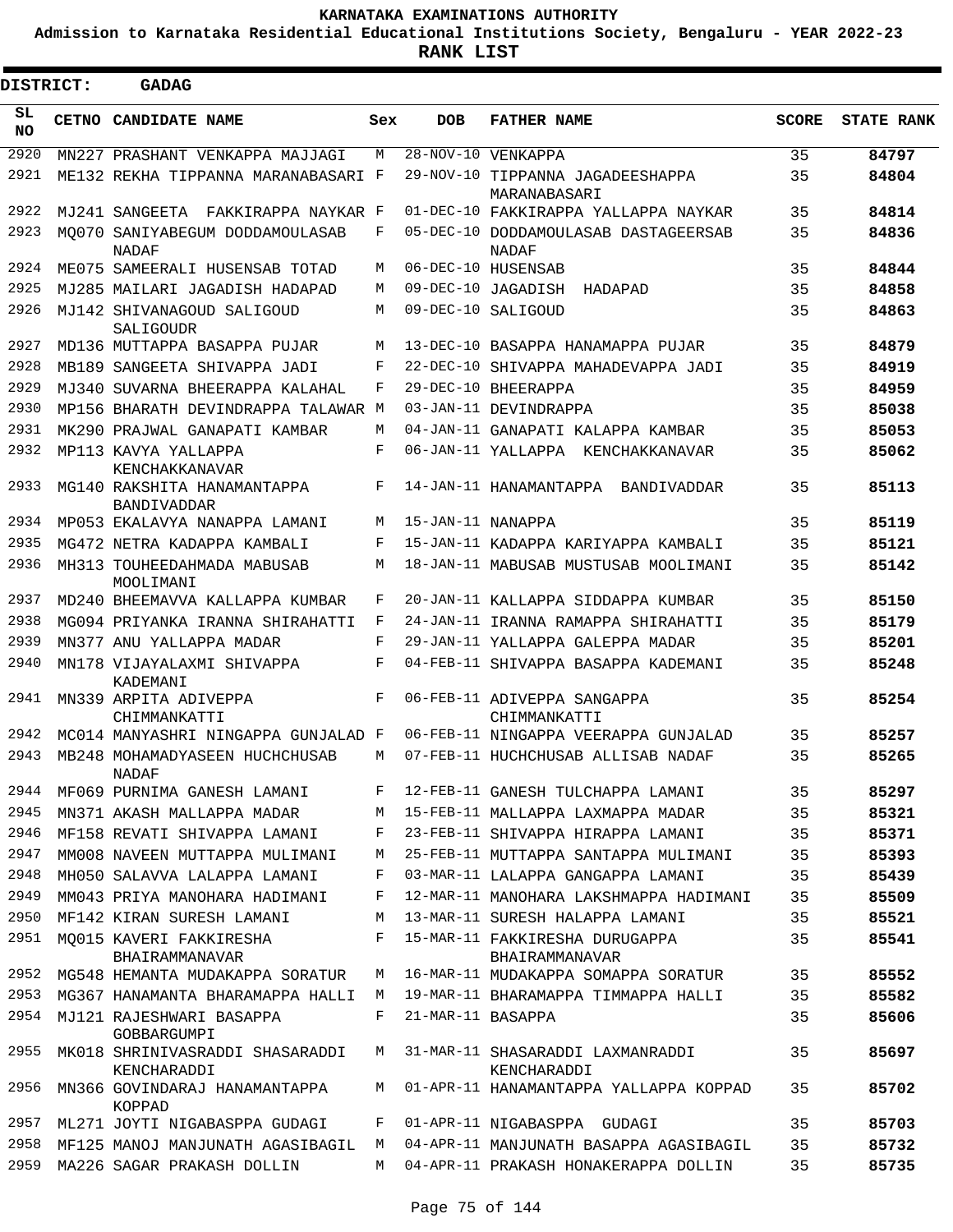**Admission to Karnataka Residential Educational Institutions Society, Bengaluru - YEAR 2022-23**

| <b>DISTRICT:</b> | <b>GADAG</b>                                       |            |                 |                                                           |              |                   |
|------------------|----------------------------------------------------|------------|-----------------|-----------------------------------------------------------|--------------|-------------------|
| SL.<br>NO.       | CETNO CANDIDATE NAME                               | Sex        | <b>DOB</b>      | <b>FATHER NAME</b>                                        | <b>SCORE</b> | <b>STATE RANK</b> |
| 2960             | MP278 ARAVIND UMESH LAMANI                         | M          |                 | 15-APR-11 UMESH TIPPANNA LAMANI                           | 35           | 85838             |
| 2961             | MF026 MADHUMATI SHANKARAGOUDA<br>PANIGATTI         | F          |                 | 15-APR-11 SHANKARAGOUDA PANIGATTI                         | 35           | 85840             |
| 2962             | MJ062 ABHINAY CHNNABASAPPA<br>KATAKAR              | F          |                 | 18-APR-11 CHANNABASAPPA MAHARUDR<br>KATAKAR               | 35           | 85862             |
| 2963             | MJ031 SNEHA GURUNATH DODDAMANI                     | F          |                 | 24-APR-11 GURUNATH PARAMESHWAR<br>DODDAMANI               | 35           | 85912             |
| 2964             | MC015 GANGAVVA MAHESH MANNUR                       | F          |                 | 25-APR-11 MAHESH SANAGAPPA MANNUR                         | 35           | 85919             |
| 2965             | MG010 NISHA LAXMAN DEVARAMANI                      | F          |                 | 26-APR-11 LAXMANA YANKAPPA DEVARAMANI                     | 35           | 85931             |
| 2966             | MH240 ANJUMA MABUSAB HAROGERI                      | F          |                 | 29-APR-11 MABUSAB PAKKIRSAB HAROGERI                      | 35           | 85953             |
| 2967             | ML111 CHINMAYI MALLIKARJUNAGOUDA<br>METI           | F          |                 | 30-APR-11 MALLIKARJUNAGOUDA BASANAGOUDA<br>METI           | 35           | 85959             |
| 2968             | MP413 RAKSHITA MARUTI CHIPPIN                      | F          |                 | 07-MAY-11 MARUTI NINGAPPA CHIPPIN                         | 35           | 86028             |
| 2969             | ML116 PAVITRA CHIDANAND SUDI                       | F          |                 | 10-MAY-11 CHIDANAND MALLAPPA SUDI                         | 35           | 86064             |
| 2970             | MA467 VANDANA<br>MUTTAPPA GUTHUR                   | $_{\rm F}$ |                 | 10-MAY-11 MUTTAPPA HANAMAPPA GUTHUR                       | 35           | 86069             |
| 2971             | MB054 AKSHATA BAGAPPA HARIHAR                      | F          |                 | 13-MAY-11 BAGAPPA NINGAPPA HARIHAR                        | 35           | 86091             |
| 2972             | MK240 SHIVANAGOUDA CHANDRAGOUDA<br>CHINNAPPAGOUDRA | M          |                 | 13-MAY-11 CHANDRAGOUDA VIRUPAKSHAGOUDA<br>CHINNAPPAGOUDRA | 35           | 86098             |
| 2973             | MG344 BASAVARAJ NEELAPPA<br>NANDIGAVI              | M          |                 | 19-MAY-11 NEELAPPA MAHADEVAPPA<br>NANDIGAVI               | 35           | 86136             |
| 2974             | MM172 MANJUNATH MARUTI TALAWAR                     | M          |                 | 19-MAY-11 MARUTI HANAMAPPA TALAWAR                        | 35           | 86141             |
| 2975             | MA042 PRAJWAL DEVAPPA BANGARI                      | M          |                 | 20-MAY-11 DEVAPPA BASAVANNEPPA BANGARI                    | 35           | 86146             |
| 2976             | MG711 SANDEEP GAVISIDDAPPA<br>AADAMMANAVAR         | M          |                 | 23-MAY-11 GAVISIDDAPPA SIDDAPPA<br>AADAMMANAVAR           | 35           | 86175             |
| 2977             | MK157 SAMARTH BASAVRAJ KUBASAD                     | M          |                 | 25-MAY-11 BASAVRAJ                                        | 35           | 86202             |
| 2978             | MF383 NAVEENAGOUDA BASANAGOUDA<br>PATIL            | M          |                 | 27-MAY-11 BASANAGOUDA BHARAMAGOUD PATIL                   | 35           | 86223             |
| 2979             | MF614 AMRUTA DODDAMANI                             | F          |                 | 31-MAY-11 KRISHNAPPA SOMAPPA DODDAMANI                    | 35           | 86250             |
| 2980             | MD040 ABHISHEK SANNAMUKAPPA<br>LAMANI              | M          |                 | 01-JUN-11 SANNAMUKAPPA<br>LAMANI                          | 35           | 86263             |
| 2981             | MG001 SAHANA A BELAGATTI                           | F          | 03-JUN-11 R     | BELAGATTI                                                 | 35           | 86319             |
| 2982             | MG712 SHARADA HONAKERAPPA HARIJAN F                |            |                 | 07-JUN-11 HONAKERAPPA NINGAPPA HARIJAN                    | 35           | 86375             |
| 2983             | MJ114 SHANBULINGESH<br>BETAGERI                    | M          | 11-JUN-11 KUMAR |                                                           | 35           | 86414             |
| 2984             | MG401 NAVEEN YALLAPPA ANVERI                       | M          |                 | 14-JUN-11 YALLAPPA BARAMAPPA ANVERI                       | 35           | 86439             |
| 2985             | MG335 SANIYA KUTUBUDDIN TEKKED                     | F          |                 | 15-JUN-11 KUTUBUDDIN MOULASAB TEKKED                      | 35           | 86455             |
| 2986             | MD150 PRADEEP PIRU RATHOD                          | M          |                 | 20-JUN-11 PIRU RATOD                                      | 35           | 86503             |
| 2987             | MQ182 NAYANA MANJUNATH BHAJANRTI                   | $-F$       |                 | 23-JUN-11 MANJUNATH                                       | 35           | 86524             |
| 2988             | MK256 SHREENIVASRADDI<br>KANAKARADDI               | M          |                 | 24-JUN-11 MANTESHRADDI                                    | 35           | 86538             |
| 2989             | MC224 SWATI NAGAPPA HADIMANI                       | F          |                 | 24-JUN-11 NAGAPPA SATYAPPA HADIMANI                       | 35           | 86539             |
| 2990             | MA180 AKSHATA SHIVAPPA SHIRUR                      | F          |                 | 29-JUN-11 SHIVAPPA SHIRUR                                 | 35           | 86581             |
| 2991             | MF042 SHRUTI RAVI LAMANI                           | F          |                 | 02-JUL-11 RAVI LAXMAN LAMANI                              | 35           | 86631             |
| 2992             | MG209 DEEPA MANJUNATH HALAKERI                     | F          |                 | 04-JUL-11 MANJUNATH MALLAPPA HALAKERI                     | 35           | 86649             |
| 2993             | MN228 MAHESH YACHCHARAPPA SULLAD                   | М          |                 | 04-JUL-11 YACHCHARAPPA KRUSHNAPPA<br>SULLAD               | 35           | 86655             |
| 2994             | MN011 YALLAVVA MUTTAPPA VALMIKI                    | F          |                 | 04-JUL-11 MUTTAPPA FAKEERAPPA VALMIKI                     | 35           | 86662             |
| 2995             | MP196 ASHWINI KOTEPPA BARKER                       | F          |                 | 05-JUL-11 KOTEPPA KARIYALLAPPA BARAKER                    | 35           | 86666             |
| 2996             | MG097 SAYADBHASHA MAHAMMAD<br>HUSENSAB MAKANDAR    | М          |                 | 07-JUL-11 MAHAMMAD HUSENSAB                               | 35           | 86705             |
| 2997             | MF571 NAGARAJ HAVALAPPA GALI                       | M          |                 | 11-JUL-11 HAVALAPPA GADIGEPPA GALI                        | 35           | 86747             |
| 2998             | MA341 SANJANA SHARANAPPA JAMADAR F                 |            |                 | 11-JUL-11 SHARANAPPA NINGAPPA JAMADAR                     | 35           | 86753             |
| 2999             | MG457 DEEPA RAMESH MEGUR                           | F          |                 | 22-JUL-11 RAMESH HANAMAPPA MEGUR                          | 35           | 86881             |
| 3000             | MG725 MANOJA HANAMANTA HALLIKERI M                 |            |                 | 01-AUG-11 HANAMANTA IRAPPA HALLIKERI                      | 35           | 86968             |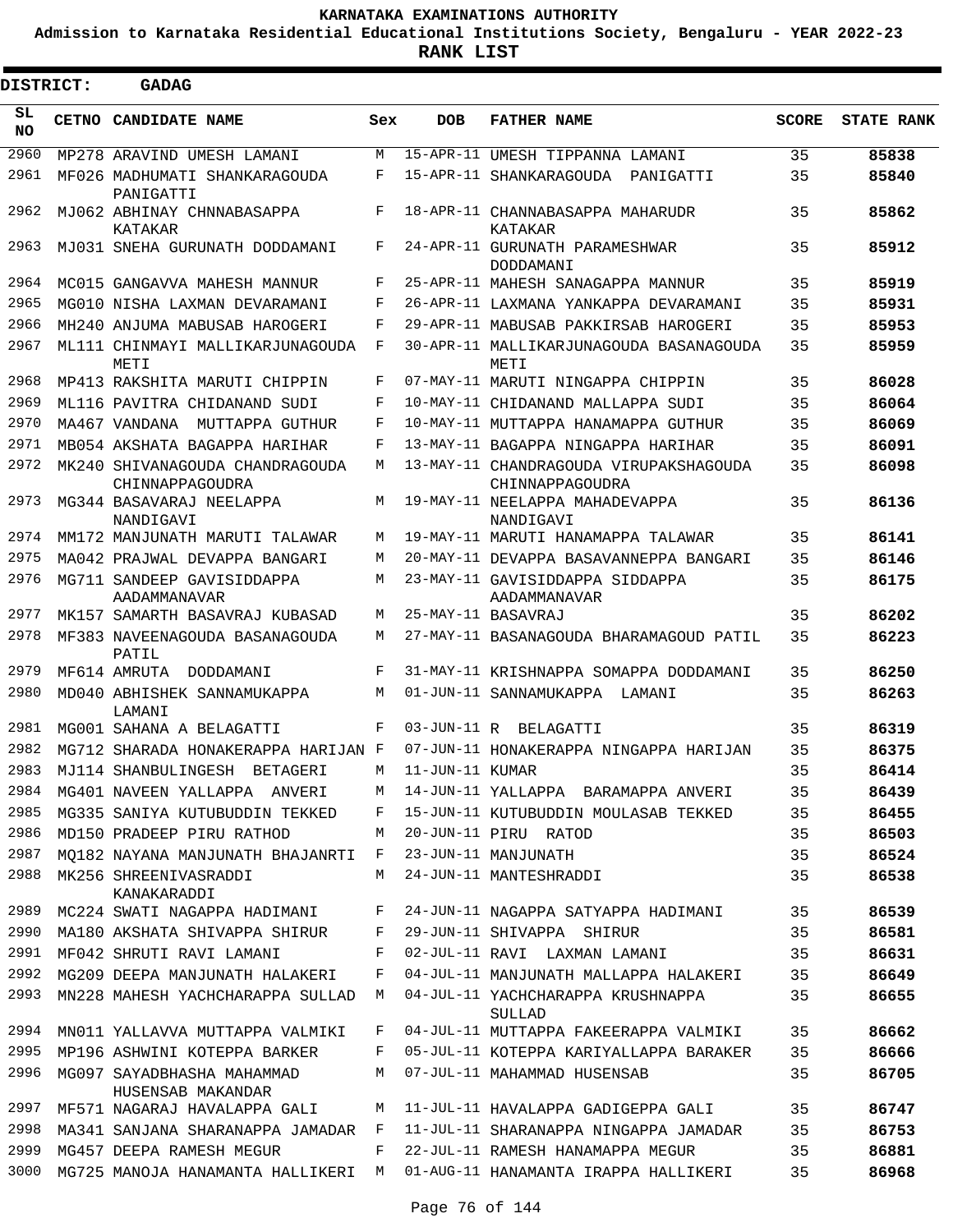**Admission to Karnataka Residential Educational Institutions Society, Bengaluru - YEAR 2022-23**

 $\blacksquare$ 

**RANK LIST**

| <b>DISTRICT:</b> | <b>GADAG</b>                                                                 |     |                  |                                                                                                      |              |                   |
|------------------|------------------------------------------------------------------------------|-----|------------------|------------------------------------------------------------------------------------------------------|--------------|-------------------|
| SL<br>NO.        | CETNO CANDIDATE NAME                                                         | Sex | <b>DOB</b>       | <b>FATHER NAME</b>                                                                                   | <b>SCORE</b> | <b>STATE RANK</b> |
| 3001             | MC058 AISHWARYYA RENAKAPPA<br>KINAYAL                                        | F   |                  | 08-AUG-11 RENAKAPPA FAKKIRAPPA KINAYAL                                                               | 35           | 87022             |
| 3002             | ME152 SAHANA PARASANAGOUDA PATIL                                             | F   |                  | 12-AUG-11 PARASANAGOUDA HANAMAGOUDA<br>PATIL                                                         | 35           | 87066             |
| 3003             | MN040 RESHAMA MAKTUMASABA<br>NANNUBAYI                                       | F   |                  | 22-AUG-11 MAKTUMASABA DAVALASABA<br>NANNUBAYI                                                        | 35           | 87172             |
| 3004             | MC123 NETRA VEERAPPA<br>CHOLAPPANAVAR                                        | F   |                  | 09-SEP-11 VEERAPPA DURAGAPPA<br>CHOLAPPANAVAR                                                        | 35           | 87311             |
| 3005             | MD454 SURESH LOKESH SATYANNAVAR                                              | М   |                  | 11-SEP-11 LOKESH SHEKHARAPPA<br>SATYANNAVAR                                                          | 35           | 87329             |
| 3006             | MP387 SHILPA RAMESH TALLALLI                                                 | F   |                  | 28-SEP-11 RAMESH NINGAPPA TALLALLI                                                                   | 35           | 87455             |
| 3007             | MM195 SANGAMESH MALLAPPA PATTED                                              | М   |                  | 29-SEP-11 MALLAPPA BASALINGAPPA PATTED                                                               | 35           | 87463             |
| 3008             | MB120 SHARATKUMAR PUJAR                                                      | M   |                  | 01-OCT-11 PRASAD MARUTEPPA PUJAR                                                                     | 35           | 87478             |
| 3009             | MP287 KAVANA SHARANAPPA GOKAVI                                               | F   |                  | 18-OCT-11 SHARANAPPA                                                                                 | 35           | 87575             |
| 3010             | MA057 SAHIL BABAJAN TEKKED                                                   | M   |                  | 06-NOV-11 BABAJAN M TEKKED                                                                           | 35           | 87707             |
| 3011             | MG572 MANJULA SHARANAPPA SAMSHI                                              | F   |                  | 12-NOV-11 SHARANAPPA HANUMAPPA SAMSHI                                                                | 35           | 87742             |
| 3012             | MG706 PREMA SANJIVA KARABARI                                                 | F   |                  | 28-NOV-11 SANJIVA HIRAPPA KARABARI                                                                   | 35           | 87847             |
| 3013             | MD077 KISHOR HADIMANI                                                        | М   |                  | 20-DEC-11 SHIVAPPA                                                                                   | 35           | 87976             |
| 3014             | ME063 ABDULKARIMSAB MAKTUMSAB<br>ANGADI                                      | М   |                  | 23-DEC-11 MAKTUMSAB SUBHANASAHEB ANGADI                                                              | 35           | 87991             |
| 3015             | ML175 MARUTI SURESH TALVAR                                                   | М   | 23-DEC-11 SURESH | TALVAR                                                                                               | 35           | 87992             |
| 3016             | MF340 DILEEP DURAGAPPA MALAGIMANI M                                          |     |                  | 25-DEC-11 DURAGAPPA RAMAPPA MALAGIMANI                                                               | 35           | 88004             |
| 3017             | ME144 MAHAMMADIMTIYAZ GUDUSAHEB<br>BAGAWAN                                   | М   |                  | 13-MAR-12 GUDUSAHEB KASIMSAHEB BAGAWAN                                                               | 35           | 88132             |
| 3018             | MJ067 VIKASA KALLAPPA MADIVALAR                                              | М   |                  | 05-JUL-09 KALLAPPA NINGAPPA MADIWALAR                                                                | 34           | 88201             |
| 3019             | ME155 SANJU BASAPPA MADAR                                                    | М   |                  | 01-DEC-09 BASAPPA GANGAPPA MADAR                                                                     | 34           | 88237             |
| 3020             | MC204 NAVEEN PRAKASH BELAKURKI                                               | М   |                  | 11-JAN-10 PRAKASH HANAMAPPA BELAKURKI                                                                | 34           | 88284             |
| 3021             | MB058 KAVYA RAVI BIKANALLI                                                   | F   | 28-JAN-10 RAVI   | BIKANALLI                                                                                            | 34           | 88292             |
| 3022             | MN052 KALPANA BASAVARAJ HUGAR                                                | F   |                  | 01-FEB-10 BASAVARAJ MAHESH HUGAR                                                                     | 34           | 88293             |
| 3023             | MA188 GOURAMMA MAHANTAYYA                                                    | F   |                  | 27-MAY-10 MAHANTAYYA ANDANAYYA TALIGYAL                                                              | 34           | 88416             |
| 3024             | TALIGYAL<br>MG653 YASHODA PARASHURAMAPPA                                     | F   |                  | 25-JUN-10 PARASHURAMAPPA NINGAPPA                                                                    | 34           | 88456             |
|                  | <b>BIDARALLI</b>                                                             |     |                  | <b>BIDARALLI</b>                                                                                     |              |                   |
|                  |                                                                              |     |                  | 3025 MG658 SANIKA RAJU YALIGAR F 02-AUG-10 RAJU RAMAPPA YALIGA                                       | 34           | 88517             |
| 3026             |                                                                              |     |                  | MH170 PRADEEP IRAPPA KORAVAR M 09-AUG-10 IRAPPA SHIVAPPA KORAVAR 34                                  |              | 88532             |
| 3027             |                                                                              |     |                  | MA139 PRAKRUTI LINGARAJ MUNDARAGI F  15-AUG-10 LINGARAJ MAHALINGAPPA<br>MUNDARAGI                    | 34           | 88547             |
| 3028             | MA156 ANITHA ASHOK OMKARI                                                    |     |                  | F 28-AUG-10 ASHOK RAMAPPA OMKARI                                                                     | 34           | 88580             |
| 3029             | MULLUR                                                                       |     |                  | MK275 VINAYAKA MALLIKARJUNA MATI-SEP-10 MALLIKARJUNA HANAMANTHAPPA<br>MULLUR                         | 34           | 88624             |
| 3030             | MN133 BASAMMA GURAYYA<br>ARALIKATTIMATH                                      |     |                  | F 13-SEP-10 GURAYYA ARALIKATTIMATH                                                                   | 34           | 88628             |
|                  | KATIGGAR                                                                     |     |                  | 3031 MG005 MAHANTESH SHIRURAPPA M 19-SEP-10 SHIRURAPPA SIDDAPPA KATIGGAR                             | 34           | 88646             |
|                  | 3032 MG417 AJAYAKUMAR RAMAPPA M 31-OCT-10 RAMAPPA DYAMAPPA<br>KANAKAMMANAVAR |     |                  | KANAKAMMANAVAR                                                                                       | 34           | 88837             |
|                  |                                                                              |     |                  | 3033 ME090 MARIGOUDA MANJUNATH PATIL  M 05-NOV-10 MANJUNATH MARIGOUDA PATIL                          | 34           | 88863             |
|                  | 3034 MG116 HANAMANTHA PARASURAMA<br>CHIMMANAKATTI                            |     |                  | M 18-NOV-10 PARASURAMA HANAMANTHA<br>CHIMMANAKATTI                                                   | 34           | 88937             |
| 3035             | ME084 PRAVEENA RAMESHA M 18-NOV-10 RAMESHA NINGAPPA<br>PRABHANNAVARA         |     |                  | PRABHANNAVARA                                                                                        | 34           | 88940             |
|                  | MALLANNAVAR                                                                  |     |                  | FRABHANNAVARA<br>3036 MA284 MALLANNA BHIMAPPA                   M   25-NOV-10 BHIMAPPA   MALLANNAVAR | 34           | 88975             |
| 3037             | HOMBAL                                                                       |     |                  | MH071 ISHWARI PARAMESHWARAPPA F 27-NOV-10 PARAMESHWARAPPA SHANKRAPPA<br>HOMBAL                       | 34           | 88986             |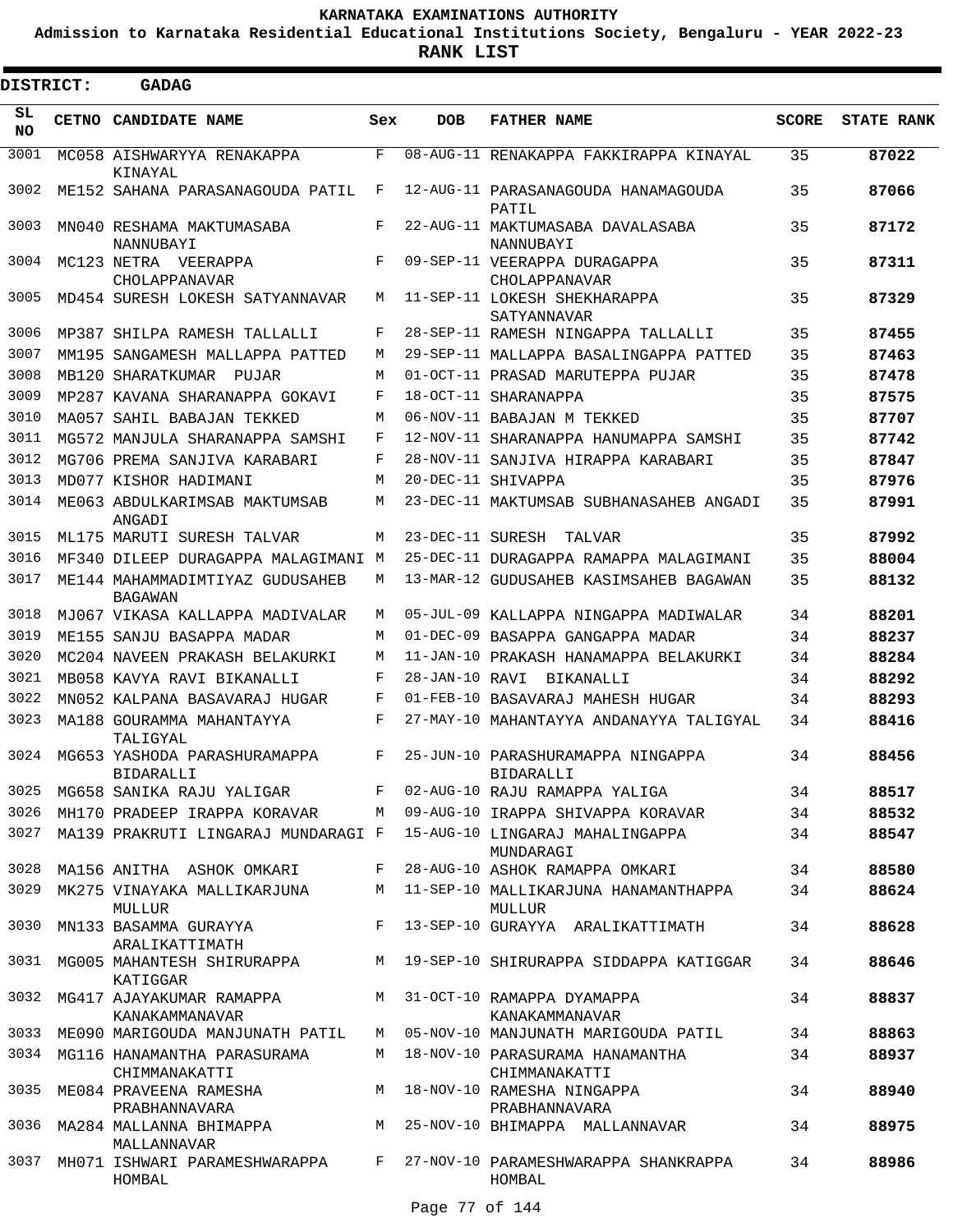**Admission to Karnataka Residential Educational Institutions Society, Bengaluru - YEAR 2022-23**

| <b>DISTRICT:</b> |       | <b>GADAG</b>                                 |     |                   |                                                      |              |                   |
|------------------|-------|----------------------------------------------|-----|-------------------|------------------------------------------------------|--------------|-------------------|
| SL<br>NO.        | CETNO | <b>CANDIDATE NAME</b>                        | Sex | <b>DOB</b>        | <b>FATHER NAME</b>                                   | <b>SCORE</b> | <b>STATE RANK</b> |
| 3038             |       | MA442 SAHANA MAHANTESH KURTAKOTI             | F   | $05 - DEC - 10$   | MAHANTESH FAKKIRAPPA<br>KURTAKOTI                    | 34           | 89031             |
| 3039             |       | MH115 NINGARAJ MAILARAPPA<br>KALASANNAVAR    | М   |                   | 25-DEC-10 MAILARAPPA KATTEPPA<br>KALASANNAVAR        | 34           | 89150             |
| 3040             |       | ME124 VIJAYALAXMI MARIYAPPA<br>SATYAMMANAVAR | F   |                   | 25-DEC-10 MARIYAPPA<br>SATYAMMANAVAR                 | 34           | 89153             |
| 3041             |       | MG312 IMTHIYAZ                               | М   |                   | 28-DEC-10 IBRAHIMSABA HOSAMANI                       | 34           | 89169             |
| 3042             |       | MA092 SINCHANA YALLAPPA BALLARI              | F   |                   | 01-JAN-11 YALLAPPA IRAPPA BALLARI                    | 34           | 89256             |
| 3043             |       | MK243 MAHESH BASAPPA<br>METI                 | М   | 03-JAN-11 BASAPPA | SHIVANAPPA METI                                      | 34           | 89271             |
| 3044             |       | MG129 RADHIKA NAGARAJ NEKAR                  | F   | 06-JAN-11 NAGARAJ | NEKAR                                                | 34           | 89292             |
| 3045             |       | MD026 SAMPATTA ISHAPPA SANGANAL              | М   |                   | 11-JAN-11 ISHAPPA SHIVAPPA SANGANAL                  | 34           | 89324             |
| 3046             |       | MJ079 LAKSHMI BASANAGOUDA<br>MARTHEGOUDRA    | F   |                   | 14-JAN-11 BASANAGOUDA VENKANAGOUDA<br>MARTHEGOUDRA   | 34           | 89342             |
| 3047             |       | MG360 YASHODHA YALLAPPA KEMPLA               | F   |                   | 15-JAN-11 YALLAPPA H KEMPLA                          | 34           | 89352             |
| 3048             |       | MB001 PRAVEEN SANGAPPA BANAVI                | М   |                   | 18-JAN-11 SANGAPPA SHANKRAPPA BANAVI                 | 34           | 89375             |
| 3049             |       | MD039 LAKSHMIBAYI SHIVAKUMAR<br>HIREMATH     | F   |                   | 30-JAN-11 SHIVAKUMAR KOODLAYYA HIREMATH              | 34           | 89437             |
| 3050             |       | MA348 DEVARAJ MANJUNATH MALLI                | M   |                   | 31-JAN-11 MANJUNATH HALAPPA MALLI                    | 34           | 89445             |
| 3051             |       | MC228 DEEPA HADIMANI                         | F   |                   | 06-FEB-11 STAYAPPA DYAMAPPA HADIMANI                 | 34           | 89477             |
| 3052             |       | MA023 SAVITA KOTRAPPA MEGERI                 | F   |                   | 09-FEB-11 KOTRAPPA HOLABASAPPA MEGERI                | 34           | 89503             |
| 3053             |       | ML255 SOPANIKA MALLAPPA MENASAGI             | F   |                   | 14-FEB-11 MALLAPPA VEERAPPA MENASAGI                 | 34           | 89546             |
| 3054             |       | MN226 SHEEPHA RAJESAB NADAF                  | F   |                   | 15-FEB-11 RAJESAB YAMANURSAB NADAF                   | 34           | 89553             |
| 3055             |       | MA319 RENUKA PRAKASHGOUDA PATIL              | F   |                   | 17-FEB-11 PRAKASHGOUDA VEERANAGOUDA<br>PATIL         | 34           | 89571             |
| 3056             |       | MC159 SHIVAKUMAR SIDDAPPA HUGAR              | М   |                   | 17-FEB-11 SIDDAPPA SHIVAPPA HUGAR                    | 34           | 89574             |
| 3057             |       | MN333 SNEHA SHARANAPPAGOUDA<br>HADIMANI      | F   |                   | 24-FEB-11 SHARANAPPAGOUDA HADIMANI                   | 34           | 89626             |
| 3058             |       | MC120 POORNIMA<br>RAMESH PUJAR               | F   |                   | 25-FEB-11 RAMESH GANGAPPA PUJAR                      | 34           | 89634             |
| 3059             |       | MM067 RENUKA RAMESH KAMBALI                  | F   |                   | 27-FEB-11 RAMESH GOUDAPPA KAMBALI                    | 34           | 89653             |
| 3060             |       | MP337 BASAMMA BHIMANNA<br>KANCHARAGATTI      | F   |                   | 03-MAR-11 BHIMANNA PARAMESHWARAPPA<br>KANCHARAGATTI  | 34           | 89684             |
| 3061             |       | MG368 RAGHU DEVAPPA VALIKAR                  | М   |                   | 05-MAR-11 DEVAPPA HALAPPA VALIKAR                    | 34           | 89704             |
| 3062             |       | MQ059 ABHISHEK SUBHASH ANGADI                | M   | 08-MAR-11 SUBHASH |                                                      | 34           | 89728             |
| 3063             |       | MG515 VIKRAM YAMANAPPA<br>KILLIKYATAR        | M   |                   | 16-MAR-11 YAMANAPPA DURAGAPPA<br>KILLIKYATAR         | 34           | 89794             |
| 3064             |       | MD069 SANDYA ANDAPPA KURI                    | F   |                   | 25-MAR-11 ANDAPPA KALAKAPPA KURI                     | 34           | 89880             |
| 3065             |       | MA143 GAYATRI SIDDALINGAPPA<br>GUDISAGAR     | F   |                   | 31-MAR-11 SIDDALINGAPPA RANGAPPA<br>GUDISAGAR        | 34           | 89935             |
| 3066             |       | MF624 SOUMYA MANJUNATH KAREYATTIN F          |     |                   | 31-MAR-11 MANJUNATH IRAPPA KAREYATTIN                | 34           | 89942             |
| 3067             |       | ML283 AKASH RAMALINGESH SAIDAPUR             | M   |                   | 06-APR-11 RAMALINGESH                                | 34           | 89991             |
| 3068             |       | MO179 MANVI SHARANABASANAGOUDRA<br>PATIL     | F   |                   | 09-APR-11 SHARANABASANAGOUDRA<br>SHIVANAGOUDRA PATIL | 34           | 90019             |
| 3069             |       | MD370 PRADEEP MALLAPPA SUNNAGAR              | М   |                   | 11-APR-11 MALLAPPA SUNNAGAR                          | 34           | 90047             |
| 3070             |       | MH235 VIJAYALAXMI MANJUNATH UPPAR F          |     |                   | 15-APR-11 MANJUNATH                                  | 34           | 90085             |
| 3071             |       | MD269 SAMARTHA SURESH MATARANGI              | М   | 17-APR-11 SURESH  |                                                      | 34           | 90103             |
| 3072             |       | MG569 BHAVYA BASAVAREDDI RAJUR               | F   |                   | 23-APR-11 BASAVAREDDI SHEKHAPPA RAJUR                | 34           | 90145             |
| 3073             |       | MN338 ANUSHA MALLAPPA JANTLI                 | F   |                   | 24-APR-11 MALLAPPA HANAMAPPA JANTLI                  | 34           | 90152             |
| 3074             |       | MG544 MEENAKSHI ISHWAR CHAVAN                | F   |                   | 24-APR-11 ISHWAR ROOPLAPPA CHAVAN                    | 34           | 90160             |
| 3075             |       | MQ141 VINAYA MANJAPPA MAGADI                 | М   |                   | 26-APR-11 MANJAPPA MAHADEVAPPA MAGADI                | 34           | 90189             |
| 3076             |       | MG519 SHWETA KASANAPPA LAMANI                | F   |                   | 30-APR-11 KASANAPPA NARAYANAPPA LAMANI               | 34           | 90226             |
| 3077             |       | MP385 HALESH SATYAPPA NICHALAD               | М   |                   | 01-MAY-11 SATYAPPA HANAMAPPA NICHALAD                | 34           | 90238             |
| 3078             |       | MG460 CHAITRA SHIVANAND HADAPAD              | F   |                   | 02-MAY-11 SHIVANAND DEVAPPA HADAPAD                  | 34           | 90243             |
| 3079             |       | MQ069 CHETANAKUMAR MAILARAPPA                | М   |                   | 08-MAY-11 MAILARAPPA YALLAPPA UPPAR                  | 34           | 90302             |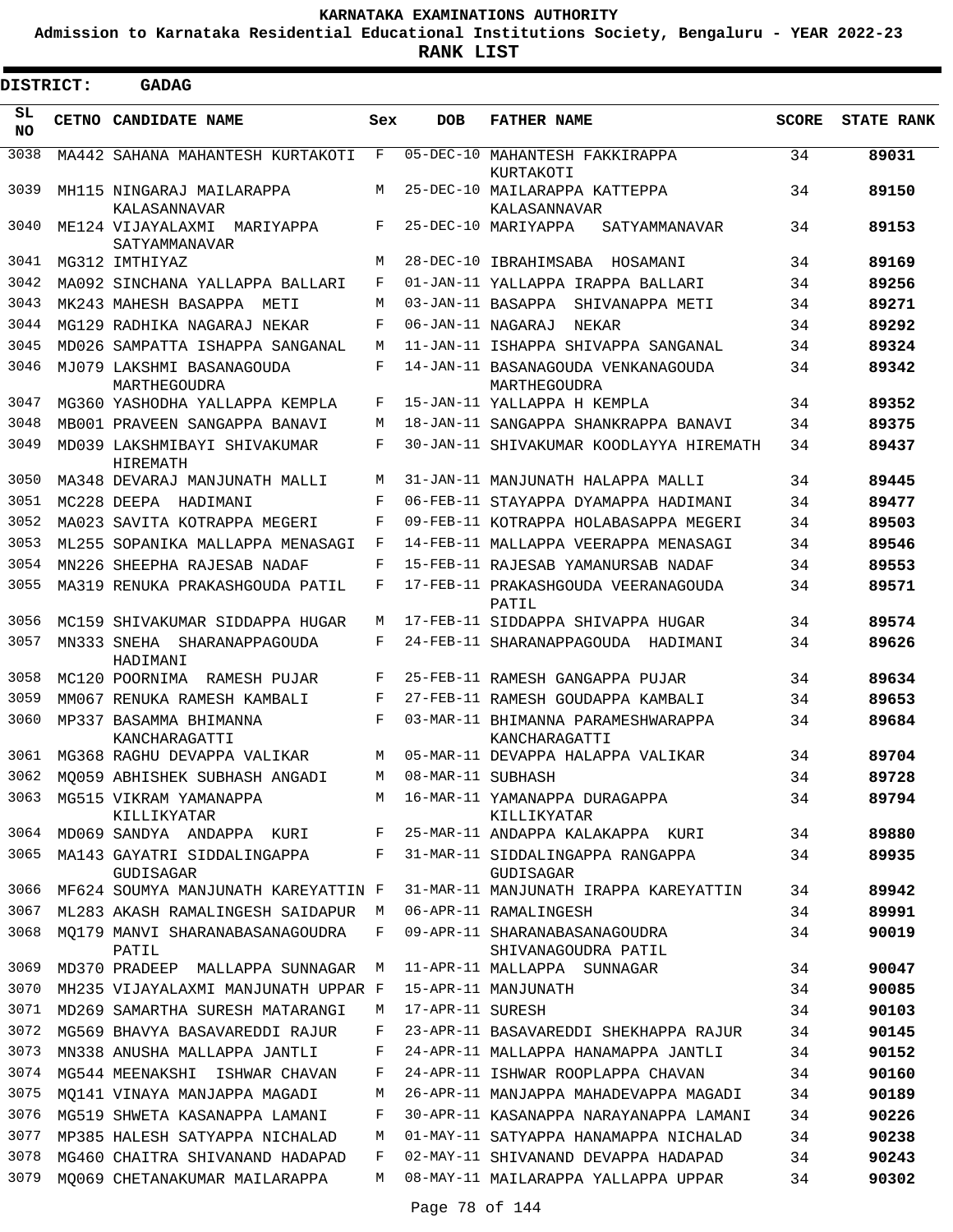**Admission to Karnataka Residential Educational Institutions Society, Bengaluru - YEAR 2022-23**

**RANK LIST**

| <b>DISTRICT:</b> |       | <b>GADAG</b>                                      |     |            |                                                         |              |                   |
|------------------|-------|---------------------------------------------------|-----|------------|---------------------------------------------------------|--------------|-------------------|
| SL<br><b>NO</b>  | CETNO | <b>CANDIDATE NAME</b>                             | Sex | <b>DOB</b> | <b>FATHER NAME</b>                                      | <b>SCORE</b> | <b>STATE RANK</b> |
| 3080             |       | UPPAR<br>MA290 AMEERSAB<br>RAMAJANASAB            | M   |            | 09-MAY-11 RAMAJANASAB<br>DUDDUSAB                       | 34           | 90314             |
| 3081             |       | RAJEKHAN<br>MN356 PAVANKUMAR SIDDAYYA<br>HIREMATH | M   |            | RAJEKHAN<br>14-MAY-11 SIDDAYYA GIRIMALLAYYA<br>HIREMATH | 34           | 90365             |
| 3082             |       | MP140 RAJABHAKSHI<br>NADAF                        | М   |            | 18-MAY-11 SHAREEPHASAB                                  | 34           | 90400             |
| 3083             |       | MA061 GANESH GOVINDAPPA BHAJANTRI M               |     |            | 21-MAY-11 GOVINDAPPA DEVAPPA BHAJANTRI                  | 34           | 90433             |
| 3084             |       | MJ136 LAXMI SHREEKANTH BHAJANTRI                  | F   |            | 23-MAY-11 SHREEKANTH HANAMAPPA                          | 34           | 90450             |
| 3085             |       | MM261 MALLAMMA MAHANTESH BHAVI                    | F   |            | BHAJANTRI<br>23-MAY-11 MAHANTESH LAXMAPPA BHAVI         | 34           | 90451             |
| 3086             |       | MG237 DEVARAJ DYAMANNA BAJANTRI                   | М   |            | 24-MAY-11 DYAMMANNA HANUMAPPA BAJANTRI                  | 34           | 90462             |
| 3087             |       | MJ202 BASAVARAJ DEVAPPA HAKKI                     | М   |            | 25-MAY-11 DEVAPPA IRAPPA HAKKI                          | 34           | 90470             |
| 3088             |       | MJ322 SHIVANAND BEERAPPA KULAGERI M               |     |            | 26-MAY-11 BEERAPPA                                      | 34           | 90489             |
| 3089             |       | MA305 SANJANA<br>VADDIN                           | F   |            | 31-MAY-11 SHARANAPPA DYAMANNA VADDIN                    | 34           | 90535             |
| 3090             |       | MJ126 GANGAVVA MUSHYAPPA HULAJOGI F               |     |            | 03-JUN-11 MUSHYAPPA BASAPPA HULAJOGI                    | 34           | 90570             |
| 3091             |       | MO138 VEDA SHANKRAPPA<br>GOBBARAGUMPI             | F   |            | 03-JUN-11 SHANKRAPPA YALLAPPA<br><b>GOBBARAGUMPI</b>    | 34           | 90581             |
| 3092             |       | MM038 DEVAPPA MALLAPPA ULLAGADDI                  | M   |            | 11-JUN-11 MALLAPPA DEVAPPA ULLAGADDI                    | 34           | 90681             |
| 3093             |       | MG617 VAISHNAVI VISHWANATH<br>AMARAGOL            | F   |            | 15-JUN-11 VISHWANATH YALLAPPAGOUDA<br>AMARAGOL          | 34           | 90722             |
| 3094             |       | MC201 SHANGAMESH IRANNA<br>JANUPANTHAR            | М   |            | 18-JUN-11 IRANNA KOTRAPPA JANUPANTHAR                   | 34           | 90752             |
| 3095             |       | MK028 ASHMA HUSENASAB TAHASILDAR                  | F   |            | 20-JUN-11 HUSENASAB DAVALASAB<br>TAHASILDAR             | 34           | 90767             |
| 3096             |       | MH058 SHASHIKALA YALLAPPA OLEKAR                  | F   |            | 21-JUN-11 YALLAPPA TIPPANNA OLEKAR                      | 34           | 90788             |
| 3097             |       | MB056 VIDYA GOPAL LAMANI                          | F   |            | 24-JUN-11 GOPAL SHEKAPPA LAMANI                         | 34           | 90823             |
| 3098             |       | MG062 HULIGEMMA VENKATESH KOLI                    | F   |            | 28-JUN-11 VENKATESH TIMAPPA KOLI                        | 34           | 90856             |
| 3099             |       | MJ010 ROHAN MANJUNATH BHAGALE                     | М   |            | 29-JUN-11 MANJUNATH NARAYAN BHAGALE                     | 34           | 90864             |
| 3100             |       | MC217 DEVARAJ PRABHULINGAPPA<br>SAVAKAR           | M   |            | 02-JUL-11 PRABHULINGAPPA<br>SAVAKAR                     | 34           | 90894             |
| 3101             |       | MG019 HARSHITA LALAPPA PUJAR                      | F   |            | 02-JUL-11 LALAPPA THAAKARAPPA PUJAR                     | 34           | 90896             |
| 3102             |       | MA381 MANJUNATH BAHUBALI DESAI                    | М   |            | 07-JUL-11 BAHUBALI<br>DESAI                             | 34           | 90957             |
| 3103             |       | MM286 RANJITA SHANMUKAPPA ITAGI                   | F   |            | 10-JUL-11 SHANMUKAPPA PHAKIRAPPA ITAGI                  | 34           | 90997             |
| 3104             |       | MM100 SHWETA SHARANAPPA GARAWAD                   | F   |            | 10-JUL-11 SHARANAPPA VEERAPPA GARAWAD                   | 34           | 90999             |
| 3105             |       | MD368 TOUHID SHIRAJAHMADA BANI                    | М   |            | 10-JUL-11 SHIRAJAHMADA ANVARASAB BANI                   | 34           | 91003             |
| 3106             |       | MD207 SUNITA SHARANAYYA HIREMATH                  | F   |            | 13-JUL-11 SHARANAYYA RUDRAYYA HIREMATH                  | 34           | 91046             |
| 3107             |       | MB085 PAVAN BANNIGOL                              | М   |            | 16-JUL-11 BASAVARAJ YALLAPPA BANNIGOLA                  | 34           | 91079             |
| 3108             |       | MC053 AISHWARYA YALLAPPA KANAVI                   | F   |            | 19-JUL-11 YALLAPPA IRAPPA KANVI                         | 34           | 91111             |
| 3109             |       | MB205 SHRINIVAS RAGHAVENDRA<br>MADALLI            | М   |            | 19-JUL-11 RAGHAVENDRA MALLAPPA MADALLI                  | 34           | 91118             |
| 3110             |       | MG160 DIGANT GONIBASAPPA KARIGAR                  | М   |            | 20-JUL-11 GONIBASAPPA                                   | 34           | 91125             |
| 3111             |       | ML147 ARUN PRAKASH RAMASHETTAR                    | M   |            | 25-JUL-11 PRAKASH VERAPPA RAMASHETTAR                   | 34           | 91185             |
| 3112             |       | ME188 ANJALI PEERAPPA RATHOD                      | F   |            | 31-JUL-11 PEERAPPA                                      | 34           | 91245             |
| 3113             |       | MF177 MEGHA HANAMANTAGOUDA<br>RAYANAGOUDRA        | F   |            | 01-AUG-11 HANAMANTAGOUDA BASANAGOUDA<br>RAYANAGOUDRA    | 34           | 91266             |
| 3114             |       | MO177 CHANDANA NILAPPA NAYAK                      | F   |            | 07-AUG-11 NILAPPA YALLAPPA NAYAK                        | 34           | 91306             |
| 3115             |       | MJ257 NINGANGOUDA B PATIL                         | М   |            | 09-AUG-11 BAPUGOUDA PATIL                               | 34           | 91326             |
| 3116             |       | MN361 BASAVVA PRAKASH SHIRAHATTI                  | F   |            | 11-AUG-11 PRAKASH MUDIYAPPA SHIRAHATTI                  | 34           | 91345             |
| 3117             |       | MC006 SANGEETA SOMANAGOUDA<br>GOUDAR              | F   |            | 15-AUG-11 SOMANAGOUDA YAMANAPPAGOUDA<br>GOUDAR          | 34           | 91398             |
| 3118             |       | MF034 SANDYA BHARAMAPPA KAMBAR                    | F   |            | 16-AUG-11 BHARAMAPPA YALLAPPA KAMBAR                    | 34           | 91405             |
| 3119             |       | MJ211 LAXMI SHIVAPPA NARASAPUR                    | F   |            | 19-AUG-11 SHIVAPPA BASAPPA NARASAPUR                    | 34           | 91435             |
| 3120             |       | MB211 LAXAMI RAMU LAMANI                          | F   |            | 23-AUG-11 RAMU IARAPPA LAMANI                           | 34           | 91460             |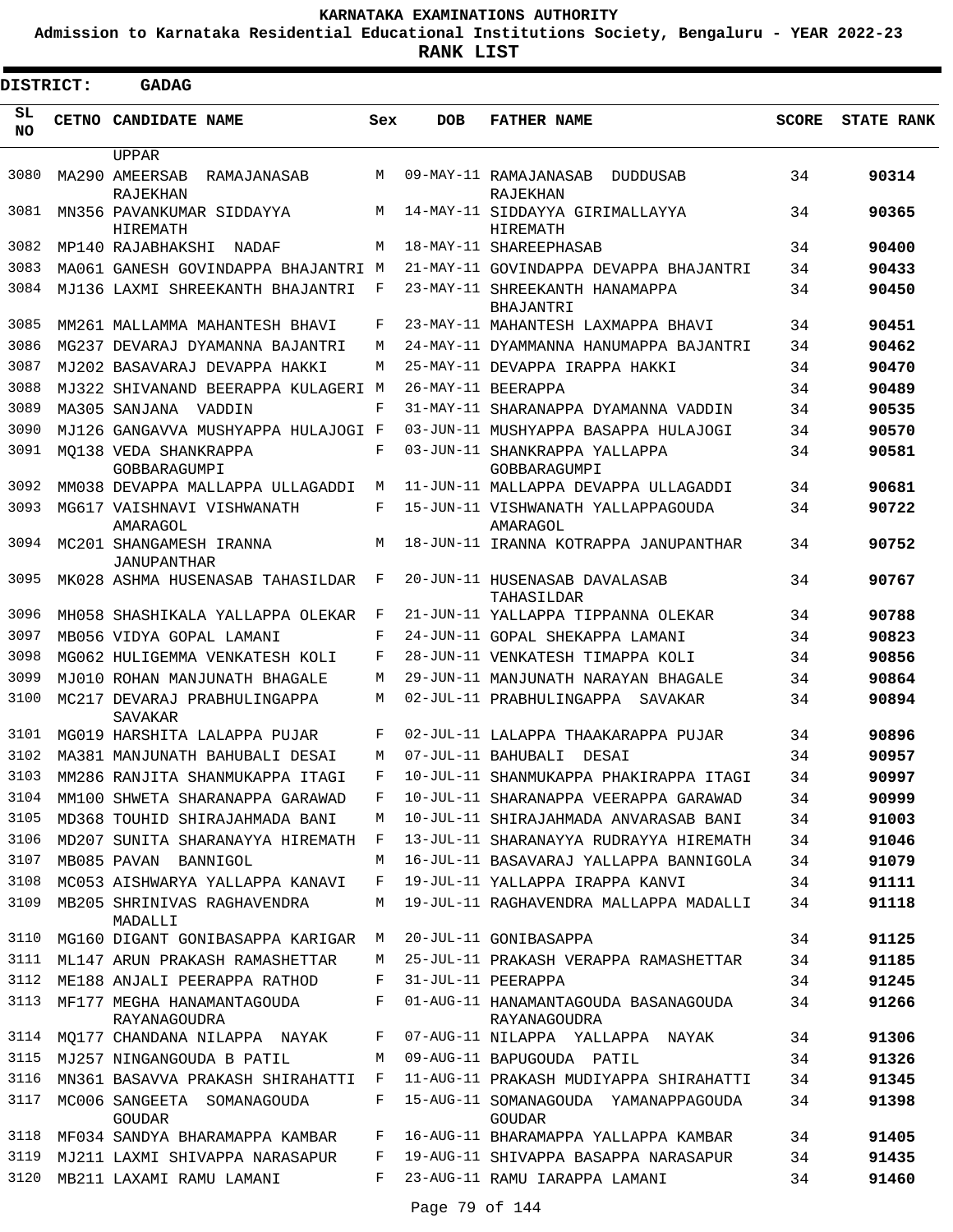**Admission to Karnataka Residential Educational Institutions Society, Bengaluru - YEAR 2022-23**

**RANK LIST**

| <b>DISTRICT:</b> | <b>GADAG</b>                                                       |     |            |                                                     |              |                   |
|------------------|--------------------------------------------------------------------|-----|------------|-----------------------------------------------------|--------------|-------------------|
| SL<br><b>NO</b>  | <b>CETNO CANDIDATE NAME</b>                                        | Sex | <b>DOB</b> | <b>FATHER NAME</b>                                  | <b>SCORE</b> | <b>STATE RANK</b> |
| 3121             | MA487 PRASANNA BASAVARAJ BADIGER                                   | M   |            | 05-SEP-11 BASAVARAJ BASAVANTAPPA<br><b>BADIGER</b>  | 34           | 91572             |
| 3122             | MO049 ABHISHEK RAMESH KAMMAR                                       | М   |            | 15-SEP-11 RAMESH SAHADEVAPPA KAMMAR                 | 34           | 91657             |
| 3123             | MF590 ANJALI SHANMUKHAPPA WADDAR                                   | F   |            | 16-SEP-11 SHANMUKHAPPA THIMMAPPA WADDAR             | 34           | 91666             |
| 3124             | MM283 SRUSTI PRAKASH KADEMANI                                      | F   |            | 20-SEP-11 PRAKASH MUDAKAPPA KADEMANI                | 34           | 91706             |
| 3125             | ME178 ABHISHEKAYYA MADIVALAYYA<br><b>BHOSANURAMATH</b>             | М   |            | 27-SEP-11 MADIVALAYYA SHANKARAYYA<br>BHOSANURAMATH  | 34           | 91753             |
| 3126             | MG101 RAJESHWARI HANAMAPPA<br>HULLANNAVAR                          | F   |            | 02-OCT-11 HANAMAPPA DYAMAPPA<br>HULLANNAVAR         | 34           | 91809             |
| 3127             | MM125 ANIL BABU MADAR                                              | M   |            | 03-OCT-11 BABU NURELLEPPA MADAR                     | 34           | 91813             |
| 3128             | MK269 SIDDARUDHA SHANKRAPPA<br>NAYKAR                              | M   |            | 05-OCT-11 SHANKRAPPA IRAPPA NAYKAR                  | 34           | 91839             |
| 3129             | MC032 CHANDSAB PAKRUSAB LOKAPUR                                    | М   |            | 06-OCT-11 PAKRUSAB RAJESAB LOKAPUR                  | 34           | 91841             |
| 3130             | MB125 AASHIYA MEHABUBSAB MAJJIGE                                   | F   |            | 08-OCT-11 MEHABUBSAB<br>MAJJIGE                     | 34           | 91856             |
| 3131             | MB250 MAHESH PRAKASH BANDIVAD                                      | M   |            | 24-OCT-11 PRAKASH YALLAPPA BANDIVAD                 | 34           | 91982             |
| 3132             | MF343 PRATIKSHA IRANNA<br>HANGANAKATTI                             | F   |            | 25-OCT-11 IRANNA HANGANAKATTI                       | 34           | 91997             |
| 3133             | MN128 GOUTAM KANAKESH RATNAKAR                                     | M   |            | 01-NOV-11 KANAKESH SHIDLAPPA RATNAKAR               | 34           | 92049             |
| 3134             | MH344 YALLAMMA PARAMESHAPPA<br>TALAWAR                             | F   |            | 06-NOV-11 PARAMESHAPPA ONTELAPPA<br>TALAWAR         | 34           | 92100             |
| 3135             | MA246 SACHIN BHARAMAPPA MUNDARGI                                   | M   |            | 09-NOV-11 BHARAMAPPA PARASAPPA MUNDARGI             | 34           | 92119             |
| 3136             | MG114 DARSHAN<br>M                                                 | M   |            | 26-NOV-11 ASHOK RAMAPPA MUKKUNDI                    | 34           | 92244             |
| 3137             | MM157 SOHEL DARIYASAB HALAKERI                                     | М   |            | 29-NOV-11 DARIYASAB DAVALASAB HALAKERI              | 34           | 92274             |
| 3138             | MN062 SHASHWATH SHIVAPUTRAPPA<br>CHALAWADI                         | M   |            | 07-DEC-11 SHIVAPUTRAPPA CHALAWADI                   | 34           | 92313             |
| 3139             | MP293 POORNIMA ANANDA NAVI                                         | F   |            | 20-DEC-11 ANANDA MALAKAJAPPA NAVI                   | 34           | 92400             |
| 3140             | MD322 SHARANAYYA MAHANTESH<br>KADIVAL                              | М   |            | 21-DEC-11 MAHANTESH VEERAYYA KADIVAL                | 34           | 92408             |
| 3141             | MK035 SHREYASGOUDA SHEKHARAGOUDA<br>CHANNAPPAGOUDRA                | М   |            | 22-DEC-11 SHEKHARAGOUDA                             | 34           | 92413             |
| 3142             | MB127 NAVEENGOUD SHIVANGOUD PATIL M                                |     |            | 23-DEC-11 SHIVANGOUD RUDRAGOUDA PATIL               | 34           | 92417             |
| 3143             | MJ313 VARUN MANJUNATH BORAGAV                                      | М   |            | 25-DEC-11 MANJUNATH                                 | 34           | 92430             |
|                  | 3144 MN222 RIBA BUDNESAB NADAF                                     | F   |            | 27-JAN-12 BUDNESAB HATELASAB NADAF                  | 34           | 92531             |
| 3145             | MO037 PAUL GALEPPA GUTTEMMANAVAR M                                 |     |            | 01-OCT-09 GALEPPA GEUTTEMMANAVAR                    | 33           | 92674             |
| 3146             | MG313 MAHAMMADASHAKEER<br>MAHAMMADARAFEEK<br><b>CHANDAKHANAVAR</b> | M   |            | 09-NOV-09 MAHAMMADARAFIK                            | 33           | 92683             |
| 3147             | MG609 KALAMMA BHEEMAPPA PUJAR                                      | F   |            | 18-JAN-10 BHEEMAPPA NAGAPPA PUJAR                   | 33           | 92749             |
| 3148             | ME184 EKANATH HANAMANTH MADAR                                      | М   |            | 10-FEB-10 HANAMANTH PADIYAPP MADAR                  | 33           | 92763             |
| 3149             | MJ061 SHRAVANI BASAPPA<br>MARACHAKKANAVAR                          | F   |            | 20-FEB-10 BASAPPA LAKSHMAPPA<br>MARACHAKKANAVAR     | 33           | 92773             |
| 3150             | MH340 SOUMYA PRANESH HAMMASAGARA                                   | F   |            | 28-MAY-10 PRANESH SHANKARAPPA<br>HAMMASAGARA        | 33           | 92883             |
| 3151             | MN192 ABDHULAKARIM SHABBIR<br>NAVALAGUND                           | М   |            | 06-AUG-10 SHABBIR ABDHULKHADAR<br>NAVALAGUND        | 33           | 92997             |
| 3152             | MQ149 NAGAPPA SHEKHAPPA LAMANI                                     | М   |            | 07-AUG-10 SHEKHAPPA PANDAPPA LAMANI                 | 33           | 93000             |
| 3153             | MO164 PRAJWAL BHEEMAPPA LAMANI                                     | M   |            | 19-AUG-10 BHEEMAPPA LACHCHAPPA LAMANI               | 33           | 93039             |
| 3154             | ME012 SAHANA SANGAPPA MULIMANI                                     | F   |            | 22-AUG-10 SANGAPPA MUDAKAPPA MULIMANI               | 33           | 93051             |
| 3155             | MN271 KEERTI RAMANAGOUDA<br>KYATANAGOUDRA                          | F   |            | 24-AUG-10 RAMANAGOUDA MUTTANAGOUDA<br>KYATANAGOUDRA | 33           | 93057             |
| 3156             | MA294 RAJESHWARI BASAVARAJ KORI                                    | F   |            | 13-SEP-10 BASAVARAJ KORI                            | 33           | 93125             |
| 3157             | MD297 DHARSHAN SHARANAPPA DASAR                                    | М   |            | 24-SEP-10 SHARANAPPA MUDAKAPPA DASAR                | 33           | 93168             |
| 3158             | MF293 FAKKIRESH DYAMANNA AKKUR                                     | М   |            | 03-OCT-10 DYAMANNA RAMANNA AKKUR                    | 33           | 93203             |
| 3159             | MG416 DARSHAN MANJAPPA SORATUR                                     | M   |            | 04-OCT-10 MANJAPPA DEVAPPA SORATUR                  | 33           | 93206             |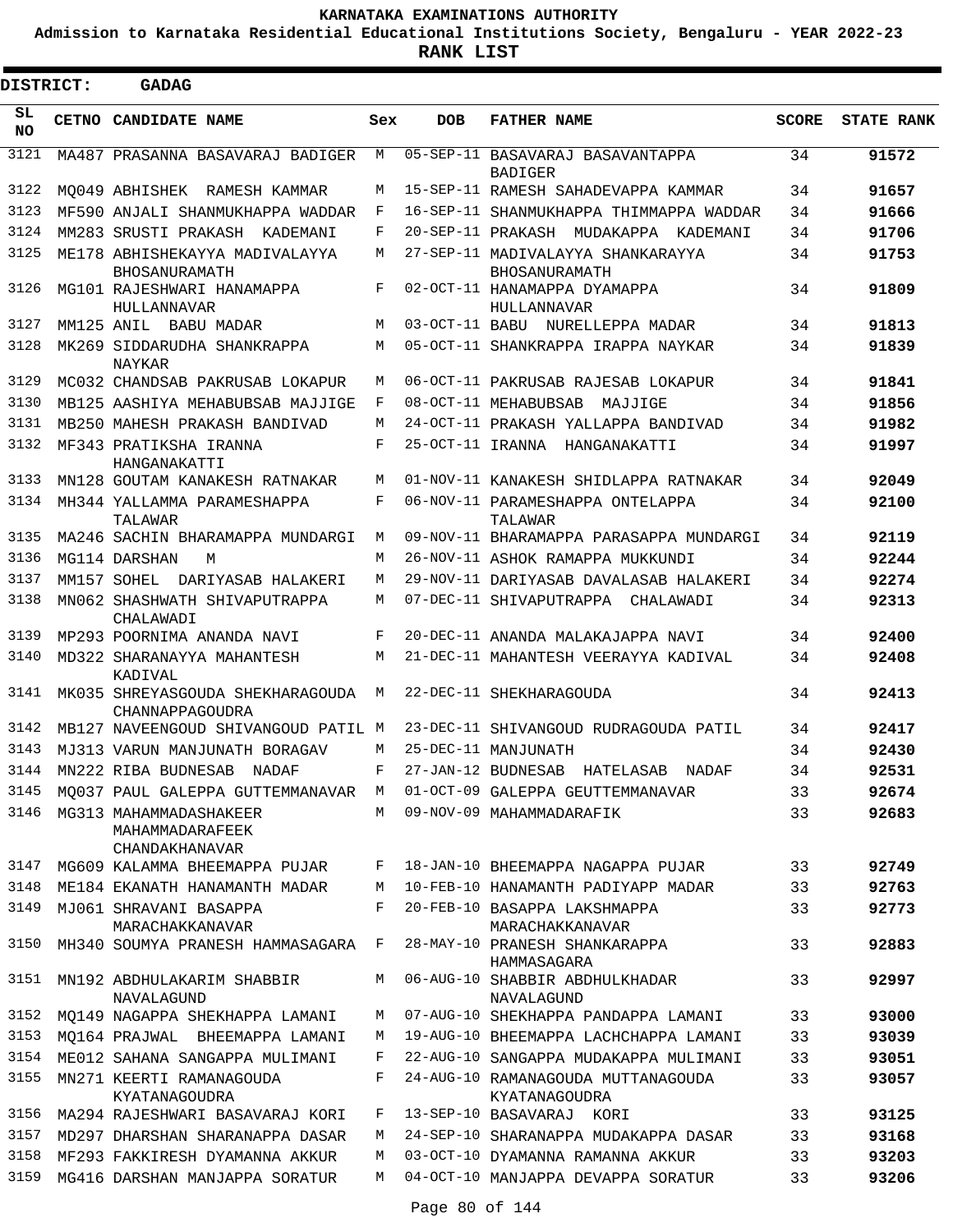**Admission to Karnataka Residential Educational Institutions Society, Bengaluru - YEAR 2022-23**

| <b>DISTRICT:</b> | GADAG                                                    |            |                   |                                                                                                |              |                   |
|------------------|----------------------------------------------------------|------------|-------------------|------------------------------------------------------------------------------------------------|--------------|-------------------|
| SL<br><b>NO</b>  | CETNO CANDIDATE NAME                                     | Sex        | <b>DOB</b>        | <b>FATHER NAME</b>                                                                             | <b>SCORE</b> | <b>STATE RANK</b> |
| 3160             | MP169 BHAGYALAKSHMI FAKKIRAYYA<br>HIREMATH               | F          |                   | 05-OCT-10 FAKKIRAYYA<br>HIREMATH                                                               | 33           | 93215             |
| 3161             | ML246 HANAMAVVA BASAVARAJ BHAVI                          | F          |                   | 07-OCT-10 BASAVARAJ LAXMAPPA BHAVI                                                             | 33           | 93223             |
| 3162             | MA326 ANJALI GURUNATH LAMANI                             | F          |                   | 12-OCT-10 GURUNATH DHAMALAPP LAMANI                                                            | 33           | 93248             |
| 3163             | MC183 RAJANI UADACHAPPA PUJAR                            | F          |                   | 17-OCT-10 UADACHAPPA RAMAPPA PUJAR                                                             | 33           | 93274             |
| 3164             | MG202 ROHINI HANAMAPPA HAMMIGI                           | F          |                   | 20-OCT-10 HANAMAPPA SANNADURAGAPPA<br>HAMMIGI                                                  | 33           | 93286             |
| 3165             | MH169 ABHISHEK DYAMANNA LAMANI                           | M          |                   | 21-OCT-10 DYAMANNA REKHAPPA LAMANI                                                             | 33           | 93290             |
| 3166             | MN139 ARJUN BASANAGOUDA<br>SHILAVANTAR                   | М          |                   | 24-OCT-10 BASANAGOUDA NINGANAGOUDA<br>SHILAVANTAR                                              | 33           | 93305             |
| 3167             | MB007 SPOORTI GALAPPA HOSAMANI                           | F          |                   | 24-OCT-10 GALAPPA SANNAUDACHAPPA<br>HOSAMANI                                                   | 33           | 93309             |
| 3168             | MD195 DEEPA MARIYAPPA MADAR                              | F          |                   | 30-OCT-10 MARIYAPPA NEELAPPA MADAR                                                             | 33           | 93333             |
| 3169             | MD106 SANTOSH RAVIKUMAR YADRAVI                          | M          |                   | 03-NOV-10 RAVIKUMAR HONNAPPA YADRAVI                                                           | 33           | 93365             |
| 3170             | ML304 YALLAVVA SHARANAPPA MADAR                          | F          |                   | 07-NOV-10 SHARANAPPA SHIVANAPPA MADAR                                                          | 33           | 93381             |
| 3171             | MP078 NIRANJANA NINGAPPA<br>NAYAK                        | M          |                   | 08-NOV-10 NINGAPPA<br>YALLAPPA NAYAK                                                           | 33           | 93386             |
| 3172             | MD074 HANAMANTA MUTTAPPA MADAR                           | M          |                   | 13-NOV-10 MUTTAPPA KALLAPPA MADAR                                                              | 33           | 93414             |
| 3173             | MK183 GAYATRI HANAMANTAPPA<br>ACHAMATTI                  | $_{\rm F}$ |                   | 14-NOV-10 HANAMANTAPPA GADIGEPPA<br>ACHAMATTI                                                  | 33           | 93423             |
| 3174             | MB029 BASANAGOUDA JAGADISHGOUDA<br>BHARAMAGOUDRA         | М          |                   | 21-NOV-10 JAGADISHGOUDA BASANAGOUDA<br>BHARAMGOUDRA                                            | 33           | 93453             |
| 3175             | ML202 IRAMMA CHANDRAGOUDA PATIL                          | F          |                   | 21-NOV-10 CHANDRAGOUDA<br>PATIL                                                                | 33           | 93454             |
| 3176             | MP340 PRADEEPA RAMANNA DESALLI                           | M          |                   | 14-DEC-10 RAMANNA DESALLI                                                                      | 33           | 93580             |
| 3177             | ME008 PAVITRA DYAMANNA MYAGERI                           | F          |                   | 16-DEC-10 DYAMANNA MYAGERI                                                                     | 33           | 93597             |
| 3178             | MD033 POOJA MANJUNATH HIREMATH                           | F          |                   | 16-DEC-10 MANJUNATH SHANTAVEERAYYA<br>HIREMATH                                                 | 33           | 93598             |
| 3179             | MF462 BIBIFATIMA DAVALSAB<br>CHINCHALI                   | F          |                   | 18-DEC-10 DAVALSAB ALLISAB CHINCHALI                                                           | 33           | 93607             |
| 3180             | MF412 ARJUN MALLESH LAMANI                               | М          | 21-DEC-10 MALLESH | NINGAPPA<br>LAMANI                                                                             | 33           | 93624             |
| 3181             | MD004 DHARESH SHARANAPPA SAKRI                           | M          |                   | 22-DEC-10 SHARANAPPA KALAKAPPA SAKRI                                                           | 33           | 93629             |
| 3182             | MH077 KARTIK DEVAPPA KAMMAR                              | М          | 23-DEC-10 DEVAPPA |                                                                                                | 33           | 93643             |
| 3183             | MJ097 KAVERI DEVAPPA<br>MARACHAKKANAVAR                  | F          |                   | 06-JAN-11 DEVAPPA BASAPPA<br>MARACHAKKANAVAR                                                   | 33           | 93801             |
|                  | 3184 MG213 SHREENIVAS YALLAPPA<br>KARAKANNAVAR           |            |                   | M 06-JAN-11 YALLAPPA SIDDAPPA<br>KARAKANNAVAR                                                  | 33           | 93806             |
|                  |                                                          |            |                   | 3185 MJ287 KARNA RAVIKANT KARI M 16-JAN-11 RAVIKANT HANUMANTH KARI 33                          |              | 93876             |
|                  | 3186 MJ312 MANU DYAMANNA GORABAL                         |            |                   | M 18-JAN-11 DYAMANNA                                                                           | 33           | 93894             |
|                  |                                                          |            |                   | 3187 MF232 DEEPA BASAVARAJ HALYAL F 21-JAN-11 BASAVARAJ MALAKAPPA HALYAL                       | 33           | 93911             |
|                  | SANGALAD                                                 |            |                   | 3188 MD181 SOUBHAGYA SHRISHAILAPPA F 21-JAN-11 SHRISHAILAPPA ANDAPPA<br>SANGALAD               | 33           | 93913             |
|                  | 3189 MK206 BASAVARAJ FAKIRAPPA<br>CHALAVADI              |            |                   | M 24-JAN-11 FAKIRAPPA YAMANAPPA CHALAVADI                                                      | 33           | 93925             |
|                  | 3190 MD116 CHETAN HULLAPPA NAYKAR                        |            |                   | M 25-JAN-11 HULLAPPA NAYKAR                                                                    | 33           | 93933             |
|                  |                                                          |            |                   | 3191 MA196 GANAGA LAXMAN LAMANI F 25-JAN-11 LAXMAN PANDAPPA LAMANI 33                          |              | 93934             |
|                  | KEMPANNAVAR                                              |            |                   | 3192 MQ095 SANJANA LAKSHMANA F 25-JAN-11 LAKSHMANA SHANKRAPPA<br>KEMPANNAVAR                   | 33           | 93940             |
|                  |                                                          |            |                   | 3193 MM120 KARTIK RACHAPPA HAKARI M 30-JAN-11 RACHAPPA KALAKAPPA HAKARI                        | 33           | 93973             |
|                  | CHANNAPPAGOUDAR                                          |            |                   | 3194 ML117 PRAMODGOUDA MAHANTESHGOUDA M 31-JAN-11 MAHANTESHGOUDA KUBERGOUDA<br>CHANNAPPAGOUDAR | 33           | 93983             |
|                  | 3195 MG179 MANOHARA KASHAPPA KOPPAL M 02-FEB-11 KASHAPPA |            |                   |                                                                                                | 33           | 93997             |
|                  | 3196 MA476 MANJUNATH HANAMANTAPPA<br>KATIGGAR            |            |                   | M 07-FEB-11 HANAMANTAPPA CHANABASAPPA<br>KATIGGAR                                              | 33           | 94034             |
|                  |                                                          |            |                   | 3197 MN219 YASHODHA SANGANAGOUDA PATIL F 07-FEB-11 SANGANAGOUDA NINGANAGOUDA<br>PATIL          | 33           | 94039             |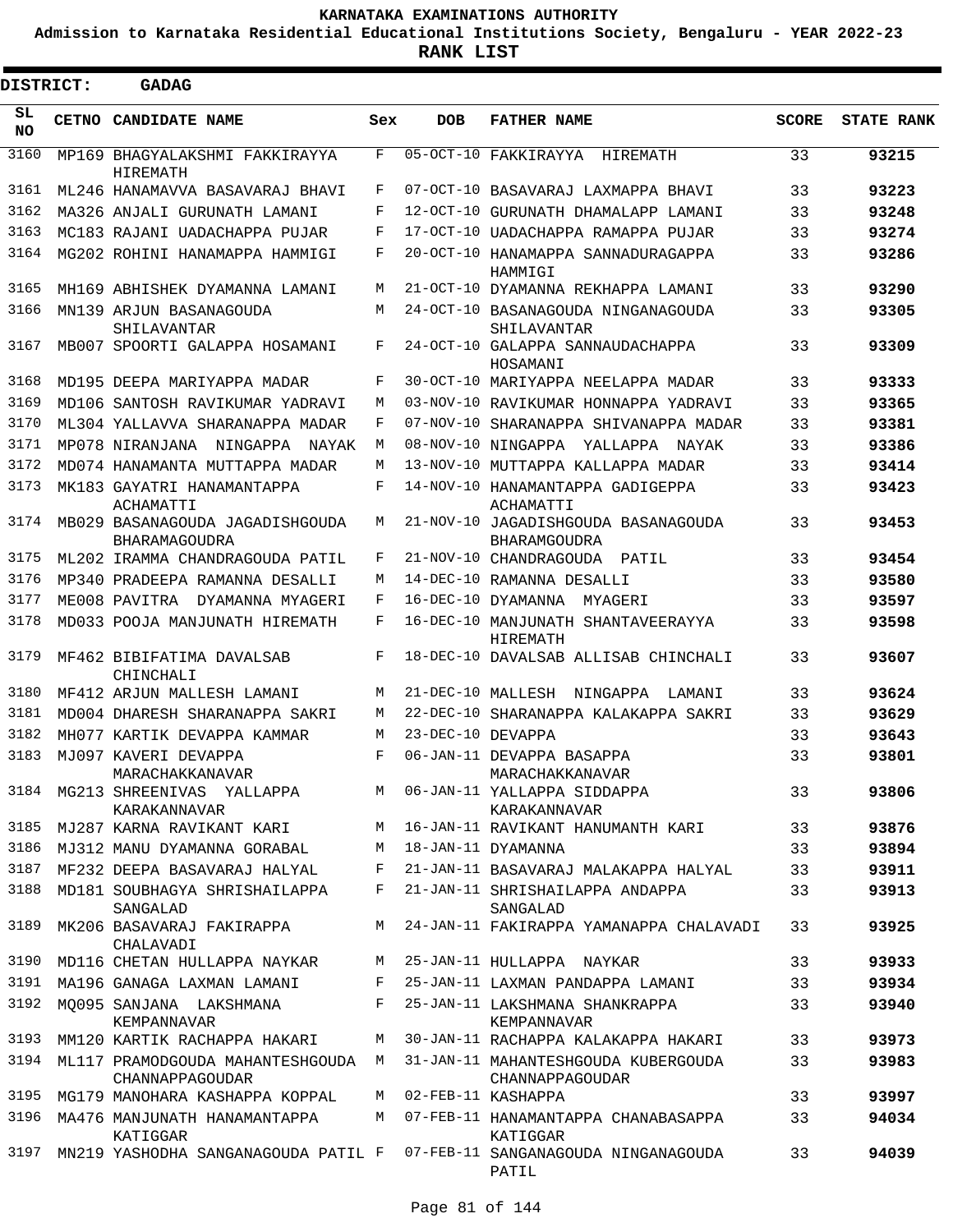**Admission to Karnataka Residential Educational Institutions Society, Bengaluru - YEAR 2022-23**

 $\blacksquare$ 

**RANK LIST**

| <b>DISTRICT:</b> | <b>GADAG</b>                                     |            |                   |                                                  |              |                   |
|------------------|--------------------------------------------------|------------|-------------------|--------------------------------------------------|--------------|-------------------|
| SL<br><b>NO</b>  | CETNO CANDIDATE NAME                             | Sex        | <b>DOB</b>        | <b>FATHER NAME</b>                               | <b>SCORE</b> | <b>STATE RANK</b> |
| 3198             | MK198 AISWARYA BHEEMAPPA<br>CHITTAKKI            | $_{\rm F}$ |                   | 14-FEB-11 BHEEMAPPA KALLAPPA CHITTAKKI           | 33           | 94091             |
| 3199             | MG083 MEENAKSHI MANJAPPA VADDAR                  | F          |                   | 15-FEB-11 MANJAPPA MALLAPA VADDAR                | 33           | 94110             |
| 3200             | MC264 VIDYA PUJAR                                | F          |                   | 17-FEB-11 RAMAPPA IARAPPA PUJAR                  | 33           | 94133             |
| 3201             | MA149 CHANNAMMA SOMAPPA<br>HOLALAPUR             | F          |                   | 22-FEB-11 SOMAPPA HANAMAPPA HOLALAPUR            | 33           | 94157             |
| 3202             | ML195 PRAJWAL HANAMANTH<br>KARAMUDI              | M          |                   | 24-FEB-11 HANAMATHA DURAGAPPA KARAMUDI           | 33           | 94178             |
| 3203             | MN336 HANAMANTAPPA NAGARAJ<br>TALAGADE           | M          |                   | 28-FEB-11 NAGARAJ HANAMANTAPPA TALAGADE          | 33           | 94202             |
| 3204             | MG426 CHETAN LOKESH ALAUNDI                      | М          |                   | 03-MAR-11 LOKESH NINGAPPA ALAUNDI                | 33           | 94218             |
| 3205             | MP367 SPANDANA RAMESH BADNI                      | F          |                   | 05-MAR-11 RAMESH VIRAPPA BADNI                   | 33           | 94237             |
| 3206             | MF259 VINAYAK ISHWARAPPA<br>MENASINAKAYI         | M          |                   | 05-MAR-11 ISHWARAPPA SHIVAPPA<br>MENASINAKAYI    | 33           | 94239             |
| 3207             | MB240 BHOOMIKA RAVI HATALGERI                    | F          |                   | 06-MAR-11 RAVI IRAPPA HATALGERI                  | 33           | 94246             |
| 3208             | ML070 JAYASHRI PARASAPPA HIREMANI F              |            |                   | 07-MAR-11 PARASAPPA DURGAPPA HIREMANI            | 33           | 94255             |
| 3209             | MB157 MUDAKAPPA GARJAPPANAVARA                   | М          |                   | 14-MAR-11 MALLAPPA MUDUKAPPA<br>GARJAPPANAVAR    | 33           | 94322             |
| 3210             | MO046 SANJANA HALESH HULLUR                      | F          |                   | 14-MAR-11 HALESH BASAVANNEPPA HULLUR             | 33           | 94325             |
| 3211             | MF261 SHRATGOUDA MALLANAGOUDA<br>PATIL           | М          |                   | 14-MAR-11 MALLANAGOUDA NEELANAGOUDA<br>PATIL     | 33           | 94327             |
| 3212             | MH359 MADHU VENKATESH DASAR                      | F          |                   | 15-MAR-11 VENKATESH DASAR                        | 33           | 94331             |
| 3213             | MK173 ANJITA YAMANAPPA CHALAVADI                 | F          |                   | 17-MAR-11 YAMANAPPA CHALAVADI                    | 33           | 94347             |
| 3214             | MG310 SNEHA JAGADEESHA<br>SHASTRIMATHA           | F          |                   | 17-MAR-11 JAGADEESHA SIDDAYYA<br>SHASTRIMATHA    | 33           | 94357             |
| 3215             | MN218 ADITYA RAMESH BELLERI                      | М          |                   | 21-MAR-11 RAMESH PARASAPPA BELLERI               | 33           | 94378             |
| 3216             | MD174 MUTTURAJ LAXMAPPA<br>MUNDINAMANI           | M          |                   | 22-MAR-11 LAXMAPPA SHIVALINGAPPA<br>MUNDINAMANI  | 33           | 94391             |
| 3217             | MH020 NIRANJANAYYA<br>CHANDRASHEKHARAYYA HOSAMTH | M          |                   | 24-MAR-11 CHANDRASHEKHARAYY HOSAMTH              | 33           | 94420             |
| 3218             | MF448 MANIKANTA SHAREEF HARIJAN                  | М          |                   | 26-MAR-11 SHAREEF HANAMANTAPPA HARIJAN           | 33           | 94438             |
| 3219             | MF102 MANJAVVA SHAREEF MYAGERI                   | F          |                   | 28-MAR-11 SHAREEF SIDDALINGAPPA MYAGERI          | 33           | 94461             |
| 3220             | MF180 SARASWATI MUDAKAPPA<br>MAREKKANAVAR        | F          |                   | 29-MAR-11 MUDAKAPPA MAREKKANAVAR                 | 33           | 94477             |
| 3221             | MF380 RAHUL HANUMAREDDY LAMANI                   | M          |                   | 30-MAR-11 HANUMAREDDY JAMPANNA LAMANI            | 33           | 94490             |
| 3222             | MC108 SRUSHTI NAGARAJ DODDAMANI                  | F          | 03-APR-11 NAGARAJ |                                                  | 33           | 94546             |
| 3223             | ML296 BARGAVI SIDDANAGOUD PATIL                  | F          |                   | 08-APR-11 SIDDANAGOUD BASANAGOUD PATIL           | 33           | 94605             |
|                  | 3224 MP257 HOLALAMMA CHANABASAPPA<br>KABADRA     | F          |                   | 08-APR-11 CHANABASAPPA GANGAPPA KABADRA          | 33           | 94606             |
| 3225             | ML151 NIRAPADI KARIYAPPA<br>CHALAVADI            | M          |                   | 09-APR-11 KARIYAPPA CHALAVADI                    | 33           | 94618             |
| 3226             | MD101 SUNIL PRAKASH HADIMANI                     | M          |                   | 14-APR-11 PRAKASH HANAMAPPA HADIMANI             | 33           | 94673             |
| 3227             | MN335 VIJAYAKUMAR SHARANAYYA<br>BALAGODAMATH     | M          |                   | 19-APR-11 SHARANAYYA KALAKAYYA<br>BALAGODAMATH   | 33           | 94713             |
| 3228             | MA481 ARATI NEELAKANTHAYYA<br>HOSAMATH           | F          |                   | 22-APR-11 NEELAKANTHAYYA SHEKHARAYYA<br>HOSAMATH | 33           | 94734             |
| 3229             | MD465 BHAGEERATHI ANDANAPPA<br>TALAWAR           | F          |                   | 23-APR-11 ANDANAPPA YAMANAPPA TALAWAR            | 33           | 94748             |
| 3230             | MA422 SHRIKANT MALLAPPA METI                     | М          |                   | 26-APR-11 MALLAPPA MADIVALAPPA METI              | 33           | 94795             |
| 3231             | MN037 SHIVARAJ SHARANAPPA UGALAT                 | M          |                   | 02-MAY-11 SHARANAPPA SHIVANAPPA UGALAT           | 33           | 94855             |
| 3232             | MH096 KUSHAL UMESH LAMANI                        | M          |                   | 03-MAY-11 UMESH BHEEMAPPA LAMANI                 | 33           | 94860             |
| 3233             | MG461 SANDESH NAGESH NAYAK                       | M          | 05-MAY-11 NAGESH  |                                                  | 33           | 94888             |
| 3234             | MG177 DEEPA RAMAPPA ABBIGERI                     | F          |                   | 07-MAY-11 RAMAPPA TILAKAPPA ABBIGERI             | 33           | 94905             |
| 3235             | MM219 VENKANAGOUDA SANGANAGOUDA<br>HULLUR        | M          |                   | 07-MAY-11 SANGANAGOUDA MAHADEVAGOUDA<br>HULLUR   | 33           | 94916             |
|                  |                                                  |            | Page 82 of 144    |                                                  |              |                   |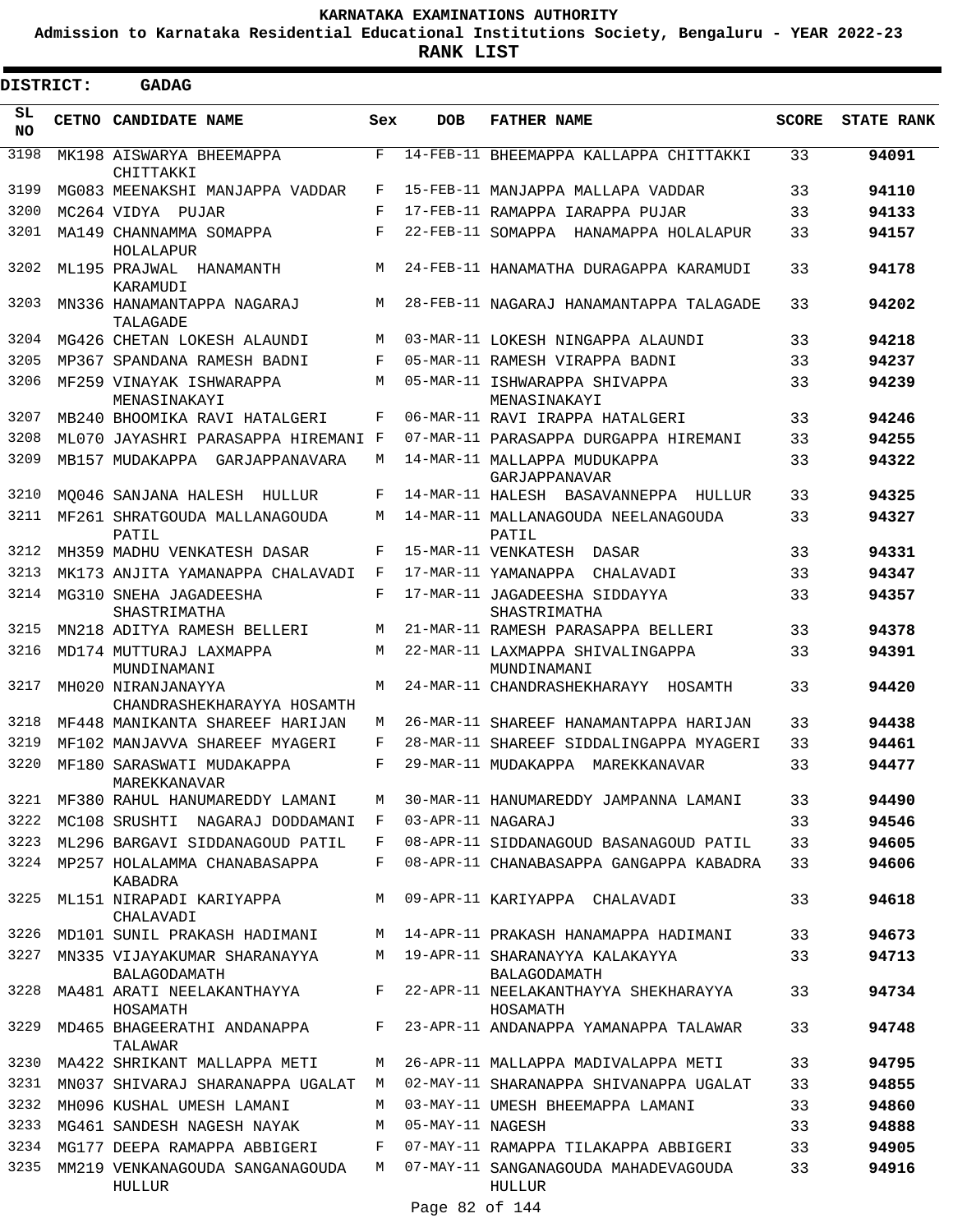**Admission to Karnataka Residential Educational Institutions Society, Bengaluru - YEAR 2022-23**

 $\blacksquare$ 

**RANK LIST**

Е

| <b>DISTRICT:</b> | <b>GADAG</b>                                 |     |                  |                                                            |              |                   |
|------------------|----------------------------------------------|-----|------------------|------------------------------------------------------------|--------------|-------------------|
| SL<br><b>NO</b>  | <b>CETNO CANDIDATE NAME</b>                  | Sex | <b>DOB</b>       | <b>FATHER NAME</b>                                         | <b>SCORE</b> | <b>STATE RANK</b> |
| 3236             | MJ134 KRISHNA BASAPPA HADIMANI               | М   |                  | 10-MAY-11 BASAPPA RAYAPPA HADIMANI                         | 33           | 94937             |
| 3237             | MF441 PAVITRA PRABHU MATTIKATTI              | F   |                  | 15-MAY-11 PRABHU YALLAPPA MATTIKATTI                       | 33           | 94982             |
| 3238             | MB088 TARUN SOMAPPA PAWAR                    | М   |                  | 17-MAY-11 SOMAPPA PAWAR                                    | 33           | 95012             |
| 3239             | MN380 KOUSARABANU HUSENASAB<br>UMACHAGI      | F   |                  | 18-MAY-11 HUSENASAB HASANASAB UMACHAGI                     | 33           | 95016             |
| 3240             | MA423 BASAVARAJ MALLESH BADIGER              | М   |                  | 21-MAY-11 MALLESH AALAPPA BADIGER                          | 33           | 95057             |
| 3241             | MA269 BHAGYA MALLAPPA BAVIKATTI              | F   |                  | 26-MAY-11 MALLAPPA                                         | 33           | 95107             |
| 3242             | MF056 SHIVARAJ UMESH TALAVAR                 | М   |                  | 30-MAY-11 UMESH RAMANNA TALAVAR                            | 33           | 95152             |
| 3243             | MH311 AKSHATA VEERABADRAPPA PYATI            | F   |                  | 31-MAY-11 VEERABADRAPPA SHANRAPPA PYATI                    | 33           | 95154             |
| 3244             | MM140 VEERESH BASAVARAJ GAVI                 | M   |                  | 31-MAY-11 BASAVARAJ<br>GAVI                                | 33           | 95163             |
| 3245             | ML284 ISHWAR ARJUN YANDIGERI                 | М   |                  | 02-JUN-11 ARJUN YANDIGERI                                  | 33           | 95203             |
| 3246             | MD182 KUMARAYYA VEERAYYA<br>MASTAGATTI       | М   |                  | 05-JUN-11 VEERAYYA MADIVALAYYA<br>MASTAGATTI               | 33           | 95244             |
| 3247             | MJ311 RAJESWARI YALLAPPA<br>CHALAWADI        | F   |                  | 06-JUN-11 YALLAPPA                                         | 33           | 95267             |
| 3248             | MF433 LAXMI FAKKIRESH YALAVATTI              | F   |                  | 09-JUN-11 FAKKIRESH TIPPANNA YALAVATTI                     | 33           | 95299             |
| 3249             | MJ267 CHAITRA CHANDRAPPA HULAJOGI F          |     |                  | 12-JUN-11 CHANDRAPPA BASAPPA HULAJOGI                      | 33           | 95343             |
| 3250             | ME040 SEVANTI UMESH BILEKALL                 | F   |                  | 13-JUN-11 UMESH BILEKALL                                   | 33           | 95355             |
| 3251             | ML006 KAVERI HANAMAPPA ARAHUNASI             | F   |                  | 16-JUN-11 HANAMAPPA YAMANAPPA ARAHUNASI                    | 33           | 95388             |
| 3252             | ML176 PARAVINABANU JANGLISAB<br>ITAGI        | F   |                  | 22-JUN-11 JANGLISAB IMAMSAB ITAGI                          | 33           | 95471             |
| 3253             | MJ089 FAKKIRESH AJJAPPA MORABAD              | М   |                  | 30-JUN-11 AJJAPPA MORABAD                                  | 33           | 95553             |
| 3254             | MN076 ARUNAKUMARA NAGAPPA<br>GOBBARAGUNPI    | М   |                  | 01-JUL-11 NAGAPPA YALLAPPA GOBBARAGUNPI                    | 33           | 95570             |
| 3255             | ME004 RAKESHA SOMASHEKARA<br>CHALAVADI       | М   |                  | 07-JUL-11 SOMASHEKARA BALAPPA CHALAVADI                    | 33           | 95655             |
| 3256             | MG243 SUDEEP SHEKHAPPA LAMANI                | M   |                  | 07-JUL-11 SHEKHAPPA PANDAPPA LAMANI                        | 33           | 95658             |
| 3257             | MD007 SHASHANK SHIVAJI GHORPADE              | M   |                  | 13-JUL-11 SHIVAJI NARAYANRAO GHORPADE                      | 33           | 95731             |
| 3258             | MC258 DAVALSAB SALEEM<br>KOTTUR              | М   | 14-JUL-11 SALEEM | KOTTUR                                                     | 33           | 95736             |
| 3259             | MF432 ANKITA FAKKIRESH HARIJAN               | F   |                  | 17-JUL-11 FAKKIRESH TAYI TIRAKAVVA<br>HARIJAN              | 33           | 95765             |
| 3260             | MO083 ANITA DANDAPPA AKKI                    | F   |                  | 23-JUL-11 DANDAPPA BASAPPA AKKI                            | 33           | 95829             |
| 3261             | MA101 REKHA JAGGAL                           | F   |                  | 29-JUL-11 DEVAPPA SHIDDAPPA JAGGAL                         | 33           | 95909             |
| 3262             | MP091 SULOCHANA BASAVARAJ PAGADI F           |     |                  | 29-JUL-11 BASAVARAJ HALAPPA PAGADI                         | 33           | 95911             |
| 3263             | ME091 RAHUL KANAKAPPA KALLODDAR              | M   |                  | 30-JUL-11 KANAKAPPA HOSURAPPA KALLODDAR                    | 33           | 95922             |
| 3264             | MP303 SAVITA UMESH LAMANI                    | F   |                  | 05-AUG-11 UMESH BADDEPPA LAMANI                            | 33           | 95985             |
| 3265             | ME029 DEEPA RAMANNA MALOTTAR                 | F   |                  | 06-AUG-11 RAMANNA MALOTTAR                                 | 33           | 95987             |
| 3266             | ML192 ASMABEGUM ANVARSAB HARLAPUR F          |     |                  | 08-AUG-11 ANVARSAB RAJESAB HARLAPUR                        | 33           | 96011             |
| 3267             | MJ256 PRATHIBHA BASANAGOUDA<br>KARIGOUDRA    | F   |                  | 09-AUG-11 BASANAGAOUDA                                     | 33           | 96025             |
| 3268             | MF509 SANTOSH NINGAPPA KARIGAR               | М   |                  | 13-AUG-11 NINGAPPA MALLAPPA KARIGAR                        | 33           | 96061             |
| 3269             | MA075 SWAPNA BEVINAKATTI                     | F   |                  | 15-AUG-11 PARAMESH                                         | 33           | 96079             |
| 3270             | ML292 VANITA SANTOSH KURAKUNDI               | F   |                  | 18-AUG-11 SANTOSH VEERAPPA KURAKUNDI                       | 33           | 96107             |
| 3271             | MP354 CHITRA RAVI LAMANI                     | F   |                  | 20-AUG-11 RAVI HEMLAPPA LAMANI                             | 33           | 96111             |
| 3272             | MF413 ANJALI BASAVARAJ BHAJANTRI             | F   |                  | 21-AUG-11 BASAVARAJ FAKKIRAPPA                             | 33           | 96122             |
| 3273             | MC189 HUCHCHANAGOUDA VEERANAGOUDA M<br>PATIL |     |                  | BHAJANTRI<br>22-AUG-11 VEERANAGOUDA NINAGANAGOUDA<br>PATIL | 33           | 96139             |
| 3274             | ME164 PAVITRA SURESH BHOOTA                  | F   |                  | 22-AUG-11 SURESH SHEKARAPPA BHOOTA                         | 33           | 96141             |
| 3275             | MG635 SURAKSHA SURESH CHAVADI                | F   |                  | 22-AUG-11 SURESH YALLAPPA CHAVADI                          | 33           | 96144             |
| 3276             | MK177 LAXMI UMESHAGOUDA<br>DYAVANAGOUDRA     | F   |                  | 29-AUG-11 UMESHAGOUD SHANKRAGOUD<br>DYAVANAGOUDRA          | 33           | 96195             |
| 3277             | MF114 SRUSHTI PRAKASH                        | F   |                  | 30-AUG-11 PRAKASH SHIVAPPA                                 | 33           | 96215             |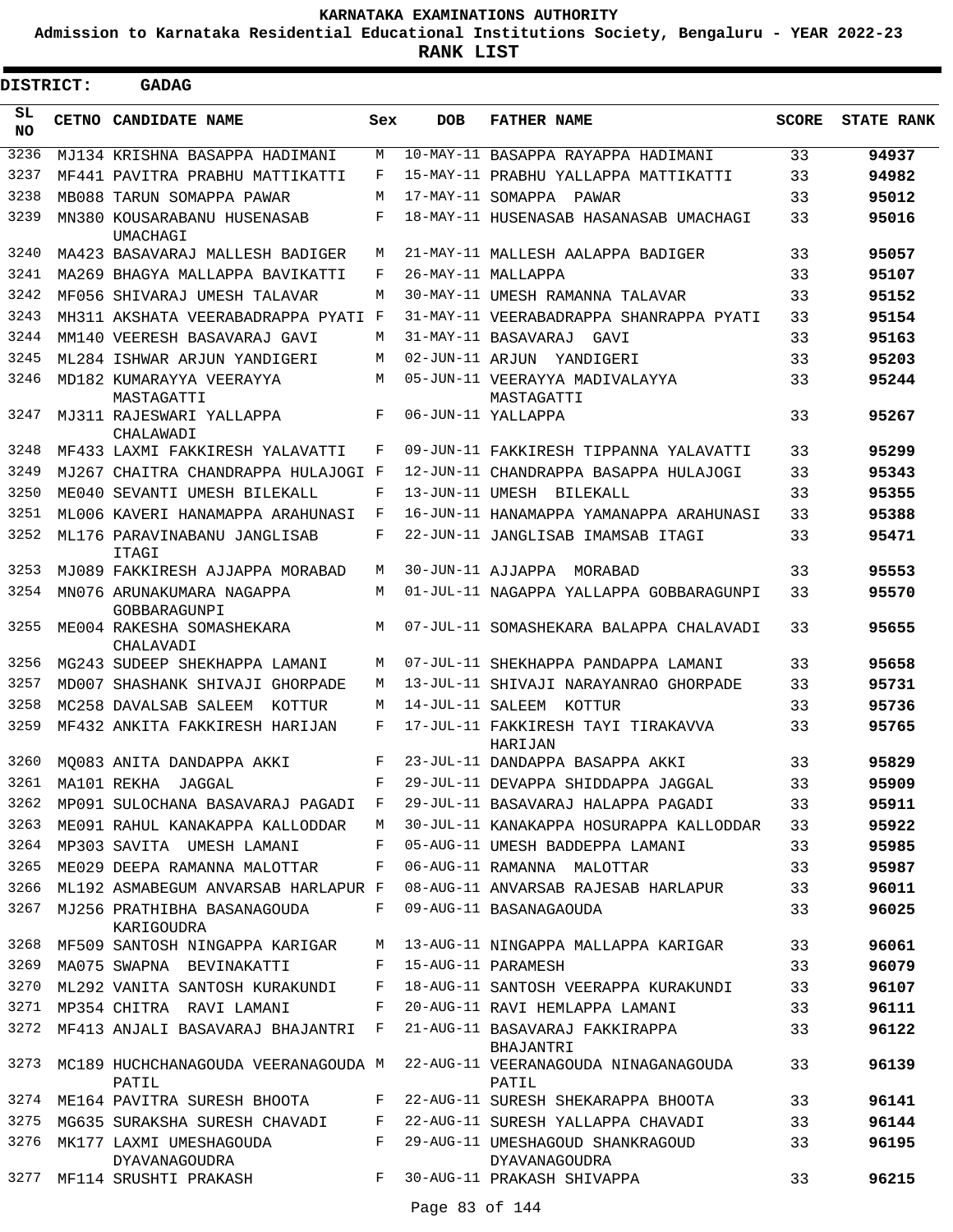**Admission to Karnataka Residential Educational Institutions Society, Bengaluru - YEAR 2022-23**

| DISTRICT:       | <b>GADAG</b>                                     |     |            |                                                    |              |                   |
|-----------------|--------------------------------------------------|-----|------------|----------------------------------------------------|--------------|-------------------|
| SL<br><b>NO</b> | CETNO CANDIDATE NAME                             | Sex | <b>DOB</b> | <b>FATHER NAME</b>                                 | <b>SCORE</b> | <b>STATE RANK</b> |
|                 | TIRAKAPPANAVAR                                   |     |            | TIRAKAPPANAVAR                                     |              |                   |
| 3278            | MA440 ANUSUYA MARIYAPPA VADDAR                   | F   |            | 18-SEP-11 MARIYAPPA RUDRAPPA VADDAR                | 33           | 96381             |
| 3279            | MP289 SAHANA MAILAREPPA MYAGERI                  | F   |            | 18-SEP-11 MAILAREPPA NEELAPPA MYAGERI              | 33           | 96386             |
| 3280            | MP109 DEEPA MALLESH BARKI                        | F   |            | 25-SEP-11 MALLESH SATYAPPA BARKI                   | 33           | 96431             |
| 3281            | MG032 NANDINI MUTTAPPA<br>LINGASHETTAR           | F   |            | 02-OCT-11 MUTTAPPA NEELAPPA<br>LINGASHETTAR        | 33           | 96488             |
| 3282            | MA049 SADHANA GANESH POOTANAVAR                  | F   |            | 09-OCT-11 GANESH POOTANAVAR                        | 33           | 96540             |
| 3283            | MB071 VEERAPPANAYKA RAMESH<br>NAYKARA            | М   |            | 09-OCT-11 RAMESH VEERAPPA NAYKARA                  | 33           | 96546             |
| 3284            | MO016 SANJEEV HUCHHAPPA MADAR                    | M   |            | 17-OCT-11 HUCHHAPPA NEELAPPA MADAR                 | 33           | 96624             |
| 3285            | MG044 VIJAYALAXMI KRUSHNAPPA<br>GODABI           | F   |            | 27-OCT-11 KRUSHNAPPA NINGAPPA GODABI               | 33           | 96714             |
| 3286            | MA147 ADARSH RAMESH HAKKI                        | М   |            | 30-OCT-11 RAMESH DEVAPPA HAKKI                     | 33           | 96727             |
| 3287            | MK218 MALLESH NINGAPPA BARAKERA                  | М   |            | 30-OCT-11 NINGAPPA HANAMANTAPPA<br><b>BARAKERA</b> | 33           | 96731             |
| 3288            | MD103 TIRUPATI SHREENIVAS RATHOD                 | M   |            | 30-OCT-11 SHREENIVAS                               | 33           | 96736             |
| 3289            | MH156 HULIGEMMA HANUMANTAPPA<br>MALLIKERI        | F   |            | 03-NOV-11 HANUMANTAPPA FAKKEERAPPA<br>MALLIKERI    | 33           | 96767             |
| 3290            | ME158 LADASAB HASANSAB VASTAD                    | М   |            | 04-NOV-11 HASANSAB                                 | 33           | 96777             |
| 3291            | MF248 PARVATHI MALLESHAPPA WADDAR F              |     |            | 04-NOV-11 MALLESHAPPA RAMAPPA WADDAR               | 33           | 96780             |
| 3292            | MN148 ANKALESH HANAMAPPA<br>MARANABASARI         | M   |            | 08-NOV-11 HANAMAPPA NINGAPPA<br>MARANABASARI       | 33           | 96816             |
| 3293            | ME038 KOTRESH SHARANAPPA GUNDE                   | М   |            | 10-NOV-11 SHARANAPPA KALAKAPPA GUNDE               | 33           | 96841             |
| 3294            | MP154 NAGARATNA MALLANAGOUDA<br>PATIL            | F   |            | 21-NOV-11 MALLANAGOUDA SHANKARAGOUDA<br>PATIL      | 33           | 96922             |
| 3295            | MJ350 ROHIT MANJUNATHAYYA<br>MATHAPATI           | M   |            | 30-NOV-11 MANJUNATHAYYA BASAYYA<br>MATHAPATI       | 33           | 96989             |
| 3296            | MP187 JAYALAKSHMI SHARANAPPA<br>KONCHIGERI       | F   |            | 12-DEC-11 SHARANAPPA NINGAPPA<br>KONCHIGERI        | 33           | 97051             |
| 3297            | MG399 SHIVAKUMAR SIDDAPPA<br>JANGANAVARI         | M   |            | 16-DEC-11 SIDDAPPA SHEKHARAPPA<br>JANGANAVARI      | 33           | 97085             |
| 3298            | MM048 NAVEENAKUMAR BASAVARAJ<br><b>BISANALLI</b> | M   |            | 23-DEC-11 BASAVRAJ BHIMAPPA BISANALLI              | 33           | 97127             |
|                 | 3299 MG073 JANAKI TIMMANNA DIVANADAR             | F   |            | 27-DEC-11 TIMMANNA MUDAKAPPA DIVANADAR             | 33           | 97149             |
| 3300            | MO031 PRAKASH NAGAPPA KAMBALI                    | М   |            | 30-DEC-11 NAGAPPA MADEVAPPA KAMBALI                | 33           | 97176             |
| 3301            | MP186 HARSHA HEMARADDI GOKAVI                    | F   |            | 05-JAN-12 HEMARADDI                                | 33           | 97225             |
| 3302            | MH189 SURESH MANJUNATH NAGAR                     | М   |            | 28-MAR-12 MANJUNATH GEMAPPA NAGAR                  | 33           | 97323             |
| 3303            | MF396 HARISH GOVINDAPPA<br>ARALIKATTI            | М   |            | 22-JUL-09 GOVINDAPPA SHIDDARAMAPPA<br>ARALIKATTI   | 32           | 97401             |
| 3304            | MA383 VINOD PIRESH LAMANI                        | М   |            | 10-SEP-09 PIRESH HANAMANTAPPA LAMANI               | 32           | 97408             |
| 3305            | ME157 MEGHARAJ MANAPPA ALUR                      | М   |            | 18-FEB-10 MANAPPA G ALUR                           | 32           | 97494             |
| 3306            | ML279 AMRUTA SHREKANTAGOUD PATIL                 | F   |            | 03-APR-10 SHREKANTAGOUD BASANAGOUD<br>PATIL        | 32           | 97539             |
| 3307            | MO022 VASANTH BASAVARAJ HOSUR                    | М   |            | 18-APR-10 BASAVARAJ H HOSURU                       | 32           | 97562             |
| 3308            | MP270 ARJUN NAIK V                               | M   |            | 01-MAY-10 VASUNAIK                                 | 32           | 97583             |
| 3309            | MK265 BALAVVA PHAKKIRAPPA MADAR                  | F   |            | 22-MAY-10 PHAKKIRAPPA DURAGAPPA MADAR              | 32           | 97606             |
| 3310            | MM105 CHETANA MALLAPPA MANNAKERI                 | М   |            | 06-JUN-10 MALLAPPA YALLAPPA MANNAKERI              | 32           | 97626             |
| 3311            | MF004 SANTOSH SHANKRAPPA LAMANI                  | М   |            | 16-JUL-10 SHANKRAPPA CHOLAPPA LAMANI               | 32           | 97696             |
| 3312            | MN172 MANJUNATH MUTTAPPA KITAGERI M              |     |            | 11-AUG-10 MUTTAPPA SHIVAPPA KITAGERI               | 32           | 97752             |
| 3313            | MK039 SADASHIVANAND SHIVANAND<br>KALADAGI        | М   |            | 11-AUG-10 SHIVANAND BASAPPA KALADAGI               | 32           | 97754             |
| 3314            | MD470 ANKITA MALLAPPA VARIKALLA                  | F   |            | 18-AUG-10 MALLAPPA YAMANAPPA VARIKALLA             | 32           | 97769             |
| 3315            | MA307 YALLAPPA BASAVARAJ<br>NEELANNAVAR          | M   |            | 26-AUG-10 BASAVARAJ YALLAPPA<br>NEELANNAVAR        | 32           | 97793             |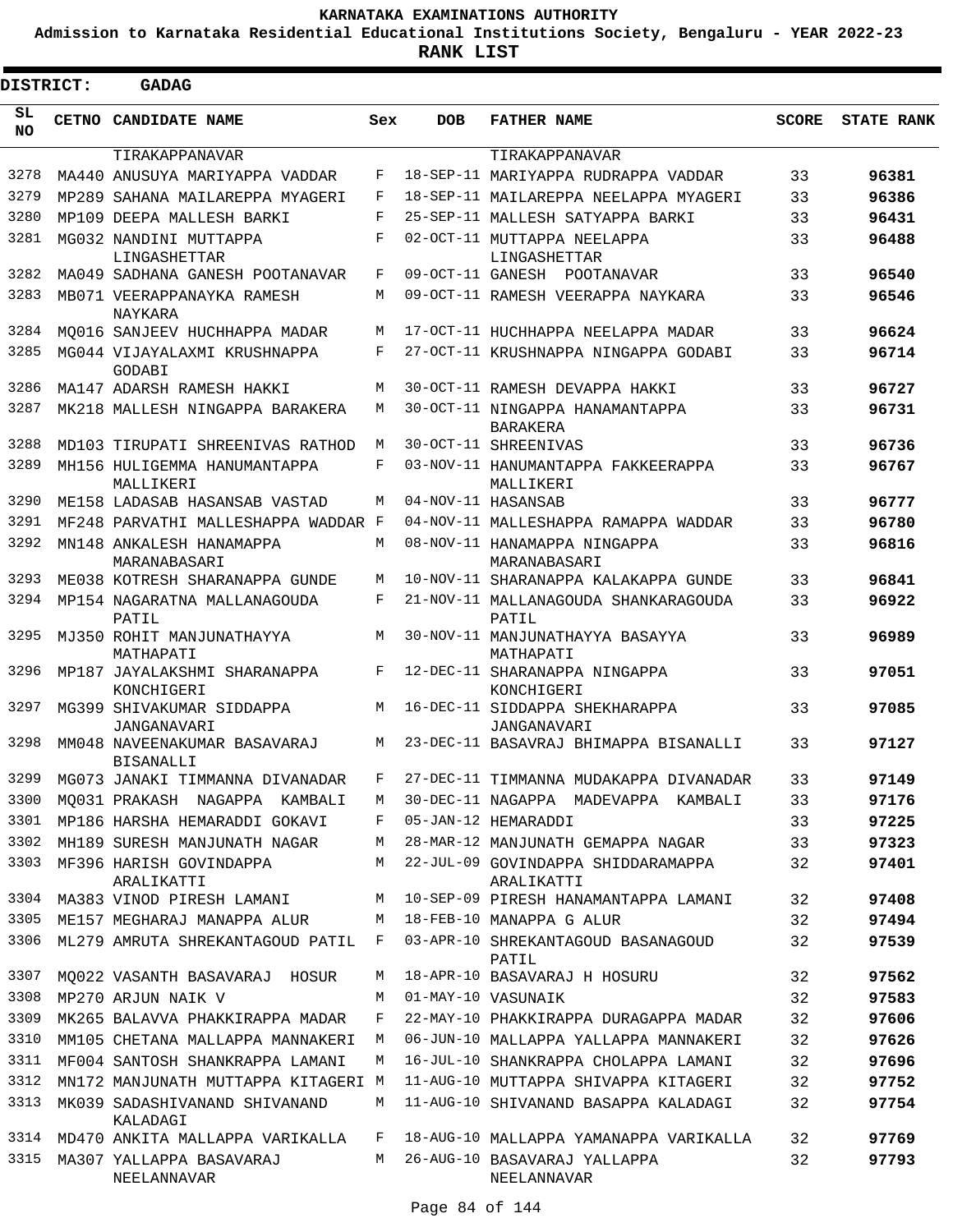**Admission to Karnataka Residential Educational Institutions Society, Bengaluru - YEAR 2022-23**

| DISTRICT:  | <b>GADAG</b>                                   |     |                   |                                                     |              |                   |
|------------|------------------------------------------------|-----|-------------------|-----------------------------------------------------|--------------|-------------------|
| SL.<br>NO. | CETNO CANDIDATE NAME                           | Sex | <b>DOB</b>        | <b>FATHER NAME</b>                                  | <b>SCORE</b> | <b>STATE RANK</b> |
| 3316       | MH225 AKASH FAKKIRAPPA TALAWAR                 | М   |                   | 28-AUG-10 FAKKIRAPPA LAKSHMAPPA TALAWAR             | 32           | 97797             |
| 3317       | MB247 SUHANA<br>KASHIMSAB KAGGAL               | F   |                   | 07-SEP-10 KASHIMSAB SABIANNA KAGGAL                 | 32           | 97828             |
| 3318       | MG286 TANUSHREE BASAPPA KARIGAR                | F   |                   | 21-SEP-10 BASAPPA GURAPPA KARIGAR                   | 32           | 97866             |
| 3319       | MD208 MAITRAVVA ANDAPPA JADADELI               | F   |                   | 22-SEP-10 ANDAPPA LAXMAPPA JADADELU                 | 32           | 97869             |
| 3320       | MH265 SHREERAMA SOMAPPA ENAGI                  | М   |                   | 29-SEP-10 SOMAPPA BASAPPA ENAGI                     | 32           | 97900             |
| 3321       | MK255 MANOJ YALLAPPA KILLIKYATAR               | М   |                   | 09-OCT-10 YALLAPPA                                  | 32           | 97948             |
| 3322       | MG445 KOTESHA MUDAKAPPA DAMBAL                 | М   |                   | 10-OCT-10 MUDAKAPPA DYAMANNA DAMBAL                 | 32           | 97957             |
| 3323       | MF229 MEGHANA SHIVAPUTRAPPA<br>LAMANI          | F   |                   | 12-OCT-10 SHIVAPUTRAPPA HANUMANTAPPA<br>LAMANI      | 32           | 97969             |
| 3324       | MA124 POOJA MALLESH KONIMANI                   | F   |                   | 13-OCT-10 MALLESH REVANAPPA KONIMANI                | 32           | 97977             |
| 3325       | MK293 RAKSHITA MANJUNATH<br>SAVADATTI          | F   |                   | 15-OCT-10 MANJUNATH                                 | 32           | 97991             |
| 3326       | MG636 GEETA VEERUPAKSHAGOUDA<br>PATIL          | F   |                   | 18-OCT-10 VEERUPAKSHAGOUDA<br>SHANKARAGOUDA PATIL   | 32           | 98002             |
| 3327       | MO066 MADHU HOLALAPPA CHITTI                   | F   |                   | 18-OCT-10 HOLALAPPA NARASAPPA CHITTI                | 32           | 98005             |
| 3328       | MG656 KUMAR CHANDRAHASA HARIJAN                | М   |                   | 23-OCT-10 CHANDRAHASA GIRIYAPPA HARIJAN             | 32           | 98025             |
| 3329       | MH155 PARVATEMMA HANAMANTAPPA<br>PUJAR         | F   |                   | 23-OCT-10 HANAMANTAPPA BASAVANTAPPA<br>PUJAR        | 32           | 98027             |
| 3330       | MN165 MANJAPPA BARAMPPA<br>MADAR               | М   |                   | 24-OCT-10 BARAMPPA MAHADEVAPPA MADAR                | 32           | 98036             |
| 3331       | MA073 PAVITRA NAGAPPA<br><b>BETAGERI</b>       | F   |                   | 24-OCT-10 NAGAPPA SHIVAPPA BETAGERI                 | 32           | 98038             |
| 3332       | ME109 SAHANA BASAVRAJ MYAGERI                  | F   |                   | 24-OCT-10 BASAVRAJ<br>MYAGERI                       | 32           | 98039             |
| 3333       | MJ284 AKASH YALLAPPA MULLUR                    | М   |                   | 27-OCT-10 YALLAPPA                                  | 32           | 98046             |
| 3334       | MG740 GANGAMMA HANAMAPPA HARIJAN               | F   |                   | 27-OCT-10 HANAMAPPA DEVAPPA HARIJAN                 | 32           | 98049             |
| 3335       | MC101 SANDEEP HANAMAPPA<br><b>BIDARANNAVAR</b> | M   |                   | 27-OCT-10 HANAMAPPA SYATAPPA<br><b>BIDARANNAVAR</b> | 32           | 98052             |
| 3336       | MM055 KARTIK SANGAPPA HEBBAL                   | M   |                   | 01-NOV-10 SANGAPPA BASAPPA HEBBAL                   | 32           | 98076             |
| 3337       | MK237 IRAFANASAB BUDNESAB INAMDAR M            |     |                   | 05-NOV-10 BUDNESAB                                  | 32           | 98099             |
| 3338       | MJ143 GIRISH SHARANAPPA<br>DUNDUR              | М   |                   | 11-NOV-10 SHARANAPPA DEVAPPA DUNDUR                 | 32           | 98134             |
| 3339       | MH116 KAVERI RENAPPA SWAGI                     | F   |                   | 14-NOV-10 RENAPPA DURAGAPPA SWAGI                   | 32           | 98142             |
| 3340       | MG166 SATEESH MAHANTESH TALAVAR                | М   |                   | 18-NOV-10 MAHANTESH CHOLAPPA TALAVAR                | 32           | 98167             |
|            | 3341 ML264 AKASH ASHOK HERAKAL                 |     |                   | M 19-NOV-10 ASHOK BASAPPA HERAKAL                   | 32           | 98173             |
| 3342       | MG172 CHENNAVVA KOTESH HADAPADA                | F   |                   | 25-NOV-10 KOTESH HADAPAD                            | 32           | 98208             |
| 3343       | MC227 SANJANA SHARANAPPA<br>NADUVINAMANI       | F   |                   | 07-DEC-10 SHARANAPPA MALLAPPA<br>NADUVINAMANI       | 32           | 98294             |
| 3344       | MJ081 SHREDHAR NIJAGUNI DINDI                  | М   |                   | 11-DEC-10 NIJAGUNI CHANNAMALLAPPA DINDI             | 32           | 98317             |
| 3345       | ML290 NAVEEN KRUSHNA VAIKUNTE                  | М   | 12-DEC-10 KRUSHNA |                                                     | 32           | 98319             |
| 3346       | ME142 SPOOTHI RAVI BERAGI                      | F   |                   | 13-DEC-10 RAVI BERAGI                               | 32           | 98326             |
| 3347       | MA494 PRADEEP SHAMBU HADLI                     | М   |                   | 17-DEC-10 SHAMBU YALLAPPA HADLI                     | 32           | 98347             |
| 3348       | MQ071 MUDUKAPPA PUJAPPA PUJAR                  | М   |                   | 30-DEC-10 PUJAPPA MUDUKAPPA PUJAR                   | 32           | 98412             |
| 3349       | MC239 NAVEENKUMAR RAMAPPA JIDDI                | М   |                   | 01-JAN-11 RAMAPPA HANAMAPPA JIDDI                   | 32           | 98480             |
| 3350       | MA058 PAVITRA CHANNAPPA NAGAVI                 | F   |                   | 04-JAN-11 CHANNAPPA BASAPPA NAGAVI                  | 32           | 98547             |
| 3351       | MD066 KAVITA HANAMAPPA<br>HULLANNAVAR          | F   |                   | 10-JAN-11 HANAMAPPA HULLANNAVAR                     | 32           | 98598             |
| 3352       | MQ129 MAMATA SHRIKANT BHAJANTRI                | F   |                   | 10-JAN-11 SHRIKANT HANAMAPPA BHAJANTRI              | 32           | 98600             |
| 3353       | MA485 BASAVARAJ KALLINATH PUJAR                | M   |                   | 20-JAN-11 KALLINATH BASAYYA PUJAR                   | 32           | 98669             |
| 3354       | MA424 NIVEDITA MANJUNATH TALAGADI F            |     |                   | 22-JAN-11 MANJUNATH DODDAHANAMAPPA<br>TALAGADI      | 32           | 98687             |
| 3355       | MG686 AYISHATABASSUM MOULUSAB<br>NADAF         | F   |                   | 23-JAN-11 MOULUSAB RAHEEMASAB NADAF                 | 32           | 98689             |
| 3356       | ML017 MOHAMMADASIF HUSENASAB OLI               | M   |                   | 24-JAN-11 HUSENASAB HUSENASAB OLI                   | 32           | 98697             |
| 3357       | MA169 HARISH SHANMUKAPPA BELERI                | M   |                   | 26-JAN-11 SHANMUKAPPA HANAMAPPA BELERI              | 32           | 98720             |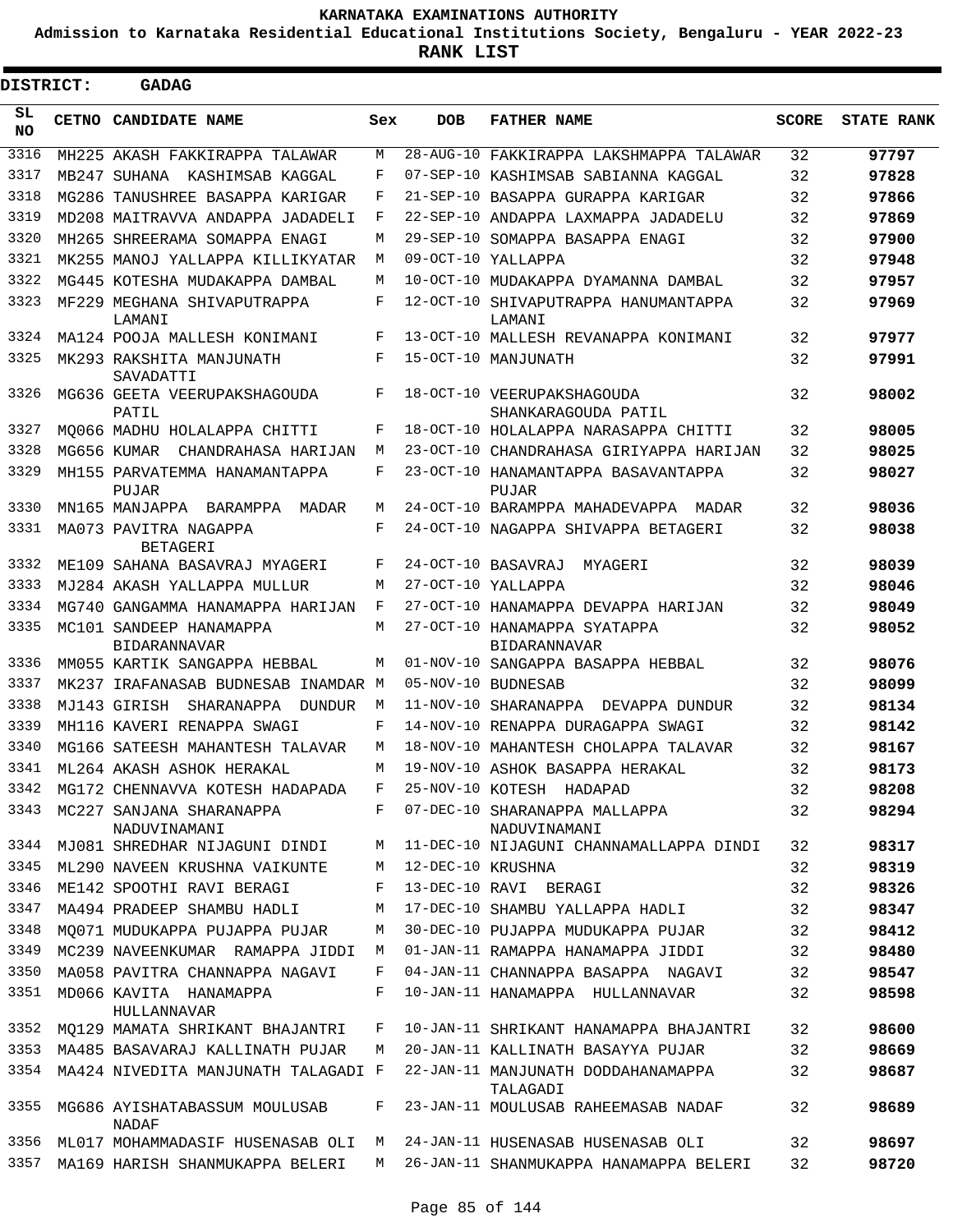**Admission to Karnataka Residential Educational Institutions Society, Bengaluru - YEAR 2022-23**

| <b>DISTRICT:</b> | <b>GADAG</b>                                                        |     |                   |                                                                                         |                 |                   |
|------------------|---------------------------------------------------------------------|-----|-------------------|-----------------------------------------------------------------------------------------|-----------------|-------------------|
| SL<br><b>NO</b>  | CETNO CANDIDATE NAME                                                | Sex | <b>DOB</b>        | <b>FATHER NAME</b>                                                                      | <b>SCORE</b>    | <b>STATE RANK</b> |
| 3358             | MD305 SEETA SHANKRAPPA BADIGER                                      | F   |                   | 26-JAN-11 SHANKRAPPA SUBHAS BADIGER                                                     | 32              | 98724             |
| 3359             | MP273 VIJAYALAXMI MANTESH<br>MARIGOUDRA                             | F   |                   | 30-JAN-11 MANTESH DEVAPPA MARIGOUDRA                                                    | 32              | 98753             |
| 3360             | MG022 SHRIKANTH                                                     | M   |                   | 04-FEB-11 JAGYANAIK BADIGER                                                             | 32              | 98787             |
| 3361             | MH245 ANITA NAGAPPA KORAVAR                                         | F   |                   | 08-FEB-11 NAGAPPA MAGEPPA KORAVAR                                                       | 32              | 98805             |
| 3362             | MK101 REVATHI MALLAPPA DODDAMANI                                    | F   |                   | 08-FEB-11 MALLAPPA AJJAPPA DODDAMANI                                                    | 32              | 98809             |
| 3363             | MD380 AKSHATA DEVAPPA BHAJANTRI                                     | F   |                   | 09-FEB-11 DEVAPPA BASAPPA BHAJANTRI                                                     | 32              | 98813             |
| 3364             | MG203 BASAVARAJ YAMANOORAPPA<br>HANCHINAL                           | M   |                   | 10-FEB-11 YAMANOORAPPA                                                                  | 32              | 98818             |
| 3365             | MF024 PRASHANT CHANDRU KOUDI                                        | M   |                   | 11-FEB-11 CHANDRU GURUSHIDDAPPA KOUDI                                                   | 32              | 98830             |
| 3366             | MJ201 NAVEEN MARUTHI MYAGERI                                        | M   | 17-FEB-11 MARUTHI |                                                                                         | 32              | 98887             |
| 3367             | MA194 BHUVANESHWARI MAHADEVAPPA<br>SHIDRAMANNAVAR                   | F   |                   | 28-FEB-11 MAHADEVAPPA YALLAPPA<br>SHIDRAMANNAVAR                                        | 32              | 98962             |
| 3368             | ML040 MAYAPPA HANAMANTAPPA VANNUR M                                 |     |                   | 01-MAR-11 HANAMANTAPPA MAYAPPA VANNUR                                                   | 32              | 98974             |
| 3369             | MO047 HARISH POMANNA LAMANI                                         | М   |                   | 06-MAR-11 POMANNA TAMMAPPA LAMANI                                                       | 32              | 99020             |
| 3370             | ML306 MALATESH GURAPPA ITTANNAVAR M                                 |     |                   | 07-MAR-11 GURAPPA BHIMAPPA ITTANNAVAR                                                   | 32              | 99035             |
| 3371             | MP368 AISHWARYA VASANTKUMAR<br>KALAGHATAGI                          | F   |                   | 09-MAR-11 VASANTAKUMAR SHIVAPPA<br>KALAGHATAGI                                          | 32              | 99053             |
| 3372             | MB113 MATANGI GOVINDAPPA PUJAR                                      | F   |                   | 09-MAR-11 GOVINDAPPA                                                                    | 32              | 99061             |
| 3373             | MG075 SWATI                                                         | F   |                   | 13-MAR-11 BASAVARAJ BUDAKUNTI                                                           | 32              | 99102             |
| 3374             | MC231 NINGAPPA SHIVAPUTRAPPA<br>KALLUR                              | M   |                   | 20-MAR-11 SHIVAPUTRAPPA                                                                 | 32              | 99178             |
| 3375             | MB159 LAXMIBAI SHIVANAND UPPAR                                      | F   |                   | 03-APR-11 SHIVANAND HANUMANTAPPA UPPAR                                                  | 32              | 99331             |
| 3376             | MC223 ASHVINI KALAPPA LAMANI                                        | F   |                   | 04-APR-11 KALAPPA GURAPPA LAMANI                                                        | 32              | 99339             |
| 3377             | MK116 IRAMMA KUMARAYYA HIREMATH                                     | F   |                   | 04-APR-11 KUMARAYYA SHIVARUDRAYYA<br>HIREMATH                                           | 32              | 99345             |
| 3378             | MA108 ANJALI<br>ANGADI                                              | F   |                   | 06-APR-11 RAVI LAXMAN ANGADI                                                            | 32              | 99369             |
| 3379             | MP221 POORNIMA MAHESH KABBERALLI                                    | F   |                   | 06-APR-11 MAHESH NINGAPPA KABBERALLI                                                    | 32              | 99375             |
| 3380             | MN038 VEENA CHANDRASHEKHAR<br>JAMALINGAPPANAVAR                     | F   |                   | 08-APR-11 CHANDRASHEKHAR<br>JAMALINGAPPANAVAR                                           | 32              | 99396             |
| 3381             | MG495 SUPRIYA PARAMESHAPPA<br>TIRLAPUR                              | F   |                   | 10-APR-11 PARAMESHAPPA                                                                  | 32              | 99419             |
|                  | 3382 MG198 MANGALA HANAMAPPA HEBBAL                                 |     |                   | F 12-APR-11 HANAMAPPA HEBBAL                                                            | 32              | 99433             |
| 3383             |                                                                     |     |                   | MH001 VEENA GANGAPPA TERANAGADDI F 12-APR-11 GANGAPPA RAMAPPA TERANAGADDI               | 32              | 99440             |
| 3384             | MG327 MANOJ NINGAPPA HADAPAD                                        |     |                   | M 14-APR-11 NINGAPPA SHANKARAPPA HADAPAD                                                | 32              | 99455             |
| 3385             | MN021 SHOBHA BADAMI                                                 |     |                   | F 16-APR-11 MANJUNATHGOUDA                                                              | 32              | 99485             |
| 3386             |                                                                     |     |                   | MC094 VINAYAK DEVARAJ BANGARI MATA 20-APR-11 DEVARAJ SHIVAPPA BANGARI                   | 32              | 99515             |
| 3387             | MA033 KALESH VIJAYKUMAR PATTAR M 21-APR-11 VIJAYKUMAR               |     |                   |                                                                                         | 32              | 99517             |
| 3388             | MN117 NISHA MAHESH GANGANNAVAR                                      |     |                   | F 21-APR-11 MAHESH SANTHAGOUDA<br>GANGANNAVAR                                           | 32              | 99519             |
|                  | 3389 MN346 PALLAVI VEERAYYA F<br>SHIRAHATTIMATH                     |     |                   | 24-APR-11 VEERAYYA SURESHAYYA<br>SHIRAHATTIMATH                                         | 32              | 99554             |
|                  |                                                                     |     |                   | 3390 MD161 SUSHMITHA SANTOSH MARATHI F 26-APR-11 SANTOSH VITTALSA MARATHI               | 32              | 99574             |
|                  | 3391 MJ049 KEERTHANA BASAVARAJ<br>KUMKUMGAR                         |     |                   | F 03-MAY-11 BASAVARAJ                                                                   | 32              | 99637             |
|                  | LAKKASHETTI                                                         |     |                   | 3392 MG025 LAKSHMI MAHANTESH F 03-MAY-11 MAHANTESH NINGAPPA<br>LAKKASHETTI              | 32              | 99638             |
|                  |                                                                     |     |                   | 3393 MC196 VIKAS MANJUNATH BHAJANTRI   M  06-MAY-11 MANJUNATH HANUMANTAPPA<br>BHAJANTRI | 32              | 99677             |
|                  | 3394 MJ341 NAGARAJ HUCHCHAPPA ANAVAL                                |     |                   | M 07-MAY-11 HUCHCHAPPA SHIVAPPA ANAVAL                                                  | 32 <sup>°</sup> | 99685             |
| 3395             | MG069 SHIVALILA HEMANNA RONAD                                       |     |                   | F 08-MAY-11 HEMANNA SHIDLINGAPPA RONAD                                                  | 32              | 99695             |
| 3396             | MM012 SAVITA YADIYURAPPA<br>KULAKARNI                               |     |                   | F 09-MAY-11 YADIYURAPPA VIRUPAKSHAPPA<br>KULAKARNI                                      | 32              | 99713             |
|                  | 3397 MP039 KARTIK KRISHNA J PAWAR     M   11-MAY-11 KRISHNA P PAWAR |     | Page 86 of 144    |                                                                                         | 32              | 99728             |
|                  |                                                                     |     |                   |                                                                                         |                 |                   |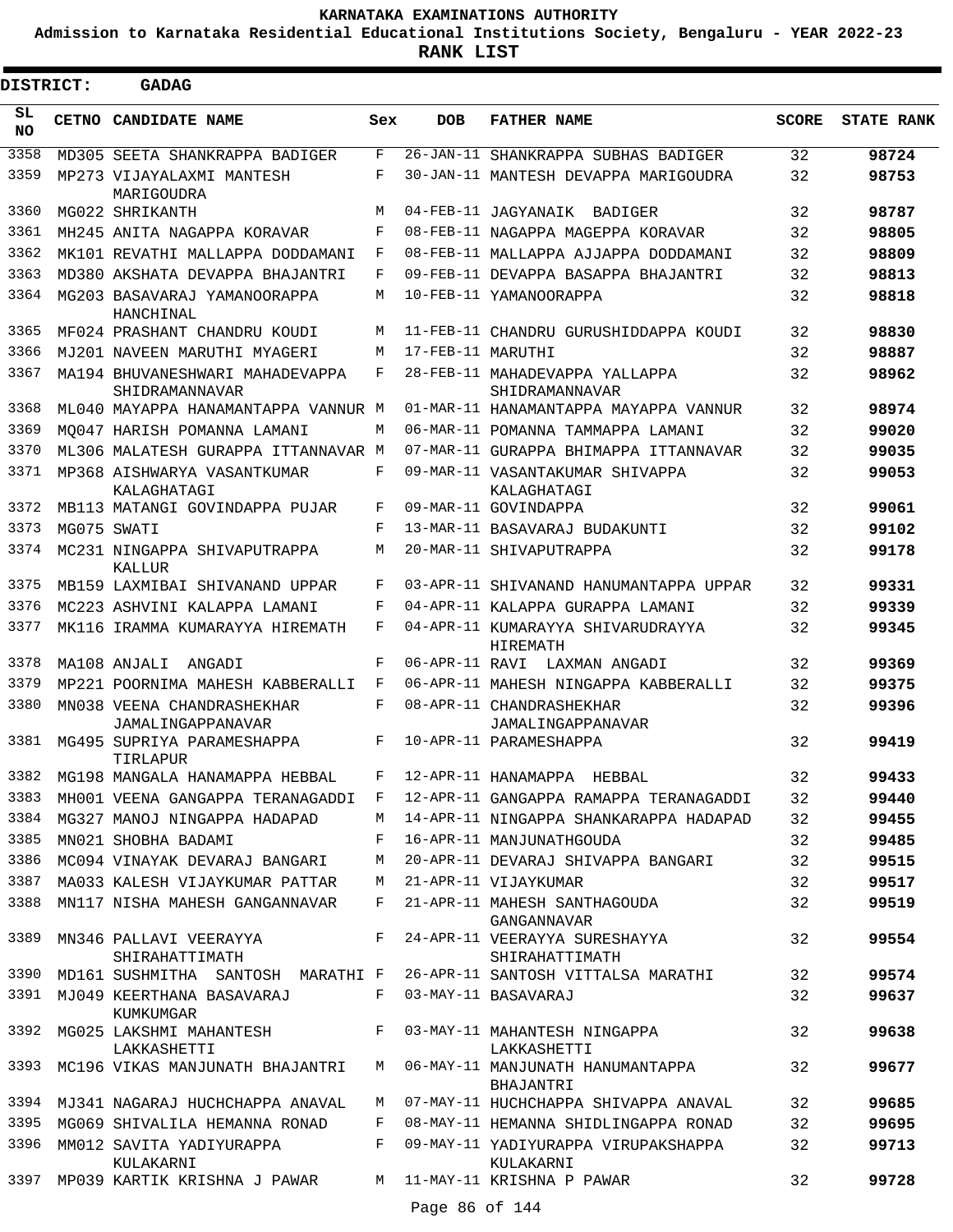**Admission to Karnataka Residential Educational Institutions Society, Bengaluru - YEAR 2022-23**

ı

| <b>DISTRICT:</b> |  | <b>GADAG</b>                                                                  |     |            |                                                                          |              |                   |
|------------------|--|-------------------------------------------------------------------------------|-----|------------|--------------------------------------------------------------------------|--------------|-------------------|
| SL<br><b>NO</b>  |  | CETNO CANDIDATE NAME                                                          | Sex | <b>DOB</b> | <b>FATHER NAME</b>                                                       | <b>SCORE</b> | <b>STATE RANK</b> |
| 3398             |  | MG307 AAYAN ANVARSAB BALLARI                                                  | М   |            | 16-MAY-11 ANVARSAB ALLASAB BALLARI                                       | 32           | 99781             |
| 3399             |  | MH095 KARTHIK KRISHNAPPA LAMANI                                               | М   |            | 18-MAY-11 KRISHNAPPA TIKAPPA LAMANI                                      | 32           | 99805             |
| 3400             |  | MH336 RADHIKA MARUTEPPA DASAR                                                 | F   |            | 26-MAY-11 MARUTEPPA SANNASHIDDAPPA<br>DASAR                              | 32           | 99907             |
| 3401             |  | MH187 SAHANA ISHAPPA JOLADA                                                   | F   |            | 26-MAY-11 ISHAPPA VIRUPAKSHAPPA JOLADA                                   | 32           | 99909             |
| 3402             |  | MF047 AKASH KALAPPA LAMANI                                                    | М   |            | 27-MAY-11 KALAPPA HABASEPPA LAMANI                                       | 32           | 99912             |
| 3403             |  | MH220 RAKSHITA PRAKASH NAAK                                                   | F   |            | 29-MAY-11 PRAKASH DHANURAM NAAK                                          | 32           | 99938             |
| 3404             |  | MA088 AJAY BELERI                                                             | М   |            | 31-MAY-11 SHANMUKAPPA BELERI                                             | 32           | 99960             |
| 3405             |  | MH209 USHA MUTTEPPA CHALAVADI                                                 | F   |            | 31-MAY-11 MUTTEPPA BAPANNA CHALAVADI                                     | 32           | 99972             |
| 3406             |  | MG502 ANITA BASAPPA BHAJANTRI                                                 | F   |            | 03-JUN-11 BASAPPA SHANMUKAPPA BHAJANTRI                                  | 32           | 100024            |
| 3407             |  | MM158 SRUSTI BASAVAPRABHU VASTRAD F                                           |     |            | 06-JUN-11 BASAVAPRABHU SHIVAYYA VASTRAD                                  | 32           | 100074            |
| 3408             |  | MO028 PRASHANT HALESH DODMANI                                                 | М   |            | 10-JUN-11 HALESH DHANSINGAPPA DODMANI                                    | 32           | 100144            |
| 3409             |  | MH271 RAJESHWARI MARUTEPPA HALLI                                              | F   |            | 10-JUN-11 MARUTEPPA PARAMESHAPPA HALLI                                   | 32           | 100146            |
| 3410             |  | MA008 SHREYA SHANKRAPPA SANAADI                                               | F   |            | 14-JUN-11 SHANKRAPPA VENKAPPA SANAADI                                    | 32           | 100193            |
| 3411             |  | MO161 PAVITRA PARAMESHWARA HATTI                                              | F   |            | 16-JUN-11 PARAMESHWARA BASAPPA HATTI                                     | 32           | 100218            |
| 3412             |  | MA416 GANGADHAR RATHOD                                                        | М   |            | 19-JUN-11 DHANESH HOBAPPA RATHOD                                         | 32           | 100265            |
| 3413             |  | MF566 ANJALI PRAKASH LAMANI                                                   | F   |            | 21-JUN-11 PRAKASH TOTAPPA LAMANI                                         | 32           | 100286            |
| 3414             |  | MH239 SHAREEFASAB YAMANOORASAB<br>NADAF                                       | М   |            | 22-JUN-11 YAMANOORASAB                                                   | 32           | 100305            |
| 3415             |  | MH242 KANAKA MUDIYAPPA VALIKAR                                                | F   |            | 24-JUN-11 MUDIYAPPA KANAKAPPA VALIKAR                                    | 32           | 100326            |
| 3416             |  | MM129 BIYAMMA FAKURUSAB BUKITAGAR F                                           |     |            | 27-JUN-11 FAKURUSAB BABASAB BUKITAGAR                                    | 32           | 100377            |
| 3417             |  | MG629 MANJUNATH GOVINDAPPA LAMANI M                                           |     |            | 28-JUN-11 GOVINDAPPA SHANKRAPPA LAMANI                                   | 32           | 100392            |
| 3418             |  | MJ229 VIDYA CHANNABASAPPA<br>KALLAPURA                                        | F   |            | 28-JUN-11 CHANNABASAPPA SHIVANAPPA<br>KALLAPURA                          | 32           | 100394            |
| 3419             |  | MG643 CHANDRASHEKHAR VEERAYYA<br>SHANKINMATH                                  | М   |            | 01-JUL-11 VEERAYYA SHEKHARAYYA<br>SHANKINMATH                            | 32           | 100418            |
| 3420             |  | ME151 PRAVEEN KALAKAPPA GORAVAR                                               | М   |            | 04-JUL-11 KALAKAPPA GORAVAR                                              | 32           | 100467            |
| 3421             |  | MD176 SHARANAYYA<br>VEERAYYA<br>HIREMATH                                      | М   |            | 04-JUL-11 VEERAYYA                                                       | 32           | 100473            |
| 3422             |  | MF079 ARUN NINGAPPA HITTALAMANI                                               | M   |            | 05-JUL-11 NINGAPPA FAKKEERAPPA<br>HITTALAMANI                            | 32           | 100480            |
| 3423             |  | MB107 GONEPPA IRAPPA HINJEDDI                                                 | М   |            | 07-JUL-11 IRAPPA GONEPPA HINJEDDI                                        | 32           | 100502            |
|                  |  | 3424 MJ166 MANOJ FAKEERAPPA BELLERI                                           | M   |            | 12-JUL-11 FAKEERAPPA KARIYAPPA BELLERI                                   | 32           | 100570            |
|                  |  | 3425 MP062 LAKSHMI NAGAPPA MADIVALAR                                          | F   |            | 14-JUL-11 NAGAPPA FAKKIRAPPA MADIVALAR                                   | 32           | 100598            |
|                  |  | 3426 MF607 POORNIMA BASAVARADDI<br>KONDIKOPPA                                 |     |            | F 15-JUL-11 BASAVARADDI DEVARADDI<br>KONDIKOPPA                          | 32           | 100608            |
|                  |  | 3427 MF109 KUMARASWAMY FAKKIRAYYA<br>HIREMATH                                 |     |            | M 17-JUL-11 FAKKIRAYYA HALAYYA HIREMATH                                  | 32           | 100641            |
| 3428             |  | MF091 SAVITREVVA SOMANNA BETAGERI F                                           |     |            | 17-JUL-11 SOMANNA BASAPPA BETAGERI                                       | 32           | 100644            |
|                  |  | 3429 MN105 VINAYAK MALLIKARJUN<br>SHIPARAMATTI                                |     |            | M 19-JUL-11 MALLIKARJUN<br>SHIPRAMATTI                                   | 32           | 100678            |
|                  |  | 3430 MG181 YALLAMMA MANJAPPA<br>F 26-JUL-11 MANJAPPA NARASAPPA<br>SILLIKYATAR |     |            | SILLIKYATAR                                                              | 32           | 100753            |
|                  |  | PADESUR                                                                       |     |            | 3431 MK216 BASAVARAJ FAKKEERAPPA M 01-AUG-11 FAKKEERAPPA BASAPPA PADESUR | 32           | 100814            |
|                  |  | 3432 MA418 ANANAYA GANGADHAR NAYAK                                            | F   |            | 02-AUG-11 GANGADHAR DANJEPPA NAYAK                                       | 32           | 100830            |
|                  |  | 3433 MG526 SUSHMITA MAILAPPA HAITAPUR F                                       |     |            | 09-AUG-11 MAILAPPA NINGAPPA HAITAPUR                                     | 32           | 100924            |
|                  |  | 3434 MN204 SANJU RANGAPPA KAMBAR                                              |     |            | M 12-AUG-11 RANGAPPA RAMAPPA KAMBAR                                      | 32           | 100966            |
|                  |  | 3435 MD173 SHRIKANT DEVAPPA SUNNAGAR                                          |     |            | M 12-AUG-11 DEVAPPA SUNNAGAR                                             | 32           | 100967            |
|                  |  | 3436 ML211 ASHVINI CHANDRASHEKHAR<br>MADAR                                    |     |            | F 14-AUG-11 CHANDRASHEKHAR NILAPPA MADAR                                 | 32           | 100982            |
|                  |  | 3437 MC127 MAHAMMADTABIB SINKANDAR<br>GADI                                    |     |            | M 18-AUG-11 SINKANDAR B GADI                                             | 32           | 101026            |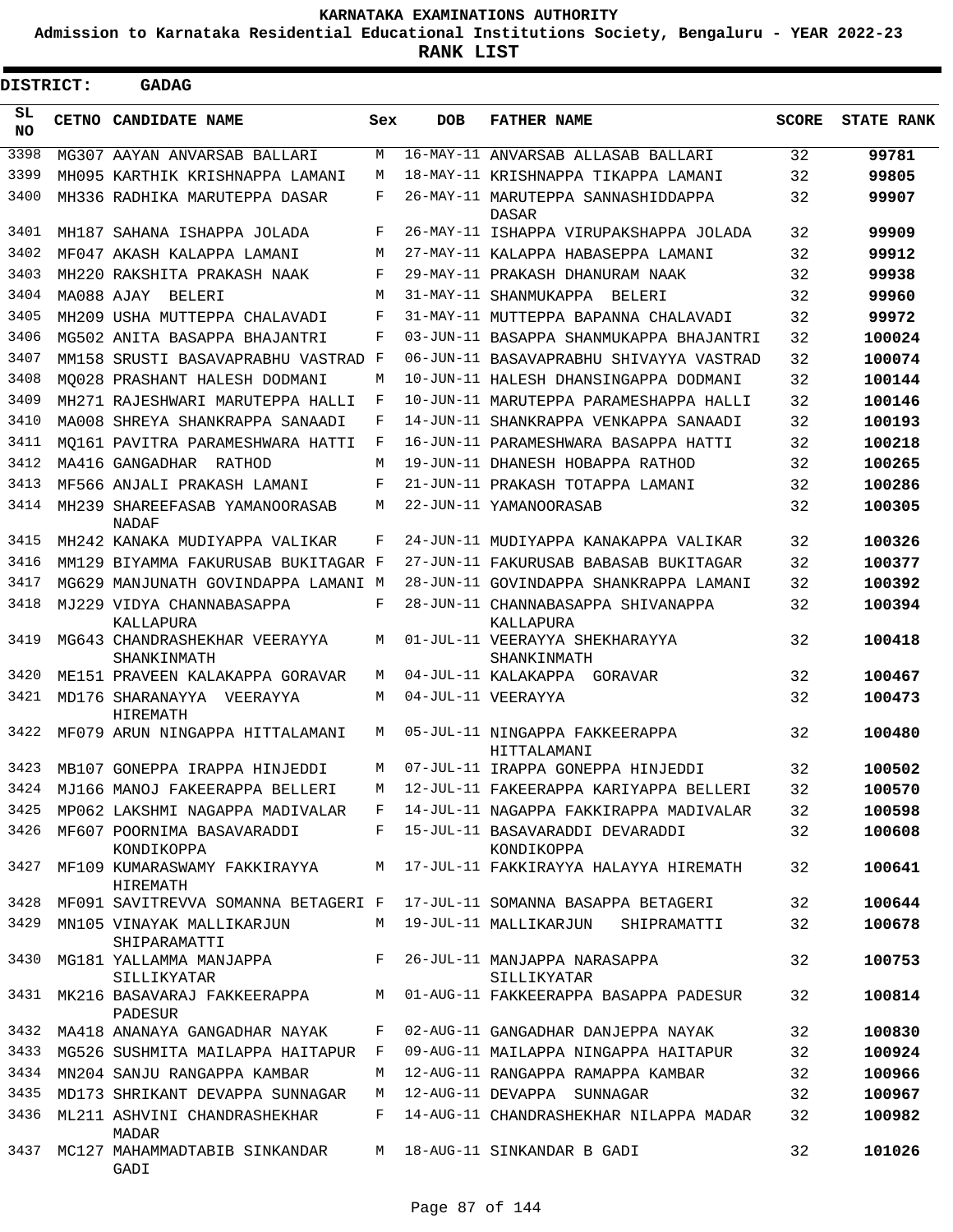**Admission to Karnataka Residential Educational Institutions Society, Bengaluru - YEAR 2022-23**

 $\blacksquare$ 

| <b>DISTRICT:</b> | GADAG                                                          |         |                  |                                                      |              |                   |
|------------------|----------------------------------------------------------------|---------|------------------|------------------------------------------------------|--------------|-------------------|
| SL<br><b>NO</b>  | CETNO CANDIDATE NAME                                           | Sex     | <b>DOB</b>       | <b>FATHER NAME</b>                                   | <b>SCORE</b> | <b>STATE RANK</b> |
| 3438             | MP263 ASHOK MOUNESH<br>LAMANI                                  | M       |                  | 19-AUG-11 MOUNESH YANKAPPA LAMANI                    | 32           | 101031            |
| 3439             | MO135 PUTTARAJ M TALAVAR                                       | M       |                  | 20-AUG-11 MAHANTESH<br>TALAVAR                       | 32           | 101045            |
| 3440             | MN373 LAXMIBAI RAMAPPA GUDADUR                                 | F       |                  | 01-SEP-11 RAMAPPA HANAMAPPA GUDADUR                  | 32           | 101163            |
| 3441             | MP167 AMIT GOVINDARADDI GOKAVI                                 | M       |                  | 03-SEP-11 GOVINDARADDI                               | 32           | 101181            |
| 3442             | MK080 SANTOSH HANUMANTHGOUDA<br>KARIGOUDRA                     | M       |                  | 07-SEP-11 HANUMANTGOUDA BASANNAGOUDA<br>KARIGOUDRA   | 32           | 101216            |
| 3443             | ME046 MANJUNATHA PEERAPPA RATHOD                               | M       |                  | 08-SEP-11 PEERAPPA SOMAPPA RATHOD                    | 32           | 101220            |
| 3444             | MN209 LEELAVATI BASALINGAPPA<br>HUGAR                          | F       |                  | 16-SEP-11 BASALINGAPPA SHIDLINGAPPA<br>HUGAR         | 32           | 101284            |
| 3445             | MG575 SUSHMITA RAMANNA NITTALI                                 | F       |                  | 19-SEP-11 RAMANNA BASAPPA NITTALI                    | 32           | 101307            |
| 3446             | MH259 ANKITA THAVAREPPA NAGAR                                  | F       |                  | 26-SEP-11 THAVAREPPA RAMAPPA NAGAR                   | 32           | 101371            |
| 3447             | ML126 RAKSHITA FAKEERAPPA KAMATAR F                            |         |                  | 30-SEP-11 FAKEERAPPA VEERAPPA KAMATAR                | 32           | 101418            |
| 3448             | MG315 YOGISH PRASHANT PURAD                                    | M       |                  | 02-OCT-11 PRASHANT SHANKRAPPA PURAD                  | 32           | 101444            |
| 3449             | MB251 MALIKJAN MUKANDARBASHA<br>NADDIMULLA                     | M       |                  | 17-OCT-11 MUKUNSBASHA MALIKASAB<br>NADDIMULLA        | 32           | 101555            |
| 3450             | MP094 NAGAVENI<br>GH                                           | F       |                  | 17-OCT-11 GALAPPA HARIJANA                           | 32           | 101557            |
| 3451             | MN283 VEERUPAKSHAYYA VEERAYYA<br>YAVAGAL                       | M       |                  | 18-OCT-11 VEERAYYA VEERUPAKSHAYYA<br>YAVAGAL         | 32           | 101566            |
| 3452             | MG047 KUMAR MANJAPPA GOUDR                                     | M       |                  | 19-OCT-11 MANJAPPA RAMAPPA GOUDR                     | 32           | 101571            |
| 3453             | MB180 RAJESHGOUDA VEERANAGOUDA<br>BHARAMAGOUDRA                | M       |                  | 23-OCT-11 VEERANAGOUDA BHARAMAGOUDRA                 | 32           | 101600            |
| 3454             | MG204 SUJATA DEVAPPA UPPAR                                     | F       |                  | 01-NOV-11 DEVAPPA SHIVAPPA UPPAR                     | 32           | 101673            |
| 3455             | MH203 VISHNU BASAVARAJ BARADUR                                 | M       |                  | 01-NOV-11 BASAVARAJ RAMAPPA BARADUR                  | 32           | 101674            |
| 3456             | MA056 JIGAR J CHAPPARAMANI                                     | M       |                  | 03-NOV-11 JAGADEESH<br>CHAPPARAMANI                  | 32           | 101683            |
| 3457             | MK136 MANJUNATH HANAMANTAPPA                                   | M       |                  | 06-NOV-11 HANAMANTAPPA                               | 32           | 101713            |
| 3458             | BHAJANTRI<br>MG516 KAVYANJALI<br>MANJUNATHA RATI F             |         |                  | 16-NOV-11 MANJUNATHA                                 | 32           | 101788            |
| 3459             | MF575 PREETI KRISHNAPPA LAMANI                                 | F       |                  | 19-NOV-11 KRISHNAPPA JANAPPA LAMANI                  | 32           | 101818            |
| 3460             | MC175 AMBRUTA MALLIKARJUNA                                     | F       |                  | 20-NOV-11 MALLIKARJUNA BOODAPPA                      | 32           | 101820            |
|                  | HALLIKERI                                                      |         |                  | HALLIKERI                                            |              |                   |
| 3461             | MH029 RAKESH GANGADHAR HANDIGOL                                | M       |                  | 14-DEC-11 GANGADHAR MALLAPPA HANDIGOL                | 32           | 102008            |
| 3462             | MJ107 JYOTI FAKKIRAPPA<br>GADIGEPPAGOUDRA                      | F       |                  | 26-DEC-11 FAKKIRAPPA CHANNAPPA<br>GADIGEPPAGOUDRA    | 32           | 102077            |
|                  | 3463 MG424 VINAYAKA SURESHA NAGAR                              | M       |                  | 27-DEC-11 SURESHA REVANEPPA NAGAR                    | 32           | 102088            |
| 3464             | MB237 LAVANYA NAGARAJ NIDAGUNDI                                | F       |                  | 11-FEB-12 NAGARAJ SIDDAPPA NIDAGUNDI                 | 32           | 102211            |
| 3465             | MM309 GANGAPPA DURAGAPPA KOPPAL                                | M       |                  | 01-JAN-09 DURAGAPPA NAGAPPA KOPPAL                   | 31           | 102289            |
| 3466             | MJ232 POORNANANDA HANAMANTHAGOUDA M<br>BALANNAVAR              |         |                  | 02-MAR-10 HANAMANTHAGOUDA BHIMANAGOUDA<br>BALANNAVAR | 31           | 102422            |
| 3467             | MG545 MALLAMMA FAKIRAPPA<br>MADIVALARA                         |         |                  | F 15-APR-10 FAKIRAPPA F MADIVALARA                   | 31           | 102456            |
| 3468             | MF058 ABHISHEK GALEPPA MALLADAD M                              |         |                  | 20-APR-10 GALEPPA NINGAPPA MALLADAD                  | 31           | 102461            |
| 3469             | MN256 RAKESH PRAKASH KHANAGOUDRA M                             |         |                  | 07-MAY-10 PRAKASH JAKKANGOUDRA<br>KHANAGOUDRA        | 31           | 102487            |
| 3470             | MC152 CHAITANA(URF KUSUMA)<br>MALLADASAR YALLAPPA<br>MALLIDASA |         |                  | F 12-MAY-10 YALLAPPA MALLIDASAR                      | 31           | 102498            |
| 3471             | MN330 AVINASH MARUTI WADDAR                                    | M       | 02-JUL-10 MARUTI |                                                      | 31           | 102586            |
| 3472             | MD099 SANGEETA MADAR                                           | F       |                  | 08-AUG-10 HIREYAPPA                                  | 31           | 102666            |
| 3473             | MA223 NAGARAJ GURUNATH HOSALLI                                 | M       |                  | 13-AUG-10 GURUNATH KARABASAPPA HOSALLI               | 31           | 102686            |
| 3474             | MG478 PREETI MARUTI KANAVI                                     | F       |                  | 13-AUG-10 MARUTI KANAVI                              | 31           | 102688            |
| 3475             | MB162 NIRANJANARADHYA SOLABAYYA<br>HIREMATH                    | M       |                  | 19-AUG-10 SOLABAYYA RUDAYYA HIREMATH                 | 31           | 102709            |
| 3476             | MQ122 AFRINBANU KHASIMSAB<br><b>BARADOOR</b>                   | $F$ and |                  | 26-AUG-10 KHASIMSAB RAJESAB BARADOOR                 | 31           | 102732            |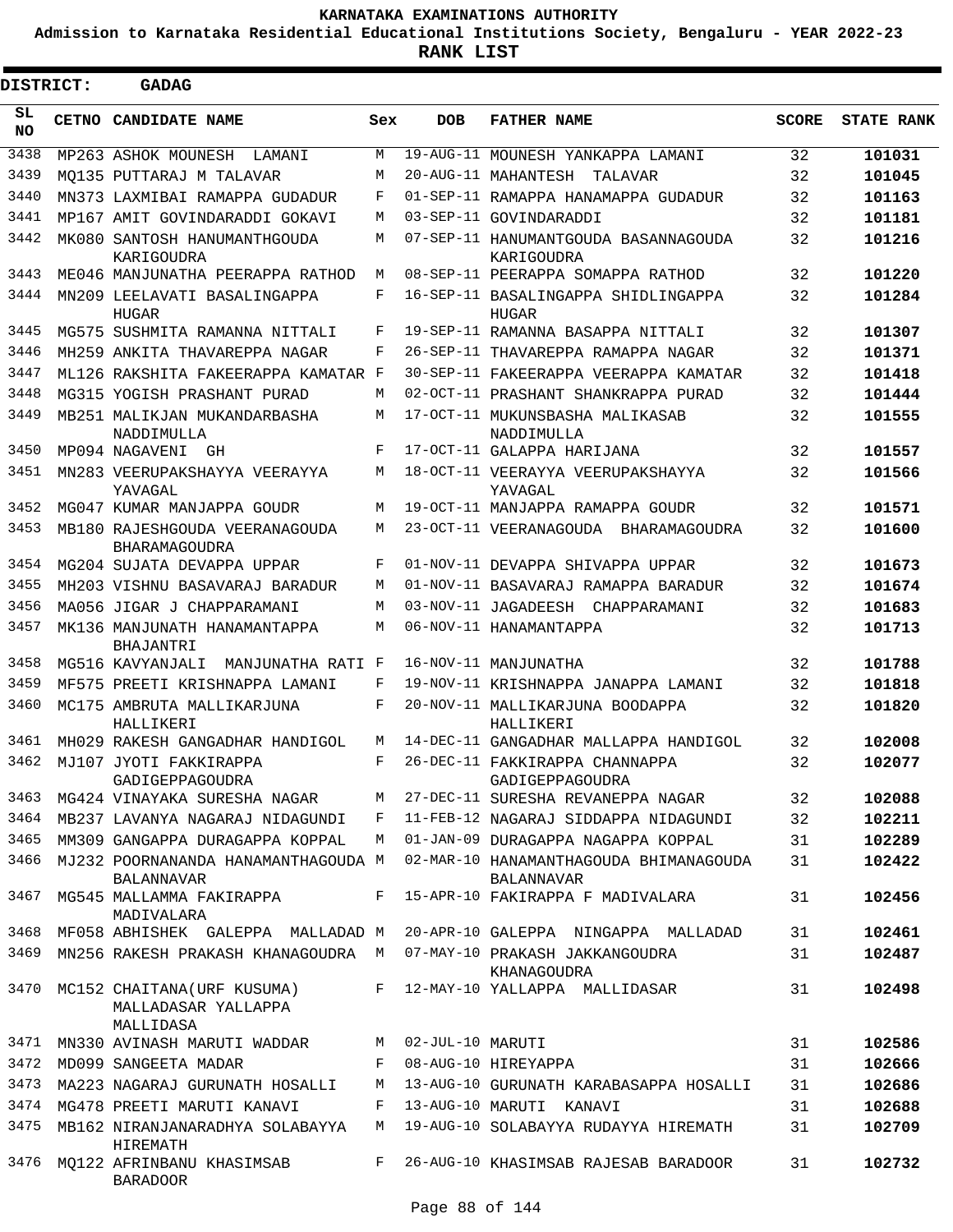**Admission to Karnataka Residential Educational Institutions Society, Bengaluru - YEAR 2022-23**

**RANK LIST**

| DISTRICT:       |  | <b>GADAG</b>                                      |     |                   |                                                     |              |                   |  |  |  |  |  |
|-----------------|--|---------------------------------------------------|-----|-------------------|-----------------------------------------------------|--------------|-------------------|--|--|--|--|--|
| SL<br><b>NO</b> |  | CETNO CANDIDATE NAME                              | Sex | <b>DOB</b>        | <b>FATHER NAME</b>                                  | <b>SCORE</b> | <b>STATE RANK</b> |  |  |  |  |  |
| 3477            |  | MG679 MALLAVVA SHARANAPPA<br>HALLIKERI            | F   |                   | 26-AUG-10 SHARANAPPA CHANNABASAPPA<br>HALLIKERI     | 31           | 102734            |  |  |  |  |  |
| 3478            |  | MF279 SHIFHANABANU BABASAB<br>SHIRABADAGI         | F   |                   | 09-SEP-10 BABASAB MODINASAB SHIRABADAGI             | 31           | 102777            |  |  |  |  |  |
| 3479            |  | MK196 KAVERI VEERABHADRAPPA KATTI F               |     |                   | 10-SEP-10 VEERABHADRAPPA                            | 31           | 102783            |  |  |  |  |  |
| 3480            |  | MC061 NAVEEN SHANTOSH BARAKER                     | М   |                   | 14-SEP-10 SHANTOSH YALLAPPA BARAKER                 | 31           | 102794            |  |  |  |  |  |
| 3481            |  | MC019 KARTIK GULAPPA GUDADUR                      | М   | 28-SEP-10 GULAPPA | GUDADUR                                             | 31           | 102839            |  |  |  |  |  |
| 3482            |  | MM090 BASAVARAJ<br>HUGAR                          | М   |                   | 05-OCT-10 SHIDDAPPA                                 | 31           | 102872            |  |  |  |  |  |
| 3483            |  | MH323 LAVA RAMAPPA LAMANI                         | М   |                   | 07-OCT-10 RAMAPPA PANDAPPA LAMANI                   | 31           | 102886            |  |  |  |  |  |
| 3484            |  | MC080 ANU TAYAPPA MEGALAMANI                      | F   |                   | 18-OCT-10 TAYAPPA SHIVANANDPPA<br>MEGALAMANI        | 31           | 102946            |  |  |  |  |  |
| 3485            |  | MN327 DEEPA SHRIKANTA ANNIGERI                    | F   |                   | 24-OCT-10 SHRIKANTA BASAPPA ANNIGERI                | 31           | 102975            |  |  |  |  |  |
| 3486            |  | MG074 PRADEEP IRAPPA MALLAPUR                     | М   |                   | 24-OCT-10 IRAPPA NINGAPPA MALLAPUR                  | 31           | 102976            |  |  |  |  |  |
| 3487            |  | MN116 SANDEEPA HANAMANTH<br><b>BANDIVADDAR</b>    | M   |                   | 26-OCT-10 HANAMANTH RAMANNA BANDIVADDAR             | 31           | 102981            |  |  |  |  |  |
| 3488            |  | MM099 LOKESH ANADANAGOUDA<br><b>SUBBANAGOUDRA</b> | M   |                   | 27-OCT-10 ANADANAGOUDA LOKANAGOUDA<br>SUBBANAGOUDRA | 31           | 102986            |  |  |  |  |  |
| 3489            |  | MD041 PRAVEEN SHARANAPPA RATHOD                   | М   |                   | 30-OCT-10 SHARANAPPA RAMAPPA RATHOD                 | 31           | 102996            |  |  |  |  |  |
| 3490            |  | MM050 KOUSHARBANU SHAREEFSAB<br>NAGANUR           | F   |                   | 01-NOV-10 SHAREEFSAB<br>NAGANUR                     | 31           | 103003            |  |  |  |  |  |
| 3491            |  | MF137 KARTIKA BASAPPA MUSTIGERI                   | F   | $09 - NOV - 10$   | BASAPPA LENKEPPA MUSTIGERI                          | 31           | 103052            |  |  |  |  |  |
| 3492            |  | MO074 CHETAN FAKKIRESH HARIJAN                    | М   | $10 - NOV - 10$   | FAKKIRESH DYAMAPPA HARIJAN                          | 31           | 103056            |  |  |  |  |  |
| 3493            |  | MD128 YASHAVANTA SHIVAPPA GARAGI                  | М   | $11 - NOV - 10$   | SHIVAPPA HANAMAPPA GARAGI                           | 31           | 103062            |  |  |  |  |  |
| 3494            |  | MG091 LAXMAVVA DEVAPPA HADEGAR                    | F   | $13-NOV-10$       | DEVAPPA<br>HADEGAR                                  | 31           | 103075            |  |  |  |  |  |
| 3495            |  | MJ280 SHWETA SHIVAYOGI HORAKERI                   | F   |                   | 14-NOV-10 SHIVAYOGI MAHAGUNDAPPA<br>HORAKERI        | 31           | 103082            |  |  |  |  |  |
| 3496            |  | MM232 NILOPAR MAKTUMASAB<br>KOUJAGERI             | F   |                   | 20-NOV-10 MAKTUMASAB HUSENASAB<br>KOUJAGERI         | 31           | 103104            |  |  |  |  |  |
| 3497            |  | MM111 AKASH SHEKHAPPA MANNUR                      | М   |                   | 25-NOV-10 SHEKHAPPA SHARANAPPA MANNUR               | 31           | 103126            |  |  |  |  |  |
| 3498            |  | MA032 USMAN RAMAJANSAB<br>KANAGINAHAL             | M   |                   | 26-NOV-10 RAMAJANSAB FAKKIRASAB<br>KANAGINAHAL      | 31           | 103142            |  |  |  |  |  |
| 3499            |  | MG164 SALMAKOUSAR HASANASAB B                     | F   |                   | 28-NOV-10 HASANASAB B                               | 31           | 103150            |  |  |  |  |  |
|                 |  | 3500 MD311 AJAY MAISURAPPA MALOTTAR               |     |                   | M 02-DEC-10 MAISURAPPA MALOTTAR                     | 31           | 103164            |  |  |  |  |  |
| 3501            |  | MC046 TUSHAR OBALESHA BALLARY                     | М   |                   | 03-DEC-10 OBALESHA BALLARY                          | 31           | 103172            |  |  |  |  |  |
| 3502            |  | MJ135 JYOTI HEMAPPA KAMATAR                       | F   |                   | 04-DEC-10 HEMAPPA BASAPPA KAMATAR                   | 31           | 103175            |  |  |  |  |  |
| 3503            |  | MG622 RAMESHA SANNAMALLAPPA<br>PUJAR              | М   |                   | 06-DEC-10 SANNAMALLAPPA SIDDAPPA PUJAR              | 31           | 103188            |  |  |  |  |  |
| 3504            |  | MM145 SHARANABASAYYA SIDDAYYA<br>HIREMATH         | M   |                   | 08-DEC-10 SHIDDAYYA SHIVALINGAYYA<br>HIREMATH       | 31           | 103196            |  |  |  |  |  |
| 3505            |  | MC218 BAPUGOUDA SHIVANAGOUDA<br>PATIL             | М   |                   | 09-DEC-10 SHIVANAGOUDA ISHWARGOUDA<br>PATIL         | 31           | 103199            |  |  |  |  |  |
| 3506            |  | MG338 MANJANAGOUDA VENKANAGOUDA<br>HORAGALAMANI   | M   |                   | 09-DEC-10 VENKANA GOWDA HORAGALAMANI                | 31           | 103204            |  |  |  |  |  |
| 3507            |  | MQ180 NIVEDITA SHIVANANDA BENCHI                  | F   |                   | 09-DEC-10 SHIVANANDA BENCHI                         | 31           | 103206            |  |  |  |  |  |
| 3508            |  | MG158 MANIKANTH RAMESH HUGAR                      | М   |                   | 12-DEC-10 RAMESH ISHAPPA HUGAR                      | 31           | 103229            |  |  |  |  |  |
| 3509            |  | MD014 VINAYAK KUKANURAMATH                        | М   |                   | 14-DEC-10 VIRUPAKSHAYYA                             | 31           | 103243            |  |  |  |  |  |
| 3510            |  | MG264 HULIGEMMA DODDATIMMAPPA<br>ZALAKI           | F   |                   | 23-DEC-10 DODDATIMMAPPA PARASAPPA<br>ZALAKI         | 31           | 103296            |  |  |  |  |  |
| 3511            |  | MN039 KAVERI SHIVAPPA BANDIHAL                    | F   |                   | 23-DEC-10 SHIVAPPA RAMPPA BANDIHAL                  | 31           | 103297            |  |  |  |  |  |
| 3512            |  | MG371 SWAPNA HANAMAPPA BHAJANTRI                  | F   |                   | 28-DEC-10 HANAMAPPA VENKATEESHAPPA<br>BHAJANTRI     | 31           | 103331            |  |  |  |  |  |
| 3513            |  | MG176 NETRAVVA NINGAPPA HATTI                     | F   |                   | 31-DEC-10 NINGAPPA DEVAPPA HATTI                    | 31           | 103352            |  |  |  |  |  |
| 3514            |  | MP317 SAVAKKA SHANKRAPPA LAMANI                   | F   |                   | 01-JAN-11 SHANKRAPPA LACHCHAPPA LAMANI              | 31           | 103417            |  |  |  |  |  |
| 3515            |  | MH128 JYOTI BASAVARAJ HUYILAGOLA                  | F   |                   | 02-JAN-11 BASAVARAJ ANDAPPA HUYILAGOLA              | 31           | 103441            |  |  |  |  |  |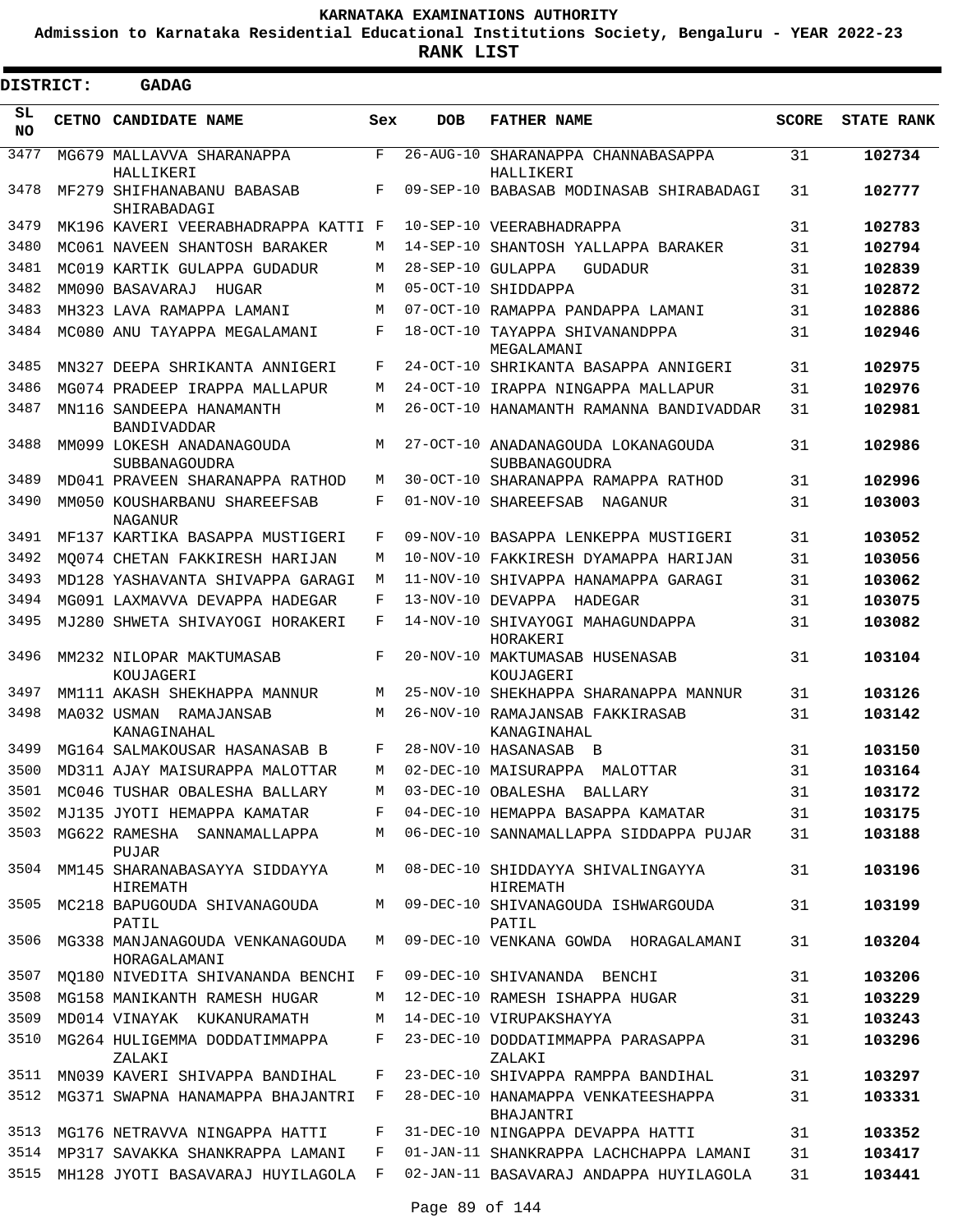**Admission to Karnataka Residential Educational Institutions Society, Bengaluru - YEAR 2022-23**

 $\blacksquare$ 

**RANK LIST**

| DISTRICT:    |  | <b>GADAG</b>                                           |            |            |                                                                     |              |                   |
|--------------|--|--------------------------------------------------------|------------|------------|---------------------------------------------------------------------|--------------|-------------------|
| SL<br>NO.    |  | CETNO CANDIDATE NAME                                   | Sex        | <b>DOB</b> | <b>FATHER NAME</b>                                                  | <b>SCORE</b> | <b>STATE RANK</b> |
| 3516         |  | MC090 PREM VASAPPA LAMANI                              | M          |            | 03-JAN-11 VASAPPA DHANSINAGAPPA LAMANI                              | 31           | 103450            |
| 3517         |  | MM035 HUSENSAB IMAMASAB HOSAMANI                       | M          |            | 05-JAN-11 IMAMASAB RAJESAB HOSAMANI                                 | 31           | 103461            |
| 3518         |  | MO065 AKSHATA ASHOK TALAGERI                           | F          |            | 07-JAN-11 ASHOK NEELAPPA TALAGERI                                   | 31           | 103472            |
| 3519         |  | MC135 AKASH SANNARANGAPPA<br>LAKSHMIGUDI               | M          |            | 09-JAN-11 SANNARANGAPPA RANGAPPA<br>LAKSHMIGUDI                     | 31           | 103485            |
| 3520         |  | MG035 MAHAMMADMUSTUFARAJA<br>SHABBIRAHAMAD HOMBAL      | М          |            | 22-JAN-11 SHABBIRAHAMAD RAJESABA HOMBAL                             | 31           | 103567            |
| 3521         |  | MO125 SUFIYABANU GOUSUSAB<br>KAGADGAR                  | $_{\rm F}$ |            | 25-JAN-11 GOUSUSAB MAHAMMEDALI KAGADGAR                             | 31           | 103591            |
| 3522         |  | MG400 RAJESHWARI SURESH<br><b>GUDLANAVAR</b>           | F          |            | 26-JAN-11 SURESH YALLAPPA GUDLANAVAR                                | 31           | 103594            |
| 3523         |  | MG672 NAVEEN<br>SHEKHAPPA CHANDUR                      | М          |            | 03-FEB-11 SHEKHAPPA<br>CHANDUR                                      | 31           | 103650            |
| 3524         |  | MM287 PREETAM SHARANAPPA MARAD                         | М          |            | 08-FEB-11 SHARANAPPA VEERAPPA MARAD                                 | 31           | 103695            |
| 3525         |  | MH057 PADMAVATI SHANKRAPPA<br>PARIMALADA               | F          |            | 10-FEB-11 SHANKRAPPA AIYAPPA PARIMALADA                             | 31           | 103709            |
| 3526         |  | MP088 SAGARA E M                                       | M          |            | 13-FEB-11 SHIVAKUMARA E M                                           | 31           | 103741            |
| 3527         |  | MG214 CHAITRA SHIVAPPA GUNDIKERI                       | F          |            | 15-FEB-11 SHIVAPPA DEVAPPA GUNDIKERI                                | 31           | 103751            |
| 3528         |  | ML244 BHIMARAJA SHEKAPPA MULIMANI M                    |            |            | 22-FEB-11 SHEKAPPA BASAPPA MULIMANI                                 | 31           | 103814            |
| 3529         |  | MD292 PRAMOD HANUMAPPA NARI                            | M          |            | 25-FEB-11 HANUMAPPA SANNAFAKEERAPPA<br><b>NARI</b>                  | 31           | 103856            |
| 3530         |  | MF574 CHAITRA GUDDAPPA KARIYALAD                       | F          |            | 08-MAR-11 GUDDAPPA MARTANDEPPA<br>KARIYALAD                         | 31           | 103954            |
| 3531         |  | MF589 MUSKANA JABIULLA<br>SHIRABADAGI                  | F          |            | 13-MAR-11 JABIULLA ALLABHAKSHI<br>SHIRABADAGI                       | 31           | 104004            |
| 3532         |  | MN238 SRUSHTI YALLAPPA KAGI                            | F          |            | 13-MAR-11 YALLAPPA BASAPPA KAGI                                     | 31           | 104006            |
| 3533         |  | MA308 RAJESHWARI MALLIKARJUN<br>CHAVADI                | F          |            | 15-MAR-11 MALLIKARJUN HANUMANTHAPPA<br>CHAVADI                      | 31           | 104028            |
| 3534         |  | MF361 DIYVA MARUTI KOLAL                               | F          |            | 18-MAR-11 MARUTI GUDDAPPA KOLAL                                     | 31           | 104047            |
| 3535         |  | MH356 MEENAKSHI UMESHA DANDINA                         | F          |            | 19-MAR-11 UMESHA SHEKHAPPA DANDINA                                  | 31           | 104056            |
| 3536         |  | MK143 BHAGYALAXMI SHEKHARGOUDA<br><b>BEDAGOUDAR</b>    | F          |            | 23-MAR-11 SHEKHARGOUDA LAXMANGOUDA<br><b>BEDAGOUDAR</b>             | 31           | 104089            |
| 3537         |  | MN176 RAJABHAKSHI                                      | M          |            | 29-MAR-11 MURTUZASAB DAVALASAB KALLOOR                              | 31           | 104158            |
| 3538         |  | MF028 SUDEEP KEESHAPPA LAMANI                          | М          |            | 03-APR-11 KEESHAPPA<br>LAMANI                                       | 31           | 104216            |
| 3539         |  | MF579 SHREYA SHANTAYYA HIREMATH                        | F          |            | 05-APR-11 SHANTAYYA VEERAYYA HIREMATH                               | 31           | 104247            |
| 3540         |  | MH329 KAVITA ROHITAYYA GURUVINA                        | F          |            | 06-APR-11 ROHITAYYA GURUSHIDDAYYA<br>GURUVINA                       | 31           | 104252            |
| 3541         |  | MG301 SHILPA MARIYAPPA BETAGERI                        | F          |            | 06-APR-11 MARIYAPPA BETAGERI                                        | 31           | 104256            |
| 3542         |  | MO098 LAVANYA SURESH LAMANI                            | F          |            | 07-APR-11 SURESH SHIVAPPA LAMANI                                    | 31           | 104260            |
| 3543         |  | MG137 DARSHINI HALAPPA YANNI                           | F          |            | 27-APR-11 HALAPPA RAMAPPA YANNI                                     | 31           | 104493            |
| 3544<br>3545 |  | MG290 PUSHPA LIMBANNA GUDDAD<br>MQ187 CHAITRA SHIVAPPA | F<br>F     |            | 29-APR-11 LIMBANNA GONEPPA GUDDAD<br>01-MAY-11 SHIVAPPA MUKKUNDAPPA | 31<br>31     | 104512<br>104534  |
|              |  | BADDEPPANAVAR                                          |            |            | BADDEPPANAVAR                                                       |              |                   |
| 3546         |  | MN113 ARJUN SHARANAPPA DHARMAR                         | М          |            | 08-MAY-11 SHARANAPPA SAKRAPPA DHARMAR                               | 31           | 104605            |
| 3547         |  | MG626 POOJA NAGESH LAMANI                              | F          |            | 09-MAY-11 NAGESH SOMAPPA LAMANI                                     | 31           | 104621            |
| 3548         |  | MA322 SANTOSH MANAPPA KARABARI                         | М          |            | 09-MAY-11 MANAPPA PANDAPPA KARABARI                                 | 31           | 104624            |
| 3549         |  | MN048 KAVITA IRAPPA MUDENUR                            | F          |            | 10-MAY-11 IRAPPA MAGUNDAPPA MUDENUR                                 | 31           | 104636            |
| 3550         |  | MF428 MANTESH BASAVANNEPPA ITAGI                       | M          |            | 10-MAY-11 BASAVANNEPPA GUDDAPPA ITAGI                               | 31           | 104639            |
| 3551         |  | MG170 SRAVANTI FAKKIRESHA<br>BHAJANTRI                 | F          |            | 10-MAY-11 FAKKIRESHA BASAVARAJAPPA<br>BHAJANTRI                     | 31           | 104646            |
| 3552         |  | MG717 SHWETA VIJAYAKUMAR VADDATTI F                    |            |            | 11-MAY-11 VIJAYAKUMAR TIMMANNA VADDATTI                             | 31           | 104655            |
| 3553         |  | MH034 PARIMALA RUDRAPPA MATTI                          | F          |            | 12-MAY-11 RUDRAPPA HONNAPPA MATTI                                   | 31           | 104663            |
| 3554         |  | MA192 ARUN G M                                         | M          |            | 14-MAY-11 MANOHAR G                                                 | 31           | 104680            |
| 3555         |  | MB115 SHIVARAJ BASAVARAJ CHABBI                        | M          |            | 17-MAY-11 BASAVARAJ CHABBI                                          | 31           | 104724            |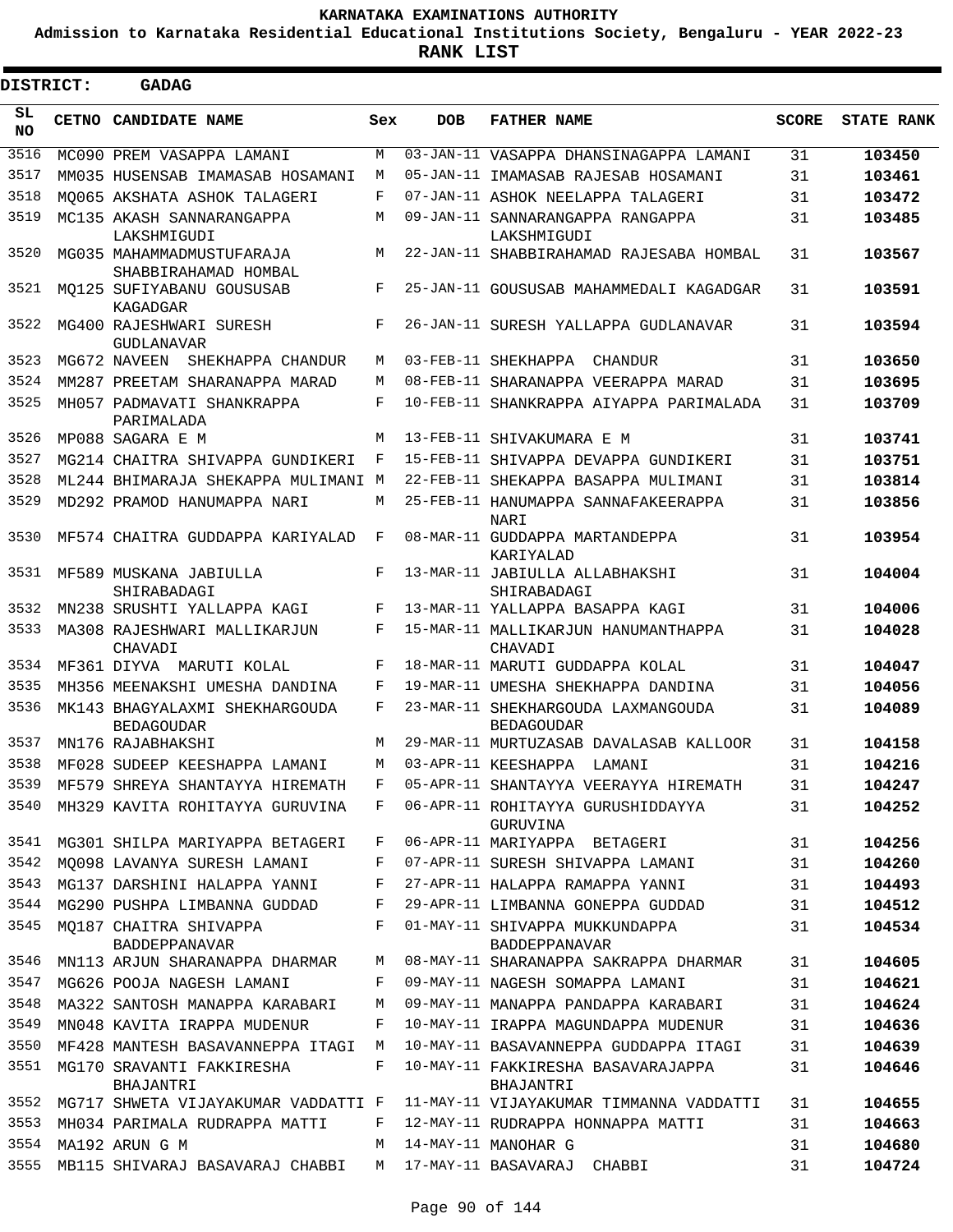**Admission to Karnataka Residential Educational Institutions Society, Bengaluru - YEAR 2022-23**

ı

| <b>DISTRICT:</b> | <b>GADAG</b>                                      |       |                  |                                                                            |              |                   |
|------------------|---------------------------------------------------|-------|------------------|----------------------------------------------------------------------------|--------------|-------------------|
| SL<br>NO.        | <b>CETNO CANDIDATE NAME</b>                       | Sex   | <b>DOB</b>       | <b>FATHER NAME</b>                                                         | <b>SCORE</b> | <b>STATE RANK</b> |
| 3556             | MM028 NIVEDITA SANGAPPA NAYKAR                    | F     |                  | 20-MAY-11 SANGAPPA FAKEERAPPA NAYKAR                                       | 31           | 104761            |
| 3557             | MM278 SOUMYA RENUKAGOUDA PATIL                    | F     |                  | 20-MAY-11 RENUKAGOUDA HANAMANTAGOUDA<br>PATIL                              | 31           | 104764            |
| 3558             | ML146 SHRAVANTI SHIVANANDAPPA<br>KURI             | F     |                  | 23-MAY-11 SHIVANANDAPPA CHANNAPPA KURI                                     | 31           | 104797            |
| 3559             | MD052 SHIVARAJ MAHANTESH HOGARI                   | М     |                  | 07-JUN-11 MAHANTESH                                                        | 31           | 105028            |
| 3560             | MG534 DIVYA KHEMAPPA LAMANI                       | F     |                  | 08-JUN-11 KHEMAPPA DEVAPPA LAMANI                                          | 31           | 105034            |
| 3561             | MD461 SHANTESH HANAMANTAPPA<br>HULLANNAVAR        | М     |                  | 13-JUN-11 HANAMANTAPPA YAMANOORAPPA<br>HULLANNAVAR                         | 31           | 105117            |
| 3562             | MD111 SOUKATAYASIN BABUSAB NADAF                  | М     |                  | 21-JUN-11 BABUSAB ALLASAB NADAF                                            | 31           | 105213            |
| 3563             | MK011 REHAN I BIKAZI                              | М     |                  | 25-JUN-11 IRFAN B BIKAZI                                                   | 31           | 105266            |
| 3564             | MC009 VIDYA NEELAKANTAPPA KALLYAL F               |       |                  | 25-JUN-11 NEELAKANTAPPA RUDRAPPA<br>KALLYAL                                | 31           | 105270            |
| 3565             | MG738 MALATESH SHIVABASAVARAJ<br>YENAGI           | М     |                  | 26-JUN-11 SHIVABASAVARAJ RANADEERA<br>YENAGI                               | 31           | 105277            |
| 3566             | MM204 HAREESHAGOUDA RANGANAGOUDA<br>KYATANAGOUDRA | М     |                  | 02-JUL-11 RANGANAGOUDA RUDRAGOUDA<br>KYATANAGOUDRA                         | 31           | 105357            |
| 3567             | MH048 SWAPNA DURAGAPPA DODDAMANI                  | F     |                  | 02-JUL-11 DURAGAPPA<br>DODDAMANI                                           | 31           | 105365            |
| 3568             | MN187 SUNITA HANAMAPPA CHALAVADI                  | F     |                  | 04-JUL-11 HANAMAPPA CHALAVADI                                              | 31           | 105387            |
| 3569             | MD423 SACHIN MUTTAPPA TALAWAR                     | М     |                  | 08-JUL-11 MUTTAPPA TALAWAR                                                 | 31           | 105451            |
| 3570             | ML243 MANGALGOURI PRAKASH<br>MATHAPATI            | F     |                  | 09-JUL-11 PRAKASH SANGANABASAYYA<br>MATHAPATI                              | 31           | 105456            |
| 3571             | MP407 HARISH BASAVARAJ BHAJANTRI                  | M     |                  | 11-JUL-11 BASAVARAJ                                                        | 31           | 105479            |
| 3572             | MO080 NIVEDITHA MANJUNATH KHARATE F               |       |                  | 11-JUL-11 MANJUNATH BASAVANNEPPA<br>KHARATE                                | 31           | 105484            |
| 3573             | MJ251 REKHA IRAPPA HORAKERI                       | F     |                  | 11-JUL-11 IRAPPA VENKAPPA HORAKERI                                         | 31           | 105485            |
| 3574             | MC146 PRAVEENA<br>ARKASALI                        | М     |                  | 14-JUL-11 PRAKASH ARKASALI                                                 | 31           | 105525            |
| 3575             | MP087 SOMU RAVI LAMANI                            | М     |                  | 14-JUL-11 RAVI PITTEPPA LAMANI                                             | 31           | 105527            |
| 3576             | MG434 KARTIK SAKRAPPA<br>MUGISHIDDAPPANAVAR       | М     |                  | 15-JUL-11 SAKRAPPA BIRAPPA<br>MUGISHIDDAPPANAVAR                           | 31           | 105533            |
| 3577             | MA098 PRIYA                                       | F     |                  | 15-JUL-11 ASHOK GADAGIN                                                    | 31           | 105540            |
| 3578             | ME100 TANUSHREE PARASAPPA LAMANI                  | F     |                  | 18-JUL-11 PARASAPPA SHANKRAPPA LAMANI                                      | 31           | 105584            |
| 3579             | MG644 RAVIKIRANA VENKATESH<br><b>BHIRAPURA</b>    | M     |                  | 19-JUL-11 VENKATESH BHIRAPURA                                              | 31           | 105591            |
| 3580             |                                                   |       |                  | MH310 SHIVUKUMARA LOKESHA SHETTAR Ma $21$ -JUL-11 LOKESHA RUDRAPPA SHETTAR | 31           | 105621            |
| 3581             | MK113 SEVANTI MANJUNATHGOUDA<br>KAMATAR           | $F$ – |                  | 23-JUL-11 MANJUNATHGOUDA                                                   | 31           | 105645            |
| 3582             |                                                   |       |                  | MD198 SHARANAKUMAR IRANNA SOBARAD M 25-JUL-11 IRANNA SHARANAPPA SOBARAD    | 31           | 105665            |
| 3583             | ML034 BASAVARAJ HANAMAPPA<br>MUTTALAGERI          | M     |                  | 26-JUL-11 HANAMAPPA MUTTALAGERI                                            | 31           | 105670            |
|                  |                                                   |       |                  | 3584 MF236 PRITAM BHOJAPPA LAMANI M 26-JUL-11 BHOJAPPA SHANKRAPPA LAMANI   | 31           | 105677            |
| 3585             | MA245 NAGARAJ YALLAPPA<br>MANNAVADDAR             |       |                  | M 29-JUL-11 YALLAPPA KARIYAPPA<br>MANNAVADDAR                              | 31           | 105722            |
| 3586             | MN058 ARUN NINGAPPA AARATTI                       |       |                  | M 04-AUG-11 NINGAPPA AARATTI                                               | 31           | 105778            |
| 3587             | MC187 ANUSHA HONNAPPA BAVIKATTI                   | F     |                  | 06-AUG-11 HONNAPPA BASAVANTAPPA<br>BAVIKATTI                               | 31           | 105805            |
| 3588             | MC113 VEERESH SIDDANAGOUDA<br>KULAKARNI           |       |                  | M 14-AUG-11 SIDDANAGOUDA                                                   | 31           | 105916            |
| 3589             | MM122 VENKATESH BASAPPA CHIGARI                   |       |                  | M 15-AUG-11 BASAPPA YANKAPPA CHIGARI                                       | 31           | 105931            |
| 3590             | MN243 MANJUNATH BASAVARAJA<br><b>BUDAGUMPI</b>    | M     |                  | 24-AUG-11 BASAVARAJA IRAPPA BUDAGUMPI                                      | 31           | 106011            |
| 3591             | MN206 GANESH DURAGAPPA HARIJAN                    |       |                  | M 31-AUG-11 DURAGAPPA HARIJAN                                              | 31           | 106070            |
| 3592             | MG494 SRUSTI MAHESH BISANALLI                     | F     | 05-SEP-11 MAHESH |                                                                            | 31           | 106128            |
| 3593             | MA324 VASANTH SHANKRAPPA<br>GAVARAWAD             |       |                  | M 09-SEP-11 SHANKRAPPA                                                     | 31           | 106167            |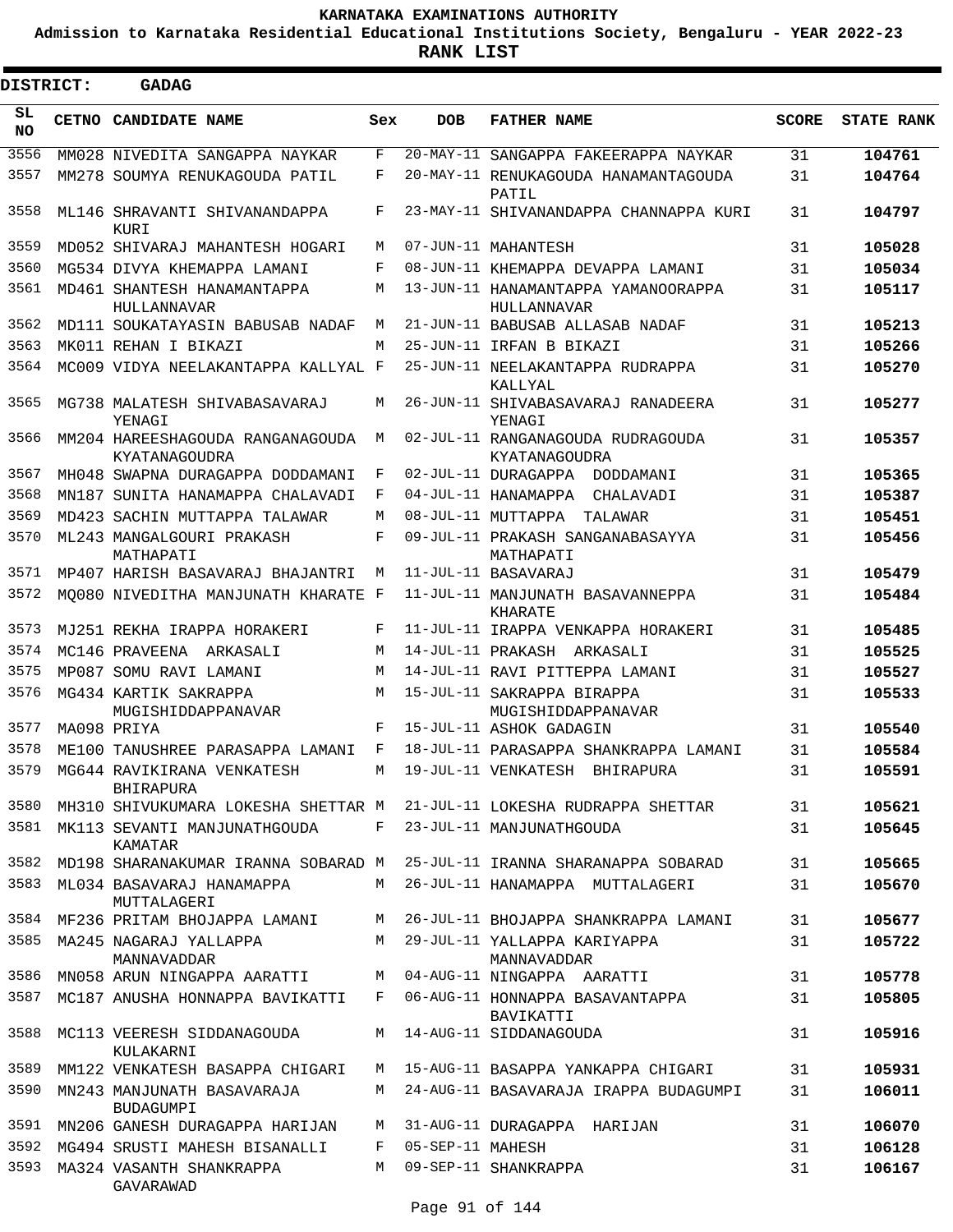**Admission to Karnataka Residential Educational Institutions Society, Bengaluru - YEAR 2022-23**

**RANK LIST**

| <b>DISTRICT:</b> |  | <b>GADAG</b>                                  |            |                   |                                                        |              |                   |  |  |  |  |  |
|------------------|--|-----------------------------------------------|------------|-------------------|--------------------------------------------------------|--------------|-------------------|--|--|--|--|--|
| SL<br><b>NO</b>  |  | CETNO CANDIDATE NAME                          | Sex        | <b>DOB</b>        | <b>FATHER NAME</b>                                     | <b>SCORE</b> | <b>STATE RANK</b> |  |  |  |  |  |
| 3594             |  | MB083 ARADASH SHIDDALINGAPPA<br>JANAGERI      | М          |                   | 11-SEP-11 SHIDDALINGAPPA JANAGERI                      | 31           | 106180            |  |  |  |  |  |
| 3595             |  | MH260 LAXMI SHIVANAND BHAJANTRI               | F          |                   | 12-SEP-11 SHIVANAND<br>BHAJANTRI                       | 31           | 106195            |  |  |  |  |  |
| 3596             |  | MH270 SANJANA MANJUNATHA<br><b>DONKABALLY</b> | F          |                   | 12-SEP-11 MANJUNATHA<br>TIRAKAPPA<br><b>DONKABALLY</b> | 31           | 106198            |  |  |  |  |  |
| 3597             |  | MP331 NIKHITA ASHOK TALLALLI                  | F          |                   | 20-SEP-11 ASHOK NEELAPPA TALLALLI                      | 31           | 106273            |  |  |  |  |  |
| 3598             |  | MG688 VEERESH SHAMBULINGA<br>KARADAKALL       | М          |                   | 20-SEP-11 SHAMBULINGS MAHADEVAPPA<br>KARADAKALL        | 31           | 106276            |  |  |  |  |  |
| 3599             |  | MC202 YASHODHA MAHANTESH<br>MANNAMMANAVAR     | F          |                   | 15-OCT-11 MAHANTESH MANNAMMANAVAR                      | 31           | 106482            |  |  |  |  |  |
| 3600             |  | MP166 CHINNAMMA SOMAPPA CHITTI                | F          |                   | 16-OCT-11 SOMAPPA UDACHAPPA CHITTI                     | 31           | 106483            |  |  |  |  |  |
| 3601             |  | MA224 SANDEEP KRISHNA HADAPAD                 | М          |                   | 16-OCT-11 KRISHNA HANAMANTAPPA HADAPAD                 | 31           | 106486            |  |  |  |  |  |
| 3602             |  | MB163 SHWETA MAHANTESH KOTAPALLI              | F          |                   | 16-OCT-11 MAHANTESH KOTAPALLI                          | 31           | 106487            |  |  |  |  |  |
| 3603             |  | MG673 SOMASHEKHAR KOTEPPA<br>HAROGERI         | М          |                   | 17-OCT-11 KOTEPPA SOMAPPA HAROGERI                     | 31           | 106496            |  |  |  |  |  |
| 3604             |  | MH343 GAYATRI NAGARAJ BOODIHAL                | F          | 18-OCT-11 NAGARAJ | BOODIHAL                                               | 31           | 106500            |  |  |  |  |  |
| 3605             |  | MA375 MAHESH GURAPPA LAMANI                   | М          |                   | 21-OCT-11 GURAPPA RAMAPPA LAMANI                       | 31           | 106523            |  |  |  |  |  |
| 3606             |  | MA119 JAYASHREE MALLAPPA HOSAKERI F           |            |                   | 22-OCT-11 MALLAPPA RAMAPPA HOSAKERI                    | 31           | 106529            |  |  |  |  |  |
| 3607             |  | MP142 KEERTI NARAYANAPPA GOULER               | F          |                   | 02-NOV-11 NARAYANAPPA                                  | 31           | 106619            |  |  |  |  |  |
| 3608             |  | MF003 NINGAVVA YELLAPPA<br>JUMMANNAVAR        | F          |                   | 02-NOV-11 YELLAPPA                                     | 31           | 106622            |  |  |  |  |  |
| 3609             |  | MK084 GANGAMMA JAGADEESH GONDI                | F          |                   | 08-NOV-11 JAGADEESH NAYAKAPPA GONDI                    | 31           | 106670            |  |  |  |  |  |
| 3610             |  | MO064 PARASHURAM MAHESH RAMEESHI              | M          |                   | 08-NOV-11 MAHESH HANUMAPPA RAMEESHI                    | 31           | 106673            |  |  |  |  |  |
| 3611             |  | MO002 HULIGEVVA BASAVARAJ<br>ALAVANDI         | F          |                   | 10-NOV-11 BASAVARAJ GARUDAPPA ALAVANDI                 | 31           | 106691            |  |  |  |  |  |
| 3612             |  | MF226 VIDYA NINGANAGOUDA<br>RAYANAGOUDAR      | F          |                   | 13-NOV-11 NINGANAGOUDA SHIVANAGOUDAR<br>RAYANAGOUDAR   | 31           | 106714            |  |  |  |  |  |
| 3613             |  | ME198 MUTTAYYA NAGAYYA<br>VEERKTAMATH         | M          |                   | 19-NOV-11 NAGAYYA SANGAYYA VEERKTAMATH                 | 31           | 106752            |  |  |  |  |  |
| 3614             |  | MP328 MUTTU SHANKARAPPA BALLERY               | М          | $21 - NOV - 11$   | SHANKRAPPA BHEEMAPPA BALLERY                           | 31           | 106767            |  |  |  |  |  |
| 3615             |  | MB171 SHREDEVI BASAVARAJ BILEYALI F           |            |                   | 24-NOV-11 BASAVARAJ SIDDAPPA BILEYALI                  | 31           | 106800            |  |  |  |  |  |
| 3616             |  | ME083 MANIKANTH SHARANAPPA MADAR              | М          |                   | 03-DEC-11 SHARANAPPA KARIYAPPA MADAR                   | 31           | 106864            |  |  |  |  |  |
|                  |  | 3617 MJ326 BHAVANI SHANKAR PATTAR             | $-{\bf F}$ |                   | 04-DEC-11 SHANKAR PATTAR                               | 31           | 106867            |  |  |  |  |  |
| 3618             |  | MP183 BEEBIJAN PEERASAB PINJAR F              |            |                   | 13-DEC-11 PEERASAB                                     | 31           | 106932            |  |  |  |  |  |
| 3619             |  | MK210 ASHWINI SHIVANAND TOTAD                 | F          |                   | 18-DEC-11 SHIVANAND SOMAPPA TOTAD                      | 31           | 106965            |  |  |  |  |  |
| 3620             |  | MA426 RAHUL LAMANI                            | M          |                   | 31-DEC-11 SOMAPPA DYAMAPPA LAMANI                      | 31           | 107059            |  |  |  |  |  |
| 3621             |  | MA316 GOUTAM GIRIYAPPA GUDLANOR               | M          |                   | 25-JAN-12 GIRIYAPPA BHIMAPPA GUDLANOR                  | 31           | 107132            |  |  |  |  |  |
| 3622             |  | MG397 ANKITA SHEKHAPPA PAWAR                  | F          |                   | 23-AUG-09 SHEKHAPPA UMALAPPA PAWAR                     | 30           | 107267            |  |  |  |  |  |
| 3623             |  | MG532 RAHUL PARAMESH KARABHARI                | M          |                   | 11-NOV-09 PARAMESH SHANKRAPPA KARABHARI                | 30           | 107285            |  |  |  |  |  |
| 3624             |  | MD048 SAVITRI SHARANAPPA RATHOD               | F          |                   | 18-NOV-09 SHARANAPPA BHEEMAPPA RATHOD                  | 30           | 107287            |  |  |  |  |  |
| 3625             |  | MK284 PRAVEEN BHIMAPPA KALLIMANI              | M          |                   | 01-JAN-10 BHEEMAPPA                                    | 30           | 107327            |  |  |  |  |  |
| 3626             |  | MF414 PAVAN BASAVARAJ KURUBAR                 | М          |                   | 19-JAN-10 BASAVARAJ BASAPPA KURUBAR                    | 30           | 107346            |  |  |  |  |  |
| 3627             |  | MJ339 SHEKAR YAMANAPPA KALASAD                | M          |                   | 16-FEB-10 YAMANAPPA                                    | 30           | 107376            |  |  |  |  |  |
| 3628             |  | MG182 MANJULA MARIYAPPA KAMBALE               | F          |                   | 03-MAR-10 MARIYAPPA TAYAPPA KAMBALE                    | 30           | 107385            |  |  |  |  |  |
| 3629             |  | MN163 PAVITRA PRAKASH GATAGE                  | F          |                   | 26-APR-10 PRAKASH GATAGE                               | 30           | 107449            |  |  |  |  |  |
| 3630             |  | MB075 IARAMMA BASAVARAJ HADAPAD               | F          |                   | 02-MAY-10 BASAVARAJ VEERUPAXAPPA<br>HADAPAD            | 30           | 107457            |  |  |  |  |  |
| 3631             |  | MP388 ANAND KARLANNAVAR                       | M          |                   | 21-MAY-10 BASAVARAJ                                    | 30           | 107482            |  |  |  |  |  |
| 3632             |  | MP136 BASAVARAJ MANAPPA GANTI                 |            |                   | M 05-JUL-10 MANAPPA BASAPPA GANTI                      | 30           | 107564            |  |  |  |  |  |
| 3633             |  | MG705 NAGARAJ RAMESH MURARI                   | M          |                   | 05-JUL-10 RAMESH FAKKEERAPPA MURARI                    | 30           | 107565            |  |  |  |  |  |
| 3634             |  | MO057 ARJUN NINGAPPA DODDAMANI M              |            |                   | 12-JUL-10 NINGAPPA                                     | 30           | 107577            |  |  |  |  |  |
| 3635             |  | MD168 SUDHA SANGAPPA MALAGI                   | F          |                   | 15-AUG-10 SANGAPPA KALAKAPPA MALAGI                    | 30           | 107660            |  |  |  |  |  |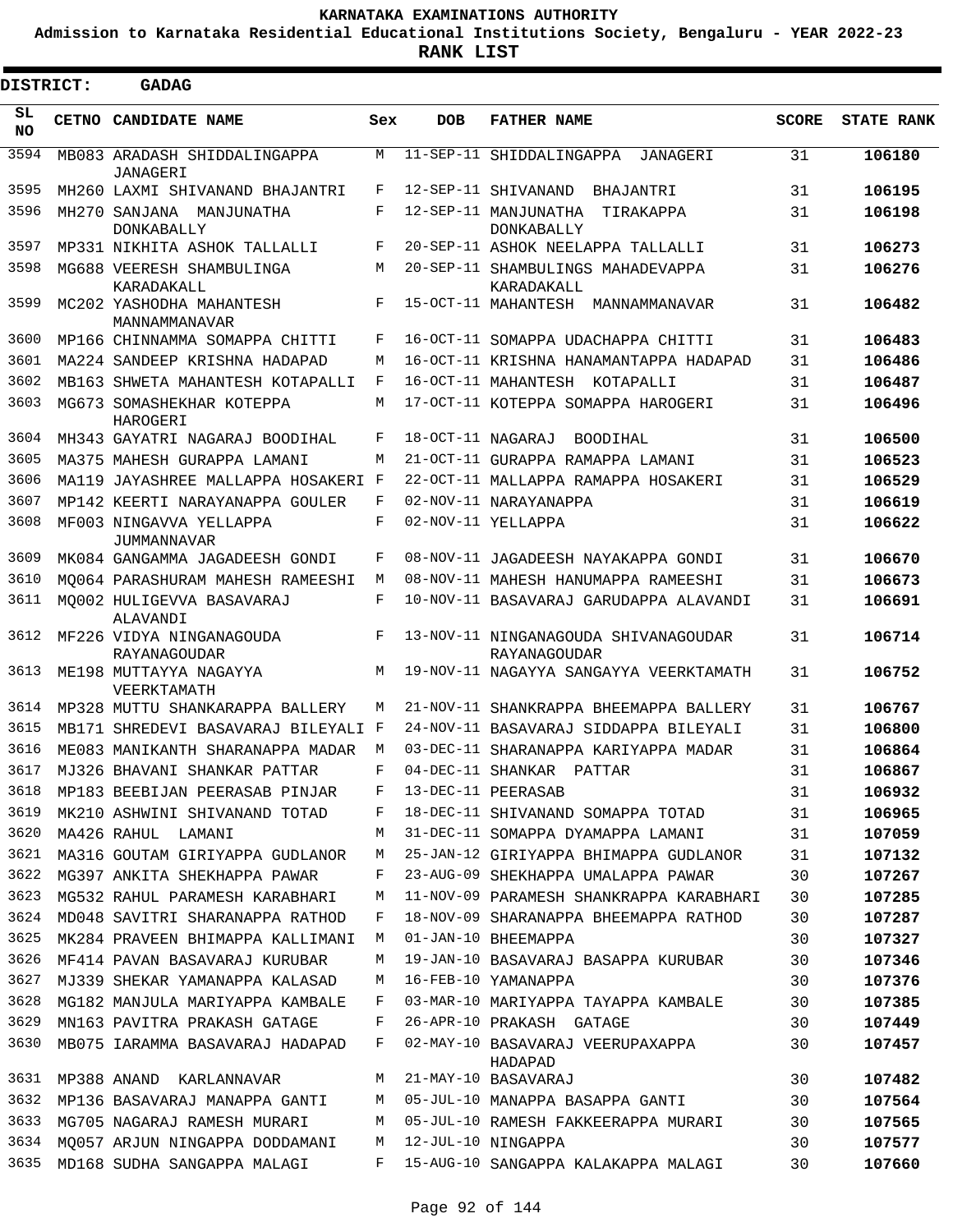**Admission to Karnataka Residential Educational Institutions Society, Bengaluru - YEAR 2022-23**

 $\blacksquare$ 

**RANK LIST**

Е

| <b>DISTRICT:</b> |  | <b>GADAG</b>                                    |     |                        |                                                     |              |                   |  |  |  |  |  |
|------------------|--|-------------------------------------------------|-----|------------------------|-----------------------------------------------------|--------------|-------------------|--|--|--|--|--|
| SL<br>NO.        |  | CETNO CANDIDATE NAME                            | Sex | <b>DOB</b>             | <b>FATHER NAME</b>                                  | <b>SCORE</b> | <b>STATE RANK</b> |  |  |  |  |  |
| 3636             |  | MP352 DEVNDRA SHEKHAPPA LAMANI                  | M   | $18 - \text{AUG} - 10$ | SHEKHAPPA                                           | 30           | 107666            |  |  |  |  |  |
| 3637             |  | MG195 SAVITA CHINNAPPA KONANAVAR                | F   |                        | 26-AUG-10 CHINNAPPA DEVAPPA KONANAVAR               | 30           | 107702            |  |  |  |  |  |
| 3638             |  | MB215 ISWARAGOUDA GUNDAPPAGOUDA<br>PATIL        | М   |                        | 27-AUG-10 GUNDAPPAGOUDA                             | 30           | 107704            |  |  |  |  |  |
| 3639             |  | MC134 BHAGYASHRI CHIKKANAGOUDA<br>PATIL         | F   |                        | 30-AUG-10 CHIKKANAGOUDA BAPUGOUDA PATIL             | 30           | 107714            |  |  |  |  |  |
| 3640             |  | MF106 AHMAD RAZA RIYAZ AHMAD<br>SURANAGI        | M   |                        | 03-SEP-10 RIYAZ AHMAD HAJARESAB<br>SURANAGI         | 30           | 107730            |  |  |  |  |  |
| 3641             |  | MP033 BHAGYA NAGARAJ GULED                      | F   |                        | 12-SEP-10 NAGARAJ FAKKIRESH GULED                   | 30           | 107764            |  |  |  |  |  |
| 3642             |  | ML274 VAISHNAVI GURUNATH GANOJI                 | F   |                        | 15-SEP-10 GURUNATH GANOJI                           | 30           | 107782            |  |  |  |  |  |
| 3643             |  | MJ099 BHAGYA PHAKKEERAPPA NAYKAR                | F   |                        | 17-SEP-10 PHAKKEERAPPA MAHADEVAPPA<br><b>NAYKAR</b> | 30           | 107788            |  |  |  |  |  |
| 3644             |  | MG112 PUTTARAJ ANDAPPA LAKKUNDI                 | M   |                        | 27-SEP-10 ANDAPPA HANUMAPPA LAKKUNDI                | 30           | 107825            |  |  |  |  |  |
| 3645             |  | MK217 MANJULA HANAMANTAPPA<br><b>BALAGANUR</b>  | F   |                        | 29-SEP-10 HANAMANTAPPA PARAPPA<br><b>BALAGANUR</b>  | 30           | 107830            |  |  |  |  |  |
| 3646             |  | MJ274 MAHESH PADIYAPPA NAYKAR                   | M   |                        | 20-OCT-10 PADIYAPPA LENKAPPA NAYKAR                 | 30           | 107950            |  |  |  |  |  |
| 3647             |  | MH113 SHREEKANT VAASAPPA<br>HALLIKERI           | M   |                        | 21-OCT-10 VAASAPPA NAGAPPA HALLIKERI                | 30           | 107954            |  |  |  |  |  |
| 3648             |  | ME202 MAHAMMADATOUFIO<br>MAHAMMADARAFI BANI     | M   |                        | 02-NOV-10 MAHAMMADARAFI ANVARASAB BANI              | 30           | 108038            |  |  |  |  |  |
| 3649             |  | MO113 SANTOSH BRAHMANANDA LAMANI                | M   |                        | 04-NOV-10 BRAHMANANDA                               | 30           | 108050            |  |  |  |  |  |
| 3650             |  | MH277 AKSHITA MANJAPPA JAGADAR                  | F   |                        | 05-NOV-10 MANJAPPA RAMANNA JAGADAR                  | 30           | 108052            |  |  |  |  |  |
| 3651             |  | MH224 TARAMATI GONEPPA BALEHOSURA F             |     |                        | 05-NOV-10 GONEPPA NILAPPA BALEHOSURA                | 30           | 108054            |  |  |  |  |  |
| 3652             |  | MG631 JEEVAN                                    | M   |                        | 06-NOV-10 SANGAPPA KODLI                            | 30           | 108058            |  |  |  |  |  |
| 3653             |  | MC030 PRASHANT BASAVARAJ BINGI                  | M   |                        | 11-NOV-10 BASAVARAJ VEERAPPA BINGI                  | 30           | 108102            |  |  |  |  |  |
| 3654             |  | MJ139 ISHWARI ASHOK SALONKI                     | F   |                        | 12-NOV-10 ASHIK BASAPPA SALONKI                     | 30           | 108105            |  |  |  |  |  |
| 3655             |  | MH263 YALLAMMA BASAVARAJ CHOUTAGI F             |     |                        | 19-NOV-10 BASAVARAJA SHIVAPPA CHOUTAGI              | 30           | 108146            |  |  |  |  |  |
| 3656             |  | MG456 PRAJWAL RAMAPPA PAWAR                     | M   |                        | 25-NOV-10 RAMAPPA BHEEMAPPA PAWAR                   | 30           | 108175            |  |  |  |  |  |
| 3657             |  | MB178 MAHANTALINGAYYA<br>RAMALINGAYYA TADEDMATH | M   |                        | 29-NOV-10 RAMALINGAYYA SANGANABASAYYA<br>TADEDMATH  | 30           | 108188            |  |  |  |  |  |
| 3658             |  | MF171 MAHADEVAPPA BALLARY                       | M   | 03-DEC-10 MANTESH      |                                                     | 30           | 108218            |  |  |  |  |  |
| 3659             |  | MG508 RAHUL VITTAL LAMANI                       | М   |                        | 03-DEC-10 VITTAL MANAPPA LAMANI                     | 30           | 108220            |  |  |  |  |  |
| 3660             |  | MF425 UDAYAKUMAR HANUMANTAPPA<br>ERAGAR         | M   |                        | 07-DEC-10 HANUMANTAPPA YANKAPPA ERAGAR              | 30           | 108248            |  |  |  |  |  |
| 3661             |  | MD344 PRATIBHA IRAPPA METI                      | F   |                        | 09-DEC-10 IRAPPA KALAKAPPA METI                     | 30           | 108258            |  |  |  |  |  |
| 3662             |  | MD246 MANJU NINGAPPA KALLAWADDAR M              |     |                        | 13-DEC-10 NINGAPPA KALLAWADDAR                      | 30           | 108282            |  |  |  |  |  |
| 3663             |  | MG404 SATESHA YALLAPPA<br>SATYANNAVAR           | M   |                        | 16-DEC-10 YALLAPPA BEERAPPA SATYANNAVAR             | 30           | 108310            |  |  |  |  |  |
| 3664             |  | MP027 SHYAMA MARIYAPPA DODDAMANI M              |     |                        | 16-DEC-10 MARIYAPPA TIRAKAPPA<br>DODDAMANI          | 30           | 108311            |  |  |  |  |  |
| 3665             |  | MH299 RAJESHWARI DAKAPPA LAMANI                 | F   |                        | 19-DEC-10 DAKAPPA HANAMAPPA LAMANI                  | 30           | 108326            |  |  |  |  |  |
| 3666             |  | MP329 NAVEEN YALLAPPA TALLALLI                  | M   |                        | 24-DEC-10 YALLAPPA MALLAPPA TALLALLI                | 30           | 108359            |  |  |  |  |  |
| 3667             |  | MO192 PREMAKUMAR HALESH<br>HALANNANAVAR         | M   |                        | 29-DEC-10 HALESH MARUTEPPA HALLENNAVAR              | 30           | 108389            |  |  |  |  |  |
| 3668             |  | MG298 ANUSHA VENKATESHA DODDAMANI F             |     |                        | 05-JAN-11 VENKATESHA GOVINDAPPA<br>DODDAMANI        | 30           | 108515            |  |  |  |  |  |
| 3669             |  | MD152 KAVERI MOULAPPA MALAVATTA                 | F   |                        | 06-JAN-11 MOULATAPPA GIRIYAPPA<br>MALAVATTA         | 30           | 108524            |  |  |  |  |  |
| 3670             |  | MD389 SHRIKANT PARASAPPA HAGEDAL                | M   |                        | 11-JAN-11 PARASAPPA BALAPPA HAGEDAL                 | 30           | 108567            |  |  |  |  |  |
| 3671             |  | MK281 TEJASHWINI SURESH NAVALLI                 | F   |                        | 13-JAN-11 SURESH NAVALLI                            | 30           | 108583            |  |  |  |  |  |
| 3672             |  | MD320 KAVERI GANAGADHAR GURIKAR                 | F   |                        | 19-JAN-11 GANAGADHAR HANAMAPPA GURIKAR              | 30           | 108625            |  |  |  |  |  |
| 3673             |  | MA239 MURALI PRAKASH PUJAR                      | М   |                        | 22-JAN-11 PRAKASH RAMAPPA PUJAR                     | 30           | 108638            |  |  |  |  |  |
| 3674             |  | MH108 MANJULA MANTESH NAGAR                     | F   |                        | 24-JAN-11 MANTESH HOBEPPA NAGAR                     | 30           | 108647            |  |  |  |  |  |
| 3675             |  |                                                 |     |                        |                                                     | 30           | 108663            |  |  |  |  |  |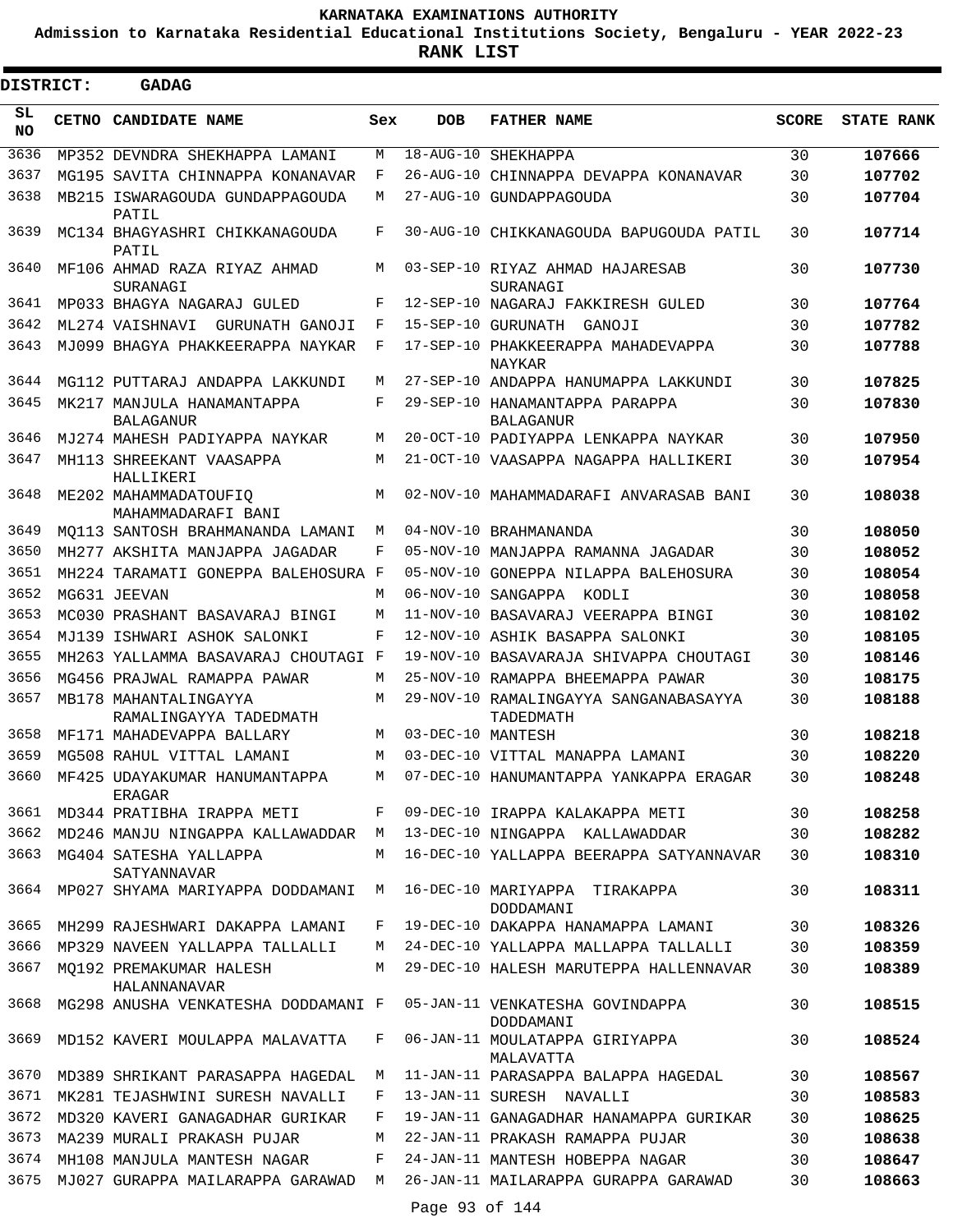**Admission to Karnataka Residential Educational Institutions Society, Bengaluru - YEAR 2022-23**

 $\blacksquare$ 

| DISTRICT:        |  | <b>GADAG</b>                                       |     |                |                                                           |       |                   |
|------------------|--|----------------------------------------------------|-----|----------------|-----------------------------------------------------------|-------|-------------------|
| SL.<br><b>NO</b> |  | CETNO CANDIDATE NAME                               | Sex | <b>DOB</b>     | <b>FATHER NAME</b>                                        | SCORE | <b>STATE RANK</b> |
| 3676             |  | MP277 VIDYA RAMESH MARATHE                         | F   |                | 27-JAN-11 RAMESH NARASAPPA MARATHE                        | 30    | 108679            |
| 3677             |  | ML037 H S TEJAS H S SOMEGOUDA                      | М   |                | 28-JAN-11 H S SOMEGOUDA                                   | 30    | 108682            |
| 3678             |  | MG479 KASHAVVA NINGAPPA RAJUR                      | F   |                | 30-JAN-11 NINGAPPA SHANKRAPPA RAJUR                       | 30    | 108699            |
| 3679             |  | MB231 KARTIK VEERANAGOUDA PATIL                    | М   |                | 03-FEB-11 VEERANAGOUDA                                    | 30    | 108729            |
| 3680             |  | MP406 SOUJANYA RAMANAGOUDA PATIL                   | F   |                | 03-FEB-11 RAMANAGOUDA SHIVANAGOUDA<br>PATIL               | 30    | 108736            |
| 3681             |  | MA392 PRASHANT MANTESH<br>HUDED                    | М   |                | 17-FEB-11 MANTESH NAGAPPA HUDED                           | 30    | 108843            |
| 3682             |  | MP208 PRIYA MAILARAPPA<br>SATYAMMANAVAR            | F   |                | 18-FEB-11 MAILARAPPA DURUGAPPA<br>SATYAMMANAVAR           | 30    | 108859            |
| 3683             |  | MF416 VINAYAK FAKKIRAPPA HARIJAN                   | М   |                | 19-FEB-11 FAKKIRAPPA BENAKAPPA HARIJAN                    | 30    | 108870            |
| 3684             |  | MO186 SRUSTI NINGAPPA UPPAR                        | F   |                | 21-FEB-11 NINGAPPA SHIVAPPA UPPAR                         | 30    | 108881            |
| 3685             |  | MG702 RENUKA MANJUNATH MADIVALAR                   | F   |                | 23-FEB-11 MANJUNATH PARASAPPA MADIVALAR                   | 30    | 108895            |
| 3686             |  | MJ127 NIKITHA YALLAPPA HADIMANI                    | F   |                | 24-FEB-11 YALLAPPA BASAPPA HADIMANI                       | 30    | 108901            |
| 3687             |  | MA351 NANDINI SYATAPPA BELERI                      | F   |                | 25-FEB-11 SYATAPPA HANAMAPPA BELERI                       | 30    | 108909            |
| 3688             |  | ME179 MANJUNATH MALLAYYA<br><b>BANNADAMATH</b>     | М   |                | 26-FEB-11 MALLAYYA SHIVAPUTRAYYA<br>BANNADAMATH           | 30    | 108919            |
| 3689             |  | MF013 ARCHANA RAVI DODDAMANI                       | F   | 03-MAR-11 RAVI |                                                           | 30    | 108961            |
| 3690             |  | MD283 POOJA RAGHAVENDRA PAMMAR                     | F   |                | 05-MAR-11 RAGHAVENDRA<br>PAMMAR                           | 30    | 108987            |
| 3691             |  | MF173 RAMESH NANDAGAVI                             | M   |                | 06-MAR-11 RHIMAPPA                                        | 30    | 108999            |
| 3692             |  | MN110 SAHANA KHASAGATESHAGOUDA<br>PATIL            | F   |                | 12-MAR-11 KHASAGATESHAGOUDA RUDRAGOUDA<br>PATIL           | 30    | 109060            |
| 3693             |  | MD170 PRAVEENKUMAR MALLAPPA<br>PADEGOUDRA          | М   |                | 14-MAR-11 MALLAPPA SANTAPPA PADEGOUDRA                    | 30    | 109083            |
| 3694             |  | MP114 SHASHIKALA SHANKARAPPA<br>LAMANI             | F   |                | 15-MAR-11 SHANKARAPPA YALLAP LAMANI                       | 30    | 109094            |
| 3695             |  | MP390 NEELAMMA NAGARAJ TALLALLI                    | F   |                | 20-MAR-11 NAGARAJ BHIMAPPA TALLALLI                       | 30    | 109137            |
| 3696             |  | MK077 SANGEETA MAHANTESH<br>KATTIMANI              | F   |                | 24-MAR-11 MAHANTESH                                       | 30    | 109184            |
| 3697             |  | MG745 HANUMANTH ISHAPPA VAGHMODI                   | М   |                | 26-MAR-11 ISHAPPA TUKARAM VAGHMODI                        | 30    | 109195            |
| 3698             |  | MP185 MANIKANTH SHIVANAND TANGOD                   | М   |                | 26-MAR-11 SHIVANAND LAKSHMAPPA TANGOD                     | 30    | 109197            |
| 3699             |  | MG661 RAHUL PANDAPPA MUDLAPUR                      | М   |                | 29-MAR-11 PANDAPPA SHIVAPPA MUDLAPUR                      | 30    | 109231            |
| 3700             |  | MF057 AJEYA<br>LAMANI                              | М   |                | 31-MAR-11 CHANNAPPA LAMANI                                | 30    | 109247            |
| 3701             |  | MC256 AVINASHA GANESH LAMANI                       | М   |                | 04-APR-11 GANESH VARJAPPA LAMANI                          | 30    | 109285            |
| 3702             |  | ML149 BASAVARAJ MALLAPPA ITAGI                     | М   |                | 09-APR-11 MALLAPPA SHANKARAPPA ITAGI                      | 30    | 109329            |
| 3703             |  | MJ243 NAGAVENI SHIDDAPPA MULLUR                    | F   |                | 12-APR-11 SHIDDAPPA                                       | 30    | 109365            |
| 3704             |  | MH180 AKASH MARADEPPA HALLI                        | М   |                | 13-APR-11 MARADEPPA NAGAPPA HALLI                         | 30    | 109369            |
| 3705             |  | MF544 MAHESH DEVAPPA MADIVALAR                     | М   |                | 14-APR-11 DEVAPPA VEERAPPA MADIVALAR                      | 30    | 109376            |
| 3706             |  | MF053 ISMAYIL FAKKIRSAB NADAF                      | М   |                | 15-APR-11 FAKKIRSAB RAJESAB NADAF                         | 30    | 109384            |
| 3707             |  | MB114 PREMA VENKATESH MALODE                       | М   |                | 15-APR-11 VENKATESH MALODE                                | 30    | 109390            |
| 3708             |  | MK091 SHREYA SHEKHARAGOUD<br>CHINNAPPAGOUDR        | F   |                | 15-APR-11 SHEKHARAGOUDA RUDRAGOUD<br>CHINNAPPAGOUDR       | 30    | 109392            |
| 3709             |  | MA373 SANGAMESHA PRABHAYYA<br><b>HIREMATH</b>      |     |                | M 17-APR-11 PRABHAYYA HUCCAYYA HIREMATH                   | 30    | 109412            |
| 3710             |  | MJ025 BASAVARAJ SHIVANAND<br>TIMMAPUR              | M   |                | 18-APR-11 SHIVANAND BASAPPA TIMMAPUR                      | 30    | 109415            |
| 3711             |  | MC066 DAVALABI IBRAHIMSAB<br>TAHASHILDAR           | F   |                | 20-APR-11 IBRAHIMSAB TAHASHILDAR                          | 30    | 109428            |
| 3712             |  | MC027 BIRESH BASAPPA ABBIGERI                      | M   |                | 24-APR-11 BASAPPA SHIDDAPPA ABBIGERI                      | 30    | 109472            |
| 3713             |  | MG269 DIKSHA MALLAPPA RAJUR                        | F   |                | 29-APR-11 MALLAPPA BASAPPA RAJUR                          | 30    | 109539            |
| 3714             |  | MM144 PUTTARAJ SHANKARAGOUDA<br>SANNASAKKARAGOUDRA | M   |                | 04-MAY-11 SHANKARAGOUDA BASANAGOUDA<br>SANNASAKKARAGOUDRA | 30    | 109607            |
| 3715             |  | MG341 KOTEPPA ERAPPA<br>MALLAMMANAVARA             | M   |                | 07-MAY-11 ERAPPA NINGAPPA<br>MALLAMMANAVARA               | 30    | 109639            |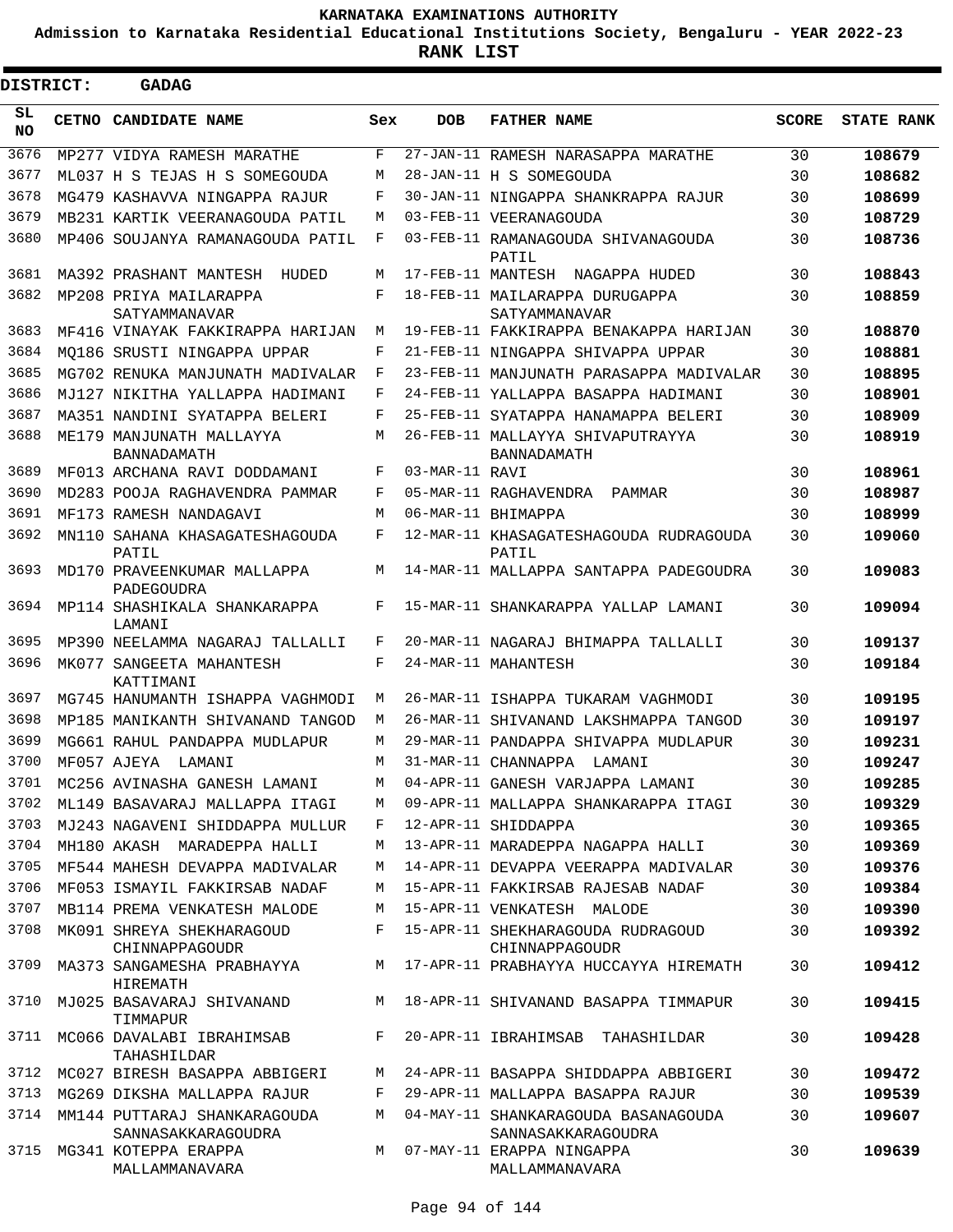**Admission to Karnataka Residential Educational Institutions Society, Bengaluru - YEAR 2022-23**

ı

| <b>DISTRICT:</b> | <b>GADAG</b>                                                             |        |     |                                                                               |              |                   |
|------------------|--------------------------------------------------------------------------|--------|-----|-------------------------------------------------------------------------------|--------------|-------------------|
| SL<br><b>NO</b>  | <b>CETNO CANDIDATE NAME</b>                                              | Sex    | DOB | <b>FATHER NAME</b>                                                            | <b>SCORE</b> | <b>STATE RANK</b> |
| 3716             | MH174 SOUMYA MUDIYAPPA MEGALAMANI F                                      |        |     | 07-MAY-11 MUDIYAPPA KOTRAPPA MEGALAMANI                                       | 30           | 109646            |
| 3717             | MC172 MALLANAGOUDA HANAMANTHGOUDA M                                      |        |     | 10-MAY-11 HANAMANTHGOUDA                                                      | 30           | 109674            |
|                  | HANAMANTHGOUDRA                                                          |        |     | HANAMANTHGOUDAR                                                               |              |                   |
| 3718<br>3719     | MM015 SAHANA SHREEKANT SHESHAGIRI F                                      |        |     | 10-MAY-11 SHREEKANT VEERAPPA SHESHAGIRI                                       | 30           | 109681            |
| 3720             | MB081 ABHISHAK ARJUN CHALAVADI                                           | M<br>М |     | 11-MAY-11 ARJUN FAKKIRAPPA CHALAVADI                                          | 30           | 109683            |
| 3721             | MG559 YOGESH PARASHURAM RATHOD                                           |        |     | 19-MAY-11 PARASHURAM RATNAPPA RATHOD<br>22-MAY-11 BASAVARAJ RAMAPPA CHALAVADI | 30<br>30     | 109776            |
| 3722             | MN277 SPOORTI BASAVARAJ CHALAVADI F                                      | М      |     | 22-MAY-11 SHARANAPPA HANAMAPPA TALAVAR                                        |              | 109803            |
| 3723             | MB242 SUNIL SHARANAPPA TALAVAR                                           | М      |     | 25-MAY-11 SHEKHARAYYA                                                         | 30<br>30     | 109804            |
| 3724             | ML267 SHIVAYOGI SHEKHARAYYA<br>VASTRAD<br>MG326 SHRADDA                  | F      |     | 26-MAY-11 PRAKASH METI                                                        | 30           | 109838<br>109859  |
| 3725             | MJ020 BHARGAV BASAVARAJ NARGUND                                          | М      |     | 31-MAY-11 BASAVARAJ                                                           | 30           | 109915            |
| 3726             | MF078 PRAVEENA MANGLAPPA LAMANI                                          | М      |     | 31-MAY-11 MANGLAPPA SHIVAPPA LAMANI                                           | 30           | 109920            |
| 3727             |                                                                          | F      |     | 03-JUN-11 RAMESH DEVAPPA HADAPADA                                             | 30           | 109999            |
| 3728             | MH091 KAVERI RAMESH HADAPADA                                             | F      |     | 05-JUN-11 BHEMAPPA SHIVAPPA KUMBAR                                            | 30           |                   |
| 3729             | ML133 BHAGYA BHEEMAPPA KUMBAR<br>MA093 CHANDRU<br>FAKKIRAPPA             | М      |     | 07-JUN-11 FAKKIRAPPA MALAKAPPA                                                | 30           | 110024<br>110055  |
| 3730             | NINGAPPANAVAR                                                            | F      |     | NINGAPPANAVAR                                                                 |              |                   |
|                  | MP101 SOUJANYA KARIYAPPA SHIGLI                                          |        |     | 07-JUN-11 KARIYAPPA SHIDDAPPA SHIGLI                                          | 30           | 110065            |
| 3731             | MN347 VEENA YACHCHARAPPA SANTOJI                                         | F      |     | 09-JUN-11 YACHCHARAPPA VEERABADRAPPA<br>SANTOJI                               | 30           | 110104            |
| 3732             | MA474 SHIVALEELA BASAVARAJ<br>HADAPAD                                    | F      |     | 10-JUN-11 BASAVARAJ SHIVAPPA HADAPAD                                          | 30           | 110114            |
| 3733             | MG531 YASHODHA YAMANOOR AKKASALI                                         | F      |     | 12-JUN-11 YAMANOOR GANGAPPA AKKASALI                                          | 30           | 110137            |
| 3734             | MF211 SUDEEP SANTOSH LAMANI                                              | М      |     | 13-JUN-11 SANTOSH SURAKEPPA LAMANI                                            | 30           | 110143            |
| 3735             | MJ299 POORNIMA SHEKHARGOUDA<br>SIDDHAPOOR                                | F      |     | 15-JUN-11 SHEKHARGOUDA SIDDHAPOOR                                             | 30           | 110165            |
| 3736             | MC044 SANGEETA RAMANNA HIREMANI                                          | F      |     | 15-JUN-11 RAMANNA HIREMANI                                                    | 30           | 110167            |
| 3737             | MH011 NAVEEN BHARAMAPPA HANCHINAL M                                      |        |     | 16-JUN-11 BHARAMAPPA                                                          | 30           | 110179            |
| 3738             | MJ123 ARSIYA HASANSAB BALIKAI                                            | F      |     | 18-JUN-11 HASANSAB PAKRUSAB BALIKAI                                           | 30           | 110201            |
| 3739             | MP211 GOUTAM RAMESH LAMANI                                               | М      |     | 20-JUN-11 RAMESH LALAPPA LAMANI                                               | 30           | 110233            |
| 3740             | ML002 MANOJ NAGAPPA RAMAPUR                                              | М      |     | 20-JUN-11 NAGAPPA YAMANAPPA RAMAPUR                                           | 30           | 110238            |
| 3741             | MB238 SHWETA NINGAPPA KOLAL                                              | F      |     | 20-JUN-11 NINGAPPA MALAPPA KOLAL                                              | 30           | 110243            |
|                  | 3742 MP286 ABDULRAZAK REHAMANSAB<br>MALLUR                               | M      |     | 26-JUN-11 REHAMANSAB BADESAB MALLUR                                           | 30           | 110316            |
|                  | 3743 MP330 AKSHAYA HUJARATTI                                             |        |     | M 05-JUL-11 SHREENIVAS                                                        | 30           | 110448            |
| 3744             | MO106 SHRUSHTI ANNAPPA HAGARANUR F                                       |        |     | 07-JUL-11 ANNAPPA SIDDAPPA HAGARANU                                           | 30           | 110492            |
| 3745             | ML041 TASMEEYABANU ABDULRAJAKASAB F<br>TANBOTI                           |        |     | 10-JUL-11 ABDULRAJAKASAB<br>ABDUTAMUNPHASAB TANBOTI                           | 30           | 110534            |
| 3746             | MB047 BASAVARAJ                                                          |        |     | M 11-JUL-11 SHARANAPPA POOJAR                                                 | 30           | 110539            |
| 3747             | MD078 PRATIBHA YAMANURAPPA<br>USALAKOPPA                                 | F      |     | 24-JUL-11 YAMANURAPPA DHARMAPPA<br>USALAKOPPA                                 | 30           | 110728            |
|                  | 3748 MG340 GIREESH MAYAPPA MADAR                                         | M      |     | 25-JUL-11 MAYAPPA DANDEVVA MADAR                                              | 30           | 110736            |
| 3749             | MF016 VARUN S KOPPAD                                                     | M      |     | 26-JUL-11 SIDDHALINGAPPA KOPPAD                                               | 30           | 110756            |
| 3750             | MP046 APOORVA GURAPPA KABBERALLI F                                       |        |     | 27-JUL-11 GURAPPA NINGAPPA KABBERALLI                                         | 30           | 110759            |
| 3751             | MJ237 LAKSHAMAN SHREEKANTA<br>KATTIMANI                                  | M      |     | 27-JUL-11 SHREEKANTA KATTIMANI                                                | 30           | 110763            |
| 3752             | MA066 MAHMAD SUHEL ABDULSAB M 01-AUG-11 ABDULSAB ANNIGERI<br>ANNIGERI    |        |     |                                                                               | 30           | 110815            |
| 3753             | LINGADAL                                                                 |        |     | MK186 BRUNDA FAKEERAGOUDA F 14-AUG-11 FAKEERAGOUDA BASANAGOUDA<br>LINGADAL    | 30           | 110966            |
|                  | 3754 MB219 JEEVANSAB SULEMAN MULLA M 14-AUG-11 SULEMAN FAKKIRSAB MULLA   |        |     |                                                                               | 30           | 110970            |
|                  | 3755 MJ346 BHAGYASHREE CHIDANANDA F 15-AUG-11 CHIDANANDA<br>MALAKKANAVAR |        |     |                                                                               | 30           | 110972            |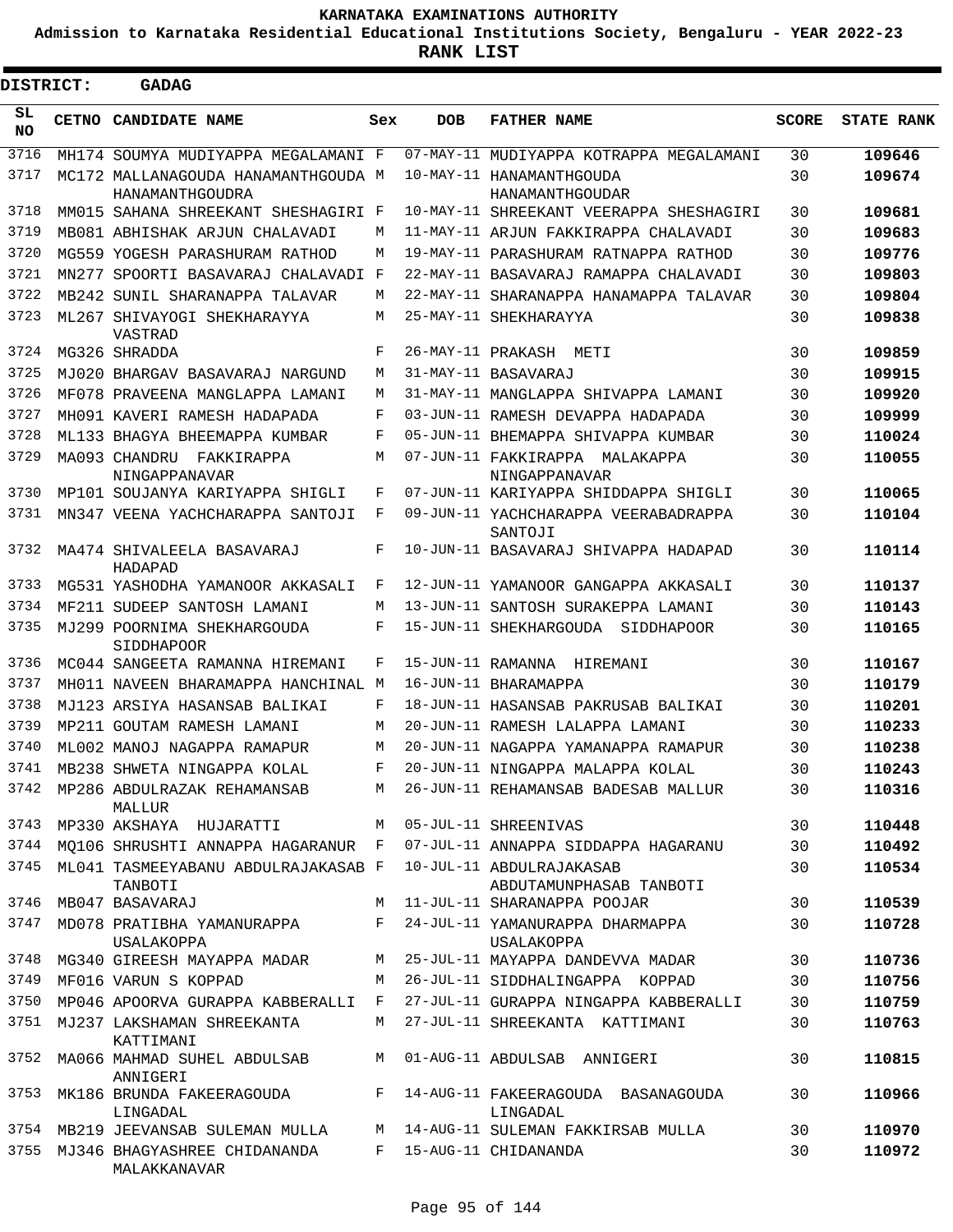**Admission to Karnataka Residential Educational Institutions Society, Bengaluru - YEAR 2022-23**

 $\blacksquare$ 

**RANK LIST**

| <b>DISTRICT:</b> |              | <b>GADAG</b>                                  |     |                  |                                                   |              |            |
|------------------|--------------|-----------------------------------------------|-----|------------------|---------------------------------------------------|--------------|------------|
| SL<br><b>NO</b>  | <b>CETNO</b> | <b>CANDIDATE NAME</b>                         | Sex | <b>DOB</b>       | <b>FATHER NAME</b>                                | <b>SCORE</b> | STATE RANK |
| 3756             |              | MD383 DHARMARAJ KESHAPPA PUJAR                | М   |                  | 15-AUG-11 KESHAPPA LOKAPPA PUJAR                  | 30           | 110974     |
| 3757             |              | MM029 NAGARAJ SHIVAPPA KURI                   | M   |                  | 15-AUG-11 SHIVAPPA MALLAPPA KURI                  | 30           | 110979     |
| 3758             |              | MF127 RADHIKA HANAMANTHAPPA<br>KODABLA        | F   |                  | 17-AUG-11 HANAMANTHAPPA<br>HEGGAPPA<br>KODABAL    | 30           | 111004     |
| 3759             |              | MD373 AKSHATA PRAKASH KONANNAVAR              | F   |                  | 24-AUG-11 PRAKASH YAMANAPPA KONANNAVAR            | 30           | 111069     |
| 3760             |              | MF062 RAJESHWARI HONAKERAPPA<br>PUTTAMMANAVAR | F   |                  | 27-AUG-11 HONAKERAPPA AJJAPPA<br>PUTTAMMANAVAR    | 30           | 111106     |
| 3761             |              | ME072 MADHUSHREE DURAGAPPA<br>SANDIMANI       | F   |                  | 30-AUG-11 DURAGAPPA                               | 30           | 111137     |
| 3762             |              | MJ018 DRASHANA SHARANAPPA BAGALI              | М   |                  | 02-SEP-11 SHARANAPPA NINGAPPA BAGALI              | 30           | 111158     |
| 3763             |              | MF139 NISHA RAVI LAMANI                       | F   |                  | 04-SEP-11 RAVI TIPPANNA LAMANI                    | 30           | 111180     |
| 3764             |              | MH149 NAGARATNA IRAPPA<br>BANDIWADDAR         | F   |                  | 05-SEP-11 IRAPPA HANAMAPPA BANDIWADDAR            | 30           | 111188     |
| 3765             |              | MA209 BHARATH LAMANI                          | М   |                  | 06-SEP-11 DHANJAPPA HOBAPPA LAMANI                | 30           | 111196     |
| 3766             |              | MJ294 PREETAM ISHWAR KHODANAPUR               | М   | 07-SEP-11 ISHWAR |                                                   | 30           | 111212     |
| 3767             |              | MG194 VENKTESH SHIVAPPA PAWAR                 | М   |                  | 11-SEP-11 SHIVAPPA PAWAR                          | 30           | 111250     |
| 3768             |              | MP401 KAVYA SHIVARUDRAPPA<br>YATHNALLI        | F   |                  | 13-SEP-11 SHIVARUDRAPPA BASAVANNEPPA<br>YATHNALLI | 30           | 111264     |
| 3769             |              | MA157 SHASHANK MAHESH TALAVAR                 | M   |                  | 17-SEP-11 MAHESH BASAPPA TALAVAR                  | 30           | 111299     |
| 3770             |              | MN245 CHANDRASHEKHAR BASAPPA<br><b>HUGAR</b>  | М   |                  | 22-SEP-11 BASAPPA MAHANTAPPA HUGAR                | 30           | 111333     |
| 3771             |              | ML226 YASHODHA UMESHAPPA<br>DASANNAVAR        | F   |                  | 01-OCT-11 UMESHAPPA<br>DASANNAVAR                 | 30           | 111424     |
| 3772             |              | MF320 ARPITA BHEEMANNA BATAGURKI              | F   |                  | 02-OCT-11 BHEEMANNA HANAMANTAPPA<br>BATAGURKI     | 30           | 111425     |
| 3773             |              | ML171 ARCHANA HANAMAPPA TALAWAR               | F   |                  | 07-OCT-11 HANAMAPPA GOVINDAPPA TALAWAR            | 30           | 111461     |
| 3774             |              | MG440 KAVERI HANAMAPPA METI                   | F   |                  | 08-OCT-11 HANAMAPPA MUDKAPPA METI                 | 30           | 111470     |
| 3775             |              | MP191 MANTESH BASAVARAJ BENCHI                | M   |                  | 09-OCT-11 BASAVARAJ MANAPPA BENCHI                | 30           | 111478     |
| 3776             |              | MG664 SAGAR SOMAPPA BHAJANTRI                 | М   |                  | 10-OCT-11 SOMAPPA RUDRAPPA BHAJANTRI              | 30           | 111505     |
| 3777             |              | MO091 HALAPPA HANAMANTAPPA<br>GANJIGATTI      | М   |                  | 14-OCT-11 HANAMANTAPPA KENCHALAPPA<br>GANJIGATTI  | 30           | 111542     |
| 3778             |              | MH002 SAIKUMAR RAMESH UPPAR                   | M   | 21-OCT-11 RAMESH |                                                   | 30           | 111606     |
|                  |              | 3779 MF166 SAMPATKUMAR GUDDAPPA<br>HESARUR    | M   |                  | 21-OCT-11 GUDDAPPA BASAVANNEPPA HESARUR           | 30           | 111607     |
| 3780             |              | MF538 SIDDAROOD HANAMANTAPPA<br>MILLI         | M   |                  | 24-OCT-11 HANAMANTAPPA BASAPPA MILLI              | 30           | 111636     |
| 3781             |              | MB036 PUSHPA SHEKHAPPA HULAKOTI               | F   |                  | 25-OCT-11 SHEKHAPPA KARIYAPPA HULAKOTI            | 30           | 111650     |
| 3782             |              | MH178 SATISH TIRAKAPPA SWAGI                  | М   |                  | 27-OCT-11 TIRAKAPPA DURAGAPPA SWAGI               | 30           | 111672     |
| 3783             |              | MJ249 PRAJWAL MAHANTESH HALEHOLI              | M   |                  | 01-NOV-11 MAHANTESH                               | 30           | 111695     |
| 3784             |              | MB021 RAMYA RAMANNA NELAGI                    | F   |                  | 10-NOV-11 RAMANNA UMESH NELAGI                    | 30           | 111785     |
| 3785             |              | MB136 BASAVARAJ CHIDANANDA<br>HOSAMANI        | М   |                  | 13-NOV-11 CHIDANANDA HOSAMANI                     | 30           | 111812     |
| 3786             |              | MP283 ALFAZ JAFARSAB KARNACHI                 | M   |                  | 17-NOV-11 JAFARSAB KARNACHI                       | 30           | 111856     |
| 3787             |              | MD211 IMAMBI DASTAGIRSAB<br>JULAKATTI         | F   |                  | 17-NOV-11 DASTAGIRSAB                             | 30           | 111861     |
| 3788             |              | MJ074 JYOTHI RUDRAPPA HOSAMANI                | F   |                  | 20-NOV-11 RUDRAPPA                                | 30           | 111882     |
| 3789             |              | MA020 HANAMANTHAPPA IRAPPA<br>HANAKANAHALLI   | М   |                  | 05-DEC-11 IRAPPA KALLAPPA HANAKANAHALLI           | 30           | 112014     |
| 3790             |              | MP064 ASHIYA DADABAI KALEMADAR                | F   |                  | 09-DEC-11 DADABAI BASHIRAHMAD KALEMADAR           | 30           | 112035     |
| 3791             |              | MJ065 SALONI SHIVANAND GANIGER                | F   |                  | 16-DEC-11 SHIVANAND MALLAPPA GANIGER              | 30           | 112079     |
| 3792             |              | ML303 APURVA HANAMAPPA MADAR                  | F   |                  | 17-DEC-11 HANAMAPPA MADAR                         | 30           | 112082     |
| 3793             |              | MA293 SANIYA MAHMADALI SUNKAD                 | F   |                  | 19-DEC-11 MAHMADALI HAJARESAB SUNKAD              | 30           | 112099     |
| 3794             |              | MA235 SAMARTH GIRISH ASANGI                   | M   |                  | 13-JAN-12 GIRISH CHANDRAKANT ASANGI               | 30           | 112236     |
| 3795             |              | ML131 ARUN BASAVARAJ MALAKANNAVAR M           |     |                  | 03-APR-09 BASAVARAJ SANGAPPA                      | 29           | 112378     |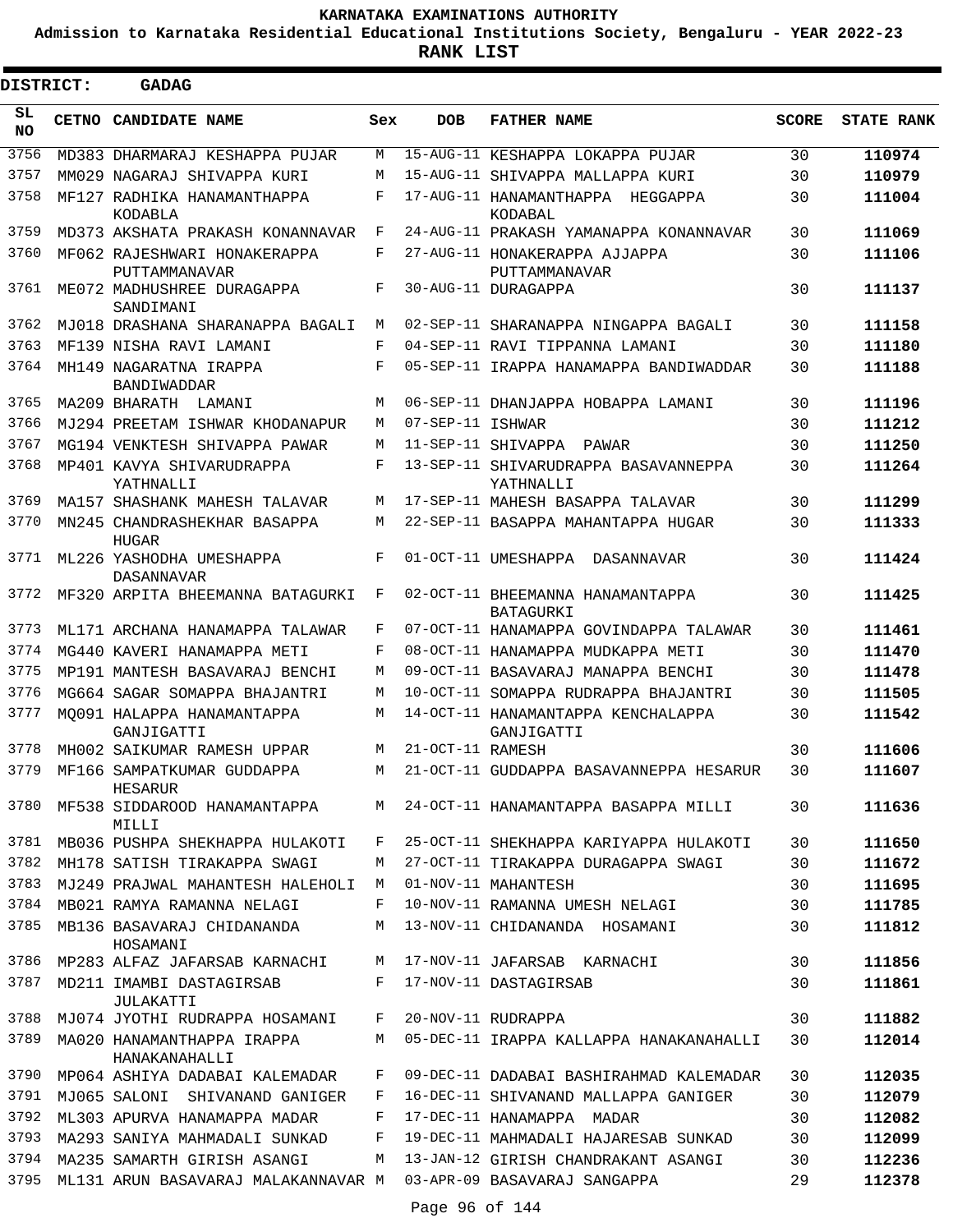**Admission to Karnataka Residential Educational Institutions Society, Bengaluru - YEAR 2022-23**

| <b>DISTRICT:</b> | <b>GADAG</b>                                 |        |                |                                                  |              |                   |
|------------------|----------------------------------------------|--------|----------------|--------------------------------------------------|--------------|-------------------|
| SL<br><b>NO</b>  | CETNO CANDIDATE NAME                         | Sex    | <b>DOB</b>     | <b>FATHER NAME</b>                               | <b>SCORE</b> | <b>STATE RANK</b> |
|                  |                                              |        |                | MALAKANNAVAR                                     |              |                   |
| 3796             | MA394 MANTESH BASAVARAJ BADAMI               | M      |                | 26-OCT-09 BASAVARAJ MALLAPPA BADAMI              | 29           | 112416            |
| 3797             | MB185 SHANTAVVA PUJAR                        | F      |                | 31-OCT-09 SHEKAPPA POMAPPA PUJAR                 | 29           | 112421            |
| 3798             | MP261 RENUKA NINGAPPA KAMATH                 | F      |                | 01-JAN-10 NINGAPPA SOMAPPA KAMATH                | 29           | 112469            |
| 3799             | MK073 YUKTA RAVI PATTAR                      | F      | 13-JAN-10 RAVI |                                                  | 29           | 112496            |
| 3800             | MF408 DIVYA SHEKHAPPA LAMANI                 | F      |                | 11-FEB-10 SHEKHAPPA RAMAPPA LAMANI               | 29           | 112524            |
| 3801<br>3802     | MF526 ROHIT SOMAPPA LAMANI                   | M<br>F |                | 19-MAR-10 SOMAPPA LAMANI                         | 29           | 112564            |
| 3803             | ME189 SUNITA RAMESH RATHOD                   | М      |                | 08-MAY-10 RAMESH RATHOD                          | 29<br>29     | 112620            |
| 3804             | MC251 PRAVEENAGOUDA SHANTAGOUDA<br>MALIPATIL | М      |                | 12-MAY-10 SHANTAGOUDA                            |              | 112632            |
|                  | MN044 VIJAYAKUMAR SHARANAPPA<br>MULIMANI     |        |                | 10-JUN-10 SHARANAPPA BASAPPA MULIMANI            | 29           | 112680            |
| 3805             | MG331 PRATIBHA GONIBASAPPA<br>KARIGAR        | F      |                | 19-JUN-10 GONIBASAPPA HANUMAPPA KARIGAR          | 29           | 112695            |
| 3806             | ML129 SHABANABANU MOULASAB<br>ARAMANI        | F      |                | 21-JUN-10 MOULASAB ARAMANI                       | 29           | 112697            |
| 3807             | MM057 DHARESH KALAKAPPA<br>VANKANNAVAR       | M      |                | 05-JUL-10 KALAKAPPA BOODAPPA<br>VANKANNAVAR      | 29           | 112722            |
| 3808             | MD407 SHIVAMMA DURAGAPPA CHAVHAN             | F      |                | 09-JUL-10 DURAGAPPA BHOJAPPA CHAVHAN             | 29           | 112734            |
| 3809             | MJ125 SANTOSH HANAMANTAPPA<br>TALAWAR        | M      |                | 05-AUG-10 HANAMANTAPPA                           | 29           | 112789            |
| 3810             | ML061 SAMPATHKUMAR SANGAPPA<br><b>GADAD</b>  | М      |                | 20-AUG-10 SANGAPPA GUNDAPPA GADAD                | 29           | 112844            |
| 3811             | MN211 AISHWARYA DYAMANNA PUJER               | F      |                | 13-SEP-10 DYAMANNA K PUJER                       | 29           | 112927            |
| 3812             | MG366 SAVITRI BASAPPA BANNIMATTI             | F      |                | 16-SEP-10 BASAPPA MALLAPPA BANNIMATTI            | 29           | 112942            |
| 3813             | MJ253 LEELA NINGABASAPPA<br>CHALAVADI        | F      |                | 27-SEP-10 NINGABASAPPA YALLAPPPA<br>CHALAVADI    | 29           | 112973            |
| 3814             | MN321 RUDRAGOUDA NINGANAGOUDA<br>ALAGAWADI   | М      |                | 27-SEP-10 NINGANAGOUDA SIDDANAGOUDA<br>ALAGAWADI | 29           | 112976            |
| 3815             | MA091 KEERTI KALLAPPA BAKANINGI              | F      |                | 02-OCT-10 KALLAPPA VEERAPPA BAKANINGI            | 29           | 112992            |
| 3816             | MP281 APSAN ANVARSAB BUVAJI                  | М      |                | 06-OCT-10 ANVARSAB BUVASAB BUVAJI                | 29           | 113010            |
| 3817             | MD001 FAYAZ IMAMASAB YALIGAR                 | M      |                | 15-OCT-10 IMAMASAB                               | 29           | 113061            |
| 3818             | MJ116 SAMARTH KRISHNAGAUDA PATIL             | М      |                | 18-OCT-10 KRISHNAGAUDA RUDRAGAUDA PATIL          | 2.9          | 113077            |
| 3819             | MC034 MANTESH ESHWARAPPA DUNDUR              | М      |                | 22-OCT-10 ESHWARAPPA FAKKIRAPPA DUNDUR           | 29           | 113093            |
| 3820             | MF025 KIRAN SAHADEVAPPA VALIKAR              | M      |                | 25-OCT-10 SAHADEVAPPA BASAPPA VALIKAR            | 29           | 113107            |
| 3821             | MP060 LAXMAVVA MAHANTESH GODI                | F      |                | 26-OCT-10 MAHANTESH KARIYAPPA GODI               | 29           | 113116            |
| 3822             | MB140 SAGAR NAGARAJ ANNIGERI                 | М      |                | 28-OCT-10 NAGARAJ SURENDRA ANNIGERI              | 29           | 113124            |
| 3823             | MD341 VIJAYALAXMI BASAVARAJ<br>MARANABASARI  | F      |                | 30-OCT-10 BASAVARAJ KALAKAPPA<br>MARANABASARI    | 29           | 113134            |
| 3824             | MD425 MINAXI SOMAPPA PAMMAR                  | F      |                | 02-NOV-10 SOMAPPA PAMMAR                         | 29           | 113149            |
| 3825             | MD185 DEEPA MUTTAPPA LAKKALAKATTI F          |        |                | 06-NOV-10 MUTTAPPA HANAMANTAPPA<br>LAKKALAKATTI  | 29           | 113172            |
| 3826             | MP350 GEETA UDAYAKUMAR HADAPAD               | F      |                | 14-NOV-10 UDAYAKUMAR HADAPAD                     | 29           | 113221            |
| 3827             | MG066 RAKSHITA RAJESH BARADUR                | F      |                | 14-NOV-10 RAJESH KANAKAPPA BARADUR               | 29           | 113225            |
| 3828             | MF588 GANGANAGOUDA NAGANAGOUDA<br>PATIL      | М      |                | 25-NOV-10 NAGANAGOUDA PATIL                      | 29           | 113273            |
| 3829             | MF325 ANUSHA GADAGI                          | F      |                | 26-NOV-10 MAILARAPPA NINGAPPA GADAGI             | 29           | 113279            |
| 3830             | MN294 PRASAD MAHANTESHA<br>PATTANASHETTI     | M      |                | 27-NOV-10 MAHANTESHA KUBERAPPA<br>PATTANASHETTI  | 29           | 113292            |
| 3831             | MN013 BASAVARAJ MALLAPPA MUGALI              | M      |                | 28-NOV-10 MALLAPPA BASAVANTAPPA MUGALI           | 29           | 113297            |
| 3832             | MC070 TOUSHIF JAVIDSAB DHAREKHAN             | М      |                | 01-DEC-10 JAVIDSAB KHANSAB DHAREKHAN             | 29           | 113324            |
| 3833             | MP127 ANU TIRUPATI HAMMAGI                   | F      |                | 15-DEC-10 TIRUPATI TIRAKAPPA HAMMAGI             | 29           | 113408            |
| 3834             | MM049 ARUN ASHOK DODAMANI                    | М      |                | 20-DEC-10 ASHOK DODAMANI                         | 29           | 113442            |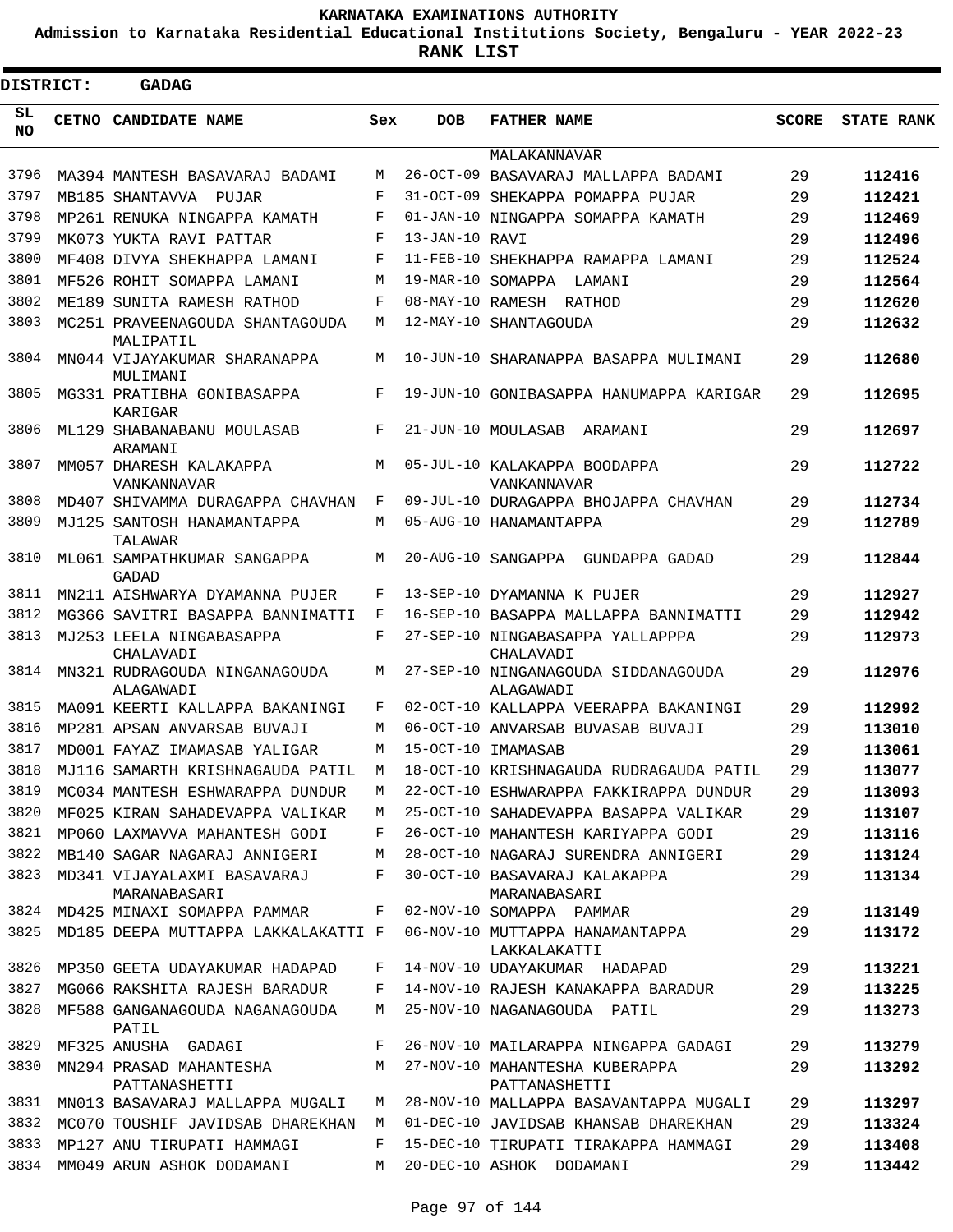**Admission to Karnataka Residential Educational Institutions Society, Bengaluru - YEAR 2022-23**

 $\blacksquare$ 

**RANK LIST**

Е

| DISTRICT:       | <b>GADAG</b>                                                                   |        |                   |                                                                                          |              |                   |
|-----------------|--------------------------------------------------------------------------------|--------|-------------------|------------------------------------------------------------------------------------------|--------------|-------------------|
| SL<br><b>NO</b> | CETNO CANDIDATE NAME                                                           | Sex    | <b>DOB</b>        | <b>FATHER NAME</b>                                                                       | <b>SCORE</b> | <b>STATE RANK</b> |
| 3835            | MM303 HANAMANTA MAHESH<br>KAREKKANAVAR                                         | М      |                   | 21-DEC-10 MAHESH HANAMAPPA KAREKKANAVAR                                                  | 29           | 113454            |
| 3836            | MN061 GAYATRI SAKRAPPA TAKKEDA                                                 | F      | $23-DEC-10$       | SAKRAPPA YALLAPPA TAKKEDA                                                                | 29           | 113471            |
| 3837            | MD349 PUNITH YALLAPPA BIDNAL                                                   | M      |                   | 29-DEC-10 YALLAPPA FHAKEERAPPA BIDNAL                                                    | 29           | 113520            |
| 3838            | ML212 HONNURAPPA GADIGEPPAGOUDA<br>GOUDRA                                      | М      |                   | 01-JAN-11 GADIGEPPAGOUDA TIPPANAGOUDA<br>GOUDRA                                          | 29           | 113573            |
| 3839            | MJ172 VITTHAL PANDAPPA TALAWAR                                                 | М      |                   | 01-JAN-11 PANDAPPA HANAMAPPA TALAWAR                                                     | 29           | 113646            |
| 3840            | MG533 PRIYANKA HANAMANT RATHOD                                                 | F      |                   | 03-JAN-11 HANAMANT PANDAPPA RATHOD                                                       | 29           | 113662            |
| 3841            | MH111 PREMA YALLAPPA KALAKERI                                                  | F      |                   | 04-JAN-11 YALLAPPA MALLAPPA KALAKERI                                                     | 29           | 113671            |
| 3842            | MA039 SHAPHABANU MOULASAB<br>HANCHINAL                                         | F      |                   | 13-JAN-11 MOULASAB HUSENSAB HANCHINAL                                                    | 29           | 113742            |
| 3843            | MO019 SUNIL RAVI LAMANI                                                        | М      | 15-JAN-11 RAVI    | SHANKRAPPA LAMANI                                                                        | 29           | 113757            |
| 3844            | MF415 YUVARAJ BHEEMAPPA LAMANI                                                 | М      |                   | 22-JAN-11 BHEEMAPPA LAMANI                                                               | 29           | 113813            |
| 3845            | MD310 SHWETA MAHANTESH PAWAR                                                   | F      |                   | 24-JAN-11 MAHANTESH                                                                      | 29           | 113824            |
| 3846            | ME203 VIJAYKUMAR UMESH CHAVHAN                                                 | М      |                   | 25-JAN-11 UMESH YANKAPPA CHAVHAN                                                         | 29           | 113833            |
| 3847            | MO158 KUMAR DEVAPPA ITAGI                                                      | М      |                   | 30-JAN-11 DEVAPPA FAKKIRAPPA ITAGI                                                       | 29           | 113870            |
| 3848            | MC052 NEETA VENKAREDDI KONNUR                                                  | F      |                   | 31-JAN-11 VENKAREDDI TIPPAREDDI KONNUR                                                   | 29           | 113881            |
| 3849            | MC109 BHOJARAJ MARUTI GORLE                                                    | М      |                   | 01-FEB-11 MARUTI KRISHNAPPA GORLE                                                        | 29           | 113886            |
| 3850            | MN102 PAVITRA DEVENDRA UPPAR                                                   | F      |                   | 02-FEB-11 DEVENDRA RAMACHANDRAPPA UPPAR                                                  | 29           | 113903            |
| 3851            | MA148 RAJESHWARI VENKATESH<br>HARLAPUR                                         | F      |                   | 08-FEB-11 VENKATESH SYATAPPA HARLAPUR                                                    | 29           | 113955            |
| 3852            | MF082 PRIYANKA SUBHAS LAMANI                                                   | F      | 09-FEB-11 SUBHAS  | LAMANI                                                                                   | 29           | 113969            |
| 3853            | MH117 BAGYASRI SHEKAPPA GOUDR                                                  | F      |                   | 10-FEB-11 SHEKAPPA GOUDR                                                                 | 29           | 113977            |
| 3854            | MJ157 NAJUNDI MANJUNATH<br>JAMAKHANDI                                          | М      |                   | 10-FEB-11 MANJUNATH                                                                      | 29           | 113980            |
| 3855            | MK167 SHREEDHARAGOUDA<br>MALLIKARJUNAGOUDA PATIL                               | М      |                   | 10-FEB-11 MALLIKARJUNAGOUDA PATIL                                                        | 29           | 113982            |
| 3856            | MB204 SATISH KUBERAPPA MALDAR                                                  | М      |                   | 11-FEB-11 KUBERAPPA NINGAPPA MALDAR                                                      | 29           | 113993            |
| 3857            | MC235 SYATAMMA MANJAPPA KONGAD                                                 | F      |                   | 13-FEB-11 MANJAPPA IARAPPA KONGAD                                                        | 29           | 114009            |
| 3858            | MJ254 JUBER DADAKALANDAR ATTAR                                                 | М      |                   | 14-FEB-11 DADAKHALANDAR FAKRUDDIN ATTAR                                                  | 29           | 114019            |
| 3859            | MM013 MAHANTESH BASAVARAJ<br>KITAGERI                                          | М      |                   | 18-FEB-11 BASAVARAJ NINGAPPA KITAGERI                                                    | 29           | 114050            |
| 3860            | MB214 IRANNA PRABHU JANOPANTAR                                                 | М      |                   | 22-FEB-11 PRABHU TIPANNA JANOPANTAR                                                      | 29           | 114086            |
| 3861            | MG552 SHIVAKUMAR RAJU HALLI                                                    | M      |                   | 23-FEB-11 RAJU LAXMAPPA HALLI                                                            | 29           | 114104            |
| 3862            | MG452 ANJALI CHANDRU BADAGI                                                    | F      |                   | 24-FEB-11 CHANDRU BADAGI                                                                 | 29           | 114107            |
| 3863            | MB202 VIJAYALAKSHMI KOTRAPPA<br>ANGADI                                         | F      |                   | 01-MAR-11 KOTRAPPA ANGADI                                                                | 29           | 114160            |
| 3864            | MM263 PREMA YALAPPA HUMBI                                                      | F      |                   | 06-MAR-11 YALAPPA HUMBI                                                                  | 29           | 114209            |
| 3865<br>3866    | ML286 VISWANATHA SANNAHANAMAPPA<br>SOMANAKATTI<br>MA081 SHRINIVAS SADASHIVAYYA |        |                   | M 07-MAR-11 SANNAHANAMAPPA MARUTEPPA<br>SOMANAKATTI<br>M 11-MAR-11 SADASHIVAYYA MALLAYYA | 29<br>29     | 114222<br>114262  |
| 3867            | MATHAPATI<br>MN059 HONNAKERAPPA RUDRAPPA                                       |        |                   | MATHAPATI<br>M 14-MAR-11 RUDRAPPA GOSAPPA SANTOJI                                        | 29           | 114293            |
| 3868            | SANTOJI                                                                        |        | M 19-MAR-11 UMESH |                                                                                          |              |                   |
|                 | MG655 ABHISHEKA UMESH PAWAR                                                    |        |                   |                                                                                          | 29           | 114338            |
| 3869            | MB173 KAVYA JAGADISH HADIMANI                                                  | F      |                   | 20-MAR-11 JAGADISH HANUMANTAPPA<br>HADIMANI                                              | 29           | 114349            |
| 3870            | MN299 GANGADHAR DEVENDRAPPA<br>PATTAR                                          | M      |                   | 22-MAR-11 DEVENDRAPPA CHINNAPPA PATTAR                                                   | 29           | 114371            |
| 3871            | MK232 PRADEEP UMESH MANE                                                       | M      | 24-MAR-11 UMESH   |                                                                                          | 29           | 114393            |
| 3872<br>3873    | MA250 PRATIDNYA MARUTHI HABIB                                                  | F      |                   | 24-MAR-11 MARUTHI SHIVANASA HABIB                                                        | 29           | 114394            |
| 3874            | MG648 BHARAT SHANKRAPPA TIGARI<br>MA437 MUSKAN SALIM PATIL                     | M<br>F |                   | 25-MAR-11 SHANKARAPPA ANANDAPPA TIGARI<br>25-MAR-11 SALIM HUSAINSAB PATIL                | 29<br>29     | 114399<br>114403  |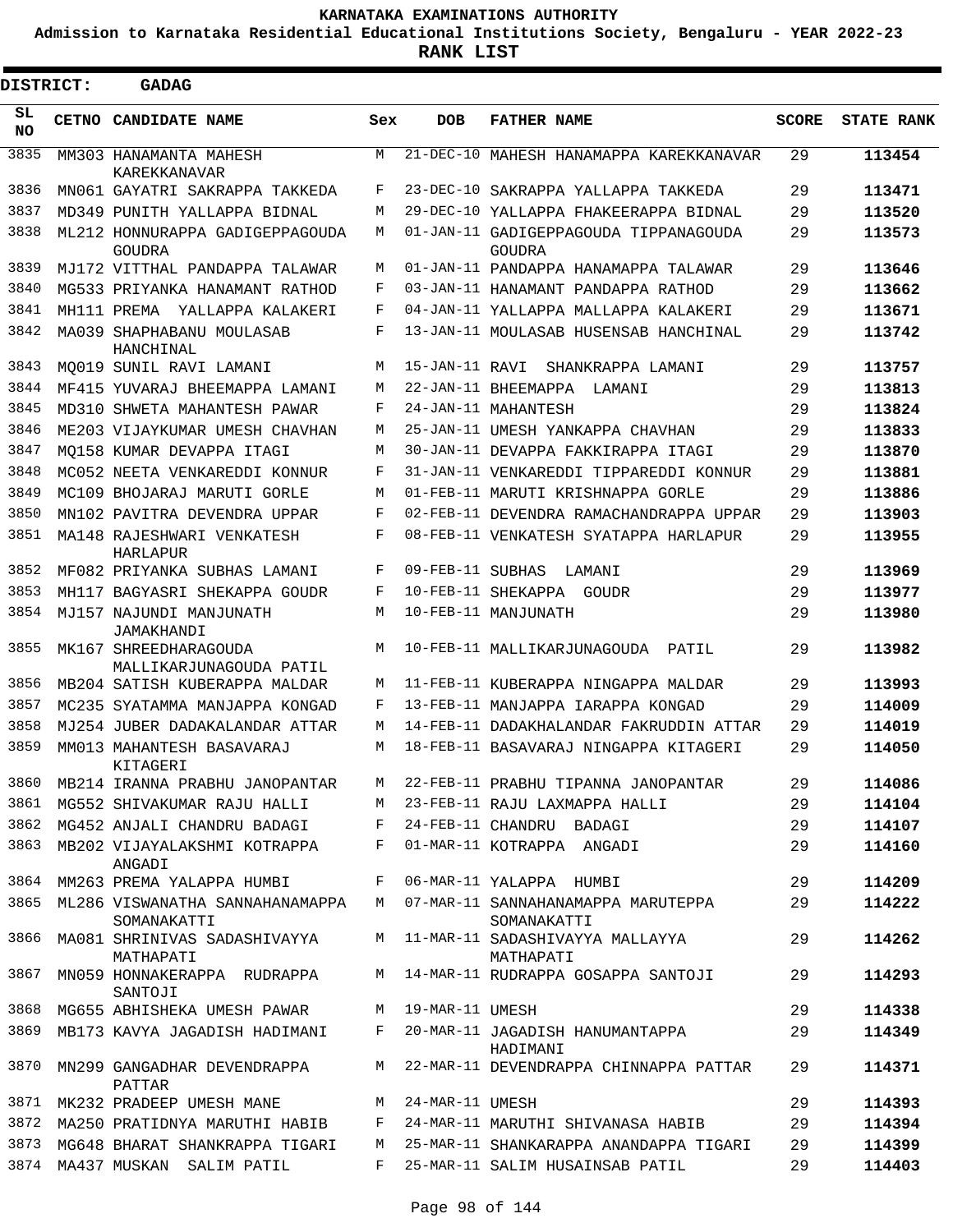**Admission to Karnataka Residential Educational Institutions Society, Bengaluru - YEAR 2022-23**

| <b>DISTRICT:</b> | GADAG                                                               |       |            |                                                        |              |                   |
|------------------|---------------------------------------------------------------------|-------|------------|--------------------------------------------------------|--------------|-------------------|
| SL<br><b>NO</b>  | CETNO CANDIDATE NAME                                                | Sex   | <b>DOB</b> | <b>FATHER NAME</b>                                     | <b>SCORE</b> | <b>STATE RANK</b> |
| 3875             | MN323 SANTOSH IRANNA GHALI                                          | M     |            | 26-MAR-11 IRANNA MUTTAPPA                              | 29           | 114421            |
| 3876             | MP271 GURUNATHGOUD BASANGOUDA<br>PATIL                              | М     |            | 27-MAR-11 BASANGOUDA F PATIL                           | 29           | 114428            |
| 3877             | ME192 SAHANA<br>METIMATH                                            | F     |            | 29-MAR-11 PRABHAYYA                                    | 29           | 114448            |
| 3878             | MP411 SANTOSH GUDDAPPA DODDAMANI                                    | M     |            | 30-MAR-11 GUDDAPPA SHIDDAPPA DODDAMANI                 | 29           | 114459            |
| 3879             | MJ037 ARATI CHANDRASHEKHARAPPA<br>BENAKANAVARI                      | F     |            | 12-APR-11 CHANDRASHEKHARAPPA BASAPPA<br>BENAKANAVARI   | 29           | 114603            |
| 3880             | MA046 SHREENIVAS MANJUNATH<br>PATROTI                               | М     |            | 13-APR-11 MANJUNATH                                    | 29           | 114623            |
| 3881             | MA038 ASAMABEGAM RAJESAB NADAF                                      | F     |            | 19-APR-11 RAJESAB FAKKIRASAB NADAF                     | 29           | 114696            |
| 3882             | MB137 AKASH BASAVARAJ NAREGAL                                       | М     |            | 20-APR-11 BASAVARAJ NAREGAL                            | 29           | 114706            |
| 3883             | MM117 NEEVED MAHESH GANGANNAVAR                                     | М     |            | 21-APR-11 MAHESH SANTHAGOUDA<br>GANGANNAVAR            | 29           | 114719            |
| 3884             | MB172 TANUSHRI HANAMANTAPPA<br>NADUVINAMANI                         | F     |            | 22-APR-11 HANAMANTAPPA BASAVARAJ<br>NADUVINAMANI       | 29           | 114739            |
| 3885             | MG547 ANJALI MARUTI LAMANI                                          | F     |            | 24-APR-11 MARUTI DEVAPPA LAMANI                        | 29           | 114747            |
| 3886             | MK188 AFSANA DAVALASAB NADAF                                        | F     |            | 25-APR-11 DAVALASAB                                    | 29           | 114755            |
| 3887             | MA158 SHWETHA MANOHAR LAMANI                                        | F     |            | 25-APR-11 MANOHAR TIPPANNA LAMANI                      | 29           | 114764            |
| 3888             | MF213 SOUJANYA MAILAREPPA<br>MUSHEPPANAVAR                          | F     |            | 25-APR-11 MAILAREPPA                                   | 29           | 114765            |
| 3889             | MD100 ARJUNA NAGAPPA<br>KADABALAKATTI                               | М     |            | 26-APR-11 NAGAPPA<br>KADABALAKATTI                     | 29           | 114768            |
| 3890             | MP298 SHANKRAVVA BASAPPA HADAPAD                                    | F     |            | 29-APR-11 BASAPPA JOGAPPA HADAPAD                      | 29           | 114806            |
| 3891             | MG525 SINDHU PANDAPPA LAMANI                                        | F     |            | 29-APR-11 PANDAPPA                                     | 29           | 114807            |
| 3892             | ML123 SAMEER MOULASAB SANKANOOR                                     | М     |            | 01-MAY-11 MOULASAB ABDULAGAFARASAB<br><b>SANKANOOR</b> | 29           | 114833            |
| 3893             | MM088 MALLIKARJUN HANAMANTAPPA<br>MARANABASARI                      | М     |            | 08-MAY-11 HANAMANTAPPA PARASAPPA<br>MARANABASARI       | 29           | 114918            |
| 3894             | MP279 MALIKARIHAN MOODINSAB<br>NAGARI                               | М     |            | 11-MAY-11 MOODINSAB HASANSAB NAGARI                    | 29           | 114959            |
| 3895             | MF205 SAVITA MUKESH LAMANI                                          | F     |            | 12-MAY-11 MUKESH TIPPANNA LAMANI                       | 29           | 114975            |
| 3896             | MG549 MARUTI PRAKASH UPPAR                                          | М     |            | 21-MAY-11 PRAKASH DODDAHANUMAPPA UPPAR                 | 29           | 115082            |
| 3897             | MB027 MAMATAJBEGUM ALLASAB OLEKAR F                                 |       |            | 23-MAY-11 ALLASAB IMAMSAB OLEKAR                       | 29           | 115095            |
| 3898             | MD140 PRAJWAL DEVAPPA GUJJALAR                                      | М     |            | 24-MAY-11 DEVAPPA PARASAPPA GUJJALAR                   | 29           | 115117            |
| 3899             | MF541 ARUN LAMANI                                                   | M     |            | 28-MAY-11 SHEKHAPPA                                    | 29           | 115150            |
| 3900             | MN208 KAVYA YALLAPPA NAREGAL                                        | F     |            | 29-MAY-11 YALLAPPA                                     | 29           | 115174            |
| 3901             | MN085 SHAINAJ MARANABASARI                                          | F     |            | 30-MAY-11 HASANSAB GUDASAB MARANABASARI                | 29           | 115192            |
| 3902             | MP026 ANIL DANASHING LAMANI                                         | M     |            | 31-MAY-11 DANASHING RAMAPPA LAMANI                     | 29           | 115197            |
| 3903             | MF002 RAHUL LAMANI                                                  | M     |            | 01-JUN-11 SHIVAPPA                                     | 29           | 115232            |
| 3904             | MG537 RESHMA LALAPPA KARABHARI                                      | F     |            | 03-JUN-11 LALAPPA GURAPPA KARABHARI                    | 29           | 115264            |
| 3905             | MB110 SANAJAYA KENCHAPPA MADAR                                      | М     |            | 03-JUN-11 KENCHAPPA NINGAPPA MADAR                     | 29           | 115266            |
| 3906             | MH345 SANJU RAMAPPA YALISUR                                         | М     |            | 03-JUN-11 RAMAPPA MUDAKAPPA YALISUR                    | 29           | 115267            |
| 3907             | MD081 KIRAN SHIVAPPA PAWAR                                          | M     |            | 05-JUN-11 SHIVAPPA PAWAR                               | 29           | 115296            |
| 3908             | MG381 SHIVAJI MALLAPPA<br>PARAPPANAVAR                              | М     |            | 05-JUN-11 MALLAPPA GANGAPPA<br>PARAPPANAVAR            | 29           | 115303            |
|                  | 3909 MF471 PUNITKUMAR HANAMAPPA LAMANI M 10-JUN-11 HANAMAPPA LAMANI |       |            |                                                        | 29           | 115382            |
| 3910             | MK076 SAMARTH BASAPPA KALE URF<br>TALAD                             |       |            | M 11-JUN-11 BASAPPA LACHAPPA KALE URF<br>TALAD         | 29           | 115395            |
|                  | 3911 MN257 KIRTI SHIVANAPPA KONNUR                                  |       |            | F 12-JUN-11 SHIVANAPPA KONNUR                          | 29           | 115401            |
|                  | 3912 MH258 PRIYANKA HANUMAPPA<br>DODDAMANI                          | $F$ – |            | 12-JUN-11 HANUMAPPA GONEPPA DODDAMANI                  | 29           | 115406            |
|                  | 3913 MB014 RACHITA RAMESH SOMARADDI                                 |       |            | F 15-JUN-11 RAMESH VENKAPPA SOMARADDI                  | 29           | 115453            |
|                  | 3914 ML174 BASAVARAJ SHIDDAPPA<br>MAMATAGERI                        |       |            | M 16-JUN-11 SHIDDAPPA MALLAPPA MAMATAGERI              | 29           | 115466            |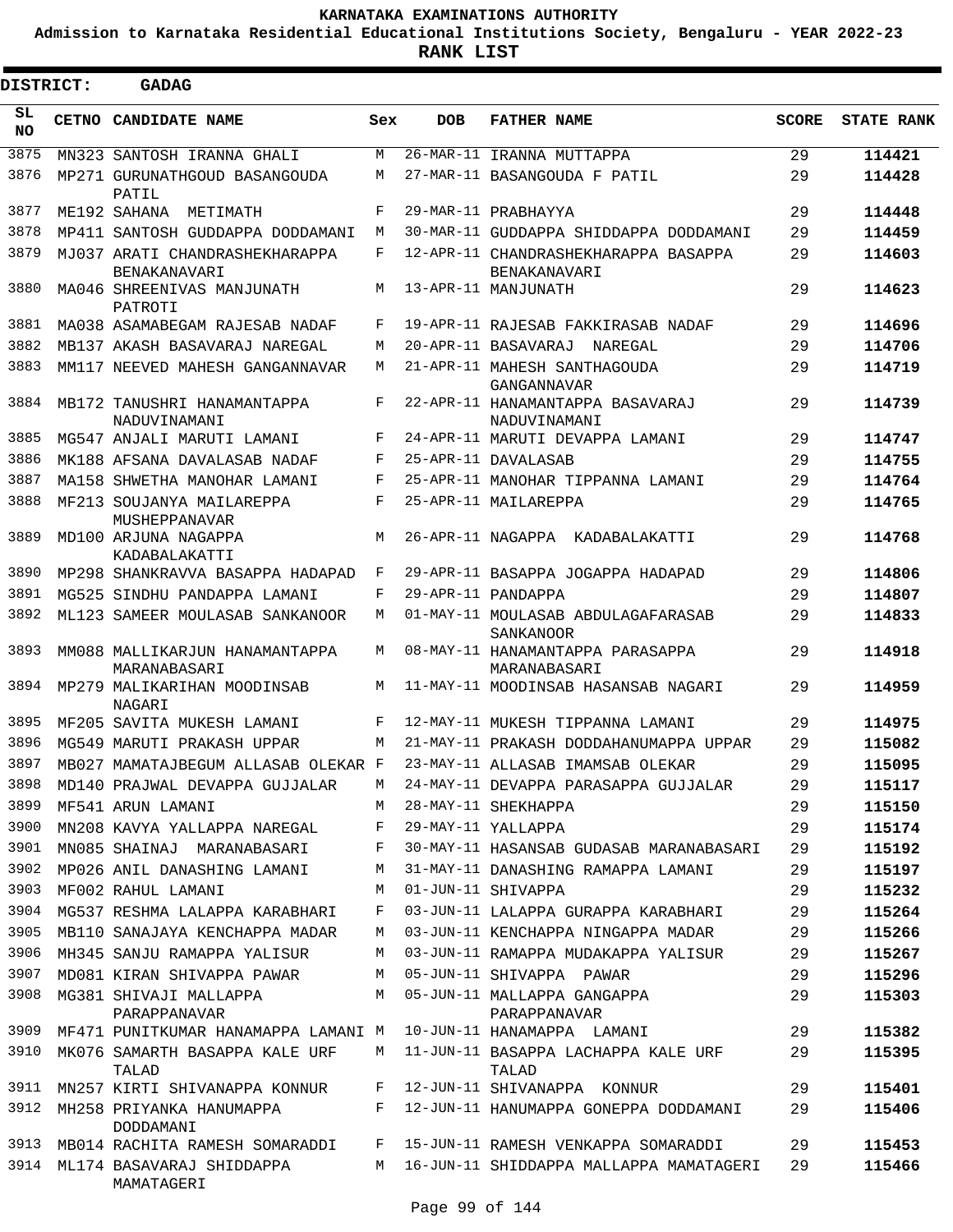**Admission to Karnataka Residential Educational Institutions Society, Bengaluru - YEAR 2022-23**

 $\blacksquare$ 

**RANK LIST**

| DISTRICT:       |              | <b>GADAG</b>                                 |     |            |                                                        |              |                   |
|-----------------|--------------|----------------------------------------------|-----|------------|--------------------------------------------------------|--------------|-------------------|
| SL<br><b>NO</b> | <b>CETNO</b> | CANDIDATE NAME                               | Sex | <b>DOB</b> | <b>FATHER NAME</b>                                     | <b>SCORE</b> | <b>STATE RANK</b> |
| 3915            |              | MF395 DIVYA SHIVAKUMAR LAMANI                | F   |            | 18-JUN-11 SHIVAKUMAR<br>LAMANI                         | 29           | 115488            |
| 3916            |              | MP036 SANGEETA YELLAPPA HALABAVI             | F   |            | 18-JUN-11 YELLAPPA GOVINDAPPA HALABAVI                 | 29           | 115494            |
| 3917            |              | MJ153 SHRIDEVI SHIVANAGOUDA<br>PARVATAGOUDRA | F   |            | 18-JUN-11 SHIVANAGOUDA HANAMANTAGOUDA<br>PARVATAGOUDRA | 29           | 115496            |
| 3918            |              | MJ032 SAMARTHA RAVINDARAGODA<br>PATIL        | М   |            | 21-JUN-11 RAVINDRAGOUDA MUDIGOUDA PATIL                | 29           | 115544            |
| 3919            |              | MP214 SUJATA BASAPPA YALIGAR                 | F   |            | 22-JUN-11 BASAPPA BHARAMAPPA YALIGAR                   | 29           | 115561            |
| 3920            |              | MF559 AKSHATA BASAVARAJ GUDIMANI             | F   |            | 24-JUN-11 BASAVARAJ MAREPPA GUDIMANI                   | 29           | 115576            |
| 3921            |              | MP403 TARUN<br>BADIGER                       | M   |            | 24-JUN-11 MANJUNATH                                    | 29           | 115597            |
| 3922            |              | MD022 ROHINI DHANEYAPPA HADIMANI             | F   |            | 28-JUN-11 DHANEYAPPA TIPPAPPA HADIMANI                 | 29           | 115655            |
| 3923            |              | MD321 SANGEETA LAXMANA MADAR                 | F   |            | 03-JUL-11 LAXMANA SHIVAPPA MADAR                       | 29           | 115737            |
| 3924            |              | MA191 RENUKA<br>IRANNA MADIVALAR             | F   |            | 13-JUL-11 IRANNA NINGAPPA MADIVALAR                    | 29           | 115854            |
| 3925            |              | MA377 KAVITA YAMANOORAPPA<br>LINGADAL        | F   |            | 14-JUL-11 YAMANOORAPPA NINGAPPA<br>LINGADAL            | 29           | 115867            |
| 3926            |              | MP137 NAVEEN NINGAPPA KANYAL                 | M   |            | 14-JUL-11 NINGAPPA MAHALINGAPPA KANYAL                 | 29           | 115871            |
| 3927            |              | MH274 MAILAVVA BASAVARAJ MADAR               | F   |            | 15-JUL-11 BASAVARAJ HALAPPA MADAR                      | 29           | 115881            |
| 3928            |              | MA486 GOUTAMAGOUDA MANJUNATHGOUDA M<br>PATIL |     |            | 18-JUL-11 MANJUNATHGOUDA GANGANAGOUDA<br>PATIL         | 29           | 115914            |
| 3929            |              | MC078 JYOTI BHARAMAPPA DODDAMANI             | F   |            | 25-JUL-11 BHARAMAPPA<br>DODDAMANI                      | 29           | 116004            |
| 3930            |              | MN344 ARUNKUMAR MAHANTESH NAYAKAR M          |     |            | 29-JUL-11 MAHANTESH HANAMANTAPPA<br>NAYAKAR            | 29           | 116059            |
| 3931            |              | MG133 SANJANA SHIVAYYA HIREMATH              | F   |            | 30-JUL-11 SHIVAYYA CHANNABASAYYA<br><b>HIREMATH</b>    | 29           | 116090            |
| 3932            |              | MA354 NANDA SOMAPPA MUNDALAMANI              | F   |            | 08-AUG-11 SOMAPPA PAKKIRAPPA<br>MUNDALAMANI            | 29           | 116190            |
| 3933            |              | MF608 SANJANA GANGAPPA SHIGLI                | F   |            | 13-AUG-11 GANGAPPA SOMAPPA SHIGLI                      | 29           | 116245            |
| 3934            |              | MO119 PRIYANKA KARABASAPPA<br>TIRAKANNAVAR   | F   |            | 15-AUG-11 KARABASAPPA PARASAPPA<br>TIRAKANNAVAR        | 29           | 116271            |
| 3935            |              | MF376 SANGEETA MANJUNATH<br>SORATUR F        |     |            | 16-AUG-11 MANJUNATH KOTRAPPA SORATUR                   | 29           | 116283            |
| 3936            |              | MC150 KRISHNAKUMAR MUDAKAPPA<br>NADUVINMANI  | М   |            | 21-AUG-11 MUDAKAPPA REVAPPA<br>NADUVINAMANI            | 29           | 116335            |
| 3937            |              | MC128 ASHWITA NAGAPPA GALAGANTI              | F   |            | 26-AUG-11 NAGAPPA GALAGANTI                            | 29           | 116389            |
|                 |              | 3938 MP310 DHANYASHREE MALLAPPA<br>TALLALLI  | F   |            | 26-AUG-11 MALLAPPA GUDDAPPA TALLALLI                   | 29           | 116392            |
| 3939            |              | MF393 TANU BASAVARAJ MADIVALAR               | F   |            | 28-AUG-11 BASAVARAJ KALLAPPA MADIVALAR                 | 29           | 116427            |
| 3940            |              | MG536 BHARAT LAKSHMAPPA NAYAK                | М   |            | 06-SEP-11 LAKSHMAPPA LAKSHMAPPA                        | 29           | 116526            |
| 3941            |              | MA252 VINAYAK KALAPPA LAMANI                 | М   |            | 09-SEP-11 KALAPPA UMALAPPA LAMANI                      | 29           | 116564            |
| 3942            |              | MB111 GANESH LAMANI                          | М   |            | 10-SEP-11 SOMAPPA DEVAPPA LAMANI                       | 29           | 116568            |
| 3943            |              | MB095 SUSHMITA MAHADEVAPPA NAYKAR F          |     |            | 24-SEP-11 MAHADEVAPPA YALLAPPA NAYKAR                  | 29           | 116713            |
| 3944            |              | MD405 BHAGYALAKSHMI ANDANAPPA<br>SOBARAD     | F   |            | 25-SEP-11 ANDANAPPA IRAPPA SOBARAD                     | 29           | 116716            |
| 3945            |              | MA310 LALABI AKBARASAB MULLOLLI              | F   |            | 27-SEP-11 AKBARASAB SABAJANASAB<br>MULLOLLI            | 29           | 116737            |
| 3946            |              | MC105 RAVI RANGANATH JALIKATTI               | М   |            | 30-SEP-11 RANGANATH RAMAPPA JALIKATTI                  | 29           | 116766            |
| 3947            |              | MF203 LAXMAPPA HULIGEPPA<br>TIRUGUNI         | M   |            | 03-OCT-11 HULIGEPPA LAXMAPPA TIRUGUNI                  | 29           | 116793            |
| 3948            |              | MG435 ADESH RAJU BHAGATH                     | М   |            | 08-OCT-11 RAJU PANDAPPA BHAGATH                        | 29           | 116830            |
| 3949            |              | MD282 RANVEER SAKRAPPA RATHOD                | М   |            | 12-OCT-11 SAKRAPPA SOMAPPA RATHOD                      | 29           | 116885            |
| 3950            |              | MG492 RUKKASANA MAHAMMADASAB<br>HALLIKERI    | F   |            | 12-OCT-11 MAHAMMADASAB KASHIMSAB<br>HALLIKERI          | 29           | 116886            |
| 3951            |              | MF430 BHOOMIKA BHIMANNA GUDOOR               | F   |            | 13-OCT-11 BHIMANNA BASAVANNEPPA GUDOOR                 | 29           | 116890            |
| 3952            |              | MP145 VEDA MARUTI UDDANNAVAR                 | F   |            | 14-OCT-11 MARUTI BASAVANNEPPA<br><b>UDDANNAVAR</b>     | 29           | 116907            |
| 3953            |              | MA438 SAMARTHSINGH RAVINDRASING              |     |            | M 16-OCT-11 RAVINDRASING BHAGATASING                   | 29           | 116936            |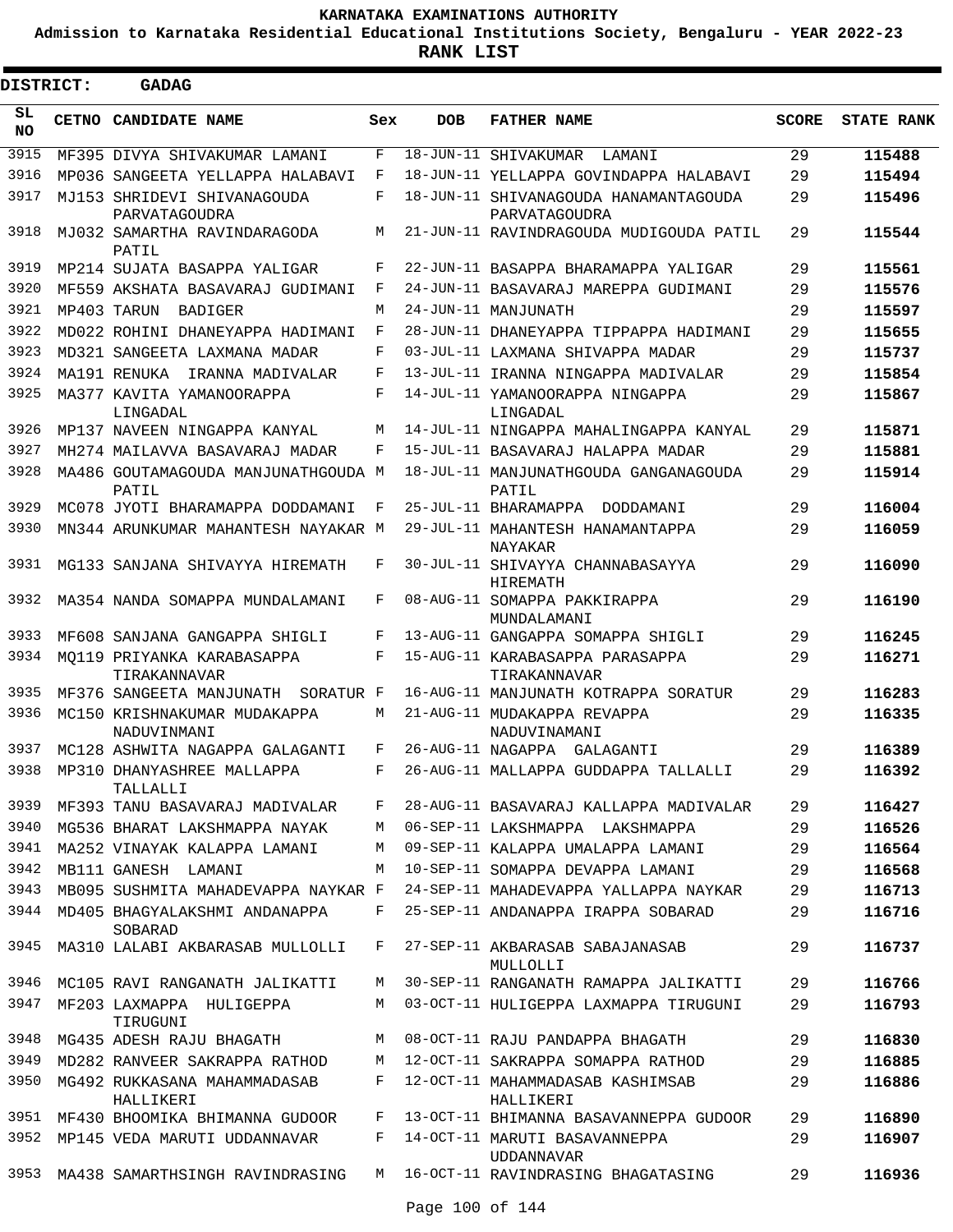**Admission to Karnataka Residential Educational Institutions Society, Bengaluru - YEAR 2022-23**

| <b>DISTRICT:</b> | <b>GADAG</b>                                     |     |                   |                                                 |              |                   |
|------------------|--------------------------------------------------|-----|-------------------|-------------------------------------------------|--------------|-------------------|
| SL<br>NO.        | CETNO CANDIDATE NAME                             | Sex | <b>DOB</b>        | <b>FATHER NAME</b>                              | <b>SCORE</b> | <b>STATE RANK</b> |
|                  | <b>BHAVARE</b>                                   |     |                   | <b>BHAVARE</b>                                  |              |                   |
| 3954             | ML148 ADITHYA                                    | M   |                   | 02-NOV-11 PARASHURAMA THALAVAARA                | 29           | 117084            |
| 3955             | MG187 GEETA HANUMAPPA BARAKER                    | F   |                   | 04-NOV-11 HANUMAPPA BHEEMAPPA BARAKER           | 29           | 117106            |
| 3956             | ML219 VIRESH RANGAPPA KATARAKI                   | М   |                   | 19-NOV-11 RANGAPPA MUKUNDAPPA KATARAKI          | 29           | 117253            |
| 3957             | MG043 MADHU CHANNAVEERAPPA<br><b>ANEPPANAVAR</b> | F   |                   | 24-NOV-11 CHANNAVEERAPPA BASAPPA<br>ANEPPANAVAR | 29           | 117286            |
| 3958             | MH068 GAYITRI FAKEERAPPA BARAKER                 | F   |                   | 30-NOV-11 FAKEERAPPA BHEEMAPPA BARAKER          | 29           | 117329            |
| 3959             | MG120 CHATAN MANJUNATH NAYAK                     | М   |                   | 01-DEC-11 MANJUNATH RAMAPPA NAYAK               | 29           | 117335            |
| 3960             | MB249 RAHUL HANAMANTH KADADI                     | M   |                   | 02-DEC-11 HANAMANTH<br>KADADI                   | 29           | 117341            |
| 3961             | MD030 HANAMAVVA SHARANAPPA NARI                  | F   |                   | 17-DEC-11 SHARANAPPA KALAKAPPA NARI             | 29           | 117443            |
| 3962             | MO109 PRADEEP NARASAPPA TALAVAR                  | М   |                   | 18-DEC-11 NARASAPPA SHIVAPPA TALAVAR            | 29           | 117457            |
| 3963             | MO112 FAKKIRESH UMESH LAMANI                     | М   |                   | 19-DEC-11 UMESH MANAPPA LAMANI                  | 29           | 117466            |
| 3964             | MA055 POOJA SURESH NAYAK                         | F   |                   | 24-DEC-11 SURESH ESHWAR NAYAK                   | 29           | 117507            |
| 3965             | MG009 LOHIT DEELIP KAJJAGAL                      | М   |                   | 03-JAN-12 DEELIP EBELU KAJJAGAL                 | 29           | 117591            |
| 3966             | MC086 DEEPAK LAMANI                              | М   |                   | 11-JAN-12 PRAKASH SAKRAPPA LAMANI               | 29           | 117611            |
| 3967             | MF314 POORNIMA NAGAPPA ADARAKATTI F              |     | 21-FEB-12 NAGAPPA |                                                 | 29           | 117687            |
| 3968             | ME054 SHIVAPPA BALARAJ RATHOD                    | М   |                   | 26-JUN-09 BALARAJ SOMAPPA RATHOD                | 28           | 117784            |
| 3969             | MH130 PRAJWALGOUDA HEMANAGOUDA<br>PATIL          | М   |                   | 24-JUL-09 HEMANAGOUDA PATIL                     | 28           | 117791            |
| 3970             | MO147 ARUN ASHOK LAMANI                          | М   |                   | 20-OCT-09 ASHOK DHARMANNA LAMANI                | 28           | 117815            |
| 3971             | MK267 ISHWAR MAHANTESH SONAKOPPA                 | М   |                   | 26-OCT-09 MAHANTESH IRAPPA SONAKOPPA            | 28           | 117817            |
| 3972             | MG361 ANILKUMAR HANAMAPPA<br>DODDAMANI           | М   |                   | 25-NOV-09 HANAMAPPA DODDAMANI                   | 28           | 117833            |
| 3973             | MG386 KIRAN PEERAPPA KARABHARI                   | М   |                   | 31-DEC-09 PEERAPPA GURAPPA KARABHARI            | 28           | 117844            |
| 3974             | MF592 HAREESH BASAVARAJ BINJADAGI                | M   |                   | 02-JAN-10 BASAVARAJ YALLAPPA BINJADAGI          | 28           | 117881            |
| 3975             | MF463 MUNEERAHMAD JAHIRAHMAD<br>MATTUR           | М   |                   | 20-JAN-10 JAHIRAHMAD CHAMANSAB MATTUR           | 28           | 117904            |
| 3976             | MC221 SHIVAKUMAR<br>SHREEGNNAVVAR                | М   |                   | 24-JAN-10 BASAVARAJ SHANKRAPPA<br>SHREEGNNAVVAR | 28           | 117906            |
| 3977             | MH358 NANDA MUTTAPPA HADAPAD                     | F   |                   | 26-JAN-10 MUTTAPPA RAMANNA HADAPAD              | 28           | 117909            |
| 3978             | MG233 MANU RAVI BADAGI                           | М   | 27-FEB-10 RAVI    | BADAGI                                          | 28           | 117951            |
| 3979             | MD112 GUDUMA MAKTUMHUSAIN<br>NAVALGUND           | F   |                   | 06-MAR-10 MAKTUMHUSAIN MOULASAB<br>NAVALGUND    | 28           | 117958            |
| 3980             | MQ053 BHUMIKA RAVINDRAGOUD PATILA F              |     |                   | 23-MAR-10 RAVINDRA GOUD PATIL                   | 28           | 117982            |
| 3981             | MO017 CHANDANA HIREMATH                          | F   |                   | 27-MAR-10 SHENMUKAYY FAKKERAYY HIREMATH         | 28           | 117988            |
| 3982             | ML012 YALLAMMA RAMAPPA HALAKERI                  | F   |                   | 07-APR-10 RAMAPPA SHARANAPPA HALAKERI           | 28           | 117999            |
| 3983             | MF469 RAJATKUMAR NINGAPPA HOMBAL                 | М   |                   | 28-APR-10 NINGAPPA HANUMANTAPPA HOMBAL          | 28           | 118027            |
| 3984             | MP092 SHIVAKUMAR NAGENDRAPPA<br>VALIKAR          | М   |                   | 12-MAY-10 NAGENDRAPPA CHINNAPPA VALIKAR         | 28           | 118050            |
| 3985             | MG027 SATYAMMA BALAPPA HATALAGERI F              |     |                   | 21-MAY-10 BALAPPA MALLAPPA HATALAGERI           | 28           | 118061            |
| 3986             | MB040 MARUTI SURESH SANDIMANI                    | М   |                   | 23-MAY-10 SURESH YALLAPPA SANDIMANI             | 28           | 118063            |
| 3987             | ML230 HIADAR ALI RAHIMASAB MULLA                 | М   |                   | 16-JUN-10 RAHIMASAB MULLA                       | 28           | 118100            |
| 3988             | ME081 AKASH                                      | М   |                   | 21-JUL-10 SHARANAPPA CHALAGERI                  | 28           | 118157            |
| 3989             | MM081 NINGABASAPPA GNESH ADAVANI                 | M   |                   | 07-AUG-10 GNESH ADVANI                          | 28           | 118196            |
| 3990             | MN268 KAVERI ISHWARAPPA KURI                     | F   |                   | 05-SEP-10 ISHWARAPPA BASAVANTAPPA KURI          | 28           | 118287            |
| 3991             | MD466 YALLAMMA BALAPPA<br>USALAKOPPA             | F   |                   | 15-SEP-10 BALAPPA SANTAPPA USALAKOPPA           | 28           | 118330            |
| 3992             | MA002 PUTTARAJU S                                | М   |                   | 17-SEP-10 SHARANAPPA                            | 28           | 118339            |
| 3993             | MD440 VINOD SHARANAPPA RATHOD                    | М   |                   | 24-SEP-10 SHARANAPPA LAXMAN RATHOD              | 28           | 118361            |
| 3994             | MG342 SAVITA GUDADAPPA KAMBALI                   | F   |                   | 02-OCT-10 GUDADAPPA FAKKIRAPPA KAMBALI          | 28           | 118386            |
| 3995             | MP362 POORNIMA VIRUPAKSHAPPA<br>OLEKAR           | F   |                   | 21-OCT-10 VIRUPAKSHAPPA SIDDAPPA OLEKAR         | 28           | 118496            |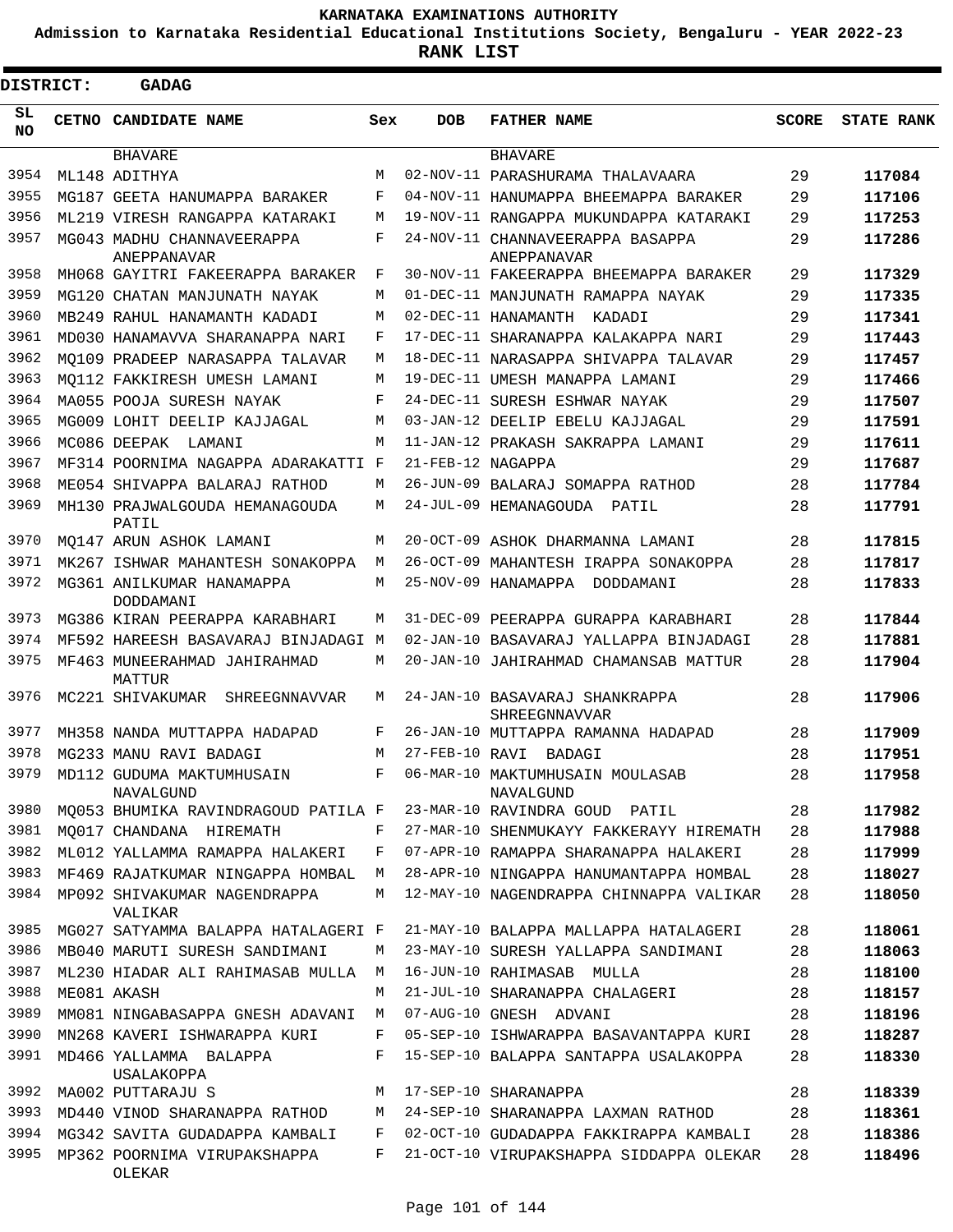**Admission to Karnataka Residential Educational Institutions Society, Bengaluru - YEAR 2022-23**

**RANK LIST**

| DISTRICT:       |       | <b>GADAG</b>                                                         |        |                   |                                                          |              |                   |
|-----------------|-------|----------------------------------------------------------------------|--------|-------------------|----------------------------------------------------------|--------------|-------------------|
| SL<br><b>NO</b> | CETNO | <b>CANDIDATE NAME</b>                                                | Sex    | <b>DOB</b>        | <b>FATHER NAME</b>                                       | <b>SCORE</b> | <b>STATE RANK</b> |
| 3996            |       | MJ145 ABHISHEKA SOMALINGAPPA<br>KADAKOL                              | М      | 03-NOV-10         | SOMALINGAPPA SHANKRAPPA<br>KADAKOL                       | 28           | 118552            |
| 3997            |       | MN367 PRADEEPA HUVAPPA KATTIMANI                                     | М      |                   | 07-NOV-10 HIIVAPPA SHIDDHAPPA KATTIMANI                  | 28           | 118579            |
| 3998            |       | MF074 JYOTI IRANNA LAMANI                                            | F      |                   | 25-NOV-10 IRANNA DEVALAPPA LAMANI                        | 28           | 118659            |
| 3999            |       | MC050 SHARANAPPA PRAKASH GARAWAD                                     | М      | 08-DEC-10 PRAKASH | GARAWAD                                                  | 28           | 118727            |
| 4000            |       | ML144 SUDEEP PRAKASH KADIYAVAR                                       | М      |                   | 10-DEC-10 PRAKASH MALLAPPA KADIYAVAR                     | 28           | 118742            |
| 4001            |       | MB184 ARPITA BASAVARAJ HAVALAD                                       | F      |                   | 15-DEC-10 BASAVARAJ SIDDAPPA HAVALAD                     | 28           | 118774            |
| 4002            |       | ME009 SANGAMESH SHIVANAND ROTTI                                      | М      |                   | 18-DEC-10 SHIVANAND CHANNABASAPPA ROTTI                  | 28           | 118803            |
| 4003            |       | MF072 PRAKASH HANAMANTAPPA LAMANI M                                  |        |                   | 22-DEC-10 HANAMANTAPPA<br>LAMANI                         | 28           | 118824            |
| 4004            |       | MN017 SHIVANI DODDABASAPPA<br>CHALAWADI                              | F      |                   | 23-DEC-10 DODDABASAPPA IRAPPA CHALAWADI                  | 28           | 118836            |
| 4005            |       | MG728 YASHAVANT FAKKIRESH TALAWAR M                                  |        |                   | 25-DEC-10 FAKKIRESH HUVAPPA TALAWAR                      | 28           | 118844            |
| 4006            |       | MF207 NAGARAJ PAKKIRAPPA BARKI                                       | М      |                   | 26-DEC-10 PAKKIRAPPA BASAPPA BARKI                       | 28           | 118848            |
| 4007            |       | MA095 PREMKUMAR HANAUMANTHAPPA<br><b>VADDAR</b>                      | М      |                   | 01-JAN-11 HANAUMANTHAPPA SANNAHULIGEPPA<br><b>VADDAR</b> | 28           | 118942            |
| 4008            |       | MN010 SOUMYA CHANNABASANAGOUDA<br>BHARAMAGOUDRA                      | F      |                   | 01-JAN-11 CHANNABASANAGOUDA RENUKAGOUDA<br>BHARAMAGOUDRA | 28           | 118971            |
| 4009            |       | ME120 SPURTI BALAPPA KAMMAR                                          | F      |                   | 01-JAN-11 BALAPPA BHARAMAPPA KAMMAR                      | 28           | 118972            |
| 4010            |       | MG439 PUNTTH<br>PARAMESH LAMANI                                      | М      |                   | 04-JAN-11 PARAMESH                                       | 28           | 119007            |
| 4011            |       | ML163 RAKESH YALLAPPA KURI                                           | М      |                   | 04-JAN-11 YALLAPPA PUNDAPPA KURI                         | 28           | 119008            |
| 4012            |       | MA492 GURURAJ VEERABHADRAPPA<br>SANDIGOD                             | М      |                   | 07-JAN-11 VEERABHADRAPPA AYYAPPA<br>SANDIGOD             | 28           | 119026            |
| 4013            |       | MN122 JANNATABI RAJESAB GANDAD                                       | F      |                   | 07-JAN-11 RAJESAB IBRAHIMSAB GANDAD                      | 28           | 119027            |
| 4014            |       | MF534 MARIYAMMA NEELAPPA HARIJAN                                     | F      |                   | 08-JAN-11 NEELAPPA<br>HARIJAN                            | 28           | 119037            |
| 4015            |       | MM053 KAVYA HAMANTAPPA ITAGI                                         | F      |                   | 15-JAN-11 HAMANTAPPA YALLAPPA ITAGI                      | 28           | 119084            |
| 4016            |       | MO184 PREETI KALAPPA BUDANNAVAR                                      | F      |                   | 31-JAN-11 KALAPPA MALLAPPA BUDANNAVAR                    | 28           | 119197            |
| 4017            |       | MF452 SHIVANAGOUDA TOPANAGOUDA<br>MUNDINAMANI                        | М      |                   | 04-FEB-11 TOPANAGOUDA NEELAPPAGOUDA<br>MUNDINAMANI       | 28           | 119234            |
| 4018            |       | MM192 RIHAN KUDURTHALI TAHASILDAR M                                  |        |                   | 07-FEB-11 KUDURTHALIRATALI<br>TAHASILDAR                 | 28           | 119251            |
| 4019            |       | MD372 NARAYAN VASU LAMANI                                            | М      | 08-FEB-11 VASU    | SOMALEPPA LAMANI                                         | 28           | 119258            |
| 4020            |       | MP282 SWAPNA DEVAPPA<br>SANADI                                       | F      |                   | 11-FEB-11 DEVAPPA SANNAHANAMANTAPPA<br>SANADAI           | 28           | 119281            |
| 4021            |       | MG125 HUSENABI SHAREEPHASAB<br>SORATUR                               | F      |                   | 16-FEB-11 SHARREPHASAB MARDANASAB<br>SORATUR             | 28           | 119311            |
| 4022            |       | MH281 TANUSHREE CHANNAPPA HYATI                                      | F      |                   | 24-FEB-11 CHANNAPPA HANAMAPPA HYATI                      | 28           | 119377            |
| 4023            |       | MK230 CHAITRA LAXMANRADDI METI                                       | F      |                   | 27-FEB-11 LAXMANRADDI METI                               | 28           | 119393            |
| 4024            |       | MM021 HANAMAPPA SHIVAPPA BELAHAR                                     | М      |                   | 27-FEB-11 SHIVAPPA HANAMAPPA BELAHAR                     | 28           | 119396            |
| 4025            |       | MN253 MOHAMMADARIF AMINSAB ATTAR M                                   |        |                   | 28-FEB-11 AMINSAB RAJESAB ATTAR                          | 28           | 119410            |
| 4026            |       | MO173 SANJU KASHAPPA LAMANI                                          | М      |                   | 04-MAR-11 KASHAPPA CHANNAPPA LAMANI                      | 28           | 119459            |
| 4027<br>4028    |       | MA186 SAMARTHGOUDA CHANDRAGOUDA<br>PATIL<br>MF023 BASAVARAJ NEELAPPA | M<br>М | 08-MAR-11 NEELAPA | 07-MAR-11 CHANDRAGOUDA HANUMANTHGOUDA<br>PATIL           | 28<br>28     | 119491            |
|                 |       | HALLIGORAVAR                                                         |        |                   |                                                          |              | 119495            |
| 4029            |       | MH289 YAMANUR LAXMAN GADAG                                           | М      |                   | 11-MAR-11 LAXMAN SOMANNA GADAG                           | 28           | 119545            |
| 4030            |       | MD278 SHWETA BASAVARAJ BOSALE                                        | F      |                   | 15-MAR-11 BASAVARAJ HANAMAPPA BOSALE                     | 28           | 119585            |
| 4031            |       | MB117 VEERANAGOUDA KALLANAGOUDA<br>PATIL                             | М      |                   | 20-MAR-11 KALLANAGOUDA SOMANAGOUDA<br>PATIL              | 28           | 119622            |
| 4032            |       | ML265 IRANNA MAHANTESH AMARAGOL                                      | M      |                   | 21-MAR-11 MAHANTESH KENCHAPPA AMARAGOL                   | 28           | 119625            |
| 4033            |       | MH127 VENKATESH SURESH MURADI                                        | М      |                   | 24-MAR-11 SURESH GOPANNA MURADI                          | 28           | 119668            |
| 4034            |       | MJ261 ARPITA SANGAPPA KONNUR                                         | F      |                   | 28-MAR-11 SANGAPPA G KONNUR                              | 28           | 119694            |
| 4035            |       | MH159 NETRAVATHI RAJU LAMANI                                         | F      |                   | 31-MAR-11 RAJU THAVAREPPA LAMANI                         | 28           | 119727            |
| 4036            |       | MF144 SAVITA MANJUNATH HUGGI                                         | F      |                   | 05-APR-11 MANJUNATH DYAMANNA HUGGI                       | 28           | 119793            |
| 4037            |       | MF147 VENKATESH SHANKRAPPA                                           | М      |                   | 08-APR-11 SHANKRAPPA PUTTAPPA LAMANI                     | 28           | 119837            |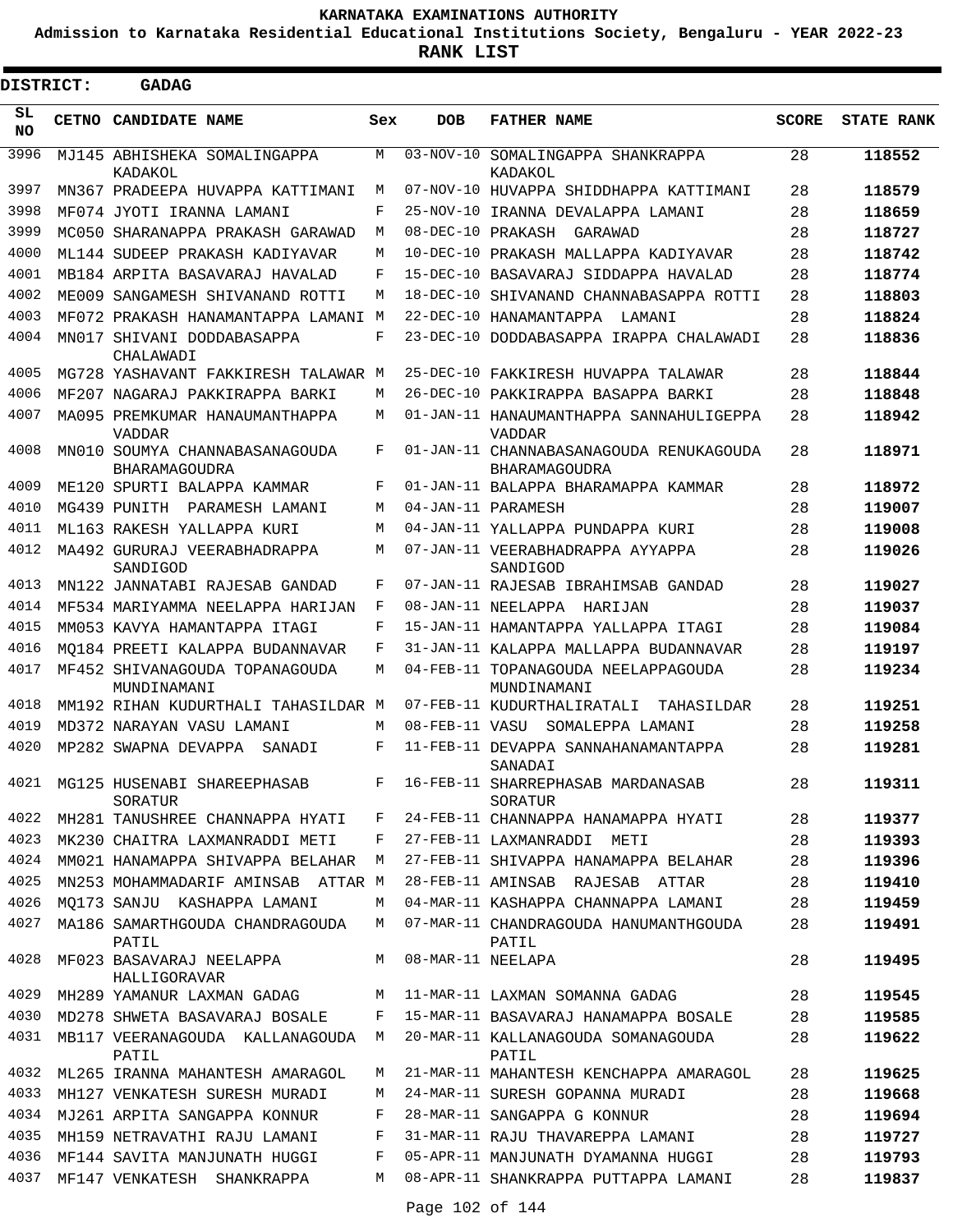**Admission to Karnataka Residential Educational Institutions Society, Bengaluru - YEAR 2022-23**

| DISTRICT: | <b>GADAG</b>                                   |             |                   |                                                          |              |                   |
|-----------|------------------------------------------------|-------------|-------------------|----------------------------------------------------------|--------------|-------------------|
| SL<br>NO. | CETNO CANDIDATE NAME                           | Sex         | <b>DOB</b>        | <b>FATHER NAME</b>                                       | <b>SCORE</b> | <b>STATE RANK</b> |
|           | LAMANI                                         |             |                   |                                                          |              |                   |
| 4038      | MF168 SHRISHIVA BALLARI                        | M           |                   | 12-APR-11 BASAVARAJ                                      | 28           | 119887            |
| 4039      | ME191 GANESH MUDAKAPPA<br><b>BANDIVADDAR</b>   | M           |                   | 15-APR-11 MUDAKAPPA YANKAPPA<br><b>BANDIVADDAR</b>       | 28           | 119914            |
| 4040      | MG727 MANIKANTA SURESH PUJAR                   | M           |                   | 17-APR-11 SURESH BHARAMAPPA PUJAR                        | 28           | 119940            |
| 4041      | MF202 KAVERI FAKKIRAPPA PUJAR                  | F           |                   | 18-APR-11 FAKKIRAPPA HANAMAPPA PUJAR                     | 28           | 119946            |
| 4042      | MK024 SUDEEP SHIVANAND THIMMAPUR               | М           |                   | 18-APR-11 SHIVANAND BASAPPA THIMMAPUR                    | 28           | 119950            |
| 4043      | MF162 ANUSHA LAMANI                            | $\mathbf F$ |                   | 20-APR-11 KENCHAPPA                                      | 28           | 119957            |
| 4044      | MO084 KRISHNA FAKKIRESH PUJAR                  | M           |                   | 21-APR-11 FAKKIRESH HANUMAPPA PUJAR                      | 28           | 119969            |
| 4045      | MC193 BHOOMIKA NEELAKANTAYYA<br>KARASIDDIMATH  | F           |                   | 24-APR-11 NEELAKANTAYY KARASIDDIMATHA                    | 28           | 120004            |
| 4046      | MF370 VINAY VALIKAR                            | М           |                   | 29-APR-11 HANAMANTAPPA                                   | 28           | 120055            |
| 4047      | MN097 GOUTAM SHEKARAGOUDA<br><b>RUDRAGOUDA</b> | М           |                   | 30-APR-11 SHEKARAGOUDA VEERANAGOUDA<br><b>RUDRAGOUDA</b> | 28           | 120059            |
| 4048      | MD453 ANUPAMA KALAKESH PAWAR                   | F           |                   | 02-MAY-11 KALAKESH LAXMANA PAWAR                         | 28           | 120074            |
| 4049      | MP125 ABHISHEK LAXMAN LAMANI                   | M           |                   | 09-MAY-11 LAXMAN NANAPPA LAMANI                          | 28           | 120140            |
| 4050      | MJ140 BHAGYALAXMI HANAMANTHAPPA<br>SHANTAGERI  | F           |                   | 10-MAY-11 HANAMANTHAPPA SIDDAPPA<br>SHANTAGERI           | 28           | 120162            |
| 4051      | MD260 BHAGYALAKSHMI HANAMANTAPPA<br>KARAMUDI   | F           |                   | 11-MAY-11 HANAMANTAPPA SANNAHULAGAPPA<br>KARAMUDI        | 28           | 120177            |
| 4052      | MP001 CHANNAVVA SOMAPPA TALLALLI               | F           |                   | 14-MAY-11 SOMAPPA CHIKKAPPA TALLALLI                     | 28           | 120206            |
| 4053      | MF059 AISHWARYA BEERAPPA<br>VAGGANNAVAR        | F           |                   | 20-MAY-11 BEERAPPA NINGAPPA VAGGANNAVAR                  | 28           | 120270            |
| 4054      | MP408 PRAJWAL SANNAPPA HONNANAVAR M            |             |                   | 25-MAY-11 SANNAPPA HANUMAPPA HONNANAVAR                  | 28           | 120336            |
| 4055      | MD064 ANITA NAYKAR                             | F           |                   | 26-MAY-11 MAHADEVAPPA                                    | 28           | 120347            |
| 4056      | MP351 MALAPPA LAXMAN JOGER                     | M           |                   | 26-MAY-11 LAXMAN DEVENDRAPPA JOGER                       | 28           | 120350            |
| 4057      | MA204 PRASANNA SHIDDAPPA HOSALLI               | М           |                   | 26-MAY-11 SHIDDAPPA KARAVASAPPA HOSALLI                  | 28           | 120354            |
| 4058      | MF524 RAGHUNATH PARAMESHWARAPPA<br>LAMANI      | М           |                   | 30-MAY-11 RAGHUNATH PARAMESHWARAPPA<br>LAMANI            | 28           | 120389            |
| 4059      | MC045 DEEPA MALLANAGOUDA<br>GUDISALAMANI       | F           |                   | 31-MAY-11 MALLANAGOUDA CHENNAPPAGOUDA<br>GUDISALAMANI    | 28           | 120394            |
| 4060      | MG217 AKSHATA GOPAL CHAVAN                     | F           |                   | 03-JUN-11 GOPAL PARUSHARAM CHAVAN                        | 28           | 120459            |
| 4061      | MH036 KARTIK DEVANAGOUDA PATIL                 | M           |                   | 03-JUN-11 DEVANAGOUDA HALANAGOUDA PATIL                  | 28           | 120462            |
|           | 4062 MA166 HEMA VEERABASAPPA MAGADI            | F           |                   | 07-JUN-11 VEERABASAPPA RACHAPPA MAGADI                   | 28           | 120519            |
| 4063      | MF387 SAIKUMAR MANTESH GULAGANDI               | M           |                   | 09-JUN-11 MANTESH GULAGANDI                              | 28           | 120555            |
| 4064      | ML069 SAMARTH HANAMANTHAPPA<br><b>VADDAR</b>   | М           |                   | 12-JUN-11 HANAMANTHAPPA VADDAR                           | 28           | 120606            |
| 4065      | MK123 MAHMDREYAN HASANSAB BALIKAI M            |             |                   | 18-JUN-11 HASANSAB PAKRUSAB BALIKAI                      | 28           | 120696            |
| 4066      | MD031 PRAJWAL MAHANTESH RATHOD                 | М           |                   | 20-JUN-11 MAHANTESH LACHAMAPPA RATHOD                    | 28           | 120721            |
| 4067      | MG393 SANJANA SANGAPPA<br>SANNADYAVANNAVAR     | F           |                   | 20-JUN-11 SANGAPPA ANDAPPA<br>SANNADYAVANNAVAR           | 28           | 120724            |
| 4068      | MH221 SOUMYA SHARANAPPA GANGAVATI F            |             |                   | 21-JUN-11 SHARANAPPA GANGAVATI                           | 28           | 120739            |
| 4069      | MD110 MAHAMMADMOSIN MUKSHAVALI<br>TALIKOTI     | М           |                   | 25-JUN-11 MUKSHAVALI GAFARSAB TALIKOTI                   | 28           | 120782            |
| 4070      | MA121 SACHIN RAVI GIDAMALLANAVAR               | M           |                   | 25-JUN-11 RAVI TUKKAPPA GIDAMALLANAVAR                   | 28           | 120788            |
| 4071      | MP321 AMAR NAGARADDI KANAKARADDI               | М           |                   | 26-JUN-11 NAGARADDI NARASAPPA<br>KANAKARADDI             | 28           | 120794            |
| 4072      | MD011 VEERESH CHANDRASHEKHAR<br>BALLARI        | М           |                   | 02-JUL-11 CHANDRASHEKHAR SHIVAPPA<br>BALLARI             | 28           | 120881            |
| 4073      | MH092 RAMESH SURESH HALLIKERI                  | М           |                   | 11-JUL-11 SURESH SANNAHANAMAPPA<br>HALLIKERI             | 28           | 121016            |
| 4074      | MD102 VIJAYKUMAR ANDAPPA TALAWAR               | М           | 11-JUL-11 ANDAPPA |                                                          | 28           | 121021            |
| 4075      | MH272 YASHODHA PAKIRESH POOJAR                 | F           |                   | 13-JUL-11 PAKIRESH DASHARATH POOJAR                      | 28           | 121043            |
| 4076      | MH079 CHETAN BASAVARAJ HIREMATH                | М           | Page 103 of 144   | 14-JUL-11 BASAVARAJ GURUPADAYYA                          | 28           | 121051            |
|           |                                                |             |                   |                                                          |              |                   |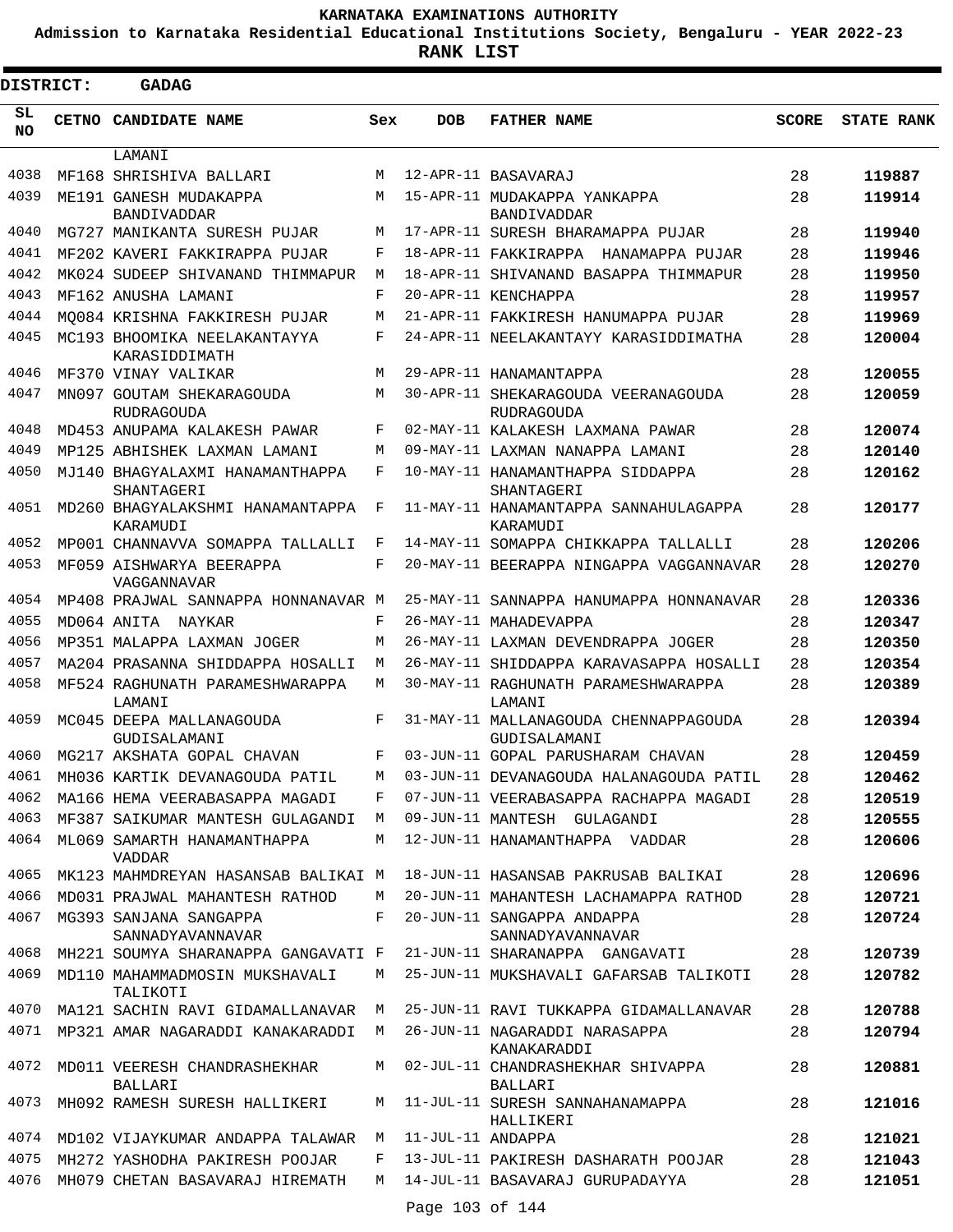**Admission to Karnataka Residential Educational Institutions Society, Bengaluru - YEAR 2022-23**

**RANK LIST**

Е

| <b>DISTRICT:</b> |       | <b>GADAG</b>                                                                                 |       |                  |                                                             |              |                   |
|------------------|-------|----------------------------------------------------------------------------------------------|-------|------------------|-------------------------------------------------------------|--------------|-------------------|
| SL<br><b>NO</b>  | CETNO | <b>CANDIDATE NAME</b>                                                                        | Sex   | <b>DOB</b>       | <b>FATHER NAME</b>                                          | <b>SCORE</b> | <b>STATE RANK</b> |
|                  |       |                                                                                              |       |                  | HIREMATH                                                    |              |                   |
| 4077             |       | MG734 LAXMI GANGADHAR KIRIKIRI                                                               | F     |                  | 14-JUL-11 GANGADHAR HANAMAPPA KIRIKIRI                      | 28           | 121054            |
| 4078             |       | MP259 MUTTU DEVAPPA LAMANI                                                                   | М     |                  | 14-JUL-11 DEVAPPA NEELAPPA LAMANI                           | 28           | 121056            |
| 4079             |       | MD313 JYOTI SURESH SOBARAD                                                                   | F     |                  | 21-JUL-11 SURESH GURAPPA SOBARAD                            | 28           | 121152            |
| 4080             |       | MO155 VIDYA BASAPPA MODI                                                                     | F     |                  | 27-JUL-11 BASAPPA NAGAPPA MODI                              | 28           | 121241            |
| 4081             |       | MG256 UMESH YANKAPPA BANDIVADDAR                                                             | M     |                  | 28-JUL-11 YANKAPPA PAMPANNA BANDIVADDAR                     | 28           | 121256            |
| 4082             |       | MA241 NAGARAJ<br>HALLIKERI                                                                   | М     |                  | 03-AUG-11 SHANKRAPPA VIRUPAKSHAPPA<br>HALLIKERI             | 28           | 121322            |
| 4083             |       | MK209 VIDYASHREE SHARANAPPA<br>HANASI                                                        | F     |                  | 06-AUG-11 SHARANAPPA SHIVAPPA HANASI                        | 28           | 121365            |
| 4084             |       | ML011 YALLAMMA MUKUNDAPPA<br>BILEKALL                                                        | F     |                  | 08-AUG-11 MUKUNDAPPA MALLAPPA BILEKALL                      | 28           | 121387            |
| 4085             |       | MK098 DIVYA SHARANAPPA TALAVAR                                                               | F     |                  | 09-AUG-11 SHARANAPPA BASAPPA TALAVAR                        | 28           | 121393            |
| 4086             |       | MO073 DANESHWARI RAMAPPA GANTI                                                               | F     |                  | 16-AUG-11 RAMAPPA BASAPPA GANTI                             | 28           | 121486            |
| 4087             |       | MB213 CHANDRIKA ISHWAR PUJAR                                                                 | F     | 17-AUG-11 ISHWAR | PUJAR                                                       | 28           | 121501            |
| 4088             |       | MK245 SHANKRAGOUDA RUDRAGOUDA<br><b>BALANAGOUDRA</b>                                         | М     |                  | 24-AUG-11 RUDRAGOUDA HANAMANTHAGOUDA<br><b>BALANAGOUDRA</b> | 28           | 121582            |
| 4089             |       | MG723 VIJAYALAXMI                                                                            | F     |                  | 30-AUG-11 SHIVAKUMARA<br>HADAPADA                           | 28           | 121676            |
| 4090             |       | MD209 YALLAMMA HUCCHIRAPPA GUJJAL F                                                          |       |                  | 30-AUG-11 HUCCHIRAPPA PAKKIRAPPA GUJJAL                     | 28           | 121677            |
| 4091             |       | MK015 BASAVARAJ TAYAPPA KELAGERI                                                             | M     |                  | 03-SEP-11 TAYAPPA BASAPPA KELAGERI                          | 28           | 121703            |
| 4092             |       | MN252 LAXMI NINGABASAPPA<br>HOSANGADI                                                        | F     |                  | 03-SEP-11 NINGABASAPPA NAGAPPA<br>HOSANGADI                 | 28           | 121706            |
| 4093             |       | MF507 ANNAPOORNA KEEMAPPA LAMANI                                                             | F     |                  | 09-SEP-11 KEEMAPPA HEMALAPPA LAMANI                         | 28           | 121766            |
| 4094             |       | MK180 PURNIMA GANGAPPA MULLUR                                                                | F     |                  | 10-SEP-11 GANGAPPA IRAPPA MULLUR                            | 28           | 121787            |
| 4095             |       | MA367 AKASH SHANKRAPPA BATAKHANI                                                             | M     |                  | 15-SEP-11 SHANKRAPPA MADEVAPPA BATAKANI                     | 28           | 121820            |
| 4096             |       | MD049 APSANABEGUM MARIMSAB<br>YALIGAR                                                        | F     |                  | 20-SEP-11 MARIMSAB JIVANASAB YALIGAR                        | 28           | 121862            |
| 4097             |       | MG719 KARABASAPPA CHANDRAKANTH<br>CHIKKANNAVAR                                               | М     |                  | 01-OCT-11 CHANDRAKANTH GUDADAPPA<br>CHIKKANNAVAR            | 28           | 121980            |
| 4098             |       | MM118 SUMA MALLAPPA BACHALAPUR                                                               | F     |                  | 01-OCT-11 MALLAPPA RUDRAPPA BACHALAPUR                      | 28           | 121992            |
| 4099             |       | MB223 SHASHANK GURUNATH RONAD                                                                | М     |                  | 07-OCT-11 GURUNATH GULAPPA RONAD                            | 28           | 122040            |
| 4100             |       | MC255 SHRINIVAS KRISHNA LAMANI                                                               | M     |                  | 07-OCT-11 KRISHANAPPA HANAMAPPA LAMANI                      | 28           | 122042            |
| 4101             |       | MF423 BASAMMA HANUMANTAPPA KURI                                                              | F     |                  | 09-OCT-11 HANUMANTAPPA                                      | 28           | 122056            |
| 4102             |       | MB263 LAKSHMI BHEEMAPPA AMBALI                                                               | F     |                  | 13-OCT-11 BHEEMAPPA HANAMANTH AMBALI                        | 28           | 122097            |
| 4103             |       | MM112 AKASH YALLAPPA HIREMANI                                                                | М     |                  | 14-OCT-11 YALLAPPA MUDIYAPPA HIREMANI                       | 28           | 122103            |
| 4104             |       | MC065 ALMAS CHANDSAB KALAKERI                                                                | F     |                  | 14-OCT-11 CHANDSAB SHABUDDIN KALAKERI                       | 28           | 122104            |
| 4105             |       | MH297 SAADIQUE MAABUSABA<br>GIDADABUDAKINA                                                   | М     |                  | 14-OCT-11 MAABUSABA GIDADABUDAKINA                          | 28           | 122108            |
| 4106             |       | MG070 ASHWINI KANAKAPPA<br>$\mathbf{F}$ and $\mathbf{F}$ and $\mathbf{F}$<br>GHATTIRADDIHALA |       |                  | 15-OCT-11 KANAKAPPA GHATTIRADDIHALA                         | 28           | 122113            |
| 4107             |       | MF530 DEEPA VAGESH HARADAGATTI F                                                             |       |                  | 18-OCT-11 VAGESH MALINGAPPA HARADAGATTI                     | 28           | 122144            |
| 4108             |       | MD417 YALLAMMA GAVISIDDAPPA PATIL F                                                          |       |                  | 18-OCT-11 GAVISIDDAPPA                                      | 28           | 122154            |
| 4109             |       | MD257 RAHUL VITTAL RATHOD                                                                    | M     |                  | 30-OCT-11 VITTAL IRAPPA RATHOD                              | 28           | 122272            |
| 4110             |       | MF189 AVITA HANAMANTAPPA LAMANI                                                              | F     |                  | 16-NOV-11 HANAMANTAPPA RAMAPPA LAMANI                       | 28           | 122434            |
| 4111             |       | ME103 RAHUL ANANDA RATHOD                                                                    | M     |                  | 28-NOV-11 ANANDA HANAMAPPA RATHOD                           | 28           | 122528            |
| 4112             |       | MH291 SHIVAPRASAD MARITAMMAPPA<br>HOLEYANNAVAR                                               | M     |                  | 28-NOV-11 MARITAMMAPPA HANAMAPPA<br>HOLEYANNAVAR            | 28           | 122530            |
| 4113             |       | MA258 PRAVEEN RAMAPPA LAMANI                                                                 | М     |                  | 02-DEC-11 RAMAPPA VAGAPPA LAMANI                            | 28           | 122569            |
| 4114             |       | MM256 CHITRA MALLAPPA HUDED                                                                  | F     |                  | 04-DEC-11 MALLAPPA HUDED                                    | 28           | 122575            |
| 4115             |       | MF086 SANDEEP LAMANI                                                                         | М     |                  | 12-DEC-11 HANAMANTAPPA                                      | 28           | 122637            |
| 4116             |       | MA100 SRUSHTI CHANDRAPPA<br>SHISHVINAHALLI                                                   | $F$ – |                  | 24-DEC-11 CHANDRAPPA SHIVAPPA<br>SHISHVINAHALLI             | 28           | 122725            |
| 4117             |       | MQ079 GOUTAMI BASAVARAJ MARATHE                                                              | F     |                  | 29-DEC-11 BASAVARAJ GOVINDAPPA MARATHE                      | 28           | 122755            |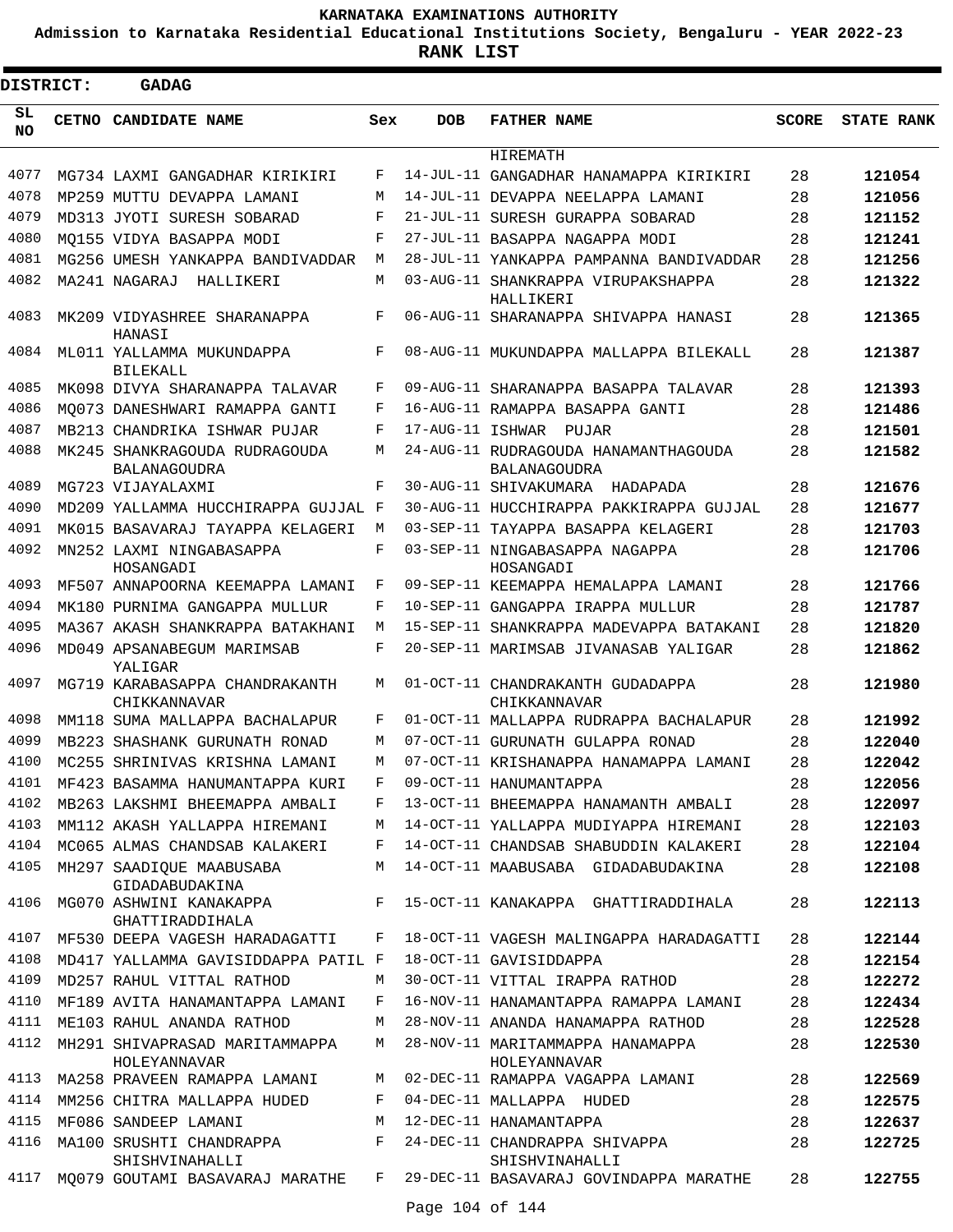**Admission to Karnataka Residential Educational Institutions Society, Bengaluru - YEAR 2022-23**

 $\blacksquare$ 

| <b>DISTRICT:</b> | <b>GADAG</b>                                    |     |                   |                                                                      |              |                   |
|------------------|-------------------------------------------------|-----|-------------------|----------------------------------------------------------------------|--------------|-------------------|
| SL<br>NO.        | CETNO CANDIDATE NAME                            | Sex | <b>DOB</b>        | <b>FATHER NAME</b>                                                   | <b>SCORE</b> | <b>STATE RANK</b> |
| 4118             | MB025 RAKESH UMESH RATHOD                       | М   | 31-DEC-11 UMESH   |                                                                      | 28           | 122779            |
| 4119             | MJ101 CHANDRAGOUDA MADANAGOUDA<br>PATIL         | М   |                   | 07-FEB-12 MADANAGOUDA HANAMANTHGOUDA<br>PATIL                        | 28           | 122900            |
| 4120             | ME121 PALLAVI CHANNAPPA BADIGER                 | F   |                   | 13-MAY-12 CHANNAPPA BADIGER                                          | 28           | 122965            |
| 4121             | MB153 CHETAN MALLAPPA<br>HONNAPPANAVAR          | M   |                   | 10-JAN-10 MALLAPPA SHANKRAPPA<br>HONNAPPANAVAR                       | 27           | 123121            |
| 4122             | MP306 TYAGARAJA GOVINDAPPA BANDI                | М   |                   | 06-MAR-10 GOVINDAPPA HANAMAPPA BANDI                                 | 27           | 123191            |
| 4123             | MC097 SHOBHA MANJUNATH KURTHKOTI                | F   |                   | 11-MAY-10 MANJUNATH NEELAPPA KURTAKOTI                               | 27           | 123263            |
| 4124             | MK254 SAMEER M KURAHATTI                        | М   |                   | 13-MAY-10 MOULASAB D KURAHATTI                                       | 27           | 123266            |
| 4125             | MN239 RAKSHITA DYAMAPPA MADAR                   | F   |                   | 24-MAY-10 DYAMAPPA HANAMAPPA MADAR                                   | 27           | 123279            |
| 4126             | MA005 SANGEETA SHARANAPPA DESAYI                | F   |                   | 25-MAY-10 SHARANAPPA SANGAPPA DESAYI                                 | 27           | 123284            |
| 4127             | MJ306 PRAVINA RAJAPPA MELINAMANI                | М   |                   | 30-MAY-10 RAJAPPA NINGAPPA MELINAMANI                                | 27           | 123288            |
| 4128             | MP265 PANKAJ ABHAY APTE                         | М   |                   | 17-JUN-10 ABHAY SHRIDHAR APTE                                        | 27           | 123323            |
| 4129             | MH086 KEERTI SHARANAPPA AANI                    | F   |                   | 21-JUN-10 SHARANAPPA HALAPPA AANI                                    | 27           | 123327            |
| 4130             | MN378 HINAKOUSAR MUGANUR                        | F   |                   | 29-JUN-10 MAHBOOBSAB HASANSAB MUGNUR                                 | 27           | 123342            |
| 4131             | MF346 SARASVATI SOMANATHA LAMANI                | F   |                   | 11-JUL-10 SOMANATHA HALAPPA LAMANI                                   | 27           | 123363            |
| 4132             | MO058 ROOPA NEELAPPA LAMANI                     | F   |                   | 19-JUL-10 NEELAPPA LAMANI                                            | 27           | 123376            |
| 4133             | MD115 HEMALATA S                                | F   |                   | 09-AUG-10 SHARANAPPA                                                 | 27           | 123424            |
| 4134             | MD057 LALITA RUDRAPPA RATHOD                    | F   |                   | 10-AUG-10 RIIDRAPPA KALAPPA RATHOD                                   | 27           | 123427            |
| 4135             | MN313 NANDESHAKUMARA RAMANNA<br>TOTAGER         | М   |                   | 14-AUG-10 RAMANNA BASAPPA TOTAGER                                    | 27           | 123437            |
| 4136             | MH047 KAVYA ARJUN LAMANI                        | F   |                   | 23-AUG-10 ARJUN CHANNAPPA LAMANI                                     | 27           | 123464            |
| 4137             | MM238 REVANASIDDAYYA<br>SHREESHAILAYYA HIREMATH | М   |                   | 24-AUG-10 SHREESHAILAYYA REVANASIDDAYYA<br>HIREMATH                  | 27           | 123468            |
| 4138             | MG546 AKSHATA MAILAPPA ALUR                     | F   |                   | 07-SEP-10 MAILAPPA RAMAPPA ALUR                                      | 27           | 123520            |
| 4139             | MC203 GIRISHA SHARANAPPA KURADAGI M             |     |                   | 25-SEP-10 SHARANAPPA VEERABHADRAPPA<br>KURADAGI                      | 27           | 123588            |
| 4140             | MIJ97 SANJAY BEERAPPA KAMBALI                   | М   |                   | 10-OCT-10 BEERAPPA SHIVAPPA KAMBALI                                  | 27           | 123659            |
| 4141             | MK047 VIJAYAKUMAR RAJEEV HADIMANI M             |     |                   | 16-OCT-10 RAJEEV BASAPPA HADIMANI                                    | 27           | 123691            |
| 4142             | MD088 PRAJAWAL HANAMAPPA GURIKAR                | M   |                   | 19-OCT-10 HANAMAPPA                                                  | 27           | 123702            |
| 4143             | MK273 GANESHA PADIYAPPA NAYKAR                  | М   |                   | 20-OCT-10 PADIYAPPA LENKAPPA NAYKAR                                  | 27           | 123710            |
| 4144             | MD290 SUDHA DEVAPPA SHANKRI                     | F   |                   | 20-OCT-10 DEVAPPA SHANKRI                                            | 27           | 123713            |
|                  | 4145 MA364 SACHIN PRASHANT<br>GOBBARAGUMPI      |     |                   | M 22-OCT-10 PRASHANT MALLAPPA<br>GOBBARAGUMPI                        | 27           | 123733            |
| 4146             | BHAJANTRI                                       |     |                   | MF277 YALLAMMA BASAVARAJ $F$ 24-OCT-10 BASAVARAJ HANUMAPPA BHAJANTRI | 27           | 123751            |
| 4147             | MD451 KIRAN BASAVARAJ GUMAGERI                  | M   |                   | 27-OCT-10 BASAVARAJ NINGAPPA GUMAGERI                                | 27           | 123759            |
| 4148             | MD359 BHAGYAVANTI RAMACHANDRAPPA F<br>PUJAR     |     |                   | 02-NOV-10 RAMACHANDRAPPA DENAPPA PUJAR                               | 27           | 123790            |
| 4149             | MM179 RAKSHITA GOPALA MADAR                     | F   |                   | 02-NOV-10 GOPALA MADAR                                               | 27           | 123796            |
| 4150             | MP034 MOUNESHA BUDAPPA<br>BHAIRAMANNAVAR        | М   |                   | 03-NOV-10 BUDAPA HANUMAPPA<br>BHAIRAMANNAVAR                         | 27           | 123804            |
| 4151             | MF540 AJEY SHANKRAPPA LAMANI                    | M   |                   | 07-NOV-10 SHANKRAPPA DIKKEPPA LAMANI                                 | 27           | 123829            |
| 4152             | MF068 LAXMI CHANDRU LAMANI                      | F   |                   | 07-NOV-10 CHANDRU LACHHAPPA LAMANI                                   | 27           | 123832            |
| 4153             | MG011 KARTIK GAVISIDDAPPA ALUR                  | М   |                   | 11-NOV-10 GAVISIDDAPPA                                               | 27           | 123856            |
| 4154             | MA450 MADHUSREE VEERANAGOUDA<br>KUDARIMOTI      | F   |                   | 12-NOV-10 VEERANAGOUDA RAMANAGOUDA<br>KUDARIMOTI                     | 27           | 123868            |
| 4155             | ME210 AKKAMMA YAMANAPPA MANGALUR F              |     |                   | 16-NOV-10 YAMANAPPA NEELAPPA MANGALUR                                | 27           | 123886            |
| 4156             | MC011 KARTIK SURESH<br>HIREKALLAPPANAVAR        | M   |                   | 18-NOV-10 SURESH HIREKALLAPPANAVAR                                   | 27           | 123904            |
| 4157             | MF172 MALLESHAPPA BALLARI                       | M   | 03-DEC-10 MANTESH |                                                                      | 27           | 123971            |
| 4158             | MA212 KIRAN LAKSHMAN JOGI                       | M   |                   | 05-DEC-10 LAKSHMAN HONNAPPA JOGI                                     | 27           | 123987            |
| 4159             | ML107 SHEWTA NEELAKANTAGOUDA                    | F   |                   | 14-DEC-10 NEELAKANTGOUDA GOOLANGOUDA                                 | 27           | 124031            |
|                  |                                                 |     | Page 105 of 144   |                                                                      |              |                   |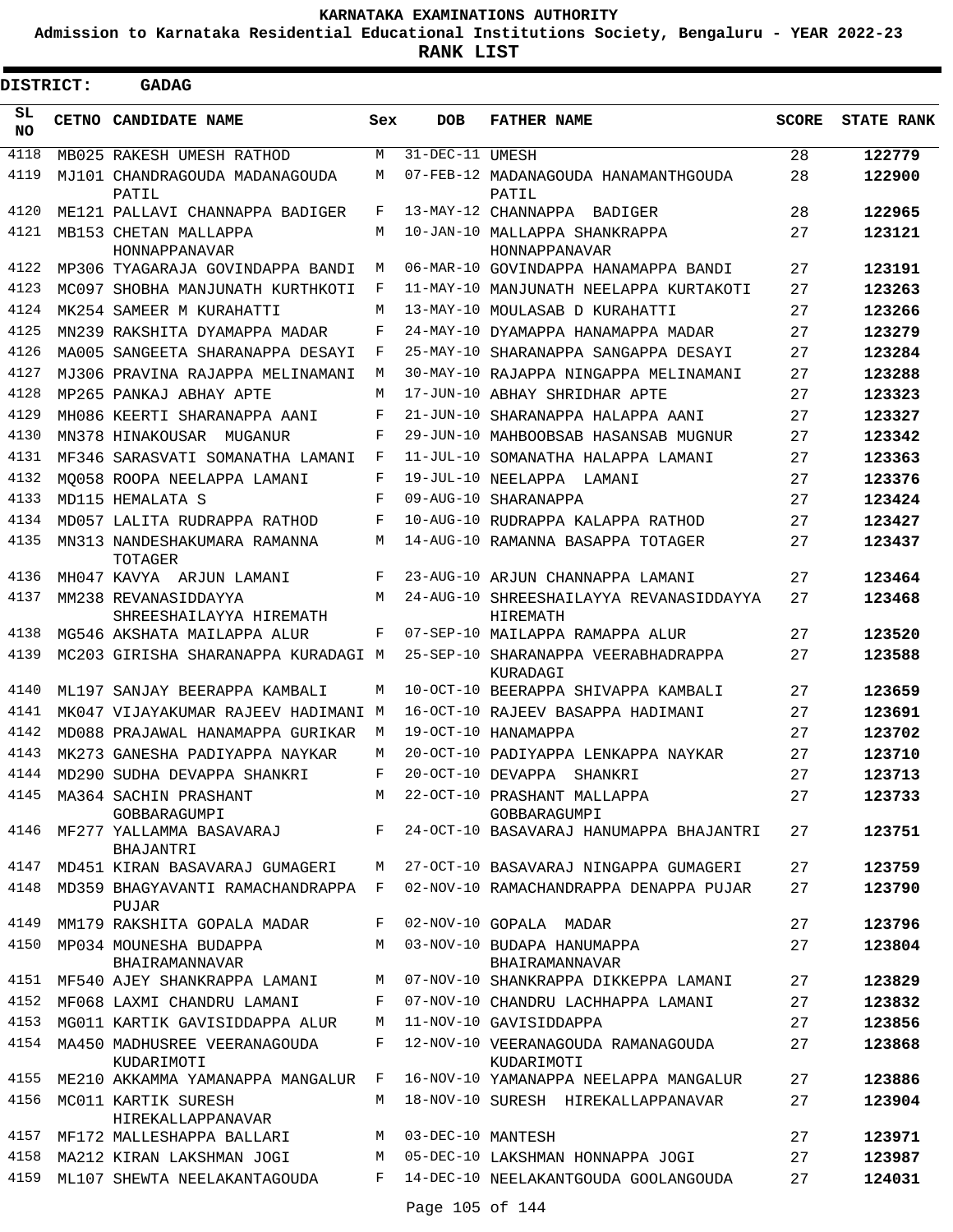**Admission to Karnataka Residential Educational Institutions Society, Bengaluru - YEAR 2022-23**

| <b>DISTRICT:</b> |  | GADAG                                       |       |                   |                                                      |              |                   |
|------------------|--|---------------------------------------------|-------|-------------------|------------------------------------------------------|--------------|-------------------|
| SL<br><b>NO</b>  |  | CETNO CANDIDATE NAME                        | Sex   | <b>DOB</b>        | <b>FATHER NAME</b>                                   | <b>SCORE</b> | <b>STATE RANK</b> |
|                  |  | PATIL                                       |       |                   | PATIL                                                |              |                   |
| 4160             |  | MA132 YALLAVVA BASAVARAJ<br>HUNASIMARADA    | F     |                   | 15-DEC-10 BASAVARAJ BASAPPA<br>HUNASIMARADA          | 27           | 124037            |
| 4161             |  | MJ317 KUMARAGOUDA RACHANAGOUDA<br>PATEEL    | М     |                   | 21-DEC-10 RACHANAGOUDA CHANNAPPAGOUDA<br>PATEEL      | 27           | 124083            |
| 4162             |  | MP292 JAVEEDA MALAKASAB<br>MALADHAR M       |       |                   | 26-DEC-10 MALAKASAB<br>BABUSAB<br>MALADHAR           | 27           | 124109            |
| 4163             |  | MM083 NINGAVVA HANAMANTH<br>KURI            | F     |                   | 29-DEC-10 HANAMANTH<br>ANDAPPA<br>KURI               | 27           | 124129            |
| 4164             |  | MB093 TARUNKUMAR NINGAPPA KAVALUR M         |       |                   | 31-DEC-10 NINGAPPA NI KAVALUR                        | 27           | 124146            |
| 4165             |  | MD253 AKASH SHARANAPPA RATHOD               | M     |                   | 01-JAN-11 SHARANAPPA KRISHNAPPA RATHOD               | 27           | 124151            |
| 4166             |  | MG641 YUVARAJ LAKSHMANA BUDIHAL             | M     |                   | 02-JAN-11 LAKSHMANA HALAPPA BUDIHAL                  | 27           | 124266            |
| 4167             |  | MG364 MANOJ VIJAYKUMAR TURAKANI             | M     |                   | 04-JAN-11 VIJAYAKUMAR K TURAKANI                     | 27           | 124274            |
| 4168             |  | MN379 JAYARAM BASAPPA USALKOPPAD            | M     |                   | 06-JAN-11 BASAPPA YALLAPPA USALKOPPAD                | 27           | 124292            |
| 4169             |  | MO075 SHIVAYOGI CHANNAPPA GANIGER M         |       |                   | 07-JAN-11 CHANNAPPA                                  | 27           | 124301            |
| 4170             |  | MB059 LAXMI MUTTAPPA NABHAPUR               | F     |                   | 19-JAN-11 MUTTAPPA KRISHNAPPA NABHAPUR               | 27           | 124385            |
| 4171             |  | MH238 KENCHAVVA KRISHNAPPA<br>SOMANAKATTI   | F     |                   | 21-JAN-11 KRISHNAPPA SATYAPPA<br>SOMANAKATTI         | 27           | 124402            |
| 4172             |  | MM244 SAMPATH MALLAPPA PAGAD                | М     |                   | 30-JAN-11 MALLAPPA SHIDRAMAPPA PAGAD                 | 27           | 124469            |
| 4173             |  | MF241 DEVENDRA KRISHNAPPA LAMANI            | M     |                   | 08-FEB-11 KRISHNAPPA LAXMAN LAMANI                   | 27           | 124536            |
| 4174             |  | MG156 PRAJWAL HANAMAPPA LAKKUNDI            | M     |                   | 08-FEB-11 HANAMAPPA<br>LAKKUNDI                      | 27           | 124540            |
| 4175             |  | MB079 PREETI<br>LAMANI                      | F     |                   | 08-FEB-11 HEMALAPPA LOKAPPA LAMANI                   | 27           | 124541            |
| 4176             |  | MO078 PRATIKA SHANKAR KHALAL                | M     |                   | 14-FEB-11 SHANKAR L KALAL                            | 27           | 124595            |
| 4177             |  | MA135 SHIVARAJ MANJUNATH ABBIGERI           | M     |                   | 18-FEB-11 MANJUNATH SIDDAPPA ABBIGERI                | 27           | 124622            |
| 4178             |  | MH273 PRAJVAL IRAPPA CHAGANNAVAR            | M     | 19-FEB-11 IRAPPA  |                                                      | 27           | 124630            |
| 4179             |  | MJ225 SUMAYYA MAHAMMAD RAFIK<br>NARAGUND    | F     |                   | 19-FEB-11 MAHAMMAD RAFIK NARAGUND                    | 27           | 124633            |
| 4180             |  | MF444 POOJA RAVI BENDIGERI                  | F     |                   | 22-FEB-11 RAVI P BENDIGERI                           | 27           | 124659            |
| 4181             |  | MP269 LAKSHMI VENKATESH LAMANI              | F     |                   | 24-FEB-11 VENKATESH<br>LAMANI                        | 27           | 124671            |
| 4182             |  | MF008 POOJA SHANKRAPPA LAMANI               | F     |                   | 25-FEB-11 SHANKRAPPA LACHHAPPA LAMANI                | 27           | 124685            |
| 4183             |  | MC147 BASAVARAJ<br>KINNIRI                  | M     |                   | 27-FEB-11 SANNAJAMBANNA MAREPPA KINNARI              | 27           | 124698            |
| 4184             |  | MG591 BHAVANA GAVISIDDAPPA ELIGAR F         |       |                   | 27-FEB-11 GAVISIDDAPPA MALLAPPA ELIGAR               | 27           | 124699            |
| 4185             |  | MN217 GANGAMMA PRAKASH<br>BEVINAKATTI       | F     |                   | 02-MAR-11 PRAKASH TIPPANNA BEVINAKATTI               | 27           | 124723            |
| 4186             |  | MM155 KIRANAKUMAR SHIDDHAPPA<br>MADAR       |       |                   | M 05-MAR-11 SHIDDHAPPA KARIYAPPA MADAR               | 27           | 124762            |
| 4187             |  | ME030 VIRESH KUKANURAMATH                   |       |                   | M 06-MAR-11 SHARANAYYA                               | 27           | 124778            |
| 4188             |  | MF324 DANESHWARI IRANNA<br>DANDANNAVAR      | $F -$ |                   | 08-MAR-11 IRANNA BASATEPPA DANDANNAVAR               | 27           | 124794            |
| 4189             |  | MG581 SOUJANYA SHIVAKUMAR<br>MUDIYAJJANAVAR | F     |                   | 08-MAR-11 SHIVAKUMAR SANNASIDDAPPA<br>MUDIYAJJANAVAR | 27           | 124802            |
| 4190             |  | MG709 ARPITA MUTAPPA KINNAL                 | $F -$ | 10-MAR-11 MUTAPPA |                                                      | 27           | 124815            |
|                  |  | 4191 MF273 KHAYID RAJESAB DHALAYAT          | M     |                   | 11-MAR-11 RAJESAB CHANDSAB DHALAYAT                  | 27           | 124827            |
| 4192             |  | MK029 VIDYA MALLIKARJUNA AYATTI             | F     |                   | 12-MAR-11 MALLIKARJUNA MUSHIYAPPA<br>AYATTI          | 27           | 124842            |
| 4193             |  | MN354 SINDHU RAGHAVENDRA VAIKUNTE F         |       |                   | 13-MAR-11 RAGHAVENDRA VAIKUNTE                       | 27           | 124852            |
| 4194             |  | MQ032 ASHWINI HANUMANTAPPA<br>BHAJANTRI     | F     |                   | 16-MAR-11 HANUMANTAPPA DODDAFAKKIRAPPA<br>BHAJANTRI  | 27           | 124873            |
| 4195             |  | ML014 MAHALAXMI MANJUNATH KURI              | F     |                   | 17-MAR-11 MANJUNATH FAKIRAPPA KURI                   | 27           | 124882            |
| 4196             |  | MG040 TEJASWINI BASAPPA JONDI               | F     |                   | 17-MAR-11 BASAPPA JUMMAPPA JONDI                     | 27           | 124887            |
| 4197             |  | MA453 PUTTARAJ RAMESH TIPPAREDDI M          |       |                   | 18-MAR-11 RAMESH TIPPAREDDI                          | 27           | 124898            |
| 4198             |  | MF099 SUDEEP SHRIKANT LAMANI                | М     |                   | 18-MAR-11 SHRIKANT NARAYANAPPA LAMANI                | 27           | 124901            |
| 4199             |  | MF051 PRAJWAL REDDI LAMANI                  | M     |                   | 19-MAR-11 REDDI CHANDEPPA LAMANI                     | 27           | 124906            |
| 4200             |  | MN023 PRATIBHA KENCHAPPA BALAGOD F          |       |                   | 21-MAR-11 KENCHAPPA RANGAPPA BALAGOD                 | 27           | 124924            |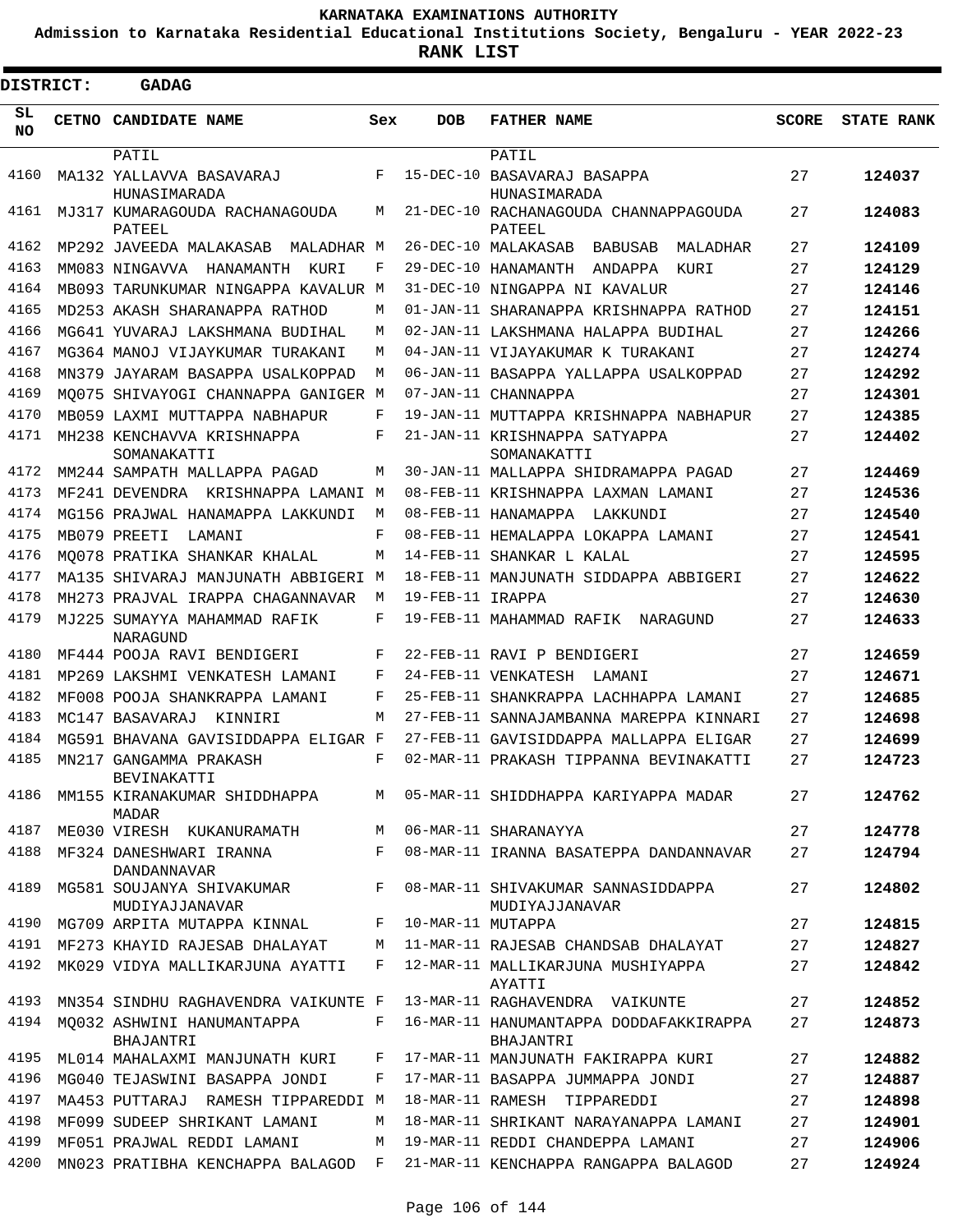**Admission to Karnataka Residential Educational Institutions Society, Bengaluru - YEAR 2022-23**

**RANK LIST**

 $\blacksquare$ 

| <b>DISTRICT:</b> |              | <b>GADAG</b>                                      |     |                   |                                                        |              |                   |
|------------------|--------------|---------------------------------------------------|-----|-------------------|--------------------------------------------------------|--------------|-------------------|
| SL<br><b>NO</b>  | <b>CETNO</b> | CANDIDATE NAME                                    | Sex | <b>DOB</b>        | <b>FATHER NAME</b>                                     | <b>SCORE</b> | <b>STATE RANK</b> |
| 4201             |              | MM257 SIDDAROOD SHARANAPPA<br>SHIRGUNPI           | M   | 23-MAR-11         | SHARANAPPA RAMAPPA SHIRGUNPI                           | 27           | 124944            |
| 4202             |              | MF129 NAVEEN FAKKIRAGOUDA<br>PATIL                | М   |                   | 24-MAR-11 FAKKIRAGOUDA RAMANAGOUDA<br>PATIL            | 27           | 124951            |
| 4203             |              | MB198 VIDYA<br>LAMANI                             | F   |                   | 24-MAR-11 VASAPPA<br>KHUSHALAPPA LAMANI                | 27           | 124956            |
| 4204             |              | MF027 GANGAMALAVVA SURESH HULLUR                  | F   |                   | 25-MAR-11 SURESH NEELAPPA HULLUR                       | 27           | 124958            |
| 4205             |              | MM302 KAVERI KRISHNA LAMANI                       | F   | 25-MAR-11 KRISHNA |                                                        | 27           | 124959            |
| 4206             |              | MF449 ARJUN SHIVAPPA HESARUR                      | М   |                   | 28-MAR-11 SHIVAPPA AJJAPPA HESARUR                     | 27           | 124989            |
| 4207             |              | MD178 SOUMYA CHANDRASHEKHARAPPA<br><b>JAKKALI</b> | F   |                   | 30-MAR-11 CHANDRASHEKHARAPPA RAJAPPA<br>JAKKALI        | 27           | 125012            |
| 4208             |              | MM247 SUKANYA MYLARAPPA DANI                      | F   |                   | 02-APR-11 MYLARAPA MUDIYAPPA DANI                      | 27           | 125044            |
| 4209             |              | MF521 BINDU MANSINGH MALAGIMANI                   | F   |                   | 04-APR-11 MANSINGH YANKKAPPA MALAGIMANI                | 27           | 125060            |
| 4210             |              | MM106 VINAYAKA MANJUNATH<br>MUDIYAPPANAVAR        | М   |                   | 04-APR-11 MANJUNATH GANGAPPA<br>MUDIYAPPANAVAR         | 27           | 125071            |
| 4211             |              | MK097 YALLAPPA DURAGAPPA MADAR                    | М   |                   | 04-APR-11 DURAGAPPA BASAPPA MADAR                      | 27           | 125072            |
| 4212             |              | MA145 PUTTARAJ YALLAPPA BOODIHALA M               |     |                   | 06-APR-11 YALLAPPA SOMAPPA BOODIHALA                   | 27           | 125085            |
| 4213             |              | MD426 BASAVANAGOUDA SHIVANAGOUDA<br>GOUDRA        | М   |                   | 09-APR-11 SHIVANAGOUDA GOUDRA                          | 27           | 125112            |
| 4214             |              | MJ175 SHRADHA BASANAGOUDA<br>CHANNAPPAGOUDRA      | F   |                   | 09-APR-11 BASSNAGOUDA CHANNAPPAGOUDRA                  | 27           | 125120            |
| 4215             |              | MP121 VANISHRI HANUMAPPA ITAGI                    | F   |                   | 09-APR-11 HANUMAPPA BHIMAPPA ITAGI                     | 27           | 125123            |
| 4216             |              | MG295 CHAITRA SHEKHAPPA RATHOD                    | F   |                   | 10-APR-11 SHEKHAPPA RATHOD                             | 27           | 125126            |
| 4217             |              | ME176 SHWETA ASHOK SHIRAHATTI                     | F   |                   | 14-APR-11 ASHOK YALLAPPA<br>SHIRAHATTI                 | 27           | 125178            |
| 4218             |              | MN326 SUDHA SHIVANAGOUDA<br>DYAPANAGOUDRA         | F   |                   | 20-APR-11 SHIVANAGOUDA GURUNAGOUDA<br>DYAPANAGOUDRA    | 27           | 125246            |
| 4219             |              | MC171 ASHWINI BASAVARAJ KANNUR                    | F   |                   | 21-APR-11 BASAVARAJ GULAPPA KANNUR                     | 27           | 125252            |
| 4220             |              | MN029 BASAVARAJ SHIVAPPA<br>TALABATTI             | M   |                   | 22-APR-11 SHIVAPPA VEERAPPA TALABATTI                  | 27           | 125268            |
| 4221             |              | MB069 TASMIYA HAJARESAB HABBANNI                  | F   |                   | 22-APR-11 HAJARESAB IMAMSAB HABBANNI                   | 27           | 125274            |
| 4222             |              | MB147 RAMACHNDR KRIHTNAPPA POOJAR M               |     |                   | 23-APR-11 KRIHTNAPPA KASTURAPPA POOJAR                 | 27           | 125282            |
| 4223             |              | MG196 SANGEETA MANJAPPA BUDIHAL                   | F   |                   | 28-APR-11 MANJAPPA NOORAPPA BUDIHAL                    | 27           | 125337            |
| 4224             |              | MK068 RAMESH HANAMANTH<br>DIBBADAMANI             | M   |                   | 05-MAY-11 HANAMANTH BHIMAPPA<br>DIBBADAMANI            | 27           | 125419            |
| 4225             |              | ME088 SINCHANA                                    | F   |                   | 08-MAY-11 ANDAPPA HANAMAPPA GUDIHOLAD                  | 27           | 125465            |
| 4226             |              | MG232 PRATAP MARIYPPA HARIJAN                     | M   |                   | 13-MAY-11 MARIYPPA NINGAPPA HARIJAN                    | 27           | 125527            |
| 4227             |              | MB200 SHASHIDHAR CHANNABASAPPA<br>KITUR           | M   |                   | 13-MAY-11 CHANNABASAPPA SIDDARAMAPPA<br>KITUR          | 27           | 125530            |
| 4228             |              | MH193 ANKITA SHEKHARAYYA<br>KODIHALLIMATH         | F   |                   | 17-MAY-11 SHEKHARAYYA SANNAHUCHCHAPPA<br>KODIHALLIMATH | 27           | 125569            |
| 4229             |              | ME171 PRAJWAL SHIVAPA CHAVHAN                     | M   |                   | 20-MAY-11 SHIVAPA TIPPANNA CHAVHAN                     | 27           | 125608            |
| 4230             |              | MJ044 RIYAZ HASANASAB MULLANNAVAR M               |     |                   | 28-MAY-11 HASANASAB MULLANNAVAR                        | 27           | 125714            |
| 4231             |              | MO024 KRISHNA KUMARA LAMANI                       | M   |                   | 30-MAY-11 KUMARA RAMESH LAMANI                         | 27           | 125731            |
| 4232             |              | MC072 KAVYA MANJUNATHGOUDA<br>HIREGOUDRA          | F   |                   | 03-JUN-11 MANJUNATHGOUDA SHIVANGOUDA<br>HIREGOUDRA     | 27           | 125817            |
| 4233             |              | MG741 SUMITRA MALLAPPA BASENAIKAR F               |     |                   | 04-JUN-11 MALLLAPPA NAGAPPA BASENAIKAR                 | 27           | 125835            |
| 4234             |              | ME064 AMRUTA BASAVARAJ<br>MOOLIMANI               | F   |                   | 08-JUN-11 BASAVARAJ MARIYAPPA<br>MOOLIMANI             | 27           | 125887            |
| 4235             |              | MG473 SWATI KOTRESHA GOLLARATTI                   | F   |                   | 12-JUN-11 KOTRESHA TIRAKAPPA GOLLARATTI                | 27           | 125956            |
| 4236             |              | MH268 AKASH BASAVARAJ HUDED                       | М   |                   | 14-JUN-11 BASAVARAJ HANUMAPPA HUDED                    | 27           | 125965            |
| 4237             |              | MN140 VINAYAK BASAVARAJ MADAR                     | М   |                   | 16-JUN-11 BASAVARAJ HANAMAPPA MADAR                    | 27           | 126001            |
| 4238             |              | MQ154 MANOJAGOUDA NAGANAGOUDA<br>PATIL            | M   |                   | 17-JUN-11 NAGANAGOUDA HALANAGOUDA PATIL                | 27           | 126016            |
| 4239             |              | MD015 GEETA YALLAPPA BOODIHAL                     | F   |                   | 20-JUN-11 YALLAPPA MAILERAPPA BOODIHAL                 | 27           | 126053            |
| 4240             |              | MG421 AKBAR JAMALSAB NADAF                        | M   |                   | 24-JUN-11 JAMALSAB ALLASAB NADAF                       | 27           | 126098            |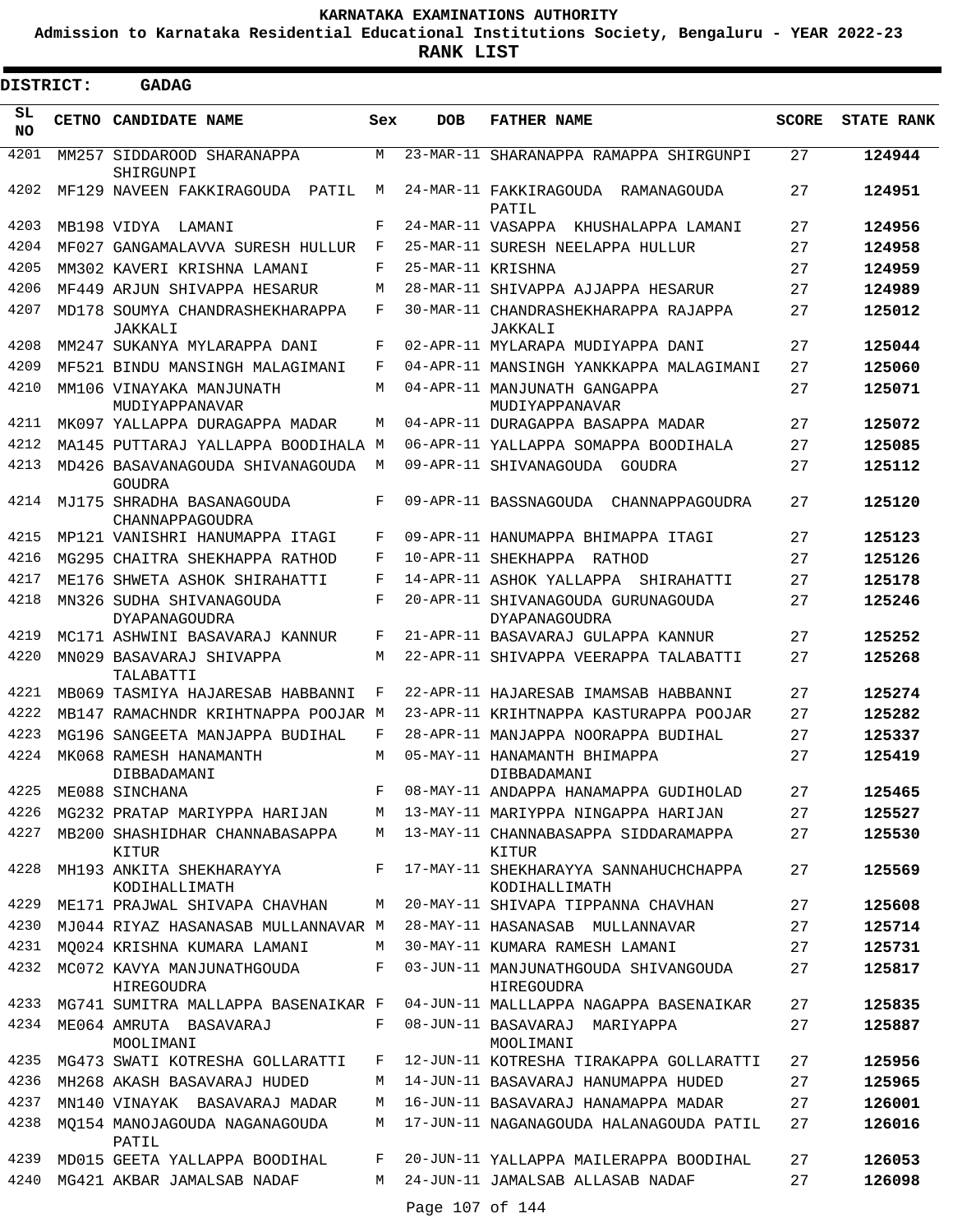**Admission to Karnataka Residential Educational Institutions Society, Bengaluru - YEAR 2022-23**

 $\blacksquare$ 

**RANK LIST**

| <b>DISTRICT:</b> |  | <b>GADAG</b>                                  |            |                 |                                                                           |              |                   |
|------------------|--|-----------------------------------------------|------------|-----------------|---------------------------------------------------------------------------|--------------|-------------------|
| SL<br>NO.        |  | CETNO CANDIDATE NAME                          | Sex        | <b>DOB</b>      | <b>FATHER NAME</b>                                                        | <b>SCORE</b> | <b>STATE RANK</b> |
| 4241             |  | MN266 BHIMAMMA HANAMAPPA HOMBAL               | F          |                 | 24-JUN-11 HANAMAPPA VIKASAPPA HOMBAL                                      | 27           | 126102            |
| 4242             |  | MB230 DRAKSHYANI SURESH VADDATI               | F          |                 | 24-JUN-11 SURESH HANAMAPPA VADDATI                                        | 27           | 126105            |
| 4243             |  | MN042 ANU IRAPPA YAMMIYAVAR                   | F          |                 | 25-JUN-11 IRAPPA GURULINGAPPA<br>YAMMIYAVAR                               | 27           | 126119            |
| 4244             |  | MF479 NINGARAJ HANUMANTAPPA<br><b>VADDAR</b>  | М          |                 | 27-JUN-11 HANUMANTAPPA MUDUKAPPA VADDAR                                   | 27           | 126150            |
| 4245             |  | MC121 PRADEEPSWAMI RUDRAYYA<br>HIREMATH       | M          |                 | 04-JUL-11 RUDRAYYA<br>HIREMATH                                            | 27           | 126243            |
| 4246             |  | MF438 MAHESH NINGAPPA BASAPUR                 | М          |                 | 05-JUL-11 NINGAPPA BASAPPA BASAPUR                                        | 27           | 126255            |
| 4247             |  | ML165 MAYATRI SHARANAPPA ITAGI                | F          |                 | 07-JUL-11 SHARANAPPA BASAVANTHAPPA<br>ITAGI                               | 27           | 126296            |
| 4248             |  | MD284 BASAVARAJ RACHAPPA VYAPARI              | М          |                 | 10-JUL-11 RACHAPPA                                                        | 27           | 126339            |
| 4249             |  | MC220 JAYASHREE MAHADEVAPPA<br>HOSALLI        | F          |                 | 11-JUL-11 MAHADEVAPPA FAKKIRAPPA<br>HOSALLI                               | 27           | 126361            |
| 4250             |  | MB221 TEJASHWINI BASAVARAJ<br>SANGAPPASHETTAR | F          |                 | 11-JUL-11 BASAVARAJ SHIVANANDAPPA<br>SANGAPPASHETTAR                      | 27           | 126368            |
| 4251             |  | MG235 LIKHITA CHANDRAPPA GODABI               | F          |                 | 12-JUL-11 CHANDRAPPA GIDDAPPA GODABI                                      | 27           | 126373            |
| 4252             |  | MB233 ADRASH CHANNAPPA HAGEDAL                | М          |                 | 14-JUL-11 CHANNAPPA<br>HAGEDAL                                            | 27           | 126395            |
| 4253             |  | MB099 SANJAY BASAVARAJ CHAVADI                | M          |                 | 18-JUL-11 BASAVARAJ KOTRAPPA CHAVADI                                      | 27           | 126451            |
| 4254             |  | MF064 SAVITRI MRUTYUNJAYA<br>HIREMATH         | F          |                 | 20-JUL-11 MRUTYUNJAYA GURUPADAYYA<br>HIREMATH                             | 27           | 126485            |
| 4255             |  | MP018 VINAYAK SHIVU KARABHARI                 | M          |                 | 21-JUL-11 SHIVU BHOJAPPA KARABHARI                                        | 27           | 126498            |
| 4256             |  | MO126 MANOHAR HONNAPPA MALLADAD               | М          |                 | 23-JUL-11 HONNAPPA DODDASHIVAPPA<br>MALLADAD                              | 27           | 126520            |
| 4257             |  | MG171 YALLAMMA KOTEPPA GOUDRA                 | F          |                 | 26-JUL-11 KOTEPPA BASAPPA GOUDRA                                          | 27           | 126566            |
| 4258             |  | MG042 SAHANA BHARAMAPPA HALLI                 | F          |                 | 02-AUG-11 BHARAMAPPA HALLI                                                | 27           | 126664            |
| 4259             |  | MB254 MAHAMMADEFRAN MABUSAB<br>DAVALAGI       | М          |                 | 07-AUG-11 MABUSAB EMAMASAB DAVALAGI                                       | 27           | 126727            |
| 4260             |  | ML288 ARCHANA YACHCHARAPPA<br>MALLANAGOUDRA   | $_{\rm F}$ |                 | 11-AUG-11 YACHCHARAPPA MALLAPPA<br>MALLANAGOUDRA                          | 27           | 126774            |
| 4261             |  | MF329 PARVATI PRABHAYYA<br>PRABHAYYANAVARMATH | F          |                 | 13-AUG-11 PRABHAYYA SANGAYYA<br>PRABHAYYANAVARMATH                        | 27           | 126798            |
| 4262             |  | MA107 NAMEEKA LAMANI                          | F          |                 | 19-AUG-11 GANESH RAMESH LAMANI                                            | 27           | 126854            |
| 4263             |  | MP233 MANGALA SURESH BELLATTI                 | F          |                 | 23-AUG-11 SURESH YALLAPPA BELLATTI                                        | 27           | 126898            |
| 4264             |  |                                               |            |                 | MM258 BHAVANA RAGHAVENDRA GANGUR F 27-AUG-11 RAGHAVENDRA YAMANAPPA GANGUR | 27           | 126937            |
| 4265             |  | MB151 GOURAMMA HANAMANTHAPPPA<br>HAVERI       | F          |                 | 01-SEP-11 HANAMANTHAPPPA HANAMANTHAPPA<br>HAVERI                          | 27           | 126984            |
| 4266             |  | MD356 HANAMMAVA PARASAPPA<br>KANNAYAL         | F          |                 | 04-SEP-11 PARASAPPA YALLAPPA KANNAYAL                                     | 27           | 127010            |
| 4267             |  | MG350 SOUMYA BHEEMAPPA DANDIN                 | F          |                 | 05-SEP-11 BHEEMAPPA NAGAPPA DANDIN                                        | 27           | 127033            |
| 4268             |  | MC073 GOURAMMA MAHANTESHGOUDA<br>GOUDRA       | F          |                 | 10-SEP-11 MAHANTESHAGOUDA KOTRAGOUDA<br>GOUDRA                            | 27           | 127077            |
| 4269             |  | MG031 AMEERA JAILASABA KALAKERI               | M          |                 | 12-SEP-11 JAILASABA SAIYADSABA KALAKERI                                   | 27           | 127092            |
| 4270             |  | MC240 VINAYAK GOUDRA                          |            |                 | M 19-SEP-11 SATYANANAGOUDA TIRAKANGOUDA<br><b>GOUDRA</b>                  | 27           | 127180            |
| 4271             |  | MA411 SHWETHA VEERAYYA DANDIN                 | F          |                 | 21-SEP-11 VEERAYYA SHANTHVEERAYYA<br>DANDIN                               | 27           | 127195            |
| 4272             |  | MF272 BINDU MAHESH LAMANI                     | F          |                 | 30-SEP-11 MAHESH NANAPPA LAMANI                                           | 27           | 127275            |
| 4273             |  | MH044 PAVAN MANGLEPPA PUJAR                   | М          |                 | 10-OCT-11 MANGLEPPA SHIVAPPA PUJAR                                        | 27           | 127383            |
| 4274             |  | MP129 AISHWARYA MANTESH BHAJANTRI F           |            |                 | 17-OCT-11 MANTESH HANAMAPPA BHAJANTRI                                     | 27           | 127451            |
| 4275             |  | MH123 ANJUMA RAJESAB SUDI                     | F          |                 | 28-OCT-11 RAJESAB CHANDSAB SUDI                                           | 27           | 127555            |
| 4276             |  | ML127 HANAMAVVA SHARANAPPA<br>TALAVAR         | F          |                 | 31-OCT-11 SHARANAPPA HANAMAPPA TALAVAR                                    | 27           | 127584            |
| 4277             |  | MM288 YAMANURAPPA YALLAPPA MADAR M            |            |                 | 01-NOV-11 YALLAPPA YALLAVVA MADAR                                         | 27           | 127596            |
| 4278             |  |                                               |            |                 | MG284 MOHANA MALLESHAPPA SAVANUR M 02-NOV-11 MALLESHAPPA DODDAFAKIRAPPA   | 27           | 127608            |
|                  |  |                                               |            | Page 108 of 144 |                                                                           |              |                   |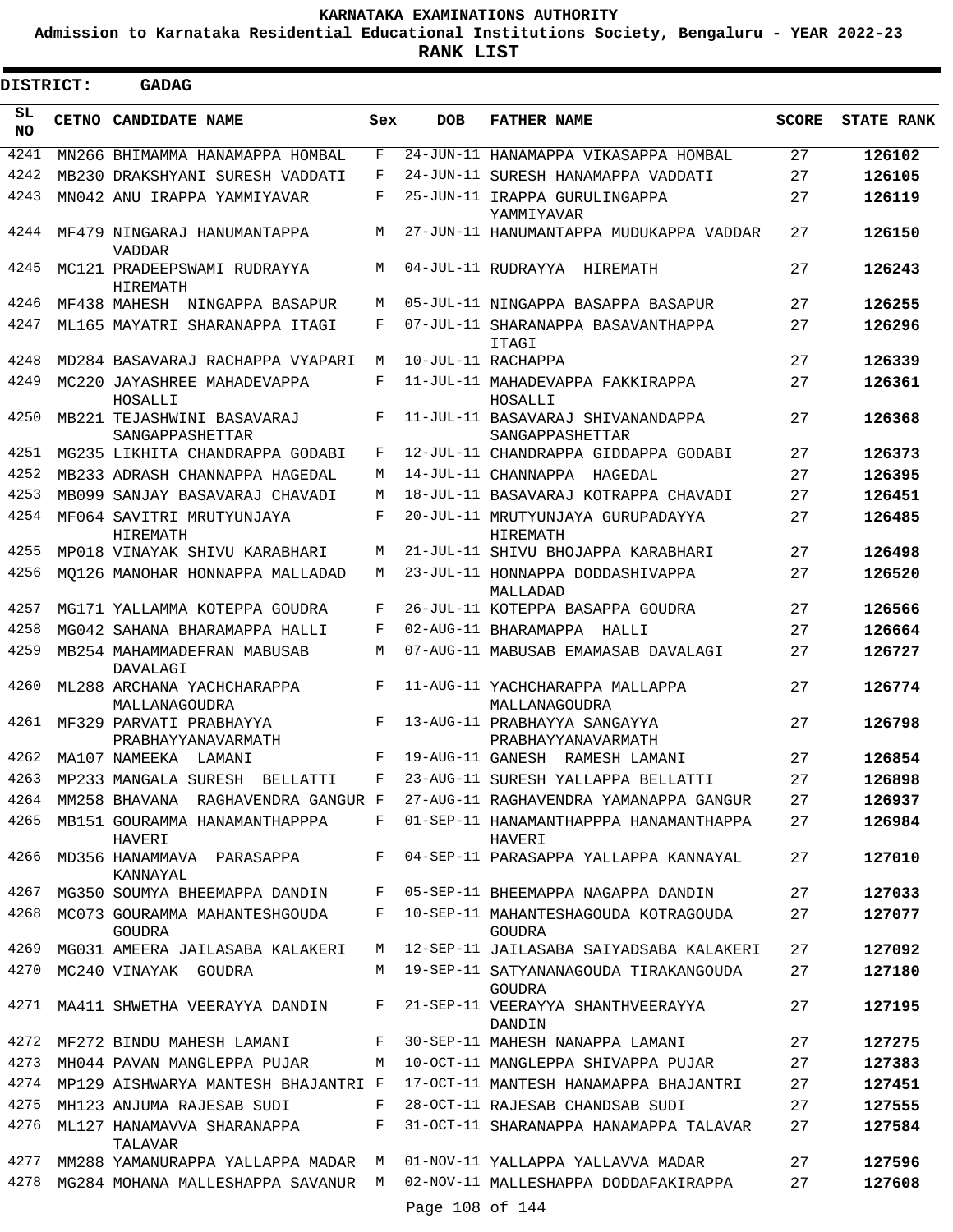**Admission to Karnataka Residential Educational Institutions Society, Bengaluru - YEAR 2022-23**

| <b>DISTRICT:</b> | <b>GADAG</b>                                      |     |                   |                                                                            |              |                   |
|------------------|---------------------------------------------------|-----|-------------------|----------------------------------------------------------------------------|--------------|-------------------|
| SL<br><b>NO</b>  | CETNO CANDIDATE NAME                              | Sex | <b>DOB</b>        | <b>FATHER NAME</b>                                                         | <b>SCORE</b> | <b>STATE RANK</b> |
|                  |                                                   |     |                   | SAVANUR                                                                    |              |                   |
| 4279             | MB004 PRUTHVIRAJ BHEEMAPPA<br>KALLENNAVAR         | M   |                   | 17-NOV-11 BHEEMAPPA HANAMAPPA<br>KALLENNAVAR                               | 27           | 127751            |
| 4280             | MM174 MANIKANT SHIVAPPA KOLLAD                    | M   |                   | 27-NOV-11 SHIVAPPA SHANKRAPPA KOLLAD                                       | 27           | 127825            |
| 4281             | MA259 VIDYA MAHALINGAPPA KURUDAGI F               |     |                   | 28-NOV-11 MAHALINGAPPA JAMBANNA<br>KURUDAGI                                | 27           | 127842            |
| 4282             | MG372 SANJAY KRISHNAPPA KALAKERI                  | M   |                   | 30-NOV-11 KRISHNAPPA KALAKERI                                              | 27           | 127864            |
| 4283             | MF291 KARTIK SOMANNA TUPPAD                       | M   | 01-DEC-11 SOMANNA | TUPPAD                                                                     | 27           | 127873            |
| 4284             | ML191 MADHU SHARANAPPA TOTAR                      | F   |                   | 11-DEC-11 SARANAPPA NINGAPPA TOTAR                                         | 27           | 127951            |
| 4285             | MG226 PUTTARAJA SIDDAPPA<br>TIMMAPURA             | M   |                   | 15-DEC-11 SIDDAPPA MALLAPPA TIMMAPURA                                      | 27           | 127980            |
| 4286             | MJ144 SHREYAS SHIVANAND KATTI                     | M   |                   | 17-DEC-11 SHIVANAND<br>KATTI                                               | 27           | 128000            |
| 4287             | MP158 PRIYA BASAVARAJ JAVALI                      | F   |                   | 18-DEC-11 BASAVARAJ SHIDLINGAPPA JAVALI                                    | 27           | 128004            |
| 4288             | MG611 DIVYA MANTESHA ANKALI                       | F   |                   | 22-DEC-11 MANTESHA HANAMANTAPPA ANKALI                                     | 27           | 128027            |
| 4289             | MF612 SHASHANK PALAKSHAPPA<br><b>BETAGERI</b>     | M   |                   | 30-DEC-11 PALAKSHAPPA BETAGERI                                             | 27           | 128081            |
| 4290             | MD237 TEJU HANAMAPPA CHAKARI                      | M   |                   | 01-JAN-12 HANAMAPPA NEELAPPA CHAKARI                                       | 27           | 128118            |
| 4291             | MP162 ROHITH PARASAPPA BETTADURU M                |     |                   | 16-JAN-12 PARASAPPA BETTADURU                                              | 27           | 128153            |
| 4292             | MG124 SHAHINABANU SHABBIRSAB<br>HASANANNAVAR      | F   |                   | 19-JAN-12 SHABBIR SAB PAKKIRSAB<br>HASANANNAVAR                            | 27           | 128160            |
| 4293             | MQ034 AKASHA RAMANNA BALEHOSUR                    | M   |                   | 07-JAN-10 RAMANNA FAKKIRAPPA BALEHOSUR                                     | 26           | 128386            |
| 4294             | MG095 MANU DEVAPPA HALLI                          | M   | 08-JAN-10 DEVAPPA |                                                                            | 26           | 128387            |
| 4295             | MC232 AADRSHA BASAVARAJ HALANAVAR M               |     |                   | 19-JAN-10 BASAVRAJ SHIVAPPA HALANAVAR                                      | 26           | 128400            |
| 4296             | MC005 ISHWAR CHANNAPPA HALLIKERI                  | M   |                   | 19-JAN-10 CHANNAPPA KALLAPPA HALLIKERI                                     | 26           | 128401            |
| 4297             | MP056 PAVITRA RAVI LAMANI                         | F   |                   | 29-JAN-10 RAVI CHANDRAPPA LAMANI                                           | 26           | 128408            |
| 4298             | MJ076 VANI BHIMAPPA KERI                          | F   |                   | 22-FEB-10 BHIMAPPA YALLAPPA KERI                                           | 26           | 128432            |
| 4299             | MD375 SUNEEL PADIYAPPA PAMMAR                     | M   |                   | 19-APR-10 PADIYAPPA SOMALEPPA PAMMAR                                       | 26           | 128490            |
| 4300             | MA372 RUKMINI NILAKANTAPPA<br><b>BIDARANNAVAR</b> | F   |                   | 26-MAY-10 NILAKANTAPPA RAMACHANDRAPPA<br><b>BIDARANNAVAR</b>               | 26           | 128528            |
| 4301             | MM170 MANOJA BASAVARAJ HADAPAD                    | M   |                   | 15-JUN-10 BASAVARAJ MALLESHAPPA HADAPAD                                    | 26           | 128570            |
| 4302             | MO038 PARASHURAM<br>GANDAROTTI                    | M   | 15-JUL-10 DEVAPPA |                                                                            | 26           | 128616            |
| 4303             | MF221 MOHAN KRISHNA KARABHARI                     | М   |                   | 16-JUL-10 KRISNA CHANDAPPA KARABHARI                                       | 26           | 128618            |
| 4304             | ME023 MUTTAPPA PARASAPPA SHANKRI M                |     |                   | 19-JUL-10 PARASAPPA MALLAPPA SHANKRI                                       | 26           | 128623            |
| 4305             | MP015 KAVERI PARAMESH LAMANI                      |     |                   | F 27-JUL-10 PARAMESH JAPANNA LAMANI                                        | 26           | 128640            |
| 4306             | NIMBANNAVAR                                       |     |                   | MM178 NEELAMMA PARASHURAM F 31-JUL-10 PARASHURAM MAILARAPPA<br>NIMBANNAVAR | 26           | 128649            |
| 4307             | MQ118 PRASHANT YALLANAGOUDA PATIL M               |     |                   | 31-JUL-10 YALLANAGOUDA GOVINDAGOUDA<br>PATIL                               | 26           | 128650            |
| 4308             | MG583 PUTTARAJ SURESH JOGARADDI                   | M   |                   | 05-AUG-10 SURESH JOGARADDI                                                 | 26           | 128665            |
| 4309             | ME119 SAHANA<br>PUJAR                             | F   |                   | 10-AUG-10 RANGAPPA                                                         | 26           | 128679            |
| 4310             |                                                   |     |                   | MF417 SURESH GANESH LAMANI M 15-AUG-10 GANESH RUPALAPPA LAMANI             | 26           | 128693            |
| 4311             |                                                   |     |                   | MQ062 VIDYA PARASHURAM LAMANI F 27-AUG-10 PARASHURAM HUCHAPPA LAMANI       | 26           | 128725            |
| 4312             | MA144 NIVEDITA SURESH GADAG                       | F   |                   | 30-AUG-10 SURESH RAMAPPA GADAG                                             | 26           | 128731            |
| 4313             | MN146 KAVERI YAMANAPPA MADAR                      | F   |                   | 01-SEP-10 YAMANAPPA RAMAPPA MADAR                                          | 26           | 128739            |
| 4314             | ML031 YASHODHA YOGAPPA MADAR F                    |     |                   | 13-SEP-10 YOGAPPA HIRIYPPA MADAR                                           | 26           | 128781            |
| 4315             | MD222 LAKSHMI SHARANAPPA<br>HATTIMANI             | F   |                   | 01-OCT-10 SHARANAPPA YALLAPPA<br>HATTIMANI                                 | 26           | 128841            |
| 4316             |                                                   |     |                   | MH009 GEETA PRAKASH RATHOD F 03-OCT-10 PRAKASH THAKRAPPA RATHOD            | 26           | 128853            |
| 4317             | MD204 MALLAMMA RAMAPPA ROTTI F 05-OCT-10 RAMAPPA  |     |                   |                                                                            | 26           | 128863            |
| 4318             | MM304 AKASH SHIVAPPA JAGGALA                      | M   |                   | 09-OCT-10 SHIVAPPA MUDIYAPPA JAGGALA                                       | 26           | 128884            |
| 4319             | MD188 MAHESH PARASAPPA PUJAR                      | M   |                   | 14-OCT-10 PARASAPPA HANAMAPPA PUJAR                                        | 26           | 128912            |
| 4320             | ML214 MAHANTESH IRANNA KAMATAR                    | M   |                   | 16-OCT-10 IRANNA KAMATAR                                                   | 26           | 128918            |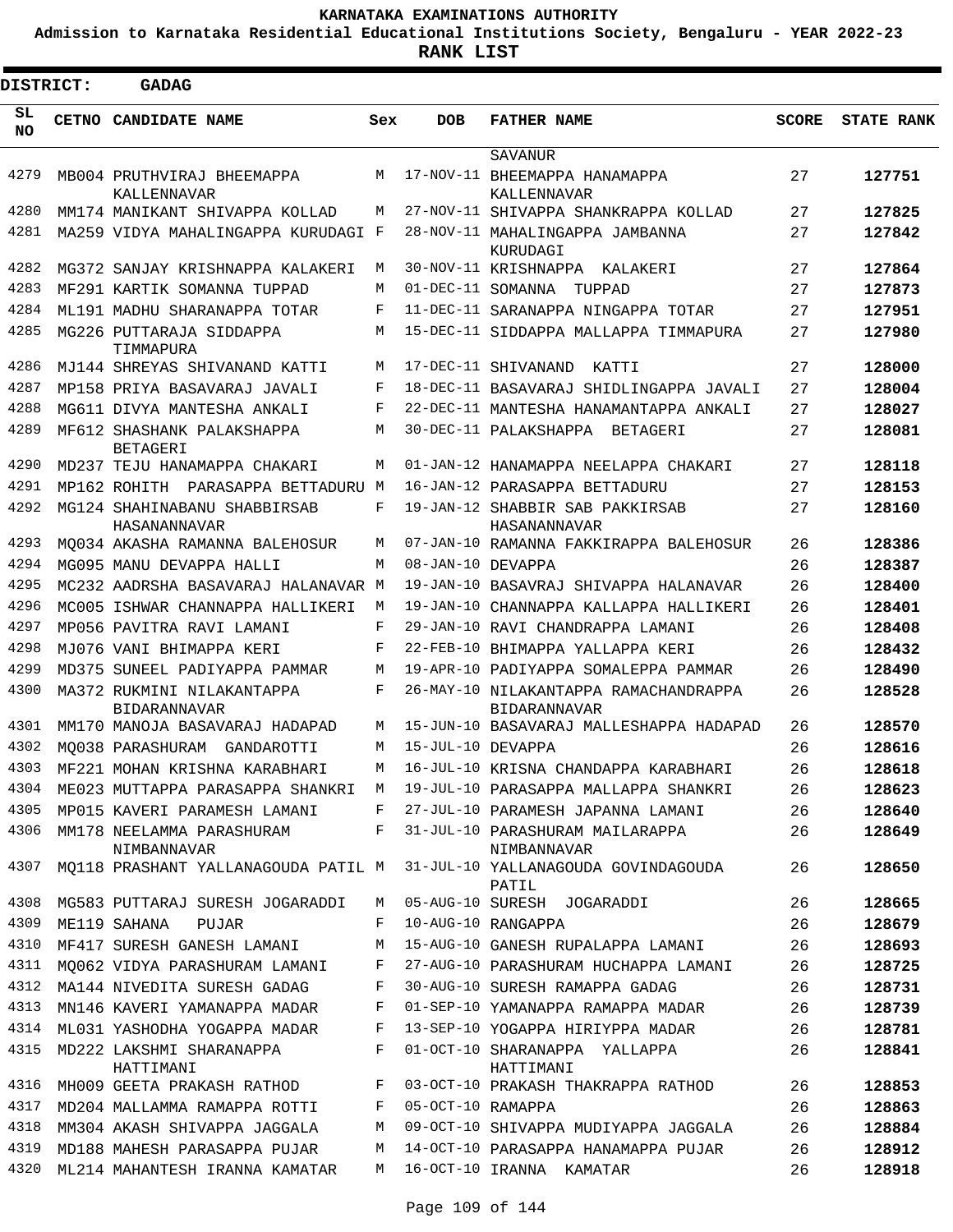**Admission to Karnataka Residential Educational Institutions Society, Bengaluru - YEAR 2022-23**

| DISTRICT:  | <b>GADAG</b>                                                    |            |                  |                                                    |              |                   |
|------------|-----------------------------------------------------------------|------------|------------------|----------------------------------------------------|--------------|-------------------|
| SL.<br>NO. | CETNO CANDIDATE NAME                                            | Sex        | <b>DOB</b>       | <b>FATHER NAME</b>                                 | <b>SCORE</b> | <b>STATE RANK</b> |
| 4321       | MF049 NAVEEN RAMAPPA LAMANI                                     | M          |                  | 18-OCT-10 RAMAPPA DEEPALAPPA LAMANI                | 26           | 128926            |
| 4322       | MG155 DEEPA BHEEMAPPA PUJAR                                     | F          |                  | 23-OCT-10 BHEEMAPPA SHIDDAPPA PUJAR                | 26           | 128960            |
| 4323       | MH266 MANJULA NINGAPPA CHUNGIN                                  | $_{\rm F}$ |                  | 24-OCT-10 NINGAPPA SHIVAPPA CHUNGIN                | 26           | 128962            |
| 4324       | MD138 VEERESH MAHANTESH                                         | M          |                  | 27-OCT-10 MAHANTESH VEERAPPA                       | 26           | 128974            |
| 4325       | PATTANASHETTI<br>MG248 SACHIN KUBERAPPA<br>MUDIYAJJANAVAR       | М          |                  | PATTANASHETTI<br>28-OCT-10 KUBERAPPA               | 26           | 128975            |
| 4326       | MN308 SAMARTH SHRIKANTH CHALAVDI                                | M          |                  | 28-OCT-10 SHRIKANTH<br>CHALAVDI                    | 26           | 128976            |
| 4327       | MC028 VINAYKUMAR BASAVARAJ WARI                                 | M          |                  | 30-OCT-10 BASAVARAJ KALAKAPPA WARI                 | 26           | 128982            |
| 4328       | MP260 MUTTAPPA HANUMANT<br>KABBERALLI                           | M          |                  | 01-NOV-10 HANUMANT CHIKKAPPA KABBERALLI            | 26           | 128992            |
| 4329       | MN274 NINGANAGOUDA CHANDRAGOUDA<br>DESAIGOUDAR                  | M          |                  | 11-NOV-10 CHANDRAGOUDA NINGANAGOUDA<br>DESAIGOUDAR | 26           | 129045            |
| 4330       | MF092 SAGAR BALLARI                                             | M          |                  | 14-NOV-10 GANGAPPA BALLARI                         | 26           | 129065            |
| 4331       | ME117 SHRUTI SHANKARPPA MADAR                                   | F          |                  | 15-NOV-10 SHANKARPPA BHARAMAPPA MADAR              | 26           | 129072            |
| 4332       | MD083 PRADEEP RAMESH<br>PHRABHANNAVAR                           | M          |                  | 18-NOV-10 RAMESH NINGAPPA<br>PHRABHANNAVAR         | 26           | 129094            |
| 4333       | MH102 KARISIDDAPPA MALLAPPA<br>MATHAD                           | M          |                  | 21-NOV-10 MALLAPPA GAVIYAPPA MATHAD                | 26           | 129116            |
| 4334       | MM116 VEDA GANESHA NAVALAGUND                                   | F          |                  | 23-NOV-10 GANESHA YAMADRMAPPA<br>NAVALAGUND        | 26           | 129131            |
| 4335       | ML072 SHIVARAJ HANAMANTAPPA HUGAR M                             |            |                  | 24-NOV-10 HANAMANTAPPA SHIVAPPA HUGAR              | 26           | 129140            |
| 4336       | MH006 KARUNA MANJUNATH KUMBAR                                   | M          |                  | 13-DEC-10 MANJUNATH BASAPPA KUMBAR                 | 26           | 129255            |
| 4337       | MA287 KALMESH SIDDAPPA CHIKKOPPA                                | М          |                  | 15-DEC-10 SIDDAPPA MALLAPPA CHIKKOPPA              | 26           | 129264            |
| 4338       | MH332 YASHAVANT SHIVAPPA<br><b>BISANALLI</b>                    | M          |                  | 15-DEC-10 SHIVAPPA YALLAPPA BISANALLI              | 26           | 129266            |
| 4339       | MP139 RAKSHITA SHARANAGOUD PATIL                                | F          |                  | 19-DEC-10 SHARANAGOUD FAKKIRAGOUD PATIL            | 26           | 129286            |
| 4340       | MD252 BHIMAVVA SHARANAPPA<br>KARAMUDI                           | F          |                  | 22-DEC-10 SHARANAPPA MADEVAPPA KARAMUDI            | 26           | 129297            |
| 4341       | MN060 VEERABHADRAYYA VEERAYYA<br>UMACHAGIMATH                   | M          |                  | 24-DEC-10 VEERAYYA FAKEERAYYA<br>UMACHAGIMATH      | 26           | 129318            |
| 4342       | MA125 PRAVEEN DEVAPPA KHANAPUR                                  | M          |                  | 01-JAN-11 DEVAPPA KHANAPUR                         | 26           | 129429            |
| 4343       | MJ085 SHRINIVAS PANDU DHARAWAD                                  | M          |                  | 02-JAN-11 PANDU DHARAWAD                           | 26           | 129474            |
| 4344       | MP075 BASAVARAJ CHANNAPPA GANIGER M 07-JAN-11 CHANNAPPA         |            |                  |                                                    | 26           | 129501            |
| 4345       | ME129 KARTIKA RAVI LAMANI                                       |            | M 08-JAN-11 RAVI |                                                    | 26           | 129517            |
| 4346       | MA398 SRUSHTI SURESH GUDASALAMANI F                             |            |                  | 11-JAN-11 SURESH GIDDAPPA GUDASALAMANI             | 26           | 129536            |
| 4347       | MM291 SAGAR MUTTANNA GEDAGERI                                   | M          |                  | 17-JAN-11 MUTTANNA SHIVABASAPPA<br>GEDAGERI        | 26           | 129572            |
| 4348       | MH287 KIRANKUMAR YALLAPPA<br>HONAKERI                           |            |                  | M 22-JAN-11 YALLAPPA HONAKERI                      | 26           | 129610            |
| 4349       | MM039 PRATIBHA MANJAPPA TALAVAR                                 | F          |                  | 24-JAN-11 MANJAPPA HANAMAPPA TALAVAR               | 26           | 129631            |
| 4350       | MM260 SHIVARAJ BASAVARAJ HULLUR                                 | M          |                  | 26-JAN-11 BASAVARAJ HULLUR                         | 26           | 129648            |
| 4351       | MG714 PRAJWAL RACHAPPA BISANALLI                                |            |                  | M 02-FEB-11 RACHAPPA ISHAPPA BISANALLI             | 26           | 129699            |
| 4352       | MJ179 KIRANAGOUDA BASANAGOUDA<br>HALAGOUDRA                     | M          |                  | 03-FEB-11 BASANAGOUDA MALLANAGOUDA<br>HALAGOUDRA   | 26           | 129708            |
| 4353       | MB217 HARISH DODDANNAVAR                                        |            |                  | M 05-FEB-11 MARIYAPPA HEMAPPA DODDANNAVAR          | 26           | 129723            |
| 4354       | MN340 ASHOK ADIVEPPA CHIMMANKATTI M 06-FEB-11 ADIVEPPA SANGAPPA |            |                  | CHIMMANKATTI                                       | 26           | 129733            |
| 4355       | MQ148 PRAJWAL MANJUNATH KULAGERI                                | M          |                  | 08-FEB-11 MANJUNATH NINGAPP KULAGERI               | 26           | 129752            |
| 4356       | MH333 JANNAT BEGUM KASHEEMASAB<br>MALEKOPPA                     | $F$ –      |                  | 09-FEB-11 KASHEEMASAB MABUSAB MALEKOPPA            | 26           | 129760            |
| 4357       | MG521 BHIMAJJA RAMAPPA VALIKAR                                  | M          |                  | 15-FEB-11 RAMAPPA BHIMAPPA VALIKAR                 | 26           | 129797            |
| 4358       | MG123 SABANABEGAM MABUSAB KAMMAR F 17-FEB-11 MABUSAB KAMMAR     |            |                  |                                                    | 26           | 129820            |
| 4359       | MF582 SUMA HOBAPPA LAMANI                                       | $F$ –      |                  | 18-FEB-11 HOBAPPA GURAPPA LAMANI                   | 26           | 129831            |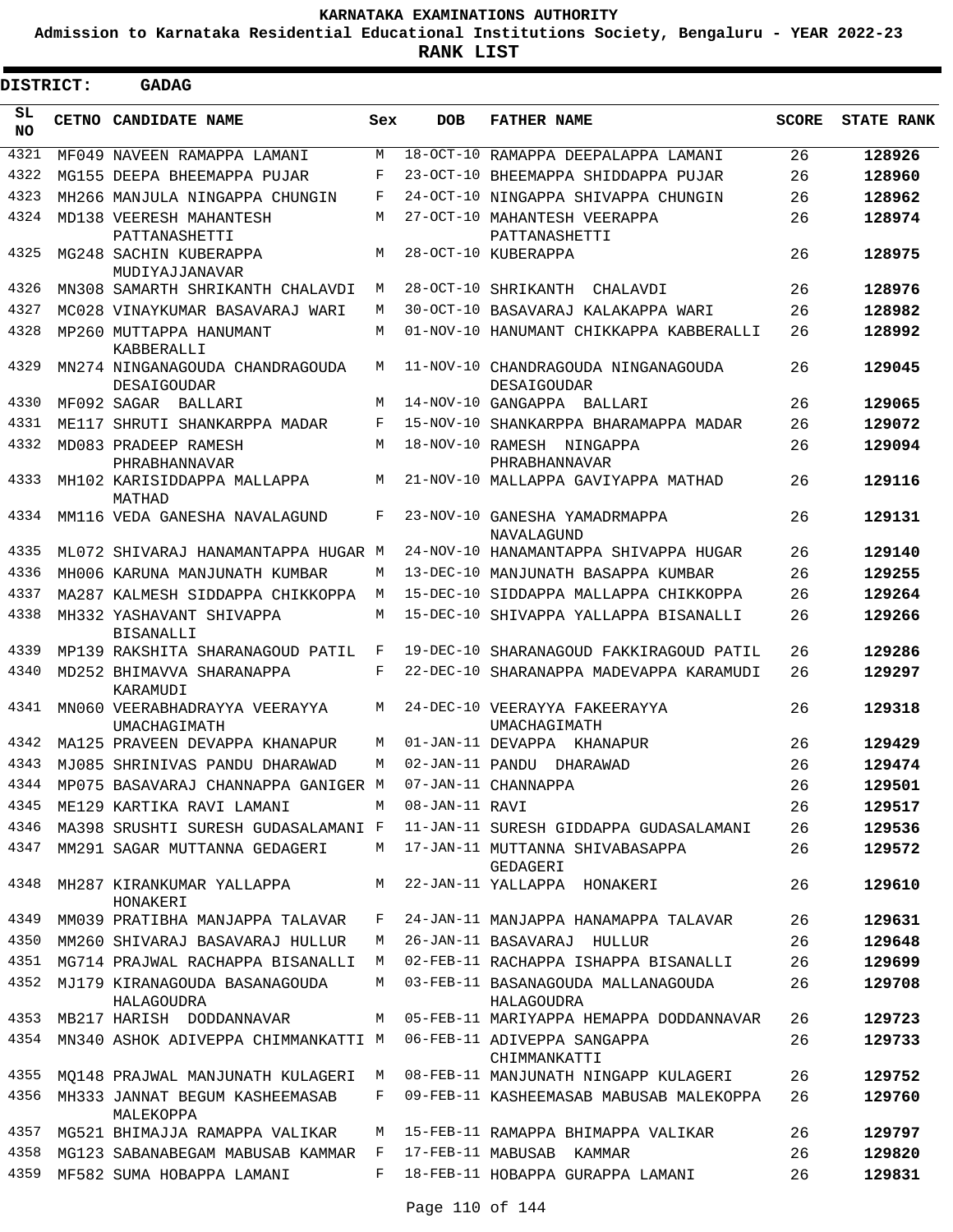**Admission to Karnataka Residential Educational Institutions Society, Bengaluru - YEAR 2022-23**

 $\blacksquare$ 

| <b>DISTRICT:</b> | <b>GADAG</b>                                   |     |                   |                                                       |              |                   |
|------------------|------------------------------------------------|-----|-------------------|-------------------------------------------------------|--------------|-------------------|
| SL<br><b>NO</b>  | <b>CETNO CANDIDATE NAME</b>                    | Sex | <b>DOB</b>        | <b>FATHER NAME</b>                                    | <b>SCORE</b> | <b>STATE RANK</b> |
| 4360             | MG271 RAMYA HANAMANTAPPA MALLAPUR F            |     |                   | 23-FEB-11 HANAMANTAPPA RAMANNA MALLAPUR               | 26           | 129872            |
| 4361             | MJ181 MAHANTESH MALLESHAPPA<br>HADAPAD         | М   |                   | 24-FEB-11 MALLESHAPPA HADAPAD                         | 26           | 129880            |
| 4362             | MC140 BHARAT PARASAPPA BANDIWAD                | М   |                   | 27-FEB-11 PARASAPPA SHIVAPPA BANDIWAD                 | 26           | 129899            |
| 4363             | ML185 BHUVANESHWARI MAHANTESH<br>NAYAK         | F   |                   | 01-MAR-11 MAHANTESH RAMAPPA NAYAK                     | 26           | 129914            |
| 4364             | MM086 PRATHIBHA SHARANAPPAGOUD<br>PAVADIGOUDRA | F   |                   | 04-MAR-11 SHARANAPPAGOUD SHANKARAGOUD<br>PAVADIGOUDRA | 26           | 129944            |
| 4365             | MF569 TEJASHWARI ASHOK<br>TUMBANNAVAR          | F   |                   | 07-MAR-11 ASHOK BASAVANNEPPA<br>TUMBANNAVAR           | 26           | 129974            |
| 4366             | MK162 PRADEEP RAMESH BANAPPANAVAR M            |     |                   | 08-MAR-11 RAMESH BASAPPA BANAPPANAVAR                 | 26           | 129981            |
| 4367             | MH084 KOTRESH PRAKASH ANGADI                   | M   |                   | 10-MAR-11 PRAKASH KOTRAPPA ANGADI                     | 26           | 129997            |
| 4368             | MD330 LAXMAN BHEEMAPPA RATHOD                  | M   |                   | 10-MAR-11 BHEEMAPPA YAMANAPPA RATHOD                  | 26           | 129998            |
| 4369             | MM201 KARTHIK BASAVARAJ KURI                   | М   |                   | 14-MAR-11 BASAVARAJ<br>KUR T                          | 26           | 130037            |
| 4370             | MG041 KEERTANA HANUMANTAPPA<br>KITTANOOR       | F   |                   | 14-MAR-11 HANUMANTAPPA SIDDAPPA<br>KITTANOOR          | 26           | 130039            |
| 4371             | MP172 KUMAR BANGARI                            | М   |                   | 15-MAR-11 HANUMAPPA                                   | 26           | 130050            |
| 4372             | MG358 SANGEETA ERAPPA KONCHIGERI               | F   |                   | 15-MAR-11 ERAPPA KANAKAPPA KONCHIGERI                 | 26           | 130055            |
| 4373             | MA500 PREMA MAILARAPPA KURUBAGERI F            |     |                   | 16-MAR-11 MATLARAPPA NEELAPPA<br>KURUBAGERI           | 26           | 130067            |
| 4374             | MH342 PRATAPA KOLLAPPA SANGATI                 | M   |                   | 22-MAR-11 KOLLAPPA MALLAPPA SANGATRI                  | 26           | 130126            |
| 4375             | MH070 MANJUNATHA KUMARA VADRA                  | М   |                   | 29-MAR-11 KUMARA BASAPPA VADRA                        | 26           | 130198            |
| 4376             | MH326 VEERABHADRA IRANNA MEVUNDI               | М   | 07-APR-11 IRANNA  | MEVUNDI                                               | 26           | 130288            |
| 4377             | MG412 SHIVARAM BHIMAPPA PUJAR                  | М   |                   | 12-APR-11 BHIMAPPA SHIVAPPA PUJAR                     | 26           | 130353            |
| 4378             | MN199 RAMESHA BASAVARAJA ITAGI                 | М   |                   | 14-APR-11 BASAVARAJA RAMAPPA ITAGI                    | 26           | 130376            |
| 4379             | ME011 PAVITRA MUTTAPPA MALAVATTA               | F   |                   | 15-APR-11 MUTTAPPA MALAVATTA                          | 26           | 130386            |
| 4380             | MD432 ANITA SHANKRAPPA HATTIMANI               | F   |                   | 17-APR-11 SHANKRAPPA HANAMAPPA<br>HATTIMANI           | 26           | 130406            |
| 4381             | MF009 SHITA KASHAPPA LAMANI                    | F   |                   | 17-APR-11 KASHAPPA LACCHAPPA LAMANI                   | 26           | 130414            |
| 4382             | MM229 TOUSIFALI YAMUNARASAB NADAF M            |     |                   | 20-APR-11 YAMUNARASAB NADAF                           | 26           | 130452            |
| 4383             | MJ064 PREMA FAKEERAPPA BADNUR                  | F   |                   | 24-APR-11 FAKEERAPPA SIDDAPPA BADNUR                  | 26           | 130492            |
| 4384             | MK282 SAMARTH NAGARAJ GUDIKAR                  | М   | 30-APR-11 NAGARAJ |                                                       | 26           | 130552            |
| 4385             | ME206 AKASH GANESH MALOTTAR                    | М   | 06-MAY-11 GANESH  |                                                       | 26           | 130614            |
| 4386             | MJ151 RIYAZ ALLISAB AGASAR                     | М   |                   | 06-MAY-11 ALLASAB TOPANASAB AGASAR                    | 26           | 130620            |
| 4387             | MF539 NINGAPPA NAGAPPA HARIJAN                 | М   |                   | 08-MAY-11 NAGAPPA NINGAPPA HARIJAN                    | 26           | 130637            |
| 4388             | MB262 SAVITA RAYAPPA BELAVANIKI                | F   |                   | 10-MAY-11 RAYAPPA FAKKIRAPPA BELAVANIKI               | 26           | 130670            |
| 4389             | MD199 SULEMANA ALLABHAKSH ITAGI                | М   |                   | 14-MAY-11 ALLABHAKSH RAJESAB ITAGI                    | 26           | 130717            |
| 4390             | MN098 KEERTI KARIYAPPA DOLLIN                  | F   |                   | 17-MAY-11 KARIYAPPA YALLAPPA DOLLIN                   | 26           | 130742            |
| 4391             | MA279 ANKITA SURESH ADARGUNCHI                 | F   |                   | 18-MAY-11 SURESH MUDAKAPPA ADARGUNCHI                 | 26           | 130748            |
| 4392             | MH360 ABHISHEK LANKEPPA UPPAR                  | М   |                   | 19-MAY-11 LANKEPPA                                    | 26           | 130759            |
| 4393             | MH090 BASAVARAJ MALLIKARJUNA<br>TERINAMANI     | М   |                   | 20-MAY-11 MALLIKARJUN TERINAMANI                      | 26           | 130769            |
| 4394             | MF389 KALANDAR KHADARBASHA RITTI               | М   |                   | 20-MAY-11 KHADARBASHA RAJESAB RITTI                   | 26           | 130773            |
| 4395             | MD263 HAMMAD NABISAB NADAF                     | М   |                   | 21-MAY-11 NABISAB HASANASAB NADAF                     | 26           | 130784            |
| 4396             | MH237 MARUTI HANAMANTAPPA GUJJAL               | M   |                   | 21-MAY-11 HANAMANTAPPA SHIVABASAPPA<br>GUJJAL         | 26           | 130786            |
| 4397             | MA159 BHAVANI METI                             | F   |                   | 27-MAY-11 PRAKASH HALAPPA METI                        | 26           | 130841            |
| 4398             | MB218 GEETA SHIDDAPPA KATANNAVAR               | F   |                   | 03-JUN-11 SHIDDAPPA HANAMAPPA<br>KATANNAVAR           | 26           | 130952            |
| 4399             | MF447 SAGAR SHIVASHANKRAPPA<br>NIRALAGI        | М   |                   | 03-JUN-11 SHIVASHANKRAPPA DEVENDRAPPA<br>NIRALAGI     | 26           | 130960            |
| 4400             | MG455 YALLAMMA HANUMANTAPPA<br>SHILLIKYATAR    | F   |                   | 07-JUN-11 HANUMANTAPPA NAGAPPA<br>SHILLIKYATAR        | 26           | 131018            |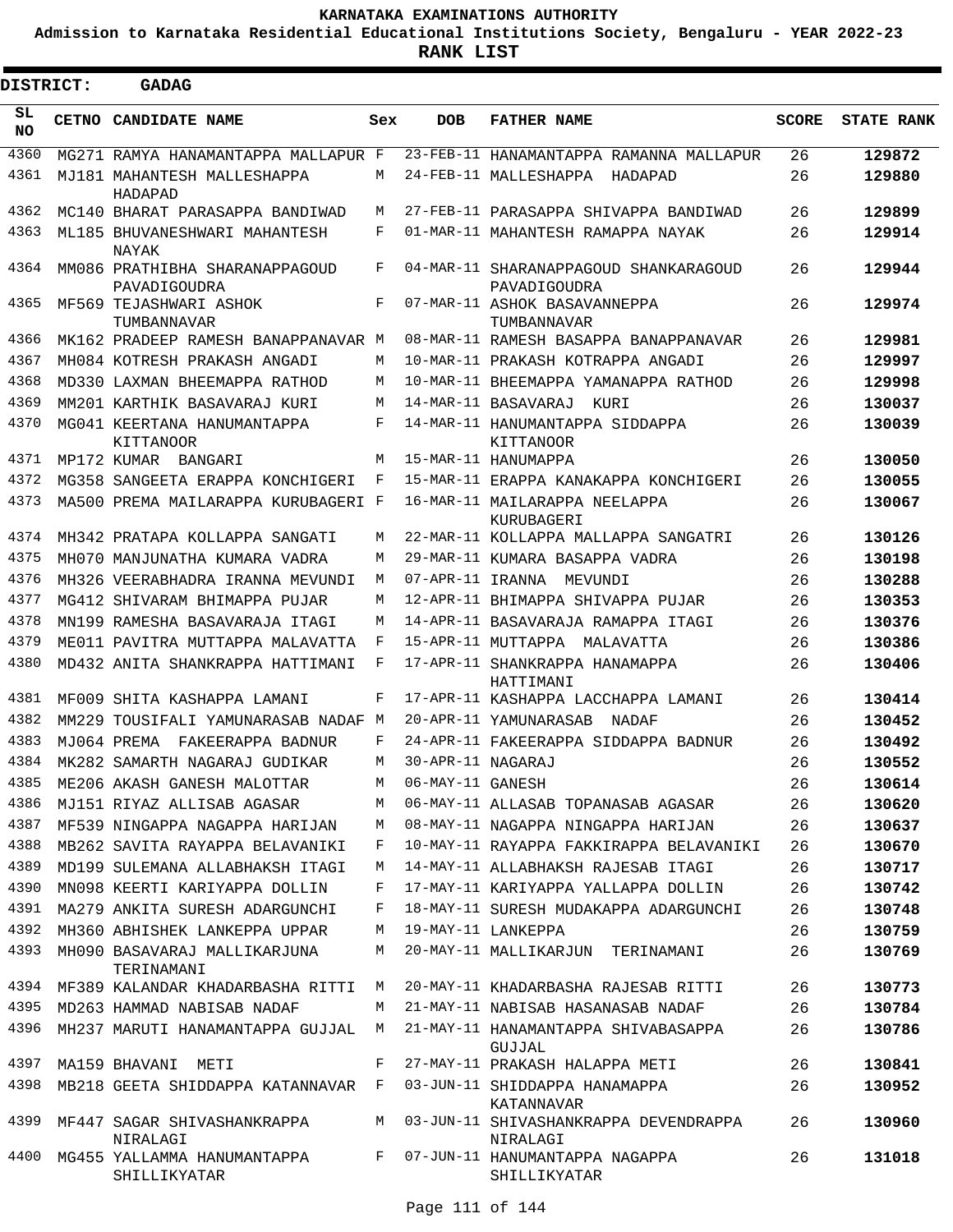**Admission to Karnataka Residential Educational Institutions Society, Bengaluru - YEAR 2022-23**

ı

| <b>DISTRICT:</b> |  | <b>GADAG</b>                                                                |     |                |                                                                 |              |                   |
|------------------|--|-----------------------------------------------------------------------------|-----|----------------|-----------------------------------------------------------------|--------------|-------------------|
| SL<br><b>NO</b>  |  | <b>CETNO CANDIDATE NAME</b>                                                 | Sex | DOB            | <b>FATHER NAME</b>                                              | <b>SCORE</b> | <b>STATE RANK</b> |
| 4401             |  | MD234 YOGESH BHEEMAPPA LAMANI                                               | М   |                | 16-JUN-11 BHEEMAPPA                                             | 26           | 131145            |
| 4402             |  | MP412 MARUTI MAILARAPPA OLEKAR                                              | М   |                | 17-JUN-11 MAILARAPPA NINGAPPA OLEKAR                            | 26           | 131151            |
| 4403             |  | MP357 HONNAVVA SHARANAPPA LAMANI                                            | F   |                | 21-JUN-11 SHARANAPPA ARJUNAPPA LAMANI                           | 26           | 131206            |
| 4404             |  | ML178 MAHESHA MALLAPPA DABAGAL                                              | М   |                | 26-JUN-11 MALLAPPA BAIRAPPA DABAGAL                             | 26           | 131266            |
| 4405             |  | MH222 VISHWANATH SIDDAPPA PUJAR                                             | M   |                | 30-JUN-11 SIDDAPPA SHAMNUKAPPA PUJAR                            | 26           | 131315            |
| 4406             |  | MD054 ANKITA BALAPPA GOUDAR                                                 | F   |                | 02-JUL-11 BALAPPA MARIYAPPA GOUDAR                              | 26           | 131335            |
| 4407             |  | MF122 AKSHATA CHANDRAPPA HARIJAN                                            | F   |                | 07-JUL-11 CHANDRAPPA HANAMAPPA HARIJAN                          | 26           | 131410            |
| 4408             |  | MO088 ANKITHA VASUDEVAPPA<br>KATTENNAVAR                                    | F   |                | 09-JUL-11 VASUDEVAPPA JAGADEVAPPA<br>KATTENNAVAR                | 26           | 131444            |
| 4409             |  | MM205 KARTIKA SHARANAPPA PYATI                                              | М   |                | 09-JUL-11 SHARANAPPA KARIYAPPA PYATI                            | 26           | 131446            |
| 4410             |  | MG229 SUPRIYA BASAVARAJ KODIHALLI F                                         |     |                | 09-JUL-11 BASAVARAJ GALEPPA KODIHALLI                           | 26           | 131456            |
| 4411             |  | MK019 NIRANJAN YALLAPPA<br>BILLANNAVAR                                      | M   |                | 11-JUL-11 YALLAPPA BILLANNAVAR                                  | 26           | 131480            |
| 4412             |  | MG154 PRAVEENA AYYAPPA<br><b>SAJJANAVARA</b>                                | М   |                | 15-JUL-11 AYYAPPA ANDAPPA SAJJANAVARA                           | 26           | 131534            |
| 4413             |  | MP346 SEVANTI FAKKIRAPPA KAMMAR                                             | F   |                | 19-JUL-11 SEVANTI FAKKIRAPPA KAMMAR                             | 26           | 131600            |
| 4414             |  | MF474 LOKESH NAGARAJ CHOTAGAL                                               | М   |                | 24-JUL-11 NAGARAJ HANAMANTAPPA CHOTAGAL                         | 26           | 131666            |
| 4415             |  | MK272 SADANANDA YALLAPPA<br>MANIKATTI                                       | М   |                | 25-JUL-11 YALLAPPA SANNABASAPPA<br>MANIKATTI                    | 26           | 131681            |
| 4416             |  | MA391 KEERTI MANJUNATH KAVALUR                                              | F   |                | 28-JUL-11 MANJUNATH KAVALUR                                     | 26           | 131709            |
| 4417             |  | MP031 MANJU IRAPPA GANTI                                                    | М   |                | 01-AUG-11 IRAPPA BASAPPA GANTI                                  | 26           | 131768            |
| 4418             |  | MN045 REKHA BASAVARAJ PUJAR                                                 | F   |                | 10-AUG-11 BASAVARAJ<br>PUJAR                                    | 26           | 131886            |
| 4419             |  | MC143 GURURAJ SURESH DODDAMANI                                              | М   |                | 12-AUG-11 SURESH GURUSIDDAPPA DODDAMANI                         | 26           | 131904            |
| 4420             |  | MJ216 SARASWATI FAKIRAPPA MYAGERI F                                         |     |                | 18-AUG-11 FAKIRAPPA MYAGERI                                     | 26           | 131983            |
| 4421             |  | ML234 KIRAN RAJU KALLI                                                      | M   | 25-AUG-11 RAJU | KALLI                                                           | 26           | 132041            |
| 4422             |  | MG595 YALLAMMA SHARANAPPA KAMBALI F                                         |     |                | 26-AUG-11 SHARANAPPA HANUMAPPA KAMBALI                          | 26           | 132055            |
| 4423             |  | MB065 HARSHA DURAGAPPA BELLATTI                                             | F   |                | 28-AUG-11 DURAGAPPA BELLATTI                                    | 26           | 132071            |
| 4424             |  | MC004 POOJA NAGARAJ KURADAGI                                                | F   |                | 06-SEP-11 NAGARAJ VEERANNA KURADAGI                             | 26           | 132176            |
| 4425             |  | MA228 SHANKAR SHIDLINGAPPA MUTTAL M                                         |     |                | 07-SEP-11 SHIDLINGAPPA MUTTAL                                   | 26           | 132187            |
| 4426             |  | MF470 MAHAMMADYASEEN SIRAJ BUVAJI M                                         |     |                | 08-SEP-11 SIRAJ BUVAJI                                          | 26           | 132195            |
| 4427             |  | MP395 DEEPAK SANTOSHKUMAR MADDI                                             | М   |                | 13-SEP-11 SANTOSHKUMAR IRAPPA MADDI                             | 26           | 132248            |
| 4428             |  | MC082 SHANKRAMMA SHEKHAPPA<br>HADAPAD                                       |     |                | F 13-SEP-11 SHEKHAPPA HADAPAD                                   | 26           | 132253            |
| 4429             |  | HINDINAMANI                                                                 |     |                | MM277 SANGEETA SOMAPPA F 14-SEP-11 SOMAPPA TIPPANNA HINDINAMANI | 26           | 132263            |
| 4430             |  | MA493 BASAVARAJ VENKATESH M 19-SEP-11 VENKATESH RAMMAPPA<br>KARISAKRANNAVAR |     |                | KARISAKRANNAVAR                                                 | 26           | 132299            |
| 4431             |  | MH087 ABHISHEK PRAKASH NAYAK M                                              |     |                | 26-SEP-11 PRAKASH NAYAK                                         | 26           | 132359            |
| 4432             |  | MC158 RAVI NINGAPPA INAMATI M 29-SEP-11 NIGAPPA INAMATI                     |     |                |                                                                 | 26           | 132404            |
|                  |  | 4433 MJ271 PRASHANTAKUMAR MEGUNDAPPA<br>NAYKAR                              |     |                | M 05-NOV-11 MEGUNDAPPA BHEEMAPPA NAYKAR                         | 26           | 132726            |
|                  |  | 4434 MJ209 VIJAYALAXMI PARASAPPA MADAR F                                    |     |                | 05-NOV-11 PARASAPPA HANAMAPPA MADAR                             | 26           | 132727            |
|                  |  | 4435 MF467 RAVI PUJAR                                                       | M   |                | 17-NOV-11 SANTOSH PARASPPA PUJAR                                | 26           | 132833            |
| 4436             |  | MH146 SUNITA BASAVRAJ CHOUKALI                                              | F   |                | 18-NOV-11 BASAVRAJ CHOUKALI                                     | 26           | 132846            |
| 4437             |  | MN230 NAVEED DAVALASAB KOLAKAR                                              | M   |                | 25-NOV-11 DAVALASAB DAVALASAB KOLAKAR                           | 26           | 132914            |
| 4438             |  | MC037 ANJALI SURESH HADAPAD                                                 | F   |                | 08-DEC-11 SURESH VIRUPAXAPPPA HADAPAD                           | 26           | 133008            |
| 4439             |  | MA380 SNEHA LAMANI                                                          | F   |                | 14-DEC-11 TIPANNA KUBERPPA LAMANI                               | 26           | 133059            |
| 4440             |  | MH228 KAVITA MALLESH CHAVAN                                                 | F   |                | 24-DEC-11 MALLESH LALAPPA CHAVAN                                | 26           | 133118            |
| 4441             |  | ML248 NANDINI RAJAKUMAR HADAPAD                                             | F   |                | 28-DEC-11 RAJAKUMAR HADAPAD                                     | 26           | 133155            |
| 4442             |  | MA425 ARJUN RAGHAVENDRA KONGATI                                             | M   |                | 30-DEC-11 RAGHAVENDRA MARKANDAPPA<br>KONGATI                    | 26           | 133169            |
|                  |  | 4443 MC111 SAMARTH RAGHAVENDRA                                              | M   |                | 30-DEC-11 RAGHAVENDRA YAMANAPPA                                 | 26           | 133175            |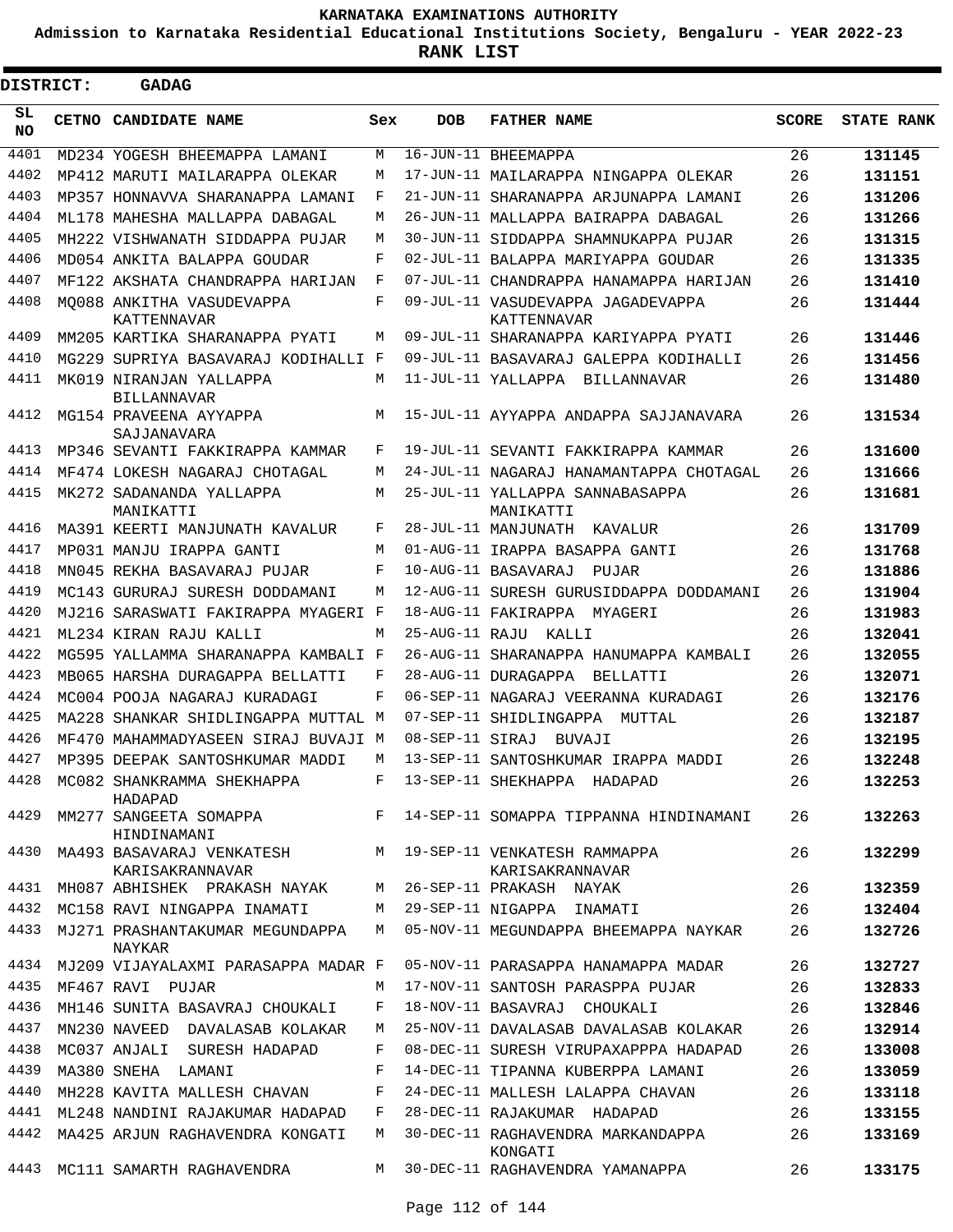**Admission to Karnataka Residential Educational Institutions Society, Bengaluru - YEAR 2022-23**

ı

| <b>DISTRICT:</b> |  | <b>GADAG</b>                                              |        |                 |                                                         |              |                   |
|------------------|--|-----------------------------------------------------------|--------|-----------------|---------------------------------------------------------|--------------|-------------------|
| SL<br><b>NO</b>  |  | CETNO CANDIDATE NAME                                      | Sex    | <b>DOB</b>      | <b>FATHER NAME</b>                                      | <b>SCORE</b> | <b>STATE RANK</b> |
|                  |  | SANGAPUR                                                  |        |                 | SANGAPUR                                                |              |                   |
| 4444<br>4445     |  | MF366 SARASWATI YAMANAPPA LAMANI                          | F<br>F |                 | 04-FEB-12 YAMANAPPA MANAPPA LAMANI                      | 26           | 133307            |
|                  |  | MG420 HASINABANU<br>NAJEERASAB<br>HONNALI                 |        |                 | 31-MAR-12 NAJEERSAB<br>HONNALI                          | 26           | 133347            |
| 4446             |  | MO137 RAJASHREE NINGAPPA NERTI                            | F      |                 | 06-APR-10 NINGAPPA BASAPPA NERTI                        | 25           | 133587            |
| 4447             |  | MO176 SATISHA HEMANT LAMANI                               | М      |                 | 15-APR-10 HEMANT SINGAPPA LAMANI                        | 25           | 133600            |
| 4448             |  | MJ086 SUSHMA FAKEERAPPA MADAR                             | F      | $18 - APR - 10$ | FAKEERAPPA                                              | 25           | 133603            |
| 4449             |  | MA025 SUMA ANANT DODDAMANI                                | F      |                 | 21-APR-10 ANANT SUMITRA DODDAMANI                       | 25           | 133610            |
| 4450             |  | MG086 VIKRAM SANJU RATHOD                                 | М      | 29-MAY-10       | SANJU SHANKAR RATHOD                                    | 25           | 133659            |
| 4451             |  | ML269 YALLAPPA SHARANAPPA MADAR                           | М      | $03 - JUN - 10$ | SHARANAPPA DYAMAPPA MADAR                               | 25           | 133671            |
| 4452             |  | MD220 PRAKASH HULAGAPPA VADDAR                            | М      | $17 - JUN - 10$ | HULAGAPPA PADIYAPPA VADDAR                              | 25           | 133699            |
| 4453             |  | MP112 DEVAMMA UDACHAPPA                                   | F      |                 | 21-JUN-10 UDACHAPPA PARWATHEVVA                         | 25           | 133704            |
| 4454             |  | JAGATEPPANAVAR<br>MN343 UJJANAGOUDA HANAMANTAGOUDA        | М      |                 | JAGATEPPANAVAR<br>30-JUN-10 HANAMANTAGOUDA SIDDANAGOUDA | 25           | 133708            |
|                  |  | ALAGAWADI                                                 |        |                 | ALAGAWADI                                               |              |                   |
| 4455             |  | ML229 MISHBAHA MHAMADARAFIC<br>NAVALAGUNDA                | F      |                 | 06-JUL-10 MAHAMADARAFIC ABUDULKADAR<br>NAVALAGUNDA      | 25           | 133719            |
| 4456             |  | MG524 SIDDANAGOUDA                                        | M      |                 | 08-JUL-10 CHANNABASANAGOUDA PATIL                       | 25           | 133723            |
| 4457             |  | CHANNABASANAGOUDA PATIL<br>MM006 MAKTUMSAB IMAMASAB NADAF | М      | 09-AUG-10       | IMAMASAB RAJESAB NADAF                                  | 25           | 133781            |
| 4458             |  | MC130 LAKKAPPA MANJAPPA KURI                              | М      |                 | 14-AUG-10 MANJAPPA KARIYAPPA KURI                       | 25           | 133795            |
| 4459             |  | MA253 SOYEB IBRAHIMSAB NADAF                              | М      | 19-AUG-10       | IBRAHIMSAB<br>NADAF                                     | 25           | 133809            |
| 4460             |  | MB139 PANKAJ MALLIKARJUN HADIMANI M                       |        |                 | 25-AUG-10 MALLIKARJUN HANAMANTAPPA<br>HADIMANI          | 25           | 133824            |
| 4461             |  | MA045 SIDDHARTH SATTYAPPA<br>DODDAMANI                    | М      |                 | 26-AUG-10 SATTYAPPA ANDAPPA DADDMANI                    | 25           | 133825            |
| 4462             |  | MD155 ANUSHREE<br>SHIVAPPA<br>BURADI                      | F      |                 | 02-SEP-10 SHIVAPPA<br>CHANNAPPA<br>BURADI               | 25           | 133853            |
| 4463             |  | MA051 GOURMMA RAMAKRUSHNA<br>SANNAKKI                     | F      |                 | 11-SEP-10 RAMAKRUSHNA DURUGPP SANNAKKI                  | 25           | 133888            |
| 4464             |  | MG275 VISHWANATHA BASAVARAJ METI                          | М      |                 | 16-SEP-10 BASAVARAJ MADIVALAPPA METI                    | 25           | 133914            |
| 4465             |  | MA074 PRAVEEN CHANNAPPA<br>SANNAKKANAVAR                  | M      |                 | 04-OCT-10 CHANNAPPA YALLAPPA<br>SANNAKKANAVAR           | 25           | 133980            |
|                  |  | 4466 ML157 SANJANA SHARANAPPA AKKI                        |        |                 | F 11-OCT-10 SHARANAPPA AKKI                             | 25           | 134010            |
| 4467             |  | MD217 VINODKUMAR SHARANAPPA<br>BOMMASAGAR                 |        |                 | M 12-OCT-10 SHARANAPPA BASAPPA BOMMASAGAR               | 25           | 134017            |
| 4468             |  | MM022 SOUMYA BASAVARAJ KATRAL                             | F      |                 | 15-OCT-10 BASAVARAJ GOOLAPPA KATRAL                     | 25           | 134037            |
| 4469             |  | MP394 GAYITRI PRASAD ADIN                                 | F      |                 | 18-OCT-10 PRASAD SANNANINGAPPA ADIN                     | 25           | 134050            |
| 4470             |  | MG221 HANAMANTA RAMANNA PUJAR                             | М      |                 | 24-OCT-10 RAMANNA NINGAPPA PUJAR                        | 25           | 134087            |
| 4471             |  | MG092 LOKESH SHANKAR NAYAK                                | М      |                 | 25-OCT-10 SHANKAR NOORAPPA NAYAK                        | 25           | 134096            |
| 4472             |  | ME087 SUPIYAN MAGATUMSAB ATTAR                            | F      |                 | 28-OCT-10 MAGATUMSAB KASHIMSAB ATTAR                    | 25           | 134109            |
| 4473             |  | MO139 VISHAL RAMESH LAMANI                                | М      |                 | 01-NOV-10 RAMESH BHIMAPPA LAMANI                        | 25           | 134129            |
| 4474             |  | MH294 KARTIK SHARANAPPA<br>BENNIHALLI                     | М      |                 | 04-NOV-10 SHARANAPPA MUDAKAPPA<br>BENNIHALLI            | 25           | 134142            |
| 4475             |  | MN022 KEERTI BHARAMAPPA KAMBALI                           | F      |                 | 09-NOV-10 BHARAMAPPA ISHAPPA KAMBALI                    | 25           | 134164            |
| 4476             |  | MG257 PRIYANKA RAMESH ANGUR                               | F      |                 | 09-NOV-10 RAMESH DYAMAPPA ANGUR                         | 25           | 134165            |
| 4477             |  | MG640 DINESHA KRUSHNAPP BUDIHAL                           | М      |                 | 13-NOV-10 KRUSHNAPPA HANAMAPPA BUDIHAL                  | 25           | 134180            |
| 4478             |  | MC137 MAHANTAYYA BASAYYA<br>ARAKERIMATH                   | М      |                 | 17-NOV-10 BASAYYA SHEKARAYYA<br>ARAKERIMATH             | 25           | 134202            |
| 4479             |  | MM087 YASHAVANTA BALAGALI                                 | M      |                 | 19-NOV-10 SIDDALINGAPPA                                 | 25           | 134220            |
| 4480             |  | MD151 PADMAVATI BHEEMAPPA<br>SHEEMIKEERI                  | F      |                 | 23-NOV-10 BHEEMAPPA DURAGAPPA<br>SHEEMIKEERI            | 25           | 134239            |
| 4481             |  | MO110 SAGAR PARASHURAM HEBLI                              |        |                 | M 07-DEC-10 PARASHURAM SATYAPPA HEBLI                   | 25           | 134307            |
| 4482             |  | ME209 PRAJWAL KALAKAPPA CHOUDARY                          |        |                 | M 13-DEC-10 KALAKAPPA DURAGAPPA CHOUDARY                | 25           | 134333            |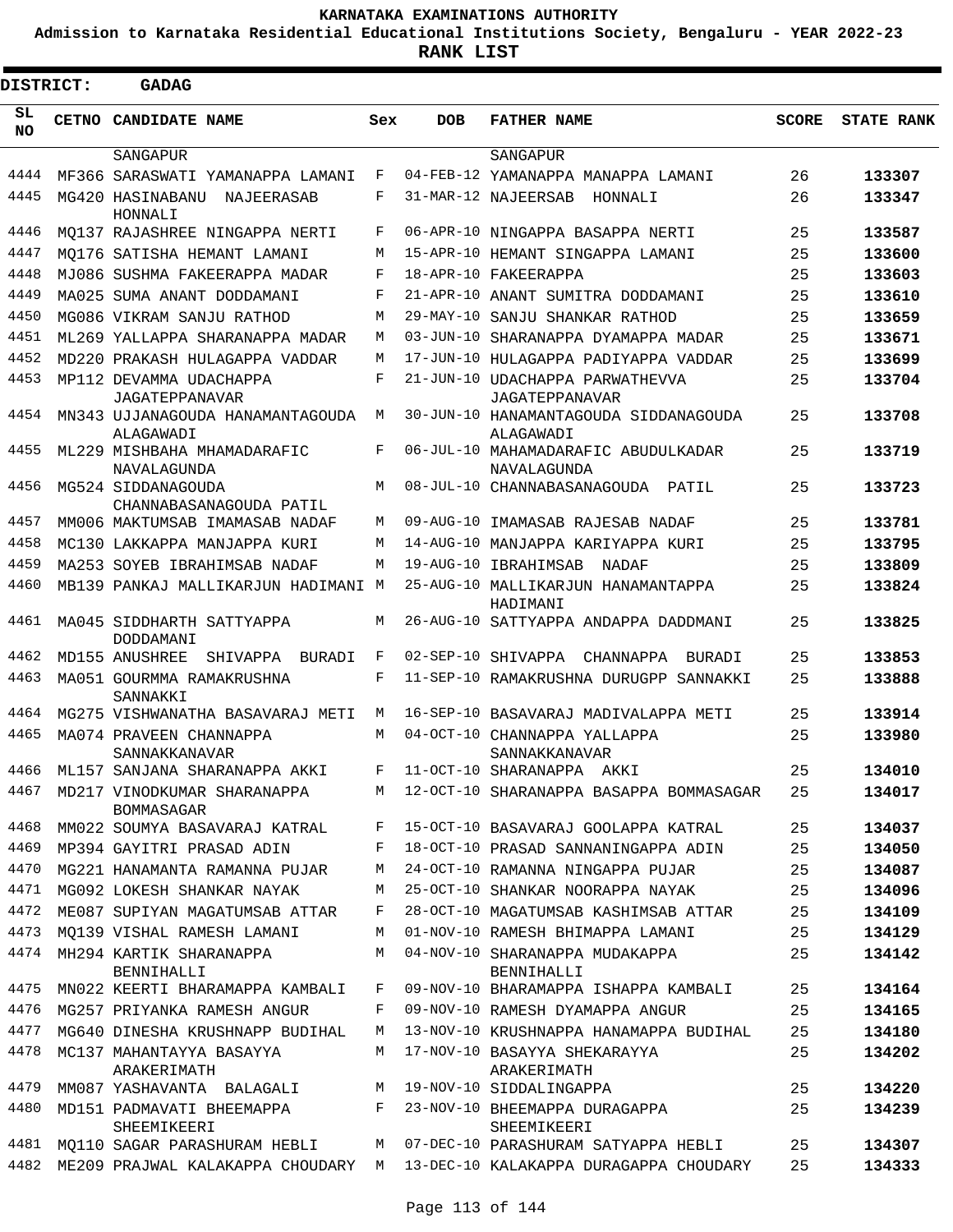**Admission to Karnataka Residential Educational Institutions Society, Bengaluru - YEAR 2022-23**

**RANK LIST**

| <b>DISTRICT:</b> | <b>GADAG</b>                                         |       |                   |                                                     |              |                   |
|------------------|------------------------------------------------------|-------|-------------------|-----------------------------------------------------|--------------|-------------------|
| SL<br><b>NO</b>  | CETNO CANDIDATE NAME                                 | Sex   | <b>DOB</b>        | <b>FATHER NAME</b>                                  | <b>SCORE</b> | <b>STATE RANK</b> |
| 4483             | MA133 MADU RAJAPPA CHUKKADI                          | F     |                   | 19-DEC-10 RAJAPPA VEERUPAXAPPA CHUKKADI             | 25           | 134364            |
| 4484             | MG026 NAGAMMA PAKKIRAPPA HARIJAN                     | F     |                   | 19-DEC-10 PAKKIRAPPA DYAMAPPA HARIJAN               | 25           | 134366            |
| 4485             | ME167 KAVYASHRI CHANDRAPPA<br><b>CHAVHAN</b>         | F     |                   | 01-JAN-11 CHANDRAPPA KHEMAPPA CHAVHAN               | 25           | 134467            |
| 4486             | MD194 YUVARAJ DEVENDRAPPA LAMANI                     | М     |                   | 01-JAN-11 DEVENDRAPPA SOMALEPPA LAMANI              | 25           | 134538            |
| 4487             | MG405 SACHIN FAKKIRAPPA<br>ADAMMANAVAR               | М     |                   | 09-JAN-11 FAKKIRAPPA MARITAMMAPPA<br>ADAMMANAVAR    | 25           | 134602            |
| 4488             | MH134 DEEPA SHARANAPPA KUNDRALLI                     | F     |                   | 11-JAN-11 SHARANAPPA PAKKIRAPPA<br>KUNDRALLI        | 25           | 134616            |
| 4489             | MP176 VEENA SHIVAPPA LAMANI                          | F     | 19-JAN-11         | SHIVAPPA HANAMANTAPPA LAMANI                        | 25           | 134677            |
| 4490             | MP239 MANIKANTA TIPPANNA ANGADI                      | М     |                   | 22-JAN-11 TIPPANNA<br>M ANGADI                      | 25           | 134697            |
| 4491             | MH032 SINCHANA SHEKHAPPA PUJAR                       | F     | 22-JAN-11         | SHEKHAPPA BHARAMAPPA PUJAR                          | 25           | 134699            |
| 4492             | MK027 PAVITRA MANJAPPA TURNOOR                       | F     |                   | 24-JAN-11 MANJAPPA<br>TURNOOR                       | 25           | 134705            |
| 4493             | MA331 SHAKUNTALA SRIKANTA GADAGIN F                  |       | 26-JAN-11         | SRIKANTA HANAMANTHAPPA<br>GADAGIN                   | 25           | 134716            |
| 4494             | MM071 ASMA SHEKASAB YALIGAR                          | F     |                   | 01-FEB-11 SHEKSAB KHAJESAB YALIGAR                  | 25           | 134757            |
| 4495             | MF505 ANU BASAVARAJ KAMMAR                           | F     |                   | 05-FEB-11 BASAVARAJ LAXMAN KAMMAR                   | 25           | 134794            |
| 4496             | MD336 TIRUPATI TAVAREPPA RATHOD                      | М     | 06-FEB-11         | TAVAREPPA PANDAPPA RATHOD                           | 25           | 134809            |
| 4497             | MK001 BASAVARAJGOUDA RACHANAGOUDA M<br>RACHANAGOUDRA |       |                   | 07-FEB-11 RACHANAGOUDA RUDRAGOUDA<br>RACHANAGOUDRA  | 25           | 134810            |
| 4498             | ME049 SHARANAPPA BASAVARAJ<br>NAGARAL                | M     |                   | 09-FEB-11 BASAVARAJ BASAPPA NAGARAL                 | 25           | 134842            |
| 4499             | MH321 MANJUNATHA<br>BASAPPA<br>ABBIGERI              | М     |                   | 13-FEB-11 BASAPPA YALLAPPA ABBIGERI                 | 25           | 134870            |
| 4500             | MK201 RUKMAVVA YAMANAPPA SANAWAD                     | F     |                   | 13-FEB-11 YAMANAPPA                                 | 25           | 134873            |
| 4501             | MP017 PINKI PEERAPPA LAMANI                          | F     |                   | 18-FEB-11 PEERAPPA VACHAPPA LAMANI                  | 25           | 134902            |
| 4502             | ML161 SHIVAKUMAR CHANDRAKANT<br>PAWADASHETTI         | М     |                   | 22-FEB-11 CHANDRAKANT VEERAPPA<br>PAWADASHETTI      | 25           | 134932            |
| 4503             | MD107 VIJAYALAXMI SHARANAPPA<br><b>BANDI</b>         | F     |                   | 26-FEB-11 SHARANAPPA VIRAPPA BANDI                  | 25           | 134960            |
| 4504             | MF572 DEEPA ISHAPPA LAMANI                           | F     |                   | 27-FEB-11 ISHAPPA LACHHAPPA LAMANI                  | 25           | 134967            |
| 4505             | MJ192 SIDDARUDHA BASAPPA TALAWAR                     | М     | 28-FEB-11 BASAPPA | TALAWAR                                             | 25           | 134982            |
|                  | 4506 MN360 SNEHA SHARANAGOUDA<br>DESAIGOUDRA         | F     |                   | 03-MAR-11 SHARANAGOUDA SHARANAGOUDA<br>DESAIGOUDRA  | 25           | 135006            |
| 4507             | MM017 RUKSANABANU ABDULSAB<br>BETEGERI               | F     |                   | 04-MAR-11 ABDULSAB BUDNESAB BETEGERI                | 25           | 135015            |
| 4508             | MN302 AKASH HANAMANTAPPA<br>BIJAGUPPI                |       |                   | M 10-MAR-11 HANAMANTAPPA SANNAYALLAPPA<br>BIJAGUPPI | 25           | 135069            |
| 4509             | MP315 ARATI GANGAPPA LAMANI                          | F     |                   | 23-MAR-11 GANGAPPA GANAPPA LAMANI                   | 25           | 135184            |
| 4510             | MD090 MANIKANTA SHANKRAPPA<br>HATTIMANI              | M     |                   | 26-MAR-11 SHANKRAPPA HANAMAPPA<br>HATTIMANI         | 25           | 135215            |
| 4511             | ML016 SHANKRAMMA SUBHASH<br>SANKANNAVAR              | $F -$ |                   | 26-MAR-11 SUBHASH SHANKRAPPA<br>SANKANNAVAR         | 25           | 135219            |
| 4512             | MG453 NETRAVATI DHARMAPPA<br><b>BUDIHAL</b>          | $F -$ |                   | 27-MAR-11 DHARMAPPA CHANNAPPA BUDIHAL               | 25           | 135229            |
| 4513             | MD445 PRAJWAL MARUTI VALIKAR                         | M     |                   | 27-MAR-11 MARUTI VALIKAR                            | 25           | 135231            |
|                  | 4514 MG520 DEVAMMA NAGAPPA DONNI                     | F     |                   | 28-MAR-11 NAGAPPA DONNI                             | 25           | 135238            |
|                  | 4515 MG523 MALLIKARJUNA                              | M     |                   | 01-APR-11 SHEKHAPPA ANVERI BHARAMAPPA               | 25           | 135280            |
| 4516             | MF365 ROHAN SINGAPPA LAMANI                          | M     |                   | 02-APR-11 SINGAPPA RAMAPPA LAMANI                   | 25           | 135292            |
| 4517             | MA142 SANJANAGOUDA SHANKARGOUDA<br>PATIL             | M     |                   | 02-APR-11 SHANKARGOUDA ISWARGOUDA PATIL             | 25           | 135295            |
|                  | 4518 ML030 SHARANAPPA SHIVAPPA<br>TALABATTI          | M     |                   | 22-APR-11 SHIVAPPA VEERAPPA TALABATTI               | 25           | 135505            |
| 4519             | MH015 VEERESH NAGARAJ MALLAPUR                       | M     |                   | 22-APR-11 NAGARAJ RAMANNA MALLAPUR                  | 25           | 135507            |
| 4520             | MH081 SHRIDHAR HONNAPPA HYATI                        | M     |                   | 26-APR-11 HONNAPPA YALLAPPA HYATI                   | 25           | 135553            |
|                  |                                                      |       | Page 114 of 144   |                                                     |              |                   |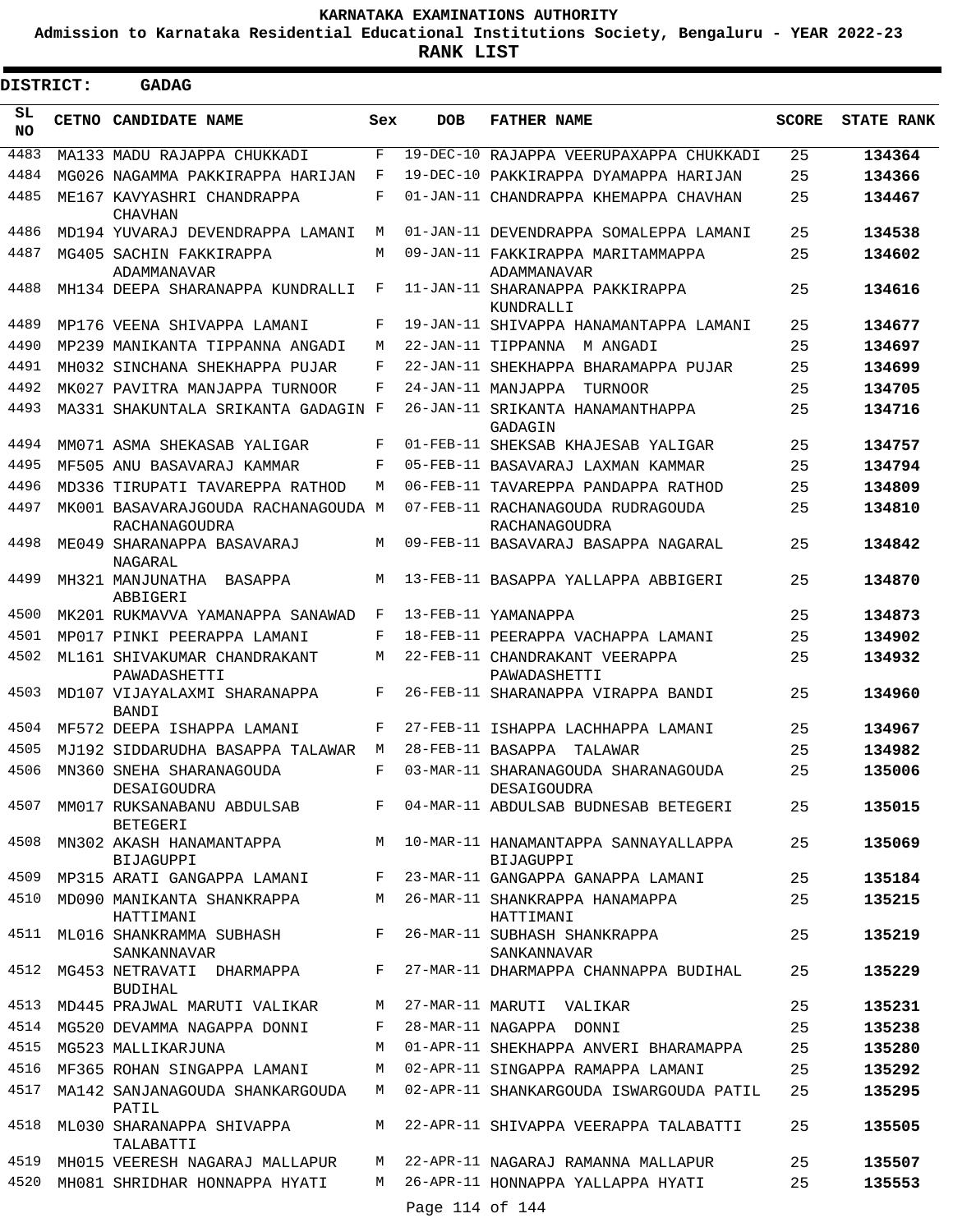**Admission to Karnataka Residential Educational Institutions Society, Bengaluru - YEAR 2022-23**

| <b>DISTRICT:</b> | <b>GADAG</b>                                   |     |                   |                                                                                |              |                   |
|------------------|------------------------------------------------|-----|-------------------|--------------------------------------------------------------------------------|--------------|-------------------|
| SL<br><b>NO</b>  | CETNO CANDIDATE NAME                           | Sex | <b>DOB</b>        | <b>FATHER NAME</b>                                                             | <b>SCORE</b> | <b>STATE RANK</b> |
| 4521             | MH276 DIVYA FAKKIRAPPA<br>VENKANAGOUDRA        | F   |                   | 29-APR-11 FAKKIRAPPA HANUMAPPA<br>VENKANAGOUDRA                                | 25           | 135579            |
| 4522             | MH073 RADHA UMESH HADIMANI                     | F   |                   | 30-APR-11 UMESH SHIVAPPA HADIMANI                                              | 25           | 135596            |
| 4523             | MC079 AKSHA LAXAMAPPA PUJAR                    | M   |                   | 03-MAY-11 LAXAMPPA SANNAYALLAPPA PUJAR                                         | 25           | 135621            |
| 4524             | MB055 SHIVARAJ REVANAPPA<br><b>BANDIVADDAR</b> | M   |                   | 04-MAY-11 REVANAPPA BANDIVADDAR                                                | 25           | 135641            |
| 4525             | MM123 PUTTARAJA BALAPPA TALAVARA               | M   |                   | 05-MAY-11 BALAPPA SHARANAPPA TALAVARA                                          | 25           | 135651            |
| 4526             | MH185 NANDINI SHARANAPPA KAVALUR               | F   |                   | 15-MAY-11 SHARANAPPA HANAMAPPA KAVALUR                                         | 25           | 135755            |
| 4527             | MG402 REKHA YALLAPPA GADAG                     | F   |                   | 16-MAY-11 YALLAPPA ADIVEPPA GADAG                                              | 25           | 135764            |
| 4528             | ML093 VAISHNAVI UMESGOUDA PATIL                | F   |                   | 26-MAY-11 UMESGOUDA MALLANAGOUDA PATIL                                         | 25           | 135869            |
| 4529             | MH351 VIDYA NAGARAJ HOSAMATHA                  | F   |                   | 26-MAY-11 NAGARAJ SHKADAKSHARAYYA<br>HOSAMATHA                                 | 25           | 135870            |
| 4530             | MF525 ABHISHEK SHANKRAPPA LAMANI               | M   |                   | 31-MAY-11 SHANKRAPPA HEERAPPA LAMANI                                           | 25           | 135909            |
| 4531             | MK251 SAVITA ISHWAR SHANTAGERI                 | F   |                   | 31-MAY-11 ISHWAR SHIDLINGAPPA<br>SHANTAGERI                                    | 25           | 135912            |
| 4532             | MN100 VIJAYAKUMAR SHARANAPPA<br><b>GOUDAR</b>  | М   |                   | 01-JUN-11 SHARANAPPA HANUMANTAGOUDA<br><b>GOUDAR</b>                           | 25           | 135946            |
| 4533             | MN232 TOUFIQAHAMMAD KAJESAB<br>JAKKALI         | M   | 11-JUN-11 KAJESAB | JAKKALI                                                                        | 25           | 136078            |
| 4534             | ML305 PRATIBHA<br>HANUMAPPA<br>PATIL           | F   |                   | 12-JUN-11 HANUMAPPA NILAPPA<br>PATIL                                           | 25           | 136085            |
| 4535             | MH303 ANJUMA JANDISAB IRAKAL                   | F   |                   | 20-JUN-11 JANDISAB<br>IRAKAL                                                   | 25           | 136180            |
| 4536             | ME115 SHIVANAMMA BASAVRAJ<br>KATTIMANI         | F   |                   | 22-JUN-11 BASAVARAJ KALAKAPPA KATTIMANI                                        | 25           | 136213            |
| 4537             | MK131 NIDHA BUDNESAB SUREBAN                   | F   |                   | 23-JUN-11 BUDNESAB                                                             | 25           | 136222            |
| 4538             | MJ345 ARATHI PARASAPPA KONANNAVAR F            |     |                   | 25-JUN-11 PARASAPPA                                                            | 25           | 136240            |
| 4539             | MB241 BASAVARAJ SHANTAGOUDA<br>CHILAKAMUKI     | M   |                   | 26-JUN-11 SHANTANGOUDA ANDANGOUDA<br>CHILAKAMUKI                               | 25           | 136257            |
| 4540             | MK135 GANGAVVA SHIVAJI KOLIWAD                 | F   |                   | 26-JUN-11 SHIVAJI GANGAPPA KOLIWAD                                             | 25           | 136262            |
| 4541             | MC012 AMIT TIMMANNA PUJAR                      | M   |                   | 28-JUN-11 TIMMANNA YAMKAPPA PUJAR                                              | 25           | 136291            |
| 4542             | MG385 GAYATRI NAGARAJ JALAGAR                  | F   |                   | 29-JUN-11 NAGARAJ MUDIYAPPA JALAGAR                                            | 25           | 136305            |
| 4543             | MH147 MEGHA BASAPPA PUJAR                      | F   |                   | 02-JUL-11 BASAPPA NINGAPPA PUJAR                                               | 25           | 136350            |
| 4544             | LOKAPPA LAMANI<br>MG642 PALLAVI                | F   |                   | 06-JUL-11 LOKAPPA SAKRAPPA LAMANI                                              | 25           | 136402            |
|                  |                                                |     |                   | 4545 MA369 SAMARTH SHIVANAND MULAGUND M 14-JUL-11 SHIVANAND LACCHAPPA MULAGUND | 25           | 136517            |
| 4546             | MJ161 SUDHRSHAN SIDDAPPA PUJAR                 | M   |                   | 15-JUL-11 SIDDAPPA HANAMAPPA PUIJAR                                            | 25           | 136531            |
| 4547             | MG144 JYOTI HALSHANKRAPPA<br>MADAPUR           | F   |                   | 16-JUL-11 HALSHANKRAPPA NEELAPPA<br>MADAPUR                                    | 25           | 136532            |
| 4548             | MK074 PRIYANKA SIDDAYYA HIREMATH               | F   |                   | 16-JUL-11 SIDDAYYA                                                             | 25           | 136537            |
| 4549             | MM023 VIJAYALAXMMI HUCHCHIRAPPA<br>SHIDLIGERI  | F   |                   | 18-JUL-11 HUCHCHIRAPPA RAMANA<br>SHIDLIGERI                                    | 25           | 136572            |
| 4550             | MA257 GANESH HADIMANI                          | М   |                   | 23-JUL-11 MANJAPPA YALLAPPA HADIMANI                                           | 25           | 136635            |
| 4551             | MA321 GOUTAM GOVIND RATHOD                     | М   |                   | 28-JUL-11 GOVINDAPPA HARIYAPPA RATHOD                                          | 25           | 136698            |
| 4552             | MP025 PADMA NARASAPPA HARIJAN                  | F   |                   | 03-AUG-11 NARASAPPA MADEVAPPA HARIJAN                                          | 25           | 136768            |
| 4553             | MG169 NAGARAJ DEVAPPA PAWAR                    | M   |                   | 05-AUG-11 DEVAPPA LACHCHAPPA PAWAR                                             | 25           | 136790            |
| 4554             | MB009 ROHINI KALLAPPA NIDAVANI                 | F   |                   | 06-AUG-11 KALLAPPA SHAMBHULINGAPPA<br>NIDAVANI                                 | 25           | 136811            |
| 4555             | MN051 ABHISHEK BASAVARAJ HUGAR                 | М   |                   | 07-AUG-11 BASAVARAJ MAHESHAPPA HUGAR                                           | 25           | 136814            |
| 4556             | MP223 DYAMAJJA MANJUNATHA<br>GUTTEMANAVAR      | M   |                   | 11-AUG-11 MANJUNATHA HANUMAPPA<br>GUTEMMANAVAR                                 | 25           | 136856            |
| 4557             | MJ070 CHANDRASHEKHAR BASAVARAJ<br>MURAGOD      | M   |                   | 12-AUG-11 BASAVARAJ MURAGOD                                                    | 25           | 136863            |
| 4558             | MO089 GOURAMMA MANJAPPA HARIJAN                | F   |                   | 13-AUG-11 MANJAPPA MAILAPPA HARIJAN                                            | 25           | 136870            |
| 4559             | MK071 SAMEER BISMILLA KADAKOL                  | М   |                   | 16-AUG-11 BISMILLA IMAMASAB KADAKOL                                            | 25           | 136911            |
| 4560             | MG683 KIRAN SHARANAPPA<br>DODDAYAPPANAVAR      | M   |                   | 17-AUG-11 SHARANAPPA DODDANINGAPPA<br>DODDAYAPPANAVAR                          | 25           | 136918            |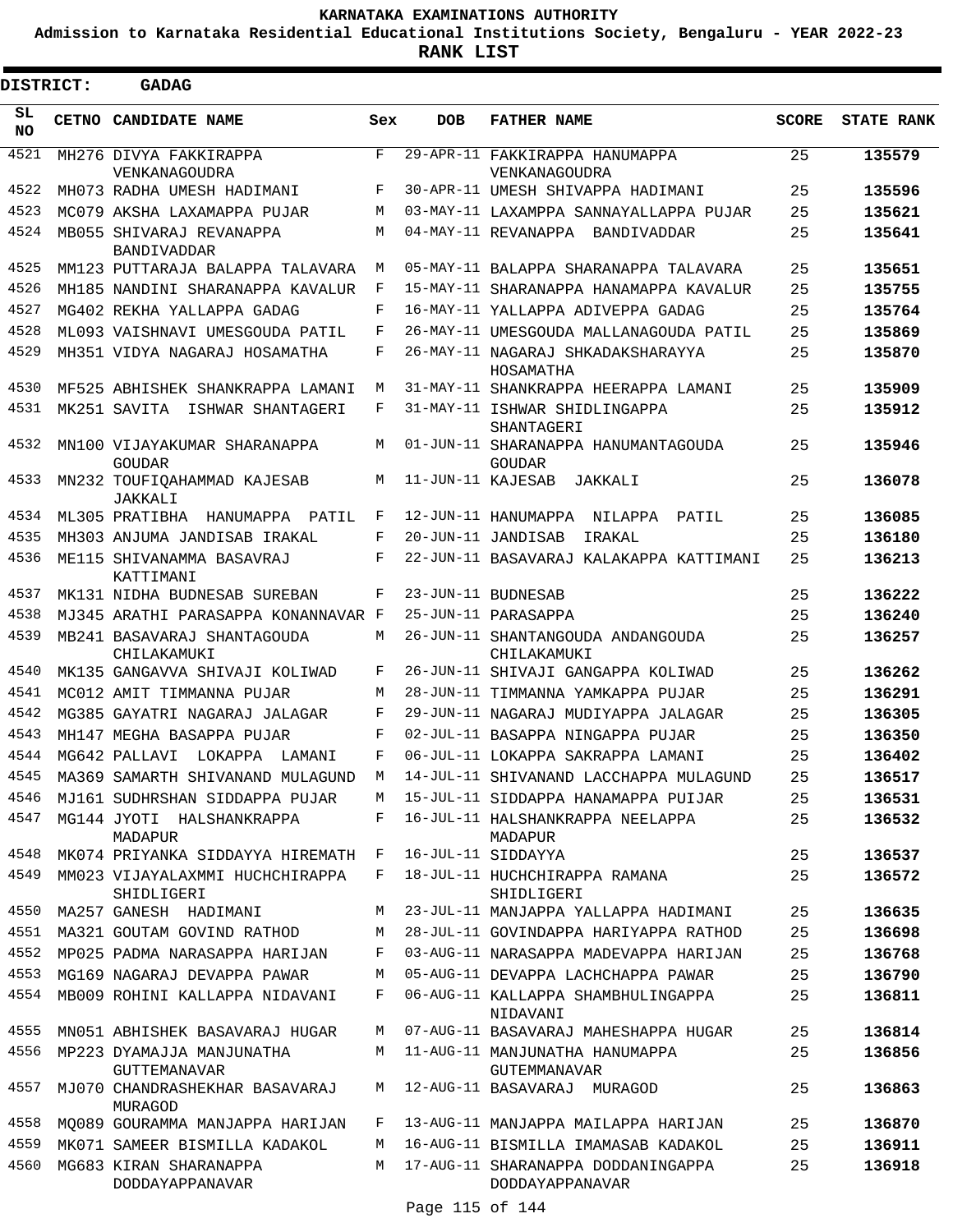**Admission to Karnataka Residential Educational Institutions Society, Bengaluru - YEAR 2022-23**

| <b>DISTRICT:</b> |  | GADAG                                                                    |            |                    |                                                                          |              |                   |
|------------------|--|--------------------------------------------------------------------------|------------|--------------------|--------------------------------------------------------------------------|--------------|-------------------|
| SL<br><b>NO</b>  |  | <b>CETNO CANDIDATE NAME</b>                                              | Sex        | <b>DOB</b>         | <b>FATHER NAME</b>                                                       | <b>SCORE</b> | <b>STATE RANK</b> |
| 4561             |  | MA295 SAHANA BHADRAPUR                                                   | $_{\rm F}$ |                    | 21-AUG-11 CHANNAYYA P B                                                  | 25           | 136968            |
| 4562             |  | MF084 YALLAMMA FAKKIRESH<br>DODDAMANI                                    | F          |                    | 23-AUG-11 FAKKIRESH HANAMANTAPPA<br>DODDAMANI                            | 25           | 136989            |
| 4563             |  | MC195 ANUSHREE<br>BEDAVATTI                                              | F          |                    | 24-AUG-11 HUCHCHIRAPPA CHANNABASAPPA<br>BEDAVATTI                        | 25           | 136990            |
| 4564             |  | MO183 MUBARAK GOUSUSAB ANNIGERI                                          | М          |                    | 28-AUG-11 GOUSUSAB<br>ANNIGERI                                           | 25           | 137043            |
| 4565             |  | MG240 MUPEES HUSENSAB MALLADAD                                           | М          |                    | 29-AUG-11 HUSENSAB DAVALSAB MALLADAD                                     | 25           | 137051            |
| 4566             |  | ME107 KAVANA SHARANAPPA MANVI                                            | F          |                    | 31-AUG-11 SHARANAPPA CHANDAPPA MANVI                                     | 25           | 137063            |
| 4567             |  | MJ137 PARVATHI<br>MAHANTESHGOUDA<br>PATIL                                | F          |                    | 02-SEP-11 MAHANTESHGOUDA                                                 | 25           | 137080            |
| 4568             |  | ML154 BHASKAR FAKIRAGOUDA<br>RANGANNAVAR                                 | М          |                    | 05-SEP-11 FAKIRAGOUDA MALAKAJAPPA<br>RANGANNAVAR                         | 25           | 137112            |
| 4569             |  | MD345 ANJALI ISHAPPA GUGALOTTAR                                          | F          |                    | 08-SEP-11 ISHAPPA GUGALOTTAR                                             | 25           | 137148            |
| 4570             |  | MF483 SUCHITRA HANUMAPPA<br>JAGADMANI                                    | F          |                    | 14-SEP-11 HANUMAPPA                                                      | 25           | 137229            |
| 4571             |  | MP050 ADHITYA RAMESH KAMMAR                                              | М          |                    | 15-SEP-11 RAMESH SAHADEVAPPA KAMMAR                                      | 25           | 137230            |
| 4572             |  | MD262 AMBIKA KALAKAPPA KENCHI                                            | F          |                    | 16-SEP-11 KALAKAPPA JAGANNATHAPPA<br>KENCHI                              | 25           | 137242            |
| 4573             |  | MF050 JEEVAN RAVI NAYAK                                                  | M          |                    | 16-SEP-11 RAVI HOBANNA NAYAK                                             | 25           | 137246            |
| 4574             |  | MF597 V S ANITHA                                                         | F          |                    | 26-SEP-11 SHETTEPPA LACHAMAPPA WADDAR                                    | 25           | 137326            |
| 4575             |  | MM042 PRASHANT DODDAPPA HUNAGUNDA M                                      |            |                    | 28-SEP-11 DODDAPPA MALLAPPA HUNAGUNDA                                    | 25           | 137344            |
| 4576             |  | MF278 LAXMAN SHIVAPPA KOPPAD                                             | М          |                    | 30-SEP-11 SHIVAPPA HALAPPA KOPPAD                                        | 25           | 137363            |
| 4577             |  | MP416 TRUPTI MAHANTESH AKKI                                              | F          |                    | 30-SEP-11 MAHANTESH YOGESHAPPA AKKI                                      | 25           | 137373            |
| 4578             |  | MJ051 SOMASHEKHARAYYA<br>SIDDALINGSWAMI MANNURMATH                       | M          |                    | 09-OCT-11 SIDDALINGSWAMI                                                 | 25           | 137441            |
| 4579             |  | MP226 ASHVINI PUTTAPPA BHAJANTRI                                         | F          |                    | 27-OCT-11 PUTTAPPA MUDUKAPPA BHAJANTRI                                   | 25           | 137605            |
| 4580             |  | MF445 SOMASHEKHAR SAKRAPPA LAMANI M                                      |            |                    | 31-OCT-11 SAKRAPPA HALAPPA LAMANI                                        | 25           | 137641            |
| 4581             |  | MF096 MOHAN PARAMESHWARAPPA<br>LAMANI                                    | M          |                    | 06-NOV-11 PARAMESHWARAPPA PARASAPPA<br>LAMANI                            | 25           | 137675            |
| 4582             |  | MB224 ULLAS LAXMAN BHAJANTRI                                             | M          | 09-NOV-11 LAXMAN   | BHAJANTRI                                                                | 25           | 137704            |
| 4583             |  | MH250 JAIRAM MAHESH VAGHMODI                                             | М          |                    | 15-NOV-11 MAHESH TUKARAM VAGHMODI                                        | 25           | 137748            |
| 4584             |  | ML087 PALLAVI PRAKASHGOUD<br>CHIKANAGOUD                                 | F          |                    | 24-NOV-11 PRAKASHGOUD BASANGOUD<br>CHIKANAGOUD                           | 25           | 137815            |
| 4585             |  | MK003 SIDDAPPA SHIVANAND GONDI                                           | M          |                    | 24-NOV-11 SHIVANAND NINGAPPA GONDI                                       | 25           | 137819            |
| 4586             |  | MP366 ANJALI RAJU BANDIVADDAR                                            |            |                    | F 05-DEC-11 RAJU DURAGAPPA BANDIVADDAR                                   | 25           | 137905            |
| 4587             |  | MK059 MANJUNATH YALLAPPA<br>CHALAVANNAVAR                                |            |                    | M 10-DEC-11 YALLAPPA KARIYAPPA<br>CHALAVANNAVAR                          | 25           | 137946            |
| 4588             |  | ML047 PRAMOD MAILARAPPA KOPPADA                                          |            |                    | M 22-DEC-11 MAILARAPPA NEELAPPA KOPPADA                                  | 25           | 138029            |
|                  |  | 4589 MK078 VAISHALI RAMESH KUMBAR                                        |            | F 06-JAN-12 RAMESH |                                                                          | 25           | 138129            |
| 4590             |  | MA189 PRIYANKA SHANKRAPPA<br>KALAKUTAGI                                  | F          |                    | 24-JAN-12 SHANKRAPPA APPANNA KALAKUTAGI                                  | 25           | 138180            |
|                  |  | 4591 MA015 AMANULLA KADAMPUR                                             |            |                    | M 05-NOV-09 MAHAMMADIBRAHIM DAVALSAB<br>KADAMPUR                         | 24           | 138361            |
|                  |  | 4592 MA370 PRUTVIK UMESH PATIL M 30-JAN-10 UMESH PATIL                   |            |                    |                                                                          | 24           | 138418            |
|                  |  | 4593 MD016 PAVITRA KARIYAPPA<br>KENCHANNANAVAR                           |            |                    | F 17-FEB-10 KARIYAPPA                                                    | 24           | 138431            |
|                  |  |                                                                          |            |                    | 4594 MN080 PRAVEEN MANJUNATH MAMANI M 09-APR-10 MANJUNATH RAMAPPA MAMANI | 24           | 138475            |
|                  |  | 4595 MD038 LAKSHMAVVA PARASAPPA<br>CHAVHAN                               |            |                    | F 17-APR-10 PARASAPPA KRUSHNAPPA CHAVHAN                                 | 24           | 138484            |
| 4596             |  | ML121 SANJU SHIVALINGAPPA MADAR                                          |            |                    | M 23-MAY-10 SHIVALINGAPPA TA DURAGAVVA<br>MADAR                          | 24           | 138518            |
|                  |  | 4597 MP197 BHARAT MANJAPPA DOLLIN                                        |            |                    | M 14-JUN-10 MANJAPPA BHARAMAPPA DOLLIN                                   | 24           | 138545            |
|                  |  | 4598 ML064 AKASH RAMACHANDRA KABBARAGI M 19-JUN-10 RAMACHANDRA HANAMANTH |            |                    | KABBARAGI                                                                | 24           | 138551            |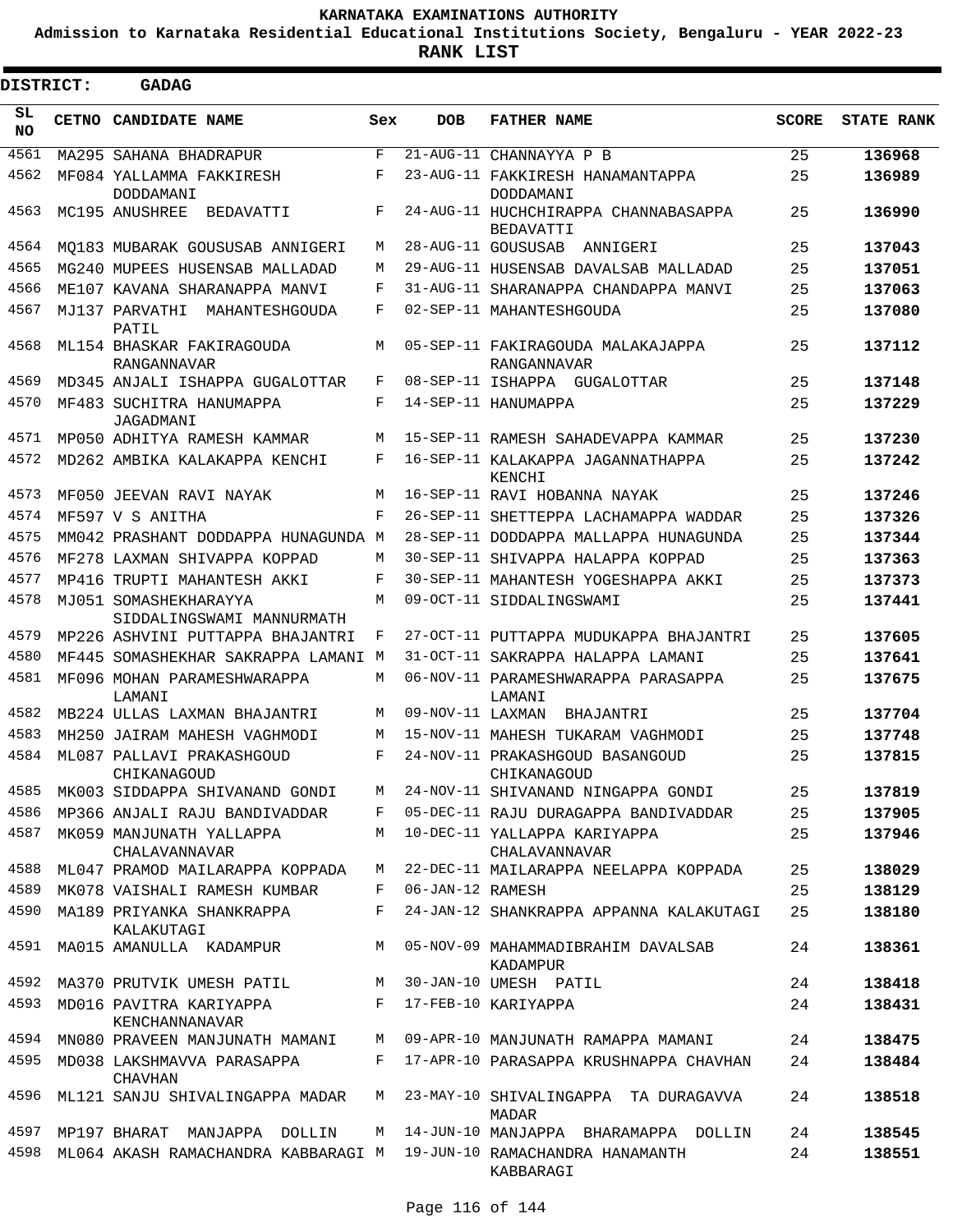**Admission to Karnataka Residential Educational Institutions Society, Bengaluru - YEAR 2022-23**

**RANK LIST**

Е

| <b>DISTRICT:</b> | <b>GADAG</b>                                                            |        |                   |                                                                                |              |                   |
|------------------|-------------------------------------------------------------------------|--------|-------------------|--------------------------------------------------------------------------------|--------------|-------------------|
| SL<br><b>NO</b>  | <b>CETNO CANDIDATE NAME</b>                                             | Sex    | <b>DOB</b>        | <b>FATHER NAME</b>                                                             | <b>SCORE</b> | <b>STATE RANK</b> |
| 4599             | MK154 GEETA ANNAPPA BHOOMANNAVAR                                        | F      |                   | 28-JUN-10 ANNAPPA SHIVALINGAPPA<br><b>BHOOMANNAVAR</b>                         | 24           | 138567            |
| 4600             | MP379 KIRAN RAVI LAMANI                                                 | М      |                   | 30-JUN-10 RAVI CHANDRAPPA LAMANI                                               | 24           | 138572            |
| 4601             | MG236 MUTTANNA DAKAPPA LAMANI                                           | M      |                   | 10-AUG-10 DAKAPPA PEERAPPA LAMANI                                              | 24           | 138628            |
| 4602             | MF234 JAGADESH VENKTESH LAMANI                                          | M      |                   | 11-AUG-10 VENKTESH LAKSHAPPA LAMANI                                            | 24           | 138630            |
| 4603             | MC199 BHARAT MANJUNATH KATTIMANI                                        | M      |                   | 21-AUG-10 MANJUNATH KATTIMANI                                                  | 24           | 138653            |
| 4604             | MH304 SHILPA GOPAL NAYAK                                                | F      |                   | 25-AUG-10 GOPAL LACHAMAPPA NAYAK                                               | 24           | 138666            |
| 4605             | MG446 VAISHALI PRAKASH BAMMANPAD                                        | F      |                   | 06-SEP-10 PRAKASH BHIMSINGH BAMMANPAD                                          | 24           | 138694            |
| 4606             | MP299 HOLALAVVA DHARMANNA<br>VESHAGAR                                   | F      |                   | 07-SEP-10 DHARMANNA DEVINDRAPPA<br>VESHAGAR                                    | 24           | 138697            |
| 4607             | MP157 AKASH ASHOKA KAMADOLLI                                            | M      | 19-SEP-10 ASHOKA  | KAMADOLLI                                                                      | 24           | 138745            |
| 4608             | MH212 PARASHURAM YALLAPPA CHITTI                                        | M      |                   | 30-SEP-10 YALLAPPA VIRUPAKSHAPPA CHITTI                                        | 24           | 138782            |
| 4609             | MG538 NIRMALA PARAMESH NAYAKA                                           | F      |                   | 03-OCT-10 PARAMESH SHIVAPPA NAYAKA                                             | 24           | 138807            |
| 4610             | MN005 SACHIN BASAPPA MADAR                                              | M      |                   | 05-OCT-10 BASAPPA BHEEMAPPA MADAR                                              | 24           | 138818            |
| 4611             | MG465 VINAYAK SIDDAYYA<br>HIREMATH                                      | M      |                   | 11-OCT-10 SIDDAYYA<br>HIREMATH                                                 | 24           | 138850            |
| 4612             | MG363 YOGEESH DEVAPPA KORLAHALLI                                        | M      | 12-OCT-10 DEVAPPA |                                                                                | 24           | 138855            |
| 4613             | MP133 BHARAT CHIDANANDAPPA HYADLA M                                     |        |                   | 16-OCT-10 CHIDANANDAPPA MANAPPA HYADLA                                         | 24           | 138874            |
| 4614<br>4615     | MG102 GANGADHAR MALAKAPPA<br>AADAMMANAVAR<br>MJ154 NINGAPPA SANGAPPA    | M<br>М |                   | 19-OCT-10 MALAKAPPA MUDAKAPPA<br>AADAMMANAVAR<br>22-OCT-10 SANGAPPA SATHANNVAR | 24<br>24     | 138890<br>138909  |
|                  | SATANNAVAR                                                              |        |                   |                                                                                |              |                   |
| 4616             | MF549 ARUN ARJUN LAMANI                                                 | M      |                   | 28-OCT-10 ARJUN CHOLAPPA LAMANI                                                | 24           | 138941            |
| 4617             | MP364 MADHU SURESHA POOJAR                                              | F      |                   | 30-OCT-10 SURESHA KARIYAPPA POOJAR                                             | 24           | 138957            |
| 4618             | MG320 VENKATESH RAMESH KULAKARNI                                        | M      |                   | 02-NOV-10 RAMESH BEEMARAV KULAKARNI                                            | 24           | 138977            |
| 4619             | MF187 PRAVEENA GUDDAPPA LAMANI                                          | M      |                   | 03-NOV-10 GUDDAPPA LALAPPA LAMANI                                              | 24           | 138980            |
| 4620             | ME098 BHAGYALAKSHMI SHARANAPPA<br>ANGADI                                | F      |                   | 05-NOV-10 SHARANAPPA BASAPPA ANGADI                                            | 24           | 138988            |
| 4621             | MP013 MAHAMADABI ALLASAB HAMSAGAR F                                     |        | 13-NOV-10 ALLASAB | HAMSAGAR                                                                       | 24           | 139028            |
| 4622             | MH327 KARTIK SHEKHAPPA HAVALAD                                          | M      |                   | 27-NOV-10 SHEKHAPPA<br>HAVALAD                                                 | 24           | 139080            |
| 4623             | MG023 SHANKARA SHIVAPPA MURADI                                          | M      |                   | 27-NOV-10 SHIVAPPA MARADEPPA MURADI                                            | 24           | 139082            |
| 4624             | MP049 SRUSHTHI RAMESH HAGGAD                                            | F      | 10-DEC-10 RAMESH  | HAGGAD                                                                         | 24           | 139160            |
| 4625             | MP052 RAMESH BHEEMAPPA<br>PARASAPPANAVAR                                | M      |                   | 30-DEC-10 BHEEMAPPA PARASAPPA<br>PARASAPPANAVAR                                | 24           | 139250            |
| 4626             | MD342 VEERESH CHANNAPPA RATHOD                                          | M      |                   | 09-JAN-11 CHANNAPPA TIPPANNA RATHOD                                            | 24           | 139382            |
| 4627             | MN365 SAGAR BHEEMAPPA NAGAVI                                            | М      |                   | 20-JAN-11 BHEEMAPPA UDACHAPPA NAGAVI                                           | 24           | 139460            |
| 4628             | MF347 VIJAYALAXMI HANAMANTAPPA<br><b>UPPAR</b>                          | F      |                   | 21-JAN-11 HANAMANTAPPA GIRIYAPPA UPPAR                                         | 24           | 139473            |
| 4629             | MP135 ABHIMANYU BASAVARAJ<br>HALLEMMANAVAR                              | M      |                   | 31-JAN-11 BASAVARAJ                                                            | 24           | 139509            |
| 4630<br>4631     | MH089 SANJEEV GUDADAPPA HALEMANI                                        | М      |                   | 06-FEB-11 GUDADAPPA BASAPPA HALEMANI                                           | 24           | 139550            |
|                  | MA350 VASANT KARIYAPPA GARWAD                                           | М      |                   | 12-FEB-11 KARIYAPPA GARWAD                                                     | 24           | 139585            |
| 4632             | MA070 BUSHRA RAIMANSAB UAMCHAGI                                         | F      |                   | 28-FEB-11 RAIMANSAB JEEVANSAB UMACHAGI                                         | 24           | 139687            |
| 4633             | MG115 SHWETA BASAVARAJ KALI                                             | F      |                   | 01-MAR-11 BASAVARAJ GONIBASAPPA KALI                                           | 24           | 139702            |
| 4634             | MG746 SANJANA MAILARAPPA DONI                                           | F      |                   | 04-MAR-11 MAILARAPPA SATYAPPA DONI                                             | 24           | 139727            |
| 4635<br>4636     | MC259 ASHWINI U MALAGIMANI                                              | F      | 07-MAR-11 UMESH   |                                                                                | 24           | 139742            |
| 4637             | MQ006 RAJABHAKSHI FAKRUSAB HALAGI M<br>MG667 ABDULKHADAR MOHMMEDRAFIQUE | М      |                   | 08-MAR-11 FAKRUSAB BAKSHARSAB HALAGI                                           | 24           | 139753            |
|                  | MULLA                                                                   |        |                   | 12-MAR-11 MOHMMEDRAFIQUE MULLA                                                 | 24           | 139786            |
| 4638             | MG411 HUSENSAB MABUSAB ALURU                                            | M      |                   | 16-MAR-11 MABUSAB HUSENSAB ALURU                                               | 24           | 139824            |
| 4639             | MP232 ANITA SHIVAPUTRAPPA TONDUR                                        | F      |                   | 17-MAR-11 SHIVAPUTRAPPA GOVINDA TONDUR                                         | 24           | 139829            |
| 4640             | MF533 ROHEET MALLESHAPPA LAMANI                                         | M      |                   | 18-MAR-11 MALLESHAPPA MANAPPA LAMANI                                           | 24           | 139841            |
| 4641             | MJ088 BASAVARAJ YALLAPPA                                                | М      |                   | 21-MAR-11 YALLAPPA BASAPPA SHANTAGERI                                          | 24           | 139852            |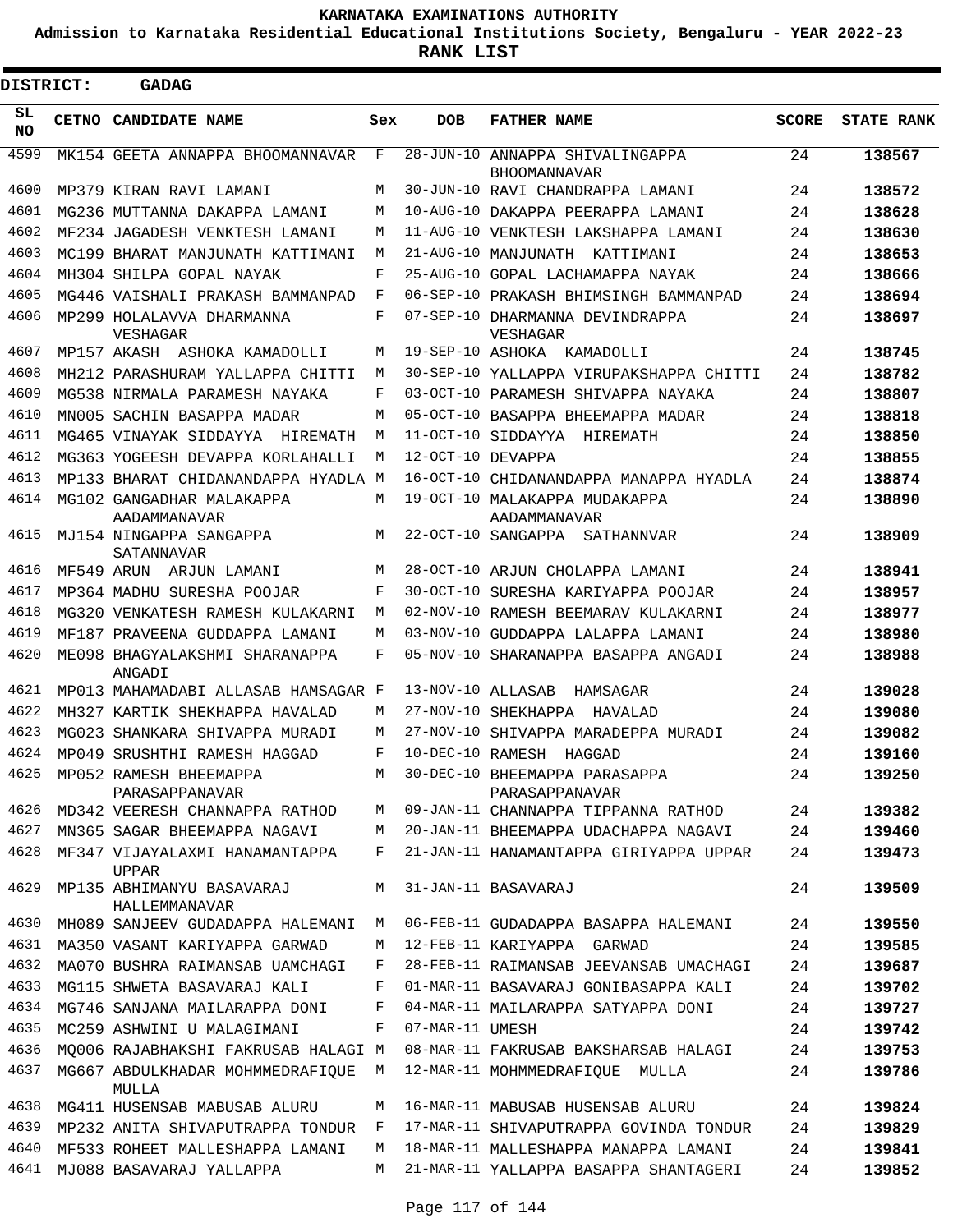**Admission to Karnataka Residential Educational Institutions Society, Bengaluru - YEAR 2022-23**

ı

| <b>DISTRICT:</b> |  | <b>GADAG</b>                               |     |                   |                                                    |              |                   |
|------------------|--|--------------------------------------------|-----|-------------------|----------------------------------------------------|--------------|-------------------|
| SL<br>NO.        |  | CETNO CANDIDATE NAME                       | Sex | <b>DOB</b>        | <b>FATHER NAME</b>                                 | <b>SCORE</b> | <b>STATE RANK</b> |
|                  |  | SHANTAGERI                                 |     |                   |                                                    |              |                   |
| 4642             |  | ML102 BHAGYA BASAVARAJA SAVADATTI F        |     |                   | 23-MAR-11 BASAVARAJA VEERAPPA SAVADATTI            | 24           | 139867            |
| 4643             |  | MA452 NAGESH<br>RUDRESH LAMANI             | М   | 25-MAR-11 RUDRESH |                                                    | 24           | 139890            |
| 4644             |  | MH210 YOGEESHA RAMESH HONNURA              | M   |                   | 26-MAR-11 RAMESH DODDAGUDDAPPA HONNURA             | 24           | 139903            |
| 4645             |  | MG449 IRANNA VEERABHADRAPPA<br>ABBIGERI    | M   |                   | 27-MAR-11 VEERABHADRAPPA IRAPPA<br>ABBIGERI        | 24           | 139906            |
| 4646             |  | MF038 VIDYADHAR BASAVARAJ ITAGI            | M   |                   | 27-MAR-11 BASAVARAJ TIPPANNA ITAGI                 | 24           | 139912            |
| 4647             |  | MP061 VEENA IRANNA KUMBAR                  | F   |                   | 29-MAR-11 IRANNA KUMBAR                            | 24           | 139932            |
| 4648             |  | MG082 JYOTI IRAPPA VITHALAPUR              | F   |                   | 03-APR-11 IRAPPA YALLAPPA VITHALAPUR               | 24           | 139977            |
| 4649             |  | MF006 SINDHU<br>GANGADHAR<br>GUDAGERI F    |     |                   | 05-APR-11 GANGADHAR VIRUPAKSHAPPA<br>GUDAGERI      | 24           | 140001            |
| 4650             |  | MA334 CHANDRIKA GANESH LAMANI              | F   |                   | 06-APR-11 GANESH MUNIYAPPA LAMANI                  | 24           | 140005            |
| 4651             |  | MG111 REKHA CHANNAVEERAPPA<br>NANDAGAVI    | F   |                   | 07-APR-11 CHANNAVEERAPPA HANAMANTAPPA<br>NANDAGAVI | 24           | 140017            |
| 4652             |  | ME048 VISHNU SHEKHAPPA LAMANI              | M   |                   | 08-APR-11 SHEKHAPPA<br>LAMANI                      | 24           | 140029            |
| 4653             |  | MF252 NANDITA RAMESH LAMANI                | F   |                   | 10-APR-11 RAMESH DURAGAPPA LAMANI                  | 24           | 140049            |
| 4654             |  | MB176 SANTOSH MANJUNATH GOUDRA             | M   |                   | 14-APR-11 MANJUNATH CHANDANAGOUDA<br>GOUDRA        | 24           | 140090            |
| 4655             |  | MB256 ROHIT SHEKAPPA LAMANI                | M   |                   | 16-APR-11 SHEKAPPA                                 | 24           | 140107            |
| 4656             |  | MA185 SHRIKANT JAGADISH POOJAR             | M   |                   | 23-APR-11 JAGADISH NILAPPA POOJAR                  | 24           | 140158            |
| 4657             |  | ME045 ANITA HANAMAPPA VARAGAR              | F   |                   | 25-APR-11 HANAMAPPA VARAGAR                        | 24           | 140170            |
| 4658             |  | MA405 ANJU MUDAKAPPA SANDAKAD              | F   |                   | 28-APR-11 MUDAKAPPA SANNAYALLAPPA<br>SANDAKAD      | 24           | 140202            |
| 4659             |  | MG481 PRAMODA RAMAPPA HANCHINALA           | M   |                   | 29-APR-11 RAMAPPA NAGAPPA HANCHINALA               | 24           | 140222            |
| 4660             |  | MG261 SHREERAM MUTTAPPA<br>SHIRANAHALLI    | M   |                   | 30-APR-11 MUTTAPPA TIPPANNA<br>SHIRANAHALLI        | 24           | 140240            |
| 4661             |  | MG607 CHANDANA RAMESH LAMANI               | F   |                   | 01-MAY-11 RAMESH VAGHAPPA LAMANI                   | 24           | 140246            |
| 4662             |  | MD239 NAVEEN KUMAR KALAKAPPA<br>PURTHAGERI | M   |                   | 01-MAY-11 KALAKAPPA YAMANAPPA<br>PURTHAGERI        | 24           | 140251            |
| 4663             |  | MH302 SUBHAS NAGAPPA NAVALI                | M   |                   | 02-MAY-11 NAGAPPA HANAMAPPA NAVALI                 | 24           | 140268            |
| 4664             |  | MB077 FAKKIRESH KUMARSWAMI<br>PUJAR        | M   |                   | 05-MAY-11 KUMARSWAMI<br>NINGAYYA PUJAR             | 24           | 140290            |
| 4665             |  | ME165 AMRUTA SHEKAPPA TALAWAR              | F   |                   | 06-MAY-11 SHEKAPPA DURAGAPPA TALAWAR               | 24           | 140299            |
| 4666             |  | MP224 KAVERI PRABHU LAMANI                 | F   |                   | 06-MAY-11 PRABHU BALAPPA LAMANI                    | 24           | 140304            |
| 4667             |  | ML162 MANIKANT PUNDALIK HADAPAD            | M   |                   | 16-MAY-11 PUNDALIK HANAMAPPA HADAPAD               | 24           | 140400            |
| 4668             |  | MG462 SANTOSH VENKATESH JAMBAGI            | M   |                   | 18-MAY-11 VENKATESH DODDAYALLAPPA<br>JAMBAGI       | 24           | 140422            |
| 4669             |  | MG305 SAVITA NINGAPPA YALAVATTI            | F   |                   | 25-MAY-11 NINGAPPA MALLAPPA YALAVATTI              | 24           | 140493            |
| 4670             |  | ME114 PARASHURAM SHARANAPPA<br>PILIBANTAR  | M   |                   | 27-MAY-11 SHARANAPPA HANAMAPPA<br>PILIBANTAR       | 24           | 140514            |
| 4671             |  | MF565 ASHWIN PARAMESHWARAPPA<br>LAMANI     | M   |                   | 28-MAY-11 PARAMESHWARAPPA LOKAPPA<br>LAMANI        | 24           | 140521            |
| 4672             |  | MF322 CHETAN FAKKIRESH KATAGI              | М   |                   | 01-JUN-11 FAKKIRESH RAMANNA KATAGI                 | 24           | 140557            |
| 4673             |  | MG384 SHRUTI NAGAPPA LAMANI                | F   |                   | 01-JUN-11 NAGAPPA DEVALAPPA LAMANI                 | 24           | 140587            |
| 4674             |  | ME138 ANITA RAMESH RATHOD                  | F   |                   | 03-JUN-11 RAMESH MUNIYAPPA RATHOD                  | 24           | 140609            |
| 4675             |  | MP311 MAHESH SAKRAPPA LAMANI               | М   |                   | 05-JUN-11 SAKRAPPA LAXMAN LAMANI                   | 24           | 140638            |
| 4676             |  | MC021 BHIMAPPA SIDDAPPA KURI               | М   |                   | 07-JUN-11 SIDDAPPA FAKEERAPPA KURI                 | 24           | 140669            |
| 4677             |  | MJ041 KASTURI BASAPPA PUJAR                | F   |                   | 09-JUN-11 BASAPPA CHANDRAPPA PUJAR                 | 24           | 140701            |
| 4678             |  | MP040 RAJESHWARI SHARANAPPA<br>TALAVAR     | F   |                   | 10-JUN-11 SHARANAPP                                | 24           | 140723            |
| 4679             |  | MM293 RENUKA                               | F   |                   | 10-JUN-11 SHARANAPPA BASAVARADDER                  | 24           | 140725            |
| 4680             |  | MG255 ANJITA MANJUNTHA BALLARY             | F   |                   | 11-JUN-11 MANJUNATHA TIPPANNA BALLARY              | 24           | 140729            |
|                  |  | 4681 MF564 PRAVEEN HANUMANTAPPA LAMANI M   |     |                   | 11-JUN-11 HANUMANTAPPA LAMANI                      | 24           | 140739            |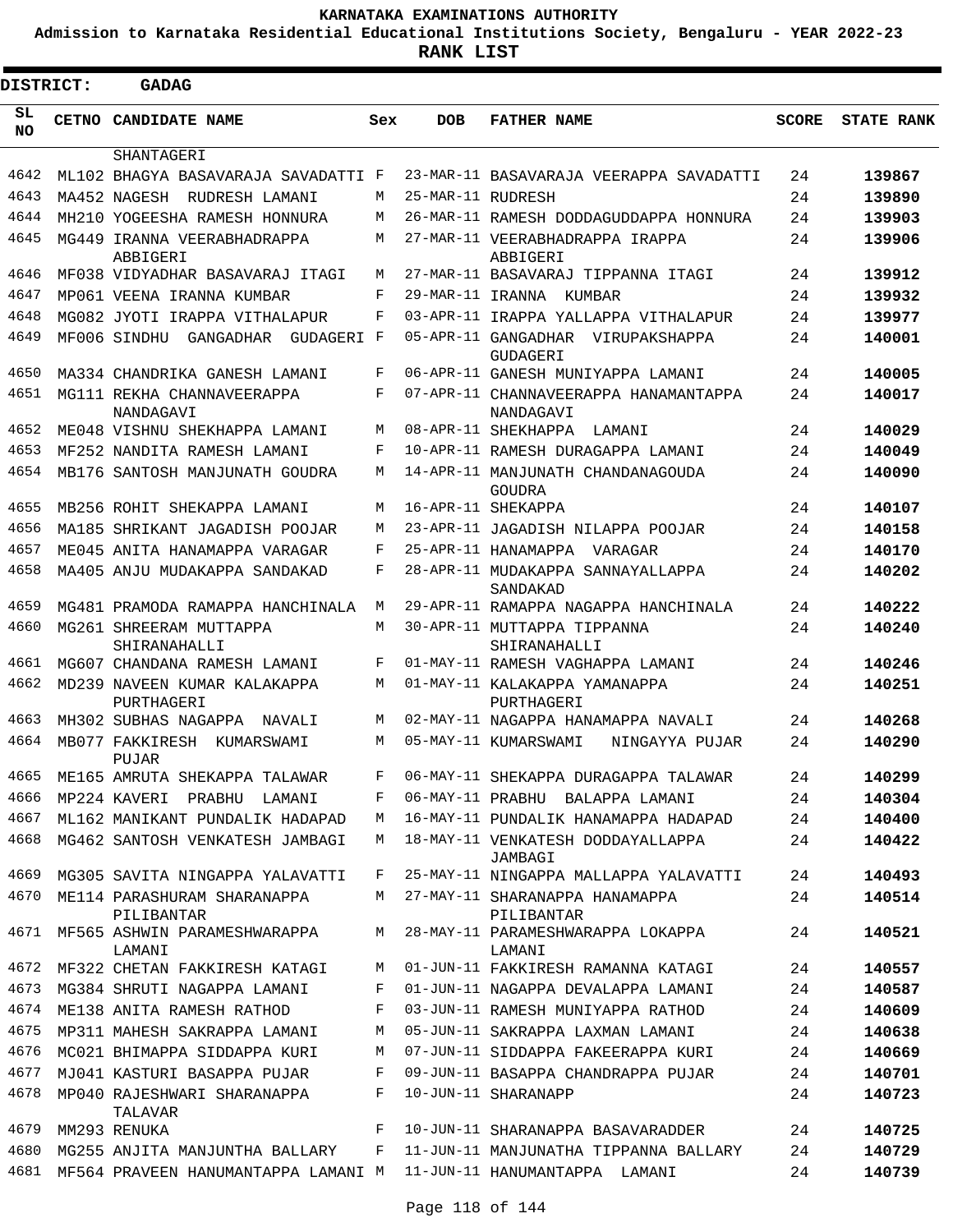**Admission to Karnataka Residential Educational Institutions Society, Bengaluru - YEAR 2022-23**

| <b>DISTRICT:</b> | <b>GADAG</b>                                    |       |                   |                                                                            |              |                   |
|------------------|-------------------------------------------------|-------|-------------------|----------------------------------------------------------------------------|--------------|-------------------|
| SL<br><b>NO</b>  | CETNO CANDIDATE NAME                            | Sex   | <b>DOB</b>        | <b>FATHER NAME</b>                                                         | <b>SCORE</b> | <b>STATE RANK</b> |
| 4682             | MD123 POOJA LOKAPPA MALOTTAR                    | F     | 15-JUN-11 LOKAPPA |                                                                            | 24           | 140777            |
| 4683             | MJ277 ANUSHREE CHANNABASAPPA<br>YARAGATTI       | F     |                   | 24-JUN-11 CHANNABASAPPA                                                    | 24           | 140873            |
| 4684             | MO172 NIKITA MANAPP LAMANI                      | F     |                   | 25-JUN-11 MANAPPA GANGAPPA LAMANI                                          | 24           | 140889            |
| 4685             | MP108 CHAITRA HANUMANTAPPA<br>KURUBAR           | F     |                   | 26-JUN-11 HANUMANTAPPA GUDAPPA KURUBAR                                     | 24           | 140900            |
| 4686             | MG322 RANJITHA PAKKIRAPPA<br>HOSAMANI           | F     |                   | 26-JUN-11 PAKKIRAPPA HANAMAPPA HOSAMANI                                    | 24           | 140913            |
| 4687             | MJ188 TAMMANNAPPA MAHADEV JADHAV                | M     |                   | 29-JUN-11 MAHADEV TAMMANNAPPA JADHAV                                       | 24           | 140946            |
| 4688             | MM102 AKSHATA CHANDRAGOUDA<br><b>HIREGOUDRA</b> | F     |                   | 30-JUN-11 CHANDRAGOUDA BHEEMANAGOUDA<br>HIREGOUDRA                         | 24           | 140948            |
| 4689             | ML242 YALLAPPA BASAVARAJ<br>HUDEDAMANI          | М     |                   | 07-JUL-11 BASAVARAJA HUDEDAMANI                                            | 24           | 141039            |
| 4690             | MK219 KAVERI PUNDAPPA<br>MARACHAKKANAVAR        | F     |                   | 15-JUL-11 PUNDAPPA KARIYAPPA<br>MARACHAKKANAVAR                            | 24           | 141126            |
| 4691             | MP249 ANITA GOVINDAPPA LAMANI                   | F     |                   | 21-JUL-11 GOVINDAPPA HOBEPPA LAMANI                                        | 24           | 141184            |
| 4692             | MD092 SWATI MUTTAPPA LAMANI                     | F     |                   | 01-AUG-11 MUTTAPPA GOVINDAPPA LAMANI                                       | 24           | 141326            |
| 4693             | MG029 LAXMI DYAMAPPA MAGALA                     | F     |                   | 05-AUG-11 DYAMAPPA MOOKAPPA MAGALA                                         | 24           | 141368            |
| 4694             | ML251 LAKSHMAVVA HANAMANTAPPA<br>SHALAVADI      | F     |                   | 06-AUG-11 HANAMANTAPPA BHIMARAYAPPA<br>SHALAVADI                           | 24           | 141378            |
| 4695             | MP381 TARA VENKATESH LAMANI                     | F     |                   | 06-AUG-11 VENKATESH RAMESH LAMANI                                          | 24           | 141389            |
| 4696             | MN213 SANTOSHA HONAKERAPPA KURI                 | М     |                   | 07-AUG-11 HONAKERAPPA SANTAPPA KURI                                        | 24           | 141395            |
| 4697             | MF609 MALLANAGOUD HANAMANTAGOUD<br>PATIL        | M     |                   | 08-AUG-11 HANAMANTAGOUD MALLANAGOUD<br>PATIL                               | 24           | 141402            |
| 4698             | MH106 SAGAR PRAKASH TALAVAR                     | М     | 08-AUG-11 PRAKASH |                                                                            | 24           | 141405            |
| 4699             | MH182 RAHUL Rajesh CHIKKANNAVAR                 | М     |                   | 10-AUG-11 RAJESH MALLAPPA CHIKKANNAVAR                                     | 24           | 141419            |
| 4700             | MK096 KOUSHALYA BASAPPA KALARI                  | F     |                   | 12-AUG-11 BASAPPA MAHADEVAPPA KALARI                                       | 24           | 141436            |
| 4701             | MB101 BHAGYA GANESHA HADAPAD                    | F     |                   | 14-AUG-11 GANESHA SHIVAPUTRAPPA HADAPAD                                    | 24           | 141455            |
| 4702             | MD002 KAVERI DEVINDRAPPA MANGALUR F             |       |                   | 17-AUG-11 DEVINDRAPPA                                                      | 24           | 141488            |
| 4703             | MP384 PRAVEEN PARAMESH LAMANI                   | М     |                   | 18-AUG-11 PARAMESH HANUMANTAPPA LAMANI                                     | 24           | 141501            |
| 4704             | MD324 SHIVAPPA PEERAPPA LAMANI                  | М     |                   | 20-AUG-11 PEERAPPA CHANDRAPPA LAMANI                                       | 24           | 141516            |
| 4705             | ME207 KAVITA<br>TALAVAR                         | F     | 26-AUG-11 IRAPPA  |                                                                            | 24           | 141571            |
|                  | 4706 MN170 VAISHNAVI BASAVARAJ<br>JIDDIBAGIL    | F     |                   | 28-AUG-11 BASAVARAJ SANTAPPA JIDDIBAGIL                                    | 24           | 141592            |
| 4707             | MJ197 NIVEDITA MANJUNATH GONDI                  | $F -$ |                   | 31-AUG-11 MANJUNATH                                                        | 24           | 141610            |
| 4708             | MM076 PRIYA HANAMAPPA MADAR                     | F     |                   | 01-SEP-11 HANAMAPPA NAGAPPA MADAR                                          | 24           | 141614            |
| 4709             | MK045 RAKSHITA BASAPPA<br>GOVINAGOPPA           | F     | 04-SEP-11 BASAPPA |                                                                            | 24           | 141640            |
| 4710             | MG306 MANTESH SHANMUKHAPPA BENTUR M             |       |                   | 07-SEP-11 SHANMUKHAPPA NINGAPPA BENTUR                                     | 24           | 141669            |
| 4711             | ML022 SHAILA BASAVARAJ HOSAMANI                 | F     |                   | 13-SEP-11 BASAVARAJ SHIVAPPA HOSAMANI                                      | 24           | 141730            |
| 4712             | MJ190 SHAMABAVI CHANDRAGODA<br>GOUDAPPAGOUDRA   | F     |                   | 15-SEP-11 CHANDRAGODA CHANNAPPGODA<br>GOUDAPPAGODRA                        | 24           | 141750            |
| 4713             | MF124 PAVITARA UDACHAPPA VADDAR                 | F     |                   | 21-SEP-11 UDACHAPPA BASETEPPA VADDAR                                       | 24           | 141817            |
| 4714             | MF473 JANANI VENKATESH LAMANI                   | F     |                   | 28-SEP-11 VENKATESH MALLESHAPPA LAMANI                                     | 24           | 141855            |
| 4715             | MD248 PALLAVI POMAPPA PUJAR                     | F     |                   | 15-OCT-11 POMAPPA BABALEPPA PUJAR                                          | 24           | 142001            |
| 4716             | MA109 SHRUTI BAAHUBALI KABBINA                  | F     |                   | 20-OCT-11 BAAHUBALI PADMARAJ KABBINA                                       | 24           | 142039            |
| 4717             | MO136 BASAVARAJ NAGAPPA BOODIHAL                | М     |                   | 21-OCT-11 NAGAPPA SHIVAJOGAPPA BOODIHAL                                    | 24           | 142041            |
| 4718             | MF250 DEEPA MUTTAPPA BALAGANUR                  | F     |                   | 27-OCT-11 MUTTAPPA<br>BALAGANUR                                            | 24           | 142072            |
| 4719             | MK115 NIKIL ESHWARAPPA HUGAR                    | М     |                   | 28-OCT-11 ESHWARAPPA SHIVASHANKARAPPA<br>HUGAR                             | 24           | 142080            |
| 4720             | MP294 GAYATRI HANAMANTAPPA LAMANI F             |       |                   | 04-NOV-11 HANAMANTAPPA PARAMESHAPPA<br>LAMANI                              | 24           | 142142            |
| 4721             |                                                 |       |                   | ML259 PRAJWAL MANJUNATH AKKANAVAR M 07-NOV-11 MANJUNATH RACHAPPA AKKANAVAR | 24           | 142164            |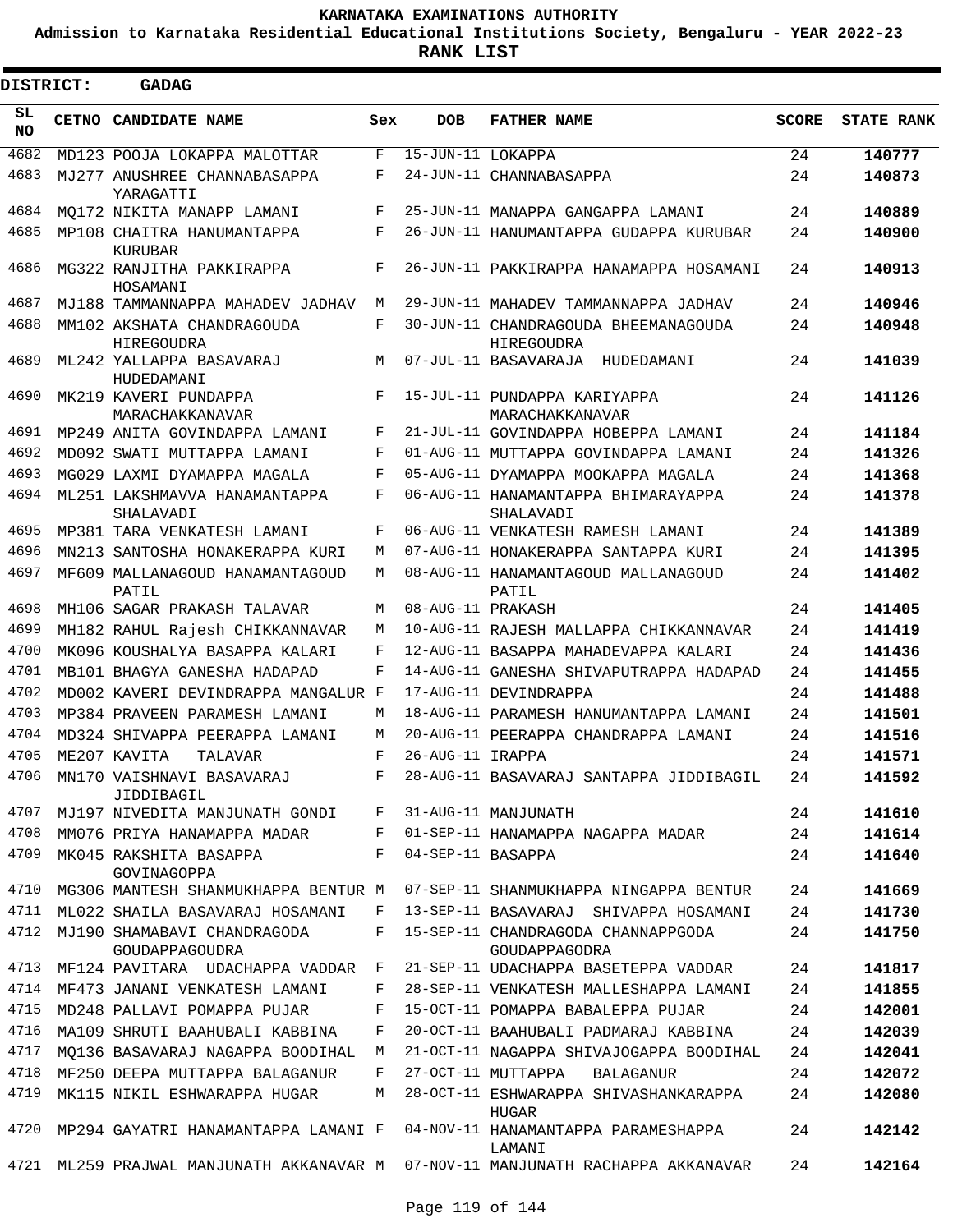**Admission to Karnataka Residential Educational Institutions Society, Bengaluru - YEAR 2022-23**

 $\blacksquare$ 

| <b>DISTRICT:</b> | GADAG                                                         |     |            |                                                       |              |                   |
|------------------|---------------------------------------------------------------|-----|------------|-------------------------------------------------------|--------------|-------------------|
| SL<br><b>NO</b>  | CETNO CANDIDATE NAME                                          | Sex | <b>DOB</b> | <b>FATHER NAME</b>                                    | <b>SCORE</b> | <b>STATE RANK</b> |
| 4722             | MG063 SADIYA MAHAMADRAFIK<br>CHANDAKHANAVAR                   | F   |            | 16-NOV-11 MAHAMADRAFIK BABUSAB<br>CHANDAKHANAVAR      | 24           | 142242            |
| 4723             | MA430 MANOJ GURUNATH SHIROOR                                  | M   |            | 28-NOV-11 GURUNATH BASAPPA SHIROOR                    | 24           | 142346            |
| 4724             | MB181 VEERANNA VIJAYAKUMAR NAVALI M                           |     |            | 30-NOV-11 VIJAYAKUMAR BASAVANNEPPA                    | 24           | 142365            |
| 4725             | MK082 JYOTI NEELAPPA KHANDANNAVAR F                           |     |            | NAVALI<br>04-DEC-11 NEELAPPA BASAPPA<br>KHANADANNAVAR | 24           | 142389            |
| 4726             | MH097 HAREESH HALLIKERI                                       | M   |            | 05-DEC-11 IRANNA HALLIKERI                            | 24           | 142399            |
| 4727             | ML045 ALTAF MUSTAF VAKEEL                                     | M   |            | 14-DEC-11 MUSTAF HUSENASAB VAKEEL                     | 24           | 142463            |
| 4728             | MJ111 SURESH IRAPPA GUDAGI                                    | M   |            | 24-DEC-11 IRAPPA DYAMAPPA GUDAGI                      | 24           | 142530            |
| 4729             | MC057 ANKITA BASAVARAJ<br>KALYANADAVAR                        | F   |            | 28-DEC-11 BASAVARAJ KALYANADAVAR                      | 24           | 142552            |
| 4730             | MN077 SHIUVARAJ PARASAPPA BARKER M                            |     |            | 24-JAN-12 PARASAPPA VIRRAPPA BARKER                   | 24           | 142652            |
| 4731             | MO018 ARUN ULAVAPPA HALLIGUDI                                 | M   |            | 25-JAN-12 ULAVAPPA ANDAPPA HALLIGUDI                  | 24           | 142653            |
| 4732             | MG189 SOMESH MANJUNATH NAGAR                                  | M   |            | 23-MAR-12 MANJUNATH GEMAPPA NAGAR                     | 24           | 142702            |
| 4733             | MD463 NEELAPPA FAKEERAPPA DANDIN                              | M   |            | 30-DEC-09 FAKEERAPPA                                  | 23           | 142798            |
| 4734             | MF619 KARTIK ASHOK MALAGI                                     | M   |            | 21-FEB-10 ASHOK BHIMANNA MALAGI                       | 23           | 142850            |
| 4735             | MF269 KRISHNAMURTHY HALAPPA<br>KURUBAR                        | M   |            | 21-FEB-10 HALAPPA FAKKIRAPPA KURUBAR                  | 23           | 142851            |
| 4736             | ML081 GOURISH<br>SHIVAKUMAR<br>TIPPASHETTI                    | M   |            | 26-MAR-10 SHIVAKUMAR SHANKARAPPA<br>TIPPASHETTI       | 23           | 142866            |
| 4737             | MM305 KANCHANA ANDAPPA BAVIMANI                               | F   |            | 03-MAY-10 ANDAPPA BAVIMANI                            | 23           | 142906            |
| 4738             | MD035 MANJUNATH KRISHANNAPPA<br>MALAVATTA                     | M   |            | 07-AUG-10 KRISHANNAPPA PEERAPPA<br>MALAVATTA          | 23           | 143033            |
| 4739             | MA222 SHARADA BHIMAPPA LAMANI                                 | F   |            | 13-AUG-10 BHIMAPPA LAMANI                             | 23           | 143052            |
| 4740             | MA327 CHIDANAND JAGANNATH<br>CHENNALLI                        | M   | 28-AUG-10  | JAGANNATH GANGAPPA CHENNALLI                          | 23           | 143073            |
| 4741             | MJ014 DEVAMMA GURUNATHAYYA<br>MATHAPATI                       | F   |            | 28-AUG-10 GURUNATHAYYA ANDANAYYA<br>MATHAPATI         | 23           | 143074            |
| 4742             | MM255 PAVAN VEERAPPA DOLLIN                                   | M   |            | 02-SEP-10 VEERAPPA SHARANAPPA DOLLIN                  | 23           | 143091            |
| 4743             | MF313 PRAJWAL CHANNABASAPPA<br>GANIGER                        | M   |            | 16-SEP-10 CHANNABASAPPA SANGAPPA<br>GANIGER           | 23           | 143136            |
| 4744             | MG355 YASHAVANTAGOUDA<br>SHEKHARAGOUDA PATIL                  | M   |            | 16-SEP-10 SHEKHARAGOUDA VIRUPAKSHAGOUDA<br>PATIL      | 23           | 143137            |
| 4745             | MH194 KAVERI VASANT KOMBALI                                   | F   |            | 20-SEP-10 VASANT RANGAPPA KOMBALI                     | 23           | 143142            |
| 4746             | MG165 SANTOSH RAMESH VADDATTI                                 | M   |            | 01-OCT-10 RAMESH TIMMANNA VADDATTI                    | 23           | 143179            |
| 4747             | ME118 PRAJWAL MANJUNATH ANGADI                                | M   |            | 05-OCT-10 MANJUNATH                                   | 23           | 143194            |
| 4748             | MK046 DARSHAN MUDAKAPPA<br>BALANNAVAR                         | M   |            | 06-OCT-10 MUDAKAPPA                                   | 23           | 143197            |
| 4749             | MG141 JAYALAKSHMI FAKKEERAPPA<br>KARIGAR                      | F   |            | 11-OCT-10 FAKKEERAPPA HANAMAPPA KARIGAR               | 23           | 143217            |
| 4750             | MH041 JYOTI VEERANNA BHAJANTRI                                | F   |            | 22-OCT-10 VEERANNA BASAVARAJAPPA<br>BHAJANTRI         | 23           | 143250            |
| 4751             | MN079 HUSENSAHEBA PAKIRASABA<br>TAHASILADARA                  | M   |            | 29-OCT-10 PAKIRASABA DAVALASABA<br>TAHASILADARA       | 23           | 143270            |
| 4752             | MG603 RATNA SURESH LAMANI                                     | F   |            | 31-OCT-10 SURESH RAMAPPA LAMANI                       | 23           | 143274            |
| 4753             | MD149 SUNILA                                                  | M   |            | 01-NOV-10 SANGAPPA MADARA                             | 23           | 143277            |
| 4754             | ML023 KIRAN BHARAMAPPA KAMBALI                                | M   |            | 09-NOV-10 BHARAMAPPA ISHAPPA KAMBALI                  | 23           | 143307            |
| 4755             | MK168 SHRADDA MUTTANNA GANIGERA                               | F   |            | 13-NOV-10 MUTTANNA GANIGERA                           | 23           | 143320            |
| 4756             | MF576 MANTESH BASAVARAJ ANNIGERI                              | M   |            | 15-NOV-10 BASAVARAJ SHIVAJAPPA ANNIGERI               | 23           | 143323            |
| 4757             | MD439 JAYASHREE YAMANOORAPPA<br>PUJAR                         | F   |            | 25-NOV-10 YAMANOORAPPA MARADAVVA PUJAR                | 23           | 143362            |
| 4758             | MJ132 RIYAZ ALLISAB AGASAR                                    | M   |            | 01-DEC-10 ALLISAB NOORSAB AGASAR                      | 23           | 143391            |
| 4759             | ME044 LAKSHMI ANDAPPA MOOLIMANI F 02-DEC-10 ANDAPPA MOOLIMANI |     |            |                                                       | 23           | 143395            |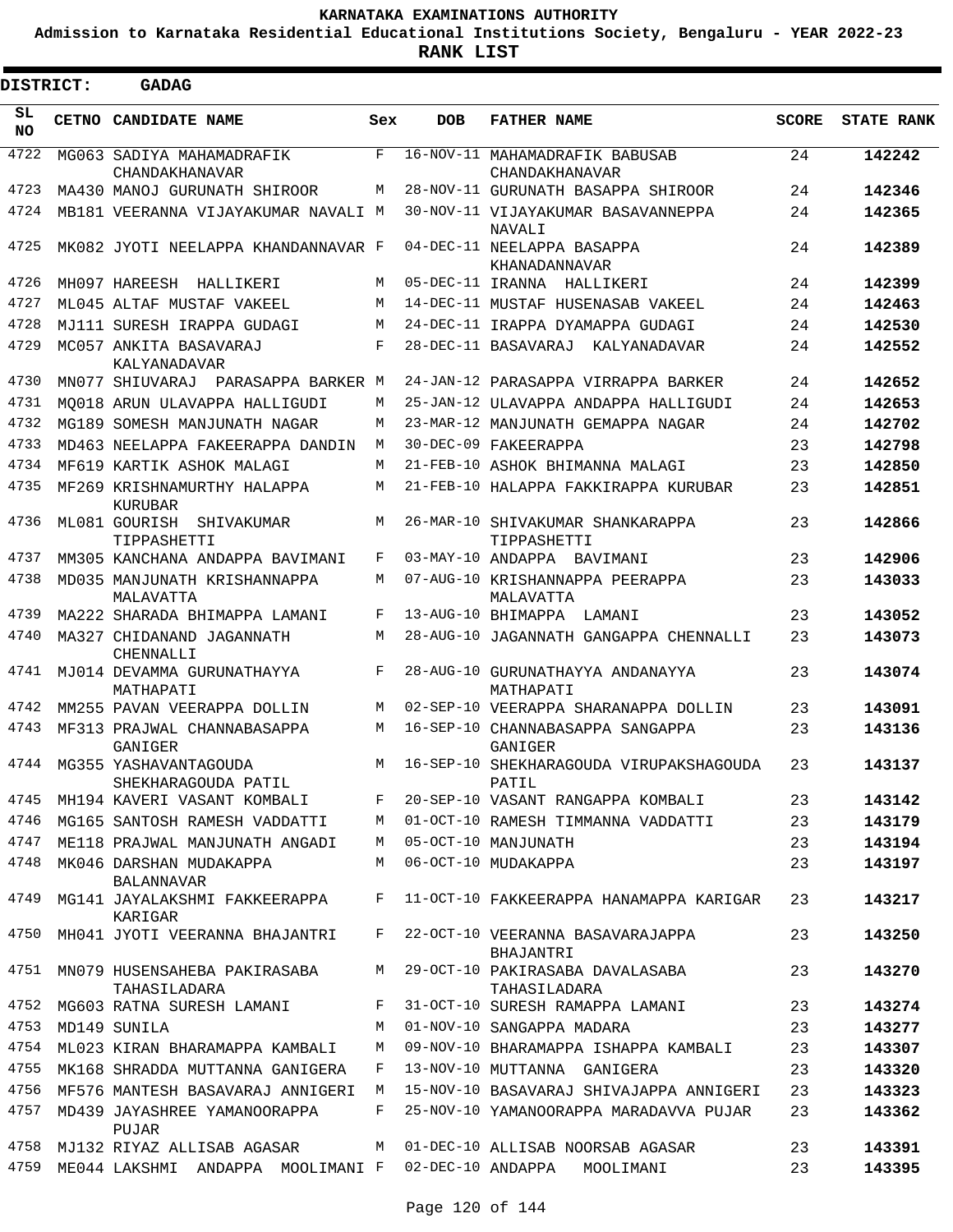**Admission to Karnataka Residential Educational Institutions Society, Bengaluru - YEAR 2022-23**

**RANK LIST**

| <b>DISTRICT:</b> | <b>GADAG</b>                                  |            |            |                                                          |              |                   |
|------------------|-----------------------------------------------|------------|------------|----------------------------------------------------------|--------------|-------------------|
| SL<br><b>NO</b>  | CETNO CANDIDATE NAME                          | Sex        | <b>DOB</b> | <b>FATHER NAME</b>                                       | <b>SCORE</b> | <b>STATE RANK</b> |
| 4760             | ME145 HULAGAPPA DURAGAPPA KALI                | М          |            | 04-DEC-10 DURAGAPPA                                      | 23           | 143400            |
| 4761             | MF375 CHETAN<br>GANGADHAR<br>KATTENNAVAR      | М          |            | 06-DEC-10 GANGADHAR<br>MAHADEVAPPA<br><b>KATTENNAVAR</b> | 23           | 143408            |
| 4762             | MA414 ANITA BASAVANTAPPA LAMANI               | F          |            | 18-DEC-10 BASAVANTAPPA RAMAPPA LAMANI                    | 23           | 143457            |
| 4763             | MG676 A SUJITH KUMAR                          | М          |            | 01-JAN-11 C SURESHA                                      | 23           | 143521            |
| 4764             | MA439 DEEPA NAYAK                             | $_{\rm F}$ |            | 01-JAN-11 UMESH DHARMAPPA NAYAK                          | 23           | 143545            |
| 4765             | MH065 SHRINIVAS IRAPPA ZALAKI                 | M          |            | 08-JAN-11 IRAPPA SANNATIMMAPPA ZALAKI                    | 23           | 143657            |
| 4766             | MD441 DHNYANASINCHANA                         | $_{\rm F}$ |            | 11-JAN-11 MANJUNATH VEERAPPA ANAGOUDRA                   | 23           | 143669            |
| 4767             | MH052 GANGA ADIVEPPA TALLALLI                 | F          |            | 12-JAN-11 ADIVEPPA NAGAPPA TALLALLI                      | 23           | 143676            |
| 4768             | MH064 KOTRAVVA SHIVALINGAPPA<br>HATTI         | F          |            | 15-JAN-11 SHIVALINGAPPA                                  | 23           | 143701            |
| 4769             | MF359 VINAY KRISHNAPPA LAMANI                 | М          |            | 16-JAN-11 KRISHNAPPA<br>LAMANI                           | 23           | 143711            |
| 4770             | MH138 BEEBIJAN RAJABHAKSHI<br>HAMMIGI         | F          |            | 18-JAN-11 RAJABHAKSHI HUSENPEERSAB<br>HAMMIGI            | 23           | 143714            |
| 4771             | MA365 PRADEEP RAJAPPA NAVALAGUNDA M           |            |            | 20-JAN-11 RAJAPPA NAVALAGUNDA                            | 23           | 143734            |
| 4772             | MC179 PRAJWAL SHIVAPPA ANNIGERI               | М          |            | 22-JAN-11 SHIVAPPA CHANDRASHEKRAPPA<br>ANNIGERI          | 23           | 143745            |
| 4773             | MH306 KRISHNA VENKATESH NAYAK                 | М          |            | 24-JAN-11 VENKATESH FAKKIRAPPA NAYAK                     | 23           | 143756            |
| 4774             | MG321 LAKSHMI UMESH PAWAR                     | F          |            | 03-FEB-11 UMESH HANUMANTH PAWAR                          | 23           | 143811            |
| 4775             | MD242 PAVITRA MAHANTESH TALAWAR               | F          |            | 05-FEB-11 MAHANTESH BANGARAPPA TALAWAR                   | 23           | 143823            |
| 4776             | MG106 MAHMAD RIYAAN                           | M          |            | 08-FEB-11 AMEENSAB<br>KESARATTI                          | 23           | 143840            |
| 4777             | MH082 RITESH KRISHNA NAYAK                    | М          |            | 15-FEB-11 KRISHNA PRABU NAYAK                            | 23           | 143883            |
| 4778             | MF040 SAGAR CHANDRASHEKAR LAMANI              | M          |            | 22-FEB-11 CHANDRASHEKAR                                  | 23           | 143917            |
| 4779             | MD098 SHARANAPPA RAMAPPA GOWDRA               | М          |            | 25-FEB-11 RAMAPPA SHARANAPPA GOWDRA                      | 23           | 143935            |
| 4780             | MD431 KAVITA CHANDRAPPA HADAPAD               | F          |            | 28-FEB-11 CHANDRAPPA BHIMAPPA HADAPAD                    | 23           | 143952            |
| 4781             | MD108 MAHESH SIDDALINGAPPA<br><b>BELAHAR</b>  | М          |            | 03-MAR-11 SIDDALINGAPPA<br>BELAHAR                       | 23           | 143975            |
| 4782             | MD230 KARTIKA DURAGAPPA<br>KATTIYAVAR         | М          |            | 12-MAR-11 DURAGAPPA                                      | 23           | 144038            |
| 4783             | MD247 MADANKUMAR NINGAPPA<br>MUNDINAMANI      | М          |            | 13-MAR-11 NINGAPPA SHIVALIGAPPA<br>MUNDINAMANI           | 23           | 144047            |
| 4784             | MC151 PRIYANKA UMESH NAVALAGUND               | F          |            | 21-MAR-11 UMESH DURUSHIDDAPPA<br>NAVALAGUND              | 23           | 144116            |
| 4785             | MO107 TANUSHREE HANAMANT LAMANI               | F          |            | 22-MAR-11 HANMANT SHANKRAPPA LAMANI                      | 23           | 144127            |
| 4786             | ME034 NAGARAJ PARASAPPA MADAR                 | М          |            | 24-MAR-11 PARASAPPA MUDUKAPPA MADAR                      | 23           | 144143            |
| 4787             | MA496 JYOTI YALLAPPA POOJAR                   | F          |            | 29-MAR-11 YALLAPPA SIDDAPPA POOJAR                       | 23           | 144182            |
| 4788             | MP115 NINGARAJ ASHOK HARIJAN                  | М          |            | 30-MAR-11 ASHOK HANUMAPPA HARIJAN                        | 23           | 144198            |
| 4789             | MJ347 RAHUL YALLAPPA TALAVAR                  | M          |            | 01-APR-11 YALLAPPA                                       | 23           | 144211            |
| 4790             | MC254 SHRUTI LAMANI                           | F          |            | 01-APR-11 MARUTI HALAPPA LAMANI                          | 23           | 144215            |
| 4791             | MG270 DEVAKKA MAANTESH LAMANI                 | F          |            | 03-APR-11 MAANTESH PANDAPPA LAMANI                       | 23           | 144227            |
| 4792             | MH248 SHANKRAPPA                              | М          |            | 06-APR-11 HANUMAPPA MAYAMMANAVAR                         | 23           | 144247            |
| 4793             | MB210 VEENA BHIMAPPA PUJAR                    | F          |            | 08-APR-11 BHIMAPPA ISHWARAPPA PUJAR                      | 23           | 144264            |
| 4794             | MA357 NAMAN ASHOK BASAVA                      | М          |            | 11-APR-11 ASHOK BASAVA                                   | 23           | 144291            |
| 4795             | MF037 ANITA ASHOK TALAVAR                     | F          |            | 14-APR-11 ASHOK TALAVAR                                  | 23           | 144302            |
| 4796             | MB063 POORNIMA SHEKHAPPA MALLI                | F          |            | 16-APR-11 SHEKHAPPA PRABHU MALLI                         | 23           | 144322            |
| 4797             | MD348 PUTTARAJ RAVI ADAVI                     | M          |            | 20-APR-11 RAVI SHANKRAPPA ADAVI                          | 23           | 144359            |
| 4798             | MB149 BASAMMA NINGAPPA BELAVANIKI F           |            |            | 27-APR-11 NINGAPPA FAKKIRAPPA<br>BELAVANIKI              | 23           | 144397            |
| 4799             | MM265 SRUSTI MUTTAPPA ABBIGERI                | F          |            | 29-APR-11 MUTTAPPA ABBIGERI                              | 23           | 144418            |
| 4800             | MF246 NANDEESH BASAVARAJ<br>HULAGAMMANAVAR    | M          |            | 06-MAY-11 BASAVARAJ BHIMAPPA<br>HULAGAMMANAVAR           | 23           | 144492            |
| 4801             | MH120 CHANNABASAYYA MUDAKAYYA<br>PURANIKAMATH |            |            | M 14-MAY-11 MUDAKAYYA NEELAKANTAYYA<br>PURANIKAMATH      | 23           | 144562            |

Page 121 of 144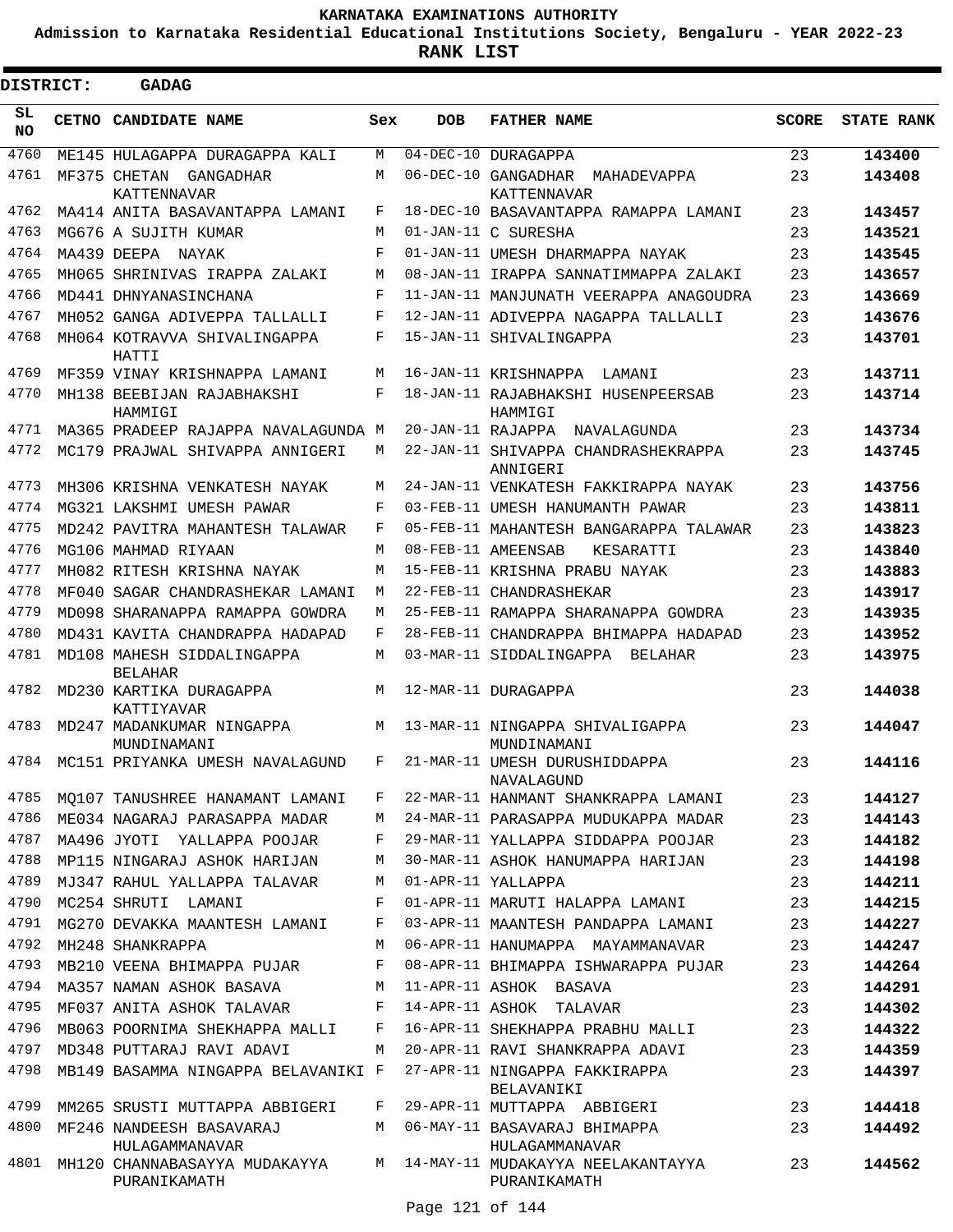**Admission to Karnataka Residential Educational Institutions Society, Bengaluru - YEAR 2022-23**

ı

| <b>DISTRICT:</b> | <b>GADAG</b>                                   |     |                   |                                                    |              |                   |
|------------------|------------------------------------------------|-----|-------------------|----------------------------------------------------|--------------|-------------------|
| SL<br><b>NO</b>  | <b>CETNO CANDIDATE NAME</b>                    | Sex | <b>DOB</b>        | <b>FATHER NAME</b>                                 | <b>SCORE</b> | <b>STATE RANK</b> |
| 4802             | MF422 MANJULA VASU LAMANI                      | F   | $14-MAY-11$ VASU  | LAMANI                                             | 23           | 144564            |
| 4803             | MJ129 IRANNA BASAVARAJ HAIGAR                  | М   |                   | 19-MAY-11 BASAVARAJ NINGAPPA HAIGAR                | 23           | 144598            |
| 4804             | MJ255 NEHA HASIMSAB KILLEDAR                   | F   |                   | 20-MAY-11 HASIMSAB<br>KILLEDAR                     | 23           | 144611            |
| 4805             | MF200 SAGAR BHIMALAPPA LAMANI                  | М   |                   | 21-MAY-11 BHEEMASHI DAKAPPA LAMANI                 | 23           | 144619            |
| 4806             | MA053 GIRISH VINOD SANGAMADAVAR                | М   |                   | 22-MAY-11 VINOD HUCHCHAPPA SANGAMADAVAR            | 23           | 144626            |
| 4807             | MM024 AKASH SHARANAPPA<br>GOLAPPANAVAR         | M   |                   | 25-MAY-11 SHARANAPPA SHIVAPUTRAPPA<br>GOLAPPANAVAR | 23           | 144642            |
| 4808             | MD018 YUVARAJ MALLAPPA KATARAKI                | М   |                   | 31-MAY-11 MALLAPPA BALAPPA KATARAKI                | 23           | 144711            |
| 4809             | MH230 MAMATA RAMAPPA KAVALI                    | F   |                   | 01-JUN-11 RAMAPPA NINGAPPA KAVALI                  | 23           | 144728            |
| 4810             | MF046 PREMA SHIVAPPA HARIJAN                   | F   |                   | 09-JUN-11 SHIVAPPA DURAGAPP HARIJAN                | 23           | 144838            |
| 4811             | MN270 HULIGEMMA RONAPPA MADAR                  | F   |                   | 22-JUN-11 RONAPPA TAYAVVA MADAR                    | 23           | 144964            |
| 4812             | MB190 MUKTUMHUSENSAB KHAJESAB<br>RAJEKHAN      | М   |                   | 23-JUN-11 KHAJESAB MUKTUM RAJEKHAN                 | 23           | 144975            |
| 4813             | MO146 RESHMA MUTTAPPA LAMANI                   | F   |                   | 24-JUN-11 MUTTAPPA KEERAPP LAMANI                  | 23           | 144987            |
| 4814             | MO008 KAVANA SHANMUKHAPPA<br>HOMBARADI         | F   |                   | 30-JUN-11 SHANMUKHAPPA CHINNAPPA<br>HOMBARADI      | 23           | 145051            |
| 4815             | MG574 BHEEMAVVA DHARMAPPA<br><b>BALLARI</b>    | F   |                   | 02-JUL-11 DHARMAPPA NINGAPPA BALLARI               | 23           | 145072            |
| 4816             | MF465 GEETHA NAGAPPA HURKANAVAR                | F   | 07-JUL-11 NAGAPPA | HURKANAVAR                                         | 23           | 145115            |
| 4817             | MB177 NIVEDITA NEELAPPA MYAGERI                | F   |                   | 16-JUL-11 NEELAPPA NINGAPPA MYAGERI                | 23           | 145216            |
| 4818             | MK141 SHRAVANAKUMAR RAMESH BADNUR M            |     |                   | 19-JUL-11 RAMESH YALLAPPA<br><b>BADNUR</b>         | 23           | 145244            |
| 4819             | MC055 SHIVARAJ SHEKAPPA LAMANI                 | M   |                   | 21-JUL-11 SHEKAPPA KIMAPPA LAMANI                  | 23           | 145267            |
| 4820             | MG447 DIVYA SHEKAR LAMANI                      | F   |                   | 22-JUL-11 SHEKAR CHANNAPPA LAMANI                  | 23           | 145269            |
| 4821             | MH186 KARTIK BHARAMREDDY<br>NUCHCHAMBLI        | M   |                   | 25-JUL-11 BHARAMAREDDY YALLAPPA<br>NUCHCHAMBLI     | 23           | 145287            |
| 4822             | MH101 BASAVARAJ KANAKAPPA UPPAR                | М   |                   | 28-JUL-11 KANAKAPPA BASAPPA UPPAR                  | 23           | 145323            |
| 4823             | MF170 VAISHALI PARAMESH<br><b>NANDENNAVAR</b>  | F   |                   | 31-JUL-11 PARAMESH NEELAPPA NANDENNAVAR            | 23           | 145359            |
| 4824             | MH278 NAGARAJ RAMESH CHAVHAN                   | M   |                   | 03-AUG-11 RAMESH THAVARAPPA CHAVHAN                | 23           | 145384            |
| 4825             | MP144 MANJUNATH HULIGEPPA<br>BHAJANTRI         | М   |                   | 08-AUG-11 HULIGEPPA AANJANEPPA<br>BHAJANTRI        | 23           | 145414            |
| 4826             | MA175 ASHWINI MALLAYYA<br>HEBASURAMATH         | F   |                   | 12-AUG-11 MALLAYYA HALAYYA HEBASURAMATH            | 23           | 145447            |
| 4827             | MN138 SHRIDEVI GANGADHAR<br>CHALAWADI          | F   |                   | 20-AUG-11 GANGADHAR DANAPPA CHALAWADI              | 23           | 145520            |
| 4828             | MN194 MITHUN ANNADANESHWAR<br>SHIRAGUMPI       | M   |                   | 28-AUG-11 ANNADANESHWAR UMESHAPPA<br>GANIGA        | 23           | 145581            |
| 4829             | MD025 ZAHEER ALLABHAKSHI BISTI                 | M   |                   | 30-AUG-11 ALLABHAKSHI MABUSAB BISTI                | 23           | 145607            |
| 4830             | MK202 KAVITA HANAMANTAPPA GONAL                | F   |                   | 03-SEP-11 HANAMANTAPPA FAKEERAPPA GONAL            | 23           | 145632            |
| 4831             | ME174 SEVANTI SHIVALINGAPPA HUGAR F            |     |                   | 08-SEP-11 SHIVALINGAPPA DODABASAPPA<br>HUGAR       | 23           | 145691            |
| 4832             | MD144 MAINU BADESAB RAJEKHAN                   | М   |                   | 14-SEP-11 BADESAB BUDNESAB RAJEKHAN                | 23           | 145731            |
| 4833             | ME037 SAVITA PARASHURAM BHAGAVATI F            |     |                   | 20-SEP-11 PARASHURAM MALLAPPA BHAGAVATI            | 23           | 145782            |
| 4834             | MP134 SHILPA SHIVAPUTRAPPA<br><b>BHAJANTRI</b> | F   |                   | 21-SEP-11 SHIVAPUTRAPPA HANAMAPPA<br>BHAJANTRI     | 23           | 145785            |
| 4835             | MK287 MANOJA SIDDALINGAPPA TURNUR M            |     |                   | 28-SEP-11 SIDDALINGAPPA BHIMAPPA TURNUR            | 23           | 145827            |
| 4836             | MM162 HOLEBASAVVA RUDRAYYA<br><b>BETADOOR</b>  | F   |                   | 29-SEP-11 RUDRAYYA CHANNAYYA BETADOOR              | 23           | 145836            |
| 4837             | MD189 KALLAMMA BASAVBARAJ<br>HADAPAD           | F   |                   | 03-OCT-11 BASAVBARAJ SHANKRAPPA HADAPAD            | 23           | 145873            |
| 4838             | MH244 RAMESH KOTRESH SALER                     | M   |                   | 08-OCT-11 KOTRESH BHOJAPPA SALER                   | 23           | 145912            |
| 4839             | ME204 KARTHIK KALAKAPPA<br>KALAKAPUR           | М   |                   | 10-OCT-11 KALAKAPPA RAMAPPA KALAKAPUR              | 23           | 145933            |
| 4840             | ME026 BASAMMA MAHESH HADIMANI                  | F   |                   | 29-OCT-11 MAHESH BASAPPA HADIMANI                  | 23           | 146059            |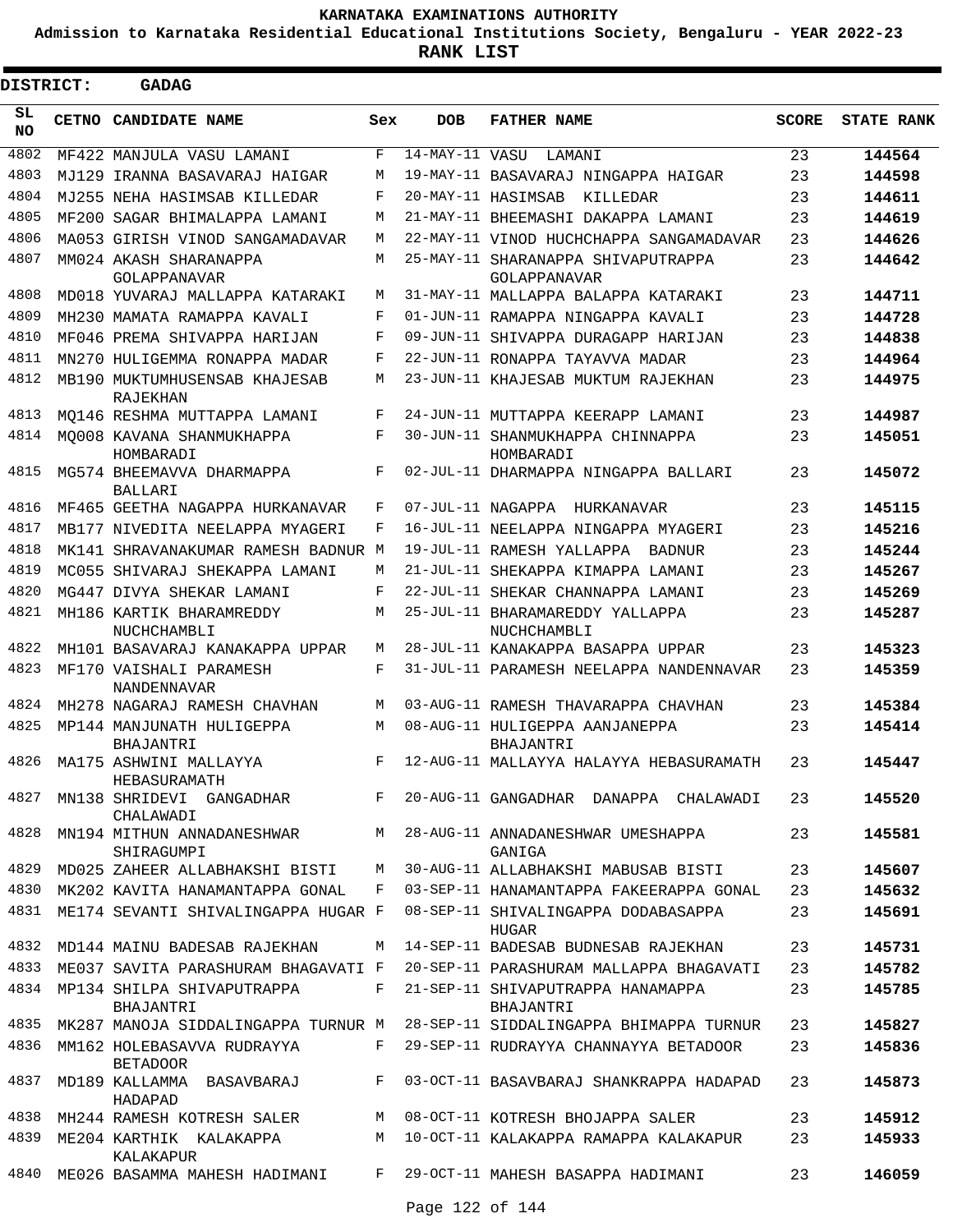**Admission to Karnataka Residential Educational Institutions Society, Bengaluru - YEAR 2022-23**

ı

| <b>DISTRICT:</b> |  | GADAG                                                               |        |                   |                                                         |              |                   |
|------------------|--|---------------------------------------------------------------------|--------|-------------------|---------------------------------------------------------|--------------|-------------------|
| SL<br><b>NO</b>  |  | CETNO CANDIDATE NAME                                                | Sex    | <b>DOB</b>        | <b>FATHER NAME</b>                                      | <b>SCORE</b> | <b>STATE RANK</b> |
| 4841             |  | MA111 RAMESH KAMTEPPA DODDAMANI                                     | М      |                   | 30-OCT-11 KAMTEPPA<br>DODDAMANI                         | 23           | 146069            |
| 4842             |  | MA063 SANGEETA BASAVARAJA<br>HARLAPOORA                             | F      |                   | 31-OCT-11 BASAVARAJA ANDAPPA HARLAPOORA                 | 23           | 146077            |
| 4843             |  | MH063 HASEENA NOORSAB VADDATTI                                      | F      |                   | 03-NOV-11 NOORSAB NABISAB VADDATTI                      | 23           | 146100            |
| 4844             |  | MJ349 DIVYA MAILARAPPA MADIVALAR                                    | F      |                   | 04-NOV-11 MAILARAPPA RUDRAPPA MADIVALAR                 | 23           | 146106            |
| 4845             |  | MD126 SANTOSH HANAMAPPA<br>PILTAR                                   | М      |                   | 04-NOV-11 HANAMAPPA PADIYAPPA PUJAR                     | 23           | 146109            |
| 4846             |  | MA129 GUDNAYYA PRABHAYYA HOSAMATH M                                 |        |                   | 08-NOV-11 PRABHAYYA GUDNAYYA HOSAMATH                   | 23           | 146129            |
| 4847             |  | MA277 ARUN SHANKARPPA NAYAK                                         | М      |                   | 12-NOV-11 SHANKARPPA DAKAPPA LAMANI                     | 23           | 146161            |
| 4848             |  | MA122 PALLAVI SHARANAPPA LAMANI                                     | F      |                   | 13-NOV-11 SHARANAPPA RAMAPPA LAMANI                     | 23           | 146173            |
| 4849             |  | MJ004 MALLIKARJUN DYAMAPPA<br>DODAMANI                              | M      |                   | 18-NOV-11 DYAMAPPA YALLAPPA DODAMANI                    | 23           | 146206            |
| 4850             |  | MG491 SANAMUTAL ALLABAKSHI UJJANI M                                 |        |                   | 19-NOV-11 ALLABAKSHI IBRAHIMSAB UJJANI                  | 23           | 146214            |
| 4851             |  | MG409 NAJIR RASOOLBHASHHA<br>SITIVITI                               | М      |                   | 23-NOV-11 RASOOLSAB<br>SITIVITI                         | 23           | 146239            |
| 4852             |  | MG370 KIRANA GANGAPPA HARIJANA                                      | M      |                   | 29-NOV-11 GANGAPPA SATYAPPA HARIJANA                    | 23           | 146288            |
| 4853             |  | MB174 SOUBAGYA MAHESH BADIGERA                                      | F      |                   | 01-DEC-11 MAHESH SHIVAPPA BADIGERA                      | 23           | 146305            |
| 4854             |  | MP212 SOUBHAGYA<br>NAGARAJ BOODI                                    | F      |                   | 02-DEC-11 NAGARAJ SANGAPPA BOODI                        | 23           | 146312            |
| 4855             |  | MH334 TAYYASHIN                                                     | F      | 05-DEC-11 RAJHAK  |                                                         | 23           | 146324            |
| 4856             |  | MO035 NIKHITA YELLAPPA<br>BHAIRAMMANAVAR                            | F      |                   | 06-DEC-11 YELLAPPA HANUMAPPA<br>BHAIRAMMANAVAR          | 23           | 146328            |
| 4857             |  | MM221 AKASHA SHEKHAPPA<br>BEVINAKATTI                               | M      |                   | 08-DEC-11 SHEKHAPPA YALLAPPA<br>BEVINAKATTI             | 23           | 146334            |
| 4858             |  | MF321 SHIVUKUMAR FAKKIRESH KANAVI M                                 |        |                   | 02-JUN-12 FAKKIRESH BASAVARAJ KANAVI                    | 23           | 146598            |
| 4859             |  | MA248 YATEER RIYAZ DAVALAKHANAVAR M                                 |        |                   | 03-JUN-12 RIYAZ DAVALASAB<br>DAVALAKHANAVAR             | 23           | 146600            |
| 4860             |  | MD056 PRANAVVA M DODDAMANI                                          | M      |                   | 09-JUL-12 MALIKARJUN M DODDAMANI                        | 23           | 146605            |
| 4861             |  | ME057 SUKADEV RUDRAPPA RATHOD                                       | М      |                   | 10-DEC-08 RUDRAPPA KALAPPA RATHOD                       | 22           | 146616            |
| 4862             |  | MF548 MANOJ<br>MANTESHA<br>BARKER                                   | М      |                   | 29-JUN-09 MANTHESH<br>BARAMANNA BARKER                  | 22           | 146637            |
| 4863             |  | MP044 SOUBHAGYA LINGAPPA BHOVI                                      | F      |                   | 07-NOV-09 LINGAPPA<br>BHOVI                             | 22           | 146655            |
| 4864             |  | MD216 SAVITA SHARANAPPA<br>GUDIMUNDIN                               | F      |                   | 15-DEC-09 SHARANAPPA BASAPPA GUDIMUNDIN                 | 22           | 146667            |
| 4865             |  | MH355 RAKSHITA SHIVAPPA RONADA                                      | F      |                   | 11-FEB-10 SHIVAPPA MALLAPPA RONADA                      | 22           | 146727            |
| 4866             |  | MH256 GOVINDAPPA HANUMAPPA<br>VENKANGOUDRU                          | M      |                   | 12-FEB-10 HANUMAPPA GOVINDAPPA<br>VENKANGOUDRU          | 22           | 146728            |
| 4867             |  | MD143 VIKRAM SHEKHAPPA RATHOD                                       | М      |                   | 16-APR-10 SHEKHAPPA PANDAPPA RATHOD                     | 22           | 146770            |
| 4868             |  | MF216 KARTIK KHANAPUR                                               | М      | 10-MAY-10 DEVAPPA |                                                         | 22           | 146795            |
| 4869             |  | MJ178 SUJATA PHAKKIRAPPA MADAR                                      | F      |                   | 24-MAY-10 PHAKKIRAPPA BASAPPA MADAR                     | 22           | 146807            |
| 4870             |  | MH205 PRAJWAL HANUMAPPA HONNURA                                     | М      |                   | 28-MAY-10 HANUMAPPA MALLAPPA HONNURA                    | 22           | 146812            |
| 4871<br>4872     |  | MD202 IMAMASAB DAVALSAB VASTAD                                      | М      |                   | 13-JUL-10 DAVALSAB<br>07-AUG-10 NAGAPPA NINGAPPA GOPALI | 22           | 146884            |
| 4873             |  | MP117 CHANDRAMATI NAGAPPA GOPALI<br>MA163 VISHWA FAKKIRAPPA VALMIKI | F<br>М |                   | 15-AUG-10 FAKKIRAPPA VALMIKI                            | 22<br>22     | 146910<br>146918  |
| 4874             |  | ME101 KIRAN RAMESH LAMANI                                           | M      |                   | 19-AUG-10 RAMESH LALAPPA LAMANI                         | 22           | 146920            |
| 4875             |  | MB028 UMESH DURGAPPA VIBHUTI                                        | М      |                   | 01-SEP-10 DURGAPPA VIBHUTI                              | 22           | 146953            |
| 4876             |  | MG006 MAHANTESH SHARANAPPA GUDUMI M                                 |        |                   | 22-SEP-10 SHARANAPPA NINGAPPA GUDUMI                    | 22           | 146996            |
| 4877             |  |                                                                     | F      |                   | 25-SEP-10 SHEKHAPPA RAMAPPA PUJAR                       | 22           |                   |
| 4878             |  | MH177 CHETANA SHEKHAPPA PUJAR<br>MC064 ROHITA PARUSHURAM KORAVARA   | М      |                   | 14-OCT-10 PARUSHURAM DEEVAPPA KORAVAR                   | 22           | 147002<br>147068  |
| 4879             |  | MD238 SOUMYA HANUMANTH HANDI                                        | F      |                   | 18-OCT-10 HANUMANTH MOTTEPPA HANDI                      | 22           | 147082            |
| 4880             |  | MD125 SANDHYA AMBARESH MALOTTAR                                     | F      |                   | 21-OCT-10 AMBARESH BADDAPPA MALOTTTAR                   | 22           | 147092            |
| 4881             |  | MH231 SANGEETA FAKKEERAPPA                                          | F      |                   | 26-OCT-10 FAKKEERAPPA MALLAPPA GORAVAR                  | 22           | 147111            |
| 4882             |  | GORAVAR<br>MK304 SHRADDA YALLAPPA MADAR                             | F      |                   | 28-OCT-10 YALLAPPA                                      | 22           | 147123            |
| 4883             |  | MJ119 RAJESHWARI RAVI CHALAVADI                                     | F      |                   | 05-NOV-10 RAVI NEELAPPA CHALAVADI                       | 22           | 147144            |
|                  |  |                                                                     |        |                   |                                                         |              |                   |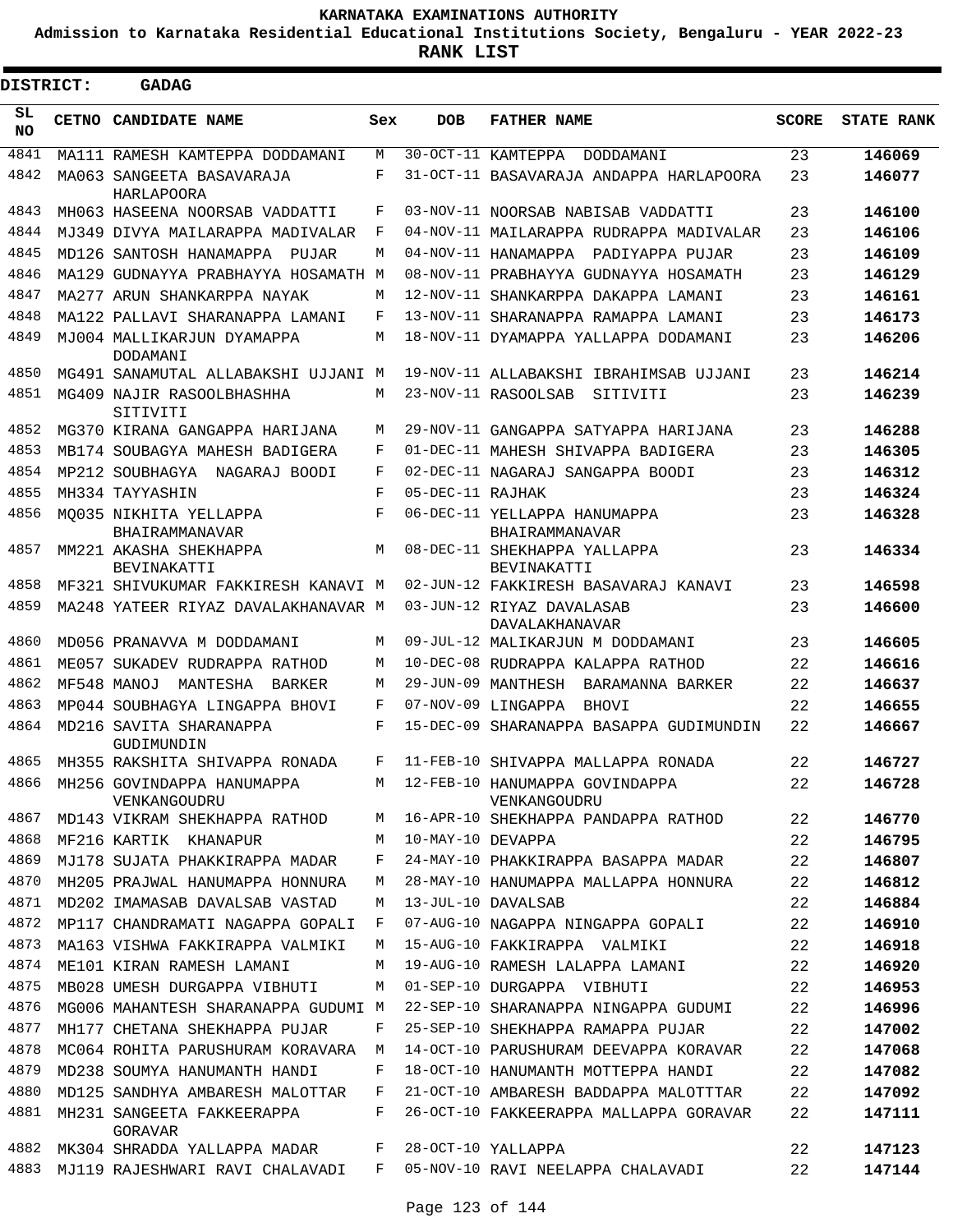**Admission to Karnataka Residential Educational Institutions Society, Bengaluru - YEAR 2022-23**

ı

| <b>DISTRICT:</b> | <b>GADAG</b>                                            |     |                   |                                                             |              |                   |
|------------------|---------------------------------------------------------|-----|-------------------|-------------------------------------------------------------|--------------|-------------------|
| SL<br><b>NO</b>  | <b>CETNO CANDIDATE NAME</b>                             | Sex | <b>DOB</b>        | <b>FATHER NAME</b>                                          | <b>SCORE</b> | <b>STATE RANK</b> |
| 4884             | MG408 SRIKANT PANDAPPA MURADI                           | M   |                   | 07-NOV-10 PANDAPPA RAMAPPA MURADI                           | 22           | 147150            |
| 4885             | MG527 NIKITHA MALLESH MURADI                            | F   | $04-DEC-10$       | MALESH LALSINGAPPA MURADI                                   | 22           | 147237            |
| 4886             | MD325 MOHAN TULACHAPPA RATHOD                           | M   | $05-DEC-10$       | TULACHAPPA SOMALEPPA RATHOD                                 | 22           | 147242            |
| 4887             | MK064 VAISHALI KONAPPA BARKER                           | F   | $09 - DEC - 10$   | KONAPPA BASAPPA BARKER                                      | 22           | 147258            |
| 4888             | ME110 HANAMANTH MAHESH PUJAR                            | M   |                   | 11-DEC-10 MAHESH HANAMANTAPPA PUJAR                         | 22           | 147266            |
| 4889             | MM176 RAJABHAKSHI MARTUJASAB<br><b>BETAGERI</b>         | M   |                   | 15-DEC-10 MARTUJASAB KAREEMSAB BETAGERI                     | 22           | 147279            |
| 4890             | MG628 BHARATI BASAPPA CHOUDAKI                          | F   |                   | 19-DEC-10 BASAPPA MALLAPPA CHOUDAKI                         | 22           | 147289            |
| 4891             | MF264 VIJAYA RAMAPPA BINKADAKATTI M                     |     |                   | 19-DEC-10 RAMAPPA SANNAYALLAPPA<br>BINKADAKATTI             | 22           | 147292            |
| 4892             | MK147 MANIKANTA                                         | M   |                   | 31-DEC-10 VITTAL VADDAR                                     | 22           | 147331            |
| 4893             | MF420 DEEPA MALLAPPA KAMBALI                            | F   |                   | 01-JAN-11 MALLAPPA HANAMANTAPPA KAMBALI                     | 22           | 147354            |
| 4894             | MJ042 NIVEDITA SAHADEV MADAR                            | F   |                   | 02-JAN-11 SAHADEV BHIMAPPA MADAR                            | 22           | 147420            |
| 4895             | MJ039 PRASHANT NINGAPPA ANGADI                          | M   |                   | 10-JAN-11 NINGAPPA GURAPPA ANGADI                           | 22           | 147458            |
| 4896             | MN296 MANIKANTH MAHANTESH                               | M   |                   | 11-JAN-11 MAHANTESH YALLAPPA                                | 22           | 147464            |
| 4897             | CHANDRAGIRI<br>MP065 CHAITRA VENKATESH<br>GUTHAMMANAVAR | F   |                   | CHANDRAGIRI<br>13-JAN-11 VENKATESH SOMAPPA<br>GUTHAMMANAVAR | 22           | 147473            |
| 4898             | MD009 ANIL LAXMAN KURI                                  | M   |                   | 15-JAN-11 LAXMAN KALAKAPPA KURI                             | 22           | 147480            |
| 4899             | MC043 HANAMANTA CHANDRAPPA<br><b>BIRANNAVAR</b>         | M   |                   | 16-JAN-11 CHANDRAPPA YALLAPPA<br><b>BIRANNAVAR</b>          | 22           | 147486            |
| 4900             | MH243 HANAMANTA                                         | M   |                   | 03-FEB-11 RAMANNA METI                                      | 22           | 147574            |
| 4901             | MG272 SINDHU MUTTAPPA BANDI                             | F   |                   | 05-FEB-11 MUTTAPPA ISHAPPA BANDI                            | 22           | 147591            |
| 4902             | MM216 NAGARAJ MUTTAPPA MADIVALAR                        | M   |                   | 06-FEB-11 MUTTAPPA BASAPPA MADIVALAR                        | 22           | 147595            |
| 4903             | MH072 VIDYA SAHADEVAPPA DAMBAL                          | F   |                   | 06-FEB-11 SAHADEVAPPA HANAMAPPA DAMBAL                      | 22           | 147597            |
| 4904             | MC131 RAVITEJ RAMAPPA TALAWAR                           | M   | 10-FEB-11 RAMAPPA |                                                             | 22           | 147615            |
| 4905             | MK106 POOJA FAKIRAPPA HADAPAD                           | F   |                   | 16-FEB-11 FAKIRAPPA HADAPAD                                 | 22           | 147651            |
| 4906             | MD131 ANUSHRI KALAKAPPA<br>KADETOTADA                   | F   |                   | 17-FEB-11 KALAKAPPA ANDAPPA KADETOTADA                      | 22           | 147652            |
| 4907             | MG410 SHAHIL RAJABAKSHI HALLIKERI M                     |     |                   | 18-FEB-11 RAJABHAKSHI                                       | 22           | 147666            |
| 4908             | MF157 MAHESH SHIVAPPA LAMANI                            | M   |                   | 19-FEB-11 SHIVAPPA RENAKAPPA LAMANI                         | 22           | 147670            |
| 4909             | MP237 SEVANTI BHARAMPPA SANADI                          | F   |                   | 20-FEB-11 BHARAMPPA SANADI                                  | 22           | 147679            |
| 4910             | MH324 NANDINI NINGAPPA PUJAR                            | F   |                   | 22-FEB-11 NINGAPPA FAKKIRAPPA PUJAR                         | 22           | 147685            |
| 4911             | MB246 DAVALASAB DARIYASAB NADAF                         | M   |                   | 24-FEB-11 DARIYASAB MOULASAB NADAF                          | 22           | 147703            |
| 4912             | MA184 KHASHIMSAB RAJESAB GUDAGERI M                     |     | 12-MAR-11 RAJESAB |                                                             | 22           | 147794            |
| 4913             | MH199 NAVEEN CHANDRASHEKHARA<br>HADAPAD                 | M   |                   | 13-MAR-11 CHANDRASHEKHARA HADAPAD                           | 22           | 147803            |
| 4914             | MF513 RAKSHITA ISHAPPA CHITTI                           | F   |                   | 17-MAR-11 ISHAPPA MALLAPPA CHITTI                           | 22           | 147833            |
| 4915             | ML020 PRIYANKA CHANNAPPA MENASAGI F                     |     |                   | 19-MAR-11 CHANNAPPA VEERAPPA MENASAGI                       | 22           | 147845            |
| 4916             | MG330 RAFIK MABUSAB SONDUR                              | M   |                   | 20-MAR-11 MABUSAB KHASIMASAB SONDUR                         | 22           | 147851            |
| 4917             | MH301 ADARSHA VIRUPAKSHAPPA<br>BETAGERI                 | M   |                   | 24-MAR-11 VIRUPAKSHAPPA SHANKRAPPA<br>BETAGERI              | 22           | 147876            |
| 4918             | MJ327 NIKHITA SHEKHAPPA CHALAVADI F                     |     |                   | 24-MAR-11 SHEKAPPA SHANKARAPPA<br>CHALAVADI                 | 22           | 147885            |
| 4919             | MF237 AISHWARYA NANDEESH LAMANI                         | F   |                   | 29-MAR-11 NANDEESH CHENNAPPA LAMANI                         | 22           | 147916            |
| 4920             | MN161 KAVITA PANDAPPA HOSATOTADA                        | F   |                   | 31-MAR-11 PANDAPPA RANGAPPA HOSATOTADA                      | 22           | 147929            |
| 4921             | MO004 ASHOKARADDI BUMARADDI<br>HALLEPPANAVAR            | M   |                   | 04-APR-11 BUMARADDI BASAVARADDI<br>HALLEPPANAVAR            | 22           | 147952            |
| 4922             | MP220 SHRUTI LALAPPA LAMANI                             | F   |                   | 06-APR-11 LALAPPA RUPALAPPA LAMANI                          | 22           | 147968            |
| 4923             | MG020 SOUNDARYA YAMANAJI ATTARVAL F                     |     |                   | 07-APR-11 YAMANAJI ATTARVAL                                 | 22           | 147978            |
| 4924             | MP219 NIVEDITA HONNAPPA HARIJAN                         | F   |                   | 11-APR-11 HONNAPPA HANMANTHPPA HARIJAN                      | 22           | 148015            |
| 4925             | MH126 SERABANU JANDISAB KASTAR                          | F   |                   | 19-APR-11 JANDISAB IMAMSAB KASTAR                           | 22           | 148077            |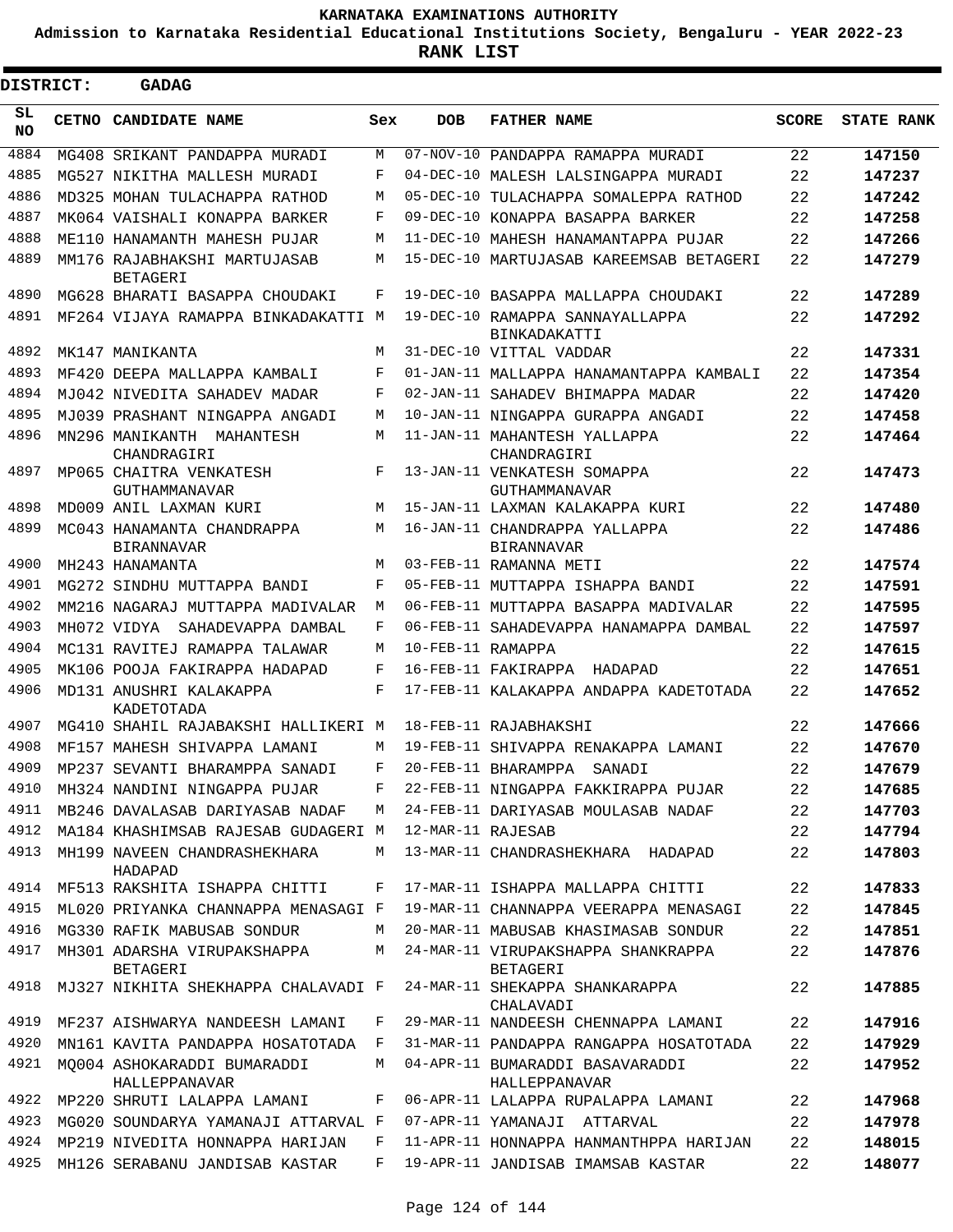**Admission to Karnataka Residential Educational Institutions Society, Bengaluru - YEAR 2022-23**

| <b>DISTRICT:</b> | <b>GADAG</b>                                                    |        |                   |                                                                             |              |                   |
|------------------|-----------------------------------------------------------------|--------|-------------------|-----------------------------------------------------------------------------|--------------|-------------------|
| SL<br><b>NO</b>  | CETNO CANDIDATE NAME                                            | Sex    | <b>DOB</b>        | <b>FATHER NAME</b>                                                          | <b>SCORE</b> | <b>STATE RANK</b> |
| 4926             | MH003 MALLIKARJUNA KALAKAPPA<br>HADAPADA                        | М      |                   | 24-APR-11 KALAKAPPA MALLAPPA HADAPADA                                       | 22           | 148106            |
| 4927             | MK070 PRAJWAL BHARAMAPPA GANIGERA M                             |        |                   | 24-APR-11 BHARAMAPPA GANIGERA                                               | 22           | 148108            |
| 4928             | MA211 KRISHNA SATYAPPA BELERI                                   | М      |                   | 26-APR-11 SATYAPPA MALLAPPA BELERI                                          | 22           | 148119            |
| 4929             | MF518 SARASWATI CHANDRU NAYAK                                   | F      |                   | 25-MAY-11 CHANDRU KALAPPA NAYAK                                             | 22           | 148349            |
| 4930             | ME208 AKSHATA BASAPPA MADAR                                     | F      |                   | 27-MAY-11 BASAPPA BHARAMAPPA MADAR                                          | 22           | 148366            |
| 4931             | MD268 VISHNU<br>GANGAPPA PUJAR                                  | М      |                   | 02-JUN-11 GANGAPPA PANDAPPA PUJAR                                           | 22           | 148436            |
| 4932             | MK109 AJAY KUMAR                                                | М      |                   | 04-JUN-11 DEVAPPA MADIVALAR                                                 | 22           | 148446            |
| 4933             | MC124 RENUKA MALLAPPA TALAVAR                                   | F      |                   | 16-JUN-11 MALLAPPA BHEEMAPPA TALAVAR                                        | 22           | 148574            |
| 4934             | MK052 SAHANA HANAMANTHAGOUDA<br><b>BEDAGOUDAR</b>               | F      |                   | 17-JUN-11 HANAMANTHAGOUDA BHARAMGOUDA<br><b>BEDAGOUDAR</b>                  | 22           | 148586            |
| 4935             | MF450 AKSHATA SURESH LAMANI                                     | F      | 18-JUN-11 SURESH  | LAMANI                                                                      | 22           | 148588            |
| 4936             | MG580 LATHA SHARANAPPA LABAPURA                                 | F      |                   | 20-JUN-11 SHARANAPPA LAKSHMAPPA<br>LABAPURA                                 | 22           | 148605            |
| 4937             | MG212 KOTEPPA VENKATESH<br>GALEPPANAVAR                         | М      |                   | 25-JUN-11 VENKATESH BALARAMAPPA<br><b>GALEPPANAVAR</b>                      | 22           | 148653            |
| 4938             | MN318 SHREEDEVI SURESH HADAGALI                                 | F      |                   | 27-JUN-11 SURESH SAHADEVAPPA HADAGALI                                       | 22           | 148677            |
| 4939             | MO052 KRISHNA RAMANNA TALAKALL                                  | М      |                   | 28-JUN-11 RAMANNA DEVENDRAPPA TALAKALL                                      | 22           | 148680            |
| 4940             | MD323 PRAVEEN MUTTAPPA RATHOD                                   | M      |                   | 30-JUN-11 MUTTAPPA RATHOD                                                   | 22           | 148701            |
| 4941             | MH354 KIRAN<br>RAVI LAMANI                                      | M      |                   | 02-JUL-11 RAVI SAKRAPPA LAMANI                                              | 22           | 148723            |
| 4942             | ML068 ARPITA SANNABASAPPA VANNUR                                | F      |                   | 04-JUL-11 SANNABASAPPA BASAPPA VANNUR                                       | 22           | 148739            |
| 4943             | MA495 MEGHANA RUDRAPPA RONAD                                    | F      |                   | 05-JUL-11 RUDRAPPA RONAD                                                    | 22           | 148748            |
| 4944             | ME028 DARSHAN DHARMAPPA LAMANI                                  | M      |                   | 06-JUL-11 DHARMAPPA PANDAPPA LAMANI                                         | 22           | 148753            |
| 4945             | ML054 VISHWANATH RAMESH DOLLIN                                  | M      |                   | 08-JUL-11 RAMESH BEERAPPA DOLLIN                                            | 22           | 148781            |
| 4946             | MP128 ANUSHHA YALAPPA ADRAKATTI                                 | F      | 09-JUL-11 YALAPPA |                                                                             | 22           | 148782            |
| 4947             | MG614 ANURADHA ANDAPPA TIPPANAVAR F                             |        |                   | 22-JUL-11 ANDAPPA MUDIYAPPA TIPPANAVAR                                      | 22           | 148897            |
| 4948             | MN124 SPOORTI SHREEKANTH BUDIHAL                                | F      |                   | 29-JUL-11 SHREEKANTH KANAKAPPA BUDIHAL                                      | 22           | 148964            |
| 4949             | MN193 SUJATA PARASAPPA SHEEPARI                                 | F      |                   | 01-AUG-11 PARASAPPA JUMMAPPA SHEEPARI                                       | 22           | 148988            |
| 4950             | ME092 SEETA PARASAPPA MADAR                                     | F      |                   | 05-AUG-11 PARASAPPA DURAGAPPA MADAR                                         | 22           | 149016            |
| 4951             | MP376 VIDYA MALLAPPA SANSHI                                     | F      |                   | 06-AUG-11 MALLAPPA MUDAKAPPA SANSHI                                         | 22           | 149026            |
| 4952             | MG201 MAHESH PRANESH BEVINAKATTI                                | М      |                   | 08-AUG-11 PRANESH TIRAKAVVA BEVINAKATTI                                     | 22           | 149035            |
| 4953             | MK083 BIBIJANA DILARASABA<br>HAWALADARA                         | F      |                   | 18-AUG-11 DILARASABA NANNUSABA<br>HAWALADARA                                | 22           | 149102            |
| 4954             | MD401 AKSHATA SHARANAPPA<br>HALLADAMANI                         | $F -$  |                   | 28-AUG-11 SHARANAPPA HALLADAMANI                                            | 22           | 149183            |
| 4955             | MA300 ARIF DADAFIR ANNIGERI                                     | M      |                   | 28-AUG-11 DADAFIR IMAMASAB ANNIGERI                                         | 22           | 149184            |
| 4956             | ML115 JAYASHRE BASAPPA KITTUR                                   | F      |                   | 02-SEP-11 BASAPPA KITTUR                                                    | 22           | 149224            |
| 4957<br>4958     | MD255 MUTTURAJ SURESH MADAR                                     | М      |                   | 05-SEP-11 SURESH DURAGAPPA MADAR                                            | 22           | 149240            |
| 4959             | MO189 KAVERI FAKKIRESH KAMBALI<br>MA128 UMAMAHESWARI AKHANDAPPA | F<br>F |                   | 18-SEP-11 FAKKIRESH YALLAPPA KAMBALI                                        | 22           | 149342            |
| 4960             | GUMTIMATH<br>MM075 PRAJWAL MALLIKARJUN                          | M      |                   | 19-SEP-11 AKHANDAPPA SIDDAYA GUMTIMATH<br>20-SEP-11 MALLIKARJUN BASANAGOUDA | 22<br>22     | 149351<br>149357  |
| 4961             | BENAKANAL<br>MG064 RESHMABEGUM BABUSAB KOLAKAR F                |        |                   | BENAKANAL                                                                   | 22           | 149370            |
| 4962             |                                                                 |        |                   | 22-SEP-11 BABUSAB KOLAKAR                                                   |              |                   |
|                  | MF095 GAGAN NAVEEN LAMANI                                       | М      |                   | 29-SEP-11 NAVEEN DHARMAPPA LAMANI                                           | 22           | 149405            |
| 4963             | MG055 SHIVAGANGAVVA<br>SHARANABASAPPA SHIVALLI                  | F      |                   | 14-OCT-11 SHARANABASAPPA SHIVAPPA<br>SHIVALLI                               | 22           | 149513            |
| 4964             | MG498 SADIQ ABDULAZIZ KARNACHI                                  | M      |                   | 17-OCT-11 ABDULAZIZ KARNACHI                                                | 22           | 149528            |
| 4965             | ML027 CHANDRU BASAVARAJ KARADI                                  | М      |                   | 23-OCT-11 BASAVARAJ HANAMAPPA KARADI                                        | 22           | 149574            |
| 4966             | MJ106 AISHWARYA DEVAPPA MADIVALAR F                             |        |                   | 27-OCT-11 DEVAPPA ANDAPPA MADIVALAR                                         | 22           | 149597            |
| 4967             | ME183 TANUJABEGUM KHADIRASAB<br>NADAF                           | F      |                   | 03-NOV-11 KHADIRASAB YAMANURASAB NADAF                                      | 22           | 149646            |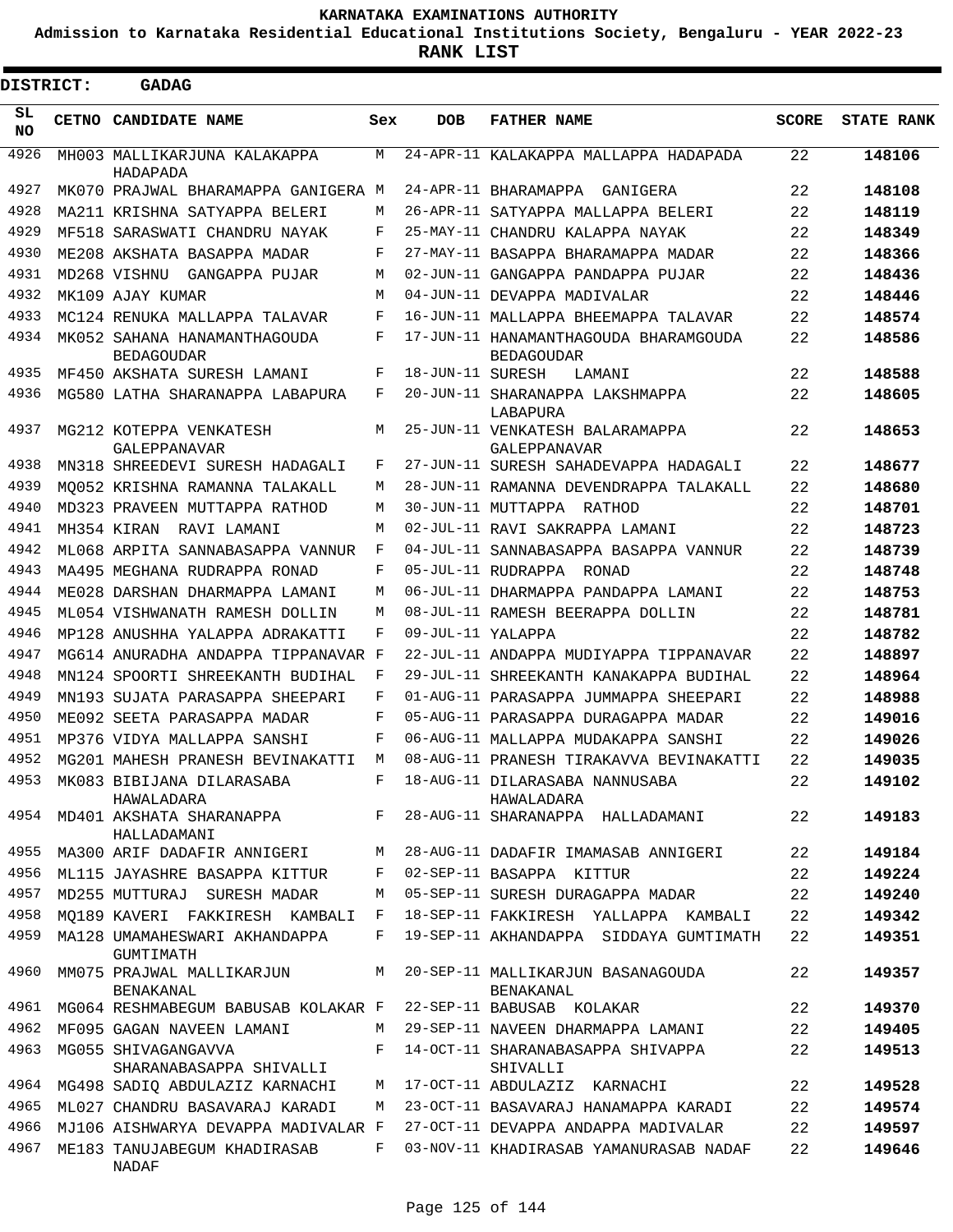**Admission to Karnataka Residential Educational Institutions Society, Bengaluru - YEAR 2022-23**

**RANK LIST**

ı

| <b>DISTRICT:</b> |  | <b>GADAG</b>                                       |              |                   |                                                         |              |                   |
|------------------|--|----------------------------------------------------|--------------|-------------------|---------------------------------------------------------|--------------|-------------------|
| SL<br>NO.        |  | <b>CETNO CANDIDATE NAME</b>                        | Sex          | <b>DOB</b>        | <b>FATHER NAME</b>                                      | <b>SCORE</b> | <b>STATE RANK</b> |
| 4968             |  | MB134 MAHAMMADSHAFIK HUSENSAB<br><b>NADAF</b>      | M            |                   | 05-NOV-11 HUSENSAB RUSTUMSAB NADAF                      | 22           | 149654            |
| 4969             |  | MK249 THRIVENI MALLIKARJUNAGOUDA<br>ALLAPPAGOUDRA  | F            |                   | 06-NOV-11 MALLIKARJUNAGOUDA                             | 22           | 149665            |
| 4970             |  | MJ080 MANIKANTHA HANAMANTAGOUDA<br>CHINNAPPAGOUDRA | M            |                   | 13-NOV-11 HANAMANTAGOUDA DESAYAGOUDA<br>CHINNAPPAGOUDRA | 22           | 149702            |
| 4971             |  | MM163 MALLIKARJUN DEVENDRAPPA<br>GANIGER           | M            |                   | 14-NOV-11 DEVENDRAPPA BASAVANTAPPA<br>GANIGER           | 22           | 149713            |
| 4972             |  | MH215 SHRUTI BASAVARAJ ABBIGERI                    | F            |                   | 30-NOV-11 BASAVARAJ KOTRAPPA ABBIGERI                   | 22           | 149824            |
| 4973             |  | MF532 SUBHAS GANESH LAMANI                         | M            |                   | 30-NOV-11 GANESH LAMANI                                 | 22           | 149825            |
| 4974             |  | MA419 AISHWARAYA JAGDESH PAWAR                     | F            |                   | 15-JAN-12 JAGDESH RAMAPPA PAWAR                         | 22           | 150029            |
| 4975             |  | MC107 ABHISHEK PRALHAD ILAGER                      | M            |                   | 18-FEB-12 PRALHAD ISHAPPA ILAGER                        | 22           | 150066            |
| 4976             |  | MG469 DEEPA BHARAMAPPA HARIJAN                     | F            |                   | 16-NOV-09 BHARAMAPPA LAXMAPPA HARIJAN                   | 21           | 150164            |
| 4977             |  | MG413 BASAVARAJ KOTRAPPA BYALI                     | M            |                   | 16-DEC-09 KOTRAPPA NAGAPPA BYALI                        | 21           | 150171            |
| 4978             |  | MK246 PRAJWAL SHIVANAND<br>HOSAGANIGER             | M            |                   | 01-JAN-10 SHIVANANDA                                    | 21           | 150197            |
| 4979             |  | MH204 RAVI FHAKIRAPPA SILLIKYATAR M                |              |                   | 02-JAN-10 FHAKIRAPPA SHETTEPPA<br>SILLIKYATAR           | 21           | 150208            |
| 4980             |  | MG015 PRIYANKA MALLAPPA HARIJANA                   | F            |                   | 19-FEB-10 MALLAPPA MARIYAPPA HARIJANA                   | 21           | 150241            |
| 4981             |  | MB148 AMINABI MAHABUBSAB<br>MULLANAVAR             | F            |                   | 24-APR-10 MAHABUBSAB KHASHEEMSAB<br>MULLANAVAR          | 21           | 150277            |
| 4982             |  | MF100 BHARAT HULAGANNAVAR                          | M            |                   | 12-MAY-10 JAGADISH                                      | 21           | 150297            |
| 4983             |  | ML028 PRASHANT<br>HANAMAPPA MADAR                  | M            |                   | 30-MAY-10 HANAMPPA DURGAPPA MADAR                       | 21           | 150308            |
| 4984             |  | MO072 CHAMANABI MABUSAB NADAF                      | F            |                   | 29-JUN-10 MABUSAB MOULASAB NADAF                        | 21           | 150344            |
| 4985             |  | ME194 KIRTI MALLIKARJUN<br>MUNDINAMANI             | F            |                   | 06-JUL-10 MALLIKARJUN PAVADEPPA<br>MUNDINAMANI          | 21           | 150352            |
| 4986             |  | MF235 MINAKSHI LAKSHMANA LAMANI                    | F            |                   | 20-JUL-10 LAKSHMAN SHANKRAPPA LAMANI                    | 21           | 150373            |
| 4987             |  | MA296 KALAKESH CHANNAPPA<br>KAPATANAVAR            | M            |                   | 28-JUL-10 CHANNAPPA SHEKHARAPPA<br>KAPATANAVAR          | 21           | 150381            |
| 4988             |  | ML078 BASAMMA SURESH CHALAVADI                     | F            |                   | 30-AUG-10 SURESH PARASAPPA CHALAVADI                    | 21           | 150430            |
| 4989             |  | MC039 BASAVARAJ LOHITKUMAR<br><b>UMACHAGI</b>      | M            |                   | 11-SEP-10 LOHITKUMAR FAKIRAPPA UMACHAGI                 | 21           | 150455            |
| 4990             |  | MG487 ISWARYA UMESHA LAMANI                        | F            |                   | 18-SEP-10 UMESHA TOGALEPPA LAMANI                       | 21           | 150466            |
| 4991             |  | MP391 PRIYA NINGAPPA ADRAKATTI                     | F            |                   | 01-OCT-10 NINGAPPA                                      | 21           | 150495            |
| 4992             |  | MG268 RAJESHWARI AMARAYYA<br>KAMBIMATH             | F            |                   | 13-OCT-10 AMARAYYA SHIDDAYYA KAMBIMATH                  | 21           | 150544            |
| 4993             |  | MD251 HANUMANTH SANTAPPA JALIHAL M                 |              |                   | 16-OCT-10 SANTAPPA HANAMAPPA JALIHAL                    | 21           | 150552            |
| 4994             |  | MM152 KALLAPPA KALAKAPPA<br>GANGARAGONDA           | M            |                   | 24-OCT-10 KALAKAPPA BASAPPA<br>GANGARAGONDA             | 21           | 150576            |
| 4995             |  | MG013 FAKKIRESH GANESH KANDAGALL M                 |              |                   | 14-NOV-10 GANESH SIDDABASAPPA KANDAGALL                 | 21           | 150629            |
| 4996             |  | MD221 PRADEEP SHANKRAPPA<br>MUSHIGERI              | M            |                   | 18-NOV-10 SHANKRAPPA PADIYAPPA<br>MUSHIGERI             | 21           | 150640            |
| 4997             |  | MD462 MAHABUBI IMAMSAB DYAMPUR                     | F            |                   | 10-DEC-10 IMAMSAB DYAMPUR                               | 21           | 150715            |
| 4998             |  | MG274 VINAYAK DEVAPPA<br>MUDIYAJJANAVAR            | M            | 14-DEC-10 DEVAPPA |                                                         | 21           | 150732            |
| 4999             |  | MJ103 BASURAJ RAMESH PUJAR                         | M            |                   | 17-DEC-10 RAMESH DURAGAPPA PUJAR                        | 21           | 150737            |
| 5000             |  | MN065 DARSHAN BASAVARAJ SHIROLA                    | M            |                   | 17-DEC-10 BASAVARAJ SHIROLA                             | 21           | 150738            |
| 5001             |  | MO063 RAMYA GANESHA LAMANI                         | F            |                   | 18-DEC-10 GANESHA KRISHNAPPA LAMANI                     | 21           | 150744            |
| 5002             |  | MA466 MAYUR DHOLA                                  | M            |                   | 22-DEC-10 SHRINIVAS DHOLA                               | 21           | 150752            |
| 5003             |  | MF244 GANGAVVA KRISHNAPPA LAMANI                   | $\mathbf{F}$ |                   | 24-DEC-10 KRISHNAPPA SOMAPPA LAMANI                     | 21           | 150759            |
| 5004             |  | MJ083 ASHVINI MANJUNATH GAJIYAVAR F                |              |                   | 30-DEC-10 MANJUNATH                                     | 21           | 150780            |
| 5005             |  | MP359 SANJAYAKUMAR VASANT TIKARE                   | M            | 04-JAN-11 VASANT  |                                                         | 21           | 150881            |
| 5006             |  | MM262 MUKAPPA PHAKIRAPPA<br>CHALAWADI              | M            |                   | 27-JAN-11 PHAKIRAPPA MUKAPPA CHALAWADI                  | 21           | 150963            |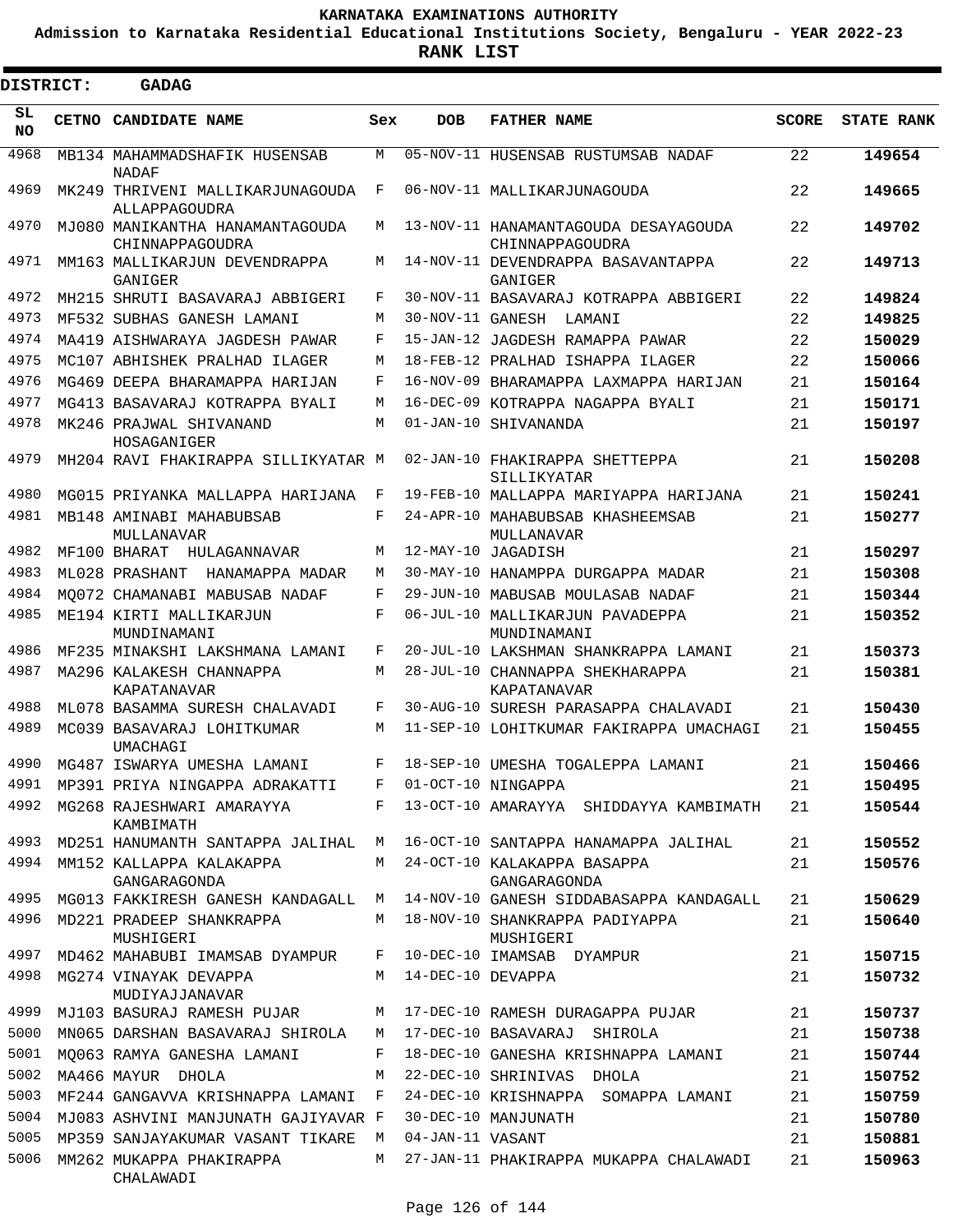**Admission to Karnataka Residential Educational Institutions Society, Bengaluru - YEAR 2022-23**

| DISTRICT:  | <b>GADAG</b>                                |     |            |                                                          |              |                   |
|------------|---------------------------------------------|-----|------------|----------------------------------------------------------|--------------|-------------------|
| SL.<br>NO. | CETNO CANDIDATE NAME                        | Sex | <b>DOB</b> | <b>FATHER NAME</b>                                       | <b>SCORE</b> | <b>STATE RANK</b> |
| 5007       | MG145 SOUMYA SANTOSH MADIVALAR              | F   |            | 27-JAN-11 SANTOSH HANAMANT MADIVALAR                     | 21           | 150965            |
| 5008       | MK086 LAKSHMI MALLAPPA KOLERI               | F   |            | 10-FEB-11 MALLAPPA                                       | 21           | 151020            |
| 5009       | MG142 PARVATI KUBERAPPA KAVALI              | F   |            | 13-FEB-11 KUBERAPPA SIDDAPPA KAVALI                      | 21           | 151031            |
| 5010       | MG681 PRAJWAL YALLAPPA KURI                 | M   |            | 18-FEB-11 YALLAPPA SHIDDAPPA KURI                        | 21           | 151055            |
| 5011       | MG374 HANAMANTA LAKSHMANA DASAR             | M   |            | 24-FEB-11 LAKSHMANA KATTEPPA DASAR                       | 21           | 151087            |
| 5012       | MA282 CHINTAMANI BASAVANTPPA<br>PUTTANNAVAR | M   |            | 25-FEB-11 BASAVANTPPA CHANDRAPPA                         | 21           | 151090            |
| 5013       | MJ231 MEENAKSHI VIJAYAKUMAR<br>MURARI       | F   |            | 28-FEB-11 VIJAYAKUMAR                                    | 21           | 151103            |
| 5014       | MM239 APPU SATYAVVA MADAR                   | M   |            | 04-MAR-11 SATYAVVA<br>MADAR                              | 21           | 151125            |
| 5015       | MK279 SANGAMESH SHARANAPPA HUGAR            | M   |            | 11-MAR-11 SHARANAPPA MALLAPPA HUGAR                      | 21           | 151157            |
| 5016       | MA130 SHEHWAG DODDAMARISWAMI<br>VIBHUTI     | M   |            | 28-MAR-11 DODDAMARISWAMI<br>VIBHUTI                      | 21           | 151247            |
| 5017       | MG159 GOUTAM PANDAPPA MUDLAPUR              | M   |            | 30-MAR-11 PANDAPPA LALAPPA MUDLAPUR                      | 21           | 151256            |
| 5018       | ML152 KEERTI RANGAPPA KADIYAVAR             | F   |            | 31-MAR-11 RANGAPPA KADIYAVAR                             | 21           | 151259            |
| 5019       | MP042 LAKSHMAVVA HANAMANTA LAMANI F         |     |            | 14-APR-11 HANAMANTA MANGLEPPA LAMANI                     | 21           | 151354            |
| 5020       | MM097 MANOJA MALLIKARJUN PATTAR             | M   |            | 14-APR-11 MALLIKARJUN<br>PATTAR                          | 21           | 151357            |
| 5021       | MG466 CHAITRA BASAVANTAPPA KOOLI            | F   |            | 15-APR-11 BASAVANTAPPA GOVINDAPPA KOOLI                  | 21           | 151361            |
| 5022       | MM092 ABHISHEK SHARANAPPA<br>GOLAPPANAVAR   | M   |            | 19-APR-11 SHARANAPPA ANDAPPA<br>GOLAPPANAVAR             | 21           | 151390            |
| 5023       | MM031 LAXMI ISVARAPPA TALAVAR               | F   |            | 24-APR-11 ISVARAPPA<br>TALAVAR                           | 21           | 151428            |
| 5024       | MC129 SUBRAMANI TIPPANNA MADAR              | M   |            | 25-APR-11 TIPPANNA BASAPPA MADAR                         | 21           | 151435            |
| 5025       | MA059 SHRISHANT SHIVAKUMAR<br>KARIYAVAR     | M   |            | 30-APR-11 SHIVAKUMAR MAREPPA KARIYAVAR                   | 21           | 151462            |
| 5026       | MH056 SONU RAVI BHAGAT                      | F   |            | 01-MAY-11 RAVI RAMSINGH BHAGAT                           | 21           | 151467            |
| 5027       | MA432 SHANTHINATH BASAVRAJ<br>PADMANNAVAR   | M   |            | 02-MAY-11 BASAVRAJ SHANTHAPPA<br>PADMANNAVAR             | 21           | 151476            |
| 5028       | MN185 PAVITRA MALLAPPA GANIGER              | F   |            | 13-MAY-11 MALLAPPA CHANNABASAPPA<br>GANIGER              | 21           | 151559            |
| 5029       | MH031 MANJUNATH MUDIMALLAPPA<br>OLEKAR      | M   |            | 18-MAY-11 MUDIMALLAPPA DEVAPPA OLEKAR                    | 21           | 151597            |
| 5030       | MA355 ABHISHEK YAMANAPPA MADAR              | M   |            | 21-MAY-11 YAMANAPPA MAILARAPPA MADAR                     | 21           | 151620            |
| 5031       | MF039 GAGAN MANJUNATH<br>BHAJAKKANAVAR      | M   |            | 24-MAY-11 MANJUNATH HANAMANTAPPA<br><b>BHAJAKKANAVAR</b> | 21           | 151641            |
| 5032       | MB206 SHOBHA BASAVARAJ CHABBI               | F   |            | 26-MAY-11 BASAVARAJ YALLAPPA CHABBI                      | 21           | 151652            |
| 5033       | MD142 SUNITA RAMESH RATHOD                  | F   |            | 03-JUN-11 RAMESH MUNIYAPPA RATHOD                        | 21           | 151725            |
| 5034       | MK150 SOUBHAGYA SHARANAPPA ANKALI F         |     |            | 07-JUN-11 SHARANAPPA SIDDAPPA ANKALI                     | 21           | 151763            |
| 5035       | MH051 YASHODA PARASAPPA<br>TIPPANAVAR       | F   |            | 07-JUN-11 PARASAPPA NAGAPPA TIPPANAVAR                   | 21           | 151765            |
| 5036       | MF598 NAGAMMA THIMMAPPA KATAGI              | F   |            | 11-JUN-11 THIMMAPPA RAMAPPA KATAGI                       | 21           | 151798            |
| 5037       | MN114 MANOHAR BASAPPA HADIMANI              | М   |            | 13-JUN-11 BASAPPA HADIMANI                               | 21           | 151808            |
| 5038       | MB043 PRAVEEN PRAKASH DODDAMANI             | М   |            | 26-JUN-11 PRAKASH DODDAMANI                              | 21           | 151910            |
| 5039       | MB260 AISHVARYA RAJU LAMANI                 | F   |            | 05-JUL-11 RAJU LAMANI                                    | 21           | 151981            |
| 5040       | MG467 MANOJ BASAVARAJ BALIGAR               | М   |            | 05-JUL-11 BASAVARAJ IRAPPA BALIGAR                       | 21           | 151985            |
| 5041       | MK102 PRADEEP RAMESH CHANDRA                | М   |            | 09-JUL-11 RAMESH PANDAPPA CHANDRA                        | 21           | 152012            |
| 5042       | MP305 HANUMAVVA ASHOK AADIN                 | F   |            | 22-JUL-11 ASHOK NEELAPPA AADIN                           | 21           | 152096            |
| 5043       | MF543 SHARADA NINGAPPA<br>SANNATAMMANAVAR   | F   |            | 22-JUL-11 NINGAPPA SHANTAVVA<br>SANNATAMMANAVAR          | 21           | 152100            |
| 5044       | MD096 KARTIK PARASAPPA POOJAR               | М   |            | 31-JUL-11 PARASAPPA BASAPPA POOJAR                       | 21           | 152160            |
| 5045       | MJ288 ARPITHA YACHCHARAPPA<br>MALLANAGOUDR  | F   |            | 11-AUG-11 YACHCHARAPPA MALLAPPA<br>MALLANAGOUDR          | 21           | 152240            |
| 5046       | MK094 SHAHEED DAVALASAB<br>KAMALAKHANAVAR   | M   |            | 15-AUG-11 DAVALASAB FAKEERASAB<br>KAMALAKHANAVAR         | 21           | 152268            |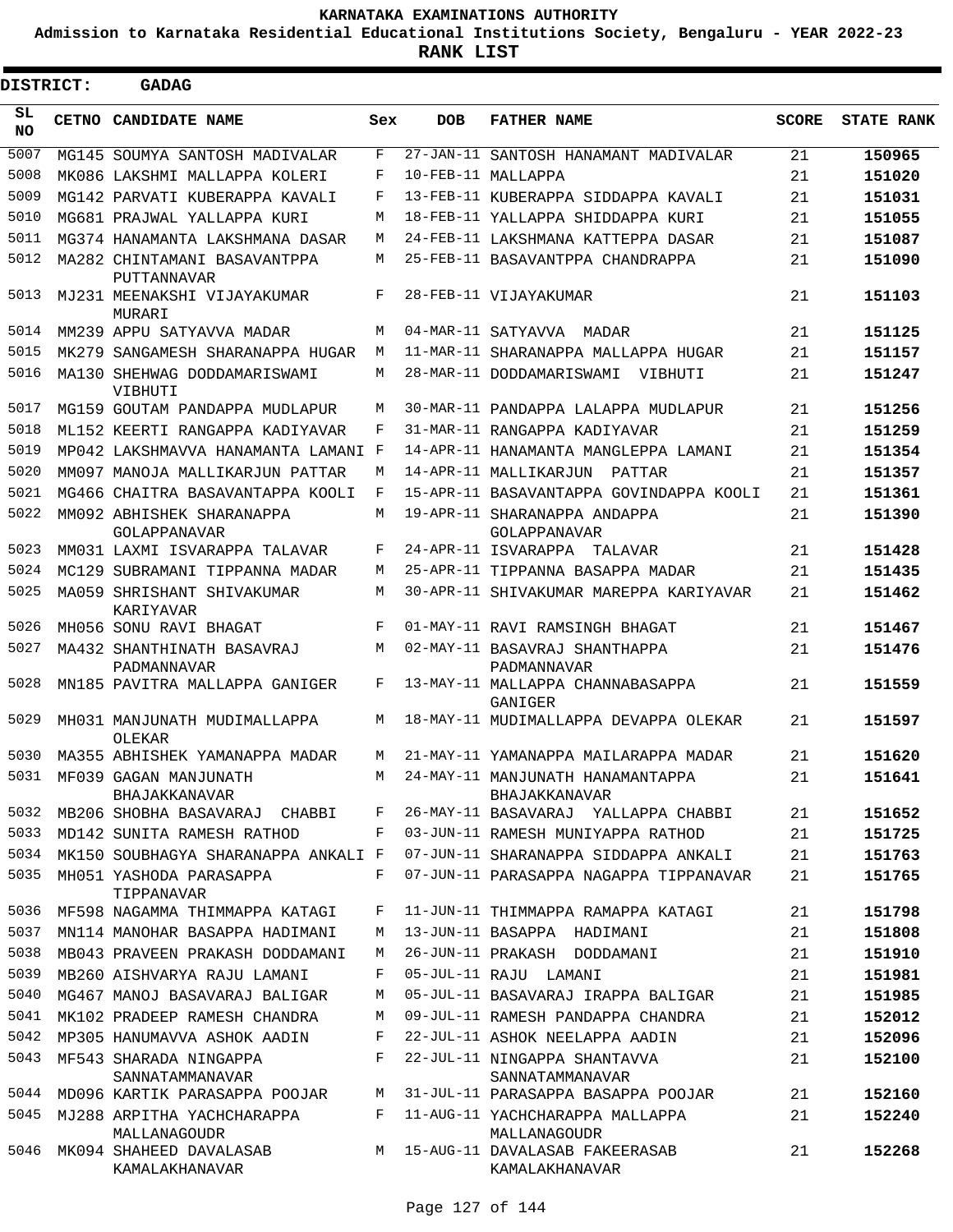**Admission to Karnataka Residential Educational Institutions Society, Bengaluru - YEAR 2022-23**

ı

| DISTRICT:       |  | <b>GADAG</b>                                      |     |                    |                                                  |              |                   |
|-----------------|--|---------------------------------------------------|-----|--------------------|--------------------------------------------------|--------------|-------------------|
| SL<br><b>NO</b> |  | CETNO CANDIDATE NAME                              | Sex | <b>DOB</b>         | <b>FATHER NAME</b>                               | <b>SCORE</b> | <b>STATE RANK</b> |
| 5047            |  | MN191 SANIYA KASHIMASAB NADAF                     | F   |                    | 16-AUG-11 KASHIMASAB                             | 21           | 152277            |
| 5048            |  | MK165 LALITA DEVAPPA SARAPANNAVAR F               |     |                    | 17-AUG-11 DEVAPPA HONNAPPA SARAPANNAVAR          | 21           | 152280            |
| 5049            |  | MG633 PAVAN MANJUNATH PUJAR                       | M   |                    | 30-AUG-11 MANJUNATH DEVAPPA PUJAR                | 21           | 152350            |
| 5050            |  | MD196 NIKHITA PEERAPPA MALAVATTA                  | F   |                    | 01-SEP-11 PEERAPPA<br>MALAVATTA                  | 21           | 152366            |
| 5051            |  | MN082 PRATIKSHA MAHESH PUJAR                      | F   | 04-SEP-11 MAHESH   | PUJAR                                            | 21           | 152386            |
| 5052            |  | MM142 PRAJWAL MAHANTESH<br>SHIRABADAGI            | M   |                    | 09-SEP-11 MAHANTESH CHANNAPPA<br>SHIRADABADAGI   | 21           | 152413            |
| 5053            |  | MA054 VISHAL DHANASINGH NAYAK                     | M   |                    | 24-SEP-11 DHANASINGH PANDAPPA NAYAK              | 21           | 152491            |
| 5054            |  | MH208 GANGAMMA MANJAPPA HUILAGOL                  | F   |                    | 28-SEP-11 MANJAPPA TIPPANNA HUILAGOL             | 21           | 152507            |
| 5055            |  | MG698 ROHAN SURESH MALEKOPPA                      | M   |                    | 28-SEP-11 SURESH NURANDAPPA MALEKOPPA            | 21           | 152510            |
| 5056            |  | MC054 BEERAPPA MALLAPPA KANAVI                    | M   |                    | 06-OCT-11 MALLAPPA KANAVI                        | 21           | 152549            |
| 5057            |  | MH316 TIMMANNA TIRUPATI<br>KARADIKOLLA            | M   |                    | 08-OCT-11 TIRUPATI HANUMAPPA<br>KARADIKOLLA      | 21           | 152566            |
| 5058            |  | ML053 SUJAY GOPINATH CHALAVADI                    | M   |                    | 09-OCT-11 GOPINATH BHEEMAPPA CHALAVADI           | 21           | 152572            |
| 5059            |  | MB090 FAJAL DAVALASAB MAMMUNAVAR                  | M   |                    | 11-OCT-11 DAVALASAB ABDULASAB<br>MAMMUNAVAR      | 21           | 152580            |
| 5060            |  | MO056 SAMARTH RAVI UPPAR                          | M   |                    | 13-OCT-11 RAVI MUDAKAPPA UPPAR                   | 21           | 152593            |
| 5061            |  | MD326 PRADEEP<br>RAMAPPA DASAR                    | M   |                    | 29-OCT-11 RAMAPPA BALAPPA DASAR                  | 21           | 152669            |
| 5062            |  | MG599 HARSHA A C                                  | F   |                    | 02-NOV-11 CHANDRASHEKARA                         | 21           | 152689            |
| 5063            |  | MD171 PADESHI SHARANAPPA LAMANI                   | M   |                    | 14-NOV-11 SHARANAPPA RAMAPPA LAMANI              | 21           | 152769            |
| 5064            |  | MM234 BASAYYA SHIVAPUTRAYYA<br>HIREMATH           | M   |                    | 19-NOV-11 SHIVAPUTRAYYA GURUBASAYYA<br>HIREMATH  | 21           | 152791            |
| 5065            |  | ML029 KARTIKA SHIVANAND TOTAD                     | M   |                    | 24-NOV-11 SHIVANAND SHANKARAPPA TOTAD            | 21           | 152821            |
| 5066            |  | MD340 PRIYANKA<br>MANJUNATH<br>MOOLIMANI          | F   |                    | 24-NOV-11 MANJUNATH BASAPPA<br>MOOLIMANI         | 21           | 152822            |
| 5067            |  | MH293 MALLANAGOUDA RAMANAGOUDA<br>PATIL           | M   |                    | 07-DEC-11 RAMANAGOUDA MALLANAGOUDA<br>PATIL      | 21           | 152897            |
| 5068            |  | MN369 KAVITA KARIYAPPA KATTIMANI                  | F   |                    | 23-DEC-11 KARIYAPPA PADIYAPPA KATTIMANI          | 21           | 152980            |
| 5069            |  | MD334 PADMAVATI SHEKHAPPA LAMANI                  | F   |                    | 01-JAN-12 SHEKHAPPA YAMANAPPA LAMANI             | 21           | 153026            |
| 5070            |  | MG314 BHEEMANAGOUDA BASANAGOUDA<br>TIPPAPURA      | M   |                    | 05-JAN-12 BASANAGOUDA SHANKARGOUDA<br>TIPPAPURA  | 21           | 153051            |
| 5071            |  | MC219 TASMIYA JAVID KARMUDI                       | F   | 10-JAN-12 JAVID    | KARMUDI                                          | 21           | 153062            |
|                 |  | 5072 MA004 YASHODHA HANUMANTAPPA<br>LENKENNAVAR   |     |                    | F 16-JAN-12 HANUMANTAPPA TAMMANNA<br>LENKENNAVAR | 21           | 153072            |
| 5073            |  | MG050 HULIGEMMA KOTEPPA GUDADARA F                |     |                    | 21-JAN-12 KOTEPPA GUDADARA                       | 21           | 153076            |
| 5074            |  | ML300 SANDEEPAKUMAR HANAMANTAPPA M<br>TEGGINAMANI |     |                    | 21-JAN-12 HANAMANTAPPA YAMANAPPA<br>TEGGINAMANI  | 21           | 153078            |
| 5075            |  | MH030 ASMA FKRUSAB VADNALA                        |     |                    | F 12-MAR-12 FAKRUSAB PEERSAB VADNALA             | 21           | 153115            |
| 5076            |  | MF555 ARJUN LAMANI                                | M   |                    | 07-DEC-09 SAKRAPPA LAMANI                        | 20           | 153180            |
| 5077            |  | MD385 CHANNABASAVA SHIDDAPPA SUDI M               |     |                    | 22-APR-10 SHIDDAPPA KALAKAPPA SUDI               | 20           | 153254            |
| 5078            |  | MK312 PRATHIK SHIVANANDA KALAHAL M                |     |                    | 22-MAY-10 SHIVANANDA                             | 20           | 153275            |
| 5079            |  | MF315 LA XMAVVA NINGANAGOUD<br>PATIL              | F   |                    | 19-JUN-10 NINGANAGOUD MLAANAGOUD PATIL           | 20           | 153298            |
| 5080            |  | MH196 MANJUNATH SHIDDAPPA ETI                     | M   |                    | 19-AUG-10 SHIDDAPPA RAMAPPA ETI                  | 20           | 153359            |
| 5081            |  | MG511 SHNEHA ANANDA CHAVHAN                       | F   |                    | 21-AUG-10 ANANDA HEERAPPA CHAVHAN                | 20           | 153365            |
| 5082            |  | MH060 SHRIKANT MALLAPPA HAIGAR                    | М   |                    | 31-AUG-10 MALLAPPA FAKKIRAPPA HAIGAR             | 20           | 153376            |
| 5083            |  | MD159 GANESH BASAVARAJ MADAR                      | М   |                    | 04-SEP-10 BASAVARAJ HANAMAPPA MADAR              | 20           | 153383            |
| 5084            |  | MF515 PRIYANKA RAMESH LAMANI                      | F   |                    | 28-SEP-10 RAMESH GURAPPA LAMANI                  | 20           | 153427            |
| 5085            |  | MH175 PRAJWAL NEELAPPA YALISUR                    | M   |                    | 07-OCT-10 NEELAPPA MUDAKAPPA YALISUR             | 20           | 153451            |
| 5086            |  | MH236 FAKKIRESH DURGAPPA<br>SHIRAHATTI            | M   |                    | 11-OCT-10 DURGAPPA FAKKIRAPPA<br>SHIRAHATTI      | 20           | 153466            |
| 5087            |  | MQ050 SHIVAPPA RAMESHA LAMANI                     |     |                    | M 20-OCT-10 RAMESHA HANAMAPPA LAMANI             | 20           | 153499            |
| 5088            |  | MK034 SHREYASH NETAJI KALAL                       |     | M 23-OCT-10 NETAJI |                                                  | 20           | 153508            |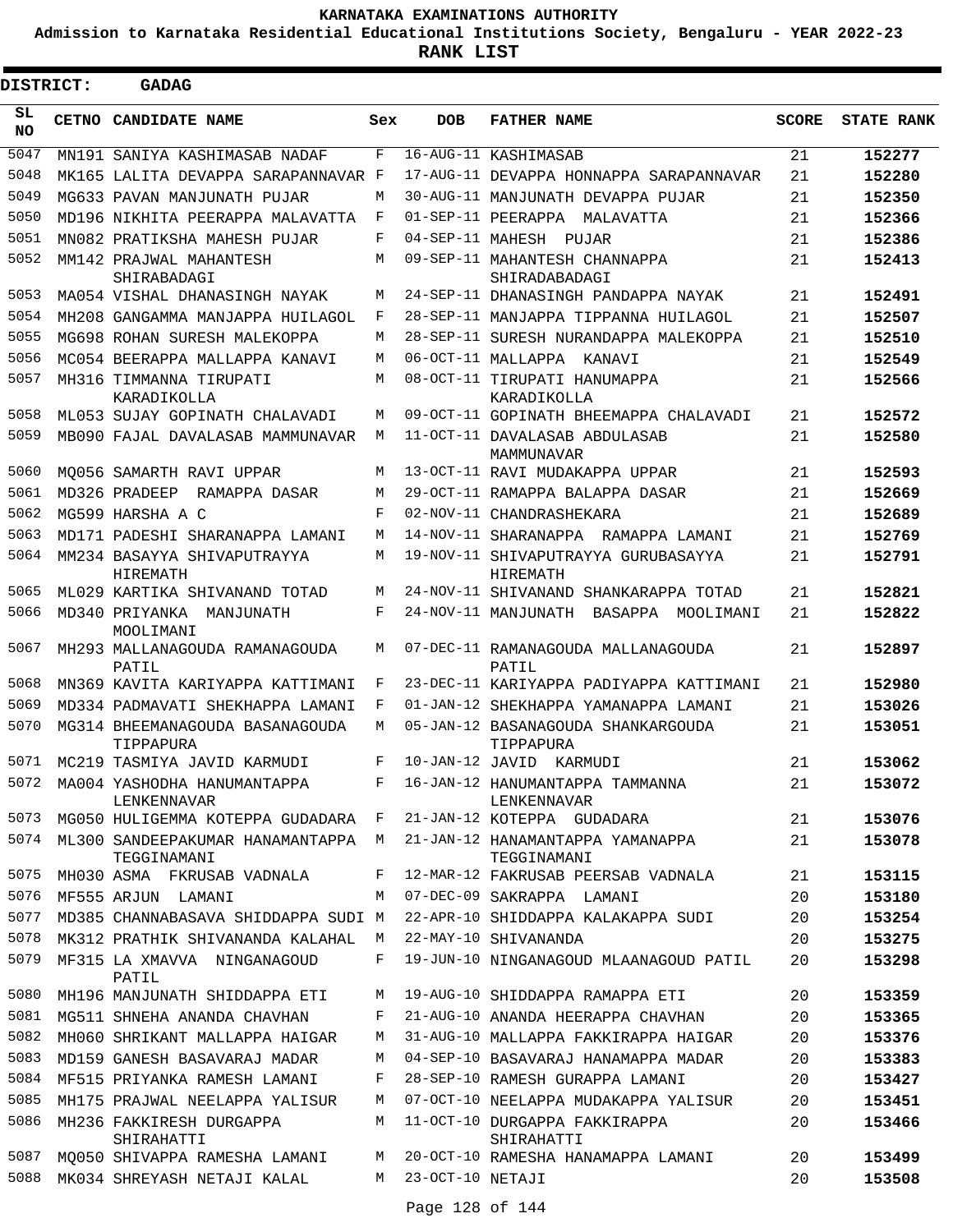**Admission to Karnataka Residential Educational Institutions Society, Bengaluru - YEAR 2022-23**

**RANK LIST**

 $\blacksquare$ 

| DISTRICT:       | <b>GADAG</b>                                     |     |                   |                                                           |              |                   |
|-----------------|--------------------------------------------------|-----|-------------------|-----------------------------------------------------------|--------------|-------------------|
| SL<br><b>NO</b> | <b>CETNO CANDIDATE NAME</b>                      | Sex | <b>DOB</b>        | <b>FATHER NAME</b>                                        | <b>SCORE</b> | <b>STATE RANK</b> |
| 5089            | ME148 SHRUTHI                                    | F   |                   | $\overline{01-NOV-}10$ SANGAPPA                           | 20           | 153535            |
| 5090            | MO061 SANJANA MALLAPPA RANATUR                   | F   |                   | 09-NOV-10 MALLAPAA GUDADAPPA RANATUR                      | 20           | 153561            |
| 5091            | MN281 SANGITA HANAMAPPA TALAVAR                  | F   |                   | 11-NOV-10 HANAMAPPA<br>TALAVAR                            | 20           | 153567            |
| 5092            | MG429 PREETAM KUBERAPPA LAMANI                   | M   |                   | 26-NOV-10 KUBERAPPA JYOTEPPA LAMANI                       | 20           | 153614            |
| 5093            | MN162 SHARANAYYA SURESHAYYA<br><b>JIGALUR</b>    | M   |                   | 27-NOV-10 SURESHAYYA VIRAYYA JIGALUR                      | 20           | 153617            |
| 5094            | MD032 MUSTABEEN USMANAGANISAHEB<br>MOMIN         | F   |                   | 29-NOV-10 USMANAGANISAHEB<br>TAJUDDINASAHEB MOMIN         | 20           | 153619            |
| 5095            | MF061 GOURI BASAVARAJ PUJAR                      | F   |                   | 01-DEC-10 BASAVARAJ LIMBANNA PUJAR                        | 20           | 153625            |
| 5096            | MH337 RAVI MANJUNATH TIRLAPUR                    | M   |                   | 03-DEC-10 MANJUNATH                                       | 20           | 153631            |
| 5097            | MN265 REKHA SHANKRAPPA BARAKER                   | F   |                   | 03-DEC-10 SHANKRAPPA KERIYAPPA BARAKER                    | 20           | 153632            |
| 5098            | MP070 SAHANA MANJUNATH BANGARI                   | F   |                   | 07-DEC-10 MANJUNATH BHEEMAPPA BANGARI                     | 20           | 153640            |
| 5099            | MG380 VIJAYALAXMI MALLANAGOUDA<br>HALEMANI       | F   |                   | 20-DEC-10 MALLANAGOUDA DEVENDRAGOUDA<br>HALEMANI          | 20           | 153664            |
| 5100            | MB257 HEMI MURALIDHAR PUJAR                      | F   |                   | 24-DEC-10 MURALIDHAR TEEKAPPA PUJAR                       | 20           | 153671            |
| 5101            | MJ263 BHAGYA YAMANAPPA TALAWAR                   | F   |                   | 27-DEC-10 YAMANAPPA KANAKAPPA TALAWAR                     | 20           | 153682            |
| 5102            | MH122 ABHISHEK IRAPPA<br>SINGATALKERI            | M   |                   | 01-JAN-11 IRAPPA SINGATALKERI                             | 20           | 153692            |
| 5103            | MG647 PRAJWAL LAXMAN MUDLAPUR                    | М   |                   | 01-JAN-11 LAXMAN NEMAPPA MUDLAPUR                         | 20           | 153739            |
| 5104            | ME061 PRAJWAL GURUBASAPPA METI                   | M   |                   | 02-JAN-11 GURUBASAPPA                                     | 20           | 153764            |
| 5105            | MF255 NANDA KALLAPPA ROTTI                       | F   |                   | 03-JAN-11 KALLAPPA ROTTI                                  | 20           | 153771            |
| 5106            | MG303 SHREEDEVI NINGAPPA<br>MADIVALAR            | F   |                   | 25-JAN-11 NINGAPPA VEERAPPA MADIVALAR                     | 20           | 153835            |
| 5107            | MA385 VIJAYA VITTAL LAMANI                       | F   | 25-JAN-11 VITTAL  | LAMANI                                                    | 20           | 153837            |
| 5108            | MH283 POOJA SOMANATH RATHOD                      | F   |                   | 09-FEB-11 SOMANATH TIPPANNA RATHOD                        | 20           | 153892            |
| 5109            | MJ292 KARIYAPPA BASAPPA NELAGUDAD M              |     | 05-MAR-11 BASAPPA |                                                           | 20           | 153981            |
| 5110            | MG336 YALLAPPA BIRAPPA<br>SHIRANAHALLI           | M   |                   | 09-MAR-11 BIRAPPA TIPPANNA SHIRANAHALLI                   | 20           | 153996            |
| 5111            | ME043 SHRINIVAS SHIVAPPA TATAL                   | M   |                   | 11-MAR-11 SHIVAPPA<br>TATAL                               | 20           | 154003            |
| 5112            | MF090 KAVERI NINGAPPA LAMANI                     | F   |                   | 12-MAR-11 NINGAPPA<br>LAMANI                              | 20           | 154005            |
| 5113            | MB012 VIJAY<br>LAMANI                            | M   |                   | 17-MAR-11 SIDDAPPA PANDAPPA LAMANI                        | 20           | 154027            |
| 5114            | MA227 APPURADDI RAMESH HONNARADDI M              |     |                   | 18-MAR-11 RAMESH MARIYAPPA HONNARADDI                     | 20           | 154029            |
|                 | 5115 MP120 RASHMITHA ADAVEPPA<br>KATTENNAVAR     | F   |                   | 18-MAR-11 ADAVEPPA JAGADEPPA<br>KATTENNAVAR               | 20           | 154031            |
| 5116            | MD319 JAYASHREE CHANDAPPA RATHOD F               |     |                   | 06-APR-11 CHANDAPPA YAMANAPPA RATHOD                      | 20           | 154117            |
| 5117            | MQ152 VIKASAGOUD MAHANTESHGOUDA<br>BHARAMAGOUDRA |     |                   | M 08-APR-11 MAHANTESHGOUD SOMANAGOUD<br>BHARAMAGOUDRA     | 20           | 154131            |
| 5118            | MJ164 KEERTHANA NAGAPPA SANNAVADI F              |     | 09-APR-11 NAGAPPA |                                                           | 20           | 154134            |
| 5119            | MF401 MANGALA MAILAREPPA CHOUDALA F              |     |                   | 21-APR-11 MAILAREPPA                                      | 20           | 154182            |
| 5120            | MD213 HANAMAGOUDA BHIMANAGOUDA<br><b>GOUDRA</b>  | M   |                   | 27-APR-11 BHIMANAGOUDA GUDADANAGOUDA<br>GOUDRA            | 20           | 154220            |
|                 | 5121 MN207 BHAGYA RAMAPPA MADAR                  |     |                   | F 06-MAY-11 RAMAPPA GULAMAPPA MADAR                       | 20           | 154267            |
|                 | 5122 MC081 CHAITRA PUJAR                         | F   |                   | 08-MAY-11 BASAVARAJ MARUTEPPA PUJAR                       | 20           | 154274            |
| 5123            | MC230 SUMANT VENKAPPA ANGADI                     | М   |                   | 18-MAY-11 VENKAPPA KRISHNAPPA ANGADI                      | 20           | 154323            |
| 5124            | MM188 VEDA KOTRESHWARAYYA<br>JUKTIHIREMATH       | F   |                   | 29-MAY-11 KOTRESHWARAYYA<br>SHIVANANDASWAMI JUKTIHIREMATH | 20           | 154380            |
| 5125            | MC059 AMEERALI DAYAMMANAVAR                      | М   |                   | 01-JUN-11 DAVALASAB HUSENSAB<br>DAYAMMANAVAR              | 20           | 154397            |
| 5126            | MH168 MANTESHA BIDDADEPPA KILARI                 | M   |                   | 03-JUN-11 BIDDADEPPA RENAPPA KILARI                       | 20           | 154424            |
| 5127            | MG356 VEENA SURESH IGAR                          | F   |                   | 03-JUN-11 SURESH GANAPPA IGAR                             | 20           | 154425            |
| 5128            | MA272 HARISH VEERAPPA BHAJANRTI M                |     |                   | 05-JUN-11 VEERAPPA FAKKIRAPPA<br>BHAJANTRI                | 20           | 154438            |
| 5129            | MC069 YUNUS RAMAJANSAB                           |     |                   | M 05-JUN-11 RAMAJANSAB BASHESAB                           | 20           | 154446            |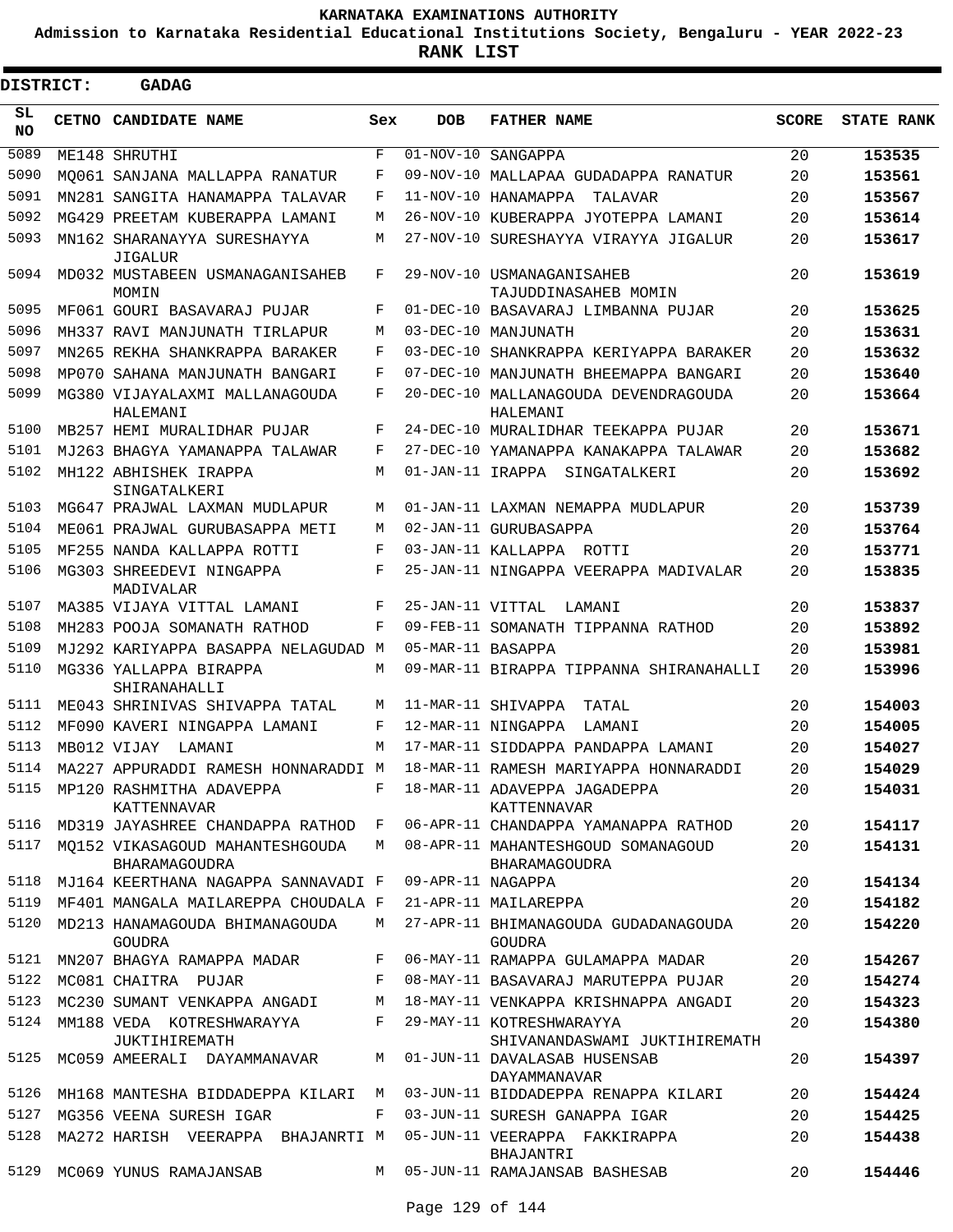**Admission to Karnataka Residential Educational Institutions Society, Bengaluru - YEAR 2022-23**

| <b>DISTRICT:</b> | GADAG                                            |     |                   |                                                  |              |                   |
|------------------|--------------------------------------------------|-----|-------------------|--------------------------------------------------|--------------|-------------------|
| SL<br>NO.        | CETNO CANDIDATE NAME                             | Sex | <b>DOB</b>        | <b>FATHER NAME</b>                               | <b>SCORE</b> | <b>STATE RANK</b> |
|                  | CHINTAGUNTI                                      |     |                   | CHINTAGUNTI                                      |              |                   |
| 5130             | MJ330 SHABARISH VITTAL WADDAR                    | М   |                   | 18-JUN-11 VITTAL TIRUPATI WADDAR                 | 20           | 154524            |
| 5131             | MD358 SINDHU<br>CHALAWADI                        | F   |                   | 20-JUN-11 PARASAPPA SIDDAPPA CHALAWADI           | 20           | 154539            |
| 5132             | ML312 KAVYA MARUTI DASAR                         | F   | 21-JUN-11 MARUTI  | DASAR                                            | 20           | 154545            |
| 5133             | MA312 TOHID AKBARSAB SORATUR                     | М   |                   | 21-JUN-11 AKBARSAB<br>MODINSAB<br>SORATUR        | 20           | 154548            |
| 5134             | MF484 ARUN BASAVARAJ SHIRAHATTI                  | М   |                   | 26-JUN-11 BASAVARAJ MADEVAPPA<br>SHIRAHATTI      | 20           | 154571            |
| 5135             | MA237 VINYAK<br>MOTILAL KARABARI                 | М   | 30-JUN-11 MOTILAL | KARABARI                                         | 20           | 154610            |
| 5136             | ML063 M VEERESH DEVENDRAPPA<br>MADIWALAR         | M   |                   | 09-JUL-11 DEVENDRAPPA SHIVAMURTAPPA<br>MADIWALAR | 20           | 154675            |
| 5137             | MG715 RAKESH RAVIKUMAR HONAKERI                  | М   |                   | 14-JUL-11 RAVIKUMAR YALLAPPA HONAKERI            | 20           | 154702            |
| 5138             | ML074 SUNIL                                      | М   |                   | 16-JUL-11 SHANKRAPPA NARIYAVAR                   | 20           | 154717            |
| 5139             | MF546 MANJULA<br>SHIVANAND<br>MALLADAD           | F   |                   | 25-JUL-11 SHIVANAND<br>FAKKIRAPPA<br>MALLADAD    | 20           | 154768            |
| 5140             | MB194 GOUTAM NINGAPPA BALARADDI                  | М   |                   | 02-AUG-11 NINGAPPA BASAPPA BALARADDI             | 20           | 154812            |
| 5141             | MJ189 ARAMANSAB RAJESAB ANNIGERI                 | M   | 09-AUG-11 RAJESAB | ANNIGERI                                         | 20           | 154840            |
| 5142             | MG359 YALLAMMA PARASANAGOUDA<br>GOUDRA           | F   |                   | 21-AUG-11 PARASANAGOUDA BASANAGOUDA<br>GOUDRA    | 20           | 154907            |
| 5143             | MG084 LATA PARASHURAM CHAVHAN                    | F   |                   | 18-SEP-11 PARASHURAM NEELAPPA CHAVHAN            | 20           | 155051            |
| 5144             | MG276 HANAMAPPA DURAGAPPA PUJAR                  | М   |                   | 10-OCT-11 DURAGAPPA HANAMAPPA PUJAR              | 20           | 155155            |
| 5145             | MA431 PARVATI YALLAPPA HARIHAR                   | F   |                   | 14-OCT-11 YALLAPPA RAMAPPA HARIHAR               | 20           | 155176            |
| 5146             | MG096 RENUKA RAMASWAMI NITTALI                   | F   |                   | 22-OCT-11 RAMASWAMI NITTALI                      | 20           | 155221            |
| 5147             | MN280 MALLESH GURAPPA KURI                       | М   |                   | 31-OCT-11 GURAPPA KURI                           | 20           | 155253            |
| 5148             | MJ047 RENUKA IRAPPA JAMAKANDI                    | F   |                   | 10-NOV-11 IRAPPA RAMAPPA JAMAKANDI               | 20           | 155308            |
| 5149             | ME172 AMBRESHA SHARANAPPA SUDI                   | М   |                   | 24-NOV-11 SHARANAPPA<br>SUDI                     | 20           | 155369            |
| 5150             | MJ165 VINAYAKA CHANNAPPA<br>MAVINAKATTI          | М   |                   | 08-DEC-11 CHANNAPPA                              | 20           | 155439            |
| 5151             | MA161 RANJITA SHIVAPPA GANTI                     | F   |                   | 19-DEC-11 SHIVAPPA RAYAPPA GANTI                 | 20           | 155479            |
| 5152             | MJ338 PREMA BASAPPA MURARI                       | F   | 15-APR-09 BASAPPA |                                                  | 19           | 155661            |
| 5153             | MH018 LAXMI SHIVAPPA LAMANI URF<br><b>CHAVAN</b> | F   |                   | 30-NOV-09 SHIVAPPA DANASINGAPPA LAMANI           | 19           | 155683            |
| 5154             | MF563 NINGARAJ HANUMANTAPPA<br>LAMANI            | М   |                   | 22-FEB-10 HANUMANTAPPA<br>LAMANI                 | 19           | 155719            |
| 5155             | MF089 PAVAN KRISHNAPPA LAMANI                    | M   |                   | 10-MAY-10 KRISHNAPPA GURUNATHA LAMANI            | 19           | 155752            |
| 5156             | MJ290 SAVITA BHEERAPPA<br>GOBBARAGUMPI           | F   |                   | 05-JUN-10 BHEERAPPA NINGAPPA<br>GOBBARAGUMPI     | 19           | 155768            |
| 5157             | MF332 VIJAYLAXMI SHEKHAPPA<br>HARIJAN            | F   |                   | 13-JUN-10 SHEKHAPPA NINGAPPA HARIJAN             | 19           | 155773            |
| 5158             | MD068 PRAJWAL BASAVARAJ KURI                     | M   |                   | 02-SEP-10 BASAVARAJ RAMAPPA KURI                 | 19           | 155845            |
| 5159             | MM202 KARTIK DEVAPPA JOGEEN                      | M   |                   | 03-SEP-10 DEVAPPA JOGIN                          | 19           | 155846            |
| 5160             | ML036 AJIJAHAMMADA RAJESAB RAJUR                 | М   |                   | 26-SEP-10 RAJESAB HUSENASAB RAJUR                | 19           | 155873            |
| 5161             | MN244 SUMITRA ADIVEPPA HUGAR                     | F   |                   | 08-OCT-10 ADIVEPPA TIPPANNA HUGAR                | 19           | 155896            |
| 5162             | ML193 SAHANA IMAMHUSAIN GONAL                    | F   |                   | 29-OCT-10 IMAMHUSAIN ALLASAB GONAL               | 19           | 155940            |
| 5163             | MA244 SHIVRAJ SUBHASCHANDAR<br>DODDAMANI         | M   |                   | 31-OCT-10 SUBHASCHANDAR H DODDAMANI              | 19           | 155945            |
| 5164             | MK146 MAHAMMADYASUF MODINSAB<br><b>BAGAWAN</b>   | M   |                   | 09-NOV-10 MODINSAB BABASAB BAGAWAN               | 19           | 155960            |
| 5165             | ME067 RENUKA PARASAPPA KANTHI                    | F   |                   | 26-NOV-10 PARASAPPA SHARANAPPA KANTHI            | 19           | 156003            |
| 5166             | MK040 KAVERI MALLAPPA NARANOOR                   | F   |                   | 04-DEC-10 MALLAPPA KIDIYAPPA NARANOOR            | 19           | 156021            |
| 5167             | MF227 RAVI RAMESH PUJAR                          | М   |                   | 21-DEC-10 RAMESH GOVINDAPPA PUJAR                | 19           | 156074            |
| 5168             | MD406 SHARANAPPA DURAGAPPA<br><b>CHAVHAN</b>     | М   |                   | 09-JAN-11 DURAGAPPA CHAVHAN                      | 19           | 156171            |
| 5169             | MP068 ANNAPOORNA                                 | F   |                   | 17-JAN-11 CHANNAVEERAGOUDA BASANAGOUDA           | 19           | 156186            |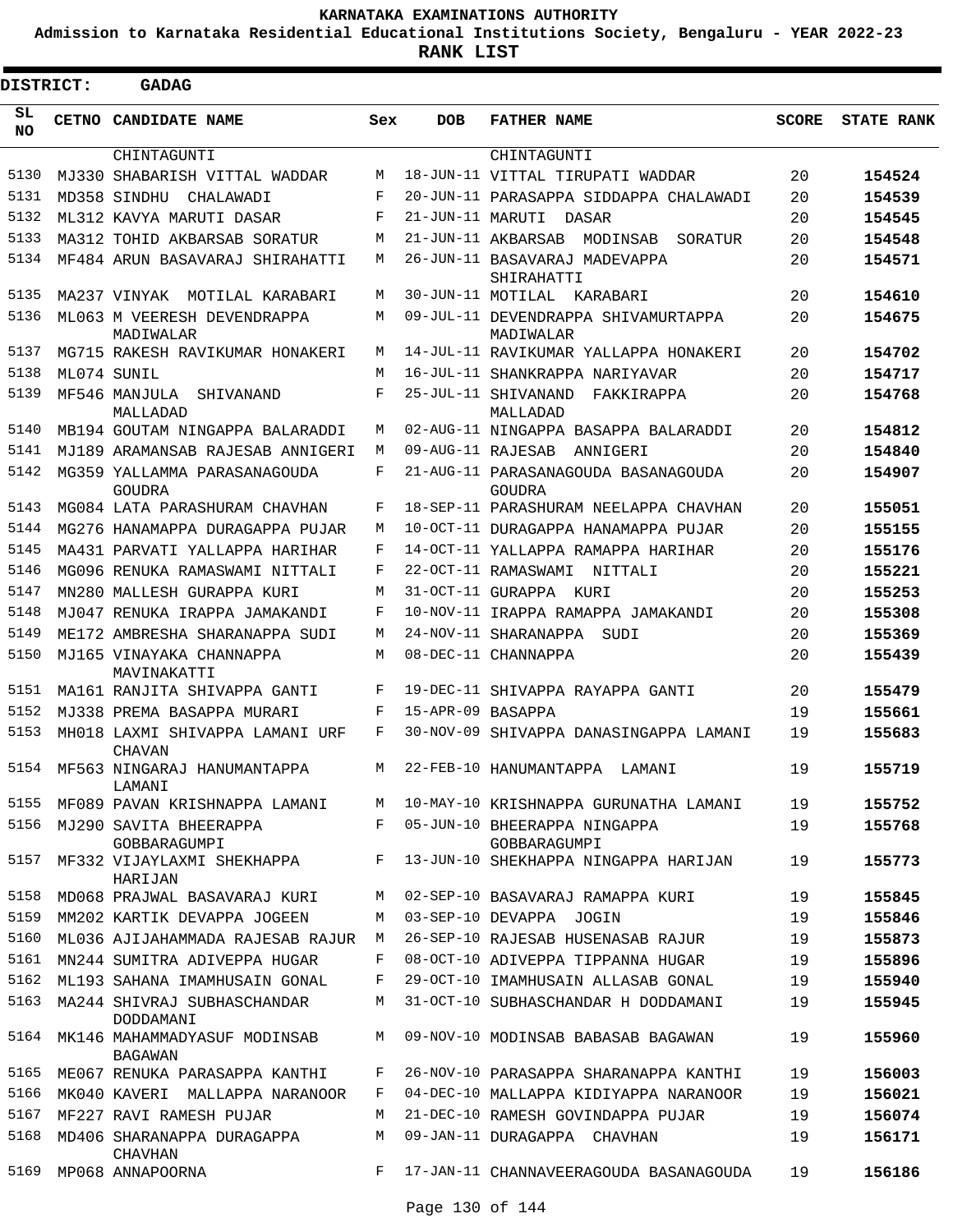**Admission to Karnataka Residential Educational Institutions Society, Bengaluru - YEAR 2022-23**

**RANK LIST**

Е

| <b>DISTRICT:</b> |              | <b>GADAG</b>                                    |     |                   |                                                                                  |              |                   |
|------------------|--------------|-------------------------------------------------|-----|-------------------|----------------------------------------------------------------------------------|--------------|-------------------|
| SL<br><b>NO</b>  | <b>CETNO</b> | <b>CANDIDATE NAME</b>                           | Sex | <b>DOB</b>        | <b>FATHER NAME</b>                                                               | <b>SCORE</b> | <b>STATE RANK</b> |
|                  |              | CHANNAVEERAGOUDA PATIL                          |     |                   | PATIL                                                                            |              |                   |
| 5170             |              | ME079 RAMESH SHANKRAPPA MALOTTAR                | M   |                   | 27-JAN-11 SHANKRAPPA KRISHNAPPA<br>MALOTTAR                                      | 19           | 156220            |
| 5171             |              | MG639 BHARATH HANAMANTAPPA<br>MAYAKANNAVAR      | M   |                   | 01-FEB-11 HANAMANTAPPA NEELAPPA<br>MAYAKANNAVAR                                  | 19           | 156233            |
| 5172             |              | MA105 FAKKIRESH RAMESH ARAHUNASI                | M   |                   | 05-FEB-11 RAMESH NAGAPPA ARAHUNASI                                               | 19           | 156244            |
| 5173             |              | MG059 SURESH BHARAMAPPA PUJAR                   | M   |                   | 05-FEB-11 BHARAMAPPA MAILAPPA PUJAR                                              | 19           | 156248            |
| 5174             |              | MG731 REKHA RAVEENDRA KARIGAR                   | F   |                   | 15-FEB-11 RAVEENDRA SHANTAPPA KARIGAR                                            | 19           | 156274            |
| 5175             |              | MD279 CHANNAMMA IRAPPA RATHOD                   | F   |                   | 16-FEB-11 IRAPPA MUNIYAPPA RATHOD                                                | 19           | 156277            |
| 5176             |              | MD012 JANAKI PEERAPPA PAMMAR                    | F   |                   | 23-FEB-11 PEERAPPA SHANKRAPPA PAMMAR                                             | 19           | 156303            |
| 5177             |              | MG282 MANJU MANOHAR KARABHARI                   | M   |                   | 26-FEB-11 MANOHAR BHEEMAPPA KARABHARI                                            | 19           | 156315            |
| 5178             |              | ME056 KAVYA RAVI KUSTAGI                        | F   |                   | 07-MAR-11 RAVI BASAPPA KUSTAGI                                                   | 19           | 156341            |
| 5179             |              | MH118 ABDULRAJAK ALLASAB WADDATTI M             |     |                   | 13-MAR-11 ALLASAB FHAKIRSAB WADDATTI                                             | 19           | 156360            |
| 5180             |              | MH347 AFRINABANU KASHIMASAB NADAF F             |     |                   | 23-MAR-11 KASHIMASAB MALLIKSAB NADAF                                             | 19           | 156388            |
| 5181             |              | MG438 TRIVENI RAMU POTRAJ                       | F   |                   | 23-MAR-11 RAMU SODAPPA POTRAJ                                                    | 19           | 156393            |
| 5182             |              | ML285 BHAVAN NINGABASAPPA<br>HOSAMANI           | F   |                   | 26-MAR-11 NINGABASAPPA HOLIYAPPA<br>HOSAMANI                                     | 19           | 156399            |
| 5183             |              | MD227 ANITA ISHAPPA CHAVHAN                     | F   | 29-MAR-11 ISHAPPA |                                                                                  | 19           | 156408            |
| 5184             |              | MF397 SANTHOSH KESHAPPA LAMANI                  | М   |                   | 29-MAR-11 KESHAPPA BADDEPPA LAMANI                                               | 19           | 156409            |
| 5185             |              | MA065 PARIMALA ANNAPPA VADDAR                   | F   |                   | 05-APR-11 ANNAPPA HANAMANTH VADDAR                                               | 19           | 156432            |
| 5186             |              | MP274 SUMA SURESH KAGI                          | F   |                   | 07-APR-11 SURESH SAHADEVAPPA KAGI                                                | 19           | 156446            |
| 5187             |              | MG499 MABUBI MAHABUBSAB GADDAD                  | F   |                   | 10-APR-11 MAHABUBSAB KASHIMSAB GADDAD                                            | 19           | 156456            |
| 5188             |              | MF120 SUSHANT DUNDAPPA LAMANI                   | М   |                   | 23-APR-11 DUNDAPPA RENAPPA LAMANI                                                | 19           | 156514            |
| 5189             |              | ME065 KEERTI DURAGAPPA VARAGAR                  | F   |                   | 25-APR-11 DURAGAPPA VARAGAR                                                      | 19           | 156520            |
| 5190             |              | MF163 NINGAPPA CHANNAPPA<br>BASAVANAYKAR        | M   |                   | 01-MAY-11 CHANNAPPA FAKKEERAPPA<br>BASAVANAYKAR                                  | 19           | 156543            |
| 5191             |              | MN368 ANILAKUMAR INDRAGOUDA<br>SHNNASAKKARGOUDR | M   |                   | 24-MAY-11 INDRAGOUDA BASANAGOUD<br>SHNNASAKKARGOUDR                              | 19           | 156647            |
| 5192             |              | MF341 PAVANAKUMAR GALEPPA HARIJAN M             |     |                   | 07-JUN-11 GALEPPA HALAPPA HARIJAN                                                | 19           | 156737            |
| 5193             |              | MF333 PRAVEEN SHIVAPPA<br>HAGALADANNAVAR        | М   |                   | 12-JUN-11 SHIVAPPA NEELAPPA<br>HAGALADANNAVAR                                    | 19           | 156767            |
| 5194             |              | MC068 KARTIK SHEKAPPA SHIRAHATTI M              |     |                   | 24-JUN-11 SHEKAPPA BASAVANNEPPA<br>SHIRAHATTI                                    | 19           | 156813            |
| 5195             |              |                                                 |     |                   | MG178 PRAKASH SOMASHEKHAR KAVALUR M 05-JUL-11 SOMASHEKHAR RAMANAGOUDA<br>KAVALUR | 19           | 156877            |
| 5196             |              | MH241 TEJASH RAVI BADIGER                       | M   |                   | 06-JUL-11 RAVI MANAPPA BADIGER                                                   | 19           | 156881            |
| 5197             |              | MK172 BHARATA HANAMANTPPA MADAR                 | M   |                   | 09-JUL-11 HANAMANTA MADARA                                                       | 19           | 156895            |
| 5198             |              | ML058 RAGHAVENDRA MALLAPPA<br>NEERALAGI         | M   |                   | 09-JUL-11 MALLAPPA YALLAPPA NEERALGI                                             | 19           | 156899            |
| 5199             |              | MD418 MURAGESH HANAMANTAPPA ITAGI M             |     |                   | 23-JUL-11 HANAMANTAPPA ANDAPPA ITAGI                                             | 19           | 156966            |
| 5200             |              | MK225 SAIYYADBASHA MANSURSAB<br>MUDAKAVI        | M   |                   | 29-JUL-11 MANSURSAB HUSENSAB MUDAKAVI                                            | 19           | 156993            |
| 5201             |              | MH049 INDIRA HARJAPPA LAMANI                    | F   |                   | 03-AUG-11 HARJAPPA NEELAPPA LAMANI                                               | 19           | 157026            |
| 5202             |              | ME053 BHARATH BABRUVAHAN RATHOD                 | M   |                   | 15-AUG-11 BABRUVAHAN RATHOD                                                      | 19           | 157074            |
| 5203             |              | MG496 DEEPA BASAVARAJ MALARJI                   | F   |                   | 28-AUG-11 BASAVARAJ MALARJI                                                      | 19           | 157146            |
| 5204             |              | MA266 VIJAYALAXMI SHREEKANT<br>TERADAL          | F   |                   | 29-AUG-11 SHREEKANT TERADAL                                                      | 19           | 157156            |
| 5205             |              | MC236 ASHWINI MANJUNATH UMACHAGI                | F   |                   | 02-SEP-11 MANJUNATH PANCHAPPA UMACHAGI                                           | 19           | 157176            |
| 5206             |              | MP178 VIJAYALAKMI BASAPPA<br>VEERAPUR           | F   |                   | 07-SEP-11 BASAPPA HANAMAPPA VEERAPUR                                             | 19           | 157196            |
| 5207             |              | MD097 ISHWARA UMALEPPA MALOTTAR                 | M   |                   | 17-SEP-11 UMALEPPA                                                               | 19           | 157222            |
| 5208             |              | MB142 KEERTI SHEKAYYA KODLIVAD                  | F   |                   | 20-SEP-11 SHEKAYYA FAKKIRAYYA KODLIVAD                                           | 19           | 157238            |
| 5209             |              | MD335 GOUTAM TAVAREPPA LAMANI                   | M   |                   | 23-SEP-11 TAVAREPPA SOMAPPA LAMANI                                               | 19           | 157249            |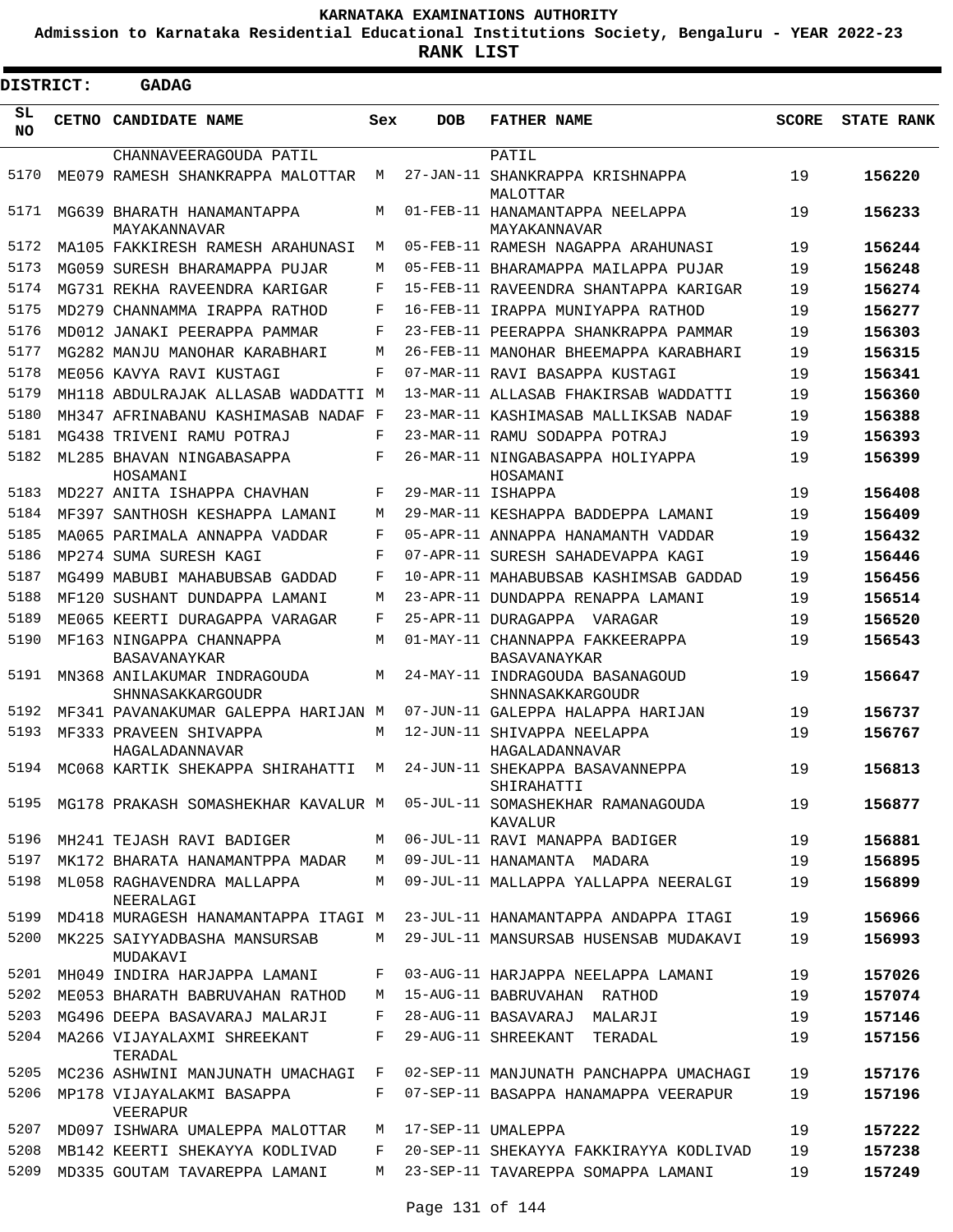**Admission to Karnataka Residential Educational Institutions Society, Bengaluru - YEAR 2022-23**

 $\blacksquare$ 

**RANK LIST**

 $\blacksquare$ 

| <b>DISTRICT:</b> |       | <b>GADAG</b>                                |       |                |                                                      |              |                   |
|------------------|-------|---------------------------------------------|-------|----------------|------------------------------------------------------|--------------|-------------------|
| SL<br>NO.        | CETNO | CANDIDATE NAME                              | Sex   | <b>DOB</b>     | <b>FATHER NAME</b>                                   | <b>SCORE</b> | <b>STATE RANK</b> |
| 5210             |       | MG168 MANJAVVA ANANDA SILLIKYATAR F         |       |                | 01-NOV-11 ANANDA RAMAPPA SILLIKYATAR                 | 19           | 157392            |
| 5211             |       | MG483 MANJUNATH SANTOSH DADDUR              | М     |                | 04-NOV-11 SANTOSH LAXMAPPA DADDUR                    | 19           | 157404            |
| 5212             |       | ME173 PRAKASH KARIYAPPA DANDIN              | М     |                | 21-NOV-11 KARIYAPPA<br>DANDIN                        | 19           | 157470            |
| 5213             |       | ML038 SUHANA<br>JAFAR SAB<br>OTAGERI        | F     |                | 22-NOV-11 JAFAR SAB SUBHAN SAB OTAGERI               | 19           | 157474            |
| 5214             |       | MC141 SAMARTH<br>SATISH PUJAR               | М     |                | 08-DEC-11 SATISH TAMMANNA PUJAR                      | 19           | 157528            |
| 5215             |       | MF286 MUJAMMEEL IMAM HUSEN<br>MANJALAPUR    | М     |                | 13-DEC-11 IMAM HUSEN<br>MANJALAPUR                   | 19           | 157555            |
| 5216             |       | MB082 VAISHNAVI<br>CHOUDAMMANAVAR           | F     |                | 01-JAN-12 RAMAPPA PARAPPA<br>CHOUDAMMANAVAR          | 19           | 157624            |
| 5217             |       | MP021 SHRIDHAR RAMESH SORATUR               | M     |                | 26-JAN-12 RAMESH GOVINDAPPA SORATUR                  | 19           | 157660            |
| 5218             |       | MG157 SHIVANAND HANUMANTH<br>BANDIVADDAR    | М     |                | 21-FEB-12 HANUMANTH RAMAPPA BANDIVADDAR              | 19           | 157687            |
| 5219             |       | MF190 REVATI LAKSHMANA HIROORA              | F     |                | 31-MAY-08 LAKSHMANA<br>HIROORA                       | 18           | 157720            |
| 5220             |       | MP023 MANJAVVA GOPAL RATHOD                 | F     |                | 23-APR-09 GOPAL RATHOD                               | 18           | 157728            |
| 5221             |       | MF233 PREMAKUMAR BASAVARAJ HALYAL M         |       |                | 06-JUL-09 BASAVARAJ MALAKAPPA HALYAL                 | 18           | 157732            |
| 5222             |       | MM054 MALLIKARJUN SHARANAPPA<br>MALLI       | М     |                | 16-APR-10 SHARANAPPA MALLAPPA MALLI                  | 18           | 157789            |
| 5223             |       | ML240 PAVITRA MAILARAPPA MADAR              | F     |                | 05-MAY-10 MAILARAPPA RANGAPPA MADAR                  | 18           | 157797            |
| 5224             |       | MG651 SRUSHTHI ANDANAGOUDA PATIL            | F     |                | 18-JUL-10 ANDANAGOUDA SHANKARAGOUDA<br>PATIL         | 18           | 157832            |
| 5225             |       | MF542 SHANKRAVVA HUVAPPA VADDAR             | F     |                | 30-JUL-10 HUVAPPA GURAPPA VADDAR                     | 18           | 157844            |
| 5226             |       | MM276 REKHA SHARANAPPA RAJUR                | F     |                | 14-AUG-10 SHARANAPPA RAJUR                           | 18           | 157865            |
| 5227             |       | MM135 SAMEER HUSENASAB NADAF                | М     |                | 02-SEP-10 HUSENASAB NABISAB NADAF                    | 18           | 157883            |
| 5228             |       | MB104 ARATI NAGAPPA LAMANI                  | F     |                | 08-SEP-10 NAGAPPA TIPPANNA LAMANI                    | 18           | 157892            |
| 5229             |       | MO123 SAVRTI SHIVAPPA KAMMAR                | F     |                | 06-OCT-10 SHIVAPPA BALAPPA KAMMAR                    | 18           | 157923            |
| 5230             |       | MG323 KUSH RAMAPPA LAMANI                   | M     |                | 07-OCT-10 RAMAPPA PANDAPPA LAMANI                    | 18           | 157925            |
| 5231             |       | MB041 MAHANTESH BASAVARAJ<br>KALLIMANI      | М     |                | 11-OCT-10 BASAVARAJ SOMAPPA KALLIMANI                | 18           | 157938            |
| 5232             |       | MA271 SAPNA MALLAPUR                        | F     |                | 23-OCT-10 BASANAGOUDA                                | 18           | 157961            |
| 5233             |       | MH207 SHANKRAVVA MALLAPPA<br>CHAVADAKI      | F     |                | 05-NOV-10 MALLAPPA GAVISIDDAPPA<br>CHAVADAKI         | 18           | 157991            |
| 5234             |       | ML049 DARSHAN HANAMAPPA MADAR               | М     |                | 10-NOV-10 HANAMAPPA BASAPPA MADAR                    | 18           | 158005            |
| 5235             |       | MG080 RESHMA GANESH LAMANI                  | F     |                | 07-DEC-10 GANESH BHIMSINGH LAMANI                    | 18           | 158046            |
| 5236             |       | MG121 SAMARTHA SHIVAKUMAR<br>HAROGERI       |       |                | M 12-DEC-10 SHIVAKUMAR SHANKRAPPA<br>HAROGERI        | 18           | 158055            |
| 5237             |       | MG357 ARATI SHEKHAPPA LAMANI                | $F$ – |                | 27-DEC-10 SHEKHAPPA DEVAPPA LAMANI                   | 18           | 158087            |
| 5238             |       | MD448 PUTTARAJ VEERAPPA<br>BOMMASAGAR       | M     |                | 03-JAN-11 VEERAPPA HANUMAPPA BOMMSAGAR               | 18           | 158145            |
| 5239             |       | MH025 SUNIL                                 | M     |                | 05-JAN-11 NAGARAJ BETAGERI DEVAPPA                   | 18           | 158152            |
| 5240             |       | MJ141 ABHISHEKGOUDA RAMANAGOUDA<br>PATIL    | M     |                | 07-JAN-11 RAMANAGOUDA BASANAGOUDA PATIL              | 18           | 158157            |
| 5241             |       | MP353 SANJU DENAPPA LAMANI                  | M     |                | 09-JAN-11 DENAPPA IRAPPA LAMANI                      | 18           | 158164            |
| 5242             |       | MQ143 KIRANA MARUTI NAYAK                   | M     |                | 13-FEB-11 MARUTI HALAPPA NAYAK                       | 18           | 158261            |
| 5243             |       | MM197 SAVITA MALLAPPA GAJI                  | F     |                | 08-MAR-11 MALLAPPA SHIVARUDRAPPA GAJI                | 18           | 158332            |
| 5244             |       | MM168 REVATI SHIVANAGOUDA<br>KENCHANAGOUDRA | F     |                | 30-MAR-11 SHIVANAGOUDA BASANAGOUDA<br>KENCHANAGOUDRA | 18           | 158411            |
| 5245             |       | MH305 ARUNA POORAPPA LAMANI                 |       |                | M 02-APR-11 POORAPPA DANAPPA LAMANI                  | 18           | 158420            |
| 5246             |       | MB019 NAVEEN RAVI BHAJANTRI                 | M     | 11-APR-11 RAVI |                                                      | 18           | 158454            |
| 5247             |       | MQ111 AISHWARYA SURESH TALAWAR              | F     |                | 12-APR-11 SURESH TIRAKAPPA TALAWAR                   | 18           | 158457            |
| 5248             |       | MP334 APPU SURESH LAMANI                    | M     |                | 21-APR-11 SURESH KUSHAPPA LAMANI                     | 18           | 158493            |
| 5249             |       | MD036 SHASHIKUMAR SHIVAPPA LAMANI M         |       |                | 27-APR-11 SHIVAPPA MANAPPA LAMANI                    | 18           | 158509            |
| 5250             |       | MJ098 SUJATA NAGAPPA KATTIMANI              | F     |                | 29-APR-11 NAGARAJ KATTIMANI                          | 18           | 158517            |
| 5251             |       | MQ175 LEELA YOGESH KABBERALLI               | F     |                | 03-MAY-11 YOGESH GUDDAPPA KABBERALLI                 | 18           | 158526            |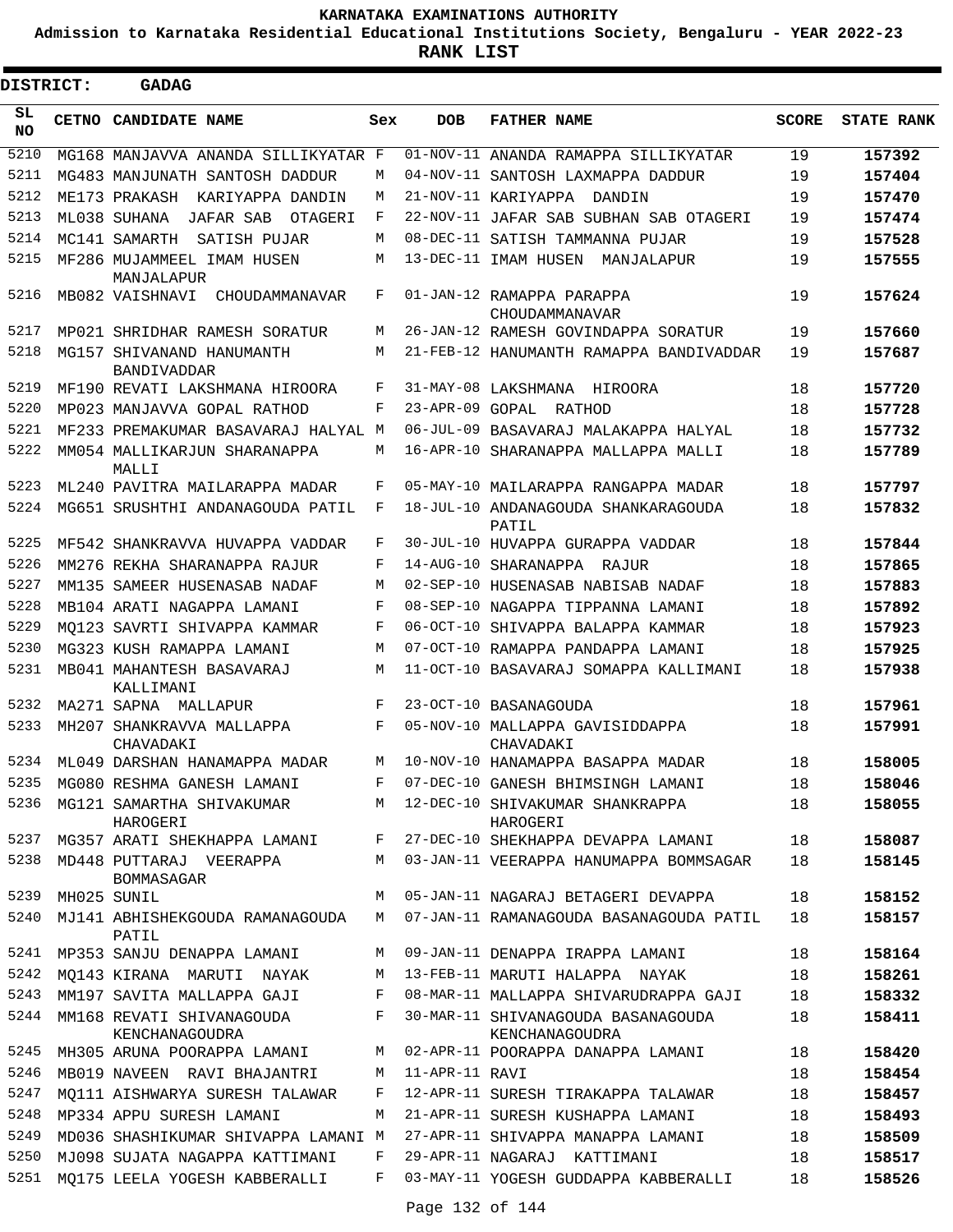**Admission to Karnataka Residential Educational Institutions Society, Bengaluru - YEAR 2022-23**

| DISTRICT:  | <b>GADAG</b>                                         |            |                 |                                                        |              |                   |
|------------|------------------------------------------------------|------------|-----------------|--------------------------------------------------------|--------------|-------------------|
| SL.<br>NO. | CETNO CANDIDATE NAME                                 | Sex        | <b>DOB</b>      | <b>FATHER NAME</b>                                     | <b>SCORE</b> | <b>STATE RANK</b> |
| 5252       | MM220 SHREEDEVI SHANKAPPA<br>GOUDANAYAK              | F          |                 | 04-MAY-11 SHANKAPPA NINGAPPA GOUDANAYAK                | 18           | 158530            |
| 5253       | MF410 MAHESHA REVAPPA LAMANI                         | M          |                 | 07-MAY-11 REVAPPA SHANAPPA LAMANI                      | 18           | 158534            |
| 5254       | MH103 MARUTI MOHAN BALLARI                           | M          | 15-MAY-11 MOHAN | BALLARI                                                | 18           | 158571            |
| 5255       | MG464 SANTOSH<br>BEERANNAVAR                         | M          |                 | 25-MAY-11 DEVAPPA BEERANNAVAR                          | 18           | 158613            |
| 5256       | MB026 ARAMANALI<br><b>HUBBALLT</b>                   | M          |                 | 31-MAY-11 DAVALASAB LALASAB HUBBALLI                   | 18           | 158631            |
| 5257       | MG383 KIRTHI NAGAPPA LAMANI                          | F          |                 | 01-JUN-11 NAGAPPA DEVALAPPA LAMANI                     | 18           | 158638            |
| 5258       | MA427 PRIYANKA KRISHANAPPA LAMANI F                  |            |                 | 01-JUN-11 KRISHANAPPA RAMAPPA LAMANI                   | 18           | 158645            |
| 5259       | MA433 DHANUSHREE H CHALAVADI                         | F          |                 | 07-JUN-11 HANUMAPPA YAMANAPPA CHALAVADI                | 18           | 158677            |
| 5260       | MK260 ARCHANA MANJUNATH VADDAR                       | F          |                 | 12-JUN-11 MANJUNATH FAKIRAPPA VADDAR                   | 18           | 158705            |
| 5261       | ML075 AMRUTA BASAYYA<br>KADASHIDDESWARAMTH           | F          |                 | 15-JUN-11 BASAYYA KADASHIDDESWARAMTH                   | 18           | 158718            |
| 5262       | MF435 ARCHANA IRAPPA HARIJAN                         | F          |                 | 13-JUL-11 IRAPPA FAKKIRAPPA HARIJAN                    | 18           | 158853            |
| 5263       | MF175 BASAVANNEVVA DEVAPPA<br>SHIRAHATTI             | $_{\rm F}$ |                 | 18-JUL-11 DEVAPPA MADEVAPPA SHIRAHATTI                 | 18           | 158869            |
| 5264       | MJ156 SHAKUNTALA SHIVANANDAGOUDA<br>ALLAPPAGOUDRA    | F          |                 | 20-JUL-11 SHIVANANDAGOUDA BASANAGOUDA<br>ALLAPPAGOUDRA | 18           | 158880            |
| 5265       | MJ122 HARISH BHIMAPPA MADAR                          | M          |                 | 30-JUL-11 BHIMAPPA YALLAPPA MADAR                      | 18           | 158921            |
| 5266       | MP173 LAKSHMI CHIDANANDA TALAWAR                     | F          |                 | 30-JUL-11 CHIDANANDA CHANDRAPPA TALAWAR                | 18           | 158922            |
| 5267       | MH162 HASINABEGUM MAHAMMADSAB<br>MANIYAR             | F          |                 | 01-AUG-11 MAHAMMADSAB MODINASAB MANIYAR                | 18           | 158928            |
| 5268       | MN304 PAVITRA VEERAYYA<br>CHOLACHAGUDDA              | F          |                 | 03-AUG-11 VEERAYYA RUDRAYYA<br>CHOLACHAGUDDA           | 18           | 158949            |
| 5269       | MN130 ARAMAN IBRAHIMSAB WALIKAR                      | М          |                 | 07-AUG-11 IBRAHIMSAB DAVALASAB WALIKAR                 | 18           | 158959            |
| 5270       | ML050 ARCHANA YALLAPPA BARAKER                       | F          |                 | 07-AUG-11 YALLAPPA FAKKIRAPPA BARAKER                  | 18           | 158960            |
| 5271       | MF138 NAGARAJ MALEESH KAMMAR                         | M          |                 | 10-AUG-11 MALLESH JUMANNA KAMMAR                       | 18           | 158975            |
| 5272       | MG432 SARASWATI LAXAMAN LAMANI                       | F          |                 | 10-AUG-11 LAXAMAN HANAMAPPA LAMANI                     | 18           | 158978            |
| 5273       | MJ036 PREEYA ARJUNA NAYKAR                           | F          |                 | 23-AUG-11 ARJUNA BHEEMAPPA NAYKAR                      | 18           | 159041            |
| 5274       | MF295 NIVEDITA MAHALINGAPPA<br>YALAVIGI              | F          |                 | 05-SEP-11 MAHALINGAPPA SHIVAPPA<br>YALAVIGI            | 18           | 159089            |
| 5275       | MF165 SHRISHTI GALEPPA LAXMESHWAR F                  |            |                 | 06-SEP-11 GALEPPA DUNDAPPA LAXMESHWAR                  | 18           | 159093            |
| 5276       | MG351 KAVYA MANTESHA KODAMAGGI                       | F          |                 | 21-SEP-11 MANTESHA CHANDRASHEKHARAPPA<br>KODAMAGGI     | 18           | 159145            |
| 5277       | MA170 ABHISHEK HALLI                                 | M          |                 | 30-SEP-11 SHIVAPPA CHANNABASAPPA HALLI                 | 18           | 159176            |
| 5278       | MP016 REKHA FAKKEERESH NOTAGAR                       | F          |                 | 16-OCT-11 FAKKEERESH DEVAPPA NOTAGAR                   | 18           | 159226            |
| 5279       | MJ013 NITIN BHIMAPPA MADIVALAR                       | M          |                 | 31-OCT-11 BHIMAPPA MALLAPPA MADIVALAR                  | 18           | 159268            |
| 5280       | MA229 AISHWARYA VASU JOGI                            | F          |                 | 08-NOV-11 VASU TIMMAPPA JOGI                           | 18           | 159291            |
| 5281       | MA232 GANGADAR UDACHAPPA JOGI                        | M          |                 | 30-NOV-11 UDACHAPPA BASAPPA JOGI                       | 18           | 159364            |
| 5282       | MA345 BHIMANGOUDA SHARANAPPAGOUDA M<br>BHIMANAGOUDRA |            |                 | 11-DEC-11 SHARANAPPAGOUDA BHIMANGOUDA<br>BHIMANAGOUDRA | 18           | 159403            |
| 5283       | MB022 ARUN VENKATESHA GUDLANOR                       | M          |                 | 18-MAR-12 VENKATESHA BIMAPPA GUDLANOR                  | 18           | 159509            |
| 5284       | ML302 ASMA MAHAMMADALI GADAVALE                      | F          |                 | 24-MAR-12 MAHAMMADALI MOULASAB GADAVALE                | 18           | 159511            |
| 5285       | MC138 TARUN IRANNA GADAGIN                           | M          |                 | 07-JUN-10 IRANNA SHANKRAPPA GADAGIN                    | 17           | 159607            |
| 5286       | ML059 SHRUSHTHI RAMAPPA DASAR                        | F          |                 | 24-AUG-10 RAMAPPA HANAMANTAPPA DASAR                   | 17           | 159650            |
| 5287       | MO103 DEEPA NEELAPPA HARIJAN                         | F          |                 | 09-SEP-10 NEELAPPA MADEVAPPA HARIJAN                   | 17           | 159661            |
| 5288       | MM060 RENUKA SURESH BEVINAKATTI                      | F          |                 | 01-OCT-10 SURESH BEVINAKATTI                           | 17           | 159686            |
| 5289       | ML262 BEBI NELAPPA MUTTALAGERI                       | F          |                 | 14-OCT-10 NELAPPA MUTTALAGERI                          | 17           | 159701            |
| 5290       | MJ199 ADARSH MALLAPPA MAJJIGUDDA                     | М          |                 | 21-OCT-10 MALLAPPA HULIYAPPA MAJJIGUDDA                | 17           | 159706            |
| 5291       | MA152 VIRESH MANJUNATH BADIGERA                      | M          |                 | 29-OCT-10 MANJUNATH SANGAPPA BADIGERA                  | 17           | 159715            |
| 5292       | MJ124 HANAMANTAPPA SHIVAPPA<br>MARENNAVAR            | М          |                 | 01-NOV-10 SHIVAPPA                                     | 17           | 159722            |
| 5293       | MG354 ABHISHEK PRAKASH GANIGER                       | M          |                 | 02-NOV-10 PRAKASH BASAVANTAPPA GANIGER                 | 17           | 159723            |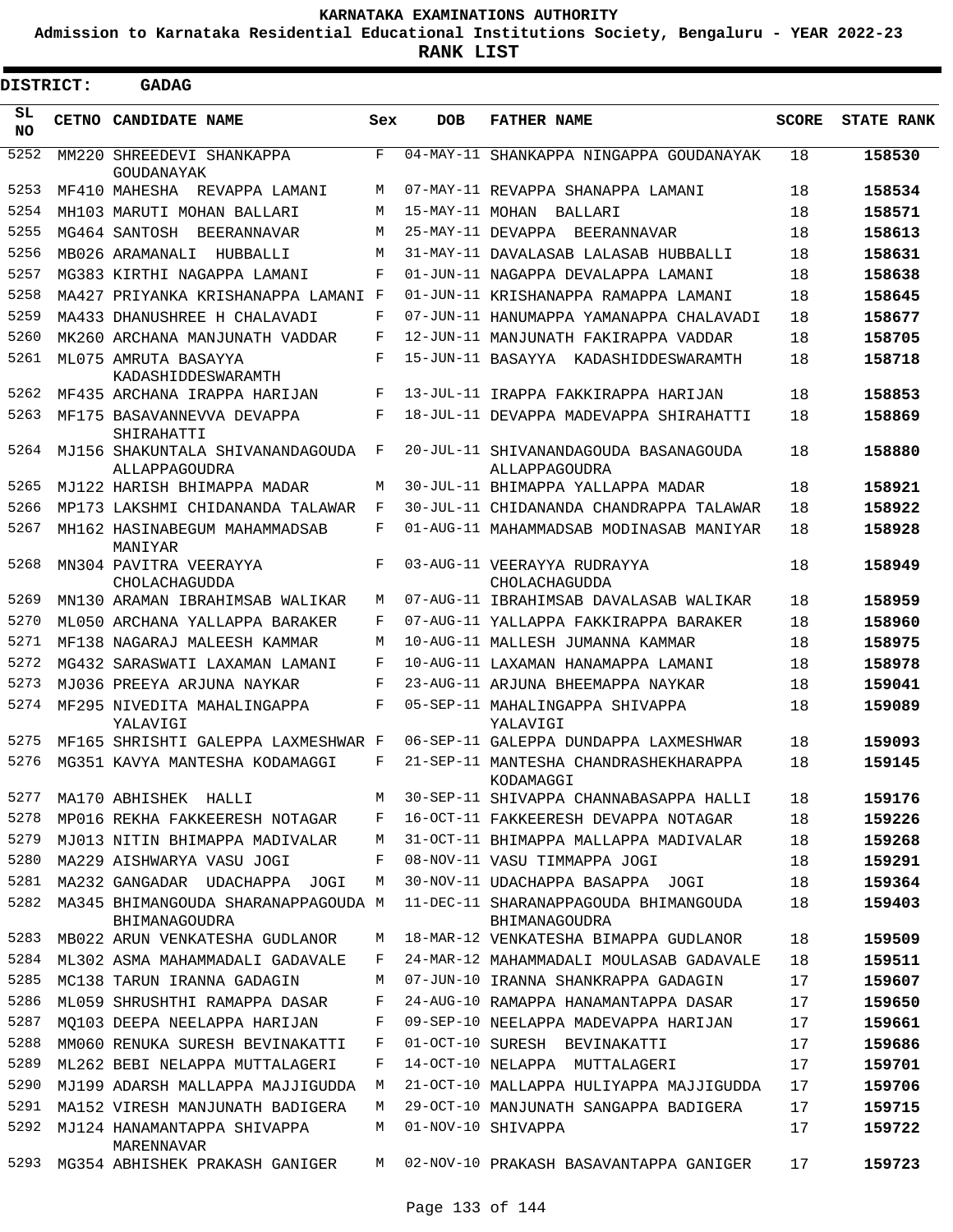**Admission to Karnataka Residential Educational Institutions Society, Bengaluru - YEAR 2022-23**

ı

| <b>DISTRICT:</b> | <b>GADAG</b>                                |     |                   |                                                  |              |                   |
|------------------|---------------------------------------------|-----|-------------------|--------------------------------------------------|--------------|-------------------|
| SL<br><b>NO</b>  | CETNO CANDIDATE NAME                        | Sex | <b>DOB</b>        | <b>FATHER NAME</b>                               | <b>SCORE</b> | <b>STATE RANK</b> |
| 5294             | MJ167 LAXMI MALLAPPA CHILAMUR               | F   |                   | 02-NOV-10 MALLAPPA BASAPPA CHILAMUR              | 17           | 159724            |
| 5295             | ME153 RAKSHITA SHIDDAPPA MADAR              | F   |                   | 02-NOV-10 SHIDDAPPA BASAPPA MADAR                | 17           | 159725            |
| 5296             | MJ183 SHRIDHARA GURUPADAPPA<br>KUNTOJI      | М   |                   | 06-NOV-10 GURUPADAPPA SHEKAPPA KUNTOJI           | 17           | 159728            |
| 5297             | MD223 SHIVAKUMAR SHEKHANAGOUDA<br>PATIL     | М   |                   | 06-DEC-10 SHEKHANAGOUDA CHANNAPPAGOUDA<br>PATIL  | 17           | 159767            |
| 5298             | MF495 SANGAEETA GIRISH BHOVI                | F   |                   | 18-DEC-10 GIRISH GOVINDAPPA<br>BHOVI             | 17           | 159788            |
| 5299             | MP116 APOORVA HANUMANTAGOUDA<br>PATIL       | F   |                   | 07-JAN-11 HANUMANTAGOUDA GURUKANTAGOUDA<br>PATIL | 17           | 159847            |
| 5300             | MM189 AISHWARYA HOLEBASAPPA<br>JAKKALI      | F   |                   | 13-JAN-11 HOLEBASAPPA BASAPPA JAKKALI            | 17           | 159859            |
| 5301             | MG311 SATISHA MARUTI BETAGERI               | М   |                   | 03-MAR-11 MARUTI HANAMAPPA BETAGERI              | 17           | 159950            |
| 5302             | MG104 KRISHNA VASAPPA PUJAR                 | М   |                   | 15-MAR-11 VASAPPA KALAPPA PUJAR                  | 17           | 159980            |
| 5303             | MK056 POORNIMA SIDDAPPA BAVIKATTI F         |     |                   | 19-MAR-11 SIDDAPPA BAVIKATTI                     | 17           | 159989            |
| 5304             | MP193 RAJESHWARI HALESHA BUDIHAL            | F   |                   | 21-MAR-11 HALESHA IRAPPA BUDIHAL                 | 17           | 159999            |
| 5305             | MG427 TANU MALLESH NAYAK                    | F   |                   | 31-MAR-11 MALLESH LALAPPA NAYAK                  | 17           | 160029            |
| 5306             | MP072 GAYITRI SUBHASH SAMBHOJI              | F   | 21-APR-11 SUBHASH | SAMBHOJI                                         | 17           | 160085            |
| 5307             | MG180 BHAGYA IRAPPA HADAPAD                 | F   |                   | 24-APR-11 IRAPPA VEERABHADRAPPA HADAPAD          | 17           | 160095            |
| 5308             | MP356 SUNITA YALLAPPA GADI                  | F   |                   | 12-MAY-11 YALLAPPA RAMANNA GADI                  | 17           | 160157            |
| 5309             | MA304 RASULSAB<br>GADAG                     | М   |                   | 16-JUN-11 ABDULKHADARJAYALANI RASULASAB<br>GADAG | 17           | 160282            |
| 5310             | MK280 ADITYA SHRISHAILAPPA METI             | M   |                   | 25-JUN-11 SHRISHAILAPPA FAKKIRAPPA METI          | 17           | 160311            |
| 5311             | MG081 SANGEETA HANUMANTH PAWAR              | F   |                   | 25-JUL-11 HANUMANTH BHIMSINGH PAWAR              | 17           | 160438            |
| 5312             | MG627 MADHU<br>VENKATESH PAVAR              | F   |                   | 07-AUG-11 VENKATESH SHANKRAPPA PAVAR             | 17           | 160479            |
| 5313             | MG175 RAJESHWARI MUTTAPPA<br>NEERALAGI      | F   |                   | 09-AUG-11 MUTTAPPA SHIVAPPA NEERALAGI            | 17           | 160489            |
| 5314             | ML065 MAHAMADSAKEEBA MAHABOOBAALI M<br>AKKI |     |                   | 16-AUG-11 MAHABOOBAALI RAJISABA AKKI             | 17           | 160521            |
| 5315             | MA154 SAVITA LOKESH KARABARI                | F   |                   | 20-AUG-11 LOKESH SOMALAPPA KARABARI              | 17           | 160533            |
| 5316             | MF583 PUNEET KRISHNAPPA LAMANI              | M   |                   | 22-AUG-11 KRISHNAPPA LALAPPA LAMANI              | 17           | 160541            |
| 5317             | MO121 ANJAN HOLALESH VESHAGAR               | М   |                   | 23-AUG-11 HOLALESH DEVINDRAPPA VESHAGAR          | 17           | 160542            |
| 5318             | MJ104 SUNIL SIDDAPPA GAYAKAWAD              | М   |                   | 24-AUG-11 SIDDAPPA RUDRAPPA GAYAKAWAD            | 17           | 160547            |
| 5319             | MG704 PARVATI RAMAPPA HATTI                 | F   |                   | 07-SEP-11 RAMAPPA HATTI                          | 17           | 160589            |
| 5320             | MP230 NAGASHRI RAVI NICHALAD                | F   |                   | 01-OCT-11 RAVI BASAPPA NICHALAD                  | 17           | 160650            |
| 5321             | ME024 HUSENBASAHA YAMANOORSAB<br>NADAF      | M   |                   | 22-OCT-11 YAMANOORSAB                            | 17           | 160719            |
| 5322             | MK088 RIYAZSAB SAIDUSAB NADAF               | М   |                   | 03-NOV-11 SAIDUSAB BAPUSAB NADAF                 | 17           | 160754            |
| 5323             | MM187 HANAMANTHA SHEKHAPPA KURI             | M   |                   | 04-NOV-11 SHEKHAPPA                              | 17           | 160756            |
| 5324             | MM011 RAMYA MALLIKARJUN<br>YAMMIYAVAR       | F   |                   | 23-NOV-11 MALLIKARJUN DEVAPPA<br>YAMMIYAVAR      | 17           | 160822            |
| 5325             | MP414 MARUTI RAMAKUMAR VIBHUTI              | M   |                   | 29-NOV-11 RAMAKUMAR DEVINDRAPPA VIBHUTI          | 17           | 160837            |
| 5326             | MB236 SAGAR MANJUNATH KALI                  | M   |                   | 02-DEC-11 MANJUNATH KALI                         | 17           | 160846            |
| 5327             | MC155 DEVARAJ ASHOK JAKKAMMANAVAR M         |     |                   | 06-DEC-11 ASHOK MALAKAPPA<br>JAKKAMMANAVAR       | 17           | 160856            |
| 5328             | MG486 KEERTI CHANDRU LAMANI                 | F   |                   | 27-DEC-11 CHANDRU LAKSHAMAN LAMANI               | 17           | 160902            |
| 5329             | ME125 RAMESH BHEEMAPPA CHAVADI              | M   |                   | 11-MAR-12 BHEEMAPPA DURAGAPPA CHAVADI            | 17           | 160956            |
| 5330             | MH088 KIRAN K                               | M   |                   | 30-APR-09 KANAKARAJU                             | 16           | 160985            |
| 5331             | MG522 RAHUL SANJU RATHOD                    | М   |                   | 21-AUG-10 SANJU BABU RATHOD                      | 16           | 161093            |
| 5332             | MF212 RAVI YALLAPPA UNDALLI                 | M   |                   | 12-SEP-10 YALLAPPA HALAPPA UNDALLI               | 16           | 161110            |
| 5333             | MA022 IBRAHIM AJIT KUNTOJI                  | M   |                   | 16-OCT-10 AJIT AKBAR SAB KUNTOJI                 | 16           | 161143            |
|                  | 5334 MH099 BASAVRAJ KARIYAPPA TALAVAR M     |     |                   | 30-OCT-10 KARIYAPPA BASAPPA TALAVAR              | 16           | 161162            |
|                  | 5335 MA501 SARASWATI MEETEPPA LAMANI        | F   |                   | 02-NOV-10 MEETEPPA GURAPPA LAMANI                | 16           | 161166            |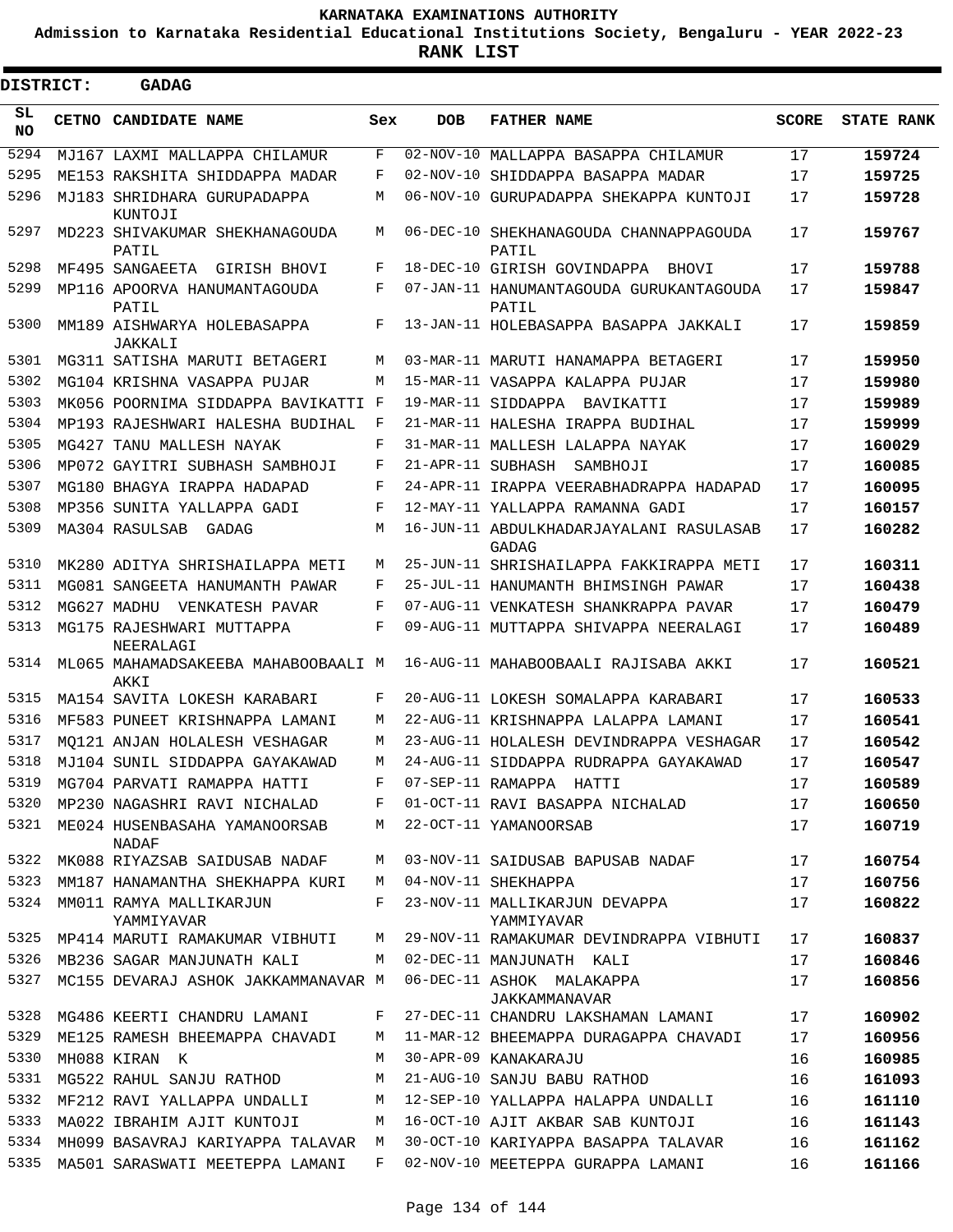**Admission to Karnataka Residential Educational Institutions Society, Bengaluru - YEAR 2022-23**

 $\blacksquare$ 

**RANK LIST**

Е

| <b>DISTRICT:</b> |  | <b>GADAG</b>                                           |     |            |                                                                            |              |                   |
|------------------|--|--------------------------------------------------------|-----|------------|----------------------------------------------------------------------------|--------------|-------------------|
| SL.<br>NO.       |  | <b>CETNO CANDIDATE NAME</b>                            | Sex | <b>DOB</b> | <b>FATHER NAME</b>                                                         | <b>SCORE</b> | <b>STATE RANK</b> |
| 5336             |  | MD244 MAHALAXMI NATARAJ CHIVATE                        | F   |            | 24-DEC-10 NATARAJ BHUPAL CHIVATE                                           | 16           | 161228            |
| 5337             |  | MN135 RIJWAN MOHAMMADAALI<br><b>GUDLANUR</b>           | M   |            | 06-JAN-11 MOHAMMADAALI BABUSABA<br>GUDLANUR                                | 16           | 161296            |
| 5338             |  | MH307 SHARANAPPA DEVAPPA ANGADI                        | M   |            | 06-JAN-11 DEVAPPA ANGADI                                                   | 16           | 161297            |
| 5339             |  | MG153 GEETHA                                           | F   |            | 07-JAN-11 HANUMANTHA                                                       | 16           | 161298            |
| 5340             |  | MD218 ASHWINI KALAKAPPA RATHOD                         | F   |            | 04-FEB-11 KALAKAPPA                                                        | 16           | 161353            |
| 5341             |  | ML247 MALLIKARJUN IRAPPA KALAHAL                       | M   |            | 16-FEB-11 IRAPPA AIYAPPA KALAHAL                                           | 16           | 161382            |
| 5342             |  | MG045 POORNIMA SHARANAPPA MORANAL F                    |     |            | 24-FEB-11 SHARANAPPA NEELAPPA MORANAL                                      | 16           | 161403            |
| 5343             |  | MG034 ARCHANA VIRUPAXAPPA<br>BHAJANTRI                 | F   |            | 08-MAR-11 VIRUPAXAPPA MARUTEPPA<br>BHAJANTRI                               | 16           | 161421            |
| 5344             |  | MH357 SANOTSH HANAMANT BUDIHAL                         | M   |            | 20-MAR-11 HANAMANT MUTTAPPA BUDIHAL                                        | 16           | 161459            |
| 5345             |  | MA182 SUPRIYA KUBER MANIKATTI                          | F   |            | 21-MAR-11 KUBER MANIKATTI                                                  | 16           | 161464            |
| 5346             |  | MN160 VINAYAKA BASAVARAJ RONAD                         | M   |            | 23-MAR-11 BASAVARAJ VIRUPAKSHAPPA RONAD                                    | 16           | 161476            |
| 5347             |  | ML266 PRADEEP VEERAPPA SOMANNAVAR M                    |     |            | 29-MAR-11 VEERAPPA NINGAPPA SOMANNAVAR                                     | 16           | 161491            |
| 5348             |  | MA421 TANUSHREE MALLANAGOUDA                           | F   |            | 18-APR-11 MALLANAGOUDAR                                                    | 16           | 161543            |
| 5349             |  | AYYANAGOUDAR<br>MN092 PRATIBHA SHARANAPPA<br>MADIVALAR | F   |            | VEERUPAKSHAGOUDA AYYANAGOUDAR<br>28-APR-11 SHARANAPPA MADIVALAR            | 16           | 161579            |
| 5350             |  | MF298 MANOJA NEELAPPA HARIJAN                          | M   |            | 30-APR-11 NEELAPPA HANAMANTAPPA HARIJAN                                    | 16           | 161587            |
| 5351             |  | MD353 NIKHIL BASAVARAJ AJAMEER                         | M   |            | 08-MAY-11 BASAVARAJ AJAMEER                                                | 16           | 161606            |
| 5352             |  | MG589 DEVARAJ BHARAMAPPA PURAD                         | M   |            | 10-MAY-11 BHARAPPA DEVAPPA PURAD                                           | 16           | 161615            |
| 5353             |  | MD337 SANGEETA SANGANAGOUDA PATIL F                    |     |            | 13-MAY-11 SANGANAGOUDA                                                     | 16           | 161625            |
| 5354             |  | MA146 VARALAXMI MANJUNATH<br>MADDIKERI                 | F   |            | 22-MAY-11 MANJUNATH CHIDANANDAPPA<br>MADDIKERI                             | 16           | 161647            |
| 5355             |  | MF119 SANJEEV RAVIKUMAR<br>SOMAKKALAVAR                | M   |            | 11-JUN-11 RAVIKUMAR DURUGAPPA<br>SOMAKKALAVAR                              | 16           | 161718            |
| 5356             |  | MK117 VISHALAXI PRABHU KADAKOL                         | F   |            | 30-JUN-11 PRABHU IRAPPA KADAKOL                                            | 16           | 161766            |
| 5357             |  | MH253 TANUSHA SHANTESH RATHOD                          | F   |            | 14-JUL-11 SHANTESH SHANKRAPPA RATHOD                                       | 16           | 161817            |
| 5358             |  | ME082 SHIVABASAPPA SHIVAPPAA<br>ANGADI                 | M   |            | 17-JUL-11 SHIVANNA                                                         | 16           | 161829            |
| 5359             |  | MF418 PRIYANKA GOVINDAPPA LAMANI                       | F   |            | 25-JUL-11 GOVINDAPPA TULAJAPPA LAMANI                                      | 16           | 161859            |
| 5360             |  | MO023 PAVITRA GOPAL RATHODA                            | F   |            | 13-AUG-11 GOPAL RATHODA                                                    | 16           | 161918            |
| 5361             |  | MN311 VIJAY BASAVARAJ KONNUR                           | M   |            | 15-AUG-11 BASAVARAJ NINGAPPA KONNUR                                        | 16           | 161926            |
| 5362             |  | MH217 KISHAN JAGADISH DODDAMANI                        | M   |            | 17-AUG-11 JAGADISH TOGAPPA DODDAMANI                                       | 16           | 161932            |
| 5363             |  | MK005 AISHWARYA SALUNKE                                | F   |            | 23-AUG-11 MAHADEVAPPA SAHADEVAPPA<br>SALUNKE                               | 16           | 161944            |
| 5364             |  | BENDIGERI                                              |     |            | MF537 MANOJA BASAVARAJ M 29-AUG-11 BASAVARAJ SHIVAPPA BENDIGERI            | 16           | 161970            |
| 5365             |  | MN275 VINAYAKA RAGHAVENDRA<br>ABBIGERI                 |     |            | M 31-AUG-11 RAGHAVENDRA MADEVAPPA<br>ABBIGEWRI                             | 16           | 161974            |
| 5366             |  | MP342 SOMALINGA SHIVANAND CHITTI M                     |     |            | 02-SEP-11 SHIVANAND NARASAPPA CHITTI                                       | 16           | 161981            |
| 5367             |  | MM025 RENUKA YALLAPPA HALAKERI                         | F   |            | 06-SEP-11 YALLAPPA DURAGAPPA HALAKERI                                      | 16           | 161995            |
| 5368             |  | MP105 PRADEEP REDDEPPA LAMANI                          | M   |            | 17-SEP-11 REDDEPPA SOMALAPPA LAMANI                                        | 16           | 162028            |
| 5369             |  | MD458 MUTTAVVA MAILARAPPA GORAVAR F                    |     |            | 23-SEP-11 MAIRAPPA                                                         | 16           | 162044            |
| 5370             |  | MA131 PRATIBHA RAMAPPA HOSAMANI                        | F   |            | 25-SEP-11 RAMAPPA YALLAPPA HOSAMANI                                        | 16           | 162050            |
| 5371             |  | MD270 MUTTURAJ SHARANAPPA GUNDE                        | M   |            | 26-SEP-11 SHARANAPPA SHANKARAPPA GUNDE                                     | 16           | 162054            |
| 5372             |  | MD133 AMRUTA VASANT RATHOD                             | F   |            | 01-OCT-11 VASANT RATHOD                                                    | 16           | 162067            |
| 5373             |  | ML080 ASHIF IBRAHIMSAB<br>TAHASHILDAR                  | M   |            | 13-NOV-11 IBRAHIMSAB NABEESAB<br>TAHASHILDAR                               | 16           | 162185            |
| 5374             |  | ML275 BHARATI HANAMANT<br>TIGALANNAVAR                 |     |            | F 14-NOV-11 HANAMANT BASAPPA TIGALANNAVAR                                  | 16           | 162189            |
| 5375             |  |                                                        |     |            | MK120 PRADEEPA SHARANAPPA HANASI M 22-NOV-11 SHARANAPPA MAHADEVAPPA HANASI | 16           | 162205            |
|                  |  | 5376 MH143 ISHWARYA GANGAPPA LAMANI                    |     |            | F 01-DEC-11 GANGAPPA THAVAREPPA LAMANI                                     | 16           | 162235            |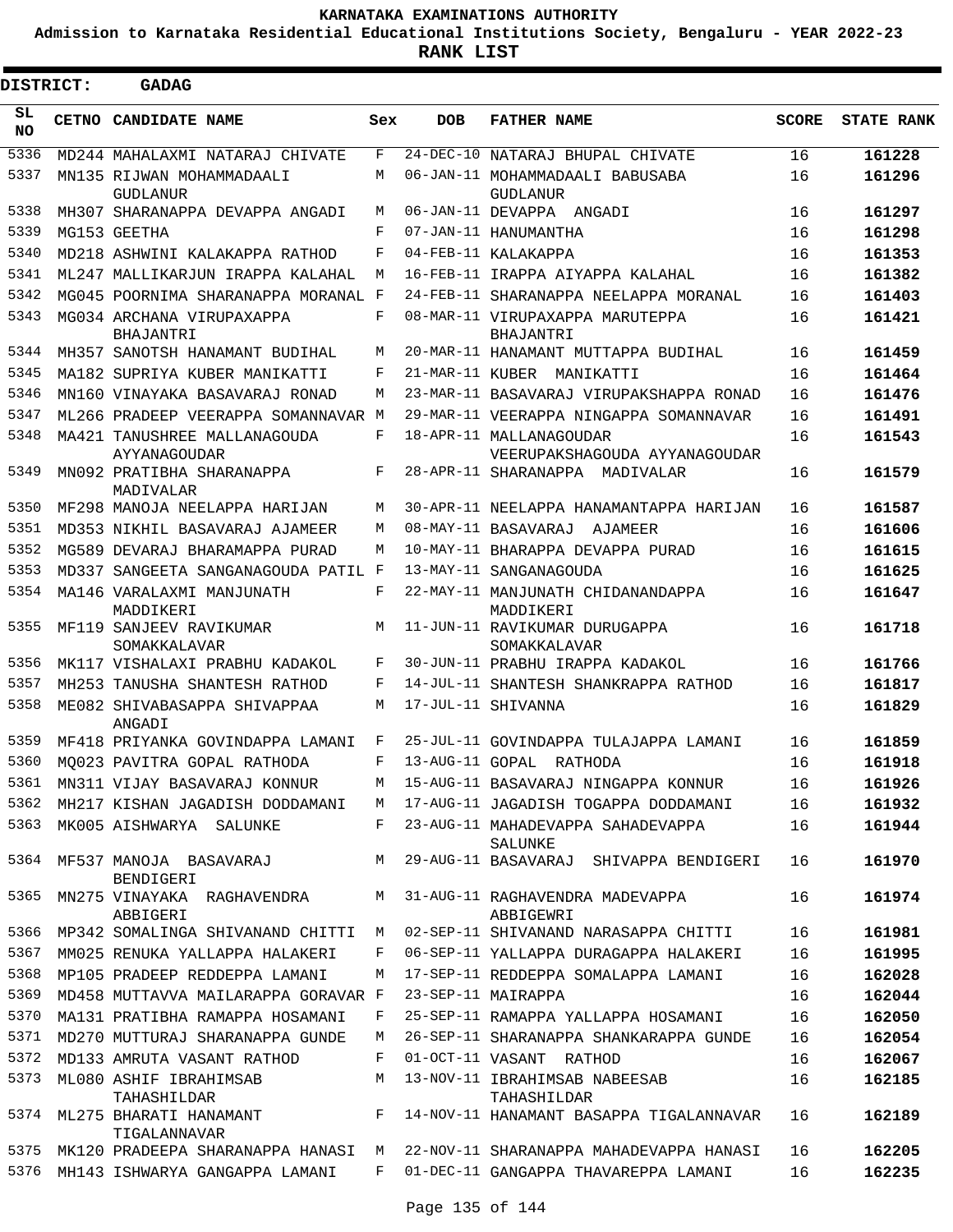**Admission to Karnataka Residential Educational Institutions Society, Bengaluru - YEAR 2022-23**

| <b>DISTRICT:</b> | GADAG                                                          |        |                   |                                                                         |              |                   |
|------------------|----------------------------------------------------------------|--------|-------------------|-------------------------------------------------------------------------|--------------|-------------------|
| SL<br><b>NO</b>  | <b>CETNO CANDIDATE NAME</b>                                    | Sex    | <b>DOB</b>        | <b>FATHER NAME</b>                                                      | <b>SCORE</b> | <b>STATE RANK</b> |
| 5377             | MD317 BHAGYA<br>MADAR                                          | F      | 02-JAN-10 AYYAPPA |                                                                         | 15           | 162401            |
| 5378             | ML076 PRIYANK VIJAYAKUMAR<br>DESAYIGOUDRA                      | F      |                   | 20-MAR-10 VIJAYAKUMAR VEERABHADRAPPA<br>DESAYIGOUDRA                    | 15           | 162413            |
| 5379             | MG220 MALLIKARJUNA NAGAPPA RONAD                               | M      |                   | 02-JUN-10 NAGAPPA BASAPPA RONAD                                         | 15           | 162428            |
| 5380             | MA127 REKHA YAMANURAPPA GADAG                                  | F      |                   | 05-SEP-10 YAMANURAPPA RAMAPPA GADAG                                     | 15           | 162465            |
| 5381             | ME035 SRUSHTI HANAMANT HIREMANI                                | F      |                   | 20-OCT-10 HANAMANT                                                      | 15           | 162500            |
| 5382             | MM134 SHREEDEVI SANANAMUDAKAPPA<br>PUJAR                       | F      |                   | 21-OCT-10 SANANAMUDAKAPPA AYAPPA PUJAR                                  | 15           | 162501            |
| 5383             | ME216 GURURAJ SHIVAPPA TALAWAR                                 | М      |                   | 24-OCT-10 SHIVAPPA PAVADEPPA TALAWAR                                    | 15           | 162507            |
| 5384             | MB045 LALAVVA SOMAPPA LAMANI                                   | F      |                   | 07-DEC-10 SOMAPPA TOURAPPA LAMANI                                       | 15           | 162554            |
| 5385             | MN247 GANGAMMA PANDURANGA DASAR                                | F      |                   | 22-DEC-10 PANDURANGA HANUMANTAPPA DASAR                                 | 15           | 162573            |
| 5386             | MG529 JAGADEESH SATYAPPA SUGNALLI M                            |        |                   | 05-JAN-11 SATTEPPA THIPPANNA SUGNALLI                                   | 15           | 162619            |
| 5387             | MB121 SOMSHEKAR REVANEPPA<br>KARIYANNAVAR                      | М      |                   | 09-JAN-11 REVANEPPA DURGAPPA<br>KARIYANNAVAR                            | 15           | 162630            |
| 5388             | MG443 RAKSHITA MALLAPPA<br>YAKLASAPUR                          | F      |                   | 11-JAN-11 MALLAPPA REVANASIDDAPPA<br>YAKLASAPUR                         | 15           | 162634            |
| 5389             | MJ016 PARVATI YALAPPA HEGADE                                   | F      | 24-JAN-11 YALAPPA |                                                                         | 15           | 162654            |
| 5390             | MN276 DANAMMA BASATEPPA ANGADI                                 | F      |                   | 04-FEB-11 BASATEPPA SHIVASANGAPPA<br>ANGADI                             | 15           | 162671            |
| 5391             | MA263 PRATIGNA RAMANNA HONAKERI                                | F      |                   | 27-FEB-11 RAMANNA GANGAPPA HONAKERI                                     | 15           | 162712            |
| 5392             | MN129 BHUVAN SHEKHAPPA CHALAVADI                               | M      |                   | 28-FEB-11 SHEKHAPPA PARASAPPA CHALAVADI                                 | 15           | 162714            |
| 5393             | MG053 DIVYA FAKKIRAPPA KODLI                                   | F      |                   | 02-MAR-11 FAKKIRAPPA NINGAPPA KODLI                                     | 15           | 162720            |
| 5394             | MM119 VEERAPPA NAGARAJ SANKANUR                                | M      |                   | 09-MAR-11 NAGARAJ SHEKHARAPPA<br><b>SANKANUR</b>                        | 15           | 162731            |
| 5395             | MG660 BASAVARAJ                                                | М      |                   | 14-MAR-11 MAHENDR MADIVALAR                                             | 15           | 162738            |
| 5396             | MD419 SANJANA PARASAPPA ABBIGERI                               | F      |                   | 14-MAR-11 PARASAPPA MALLAPPA ABBIGERI                                   | 15           | 162741            |
| 5397             | MO029 UMEEKULSUM LALASAB KHARADI                               | F      | 14-MAR-11 LALASAB | KHARADI                                                                 | 15           | 162742            |
| 5398             | MF501 PRASHANT LAXMAN LAMANI                                   | M      |                   | 16-MAR-11 LAXMAN SOMAPPA LAMANI                                         | 15           | 162746            |
| 5399             | MG451 SEVANTI MAHANTESH LAMANI                                 | F      |                   | 04-APR-11 MAHANTESH LAMANI                                              | 15           | 162778            |
| 5400             | MJ195 SHOUBHAGYALAXMI VINAYAK<br><b>KONNUR</b>                 | F      | 09-APR-11 VINAYAK | KONNUR                                                                  | 15           | 162790            |
| 5401             | MA207 PRABHAVATI LAXMAPPA<br>HITABUTTI                         | F      |                   | 12-APR-11 LAXMAPPA PRABHAPPA HITABUTTI                                  | 15           | 162795            |
| 5402             | MK248 KARIYAPPA PARASAPPA<br>CHIKKAGOUDRA                      | M      |                   | 15-APR-11 PARASAPPA                                                     | 15           | 162807            |
| 5403             | MP148 PUSHAPA ISHWARAPPA GUNJAL                                | F      |                   | 17-APR-11 ISHWARAPPA NINGAPPA GUNJAL                                    | 15           | 162815            |
| 5404             | MG437 PREMAKUMAR MANJUNATH<br>KALMANI                          |        |                   | M 24-APR-11 MANJUNATH SATYAPPA KALMANI                                  | 15           | 162832            |
| 5405             | MD434 DEEPA RAMESH RATHOD                                      | F      |                   | 30-APR-11 RAMESH KOOBAPPA RATHOD                                        | 15           | 162846            |
| 5406<br>5407     | MM236 VIDYA MUDIYAPPA KUMBAR<br>MG030 MAHMADMUBARAK HAIDARASAB | F<br>M |                   | 23-MAY-11 MUDIYAPPA NINGAPPA KUMBAR<br>14-JUN-11 HAIDARASAB HASIMALISAB | 15<br>15     | 162918<br>162994  |
| 5408             | TAMBOTI<br>MC252 AKSHATA RAMAPPA<br>GIDDAHANAMANNAVAR          | F      |                   | TAMBOTI<br>16-JUN-11 RAMAPPA KENCHAPPA<br>GIDDAHANAMANNAVAR             | 15           | 163003            |
| 5409             | MN312 PRASHANTA NINGABASAPPA<br>CHALAVADI                      | M      |                   | 25-JUN-11 NINGABASAPPA CHALAVADI                                        | 15           | 163030            |
| 5410             | MG127 AMARINABAANU RAJESAB<br><b>BUDENAYKAR</b>                | F      |                   | 07-JUL-11 RAJESAB HUSENASAB BUDENAYKAR                                  | 15           | 163069            |
| 5411             | MG736 RADHIKA MAHADEVAPPA<br>HORAPETI                          | F      |                   | 02-AUG-11 MAHADEVAPPA YALLAPPA<br>HORAPETI                              | 15           | 163137            |
|                  | 5412 MM101 BASAMMA BASAPPA ANGADI                              | F      |                   | 15-AUG-11 BASAPPA MAGUNDAPPA ANGADI                                     | 15           | 163167            |
| 5413             | MH308 ARUNAKUMAR DURAGAPPA BANDI                               | M      |                   | 14-SEP-11 DURAGAPPA DODDAHANUMAPPA<br>BANDI                             | 15           | 163240            |
|                  | 5414 MJ230 SHIVALILA LAXMAN CHALAVADI                          | F      |                   | 12-OCT-11 LAXMAN HANAMAPPA CHALAVADI                                    | 15           | 163315            |
| 5415             | MJ002 LAKSHMI BHARAMAPPA                                       | F      |                   | 15-OCT-11 BHARAMAPPA                                                    | 15           | 163325            |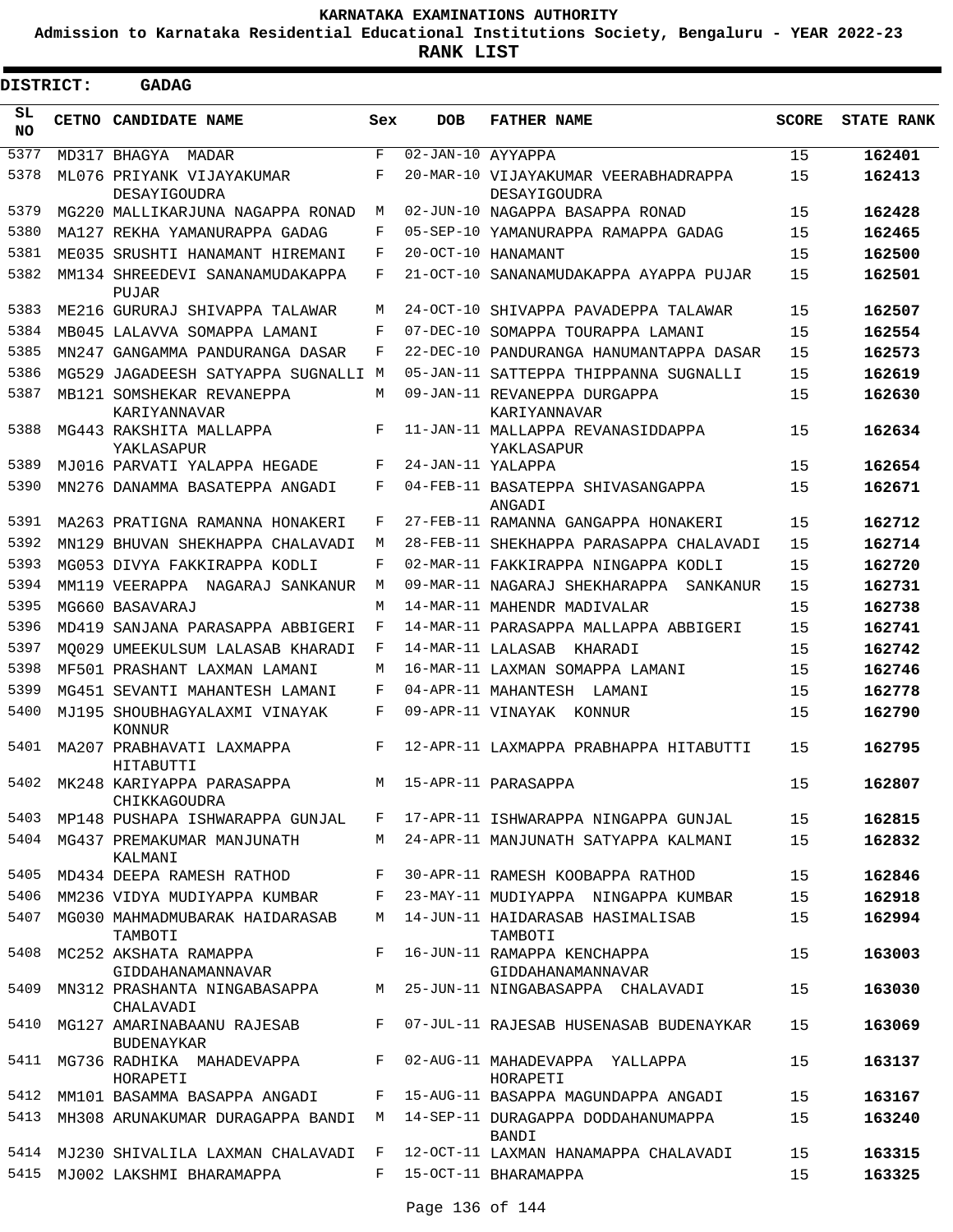**Admission to Karnataka Residential Educational Institutions Society, Bengaluru - YEAR 2022-23**

| DISTRICT: |  | <b>GADAG</b>                                 |     |                   |                                                        |              |                   |
|-----------|--|----------------------------------------------|-----|-------------------|--------------------------------------------------------|--------------|-------------------|
| SL<br>NO. |  | <b>CETNO CANDIDATE NAME</b>                  | Sex | <b>DOB</b>        | <b>FATHER NAME</b>                                     | <b>SCORE</b> | <b>STATE RANK</b> |
| 5416      |  | CHALAWADI                                    | F   |                   |                                                        |              |                   |
| 5417      |  | MF478 DEVIKA DEVAPPA HOTTI                   |     |                   | 29-DEC-12 DEVAPPA TAMMANNA HOTTI                       | 15           | 163558            |
|           |  | MG218 PUNEET JAGADISH DODDAMANI              | M   |                   | 17-OCT-09 JAGADISH TOGAPPA DODDAMANI                   | 14           | 163569            |
| 5418      |  | MJ185 SUNIL SHIVAPPA TALAWAR                 | M   |                   | 13-NOV-09 SHIVAPPA                                     | 14           | 163572            |
| 5419      |  | MN261 YALLAPPA MAHANTESH MADAR               | M   |                   | 10-DEC-09 MAHANTESH ANAND MADAR                        | 14           | 163574            |
| 5420      |  | MC234 MANJUNATH ASANGI                       | M   |                   | 14-AUG-10 GIRISH ASANGI                                | 14           | 163639            |
| 5421      |  | MG099 MALAPPA BHEERAPPA ULLAGADDI M          |     |                   | 09-SEP-10 BHEERAPPA ULLAGADDI                          | 14           | 163653            |
| 5422      |  | MF568 JAYASHRI NAGAPPA SAVIRAKURI F          |     |                   | 18-SEP-10 NAGAPPA KARIYAPPA SAVIRAKURI                 | 14           | 163659            |
| 5423      |  | MO133 AKASH ASHOK BANDIVADDAR                | M   |                   | 04-DEC-10 ASHOK SANNATIPPANNA<br>BANDIVADDAR           | 14           | 163742            |
| 5424      |  | MG600 SAVITA PARASAPPA HALLI                 | F   |                   | 13-DEC-10 PARASAPPA HANAMAPPA HALLI                    | 14           | 163752            |
| 5425      |  | MG615 PALLAVI BHIMAPPA<br>KYATANNAVAR        | F   |                   | 14-DEC-10 BHIMAPPA DURAGAPPA<br>KYATANNAVAR            | 14           | 163754            |
| 5426      |  | MH317 SAHANA CHANNAPPA<br>MALAKASHETTI       | F   |                   | 11-JAN-11 CHANNAPPA DEVAPPA<br>MALAKASHETTI            | 14           | 163826            |
| 5427      |  | ML307 REKHA<br>SHANKRAPPA BELAHAR            | F   |                   | 13-JAN-11 SHANKRAPPA BASAPPA BELAHAR                   | 14           | 163829            |
| 5428      |  | MD410 VIJAYAKUMAR RAMESH WALMIKI M           |     | 23-JAN-11 RAMESH  |                                                        | 14           | 163846            |
| 5429      |  | MF083 RAJESHWARI SHEKHAPPA LAMANI F          |     |                   | 25-JAN-11 SHEKHAPPA DEVAPPA LAMANI                     | 14           | 163850            |
| 5430      |  | ME076 KAVITA ISHAPPA MURARI                  | F   | 26-JAN-11 ISHAPPA |                                                        | 14           | 163852            |
| 5431      |  | MM143 NAVEEN NINGAPPA KATARAL                | M   |                   | 10-MAR-11 NINGAPPA RACHAPPA KATARAL                    | 14           | 163924            |
| 5432      |  | MM281 NINGABASAPPA ANAND SUDI                | M   |                   | 29-MAR-11 ANAND MARUTI SUDI                            | 14           | 163958            |
| 5433      |  | MA389 CHAITRA DANDEPPA HARIJAN               | F   |                   | 04-APR-11 DANDEPPA SHIVAPPA HARIJAN                    | 14           | 163972            |
| 5434      |  | MA417 JAGADISH GANESH LAMANI                 | М   |                   | 25-APR-11 GANESH KRISHANAPPA LAMANI                    | 14           | 164021            |
| 5435      |  | MP071 BHARAMAPPA KRISHNA BATTUR              | M   |                   | 13-MAY-11 KRISHNA BHARAMAPPA BATTUR                    | 14           | 164078            |
| 5436      |  | MG670 DAVALSAB JEEVANSAB<br><b>BUKITAGAR</b> | M   |                   | 21-MAY-11 JEEVANASAB MOULASAB BUKITAGAR                | 14           | 164096            |
| 5437      |  | MB078 PRAJWAL SANGAPPA ARIKERI               | M   |                   | 21-MAY-11 SANGAPPA MAHADEVAPPA ARIKERI                 | 14           | 164098            |
| 5438      |  | MG563 ROJA MANTESH BUDIHAL                   | F   |                   | 25-MAY-11 MANTESH MUNGLEPPA BUDIHAL                    | 14           | 164109            |
| 5439      |  | MG398 JYOTHI SHEKHARAGOUD<br>CHIKKANAGOUDRA  | F   |                   | 17-JUN-11 SHEKHARAGOUD ANANDANAGOUDA<br>CHIKKANAGOUDRA | 14           | 164170            |
| 5440      |  | MG396 PALLAVI SHEKAR LAMANI                  | F   |                   | 21-JUN-11 SHEKAR LAXMAN LAMANI                         | 14           | 164190            |
| 5441      |  | MA181 AMRUTA VENKATESH MULAGUND              | F   |                   | 26-JUN-11 VENKATESH GIDDAPPA MULAGUND                  | 14           | 164202            |
| 5442      |  | MH152 AKASH DEVAPPA<br>KEMPADYAVANNAVAR      | M   | 28-JUN-11 DEVAPPA |                                                        | 14           | 164209            |
| 5443      |  | MF275 MANOJ MARIYAPPA HADARAGERI             | M   |                   | 06-JUL-11 MARIYAPPA UCHHENGEPPA<br>HADARAGERI          | 14           | 164232            |
| 5444      |  | MH140 POORNIMA PAPANNA LAMANI                | F   |                   | 30-JUL-11 PAPANNA MANURAM LAMANI                       | 14           | 164296            |
| 5445      |  | MD184 RAJIYABEGAM GOUSUSAB NADHAF F          |     |                   | 03-AUG-11 GOUSUSAB NABISAB NADHAF                      | 14           | 164305            |
| 5446      |  | MP051 RAKSHITA SAKRAPPA LAMANI               | F   |                   | 20-AUG-11 SAKRAPPA ISHWARAPPA LAMANI                   | 14           | 164351            |
| 5447      |  | MP074 KAVERI BASAVARAJ MAHANTU               | F   |                   | 21-AUG-11 BASAVARAJ RAMANNA MAHANTU                    | 14           | 164355            |
| 5448      |  | MP174 KAVITA MALLAPPA SORATUR                | F   |                   | 25-AUG-11 MALLAPPA PURADAPPA SORATUR                   | 14           | 164363            |
| 5449      |  | MH335 RAJABHAKSHI HUSENASAB NADAF M          |     |                   | 30-AUG-11 HUSENASAB PEERASAB NADAF                     | 14           | 164379            |
| 5450      |  | MF535 DHARMESH VENKAPPA LAMANI               | М   |                   | 07-SEP-11 VENKAPPA                                     | 14           | 164393            |
| 5451      |  | MG558 HARSHITA MANTESHA HARIJAN              | М   |                   | 10-SEP-11 MANTESHA ISHWARAPPA HARIJAN                  | 14           | 164402            |
| 5452      |  | MG087 SRIKANTH SURESH SWAGI                  | М   |                   | 25-SEP-11 SURESH MALLAPPA SWAGI                        | 14           | 164433            |
| 5453      |  | MA067 HUSENBI SADDAM MIRJI                   | F   |                   | 28-SEP-11 SADDAM KASHIMSAB MIRJI                       | 14           | 164441            |
| 5454      |  | MD231 MAHANTESH NAGARAJ TALAWAR              | М   | 02-OCT-11 NAGARAJ |                                                        | 14           | 164447            |
| 5455      |  | MN018 SAGAR SHEKARAPPA MADAR                 | М   |                   | 03-OCT-11 SHEKARAPPA MADAR                             | 14           | 164452            |
| 5456      |  | MK140 CHANNABASANAGOUD<br>MALLANAGOUD PATIL  | M   |                   | 10-OCT-11 MALLANAGOUD CHANNABASANAGOUD<br>PATIL        | 14           | 164464            |
| 5457      |  | MN049 PRAVEEN VENKAPPA HADIMANI              | М   |                   | 20-OCT-11 VENKAPPA HADIMANI                            | 14           | 164482            |
| 5458      |  | MF328 NETRA MUTTANNA JALLIGERI               | F   |                   | 28-OCT-11 MUTTANNA JALLIGERI                           | 14           | 164493            |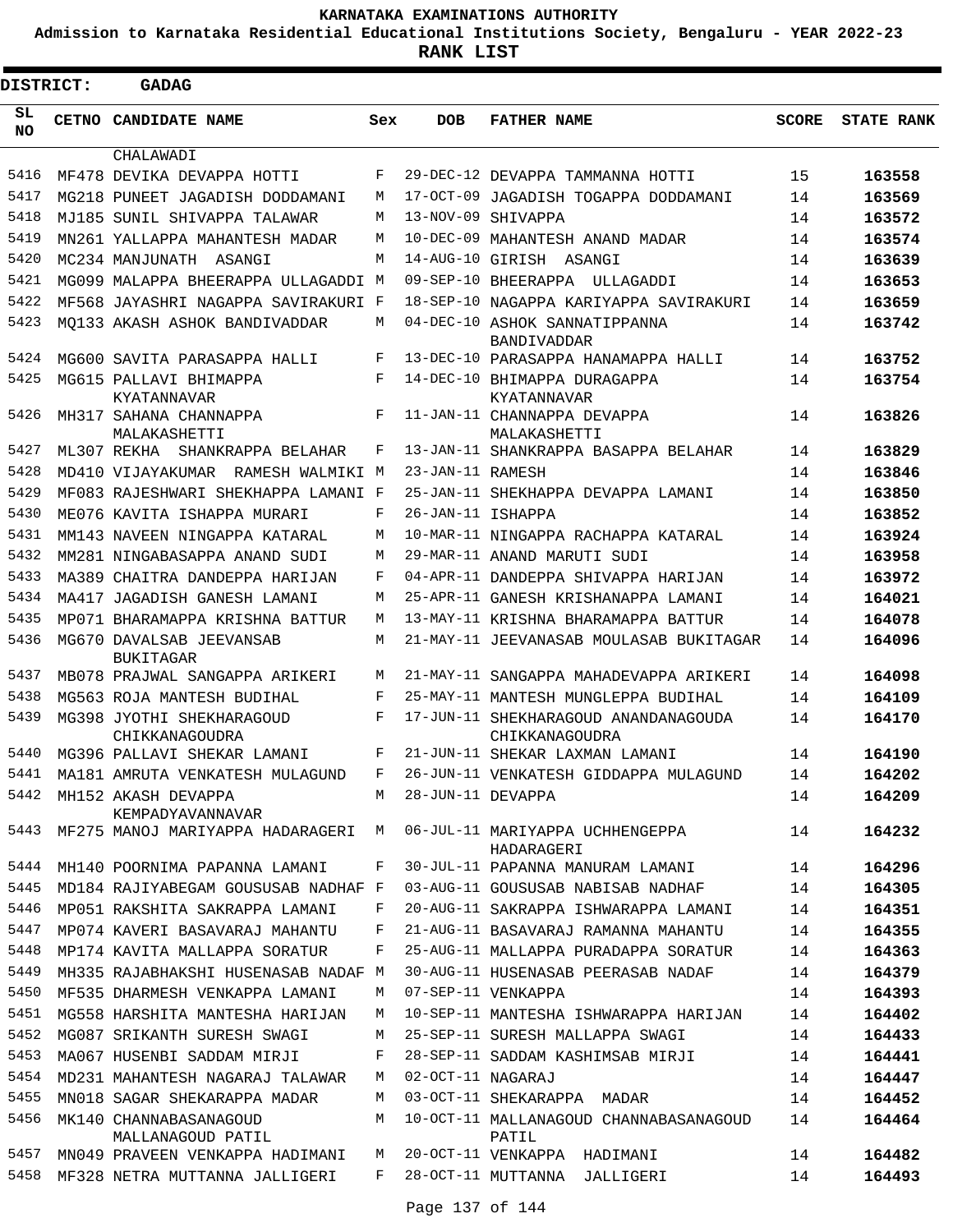**Admission to Karnataka Residential Educational Institutions Society, Bengaluru - YEAR 2022-23**

**RANK LIST**

Е

 $\blacksquare$ 

| <b>DISTRICT:</b> |  | <b>GADAG</b>                                                    |       |                   |                                                 |              |                   |
|------------------|--|-----------------------------------------------------------------|-------|-------------------|-------------------------------------------------|--------------|-------------------|
| SL.<br><b>NO</b> |  | CETNO CANDIDATE NAME                                            | Sex   | <b>DOB</b>        | <b>FATHER NAME</b>                              | <b>SCORE</b> | <b>STATE RANK</b> |
| 5459             |  | MD006 MADHU UMESH ANGADI                                        | F     |                   | 23-NOV-11 UMESH SHARANAPPA ANGADI               | 14           | 164553            |
| 5460             |  | MA007 MANJUNATH BADAGI                                          | М     |                   | 15-DEC-11 LAKSHMAN NARAYANAPPA BADAGI           | 14           | 164603            |
| 5461             |  | MA097 VEENA YALLAPPA KARIGOUDRA                                 | F     |                   | 22-DEC-11 YALLAPPA VEERAPPA KARIGOUDAR          | 14           | 164617            |
| 5462             |  | MD082 R KALPANA MADARA                                          | F     | 01-JAN-12 RAMESHA |                                                 | 14           | 164639            |
| 5463             |  | MK288 BHARAMAPPA SHIVAPUTRAPPA<br>MADAR                         | M     |                   | 01-JAN-10 SHIVAPUTRAPPA                         | 13           | 164711            |
| 5464             |  | MA019 MAILARAPPA NINAGAPPA<br>MAGALADA                          | М     |                   | 02-JUN-10 NINGAPPA KARIYAPPA MAGALADA           | 13           | 164765            |
| 5465             |  | MG530 KOTRESH SHARANAPPA HAKARI                                 | М     |                   | 22-AUG-10 SHARANAPPA BASAVANNEPPA<br>HAKARI     | 13           | 164804            |
| 5466             |  | MM211 SUSHMITA CHULACHAPPA<br>KADAKOLA                          | F     |                   | 27-AUG-10 CHULACHAPPA NAGAPPA KADAKOLA          | 13           | 164810            |
| 5467             |  | MG065 MAHESH BASAPPA MADAR                                      | М     |                   | 08-SEP-10 BASAPPA MAYAPPA MADAR                 | 13           | 164815            |
| 5468             |  | MM271 SAMARINBANU DAVALASAB<br>KOLAKAR                          | F     |                   | 13-SEP-10 DAVALASAB DAVALASAB KOLAKAR           | 13           | 164822            |
| 5469             |  | ME097 GEETA HANAMAPPA MYAGERI                                   | F     |                   | 16-OCT-10 HANAMAPPA MYAGERI                     | 13           | 164854            |
| 5470             |  | MF305 ANUSHA NINGAPPA HARIJAN                                   | F     |                   | 19-NOV-10 NINGAPPA YAMANAPPA HARIJAN            | 13           | 164888            |
| 5471             |  | MD435 POOJA SOMAPPA PUJAR                                       | F     |                   | 11-DEC-10 SOMAPPA PUJAR                         | 13           | 164910            |
| 5472             |  | MP290 RAJESHWARI RANGAPPA<br>MALLEMMANAVAR                      | F     |                   | 19-DEC-10 RANGAPPA DIDAGAPPA<br>MALLEMMANAVAR   | 13           | 164918            |
| 5473             |  | ME074 MUTTAVVA PARASAPPA HARIJAN                                | F     |                   | 30-DEC-10 PARASAPPA HARIJAN                     | 13           | 164929            |
| 5474             |  | MG139 FATIMA RAJABHAKSHI HAMMIGI                                | F     |                   | 18-JAN-11 RAJABHAKSHI HUSENPEERSAB<br>HAMMIGI   | 13           | 164991            |
| 5475             |  | MD044 SANDUGODAVVA CHANDAPPA<br>MUNDINAMANI                     | F     |                   | 27-JAN-11 CHANDAPPA                             | 13           | 164998            |
| 5476             |  | MJ224 SANIKA RAYESAB BALAPPANAVAR F                             |       | 03-MAR-11 RAYESAB |                                                 | 13           | 165052            |
| 5477             |  | MM059 SANGEETA RAMAPPA MADAR                                    | F     |                   | 08-MAR-11 RAMAPPA NEELAPPA MADAR                | 13           | 165059            |
| 5478             |  | MG266 MALLESHAPPA YALLAPPA<br>MAHALINGAPUR                      | M     |                   | 09-MAY-11 YALLAPPA MALLESHA<br>MAHALINGAPUR     | 13           | 165178            |
| 5479             |  | MD293 DHANARAJ JAGADEESH KARAMUDI M                             |       |                   | 10-MAY-11 JAGADEESH TEJAPPA KARAMUDI            | 13           | 165180            |
| 5480             |  | MA491 YALLAPPA                                                  | М     |                   | 01-JUN-11 KRISHNAPPA YALLAPPA<br>KALYANDAVAR    | 13           | 165237            |
| 5481             |  | MG539 JAYASHREE PARASHURAM<br>BASENAYKAR                        | F     |                   | 03-JUN-11 PARASHURAM BHARAMAPPA<br>BASENAYKAR   | 13           | 165239            |
|                  |  | 5482 ML099 RAKESH YALLAPPA VANNUR                               |       |                   | M 04-JUN-11 YALLAPPA KASHAPPA VANNUR            | 13           | 165246            |
| 5483             |  | MH352 MANOJ PARASAPPA POOJAR                                    | M     |                   | 07-JUN-11 PARASAPPA HANAMAPPA POOJAR            | 13           | 165253            |
| 5484             |  | MN132 HANAMAPPA BHARAMAPPA KINDRI M                             |       |                   | 13-JUN-11 BHARAMAPPA HANAMAPPA KINDRI           | 13           | 165269            |
| 5485             |  | MM108 SHIVAYOGI SHARANAYYA<br>RATTIHALLI                        |       |                   | M 15-JUL-11 SHARANAYYA RATTIHALLI               | 13           | 165370            |
| 5486             |  | MK231 POOJA HANAMANTA TALAWAR F                                 |       |                   | 27-JUL-11 HANAMANTA KANAKAPPA TALAWAR           | 13           | 165399            |
| 5487             |  | MD065 KAVERI BASAVARAJ AVARI F                                  |       |                   | 20-AUG-11 BASAVARAJ AVARI                       | 13           | 165450            |
| 5488             |  | MK100 ISHWARI BASAVARAJ KALLAPURA F                             |       |                   | 02-SEP-11 BASAVARAJA IRAPPA KALLAPURA           | 13           | 165484            |
| 5489             |  | MG318 RENUKA DURAGAPPA<br>NADAVINAMANI                          | $F$ – |                   | 08-SEP-11 DURAGAPPA                             | 13           | 165494            |
| 5490             |  | MM070 HIRIYAPPA YAMANAPPA MADAR                                 | M     |                   | 23-SEP-11 YAMANAPPA DURAGAPPA MADAR             | 13           | 165520            |
| 5491             |  | MP363 YOGISHA SHIVAPPA TALAWAR                                  | M     |                   | 28-SEP-11 SHIVAPPA HANAMAPPA TALAWAR            | 13           | 165534            |
| 5492             |  | MJ248 ABHSHEK IRANNA HADIMANI                                   | M     | 25-JAN-10 IRANNA  |                                                 | 12           | 165795            |
| 5493             |  | MM269 SOUBHAGYA BASAVARAJ<br>SANKANNAVAR                        | F     |                   | 02-JUL-10 BASAVARAJ SHANKRAPPA<br>SANKANNAVAR   | 12           | 165837            |
|                  |  | 5494 MA344 PRATIBHA MAHANTAPPA JOGI F 05-SEP-10 MAHANTAPPA JOGI |       |                   |                                                 | 12           | 165870            |
|                  |  | 5495 ME089 SAVITRI KALAKAPPA<br>AMRUTARAYAR                     |       |                   | F 20-SEP-10 KALAKAPPA SHARANAPPA<br>AMRUTARAYAR | 12           | 165886            |
|                  |  | 5496 MK247 SAGAR MALLAPPA HALAKERI M 30-OCT-10 MALLAPPA         |       |                   |                                                 | 12           | 165916            |
|                  |  | 5497 MH330 SALMABEGAM CHANDASAB                                 |       |                   | F 06-NOV-10 CHANDASAB MUNDARAGI                 | 12           | 165925            |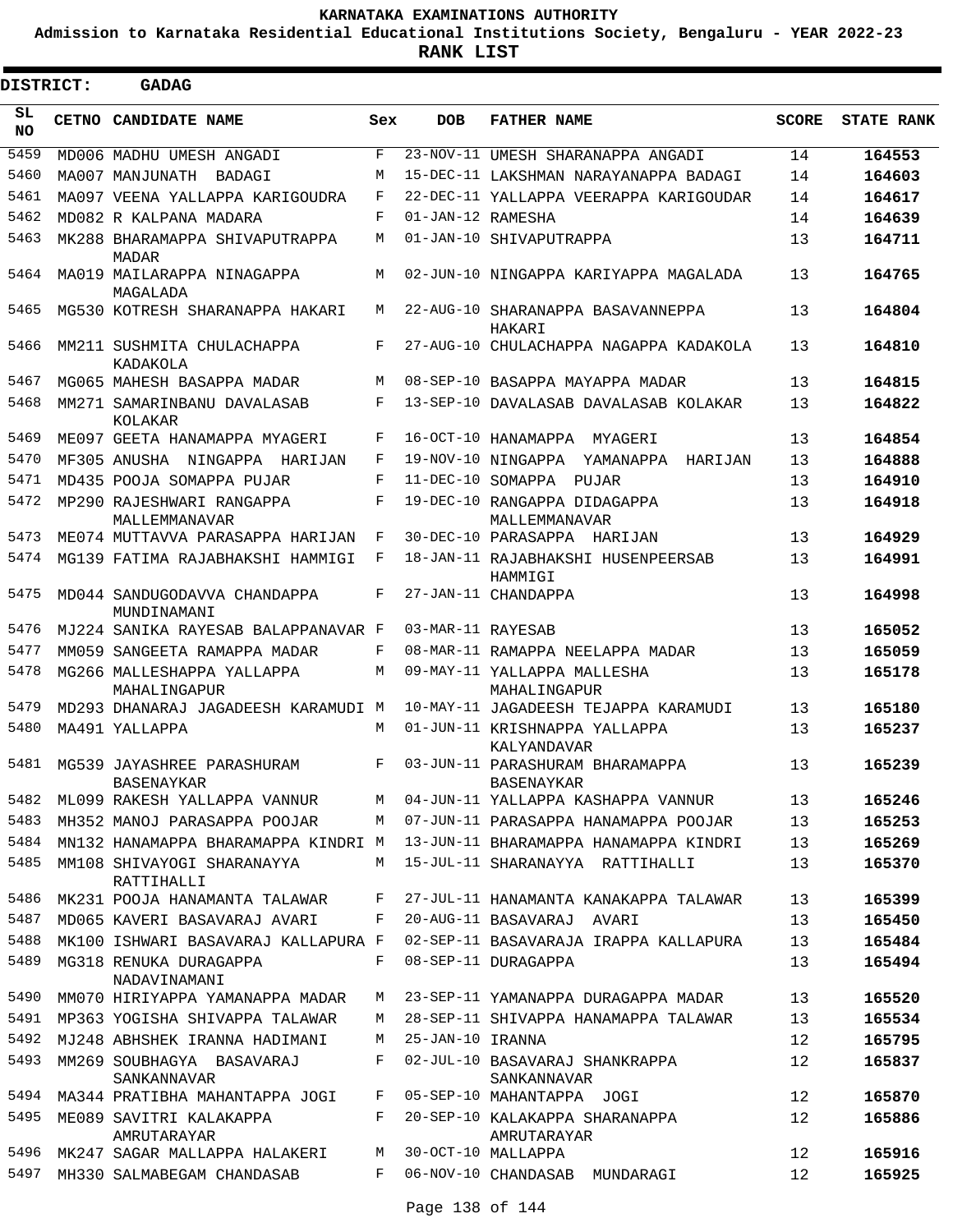**Admission to Karnataka Residential Educational Institutions Society, Bengaluru - YEAR 2022-23**

 $\blacksquare$ 

**RANK LIST**

Е

| <b>DISTRICT:</b> | <b>GADAG</b>                                                          |            |                 |                                                                                 |              |                   |
|------------------|-----------------------------------------------------------------------|------------|-----------------|---------------------------------------------------------------------------------|--------------|-------------------|
| SL<br><b>NO</b>  | CETNO CANDIDATE NAME                                                  | Sex        | <b>DOB</b>      | <b>FATHER NAME</b>                                                              | <b>SCORE</b> | <b>STATE RANK</b> |
|                  | MUNDARAGI                                                             |            |                 |                                                                                 |              |                   |
| 5498             | MJ206 FAKKIRESHA BASAVARAJ KUMBAR M                                   |            | 25-NOV-10       | BASAVARAJ<br>KUMBAR                                                             | 12           | 165942            |
| 5499             | MF439 HEMA PARSAPPA SAVIRAKURI                                        | F          | $17 - DEC - 10$ | PARASAPPA YALLAPPA SAVIRAKURI                                                   | 12           | 165967            |
| 5500             | MG131 MEGHARAJAGOUDA HEMANAGOUDA<br>PATIL                             | M          | $25 - DEC - 10$ | HEMANAGOUDA SIDDANAGOUDA<br>PATIL                                               | 12           | 165979            |
| 5501             | MG637 PRIYANKA UMESH AKKASALI                                         | F          |                 | 01-JAN-11 UMESH SHANKRAPPA AKKASALI                                             | 12           | 166014            |
| 5502             | MC184 TUKARAM DEVAPPA RATHOD                                          | М          |                 | 25-FEB-11 DEVAPPA SOMESH RATHOD                                                 | 12           | 166083            |
| 5503             | MF123 NIVEDITA BASAVARAJ<br>DODDAMANI                                 | $_{\rm F}$ |                 | 24-MAR-11 BASAVARAJ SHANKRAPPA<br>DODDAMANI                                     | 12           | 166133            |
| 5504             | MH262 NANDEESH BANDAPPA GOBBI                                         | М          |                 | 01-APR-11 BANDAPPA BHEEMAPPA GOBBI                                              | 12           | 166145            |
| 5505             | MP256 IRAVVA MANAPPA LAMANI                                           | F          |                 | 07-APR-11 MANAPPA KEEMAPPA LAMANI                                               | 12           | 166151            |
| 5506             | MC100 ANNAPURANA<br>ADAKAR                                            | F          |                 | 16-APR-11 DEVAPPA BASAPPA ADAKARA                                               | 12           | 166168            |
| 5507             | MJ017 MEGHA MALLUKARJUNA KUMBAR                                       | F          |                 | 17-APR-11 MALLIKARJUNA NINAGAPPA KUMBAR                                         | 12           | 166172            |
| 5508             | MP107 RENUKA DEVAPPA<br>MALLEMMANAVAR                                 | F          |                 | 26-APR-11 DEVAPPA MARUTEPPA<br>MALLEMMANAVAR                                    | 12           | 166189            |
| 5509             | MN003 GAYATRI VEERAPPA KAMMAR                                         | F          |                 | 27-APR-11 VEERAPPA KALAKAPPA KAMMAR                                             | 12           | 166191            |
| 5510             | MM007 BASAMMA SHARNAPPA TALAVAR                                       | F          |                 | 09-MAY-11 SHARNAPPA TALAVAR                                                     | 12           | 166222            |
| 5511             | MM072 SANGAMESH SHARANAPPA<br>SANKANNAVARA                            | М          |                 | 18-MAY-11 SHARANAPPA SHANKRAPPA<br>SANKANNAVARA                                 | 12           | 166246            |
| 5512             | MP098 JAYASHREE CHANNABASAPPA<br>KUMBAR                               | F          |                 | 23-MAY-11 CHANNABASAPPA                                                         | 12           | 166255            |
| 5513             | MD367 SHARUKHAHMMAD HUCHHUSAB<br>TIMMANATTI                           | М          |                 | 24-MAY-11 HUCHHUSAB                                                             | 12           | 166256            |
| 5514             | MC229 UMA PRAKASH KENPADEVANNAVAR F                                   |            |                 | 07-JUL-11 PRAKASH MALLAPPA<br>KENPADEVANNAVAR                                   | 12           | 166370            |
| 5515             | MO134 NETRA YALLAPPA TALAGERI                                         | F          |                 | 25-JUL-11 YALLAPPA BASAPPA TALAGERI                                             | 12           | 166419            |
| 5516             | MG183 VINODA RAJESHA LAMANI                                           | М          |                 | 06-AUG-11 RAJESHA NOOREPPA LAMANI                                               | 12           | 166440            |
| 5517             | MA090 SANIYA MAHMMADRAFI GADAG                                        | F          |                 | 01-SEP-11 MAHMMADRAFI DASTAGIRSAB GADAG                                         | 12           | 166496            |
| 5518             | MD055 POORNIMA JAGADEESH RATHOD                                       | F          |                 | 24-SEP-11 JAGADEESH RAMANNA RATHOD                                              | 12           | 166538            |
| 5519             | MA085 VIJAY ASHOK JANOPANTAR                                          | М          |                 | 26-OCT-11 ASHOK VEERABHADRAPPA<br>JANOPANTAR                                    | 12           | 166599            |
| 5520             | MH150 RADHIKA MALLAPPA BAGALI                                         | F          |                 | 07-NOV-11 MALLAPP NINGAPPA BAGALI                                               | 12           | 166619            |
| 5521             | MN083 RESHMA PUNADLIK MADAR                                           | F          |                 | 18-NOV-11 PUNADLIK BASAPPA MADAR                                                | 12           | 166636            |
| 5522             | ME113 MANJAPPA MARIYAPPA MADAR                                        |            |                 | M 05-MAY-09 MARIYAPPA TALAKEREPPA MADAR                                         | 11           | 166749            |
|                  | 5523 MD141 BASALINGAMMA IRAPPA<br>TONDIHAL                            | F          |                 | 20-JUL-10 IRAPPA KALAKAPPA TONDIHAL                                             | 11           | 166826            |
|                  | 5524 MG662 HALESH IRAPPA PUJAR                                        |            |                 | M 08-OCT-10 IRAPPA BHARAMAPPA PUJAR                                             | 11           | 166853            |
| 5525             | ML108 BHARATKUMAR SHARANAPPA<br>KADADALLI                             |            |                 | M 08-NOV-10 SHARANAPPA MALLAPPA KADADALLI                                       | 11           | 166881            |
| 5526             | MA446 MANOJ MAILARAPPA<br>HURUKANAVAR                                 | M          |                 | 28-NOV-10 MAILARAPPA HURUKANAVAR                                                | 11           | 166897            |
| 5527             | MC211 KIRTHI LAKSHMAN JOGI                                            | F          |                 | 05-DEC-10 LAKSHMAN HONNAPPA JOGI                                                | 11           | 166902            |
| 5528             | MG071 LAXMAVVA MARUTEPPA HARIJAN F                                    |            |                 | 29-JAN-11 MARUTEPPA SOMAPPA HARIJAN                                             | 11           | 166986            |
| 5529             | MM186 PARASHURAMA SANAGAPPA<br>MADIVALARA                             |            |                 | M 10-FEB-11 SANAGAPPA SHEKARAPPA<br>MADIVALARA                                  | 11           | 167003            |
|                  | 5530 MK262 RAJESHWARI NINGANAGOUDA<br>KARIGOUDRA                      |            |                 | F 17-FEB-11 NINGANAGOUDA BASANAGOUDA<br>KARIGOUDRA                              | 11           | 167013            |
|                  | 5531 MA412 FAKKEERAPPA NINGAPPA MADAR M                               |            |                 | 11-MAR-11 NINGAPPA IRAPPA MADAR                                                 | 11           | 167044            |
| 5532             | MG028 ANDAMMA SHIVANDAYYA<br>VIRUPAPUR                                | F          |                 | 04-MAY-11 SHIVANANDAYYA HALAYYA<br>VIRUPAPUR                                    | 11           | 167135            |
|                  | 5533 ME022 VASANTI HANAMANTAPPA<br>GURIKAR                            | $F$ and    |                 | 04-MAY-11 HANAMANTAPPA KALAKAPPA<br>GURIKAR                                     | 11           | 167140            |
|                  |                                                                       |            |                 | 5534 MJ240 SANGITA BASAVARAJ KATTIMANI F 06-MAY-11 BASAVARAJ MALLAPPA KATTIMANI | 11           | 167145            |
|                  | 5535 MG699 KARTIK TIPPANNA KALLAVADDAR M 07-MAY-11 TIPPANNA HULIGEPPA |            |                 |                                                                                 | 11           | 167148            |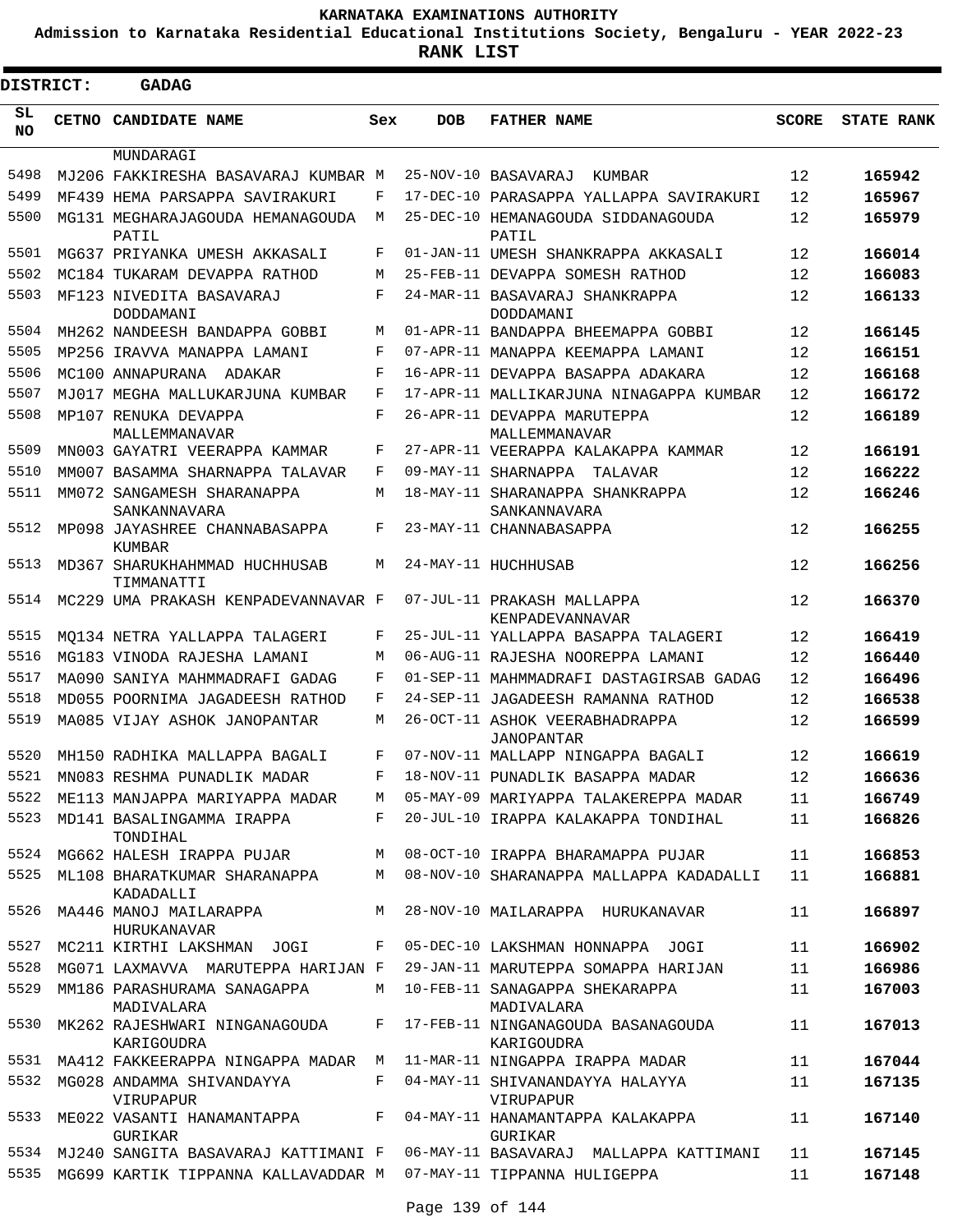**Admission to Karnataka Residential Educational Institutions Society, Bengaluru - YEAR 2022-23**

 $\blacksquare$ 

**RANK LIST**

Е

| <b>DISTRICT:</b> |  | <b>GADAG</b>                                    |     |                 |                                                    |              |                   |
|------------------|--|-------------------------------------------------|-----|-----------------|----------------------------------------------------|--------------|-------------------|
| SL<br>NO.        |  | <b>CETNO CANDIDATE NAME</b>                     | Sex | <b>DOB</b>      | <b>FATHER NAME</b>                                 | <b>SCORE</b> | <b>STATE RANK</b> |
|                  |  |                                                 |     |                 | KALLAVADDAR                                        |              |                   |
| 5536             |  | ME159 VIJAYA HANAMANTAPPA LAMANI                | М   |                 | 28-MAY-11 HANAMANTAPPA PEERAPPA LAMANI             | 11           | 167190            |
| 5537             |  | MO162 PRAJWAL SHANKRAPPA KAMMAR                 | M   |                 | 09-JUN-11 SHANKRAPPA HANAMANTAPPA<br>KAMMAR        | 11           | 167232            |
| 5538             |  | MC238 RAJESHWARI PANDURANGA<br><b>BARAKER</b>   | F   |                 | 09-JUN-11 PANDURANGA DEVENDRAPPA<br><b>BARAKER</b> | 11           | 167233            |
| 5539             |  | ME134 ANNAPURNA MAHANTAPPA RATHOD F             |     |                 | 08-JUL-11 MAHANTAPPA MUNIYAPPA RATHOD              | 11           | 167297            |
| 5540             |  | MG228 MANOJ SHEKAR CHAVAN                       | M   |                 | 10-JUL-11 SHEKAR DHUMAPPA CHAVAN                   | 11           | 167304            |
| 5541             |  | MA217 GIRISH MAHESH DODDAMANI                   | M   |                 | 17-JUL-11 MAHESH MARIYAPPA DODDAMANI               | 11           | 167318            |
| 5542             |  | MG225 APSANA HANIFASAB KALAKERI                 | F   |                 | 19-JUL-11 HANIFASAB HUSENSAB KALAKERI              | 11           | 167324            |
| 5543             |  | MA029 DEVANAND GANESH NAYAK                     | M   |                 | 22-AUG-11 GANESH BEEMAPPA NAYAK                    | 11           | 167415            |
| 5544             |  | MG118 SALMANKHAN DAVALASAB<br>SUNKAD            | M   |                 | 16-SEP-11 DAVALASAB MODINSAB SUNKAD                | 11           | 167460            |
| 5545             |  | MJ218 GULAPPA IRAPPA TALAWAR                    | M   |                 | 29-SEP-11 IRAPPA GULAPPA TALAWAR                   | 11           | 167475            |
| 5546             |  | MB143 SUDEEP SOMAPPA JONDI                      | M   |                 | 05-OCT-11 SOMAPPA HULIGEPPA JONDI                  | 11           | 167490            |
| 5547             |  | MF281 MANIKANTA MOUNESH<br>MELLIGATTI           | M   |                 | 08-OCT-11 MOUNESH BASAVARAJ<br>MELLIGATTI          | 11           | 167495            |
| 5548             |  | MN196 PRIYANKA SHEKARAPPA GADDI                 | F   |                 | 14-OCT-11 SHEKARAPPA<br>GADDI                      | 11           | 167512            |
| 5549             |  | MP155 NANDINI CHANNAPPA VESHAGAR                | F   |                 | 25-NOV-11 CHANNAPPA DEVINDRAPPA<br>VESHAGAR        | 11           | 167592            |
| 5550             |  | MF299 RENUKA PARAMESHAPPA<br>SHIRUNDA           | F   |                 | 15-DEC-11 PARAMESHAPPA MALLAPPA<br>SHIRUNDA        | 11           | 167620            |
| 5551             |  | MA301 ABATAB MOHAMMED RAFIQ<br>THAHASHILDAR     | M   |                 | 06-JAN-12 MOHAMMED RAFIQ SAYYEDSAB<br>THAHASHILDAR | 11           | 167650            |
| 5552             |  | MC018 PRAVEEN HONNAPPA POOJAR                   | M   |                 | 28-JAN-12 HONNAPPA RAMANNA POOJAR                  | 11           | 167658            |
| 5553             |  | MD037 PREMA HULLAPPA DODDAMANI                  | F   |                 | 16-JUL-10 HULLLAPPA MUKHAPPA DODDAMANI             | 10           | 167745            |
| 5554             |  | MH353 LALITA PARASURAM LAMANI                   | F   | $03 - OCT - 10$ | PARASURAM MANAPPA LAMANI                           | 10           | 167785            |
| 5555             |  | MK292 MALLIKARJUN GANJANADA BADLI M             |     |                 | 06-NOV-10 GAJANANDA                                | 10           | 167825            |
| 5556             |  | MD087 SNEHA SHEKHAPPA CHAVHAN                   | F   |                 | 06-JAN-11 SHEKHAPPA PEERAPP CHAVHAN                | 10           | 167906            |
| 5557             |  | MM200 YASHODA<br>MANJAPPA HUBBALLI              | F   |                 | 03-MAR-11 MANJAPPA SHIVANAPPA HUBBALLI             | 10           | 167973            |
| 5558             |  | MC112 MAHESH PARASAPPA<br>NADUGERI M            |     |                 | 12-MAR-11 PARASAPPA MAILARAPPA<br>NADUGERI         | 10           | 167983            |
| 5559             |  | MC048 SAVITA GANESH BADIGER                     | F   |                 | 28-APR-11 GANESH HALAPPA70 BADIGER                 | 10           | 168060            |
| 5560             |  | MK276 AISWARYA NAGANAGOUDA<br><b>HIREGOUDRA</b> | F   |                 | 06-MAY-11 NAGANAGOUDA                              | 10           | 168081            |
| 5561             |  | MD080 UMARFARUQ KASEMSAB NARAGUND M             |     |                 | 16-MAY-11 KASEMSAB RAHEMANSAB NARAGUND             | 10           | 168099            |
| 5562             |  | MD350 SUMA BASAPPA UPPAR                        | F   |                 | 10-JUN-11 BASAPPA KARIYAPPA UPPAR                  | 10           | 168156            |
| 5563             |  | MH121 CHINMAY SHRISHAILAPPA<br>BELLIKOPPA       | M   |                 | 25-JUN-11 SHRISHAILAPPA KARIYAPPA<br>BELLIKOPPA    | 10           | 168194            |
| 5564             |  | MM061 PAVANAKUMARA PRABHU TALLURA M             |     |                 | 07-JUL-11 PRABHU SHIVAPPA TALLURA                  | 10           | 168212            |
| 5565             |  | MF344 RENUKA DYAMANNA VALMIKI                   | F   |                 | 02-AUG-11 DYAMANNA MARITAMMAPPA VALMIKI            | 10           | 168259            |
| 5566             |  | MM259 SHRIKANT RAJESH<br>KYATANAGOUDRA          | M   |                 | 15-SEP-11 RAJESH NINGANAGOUDA<br>KYATANAGOUDRA     | 10           | 168329            |
| 5567             |  | MF260 PUNITKUMAR LAXMAN<br>BANDIVADDAR          |     |                 | M 05-OCT-11 LAXMAN MUDAKAPPA BANDIVADDAR           | 10           | 168368            |
| 5568             |  | MA230 POOJA LAMANI                              | F   |                 | 14-OCT-11 RAMESH HARIYAPPA LAMANI                  | 10           | 168380            |
| 5569             |  | MM214 DEEPA JAGADISH POOJAR                     | F   |                 | 25-OCT-11 JAGADISH BHIMAPPA POOJAR                 | 10           | 168399            |
| 5570             |  | MO128 BASAVARAJ ASHOK NEELAGUND                 | M   |                 | 31-OCT-11 ASHOK NINGAPPA NEELAGUND                 | 10           | 168406            |
| 5571             |  | MC047 SHWETA                                    | F   |                 | 10-NOV-11 BASAVARAJ MAGAL                          | 10           | 168421            |
| 5572             |  | MA338 SHARATH PARAMESHWAR<br>PANCHANANA         | M   |                 | 19-NOV-11 PARAMESHWAR SOMARAYA<br>PANCHANANA       | 10           | 168440            |
| 5573             |  | ME214 SWAPANA KARIYAPPA JANAYI                  | F   |                 | 01-DEC-11 KARIYAPPA BALAPPA JANAYI                 | 10           | 168473            |
| 5574             |  | MD351 PAVITRA KUMAR LAMANI                      | F   |                 | 24-DEC-11 KUMAR BALAPPA LAMANI                     | 10           | 168506            |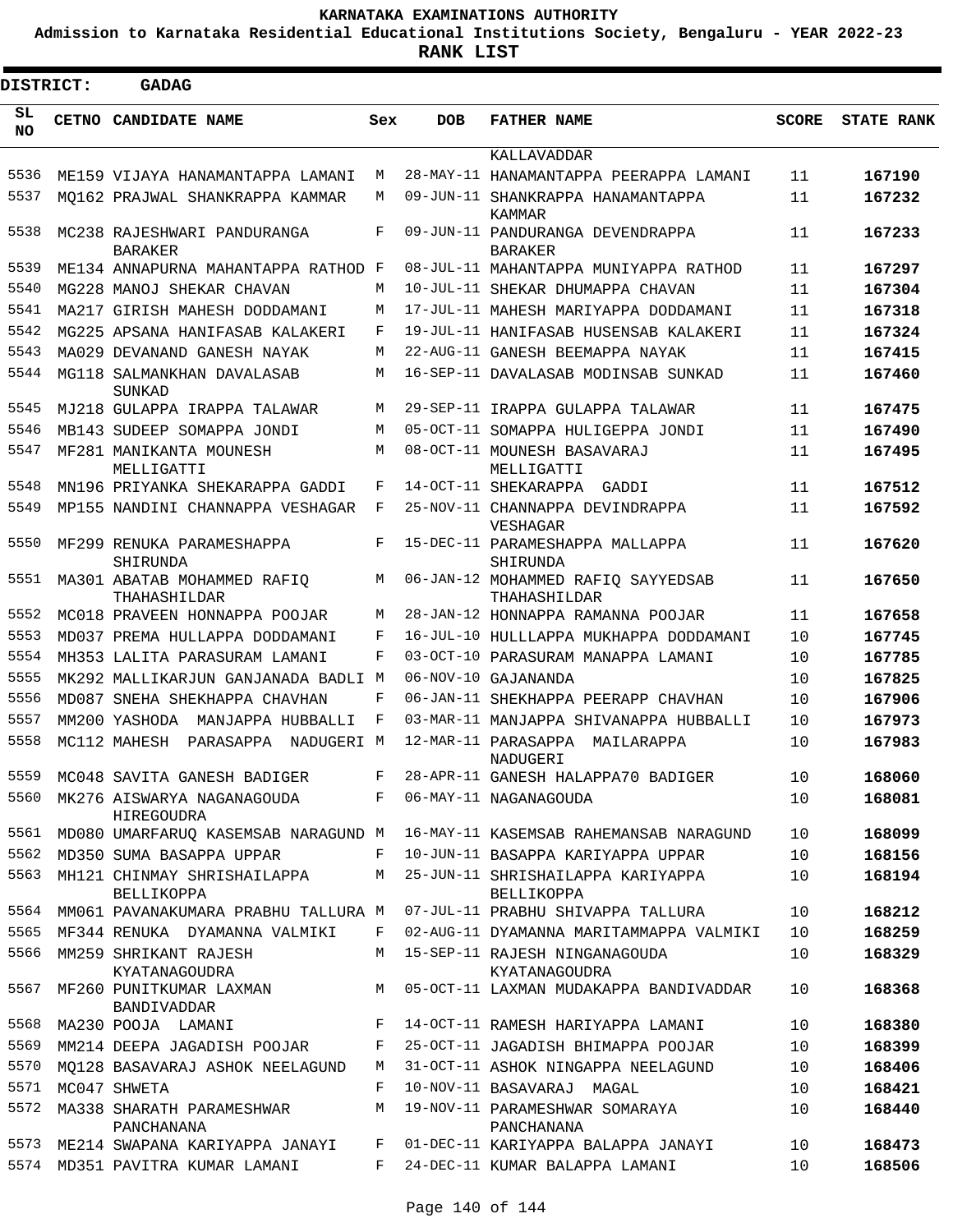**Admission to Karnataka Residential Educational Institutions Society, Bengaluru - YEAR 2022-23**

 $\blacksquare$ 

**RANK LIST**

 $\blacksquare$ 

| DISTRICT:       |  | <b>GADAG</b>                                                             |     |                    |                                                    |              |                   |
|-----------------|--|--------------------------------------------------------------------------|-----|--------------------|----------------------------------------------------|--------------|-------------------|
| SL<br><b>NO</b> |  | CETNO CANDIDATE NAME                                                     | Sex | <b>DOB</b>         | <b>FATHER NAME</b>                                 | <b>SCORE</b> | <b>STATE RANK</b> |
| 5575            |  | ML281 GURUNATHAGOUDA HUVANAGOUDA<br>PATIL                                | M   |                    | 24-APR-10 HUVANAGOUDA BASAVANTAGOUDA<br>PATIL      | 9            | 168584            |
| 5576            |  | ML224 MAHAMMEDAYAN<br>HAZARATASHAKHADRI RAMADURGA                        | M   |                    | 02-OCT-10 HAZARATASHAKHADRI BABUSAB<br>RAMADURGA   | 9            | 168630            |
| 5577            |  | ME169 KANAKAMMA HANAMANTAPPA<br>HAADIMANI                                | F   |                    | 13-OCT-10 HANAMANTAPPA BASAPPA<br>HAADIMANI        | 9            | 168639            |
| 5578            |  | MN063 SHAKUNTALA SHIDLAPPA MADAR                                         | F   |                    | 04-NOV-10 SHIDLAPPA                                | 9            | 168655            |
| 5579            |  | MC161 SANGAMESH PARASAPPA<br><b>DASANNAVAR</b>                           | M   |                    | 23-DEC-10 PARASAPPA MAJURAPPA<br><b>DASANNAVAR</b> | 9            | 168677            |
| 5580            |  | MD043 ANDANAGOUDA BASANAGOUDA<br>PATIL                                   | M   |                    | 19-JAN-11 BASANAGOUDA MALLANAGOUDA<br>PATIL        | 9            | 168727            |
| 5581            |  | MO127 RAM SHANKRAPPA LAMANI                                              | М   |                    | 11-FEB-11 SHANKRAPPA TIPPANNA LAMANI               | 9            | 168760            |
| 5582            |  | MD249 SNEHA RAMESH PAMMAR                                                | F   |                    | 02-APR-11 RAMESH NINGAPPA PAMMAR                   | 9            | 168805            |
| 5583            |  | MF176 SOMANATH GURAPPA LAMANI                                            | M   |                    | 02-MAY-11 GURAPPA SOMAPPA LAMANI                   | 9            | 168843            |
| 5584            |  | MC253 CHAMBAMMA SHIVAYYA<br>GONISWAMY                                    | F   |                    | 03-MAY-11 SHIVAYYA PRABHSYYA GONISWAMY             | 9            | 168845            |
| 5585            |  | MP247 LAXMAN DURAGAPPA HARTI                                             | M   |                    | 04-AUG-11 DURAGAPPA RAMANNA HARTI                  | 9            | 169016            |
| 5586            |  | MD215 KANAKAMURTHI KRISHNAPPA<br>TALAWAR                                 | М   |                    | 21-AUG-11 KRISHNAPPA TALAWAR                       | 9            | 169044            |
| 5587            |  | MB002 DEEKSHITA ANDANAPPA<br>GOSHALYANAVAR                               | F   |                    | 10-OCT-11 ANDANAPPA YALLAPPA<br>GOSHALYANAVAR      | 9            | 169118            |
| 5588            |  | MA164 AMBIKA BABU BANDANAVAR                                             | F   |                    | 11-DEC-11 BABU LAXMAN BANDANAVAR                   | 9            | 169197            |
| 5589            |  | MH161 MANTEHSA HALAPPA MADAR                                             | М   |                    | 28-DEC-11 HALAPPA MAILARAPPA MADAR                 | 9            | 169213            |
| 5590            |  | MK062 SHRUSTI MALLIKARJUNA<br>HADIMANI                                   | F   |                    | 03-AUG-10 MALLIKARJUNA LAXMAPPA<br>HADIMANI        | 8            | 169290            |
| 5591            |  | MO040 MADHU DEVAPPA JAGADAR                                              | F   |                    | 18-MAR-11 DEVAPPA DURUGAPPA JAGADAR                | 8            | 169427            |
| 5592            |  | ML206 SHRAVANA VENKANAGOUDA<br>GOLAGOUDRA                                | F   |                    | 27-MAR-11 VENKANAGOUDA BASANAGOUDA<br>GOLAGOUDRA   | 8            | 169439            |
| 5593            |  | MH151 NANDA RAMAPPA BANDI                                                | F   |                    | 17-APR-11 RAMAPPA BEERAPPA BANDI                   | 8            | 169465            |
| 5594            |  | MK224 MAHMADAIYAN CHANDSAB<br>HAJARATTANAVAR                             | M   | 01-MAY-11 CHANDSAB |                                                    | 8            | 169481            |
| 5595            |  | MF405 PRADEEP HEGGAPPA<br>HAGALADANNAVAR                                 |     |                    | M 18-MAY-11 HEGGAPPA NEELAPPA<br>HAGALADANNAVAR    | 8            | 169508            |
|                 |  | 5596 MA274 ASHWINI LOKESH BHAJANTRI F 01-JUN-11 LOKESH BOJAPPA BHAJANTRI |     |                    |                                                    | 8            | 169531            |
| 5597            |  | MD301 MRUTHUNAJAY SHARANAYYA<br>KODIKOPPAMATH                            | M   |                    | 01-AUG-11 SHARANAYYA KODIKOPPAMATH                 | 8            | 169634            |
| 5598            |  | MC233 SHIVAKUMAR MEGALAMANI                                              | M   |                    | 06-AUG-11 DEVENDRAPPA NINAGAPPA<br>MEGALAMANI      | 8            | 169644            |
| 5599            |  | MF499 RIYAZAHMAD RAIMANSAB NADAF                                         | M   |                    | 06-SEP-11 RAIMANSAB MOULASAB NADAF                 | 8            | 169691            |
| 5600            |  | MC099 SANGEETA BASAVARAJ TALAVAR                                         | F   |                    | 06-NOV-11 BASAVARAJ TALAVAR                        | 8            | 169756            |
| 5601            |  | MA461 CHAITRA DYAMANNA BADIGER                                           | F   |                    | 06-DEC-11 DYAMANNA SHANKRAPPA BADIGER              | 8            | 169779            |
| 5602            |  | MC142 RAHUL SHRIKANT BALAGANUR                                           | М   |                    | 29-JAN-12 SHRIKANT GUNDAPPA BALAGANUR              | 8            | 169825            |
| 5603            |  | MD127 ASHWINI MARALINGAPPA AVARI                                         | F   |                    | 22-JUN-10 MARALINGAPPA AVARI                       | 7            | 169864            |
| 5604            |  | MH233 DEEPA RAVI KARBHARI                                                | F   |                    | 01-JUL-10 RAVI KARBHARI                            | 7            | 169867            |
| 5605            |  | MK271 SUDEEP NINGAPPA NAYKAR                                             | М   |                    | 20-FEB-11 NINGAPPA SHETTEPPA NAYKAR                | 7            | 169973            |
| 5606            |  | MH257 AKKAMADEVI SHIVAPPA MYAGERI F                                      |     |                    | 09-MAR-11 SHIVAPPA DURAGAPPA MYAGERI               | 7            | 169989            |
| 5607            |  | MF105 ABHISHEK SHIVAPPA GUDIMANI                                         | М   |                    | 18-MAY-11 SHIVAPPA HANUMANTHAPPA<br>GUDIMANI       | 7            | 170060            |
| 5608            |  | MF198 KIRAN RAMANNA BANKAPUR                                             | М   |                    | 30-JUN-11 RAMANNA HANAMANTAPPA BANKAPUR            | 7            | 170118            |
| 5609            |  | MP124 KEERTHI MANTESH GORAVAR                                            | F   | 11-JUL-11 MANTESH  |                                                    | 7            | 170134            |
| 5610            |  | MF266 DEEPA SHIVAPPA KORANNAVAR                                          | F   |                    | 18-JUL-11 SHIVAPPA PRADANEPPA<br>KORANNAVAR        | 7            | 170144            |
| 5611            |  | MG423 NOUSHAD MABUSAB TAMBRALLI                                          | М   |                    | 01-AUG-11 MABUSAB GOUSUSAB TAMBRALLI               | 7            | 170158            |
| 5612            |  | MM266 ASHWINI ANDAPPA BENAHAL                                            | F   |                    | 11-AUG-11 ANDAPPA CHANNAPPA BENAHAL                | 7            | 170170            |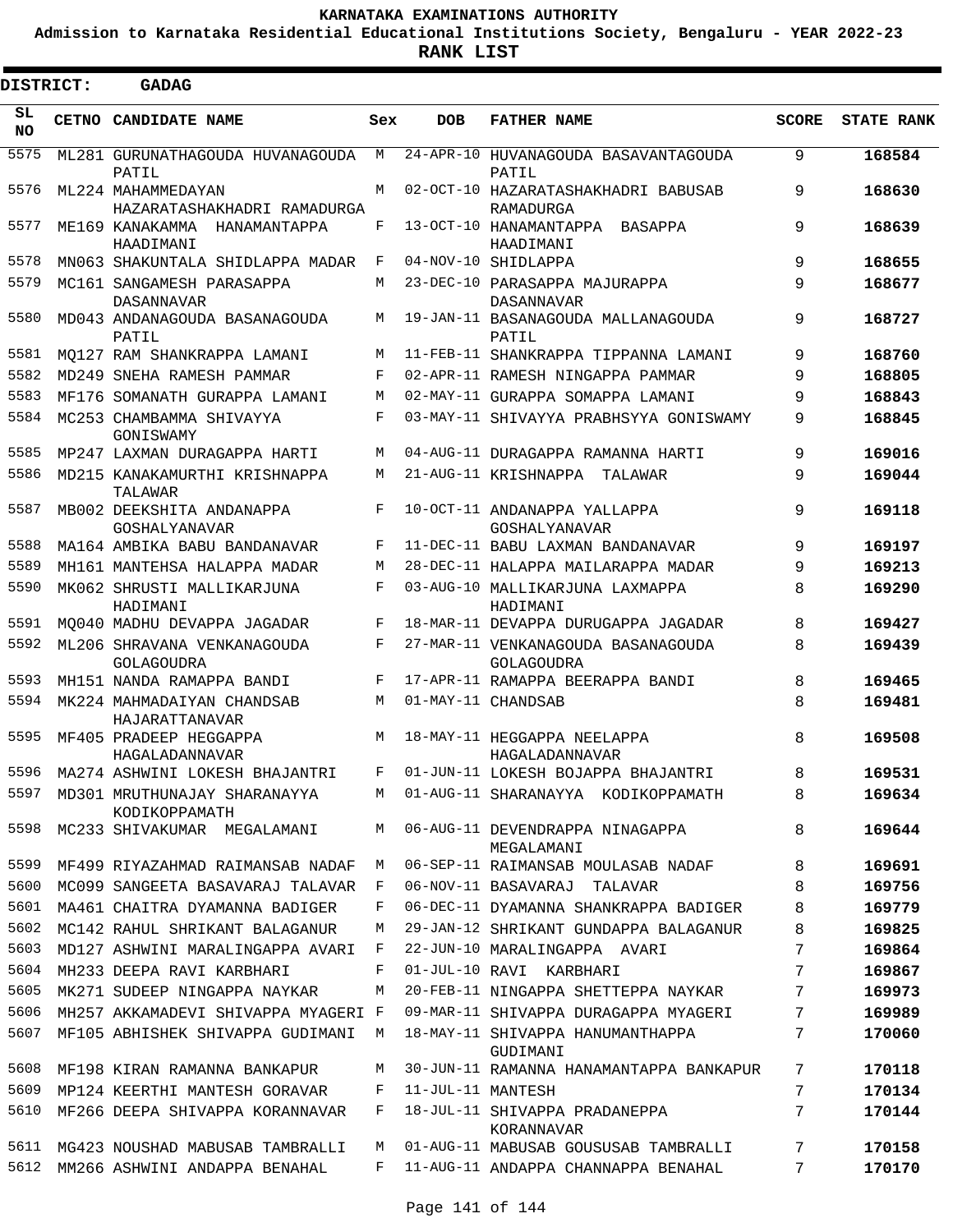**Admission to Karnataka Residential Educational Institutions Society, Bengaluru - YEAR 2022-23**

 $\blacksquare$ 

| <b>DISTRICT:</b> | <b>GADAG</b>                                  |              |                   |                                                        |                |                   |
|------------------|-----------------------------------------------|--------------|-------------------|--------------------------------------------------------|----------------|-------------------|
| SL<br><b>NO</b>  | CETNO CANDIDATE NAME                          | Sex          | <b>DOB</b>        | <b>FATHER NAME</b>                                     | <b>SCORE</b>   | <b>STATE RANK</b> |
| 5613             | MG560 DEVARAJ RAMAPPA PUJAR                   | M            |                   | 17-AUG-11 RAMAPPA BHARAMAPPA PUJAR                     | 7              | 170179            |
| 5614             | MA010 VINAYAK SHANKRAPPA<br>KATTENNAVAR       | M            |                   | 01-SEP-11 SHANKRAPPA MAHADEVAPPA<br><b>KATTENNAVAR</b> | 7              | 170197            |
| 5615             | MJ323 PRADEEP PRAKASH KURI                    | М            |                   | 06-SEP-11 PRAKASH YALLAPPA KURI                        | 7              | 170205            |
| 5616             | MN120 KAVERI RAVI<br>TILAGAR                  | F            |                   | 03-OCT-11 RAVI HANAMAPPA TILAGAR                       | 7              | 170224            |
| 5617             | MB119 SHAREEF<br>CHALAWADI                    | M            |                   | 19-OCT-11 NAGARAJ<br>CHALAWADI                         | 7              | 170246            |
| 5618             | MB039 PRADEEP SHARANAPPA PURAD                | M            |                   | 18-NOV-11 SHARANAPPA IRAPPA PURADA                     | 7              | 170277            |
| 5619             | MG103 MALATESHA MANJUNATH HONNURA M           |              |                   | 10-DEC-11 MANJUNATH HALAPPA HONNURA                    | 7              | 170292            |
| 5620             | MG566 BHARATI RAMSINGH MEGHAVATH              | F            |                   | 02-SEP-10 RAMSINGH THAKRAPPA MEGHAVATH                 | 6              | 170362            |
| 5621             | MP235 KAVERI VENKATESH<br><b>BANDIVADDAR</b>  | F            |                   | 15-JAN-11 VENKATESH DURAGAPPA<br>BANDIVADDAR           | 6              | 170423            |
| 5622             | ML134 ONAKERAPPA MALLAPPA<br>TEGGINAMANI      | M            |                   | 06-MAR-11 MALLAPPA YALLAPPA TEGGINAMANI                | 6              | 170450            |
| 5623             | MA028 HEMAVVA DAMALAPPA CHANNALLI F           |              |                   | 16-MAR-11 DAMALAPPA THAKARAPPA<br>CHANNALLI            | 6              | 170454            |
| 5624             | MC156 BHAGYASHREE MAHADEVAPPA<br>HINJEDDI     | F            |                   | 23-MAR-11 MAHADEVAPPA VEERAPPA HINJEDDI                | 6              | 170462            |
| 5625             | ME126 VISHNU IRAPPA RATHOD                    | M            |                   | 30-MAY-11 IRAPPA BADDEPPA RATHOD                       | 6              | 170517            |
| 5626             | MG606 RENUKA MAHADEVAPPA<br>HEGGANNANAVAR     | F            |                   | 13-JUN-11 MAHADEVAPPA DEVENDRAPPA<br>HEGGANNANAVAR     | 6              | 170543            |
| 5627             | ML221 LAKSHMI SHARANAPPA TALIGERI F           |              |                   | 17-JUN-11 SHARANAPPA LAKSHMAPPA<br>TALIGERI            | 6              | 170545            |
| 5628             | MC145 VIRUPAKSHA KINNARI                      | M            |                   | 05-JUL-11 MAREPPA KINNARI                              | 6              | 170573            |
| 5629             | MN374 AKSHATA SANGAPPA<br>KILLIKYATAR         | F            |                   | 27-JUL-11 SANGAPPA HANAMAPPA<br>KILLIKYATAR            | 6              | 170597            |
| 5630             | MA288 SOMU SIDDAPPA DALAVAYI                  | M            |                   | 02-AUG-11 SIDDAPPA DALAVAYI                            | 6              | 170602            |
| 5631             | MH069 AKASHA KANAKAPPA<br>GHATTIRADDIHALA     | M            |                   | 15-OCT-11 KANAKAPPA GHATTIRADDIHALA                    | 6              | 170667            |
| 5632             | MM252 SHIVAKUMAR MUDAKAPPA PUJAR              | М            |                   | 26-NOV-11 MUDAKAPPA PADIYAPPA PUJAR                    | 6              | 170693            |
| 5633             | MD360 VIDYA<br>SHARANAYYA SALIMATH            | F            |                   | 28-JAN-12 SHARANAYYA                                   | 6              | 170734            |
| 5634             | MA062 MANTESH UMESH SINGADI                   | М            |                   | 03-FEB-12 UMESH FAKKIRAPPA SINGADI                     | 6              | 170735            |
| 5635             | MK171 MAMTAJABI IMAMSAB VASTAD                | F            | 05-FEB-12 IMAMSAB |                                                        | 6              | 170736            |
| 5636             | MD061 RAGHU SANGAPPA LAMANI                   | М            |                   | 03-FEB-11 SANGAPPA<br>LAMANI                           | 5              | 170831            |
| 5637             | MA329 PAVITRA RAVI PUJAR                      | F            |                   | 19-APR-11 RAVI SHANRAPPA PUJAR                         | 5              | 170868            |
| 5638             | MJ194 ANITHA BASAVARAJ MYAGERI F              |              |                   | 26-JUN-11 BASAVARAJ                                    | 5              | 170926            |
| 5639             | MB146 VARSHINI KALLAPPA CHALAVADI F           |              |                   | 09-JUL-11 KALLAPPA CHALAVADI                           | 5              | 170941            |
| 5640             | MA303 AMAN H MAMMUNAVAR                       | M            |                   | 22-JUL-11 HUSENASAB MAHAMMADSAB<br>MAMMUNAVAR          | 5              | 170959            |
| 5641             | MM307 AMOGHASHIDDU SHARANAPPA<br>VENKATAPUR   |              |                   | M 12-AUG-11 SHARANAPPA MAHADEVAPPA<br>VENKATAPUR       | 5              | 170974            |
| 5642             | ME070 PUNIT SHARANAPPA RATHOD                 | M            |                   | 15-MAR-10 SHARANAPPA RATHOD                            | 4              | 171098            |
| 5643             | ME014 POOJA SHARANAPPA JOGI                   | F            |                   | 03-AUG-10 SHARANAPPA IRAPPA JOGI                       | $\overline{4}$ | 171109            |
| 5644             | MN089 KEERATI HANAMANTH KAMBAR                | F            |                   | 30-SEP-10 HANAMANTH KAMBAR                             | 4              | 171116            |
| 5645             | MF199 CHAITRA SANKADAL                        | F            |                   | 01-OCT-10 YALLAPPA                                     | 4              | 171117            |
| 5646             | MG004 LAXMI RANGAPPA MUNDINAMANI              | $\mathbf{F}$ |                   | 15-MAR-11 RANGAPPA MUNDINMANI                          | 4              | 171164            |
| 5647             | MA173 RAJESHWARI GAJI                         | F            |                   | 26-MAR-11 IRAPPA DEVAPPA GAJI                          | $\overline{4}$ | 171169            |
| 5648             | MA247 MAHAMMADIARFAN JEEVANSAB<br>SARAKAVSAR  | M            |                   | 23-MAY-11 JEEVANSAB FAKKIRASAB<br>SARAKAVSAR           | 4              | 171195            |
| 5649             | MP199 GEETA PARASAPPA GALAGANTI               | F            |                   | 03-JUN-11 PARASAPPA HULIGEPPA GALAGANTI                | 4              | 171202            |
| 5650             | MO100 SOUJANYA DEVAPPA<br>BANDIWADDAR         | F            |                   | 10-JUL-11 DEVAPPA SHANKRAPPA<br>BANDIWADDAR            | 4              | 171229            |
| 5651             | MN183 GEETA NAGESH HADAPAD                    |              |                   | F 15-JUL-11 NAGESH SHIVAPPA HADAPAD                    | 4              | 171232            |
| 5652             | MJ226 SHIVANAGOUDA CHANDRAGOUDA<br>HIREGOUDRA |              |                   | M 21-JAN-12 CHANDRAGOUDA                               | 4              | 171323            |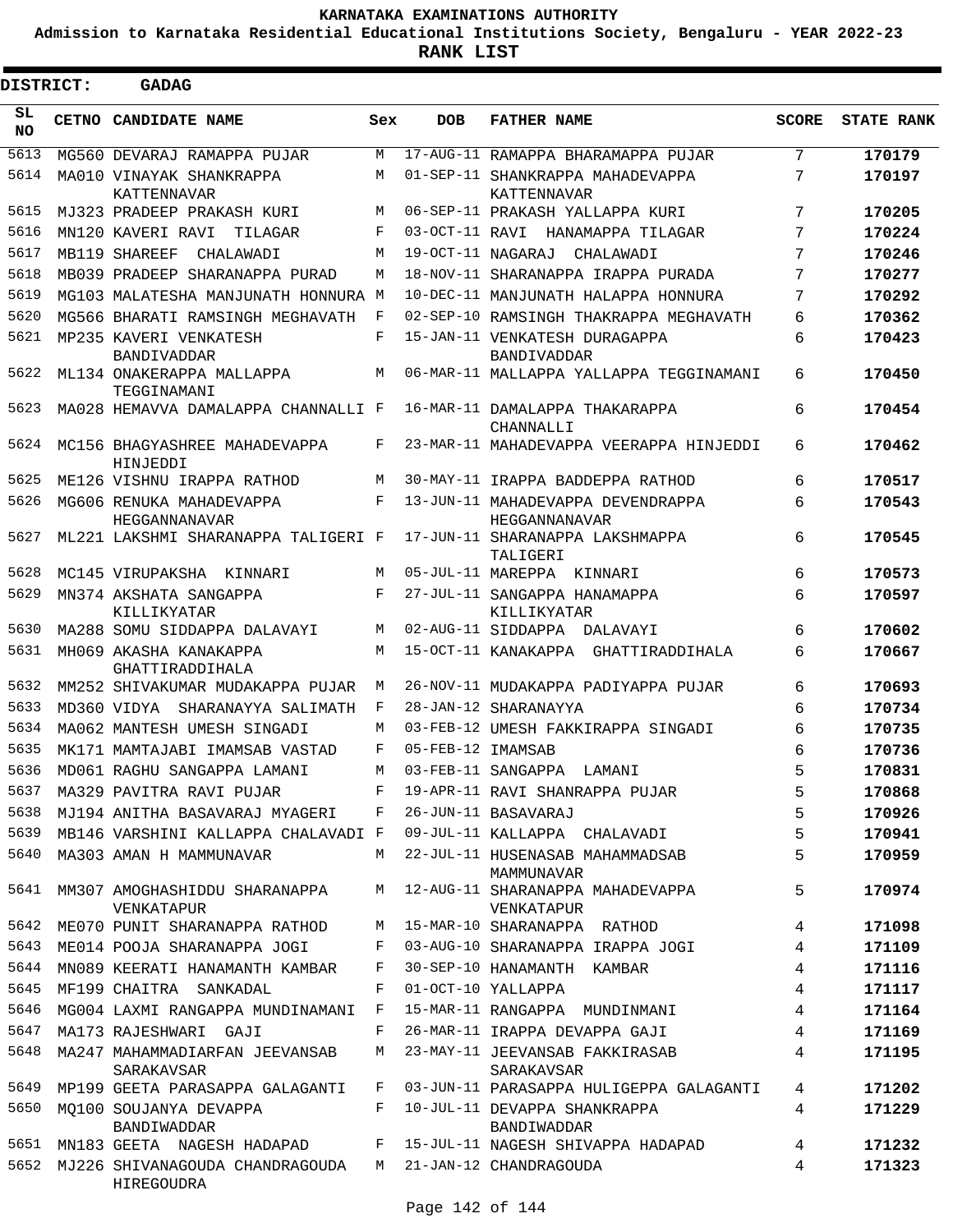**Admission to Karnataka Residential Educational Institutions Society, Bengaluru - YEAR 2022-23**

**RANK LIST**

 $\blacksquare$ 

.

| DISTRICT:  |  | <b>GADAG</b>                                   |                |                 |                                                                              |              |                   |
|------------|--|------------------------------------------------|----------------|-----------------|------------------------------------------------------------------------------|--------------|-------------------|
| SL.<br>NO. |  | CETNO CANDIDATE NAME                           | Sex            | <b>DOB</b>      | <b>FATHER NAME</b>                                                           | <b>SCORE</b> | <b>STATE RANK</b> |
| 5653       |  | MC063 THAKUR<br>LAMANI                         | М              | $17 - JUL - 10$ | SHANKRAPPA KHEEMAPPA LAMANI                                                  | 3            | 171344            |
| 5654       |  | MM018 RANJITA FAKKIRAPPA MADAR                 | F              |                 | 25-SEP-10 FAKKIRAPPA MADAR                                                   | 3            | 171348            |
| 5655       |  | MF257 SOMANATH HANAMANTAPPA<br>LAMANI          | М              |                 | 10-JAN-11 HANAMANTAPPA TIPPANNA LAMANI                                       | 3            | 171371            |
| 5656       |  | MJ113 PUNEETH SHANKRAPPA BASIDONI M            |                |                 | 22-FEB-11 SHANKRAPPA                                                         | 3            | 171384            |
| 5657       |  | MG395 PRASHANT SHARANAPPA HALLI                | M              |                 | 20-MAY-11 SHARANAPPA SHIVAPPA HALLI                                          | 3            | 171410            |
| 5658       |  | MG561 GOUTAMI RUPALEPPA LAMANI                 | F              |                 | 24-MAY-11 RUPALEPPA LOKAPPA LAMANI                                           | 3            | 171411            |
| 5659       |  | MM206 SRUSTI VIRABADRAPPA<br>CHALIGERI         | F              |                 | 10-NOV-11 VIRABADRAPPA BASAPPA<br>CHALIGERI                                  | 3            | 171474            |
| 5660       |  | MF285 SALIYA SANAULLA JAMAKHANE                | F              |                 | 25-SEP-12 SANAULLA JAMAKHANE                                                 | 3            | 171496            |
| 5661       |  | MJ321 PRAVEEN MAILARAPPA<br>KOUJAGERI          | M              |                 | 30-OCT-10 MAILARAPPA SHIVAPPA KOUJAGERI                                      | 2            | 171516            |
| 5662       |  | MM151 LAKSHMAVVA LAKSHMAN MADAR                | F              |                 | 24-JUN-11 LAKSHMAN BASAPPA MADAR                                             | 2            | 171575            |
| 5663       |  | MK181 BHUMIKA MUTTAPPA<br>MALLANNAVAR          | F              |                 | 18-AUG-11 MUTTAPPA NAGAPPA MALLANNAVAR                                       | 2            | 171596            |
| 5664       |  | MG567 KALINGAPPA MAHADEVAPPA<br><b>BALLARI</b> | М              |                 | 19-OCT-11 MAHADEVAPPA BALLARI                                                | 2            | 171619            |
| 5665       |  | MD298 VIDYASHREE VEERANNA<br>BANNIKOPPA        | F              |                 | 13-OCT-11 VEERANNA KALAPPA BANNIKOPPA                                        | 1            | 171759            |
| 5666       |  | MK299 LAKSHMANNA YALLAPPA NAYKARA M            |                |                 | 11-NOV-10 YALLAPPA LAKSHMANNA NAYKARA                                        | $\Omega$     | 171794            |
| 5667       |  | MB070 GANESHA SURESH KALYANDAVARU M            |                |                 | 16-AUG-11 SURESH GURAPPA KALYANADAVAR                                        | $\Omega$     | 171862            |
| 5668       |  | MH145 DEVARAJ YAMANOORAPPA<br>HAITAPUR         | М              |                 | 28-AUG-11 YAMANOORAPPA DEVAPPA HAITAPUR                                      | $\Omega$     | 171865            |
| 5669       |  | MK208 YASHODHA SHARANAPPA TALAWAR F            |                |                 | 29-SEP-11 SHARANAPPA<br>TALAWAR                                              | $\Omega$     | 171871            |
| 5670       |  | MJ279 BASAVANNI SHARANAPPA<br><b>BISANALLI</b> | F              |                 | 26-NOV-10 SHARANAPPA HALAPPA BISANALLI                                       | ABSENT       |                   |
| 5671       |  | MJ109 PADIYAPPA SHIVAPPA<br>CHALAWADI          | M              |                 | 25-NOV-10 SHIVAPPA                                                           | ABSENT       |                   |
| 5672       |  | MM020 SUNILKUMAR MUTTAPPA PUJAR                | М              |                 | 18-JUN-11 MUTTAPPA MUNIYAPPA PUJAR                                           | ABSENT       |                   |
| 5673       |  | ML205 AJAY SHARANAPPA MADAR                    | М              |                 | 12-JUN-11 SHARANAPPA HANUMPPA MADAR                                          | ABSENT       |                   |
| 5674       |  | MP163 PAVANAKUMAR SHIVANAND ITAGI M            |                |                 | 05-SEP-11 SHIVANAND MAHADEVAPPA ITAGI                                        | ABSENT       |                   |
| 5675       |  | MJ008 PREMA SANGAYYA UNNIMATHA                 | F              |                 | 25-APR-10 SANGAYYA RUDRAYYA UNNIMATHA                                        | ABSENT       |                   |
|            |  | 5676 MC013 PARAVTI LAMANI                      | $$\mathbf{F}$$ |                 | 03-AUG-11 TUKARAM NILAPPA LAMANI                                             | ABSENT       |                   |
| 5677       |  | NAYAKANUR                                      |                |                 | MJ203 GEETA KALLANAGOUDA F 09-JUN-11 KALLANAGOUDA SHIDDANAGOUDA<br>NAYAKANUR | ABSENT       |                   |
| 5678       |  |                                                |                |                 | MN156 MANOJA SANTAPPA HAVAJI M 12-NOV-11 SANTAPPA HANAMANTAPPA HAVAJI ABSENT |              |                   |
| 5679       |  | MM079 SHADIK BABUSAB PATEL                     | M              |                 | 18-NOV-11 BABUSAB DAVALSAB PATEL                                             | ABSENT       |                   |
| 5680       |  | MN036 MALLAPPA SADASHIVA<br>BADARDINNI         |                |                 | M 11-FEB-10 SADASHIVA                                                        | ABSENT       |                   |
| 5681       |  | MD028 MANOJA BASAVARAJ HADAPAD                 |                |                 | M 20-JUL-11 BASAVARAJ                                                        | ABSENT       |                   |
| 5682       |  | MA400 GOUTAM VITTAL NAYAK                      |                |                 | M 26-SEP-10 VITTAL NAYAK                                                     | ABSENT       |                   |
| 5683       |  | MM308 VEERAPRATAP SHIVAKUMAR<br>DOLLIN         | M              |                 | 08-FEB-12 SHIVAKUMAR VEERAPPA DOLLIN                                         | ABSENT       |                   |
| 5684       |  | MG602 SHREE LAKSHMI BASAPPA<br>LAKKUNDI        |                |                 | F 11-FEB-11 BASAPPA LAKKUNDI                                                 | ABSENT       |                   |
| 5685       |  | MG612 VISHNU HANAMANT PAVAR                    |                |                 | M 11-MAR-11 HANAMANT HOOBAPPA PAVAR                                          | ABSENT       |                   |
| 5686       |  | MN068 MOHAMMED REHAN                           |                |                 | M 18-SEP-11 MOHAMMED RAFIQ RAFIQ                                             | ABSENT       |                   |
| 5687       |  | MA449 SHWETA KRISHNAPPA F<br>MALAGIMANI        |                |                 | 18-AUG-11 KRISHNAPPA HANAMAPPA<br>MALAGIMANI                                 | ABSENT       |                   |
| 5688       |  | MC177 SATEESH PARAMESHWARAPPA<br>CHABBI        | M              |                 | 04-AUG-11 PARAMESHWARAPPA CHABBI                                             | ABSENT       |                   |
| 5689       |  | MN353 VIDYA BASAVARAJ NIRALOTI                 | F              |                 | 24-SEP-11 BASAVARAJ VEERABHADARAPPA<br>NIRALOTI                              | ABSENT       |                   |
| 5690       |  | MD113 PAVITRA DURAGAPPA MADAR                  | $F$ and        |                 | 20-APR-11 DURAGAPPA HULIGEVVA MADAR                                          | ABSENT       |                   |